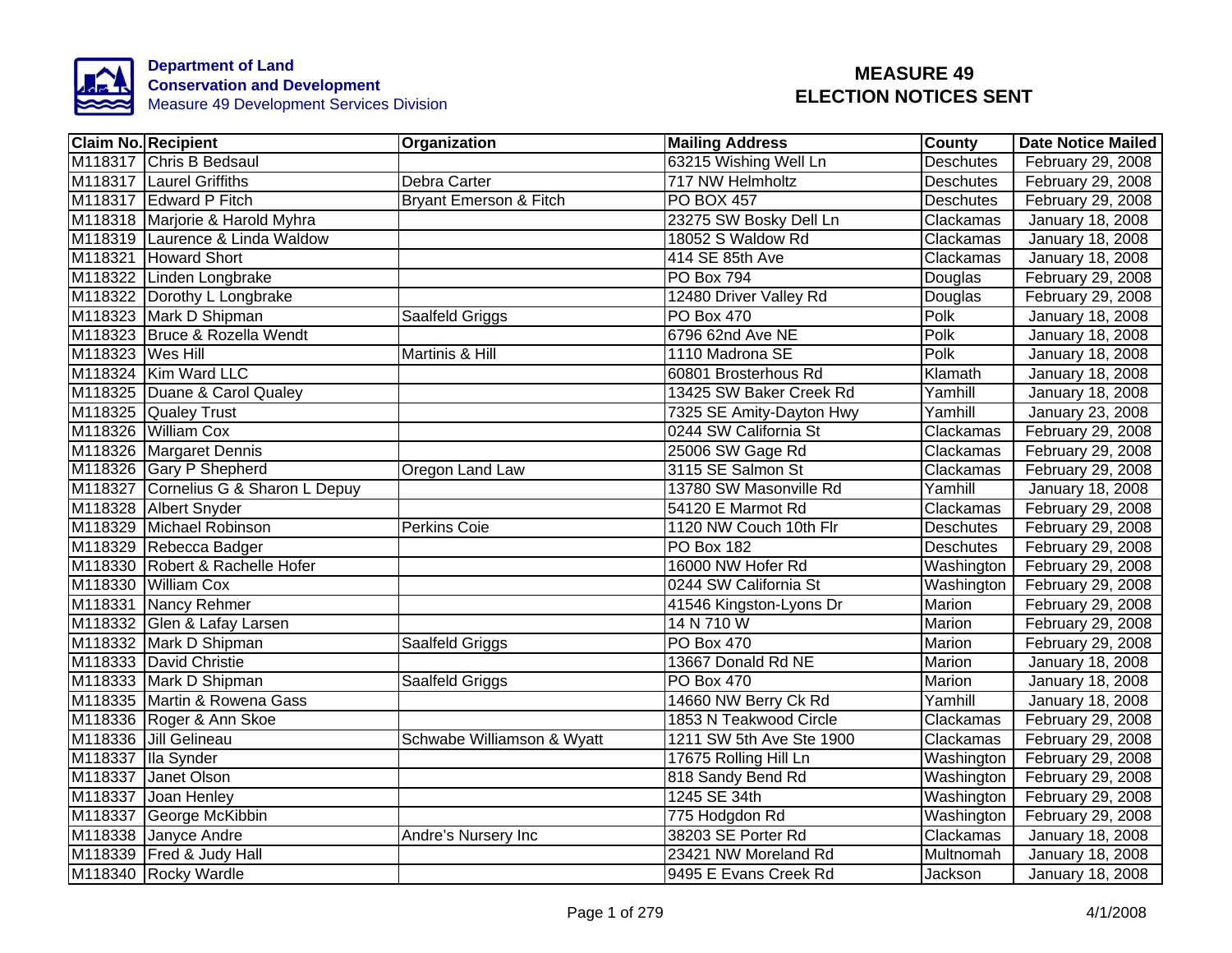

|                   | <b>Claim No. Recipient</b>            | Organization           | <b>Mailing Address</b>     | <b>County</b>    | <b>Date Notice Mailed</b> |
|-------------------|---------------------------------------|------------------------|----------------------------|------------------|---------------------------|
|                   | M118341 Bruce White                   |                        | <b>PO Box 1278</b>         | <b>Deschutes</b> | January 18, 2008          |
|                   | M118341 John & Marcella Johnson       |                        | 3626 NW Coyner             | <b>Deschutes</b> | January 18, 2008          |
|                   | M118341 David & Tammy Sailors         |                        | 64154 Pioneer Loop         | <b>Deschutes</b> | January 23, 2008          |
|                   | M118342 Douglass Schmor               |                        | 201 W Main St Ste 5        | Jackson          | February 29, 2008         |
|                   | M118342 Charles & Nancy Flanagan      |                        | 3038 Edgewood Dr           | Jackson          | February 29, 2008         |
|                   | M118343 Arthur & Thelma Dorrance      |                        | 120635 S Carus Rd          | Clackamas        | January 18, 2008          |
|                   | M118344 William Wahl                  |                        | 33765 Peoria Rd            | Linn             | January 18, 2008          |
|                   | M118345 Jacque Parsons                |                        | <b>PO Box 728</b>          | Clackamas        | February 29, 2008         |
|                   | M118346 Robert & Doris Allsup         |                        | PO Box 2053                | Curry            | January 18, 2008          |
|                   | M118347 Herb & Bev Chamberlin         |                        | 21916 SE Ash               | Clackamas        | January 18, 2008          |
|                   | M118347 Paul Sherier                  |                        | 2415 NE 88th Ave           | Clackamas        | January 18, 2008          |
|                   | M118348 James Barham                  |                        | 23922 S Schuebel School Rd | Clackamas        | January 18, 2008          |
|                   | M118348 Andrew H Stamp                |                        | 4248 Galewood St Ste 9     | Clackamas        | January 18, 2008          |
|                   | M118349  D Rahn Hostetter             |                        | 203 E Main St              | Wallowa          | January 18, 2008          |
|                   | M118349 Hm & Willa O'Rourke           |                        | 63977 Imnaha Hwy           | Wallowa          | <b>January 18, 2008</b>   |
|                   | M118350 Robert & Joann Barrett        |                        | 18833 S Henrici Rd         | Clackamas        | January 18, 2008          |
|                   | M118351 Farren & Lois Verboort Kohler |                        | 39512 NW Verboort Rd       | Washington       | January 18, 2008          |
|                   | M118351 Eugene & Nancy Braukman       |                        | 5880 NW 363rd PI           | Washington       | January 18, 2008          |
|                   | M118351 William Cox                   |                        | 0244 SW California St      | Washington       | January 18, 2008          |
|                   | M118352 Joel & Carolyn Neuschwander   |                        | 6097 S Whiskey Hill Rd     | Clackamas        | February 29, 2008         |
|                   | M118353 Michael & Sharon Toren        |                        | 14050 NW Pumpkin Ridge Rd  | Washington       | February 29, 2008         |
|                   | M118353 William Cox                   |                        | 0244 SW California St      | Washington       | February 29, 2008         |
|                   | M118354 Richard Lile                  |                        | 10977 S Forest Ridge Ln    | Clackamas        | February 29, 2008         |
|                   | M118354 William Cox                   |                        | 0244 SW California St      | Clackamas        | February 29, 2008         |
|                   | M118355 Rocky Wardle                  |                        | 9495 E Evans Creek Rd      | Jackson          | January 18, 2008          |
|                   | M118355 Melba Mead                    |                        | 1315 Pine Grove            | Jackson          | January 18, 2008          |
| M118356 Tia Lewis |                                       | Merrill O'Sullivan LLP | 1070 NW Bond St Ste 303    | <b>Jefferson</b> | January 18, 2008          |
|                   | M118356 Roy Nance                     |                        | 2383 SW Dover Ln           | Jefferson        | January 18, 2008          |
|                   | M118357 Daniel Snyder                 |                        | 715 Ewald Ave SE           | Marion           | January 18, 2008          |
|                   | M118358 Patricia Miller-Russell       |                        | 4998 Elkhead Rd            | Douglas          | January 18, 2008          |
|                   | M118359 Betty Olayos                  |                        | 4807 NE 75th Ave           | Clackamas        | January 18, 2008          |
|                   | M118361 Lena Page                     |                        | 10520 Sunnyview Rd NE      | Marion           | January 18, 2008          |
|                   | M118361 Mark D Shipman                | Saalfeld Griggs        | <b>PO Box 470</b>          | Marion           | January 18, 2008          |
|                   | M118362 Nancy & Gary Owens            |                        | 20435 SE Neck Rd           | Yamhill          | January 18, 2008          |
|                   | M118363 Anne Estes                    |                        | 26725 SE Bridgewater Ln    | Clackamas        | January 18, 2008          |
|                   | M118364 Susan Peters                  |                        | 100 SE Harney #5           | Clackamas        | February 29, 2008         |
|                   | M118365 Melvin & Robin Babb           |                        | 15600 S Spangler Rd        | Clackamas        | January 18, 2008          |
|                   | M118366 Tim & Mary Goffrier           |                        | 4337 Orchard Heights NW    | Polk             | March 3, 2008             |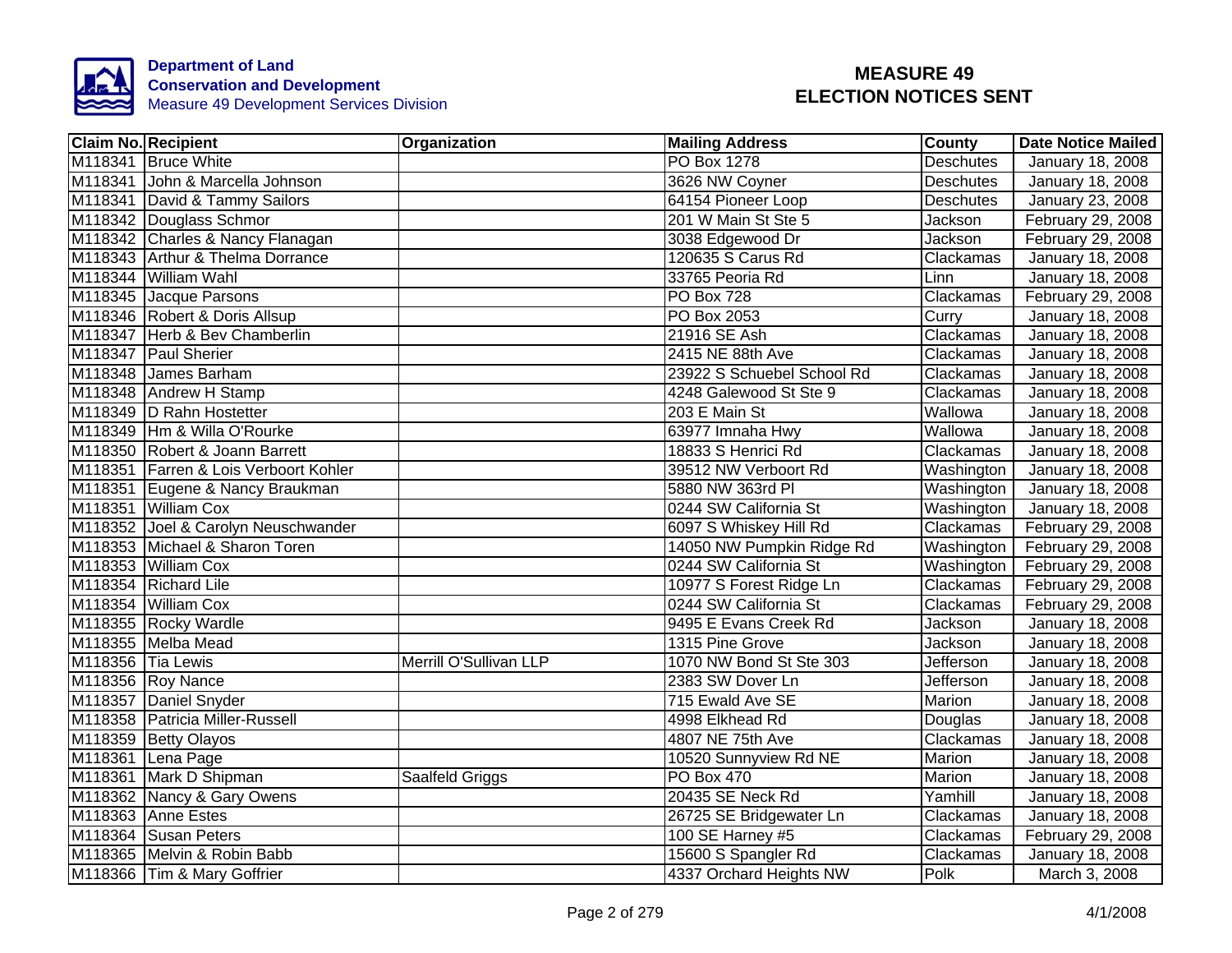

|         | Claim No. Recipient                  | Organization                 | <b>Mailing Address</b>          | County            | <b>Date Notice Mailed</b> |
|---------|--------------------------------------|------------------------------|---------------------------------|-------------------|---------------------------|
|         | M118367 James & Caroll Silke         |                              | PO Box 21505                    | Lane              | February 29, 2008         |
|         | M118368 Thomas Thomsen Jr            | Wild Hare Ranch Inc          | 25355 NE Glass Rd               | Clackamas         | February 29, 2008         |
|         | M118368 Ed Trompke                   | Jordan Schrader PC           | PO Box 230669                   | Clackamas         | February 29, 2008         |
|         | M118369 Daniel Tomlin                |                              | PO Box 22                       | Clackamas         | January 18, 2008          |
|         | M118369 Gene Tomlin                  |                              | 2901 SE Firwood Rd              | Clackamas         | January 18, 2008          |
|         | M118370 Tim Austen                   |                              | 13173 S Spangler Rd             | Clackamas         | February 29, 2008         |
| M118371 | Sharon Mcculloch-Gilson              |                              | 6065 SW River Rd                | Washington        | <b>January 22, 2008</b>   |
|         | M118372 Donald Joe Willis            | Schwabe Williamson & Wyatt   | 354 SW Upper Terrace Dr Ste 101 | <b>Hood River</b> | February 29, 2008         |
|         | M118372 Kristian Spencer Roggendorf  | O'Donnell & Clark LLP        | 1650 NW Naito Parkway Ste 302   | <b>Hood River</b> | February 29, 2008         |
|         | M118372 Donald Joe Willis for Benton |                              | 549 SW Millway Ste 100          | <b>Hood River</b> | March 11, 2008            |
|         | M118373 Arnold & Betty Beaudry       |                              | 17221 S Carus Rd                | Clackamas         | January 22, 2008          |
|         | M118374 Aray & Darlyn Strawn         |                              | 12966 SW 153rd Terrace          | Marion            | February 29, 2008         |
|         | M118375 Arthur Conklin               |                              | 300 Main St                     | <b>Baker</b>      | January 22, 2008          |
|         | M118376 Alvin & Dorothy Anderson     |                              | 8500 N Applegate Rd             | Josephine         | January 22, 2008          |
|         | M118376 Michael Strickler            |                              | PO Box 369                      | Josephine         | January 22, 2008          |
|         | M118377 Alva Mascall                 |                              | <b>PO Box 249</b>               | <b>Baker</b>      | February 29, 2008         |
|         | M118378 Garfield & Ruth Roth         |                              | 1472 SW Susan Ln                | Yamhill           | February 29, 2008         |
|         | M118378 Walter R Gowell              |                              | PO Box 480                      | Yamhill           | February 29, 2008         |
|         | M118379 Walter Stone                 |                              | 2218 SW Redfern Ave             | Clackamas         | <b>January 22, 2008</b>   |
|         | M118380 John & Connie Andrews        |                              | 14135 S Clackamas River Dr      | Clackamas         | <b>January 22, 2008</b>   |
|         | M118380 Donald B Bowerman            | Bowerman & Boutin LL         | PO Box 100                      | Clackamas         | January 22, 2008          |
|         | M118381 Lon McCullough               |                              | 9912 Stonecrest Dr S            | Marion            | March 3, 2008             |
|         | M118382 Timothy Hadley               |                              | 38260 Jefferson Scio Dr         | Linn              | January 22, 2008          |
|         | M118383 Iris Dowell                  |                              | 21510 SE Bornstedt Rd           | Clackamas         | <b>January 22, 2008</b>   |
|         | M118384 Jim Lingelbach               |                              | 33222 SE Moss Hill Rd           | Clackamas         | February 29, 2008         |
|         | M118385 Lourdes Lee                  |                              | <b>PO Box 2655</b>              | Josephine         | February 29, 2008         |
|         | M118385 Rick Riker                   | Planning & Research Services | 560 NE F St #A-224              | Josephine         | February 29, 2008         |
|         | M118386 John Barnard                 |                              | 837 SW Canterbury Ct            | Polk              | February 29, 2008         |
|         | M118387 Paul Stadelman               |                              | 16805 NW Corey Rd               | Washington        | February 29, 2008         |
|         | M118387 Ryan Stadelman               |                              | PO Box 1478                     | Washington        | February 29, 2008         |
|         | M118388 James Wyland                 |                              | PO Box 2754                     | Clackamas         | February 29, 2008         |
|         | M118389 David A Wendell              | Kelley Kelley Doyle          | 110 N Second St                 | Marion            | February 29, 2008         |
|         | M118389 Gerald & Elaine Owen         |                              | 8448 Champoeg Rd                | Marion            | February 29, 2008         |
|         | M118390 Trisha Clark                 | <b>NW Land Planning</b>      | 209 NE Lincoln Ct Ste D         | Washington        | February 29, 2008         |
|         | M118390 Linda Reinhart-Muller        |                              | 17025 SW Parrett Mountain Rd    | Washington        | February 29, 2008         |
|         | M118391 Trisha Clark                 | <b>NW Land Planning</b>      | 209 NE Lincoln Ct Ste D         | Washington        | February 29, 2008         |
| M118391 | David Reinhart                       |                              | 4993 SE 30th Ave #100           | Washington        | February 29, 2008         |
|         | M118392 Tonya Thompson               |                              | PO Box 2174                     | Clackamas         | January 22, 2008          |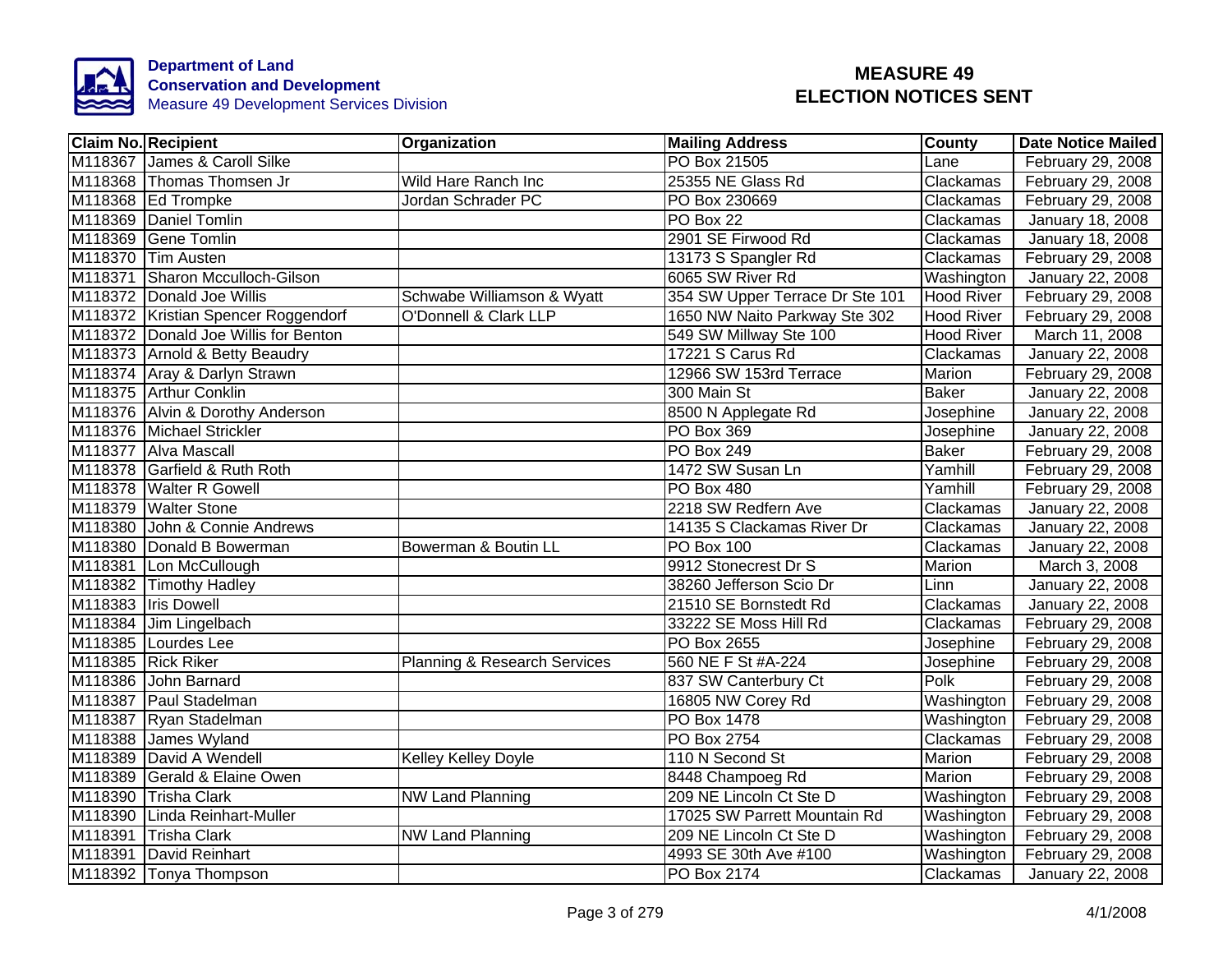

| <b>Claim No. Recipient</b>            | Organization                  | <b>Mailing Address</b>       | <b>County</b>     | <b>Date Notice Mailed</b> |
|---------------------------------------|-------------------------------|------------------------------|-------------------|---------------------------|
| M118392 Wallace & Marcelline Thompson |                               | 29590 SE Hwy 212             | Clackamas         | <b>January 23, 2008</b>   |
| M118392 Duane & Connie Meyer          |                               | 29420 SE Hwy 212             | Clackamas         | January 23, 2008          |
| M118393 Christian E Hearn             | Davis Hearn Saladoff & Smith  | 515 E Main St                | Jackson           | January 22, 2008          |
| M118393 Ray & Dorothy Mitchell        |                               | 8000 Dead Indian Memorial Rd | Jackson           | January 22, 2008          |
| M118394 Ray & Dorothy Mitchell        |                               | 8000 Dead Indian Memorial Rd | Jackson           | January 22, 2008          |
| M118394 Christian E Hearn             | Davis Hearn Saladoff & Smith  | 515 E Main St                | Jackson           | January 22, 2008          |
| M118395 Ray & Dorothy Mitchell        |                               | 8000 Dead Indian Memorial Rd | Jackson           | January 22, 2008          |
| M118395 Christian E Hearn             | Davis Hearn Saladoff & Smith  | 515 E Main St                | Jackson           | January 22, 2008          |
| M118396 Lyle Mcalexander              |                               | 6670 Trout Creek Ridge Rd    | <b>Hood River</b> | January 22, 2008          |
| M118397 Helen Romero                  |                               | 395 SW Tualatin Loop         | Clackamas         | January 22, 2008          |
| M118397 Dean West                     |                               | 1785 Willamette Falls Dr     | Clackamas         | January 22, 2008          |
| M118397 Virginia Lorenzana            |                               | 395 SW Tualatin Loop         | Clackamas         | January 22, 2008          |
| M118398 Eden Axmaker                  |                               | 207 Sweigle Ave              | Clackamas         | February 29, 2008         |
| M118399 Matt Dunckel                  |                               | 19010 Baker Creek Rd         | Yamhill           | January 22, 2008          |
| M118400 John & Patsy Paulin           |                               | 11500 NE 76th St #A-3        | <b>Hood River</b> | February 29, 2008         |
| M118401 George & Alma Reed            |                               | 2180 NW Maier Land           | Clackamas         | January 22, 2008          |
| M118401 Wallace W Lien                | <b>Wallace W Lien PC</b>      | 1775 32nd PI NE Ste A        | Clackamas         | January 22, 2008          |
| M118402 Dorothy & Carl Sahr           |                               | 26193 S Kinzy Rd             | Clackamas         | January 22, 2008          |
| M118402 Jonathan P Sushida            |                               | 1775 32nd PI NE Ste A        | Clackamas         | January 23, 2008          |
| M118403 Michael & Ann Trindle         |                               | 20859 Sunset Ln              | <b>Baker</b>      | February 29, 2008         |
| M118404 Ronald Dean Puckett           | <b>Cherry Crest Farms Inc</b> | 69800 Haefer Ln              | Union             | February 29, 2008         |
| M118405 Gerald R & Kathy Bennett      |                               | 7477 Brooklake Rd NE         | <b>Marion</b>     | January 22, 2008          |
| M118406 Dushan Varga                  |                               | 30211 SE Heiple Rd           | Clackamas         | February 29, 2008         |
| M118407 Roger Ritchey                 |                               | 43820 SW Hiatt Rd            | Washington        | February 29, 2008         |
| M118408 George & Myrna McGinnis       |                               | 7725 Rutter Rd               | Columbia          | February 29, 2008         |
| M118408 Ruben Martinez                |                               | PO Box 820088                | Columbia          | February 29, 2008         |
| M118409 Glen Mills                    |                               | 15125 NE Springbrook Rd      | Yamhill           | January 22, 2008          |
| M118410 John & Radah Bentson          |                               | 5375 NW Jackson School Rd    | Washington        | January 22, 2008          |
| M118410 Hal Keever                    | <b>W&amp;H Pacific</b>        | 9755 SW Barnes Rd Ste 300    | Washington        | January 22, 2008          |
| M118411 Norman & Radah Ralston        |                               | 513 N 6th St                 | Washington        | January 22, 2008          |
| M118411 Hal Keever                    | <b>W&amp;H Pacific</b>        | 9755 SW Barnes Rd Ste 300    | Washington        | January 22, 2008          |
| M118412 Henry & Dana Mccullough       |                               | 5385 NW Jackson School Rd    | Washington        | January 22, 2008          |
| M118412 Hal Keever                    | <b>W&amp;H Pacific</b>        | 9755 SW Barnes Rd Ste 300    | Washington        | January 22, 2008          |
| M118413 Norman & Radah Ralston        |                               | 513 N 6th St                 | Washington        | February 29, 2008         |
| M118413 Hal Keever                    | <b>W&amp;H Pacific</b>        | 9755 SW Barnes Rd Ste 300    | Washington        | February 29, 2008         |
| M118413 Ross Day                      | Oregonians In Action          | PO Box 230637                | Washington        | February 29, 2008         |
| M118414 Patricia Beach                | Spring Valley Heights LLC     | 4198 Beach Ln NW             | Polk              | February 29, 2008         |
| M118415 Ronald & Gail Guyer           |                               | 977 SW 3rd St                | <b>Baker</b>      | February 29, 2008         |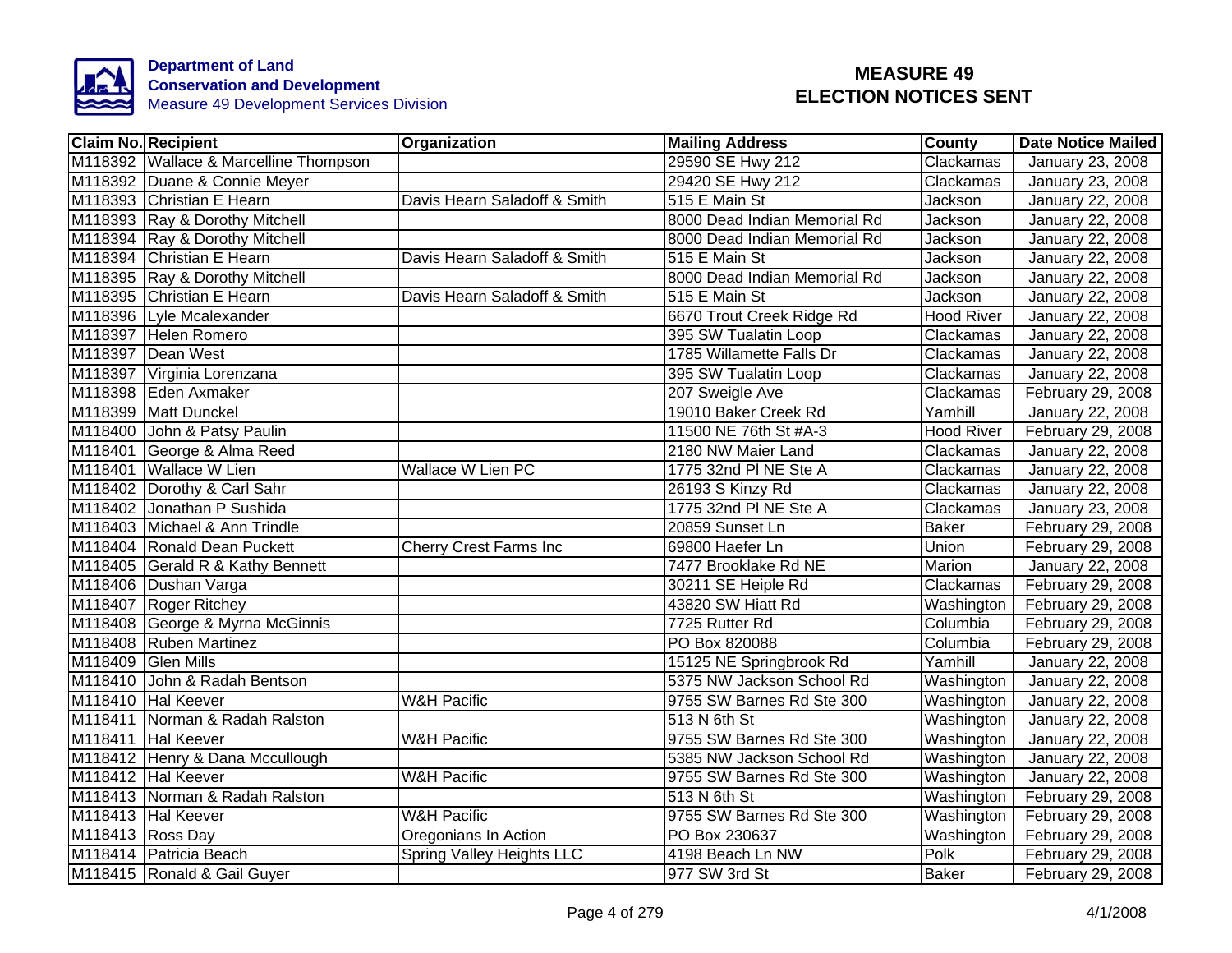

|         | <b>Claim No. Recipient</b>             | Organization                    | <b>Mailing Address</b>   | <b>County</b>     | <b>Date Notice Mailed</b> |
|---------|----------------------------------------|---------------------------------|--------------------------|-------------------|---------------------------|
|         | M118416 Albert & Demetra Caudell       |                                 | PO Box 190               | Clackamas         | February 29, 2008         |
|         | M118417 George B Heilig                | Cable Huston                    | <b>PO Box 546</b>        | Linn              | February 29, 2008         |
|         | M118417 Robert Cox                     |                                 | 33554 Spicer Rd          | Linn              | February 29, 2008         |
|         | M118418 John & Margaret Bootsma        |                                 | 745 Camphell St          | <b>Baker</b>      | January 22, 2008          |
|         | M118419 Jack & E Arlene Mckinney       |                                 | 5591 Hwy 238             | Jackson           | January 22, 2008          |
|         | M118420 Christine Feibel               |                                 | 19171 SW Peavine Rd      | Yamhill           | January 22, 2008          |
|         | M118421 Glenn Althauser                |                                 | 25700 SE Rebman Rd       | Clackamas         | January 22, 2008          |
|         | M118422 Wayne & Melanie Perkins        |                                 | 5540 Trout Creek Rd      | <b>Hood River</b> | February 29, 2008         |
|         | M118423 Robert Oliver                  |                                 | PO Box 255               | Jackson           | February 29, 2008         |
|         | M118424 Jill Gelineau                  | Schwabe Williamson & Wyatt      | 1211 SW 5th Ave Ste 1900 | Washington        | February 29, 2008         |
|         | M118425 Albert & Janice Higuera        |                                 | 20321 Olmstead Rd NE     | Marion            | January 22, 2008          |
|         | M118425 David & Carmen Kaufman         |                                 | 960 SE Maple St          | Marion            | January 22, 2008          |
|         | M118426 William J & Jacqueline M Frost |                                 | 309 Pine Ave             | <b>Hood River</b> | February 29, 2008         |
|         | M118427 Robert & Violet Kaiser         |                                 | 2390 SW Advance Rd       | Clackamas         | January 22, 2008          |
|         | M118428 Wallace W Lien                 | <b>Wallace W Lien PC</b>        | 1775 32nd PI NE Ste A    | Linn              | February 29, 2008         |
|         | M118428 Barbara Sherwood               |                                 | 11991 Ashley Ln SE       | Linn              | February 29, 2008         |
|         | M118430 Jill Gelineau                  | Schwabe Williamson & Wyatt      | 1211 SW 5th Ave Ste 1900 | Washington        | February 29, 2008         |
|         | M118431 Devon Kurtz                    |                                 | 21850 Butler Market Rd   | <b>Deschutes</b>  | January 22, 2008          |
|         | M118431 Edward P Fitch                 | <b>Bryant Emerson And Fitch</b> | <b>PO Box 457</b>        | <b>Deschutes</b>  | January 22, 2008          |
|         | M118432 John & Vicki Oberg             |                                 | 30503 SW Firdale Rd      | Washington        | January 22, 2008          |
|         | M118433 Adelina Slocum                 |                                 | 24055 NE North Valley Rd | Yamhill           | February 29, 2008         |
|         | M118433 Wallace W Lien                 | <b>Wallace W Lien PC</b>        | 1775 32nd PI NE Ste A    | Yamhill           | February 29, 2008         |
|         | M118434 Robert & Betty Lampman         |                                 | 5025 Quinn Dr            | <b>Hood River</b> | January 22, 2008          |
|         | M118436 Louis Grossman                 | Van Valkenburgh & Associates PC | 204 E Fourth St          | Wasco             | February 29, 2008         |
|         | M118436 George & Jacqueline Fisher     |                                 | 204 E Fourth St          | Wasco             | February 29, 2008         |
|         | M118437 Velda Dickey                   |                                 | 900 Siskiyou Blvd #A-1   | Jackson           | February 29, 2008         |
|         | M118437 Velda Dickey                   |                                 | 2800 Country Club Rd     | Jackson           | March 10, 2008            |
|         | M118438 Harry & Norlene Wardle         |                                 | 9525 E Evans Creek       | Jackson           | January 22, 2008          |
|         | M118438 Rocky Wardle                   |                                 | 9495 E Evans Creek Rd    | Jackson           | January 22, 2008          |
|         | M118439 Reed Gould                     |                                 | 13805 Orchard Knob Rd    | Polk              | February 29, 2008         |
| M118440 | Durwood A & Betty J Hiltz              |                                 | 5881 Dodge Rd            | Jackson           | January 22, 2008          |
| M118441 | James M Straub                         |                                 | 1282 E St                | Lane              | February 29, 2008         |
|         | M118442 Lorraine & Ronald Andersson    |                                 | 15178 S Carus Rd         | Clackamas         | March 3, 2008             |
|         | M118443 Louis Giottonini               | <b>Indian Hills Development</b> | PO Box 13                | Curry             | February 29, 2008         |
|         | M118444 Harold & Jean Roth             |                                 | 4729 Jade St NE          | Marion            | January 22, 2008          |
|         | M118445   Bill & Mabel Kampstra        |                                 | 5914 Shaw Hwy SE         | Marion            | January 22, 2008          |
|         | M118445 Mark D Shipman                 | Saalfeld Griggs                 | PO Box 470               | Marion            | January 22, 2008          |
|         | M118445 Mark D Shipman                 | Saalfeld Griggs                 | PO Box 470               | Marion            | January 22, 2008          |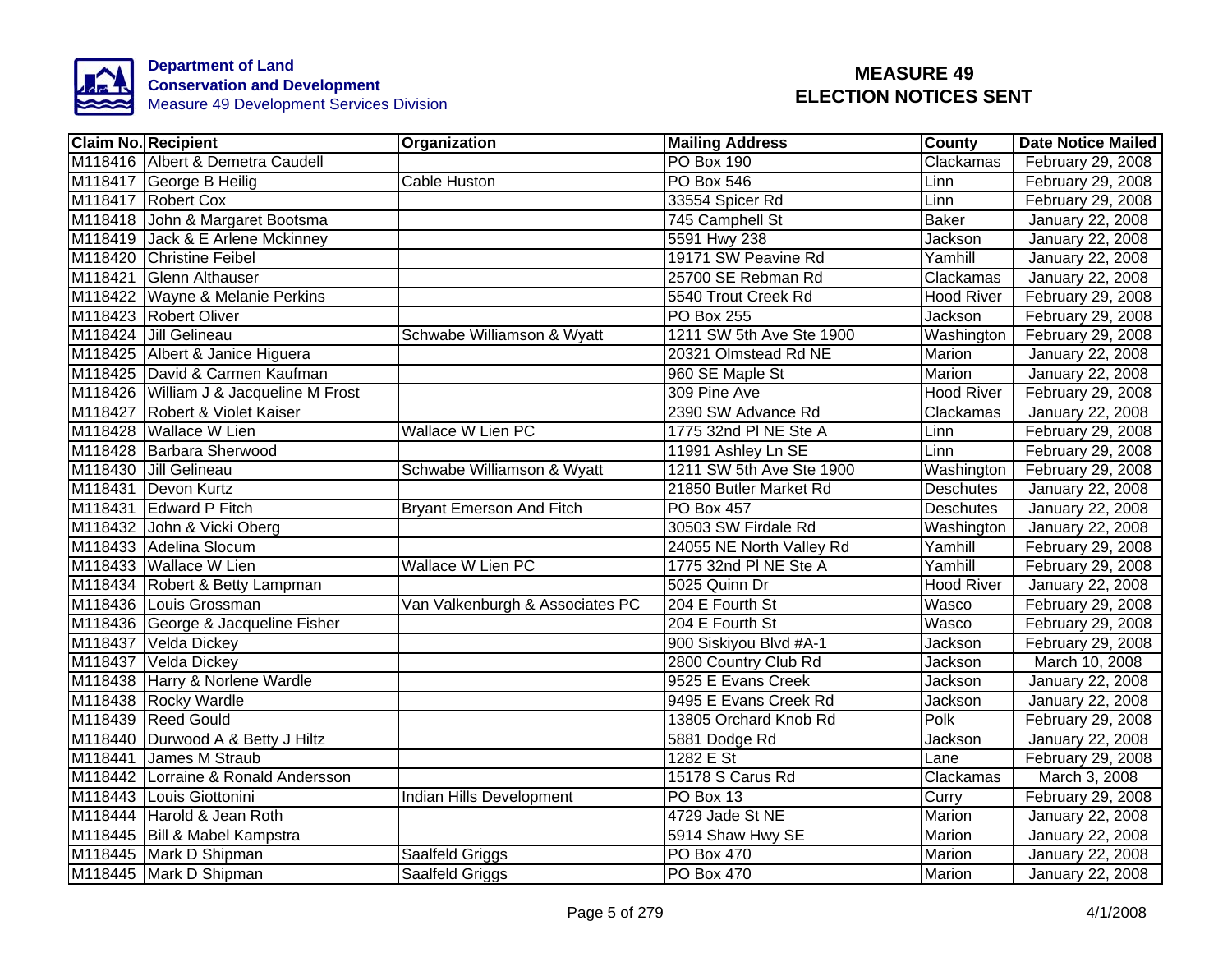

| <b>Claim No. Recipient</b>          | Organization               | <b>Mailing Address</b>   | <b>County</b>    | <b>Date Notice Mailed</b> |
|-------------------------------------|----------------------------|--------------------------|------------------|---------------------------|
| M118446 Russell Baldwin             |                            | <b>PO Box 1242</b>       | Lincoln          | February 29, 2008         |
| M118448 Thomas Dodds                |                            | 1882 N Holly St          | Clackamas        | January 22, 2008          |
| M118448 Martha Dodds                |                            | 2030 N Holly St          | Clackamas        | January 22, 2008          |
| M118448 John C Pinkstaff            | Ramis Crew Corrigan LLP    | 1727 NW Hoyt St          | Clackamas        | January 22, 2008          |
| M118449 David & Julie Safstrom      |                            | 15322 S Brunner Rd       | Clackamas        | February 29, 2008         |
| M118450 George Steinauer            |                            | 1860 Lydia Ln            | Benton           | January 22, 2008          |
| M118450 George B Heilig             |                            | PO Box 546               | Benton           | January 22, 2008          |
| M118451 George B Heilig             |                            | PO Box 546               | Benton           | January 22, 2008          |
| M118451 Sam Pecorilla               |                            | 24704 Alpine Rd          | Benton           | January 22, 2008          |
| M118452 Marjorie J & Laurence Walch |                            | 28551 S Cramer Rd        | Clackamas        | January 22, 2008          |
| M118453 Gregory Anfilofieff         |                            | 6931 S Gibson Rd         | Clackamas        | January 22, 2008          |
| M118454 Joel & Carolyn Neuschwander |                            | 6097 S Whiskey Hill Rd   | Clackamas        | January 28, 2008          |
| M118455 Vicky M Olinger             |                            | 450 NW Yonia Ct          | Yamhill          | February 29, 2008         |
| M118455 Michael G Gunn              |                            | 700 Deborah Rd Ste 250   | Yamhill          | February 29, 2008         |
| M118456 Jack & Geralyn Williams     |                            | <b>PO Box 175</b>        | <b>Baker</b>     | February 29, 2008         |
| M118457 Ted & Christine Pietras     |                            | 33503 SW Reidwig Rd      | Washington       | January 22, 2008          |
| M118457 Robert & Marjorie Guthrie   |                            | 8946 SW Fairview Pl      | Washington       | January 22, 2008          |
| M118458 Frank & Jane Beals          |                            | 12601 NE Hendricks Rd    | Yamhill          | February 29, 2008         |
| M118459 Ronald Schindler            |                            | 418001 SE Walnut Hill Rd | Yamhill          | January 22, 2008          |
| M118459 Walter R Gowell             |                            | PO Box 480               | Yamhill          | January 22, 2008          |
| M118460 Matthew Fawcett             |                            | 916 W 10th St            | Jackson          | February 29, 2008         |
| M118460 Darrel Andrews              |                            | 305 SE 28th Ave          | <b>Jackson</b>   | February 29, 2008         |
| M118461 Donna Webber                |                            | 35353 E Barlow Trail Rd  | Clackamas        | February 29, 2008         |
| M118462 Larry & Helen Guthrie       |                            | 20480 S Criswell Rd      | Clackamas        | January 22, 2008          |
| M118462 Roger Mundorff              |                            | 11073 SE Main            | Clackamas        | <b>January 22, 2008</b>   |
| M118463 Harold Kuehne               |                            | 13140 NE Kuehne Rd       | Yamhill          | January 22, 2008          |
| M118464 Lonnie L Feigner            |                            | 3132 NE Farrell Rd       | <b>Jefferson</b> | February 29, 2008         |
| M118464 Bob Harris                  |                            | 380 SW 5th Pmb 122       | Jefferson        | February 29, 2008         |
| M118465 James Siri                  |                            | 14390 SE 172nd           | Clackamas        | February 29, 2008         |
| M118466 Donald B Bowerman           | Bowerman & Boutin LL       | <b>PO Box 100</b>        | Clackamas        | March 3, 2008             |
| M118467 Annetta M Scott             |                            | 16780 SW Muddy Valley Rd | Yamhill          | January 22, 2008          |
| M118467 Brenda Thompson             | <b>Duckett Gmac Realty</b> | 819 N Hwy 99W            | Yamhill          | January 22, 2008          |
| M118468 William Cox                 |                            | 0244 SW California St    | Multnomah        | January 22, 2008          |
| M118468 Stanley W & Dorothy Roser   |                            | 29644 SE Division Dr     | Multnomah        | January 22, 2008          |
| M118468 Gary P Shepherd             | Oregon Land Law            | 3115 SE Salmon St        | Multnomah        | January 22, 2008          |
| M118469 Alan Harper                 |                            | 717 Murphy Rd            | Jackson          | January 22, 2008          |
| M118469 Leslie W Lingscheit         |                            | PO Box 429               | Jackson          | January 23, 2008          |
| M118470 Sherman D Weld              |                            | PO Box 488               | Linn             | January 22, 2008          |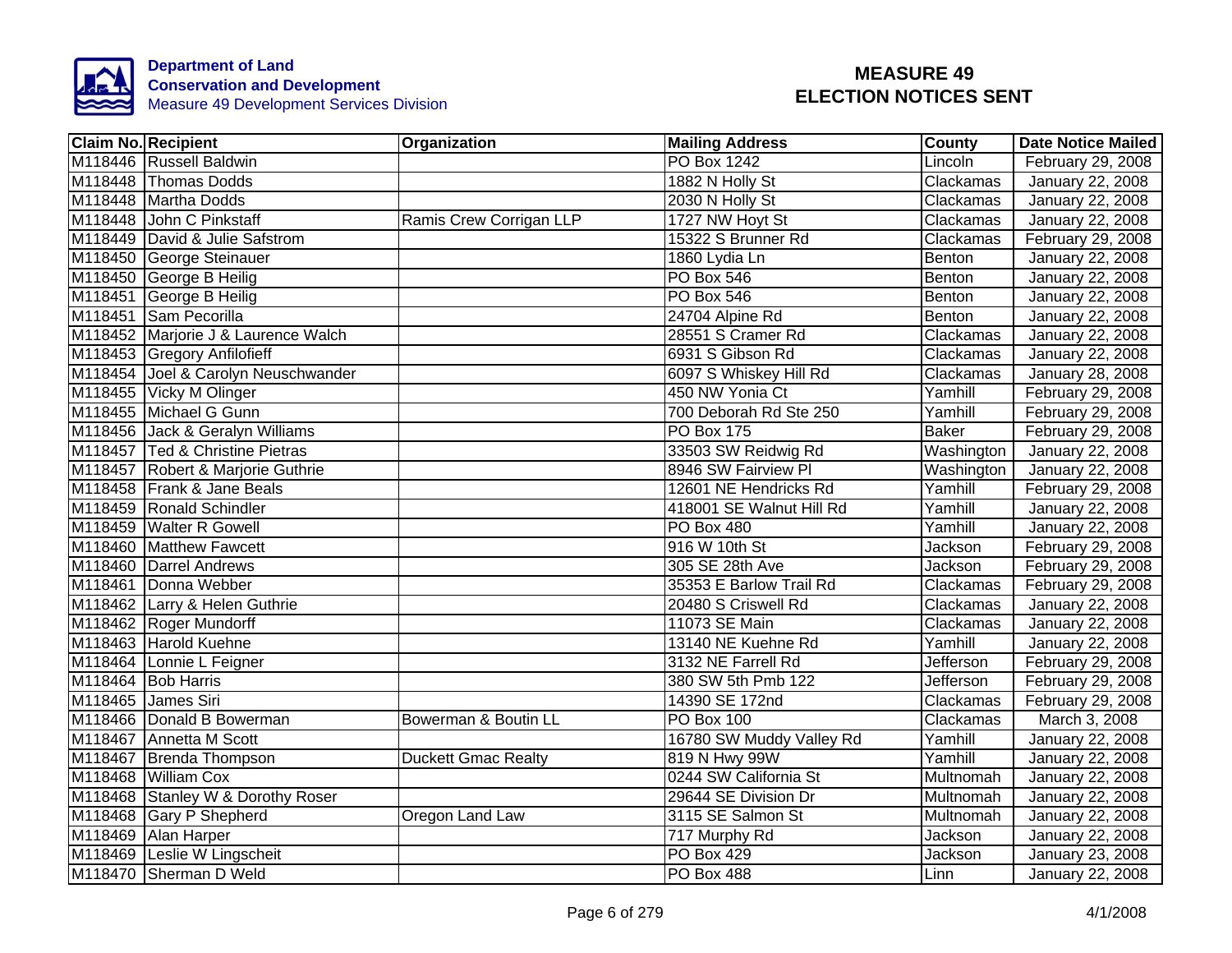

| <b>Claim No. Recipient</b> |                                       | Organization         | <b>Mailing Address</b>       | County           | <b>Date Notice Mailed</b> |
|----------------------------|---------------------------------------|----------------------|------------------------------|------------------|---------------------------|
|                            | M118472 Kaye P & Mary Lou Nichols     |                      | 114 W Innsbruck Ln           | Clackamas        | January 22, 2008          |
|                            | M118472 James H Bean                  |                      | 1300 SW Fifth Ave Ste 3400   | Clackamas        | January 22, 2008          |
|                            | M118473 Donald B & Elizabeth Bowerman | Bowerman & Boutin LL | PO Box 100                   | Clackamas        | January 22, 2008          |
|                            | M118473 Patsy Fitzwater               |                      | 1650 SE River Ridge Rd       | Clackamas        | January 22, 2008          |
|                            | M118474 Chris B Bedsaul               |                      | 63215 Wishing Well Ln        | Jefferson        | January 23, 2008          |
|                            | M118474 Wesley Graves                 |                      | 5504 SW Deschutes Dr         | Jefferson        | January 23, 2008          |
|                            | M118475 John Jolliff                  |                      | 7295 Laurelridge Ln NE       | Marion           | January 23, 2008          |
|                            | M118475 Arnold N & Shirlee F Schmidt  |                      | 8890 Rambler Dr NE           | Marion           | January 23, 2008          |
|                            | M118476 Donald R Leffler              |                      | 15555 NE North Valley Rd     | Yamhill          | February 29, 2008         |
|                            | M118477 Robert & Bonnie Bruechert     |                      | 27300 SW Campbell Ln         | Clackamas        | January 23, 2008          |
|                            | M118477 W Leigh & Ceille Campbell     |                      | 27411 SW Campbell Ln         | Clackamas        | January 23, 2008          |
|                            | M118478 Olan & Carol Alexander        |                      | 2279 N W Phillips Rd         | Yamhill          | January 23, 2008          |
|                            | M118479 Edith Rooney                  |                      | 1445 Brewster Ave SE         | Yamhill          | January 23, 2008          |
|                            | M118480 Wade & Kathryn Saunders       |                      | 3675 Court St                | <b>Baker</b>     | February 29, 2008         |
|                            | M118481 Jill Gelineau                 |                      | 1211 SW 5th Ave Ste 1900     | <b>Multnomah</b> | January 23, 2008          |
|                            | M118481 Susan Lorain                  |                      | 1211 SW Fifth Ave Ste 1900   | Multnomah        | January 23, 2008          |
|                            | M118482 Lena Wittenberg               |                      | 9880 Moores Valley Rd        | Yamhill          | February 29, 2008         |
|                            | M118484 Richard & Crystal Thomas      |                      | 55490 SW Hebo Rd             | Yamhill          | January 23, 2008          |
|                            | M118485 William Earl & Dixie Geissler |                      | 38360 SE Lusted Rd           | Clackamas        | January 23, 2008          |
|                            | M118486 Douglass Schmor               |                      | 201 W Main St Ste 5          | Jackson          | January 23, 2008          |
|                            | M118486 Richard Mulhollen             |                      | 1211 Covina Ave              | Jackson          | January 23, 2008          |
|                            | M118487 Norman & Judy Wiebe           |                      | 9466 Yachats Rd              | Lincoln          | February 29, 2008         |
|                            | M118488 Joe Shelley                   |                      | 5225 SE E1 Centro Way        | Clackamas        | January 23, 2008          |
|                            | M118488 James Vick                    |                      | 698 12th St SE Ste 200       | Clackamas        | January 23, 2008          |
|                            | M118489 Steven & Susan Rask           |                      | 3020 NW Dogwood Ln           | Jefferson        | January 23, 2008          |
|                            | M118490 Jean Opheim                   |                      | 14401 NW Willis Rd           | Yamhill          | January 23, 2008          |
|                            | M118491 Quintin Douglass              |                      | 36211 SE Wildcat Mountain Dr | Clackamas        | January 23, 2008          |
|                            | M118491 Sherry Pomerenke              |                      | 37151 SE Wildcat Mountain Dr | Clackamas        | January 23, 2008          |
|                            | M118492 William & Gail Case           |                      | 33010 Dever-Connor Rd        | Linn             | February 29, 2008         |
|                            | M118492 George B Heilig               | Cable Huston         | <b>PO Box 546</b>            | Linn             | February 29, 2008         |
|                            | M118493 Al & Elsie Chachere           |                      | 4430 Humbug Creek Rd         | Jackson          | January 23, 2008          |
|                            | M118494 Robert W & Margaret A Thurman |                      | PO Box 65                    | Clackamas        | January 23, 2008          |
|                            | M118495 Albert Dilnik                 |                      | 15725 NW Sheltered Nook Rd   | Multnomah        | January 23, 2008          |
|                            | M118496 John W & Kay Dobbel           |                      | <b>PO Box 291</b>            | <b>Baker</b>     | February 29, 2008         |
|                            | M118497 John & Richard Kirsch         |                      | 6900 Poverty Bend Rd         | Yamhill          | March 3, 2008             |
|                            | M118498 John Kirsch                   |                      | 6900 Poverty Bend Rd         | Yamhill          | March 3, 2008             |
|                            | M118499 Kirsch Family                 |                      | 6900 Poverty Bend Rd         | Yamhill          | January 23, 2008          |
|                            | M118500 Charles & Nancy Findley       |                      | 13555 NE Worden Hill Rd      | Yamhill          | January 23, 2008          |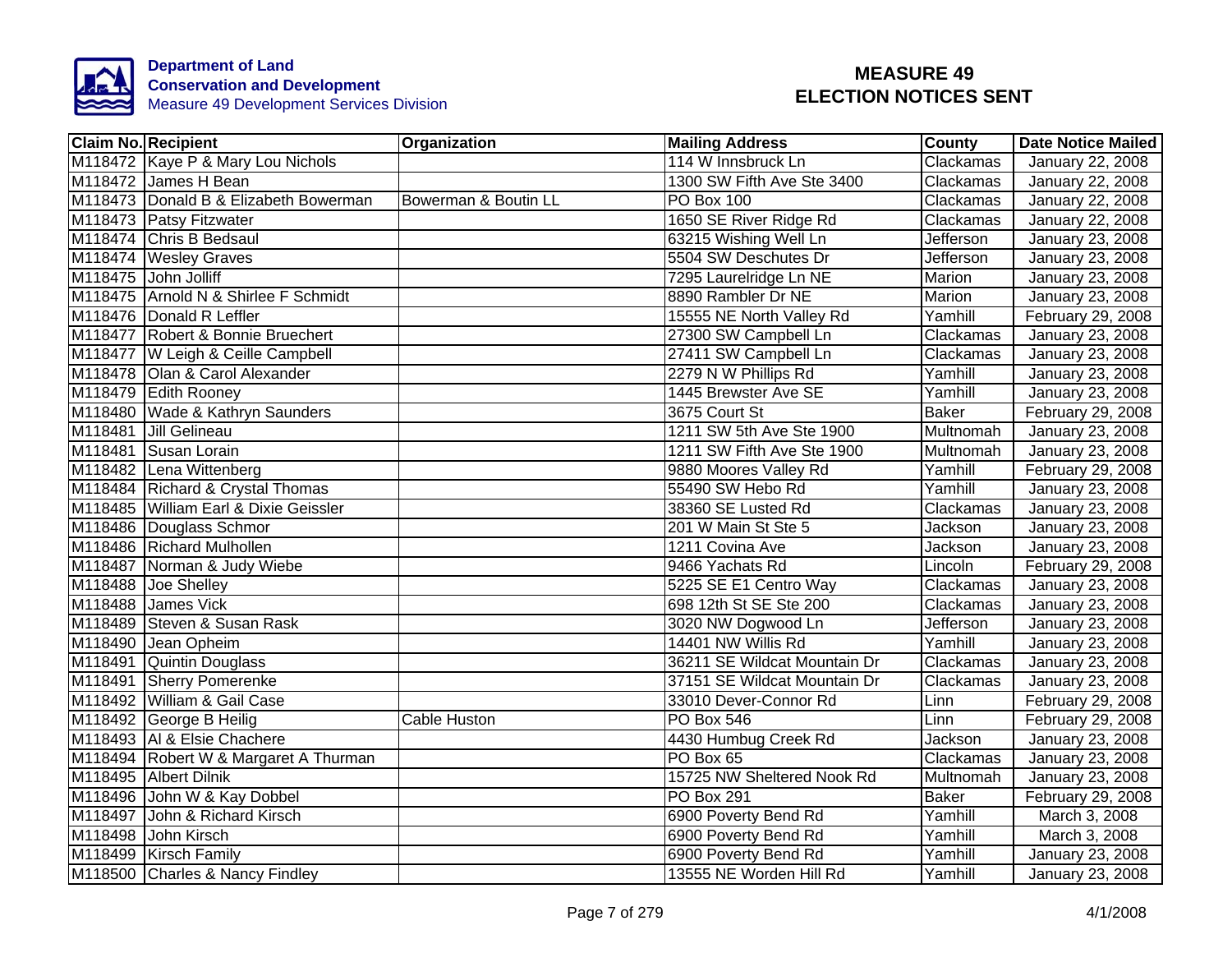

|         | <b>Claim No. Recipient</b>              | Organization                      | <b>Mailing Address</b>      | <b>County</b>    | <b>Date Notice Mailed</b> |
|---------|-----------------------------------------|-----------------------------------|-----------------------------|------------------|---------------------------|
|         | M118501 Walter & Toni Mendenhall        |                                   | 38600 Tindle Creek Rd       | Yamhill          | January 23, 2008          |
|         | M118501 Marie Elizabeth Mendenhall      |                                   | 19501 Fendall Ln            | Yamhill          | January 23, 2008          |
|         | M118502 Walter & Toni Mendenhall        |                                   | 38600 Tindle Creek Rd       | Yamhill          | March 3, 2008             |
|         | M118503 Michael G Gunn                  |                                   | 700 Deborah Rd Ste 250      | Yamhill          | January 23, 2008          |
|         | M118503 Lawrence M & Lois A Christensen | <b>Christensen Family Trust</b>   | PO Box 12                   | Yamhill          | January 23, 2008          |
|         | M118504 Kenneth O & Joan Carneiro       |                                   | 15216 S Springwater Rd      | Clackamas        | March 3, 2008             |
|         | M118504 Arthur P Stangell               |                                   | 707 Main St Ste 210         | Clackamas        | March 3, 2008             |
|         | M118505 Samuel W & Mildred Y Eastman    |                                   | 10650 Youngberg Hill Rd     | Yamhill          | January 23, 2008          |
|         | M118505 Michael G Gunn                  |                                   | 700 Deborah Rd Ste 250      | Yamhill          | January 23, 2008          |
|         | M118506 Donald Joe Willis               | Schwabe Williamson & Wyatt        | 1211 SW 5th Ave Ste 1900    | Clatsop          | March 3, 2008             |
|         | M118507 Bruce McCullough                |                                   | 29895 German Hill Rd        | Clackamas        | March 3, 2008             |
|         | M118508 Gordon Shown                    |                                   | 9040 NE 31St St             | Jefferson        | January 23, 2008          |
|         | M118509 Ann S Fairclo                   |                                   | 15555 Hwy 140 E             | Klamath          | March 3, 2008             |
|         | M118509 Michael L Spencer               | Michael L Spencer LLC             | 4747 S 6th St Suite E       | Klamath          | March 3, 2008             |
|         | M118510 Mona Durette                    |                                   | 825 Morgan Ln               | Yamhill          | March 3, 2008             |
|         | M118510 Gary & Marie Durette            |                                   | 19920 NW Fairdale Rd        | Yamhill          | March 3, 2008             |
|         | M118511 Guy & Thelma Jones              |                                   | 16850 S Beckmand Rd         | Clackamas        | January 23, 2008          |
|         | M118511 Donald B Bowerman               | Bowerman & Boutin LL              | PO Box 100                  | Clackamas        | January 23, 2008          |
|         | M118512 Larry & Virginia Schlaht        |                                   | 19959 SE Langensand Rd      | Clackamas        | January 23, 2008          |
|         | M118513 Tom Hiatt                       |                                   | 1245 B St                   | <b>Baker</b>     | March 3, 2008             |
|         | M118514 Dolores Mckillip                |                                   | 4505 St Paul Hwy NE         | Marion           | <b>January 23, 2008</b>   |
|         | M118514 Michael G Gunn                  |                                   | 700 Deborah Rd Ste 250      | Marion           | January 23, 2008          |
|         | M118515 Michael G Gunn                  |                                   | 700 Deborah Rd Ste 250      | Yamhill          | January 23, 2008          |
|         | M118515 Merlin & Sandra Lajoie          |                                   | 20855 Williamson Rd         | Yamhill          | January 23, 2008          |
|         | M118516 Ernest A & Arletta Jean Hannan  |                                   | 4178 SW 58th St             | <b>Deschutes</b> | March 28, 2008            |
|         | M118516 Edward P Fitch                  | <b>Bryant Emerson &amp; Fitch</b> | <b>PO Box 457</b>           | Deschutes        | March 28, 2008            |
|         | M118517 Michael Heath                   |                                   | 6292 Dogtown Rd             | Coos             | <b>January 23, 2008</b>   |
|         | M118518 James & Barbara Kuenzi          |                                   | 2103 Hibbard Rd NE          | Marion           | January 23, 2008          |
|         | M118519 Joan M Chambers                 |                                   | 4488 NE Devils Lake Blvd    | Lincoln          | March 3, 2008             |
|         | M118519 Samuel & Cheryl Scheinberg      |                                   | PO Box 419                  | Lincoln          | March 3, 2008             |
| M118520 | <b>William Cox</b>                      |                                   | 0244 SW California St       | Multnomah        | January 23, 2008          |
|         | M118520 Patty Callaghan                 |                                   | 4545 Chunut Ct              | Multnomah        | January 23, 2008          |
| M118521 | <b>Jack Brandis</b>                     |                                   | PO Box 1087                 | Benton           | March 3, 2008             |
|         | M118521 George B Heilig                 | Cable Huston                      | PO Box 546                  | Benton           | March 3, 2008             |
|         | M118522 Jolene Ann Segel                |                                   | 8680 SW 155th Ave           | Washington       | January 23, 2008          |
|         | M118522 Steven B Hval                   |                                   | 121 SW Morrison St Ste 1500 | Washington       | January 23, 2008          |
|         | M118522 James Gilbaugh Jr               |                                   | 2902 SW Canterbury Ln       | Washington       | January 23, 2008          |
|         | M118522 Linda Gilbaugh                  |                                   | 5028 SW View Point Terr     | Washington       | January 23, 2008          |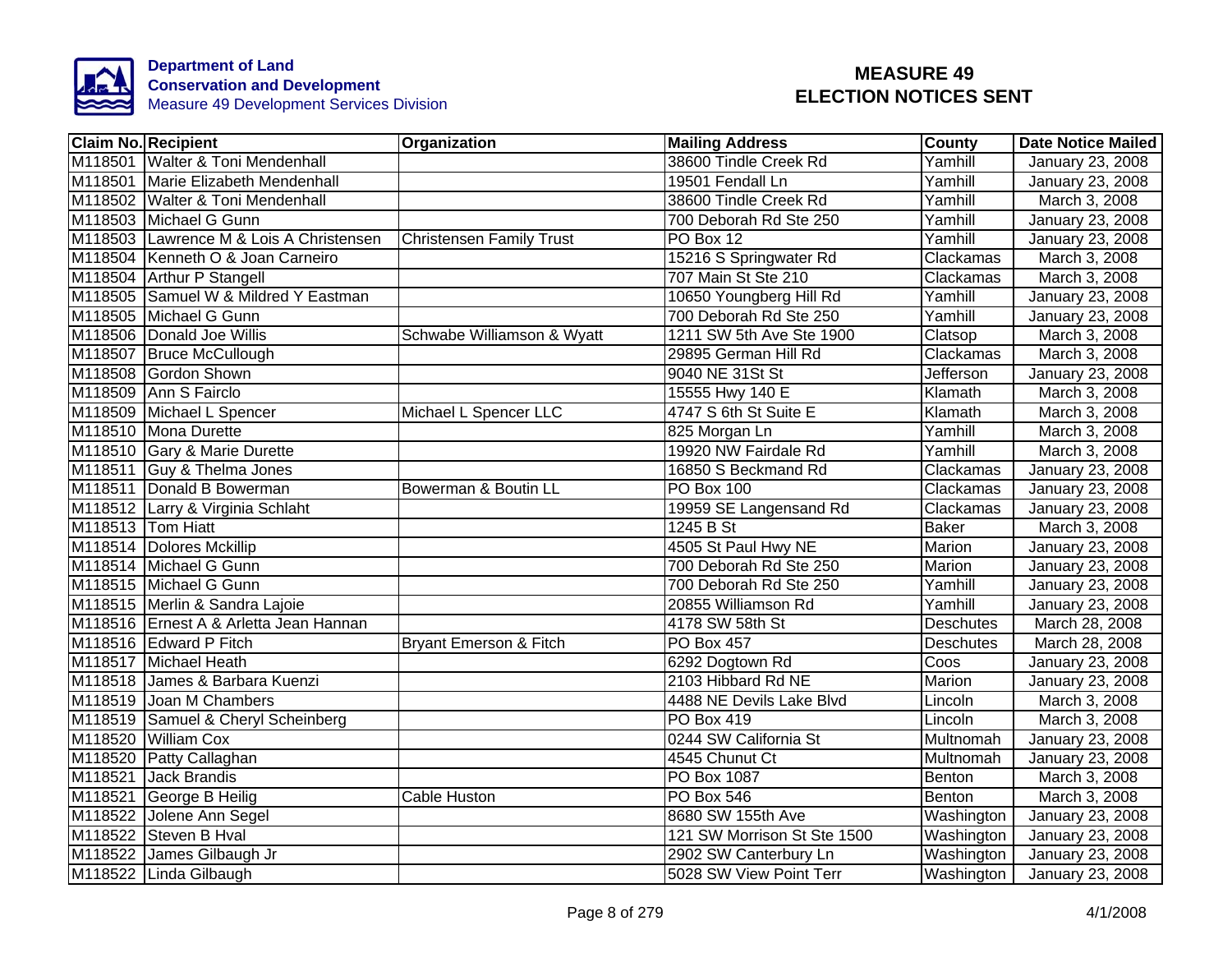

| <b>Claim No. Recipient</b>           | Organization                | <b>Mailing Address</b>    | <b>County</b>  | <b>Date Notice Mailed</b> |
|--------------------------------------|-----------------------------|---------------------------|----------------|---------------------------|
| M118522 Arthur Lutz                  |                             | 12880 SW Glacier Lily     | Washington     | January 23, 2008          |
| M118523 Wayne & Joyce Cole           |                             | 7957 Tingley Ln           | Klamath        | January 23, 2008          |
| M118523 Michael L Spencer            | Michael L Spencer LLC       | 409 Pine St Ste 204       | Klamath        | January 23, 2008          |
| M118524 Craig M Chisholm             |                             | 473 Sixth St              | Clackamas      | January 23, 2008          |
| M118524 Douglas L Chisholm           |                             | 1280 Chandler             | Clackamas      | January 23, 2008          |
| M118524 Catherine Chisholm           |                             | 3522 SW Texas             | Clackamas      | January 23, 2008          |
| M118524 Steve Schell                 | <b>Black Helterline LLP</b> | 805 SW Broadway Ste 1900  | Clackamas      | January 23, 2008          |
| M118524 Andrew T Reilly              | <b>Black Helterline LLP</b> | 805 SW Broadway Ste 1900  | Clackamas      | January 23, 2008          |
| M118525 David A McClements           |                             | 5316 153rd Ave SE         | Klamath        | March 3, 2008             |
| M118525 Michael L Spencer            | Michael L Spencer LLC       | 4747 S 6th St Suite E     | Klamath        | March 3, 2008             |
| M118526 Harold & Diane Haugen        | Cora Bruce                  | 4300 Lower River Rd       | Josephine      | March 3, 2008             |
| M118526 Michael L Spencer            | Michael L Spencer LLC       | 4747 S 6th St Suite E     | Josephine      | March 3, 2008             |
| M118527 Michael L Spencer            | Michael L Spencer LLC       | 409 Pine St Ste 204       | Josephine      | January 23, 2008          |
| M118527 Carl Alleman                 |                             | PO Box 309                | Josephine      | January 23, 2008          |
| M118528 Michael L Spencer            | Michael L Spencer LLC       | 409 Pine St Ste 204       | Klamath        | January 23, 2008          |
| M118528 Carolyn A Ramirez            |                             | 425 Foch St               | Klamath        | January 23, 2008          |
| M118529 Michael L Spencer            | Michael L Spencer LLC       | 409 Pine St Ste 204       | Jackson        | January 23, 2008          |
| M118529 Charles & Lena Cornelison    |                             | 2625 Foots Creek Rd       | Jackson        | January 23, 2008          |
| M118530 Michael L Spencer            | Michael L Spencer LLC       | 409 Pine St Ste 204       | Klamath        | January 23, 2008          |
| M118530 Stanley M & Naomi J Peterson |                             | 28585 Hwy 70              | Klamath        | January 23, 2008          |
| M118531 Michael L Spencer            | Michael L Spencer LLC       | 409 Pine St Ste 204       | Jackson        | January 23, 2008          |
| M118531 Elsie Seago                  |                             | PO Box 69                 | Jackson        | January 23, 2008          |
| M118532 Floyd & Gayle Patrick        |                             | 2121 Orindale Rd          | Klamath        | March 3, 2008             |
| M118532 Michael L Spencer            | Michael L Spencer LLC       | 4747 S 6th St Suite E     | Klamath        | March 3, 2008             |
| M118533 H Colette & Dennis Donahue   |                             | <b>PO Box 538</b>         | <b>Jackson</b> | March 3, 2008             |
| M118534 Walter & Ronda Dillman       |                             | 47334 Slaughterhouse Rd   | <b>Baker</b>   | <b>January 23, 2008</b>   |
| M118536 Jerry Vosika                 |                             | <b>PO Box 843</b>         | Clackamas      | March 3, 2008             |
| M118536 Elaine L Kasunic             |                             | <b>PO Box 1004</b>        | Clackamas      | March 3, 2008             |
| M118537 Bruce Hall                   |                             | 1454 SW Highland Rd       | Yamhill        | March 3, 2008             |
| M118537 Charles F Hudson             | Lane Powell PC              | 601 SW 2nd Ave Ste 2100   | Yamhill        | March 3, 2008             |
| M118537 Bruce Hall                   |                             | 8000 Parish Rd            | Yamhill        | March 10, 2008            |
| M118538 Michael L Spencer            | Michael L Spencer LLC       | 4747 S 6th St Suite E     | Klamath        | March 3, 2008             |
| M118538 Robert L & Nancy Ann Thorne  |                             | PO Box 8                  | Klamath        | March 3, 2008             |
| M118539 Robert Lamb                  |                             | 349 Walnut Dr S           | Polk           | March 3, 2008             |
| M118541 Jeanne Sherer                |                             | <b>PO Box 773</b>         | Columbia       | March 3, 2008             |
| M118542 Jill Gelineau                |                             | 1211 SW 5th Ave Ste 1900  | Lane           | January 23, 2008          |
| M118543 John & Priscilla Kobbe       |                             | 11795 SW Kobbe Dr         | Washington     | January 23, 2008          |
| M118543 Ed Bartholemy                |                             | 18485 SW Scholls Ferry Rd | Washington     | January 23, 2008          |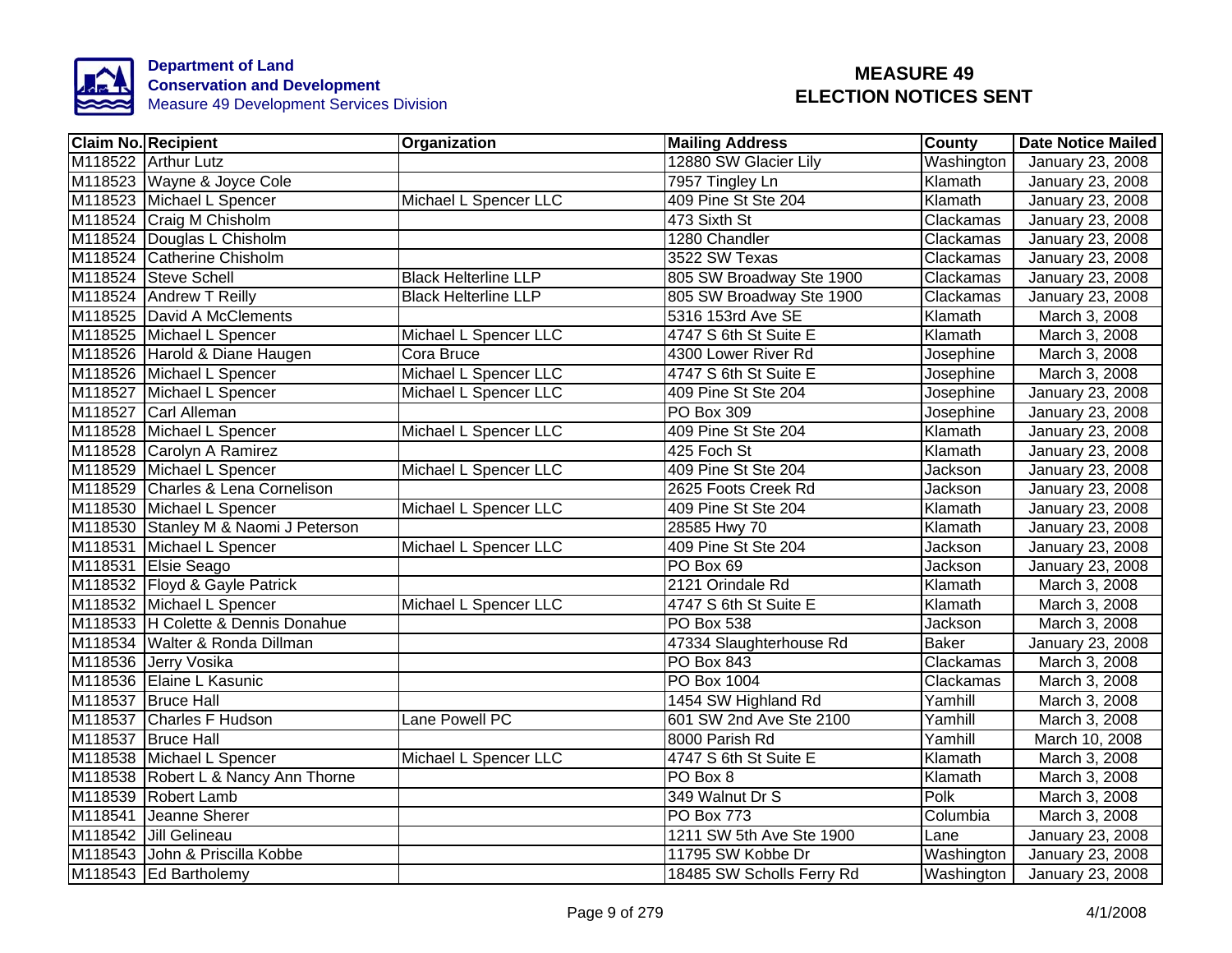

| <b>Claim No. Recipient</b>           | Organization                     | <b>Mailing Address</b>       | <b>County</b>    | <b>Date Notice Mailed</b> |
|--------------------------------------|----------------------------------|------------------------------|------------------|---------------------------|
| M118543 Edward H Trompke             | Jordan Schrader                  | PO Box 230669                | Washington       | January 23, 2008          |
| M118544 Brad Young                   |                                  | 21623 Ettlin Loop            | Marion           | January 23, 2008          |
| M118544 Owen Von Flue                |                                  | <b>PO Box 800</b>            | <b>Marion</b>    | January 23, 2008          |
| M118545 Joy Stvivenga                |                                  | 7330 Harmony Rd              | Polk             | January 23, 2008          |
| M118547 Michael G Gunn               |                                  | 700 Deborah Rd Ste 250       | Yamhill          | January 23, 2008          |
| M118547 William Morris               |                                  | 12255 NE Parrett Mountain Rd | Yamhill          | January 23, 2008          |
| M118548 Don & Alberta Stewart        |                                  | 24616 Llewellyn Rd           | Benton           | March 28, 2008            |
| M118548 George B Heilig              | <b>Cable Huston Benedict</b>     | <b>PO Box 546</b>            | Benton           | March 28, 2008            |
| M118549 Adam Wollander               |                                  | 18620 Indian Creek Dr        | Marion           | March 3, 2008             |
| M118549 Wallace W Lien               | Wallace W Lien PC                | 1775 32nd PI NE Ste A        | Marion           | March 3, 2008             |
| M118550 Cynthia Jan Tani             |                                  | 61542 Friar Tuck Ln          | <b>Jefferson</b> | January 23, 2008          |
| M118550 Johnnie L Towery             |                                  | 3760 SW Hwy #97              | <b>Jefferson</b> | January 23, 2008          |
| M118550 Billy J Towery               |                                  | 1315 SW Dover Ln             | <b>Jefferson</b> | January 23, 2008          |
| M118550 Jeffrey L Towery             |                                  | 4576 W Saddle Ridge Dr       | <b>Jefferson</b> | January 23, 2008          |
| M118550 Carla J Mcguire              |                                  | 2148 NW 8th St               | Jefferson        | January 23, 2008          |
| M118550 Steven E Benson              |                                  | PO Box 15036                 | <b>Jefferson</b> | January 23, 2008          |
| M118551 Tia Lewis                    | Merrill O'Sullivan LLP           | 1070 NW Bond St Ste 303      | <b>Deschutes</b> | March 3, 2008             |
| M118551 Dave & Patricia Clark        |                                  | PO Box 20                    | <b>Deschutes</b> | March 3, 2008             |
| M118552 Michael L & Margaret Lehrman |                                  | 3012 Cortland PI NW          | <b>Jefferson</b> | March 3, 2008             |
| M118552 Edward P Fitch               | Bryant Emerson & Fitch           | <b>PO Box 457</b>            | Jefferson        | March 3, 2008             |
| M118553 Randy & Ellen Inloes         |                                  | 15624 SE Clinton Ct          | Wasco            | March 3, 2008             |
| M118554 Donald B Bowerman            | Bowerman & Boutin LL             | <b>PO Box 100</b>            | Clackamas        | January 23, 2008          |
| M118554 Regis & Rosalie Roujol       |                                  | 1090 S Station Ln            | Clackamas        | January 23, 2008          |
| M118555 Lance Llewallen              |                                  | 13647 SE Snowfire Dr         | Clackamas        | March 3, 2008             |
| M118555 Charlotte M Ray              |                                  | 4295 SW Homesteader Rd       | Clackamas        | March 3, 2008             |
| M118556 Eugenie V Brewster           |                                  | 11050 SE 105th               | Clackamas        | <b>January 23, 2008</b>   |
| M118557 Edward P Fitch               | <b>Bryant Emerson And Fitch</b>  | <b>PO Box 457</b>            | <b>Deschutes</b> | January 23, 2008          |
| M118557 Marie Harry                  |                                  | 5170 SW Wickiup Ave          | <b>Deschutes</b> | January 23, 2008          |
| M118558 T Lee Davis                  |                                  | 9085 Parker Rd               | Polk             | January 23, 2008          |
| M118559 Ronald E Bickford            |                                  | 17375 S Holcomb Rd           | Clackamas        | January 23, 2008          |
| M118560 Robert & Velma Chaffee       | C/O Michael G Gunn               | <b>PO</b> Box 1046           | Yamhill          | January 23, 2008          |
| M118560 Michael G Gunn               |                                  | PO Box 1046                  | Yamhill          | January 23, 2008          |
| M118561 Delbert Hoekstre             |                                  | 15010 Hwy 22                 | Polk             | January 24, 2008          |
| M118562 Bradley Getschman            |                                  | 19432 S Bakers Ferry Rd      | Clackamas        | January 24, 2008          |
| M118562 Sandra Vandeberghe           |                                  | 19432 S Bakers Ferry Rd      | Clackamas        | January 24, 2008          |
| M118562 Henry David Vandeberghe      |                                  | 19432 S Bakers Ferry Rd      | Clackamas        | January 24, 2008          |
| M118562 John W Shonkwiler            |                                  | 13425 SW 72nd Ave            | Clackamas        | January 24, 2008          |
| M118563 John & Meredith Wilson       | <b>Wilson Family Ranches LLC</b> | PO Box 209                   | Union            | March 3, 2008             |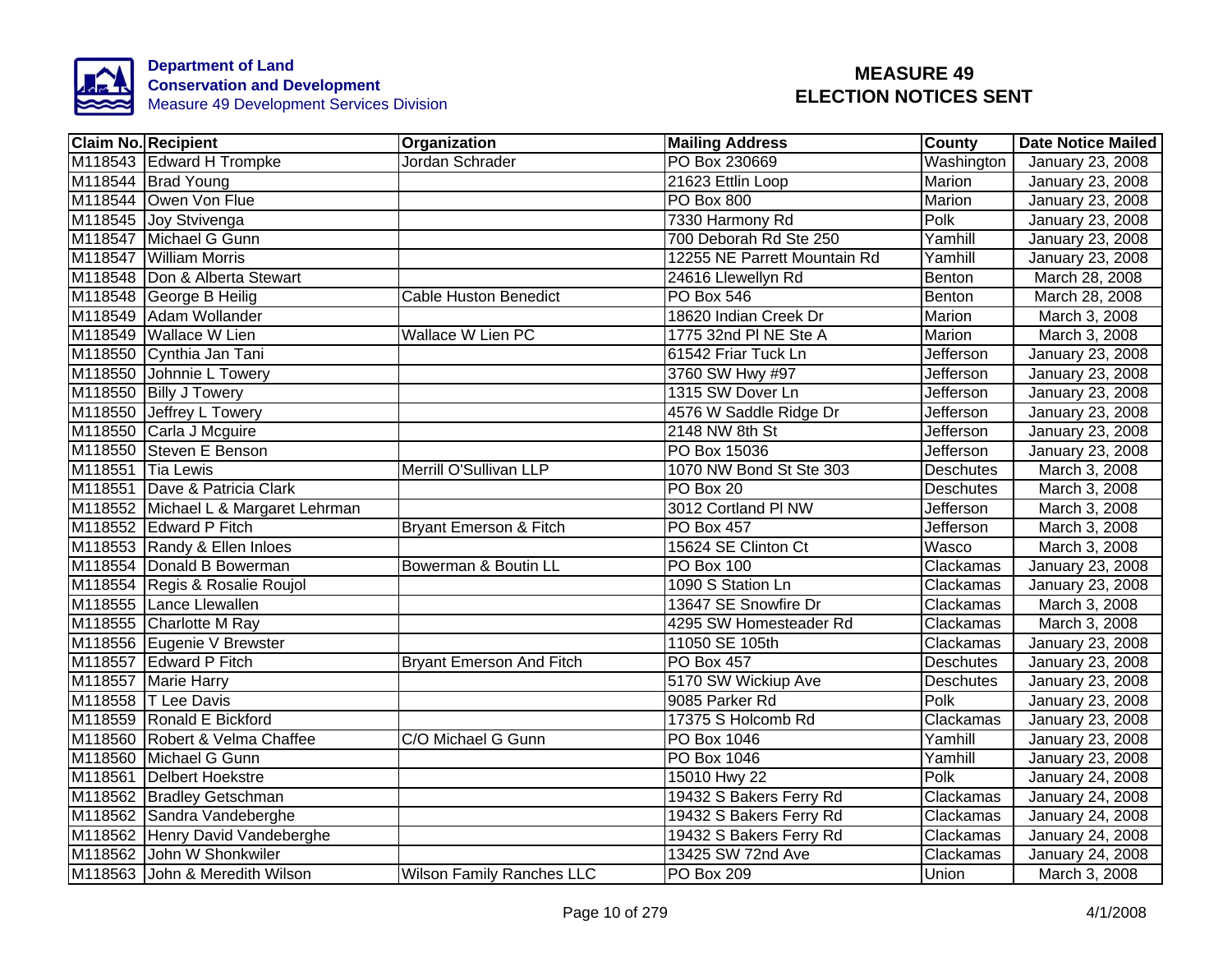

|         | Claim No. Recipient                | <b>Organization</b>                  | <b>Mailing Address</b>          | <b>County</b>    | Date Notice Mailed      |
|---------|------------------------------------|--------------------------------------|---------------------------------|------------------|-------------------------|
|         | M118564 Ron & Linda Mack           |                                      | 7620 SW Rood Bridge Rd          | Washington       | March 3, 2008           |
|         | M118565 Norman & Dorothy Pratt     |                                      | 66715 Repplinger Ln             | Wallowa          | March 3, 2008           |
|         | M118565 Norman & Dorothy Pratt     |                                      | 66501 Repplinger Ln             | Wallowa          | March 11, 2008          |
|         | M118566 James & Helen Coleman      |                                      | 5369 Champoeg Rd NE             | Marion           | January 24, 2008        |
|         | M118566 Christopher Coleman        |                                      | 5555 Champoeg Rd NE             | Marion           | January 24, 2008        |
|         | M118566 Charles F Hudson           | Lane Powell PC                       | 601 SW 2nd Ave Ste 2100         | Marion           | January 24, 2008        |
|         | M118567 Delwin & Carolyn Closner   |                                      | 17865 S Bogynski Rd             | Clackamas        | January 24, 2008        |
|         | M118568 Nancypat Dundas            |                                      | PO Box 933                      | Lincoln          | January 24, 2008        |
|         | M118568 Dawn Pavitt                | Pavitt Land Use Consulting LLC       | PO Box 5                        | Lincoln          | January 24, 2008        |
|         | M118569 Reuben & Marilyn Bergstrom |                                      | 14818 S Teasel Creek Rd         | Clackamas        | January 18, 2008        |
|         | M118569 Frank Walker               | Frank Walker & Associates            | <b>PO Box 7170</b>              | Clackamas        | January 18, 2008        |
|         | M118570 Ray Shaw                   |                                      | 21120 S Mattoon Rd              | Clackamas        | March 3, 2008           |
|         | M118570 Frank Walker               | Frank Walker & Associates            | 1480 Jamestown St SE            | Clackamas        | March 3, 2008           |
| M118571 | Arnold L & Linda Bayless           |                                      | 17784 S Eaden Rd                | Clackamas        | January 24, 2008        |
|         | M118571 Frank Walker               | <b>Frank Walker &amp; Associates</b> | <b>PO Box 7170</b>              | Clackamas        | January 24, 2008        |
|         | M118572 Lionel & Hilda Youst       |                                      | 12445 Hwy 241                   | Coos             | January 24, 2008        |
| M118573 | Jack L & Esther L Crane            |                                      | 46211 SE Coleman Rd             | Clackamas        | January 24, 2008        |
|         | M118574 Dean A Grudzinski          |                                      | 11700 SW 35th                   | Multnomah        | March 3, 2008           |
|         | M118575 Bruce White                |                                      | <b>PO Box 1298</b>              | <b>Deschutes</b> | March 3, 2008           |
| M118575 |                                    | <b>Chelsea Trees Inc</b>             | PO Box 11                       | <b>Deschutes</b> | March 3, 2008           |
|         | M118576 Tia M Lewis Isa A Taylor   | Schwabe Williamson & Wyatt           | 354 SW Upper Terrace Dr Ste 101 | <b>Deschutes</b> | January 24, 2008        |
|         | M118576 Charles Clement            |                                      | 6503 SW Catlow Way              | <b>Deschutes</b> | January 24, 2008        |
|         | M118577 Donald B Bowerman          | Bowerman & Boutin LL                 | <b>PO Box 100</b>               | Clackamas        | January 24, 2008        |
| M118577 | John & Carol Mills                 |                                      | 38165 SE Coupland Rd            | Clackamas        | January 24, 2008        |
|         | M118578 Dan H Heierman             |                                      | 7600 SW Quarry                  | <b>Deschutes</b> | January 24, 2008        |
|         | M118578 Edward P Fitch             | <b>Bryant Emerson And Fitch</b>      | <b>PO Box 457</b>               | <b>Deschutes</b> | <b>January 24, 2008</b> |
| M118579 | <b>Meffie Armstrong</b>            |                                      | 567 Ridgeway Rd                 | Clackamas        | March 3, 2008           |
| M118579 | Myrnella Meyer                     |                                      | 27525 Baker Rd                  | Clackamas        | March 3, 2008           |
|         | M118580 Eileen & Ladd Martinson    |                                      | 1940 Cadle Rd                   | Polk             | January 24, 2008        |
| M118581 | Delbert D Heppner                  |                                      | 1121 Pioneer Rd                 | Polk             | March 3, 2008           |
| M118582 | Joseph & Barbara Rodriguez         |                                      | 13200 SW Whitmore Rd            | Washington       | March 3, 2008           |
|         | M118582 Joseph & Barbara Rodriguez |                                      | PO Box 790                      | Washington       | March 18, 2008          |
|         | M118583 Gordon & Norma Corwin      |                                      | 5441 SW Bear Dr                 | Jefferson        | January 24, 2008        |
|         | M118583 Edward P Fitch             | <b>Bryant Emerson And Fitch</b>      | PO Box 457                      | <b>Jefferson</b> | January 24, 2008        |
| M118584 | Charles & Elisabeth Dymond         |                                      | 21650 S Sweetbriar Circle       | Clackamas        | March 3, 2008           |
|         | M118585 Merrill Gonterman          |                                      | 28390 S Hwy 170                 | Clackamas        | January 24, 2008        |
|         | M118585 Patrica Gonterman          |                                      | 28390 S Hwy 170                 | Clackamas        | January 24, 2008        |
|         | M118585 Kirk Gonterman             |                                      | 4152 Delightful Ln              | Clackamas        | January 24, 2008        |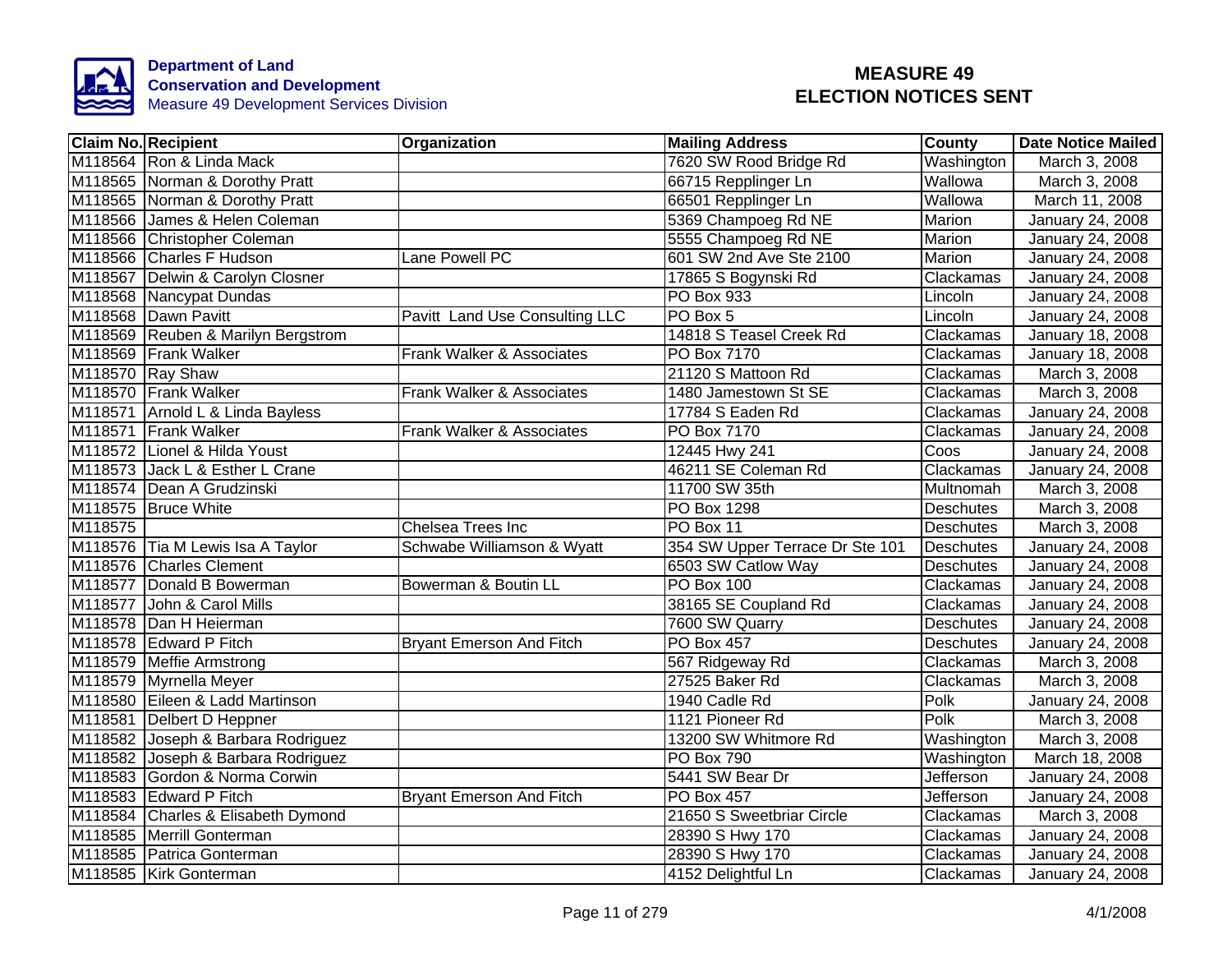

|         | <b>Claim No. Recipient</b>           | Organization                     | <b>Mailing Address</b>        | <b>County</b> | <b>Date Notice Mailed</b> |
|---------|--------------------------------------|----------------------------------|-------------------------------|---------------|---------------------------|
|         | M118586 Netter Family                |                                  | 15082 Ottaway Rd              | Marion        | March 3, 2008             |
|         | M118586 Mark O'Donnell               | <b>O'Donnell &amp; Clark LLP</b> | 1650 NW Naito Parkway Ste 302 | <b>Marion</b> | March 3, 2008             |
|         | M118587 Ronald & Norma Joyce Updike  |                                  | 53240 NW Gheen Rd             | Washington    | January 24, 2008          |
|         | M118588 Phyllis Langenberg           |                                  | 95052 Stevens Ln              | Coos          | January 24, 2008          |
|         | M118588 Elton Thompson               |                                  | <b>PO Box 565</b>             | Coos          | January 24, 2008          |
|         | M118589 Robert & Rebecca Kruger      |                                  | 790 Barker Dr                 | Josephine     | March 3, 2008             |
|         | M118590 Thomas Burke                 |                                  | 26075 SE Hwy 212              | Clackamas     | January 24, 2008          |
|         | M118590 Gary P Shepard               | Oregon Land Law                  | 3115 SE Salmon St             | Clackamas     | January 24, 2008          |
|         | M118591 Paul Bishop                  |                                  | 22263 S Dans Ave              | Clackamas     | January 24, 2008          |
|         | M118591 Aaron Matusick               |                                  | 5909 SE Oetkin Rd             | Clackamas     | January 24, 2008          |
|         | M118592 Doris Rousett-Shively        |                                  | 15211 S Kirk Rd               | Clackamas     | January 24, 2008          |
|         | M118592 Aaron Matusick               |                                  | 5909 SE Oetkin Rd             | Clackamas     | January 24, 2008          |
|         | M118593 Jill Gelineau                |                                  | 1211 SW 5th Ave Ste 1900      | Yamhill       | January 24, 2008          |
|         | M118594 Jack & Nancy Amen            |                                  | 6526 SW 46th St               | Deschutes     | January 24, 2008          |
| M118595 |                                      | Sardon Inc                       | 14775 SE Raintree Ct          | Washington    | March 3, 2008             |
|         | M118596 Jean-Claude & Carol Hook     |                                  | 57182 Harlocker Hill Rd       | Coos          | March 3, 2008             |
|         | M118596 Jean-Claude & Carol Hook     |                                  | <b>PO Box 609</b>             | Coos          | March 6, 2008             |
|         | M118597 Clement E & Phyllis G Hunter |                                  | 22086 S Lewellen Rd           | Clackamas     | January 24, 2008          |
|         | M118598 Ish & Twila Duckett          |                                  | 819 NE Hwy 99W Ste C          | Yamhill       | March 3, 2008             |
|         | M118598 Terry Wyffels                |                                  | 8000 NW Pike Rd               | Yamhill       | March 3, 2008             |
|         | M118599 James Vick                   |                                  | 698 12th St SE Ste 200        | <b>Marion</b> | January 24, 2008          |
|         | M118599 Cecil May Johnson            |                                  | 1263 78th Ave SE              | Marion        | January 24, 2008          |
|         | M118600 Gary Guthrie                 |                                  | 23230 NE Hagey                | Yamhill       | January 24, 2008          |
|         | M118600 Mark O'Donnell               |                                  | 1650 NW Naito Parkway Ste 302 | Yamhill       | January 24, 2008          |
|         | M118600 Kristian Spencer Roggendorf  | <b>O'Donnell &amp; Clark LLP</b> | 1650 NW Naito Parkway Ste 302 | Yamhill       | January 24, 2008          |
|         | M118601 Louis & Kathy Dix            |                                  | 27330 SW Grahms Ferry Rd      | Clackamas     | March 3, 2008             |
|         | M118602 Laverne Pantenburg           |                                  | 10825 S New Era Rd            | Clackamas     | March 3, 2008             |
|         | M118602 Jill Gelineau                | Schwabe Williamson & Wyatt       | 1211 SW 5th Ave Ste 1900      | Clackamas     | March 3, 2008             |
|         | M118604 Donald B Bowerman            | Bowerman & Boutin LL             | <b>PO Box 100</b>             | Clackamas     | January 24, 2008          |
|         | M118604 Aaron & Vikki Ballou         |                                  | 20280 SE Baty Rd              | Clackamas     | January 24, 2008          |
|         | M118605 Larry L & Laura B Luethe     |                                  | 13225 NW Mcnamee Rd           | Multnomah     | January 24, 2008          |
|         | M118605 Mark O'Donnell               |                                  | 1650 NW Naito Parkway Ste 302 | Multnomah     | January 24, 2008          |
|         | M118605 Kristian Spencer Roggendorf  | O'Donnell & Clark LLP            | 1650 NW Naito Parkway Ste 302 | Multnomah     | January 24, 2008          |
|         | M118607 Mark D Shipman               | Saalfeld Griggs                  | <b>PO Box 470</b>             | Marion        | March 3, 2008             |
|         | M118607 Arnie Krigens                |                                  | 19810 Vista Hermosa Dr        | Marion        | March 3, 2008             |
|         | M118608   Iwan & Evdokia Sibirzew    |                                  | 11471 Wilco Hwy NE            | Marion        | January 24, 2008          |
|         | M118608 Wallace W Lien               | <b>Wallace W Lien PC</b>         | 1775 32nd PI NE Ste A         | Marion        | January 24, 2008          |
|         | M118609 James & Susan Stiverson      |                                  | 15445 NE Kincaid Rd           | Yamhill       | March 3, 2008             |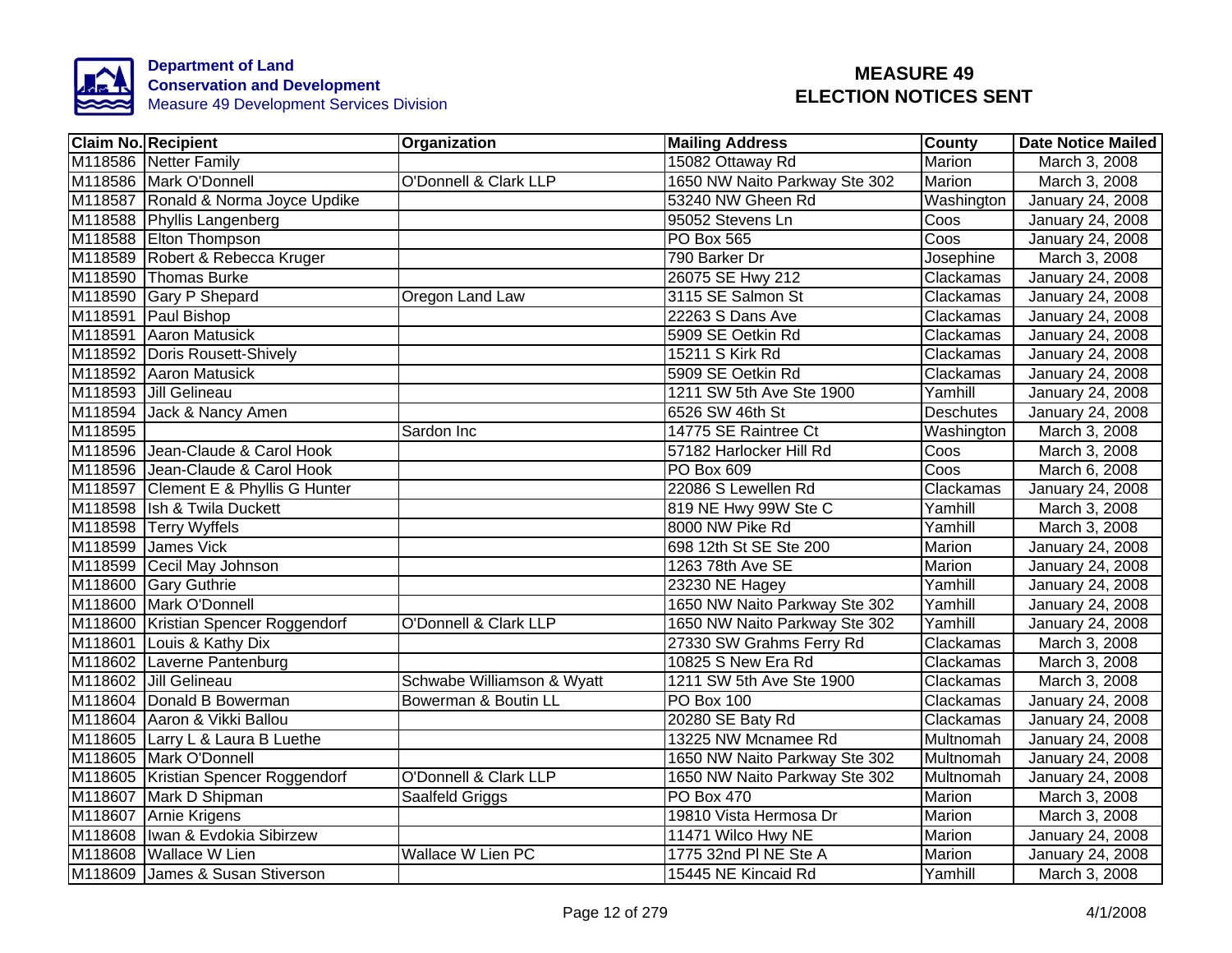

| <b>Claim No. Recipient</b>         | Organization               | <b>Mailing Address</b>        | <b>County</b>    | <b>Date Notice Mailed</b> |
|------------------------------------|----------------------------|-------------------------------|------------------|---------------------------|
| M118609 James & Susan Stiverson    |                            | 15445 NE Kincaid Rd           | Yamhill          | March 10, 2008            |
| M118610 Don Parson                 |                            | 2020 NE Grant St              | Washington       | January 24, 2008          |
| M118611 Lowell Patton              |                            | PO Box 85                     | <b>Multnomah</b> | March 3, 2008             |
| M118611 William Cox                |                            | 0244 SW California St         | Multnomah        | March 3, 2008             |
| M118612 Ronald & Nancy Huddleston  |                            | 81111 W 8th Rd                | Lane             | January 24, 2008          |
| M118612 Mark O'Donnell             |                            | 1650 NW Naito Parkway Ste 302 | Lane             | January 24, 2008          |
| M118613 Norvin & Susan Kenner      |                            | 21200 Panther Cr Rd           | Yamhill          | January 24, 2008          |
| M118614 Steve C Morasch            | Schwabe Williamson & Wyatt | 1211 SW Fifth Ave Ste 1900    | Clackamas        | January 28, 2008          |
| M118615 Kathy B Knight             |                            | PO Box 355                    | <b>Baker</b>     | March 3, 2008             |
| M118616 Janice M Bohm              |                            | 22433 SW Aebischer Rd         | Washington       | March 3, 2008             |
| M118617 Donald & Diana Dahl        |                            | PO Box 291                    | Columbia         | March 3, 2008             |
| M118618 Herman & Lorraine Vandehey |                            | 39595 NW Wilkesboro Rd        | Washington       | January 24, 2008          |
| M118619 Don B & Rea E Barnes       |                            | 19851 NW Rockyford Rd         | Yamhill          | January 24, 2008          |
| M118620 Cathy S Justice            |                            | PO Box 956                    | Clackamas        | March 3, 2008             |
| M118621 Marian J Davis             |                            | 20001 S Red House Rd          | Clackamas        | January 24, 2008          |
| M118622 Richard & Dorothy Hansen   |                            | 24022 Schultz Rd NE           | <b>Marion</b>    | March 3, 2008             |
| M118623 Fred & Siydney Wood        |                            | 17304 S Potter Rd             | Clackamas        | March 3, 2008             |
| M118623 Carl & Mozelle Wood        |                            | 14431 Vera St                 | Clackamas        | March 3, 2008             |
| M118624 Erin McCormick             |                            | 800 Arlington Ave             | Clackamas        | March 3, 2008             |
| M118624 Fred & Siydney Wood        |                            | 17304 S Potter Rd             | Clackamas        | March 3, 2008             |
| M118624 Carl & Mozelle Wood        |                            | 14431 Vera St                 | Clackamas        | March 3, 2008             |
| M118624 Stephen & Linda Howarth    |                            | 55 Nunes Rd                   | Clackamas        | March 3, 2008             |
| M118625 Donna L Muncie             |                            | 6806 S Miller Rd              | Clackamas        | January 24, 2008          |
| M118625 R Roger Reif               | Reif Reif & Thalhofer      | <b>PO Box 729</b>             | Clackamas        | January 24, 2008          |
| M118626 James Vick                 |                            | 698 12th St SE Ste 200        | Linn             | January 24, 2008          |
| M118626 Vernon Dee Carter          |                            | 33606 Tennessee Rd            | Linn             | January 24, 2008          |
| M118627 Vernon Dee Darlene         |                            | 33606 Tennessee Rd            | Linn             | March 3, 2008             |
| M118627 James Vick                 | Vick & Conroyd             | 698 12th St SE Ste 200        | Linn             | March 3, 2008             |
| M118628 Patrick E Doyle            | Kelley Kelley Doyle        | 110 N Second St               | Marion           | January 24, 2008          |
| M118628 Donald M Kelley            |                            | 110 N 2nd St                  | Marion           | January 24, 2008          |
| M118628 Gordon Baker               |                            | 7649 State Hwy 219            | Marion           | January 24, 2008          |
| M118629 Joseph Schaefer            | Schwabe Williamson & Wyatt | 1211 SW 5th Ave Ste 1600      | Multnomah        | January 24, 2008          |
| M118630 Kenneth & Patsy Holman     |                            | 51244 Oregon Trail Rd         | Union            | March 3, 2008             |
| M118631 Alan J Hill                |                            | 1581 E 1000 S                 | Union            | January 24, 2008          |
| M118631 Burton & Ilene Hill        |                            | 61502 Union Cove Hwy 237      | Union            | January 24, 2008          |
| M118632 Alan J Hill                |                            | 1581 E 1000 S                 | Union            | January 24, 2008          |
| M118632 Burton & Ilene Hill        |                            | 61502 Union Cove Hwy 237      | Union            | January 24, 2008          |
| M118633 Burton & Ilene Hill        |                            | 61502 Union Cove Hwy 237      | Union            | January 24, 2008          |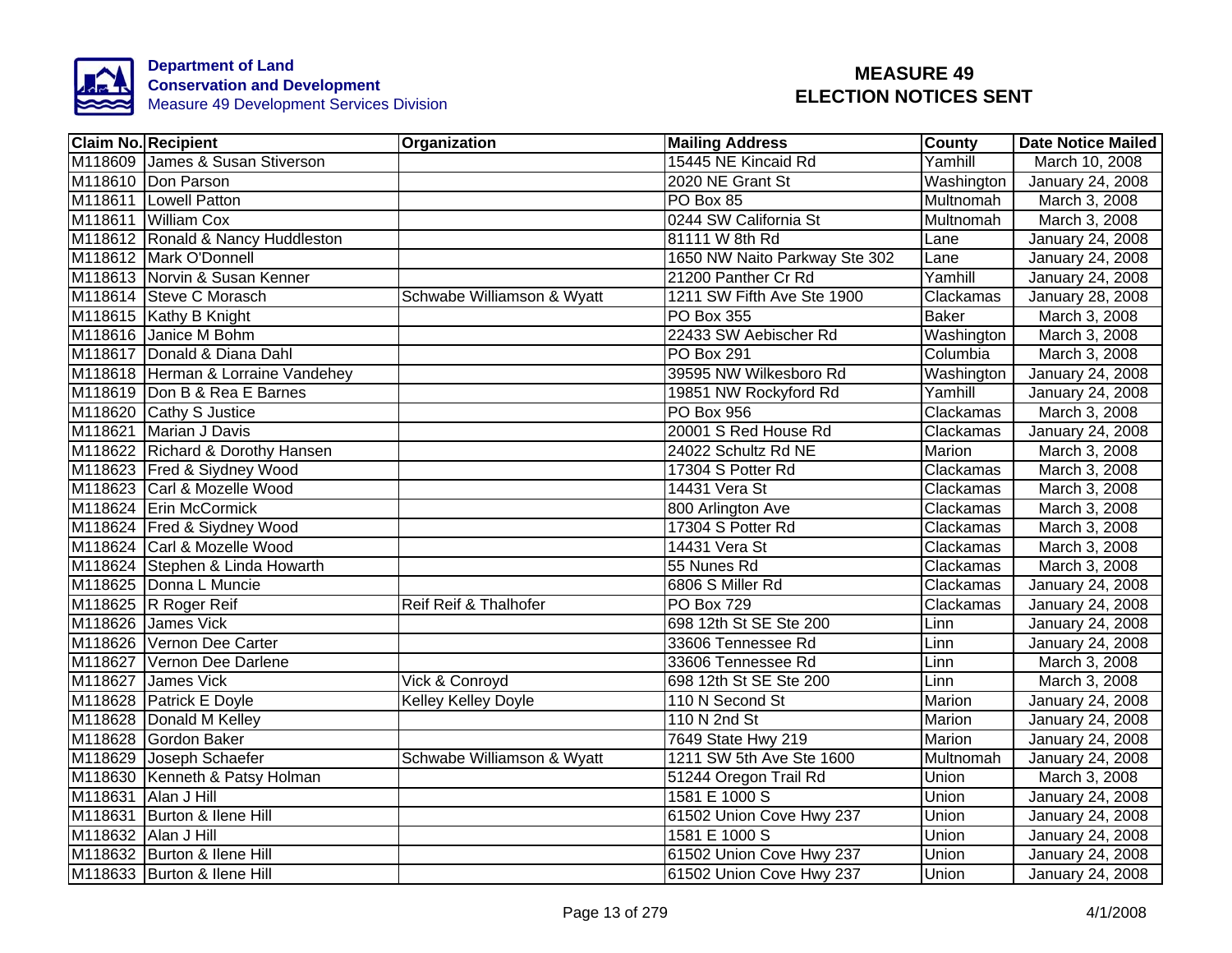

|                  | <b>Claim No. Recipient</b>             | Organization                     | <b>Mailing Address</b>        | <b>County</b> | <b>Date Notice Mailed</b> |
|------------------|----------------------------------------|----------------------------------|-------------------------------|---------------|---------------------------|
|                  | M118634 Mike C Battles                 |                                  | 645 SW Green Dr               | Lincoln       | March 3, 2008             |
|                  | M118634 Charles & Esther Battles       |                                  | 3296 Alsea Hwy                | Lincoln       | March 3, 2008             |
|                  | M118635 Seb Kenagy                     |                                  | 29851 S Kenagy Ln             | Clackamas     | January 24, 2008          |
|                  | M118635 Phyllis Kenagy                 |                                  | 29531 S Kenagy Ln             | Clackamas     | January 24, 2008          |
|                  | M118636 Dean L & Valerine B Reed       |                                  | 19508 S Henrici Rd            | Clackamas     | March 3, 2008             |
|                  | M118637 Cory Seibert                   |                                  | PO Box 982                    | Polk          | January 24, 2008          |
|                  | M118637 Julie Seibert                  |                                  | 16300 Falls City Rd           | Polk          | January 24, 2008          |
|                  | M118638 Ronald & Ermma Drahn           |                                  | 4063 NE Morning St            | Benton        | January 24, 2008          |
|                  | M118638 A John Tacke                   |                                  | 360 NW Tyler Ave              | Benton        | January 24, 2008          |
| M118640 A J Dunn |                                        |                                  | 15360 NE Stag Hollow Rd       | Yamhill       | March 3, 2008             |
| M118640 AJ Dunn  |                                        |                                  | 435 SW Pine Ct                | Yamhill       | March 6, 2008             |
|                  | M118641 Walter G Phillips              |                                  | 5277 Colver Rd                | Jackson       | March 3, 2008             |
|                  | M118642 James A & Edma M Peck          |                                  | 4093 S Smith River Rd         | Douglas       | March 3, 2008             |
|                  | M118643 John Florence & Brian Herinckx |                                  | 37460 NW Heynderickx Rd       | Washington    | March 3, 2008             |
|                  | M118643 Charles F Hudson               | Lane Powell PC                   | 601 SW 2nd Ave Ste 2100       | Washington    | March 3, 2008             |
|                  | M118644 Vernon Dee Darlene             |                                  | 33606 Tennessee Rd            | Linn          | March 3, 2008             |
|                  | M118644 James Vick                     | Vick & Conroyd                   | 698 12th St SE Ste 200        | Linn          | March 3, 2008             |
|                  | M118645 Boon C Ooi & Beng S Tan        |                                  | 19640 Bainter Ave             | Washington    | March 3, 2008             |
|                  | M118645 Jeffrey Kleinman               |                                  | 1207 SW 6th Ave               | Washington    | March 3, 2008             |
|                  | M118646 Ron & Joann Endicott           |                                  | <b>PO Box 228</b>             | Clackamas     | March 3, 2008             |
|                  | M118648 Walter R Gowell                |                                  | <b>PO Box 480</b>             | Yamhill       | January 24, 2008          |
|                  | M118648 Howard W Sprague               |                                  | 17200 NE Tykeson Rd           | Yamhill       | January 24, 2008          |
|                  | M118649 Earl J Bellamy                 |                                  | 820 Village Circle NW         | Polk          | March 3, 2008             |
|                  | M118650 Harlan & Debra Lee             |                                  | 548 W Elm St                  | Douglas       | January 24, 2008          |
|                  | M118650 Darwin & Maxine Lee            |                                  | 493 Quail Ln                  | Douglas       | January 24, 2008          |
|                  | M118651 Steven & Marilyn Schulz        |                                  | 16007 NW Mason Hill Rd        | Washington    | March 3, 2008             |
|                  | M118652 Clarance Larue                 |                                  | <b>PO Box 187</b>             | Polk          | January 24, 2008          |
| M118653          |                                        | Needy Brick & Tile Co            | 6401 Miller Rd                | Marion        | January 24, 2008          |
| M118653 Mike Van |                                        |                                  | 6860 SW Boeckman Rd           | Marion        | January 24, 2008          |
|                  | M118655 Joseph & Tammy Sceondo         |                                  | 6100 Canyonview Rd            | Yamhill       | March 3, 2008             |
|                  | M118656 Charlotte Maze                 |                                  | <b>PO Box 445</b>             | Coos          | January 24, 2008          |
|                  | M118657 Ron & Sandra Briery            |                                  | 1587 Bigham-Brown Rd          | Jackson       | March 3, 2008             |
|                  | M118657 Mark S Bartholomew             | <b>Hornecker Cowling</b>         | 717 Murhphy Rd                | Jackson       | March 3, 2008             |
|                  | M118658 Gerald L & Roberta G Curry     |                                  | 23250 S Day Hill Rd           | Clackamas     | January 24, 2008          |
|                  | M118658 Mark O'Donnell                 |                                  | 1650 NW Naito Parkway Ste 302 | Clackamas     | January 24, 2008          |
|                  | M118658 Kelly Clark                    | <b>O'Donnell &amp; Clark LLP</b> | 1650 NW Naito Parkway Ste 302 | Clackamas     | January 24, 2008          |
| M118659 Ross Day |                                        | Oregonians In Action             | PO Box 203637                 | Yamhill       | March 3, 2008             |
|                  | M118659 Joann Schulte                  |                                  | 320 Exmoore Rd                | Yamhill       | March 3, 2008             |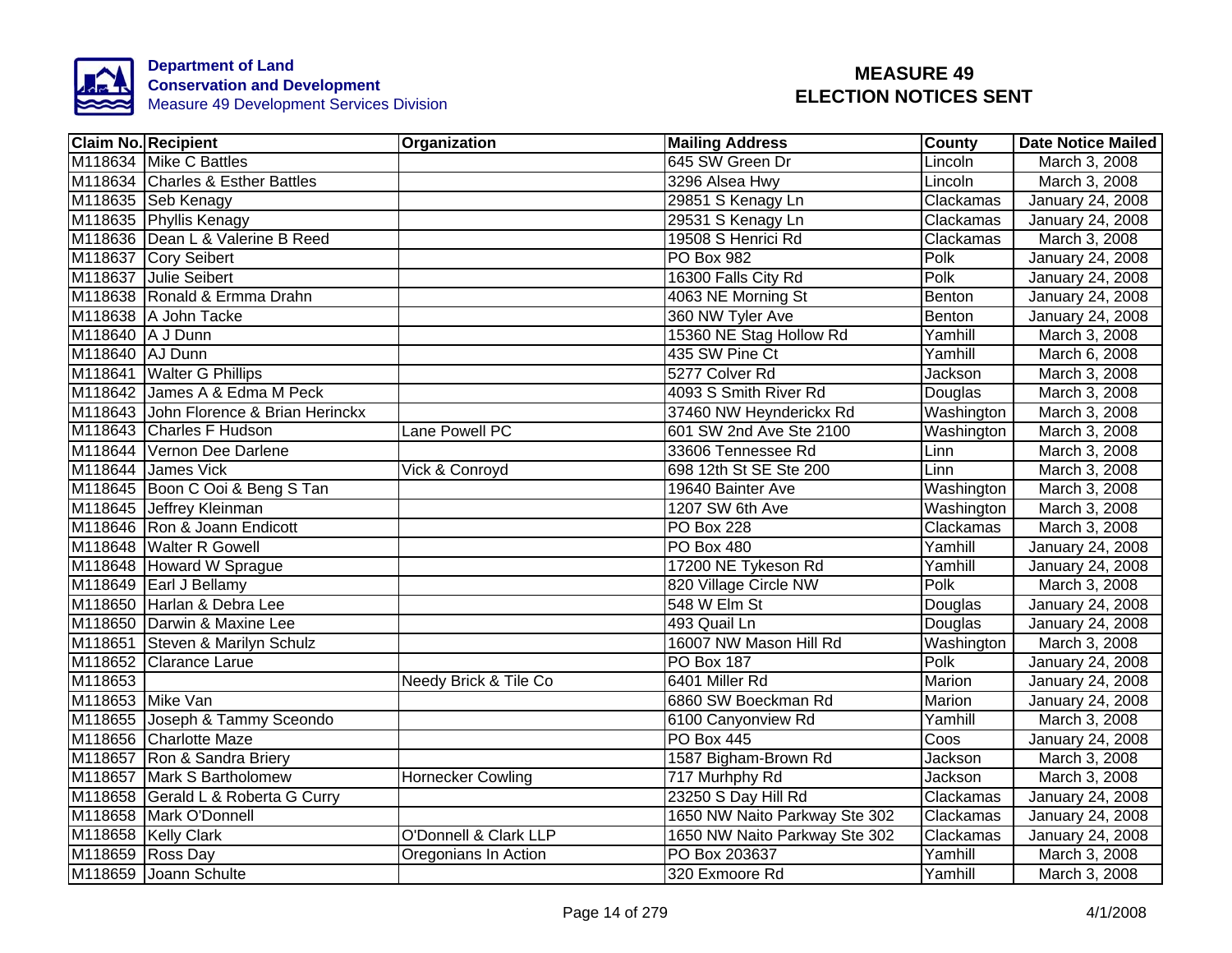

|         | <b>Claim No. Recipient</b>             | Organization                    | <b>Mailing Address</b>       | <b>County</b>    | <b>Date Notice Mailed</b> |
|---------|----------------------------------------|---------------------------------|------------------------------|------------------|---------------------------|
|         | M118660 Mary Holtan                    |                                 | PO Box 3192                  | Yamhill          | March 3, 2008             |
|         | M118660 Ross Day                       | Oregonians In Action            | PO Box 203637                | Yamhill          | March 3, 2008             |
|         | M118661 Andrew K Kauffman              |                                 | <b>PO Box 687</b>            | Clackamas        | January 24, 2008          |
|         | M118661 Harold & Judy Hall             |                                 | <b>PO Box 156</b>            | Clackamas        | January 24, 2008          |
|         | M118662 Helen Garner                   |                                 | 3126 Alameda St              | Jackson          | March 3, 2008             |
|         | M118662 Ross Day                       | Oregonians In Action            | PO Box 203637                | Jackson          | March 3, 2008             |
|         | M118663 Cyril L & Nancy Heyniger       |                                 | 965 Doerner Rd               | Douglas          | January 25, 2008          |
|         | M118664 Wallace W Lien                 | Wallace W Lien PC               | 1775 32nd PI NE Ste A        | Marion           | January 25, 2008          |
|         | M118664 Donald & Kathleen Macinnes     |                                 | 4156 Market St NE Apt 15     | Marion           | January 25, 2008          |
|         | M118665 Fred E Turek                   |                                 | 16825 NW Oak Ridge Rd        | Yamhill          | January 25, 2008          |
|         | M118666 Lester J Martin                |                                 | 32200 SW French Prairie B217 | Hood River       | January 25, 2008          |
|         | M118667 James Birkemeier               |                                 | 27942 S Meridian Rd          | Clackamas        | March 3, 2008             |
|         | M118667 Donald Joe Willis              | Schwabe Williamson & Wyatt      | 1211 SW 5th Ave Ste 1900     | Clackamas        | March 3, 2008             |
|         | M118668 Steve & Judith Eaton           |                                 | 44914 Eagle Creek Rd         | <b>Baker</b>     | March 3, 2008             |
|         | M118669 William & Darlene Hoffman      |                                 | 2384 NW Fir Ln               | <b>Jefferson</b> | <b>January 25, 2008</b>   |
|         | M118669 Edward P Fitch                 | <b>Bryant Emerson And Fitch</b> | <b>PO Box 457</b>            | Jefferson        | January 25, 2008          |
|         | M118669 Steven E Benson                |                                 | PO Box 15036                 | Jefferson        | January 25, 2008          |
|         | M118670 David & Susan Itzen            |                                 | 15618 Pedrioli               | Curry            | March 3, 2008             |
|         | M118671 Jim Campbell                   |                                 | PO Box 1469                  | Curry            | January 25, 2008          |
|         | M118671 Delmar R & Melonie C Burgess   |                                 | 95714 Ponderosa Rd           | Curry            | January 25, 2008          |
|         | M118672 Wayne & Donna Fleming          |                                 | 1233 Miraflores Way          | Polk             | March 3, 2008             |
|         | M118673 Ronald K & Pearl E Woldeit     |                                 | 14503 Jefferson Way          | Marion           | March 3, 2008             |
|         | M118674 Robert D Jossy                 |                                 | 31965 NW Beach Rd            | Washington       | March 3, 2008             |
|         | M118675 Donald & Janis Larsen          |                                 | 1240 SW 345th Ave            | Washington       | January 25, 2008          |
|         | M118676 Andrew J Bean                  |                                 | 130 W First Ave              | Linn             | January 25, 2008          |
|         | M118676 Henriretta Williams            |                                 | 1212 34th Ave SE #54         | Linn             | January 25, 2008          |
|         | M118677 Andrew H Stamp                 |                                 | 4248 Galewood St Ste 9       | Clackamas        | January 25, 2008          |
|         | M118677 Franklin & Marlene Hanks       |                                 | 16000 SE Keller St           | Clackamas        | January 25, 2008          |
|         | M118678 Alta J Gildersleeve            |                                 | 1675 Grant St NE             | Marion           | January 25, 2008          |
|         | M118678 Ardath Weber                   |                                 | 13625 N 103rd Way            | Marion           | January 25, 2008          |
|         | M118679 April Jossy                    |                                 | 31965 NW Beach Rd            | Washington       | March 3, 2008             |
|         | M118680 Susie F Swartzendruber-Gresham |                                 | 3855 Zena Rd NW              | Polk             | March 3, 2008             |
| M118681 | Alice M Mash                           |                                 | 21989 SW Scholls Sherwood Rd | Washington       | January 25, 2008          |
|         | M118681 Michael Mash                   |                                 | 29835 SW Camelot             | Washington       | January 25, 2008          |
|         | M118682 Ralph E & Gloria M Hanna       |                                 | 17208 SW Mccormick Hill Rd   | Washington       | January 25, 2008          |
|         | M118683 Hartmann Family                |                                 | 12470 NW Hartmann Dr         | Washington       | March 3, 2008             |
|         | M118683 William Cox                    |                                 | 0244 SW California St        | Washington       | March 3, 2008             |
|         | M118684 Mary Jane Robb                 |                                 | 458 Steere Creek Rd          | Lincoln          | January 25, 2008          |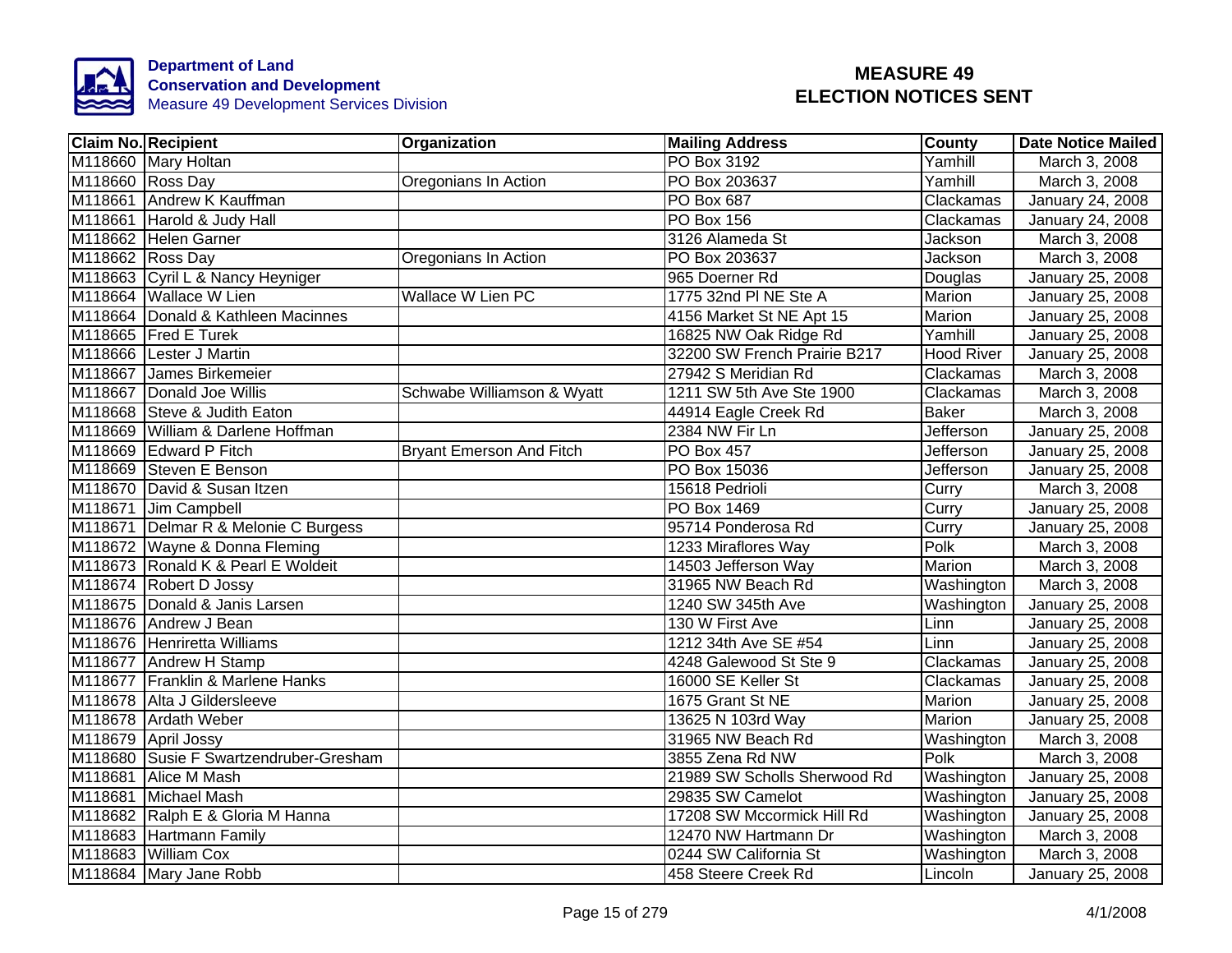

|                  | <b>Claim No. Recipient</b>         | Organization                     | <b>Mailing Address</b>        | <b>County</b>  | <b>Date Notice Mailed</b> |
|------------------|------------------------------------|----------------------------------|-------------------------------|----------------|---------------------------|
|                  | M118684 Dennis L Bartoldus         |                                  | <b>PO Box 1510</b>            | Lincoln        | January 25, 2008          |
|                  | M118685 Doris Rosenberg Graham     |                                  | 5947 Elkhead Rd               | Douglas        | January 25, 2008          |
| M118687          |                                    | Dan Forsea & Sons Inc            | 42070 New Bridge Rd           | <b>Baker</b>   | March 3, 2008             |
|                  | M118688 David Brian Williamson     | Williamson & Williamson          | PO Box 656                    | Columbia       | January 25, 2008          |
|                  | M118688 Fred Luttrell              |                                  | 61271 Dart Creek Rd           | Columbia       | January 25, 2008          |
|                  | M118689 David Brian Williamson     | Williamson & Williamson          | PO Box 656                    | Columbia       | January 25, 2008          |
|                  | M118689 Fred Luttrell              |                                  | 61271 Dart Creek Rd           | Columbia       | February 15, 2008         |
|                  | M118690 Ed Trompke                 | Jordan Schrader PC               | PO Box 230669                 | Clackamas      | January 25, 2008          |
|                  | M118690 William & Lura Kitchen     |                                  | 42882 SE Phelps               | Clackamas      | January 25, 2008          |
|                  | M118691 Rogan K Sapp               |                                  | 16740 Lobster Valley Rd       | Benton         | March 3, 2008             |
|                  | M118691 George F Stovall           |                                  | 825 NE Lawndale Pl            | Benton         | March 3, 2008             |
|                  | M118692 Bonnie Stellflug           |                                  | 6880 Munson Creek Rd          | Tillamook      | January 25, 2008          |
|                  | M118692 Linda Udenby               |                                  | 6890 Munson Creek             | Tillamook      | January 25, 2008          |
|                  | M118693 Gwendelyn Asburry          |                                  | 33676 Smith Rd                | Columbia       | January 25, 2008          |
|                  | M118693 Dennis Olson               |                                  | 34671 Smith Rd                | Columbia       | January 25, 2008          |
|                  | M118693 Kelly Clark                | <b>O'Donnell &amp; Clark LLP</b> | 1650 NW Naito Parkway Ste 302 | Columbia       | January 25, 2008          |
|                  | M118694 Louis T Woosley            |                                  | 468 E Buck Creek Rd           | Lincoln        | March 3, 2008             |
|                  | M118695 Roger Taylor               |                                  | 20700 SE Bogle Rd             | Clackamas      | March 3, 2008             |
|                  | M118697 Wendell & Vera Blum        |                                  | 1960 Blum Ln                  | Tillamook      | January 25, 2008          |
|                  | M118698 Phil Weigand               |                                  | 9041 SW Powell Butte Hwy      | Crook          | March 3, 2008             |
|                  | M118699 Kenneth M Mitchell         |                                  | 14432 S Livesay Rd            | <b>Jackson</b> | March 3, 2008             |
|                  | M118701 Jerry & Kathleen Rensch    |                                  | 2316 SW 15th Ave              | Clackamas      | March 3, 2008             |
|                  | M118701 Joseph T Hagen             | Hagen O'Connell LLP              | 121 SW Morrison Ste 1500      | Clackamas      | March 3, 2008             |
|                  | M118701 Betty Nanson               |                                  | 8370 SW Apple Way J102        | Clackamas      | March 3, 2008             |
|                  | M118701 Kenneth Nanson             |                                  | 14165 NW Linmere Ln           | Clackamas      | March 3, 2008             |
|                  | M118702 Douglass Schmor            |                                  | 201 W Main St Ste 5           | Jackson        | <b>January 25, 2008</b>   |
|                  | M118702 Neal & Sandra Hurley       |                                  | 2527 Congress Way             | Jackson        | January 25, 2008          |
|                  | M118703 Larry Sellers              |                                  | 17250 NW Sellers Rd           | Washington     | March 3, 2008             |
|                  | M118704 Larry Sellers              |                                  | 17250 NW Sellers Rd           | Washington     | March 3, 2008             |
|                  | M118705 Larry Sellers              |                                  | 17250 NW Sellers Rd           | Washington     | March 3, 2008             |
|                  | M118706 William Loshbaugh          |                                  | <b>PO Box 857</b>             | Coos           | March 3, 2008             |
|                  | M118707 Alfred Nordgren            |                                  | 14350 Stenbock Way            | Clackamas      | January 25, 2008          |
|                  | M118707 Sandelie Golf Club         |                                  | 28333 SW Mountain Rd          | Clackamas      | January 25, 2008          |
|                  | M118708  Ivan & Betty Taylor       |                                  | PO Box 864                    | Jackson        | March 3, 2008             |
|                  | M118708 Carl Offenbacher           |                                  | 7604 Hwy 238                  | Jackson        | March 3, 2008             |
| M118709 Verlalls |                                    |                                  | 20379 S Ferguson Rd           | Clackamas      | January 18, 2008          |
|                  | M118710 Ronald & Charlotte Gilbert |                                  | 5361 Quinn Dr                 | Hood River     | January 25, 2008          |
|                  | M118711 Ralph & Miriam Hill        |                                  | 704 20th St                   | Union          | January 25, 2008          |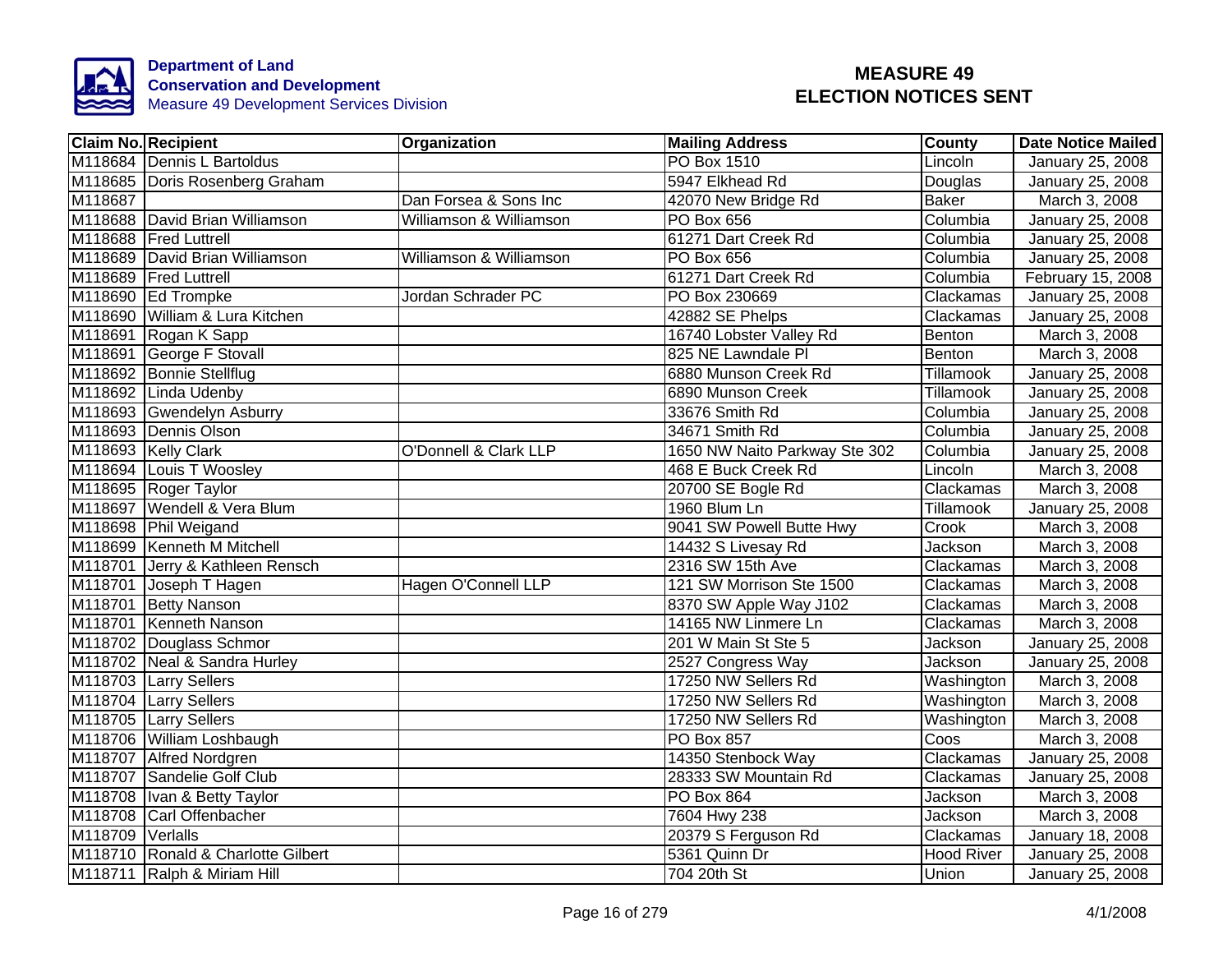

|         | <b>Claim No. Recipient</b>               | Organization           | <b>Mailing Address</b>      | <b>County</b> | <b>Date Notice Mailed</b> |
|---------|------------------------------------------|------------------------|-----------------------------|---------------|---------------------------|
|         | M118712 Phillip L & Joanne A Sowa        |                        | 11071 N Pershing St         | Marion        | <b>January 25, 2008</b>   |
|         | M118713 James E Kerns                    |                        | 13856 Willow Creek Ln       | <b>Baker</b>  | January 25, 2008          |
| M118714 |                                          | Coos Country Club      | 93884 Coos Sumner Ln        | Coos          | March 3, 2008             |
|         | M118714 Emery Phillips                   | Coos Country Club      | PO Box 995                  | Coos          | March 3, 2008             |
|         | M118715 Fred D & Urna B Morris           |                        | 15717 S Maplelane Rd        | Clackamas     | January 25, 2008          |
|         | M118716 Harold & Dorothy Grove           |                        | 31500 SW 5th St             | Linn          | January 25, 2008          |
|         | M118717 Dennis & Shirley Pikkarainen     |                        | 17425 S Killdeer Rd         | Clackamas     | March 3, 2008             |
|         | M118718 Steve & Ruth Gordon              |                        | PO Box 604                  | Clackamas     | March 3, 2008             |
|         | M118719 George P & Arletha M Ryan        |                        | 15 Touchstone               | Polk          | March 3, 2008             |
|         | M118719 Wallace W Lien                   | Wallace W Lien PC      | 1775 32nd PI NE Ste A       | Polk          | March 3, 2008             |
|         | M118720 William & Doreen Wright          |                        | PO Box 1442                 | Coos          | March 3, 2008             |
|         | M118721 Russell Baldwin                  |                        | PO Box 1242                 | Lincoln       | March 3, 2008             |
|         | M118721 Scott & Andrea Torrance          |                        | PO Box 57                   | Lincoln       | March 3, 2008             |
|         | M118722 Jose & Linda Guerra              |                        | 670 Hampden Ln NE           | Marion        | March 3, 2008             |
|         | M118722 Mark D Shipman                   | Saalfeld Griggs        | <b>PO Box 470</b>           | Marion        | March 3, 2008             |
|         | M118723 Franklin R & Frances D Young     |                        | 26474 S Gelbrich Rd         | Clackamas     | January 25, 2008          |
|         | M118724 Alice Propes                     |                        | 225 SE Walnut Ave           | Polk          | March 3, 2008             |
|         | M118724 Michael & Pamela Propes          |                        | 23650 Gooseneck Rd          | Polk          | March 3, 2008             |
|         | M118725 Lois Wells                       | The Lois Wells Trust   | 2632 Hwy 238                | Jackson       | January 25, 2008          |
|         | M118725 Douglass Schmor                  |                        | 201 W Main St Ste 5         | Jackson       | January 25, 2008          |
|         | M118726 Maxine Taylor                    |                        | 5380 Glenn Ellen            | Lane          | January 25, 2008          |
|         | M118726 Steve Cornacchia                 |                        | 180 E 11th Ave              | Lane          | January 25, 2008          |
|         | M118727 Linda G Gibson & Joy D Alvord    |                        | PO Box 354                  | Klamath       | March 3, 2008             |
|         | M118727 Michael L Spencer                | Michael L Spencer LLC  | 4747 S 6th St Suite E       | Klamath       | March 3, 2008             |
|         | M118728 Cathreen & David Black           |                        | 19695 S Henrici Rd          | Clackamas     | March 3, 2008             |
|         | M118729 James & Virginia Carlson         |                        | <b>PO Box 600</b>           | Clatsop       | March 3, 2008             |
|         | M118729 James D Zupancic                 | The Zupancic Group Inc | 16869 SW 65th Ave #196      | Clatsop       | March 3, 2008             |
|         | M118730 Dean Varney                      |                        | 1312 V Ave                  | Union         | January 25, 2008          |
|         | M118730 Judy Needles                     |                        | 3271 Langford Rd            | Union         | January 25, 2008          |
|         | M118732 Emmett R Mcintosh                |                        | 33711 Oak Flat Rd           | Coos          | January 25, 2008          |
|         | M118732 Lowell & Mary Meyer              |                        | PO Box 582                  | Coos          | January 25, 2008          |
|         | M118733 Mary Johnson                     |                        | 500 Abernethy Rd Ste 4      | Clackamas     | January 25, 2008          |
|         | M118733 Robert & Betty Naglee            |                        | 31178 SW Riverwood Dr       | Clackamas     | January 25, 2008          |
|         | M118734 Mary Johnson                     |                        | 500 Abernethy Rd Ste 4      | Clackamas     | January 25, 2008          |
|         | M118734 Florence Erickson & Ardis Hughes |                        | 7305 Shore Wood Dr          | Clackamas     | January 25, 2008          |
|         | M118734 Daniel D Chandler                |                        | 1650 NW Naito Parkway Ste 3 | Clackamas     | January 25, 2008          |
|         | M118735 Carol J Corey                    |                        | 8831 Little Rd SE           | Marion        | January 25, 2008          |
|         | M118736 Don & Laveria Jeter              |                        | 15291 SW Hwy 97             | Jefferson     | January 25, 2008          |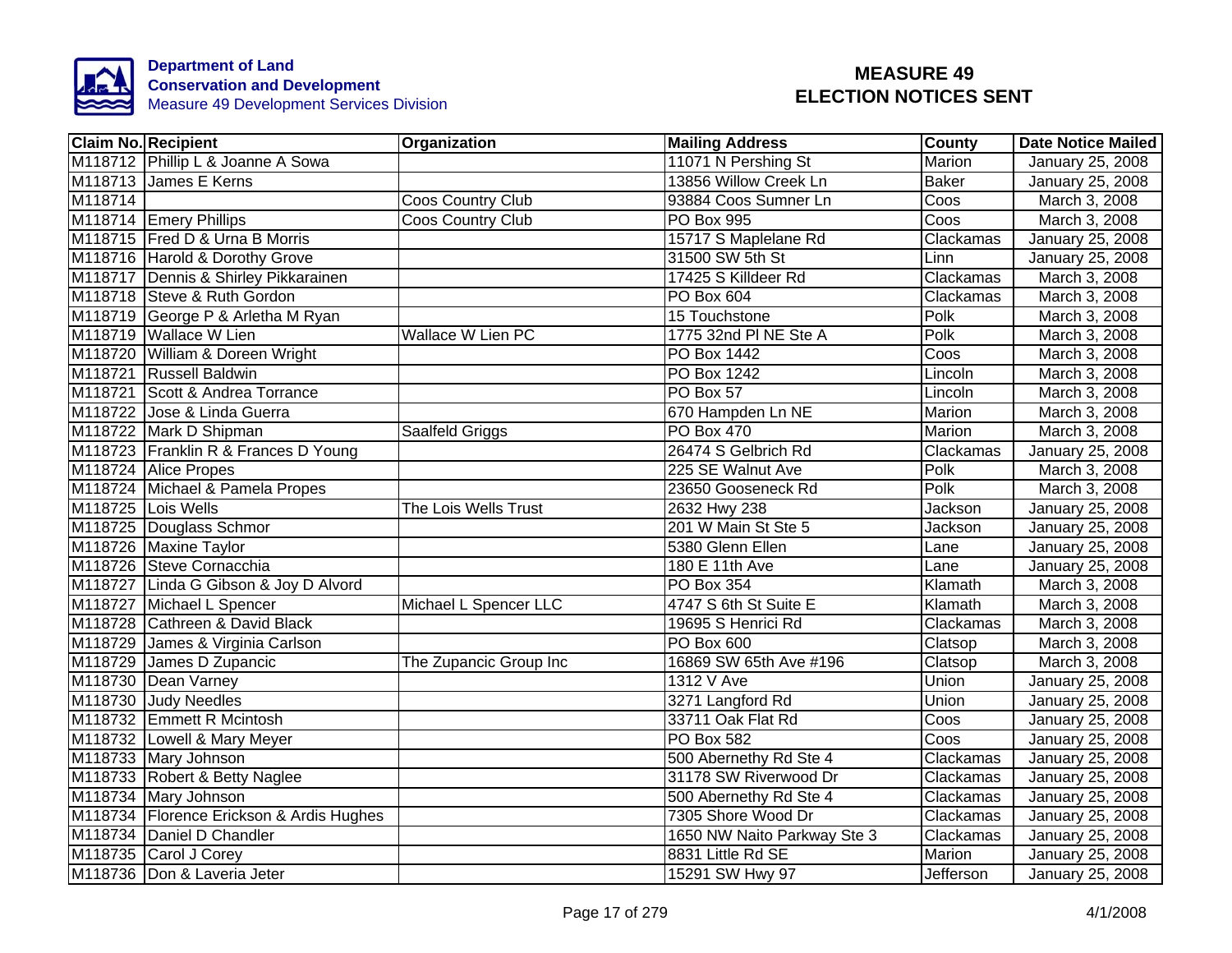

| <b>Claim No. Recipient</b> |                                           | Organization                     | <b>Mailing Address</b>          | <b>County</b>     | <b>Date Notice Mailed</b> |
|----------------------------|-------------------------------------------|----------------------------------|---------------------------------|-------------------|---------------------------|
|                            | M118736 Chuck Mcgraw                      | <b>Mcgraw And Associates LLC</b> | 1160 NE Scenic Dr               | Jefferson         | January 25, 2008          |
|                            | M118737 Lois Ann Bain                     |                                  | 14941 S Carus Rd                | Clackamas         | January 25, 2008          |
|                            | M118738 Sterling Eide                     |                                  | 1408 3rd Ave                    | Yamhill           | January 25, 2008          |
|                            | M118738 Matthew A Eide                    |                                  | 31909 Corral Creek Rd           | Yamhill           | January 25, 2008          |
|                            | M118738 Diane M Eide                      |                                  | 100 NW Maywood                  | Yamhill           | January 25, 2008          |
|                            | M118739 Arnold Bailey                     |                                  | 35 Red Apple Dr                 | <b>Hood River</b> | March 3, 2008             |
|                            | M118740 Donald B Bowerman                 | Bowerman & Boutin LL             | <b>PO Box 100</b>               | Clackamas         | January 25, 2008          |
|                            | M118740 John & Bernalou Rosebrook         |                                  | PO Box 46                       | Clackamas         | January 25, 2008          |
|                            | M118741 Delmar D & Dolores A Kennel       |                                  | 61405 K-Barr Rd                 | <b>Deschutes</b>  | March 3, 2008             |
|                            | M118741 Tia M Lewis Isa A Taylor          | Schwabe Williamson & Wyatt       | 354 SW Upper Terrace Dr Ste 101 | <b>Deschutes</b>  | March 3, 2008             |
|                            | M118742 Walter L Cauble                   |                                  | PO Box 398                      | Josephine         | March 3, 2008             |
|                            | M118742 Donald W Johnson                  |                                  | 511 NW Woodson Dr               | Josephine         | March 3, 2008             |
|                            | M118743 Ronald & Beverly Fowler           |                                  | 1500 Viewmont Dr                | Yamhill           | January 25, 2008          |
|                            | M118744 Jimmy Dean & Sandra Clark         |                                  | 38121 SE Wildcat Mountain Dr    | Clackamas         | March 3, 2008             |
|                            | M118745 Doreen E Hovey                    |                                  | 31058 NE Mershon Rd             | <b>Multnomah</b>  | March 3, 2008             |
|                            | M118746 Andrew H Stamp                    |                                  | 4248 Galewood St Ste 9          | Clackamas         | January 25, 2008          |
|                            | M118746 Franklin & Marlene Hanks          |                                  | 16000 SE Keller St              | Clackamas         | January 25, 2008          |
|                            | M118747 Phyllis N Hall                    |                                  | 4626 Pettyjohn Rd S             | Marion            | January 25, 2008          |
|                            | M118748 Laurel Pinole-Morrisett           |                                  | 12373 Hwy 66                    | Klamath           | March 3, 2008             |
|                            | M118749 Andrew & Orpha Ferland            |                                  | 28088 S Brief Rd                | Clackamas         | January 25, 2008          |
|                            | M118750 Mallory Lynch & Marilyn Gilder    |                                  | 1268 Suncrest Rd                | Jackson           | January 25, 2008          |
|                            | M118910 Jerry & Renee Pearson             |                                  | 12587 S Union Hall Rd           | Clackamas         | <b>January 28, 2008</b>   |
|                            | M118910 Jill Gelineau & Joseph Schaefer   | Schwabe Williamson & Wyatt       | 1211 SW Fifth Ave Ste 1900      | Clackamas         | January 28, 2008          |
|                            | M118911 John & Judy Cherry                |                                  | 2910 NW Mcdaniel Rd             | Multnomah         | January 25, 2008          |
|                            | M118912 Laurie Armstrong Lorrell Shaeffer |                                  | 2930 NW Mcdaniel Rd             | Multnomah         | March 3, 2008             |
|                            | M118914 Eugene & Barbara Prete            |                                  | PO Box 2148                     | <b>Deschutes</b>  | March 3, 2008             |
| M118914 Ross Day           |                                           | Oregonians In Action             | PO Box 203637                   | <b>Deschutes</b>  | March 3, 2008             |
|                            | M118917 Donald Joe Willis                 | Schwabe Williamson & Wyatt       | 1211 SW 5th Ave Ste 1900        | Multnomah         | March 3, 2008             |
|                            | M118917 Dorothy English & Douglas Sellers | <b>Christie Verhoef</b>          | 13100 NW Mcnamee Rd             | Multnomah         | March 3, 2008             |
|                            | M118918 Maralynn Abrams                   |                                  | 12477 SW Baker Creek Rd         | Yamhill           | March 3, 2008             |
|                            | M118919 Mildred Fergusson                 |                                  | 30985 SW Lukas Rd               | Washington        | January 25, 2008          |
|                            | M118920 Howard Meredith                   | C/O Russell Baldwin              | PO Box 1242                     | Lincoln           | January 25, 2008          |
|                            | M118920 Russell Baldwin                   |                                  | PO Box 1242                     | Lincoln           | January 25, 2008          |
|                            | M118921 Sid Prowell                       |                                  | 20701 Prowell Ln                | <b>Baker</b>      | March 3, 2008             |
|                            | M118922 Jeffrey M Strickland              |                                  | 494 State St #230               | Polk              | March 3, 2008             |
|                            | M118922 Patricia Beach                    |                                  | 7783 Spring Valley Rd NW        | Polk              | March 3, 2008             |
|                            | M118923 David & Janice Turner             |                                  | 22235 Bear Creek Rd             | Deschutes         | March 3, 2008             |
|                            | M118924 Tommy Ursry                       |                                  | 3400 North Fork Smith River Rd  | Douglas           | March 3, 2008             |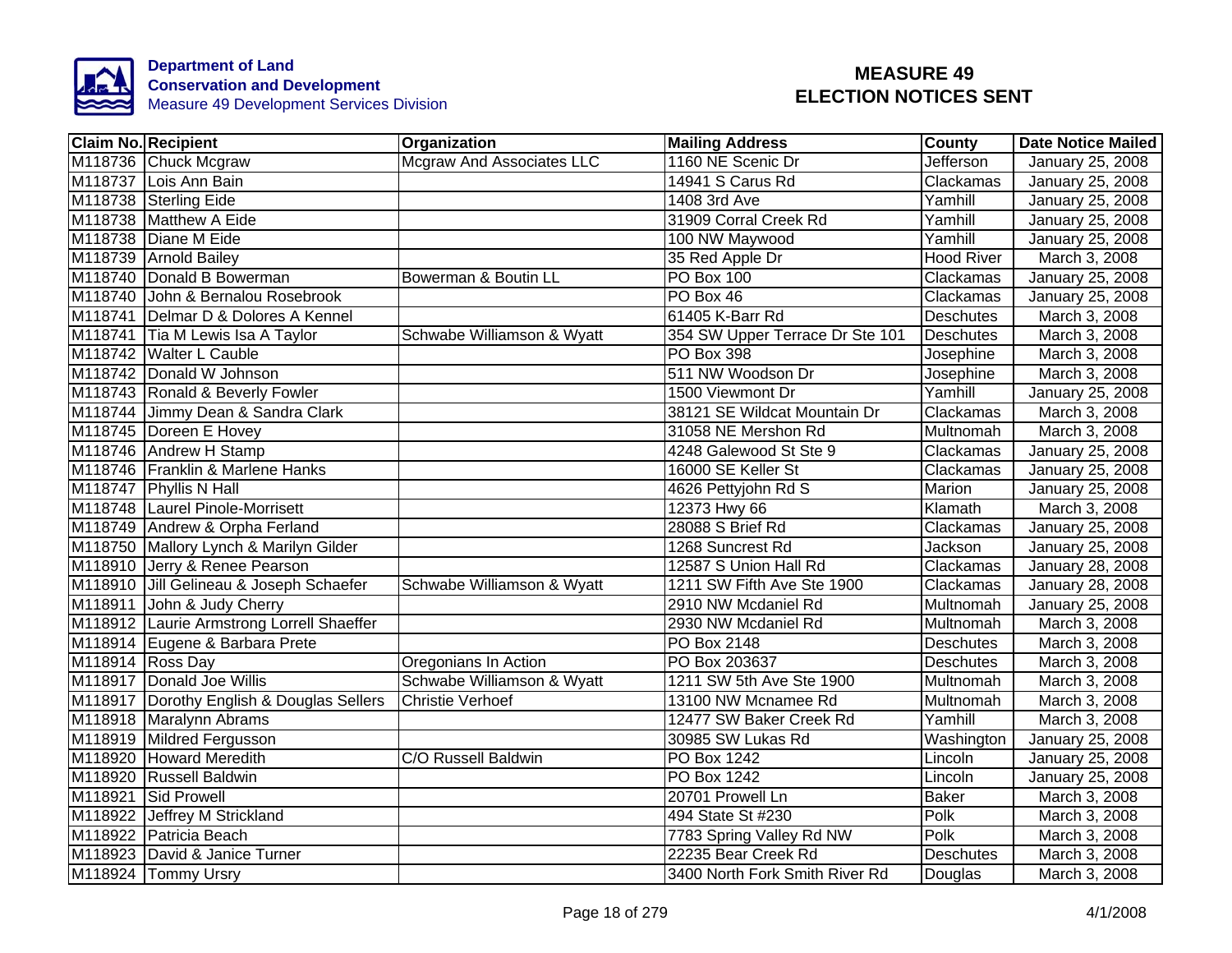

|         | <b>Claim No. Recipient</b>          | Organization                      | <b>Mailing Address</b>        | <b>County</b>     | <b>Date Notice Mailed</b> |
|---------|-------------------------------------|-----------------------------------|-------------------------------|-------------------|---------------------------|
|         | M118961 John & Julie Benton         |                                   | 1450 Nunamaker Rd             | <b>Hood River</b> | March 3, 2008             |
|         | M118961 Kristian Spencer Roggendorf | <b>O'Donnell &amp; Clark LLP</b>  | 1650 NW Naito Parkway Ste 302 | <b>Hood River</b> | March 3, 2008             |
|         | M118962 John Benton                 | <b>BLM</b> Inc                    | 1450 Nunamaker Rd             | <b>Hood River</b> | March 3, 2008             |
|         | M118962 Kristian Spencer Roggendorf | <b>O'Donnell &amp; Clark LLP</b>  | 1650 NW Naito Parkway Ste 302 | <b>Hood River</b> | March 3, 2008             |
|         | M118963 Florence Gestrin            |                                   | 1893 21St Ave SE #53          | Columbia          | January 25, 2008          |
|         | M118963 Alice Burkhard              |                                   | 513 E 2nd St                  | Columbia          | January 25, 2008          |
|         | M118966 Charles Benton              |                                   | 2005 Tucker Rd                | <b>Hood River</b> | March 3, 2008             |
|         | M118966 Kristian Spencer Roggendorf | O'Donnell & Clark LLP             | 1650 NW Naito Parkway Ste 302 | <b>Hood River</b> | March 3, 2008             |
|         | M118967 Gregg & Patricia Hottman    |                                   | 14625 NE Depp Rd              | Yamhill           | March 3, 2008             |
|         | M118967 Gregg & Patricia Hottman    |                                   | 14625 NE Depp Rd              | Yamhill           | March 6, 2008             |
|         | M118967 Greg Hottman                |                                   | PO Box 261                    | Yamhill           | March 11, 2008            |
|         | M118973 John & Patricia Housego     | Penny Housego                     | 31130 SE Currin Rd            | Clackamas         | January 28, 2008          |
| M118980 | Janet E Phillips                    |                                   | 42047 Pocahontas Rd           | <b>Baker</b>      | March 3, 2008             |
|         | M118995 Edward P Fitch              | <b>Bryant Emerson &amp; Fitch</b> | PO Box 457                    | <b>Deschutes</b>  | March 3, 2008             |
| M118995 |                                     | Arjo Enterprises Inc              | 4710 Smith Rock Way           | <b>Deschutes</b>  | March 3, 2008             |
|         | M119024 Doris Rogers                |                                   | 7340 Spring Valley Rd NW      | <b>Polk</b>       | March 3, 2008             |
|         | M119024 Debbie Salituro             |                                   | 424 Cherrywood Ct SE          | <b>Polk</b>       | March 3, 2008             |
|         | M119025 John Arnett                 |                                   | 5792 NE 5th St                | <b>Deschutes</b>  | January 28, 2008          |
|         | M119025 Edward Fitch                | Bryant Emerson & Fitch LLP        | <b>PO Box 457</b>             | Deschutes         | January 28, 2008          |
|         | M119026 Argene Allison              |                                   | 17680 Fitch Dr                | Yamhill           | March 3, 2008             |
|         | M119026 Argene Allison              |                                   | 22000 SW Chapman Rd           | Yamhill           | March 10, 2008            |
|         | M119031 Jeffrey Richard Yarbor      |                                   | PO Box 686                    | Columbia          | March 3, 2008             |
|         | M119032 Jeffrey Richard Yarbor      |                                   | PO Box 686                    | Columbia          | March 3, 2008             |
|         | M119033 Jeffrey Richard Yarbor      |                                   | PO Box 686                    | Columbia          | March 3, 2008             |
|         | M119034 Jeffrey Richard Yarbor      |                                   | PO Box 686                    | Columbia          | March 3, 2008             |
|         | M119035 Jeffrey Richard Yarbor      |                                   | PO Box 686                    | Columbia          | March 3, 2008             |
|         | M119036 Jeffrey Richard Yarbor      |                                   | PO Box 686                    | Columbia          | March 3, 2008             |
|         | M119037 Jeffrey Richard Yarbor      |                                   | PO Box 686                    | Columbia          | March 3, 2008             |
|         | M119038 Arthur Coyne                |                                   | 1300 SW 5th Ave Ste 3000      | Yamhill           | March 3, 2008             |
|         | M119038 Marcel Van Der Sluys        |                                   | 7522 Mcconnell Ave            | Yamhill           | March 3, 2008             |
|         | M119050 Harry & Jean Yost           |                                   | 16830 Springwater Rd S        | Clackamas         | January 28, 2008          |
|         | M119057 Julius Harry                | C/O Coke Miller                   | PO Box 911                    | Deschutes         | March 3, 2008             |
|         | M119057 Edward P Fitch              | Bryant Emerson & Fitch            | PO Box 457                    | Deschutes         | March 3, 2008             |
|         | M119073 Danny V & Janice Ellison    |                                   | <b>PO Box 127</b>             | Grant             | March 3, 2008             |
|         | M119074 Don Reyes                   | Theresa Sugura                    | PO Box 341                    | Washington        | January 28, 2008          |
|         | M119075 Wallace W Lien              | Wallace W Lien PC                 | 1775 32nd PI NE Ste A         | Linn              | March 3, 2008             |
|         | M119075 Randy & Jill Fery           |                                   | 41391 Kingston-Jordan Rd SE   | Linn              | March 3, 2008             |
|         | M119086 Vern R Waite                |                                   | 10616 Grand Cypress Ave       | Clackamas         | March 3, 2008             |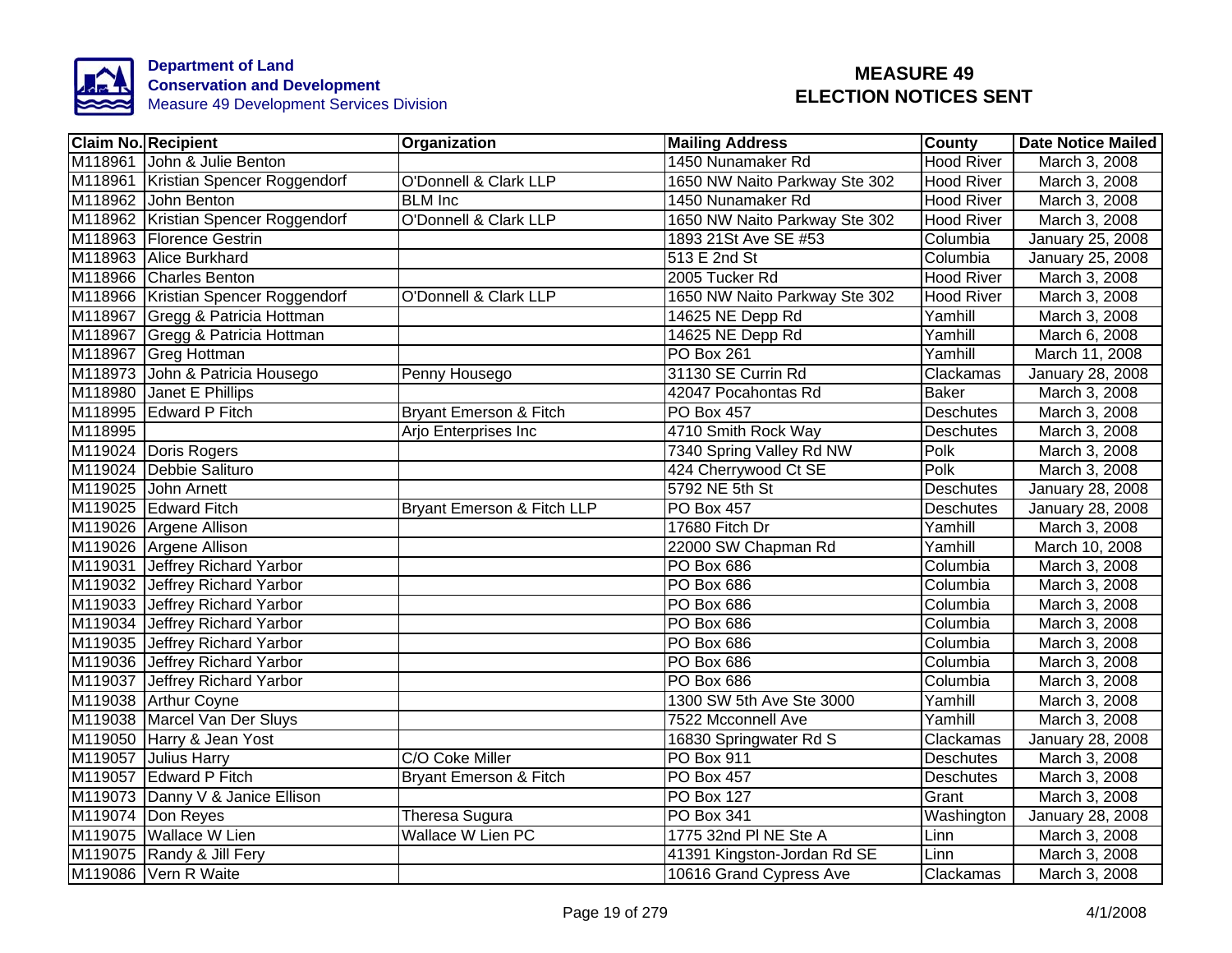

|         | <b>Claim No. Recipient</b>              | <b>Organization</b>               | <b>Mailing Address</b>     | <b>County</b>    | <b>Date Notice Mailed</b> |
|---------|-----------------------------------------|-----------------------------------|----------------------------|------------------|---------------------------|
|         | M119098 Lawrence & Helen Wallin         |                                   | <b>PO Box 2502</b>         | Curry            | March 3, 2008             |
|         | M119114 Charles Hoff                    |                                   | 21557 SW 91st Ave          | Clackamas        | March 3, 2008             |
|         | M119115 Mark Doyle                      |                                   | <b>PO Box 789</b>          | Lincoln          | March 3, 2008             |
|         | M119116 Wallace W Lien                  | Wallace W Lien PC                 | 1775 32nd PI NE Ste A      | Marion           | March 3, 2008             |
|         | M119116 Victor & Pamela Cobos           |                                   | 2741 Bunker Hill Rd S      | Marion           | March 3, 2008             |
|         | M119142 Steve Morrill                   |                                   | PO Box 1629                | Lincoln          | March 3, 2008             |
|         | M119143 Robert & June Chaney            |                                   | 19161 SE Hwy 224           | Clackamas        | January 28, 2008          |
|         | M119144 Charlene & John Frome           |                                   | 17133 S Steiner Rd         | Clackamas        | January 28, 2008          |
|         | M119145 Edward P Fitch                  | Bryant Emerson & Fitch            | PO Box 457                 | Crook            | March 3, 2008             |
|         | M119145 Wayne Martin Helen Martin And   |                                   | 3131 W Highland            | Crook            | March 3, 2008             |
|         | M119146 Dale Martin                     |                                   | PO Box 114                 | Crook            | March 3, 2008             |
|         | M119146 Edward P Fitch                  | Bryant Emerson & Fitch            | PO Box 457                 | Crook            | March 3, 2008             |
|         | M119147 Edward P Fitch                  | Bryant Emerson & Fitch            | PO Box 457                 | Deschutes        | March 3, 2008             |
|         | M119147 Ej & Gertrude Leason            |                                   | 69401 Goodrich Rd          | Deschutes        | March 3, 2008             |
|         | M119148 Theresa Ericsson Ridgeway       |                                   | <b>PO Box 730</b>          | Washington       | March 3, 2008             |
|         | M119148 Robert Ericsson                 |                                   | PO Box 58                  | Washington       | March 3, 2008             |
|         | M119149 Edward P Fitch                  | <b>Bryant Emerson And Fitch</b>   | PO Box 457                 | Jefferson        | January 28, 2008          |
|         | M119149 James Dinkel                    |                                   | 9228 SW Culver Hwy         | Jefferson        | January 28, 2008          |
|         | M119150 John Poppe                      |                                   | 713 NE Sandstone Ct        | Jefferson        | March 3, 2008             |
|         | M119151 Richard N Prest                 |                                   | <b>PO Box 456</b>          | Lincoln          | January 28, 2008          |
|         | M119168 Steve Morrill                   |                                   | <b>PO Box 1629</b>         | Lincoln          | January 28, 2008          |
|         | M119169 Steve Morrill                   |                                   | <b>PO Box 1629</b>         | Lincoln          | March 3, 2008             |
|         | M119181 Hansen Family                   | <b>Parcel Family</b>              | 17107 S Cliffview Rd       | Clackamas        | March 3, 2008             |
|         | M119201 Betty Klahn                     |                                   | 15025 S Mitchell Ln        | Clackamas        | January 28, 2008          |
| M119203 |                                         | McCollum Family Joint Venture Llc | 2300 Biddle Rd             | Jackson          | March 3, 2008             |
|         | M119218 Doris Huff                      |                                   | 2573 Quartz St N           | <b>Marion</b>    | March 3, 2008             |
|         | M119218 Michael C Petersen              | <b>Heltzel Upjohn</b>             | <b>PO Box 1048</b>         | Marion           | March 3, 2008             |
|         | M119218 Michael Petersen Heltzel Upjohn |                                   | PO Box 1048                | Marion           | March 18, 2008            |
|         | M119219 Jespersen Family                |                                   | 12525 Swan Lake Rd         | Klamath          | March 3, 2008             |
|         | M119219 Michael L Spencer               | Michael L Spencer LLC             | 4747 S 6th St Suite E      | Klamath          | March 3, 2008             |
|         | M119257 Scott Lepman                    |                                   | 100 Ferry St NW            | Benton           | March 3, 2008             |
| M119258 |                                         | Kim Ward LLC                      | 61535 S Hwy 97 Suite 9-517 | Deschutes        | March 3, 2008             |
|         | M119258 Donald Joe Willis               | Schwabe Williamson & Wyatt        | 1211 SW 5th Ave Ste 1900   | <b>Deschutes</b> | March 3, 2008             |
|         | M119259 Don Leach                       |                                   | 495 State St PO Box 9      | Douglas          | March 3, 2008             |
|         | M119260   Dale & Phyllis Amsberry       |                                   | 43807 Penttila Ln          | Clatsop          | January 28, 2008          |
|         | M119280 Robert Ericsson                 |                                   | PO Box 58                  | Lane             | January 28, 2008          |
|         | M119281 James & Kelly Brown             | Cecil Irene Perry                 | 4691 SW Helmholtz Way      | Deschutes        | March 3, 2008             |
|         | M119281 Edward P Fitch                  | Bryant Emerson & Fitch            | PO Box 457                 | <b>Deschutes</b> | March 3, 2008             |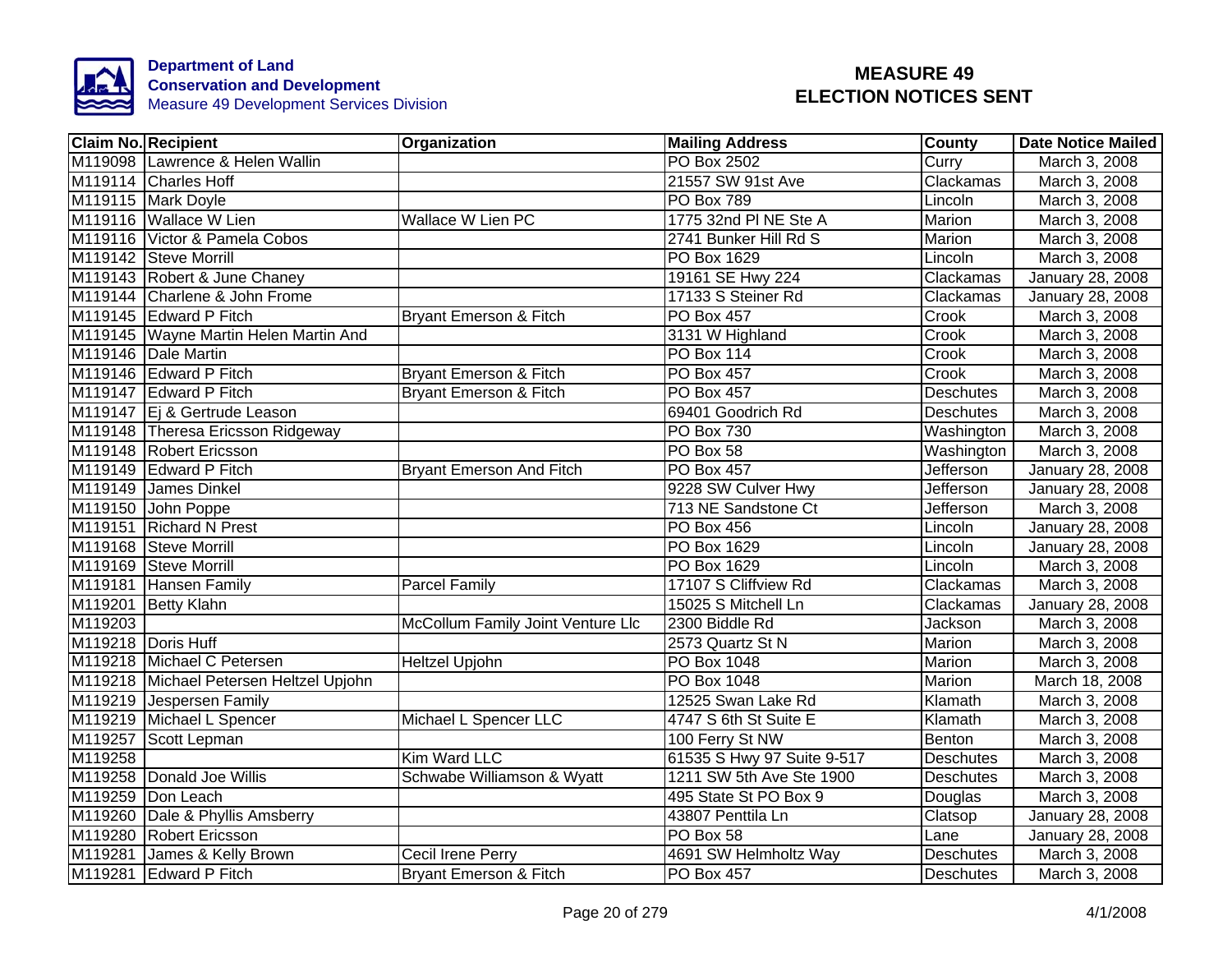

| <b>Claim No. Recipient</b>       | Organization                    | <b>Mailing Address</b>      | <b>County</b>     | <b>Date Notice Mailed</b> |
|----------------------------------|---------------------------------|-----------------------------|-------------------|---------------------------|
| M119302 Robert & Grace Wallace   |                                 | 37 O'Neill Rd               | Curry             | March 3, 2008             |
| M119303 George B Heilig          | <b>Cable Huston</b>             | PO Box 546                  | Benton            | March 3, 2008             |
| M119304 Wallace W Lien           | <b>Wallace W Lien PC</b>        | 1775 32nd PI NE Ste A       | Polk              | January 28, 2008          |
| M119304 Frank & Shirley Hoekstre |                                 | 3910 Van Well Rd            | Polk              | January 28, 2008          |
| M119305 Edward P Fitch           | <b>Bryant Emerson And Fitch</b> | PO Box 457                  | <b>Deschutes</b>  | January 28, 2008          |
| M119305 Terry Frick              |                                 | 21721 NE Butler Market Rd   | Deschutes         | January 28, 2008          |
| M119316   T J & Juanita Schaffer |                                 | PO Box 457                  | Marion            | March 3, 2008             |
| M119330 Edward P Fitch           | Bryant Emerson & Fitch          | PO Box 457                  | Crook             | March 3, 2008             |
| M119330 Robert Riemenschneider   |                                 | <b>PO Box 457</b>           | Crook             | March 3, 2008             |
| M119331 Lee Hellmuth             |                                 | 16534 Las Casas Pl          | <b>Deschutes</b>  | March 3, 2008             |
| M119332 Jo & Barbara Fleming     |                                 | 2408 East St                | <b>Baker</b>      | March 3, 2008             |
| M119360 Lynn & Barbara Lundquist |                                 | 12503 SW Shumway Rd         | Crook             | March 3, 2008             |
| M119361 Dale & Annette Landrus   |                                 | 11690 SW Hwy 126            | Crook             | January 28, 2008          |
| M119362 Doris C Rogers           |                                 | 7340 Spring Valley Rd       | Polk              | March 4, 2008             |
| M119362 Debbie Salituro          |                                 | 424 Cherrywood Ct SE        | Polk              | March 4, 2008             |
| M119363 Willis Perley            |                                 | 650 SW Schaeffer Rd         | Clackamas         | January 28, 2008          |
| M119364 George & Gert Flemmer    |                                 | 15100 SW Pleasant Valley Rd | Washington        | January 28, 2008          |
| M119365 Colin & Judy Kohlmeyer   |                                 | 12088 SW Springhill Rd      | Washington        | March 4, 2008             |
| M119384 Peggy Browne             |                                 | 50809 Ellis Rd              | <b>Baker</b>      | January 28, 2008          |
| M119384 Jack Corning             |                                 | 45742 Snake River Rd        | <b>Baker</b>      | January 28, 2008          |
| M119385 Mark D Shipman           | Saalfeld Griggs PC              | <b>PO Box 470</b>           | Polk              | January 28, 2008          |
| M119386 Kenneth Cairy            |                                 | 28615 SW Burkhalter Rd      | Washington        | March 4, 2008             |
| M119387 Allen Spiering           |                                 | 44540 NW Harwick Rd         | Washington        | January 28, 2008          |
| M119388 Kathleen Beck-Blaine     |                                 | <b>PO Box 5521</b>          | Polk              | January 28, 2008          |
| M119388 Clayton & Mary Rogers    |                                 | 7340 Spring Valley Rd NW    | Polk              | January 28, 2008          |
| M119410 Larry & Karen Waide      |                                 | 11370 NE Worden Hill Rd     | Yamhill           | January 28, 2008          |
| M119411 Beverly Yungen           |                                 | 22500 NW Phillips Rd        | Washington        | March 4, 2008             |
| M119411 Beverly Yungen           |                                 | 11188 NW Helvatia Rd        | Washington        | March 4, 2008             |
| M119411 Roy Vetsch               |                                 | 11188 NW Helvetia Rd        | Washington        | March 4, 2008             |
| M119412 Glen & Marlene Hald      |                                 | 62351 Dart Creek Rd         | Columbia          | January 28, 2008          |
| M119452 William & Janet Hills    |                                 | 29595 NW Skyway Dr          | Washington        | March 4, 2008             |
| M119453 Mary Thompson            |                                 | 4144 SE Boardman Ave        | Columbia          | March 4, 2008             |
| M119476 Joe & Barbara Holt       |                                 | 1679 Hwy 35                 | <b>Hood River</b> | January 28, 2008          |
| M119478 Donald Roach             |                                 | 140 SW Arthur St Ste 200    | Clackamas         | March 4, 2008             |
| M119478 Bernita Johnston         | Bergis Road LLC                 | 3424 SW Hamilton Ct         | Clackamas         | March 4, 2008             |
| M119478 Virginia Corey           |                                 | 1718 NW Dodge Ct            | Clackamas         | March 4, 2008             |
| M119503 Arthur Coyne             |                                 | 1300 SW 5th Ave Ste 3000    | Multnomah         | March 4, 2008             |
| M119503 Karen Siechen            |                                 | 70 Hauoli St #303           | Multnomah         | March 4, 2008             |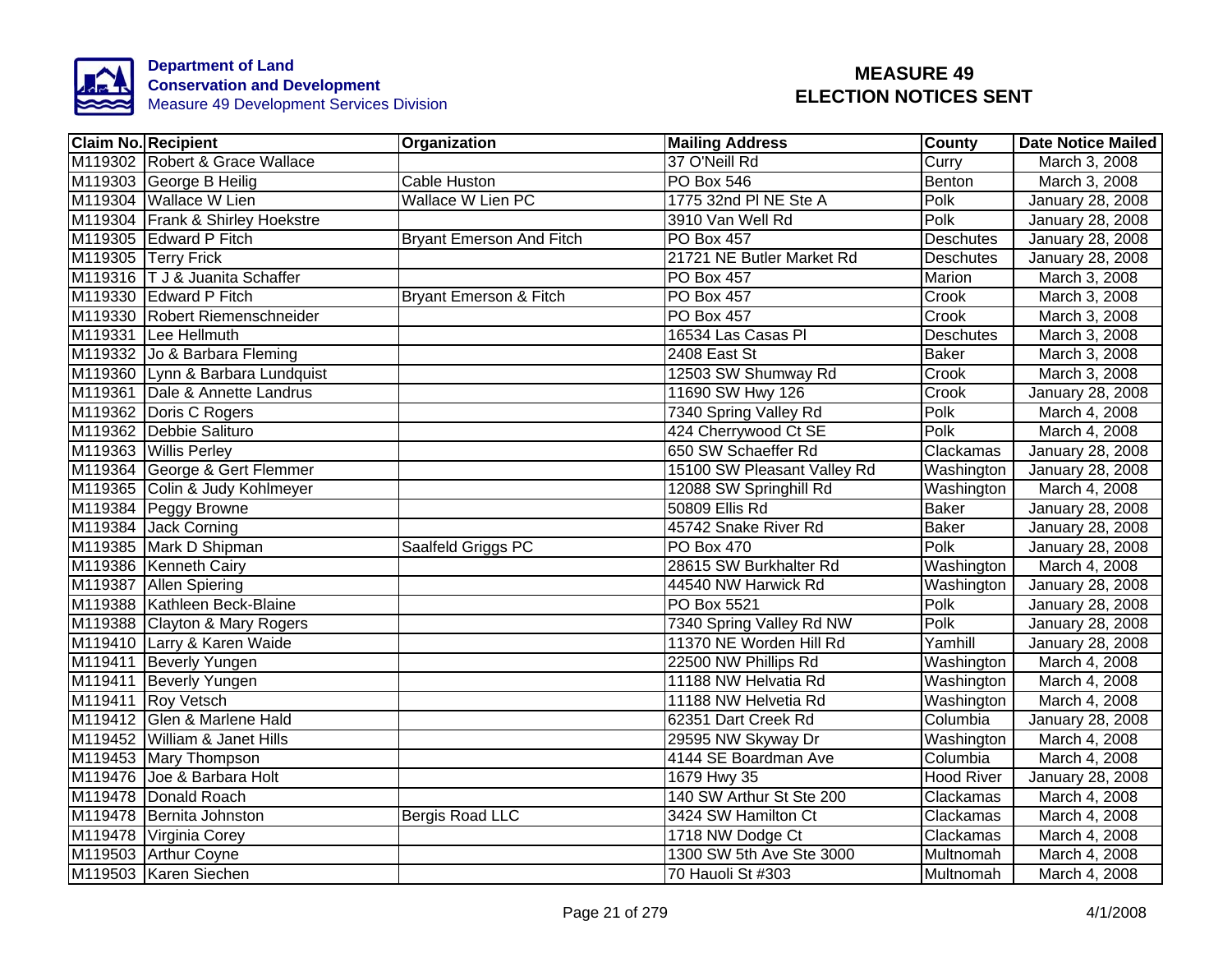

|                   | <b>Claim No. Recipient</b>          | <b>Organization</b>      | <b>Mailing Address</b>      | <b>County</b>     | <b>Date Notice Mailed</b> |
|-------------------|-------------------------------------|--------------------------|-----------------------------|-------------------|---------------------------|
|                   | M119521 Wayne & Jackie Ralph        |                          | 16600 Antioch Rd            | Jackson           | January 28, 2008          |
|                   | M119521 Mark S Bartholomew          |                          | 717 Murhphy Rd              | Jackson           | January 28, 2008          |
|                   | M119546 Harvey Kempema              |                          | 35150 NW Hornecker Rd       | Washington        | January 28, 2008          |
|                   | M119546 Harvey Kempema              |                          | 22484 Dogwood St NW         | Washington        | January 28, 2008          |
|                   | M119558 Candace & Tim Ewalt         |                          | 8437 SW 77th St             | <b>Deschutes</b>  | March 4, 2008             |
|                   | M119558 Edward P Fitch              | Bryant Emerson & Fitch   | PO Box 457                  | Deschutes         | March 4, 2008             |
|                   | M119558 Erik & Jennifer Koue        |                          | 7205 NW 19th St             | Deschutes         | March 4, 2008             |
|                   | M119559 Burton & Nancy Hotchkiss    |                          | 25441 Rice Rd               | Linn              | March 4, 2008             |
|                   | M119596 Leonard & Tom Wood          |                          | 48437 NW Pongratz Rd        | Washington        | January 29, 2008          |
|                   | M119597 Laverne & Maryjean Ratzlaff |                          | 15391 Airlie Rd             | Polk              | March 4, 2008             |
|                   | M119597 Wallace W Lien              | Wallace W Lien PC        | 1775 32nd PI NE Ste A       | Polk              | March 4, 2008             |
|                   | M119602 James & Margaret Wilcox     |                          | 4150 Hwy 47                 | Yamhill           | January 29, 2008          |
|                   | M119603 Marshall Christofferson     |                          | 8126 Lakeside Dr            | Marion            | January 29, 2008          |
| M119603 Nola Jeli |                                     |                          | 29800 SE 32nd Circle        | Marion            | January 29, 2008          |
|                   | M119604 Bruce Meland                |                          | 63600 Deschutes Market Rd   | <b>Deschutes</b>  | January 29, 2008          |
|                   | M119606 Charles & Mary Anderson     |                          | 41390 Oretown Rd            | Tillamook         | January 29, 2008          |
|                   | M119606 Wallace W Lien              | <b>Wallace W Lien PC</b> | 1775 32nd PI NE Ste A       | Tillamook         | January 29, 2008          |
|                   | M119607 Jerome & Barbara Rush       |                          | 17675 SW Alexander          | Washington        | January 29, 2008          |
|                   | M119607 Jerome & Barbara Rush       |                          | 5349 NW Hwy 47              | Washington        | February 8, 2008          |
|                   | M119628 Marion & Yvonne Stewart     |                          | 11252 S Township Rd         | Clackamas         | January 29, 2008          |
|                   | M119628 Matt Stewart                |                          | 39674 S Copper Rd           | Clackamas         | January 29, 2008          |
|                   | M119631 Ted & Susan Luther          |                          | 108328 NW Jackson Quarry Rd | Washington        | March 4, 2008             |
|                   | M119632 Donna Ott                   |                          | 12345 SW Spring Hill Rd     | Washington        | March 4, 2008             |
|                   | M119633 David & Pamela Franzen      |                          | 28405 Salmon River Hwy      | Polk              | March 4, 2008             |
|                   | M119634 Larry Elliott               |                          | 4850 Alexander Dr           | <b>Hood River</b> | January 29, 2008          |
|                   | M119634 Ethel Elliott               |                          | 5355 Alexander Dr           | <b>Hood River</b> | <b>January 29, 2008</b>   |
|                   | M119635 Richard & Barbara Taeubel   |                          | 16780 NE Welch Rd           | Yamhill           | January 29, 2008          |
|                   | M119636 Stefan & Ana Varga          |                          | 28277 SE Hwy 224            | Clackamas         | March 4, 2008             |
|                   | M119637 Gerald & Yvonne Kresal      |                          | 18197 NW Pumpkin Ridge Rd   | Washington        | January 29, 2008          |
|                   | M119639 Kenneth & Dawn Dutton       |                          | 13520 SE 362 Ave            | Clackamas         | January 29, 2008          |
|                   | M119643 Gavin Pratt                 |                          | 5681 SE Rancho              | Clackamas         | March 4, 2008             |
|                   | M119643 Jeanette Barnes             |                          | 13294 SW Westfall Rd        | Clackamas         | March 4, 2008             |
|                   | M119660 William M & Ann L Deets     |                          | PO Box 546                  | Benton            | March 4, 2008             |
|                   | M119662 Tom & Cheryl Edwards        |                          | 21295 SW Mt Home Rd         | Washington        | March 4, 2008             |
|                   | M119663 Kathryn & Matthew Brandis   |                          | 340 NW 7th St               | Benton            | January 29, 2008          |
|                   | M119663 John Dezzani                |                          | PO Box 781                  | Benton            | January 29, 2008          |
|                   | M119663 Matthew Brandis Shelly Moon |                          | 2037 Applegate St           | Benton            | January 29, 2008          |
|                   | M119664 Lyle & Beverley Meeuwsen    |                          | 40714 NW Greenville Rd      | Washington        | January 29, 2008          |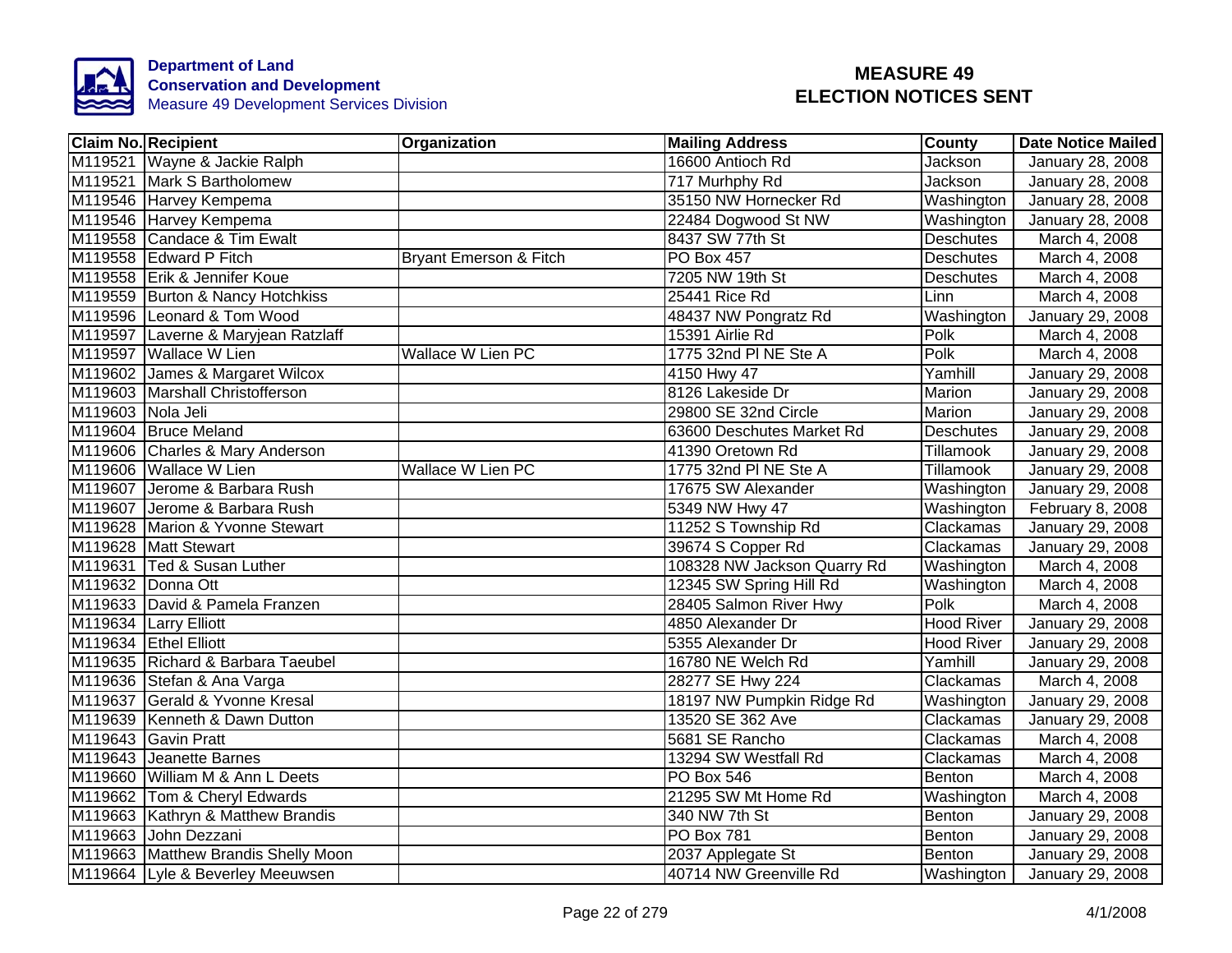

| <b>Claim No. Recipient</b>           | <b>Organization</b>               | <b>Mailing Address</b>      | <b>County</b>    | <b>Date Notice Mailed</b> |
|--------------------------------------|-----------------------------------|-----------------------------|------------------|---------------------------|
| M119664 Scott Meeuwsen               |                                   | 940 NW Jackson              | Washington       | <b>January 29, 2008</b>   |
| M119669 Karen Bitz                   |                                   | 103 Stowers Ln              | Clackamas        | March 4, 2008             |
| M119674 Alice Sulak                  |                                   | 6331 Riverside Dr           | Marion           | January 29, 2008          |
| M119674 Jim Sulak                    |                                   | 1275 E 18th                 | Marion           | January 29, 2008          |
| M119675 Alice Sulak                  |                                   | 6331 Riverside Dr           | Yamhill          | January 29, 2008          |
| M119676 Jedidiah Aylett              |                                   | 75816 Frontage Rd           | Umatilla         | March 4, 2008             |
| M119677 Thomas & Lori Bernards       |                                   | PO Box 118                  | Yamhill          | March 4, 2008             |
| M119678 Gregg Munson                 |                                   | 28966 Hwy 99E               | Polk             | March 4, 2008             |
| M119704 Paul Lodine                  |                                   | <b>PO Box 804</b>           | Marion           | January 29, 2008          |
| M119704 Maria Baghdanov              |                                   | 13930 NE Boones Ferry Rd    | Marion           | January 29, 2008          |
| M119705 Terry & Sherry Larson        |                                   | 650 Slagle Creek Rd         | Jackson          | January 29, 2008          |
| M119706 Maurice K Cooper             |                                   | 23910 NE Springhill Rd      | Yamhill          | January 29, 2008          |
| M119707 Jean Komlofske               |                                   | 830 Eric Loop               | Benton           | March 4, 2008             |
| M119707 Arlene Foster                |                                   | 24319 Walden Ln             | Benton           | March 4, 2008             |
| M119707 Arlene Foster                |                                   | <b>PO Box 960</b>           | Benton           | March 18, 2008            |
| M119708 James Ray                    |                                   | 70898 Walker Rd             | Columbia         | January 29, 2008          |
| M119708 Douglas Ray                  |                                   | 70898 B Walker Rd           | Columbia         | January 29, 2008          |
| M119709 Robert & Lumae Malone        |                                   | 64880 Half Mile Ln          | <b>Deschutes</b> | March 4, 2008             |
| M119709 Edward P Fitch               | <b>Bryant Emerson &amp; Fitch</b> | <b>PO Box 457</b>           | <b>Deschutes</b> | March 4, 2008             |
| M119722 Wallace W Lien               | <b>Wallace W Lien PC</b>          | 1775 32nd PI NE Ste A       | Marion           | March 4, 2008             |
| M119722 Lucille Aspinwall            |                                   | 4146 Waconda Rd NE          | Marion           | March 4, 2008             |
| M119723 Danny & Mary Erwert          |                                   | 24275 S Hwy 213             | Clackamas        | March 4, 2008             |
| M119726 Lowell Patton                |                                   | PO Box 85                   | Lincoln          | March 4, 2008             |
| M119726 William Cox                  |                                   | 0244 SW California St       | Lincoln          | March 4, 2008             |
| M119727 Lowell Patton                |                                   | PO Box 83                   | Clatsop          | March 4, 2008             |
| M119728 Lowell Patton                |                                   | PO Box 85                   | Lincoln          | March 4, 2008             |
| M119728 William Cox                  |                                   | 0244 SW California St       | Lincoln          | March 4, 2008             |
| M119729 Duane Spiering               |                                   | 45510 NW Cedar Canyon Rd    | Washington       | March 4, 2008             |
| M119729 Ronald Spiering              |                                   | 45150 NW Elk Mountain Rd    | Washington       | March 4, 2008             |
| M119730 Leslie & Louise Van Dyke     |                                   | 19362 S Henrici Rd          | Clackamas        | January 29, 2008          |
| M119739 Marla Robison                |                                   | 12300 NE Parrett Mt Rd      | Yamhill          | January 29, 2008          |
| M119740 Thelma Stice                 |                                   | 5315 Gaffin Rd SE           | Marion           | January 29, 2008          |
| M119740 Lowell R Stice               |                                   | 952 62nd Ave SE             | Marion           | January 29, 2008          |
| M119741 Robbie R & Evelyn E Fisher   |                                   | 5155 Gaffin Rd SE           | Marion           | January 29, 2008          |
| M119742 Robert E & Carol S Huckfeldt |                                   | 3997 SW Helmholtz Way       | Deschutes        | January 29, 2008          |
| M119742 Edward P Fitch               | <b>Bryant Emerson And Fitch</b>   | <b>PO Box 457</b>           | Deschutes        | January 29, 2008          |
| M119743 Bernard & Elaine Newland     |                                   | 26850 SW Pete'S Mountain Rd | Clackamas        | March 4, 2008             |
| M119744 Paul Unger                   |                                   | 4445 SW Puma Dr             | Washington       | January 29, 2008          |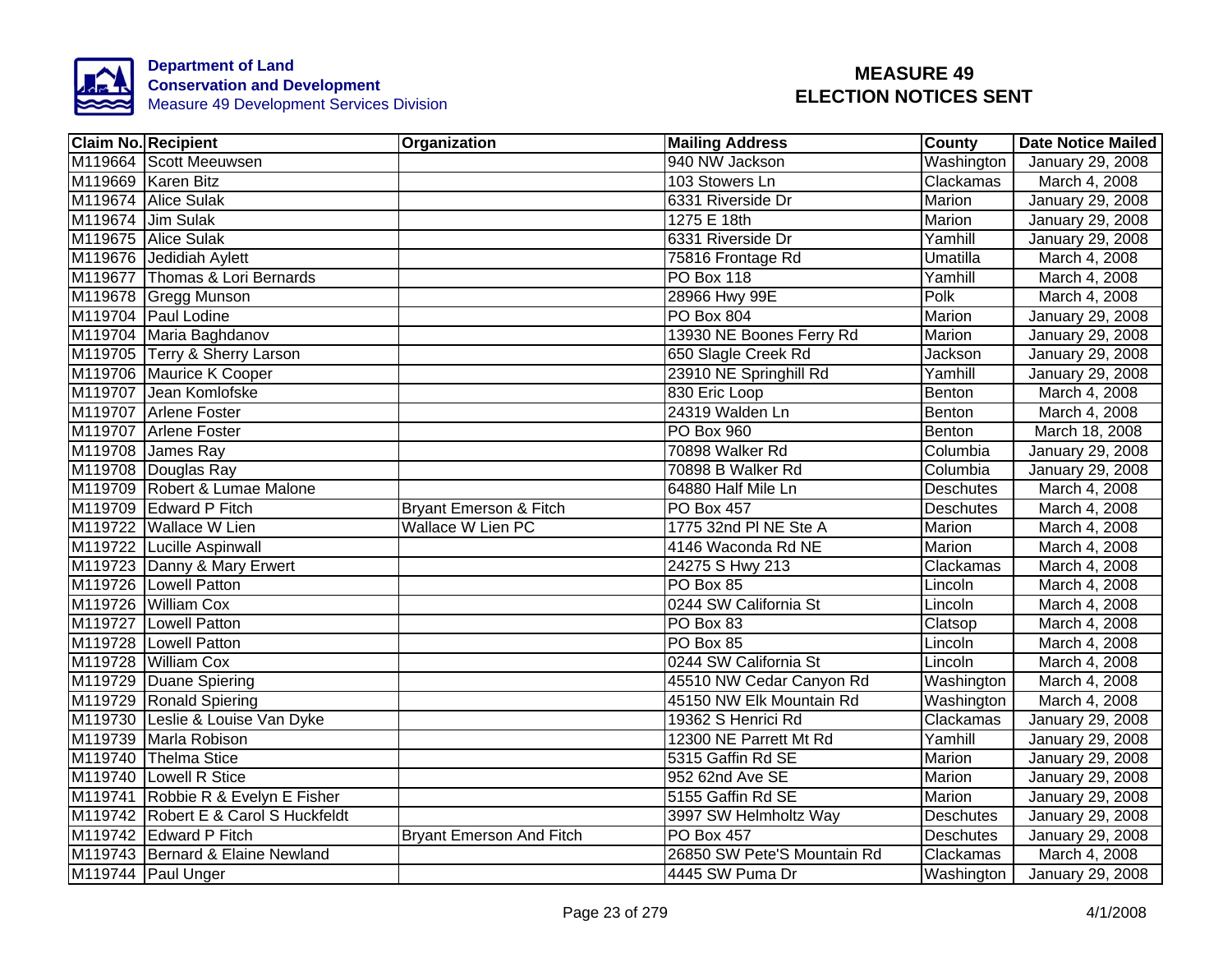

| <b>Claim No. Recipient</b>        | Organization                   | <b>Mailing Address</b>    | <b>County</b> | <b>Date Notice Mailed</b> |
|-----------------------------------|--------------------------------|---------------------------|---------------|---------------------------|
| M119745 Rose Mary Powell          |                                | 6010 Hughes Rd            | Jackson       | January 29, 2008          |
| M119745 Mark S Bartholomew        |                                | 717 Murhphy Rd            | Jackson       | January 29, 2008          |
| M119745 Daniel E Fish             |                                | 4149 NW 178th PI          | Jackson       | January 29, 2008          |
| M119786 Beverly Aspmo             |                                | 371 W Grand Ave           | Clatsop       | January 29, 2008          |
| M119786 Gary Aspmo                |                                | 10160 SE 257th Dr         | Clatsop       | January 29, 2008          |
| M119787 Kathleen Mulqueeney       |                                | 3525 SW 123rd             | Clackamas     | March 4, 2008             |
| M119788 Jerry & Judy Lundmark     |                                | 30908 S Wall St           | Clackamas     | March 4, 2008             |
| M119800 James Vick                | Vick & Conroyd                 | 698 12th St SE Ste 200    | Clackamas     | March 4, 2008             |
| M119801 David & Martha Mathiesen  |                                | 23845 NW Pumpkin Ridge Rd | Washington    | January 29, 2008          |
| M119802 Willett Stauss            |                                | 1275 NE Oleander Ln       | Washington    | January 29, 2008          |
| M119802 Dale Bernards             |                                | 8360 SW Crestwood Ln      | Washington    | January 29, 2008          |
| M119803 Louise Bernards           |                                | 449 S 4th St              | Washington    | January 29, 2008          |
| M119803 Dale Bernards             |                                | 8360 SW Crestwood Ln      | Washington    | January 29, 2008          |
| M119823 Arlene & Roy Petzel       |                                | 7745 Skyline Rd S         | Marion        | January 29, 2008          |
| M119823 Wallace W Lien            | <b>Wallace W Lien PC</b>       | 1775 32nd PI NE Ste A     | <b>Marion</b> | January 29, 2008          |
| M119824 Maurice & Hilda Bradley   |                                | 5268 SW Boyd Ln           | Washington    | March 4, 2008             |
| M119824 Connie Bradley            |                                | 8127 SW Hillsboro Hwy     | Washington    | March 4, 2008             |
| M119825 Ken & Lisa Van Dyke       |                                | 8280 NW Roy Rd            | Washington    | March 4, 2008             |
| M119841 Robert Combs              |                                | 3795 Gibson Rd NW         | Linn          | March 4, 2008             |
| M119842 Gary & Laurie Fiesel      |                                | 18288 S Ferguson Rd       | Clackamas     | January 29, 2008          |
| M119864 Andrew & Margaret Rainone |                                | 5 Ames PI                 | Marion        | January 29, 2008          |
| M119864 M Duane Rawlins           |                                | 23221 Powerling Rd        | Marion        | January 29, 2008          |
| M119864 Greg M Eide               |                                | 550 Winding Way SE        | <b>Marion</b> | January 29, 2008          |
| M119864 Leroy & Jean Laack        |                                | 5601 66th Ave NE          | <b>Marion</b> | <b>January 29, 2008</b>   |
| M119865 Bruce Bergey              |                                | 7700 SW River Rd          | Washington    | March 4, 2008             |
| M119866 Matt Bergey               |                                | 7700 SW River Rd          | Washington    | March 4, 2008             |
| M119867 Emily & Bruce Bergey      |                                | 7700 SW River Rd          | Washington    | March 4, 2008             |
| M119868 Adam & Carolyn Bergey     |                                | 7700 SW River Rd          | Washington    | March 4, 2008             |
| M119869 Janice & John Gyllenberg  |                                | 22869 Sumpter Stage Hwy   | <b>Baker</b>  | March 4, 2008             |
| M119869 Brent Gyllenberg          |                                | 225 H St                  | <b>Baker</b>  | March 4, 2008             |
| M119869 Brent Gyllenberg          | Hat Brand Land & Livestock LLC | PO Box 1003               | <b>Baker</b>  | March 4, 2008             |
| M119870 James Scheiper            |                                | 129 Arbutus Ave           | Yamhill       | March 4, 2008             |
| M119871 Walter & Beryl Gunn       |                                | 15900 Thayer Rd           | Clackamas     | March 4, 2008             |
| M119872 Jeffrey Shelton           |                                | 1563 Cypresspoint Dr      | Linn          | January 30, 2008          |
| M119872 Alice Shelton             |                                | 1563 Cypresspoint Dr      | Linn          | January 30, 2008          |
| M119873 Frederick Wallender       |                                | 65302 Airport Ln          | <b>Baker</b>  | March 4, 2008             |
| M119874 Dan Warnock Jr            |                                | 18963 W Campbell Lp       | <b>Baker</b>  | March 4, 2008             |
| M119874 Dan Warnock Jr            |                                | 11684 Huckleberry Lp      | <b>Baker</b>  | March 11, 2008            |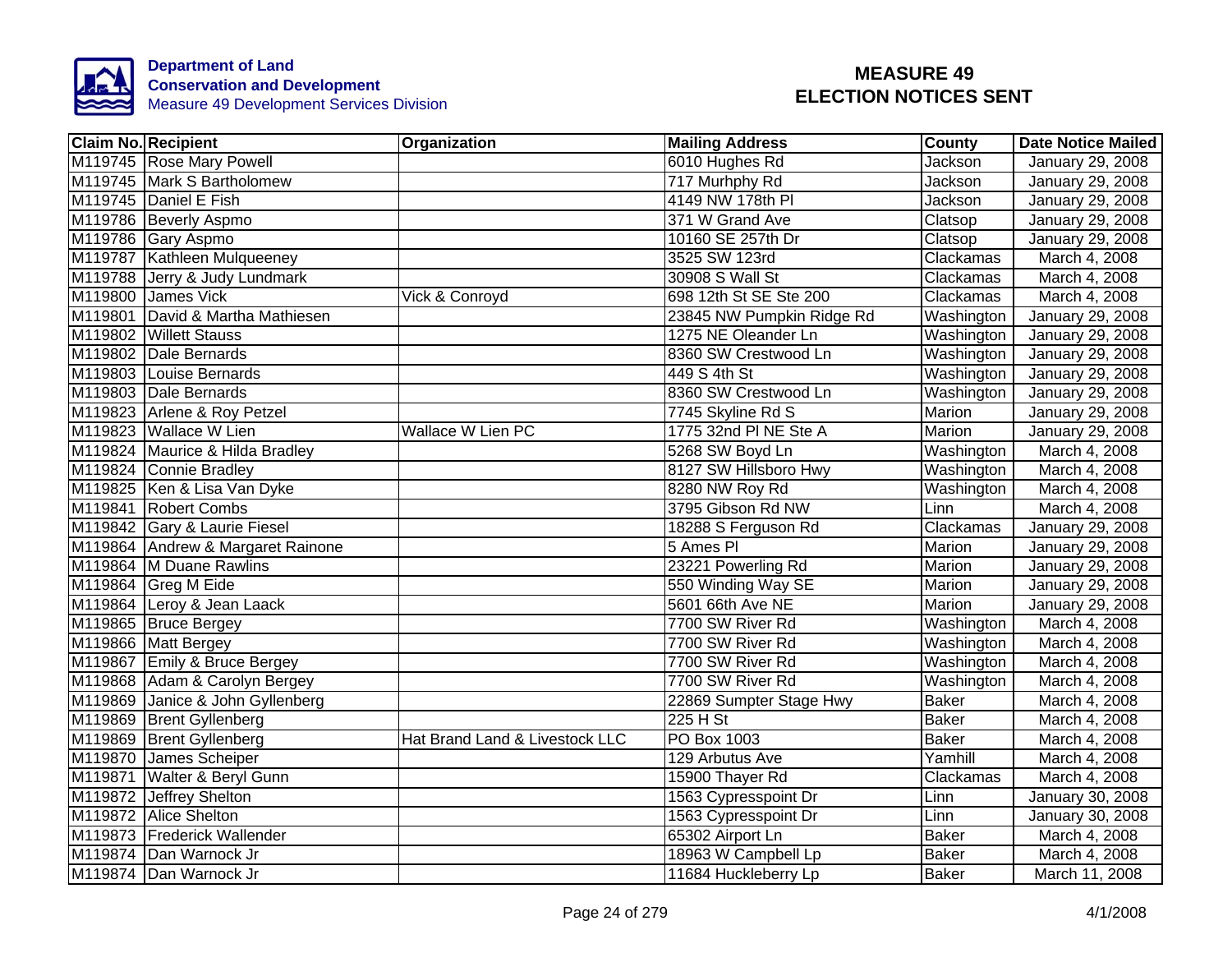

| Claim No. Recipient               | <b>Organization</b>      | <b>Mailing Address</b>          | <b>County</b>     | <b>Date Notice Mailed</b> |
|-----------------------------------|--------------------------|---------------------------------|-------------------|---------------------------|
| M119893 Lynn Kindred              |                          | 1223 W 9th St                   | Yamhill           | March 4, 2008             |
| M119893 Gayle Kindred             |                          | 8430 - 15th PI SE #16           | Yamhill           | March 4, 2008             |
| M119893 Lyle Kindred              |                          | 17968 SW 106th Ave              | Yamhill           | March 4, 2008             |
| M119894 Walter & Dorthy Wright    |                          | 2280 Fernwood Circle            | Clackamas         | January 30, 2008          |
| M119894 Dorothy S Cofield         |                          | 4248 Galewood St Ste 18         | Clackamas         | January 30, 2008          |
| M119925 Norma Cannon              |                          | 3868 Portland Dr                | Hood River        | January 30, 2008          |
| M119935 Dallas & Elaine Marckx    |                          | 5035 Howell Prairie Rd SE       | Marion            | March 4, 2008             |
| M119936 Ralph & Norma Johnson     |                          | 16705 NE Chehalem Dr            | Yamhill           | March 28, 2008            |
| M119937 Robert White              |                          | 9260 Youngberg Hill Rd          | Yamhill           | January 30, 2008          |
| M119956 Donald & Frances Brostrom |                          | 694 Hayter St SW                | Polk              | January 30, 2008          |
| M119956 Wallace W Lien            | Wallace W Lien PC        | 1775 32nd PI NE Ste A           | Polk              | January 30, 2008          |
| M119957 Richard V Cronk           |                          | 2755 SW Fairmont Dr             | Linn              | March 4, 2008             |
| M119958 Coy & Jolene Roberts      |                          | 5725 SE Booth Bend Rd           | Yamhill           | January 30, 2008          |
| M119959 Reed Bruegman             |                          | 1853 Henson Ln                  | Columbia          | March 4, 2008             |
| M119959 Reed Bruegman             |                          | 30878 Holaday                   | Columbia          | March 4, 2008             |
| M119974 Jake & Marilyn Van Pelt   |                          | 30810 S Needy Rd                | Clackamas         | January 30, 2008          |
| M119974 Wallace W Lien            | <b>Wallace W Lien PC</b> | 1775 32nd PI NE Ste A           | Clackamas         | January 30, 2008          |
| M119976 Bertil & Ivis Nelson      |                          | 63300 Hamehook Rd               | <b>Deschutes</b>  | <b>January 30, 2008</b>   |
| M119976 David & Tammy Sailors     |                          | 64154 Pioneer Loop              | <b>Deschutes</b>  | January 30, 2008          |
| M119977 James & Geraldine Hinze   |                          | PO Box 254                      | Washington        | March 4, 2008             |
| M119988 Wallace W Lien            | <b>Wallace W Lien PC</b> | 1775 32nd PI NE Ste A           | Marion            | March 4, 2008             |
| M119988 David Olson               | Duane Olson              | 6984 Lakeside Dr NE             | Marion            | March 4, 2008             |
| M119989 Wallace W Lien            | <b>Wallace W Lien PC</b> | 1775 32nd PI NE Ste A           | Polk              | March 4, 2008             |
| M119989 Linda & Craig Martell     |                          | 4705 Lone Star Rd NW            | Polk              | March 4, 2008             |
| M119994 Sally Merz                |                          | 4951 Woodworth Dr               | <b>Hood River</b> | January 30, 2008          |
| M120001 Barbara Morgan            |                          | 25449 Summit Prairie Rd         | Grant             | March 4, 2008             |
| M120013 Robert Level              |                          | 1204 Tucker Rd                  | <b>Hood River</b> | January 30, 2008          |
| M120014 William & Janet Long      |                          | 6227 Culver Dr SE               | Marion            | January 30, 2008          |
| M120038 Tom Sims                  |                          | PO Box 9293                     | Marion            | March 28, 2008            |
| M120039 Frederick & Wanda Stills  |                          | 20275 Newcomb Rd                | Deschutes         | January 30, 2008          |
| M120039 Bruce White               |                          | PO Box 1278                     | <b>Deschutes</b>  | January 30, 2008          |
| M120040 Jesse & Evaneline Moore   |                          | 28550 SE Davis Rd               | Clackamas         | January 30, 2008          |
| M120041 Grant Cornelius           |                          | 3375 SW 53rd St                 | Benton            | January 30, 2008          |
| M120041 Tim & Gayle Cornelius     |                          | 200 Winchester Circle Unit A313 | Benton            | January 30, 2008          |
| M120041 Tim & Gayle Cornelius     |                          | 3375 SW 53rd St                 | Benton            | January 30, 2008          |
| M120042 William Miles             |                          | 550 Sunset PI                   | Deschutes         | March 28, 2008            |
| M120042 Edward P Fitch            | Bryant Emerson & Fitch   | PO Box 457                      | Deschutes         | March 28, 2008            |
| M120056 Gary & Patty Kenner       |                          | 16001 NW Oakridge Rd            | Yamhill           | January 30, 2008          |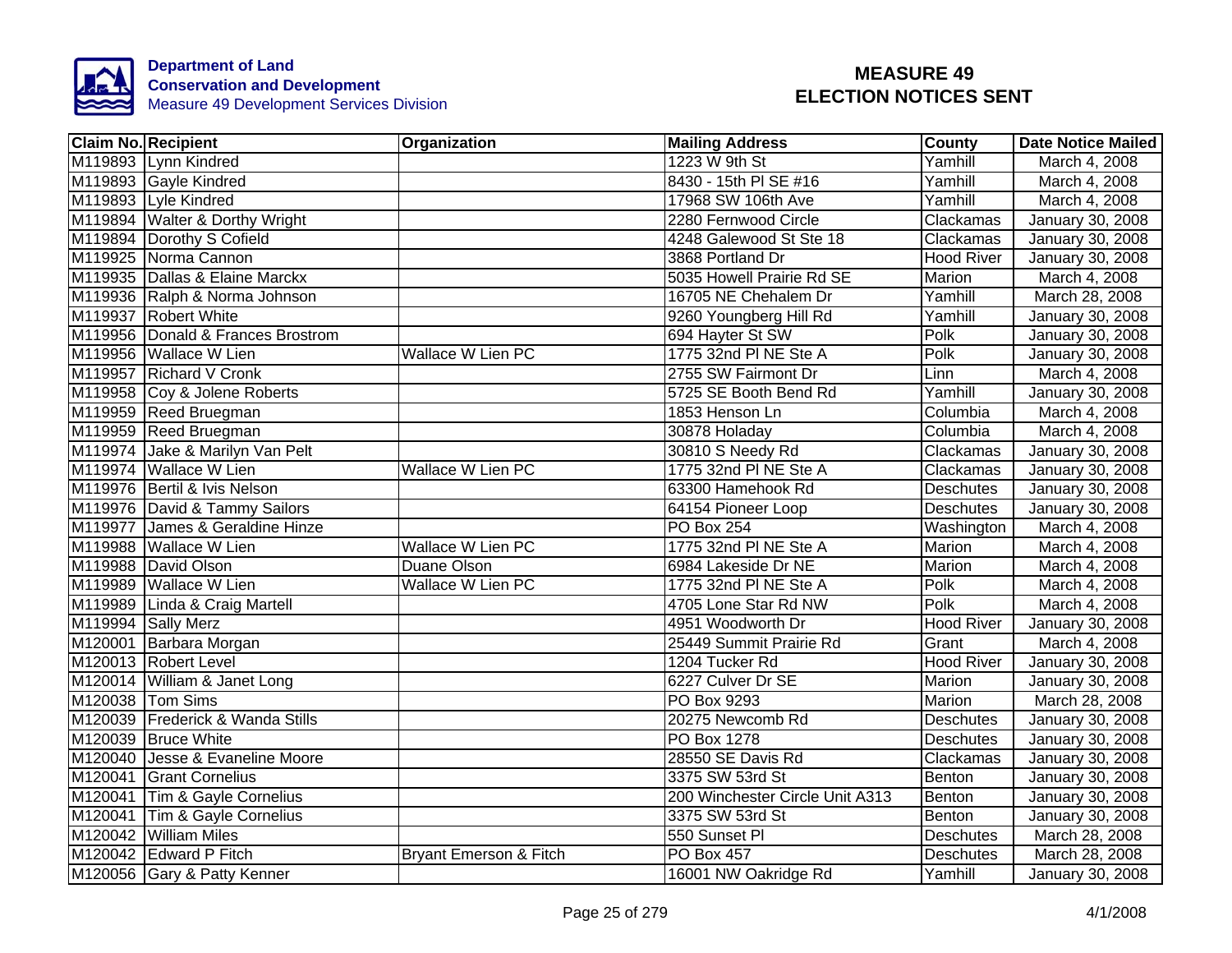

|         | Claim No. Recipient                      | <b>Organization</b>             | <b>Mailing Address</b>         | County           | <b>Date Notice Mailed</b> |
|---------|------------------------------------------|---------------------------------|--------------------------------|------------------|---------------------------|
|         | M120066 Harley & Charlene Davidson       |                                 | 1173 Vawter Rd                 | <b>Jackson</b>   | <b>January 30, 2008</b>   |
|         | M120067 Greg Jones                       |                                 | 5511 SW Pendleton St           | <b>Multnomah</b> | January 30, 2008          |
|         | M120067 Anne Jones                       |                                 | 15140 NW Burlington Ct         | <b>Multnomah</b> | January 30, 2008          |
|         | M120083 Diana Tormey                     |                                 | PO Box 631                     | Polk             | March 4, 2008             |
|         | M120083 Wallace W Lien                   | Wallace W Lien PC               | 1775 32nd PI NE Ste A          | Polk             | March 4, 2008             |
|         | M120084 Roy D & Kristi L Moorhouse       |                                 | 13963 S Vick Rd                | Clackamas        | March 4, 2008             |
|         | M120084 Wallace W Lien                   | Wallace W Lien PC               | 1775 32nd PI NE Ste A          | Clackamas        | March 4, 2008             |
|         | M120085 E Sean Donahue                   |                                 | 1 SW Columbia St Ste 1625      | Clackamas        | March 4, 2008             |
|         | M120085 Janice W Kennedy                 |                                 | 1917 SE Washougal River Rd     | Clackamas        | March 4, 2008             |
|         | M120086 Owen Vonflue                     |                                 | PO Box 800                     | Marion           | January 30, 2008          |
|         | M120086 Mitchell Teeney                  |                                 | 17558 Mt Angel Scotts Mills Rd | <b>Marion</b>    | January 30, 2008          |
|         | M120088 Edward P Fitch                   | Bryant Emerson & Fitch          | PO Box 457                     | <b>Deschutes</b> | March 4, 2008             |
| M120088 |                                          | <b>Cyrus Loving Trust</b>       | 17155 Hwy 126                  | <b>Deschutes</b> | March 4, 2008             |
|         | M120089 Edward P Fitch                   | <b>Bryant Emerson And Fitch</b> | <b>PO Box 457</b>              | <b>Deschutes</b> | January 30, 2008          |
|         | M120089 O Keith & Conida Cyrus           |                                 | 16850 Jordan Rd                | <b>Deschutes</b> | January 30, 2008          |
|         | M120103 Kent Campbell                    |                                 | PO Box 526                     | Washington       | March 4, 2008             |
|         | M120103 Wendell Cattron                  |                                 | 1627 Gray Fox Rd               | Washington       | March 4, 2008             |
|         | M120103 Kathy Fontaine                   |                                 | <b>409 E Ave</b>               | Washington       | March 4, 2008             |
|         | M120104 Michael Hammons                  |                                 | 20320 SE Hwy 212               | Clackamas        | January 30, 2008          |
|         | M120104 Julius & Kathleen Bialostosky    |                                 | 22620 SE Main Ct               | Clackamas        | January 30, 2008          |
|         | M120105 Kenneth Vaughn                   |                                 | 2620 NW Woodcrest              | Linn             | January 30, 2008          |
|         | M120106 Leonard & Cheryl Keenon          |                                 | 40244 Crawfordsville Dr        | Linn             | January 30, 2008          |
|         | M120127 Gayleen Weiler & Joleeta Perkins |                                 | 4306 Botticelli                | Clackamas        | March 4, 2008             |
|         | M120127 E Sean Donahue                   | Donahue & Associates            | 1 SW Columbia St Ste 1625      | Clackamas        | March 4, 2008             |
|         | M120128 Bernard Diefenderfer             |                                 | <b>PO Box 249</b>              | Yamhill          | March 4, 2008             |
|         | M120129 Bettie Frye                      |                                 | 7355 Wagner Creek Rd           | Jackson          | January 30, 2008          |
|         | M120130 Glenn Kindred                    |                                 | 10200 SW Durham Ln             | Yamhill          | March 4, 2008             |
|         | M120131 Nelda Martin                     |                                 | 240 Main St                    | Grant            | January 30, 2008          |
|         | M120131 Dale Martin                      |                                 | <b>PO Box 176</b>              | Grant            | January 30, 2008          |
|         | M120132 George Prettyman Sr              |                                 | 3425 NW Goodin Creek Rd        | Yamhill          | March 4, 2008             |
|         | M120132 George Jr & Melissa L Prettyman  |                                 | 3385 NW Goodin Creek Rd        | Yamhill          | March 4, 2008             |
|         | M120132 Kris T Prettyman                 |                                 | 3425 NW Goodin Creek Rd        | Yamhill          | March 4, 2008             |
|         | M120133 Gary Zerr                        |                                 | 18033 N Applegate Rd           | Jackson          | January 30, 2008          |
|         | M120133 Pearl Zerr                       |                                 | 3352 Griffin Creek Rd          | Jackson          | January 30, 2008          |
|         | M120134 Raymond & Jean Thorne            |                                 | 4298 Harlan Dr NE              | Polk             | March 4, 2008             |
|         | M120135 James Vick                       | Vick & Conroyd                  | 698 12th St SE Ste 200         | Marion           | March 28, 2008            |
|         | M120163 Danny & Mary Erwert              |                                 | 24275 S Hwy 213                | Clackamas        | January 30, 2008          |
|         | M120163 Charles & Linda Stricker         |                                 | 13238 S Spangler Rd            | Clackamas        | January 30, 2008          |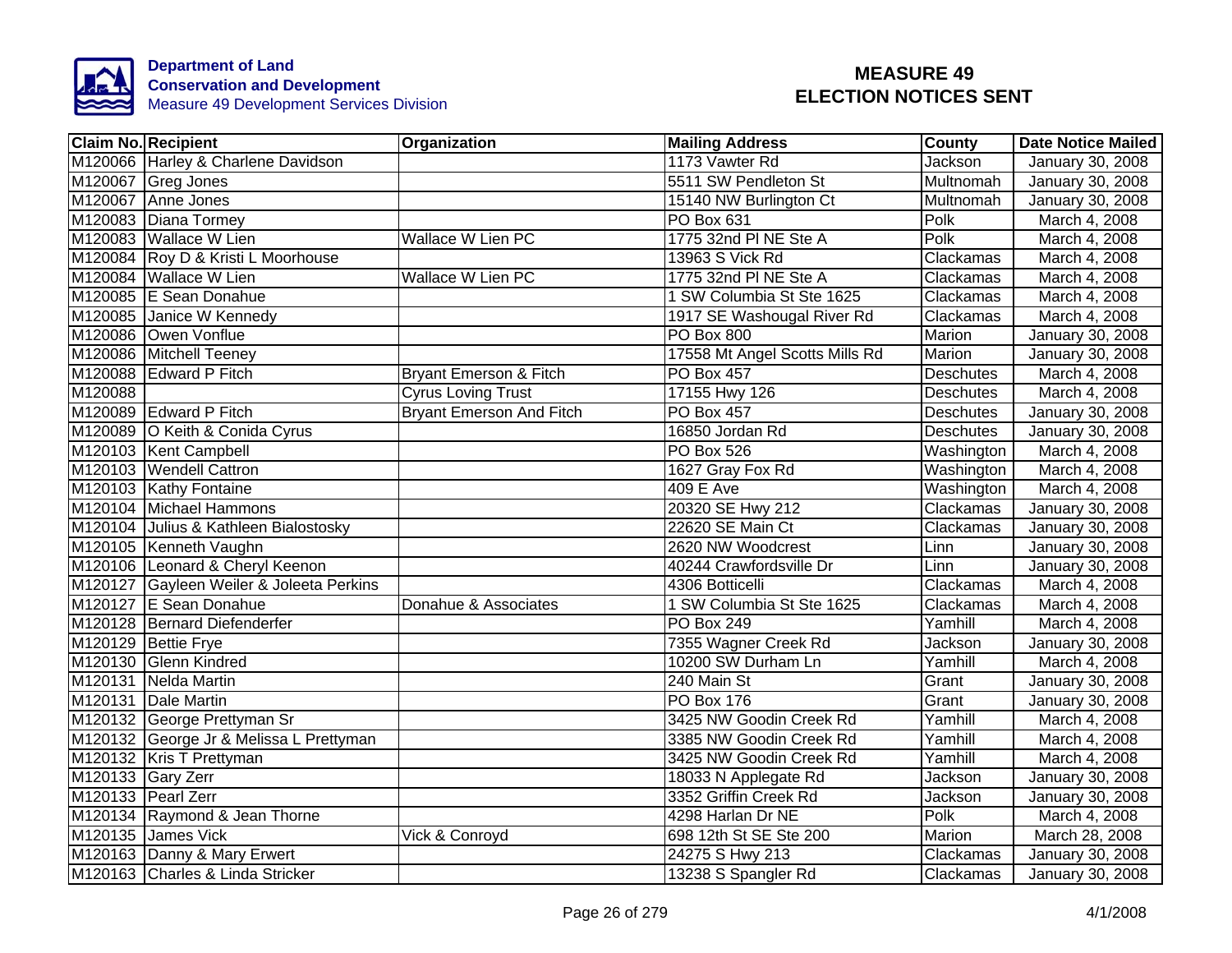

|         | <b>Claim No. Recipient</b>              | Organization                    | <b>Mailing Address</b>      | <b>County</b>     | <b>Date Notice Mailed</b> |
|---------|-----------------------------------------|---------------------------------|-----------------------------|-------------------|---------------------------|
|         | M120164 David Hart                      |                                 | 22284 S Upper Highland Rd   | Clackamas         | January 30, 2008          |
|         | M120164 William Hart                    |                                 | 22284 S Upper Highland Rd   | Clackamas         | <b>January 30, 2008</b>   |
|         | M120172 Thomas & Gloria Center- Gilbert |                                 | 16092 S Holcomb Blvd        | Clackamas         | <b>January 30, 2008</b>   |
|         | M120173 Stephen & Sandra Key            |                                 | 26575 S Hwy 170             | Clackamas         | March 4, 2008             |
|         | M120174 Jess & Jana Moses               |                                 | 705 SW Rosemone Rd          | Clackamas         | March 4, 2008             |
|         | M120175 Robert C Pollard                |                                 | <b>PO Box 466</b>           | Clatsop           | March 4, 2008             |
|         | M120175 Robert Pollard                  |                                 | 542 SW Cedar Ave            | Clatsop           | March 4, 2008             |
|         | M120176 Manuel Sandoval                 |                                 | PO Box 877                  | Clackamas         | March 4, 2008             |
|         | M120176 Manuel Sandoval                 |                                 | 25313 S Hwy 213             | Clackamas         | March 4, 2008             |
|         | M120177 Colin & Lynn Eells              |                                 | 16650 S Thayer Rd           | Clackamas         | March 4, 2008             |
|         | M120178 James & Merrie Holbert          |                                 | 2163 Koos Bay Blvd          | Coos              | January 30, 2008          |
|         | M120178 Laura Johnson                   |                                 | <b>PO Box 907</b>           | Coos              | January 30, 2008          |
|         | M120192 Leonard Dieringer               |                                 | 31727 S Grimm Rd            | Clackamas         | January 30, 2008          |
|         | M120193 Robert & Leann McKee            |                                 | 24903 SW Perrydale Rd       | Yamhill           | March 28, 2008            |
|         | M120194 Mr & Mrs Paul G Jahnke          |                                 | 1201 E Fulton #15           | Yamhill           | <b>January 30, 2008</b>   |
|         | M120195 Owen Vonflue                    |                                 | <b>PO Box 800</b>           | <b>Marion</b>     | March 4, 2008             |
|         | M120195 Russell L & Marilyn A Morrison  |                                 | 16436 Abiqua Rd NE          | <b>Marion</b>     | March 4, 2008             |
|         | M120196 Gene & Penny Piper              |                                 | 11945 NW Old Soldiers Rd    | Yamhill           | March 4, 2008             |
|         | M120217 Bob Harris                      |                                 | 380 SW 5th Pmb 122          | <b>Jefferson</b>  | January 30, 2008          |
|         | M120217 Steven E Benson                 |                                 | PO Box 15036                | <b>Jefferson</b>  | <b>January 30, 2008</b>   |
|         | M120218 Jill Gelineau                   | Schwabe Williamson & Wyatt      | 1211 SW 5th Ave Ste 1900    | Clackamas         | March 4, 2008             |
| M120218 |                                         | Kuhl Company LLC                | 445 Rosemont Rd             | Clackamas         | March 4, 2008             |
|         | M120219 Harold Maclaughlan              |                                 | 14674 SE Sunny Side Rd #115 | Clackamas         | January 31, 2008          |
|         | M120220 Choon Amore                     |                                 | <b>Camp Red Cloud</b>       | Clackamas         | January 31, 2008          |
|         | M120221 Mark S Bartholomew              | <b>Hornecker Cowling</b>        | 717 Murhphy Rd              | <b>Jackson</b>    | March 28, 2008            |
|         | M120221 Jerry & Kathleen McCauley       |                                 | 16800 Jones Rd              | Jackson           | March 28, 2008            |
|         | M120222 Ivan & Pavla Reutov             |                                 | 8262 S Monte Crisco Rd      | Clackamas         | <b>January 31, 2008</b>   |
|         | M120235 Wesley C & Carol L Newman       |                                 | 525 Vineyard Ln             | Douglas           | January 31, 2008          |
|         | M120236 Barbara Olson                   |                                 | 35524 Zephyr Way            | <b>Deschutes</b>  | March 4, 2008             |
|         | M120236 Edward P Fitch                  | Bryant Emerson & Fitch          | <b>PO Box 457</b>           | Deschutes         | March 4, 2008             |
|         | M120237 Louis McIntyre                  |                                 | 214 Crocker Ave             | Coos              | March 4, 2008             |
|         | M120237 Ray Sterbick                    |                                 | 983 Benito Ct               | Coos              | March 4, 2008             |
|         | M120238 David & Sharon Jenkins          |                                 | 5610 Oregon Rd              | <b>Hood River</b> | March 4, 2008             |
|         | M120239 Mike Nelson                     |                                 | <b>PO Box 762</b>           | <b>Baker</b>      | March 4, 2008             |
| M120239 |                                         | 5 Way LLC                       | <b>PO Box 425</b>           | <b>Baker</b>      | March 4, 2008             |
|         | M120240 Frank Rencher                   | <b>Frank Rencher Trust</b>      | <b>Rt 1 Box 169</b>         | Deschutes         | January 31, 2008          |
|         | M120240 Edward P Fitch                  | <b>Bryant Emerson And Fitch</b> | PO Box 457                  | Deschutes         | January 31, 2008          |
|         | M120241 Scott & Anna Wadsworth          |                                 | PO Box 1136                 | Marion            | January 31, 2008          |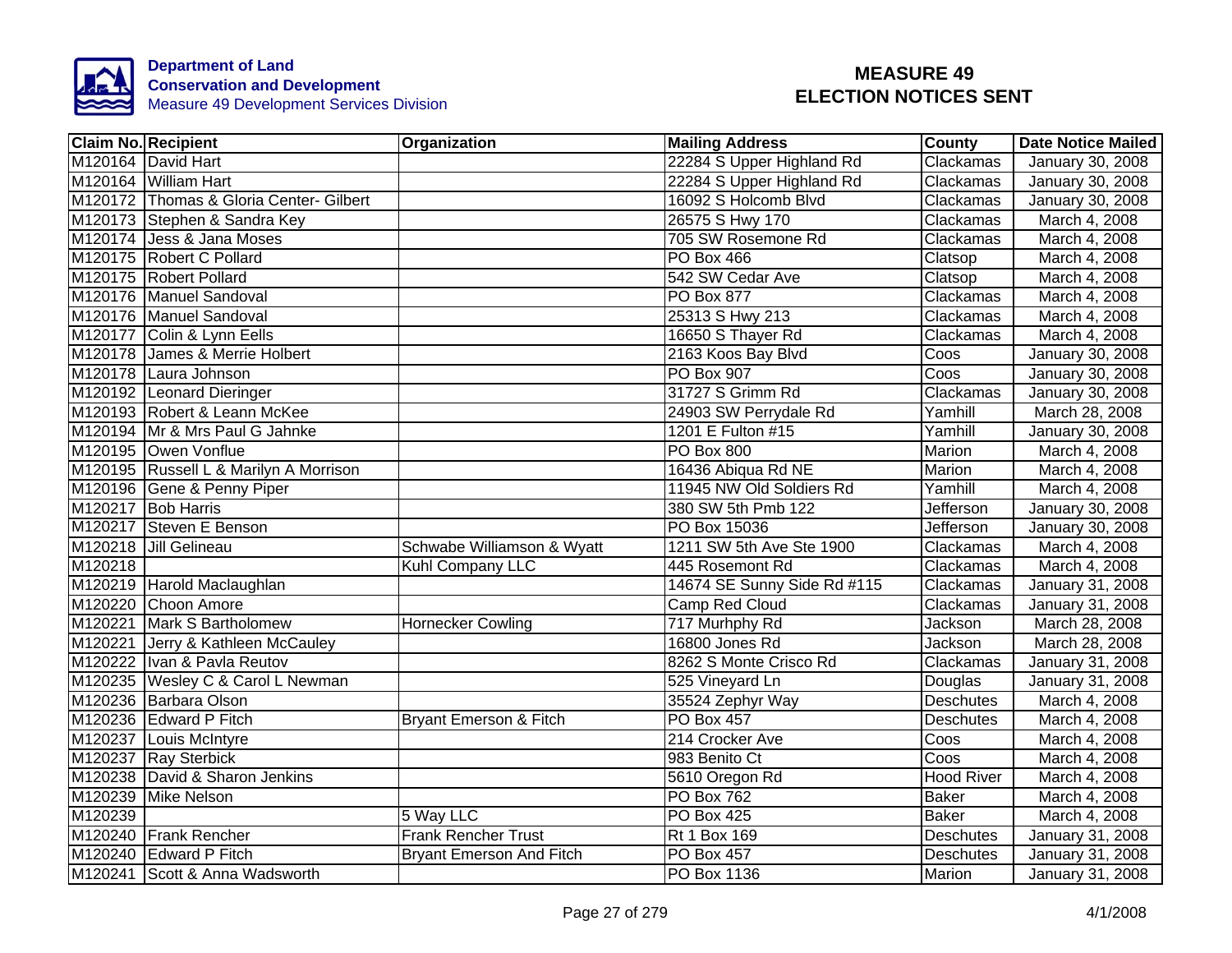

|                    | <b>Claim No. Recipient</b>           | Organization                      | <b>Mailing Address</b>     | County           | <b>Date Notice Mailed</b> |
|--------------------|--------------------------------------|-----------------------------------|----------------------------|------------------|---------------------------|
|                    | M120241 Edward P Fitch               | <b>Bryant Emerson And Fitch</b>   | <b>PO Box 457</b>          | <b>Marion</b>    | January 31, 2008          |
|                    | M120242 Eileen & Lad Martinson       |                                   | 1940 Cadle Rd              | Polk             | January 31, 2008          |
|                    | M120265 Richard Slaby                |                                   | 13265 S Leland Rd          | Clackamas        | January 31, 2008          |
|                    | M120266 Donald Martsolf              |                                   | PO Box 293                 | Yamhill          | January 31, 2008          |
|                    | M120267 Richard & Nina Stephens      |                                   | 14400 N Rock Creek Ln      | Baker            | March 4, 2008             |
|                    | M120268 Ray Hopp                     |                                   | PO Box 150                 | Yamhill          | January 31, 2008          |
|                    | M120268 Alan Hopp                    |                                   | PO Box 150                 | Yamhill          | January 31, 2008          |
|                    | M120268 Randy Hopp                   |                                   | PO Box 150                 | Yamhill          | January 31, 2008          |
|                    | M120288 Maurice & Sandra McCullough  |                                   | 2121 Wabaska Rd            | Tillamook        | March 4, 2008             |
|                    | M120289 Leland & Elizabeth Dundas    |                                   | 15680 NE Yamhill Rd        | Clackamas        | March 4, 2008             |
|                    | M120290 Leland & Elizabeth Dundas    |                                   | 15680 NE Yamhill Rd        | Yamhill          | March 4, 2008             |
| M120291 Duff Main  |                                      |                                   | 1630 Beavercreek Rd Ste H  | Clackamas        | January 31, 2008          |
|                    | M120291 Julie Bolken                 |                                   | 4525 Camelia St            | Clackamas        | March 11, 2008            |
|                    | M120292 Mary Parker                  |                                   | 39525 SE Paul Moore Rd     | Clackamas        | January 31, 2008          |
|                    | M120293 Jane Gragg                   |                                   | 5235 Riddell Rd            | <b>Deschutes</b> | January 31, 2008          |
|                    | M120293 Edward P Fitch               | <b>Bryant Emerson And Fitch</b>   | PO Box 457                 | <b>Deschutes</b> | January 31, 2008          |
|                    | M120294 Dale Burkholder PC           |                                   | 958 NE Kelly Ave           | Multnomah        | January 31, 2008          |
|                    | M120294 Mike Blackwell               |                                   | 2224 SW 17th St            | Multnomah        | January 31, 2008          |
|                    | M120295 Donald Schneider             |                                   | 8685 SE 172nd              | Clackamas        | March 4, 2008             |
|                    | M120296 Robert & Shirley Noteboom    |                                   | PO Box 5614                | Polk             | January 31, 2008          |
|                    | M120337 Marvin & Joann Winters       |                                   | 18265 SW Mccormick Hill Rd | Washington       | January 31, 2008          |
|                    | M120338 Lyle Hallgren                |                                   | 30845 S Wall St            | Clackamas        | January 31, 2008          |
|                    | M120339 Crayton Rister               |                                   | 3824 SE Stack St           | <b>Deschutes</b> | March 4, 2008             |
|                    | M120339 Craig Fahner                 |                                   | 538 Highland Ave           | <b>Deschutes</b> | March 4, 2008             |
|                    | M120340 Johnett Toll                 |                                   | <b>PO Box 274</b>          | <b>Baker</b>     | March 4, 2008             |
|                    | M120341 Jacqueline Fisher            |                                   | 885 E Ellendale            | Polk             | January 31, 2008          |
| M120341 Mark Irick |                                      | Dallas And Monmouth City Attorney | <b>PO Box 105</b>          | Polk             | January 31, 2008          |
|                    | M120347 John & June Hart             |                                   | 16414 Wayne Dr             | Clackamas        | January 31, 2008          |
|                    | M120348 Lawrence & Barbara Ann Wiehr |                                   | 7566 N Hwy 97              | <b>Deschutes</b> | January 31, 2008          |
|                    | M120348 Chris Bedsaul                |                                   | 63215 Wishing Well Ln      | <b>Deschutes</b> | January 31, 2008          |
|                    | M120362 Gail L Harris                |                                   | 65320 Tweed Rd             | Benton           | January 31, 2008          |
|                    | M120362 Jan E Harris-Kimball         |                                   | 3590 NW Dimple Hill Rd     | Benton           | January 31, 2008          |
|                    | M120362 Joan Harris Forrest          |                                   | 3590 NW Dimple Hill Rd     | <b>Benton</b>    | January 31, 2008          |
|                    | M120362 Michael Harris               |                                   | 3600 NW Dimple Hill Rd     | Benton           | January 31, 2008          |
|                    | M120362 Wallace W Lien               | Wallace W Lien PC                 | 1775 32nd PI NE Ste A      | Benton           | January 31, 2008          |
|                    | M120363 David Hurtley                |                                   | PO Box 1511                | <b>Deschutes</b> | January 31, 2008          |
|                    | M120363 Chris Bedsaul                | <b>Bedsaul Consulting Inc</b>     | 63215 Wishing Well Ln      | <b>Deschutes</b> | January 31, 2008          |
|                    | M120372 Clara Kindel                 |                                   | 22835 NE Albertson Rd      | Yamhill          | January 31, 2008          |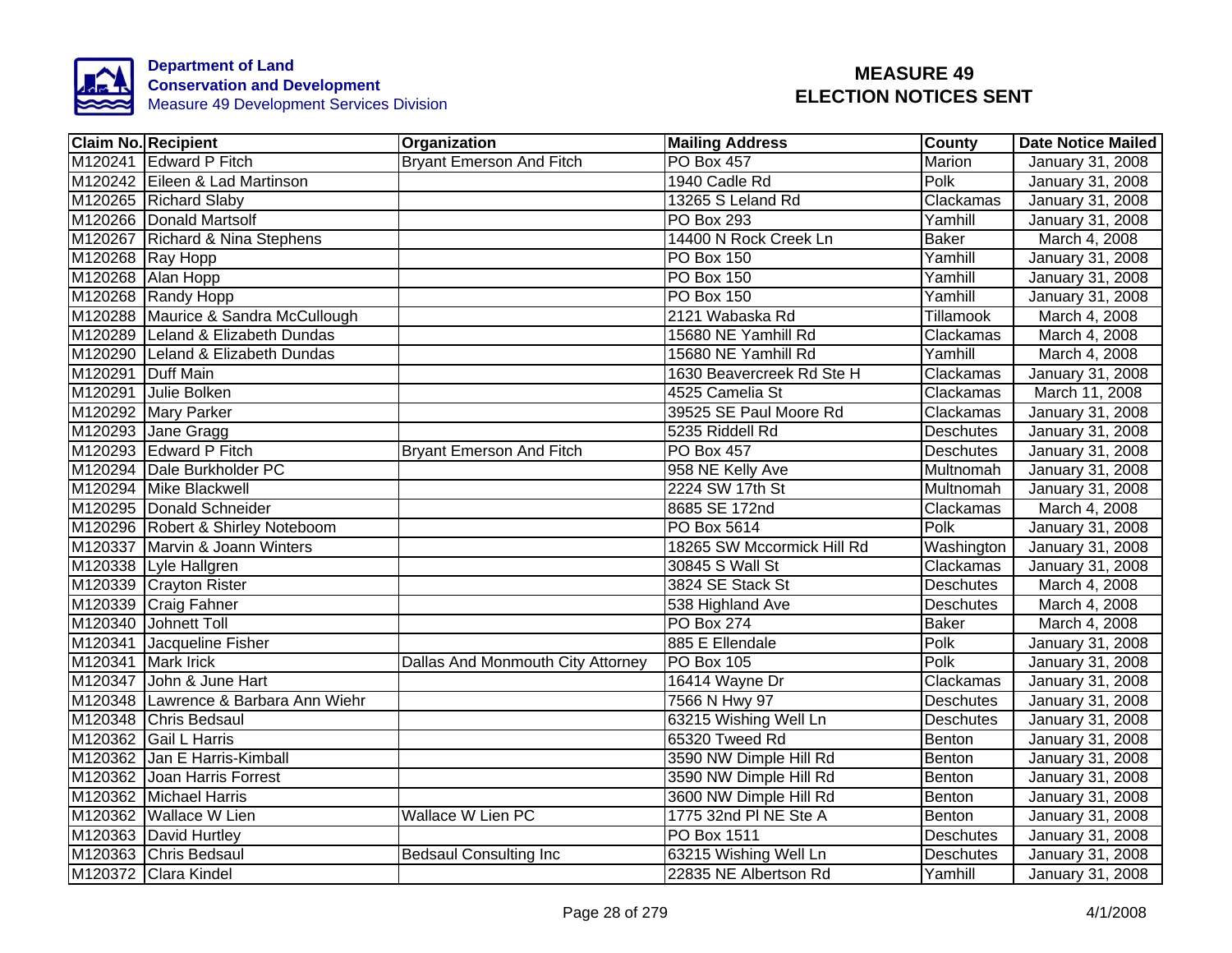

|                   | <b>Claim No. Recipient</b>                  | Organization               | <b>Mailing Address</b>        | County           | <b>Date Notice Mailed</b> |
|-------------------|---------------------------------------------|----------------------------|-------------------------------|------------------|---------------------------|
|                   | M120374 Kelton & Shirley Jensen             |                            | 6055 Crowley Rd               | Polk             | March 4, 2008             |
|                   | M120375 Lauren & Beverly Hartman            |                            | 160 S Sunshine Ln             | Clackamas        | January 31, 2008          |
|                   | M120395 Dwayne Heikes                       |                            | 10715 NW Shearer Hill Rd      | Washington       | March 4, 2008             |
|                   | M120395 Thomas Sherwood                     |                            | 12402 SW Chandler Dr          | Washington       | March 4, 2008             |
|                   | M120396 Roberta Kennedy                     |                            | 23132 SE Bornstedt Rd         | Clackamas        | January 31, 2008          |
|                   | M120409 Andrew K Kauffman                   |                            | PO Box 687                    | Clackamas        | March 4, 2008             |
|                   | M120409 Eugene Thurstonson                  |                            | 28221 SW Navajo Ter           | Clackamas        | March 4, 2008             |
|                   | M120410 Chris Bedsaul                       |                            | 63215 Wishing Well Ln         | Deschutes        | March 4, 2008             |
|                   | M120410 Argie Martin                        |                            | 3131 W Highland Ave           | <b>Deschutes</b> | March 4, 2008             |
|                   | M120411 James Siri                          |                            | 14390 SE 172nd                | Clackamas        | March 4, 2008             |
|                   | M120412 Olivella Wilcox                     | c/o Kelly Clark            | 803 E 6th St                  | Clackamas        | January 31, 2008          |
|                   | M120412 Mark O'Donnell                      |                            | 1650 NW Naito Parkway Ste 302 | Clackamas        | January 31, 2008          |
|                   | M120413 Michael & Ann Gerig                 |                            | 6335 Gruitland Rd NE          | Marion           | March 4, 2008             |
|                   | M120413 Wallace W Lien                      | <b>Wallace W Lien PC</b>   | 1775 32nd PI NE Ste A         | Marion           | March 4, 2008             |
|                   | M120413 Michael & Ann Gerig                 |                            | 1048 69th Ave NE              | Marion           | March 13, 2008            |
|                   | M120433 August Kautz                        |                            | PO Box 2018                   | Clackamas        | January 31, 2008          |
|                   | M120433 Hans Kautz                          |                            | <b>PO Box 2018</b>            | Clackamas        | January 31, 2008          |
|                   | M120459 Ivan & Zina Snegirev                |                            | 29955 S Meridian Rd           | Clackamas        | March 4, 2008             |
|                   | M120460 Keith Jons Jr                       |                            | 20959 SE Curtis Rd            | Clackamas        | March 4, 2008             |
|                   | M120461 Eugena Mead                         |                            | 25795 SW Green Mtn Rd         | Washington       | January 31, 2008          |
|                   | M120461 Stephen Mead                        |                            | 25360 NW Pihl Rd              | Washington       | January 31, 2008          |
|                   | M120462 Stephen & Eugena Mead               |                            | 25360 NW Pihl Rd              | Washington       | January 31, 2008          |
|                   | M120463 Toynette Butolph                    |                            | 1001 SE 15th St Space 120     | <b>Marion</b>    | March 4, 2008             |
|                   | M120463 Bruce E Robbins                     |                            | <b>PO Box 5788</b>            | Marion           | March 4, 2008             |
|                   | M120479 Maurice Maynard 10/3 Mail Returned! |                            | 16420 SE McGillivray Ste 103  | Curry            | March 4, 2008             |
|                   | M120480 Robert & Pamela Baldwin             |                            | 3564 Ridgeway Dr SE           | <b>Marion</b>    | March 4, 2008             |
|                   | M120481 Manuela Bonnett                     |                            | 34325 SW Firdale Rd           | Washington       | January 31, 2008          |
|                   | M120481 Thomas Sherwood                     |                            | 12402 SW Chandler Dr          | Washington       | January 31, 2008          |
|                   | M120482 Gladys La Dean Ervin                |                            | 1220 SW 36th Ave              | Linn             | January 31, 2008          |
|                   | M120482 Andrew Bean                         |                            | PO Box 667                    | Linn             | January 31, 2008          |
|                   | M120483 Janell Powell                       |                            | 3422 SW Park Ln               | Jefferson        | March 4, 2008             |
|                   | M120483 Michael R Mclane                    | Bryant Emerson & Fitch LLP | PO Box 457                    | Jefferson        | March 4, 2008             |
|                   | M120484 Rick A Muller                       |                            | 15752 Salt Creek Rd           | Polk             | March 4, 2008             |
|                   | M120484 Hunter B Emerick                    | Saalfeld Griggs PC         | PO Box 470                    | Polk             | March 4, 2008             |
| M120485 Tia Lewis |                                             | Merrill O'Sullivan LLP     | 1070 NW Bond St Ste 303       | Deschutes        | January 31, 2008          |
|                   | M120485 Jerald & Linda Gardner              |                            | 61333 King Jehu Way           | <b>Deschutes</b> | January 31, 2008          |
|                   | M120510 Terry & Sandra Howard               |                            | 23006 S Reid Rd               | Clackamas        | March 4, 2008             |
|                   | M120512 Homer & Eleanor Brewer              |                            | 1247 Klamath Ave              | Malheur          | January 31, 2008          |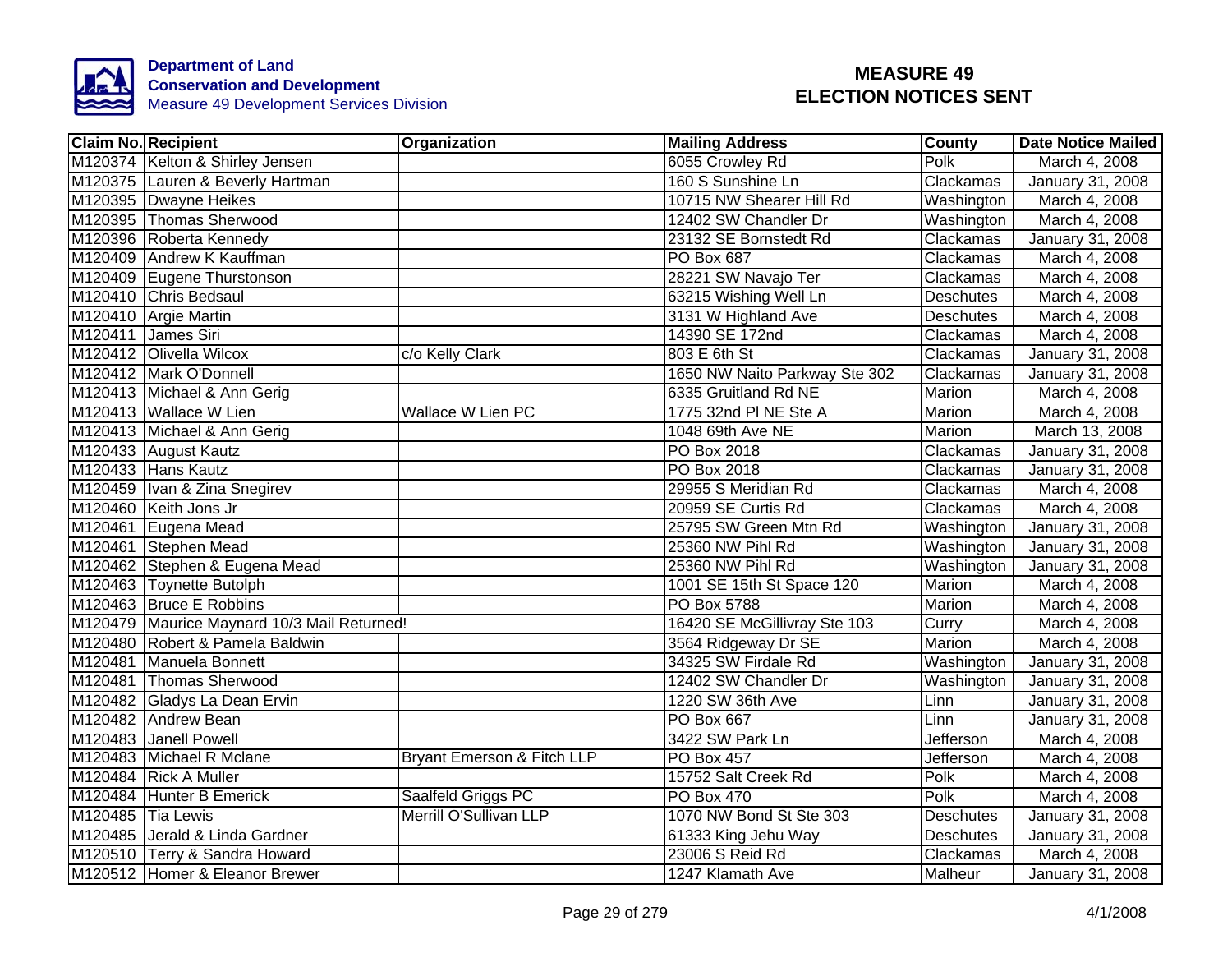

|         | <b>Claim No. Recipient</b>         | Organization                    | <b>Mailing Address</b>    | County            | <b>Date Notice Mailed</b> |
|---------|------------------------------------|---------------------------------|---------------------------|-------------------|---------------------------|
|         | M120515 William & Doreen Wright    |                                 | <b>PO Box 1442</b>        | Coos              | March 4, 2008             |
|         | M120516 Stanley & Kay Varuska      |                                 | 6305 NW Canyonview Rd     | Yamhill           | March 4, 2008             |
|         | M120517 Mary Basche                |                                 | 3450 8th Dr               | <b>Baker</b>      | March 4, 2008             |
|         | M120517 Nancy H Basche             |                                 | 1038 Walnut               | <b>Baker</b>      | March 4, 2008             |
|         | M120517 Betsy Wilson               |                                 | 425 Hwy 7 S               | <b>Baker</b>      | March 4, 2008             |
|         | M120517 Suzanne McCrone            |                                 | 84991 Larson              | <b>Baker</b>      | March 4, 2008             |
|         | M120529 Joshua A Clark             |                                 | PO Box 1147               | Coos              | January 31, 2008          |
|         | M120529 Ralph & Carol Guerre       |                                 | 8572 Merle Circle         | Coos              | January 31, 2008          |
|         | M120530 Raymond & Patsy Weygandt   |                                 | 24401 S Mulino Rd         | Clackamas         | February 1, 2008          |
|         | M120530 R Roger Reif               | Reif Reif & Thalhofer           | PO Box 729                | Clackamas         | February 1, 2008          |
|         | M120531 James Erwin                |                                 | 29790 SE Shorgorick Rd    | Clackamas         | March 4, 2008             |
|         | M120531 Melvin & Valetta Mason     |                                 | 38701 SE Porter Rd        | Clackamas         | March 4, 2008             |
|         | M120532 Earl & Louise Bruck        |                                 | 29665 SW 35th Dr          | Clackamas         | February 1, 2008          |
|         | M120533 George H Forsman           |                                 | PO Box 1212               | Clackamas         | March 4, 2008             |
|         | M120533 Steven E Benson            |                                 | PO Box 15036              | Clackamas         | March 4, 2008             |
|         | M120534 Mark & Adele Cerny         |                                 | 56423 Meadow Ln           | Grant             | March 4, 2008             |
|         | M120535 Lue Woolstenhulme          |                                 | 3626 Corey Rd             | <b>Jackson</b>    | March 4, 2008             |
|         | M120535 Mark S Bartholomew         | Hornecker Cowling Hassen        | 717 Murphy Rd             | Jackson           | March 4, 2008             |
|         | M120573 Jean Jesse                 |                                 | 3893 SW Hillsboro Hwy     | Washington        | February 1, 2008          |
|         | M120573 Dorothy S Cofield          |                                 | 9755 SW Barnes Rd Ste 450 | Washington        | February 1, 2008          |
|         | M120574 Leslie & Delza Goins       |                                 | <b>777 E Main</b>         | Douglas           | February 1, 2008          |
|         | M121394 William H Burk             |                                 | 7516 SW Kent Ln           | <b>Jefferson</b>  | February 1, 2008          |
|         | M121394 Edward P Fitch             | <b>Bryant Emerson And Fitch</b> | <b>PO Box 457</b>         | <b>Jefferson</b>  | February 1, 2008          |
|         | M121395   Karl Mcdermed            |                                 | <b>PO Box 268</b>         | Clackamas         | February 1, 2008          |
|         | M121396 James & Linda Webber       |                                 | 10182 S Township Rd       | Clackamas         | <b>January 28, 2008</b>   |
|         | M121407 Kay Ludwick                |                                 | 9268 SW Line Dr           | Washington        | March 4, 2008             |
|         | M121408 William R Potter           | Arnold Gallagher Sadack Et Al   | PO Box 1758               | Lane              | February 1, 2008          |
| M121408 |                                    | Davidson Industries Inc         | PO Box 7                  | Lane              | February 1, 2008          |
|         | M121409 Felix D & Jean M Tomlinson | <b>Whirlwind Farms Inc</b>      | 4161 Portland Dr          | <b>Hood River</b> | February 1, 2008          |
|         | M121410 Edward & Carolyn Bergeron  |                                 | 25 W Cedar Dr             | Linn              | February 1, 2008          |
|         | M121411 Barbara Barats             |                                 | 1136 Old Hwy 99 S         | Jackson           | February 1, 2008          |
|         | M121411 Kurt Barats                |                                 | 606 Stillwell Dr          | Jackson           | February 1, 2008          |
|         | M121412 James Mary Ann Ingram      |                                 | 46770 Hwy 30              | <b>Baker</b>      | March 4, 2008             |
|         | M121412 Floyd Charlie Vaughan      | Silven Schmeits & Vaughan       | PO Box 965                | <b>Baker</b>      | March 4, 2008             |
|         | M121423 Arusi R Loprinzi           |                                 | 1211 SW 5th Ave Ste 1900  | Marion            | March 4, 2008             |
|         | M121424 Fred W Horstkotte Jr       |                                 | 1760 SW West Point Ct     | Clackamas         | March 4, 2008             |
|         | M121424 David M Horstkotte         |                                 | 6129 SW Salmon St         | Clackamas         | March 4, 2008             |
|         | M121424 John Pinkstaff             | Ramis Crew Corrigan LLP         | 1727 NW Hoyt St           | Clackamas         | March 4, 2008             |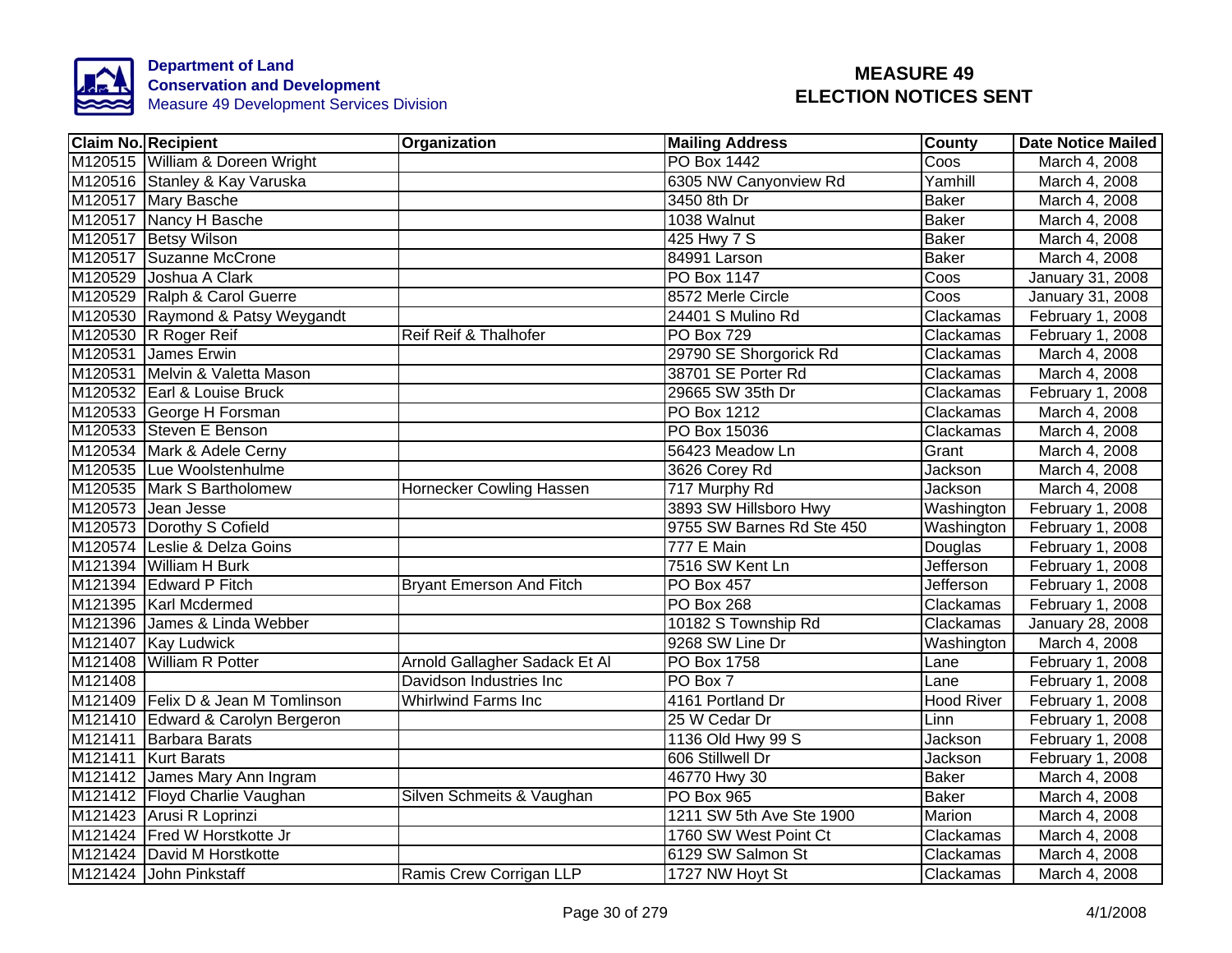

| <b>Claim No. Recipient</b>             | <b>Organization</b>                 | <b>Mailing Address</b>     | County            | <b>Date Notice Mailed</b> |
|----------------------------------------|-------------------------------------|----------------------------|-------------------|---------------------------|
| M121425 Margaret Williams              |                                     | 8006 W 21St Ave            | Union             | February 1, 2008          |
| M121426 Virgil Skyles                  |                                     | 26920 SW Petes Mountain Rd | Clackamas         | February 1, 2008          |
| M121427 Joanne Kopser                  |                                     | 20300 S May Rd             | Clackamas         | February 1, 2008          |
| M121427 Sandra & Salvador Medina       |                                     | 20328 S May Rd             | Clackamas         | February 1, 2008          |
| M121428 Mary Johnson                   |                                     | 500 Abernethy Rd Ste 4     | Clackamas         | February 1, 2008          |
| M121428 Carl E Swanson                 |                                     | 29696 S Gordon Rd          | Clackamas         | February 1, 2008          |
| M121429 Mary Johnson                   |                                     | 500 Abernethy Rd Ste 4     | Clackamas         | January 28, 2008          |
| M121429 Allan & Nell Adamson           |                                     | 38502 SE Coupland Rd       | Clackamas         | January 28, 2008          |
| M121447 Arthur & Ann Hop               |                                     | 6460 Thompson Ln           | Yamhill           | March 4, 2008             |
| M121451 Marvin Ayres                   |                                     | PO Box 2220                | Washington        | February 1, 2008          |
| M121452 Larry K Carpenter              |                                     | 825 NE Loucks Rd           | Jefferson         | March 4, 2008             |
| M121453 Jimmy & Lela Mcfarlane         |                                     | 15370 SW Riggs Rd          | Crook             | February 1, 2008          |
| M121454 Arnold Bailey                  |                                     | 35 Red Apple Dr            | <b>Hood River</b> | February 1, 2008          |
| M121454 Goldie Shockley                |                                     | 6145 Bailey Rd             | <b>Hood River</b> | February 1, 2008          |
| M121455 George E Goin                  |                                     | 3693 Mud Alley Dr          | <b>Hood River</b> | March 4, 2008             |
| M121456 John & Nona Mitchell           |                                     | 12362 N Via Villa Rosa     | Jackson           | March 4, 2008             |
| M121457 Eugene Valley                  |                                     | 3690 Forest Creek Rd       | Jackson           | March 4, 2008             |
| M121457 Mark S Bartholomew             | Hornecker Cowling Hassen            | 717 Murphy Rd              | Jackson           | March 4, 2008             |
| M121482 Larry Tabor                    |                                     | <b>PO Box 422</b>          | Douglas           | February 1, 2008          |
| M121483 Richard & Jennie Lee Synodwdki |                                     | 3375 Eagle Crest Rd        | Polk              | February 1, 2008          |
| M121483 Mark D Shipman                 | Saalfeld Griggs PC                  | <b>PO Box 470</b>          | Polk              | February 1, 2008          |
| M121484 William & Gloria Wilcox        |                                     | 59732 Victorian Ln         | Clackamas         | January 18, 2008          |
| M121486 Alice Gruber                   |                                     | 490 Miller St SE           | Lincoln           | March 4, 2008             |
| M121486 David A Hilgemann              |                                     | 530 Center St NE           | Lincoln           | March 4, 2008             |
| M121486 Jeffrey G Condit               | Miller Nash LLP                     | 111 SW 5th Ave Ste 3400    | Lincoln           | March 4, 2008             |
| M121496 Patricia A Johnson             |                                     | 19720 NW Keller Rd         | Washington        | February 1, 2008          |
| M121496 Patricia Ewing (Johnson)       |                                     | PO Box 628                 | Washington        | March 14, 2008            |
| M121497 Peter C Morgan                 |                                     | 11495 Slab Creek Rd        | Tillamook         | February 1, 2008          |
| M121497 Mark D Shipman                 | Saalfeld Griggs                     | PO Box 470                 | Tillamook         | February 1, 2008          |
| M121498 Lance Harris                   |                                     | PO Box 656                 | Columbia          | March 4, 2008             |
| M121498 Shirlee Lenske                 | Manifold Business & Investments Inc | 7475 SE 52nd Ave           | Columbia          | March 4, 2008             |
| M121499 Lance Harris                   |                                     | PO Box 656                 | Columbia          | March 4, 2008             |
| M121499 Shirlee Lenske                 | Manifold Business & Investments Inc | 7475 SE 52nd Ave           | Columbia          | March 4, 2008             |
| M121500 Darrel & Sharon Schweitzer     |                                     | 14810 SE 172nd             | Clackamas         | February 1, 2008          |
| M121501 Michael & Robin Herb           |                                     | 12980 NW Aerts Rd          | Washington        | February 1, 2008          |
| M121516 Paul & Wai Yee Bonneau         |                                     | 34340 SW Larking Mill Rd   | Yamhill           | March 4, 2008             |
| M121516 Walter R Gowell                |                                     | PO Box 480                 | Yamhill           | March 4, 2008             |
| M121517 Donald & Linda Smith           |                                     | 5219 S Sconce Rd           | Clackamas         | February 1, 2008          |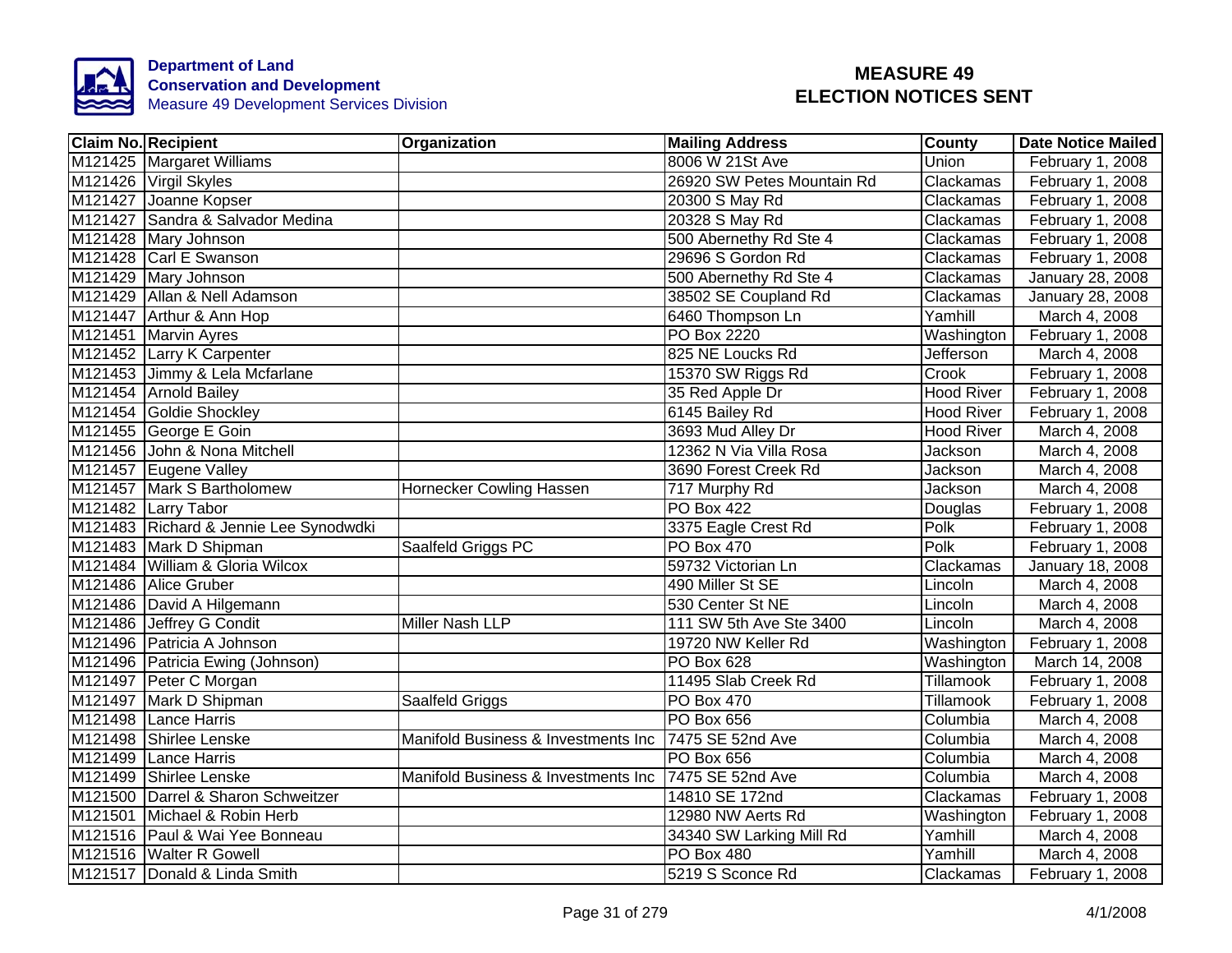

|         | <b>Claim No. Recipient</b>          | Organization                 | <b>Mailing Address</b>     | County           | <b>Date Notice Mailed</b> |
|---------|-------------------------------------|------------------------------|----------------------------|------------------|---------------------------|
|         | M121518 Douglass Schmor             |                              | 201 W Main St Ste 5        | <b>Jackson</b>   | March 4, 2008             |
|         | M121518 Merlin & Linda Haakinson    |                              | 10825 Meadows Rd           | Jackson          | March 4, 2008             |
|         | M121519 Timothy & Sterling Grant    |                              | 20284 Harland Rd           | Lincoln          | March 4, 2008             |
|         | M121519 George B Heilig             | <b>Cable Huston Benedict</b> | <b>PO Box 546</b>          | Lincoln          | March 4, 2008             |
|         | M121520 Timothy & Sterling Grant    |                              | 20284 Harland Rd           | Lincoln          | March 4, 2008             |
|         | M121520 George B Heilig             | <b>Cable Huston Benedict</b> | <b>PO Box 546</b>          | Lincoln          | March 4, 2008             |
|         | M121521 Edward & Ruth Nash          |                              | 2011 Quail Run Ave         | Marion           | March 4, 2008             |
|         | M121521 Byron Williams              |                              | 870 E Virginia St          | Marion           | March 4, 2008             |
|         | M121521 David A Hilgemann           |                              | 530 Center St NE           | Marion           | March 4, 2008             |
|         | M121522 Henry & Jui Chih Fu         |                              | 6485 Battler Creek Rd SE   | Marion           | March 4, 2008             |
|         | M121522 Wallace W Lien              | Wallace W Lien PC            | 1775 32nd PI NE Ste A      | Marion           | March 4, 2008             |
|         | M121524 Robert & Betty Janzen       |                              | 20555 SE Webfoot Rd        | Yamhill          | February 1, 2008          |
|         | M121524 Maude Youngman              | Youngman Family Trust        | 4336 Lone Oak Rd SE        | Yamhill          | February 1, 2008          |
|         | M121524 Charles Youngman            |                              | 4336 Lone Oak Rd SE        | Yamhill          | February 1, 2008          |
|         | M121545 Richard Keith Joyce         |                              | 21725 SW Chapman Rd        | Washington       | February 1, 2008          |
|         | M121546 Helen F Stole               |                              | 22233 SW Old Kruger Rd     | Washington       | February 1, 2008          |
|         | M121546 David B Smith               |                              | 6950 SW Hampton St Ste 232 | Washington       | February 1, 2008          |
|         | M121547 Richard Keith Joyce         |                              | 21725 SW Chapman Rd        | Washington       | February 1, 2008          |
|         | M121548 Richard Keith Joyce         |                              | 21725 SW Chapman Rd        | Washington       | February 1, 2008          |
|         | M121549 Richard Keith Joyce         |                              | 21725 SW Chapman Rd        | Washington       | March 4, 2008             |
|         | M121550 Richard Keith Joyce         |                              | 21725 SW Chapman Rd        | Washington       | February 1, 2008          |
|         | M121551 Bonnie Mandish              |                              | 53527 SW Patton VI Rd      | Washington       | February 1, 2008          |
|         | M121552 Betty & Ray Litchfield      |                              | 21288 N Mann Rd            | Jackson          | March 4, 2008             |
|         | M121552 Donald & Melissa Litchfield |                              | 3547 S Stage Rd            | Jackson          | March 4, 2008             |
|         | M121553 Barbara Zharkoff            |                              | <b>PO Box 214</b>          | Clackamas        | January 18, 2008          |
|         | M121553 Ulana & Evlampi Zharkoff    |                              | 32208 S Burkert Rd         | Clackamas        | January 18, 2008          |
| M121554 |                                     | <b>Mulholland Farms Inc</b>  | 52580 SW South Rd          | Washington       | March 4, 2008             |
|         | M121554 Jim L Lucas                 |                              | PO Box 699                 | Washington       | March 4, 2008             |
|         | M121555 Gregory Faris               |                              | 20555 Pohaku Rd            | <b>Deschutes</b> | March 4, 2008             |
|         | M121555 Bruce White                 |                              | PO Box 1278                | <b>Deschutes</b> | March 4, 2008             |
|         | M121555 Bruce White                 |                              | PO Box 1298                | <b>Deschutes</b> | March 18, 2008            |
|         | M121556 Mark W & Donna M Beverage   |                              | 68592 Kerns Loop           | Union            | March 4, 2008             |
|         | M121556 Walter L & Verna R Obendorf |                              | 2809 N 2nd St              | Union            | March 4, 2008             |
|         | M121563 Michael G Gunn              |                              | 700 Deborah Rd Ste 250     | Yamhill          | March 4, 2008             |
|         | M121563 Randy Smith                 |                              | 29661 NE Putnam Rd         | Yamhill          | March 4, 2008             |
|         | M121564 Clyde & Harriet Virell      |                              | 27355 NW Dairy Creek Rd    | Washington       | February 1, 2008          |
|         | M121564 Jim L Lucas                 | <b>Banks City Attorney</b>   | 1911 Mtn View Ln           | Washington       | February 1, 2008          |
|         | M121565 Michael A Autio             |                              | 100 39th St Ste 205        | Clatsop          | March 10, 2008            |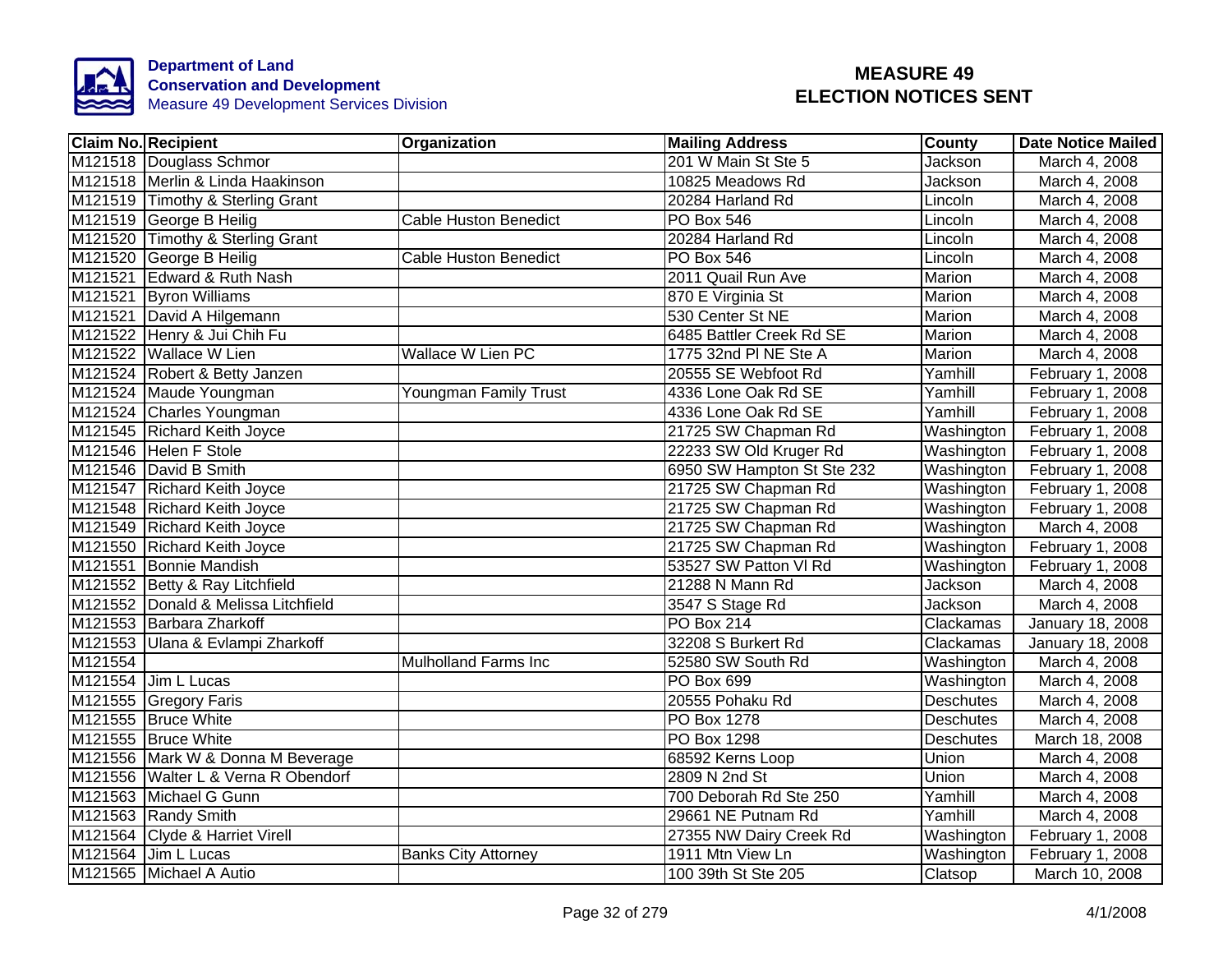

| <b>Claim No. Recipient</b>              | Organization                  | <b>Mailing Address</b>    | <b>County</b>     | Date Notice Mailed |
|-----------------------------------------|-------------------------------|---------------------------|-------------------|--------------------|
| M121566 Thomas H Wickersham             |                               | 40815 SE Trubel Rd        | Clackamas         | March 4, 2008      |
| M121566 Anna & Fred Wickersham          |                               | 40797 SE Trubel Rd        | Clackamas         | March 4, 2008      |
| M121567 Richard D Pierson               |                               | 34725 NE Kramien Rd       | Yamhill           | February 1, 2008   |
| M121567 Robert D & Katie J Moffitt      |                               | 34125 NE Kramien Rd       | Yamhill           | February 1, 2008   |
| M121587 Richard Conn                    |                               | 885 Flournoy Valley Rd    | Douglas           | February 1, 2008   |
| M121590 Griffith & Lucy-Avis Franklin   |                               | 28025 SW Ladd Hill Rd     | Clackamas         | February 1, 2008   |
| M121591 Arlene Chambers                 |                               | 1421 Tucker Rd            | <b>Hood River</b> | February 1, 2008   |
| M121592 Autumn F Lawrence               |                               | 24686 S Gelbrich Rd       | Clackamas         | March 4, 2008      |
| M121593 Laurie Gangadean                |                               | 714 Dixon Ln              | Washington        | March 4, 2008      |
| M121593 Robert Wilson                   |                               | Rt 1 Box 1854             | Washington        | March 4, 2008      |
| M121593 William Cox                     |                               | 0244 SW California St     | Washington        | March 4, 2008      |
| M121593 Arthur & Heather Wilson         |                               | 18177 Normandy Terrace SW | Washington        | March 4, 2008      |
| M121594 John W Shonkwiler               |                               | 13425 SW 72nd Ave         | Clackamas         | February 4, 2008   |
| M121594 Brenda Faye Dunn Albert         | Robert E. Dunn Trust          | 17424 S Potter Rd         | Clackamas         | February 4, 2008   |
| M121595                                 | Foursquare Gospel Intl Church | 4400 NW Glencoe Rd        | Washington        | February 4, 2008   |
| M121595 John W Shonkwiler               |                               | 13425 SW 72nd Ave         | Washington        | February 4, 2008   |
| M121595 Marc Shaw                       |                               | 4000 NW Glencoe Rd        | Washington        | February 4, 2008   |
| M121596 Aaron & Donna Downing           |                               | 41505 SW Sandstrom Rd     | Washington        | February 4, 2008   |
| M121596 John W Shonkwiler               |                               | 13425 SW 72nd Ave         | Washington        | February 4, 2008   |
| M121597 Wayne & Patricia Barichello     |                               | 16258 S Forsythe Rd       | Clackamas         | March 4, 2008      |
| M121597 John W Shonkwiler               |                               | 13425 SW 72nd Ave         | Clackamas         | March 4, 2008      |
| M121598 John W Shonkwiler               |                               | 13425 SW 72nd Ave         | Clackamas         | February 4, 2008   |
| M121598 Wilson Family                   |                               | 18177 Normandy Terrace SW | Clackamas         | February $4,2008$  |
| M121599 John W Shonkwiler               |                               | 13425 SW 72nd Ave         | Clackamas         | March 4, 2008      |
| M121599                                 | Oldenstadt LLC                | 24725 SW Mountain Rd      | Clackamas         | March 4, 2008      |
| M121621<br>John E Meeke Jr              |                               | 24850 SW Melott Rd        | Yamhill           | March 4, 2008      |
| M121622 Albert Gray                     |                               | 1015 Mary Jane Ave        | Jackson           | March 4, 2008      |
| M121622 Bob Robertson                   |                               | 1175 E Main St Ste 1F     | Jackson           | March 4, 2008      |
| M121623 John & Elda Saunders            |                               | PO Box 161                | Washington        | March 4, 2008      |
| M121624 Donald Knight                   |                               | 660 Driver Vly Rd         | Douglas           | February 4, 2008   |
| M121624 Robert Banducci                 |                               | 1871 Hubbard Crk Rd       | Douglas           | February 4, 2008   |
| M121625   Francis & Virginia Cotten     |                               | 16114 S Forsythe Rd       | Clackamas         | February 4, 2008   |
| M121625 Michael Hammons                 |                               | 20320 SE Hwy 212          | Clackamas         | February 4, 2008   |
| M121626 William H & Della Lavon Bayless |                               | 3801 Dee Hwy              | <b>Hood River</b> | February 4, 2008   |
| M121627 Marilyn & Glen Adams            |                               | 781 Highline Rd           | <b>Hood River</b> | March 4, 2008      |
| M121627 Marilyn & Glen Adams            |                               | 605 Frankton Rd           | <b>Hood River</b> | March 10, 2008     |
| M121628 Camille Hukari                  |                               | PO Box 798                | <b>Hood River</b> | March 4, 2008      |
| M121639 Donald A Rajnus                 | Gavin Rajnus LLC              | 30485 Transformer Rd      | Klamath           | March 4, 2008      |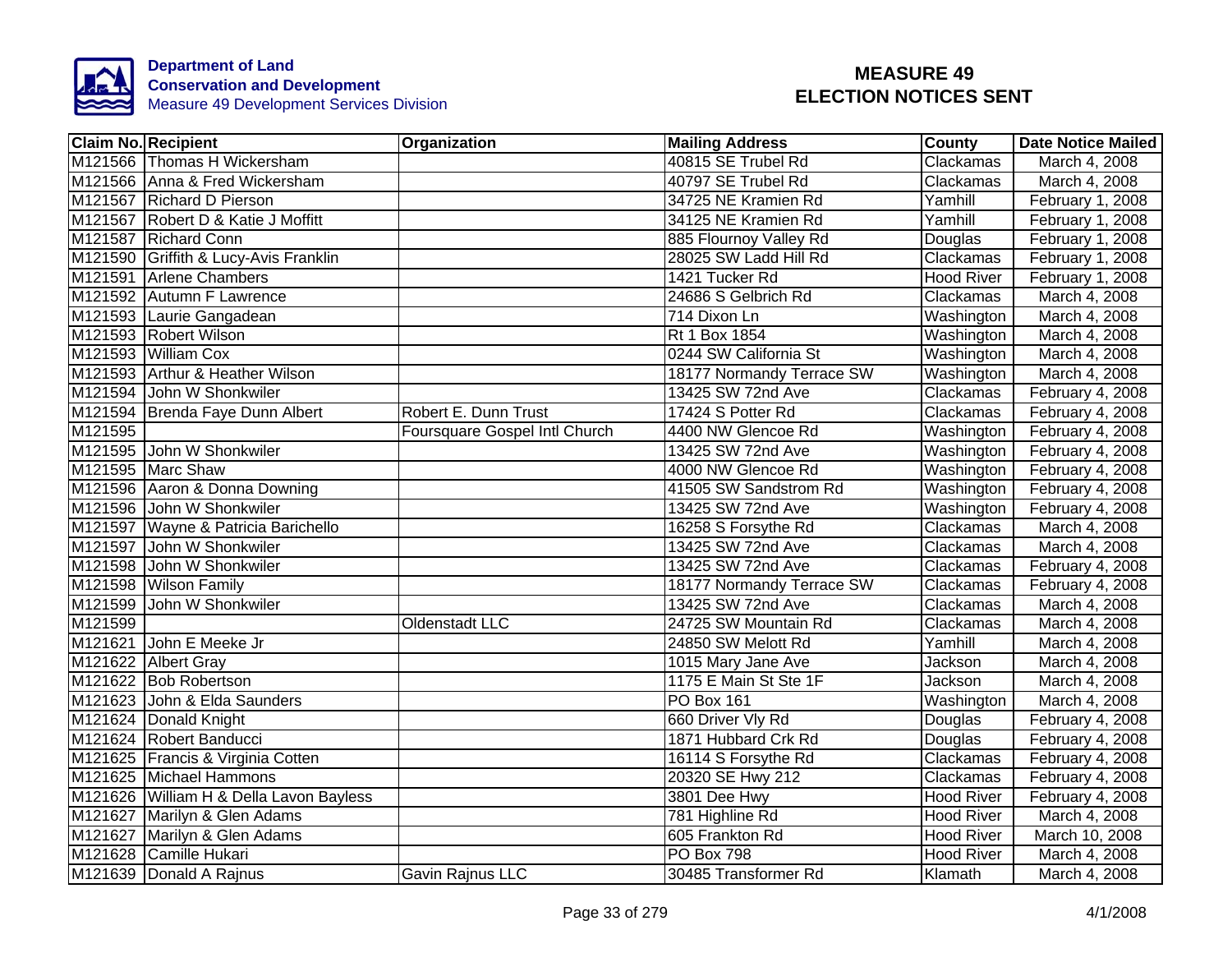

|                  | <b>Claim No. Recipient</b>           | Organization                    | <b>Mailing Address</b>   | <b>County</b> | Date Notice Mailed |
|------------------|--------------------------------------|---------------------------------|--------------------------|---------------|--------------------|
|                  | M121639 William P Brandsness         | Brandsness Brandsness & Rudd PC | 411 Pine St              | Klamath       | March 4, 2008      |
|                  | M121640 Daniel & Brenda Hoyt         |                                 | 509 W Crow St # 101      | Union         | March 4, 2008      |
|                  | M121641 Doris Aasland                |                                 | <b>PO Box 730</b>        | Clackamas     | February 4, 2008   |
|                  | M121642 Philip & Gretchen Olson      |                                 | 23725 Oak Grove Rd       | Polk          | February 4, 2008   |
|                  | M121642 Mark W Olson                 |                                 | 8750 Oak Grove Rd        | Polk          | February 4, 2008   |
|                  | M121642 Donald S Powell              |                                 | 6750 Bethel Rd           | Polk          | February 4, 2008   |
|                  | M121643 Richard L & Norma J Nelson   |                                 | 2056 SW Tamarack St      | Yamhill       | March 4, 2008      |
|                  | M121644 Edwin R Sharer               |                                 | PO Box 506               | Yamhill       | March 4, 2008      |
|                  | M121644 Albert Kroenig               |                                 | PO Box 268               | Yamhill       | March 4, 2008      |
|                  | M121660 Ronald & Hazel Parsons       |                                 | 1600 NE Clover Ridge Rd  | Linn          | March 4, 2008      |
|                  | M121661 Andrew J Bean                |                                 | 130 W First Ave          | Linn          | March 3, 2008      |
|                  | M121661 Lloyd & Agnes Miller         |                                 | 36124 Cold Springs Rd    | Linn          | March 3, 2008      |
|                  | M121662 Robert & Elaine Erickson     |                                 | 33464 Mazour Dr          | Columbia      | March 4, 2008      |
|                  | M121663 Darren Dromgoole             |                                 | 605 4th St               | Yamhill       | March 4, 2008      |
|                  | M121663 Gordon C & Carolyn Dromgoole |                                 | 19643 Goodrich Rd        | Yamhill       | March 4, 2008      |
|                  | M121685 Jimmy & Virginia Irvin       |                                 | 2740 Reuben Boise Rd     | <b>Polk</b>   | March 4, 2008      |
|                  | M121686 Tom Leibner                  | <b>Primogenitor Corporation</b> | 17940 Oatfield Rd        | Clackamas     | February 4, 2008   |
|                  | M121686 Elroy G Prosch               |                                 | 3540 NE 119th Ave        | Clackamas     | February 4, 2008   |
|                  | M121687 Charles Arthur Kent          |                                 | 43650 SE George Rd       | Clackamas     | February 4, 2008   |
|                  | M121687 Matt Green-Hite              | <b>Primogenitor Corporation</b> | 17940 Oatfield Rd        | Clackamas     | February 4, 2008   |
|                  | M121688 R Gordon Judd                |                                 | 25375 SE Hwy 224         | Clackamas     | February 4, 2008   |
|                  | M121688 Tom Leibner                  | Primogenitor Corporation        | 17940 Oatfield Rd        | Clackamas     | February 4, 2008   |
|                  | M121700 Robert D Jossy               |                                 | 31965 NW Beach Rd        | Washington    | March 28, 2008     |
|                  | M121703 James & Jan Mattes           |                                 | 2001 Highland Dr         | <b>Baker</b>  | March 4, 2008      |
|                  | M121705 Danielle Strome              |                                 | 510 NE 3rd St            | Crook         | March 28, 2008     |
|                  | M121705 Shelley Hudspeth             |                                 | 2682 SE Singing Woods Dr | Crook         | March 28, 2008     |
| M121706          |                                      | <b>Nims Family LP</b>           | 21980 SW Aebischer Rd    | Washington    | March 4, 2008      |
| M121706 Ross Day |                                      | Oregonians In Action            | PO Box 203637            | Washington    | March 4, 2008      |
| M121707          |                                      | <b>Erickson Enterprises Inc</b> | 55349 Columbia River Hwy | Columbia      | February 4, 2008   |
| M121708          |                                      | <b>Erickson Enterprises Inc</b> | 55349 Columbia River Hwy | Columbia      | February 4, 2008   |
|                  | M121710 Kevin Oppenlander            |                                 | 1717 22nd Ave            | Washington    | March 4, 2008      |
|                  | M121710 Barbara Oppenlander          |                                 | 48840 NW Oppenlander Ln  | Washington    | March 4, 2008      |
|                  | M121710 Barbara Oppenlander          |                                 | 4015 145th Ave NE        | Washington    | March 10, 2008     |
|                  | M121711 Walter R Gowell              |                                 | <b>PO Box 480</b>        | Yamhill       | February 4, 2008   |
|                  | M121711 David & Sarah Shelburne      |                                 | 20838 Baker Creek Rd     | Yamhill       | February 4, 2008   |
|                  | M121725 Jeannette A Christensen      |                                 | 17215 Christensen Rd SW  | Polk          | March 4, 2008      |
|                  | M121725 Catherine A Wright           |                                 | PO Box 625               | Polk          | March 4, 2008      |
|                  | M121726 Fred & Shirley Eason         | Mark Eason                      | PO Box 149               | Coos          | March 4, 2008      |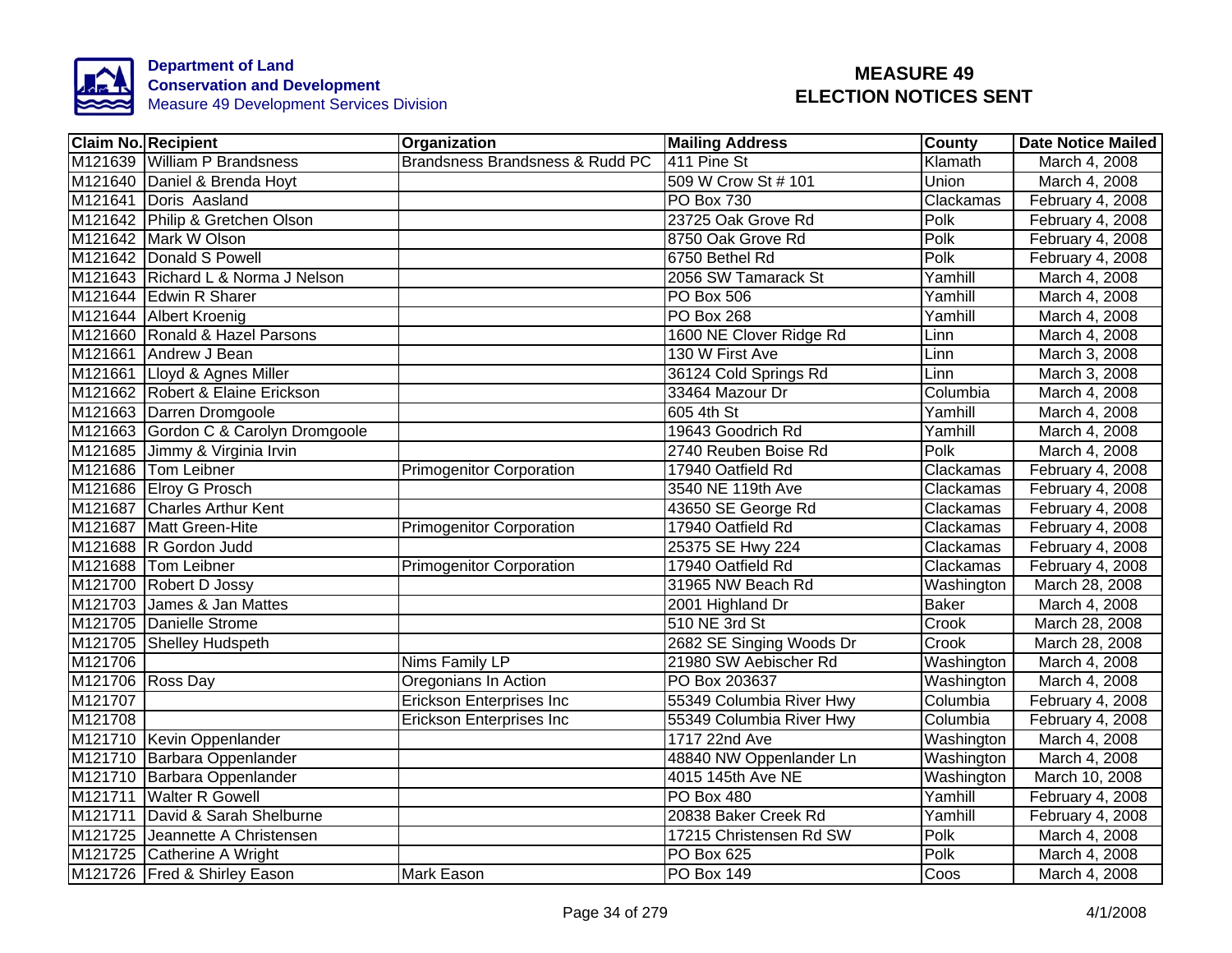

| <b>Claim No. Recipient</b>           | Organization                        | <b>Mailing Address</b>        | <b>County</b>    | <b>Date Notice Mailed</b> |
|--------------------------------------|-------------------------------------|-------------------------------|------------------|---------------------------|
| M121727 Elmer C & Lujean L Smith     |                                     | 6902 SE Eola Hills Rd         | Yamhill          | February 4, 2008          |
| M121727 Walter R Gowell              |                                     | <b>PO Box 480</b>             | Yamhill          | February 4, 2008          |
| M121728 Christian E Hearn            | Davis Hearn Saladoff & Smith        | 515 E Main St                 | Jackson          | February 4, 2008          |
| M121728 Robert & Suzanne Chase       |                                     | 11411 Hwy 238                 | Jackson          | February 4, 2008          |
| M121729 Darrell Brandt               |                                     | 13275 Monmouth Hwy            | Polk             | February 4, 2008          |
| M121729 Frank Walker                 | Frank Walker & Associates           | 1480 Jamestown St SE          | Polk             | February 4, 2008          |
| M121730 John Qualey                  |                                     | 19000 Frost Rd                | Polk             | February 4, 2008          |
| M121730 Frank Walker                 | Frank Walker & Associates           | 1480 Jamestown St SE          | Polk             | February 4, 2008          |
| M121744 Malcolm & Rue Brown          |                                     | <b>PO Box 101</b>             | Jackson          | March 4, 2008             |
| M121745 Ronald & Laura King          |                                     | 3200 NW 366th PI              | Washington       | February 4, 2008          |
| M121746 May Brecount                 |                                     | 514 W Evans Creek             | Josephine        | March 28, 2008            |
| M121746 Craig L Myers                |                                     | 8442 Liberty Rd SE            | Josephine        | March 28, 2008            |
| M121747 James W Spickerman           |                                     | PO Box 1147                   | Josephine        | March 4, 2008             |
| M121747 Robin S Ballantyne           |                                     | 4282 Ross Dr                  | Josephine        | March 4, 2008             |
| M121747 Gail P Ballantyne            |                                     | <b>PO Box 4388</b>            | Josephine        | March 4, 2008             |
| M121765 Dian Warrens                 |                                     | 320 NW Uptown Terrace #4A     | Washington       | March 4, 2008             |
| M121765 Dian Warrens                 |                                     | 7105 SE 22nd Ave              | Washington       | March 18, 2008            |
| M121766 Cameron Bangs                |                                     | 14941 S Buckner Creek Rd      | Clackamas        | February 4, 2008          |
| M121767 Lance Harris                 |                                     | <b>PO Box 656</b>             | Clackamas        | March 4, 2008             |
| M121767 Shirlee Lenske               | Manifold Business & Investments Inc | 7475 SE 52nd Ave              | Clackamas        | March 4, 2008             |
| M121768 Lance Harris                 |                                     | <b>PO Box 656</b>             | Clackamas        | March 4, 2008             |
| M121768 Shirlee Lenske               | Manifold Business & Investments Inc | 7475 SE 52nd Ave              | Clackamas        | March 4, 2008             |
| M121769 Edward & Shirley Norman      |                                     | 32998 S Bud Smith Rd          | Clackamas        | March 4, 2008             |
| M121770 Rod & Alice Rush             |                                     | Box 268 16897 Yellow Brick Rd | Curry            | February 4, 2008          |
| M121771 Clarence & Janet Patterson   |                                     | <b>PO Box 3098</b>            | Jackson          | February 4, 2008          |
| M121771 Christian E Hearn            | Davis Hearn Saladoff & Smith        | 515 E Main St                 | Jackson          | February 4, 2008          |
| M121772 Edna Mathers                 |                                     | 20283 Murphy Rd               | <b>Deschutes</b> | March 4, 2008             |
| M121772 Edward P Fitch               | Bryant Emerson & Fitch              | <b>PO Box 457</b>             | <b>Deschutes</b> | March 4, 2008             |
| M121773 Bob Fasel & John Henderson   | C/O Larry Preston                   | 823 W 8th St                  | Jackson          | February 4, 2008          |
| M121773 Carlfenbacher                |                                     | 7604 Hwy 238                  | Jackson          | February 4, 2008          |
| M121774 John & Rosemary Williams     |                                     | 21900 Rastovich Rd            | <b>Deschutes</b> | February 4, 2008          |
| M121774 Bruce White                  |                                     | <b>PO Box 1278</b>            | Deschutes        | February 4, 2008          |
| M121775 E Thomas & Ellen Ann Currans |                                     | 19855 NE Trunk Rd             | Yamhill          | February 4, 2008          |
| M121776 Edna Mathers                 |                                     | 20283 Murphy Rd               | Crook            | March 4, 2008             |
| M121776 Edward P Fitch               |                                     | <b>PO Box 457</b>             | Crook            | March 4, 2008             |
| M121788 Jim & Sue Gilmour            |                                     | 30427 Stellmacher Dr          | Linn             | February 4, 2008          |
| M121788 Howard A Atkeson             |                                     | 34995 Riverside Dr SW         | Linn             | February 4, 2008          |
| M121789 Jim & Sue Gilmour            |                                     | 30427 Stellmacher Dr          | Linn             | February 4, 2008          |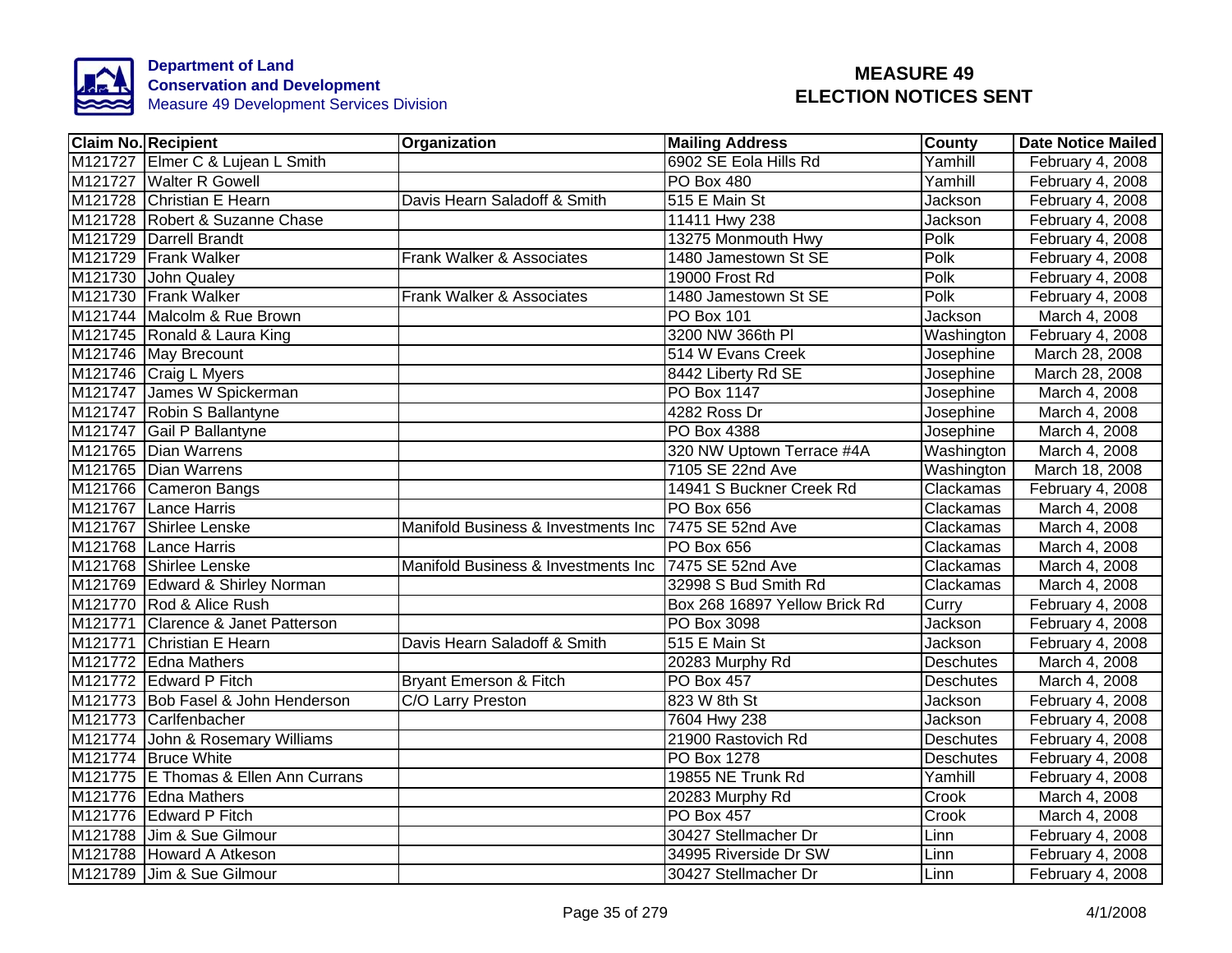

| <b>Claim No. Recipient</b>                 | <b>Organization</b>             | <b>Mailing Address</b>        | <b>County</b>     | Date Notice Mailed |
|--------------------------------------------|---------------------------------|-------------------------------|-------------------|--------------------|
| M121789 Howard A Atkeson                   |                                 | 34995 Riverside Dr SW         | Linn              | February 4, 2008   |
| M121790 Jim & Sue Gilmour                  |                                 | 30427 Stellmacher Dr          | Linn              | February 4, 2008   |
| M121790 Howard A Atkeson                   |                                 | 34995 Riverside Dr SW         | Linn              | February 4, 2008   |
| M121791 Jim & Sue Gilmour                  |                                 | 30427 Stellmacher Dr          | Linn              | February 4, 2008   |
| M121791 Howard A Atkeson                   |                                 | 34995 Riverside Dr SW         | Linn              | February 4, 2008   |
| M121799 Edgar & Irene Hannig               |                                 | 11430 SE Sunnyside Rd Apt H22 | Clackamas         | February 4, 2008   |
| M121800 Jerry Ward                         | Ward Architecture Place         | 7409 SW Fulton Park Blvd      | Lane              | February 4, 2008   |
| M121800 Virgil and Harlene Ward            |                                 | 88500 Periwinkle Rd           | Lane              | February 4, 2008   |
| M121801 Bessie L Rogers                    |                                 | 22022 NW Dairy Creek Rd       | Washington        | February 4, 2008   |
| M121801 Robert L Rogers                    |                                 | 22022 NW Dairy Creek Rd       | Washington        | February 4, 2008   |
| M121802 Bob Harris                         |                                 | 380 SW 5th Pmb 122            | Washington        | February 4, 2008   |
| M121802 Milton O & Beulah I Brown          |                                 | 8320 NE Hwy 99                | <b>Washington</b> | February 4, 2008   |
| M121803 Alvin & Blanche Greener            |                                 | 25420 NW Pumpkin Ridge Rd     | Washington        | March 4, 2008      |
| M121805 Bob Harris                         |                                 | 380 SW 5th Pmb 122            | Clatsop           | March 4, 2008      |
| M121805 Milton O Brown                     |                                 | 8320 NE Hwy 99                | Clatsop           | March 4, 2008      |
| M121808 Myrna Crone                        |                                 | 20263 S Molalla Ave           | Clackamas         | March 4, 2008      |
| M121808 Jason Crone                        |                                 | 21339 S Beavercreek Rd        | Clackamas         | March 4, 2008      |
| M121809 Robert & Barbara Jasa              |                                 | 547 SW Sunset Dr              | Jefferson         | March 4, 2008      |
| M121809 Robert & Barbara Jasa              |                                 | 547 SW Bear Dr                | <b>Jefferson</b>  | March 13, 2008     |
| M121810 Gary & Sonja Strahm                |                                 | 15441 Oceanview Dr            | Curry             | February 4, 2008   |
| M121811 Jeffrey G Condit                   | <b>Miller Nash LLP</b>          | 111 SW 5th Ave Ste 3400       | Curry             | March 10, 2008     |
| M121812 Albert D & Joanne F Morelli        |                                 | 26724 S Fish Rd               | Clackamas         | February 4, 2008   |
| M121823 Wallace W Lien                     | <b>Wallace W Lien PC</b>        | 1775 32nd PI NE Ste A         | <b>Marion</b>     | February 4, 2008   |
| M121823 Donald & Donna Mantie              |                                 | 9700 Sunnyview Rd NE          | Marion            | February 4, 2008   |
| M121831 James & Victoria Reese             |                                 | 2400 Foots Creek Rd           | Jackson           | March 4, 2008      |
| M121831 Alan Harper                        | <b>Hornecker Cowling Hassen</b> | 717 Murphy Rd                 | Jackson           | March 4, 2008      |
| M121832 Darlene B Fulk & Matthew J Jacksor |                                 | 56630 Lee Valley Rd           | Coos              | February 4, 2008   |
| M121833   Forest & Geraldine Hemeon        |                                 | 14090 Wallace Rd              | Columbia          | February 4, 2008   |
| M121834 Joe Hall                           |                                 | PO Box H                      | Jefferson         | February 4, 2008   |
| M121835 Joe Hall                           |                                 | PO Box H                      | Jefferson         | March 4, 2008      |
| M121835 Edward P Fitch                     | Bryant Emerson & Fitch          | PO Box 457                    | Jefferson         | March 4, 2008      |
| M121836 Andrew H Stamp                     |                                 | 4248 Galewood St Ste 9        | Clackamas         | February 4, 2008   |
| M121836 Shirley J Webber-Eicker            |                                 | 4604 Saunders Ln              | Clackamas         | February 4, 2008   |
| M121836 Vivian Webber                      |                                 | 3265 Dogwood Dr S             | Clackamas         | February 4, 2008   |
| M121837 Joel & Carolyn Neuschwander        |                                 | 6097 S Whiskey Hill Rd        | Clackamas         | January 28, 2008   |
| M121838 Allen C & Constance Reynolds       |                                 | 17515 SE Fosberg              | Clackamas         | January 18, 2008   |
| M121857 John Poppe                         |                                 | 713 NE Sandstone Ct           | Jefferson         | February 4, 2008   |
| M121857 John Poppe                         |                                 | 713 NE Sandstone Ct           | Jefferson         | February 4, 2008   |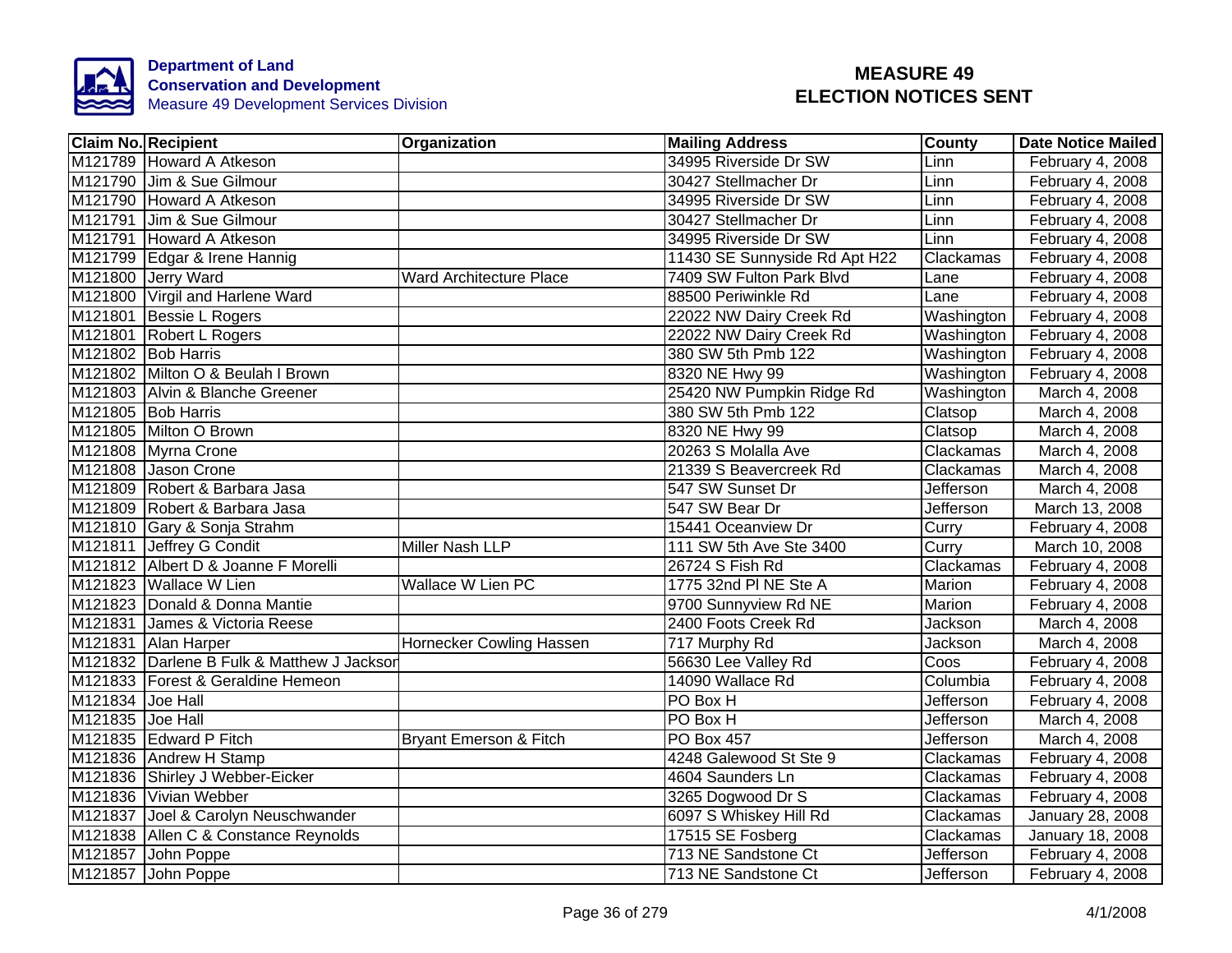

|         | <b>Claim No. Recipient</b>              | Organization                   | <b>Mailing Address</b>           | <b>County</b>              | <b>Date Notice Mailed</b> |
|---------|-----------------------------------------|--------------------------------|----------------------------------|----------------------------|---------------------------|
|         | M121863 Melvin & Rebecca Marcus         | $\overline{\mathsf{PMB}}$ M44  | 29330 SE Hillyard Dr             | Marion                     | March 4, 2008             |
|         | M121865 Gary & Laurie Fiesel            |                                | 18288 S Ferguson Rd              | Clackamas                  | March 4, 2008             |
|         | M121867 Ralph Schoof                    |                                | 7269 Hwy 47                      | Yamhill                    | February 4, 2008          |
|         | M121868 Hugh & Janet C Weber            |                                | 21640 SW Chapman Rd              | Washington                 | February 4, 2008          |
|         | M121869 Hugh & Janet C Weber            |                                | 21640 SW Chapman Rd              | Washington                 | February 4, 2008          |
|         | M121870 Galen Tarter                    |                                | 837 Meadowbrook Circle           | <b>Baker</b>               | March 5, 2008             |
|         | M121894 April Jossy                     |                                | 31965 NW Beach Rd                | Washington                 | March 28, 2008            |
|         | M121895 Pete Topolic                    |                                | 3311 Tresham Ln                  | Jackson                    | March 5, 2008             |
|         | M121895 Eric R Stark                    | Stark & Hammack PC             | 201 W Main St Ste 1B             | Jackson                    | March 5, 2008             |
|         | M121896 Virgil & Doris Myers            |                                | PO Box 82                        | Lincoln                    | February 4, 2008          |
|         | M121897 Robert L & Marguerite L Ornduff |                                | 31025 SW Buckhaven Rd            | Washington                 | February 4, 2008          |
|         | M121898 Robert L & Marguerite L Ornduff |                                | 31025 SW Buckhaven Rd            | Washington                 | March 5, 2008             |
|         | M121899 Robert L & Marguerite L Ornduff |                                | 31025 SW Buckhaven Rd            | Washington                 | February 4, 2008          |
|         | M121906 Milton Brown                    |                                | 8320 NE Hwy 88                   | Lane                       | March 5, 2008             |
|         | M121910 Earl E Guenther                 |                                | 1011 Madrona Ave                 | Polk                       | March 5, 2008             |
|         | M121910 Robert G Guenther               |                                | 17569 Mt AngelScotts Mills Rd NE | Polk                       | March 5, 2008             |
|         | M121911 Keith Hay                       | Charlotte Gagnon               | 15775 NE Ribbon Ridge Rd         | Yamhill                    | March 5, 2008             |
|         | M121912 Garold E & Susan J Dutton       |                                | 25990 S Linda Ln                 | Clackamas                  | March 5, 2008             |
|         | M121929 Hilda T Breen                   |                                | 13365 NW Killin Rd               | Washington                 | February 4, 2008          |
|         | M121931 Christian E Hearn               | Davis Hearn Saladoff & Smith   | 515 E Main St                    | Jackson                    | February 4, 2008          |
|         | M121931 Raymond Williams                |                                | 5701 Andrews Rd                  | Jackson                    | February 4, 2008          |
|         | M121945 Gary & Rita Johansen            |                                | 120 Glenwood Circle              | Washington                 | March 5, 2008             |
|         | M121958 Donald Joe Willis               | Schwabe Williamson & Wyatt     | 549 SW Mill View Way             | Deschutes                  | February 4, 2008          |
|         | M121958 Jane Rockne Gill                |                                | 64200 Tyler Rd                   | <b>Deschutes</b>           | February 4, 2008          |
|         | M121959 John Rockne Gill                |                                | 64200 Tyler Rd                   | <b>Deschutes</b>           | March 5, 2008             |
|         | M121959 Donald Joe Willis               | Schwabe Williamson & Wyatt     | 1211 SW 5th Ave Ste 1900         | <b>Deschutes</b>           | March 5, 2008             |
|         | M121960 Norman D & Mildred Y Philpot    |                                | 34192 Bond Rd                    | $\overline{\mathsf{Linn}}$ | March 5, 2008             |
|         | M121961 Lois A Stice                    |                                | 990 Cordon Rd NE                 | Marion                     | March 5, 2008             |
| M121961 | <b>Wallace W Lien</b>                   | <b>Wallace W Lien PC</b>       | 1775 32nd PI NE Ste A            | Marion                     | March 5, 2008             |
|         | M121983 Kenney & Marta Gee              |                                | 81778 N Pacific Hwy 99           | Lane                       | February 4, 2008          |
|         | M121984 Donald & Bonnie Ballinger       |                                | 4631 S Timber Trail Dr           | Clackamas                  | March 5, 2008             |
|         | M121985 Ray & Mary Halter               |                                | 20921 Olstead Rd NE              | Marion                     | February 4, 2008          |
|         | M121985 Ray & Mary Halter               |                                | 15835 SW Minnow Ct               | Marion                     | March 11, 2008            |
|         | M121986 Mark S Bartholomew              | Hornecker Cowling Hassen       | 717 Murphy Rd                    | Jackson                    | March 5, 2008             |
| M121986 |                                         | Crystal Springs Packing Co Inc | 657 S Stage Rd                   | Jackson                    | March 5, 2008             |
| M121987 | Alan J Hill                             |                                | 1581 E 1000 S                    | Union                      | February 4, 2008          |
|         | M121987 Burton and Irene Hill           |                                | 61502 Union-Cove Hwy 237         | Union                      | February 4, 2008          |
|         | M121988 Dale & Arvena Emersen           |                                | PO Box 654                       | Clackamas                  | March 5, 2008             |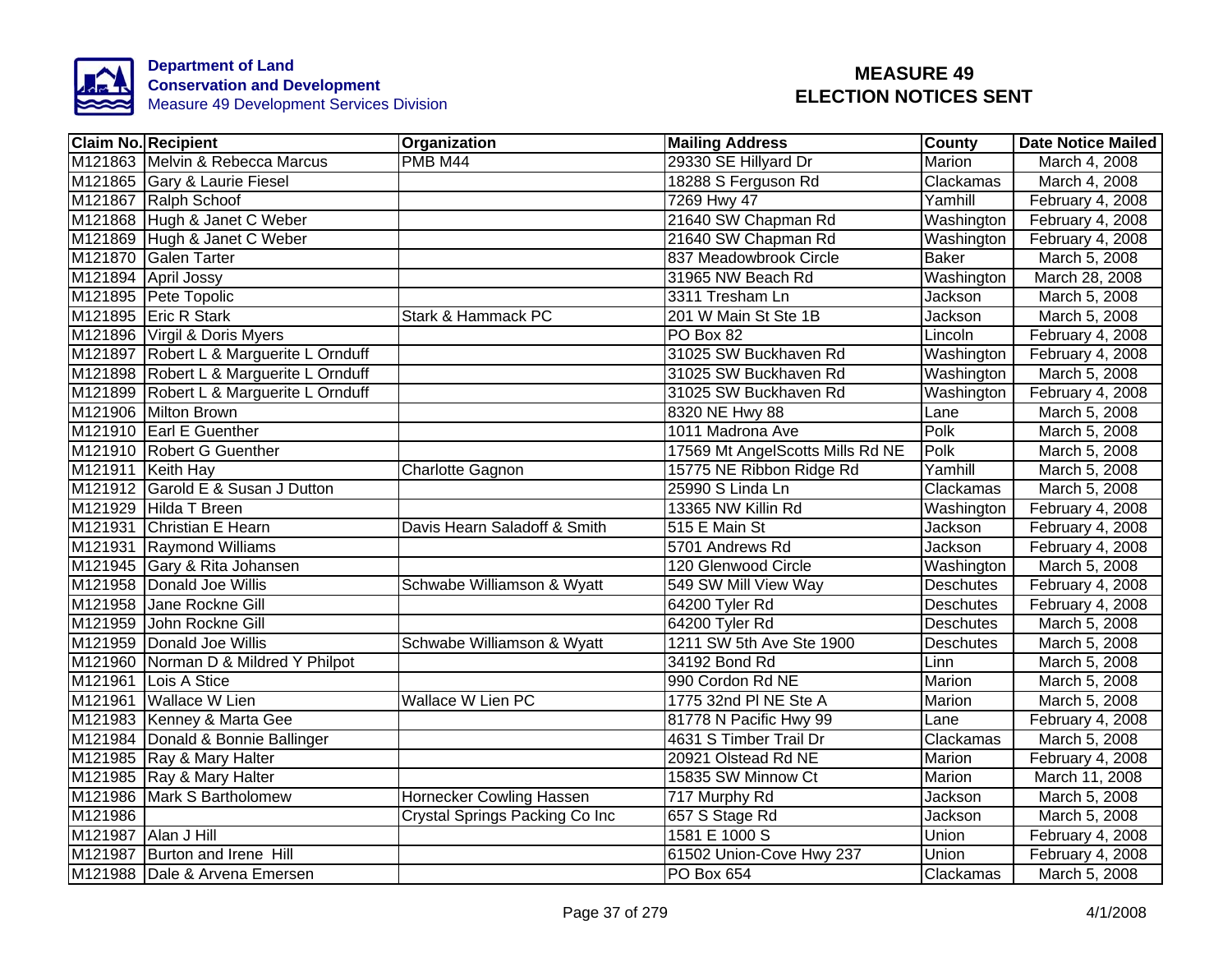

| <b>Claim No. Recipient</b>          | Organization                      | <b>Mailing Address</b>       | <b>County</b>    | <b>Date Notice Mailed</b> |
|-------------------------------------|-----------------------------------|------------------------------|------------------|---------------------------|
| M121989 Dale & Arvena M Emerson     |                                   | <b>PO Box 654</b>            | Clackamas        | February 4, 2008          |
| M121990 Don Straw                   |                                   | 23533 Hwy 140                | Jackson          | February 4, 2008          |
| M121990 Christian E Hearn           |                                   | 515 East Main Street         | Jackson          | February 4, 2008          |
| M122009 Amy Berggren                |                                   | 23262 E Hwy 20               | Coos             | February 4, 2008          |
| M122009 Lynn & Patti Mathews        |                                   | 94136 Van Elsberg Ln         | Coos             | February 4, 2008          |
| M122010 William Miller              |                                   | 5411 NE Mason St             | <b>Jefferson</b> | March 5, 2008             |
| M122011 Michael G Gunn              |                                   | 700 Deborah Rd Ste 250       | Yamhill          | March 5, 2008             |
| M122011 James Miller                |                                   | PO Box 1045                  | Yamhill          | March 5, 2008             |
| M122011 Wallace W Lien              | <b>Wallace W Lien PC</b>          | 1775 32nd PI NE Ste A        | Yamhill          | March 5, 2008             |
| M122012 Ella Lang                   |                                   | 80809 Dayisson Rd            | Clackamas        | February 4, 2008          |
| M122016 Merlen & Margaret Thom      |                                   | 28083 S Oglesby Rd           | Clackamas        | February 4, 2008          |
| M122017 William Jarvis              |                                   | 5380 Lower River Rd          | Josephine        | March 5, 2008             |
| M122019 Mose & Bonnie Plumb         |                                   | 17574 Arbor Grove Rd         | Marion           | March 5, 2008             |
| M122021 Harry W & Patricia L Renouf |                                   | 522 SE Second Ave            | Marion           | March 28, 2008            |
| M122035 Jane & Bob Horning          |                                   | 21277 NW Brunswick Canyon Rd | Washington       | March 5, 2008             |
| M122036 Clarice Fern Wilde          |                                   | 7475 NW Eagle Dr             | <b>Deschutes</b> | March 5, 2008             |
| M122036 Edward P Fitch              | <b>Bryant Emerson &amp; Fitch</b> | <b>PO Box 457</b>            | Deschutes        | March 5, 2008             |
| M122037 Michael Hammons             |                                   | 20320 SE Hwy 212             | Clackamas        | March 5, 2008             |
| M122037 Darrin Black                |                                   | 21549 SE Tillstrom Rd        | Clackamas        | March 5, 2008             |
| M122038 Mark & Lisa McKay           |                                   | 19393 French Pairie Rd NE    | <b>Marion</b>    | March 5, 2008             |
| M122038 Dean & Ann McKay            |                                   | 19393 French Prairie Raod NE | Marion           | March 5, 2008             |
| M122038 Mark D Shipman              | Saalfeld Griggs                   | <b>PO Box 470</b>            | Marion           | March 5, 2008             |
| M122040 James Coates                |                                   | 6221 Coates Dr SE            | <b>Marion</b>    | February 4, 2008          |
| M122040 Vernon & Joann Coates       |                                   | 5205 South Bend Dr SE        | <b>Marion</b>    | February $4,2008$         |
| M122040 Mark D Shipman              | Saalfeld Griggs                   | <b>PO Box 470</b>            | <b>Marion</b>    | February 4, 2008          |
| M122041 Joni L & James Kilty        |                                   | 1819 SW 20th Ct              | Washington       | March 5, 2008             |
| M122041 Frank Walker                | Frank Walker & Associates         | 1480 Jamestown St SE         | Washington       | March 5, 2008             |
| M122042 Judy M Baker                |                                   | PO Box 523                   | Benton           | February 4, 2008          |
| M122042 Frank Walker                | Frank Walker & Associates         | 1480 Jamestown St SE         | Benton           | February 4, 2008          |
| M122043 Robert & Anna Menzel        |                                   | 39807 Kingston Jordan Rd     | Linn             | March 5, 2008             |
| M122057 Douglas & Judith McDougal   |                                   | 17517 S Dick Dr              | Clackamas        | March 5, 2008             |
| M122058 Wayne Roberts               |                                   | 3100 SW Schaeffer Rd         | Clackamas        | February 4, 2008          |
| M122059 Milton & Leah Kropf         |                                   | 2835 Goldfinch Loop SE       | Linn             | February 4, 2008          |
| M122060 Fern Adolf                  |                                   | 8370 Hwy 47                  | Yamhill          | March 5, 2008             |
| M122061 Kenneth Wenzel              |                                   | 10322 NW Alpenglow Way       | Washington       | February 4, 2008          |
| M122061 Inez Wenzel                 |                                   | 8300 SW Barnes Rd Apt 254    | Washington       | February 4, 2008          |
| M122062 Kenneth Wenzel              |                                   | 10322 NW Alpenglow Way       | Washington       | March 5, 2008             |
| M122062 Inez Wenzel                 |                                   | 8300 SW Barnes Rd Apt 254    | Washington       | March 5, 2008             |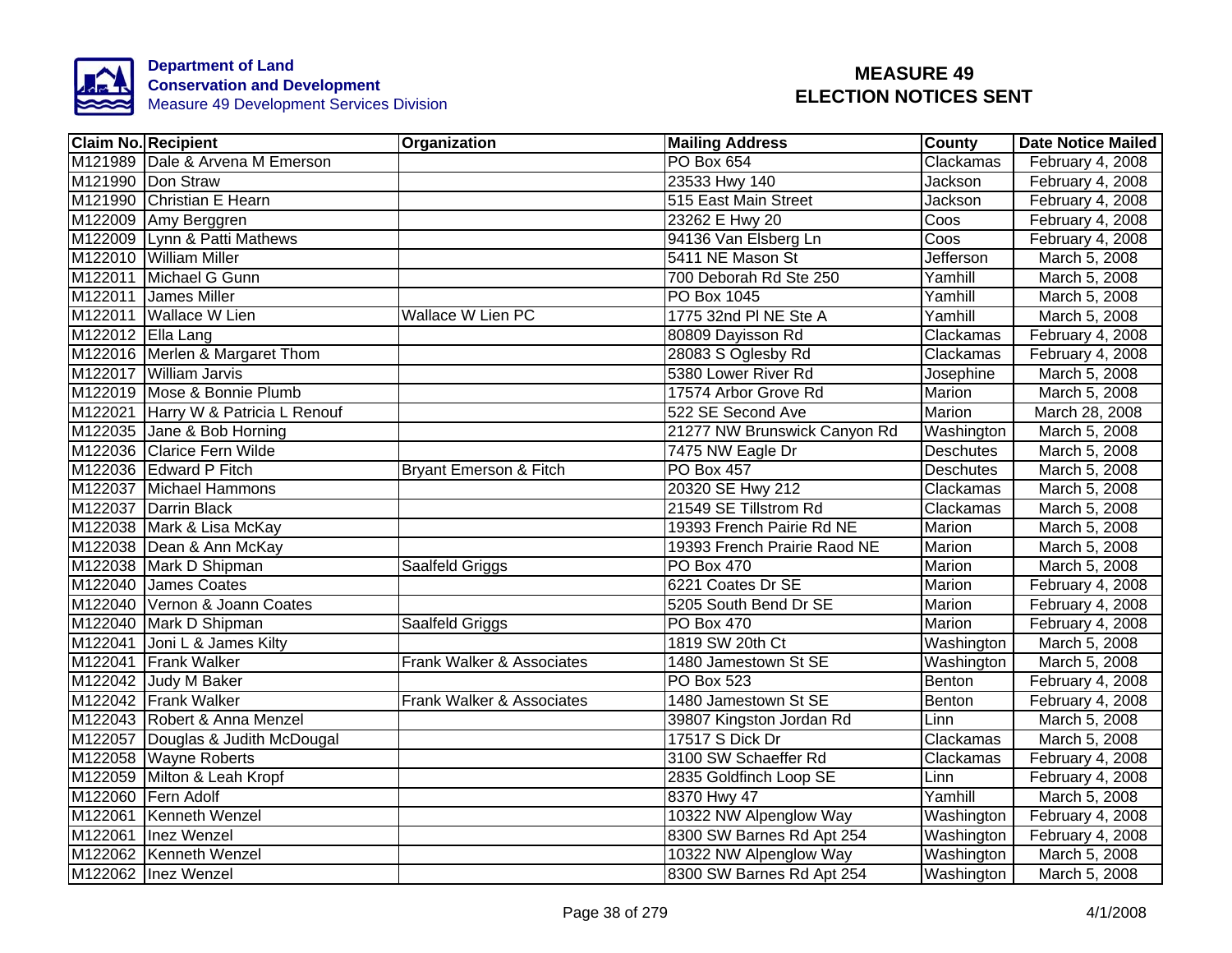

|         | <b>Claim No. Recipient</b>          | Organization                       | <b>Mailing Address</b>    | County            | <b>Date Notice Mailed</b> |
|---------|-------------------------------------|------------------------------------|---------------------------|-------------------|---------------------------|
|         | M122065 Walt & Ruth Ann Hager       |                                    | 8095 Darling St SE        | Marion            | March 5, 2008             |
|         | M122068 Nyla Emory                  |                                    | 16185 NE Eilers Rd        | Clackamas         | March 5, 2008             |
|         | M122069 Willard L Ransom            | Cauble Dole & Sorenson             | PO Box 398                | Josephine         | February 4, 2008          |
|         | M122069 Mary L Machgan              |                                    | 3866 Placer Rd            | Josephine         | February 4, 2008          |
|         | M122070 Dennis Krueger              |                                    | 1700 Mcclellan            | Klamath           | February 4, 2008          |
|         | M122070 Elroy & Elizabeth Krueger   |                                    | 8749 Spring Lake Rd       | Klamath           | February 4, 2008          |
|         | M122071 Clifford L & Dorothy Holmes |                                    | 10897 S Bremer Rd         | Clackamas         | February 4, 2008          |
|         | M122072 Julie Lafoon                |                                    | 7480 Trask River Rd       | Tillamook         | March 5, 2008             |
|         | M122072 Jack & Janice Colleknon     |                                    | 6070 Hwy 101 S            | Tillamook         | March 5, 2008             |
|         | M122073 Elizabeth Treanor           |                                    | 29861 SE Church Rd        | Clackamas         | March 28, 2008            |
|         | M122074 Roland & Sylvia Ollgaard    |                                    | 22650 S Kamrath Rd        | Clackamas         | March 5, 2008             |
|         | M122089 Joyce Terry                 |                                    | 20209 S Henrici           | Clackamas         | February 4, 2008          |
|         | M122090 Theodore & Cora Bennett     |                                    | 8665 Highland Rd          | Polk              | February 4, 2008          |
|         | M122091 Tony & Linda Silbernagel    |                                    | 41849 Hwy 226             | Linn              | February 4, 2008          |
|         | M122092 Donald & Mary Anderson      |                                    | 1150 Cordon Rd SE         | Yamhill           | February 4, 2008          |
|         | M122093 James W & Jaunita Martin    |                                    | 20666 Sumpter Hwy         | <b>Baker</b>      | February 4, 2008          |
|         | M122094 Raymond & Lillian Green     |                                    | 19840 Sumpter Stage Hwy   | <b>Baker</b>      | March 5, 2008             |
|         | M122095 Percy Langdon               |                                    | <b>PO Box 1554</b>        | Douglas           | February 4, 2008          |
|         | M122095 Daniel H Langton            |                                    | 1791 Scotts Valley Rd     | Douglas           | February 4, 2008          |
|         | M122096 John Collins                |                                    | <b>PO Box 326</b>         | Union             | March 5, 2008             |
| M122096 |                                     | <b>Westenskow Farms Inc</b>        | 1011 Mercita Dr           | Union             | March 5, 2008             |
|         | M122097 C Hoyt & Phyllis A Jarrell  |                                    | <b>PO Box 427</b>         | Washington        | March 5, 2008             |
|         | M122097 Grant Richard Burton        | <b>Garland Burton Mccaffery PC</b> | 254 N 1st Ave             | Washington        | March 5, 2008             |
|         | M122098 C Hoyt & Phyllis A Jarrell  |                                    | <b>PO Box 427</b>         | Washington        | February 4, 2008          |
|         | M122098 Grant Richard Burton        | <b>Garland Burton McCaffery PC</b> | 254 N 1st Ave             | Washington        | February 4, 2008          |
|         | M122128 Fred E Wallace              |                                    | 1683 NE 63rd Ave          | Marion            | February 4, 2008          |
|         | M122129 Michael L Spencer           | Michael L Spencer LLC              | 409 Pine St Ste 204       | Josephine         | February 4, 2008          |
|         | M122129 Ernest & Barbara Theisen    |                                    | PO Box 367                | Josephine         | February 4, 2008          |
|         | M122130 Berj & Georgia Martin       |                                    | 64646 Collins Rd          | Clackamas         | March 5, 2008             |
|         | M122130 Michael Hammons             |                                    | 20320 SE Hwy 212          | Clackamas         | March 5, 2008             |
|         | M122131 Chizuko & Calvin Nako       |                                    | 6000 SW Winters Rd        | Washington        | March 5, 2008             |
|         | M122132 Charles A Svetlik           |                                    | 23171 S Upper Highland Rd | Clackamas         | February 4, 2008          |
|         | M122133 Steve & Lona Kirkes         |                                    | 468 Starbuck Ln           | Douglas           | March 5, 2008             |
|         | M122137 Duane Grieb                 |                                    | 6061 O'Conner Rd          | Klamath           | February 4, 2008          |
|         | M122137 Michael L Spencer           | Michael L Spencer LLC              | 409 Pine St Ste 204       | Klamath           | February 4, 2008          |
|         | M122138 Garth & Joyce Confer        |                                    | PO Box 576                | Yamhill           | March 5, 2008             |
|         | M122143 Janeece Hitz                |                                    | <b>PO Box 223</b>         | <b>Baker</b>      | March 5, 2008             |
|         | M122144 Franklin & Lila Draper      |                                    | 4455 Leasure Dr           | <b>Hood River</b> | March 5, 2008             |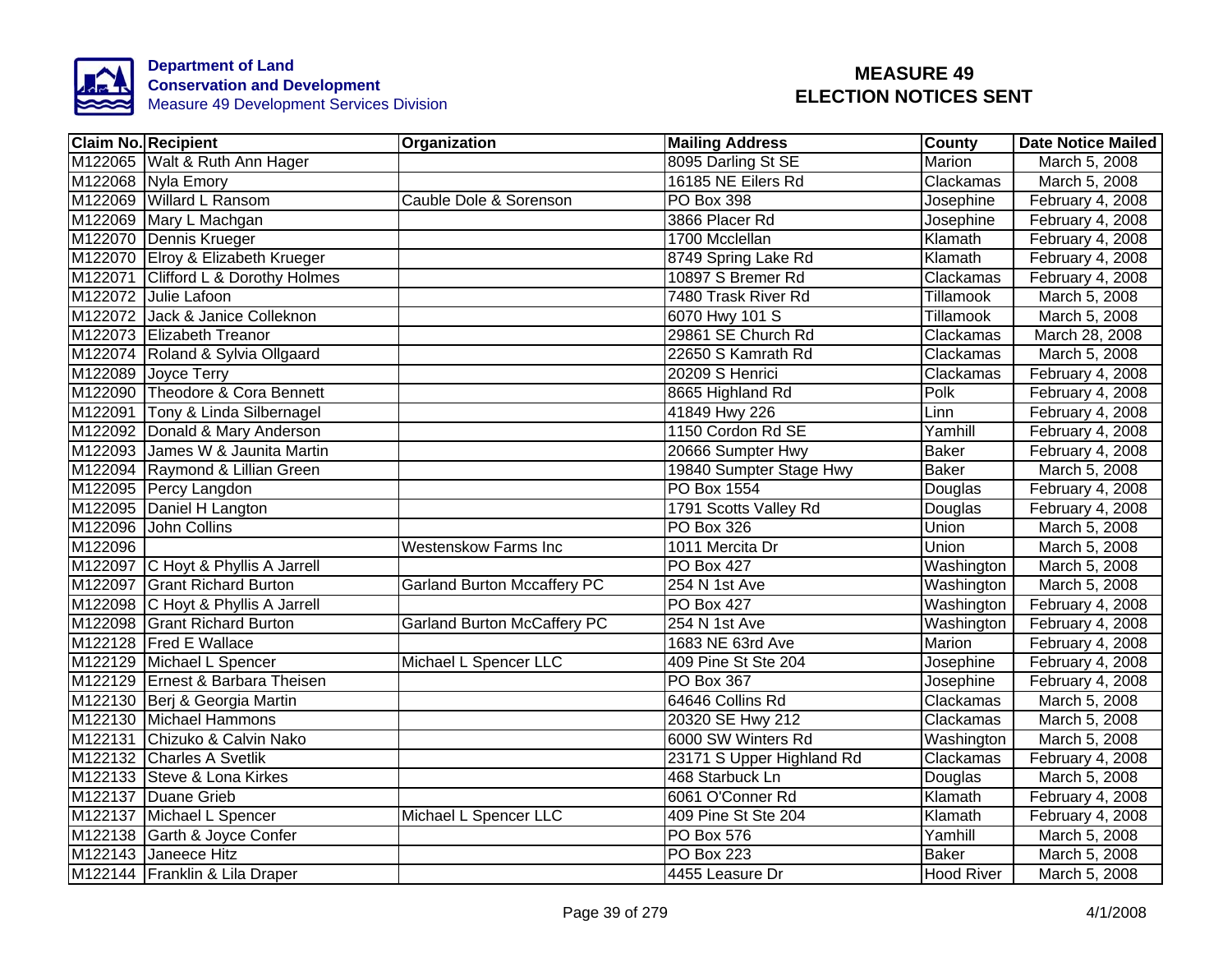

|                    | <b>Claim No. Recipient</b>            | Organization                      | <b>Mailing Address</b>   | <b>County</b>     | <b>Date Notice Mailed</b> |
|--------------------|---------------------------------------|-----------------------------------|--------------------------|-------------------|---------------------------|
|                    | M122144 Steven B Andersen             | Cascade Planning                  | <b>PO Box 135</b>        | <b>Hood River</b> | March 5, 2008             |
|                    | M122145 Harry A Phillips              |                                   | 13705 Ben Dier Ln        | <b>Baker</b>      | February 4, 2008          |
|                    | M122146 Edward A & Judith L Gettel    |                                   | 15506 S Highland Rd      | Clackamas         | February 4, 2008          |
|                    | M122146 Marey W Johnson               |                                   | 500 Abernathy Rd         | Clackamas         | February 4, 2008          |
|                    | M122149 Urban & Linda Van Handel      |                                   | 120 N Holly Ave          | Linn              | March 5, 2008             |
|                    | M122149 Cynthia Devine                |                                   | 499 NE Cherry St         | Linn              | March 5, 2008             |
|                    | M122150 James E Roth                  |                                   | 2143 Carson              | Washington        | February 4, 2008          |
|                    | M122150 Watson S Roth                 |                                   | 526 S 11th St            | Washington        | February 4, 2008          |
|                    | M122150 Donald P Richards             |                                   | PO Box 1488              | Washington        | February 4, 2008          |
|                    | M122151 Joseph & Sylvia Scettrini     |                                   | 56750 SW Hebo Rd         | Yamhill           | March 5, 2008             |
|                    | M122162 Howard & Judy Ropp            |                                   | 5684 Metge Ave NW        | Benton            | February 4, 2008          |
|                    | M122163 Howard & Judy Ropp            |                                   | 5684 Metge Ave NW        | Benton            | March 5, 2008             |
|                    | M122164 Chester E & Betty J Fullerton |                                   | 22460 Mcardle Rd         | <b>Deschutes</b>  | February 4, 2008          |
|                    | M122164 Bruce White                   |                                   | PO Box 1278              | Deschutes         | February 4, 2008          |
|                    | M122165 Christian E Hearn             | Davis Hearn Saladoff & Smith      | 515 E Main St            | Jackson           | February 4, 2008          |
|                    | M122165 Robert & Carol Rheault        |                                   | 7562 Rapp Ln             | Jackson           | February 4, 2008          |
|                    | M122166 Russell & Maxine Oberg        |                                   | 12080 NW Timmerman Rd    | Washington        | February 4, 2008          |
|                    | M122177 Faith A Bowers                |                                   | 8281 S Lone Elder Rd     | Clackamas         | March 5, 2008             |
|                    | M122178 Joel D Kalberer               |                                   | PO Box 667               | Linn              | February 4, 2008          |
|                    | M122178 Eugene & Viola Glender        |                                   | 3868 Scravel Hill Rd NE  | Linn              | February 4, 2008          |
|                    | M122179 Allan & Delores Morris        |                                   | 33680 SE Regan Hill Rd   | Clackamas         | February 4, 2008          |
|                    | M122201 Alice Propes                  |                                   | 225 SE Walnut Ave        | Polk              | March 5, 2008             |
|                    | M122201 Sheri Lue Ruegsegger          |                                   | 23670 Gooseneck Rd       | Polk              | March 5, 2008             |
|                    | M122202 S James & Shirley Peterson    |                                   | 10783 Wagner Rd          | Marion            | March 5, 2008             |
|                    | M122203 Harold D Bowers               |                                   | 7995 SE Burch Hill Rd    | Yamhill           | March 5, 2008             |
|                    | M122203 Ish & Twila Duckett           | <b>Duckett GMAC Real Estate</b>   | 819 NE Hwy 99W           | Yamhill           | March 5, 2008             |
|                    | M122204 Ellen & Charles Mcclure       |                                   | 30295 Hwy 99 E           | Yamhill           | March 28, 2008            |
|                    | M122204 John C Pinkstaff              | Ramis Crew Corrigan LLP           | 1727 NW Hoyt St          | Yamhill           | March 28, 2008            |
|                    | M122205 Garret & Jean Hilyard         |                                   | 7909 Keller Rd           | Klamath           | February 4, 2008          |
|                    | M122205 Justin Throne                 |                                   | 280 Main St              | Klamath           | February 4, 2008          |
| M122206 Mark Irick |                                       | Dallas And Monmouth City Attorney | PO Box 105               | Polk              | February 4, 2008          |
| M122206            | Jennie Ruth Buhler                    |                                   | 4980 Enterprise Rd       | Polk              | February 4, 2008          |
|                    | M122218 Doris Smith                   |                                   | 33750 SE Peoria Rd       | Linn              | February 4, 2008          |
|                    | M122219 J Allen & Joanne Ehl          |                                   | 4390 Leasure Rd          | <b>Hood River</b> | March 5, 2008             |
|                    | M122219 Louis Grossman                | Van Valkenburgh & Associates PC   | 204 E Fourth St          | <b>Hood River</b> | March 5, 2008             |
|                    | M122220 Mark A Lindland               |                                   | 21447 S Westby Ln        | Clackamas         | March 5, 2008             |
|                    | M122221 Michael L Spencer             | Michael L Spencer LLC             | 409 Pine St Ste 204      | Klamath           | February 4, 2008          |
|                    | M122221 Tom & Lewis Ankeny            |                                   | 2175 NW Davis St 4th Flr | Klamath           | February 4, 2008          |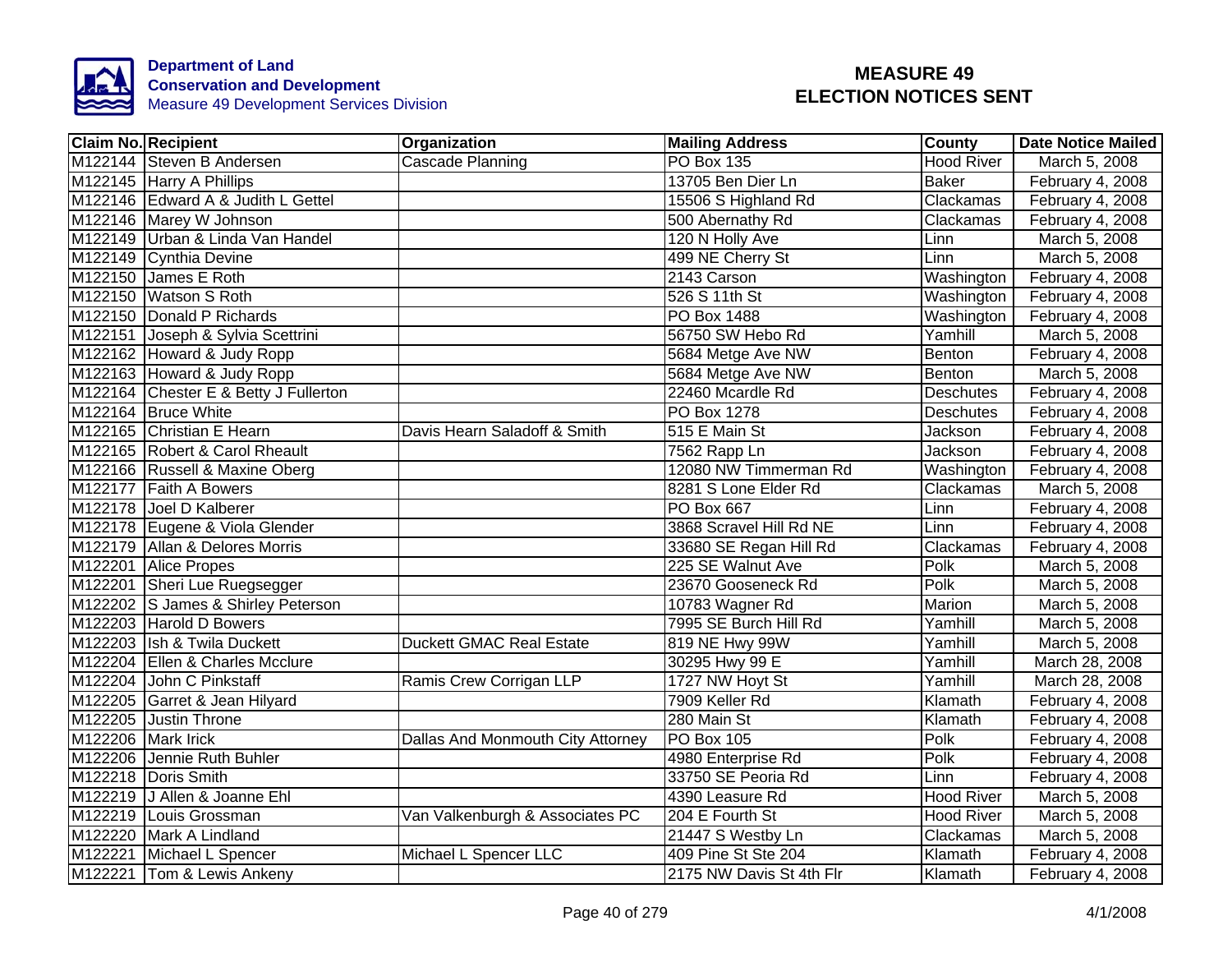

| <b>Claim No. Recipient</b>              | Organization                 | <b>Mailing Address</b>   | County           | <b>Date Notice Mailed</b> |
|-----------------------------------------|------------------------------|--------------------------|------------------|---------------------------|
| M122222 Kathleen M Walker               |                              | 40055 NW Maller Ln       | Washington       | February 4, 2008          |
| M122223 L H & Dc Lundstedt              |                              | 1112 Siletz Hwy          | Lincoln          | February 4, 2008          |
| M122226 Judy A Naylor                   |                              | 33520 NW Pebble Creek Rd | Washington       | March 5, 2008             |
| M122228 Joseph & Darlene Mathis         |                              | 16505 NE Chehalem        | Yamhill          | February 4, 2008          |
| M122228 Ross A Day                      | Oregonians In Action         | PO Box 230637            | Yamhill          | February 4, 2008          |
| M122228 Robert E. Swift                 |                              | 210 S College St         | Yamhill          | February 4, 2008          |
| M122229 Alfred W & Lorna J Kitchen      |                              | 30940 NE Mershon Rd      | Multnomah        | February 4, 2008          |
| M122230 Alfred W & Lorna J Kitchen      |                              | 30940 NE Mershon Rd      | Multnomah        | February 4, 2008          |
| M122231 Alfred W & Lorna J Kitchen      |                              | 30940 NE Mershon Rd      | Multnomah        | February 4, 2008          |
| M122232 John W Shonkwiler               |                              | 13425 SW 72nd Ave        | Clackamas        | March 5, 2008             |
| M122232 Susan L Elliott                 |                              | 16145 Trail Dr           | Clackamas        | March 5, 2008             |
| M122233 Donna & Allen Smith             |                              | 24725 SW Mountain Rd     | Clackamas        | February 4, 2008          |
| M122233 John W Shonkwiler               |                              | 13425 SW 72nd Ave        | Clackamas        | February 4, 2008          |
| M122234 Wayne & Kris Braun              |                              | PO Box 1012              | Yamhill          | March 5, 2008             |
| M122234 Michael G Gunn                  |                              | 700 Deborah Rd Ste 250   | Yamhill          | March 5, 2008             |
| M122234 Michael A Braun                 |                              | <b>PO Box 1046</b>       | Yamhill          | March 5, 2008             |
| M122235 Betty Ramsey                    |                              | 4455 Nevada St NE        | <b>Marion</b>    | February 5, 2008          |
| M122260 Andrew & Diane Ulven            |                              | 10313 Silverton Rd NE    | Marion           | March 5, 2008             |
| M122260 Robert Engle                    |                              | 610 Glatt Circle         | Marion           | March 5, 2008             |
| M122261 Wilma C Phegley                 |                              | 525 S Bridge St          | <b>Baker</b>     | March 5, 2008             |
| M122267 Bob Harris                      |                              | 380 SW 5th Pmb 122       | Multnomah        | March 5, 2008             |
| M122267 Fred & Judy Hall                |                              | 23421 NW Moreland Rd     | Multnomah        | March 5, 2008             |
| M122268 Steven R Buermann               |                              | 821 Sam's Creek Rd       | Lincoln          | March 5, 2008             |
| M122268 Dawn Pavitt                     |                              | PO Box 5                 | Lincoln          | March 5, 2008             |
| M122270 Carl A & Margie M Pierson       |                              | 36079 SW Dixon Mill Rd   | Washington       | February 5, 2008          |
| M122271 Robert L & Marguerite L Ornduff |                              | 31025 SW Buckhaven Rd    | Washington       | February 5, 2008          |
| M122272 Robert L & Marguerite L Ornduff |                              | 31025 SW Buckhaven Rd    | Washington       | March 5, 2008             |
| M122273 Marion & Patricia Rentz         |                              | 1548 Wildcat Rd          | Douglas          | March 5, 2008             |
| M122274 Woodrow & Marilyn Brock         |                              | 22170 SW Stafford Rd     | Clackamas        | March 5, 2008             |
| M122275 Joyce L Broun                   |                              | 43835 Hoeft Rd           | Umatilla         | February 5, 2008          |
| M122275 Doug Hojem                      |                              | PO Box 218               | Umatilla         | February 5, 2008          |
| M122276 Danielle Strome                 |                              | 510 NE 3rd St            | <b>Deschutes</b> | February 5, 2008          |
| M122276 Chester A Jr & June E Mitchell  |                              | 1784 NW Ice Ave          | <b>Deschutes</b> | February 5, 2008          |
| M122277<br>Christian E Hearn            | Davis Hearn Saladoff & Smith | 515 E Main St            | Jackson          | February 5, 2008          |
| M122277 Guy & Jessie Ramsey             |                              | PO Box 247               | Jackson          | February 5, 2008          |
| M122278 Clyde & Gale Moore              |                              | 655 E Vilas Rd           | Jackson          | March 5, 2008             |
| M122278 Mark S Bartholomew              | Hornecker Cowling Hassen     | 717 Murphy Rd            | Jackson          | March 5, 2008             |
| M122279 Douglass Schmor                 |                              | 201 W Main St Ste 5      | Jackson          | March 5, 2008             |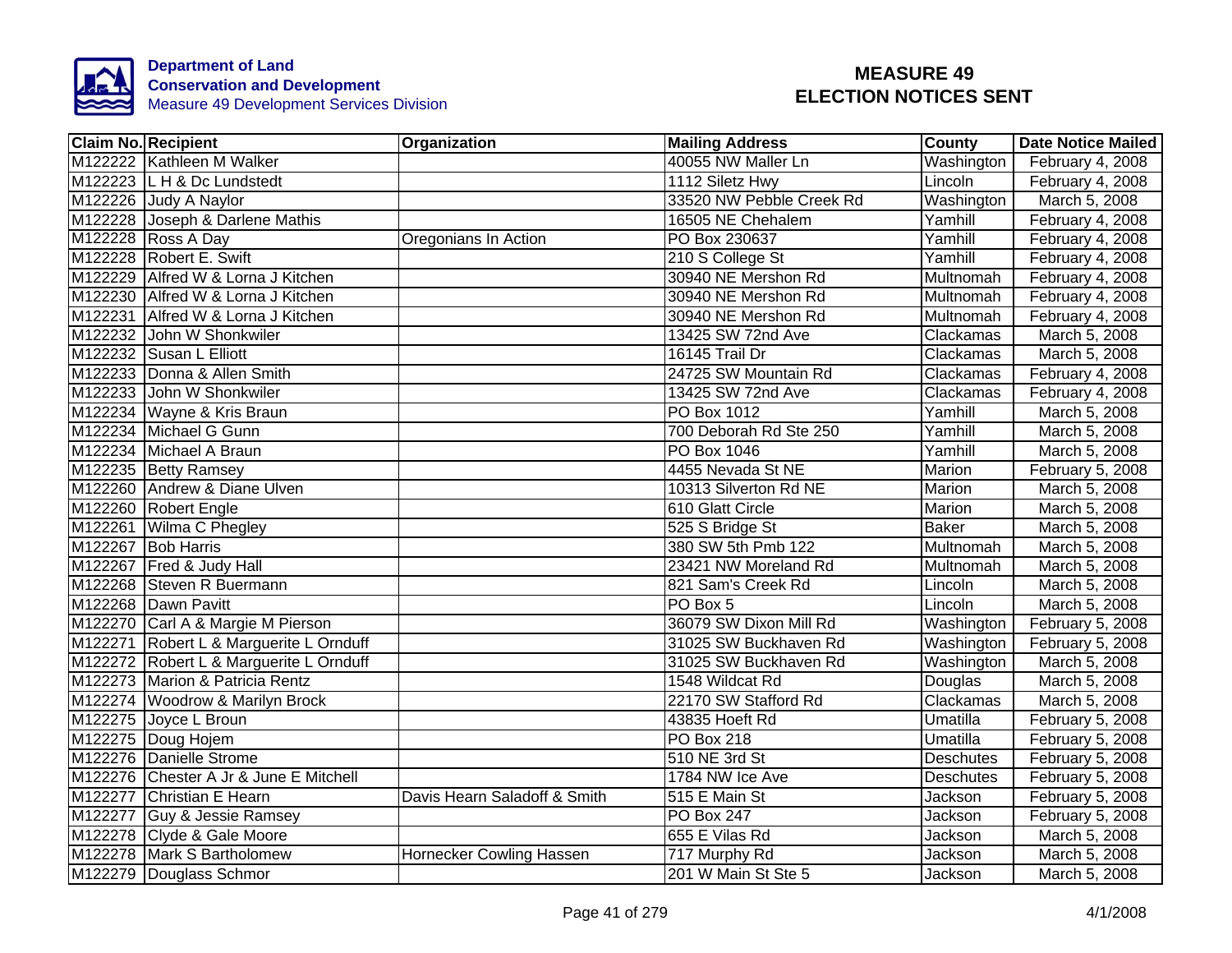

| <b>Claim No. Recipient</b>                 | Organization                     | <b>Mailing Address</b>  | <b>County</b>     | <b>Date Notice Mailed</b> |
|--------------------------------------------|----------------------------------|-------------------------|-------------------|---------------------------|
| M122279 James & Tamara Cochran             |                                  | 1523 Satellite Dr       | <b>Jackson</b>    | March 5, 2008             |
| M122280 Arbie G & Bonnie L Irwin           |                                  | 2236 N Locust St        | Clackamas         | February 5, 2008          |
| M122280 Donald B Bowerman                  | Bowerman & Boutin LL             | PO Box 100              | Clackamas         | February 5, 2008          |
| M122309 Jack Fitzgerald                    |                                  | 9530 Mt Angel Hwy       | Marion            | March 5, 2008             |
| M122309 Mark D Shipman                     | Saalfeld Griggs                  | PO Box 470              | Marion            | March 5, 2008             |
| M122310 Barbara K Morton                   |                                  | 451 SW Niederberger Rd  | Yamhill           | February 5, 2008          |
| M122310 Andrew H Stamp                     | Kruse Mercantile                 |                         | Yamhill           | February 5, 2008          |
| M122311 Nathan & Mavis Shaw                |                                  | <b>PO Box 781</b>       | Deschutes         | March 5, 2008             |
| M122312 R James & Elaine H Koester         |                                  | 26913 Chatean Lake Dr   | Yamhill           | March 5, 2008             |
| M122313 R James & Elaine H Koester         |                                  | 26913 Chatean Lake Dr   | Yamhill           | March 5, 2008             |
| M122314 Joe Van Haverbeke                  |                                  | 800 NW 6th Ave Room 200 | Hood River        | March 5, 2008             |
| M122314 Scott Ashcom                       | Oregon Association Of Nurserymen | PO Box 4323             | Hood River        | March 5, 2008             |
| M122315 Wn & Harriet Gahr                  |                                  | 18605 SW Masonville Rd  | Yamhill           | February 5, 2008          |
| M122316 Freida Norman                      |                                  | PO Box 621              | Clackamas         | March 28, 2008            |
| M122316 Donald B Bowerman                  | Bowerman & Boutin LL             | PO Box 100              | Clackamas         | March 28, 2008            |
| M122329 John & Elisabeth Kroo              |                                  | 18108 NE Bald Peak Rd   | Yamhill           | March 28, 2008            |
| M122330 Larry Allen & Mary Ann Neel        |                                  | 12315 Duggan Rd         | <b>Jackson</b>    | March 5, 2008             |
| M122331 Frances & Guy Bishop               |                                  | 3403 N Valley Rd        | Jackson           | March 5, 2008             |
| M122331 Mark S Bartholomew                 | Hornecker Cowling Hassen         | 717 Murphy Rd           | <b>Jackson</b>    | March 5, 2008             |
| M122332 Lucille Kempen                     |                                  | 1259 SW Stringtown Rd   | Washington        | February 5, 2008          |
| M122333 Katerine & Billy Magar             |                                  | 14800 NE Quarry Rd      | Yamhill           | February 5, 2008          |
| M122334 Katherine Magar & Michael Kimbrell |                                  | 8760 NW Pike Rd         | Yamhill           | March 5, 2008             |
| M122338 Mpr Development Co                 |                                  | <b>PO Box 246</b>       | Washington        | February 5, 2008          |
| M122338 Donald Joe Willis                  | Schwabe Williamson & Wyatt       | 549 SW Mill View Way    | Washington        | February 5, 2008          |
| M122339 Dwight & Valda Morgan              | <b>Boss &amp; Peaches LLC</b>    | 3299 Doerner Cutoff Rd  | Douglas           | March 5, 2008             |
| M122339 Stephen Mountainspring             | <b>Dole Coalwell Clark</b>       | PO Box 1205             | Douglas           | March 5, 2008             |
| M122357 Douglass Schmor                    |                                  | 201 W Main St Ste 5     | Jackson           | March 5, 2008             |
| M122357 James & Tamara Cochran             |                                  | 1523 Satellite Dr       | Jackson           | March 5, 2008             |
| M122358 Jack Jones                         |                                  | 4069 Livingston Rd      | Jackson           | March 5, 2008             |
| M122358 Douglass Schmor                    |                                  | 201 W Main St Ste 5     | Jackson           | March 5, 2008             |
| M122359 Bruce D Stewart                    |                                  | PO Box 1183             | Lane              | February 5, 2008          |
| M122360 Jack Lewis                         |                                  | 628 NW York Dr Ste 204  | <b>Baker</b>      | March 5, 2008             |
| M122361 Russell E & Doris L Graves         |                                  | 14341 S Union Mills Rd  | Clackamas         | March 5, 2008             |
| M122362 Michael & Linda Miller             |                                  | 34785 Richardson Gap Rd | Linn              | March 5, 2008             |
| M122363 Kathy I Norquist                   |                                  | 27611 SE Betty Rd       | Clackamas         | March 5, 2008             |
| M122364 Walter G Pasnik                    |                                  | 13 Aspen Ct             | Jackson           | February 5, 2008          |
| M122364 Mark S Bartholomew                 | <b>Hornecker Cowling</b>         | 717 Murhphy Rd          | Jackson           | February 5, 2008          |
| M122365 Ellen Sawyer                       |                                  | 3615 Thomsen Rd         | <b>Hood River</b> | February 5, 2008          |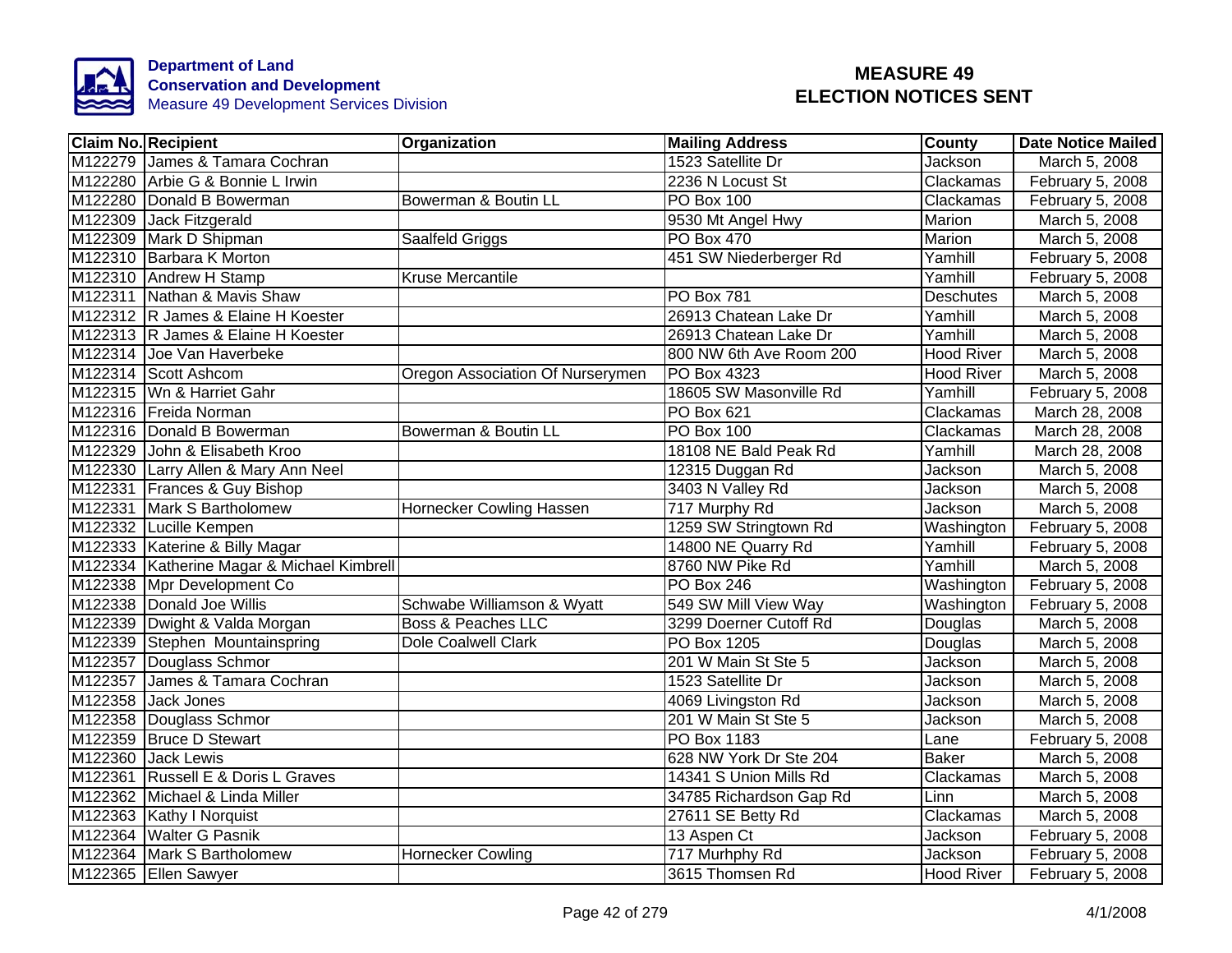

| <b>Claim No. Recipient</b>               | Organization                | <b>Mailing Address</b>        | <b>County</b>     | <b>Date Notice Mailed</b> |
|------------------------------------------|-----------------------------|-------------------------------|-------------------|---------------------------|
| M122371 Ron Watts                        |                             | <b>PO Box 782</b>             | Clackamas         | February 5, 2008          |
| M122371 Arlene Watts                     |                             | <b>PO Box 782</b>             | Clackamas         | February 5, 2008          |
| M122372 George Hinnenkamp                |                             | 80865 Territoral Rd           | Lane              | March 5, 2008             |
| M122372 Micheal Reeder                   |                             | PO Box 1758                   | Lane              | March 5, 2008             |
| M122373 Helen McMartin                   |                             | 19236 Carmelita Dr            | Clackamas         | March 5, 2008             |
| M122373 Donald B Bowerman                | Bowerman & Boutin LL        | PO Box 100                    | Clackamas         | March 5, 2008             |
| M122374 Gary D Miller                    |                             | 26865 S Harms Rd              | Clackamas         | February 5, 2008          |
| M122374 Andrew K Kauffman                |                             | PO Box 687                    | Clackamas         | February 5, 2008          |
| M122374 Dorothy Ann Miller               |                             | 10583 S Heinz Rd              | Clackamas         | February 5, 2008          |
| M122375   Kenneth & Susan Chuck          |                             | 14989 SW Hillsboro Hwy        | Washington        | March 5, 2008             |
| M122376 Grace Doner                      |                             | 14734 NW Jack Rd              | Washington        | February 5, 2008          |
| M122392 Thomas & Barbara Pouliot         |                             | 2315 Florida St               | <b>Jefferson</b>  | March 5, 2008             |
| M122393 Carl Jones                       |                             | <b>PO Box 141</b>             | Hood River        | March 5, 2008             |
| M122393 Steven B Andersen                | Cascade Planning            | PO Box 135                    | <b>Hood River</b> | March 5, 2008             |
| M122394 Martin E Hansen                  | Francis Hansen & Martin LLP | 1148 NW Hill St               | <b>Deschutes</b>  | February 5, 2008          |
| M122394 Central Electric Cooperative Inc |                             | <b>PO Box 846</b>             | <b>Deschutes</b>  | February 5, 2008          |
| M122395   V Robert & Elizabeth Thomsen   |                             | 615 Willow Creek Rd           | <b>Hood River</b> | February 5, 2008          |
| M122395 Steven B Andersen                | <b>Cascade Planning</b>     | <b>PO Box 135</b>             | <b>Hood River</b> | February 5, 2008          |
| M122396 Richard & Ann Spencer            |                             | 62692 Larkview Rd             | Crook             | February 5, 2008          |
| M122396 Jeffrey M Wilson                 |                             | 747 SW Mill View Way          | Crook             | February 5, 2008          |
| M122404 Samuel & Clairrean Boyd          |                             | 34965 Brewster Rd             | Linn              | March 5, 2008             |
| M122415 Dale & Roberta Jackson           |                             | 33150 SE Bluff Rd             | Clackamas         | February 5, 2008          |
| M122416 Otto & Mary Lou Rice             |                             | 2610 NE Sturdevant PI         | Lincoln           | February 5, 2008          |
| M122425 Marvin Kropf                     |                             | 23095 Powerline Rd            | Linn              | March 5, 2008             |
| M122425 Dana Kropf                       |                             | 23115 Powerline Rd            | Linn              | March 5, 2008             |
| M122426 Robert & Georgia Surplus         |                             | 14260 SW Riggs Rd             | Crook             | March 5, 2008             |
| M122427 Everett M Lundsberg              |                             | 810 Timberline Dr             | Yamhill           | February 5, 2008          |
| M122427 Ellen Lundsberg                  |                             | 810 Timberline Dr             | Yamhill           | February 5, 2008          |
| M122428 Judi Easterday                   |                             | 2894 Hwy 95                   | Malheur           | February 5, 2008          |
| M122428 Lorene Terry                     |                             | PO Box 5                      | Malheur           | February 5, 2008          |
| M122430 Carolyn W Block                  |                             | 25519 S Elwood Rd             | Clackamas         | March 5, 2008             |
| M122430 Loyd John Barker                 |                             | 77954 Gordon Creek Rd         | Clackamas         | March 5, 2008             |
| M122430 Bertha E Strean                  |                             | 7 Dove St                     | Clackamas         | March 5, 2008             |
| M122430 Ethel Mae Dygert                 |                             | 1451 Fieldbrook Rd            | Clackamas         | March 5, 2008             |
| M122430 Margie A Weihemuller             |                             | 24297 Cox Rd                  | Clackamas         | March 5, 2008             |
| M122430 Chester B Barker                 |                             | 1420 Tull Dr                  | Clackamas         | March 5, 2008             |
| M122431 Robert & Sharon Butterfield      |                             | 560 NW Mountain Laurel Circle | Benton            | March 5, 2008             |
| M122432 Dorothy R Phelps                 |                             | 60151 E Sleepy Hollow Dr      | Clackamas         | March 5, 2008             |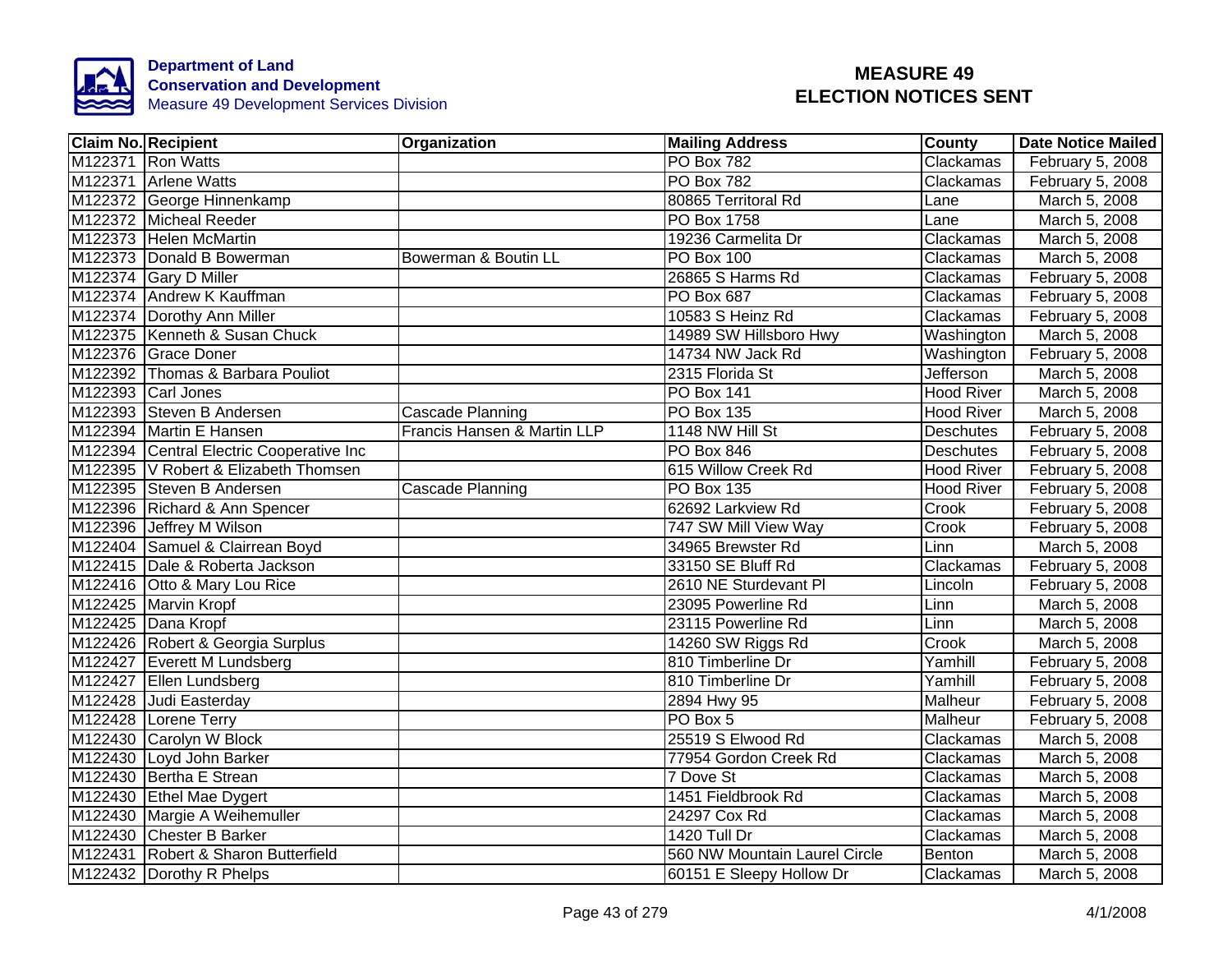

| <b>Claim No. Recipient</b> |                                    | Organization                     | <b>Mailing Address</b>        | <b>County</b>    | <b>Date Notice Mailed</b> |
|----------------------------|------------------------------------|----------------------------------|-------------------------------|------------------|---------------------------|
|                            | M122433 William & Barbara Hutchens |                                  | 17505 NE Hillsboro Hwy        | Yamhill          | March 28, 2008            |
|                            | M122433 John Bridges               | Brown Tarlow Smith & Bridges     | 515 E First St                | Yamhill          | March 28, 2008            |
|                            | M122434 Norman & Eileen Meyer      |                                  | 9847 S Krayberger Rd          | Clackamas        | February 5, 2008          |
|                            | M122435 Mary Luebke                |                                  | 210 Fielder Creek Rd          | Jackson          | February 5, 2008          |
|                            | M122435 Robert Hart                |                                  | 5126 W Evans Creek Rd         | Jackson          | February 5, 2008          |
|                            | M122450 Earl L Hays                |                                  | 10201 NW Groveland Rd         | Washington       | March 5, 2008             |
|                            | M122450 Tweena Casey               |                                  | 1300 NE 48th Ave #500         | Washington       | March 5, 2008             |
|                            | M122451 Audrey M Schumaker         |                                  | 19605 S River Rd #77          | Clackamas        | February 5, 2008          |
|                            | M122451 Ed & Sandra Lindquist      |                                  | 111 Ogden Dr                  | Clackamas        | February 5, 2008          |
|                            | M122452 James C & Viola F Rasmusan |                                  | 18445 S Cadle Rd              | Clackamas        | March 5, 2008             |
|                            | M122452 Edward H Trompke           | Jordan Schrader PC               | PO Box 230669                 | Clackamas        | March 5, 2008             |
|                            | M122453 Lawrence F Williams        |                                  | 44975 SW Seghers Rd           | Yamhill          | March 5, 2008             |
|                            | M122453 Frederick Carman           | Karpstein & Verhulst PC          | 220 NE 3rd Ave                | Yamhill          | March 5, 2008             |
|                            | M122454 Kenneth Van Raden          |                                  | PO Box 504                    | Washington       | February 5, 2008          |
|                            | M122455 Stanley & Helen Sullivan   |                                  | 7988 Albus Rd SE              | Marion           | March 5, 2008             |
|                            | M122455 James Vick                 |                                  | 698 12th St SE Ste 200        | <b>Marion</b>    | March 5, 2008             |
|                            | M122456 John M & Cindy L Billups   |                                  | 10151 SE Sunnyside Rd #499    | <b>Multnomah</b> | March 5, 2008             |
|                            | M122456 Mark P O'Donnell           | <b>O'Donnell &amp; Clark LLP</b> | 1650 NW Naito Parkway Ste 302 | Multnomah        | March 5, 2008             |
|                            | M122465 Norman F Webb              |                                  | 111412th St SE                | <b>Marion</b>    | March 5, 2008             |
|                            | M122465 Loren & Charlotte Sawyer   |                                  | PO Box 38                     | <b>Marion</b>    | March 5, 2008             |
|                            | M122476 Bob Harris                 |                                  | PO Box 698                    | <b>Jefferson</b> | February 5, 2008          |
|                            | M122476 Bob Harris                 |                                  | PO Box 698                    | Jefferson        | February 5, 2008          |
|                            | M122477 Bob Harris                 |                                  | 380 SW 5th Pmb 122            | Clackamas        | March 5, 2008             |
| M122477                    |                                    | L & N Seventh LLC                | 28250 SW Pete'S Mountain Rd   | Clackamas        | March 5, 2008             |
|                            | M122478 Linda Marie                | C/O Hal Pruitt                   | 609 NE Susan St               | Jefferson        | February 5, 2008          |
|                            | M122478 Bob Harris                 |                                  | 380 SW 5th Pmb 122            | <b>Jefferson</b> | February 5, 2008          |
| M122478 Hal Pruitt         |                                    |                                  | 609 NE Susan St               | Jefferson        | February 5, 2008          |
|                            | M122479 Dennis L Bartoldus         |                                  | PO Box 1510                   | Lincoln          | February 5, 2008          |
| M122479                    | John J & Erma M Jantzi             |                                  | 1896 Logsden Rd               | Lincoln          | February 5, 2008          |
|                            | M122480 Paul & June Casavant       |                                  | 23950 Holly Hill Rd           | Washington       | February 5, 2008          |
|                            | M122481 Eve M & Malia Riggs        |                                  | 322 SE Cowls                  | Clackamas        | February 5, 2008          |
|                            | M122481 John H Fuller              |                                  | PO Box 425                    | Clackamas        | February 5, 2008          |
|                            | M122481 Betty McKinney             |                                  | 640 W 16Th                    | Clackamas        | February 5, 2008          |
|                            | M122481 Sparkle Anderson           |                                  | 27480 SW Stafford Rd          | Clackamas        | February 5, 2008          |
|                            | M122497 Mitch & Cherie Vandehey    |                                  | 21408 NW Pihl Rd              | Washington       | March 5, 2008             |
|                            | M122498 Steven & D Lynn Bosch      |                                  | PO Box 738                    | Clackamas        | February 5, 2008          |
|                            | M122500 Walter R Gowell            |                                  | PO Box 480                    | Yamhill          | March 28, 2008            |
|                            | M122500 Lorrell & Barbara Brown    | Alfred Rohde & Joanne Leggett    | 251 Laurel Dr                 | Yamhill          | March 28, 2008            |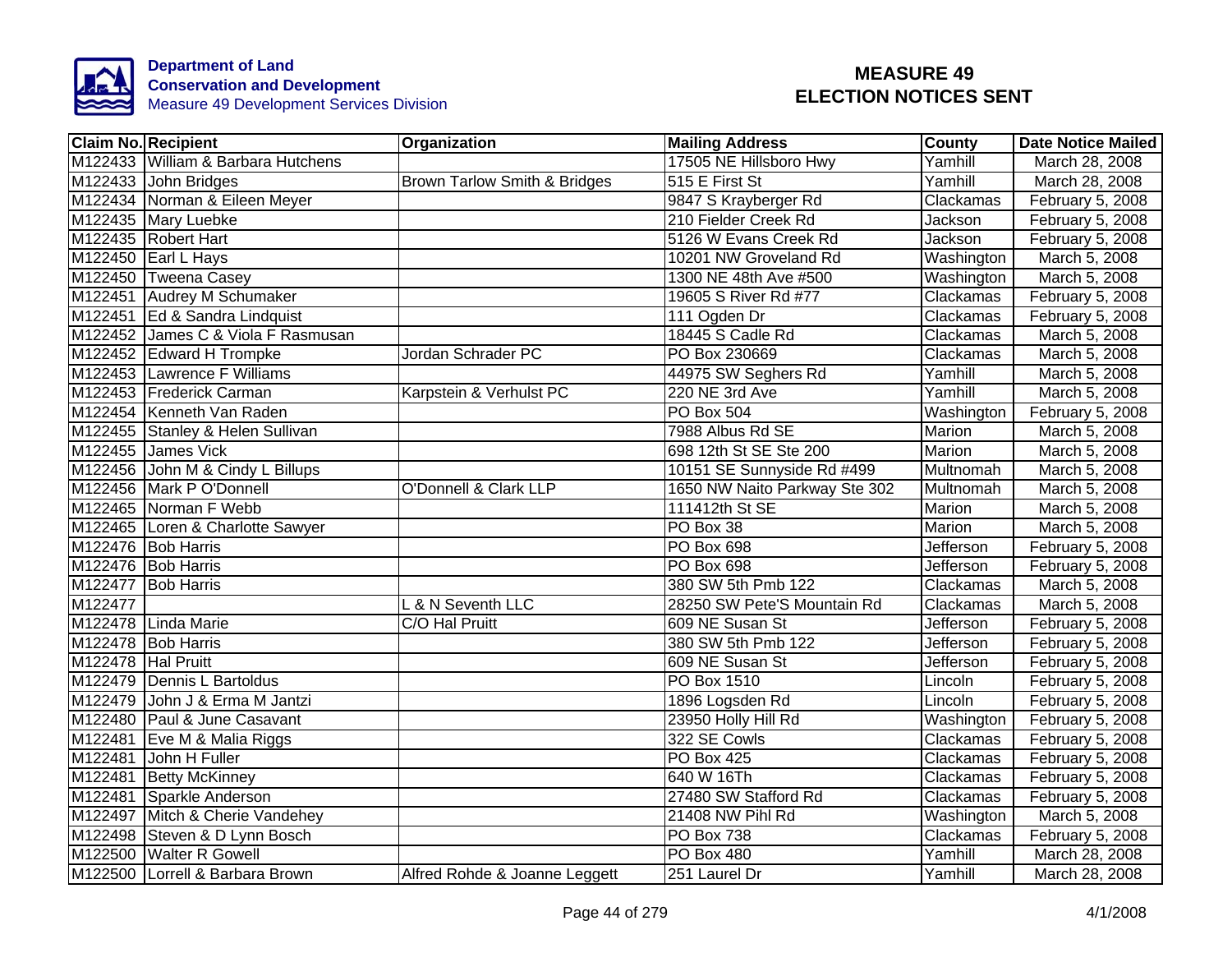

| <b>Claim No. Recipient</b>                | Organization                     | <b>Mailing Address</b>        | <b>County</b>    | <b>Date Notice Mailed</b> |
|-------------------------------------------|----------------------------------|-------------------------------|------------------|---------------------------|
| M122501 Peter C & Carlotta J Mortenson    |                                  | 94474 Hwy 42 S                | Coos             | March 5, 2008             |
| M122502 Hazel Flock                       |                                  | 13902 SW Riggs Rd             | Crook            | February 5, 2008          |
| M122505 Wallace W Lien                    | <b>Wallace W Lien PC</b>         | 1775 32nd PI NE Ste A         | Marion           | February 5, 2008          |
| M122505 Patricia Koenig                   |                                  | 15524 Old Mehama Rd           | Marion           | February 5, 2008          |
| M122507 Raymond & Nina Morsman            |                                  | 16815 S Bradley Rd            | Clackamas        | January 18, 2008          |
| M122508 Gilbert & Bernett Schelin         |                                  | 3090 Hwy 234                  | Jackson          | March 5, 2008             |
| M122508 Mark S Bartholomew                | Hornecker Cowling Hassen         | 717 Murphy Rd                 | Jackson          | March 5, 2008             |
| M122509 Charles Hilkey                    |                                  | <b>PO Box 881</b>             | Jackson          | March 5, 2008             |
| M122509 Mark S Bartholomew                | Hornecker Cowling Hassen         | 717 Murphy Rd                 | Jackson          | March 5, 2008             |
| M122510 Oscar & Gertie Kempema            |                                  | 15950 SE Lafayette Hwy        | Yamhill          | February 5, 2008          |
| M122510 Harvey Kempema                    |                                  | 22484 Dogwood St NW           | Yamhill          | February 5, 2008          |
| M122511 Nancy Kidder West                 |                                  | 341 Cabot Ct                  | Douglas          | February 5, 2008          |
| M122511 Robert P & Julia W Kidder         |                                  | 341 Cabot Ct                  | Douglas          | February 5, 2008          |
| M122512 Julia Kidder                      | Nancy Kidder West                | 341 Cabot Ct                  | Douglas          | March 5, 2008             |
| M122513 Janice M Church                   |                                  | 14630 Fairview Rd SE          | Yamhill          | February 5, 2008          |
| M122513 Andrew H Stamp                    | <b>Kruse Mercantile</b>          |                               | Yamhill          | February 5, 2008          |
| M122514 James R & Elizabeth L McGrew      |                                  | 13154 NW McNamee Rd           | Multnomah        | March 5, 2008             |
| M122514 Mark P O'Donnell                  | <b>O'Donnell &amp; Clark LLP</b> | 1650 NW Naito Parkway Ste 302 | <b>Multnomah</b> | March 5, 2008             |
| M122515   Don Peter Baylor & Della Baylor |                                  | 61903 Catching Slough Rd      | Coos             | February 5, 2008          |
| M122516 Gerd Taylor                       |                                  | 5550 Upper River Rd           | Josephine        | February 5, 2008          |
| M122526 Rocky Jordan                      |                                  | 12775 Parrish Gap Rd          | Marion           | March 5, 2008             |
| M122526 Wallace W Lien                    | <b>Wallace W Lien PC</b>         | 1775 32nd PI NE Ste A         | Marion           | March 5, 2008             |
| M122528 Bob & Caltha Combs                |                                  | 9992 Saratoga Dr NE           | Marion           | March 28, 2008            |
| M122529 Seborn & Adeline Bradley          |                                  | 22397 S Schram Rd             | Clackamas        | February 5, 2008          |
| M122530 Crawford Family                   |                                  | <b>PO Box8110</b>             | Jackson          | February 5, 2008          |
| M122530 Donald Joe Willis                 |                                  | 1211 SW 5th Ave Ste 1900      | Jackson          | February 5, 2008          |
| M122531 Donald Joe Willis                 |                                  | 1211 SW 5th Ave Ste 1900      | Clackamas        | February 5, 2008          |
| M122532 Jimmy & Mattie Thompson           |                                  | 373 Dairy Loop Rd             | Douglas          | February 5, 2008          |
| M122533 Edward H Trompke                  | Jordan Schrader Attorneys        | PO Box 230669                 | Clackamas        | February 5, 2008          |
| M122533 Dean & Marlene Dodson             |                                  | 43250 SE Keisecker Rd         | Clackamas        | February 5, 2008          |
| M122534 Roscoe E Watts                    |                                  | 3434 SW Water Ave             | Washington       | March 5, 2008             |
| M122534 Edward H Trompke                  | Jordan Schrader PC               | PO Box 230669                 | Washington       | March 5, 2008             |
| M122535 Janice & Marie Mills              | Merrie Lee Ibach                 | 17670 NW Davidson Rd          | Washington       | March 5, 2008             |
| M122535 Edward H Trompke                  | Jordan Schrader PC               | PO Box 230669                 | Washington       | March 5, 2008             |
| M122536 Marianne Books                    |                                  | 5955 SW River Rd              | Washington       | February 5, 2008          |
| M122563 Charles & Claudia McAllister      |                                  | 18319 Ferguson Rd             | Clackamas        | February 5, 2008          |
| M122564 Karl Douglas Olsen                | Olson Holdings LLC               | 900 Siskiyou Blvd #A1         | Jackson          | March 5, 2008             |
| M122564 Karl Olsen                        |                                  | 2800 Country Club Dr          | Jackson          | March 11, 2008            |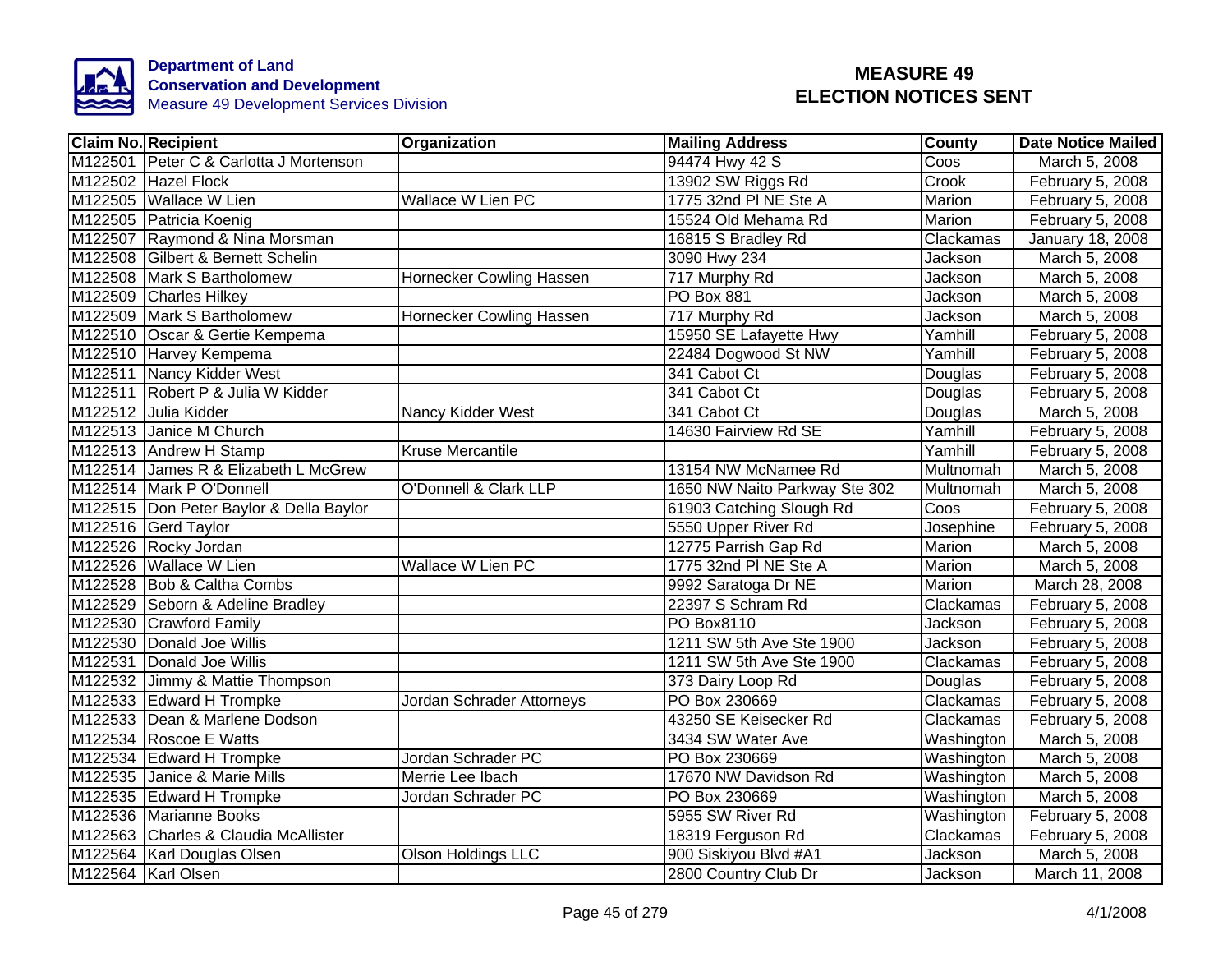

| <b>Claim No. Recipient</b>             | Organization                     |                                         | <b>Mailing Address</b>        | <b>County</b>   | <b>Date Notice Mailed</b> |
|----------------------------------------|----------------------------------|-----------------------------------------|-------------------------------|-----------------|---------------------------|
| M122572 Mark D Shipman                 | Saalfeld Griggs PC               |                                         | <b>PO Box 470</b>             | <b>Marion</b>   | February 5, 2008          |
| M122580 Bob & Iris Bell                |                                  |                                         | 1731 Gary St                  | Klamath         | March 5, 2008             |
| M122581 Peggy & Jerry Vernia           |                                  |                                         | 8551 Garden Valley Rd         | Douglas         | February 5, 2008          |
| M122582 Phillip & Kathryn Cochran      |                                  |                                         | 58836 Pierce Rd               | Union           | February 5, 2008          |
| M122582 Phillip Burling                |                                  |                                         | 1526 Jefferson Ave            | Union           | February 5, 2008          |
| M122583 Linda & Richard Ranes          |                                  |                                         | 56445 NW Wilson River Hwy     | Washington      | February 5, 2008          |
| M122584 Wesley & Roberta Yates         |                                  |                                         | 36634 SE Tracy Rd             | Clackamas       | February 5, 2008          |
| M122584 Chris Yates                    |                                  |                                         | <b>PO Box 266</b>             | Clackamas       | February 5, 2008          |
| M122585 William G Richards             |                                  |                                         | 29415 SE Powell Valley Rd     | Multnomah       | March 5, 2008             |
| M122585 Mark P O'Donnell               | O'Donnell & Clark LLP            |                                         | 1650 NW Naito Parkway Ste 302 | Multnomah       | March 5, 2008             |
| M122586                                |                                  | <b>William Richards Construction Co</b> | 29415 SE Powell Valley Rd     | Multnomah       | March 5, 2008             |
| M122586 Mark P O'Donnell               | O'Donnell & Clark LLP            |                                         | 1650 NW Naito Parkway Ste 302 | Multnomah       | March 5, 2008             |
| M122587 David & Patricia Zumwalt       |                                  |                                         | 1330 SW 345Th                 | Washington      | February 5, 2008          |
| M122598 William & Georgena Elting      |                                  |                                         | 38008 Sodaville Cut Off       | Linn            | February 5, 2008          |
| M122601<br>Gary G & Terese C Halverson |                                  |                                         | 28904 S Royal Oaks Dr         | Clackamas       | March 5, 2008             |
| M122602 Norman & Beulah Fawcett        |                                  |                                         | 32606 S Krupicka              | Clackamas       | February 5, 2008          |
| M122603                                | <b>Pendleton Country Club</b>    |                                         | 69772 Hwy 395 S               | <b>Umatilla</b> | February 5, 2008          |
| M122603 Douglas E Hojem                |                                  |                                         | <b>PO Box 218</b>             | <b>Umatilla</b> | February 5, 2008          |
| M122604 Kurt Carstens                  | <b>Litchfield &amp; Carstens</b> |                                         | PO Box 1730                   | Lincoln         | February 5, 2008          |
| M122604 Robert & Carol Howard          |                                  |                                         | 131 NW 20th Ste D             | Lincoln         | February 5, 2008          |
| M122605 Carl & Carolyn Yaeger          |                                  |                                         | 18399 Corral Del Cielo Rd     | Lincoln         | March 5, 2008             |
| M122605   Kurt Carstens                | <b>Litchfield &amp; Carstens</b> |                                         | PO Box 1730                   | Lincoln         | March 5, 2008             |
| M122606 Kurt Carstens                  | <b>Litchfield &amp; Carstens</b> |                                         | PO Box 1730                   | Lincoln         | February 5, 2008          |
| M122606 David Peterson                 |                                  |                                         | 1404 S Beaver Creek Rd        | Lincoln         | February 5, 2008          |
| M122607 Richard Curtis                 |                                  |                                         | PO Box 111042                 | Lincoln         | March 5, 2008             |
| M122607 Sharon Matts                   |                                  |                                         | 265 NE 36th St                | Lincoln         | March 5, 2008             |
| M122607 Timothy Curtis                 |                                  |                                         | 8072 Pudding Creek Dr         | Lincoln         | March 5, 2008             |
| M122607 Kurt Carstens                  | <b>Litchfield &amp; Carstens</b> |                                         | PO Box 1730                   | Lincoln         | March 5, 2008             |
| M122608  Ivan & Ruth D Smith           |                                  |                                         | PO Box 786                    | Clackamas       | February 5, 2008          |
| M122610 Dorothy Coons                  |                                  |                                         | 1089 Chuckar Ride Dr          | Malheur         | March 5, 2008             |
| M122611<br>James & Jan Mattes          |                                  |                                         | 2001 Highland Dr              | <b>Baker</b>    | March 5, 2008             |
| M122645 Daniel B Atchison              |                                  |                                         | 1775 32nd PI NE Ste A         | Marion          | March 5, 2008             |
| M122645 Lucille Aspinwall              |                                  |                                         | 4146 Waconda Rd NE            | Marion          | March 5, 2008             |
| M122646 Dennis & Joan Herb             |                                  |                                         | 46721 NW Hillside Rd          | Washington      | February 5, 2008          |
| M122647 Barbara Thompson               |                                  |                                         | 35576 Dow Ln                  | Yamhill         | March 5, 2008             |
| M122647 Bette Suderman                 |                                  |                                         | 1335 SE Barberry St           | Yamhill         | March 5, 2008             |
| M122647 Kathryn McCalliie              |                                  |                                         | 14275 SW Peavine Rd           | Yamhill         | March 5, 2008             |
| M122647 David B Smith                  |                                  |                                         | 6950 SW Hampton St Ste 232    | Yamhill         | March 5, 2008             |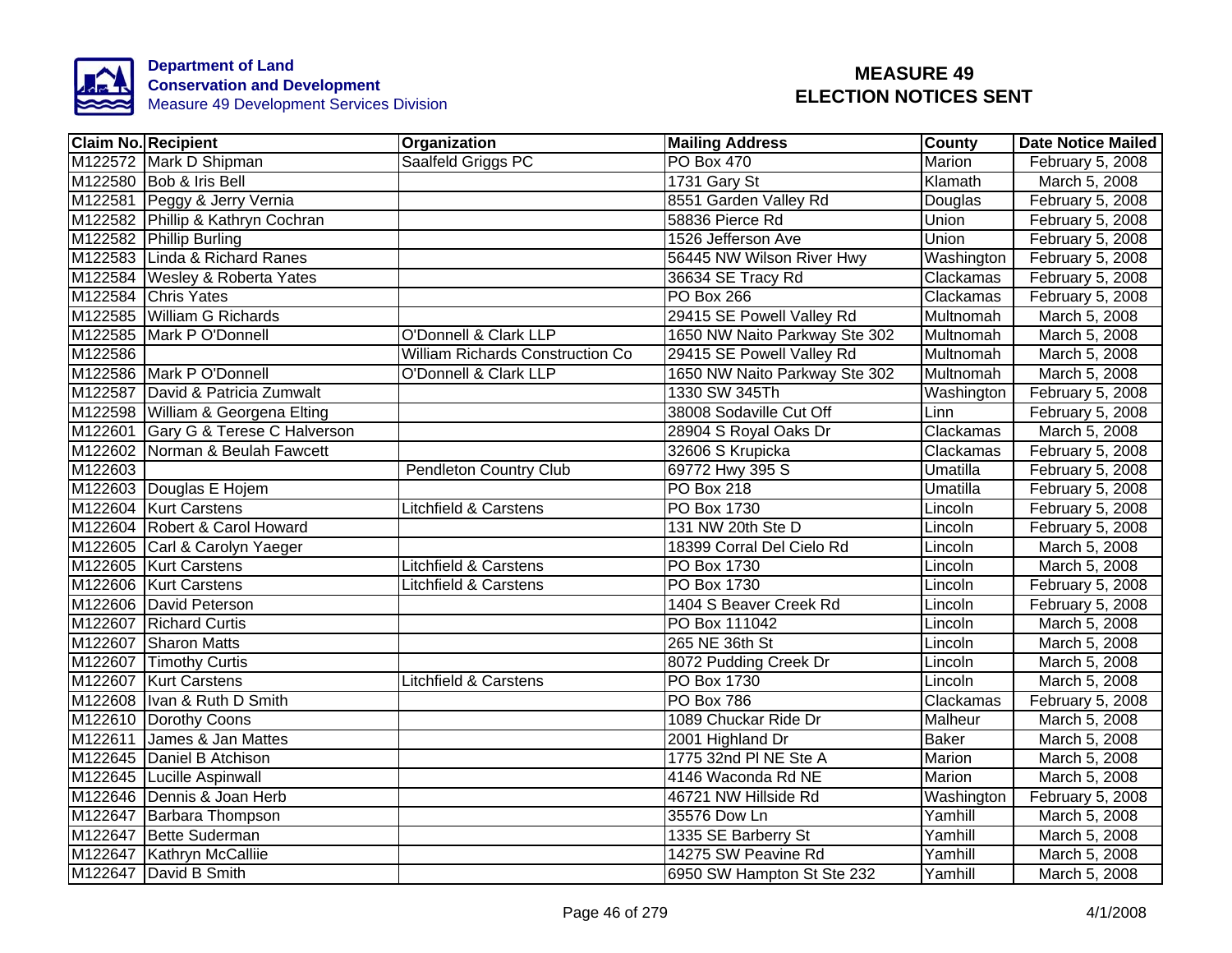

| <b>Claim No. Recipient</b>  |                                            | Organization                      | <b>Mailing Address</b>                      | <b>County</b> | <b>Date Notice Mailed</b> |
|-----------------------------|--------------------------------------------|-----------------------------------|---------------------------------------------|---------------|---------------------------|
| M122648 Mary Levulette      |                                            |                                   | 550 Railroad Ave                            | Clackamas     | February 5, 2008          |
| M122648 Edward H Trompke    |                                            | Jordan Schrader Attorneys         | PO Box 230669                               | Clackamas     | February 5, 2008          |
| M122650 Richard Stein       |                                            |                                   | 1395 Liberty St SE Ste 101                  | Marion        | February 5, 2008          |
| M122650 Paul J Serres       |                                            |                                   | 11283 Serres Ln NE                          | Marion        | February 5, 2008          |
| M122655 Roger & Ann Miracle |                                            |                                   | 806 SW Wilson Ct                            | Clackamas     | March 5, 2008             |
| M122656 Nora Morkert        |                                            |                                   | 90298 Peter Johnson Rd                      | Clatsop       | March 5, 2008             |
| M122656 Phoebe Daniels      |                                            |                                   | 92995 Maritime Rd                           | Clatsop       | March 5, 2008             |
| M122656 Sheila Radich       |                                            |                                   | 92538 State Champ Rd                        | Clatsop       | March 5, 2008             |
| M122656 Michael A Autio     |                                            | Law Office Of Michael A Autio LLC | 100 39th St Ste 205                         | Clatsop       | March 5, 2008             |
|                             | M122657 Danite & Charles Lovelady          |                                   | 5093 S Persille Dr                          | Washington    | March 5, 2008             |
| M122657 David Eischen       |                                            |                                   | 38660 SW Eischen Dr                         | Washington    | March 5, 2008             |
|                             | M122658 Eischen Family Farms               |                                   | 38660 SW Eischen Dr                         | Washington    | March 5, 2008             |
| M122658 Loretta Porter      |                                            |                                   | 97 Salmon St                                | Washington    | March 5, 2008             |
|                             | M122659 Susan & David Eischen              |                                   | 38660 SW Eischen Dr                         | Washington    | March 5, 2008             |
| M122660 Steve Cornacchia    |                                            |                                   | <b>PO Box 1475</b>                          | Lane          | March 5, 2008             |
| M122660 Ashghar Sadri       |                                            |                                   | 203 E Reserve                               | Lane          | March 5, 2008             |
| M122661 Arthur W Pugh       |                                            |                                   | 770 Water St                                | Washington    | March 5, 2008             |
|                             | M122661 Edmund L & Sheri L Adams           | Dennis Pugh                       | 20750 Ornduff Rd                            | Washington    | March 5, 2008             |
|                             | M122662 George & Alexis Larsen             |                                   | 287 Tanana                                  | Clatsop       | March 5, 2008             |
| M122662 Jill Gelineau       |                                            | Schwabe Williamson & Wyatt        | 1211 SW 5th Ave Ste 1900                    | Clatsop       | March 5, 2008             |
| M122663 De Martin           |                                            |                                   | 21455 Sumpter Stage Hwy                     | <b>Baker</b>  | February 5, 2008          |
|                             | M122664   Ivan McDowell & Timothy McDowell |                                   | 13715 S Carus Rd                            | Clackamas     | February 5, 2008          |
|                             | M122665 Timothy & Marcia McDowell          |                                   | 137253 Carus Rd                             | Clackamas     | March 5, 2008             |
| M122683 Loy Russell         |                                            |                                   | 22241 Boones Ferry Rd                       | Marion        | March 5, 2008             |
| M122683 Joseph T Hagen      |                                            | Hagen O'Connell LLP               | 121 SW Morrison Ste 1500                    | Marion        | March 5, 2008             |
| M122684 James Smejkal       |                                            |                                   | 42142 NW Palace Dr                          | Columbia      | March 5, 2008             |
| M122684 Robert Smejkal      |                                            |                                   | PO Box 654                                  | Columbia      | March 5, 2008             |
| M122685 James Smejkal       |                                            |                                   | 42142 NW Palace Dr                          | Columbia      | February 5, 2008          |
| M122685 Robert Smejkal      |                                            |                                   | PO Box 654                                  | Columbia      | February 5, 2008          |
| M122686 Vernon Schonberger  |                                            |                                   | 5934 N Villard Ave                          | Clackamas     | March 5, 2008             |
| M122686 Kenneth Ross        |                                            |                                   | 8803 SW 57th Ave                            | Clackamas     | March 5, 2008             |
| M122687 Nancy C Lamka       |                                            |                                   | 18335 NW West Union Rd Ste C #33 Washington |               | February 5, 2008          |
| M122688 Michael G Gunn      |                                            |                                   | 700 Deborah Rd Ste 250                      | Yamhill       | February 5, 2008          |
|                             | M122688 Gary & Sandra Hurley               |                                   | 2324 Desert Deer Ave NW                     | Yamhill       | February 5, 2008          |
| M122689 Mark D Shipman      |                                            | Saalfeld Griggs PC                | PO Box 470                                  | Marion        | February 5, 2008          |
| M122690 Kenneth Sherman Jr  |                                            | Sherman Sherman                   | 475 Cottage St NE Ste 120                   | Marion        | February 5, 2008          |
| M122690 Jerry & June Lowder |                                            |                                   | 7209 Combest Ln SE                          | Marion        | February 5, 2008          |
|                             | M122691 Thomas & Mildred Bonebrake         |                                   | 40420 Fox Valley Rd                         | Linn          | February 5, 2008          |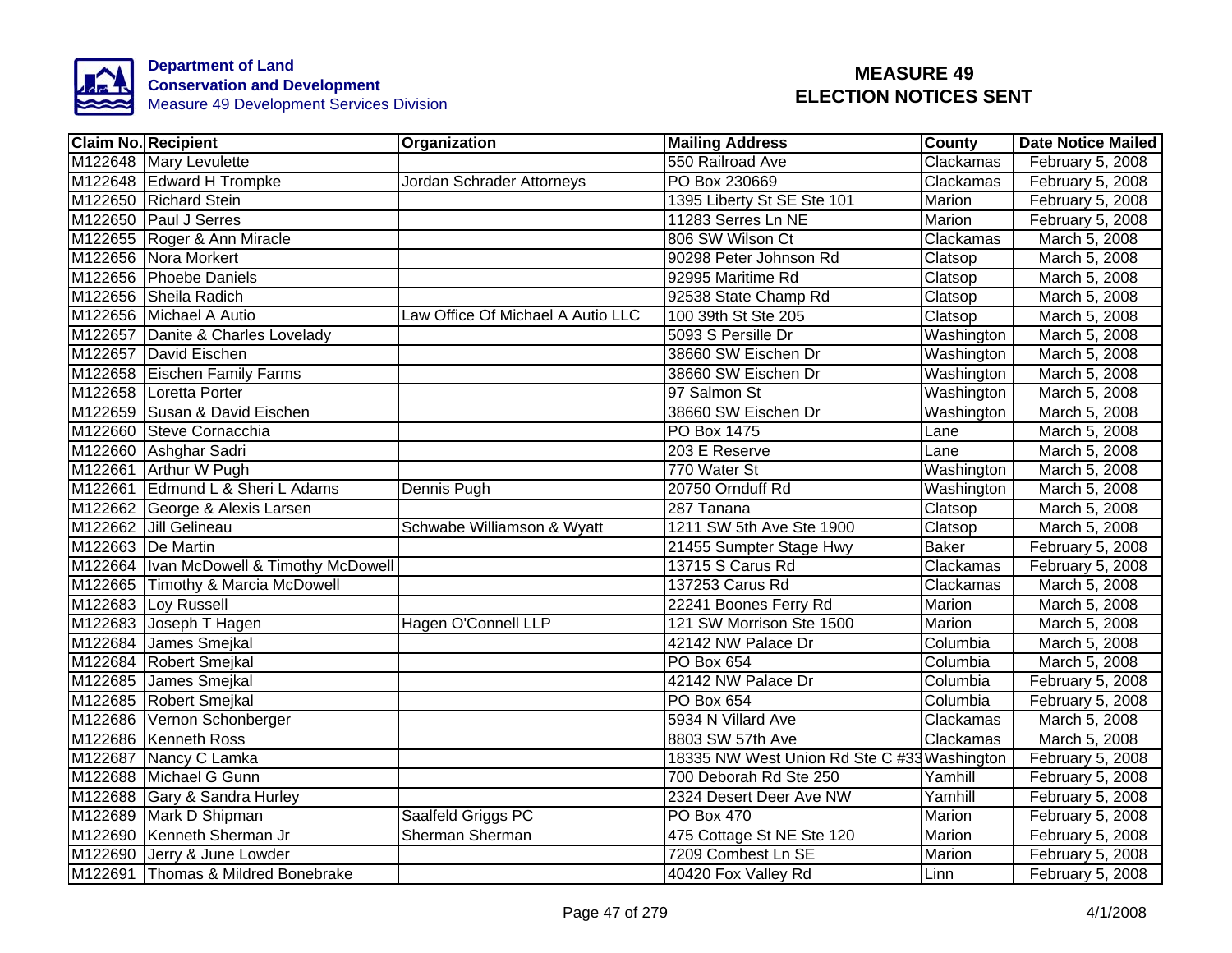

| <b>Claim No. Recipient</b>            | Organization                            | <b>Mailing Address</b>     | County           | <b>Date Notice Mailed</b> |
|---------------------------------------|-----------------------------------------|----------------------------|------------------|---------------------------|
| M122694 Joan Piper                    |                                         | 1707 SE Brookwood Ave      | Washington       | March 5, 2008             |
| M122694 Sharon West                   |                                         | 3865 NE Jackson Rd         | Washington       | March 5, 2008             |
| M122694 Jim L Lucas                   |                                         | <b>PO Box 699</b>          | Washington       | March 5, 2008             |
| M122695 David & Diane Hanson          |                                         | 66005 93rd St              | <b>Deschutes</b> | March 5, 2008             |
| M122695 Edward P Fitch                | Bryant Emerson & Fitch                  | <b>PO Box 457</b>          | <b>Deschutes</b> | March 5, 2008             |
| M122696 David & Diane Hanson          |                                         | 66005 93rd St              | <b>Deschutes</b> | March 5, 2008             |
| M122696 Edward P Fitch                | <b>Bryant Emerson &amp; Fitch</b>       | <b>PO Box 457</b>          | Deschutes        | March 5, 2008             |
| M122697 Marjorie Kolski               |                                         | 255 Culver Ln S            | Polk             | March 5, 2008             |
| M122697 Wallace W Lien                | Wallace W Lien PC                       | 1775 32nd PI NE Ste A      | Polk             | March 5, 2008             |
| M122698 David & Mary Stocker          |                                         | PO Box 778                 | Washington       | March 5, 2008             |
| M122699 David & Mary Stocker          |                                         | PO Box 778                 | Washington       | March 5, 2008             |
| M122700 Kent Coppinger                |                                         | 62024 Tammarack Springs Ln | <b>Union</b>     | March 5, 2008             |
| M122700 Donald & Karen Starr          |                                         | 68196 Myers Rd             | Union            | March 5, 2008             |
| M122709 James & Carolyn Ely           |                                         | PO Box 805                 | Umatilla         | February 5, 2008          |
| M122713 Justin Throne                 |                                         | 280 Main St                | Klamath          | February 5, 2008          |
| M122713 Maralea & Jerry Peacore       |                                         | 13751 Hill Rd              | Klamath          | February 5, 2008          |
| M122713 Denise Diane Mathis           |                                         | 12671 Hill Rd              | Klamath          | February 5, 2008          |
| M122714 Gayle L Hayes                 |                                         | 24595 S Elderado Rd        | Clackamas        | February 5, 2008          |
| M122714 Carol Hayes                   |                                         | 24595 S Elderado Rd        | Clackamas        | February 5, 2008          |
| M122715 William & Christine Christman |                                         | 11773 S Hwy 211            | Clackamas        | February 5, 2008          |
| M122716 Tim & Mary Goffrier           |                                         | 4337 Orchard Heights NW    | Marion           | March 5, 2008             |
| M122716 Mark D Shipman                | Saalfeld Griggs                         | <b>PO Box 470</b>          | Marion           | March 5, 2008             |
| M122717 Wilbur & Elizabeth Bruck      |                                         | 28121 SW 53rd Ave          | Clackamas        | February 5, 2008          |
| M122718 Laurel MacDonald Bonnell      |                                         | 1022 SW Salmon St Ste 222  | Yamhill          | March 5, 2008             |
| M122718 John Bridges                  | <b>Brown Tarlow Smith &amp; Bridges</b> | 515 E First St             | Yamhill          | March 5, 2008             |
| M122719 Maria John                    |                                         | 1467 Orchard Ln            | Douglas          | February 5, 2008          |
| M122719 Mike John                     |                                         | 1409 Orchard Ln            | Douglas          | February 5, 2008          |
| M122720 Robert Thomas                 |                                         | 8528 Cascade Hwy NE        | Marion           | February 5, 2008          |
| M122721 Charlotte Wunische            |                                         | 20415 SE Bornstedt Rd      | Clackamas        | February 5, 2008          |
| M122722 Sharon Mast                   |                                         | PO Box 7                   | Douglas          | February 5, 2008          |
| M122724 Wallace & Myra Parrish        |                                         | PO Box 338                 | Coos             | February 5, 2008          |
| M122725 William & Susan Steevens      |                                         | 91564 Spaw Ln              | Coos             | March 5, 2008             |
| M122726 David & Evelyn Herinckx       |                                         | 41390 NW Wilkes Rd         | Washington       | March 5, 2008             |
| M122726 Bruce Vincent                 |                                         | 825 NE 20th Ave Ste 300    | Washington       | March 5, 2008             |
| M122727 Ronald & Yvonne Windsor       |                                         | PO Box 456                 | Washington       | February 5, 2008          |
| M122728 Alfred Nordgren               |                                         | 14350 Stenbock Way         | Multnomah        | March 5, 2008             |
| M122728 John C Pinkstaff              |                                         | 601 SW Morrison Ste 2100   | Multnomah        | March 5, 2008             |
| M122728 Cecelia L Hunziker            |                                         | 4840 Penns Valley Rd       | Multnomah        | March 5, 2008             |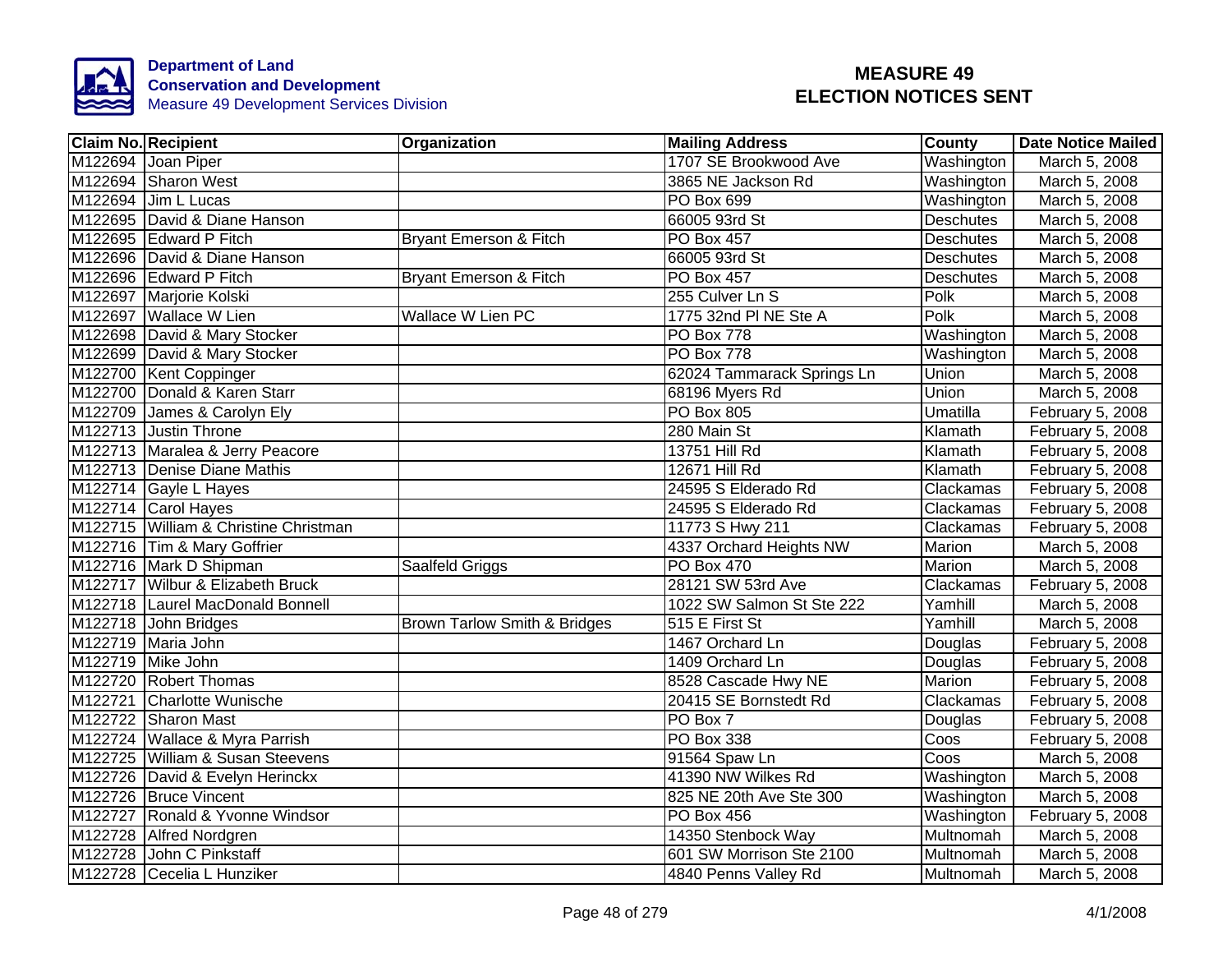

| <b>Claim No. Recipient</b>          | Organization                      | <b>Mailing Address</b>     | County           | Date Notice Mailed |
|-------------------------------------|-----------------------------------|----------------------------|------------------|--------------------|
| M122729 Edward P Fitch              | <b>Bryant Emerson &amp; Fitch</b> | <b>PO Box 457</b>          | <b>Deschutes</b> | February 5, 2008   |
| M122729 Knorr Rock & Land Company   |                                   | 3573 W Antler Ave          | <b>Deschutes</b> | February 5, 2008   |
| M122730 Robert C & Laurene A Olsen  |                                   | 36306 Norton Creek Rd      | Benton           | February 5, 2008   |
| M122730 George B Heilig             | Cable Huston                      | <b>PO Box 546</b>          | Benton           | February 5, 2008   |
| M122731 Michael & Sandra Heuberger  |                                   | PO Box 520                 | Clackamas        | March 5, 2008      |
| M122731 Mike & Hedy Kaufmann        |                                   | 19753 S Hwy 213            | Clackamas        | March 5, 2008      |
| M122732 Barry & Roberta House       |                                   | 708 NE Baker Sreeet        | Yamhill          | March 5, 2008      |
| M122732 Catherine A Wright          | Drabkin Tankersley & Wright LLC   | PO Box 625                 | Yamhill          | March 5, 2008      |
| M122789 Doyle & Dee Satterlee       |                                   | 720 NW Glass Dr            | Jefferson        | March 5, 2008      |
| M122790 Margarie C Patt             |                                   | 5213 Lodsden Rd            | Lincoln          | February 5, 2008   |
| M122790 Andrew K Kauffman           |                                   | PO Box 1398                | Lincoln          | February 5, 2008   |
| M122791 Paul A & Marla Crabill      |                                   | 42719 Marble Creek Rd      | <b>Baker</b>     | March 5, 2008      |
| M122793 Charles A Weitzel           |                                   | 10264 NW Edgewood          | Clackamas        | March 5, 2008      |
| M122793 Daniel W Howard             | Lindsey Hart Neil & Weigler LLP   | 1300 SW Fifth Ave Ste 3400 | Clackamas        | March 5, 2008      |
| M122794 Glasscock Family            |                                   | 822 Christensen Rd         | Lincoln          | March 5, 2008      |
| M122794 Kurt Carstens               | <b>Litchfield &amp; Carstens</b>  | PO Box 1730                | Lincoln          | March 5, 2008      |
| M122795 Sherry M Church             |                                   | 61862 Old Wagon Rd         | Coos             | February 5, 2008   |
| M122796 Jeffrey & Anita Magar       |                                   | 9709 SW 59th St            | Yamhill          | March 5, 2008      |
| M122796 Katharine D Magar           |                                   | 8760 NW Pike Rd            | Yamhill          | March 5, 2008      |
| M122797 Edward P Fitch              | <b>Bryant Emerson And Fitch</b>   | <b>PO Box 457</b>          | Deschutes        | March 28, 2008     |
| M122797 William L & Ava L Clarke    |                                   | 2333 NE Wilcox Ave         | <b>Deschutes</b> | March 28, 2008     |
| M122798   Donald Slaughter          |                                   | PO Box 274                 | Clackamas        | February 5, 2008   |
| M122798 Donal M Kelley              |                                   | 110 N Second St            | Clackamas        | February 5, 2008   |
| M122799 Mildred Weitzel             |                                   | 17205 S Buckner Creek Rd   | Clackamas        | February 5, 2008   |
| M122799 Frank Walker                | Frank Walker & Associates         | <b>PO Box 7170</b>         | Clackamas        | February 5, 2008   |
| M122800 Philip & Anastasia Zharkoff |                                   | 4431 Runcorn Rd            | <b>Marion</b>    | March 5, 2008      |
| M122800 Frank Walker                | Frank Walker & Associates         | 1480 Jamestown St SE       | Marion           | March 5, 2008      |
| M122801 Frances & Ronald Finster    |                                   | 8625 Highland Rd           | Polk             | February 5, 2008   |
| M122802 Frances & Ronald Finster    |                                   | 8625 Highland Rd           | Polk             | February 5, 2008   |
| M122803 Harry T & Alberta M Larsen  |                                   | 5222 SW Fisch Ln           | Jefferson        | February 5, 2008   |
| M122803 Edward P Fitch              | Bryant Emerson & Fitch            | <b>PO Box 457</b>          | Jefferson        | February 5, 2008   |
| M122827 Howard & Valjean Hugger     |                                   | 15062 S Carus Rd           | Clackamas        | March 5, 2008      |
| M122828 Walter L Cauble             |                                   | PO Box 398                 | Josephine        | February 5, 2008   |
| M122828 Mary Sellers                |                                   | 160 Slate Creek Rd         | Josephine        | February 5, 2008   |
| M122829 Phillip Lyche               |                                   | PO Box 7214                | Multnomah        | March 5, 2008      |
| M122830 Benjamin & Lillian Pubols   |                                   | 8943 NW Rockwell Ln        | Washington       | March 5, 2008      |
| M122831 Lester & Marvene Lukas      |                                   | 18451 SE Lower Island Rd   | Yamhill          | February 5, 2008   |
| M122832 Jerry & Judy Kinney         |                                   | 1461 Millstream Ct         | Lincoln          | March 5, 2008      |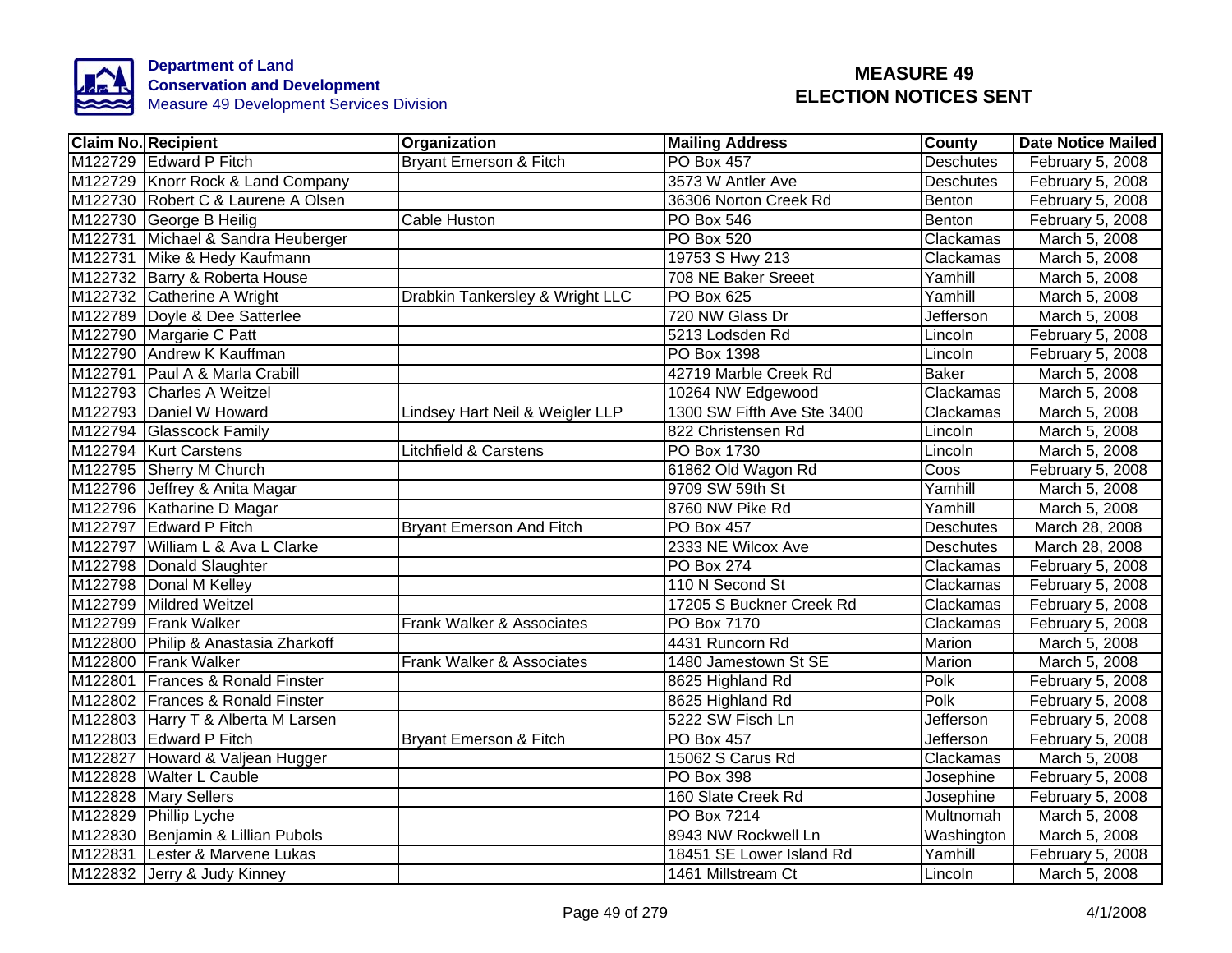

| <b>Claim No. Recipient</b>        | Organization                       | <b>Mailing Address</b>       | <b>County</b>    | <b>Date Notice Mailed</b> |
|-----------------------------------|------------------------------------|------------------------------|------------------|---------------------------|
| M122832 Dennis Bartoldus          |                                    | <b>PO Box 1510</b>           | Lincoln          | March 5, 2008             |
| M122833 Mark & Bernetla Saunders  |                                    | 17090 Williams Hwy           | Josephine        | February 5, 2008          |
| M122834 William & Joanne Meeker   |                                    | 6663 Mclaughlen Dr           | Jackson          | February 5, 2008          |
| M122835 Cynthia Van Lom           | <b>Freeman Properties East LLC</b> | PO Box 25744                 | Curry            | March 5, 2008             |
| M122835 Christopher P Koback      | Davis Wright Tremaine LLP          | 1300 SW 5th Ave Ste 2300     | Curry            | March 5, 2008             |
| M122836 Cynthia Van Lom           | <b>Freeman Properties East LLC</b> | PO Box 25744                 | Curry            | March 5, 2008             |
| M122836 Christopher P Koback      | Davis Wright Tremaine LLP          | 1300 SW 5th Ave Ste 2300     | Curry            | March 5, 2008             |
| M <sub>122851</sub>               | Webber & Sons Inc                  | 24700 S Mulino Rd            | Clackamas        | March 5, 2008             |
| M122852 Jeffrey Boswell           |                                    | 21320 SW Scholls Ferry Rd    | Washington       | March 5, 2008             |
| M122852 Loretta Flint             |                                    | 20976 Scholls Ferry Rd       | Washington       | March 5, 2008             |
| M122853 Donald Joe Willis         |                                    | 1211 SW 5th Ave Ste 1900     | Crook            | March 5, 2008             |
| M122854 Donald Joe Willis         |                                    | 1211 SW 5th Ave Ste 1900     | Lane             | February 5, 2008          |
| M122855 Donald Joe Willis         |                                    | 1211 SW 5th Ave Ste 1900     | Lane             | March 5, 2008             |
| M122856 Wallace W Lien            | <b>Wallace W Lien PC</b>           | 1775 32nd PI NE Ste A        | Marion           | February 5, 2008          |
| M122856 Magdalene Erpelding       | C/O Leonard Erpelding              | PO Box 12307                 | <b>Marion</b>    | February 5, 2008          |
| M122857 Jill Gelineau             |                                    | 1211 SW 5th Ave Ste 1900     | Multnomah        | February 5, 2008          |
| M122857 Kent M & June A Meyer     |                                    | 19544 NW Sauvie Island Rd    | Multnomah        | February 5, 2008          |
| M122858 Ben Bunn                  |                                    | 2900 SE Locks Rd             | Yamhill          | February 5, 2008          |
| M122858 Stan Bunn                 |                                    | 301 W Illinois St            | Yamhill          | February 5, 2008          |
| M122859 Ben Bunn                  |                                    | 2900 SE Locks Rd             | Yamhill          | February 6, 2008          |
| M122859 Stan Bunn                 |                                    | 301 W Illinois St            | Yamhill          | February 6, 2008          |
| M122870 Donald Joe Willis         |                                    | 1211 SW 5th Ave Ste 1900     | Lane             | March 5, 2008             |
| M122871 Donald Joe Willis         |                                    | 1211 SW 5th Ave Ste 1900     | Lane             | March 5, 2008             |
| M122871                           | Lane Plywood Inc                   | PO Box 23110                 | Lane             | March 5, 2008             |
| M122872 Donald Joe Willis         |                                    | 1211 SW 5th Ave Ste 1900     | Curry            | February 6, 2008          |
| M122873 Patricia L Lantz          |                                    | 32951 S Wilhoit Rd           | Clackamas        | February 6, 2008          |
| M122873 David J Peterson          |                                    | 888 SW Fifth Ave Ste 1600    | Clackamas        | February 6, 2008          |
| M122874 Jerry Moore               |                                    | 4094 SE Amity Dayton Hwy 233 | Yamhill          | February 6, 2008          |
| M122875 Joan Scofield             |                                    | 28819 Pleasant Valley Rd     | Linn             | February 6, 2008          |
| M122876 Bill Loenning             |                                    | 13153 Bulger Flat Ln         | <b>Baker</b>     | March 5, 2008             |
| M122882 Carl W Hopp Jr            |                                    | 63421 Saddleback Dr          | <b>Deschutes</b> | February 6, 2008          |
| M122882 Edward P Fitch            | Bryant Emerson & Fitch             | <b>PO Box 457</b>            | <b>Deschutes</b> | February 6, 2008          |
| M122883                           | Kim Ward LLC                       | 60801 Brosterhous Rd         | Deschutes        | March 5, 2008             |
| M122883 Ward Family               | Donna Moore                        | 549 SW Mill View Way Ste 100 | <b>Deschutes</b> | March 5, 2008             |
| M122883 Donald Joe Willis         |                                    | 1211 SW 5th Ave Ste 1900     | <b>Deschutes</b> | March 5, 2008             |
| M122884   Fred & Aneela Flory     |                                    | 17570 Baker Creek Rd NW      | Yamhill          | February 6, 2008          |
| M122885 Donald Joe Willis         |                                    | 1211 SW 5th Ave Ste 1900     | Lane             | February 6, 2008          |
| M122886 Ray C & Katherine J Bruce |                                    | 91655 Marcola Rd             | Lane             | February 6, 2008          |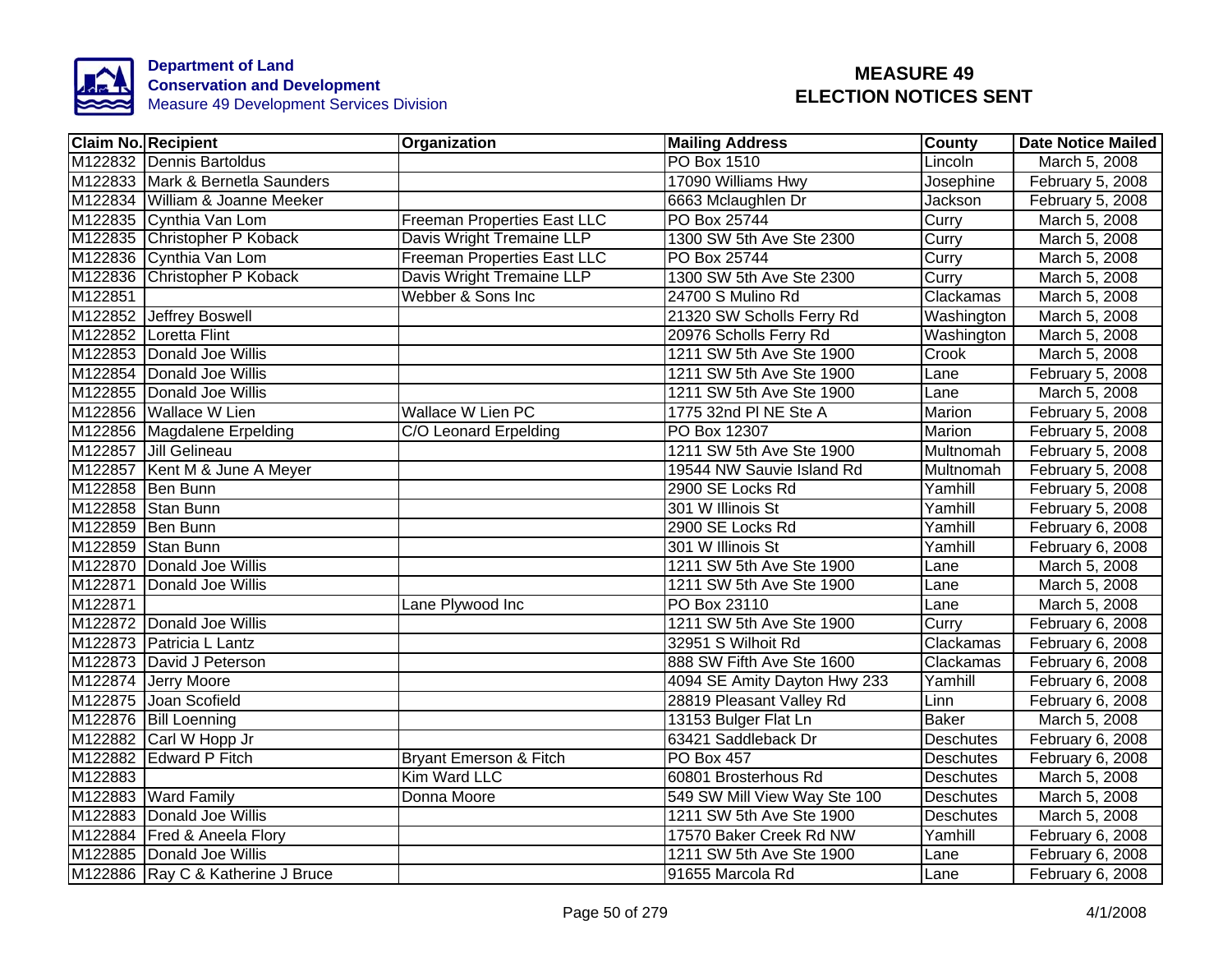

|                  | <b>Claim No. Recipient</b>         | Organization                    | <b>Mailing Address</b> | County            | <b>Date Notice Mailed</b> |
|------------------|------------------------------------|---------------------------------|------------------------|-------------------|---------------------------|
|                  | M122887 Laverne Behrens            |                                 | <b>PO Box 605</b>      | Linn              | February 6, 2008          |
|                  | M122888 Laverne Behrens            |                                 | <b>PO Box 605</b>      | Linn              | February 6, 2008          |
|                  | M122889 Joan Karl Fraun            |                                 | 2651 Elgarose Rd       | Douglas           | February 6, 2008          |
| M122890          | Jacqueline A Lawrence              |                                 | PO Box 1183            | Coos              | March 5, 2008             |
|                  | M122890 Donald & Jeanne Smith      |                                 | PO Box 389             | Coos              | March 5, 2008             |
|                  | M122891 Arnold Klann               |                                 | 6336 SW Meridian Way   | Clackamas         | February 6, 2008          |
|                  | M122892 Michael O'Gara             |                                 | 94125 4th St           | Curry             | March 5, 2008             |
| M122893          |                                    | <b>Blossom Hill Farms Inc</b>   | 11570 NE Intervale Rd  | Yamhill           | March 5, 2008             |
|                  | M122893 Catherine A Wright         | Drabkin Tankersley & Wright LLC | PO Box 625             | Yamhill           | March 5, 2008             |
|                  | M122894 Thomas Bogh                |                                 | 11000 SW Handley Ln    | Yamhill           | February 6, 2008          |
|                  | M122894 Catherine A Wright         | Drabkin Tankersley & Wright LLC | PO Box 625             | Yamhill           | February 6, 2008          |
|                  | M122895 Willard & Kaye Wallace     |                                 | 20035 SE 395th Ave     | Clackamas         | February 6, 2008          |
|                  | M122908 Petshow John & Linda       |                                 | 2725 NW Gales Creek Rd | Washington        | March 5, 2008             |
|                  | M122910 John C Pinkstaff           | Ramis Crew Corrigan LLP         | 1727 NW Hoyt St        | Washington        | February 6, 2008          |
|                  | M122910 Conrad C Schmeltzer        |                                 | 124 Eilerson St        | Washington        | February 6, 2008          |
|                  | M122910 Janit Schmeltzer           |                                 | 124 Eilerson St        | Washington        | February 6, 2008          |
|                  | M122911 John C Pinkstaff           | Ramis Crew Corrigan LLP         | 1727 NW Hoyt St        | Multnomah         | February 6, 2008          |
|                  | M122911 Floyd Hendren              |                                 | 12751 NW Sringville Rd | <b>Multnomah</b>  | February 6, 2008          |
|                  | M122911 Casey Hendren              |                                 | 13452 SW Ute St        | Multnomah         | February 6, 2008          |
|                  | M122912 Stan & Lorene Gourley      |                                 | 34893 Muller Dr SE     | Linn              | February 6, 2008          |
| M122912 Jim Sapp |                                    |                                 | 2959 Seven Mile Ln     | Linn              | February 6, 2008          |
|                  | M122913 Theonie Gilmore            |                                 | 24242 SW Gage Rd       | Marion            | March 5, 2008             |
|                  | M122914 Chatherine A Wright        |                                 | <b>PO Box 625</b>      | Yamhill           | February 6, 2008          |
|                  | M122914 Cecil A Gross              |                                 | 27000 SW Deer Creek Rd | Yamhill           | February 6, 2008          |
|                  | M124300 Walter L Cauble            |                                 | PO Box 398             | Josephine         | March 5, 2008             |
|                  | M124300 Roy & Tana Pondelick       | <b>Neal Pondelick</b>           | PO Box 343             | Josephine         | March 5, 2008             |
|                  | M124300 Walter L Cauble            | Cauble Dole & Sorenson          | <b>PO Box 398</b>      | Josephine         | March 5, 2008             |
|                  | M124301 Gailord & Margie Crum      |                                 | 838 Plumtree Ln        | Josephine         | February 6, 2008          |
|                  | M124301 Willard L Ransom           |                                 | PO Box 398             | Josephine         | February 6, 2008          |
|                  | M124303 William & Brenda Rydzewski |                                 | 24378 S Hwy 211        | Yamhill           | January 18, 2008          |
|                  | M124303 James Vick                 |                                 | 698 12th St SE Ste 200 | Yamhill           | January 18, 2008          |
|                  | M124304 Addison K Webster          | Roy Webster Orchards Inc        | 2900 Van Horn Dr       | <b>Hood River</b> | February 6, 2008          |
| M124304          | Jason Corey                        |                                 | 601 Washignton St      | <b>Hood River</b> | February 6, 2008          |
|                  | M124305 Addison K Webster          | Roy Webster Orchards Inc        | 2900 Van Horn Dr       | <b>Hood River</b> | February 6, 2008          |
|                  | M124305 Jason Corey                |                                 | 601 Washignton St      | <b>Hood River</b> | February 6, 2008          |
|                  | M124306 Addison K Webster          | Roy Webster Orchards Inc        | 2900 Van Horn Dr       | <b>Hood River</b> | February 6, 2008          |
|                  | M124306 Jason Corey                |                                 | 601 Washignton St      | <b>Hood River</b> | February 6, 2008          |
|                  | M124307 Addison K Webster          | Roy Webster Orchards Inc        | 2900 Van Horn Dr       | <b>Hood River</b> | February 6, 2008          |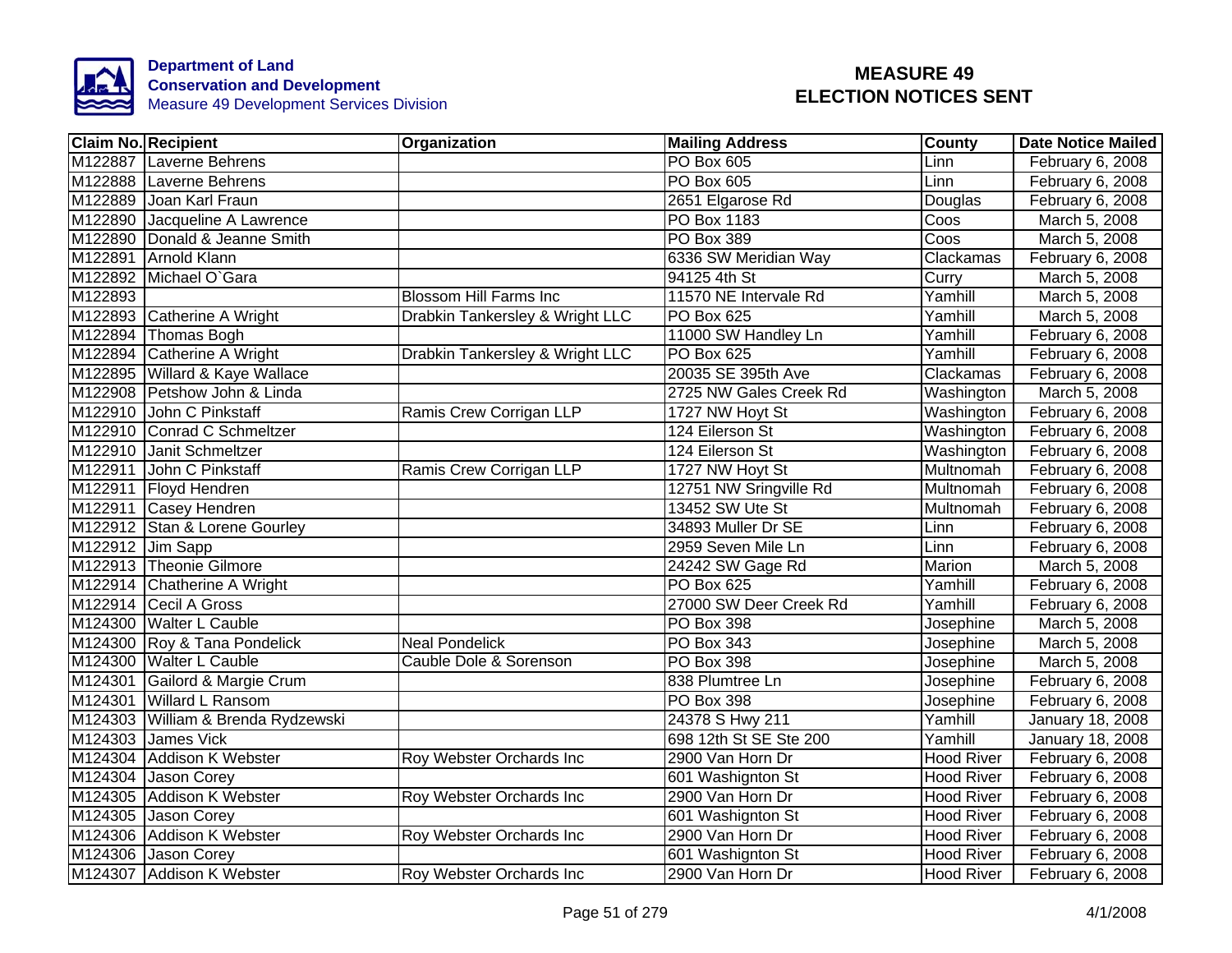

|         | <b>Claim No. Recipient</b>       | Organization               | <b>Mailing Address</b>      | County            | <b>Date Notice Mailed</b> |
|---------|----------------------------------|----------------------------|-----------------------------|-------------------|---------------------------|
|         | M124307 Jason Corey              |                            | 601 Washignton St           | <b>Hood River</b> | February 6, 2008          |
|         | M124308 Beverly C Tedrow         |                            | 39050 Shilling Dr           | Linn              | February 6, 2008          |
| M124309 |                                  | Hood River Assembly Of God | 1110 May St                 | <b>Hood River</b> | March 5, 2008             |
|         | M124310 Douglas Lewis            |                            | 23601 Franquette Dr         | Yamhill           | March 28, 2008            |
|         | M124311 Laura & Philip Allhands  |                            | 25801 SW Lone Fir Ln        | Clackamas         | February 6, 2008          |
|         | M124312 Linda G Jenks            |                            | PO Box 303                  | Marion            | March 28, 2008            |
|         | M124313 Bill Bailey              |                            | 316 NE 13th St              | Polk              | February 6, 2008          |
|         | M124313 Donald Bailey            |                            | 24250 Duane Creek Rd        | Polk              | February 6, 2008          |
|         | M124314 Barbara L Carlson        |                            | 610 Cedar St                | Coos              | February 6, 2008          |
|         | M124314 Susan J Robinson         |                            | 288 Hosanna Ct NW           | Coos              | February 6, 2008          |
|         | M124315 William R Reed           |                            | 90126 Hwy 101               | Clatsop           | March 5, 2008             |
|         | M124316 Kenneth & Dawn Dutton    |                            | PO Box 1355                 | Clackamas         | February 6, 2008          |
|         | M124317 Burris Daniel            |                            | 17238 NW Corey Rd           | Washington        | March 5, 2008             |
|         | M124318 Barbara Cunningham       |                            | 64992 Valeview Dr           | Polk              | February 6, 2008          |
|         | M124319 John B & Carol A Holt    |                            | 5 N Shore Rd                | Clackamas         | March 5, 2008             |
|         | M124320 Walter L Cauble          |                            | PO Box 398                  | Josephine         | March 5, 2008             |
|         | M124320 Roy & Tana Pondelick     |                            | PO Box 343                  | Josephine         | March 5, 2008             |
|         | M124320 Walter L Cauble          | Cauble Dole & Sorenson     | PO Box 398                  | Josephine         | March 5, 2008             |
|         | M124321 Chris D Nickelsen        | Nickelsen Orchards Inc     | 1029 Tucker Rd              | <b>Hood River</b> | March 5, 2008             |
|         | M124321 Robert Nickelsen         |                            | 2939 Eliot Dr               | Hood River        | March 5, 2008             |
|         | M124322 Joseph & Dianna Sheirbon |                            | 4296 Summit Dr              | Hood River        | March 6, 2008             |
|         | M124322 Steven B Andersen        | <b>Cascade Planning</b>    | <b>PO Box 135</b>           | <b>Hood River</b> | March 6, 2008             |
|         | M124323 Norma Jean Willis        | Willis Family Inc          | 2385 Eastside Rd            | <b>Hood River</b> | March 6, 2008             |
|         | M124323 Steven B Andersen        | Cascade Planning           | <b>PO Box 135</b>           | <b>Hood River</b> | March 6, 2008             |
|         | M124324 Norma Jean Willis        | <b>Willis Family Inc</b>   | 2385 Eastside Rd            | <b>Hood River</b> | March 6, 2008             |
|         | M124325 Norma Jean Willis        | <b>Willis Family Inc</b>   | 2385 Eastside Rd            | Hood River        | March 6, 2008             |
|         | M124326 Norma Jean Willis        | Willis Family Inc          | 2385 Eastside Rd            | <b>Hood River</b> | March 6, 2008             |
|         | M124327 Joseph & Donna Sheirbon  |                            | 4296 Summit Dr              | <b>Hood River</b> | March 6, 2008             |
|         | M124327 Joseph C Sheirbon        |                            | 4200 Summit Dr              | <b>Hood River</b> | March 6, 2008             |
|         | M124327 Steven B Andersen        | Cascade Planning           | <b>PO Box 135</b>           | <b>Hood River</b> | March 6, 2008             |
|         | M124328 Joseph & Dianna Sheirbon |                            | 4296 Summit Dr              | <b>Hood River</b> | February 6, 2008          |
|         | M124328 Steven B Andersen        | Cascade Planning           | PO Box 135                  | <b>Hood River</b> | February 6, 2008          |
|         | M124329 Ruth Chausse             |                            | 2495 Cascade St             | <b>Hood River</b> | February 6, 2008          |
|         | M124329 Steven B Andersen        | Cascade Planning           | PO Box 135                  | <b>Hood River</b> | February 6, 2008          |
|         | M124329 Richard C Semmes         |                            | 1144 State Route 32         | <b>Hood River</b> | February 6, 2008          |
|         | M124330 Bennie E Olson           |                            | 12120 S Valley View Terrace | Hood River        | March 6, 2008             |
|         | M124330 Steven B Andersen        | Cascade Planning           | PO Box 135                  | <b>Hood River</b> | March 6, 2008             |
|         | M124331 Ronald & Lana Meyer      |                            | 6626 Terry Ln               | Jackson           | March 6, 2008             |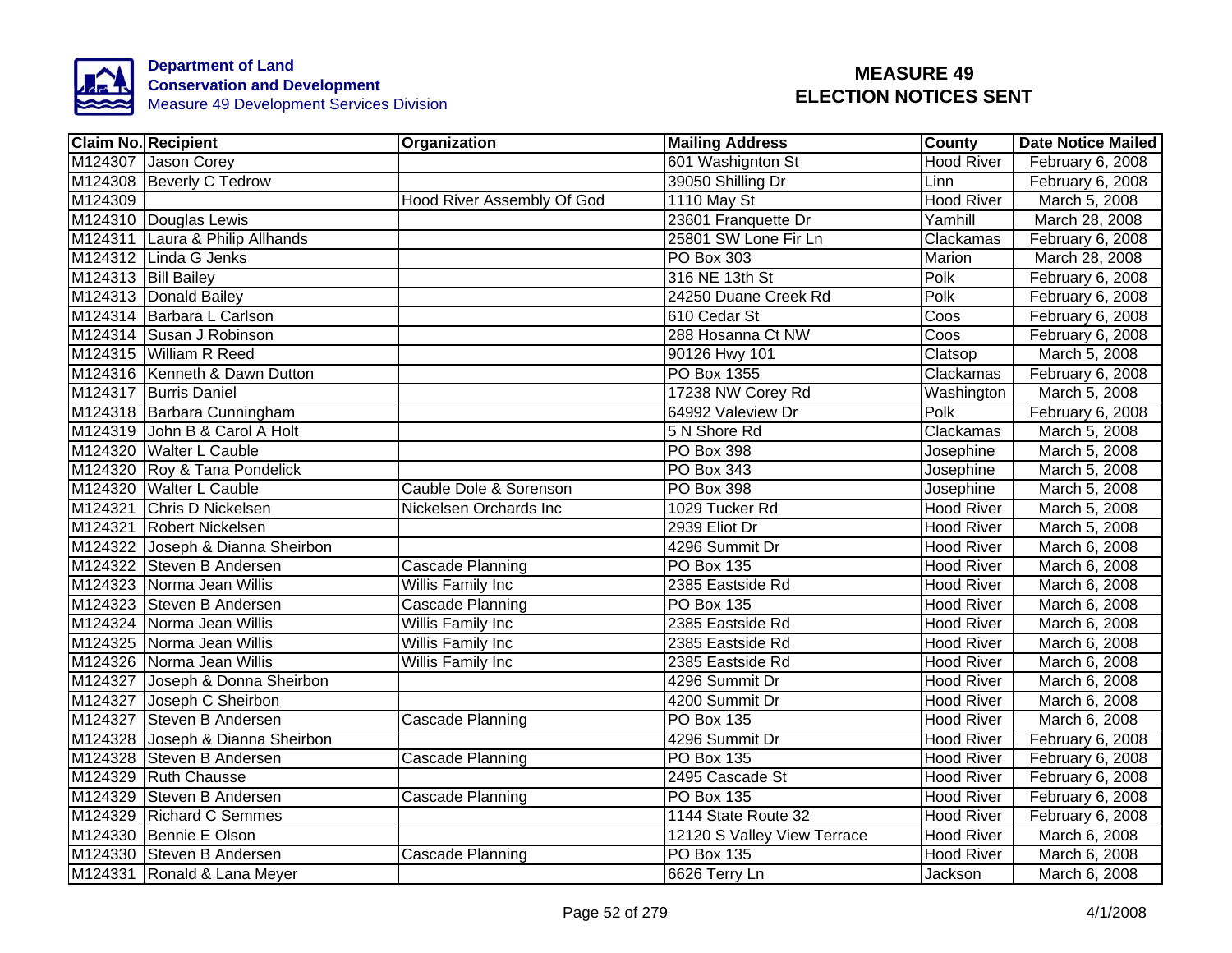

|                  | <b>Claim No. Recipient</b>           | Organization               | <b>Mailing Address</b>     | <b>County</b>           | <b>Date Notice Mailed</b> |
|------------------|--------------------------------------|----------------------------|----------------------------|-------------------------|---------------------------|
|                  | M124331 Mark S Bartholomew           | Hornecker Cowling Hassen   | 717 Murphy Rd              | Jackson                 | March 6, 2008             |
|                  | M124342 Gale & Hattie Walker         |                            | 37720 Gilkey Rd            | Linn                    | February 6, 2008          |
|                  | M124343 Glenn & Diane Gregg          |                            | 10415 SW Terwilliger PI    | Yamhill                 | February 6, 2008          |
|                  | M124343 Donald & Sharlene Gregg      |                            | 8330 SW Carmel Ct          | Yamhill                 | February 6, 2008          |
|                  | M124344 James & Susan Coulter        |                            | 11631 Marion Rd SE         | Marion                  | March 6, 2008             |
|                  | M124344 Christopher Koback           | Davis Wright Tremaine      | 1300 SW Fifth Ave Ste 2400 | Marion                  | March 6, 2008             |
|                  | M124345 Kenneth M Errend             |                            | 2420 Main St               | <b>Baker</b>            | March 6, 2008             |
|                  | M124346 Marvin D & Judy R Wilson     |                            | 232 Cedar Rd               | Malheur                 | March 6, 2008             |
|                  | M124347 Joseph Hagen                 | <b>Hagen O'Connell LLP</b> | 121 SW Morrison Ste 1500   | Yamhill                 | March 6, 2008             |
|                  | M124347 Bob & Mary Hemstreet         | Lazy H Ranch LLC           | 28880 Thomson Mill Rd      | Yamhill                 | March 6, 2008             |
|                  | M124348 Loren D & Kathryn F Miller   |                            | 5426 Hwy 35                | Hood River              | February 6, 2008          |
|                  | M124349 John W & Suzanne L Bay       |                            | 32535 SW Unger Rd          | Washington              | February 6, 2008          |
| M124350 Erin Bay |                                      |                            | 32665 SW Unger Rd          | Washington              | March 6, 2008             |
|                  | M124351 Frances Niemi                |                            | PO Box 54                  | Washington              | March 6, 2008             |
|                  | M124352 Roy Bentz                    |                            | 24747 S Central Point Rd   | Clackamas               | March 6, 2008             |
|                  | M124353 John E & Jane E Sheppard     |                            | 1200 Tucker Rd             | <b>Hood River</b>       | February 6, 2008          |
|                  | M124354 Timm Slater                  |                            | <b>PO Box 1001</b>         | Coos                    | March 6, 2008             |
|                  | M124354 Michael McGettigan           | Ambar Enterprises Inc      | 3939 Marine Dr # 12        | $\overline{\text{Cos}}$ | March 6, 2008             |
|                  | M124355 Kellogg George D             |                            | 2880 Paasch Dr             | <b>Hood River</b>       | February 6, 2008          |
|                  | M124355 Janice Kellogg               |                            | 2880 Paasch Dr             | <b>Hood River</b>       | February 6, 2008          |
|                  | M124356 Floyd A & Lila Cochran       |                            | 6150 Billings Rd           | <b>Hood River</b>       | February 6, 2008          |
|                  | M124357 Ronald W & Charlene L Rivers |                            | 8161 Jordan Rd             | <b>Hood River</b>       | March 6, 2008             |
|                  | M124358 Dorothea E Young             |                            | 1002 Oak Ave               | <b>Hood River</b>       | February 6, 2008          |
|                  | M124359 Dean C Engelson              |                            | <b>PO Box 952</b>          | Klamath                 | March 6, 2008             |
|                  | M124359 Michael L Spencer            | Michael L Spencer LLC      | 409 Pine St Ste 204        | Klamath                 | March 6, 2008             |
|                  | M124360 Brian & Darla Standley       |                            | 740 Quiet Mt Rd            | Douglas                 | March 6, 2008             |
|                  | M124361 Harvey Stickler              |                            | 3520 S Adams Dr            | Jefferson               | March 6, 2008             |
|                  | M124362 Joe & Anna Yraguen           |                            | 1350 Brozio Rd             | Douglas                 | March 6, 2008             |
|                  | M124371 Charles O Tedrow             |                            | 39050 Shilling Dr          | Linn                    | February 6, 2008          |
|                  | M124372 Howard & Billie Kober        |                            | 29273 S Dryland Rd         | Clackamas               | February 6, 2008          |
|                  | M124373 Robert S Lovlien             |                            | PO Box 1151                | <b>Deschutes</b>        | February 6, 2008          |
|                  | M124373 Frank Chase                  |                            | 7265 Falcon Crest Dr       | <b>Deschutes</b>        | February 6, 2008          |
|                  | M124374 Margaret Fossholm            |                            | 9562 Nusom Rd NE           | Marion                  | February 6, 2008          |
|                  | M124374 Robert Fossholm              |                            | 9562 Nusom Rd NE           | Marion                  | February 6, 2008          |
|                  | M124375 Roger & Patricia Cunningham  | Marie Cunningham           | 4250 Norris Ln             | Jefferson               | March 6, 2008             |
|                  | M124375 Bob Harris                   |                            | PO Box 698                 | Jefferson               | March 6, 2008             |
|                  | M124376 Roger & Patricia Cunningham  | Marie Cunningham           | 4250 Norris Ln             | Jefferson               | March 6, 2008             |
|                  | M124376 Bob Harris                   |                            | PO Box 698                 | Jefferson               | March 6, 2008             |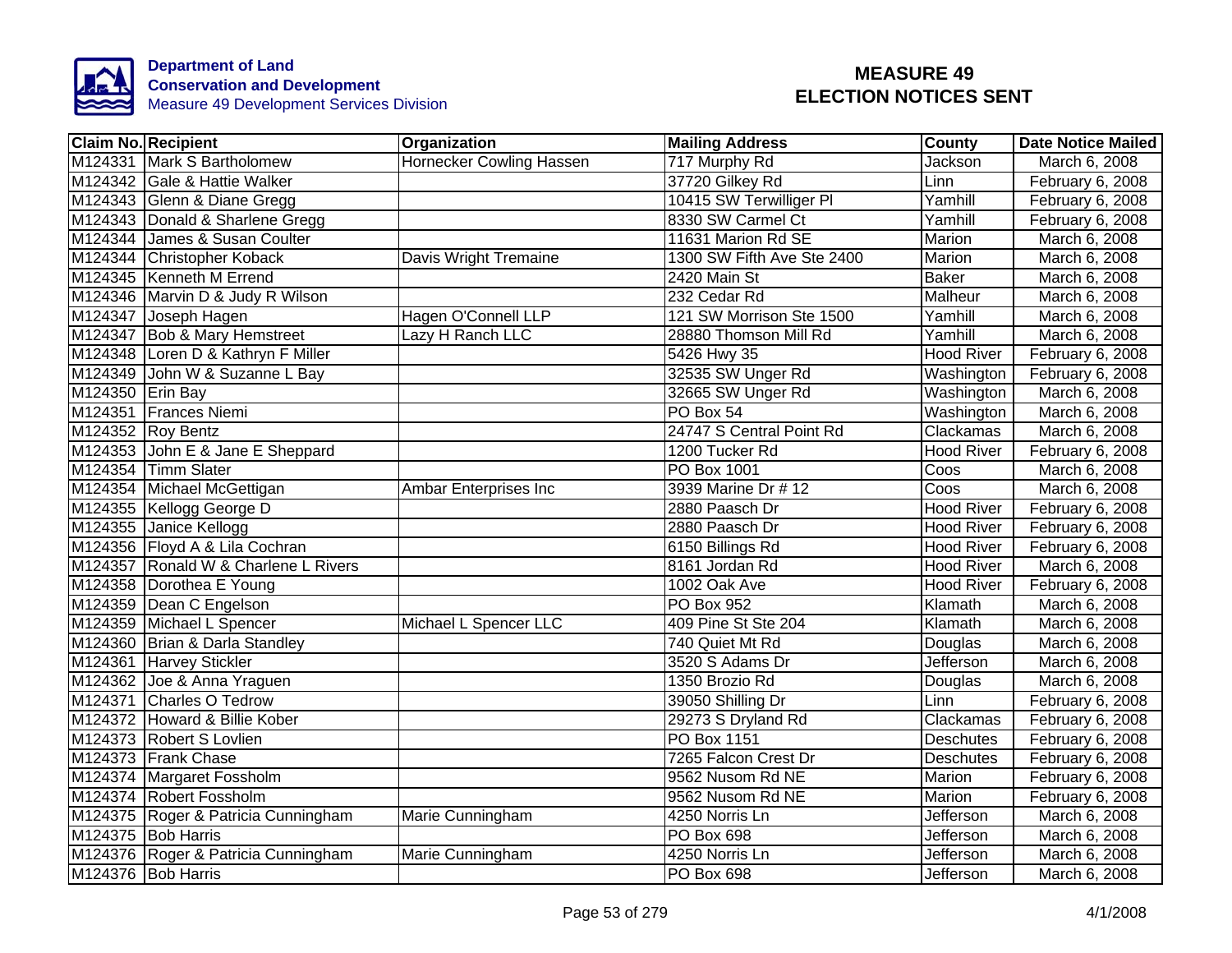

| <b>Claim No. Recipient</b>             | Organization                       | <b>Mailing Address</b>   | <b>County</b>     | Date Notice Mailed |
|----------------------------------------|------------------------------------|--------------------------|-------------------|--------------------|
| M124377 Roger & Patricia Cunningham    | Marie Cunningham                   | 4250 Norris Ln           | Jefferson         | March 6, 2008      |
| M124377 Bob Harris                     |                                    | <b>PO Box 698</b>        | Jefferson         | March 6, 2008      |
| M124378 Roger & Patricia Cunningham    | Marie Cunningham                   | 4250 Norris Ln           | Jefferson         | March 6, 2008      |
| M124378 Bob Harris                     |                                    | PO Box 698               | Jefferson         | March 6, 2008      |
| M124379 John & Cherry Reaksecker       |                                    | 21400 Blaine Rd          | Tillamook         | February 6, 2008   |
| M124380 Linda Cassidy                  |                                    | PO Box 386               | <b>Wasco</b>      | March 6, 2008      |
| M124380 Jay F Sherrerd                 | Jaques Sharp Sherrerd & Fitzsimons | PO Box 457               | Wasco             | March 6, 2008      |
| M124380 Linda Cassidy c/o Jay Sherrerd |                                    | 203 Third St             | Wasco             | March 18, 2008     |
| M124381 Robert & Betty Morey           |                                    | 8020 Harmoney Rd         | Polk              | February 6, 2008   |
| M124382 Patricia Royer                 |                                    | <b>PO Box 992</b>        | Yamhill           | March 6, 2008      |
| M124383 Bob Harris                     |                                    | PO Box 698               | Jefferson         | March 6, 2008      |
| M124384 Bob Harris                     |                                    | PO Box 698               | Jefferson         | March 28, 2008     |
| M124384 James A & Darla R Waldorf      |                                    | 2565 SW Bear Dr          | Jefferson         | March 28, 2008     |
| M124385 Carole Alley                   |                                    | 61396 Hwy 97             | <b>Jefferson</b>  | March 6, 2008      |
| M124385 Bob Harris                     |                                    | PO Box 698               | <b>Jefferson</b>  | March 6, 2008      |
| M124386 Carmen Bennett                 |                                    | 841 SE Fullerton         | Douglas           | February 6, 2008   |
| M124386 Ross Bennett                   |                                    | 966 Brumbach Rd          | Douglas           | February 6, 2008   |
| M124387 Carl R & Virgina Kostol        |                                    | 3115 N Second St         | <b>Baker</b>      | March 6, 2008      |
| M124388 Gary W Wirth                   |                                    | 840 S 5th St             | <b>Jackson</b>    | March 6, 2008      |
| M124389 Stephen P Dennis               |                                    | <b>PO Box 181</b>        | <b>Baker</b>      | March 6, 2008      |
| M124390 Gary & Sandra Jones            |                                    | 6285 Miller Rd           | <b>Hood River</b> | February 6, 2008   |
| M124391 Lena Wittenberg                |                                    | 9880 Moores Valley Rd    | Yamhill           | February 6, 2008   |
| M124391 Janice Davidson                |                                    | 9880 Moores Valley Rd    | Yamhill           | February 6, 2008   |
| M124416 Walter L Cauble                |                                    | <b>PO Box 398</b>        | Josephine         | March 6, 2008      |
| M124416 Roy & Tana Pondelick           | <b>Neal Pondelick</b>              | <b>PO Box 343</b>        | Josephine         | March 6, 2008      |
| M124417 Walter L Cauble                |                                    | PO Box 398               | Josephine         | March 6, 2008      |
| M124417 Roy & Tana Pondelick           | <b>Neal Pondelick</b>              | <b>PO Box 343</b>        | Josephine         | March 6, 2008      |
| M124418 Joe & Joan Lang                |                                    | 32555 Bellinger Scale Rd | Linn              | March 6, 2008      |
| M124418 Joel D Kalberer                | <b>Weatherford Thompson</b>        | <b>PO Box 667</b>        | Linn              | March 6, 2008      |
| M124419 Walter D & Helen Mangnell      |                                    | 39036 Groshong Rd NE     | Linn              | February 6, 2008   |
| M124419 Joel D Kalberer                | <b>Weatherford Thompson</b>        | <b>PO Box 667</b>        | Linn              | February 6, 2008   |
| M124420 Donald M Kelley                |                                    | 110 N 2nd St             | Marion            | March 28, 2008     |
| M124421 Fred Koos                      |                                    | 925 SW 6th Ave           | Linn              | February 6, 2008   |
| M124421 Sue Koos                       |                                    | 925 SW 6th Ave           | Linn              | February 6, 2008   |
| M124422 Scott Reekie                   |                                    | 15691 Tumbleweek Trun    | Washington        | February 6, 2008   |
| M124423 Reuben & Caroline Koivisto     |                                    | 30925 SE Truber Rd       | Clackamas         | February 6, 2008   |
| M124424 Michael Daly                   |                                    | 3651 Walnut Ln           | Jefferson         | March 6, 2008      |
| M124424 Chuck McGraw                   | McGraw & Associates LLC            | 1160 NE Scenic Dr        | Jefferson         | March 6, 2008      |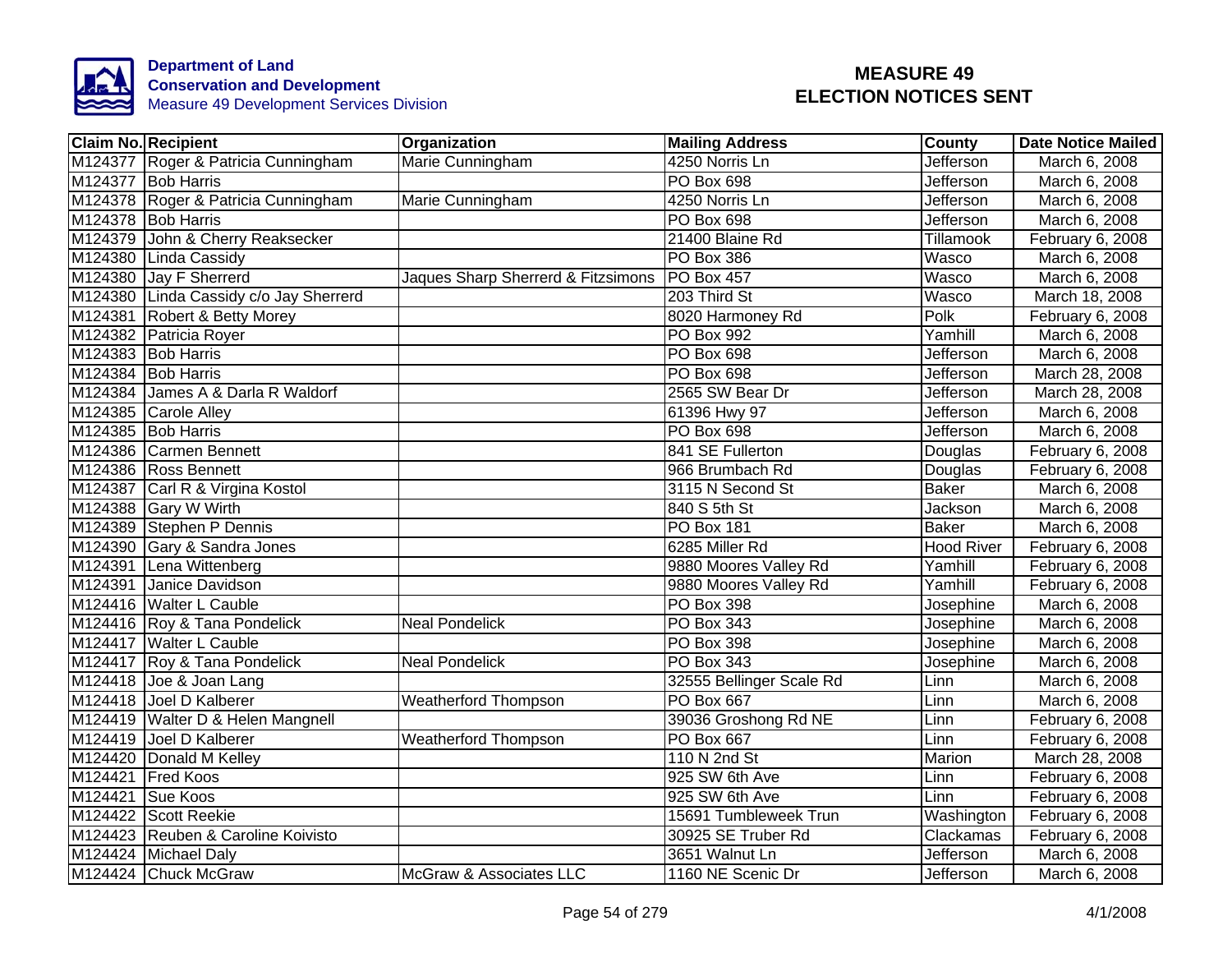

| <b>Claim No. Recipient</b>            | Organization                 | <b>Mailing Address</b>   | <b>County</b>     | Date Notice Mailed |
|---------------------------------------|------------------------------|--------------------------|-------------------|--------------------|
| M124424 Michael Daly c/o Chuck McGraw |                              | 1160 NE Scenic Dr        | Jefferson         | March 18, 2008     |
| M124425 Joel D Kalberer               | <b>Weatherford Thompson</b>  | <b>PO Box 667</b>        | Linn              | February 6, 2008   |
| M124425 Anna Morford                  |                              | 41810 Cutt Off Rd        | Linn              | February 6, 2008   |
| M124426 Gary & Shirley Devos          |                              | 43507 Brown Rd           | <b>Baker</b>      | March 6, 2008      |
| M124427 E Robert Wells                |                              | 3102 NE Rocky Butte Rd   | <b>Hood River</b> | March 6, 2008      |
| M124427 Frank Walker                  | Frank Walker & Associates    | 1480 Jamestown St SE     | <b>Hood River</b> | March 6, 2008      |
| M124428 Howard V & Mary H Wudinger    |                              | 5975 Majestic Way NE     | Marion            | February 6, 2008   |
| M124429 Philip S Torvend              |                              | 30356 S Oswalt Rd        | Clackamas         | February 6, 2008   |
| M124429 Elaine C Torvend              |                              | 30356 S Oswalt Rd        | Clackamas         | February 6, 2008   |
| M124430 Colleen & Terry Fluetsch      |                              | 680 Snowberry Rd         | Douglas           | March 6, 2008      |
| M124430 Ruth Morgan                   |                              | 400 Snowberry Rd         | Douglas           | March 6, 2008      |
| M124431 David & Janice Mihm           |                              | 21700 Cove Orchard Rd    | Yamhill           | March 6, 2008      |
| M124461 Donald Joe Willis             |                              | 1211 SW 5th Ave Ste 1900 | Multnomah         | February 6, 2008   |
| M124461 Howard Winters                |                              | 29446 E Woodard Rd       | Multnomah         | February 6, 2008   |
| M124465 Jack & Deanna Warren          |                              | 22821 S Ferguson Rd      | Clackamas         | March 6, 2008      |
| M124465 Jack & Deanna Warren          |                              | 22821 S Ferguson Rd      | Clackamas         | March 11, 2008     |
| M124466 Ronald & Anna Simonds         |                              | 3960 Pheasant Dr         | <b>Hood River</b> | February 6, 2008   |
| M124467 James F Peters                |                              | 7643 Davis Peak          | <b>Baker</b>      | March 6, 2008      |
| M124468 Donald Joe Willis             |                              | 1211 SW 5th Ave Ste 1900 | Multnomah         | March 6, 2008      |
| M124468 Vlado D & Zorka D Baricevic   |                              | 5925 SW Patton Rd        | Multnomah         | March 6, 2008      |
| M124469 Judy Knapp                    |                              | 1001 SW Colfax Ln        | Jefferson         | February 6, 2008   |
| M124470 Janet Dyke                    |                              | 49123 Foothill Rd        | <b>Baker</b>      | March 6, 2008      |
| M124471 Lynn & Lillian Borg           |                              | 195 Cedar Ln             | Douglas           | February 6, 2008   |
| M124471 W A Bulkeley Broker           | The Neil Company Real Estate | 2245 NW Stewart Parkway  | Douglas           | February 6, 2008   |
| M124472 David E & Deanna J Fletcher   |                              | 16453 S Forsythe Rd      | Clackamas         | February 6, 2008   |
| M124472 John W Shonkwiler             |                              | 13425 SW 72nd Ave        | Clackamas         | February 6, 2008   |
| M124473 Tracy Ramona                  |                              | 18223 S Springwater Rd   | Clackamas         | March 6, 2008      |
| M124473 John W Shonkwiler             |                              | 13425 SW 72nd Ave        | Clackamas         | March 6, 2008      |
| M124474 Lorraine Moll                 |                              | 21512 S Fischers Mill Rd | Clackamas         | February 6, 2008   |
| M124474 John W Shonkwiler             |                              | 13425 SW 72nd Ave        | Clackamas         | February 6, 2008   |
| M124475 Gerald A & Mary A Richards    |                              | 16430 S Springwater Rd   | Clackamas         | March 6, 2008      |
| M124475 John W Shonkwiler             |                              | 13425 SW 72nd Ave        | Clackamas         | March 6, 2008      |
| M124476 Karen Clement                 |                              | 1827 NE Smith Rockway    | <b>Deschutes</b>  | February 6, 2008   |
| M124476 Thelma Lantz                  |                              | 1827 NE Smith Rock Way   | Deschutes         | February 6, 2008   |
| M124477 Dan & Joyce Gover             |                              | 65534 Rancho Rd          | Wallowa           | February 6, 2008   |
| M124478 Dan & Joyce Gover             |                              | 65534 Rancho Rd          | Wallowa           | March 6, 2008      |
| M124479 Jeannie W Stupin Egorov       |                              | 11796 Rd 252             | Linn              | February 6, 2008   |
| M124479 Sherman D Weld                |                              | <b>PO Box 488</b>        | Linn              | February 6, 2008   |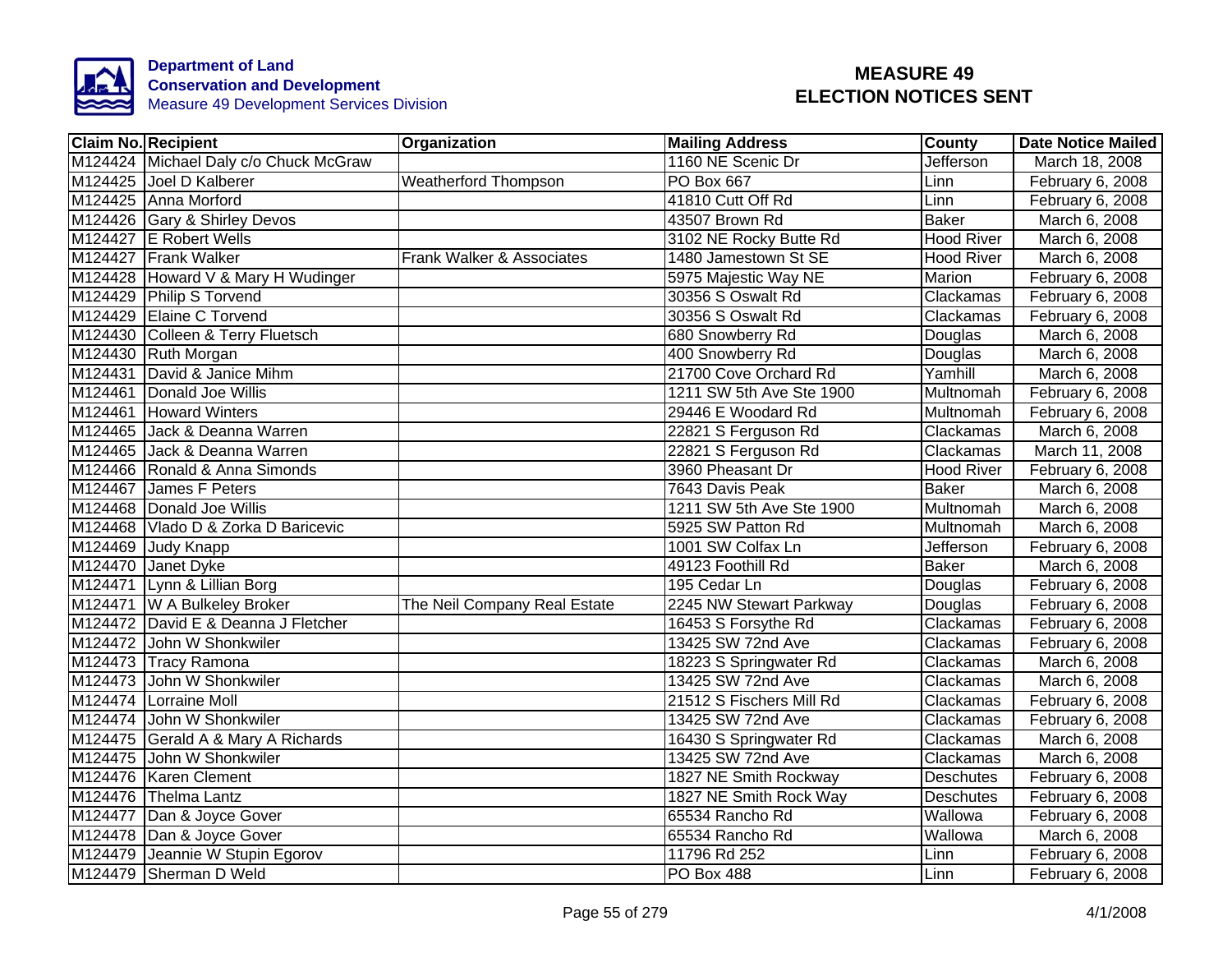

| <b>Claim No. Recipient</b>         | <b>Organization</b>               | <b>Mailing Address</b>     | <b>County</b>     | Date Notice Mailed |
|------------------------------------|-----------------------------------|----------------------------|-------------------|--------------------|
| M124481 Earl Allison               |                                   | 2007 Carlson Dr            | Klamath           | March 6, 2008      |
| M124482 Lillian C Kuenzi           |                                   | 581 Lancaster Dr SE Pmb 13 | Marion            | March 6, 2008      |
| M124483 Carl F & Noella Propp      |                                   | 23612 S Day Hill Rd        | Clackamas         | February 6, 2008   |
| M124484 Mary Ellyn Davis           |                                   | 62800 Powell               | <b>Deschutes</b>  | March 6, 2008      |
| M124484 Robert S Lovlien           |                                   | PO Box 1151                | <b>Deschutes</b>  | March 6, 2008      |
| M124485 Isa A Taylor               |                                   | 549 SW Mill View Way       | <b>Deschutes</b>  | February 6, 2008   |
| M124485 John R & Charlene M Stoltz |                                   | 5680 Oregon Rd             | <b>Deschutes</b>  | February 6, 2008   |
| M124486 Vivian L Backman           |                                   | 21940 SW Backman Ln        | Washington        | March 6, 2008      |
| M124486 David B Smith              |                                   | 6950 SW Hampton St Ste 232 | Washington        | March 6, 2008      |
| M124487 David & Anna Collins       |                                   | 5291 Sweet Ln              | Jackson           | February 6, 2008   |
| M124488 Don Campbell               |                                   | 25660 NW Moreland Rd       | Clackamas         | February 6, 2008   |
| M124488 Edwin & Jessica Campbell   |                                   | 19082 S Old River Dr       | Clackamas         | February 6, 2008   |
| M124489 Michael McGean             |                                   | 1148 NW Hill St            | <b>Deschutes</b>  | February 6, 2008   |
| M124489 Dick & Helyn Sellers       |                                   | 64061 N Hwy 97             | Deschutes         | February 6, 2008   |
| M124490 Rickey & Bette Benjamin    |                                   | 8675 Cooper Spur Rd        | <b>Hood River</b> | March 6, 2008      |
| M124491 John C Pinkstaff           | Ramis Crew Corrigan LLP           | 1727 NW Hoyt St            | Yamhill           | February 6, 2008   |
| M124491 Mark Teppola               |                                   | PO Box 14399               | Yamhill           | February 6, 2008   |
| M124492 Richard Polson             |                                   | 4026 NE Davis              | <b>Hood River</b> | March 6, 2008      |
| M124493 Charles & Ernestine Hill   |                                   | 755 SW Brent Ave           | Grant             | March 6, 2008      |
| M124493 Daniel Cronin              |                                   | 235 S Canyon Blvd          | Grant             | March 6, 2008      |
| M124494 Benny & Mary Degaetano     |                                   | 67180 Hwy 20               | Deschutes         | February 6, 2008   |
| M124494 Edward P Fitch             | <b>Bryant Emerson &amp; Fitch</b> | <b>PO Box 457</b>          | <b>Deschutes</b>  | February 6, 2008   |
| M124496 D Rahn Hostetter           |                                   | 203 E Main St              | Wallowa           | February 6, 2008   |
| M124496 Frank B Kimball Et Al      |                                   | 1187 Taumarson Rd          | Wallowa           | February 6, 2008   |
| M124497 Dennis Rasmussen           |                                   | 1621 N Spruce St           | Union             | March 6, 2008      |
| M124497 Martha Joy Rasmussen       | Terra Magic Inc                   | 10805 Island Dr            | Union             | March 6, 2008      |
| M124498 Dennis Rasmussen           |                                   | 1621 N Spruce St           | Union             | March 6, 2008      |
| M124498 Martha Joy Rasmussen       | Terra Magic Inc                   | 10805 Island Dr            | Union             | March 6, 2008      |
| M124499 Arlene Burger              |                                   | 8590 Perrydale Rd          | Yamhill           | February 6, 2008   |
| M124526 Dick W & Beth A Aften      |                                   | 8335 Redstone              | Marion            | March 28, 2008     |
| M124527 George B Heilig            | Cable Huston                      | <b>PO Box 546</b>          | Benton            | February 6, 2008   |
| M124527 Jennie M Stroda            |                                   | 23793 Territorial Hwy      | Benton            | February 6, 2008   |
| M124528 James H & Susan M Donnelly | Donnelly Orchards Inc             | 8000 Cooper Spur Rd        | <b>Hood River</b> | March 6, 2008      |
| M124529 Thomas Marlow              |                                   | 1932 Woodson Loop          | Lane              | February 6, 2008   |
| M124529 Steve Cornacchia           |                                   | 180 E 11th Ave             | Lane              | February 6, 2008   |
| M124529 Gary & Maxine Marlow       |                                   | 38817 Place Rd             | Lane              | February 6, 2008   |
| M124529 Kearney & Patricia Simpson |                                   | 39297 Place Rd             | Lane              | February 6, 2008   |
| M124529 Jerry Dilley               |                                   | 85065 Renegade Ln          | Lane              | February 6, 2008   |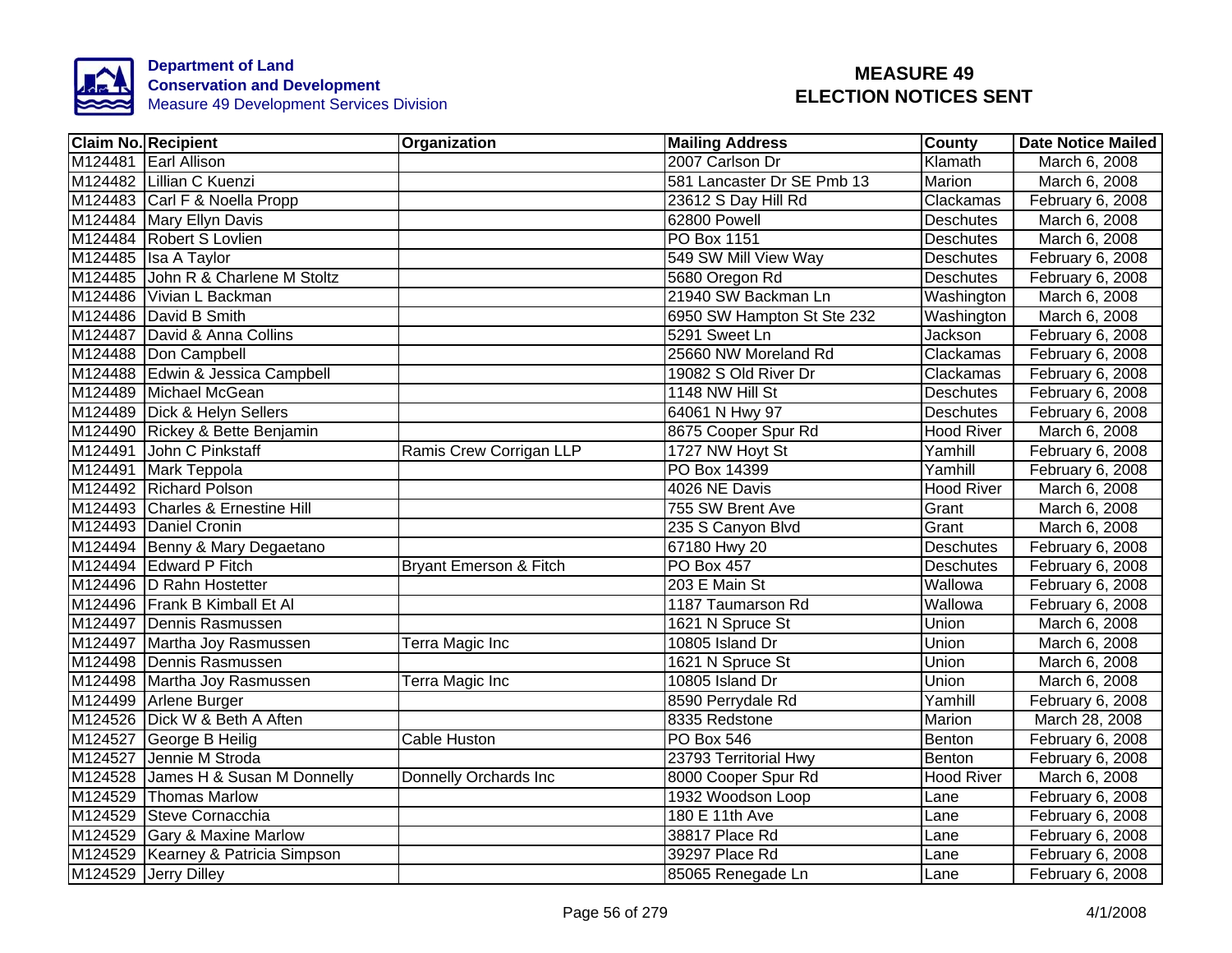

| <b>Claim No. Recipient</b>             | Organization                            | <b>Mailing Address</b>     | <b>County</b> | <b>Date Notice Mailed</b> |
|----------------------------------------|-----------------------------------------|----------------------------|---------------|---------------------------|
| M124530 Steve Cornacchia               |                                         | 180 E 11th Ave             | Lane          | February 6, 2008          |
| M124530 Jeffrey & Sunsan Cook          |                                         | 458 Terrace Dr             | Lane          | February 6, 2008          |
| M124531 Richard D & Velma B Nice       |                                         | 85528 Dilley Ln            | Lane          | February 6, 2008          |
| M124531 Steve Cornacchia               |                                         | 180 E 11th Ave             | Lane          | February 6, 2008          |
| M124532 Don Campbell                   |                                         | 25660 NW Moreland Rd       | Clackamas     | February 6, 2008          |
| M124532 John C Pinkstaff               | Ramis Crew Corrigan LLP                 | 1727 NW Hoyt St            | Clackamas     | February 6, 2008          |
| M124532 Edwin & Jessica Campbell       |                                         | 19082 S Old River Dr       | Clackamas     | February 6, 2008          |
| M124533 Betty Karsten                  |                                         | 51637 S W Old Portland Rd  | Columbia      | February 6, 2008          |
| M124533 Francis Martin                 |                                         | 56661 Turley Rd            | Columbia      | February 6, 2008          |
| M124534 Khosrow Rahimi                 |                                         | 6414 NE 76th Ave           | Yamhill       | March 6, 2008             |
| M124535 Verland L Reavis               |                                         | 71442 Reavis Rd            | Coos          | February 6, 2008          |
| M124536 Robert & Janet Staley          |                                         | 62448 Buchanan Ln          | Union         | February 6, 2008          |
| M124537 Delos & Joanne Parks           | Parks & Parks                           | 832 Klamath Ave            | Klamath       | February 6, 2008          |
| M124548 John & Anna Hoskins            |                                         | 11400 NE Dudley Rd         | Yamhill       | February 6, 2008          |
| M124548 John Bridges                   | <b>Brown Tarlow Smith &amp; Bridges</b> | 515 E First St             | Yamhill       | February 6, 2008          |
| M124549 John Bridges                   | <b>Brown Tarlow Smith &amp; Bridges</b> | 515 E First St             | Yamhill       | February 6, 2008          |
| M124549 Perry Kimberly & Charma Boston |                                         | 18201 NE Baker Trail Ln    | Yamhill       | February 6, 2008          |
| M124550 Donald & Hannelore Kenner      |                                         | 24040 SW Durdel Dr         | Washington    | February 6, 2008          |
| M124553 Kenneth & Dawn Dutton          |                                         | 13520 SE 362 Ave           | Lincoln       | March 6, 2008             |
| M124554 Steve Cornacchia               |                                         | 180 E 11th Ave             | Lane          | February 6, 2008          |
| M124554 Donald W Johnson               |                                         | 511 NW Woodson Dr          | Lane          | February 6, 2008          |
| M124555 A Richard & Paula M Vial       |                                         | 7000 SW Varns St           | Washington    | March 6, 2008             |
| M124556 David & Jean Dow               |                                         | 2215 Coker Butte Rd        | Jackson       | February 6, 2008          |
| M124557 Larry M Rust                   |                                         | 377 Schoolhouse Creek Rd   | Douglas       | March 6, 2008             |
| M124557 Bonnie Reindel                 |                                         | 1862 NW Oerding            | Douglas       | March 6, 2008             |
| M124558 Phillip M & Carol N Jones      |                                         | 19360 Frost Rd             | Polk          | February 6, 2008          |
| M124558 Frank Walker                   | Frank Walker & Associates               | 37708 Kings Valley Hwy     | Polk          | February 6, 2008          |
| M124577 Marvin J & Marlena Mosbrucker  |                                         | 8937 SE 347th Ave          | Clackamas     | March 6, 2008             |
| M124578 Jean Powrie                    |                                         | 2425 NE 20th St            | Coos          | March 6, 2008             |
| M124578 Shea Gumusoglu                 |                                         | 6650 SW Redwood Ln Ste 215 | Coos          | March 6, 2008             |
| M124579 Herb Fee                       |                                         | 5291 SE La Mesa Way        | Clackamas     | February 6, 2008          |
| M124580 Ben Gardner                    |                                         | PO Box 6058                | Curry         | February 6, 2008          |
| M124593 Loretta D Conover              |                                         | 20900 NW Baker Creek Rd    | Yamhill       | February 6, 2008          |
| M124593 Amy Conover                    |                                         | 1256 SW Darci Dr           | Yamhill       | February 6, 2008          |
| M124597 Raymond & Shirley Kimlinger    |                                         | 1141 NW 8th Way            | Clackamas     | February 6, 2008          |
| M124598 Shirley B Kimlinger            |                                         | 1141 NW 8th Way            | Clackamas     | February 6, 2008          |
| M124598 William Kimlinger              |                                         | 1141 NW 8th Way            | Clackamas     | February 6, 2008          |
| M124598 James Kimlinger                |                                         | 1657 Primavera Ln          | Clackamas     | February 6, 2008          |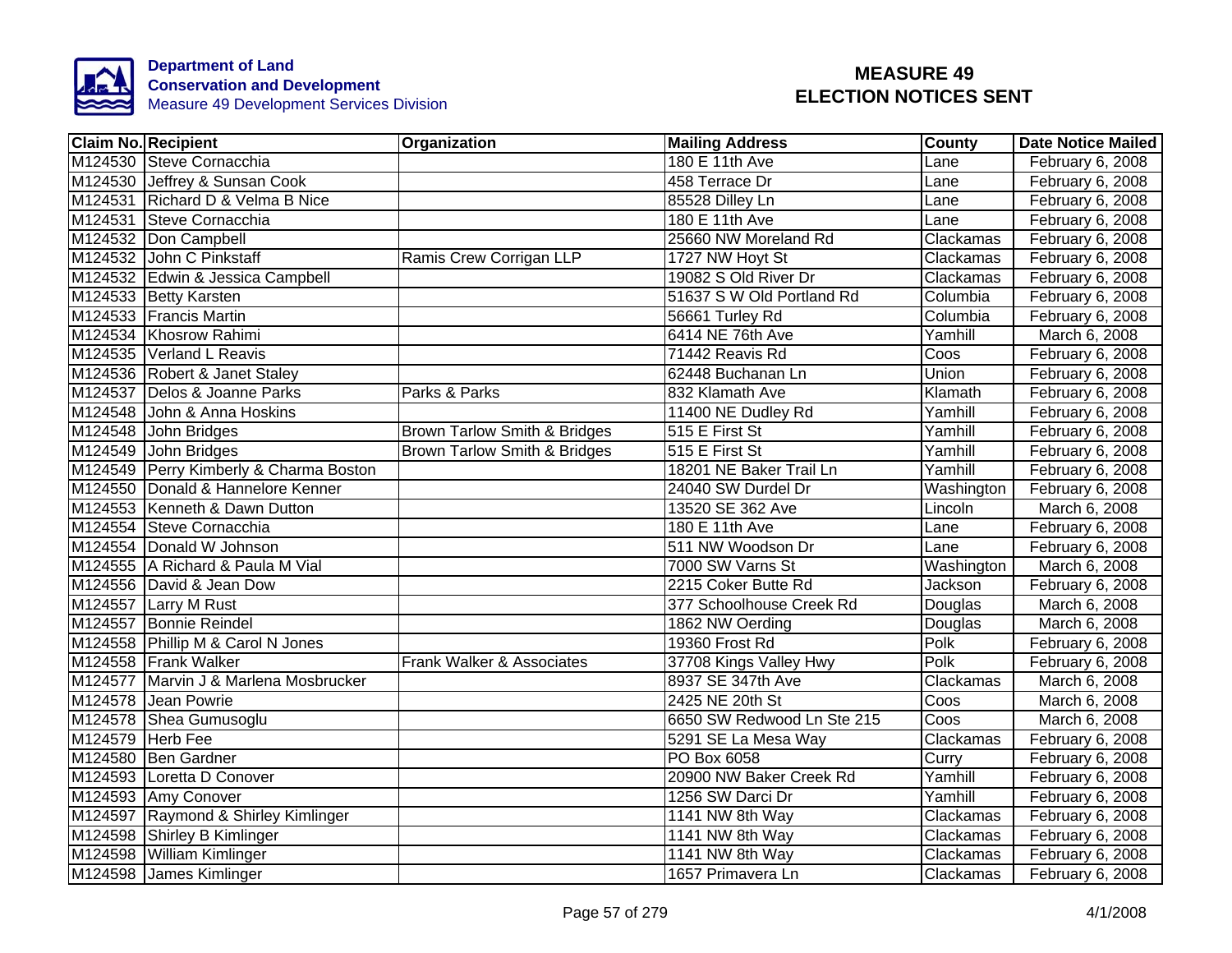

|                    | <b>Claim No. Recipient</b>           | <b>Organization</b>          | <b>Mailing Address</b>  | <b>County</b>     | <b>Date Notice Mailed</b> |
|--------------------|--------------------------------------|------------------------------|-------------------------|-------------------|---------------------------|
|                    | M124598 Susan Doolittle              |                              | 1306 E Creston St       | Clackamas         | February 6, 2008          |
|                    | M124598 Mary Jane Davis              |                              | 101 Prescott St         | Clackamas         | February 6, 2008          |
|                    | M124600 Helen Gerlinger              |                              | 12437 Clow Corner Rd    | Polk              | February 6, 2008          |
|                    | M124600 Mark D Shipman               | Saalfeld Griggs PC           | PO Box 470              | Polk              | February 6, 2008          |
|                    | M124601 Walter & Darlene Jordan      |                              | 155415 S Tioga Rd       | Clackamas         | February 6, 2008          |
|                    | M124602 William C & Sheila M Johnson |                              | 7300 SE Starr Quarry Rd | Yamhill           | February 6, 2008          |
|                    | M124603 David & Bonnie Heinzman      |                              | 91670 Svensen Market Rd | Clatsop           | February 6, 2008          |
|                    | M124604 Kathleen Debnam              |                              | 18225 Oakdale Rd        | Polk              | February 6, 2008          |
|                    | M124605 Donald & Marian Hayden       |                              | PO Box 1783             | Washington        | February 6, 2008          |
|                    | M124606 John Scott & Gail Hagee      | Pheasant Valley Orchards Inc | 3890 Acree Dr           | <b>Hood River</b> | March 28, 2008            |
| M124607 Lila Hills |                                      |                              | 39275 SE Wildcat Mtn Dr | Clackamas         | February 7, 2008          |
|                    | M124607 Steve Summers                |                              | PO Box 445              | Clackamas         | February 7, 2008          |
|                    | M124608 Robert & Cheryl Cook         |                              | 2050 SW Childs Rd       | Clackamas         | January 18, 2008          |
|                    | M124608 Debi Laue                    |                              | <b>PO Box 147</b>       | Clackamas         | January 18, 2008          |
|                    | M124621 Robert Hickman               |                              | 4733 Marion Hill Rd SE  | Marion            | February 7, 2008          |
| M124622            |                                      | K & B Famliy LP              | PO Box 400              | Wallowa           | March 6, 2008             |
|                    | M124622 D Rahn Hostetter             |                              | 203 E Main St           | Wallowa           | March 6, 2008             |
|                    | M124623 Michael & Kathleen Bamford   |                              | 29654 Riverview Terrace | Washington        | March 6, 2008             |
| M124623            | John & Martha Bamford                |                              | 702 Panama Pl           | Washington        | March 6, 2008             |
|                    | M124624   Florence Waibel            |                              | 32320 NW Padgett Rd     | Washington        | February 7, 2008          |
|                    | M124624 Bill Waibel                  |                              | 32185 NW Padgett Rd     | Washington        | February 7, 2008          |
|                    | M124625 Mayme Neely                  | C/O Daniel & Sandra Teall    | <b>Cmr 454</b>          | Lane              | February 7, 2008          |
|                    | M124626 Dan & Helen Rastovich        |                              | 21925 Rastovich Rd      | <b>Deschutes</b>  | February 7, 2008          |
|                    | M124626 Robert S Lovlien             |                              | <b>PO Box 1151</b>      | <b>Deschutes</b>  | February 7, 2008          |
|                    | M124627 Dennis & Kathleen Spence     |                              | 14055 Cally Fisher Ln   | <b>Baker</b>      | March 6, 2008             |
|                    | M124627 Peggy Browne                 |                              | 50809 Ellis Rd          | <b>Baker</b>      | March 6, 2008             |
|                    | M124628 Joe & Charlotte Murray       |                              | 327 Lemwick Ln          | Lincoln           | February 7, 2008          |
|                    | M124650 Dennis Rasmussen             |                              | 1621 N Spruce St        | Union             | March 6, 2008             |
|                    | M124650 Martha Joy Rasmussen         | Terra Magic Inc              | 10805 Island Dr         | Union             | March 6, 2008             |
|                    | M124651 Richard & Elizabeth Heininge |                              | 25450 NE Eilers Rd      | Clackamas         | March 6, 2008             |
| M124652            |                                      | James A Mann LLC             | PO Box 51081            | Lane              | March 6, 2008             |
|                    | M124652 Jon & Lynna Gay Bowers       |                              | 94745 Love Lake Rd      | Lane              | March 6, 2008             |
|                    | M124652 Rohn M Roberts               | Arnold Gallagher Saydack     | PO Box 1758             | Lane              | March 6, 2008             |
|                    | M124653 Caroline Stevens             |                              | PO Box 287              | Lincoln           | February 7, 2008          |
|                    | M124654 Richard D & Evonne E Smith   |                              | 20131 SW Neugebauer Rd  | Washington        | February 7, 2008          |
|                    | M124664 Ben Gardner                  |                              | PO Box 6058             | Curry             | February 7, 2008          |
|                    | M124665 Henry & Nan Lewis            |                              | 26210 Willard Rd        | Deschutes         | March 6, 2008             |
|                    | M124665 Robert S Lovlien             |                              | PO Box 1151             | <b>Deschutes</b>  | March 6, 2008             |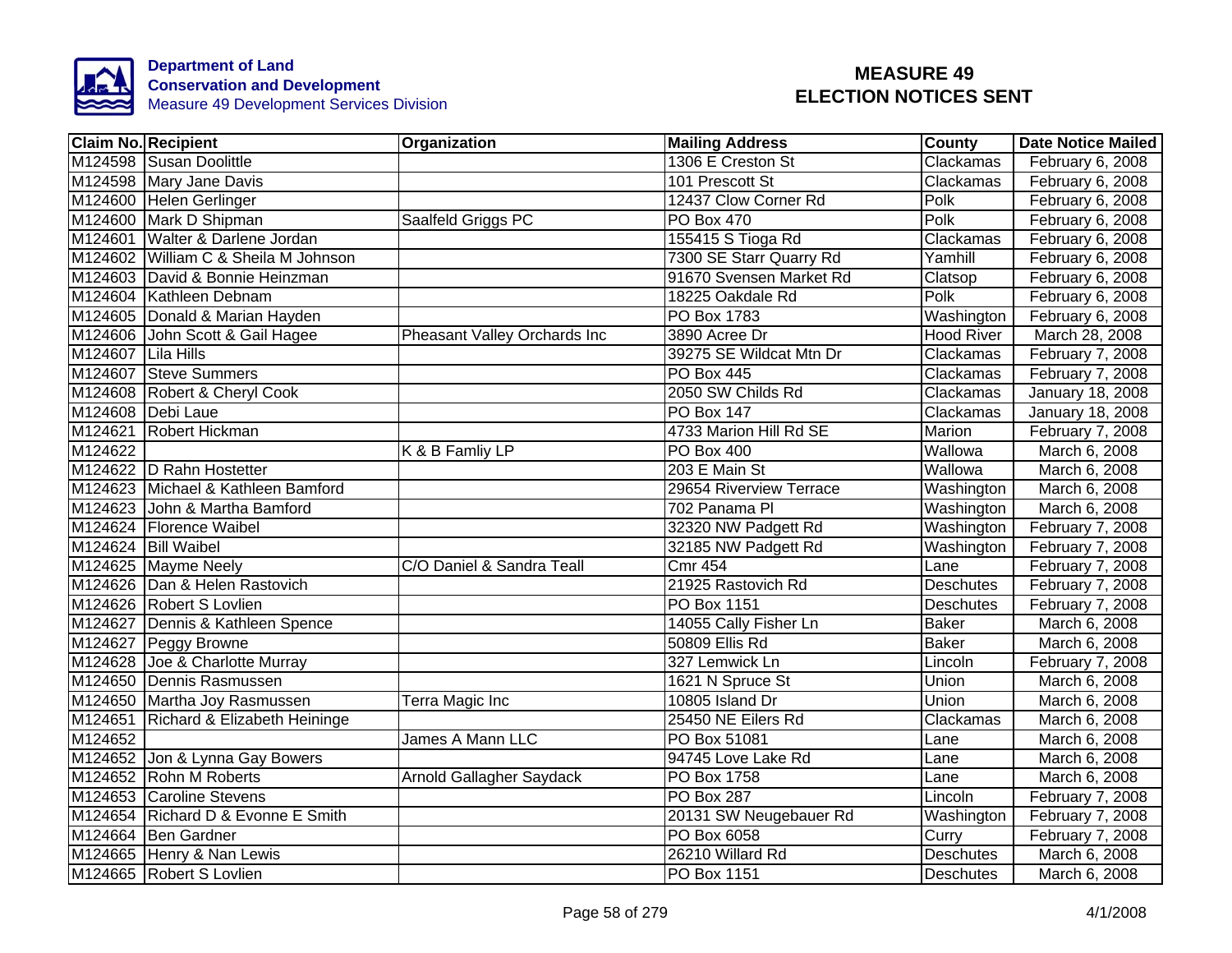

| <b>Claim No. Recipient</b>          | <b>Organization</b>      | <b>Mailing Address</b>      | County           | <b>Date Notice Mailed</b> |
|-------------------------------------|--------------------------|-----------------------------|------------------|---------------------------|
| M124666 Frances Koeknke             |                          | 36400 SW Dixon Mill Rd      | Washington       | March 6, 2008             |
| M124666 Mike McCarthy               |                          | 4147 NW Martin Rd           | Washington       | March 6, 2008             |
| M124667 Billy & Gladys Greene       |                          | 913 Mountain Meadows        | <b>Jackson</b>   | February 7, 2008          |
| M124667 Don L Greene                |                          | PO Box 516                  | Jackson          | February 7, 2008          |
| M124668 Lucile P Ketchum            |                          | 6282 Chenowith Rd           | Wasco            | February 7, 2008          |
| M124668 Wiiliam Ketchum             |                          | 6282 Chenowith Rd           | Wasco            | February 7, 2008          |
| M124669 William P Ketchum           | Ketchum Ranch Inc        | 6282 Chenowith Rd           | <b>Wasco</b>     | February 7, 2008          |
| M124677 Coye Morris Jr              |                          | 23770 SW Dejong Rd          | Yamhill          | February 7, 2008          |
| M124678 James McCormack             |                          | 64631 Alder Slope Rd        | Wallowa          | March 6, 2008             |
| M124679 James McCormack             |                          | 64631 Alder Slope Rd        | Wallowa          | March 6, 2008             |
| M124680 Faith G Lahey               |                          | 41831 SW Laselle Raod       | Washington       | February 7, 2008          |
| M124681 Ann Smith                   |                          | 856 Doerner Rd              | Douglas          | February 7, 2008          |
| M124682 Robert D Puckett            |                          | 14740 Puckett Rd            | Klamath          | February 7, 2008          |
| M124682 Douglas Puckett             |                          | 15060 Hwy 66                | Klamath          | February 7, 2008          |
| M124683 Puckett Family              |                          | 15060 Hwy 66                | Klamath          | March 6, 2008             |
| M124684 Calvin Emmert               |                          | 43574 Wiley Court Dr        | Linn             | February 7, 2008          |
| M124684 Beverly Emmert              |                          | 43574 Wiley Court Dr        | Linn             | February 7, 2008          |
| M124685 Emmert Family               |                          | 43574 Wiley Court Dr        | Linn             | March 6, 2008             |
| M124686 Norman & Cinda Lehne        |                          | 386 Cleveland Rapids Rd     | Douglas          | March 6, 2008             |
| M124687 Cynthia Finch               |                          | 3452 S Myrtle Rd            | Douglas          | February 7, 2008          |
| M124688 Wesley Hutson               |                          | 9005 SW Hwy 97              | <b>Jefferson</b> | February 7, 2008          |
| M124688 Janise Hutson               |                          | 9005 SW Hwy 97              | <b>Jefferson</b> | February 7, 2008          |
| M124688 Bob Harris                  |                          | PO Box 698                  | <b>Jefferson</b> | February 7, 2008          |
| M124689 Evangeline & Richard Bigham |                          | 83505 Tolman Rd             | Lane             | March 6, 2008             |
| M124690 Ralph & Anna Wyant          |                          | 6950 S Fork Little Butte Rd | <b>Jackson</b>   | February 7, 2008          |
| M124690 Mark S Bartholomew          | <b>Hornecker Cowling</b> | 717 Murhphy Rd              | Jackson          | February 7, 2008          |
| M124699 Barbara R Morgan            |                          | 25449 Summit Prairie Rd     | Grant            | March 6, 2008             |
| M124700 Earl G & Sharon K West      |                          | 3865 Hackson School Rd      | Washington       | March 6, 2008             |
| M124701 Betty Fisher                |                          | 4510 Cooper Hollow          | Polk             | February 7, 2008          |
| M124702 Donald & Marietta Pegg      |                          | 2395 James Howe Rd          | Polk             | March 6, 2008             |
| M124703 Ronald & Boneita York       |                          | 26509 S Gelbrich Rd         | Clackamas        | February 7, 2008          |
| M124704 Hazel Ertel                 |                          | 53899 Bear Creek Rd         | Coos             | February 7, 2008          |
| M124705 Geno & Darlene Luckini      |                          | 36596 Richardson Gap Rd     | Linn             | March 6, 2008             |
| M124706 Charles & Mary Bangle       |                          | 34025 Allen Raod            | Lane             | February 7, 2008          |
| M124707 Daniel Van Vactor           |                          | PO Box 1524                 | Deschutes        | March 6, 2008             |
| M124708 Anthony Amadio              |                          | 20150 Marsh Rd              | Deschutes        | March 6, 2008             |
| M124708 Edward P Fitch              | Bryant Emerson & Fitch   | PO Box 457                  | Deschutes        | March 6, 2008             |
| M124709 George B Heilig             | <b>Cable Huston</b>      | PO Box 546                  | Linn             | February 7, 2008          |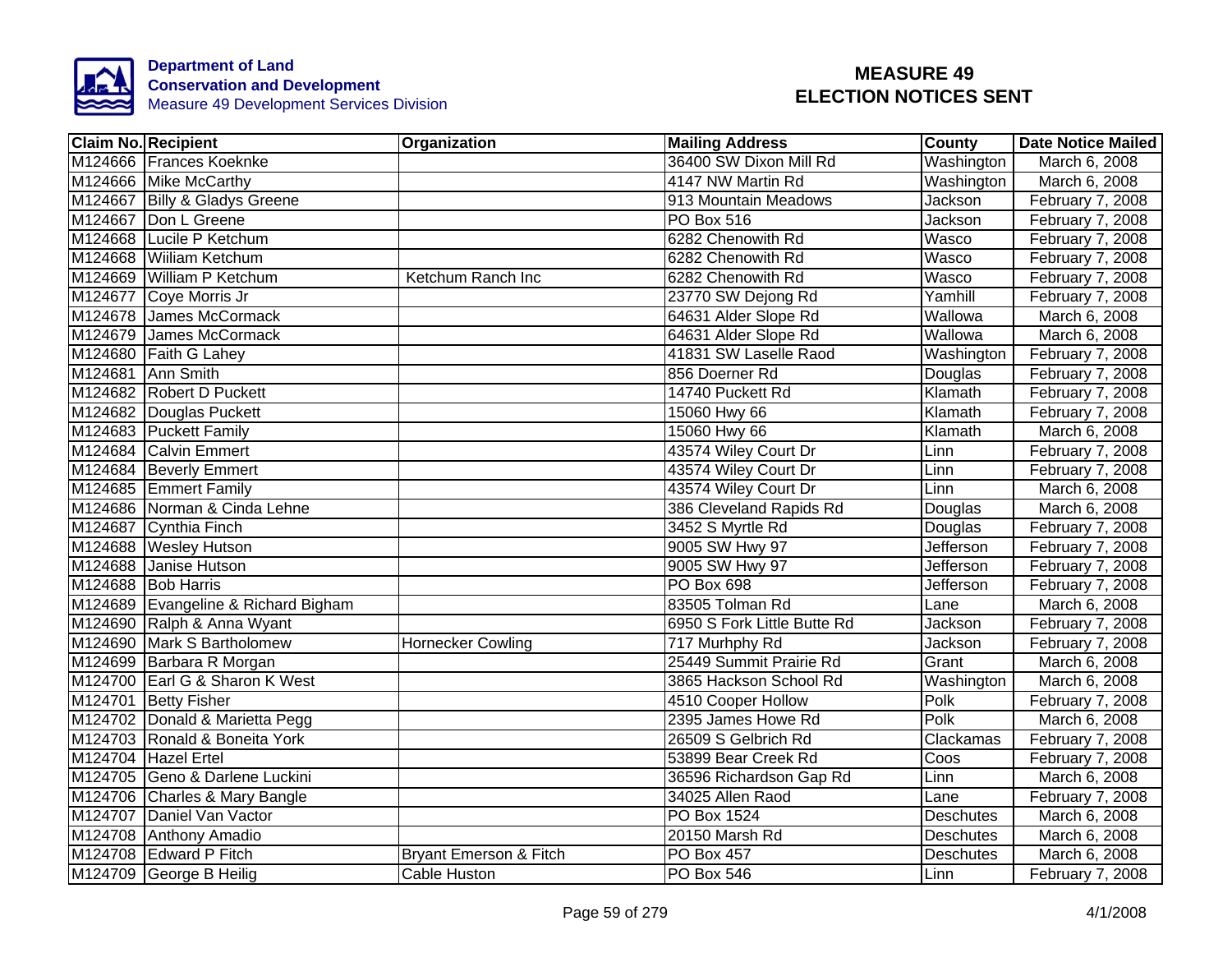

| <b>Claim No. Recipient</b>          | Organization                     | <b>Mailing Address</b>     | County            | <b>Date Notice Mailed</b> |
|-------------------------------------|----------------------------------|----------------------------|-------------------|---------------------------|
| M124709 James D & Darlene J Rimer   |                                  | 39570 Montgomery Dr        | Linn              | February 7, 2008          |
| M124710 James & Cheryl Kinley       |                                  | 32300 Bush Gardens         | Lane              | March 6, 2008             |
| M124722 John & Wesley Hill          |                                  | 14850 Oregon State Hwy 238 | <b>Jackson</b>    | March 6, 2008             |
| M124722 Daniel B O'Connor           | Huycke O'Connor Jarvis           | 823 Alder Creek Dr         | Jackson           | March 6, 2008             |
| M124723 Ernest L & Janice M Preedy  |                                  | 29580 SW Farmington Rd     | Washington        | February 7, 2008          |
| M124724 Wilmer L Cook               |                                  | 64304 Alder Slope Rd       | Wallowa           | February 7, 2008          |
| M124725 Leroy Phillips              |                                  | 16711 Pole Line Ln         | <b>Baker</b>      | February 7, 2008          |
| M124726 Bob Harris                  |                                  | PO Box 698                 | <b>Jefferson</b>  | March 6, 2008             |
| M124727 Erich & Mary Eggener        |                                  | 11283 SE 34th Ave          | Clackamas         | February 7, 2008          |
| M124728 Kirk & Christine Welling    |                                  | 13490 SE Orient Dr         | Clackamas         | March 6, 2008             |
| M124730 Bryan Bevens                |                                  | 15160 S Dales Ave          | Clackamas         | March 6, 2008             |
| M124730 Zon Bevens                  |                                  | 22084 S Ridge Rd           | Clackamas         | March 6, 2008             |
| M124757 Donald & Oelo Deardorff     |                                  | 705 NE 7th St              | Josephine         | February 7, 2008          |
| M124757 Michael L Spencer           | Michael L Spencer LLC            | 409 Pine St Ste 204        | Josephine         | February 7, 2008          |
| M124758 Virginia J McBride          |                                  | PO Box 867                 | Clackamas         | March 6, 2008             |
| M124759 Charlene & Von Hunter       |                                  | 23033 SE Howlett Rd        | Clackamas         | February 7, 2008          |
| M124760 Francis Engebretson         |                                  | 3050 Ash St                | Coos              | March 6, 2008             |
| M124764 Lee Insko                   |                                  | 76984 Palmer Jct Rd        | Union             | February 7, 2008          |
| M124765 John & Prudence Latta       |                                  | 7660 SW Village Green      | Clackamas         | March 6, 2008             |
| M124766 Curtis L & Lila J Gottman   |                                  | 10381 S Mulino Rd          | Clackamas         | January 28, 2008          |
| M124767 Jerry R & Dotha J Patterson |                                  | 800 NE Henderson Dr        | <b>Jefferson</b>  | February 7, 2008          |
| M124768 Edward P Fitch              | Bryant Emerson & Fitch           | PO Box 457                 | <b>Deschutes</b>  | February 7, 2008          |
| M124768 Stanley & Donna Peterson    |                                  | 3848 NW Way                | <b>Deschutes</b>  | February 7, 2008          |
| M124769 Cheryl Oguri                |                                  | 3280 Rice Valley Rd        | Douglas           | March 6, 2008             |
| M124769 Delilah Knight              |                                  | 3460 Rice Valley Rd        | Douglas           | March 6, 2008             |
| M124769 Cheryl Oguri                |                                  | 3280 Rice Valley Rd        | Douglas           | March 6, 2008             |
| M124770 Cheryl Oguri                |                                  | 3280 Rice Valley Rd        | Douglas           | March 6, 2008             |
| M124770 Delilah S Knight            |                                  | 3460 Rice Valley Rd        | Douglas           | March 6, 2008             |
| M124771 Cheryl Oguri                |                                  | 3280 Rice Valley Rd        | Douglas           | March 6, 2008             |
| M124771 Delilah S Knight            |                                  | 3460 Rice Valley Rd        | Douglas           | March 6, 2008             |
| M124772 Cheryl Oguri                |                                  | 3280 Rice Valley Rd        | Douglas           | March 6, 2008             |
| M124772 Delilah S Knight            |                                  | 3460 Rice Valley Rd        | Douglas           | March 6, 2008             |
| M124773 William & Jacqueline Frost  | Frostland Sureying & Cattle Co   | 309 Pine Ave               | <b>Hood River</b> | March 6, 2008             |
| M124774 Steve & Kittie Prock        |                                  | 3051 NE Columbia Blvd      | Clackamas         | March 6, 2008             |
| M124775 George & Mina Cook          |                                  | 63510 Gentry Loop          | Deschutes         | February 7, 2008          |
| M124783 Robert Schram               | Dean Westbrook & Molly Westbrook | 2914 Greenbrae Dr          | Clackamas         | January 28, 2008          |
| M124783 Thomas Cutler               | Harris Berne Christensen         | 5000 SW Meadows Rd Ste 400 | Clackamas         | January 28, 2008          |
| M124797 William Rodriguez           |                                  | 2783 Ridgeway Dr SE        | Marion            | March 6, 2008             |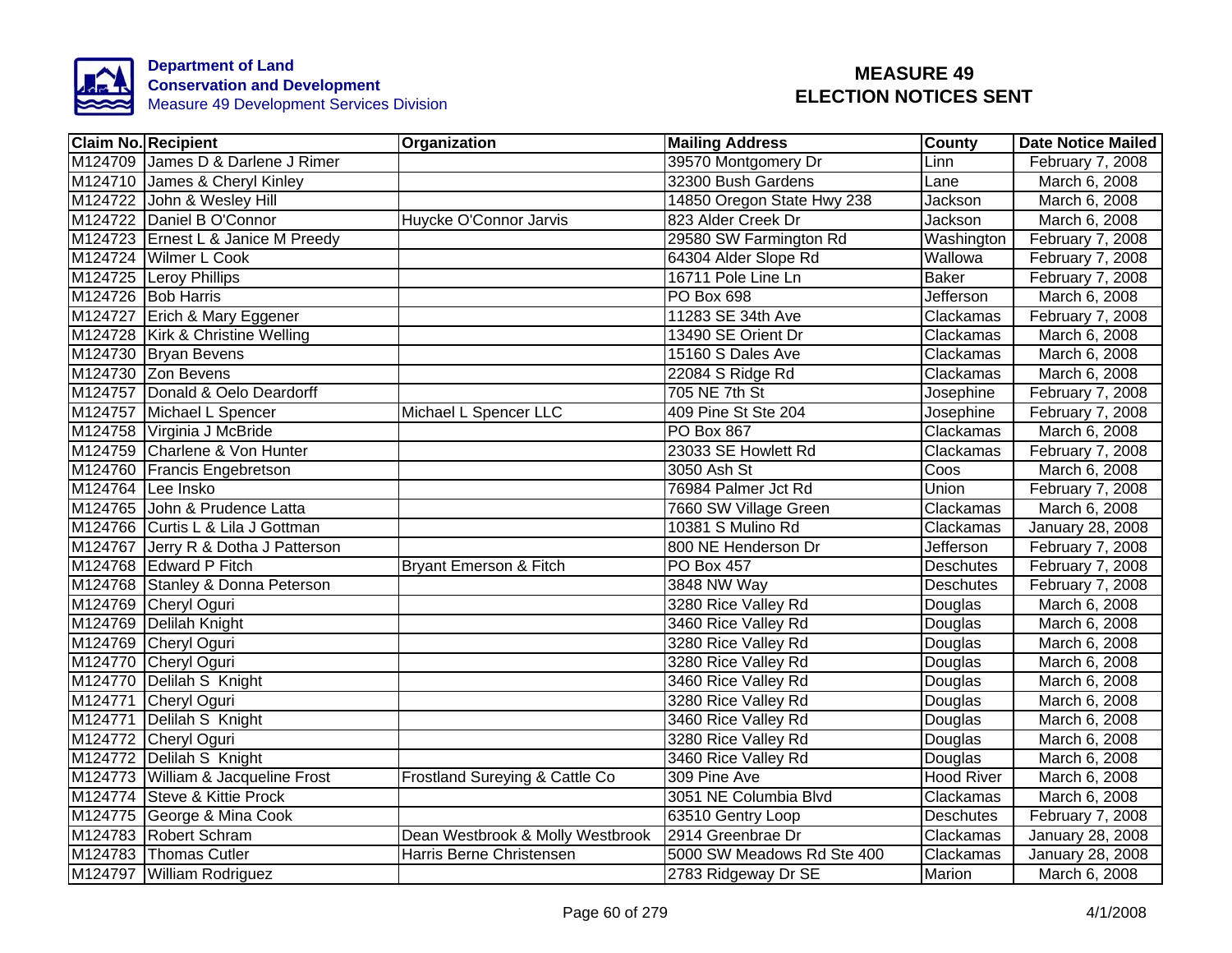

| <b>Claim No. Recipient</b>         | Organization                 | <b>Mailing Address</b>    | County           | <b>Date Notice Mailed</b> |
|------------------------------------|------------------------------|---------------------------|------------------|---------------------------|
| M124798 Gladys Grant               |                              | 1756 SW Hwy 97            | <b>Jefferson</b> | February 7, 2008          |
| M124798 Bob Harris                 |                              | <b>PO Box 698</b>         | Jefferson        | February 7, 2008          |
| M124799 Gladys Grant               |                              | 1756 SW Hwy 97            | Jefferson        | February 7, 2008          |
| M124799 Bob Harris                 |                              | PO Box 698                | Jefferson        | February 7, 2008          |
| M124800 Gladys Grant               |                              | 1756 SW Hwy 97            | Jefferson        | February 7, 2008          |
| M124800 Bob Harris                 |                              | PO Box 698                | Jefferson        | February 7, 2008          |
| M124801 Gladys Grant               |                              | 1756 SW Hwy 97            | Jefferson        | February 7, 2008          |
| M124801 Bob Harris                 |                              | PO Box 698                | Jefferson        | February 7, 2008          |
| M124802 Gladys Grant               |                              | 1756 SW Hwy 97            | Jefferson        | February 7, 2008          |
| M124802 Bob Harris                 |                              | PO Box 698                | Jefferson        | February 7, 2008          |
| M124803 John Bridges               | Brown Tarlow Smith & Bridges | 515 E First St            | Yamhill          | February 7, 2008          |
| M124803 Ann M Myers                |                              | 8964 NE Hwy 240           | Yamhill          | February 7, 2008          |
| M124805 Justin Throne              |                              | 280 Main St               | Klamath          | March 6, 2008             |
| M124805 Les & Norma Northcutt      |                              | PO Box 479                | Klamath          | March 6, 2008             |
| M124806 Raymond & Lorraine Walter  |                              | 2358 SE Nelson Wayside Dr | Lincoln          | February 7, 2008          |
| M124807 Charles & Kay Simmelink    |                              | 2278 SW Culver Hwy        | <b>Jefferson</b> | February 7, 2008          |
| M124808 John O'Connor              |                              | 20100 Cheyne Rd           | Klamath          | March 6, 2008             |
| M124808 Tru-Line Surveying         |                              | 2333 Summers Ln           | Klamath          | March 6, 2008             |
| M124822 Frank Walker               | Frank Walker & Associates    | PO Box 7170               | Marion           | February 7, 2008          |
| M124822 Peter & Norma Etzel        |                              | 18722 Fern Ridge Rd       | Marion           | February 7, 2008          |
| M124825 Sylvia M Ward              |                              | 15240 S Spanigler Rd      | Clackamas        | March 6, 2008             |
| M124826 Walter Saunders            |                              | 42651 Moody Rd            | <b>Baker</b>     | March 6, 2008             |
| M124826 Aj Schmeits                | Silven Schmeits & Vaughan    | <b>PO Box 965</b>         | <b>Baker</b>     | March 6, 2008             |
| M124828 Robert & Gayle Mormance    |                              | 40621 SE George Rd        | Clackamas        | February 7, 2008          |
| M124829 Bridget Beaudet            |                              | 21198 S Beavercreek Rd    | Clackamas        | March 6, 2008             |
| M124829 Kelly Hossaini             | Miller Nash LLP              | 3500 Us Bancorp Tower     | Clackamas        | March 6, 2008             |
| M124842 Glen & Marjorie Richardson |                              | 4745 Oak Grove Rd         | Polk             | February 7, 2008          |
| M124843 Larry & Mable Smith        |                              | 23105 S Unger Rd          | Clackamas        | February 7, 2008          |
| M124843 Patrick E Doyle            | Kelley Kelley Doyle          | 110 N Second St           | Clackamas        | February 7, 2008          |
| M124844 W John McKay               |                              | 175 Mt Douglas Ct SE      | Lincoln          | March 6, 2008             |
| M124844 Thomas C & Dolores J Orth  |                              | <b>PO Box 2247</b>        | Lincoln          | March 6, 2008             |
| M124844 Dennis Bartoldus           |                              | PO Box 1510               | Lincoln          | March 6, 2008             |
| M124845 Gladys Grant               |                              | 1756 SW Hwy 97            | Jefferson        | March 6, 2008             |
| M124845 Bob Harris                 |                              | PO Box 698                | Jefferson        | March 6, 2008             |
| M124845 Steven E Benson            |                              | PO Box 15036              | Jefferson        | March 6, 2008             |
| M124846 Wesgo                      |                              | 5761 Glenridge Way        | Klamath          | March 6, 2008             |
| M124846 Michael L Spencer          | Michael L Spencer LLC        | 409 Pine St Ste 204       | Klamath          | March 6, 2008             |
| M124847 Stephan & Roberta Bowman   |                              | 87305 Mctimmons Ln        | Coos             | February 7, 2008          |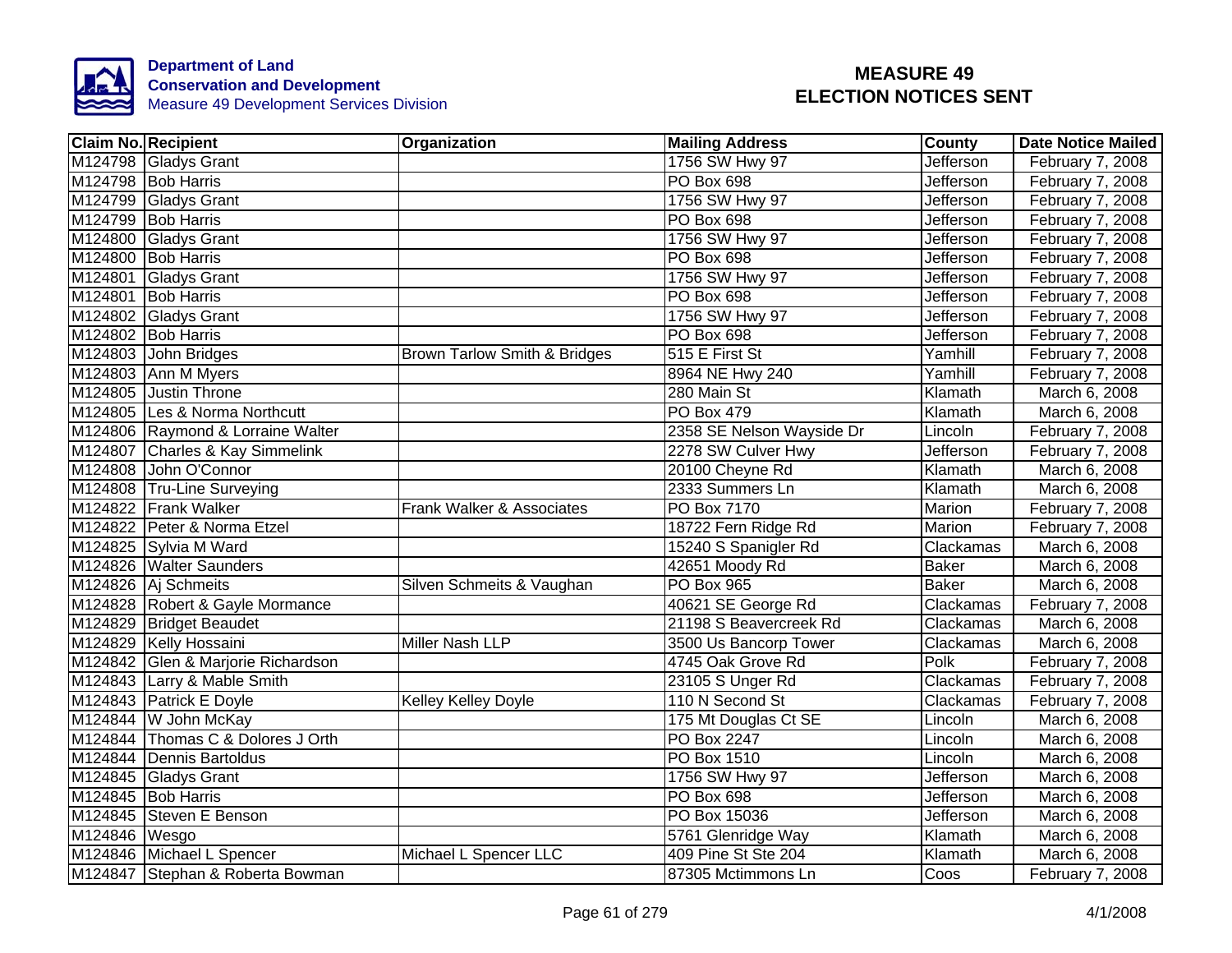

| <b>Claim No. Recipient</b>        | Organization              | <b>Mailing Address</b>   | County            | <b>Date Notice Mailed</b> |
|-----------------------------------|---------------------------|--------------------------|-------------------|---------------------------|
| M124848 Tamara Gledhill           |                           | 201 W Main St Ste 5      | Jackson           | March 6, 2008             |
| M124848 John M Spalding           |                           | 5768 Adams Rd            | Jackson           | March 6, 2008             |
| M124849 Charles & Ann Mapes       |                           | 161 Westview Dr          | Douglas           | February 7, 2008          |
| M124850 Wallace W Lien            | Wallace W Lien PC         | 1775 32nd PI NE Ste A    | Marion            | February 7, 2008          |
| M124850 Arthur & Mary Canby       |                           | 364 Catherine St S-8     | Marion            | February 7, 2008          |
| M124865 Loren & Marianne Fuller   |                           | 3283 Hwy 234             | Jackson           | February 7, 2008          |
| M124866 Loren M Fuller            |                           | 3283 Hwy 234             | Jackson           | March 6, 2008             |
| M124867 Bonita R Sahnow           |                           | 6165 NW Gales Ck Rd      | Washington        | March 6, 2008             |
| M124868 William & Jane Peacock    |                           | 37361 Labiske Ln         | Clatsop           | February 7, 2008          |
| M124869 Helen Brockmiller         |                           | 71303 Majestic Shores Rd | Coos              | March 6, 2008             |
| M124869 Debbie Campbell           |                           | 3560 Belle Vista         | Coos              | March 6, 2008             |
| M124869 Linda Wilson              |                           | PO Box 841               | Coos              | March 6, 2008             |
| M124870 Nicholas & Virginia Cox   |                           | 810 Dean Creek Rd        | Clackamas         | March 6, 2008             |
| M124875 Helen Caldwell            | <b>Betty Cone</b>         | PO Box 2381              | Yamhill           | February 7, 2008          |
| M124875 Michael G Gunn            |                           | 700 Deborah Rd Ste 250   | Yamhill           | February 7, 2008          |
| M124876 Dennis & Frances Everson  |                           | 44647 NW Hartwick Rd     | Washington        | March 6, 2008             |
| M124877 James & Patricia Clark    |                           | 22674 N Sowles Rd        | Klamath           | March 6, 2008             |
| M124878 James & Patricia Clark    |                           | 22674 N Sowles Rd        | Klamath           | March 6, 2008             |
| M124879 James & Patricia Clark    |                           | 22674 N Sowles Rd        | Klamath           | March 6, 2008             |
| M124880 Jill Gelineau             |                           | 1211 SW 5th Ave Ste 1900 | Clackamas         | February 7, 2008          |
| M124881 Stephen V & Carol Wolfe   |                           | 3420 Bone Dr             | <b>Hood River</b> | March 6, 2008             |
| M124882 Samuel & Jean Lea         |                           | <b>PO Box 357</b>        | <b>Marion</b>     | March 28, 2008            |
| M124882 James Vick                |                           | 698 12th St SE Ste 200   | Marion            | March 28, 2008            |
| M124883 Roger & Carolyn Humbarger |                           | 26870 Petes Mtn Rd       | Clackamas         | March 6, 2008             |
| M124896 Garth T Rouse             |                           | 4348 Rouse Ln SE         | Marion            | February 7, 2008          |
| M124904 Jack Stafford             |                           | 4046 SE 302nd Ave        | <b>Multnomah</b>  | March 6, 2008             |
| M124904 Frank Walker              | Frank Walker & Associates | 1480 Jamestown St SE     | <b>Multnomah</b>  | March 6, 2008             |
| M124905 Glenn & Diane Gregg       |                           | 10415 SW Terwilliger PI  | Yamhill           | February 7, 2008          |
| M124906 Donald & Raehel Harvey    |                           | PO Box 1072              | Washington        | March 6, 2008             |
| M124907 Robert H & Barbara Stolz  |                           | 88220 Barnekoff Ln       | Coos              | February 7, 2008          |
| M124908 Erma Koop                 |                           | 39440 Stayton Scio Rd    | Linn              | February 7, 2008          |
| M124908 Dwayne Tracey             |                           | 39440 Stayton Scio Rd    | Linn              | February 7, 2008          |
| M124909 Melvin & Jane Bentdahl    |                           | 19321 Supper Highland Rd | Clackamas         | February 7, 2008          |
| M124910 Emmitt McIntosh           |                           | 33711 Oak Flat Rd        | Coos              | February 7, 2008          |
| M124910 Judith R Manicke          |                           | 88597 Bill's Creek Rd    | Coos              | February 7, 2008          |
| M124926 Aileen E Maller           |                           | 14585 NW Maller Rd       | Washington        | February 7, 2008          |
| M124926 Kevin V Harker            |                           | 7000 SW Varns St         | Washington        | February 7, 2008          |
| M124927 Kevin V Harker            |                           | 7000 SW Varns St         | Washington        | March 6, 2008             |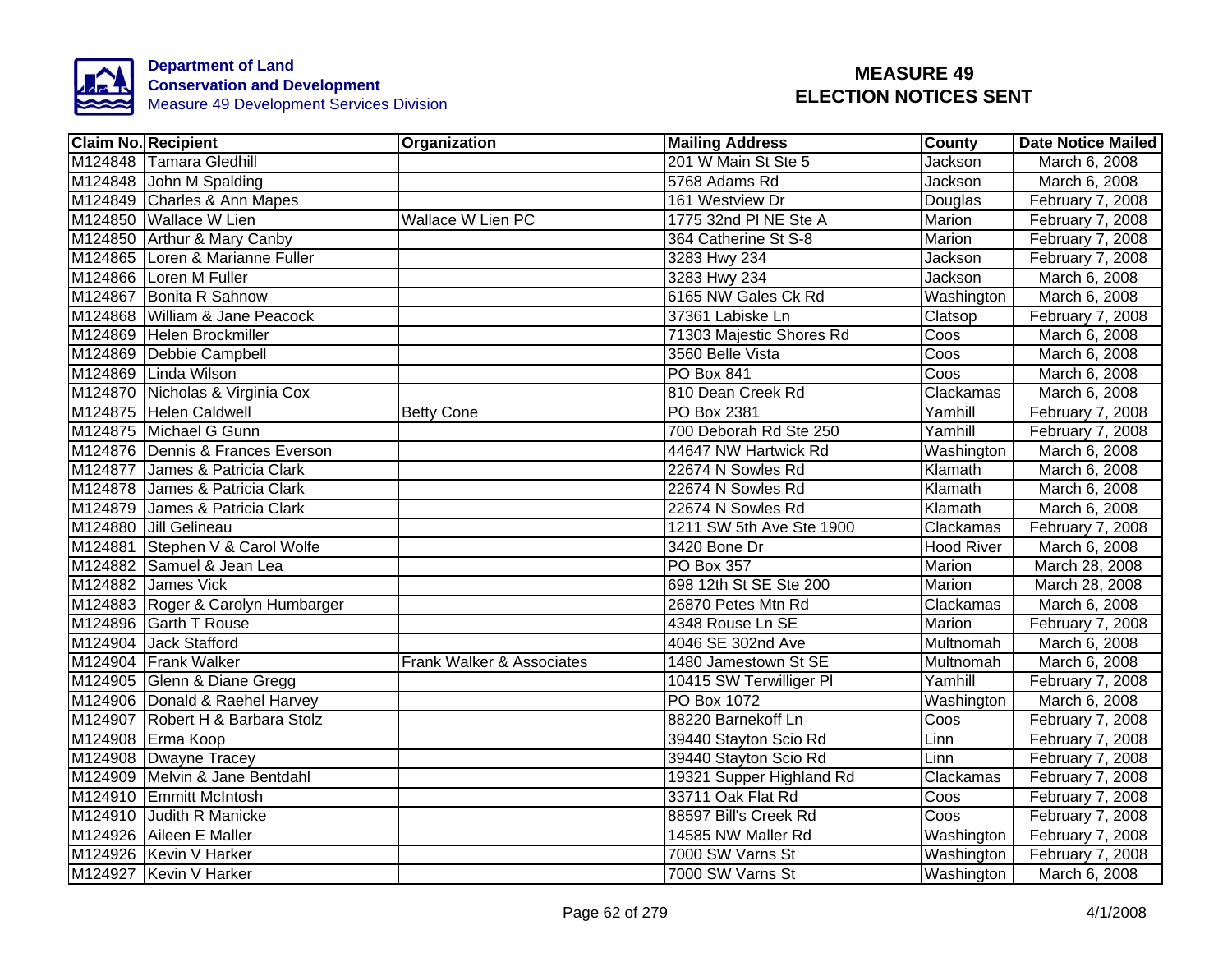

|         | <b>Claim No. Recipient</b>          | Organization            | <b>Mailing Address</b>     | <b>County</b>    | <b>Date Notice Mailed</b> |
|---------|-------------------------------------|-------------------------|----------------------------|------------------|---------------------------|
|         | M124927 Don Roshak                  |                         | 13580 SW Roy Rogers Rd     | Washington       | March 6, 2008             |
|         | M124928 Douglas L & Karen M Herb    |                         | 45900 NW Herb Hill Ln      | Washington       | February 7, 2008          |
|         | M124928 Kevin V Harker              |                         | 7000 SW Varns St           | Washington       | February 7, 2008          |
|         | M124929 Robert & Kathy Bleszinski   |                         | 17449 S Reoland Rd         | Clackamas        | March 6, 2008             |
|         | M124929 Stanley Bleszinski          |                         | 16525 S Holcomb Blvd       | Clackamas        | March 6, 2008             |
|         | M124930 Robert & Kathy Bleszinski   |                         | 17449 S Reoland Rd         | Clackamas        | March 6, 2008             |
|         | M124930 Stanley Bleszinski          |                         | 16525 S Holcomb Blvd       | Clackamas        | March 6, 2008             |
|         | M124931 Aurthur B & Mary Sorenson   |                         | 1216 NE Queens Ln          | Washington       | March 6, 2008             |
|         | M124932 Aurthur & Mary Egger        |                         | 1500 SW Borland Rd         | Clackamas        | February 7, 2008          |
|         | M124933 James Vick                  |                         | 698 12th St SE Ste 200     | Marion           | February 7, 2008          |
|         | M124933 Harold & Grace Schipporeit  |                         | 4455 27th Ave              | Marion           | February 7, 2008          |
|         | M124934 John C Pinkstaff            | Ramis Crew Corrigan LLP | 1727 NW Hoyt St            | Washington       | February 7, 2008          |
|         | M124934 Calvin T & Mayho H Tanabe   |                         | 7826 NW Gales Ridge Ln     | Washington       | February 7, 2008          |
|         | M124935 Ancel L & Nancy E Rosecrans |                         | 5094 Kane Creek Rd         | Jackson          | February 7, 2008          |
|         | M124936 Janette Heathman            |                         | <b>PO Box 128</b>          | <b>Umatilla</b>  | March 6, 2008             |
|         | M124936 Richard W Egg               |                         | 85032 Hwy 11               | Umatilla         | March 6, 2008             |
|         | M124937 Cecil & Barbara Layman      |                         | <b>PO Box 735</b>          | Klamath          | March 6, 2008             |
|         | M124938 Judy Ricks                  |                         | 24884 SE Firwood Rd        | Clackamas        | February 7, 2008          |
|         | M124939 Joyce Paola                 |                         | 15475 SE 262nd Ave         | Clackamas        | February 7, 2008          |
|         | M124956 Carlton & Lorraine Gianella |                         | 18746 Butteville Rd NE     | Marion           | February 7, 2008          |
|         | M124957 Madelyn & Donn Klewitz      |                         | 87596 Hoopla Ln            | Coos             | February 7, 2008          |
|         | M124957 Madelyn Klewitz             |                         | 87596 Hoopla Ln            | Coos             | February 7, 2008          |
|         | M124958 Brian & Edith Reho          |                         | 9069 SW 35th Ave           | Coos             | February 7, 2008          |
|         | M124958 David B Smith               |                         | 6950 SW Hampton St Ste 232 | Coos             | February 7, 2008          |
|         | M124959 Henry Williams              |                         | 1009 Steamboat Dr          | Klamath          | March 6, 2008             |
|         | M124960 Laurin & Maureen Larsen     |                         | 25935 SW Stafford Rd       | Clackamas        | March 6, 2008             |
| M124961 | <b>Edith M Mendenhall</b>           | <b>Janice M Perrott</b> | <b>PO Box 779</b>          | <b>Josephine</b> | March 6, 2008             |
|         | M124961 Willard L Ransom            | Cauble Dole & Sorenson  | PO Box 398                 | Josephine        | March 6, 2008             |
|         | M124962 Elizabeth Fogarty           |                         | 5506 SW Custer St          | Washington       | February 7, 2008          |
|         | M124962 Tim Fogarty                 |                         | 11007 SW Palatine Ct       | Washington       | February 7, 2008          |
|         | M124963 Leon & Susan Braasch        |                         | 12995 S New Era Rd         | Clackamas        | January 18, 2008          |
|         | M124984 Sheryll & David Ralls       |                         | 12415 Parrish Gap Rd       | Marion           | March 28, 2008            |
|         | M124985 George & Joanne Rohweder    |                         | 19321 SE Martin            | Clackamas        | February 7, 2008          |
|         | M124986 Linda Cunningham            |                         | 5911 Independence          | Klamath          | February 7, 2008          |
|         | M124986 Effie Vanderhoff            |                         | 8448 Booth Rd              | Klamath          | February 7, 2008          |
|         | M124987 Velma A Kropf               |                         | 4720 Becker Circle SE      | Linn             | February 7, 2008          |
|         | M124988 James Rose                  |                         | 16118 N Bank Rd            | Douglas          | March 6, 2008             |
|         | M124989 E Bruce Moore               | Moore Orchards          | 2399 Lacey Dr              | Hood River       | March 6, 2008             |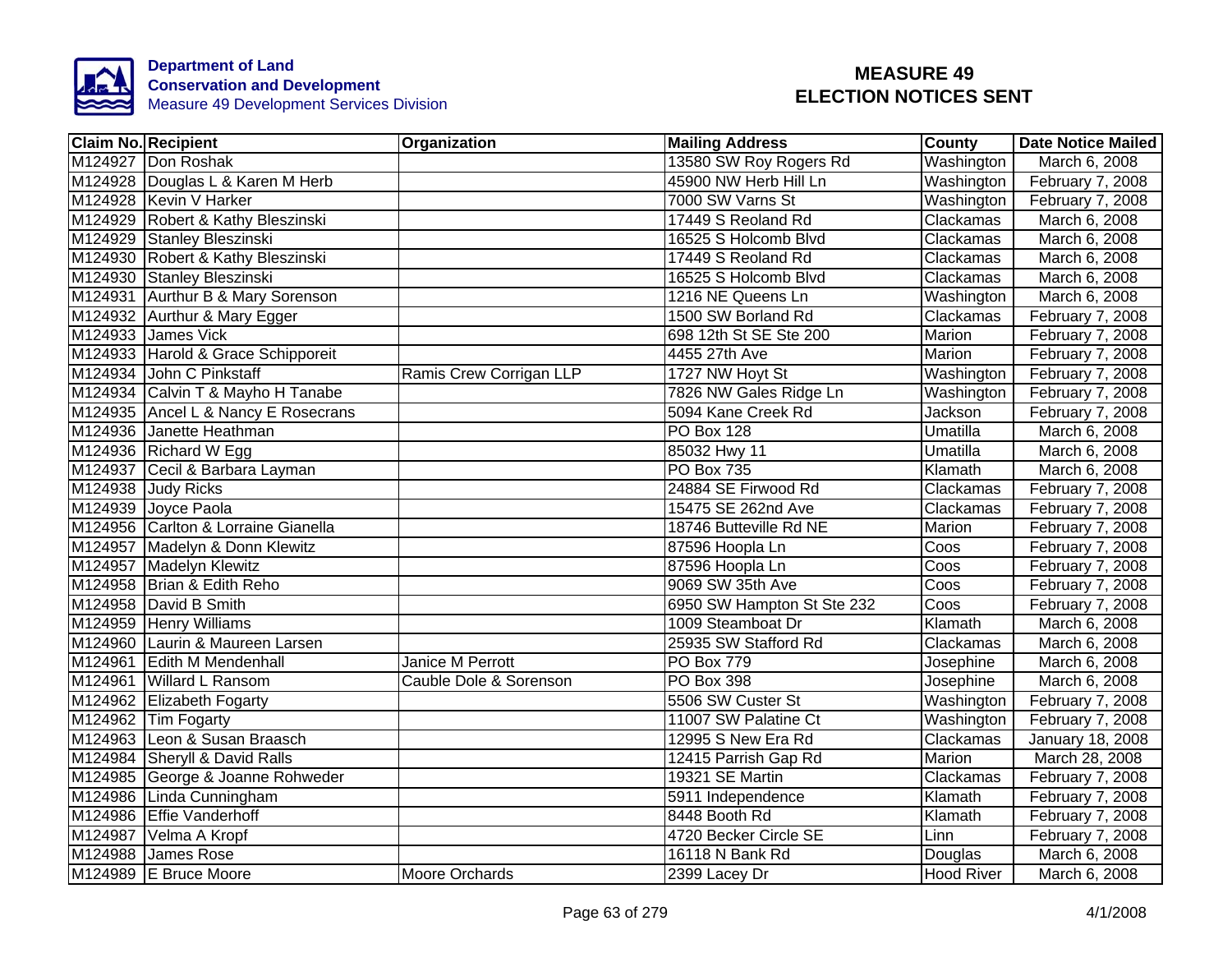

| <b>Claim No. Recipient</b>          | Organization             | <b>Mailing Address</b>        | County            | <b>Date Notice Mailed</b> |
|-------------------------------------|--------------------------|-------------------------------|-------------------|---------------------------|
| M124990 Patrick & Susan Moore       |                          | 2350 Paasch Dr                | <b>Hood River</b> | March 6, 2008             |
| M124990 E Bruce & Mary Lynn Moore   |                          | 2205 Mohr Dr                  | <b>Hood River</b> | March 6, 2008             |
| M124999 Allen & June Moore          |                          | 2399 Lacey Dr                 | <b>Hood River</b> | February 7, 2008          |
| M125000 E Bruce Moore               | Moore Orchards           | 2399 Lacey Dr                 | <b>Hood River</b> | March 6, 2008             |
| M125001 Bob Harris                  |                          | PO Box 698                    | Jefferson         | February 7, 2008          |
| M125001 William & Janet Ayres       |                          | 494 5th St                    | Jefferson         | February 7, 2008          |
| M125002 William Mohr                |                          | 274 Adams Ave                 | Jefferson         | February 7, 2008          |
| M125002 Bob Harris                  |                          | PO Box 698                    | Jefferson         | February 7, 2008          |
| M125003 Rodney & Judith Hampton     |                          | 16429 S Redland Rd            | Clackamas         | February 7, 2008          |
| M125004 Larry & Linda Roberts       |                          | 830 Chicago Ave SE            | Coos              | February 7, 2008          |
| M125005 Elizabeth B Jacobson        |                          | 7130 Smullin Rd               | <b>Hood River</b> | March 6, 2008             |
| M125006 Steven & Barbara Johnson    |                          | 22531 S Ferguson Rd           | Clackamas         | March 6, 2008             |
| M125006 Steven & Barbara Johnson    |                          | 22531 S Ferguson Rd           | Clackamas         | March 11, 2008            |
| M125007 Nathan Birky                |                          | 13356 E 116th St              | Marion            | March 6, 2008             |
| M125020 Mark L Buntin               |                          | 121 Rhine Ave                 | Washington        | March 6, 2008             |
| M125020 John Buntin                 |                          | 91 River Rock Ln              | Washington        | March 6, 2008             |
| M125021 Brent C Lake                | Craig Brand Lake & Hart  | 330 NE Evans St               | Yamhill           | February 7, 2008          |
| M125021 Arnold Eidsmoe              |                          | 8577 NW Pike Rd               | Yamhill           | February 7, 2008          |
| M125022 Brent C Lake                | Craig Brand Lake & Hart  | 330 NE Evans St               | Yamhill           | February 7, 2008          |
| M125022 Arnold Eidsmoe              |                          | 8577 NW Pike Rd               | Yamhill           | February 7, 2008          |
| M125023 Brent C Lake                | Craig Brand Lake & Hart  | 330 NE Evans St               | Yamhill           | February 7, 2008          |
| M125023 Arnold Eidsmoe              |                          | 8577 NW Pike Rd               | Yamhill           | February 7, 2008          |
| M125024 Michael L Spencer           | Michael L Spencer LLC    | 409 Pine St Ste 204           | Klamath           | February 7, 2008          |
| M125025 Stephanie Korn              | <b>Blue Sky Planning</b> | 4800 SW Griffith Dr           | Washington        | February 7, 2008          |
| M125025 Donald & Donna Bateman      |                          | 56890 NW Wilson River Hwy     | Washington        | February 7, 2008          |
| M125026 Nina & Joseph Tetzler       |                          | 30549 Izzak Walton Rd         | Lane              | February 7, 2008          |
| M125026 Ron R Funke Aicp            |                          | 2595 Charnelton St            | Lane              | February 7, 2008          |
| M125027 Cunningham Family           |                          | 4250 Norris Ln                | Jefferson         | February 7, 2008          |
| M125027 Bob Harris                  |                          | 380 SW 5th Pmb 122            | Jefferson         | February 7, 2008          |
| M125028 Harry M Hutchins            |                          | 89640 Logan Rd                | Clatsop           | February 7, 2008          |
| M125028 Mark P O'Donnell            | O'Donnell & Clark LLP    | 1650 NW Naito Parkway Ste 302 | Clatsop           | February 7, 2008          |
| M125048 Myrtle E Schar              |                          | 4017 SE Vineyard Rd Apt 229   | Marion            | March 6, 2008             |
| M125048 Wallace W Lien              | Wallace W Lien PC        | 1775 32nd PI NE Ste A         | Marion            | March 6, 2008             |
| M125049 Ruth Texeira                |                          | 2172 NW 15th Ct               | Linn              | February 7, 2008          |
| M125049 Joan M Silbernagel          |                          | 43571 Burmester Dr            | Linn              | February 7, 2008          |
| M125050 Gwendolyn & Donald Johnston |                          | 13619 Hwy 66                  | Klamath           | March 6, 2008             |
| M125050 Michael L Spencer           | Michael L Spencer LLC    | 409 Pine St Ste 204           | Klamath           | March 6, 2008             |
| M125051 Glen & Shirley Kuenzi       |                          | 8735 Sunnyview Rd             | Marion            | March 28, 2008            |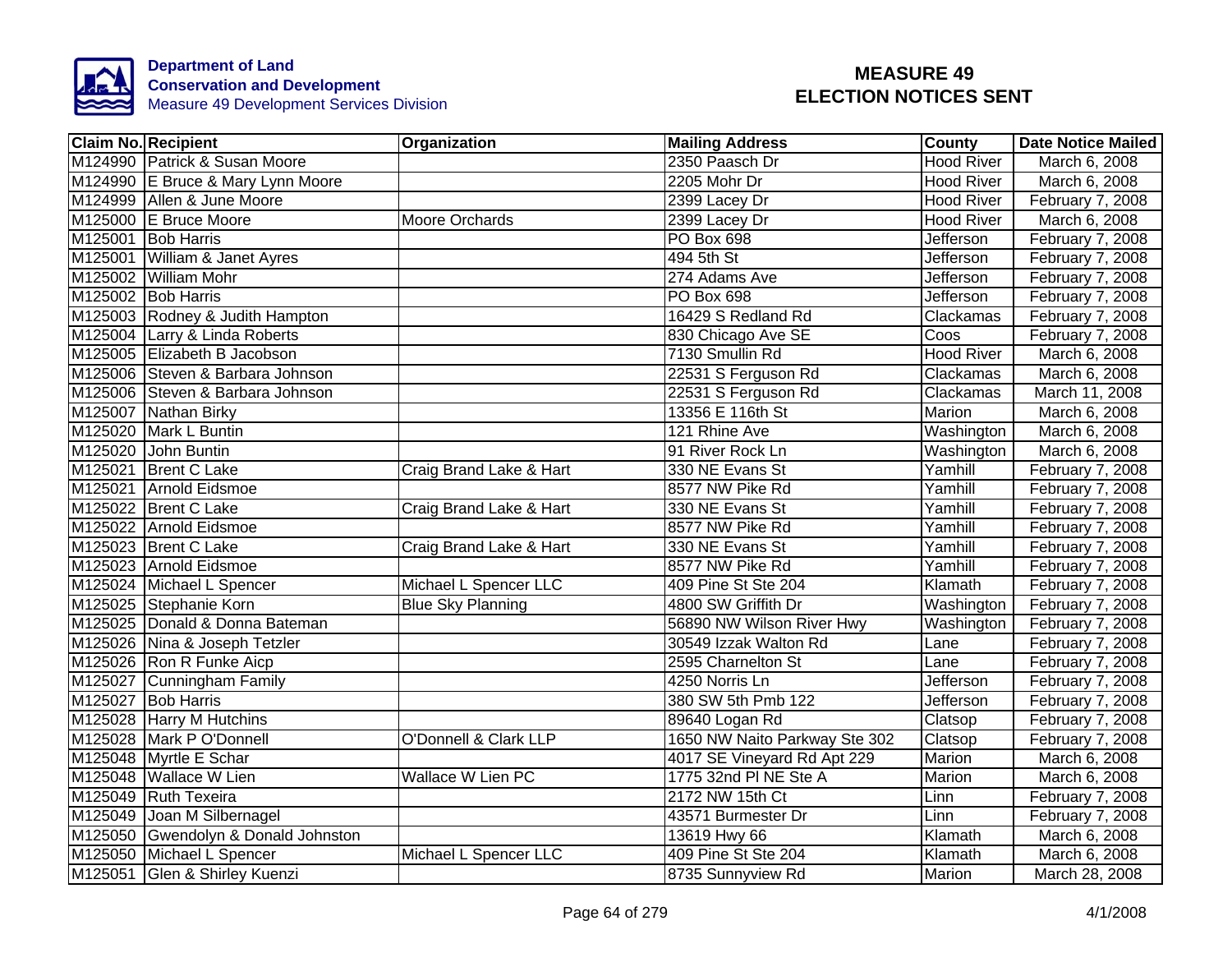

| <b>Claim No. Recipient</b>               | Organization                   | <b>Mailing Address</b>  | County     | <b>Date Notice Mailed</b> |
|------------------------------------------|--------------------------------|-------------------------|------------|---------------------------|
| M125052 Ernest H Peter                   |                                | 83305 Lone Elder Rd     | Clackamas  | February 7, 2008          |
| M125053 Bette Corwin                     |                                | 200 SW P St             | Jefferson  | February 7, 2008          |
| M125053 Sharon Lea Mitchell              |                                | PO Box 445              | Jefferson  | February 7, 2008          |
| M125054 Lowell & Elva Funk               |                                | 43595 Wiley Creek Rd    | Linn       | February 7, 2008          |
| M125055 Robert & Bessie Rogers           |                                | 22022 NW Dairy Court Rd | Washington | February 7, 2008          |
| M125056 Emmett R McIntosh                |                                | 33711 Oak Flat Rd       | Coos       | March 6, 2008             |
| M125056 Betty MacDonald                  |                                | PO Box 496              | Coos       | March 6, 2008             |
| M125056 Betty MacDonald                  |                                | 181 N Country Ln        | Coos       | March 18, 2008            |
| M125057 Kenna C & Ann M Jordan           |                                | 460 Jordan Ln           | Douglas    | March 6, 2008             |
| M125057 Stephen Mountainspring           | Dole Coalwell & Clark          | PO Box 1205             | Douglas    | March 6, 2008             |
| M125058 Emma Crump                       |                                | 950 Pomona St #227      | Benton     | March 6, 2008             |
| M125059 Conrad & Joanne Lakey            |                                | 1325 Lockwood Rd        | Douglas    | February 7, 2008          |
| M125071 Lois R Douthit                   |                                | 9038 Cascade Hwy NE     | Marion     | March 3, 2008             |
| M125071 Wallace W Lien                   | Wallace W Lien PC              | 1775 32nd PI NE Ste A   | Marion     | March 3, 2008             |
| M125072 Norman Waterbury                 |                                | 28788 Gimpl Hill Rd     | Lane       | March 6, 2008             |
| M125072 Daryl & Rosemary Nichols         |                                | 87730 Greenhill Rd      | Lane       | March 6, 2008             |
| M125073 Thomas & Gail Craven             |                                | 2056 Swan Dr            | Yamhill    | February 7, 2008          |
| M125074 Pamela Wisner                    |                                | 427 Oakley St           | Jackson    | March 6, 2008             |
| M125074 Mark S Bartholomew               | Hornecker Cowling Hassen       | 717 Murphy Rd           | Jackson    | March 6, 2008             |
| M125075 Sheryl Balthrop                  | Gaydos Churnside & Balthrop PC | 440 E Broadway Ste 300  | Lane       | February 7, 2008          |
| M125075 Carolyn L & Philip L Allisons    |                                | 35882 N Morningstar Rd  | Lane       | February 7, 2008          |
| M125076 Louise Carlson                   |                                | 37408 Parsons Creek Rd  | Lane       | February 7, 2008          |
| M125090 Philip R & Gretchen H Olson      |                                | 23725 SE Old Bethel Rd  | Yamhill    | March 6, 2008             |
| M125091 Larry & Myrna Roth               |                                | 33516 Seven Mile Ln SE  | Linn       | February 7, 2008          |
| M125092 Irene Dietz                      |                                | 20486 S South End Rd    | Clackamas  | February 7, 2008          |
| M125093 Donald & Barbara Irons           |                                | 698 Deady Rd            | Douglas    | February 7, 2008          |
| M125094 Thomas & Georjean Watts          |                                | 745 Tinkers Ln          | Douglas    | February 8, 2008          |
| M125095 Norman Waterbury                 |                                | 28788 Gimpl Hill Rd     | Lane       | February 8, 2008          |
| M125095 Rebecca Lindahl                  |                                | 26295 High Pass Rd      | Lane       | February 8, 2008          |
| M125095 Geraldine Ottosen                |                                | 320 Timothy             | Lane       | February 8, 2008          |
| M125109 Robert & Pauline Gaskill         |                                | 16743 S Hattan Rd       | Clackamas  | February 8, 2008          |
| M125110 Robert Engle                     | <b>Hubbard City Attorney</b>   | 610 Glatt Circle        | Marion     | March 28, 2008            |
| M125111   Keith & Marlene Christopherson |                                | 8574 Garden Valley Rd   | Douglas    | February 8, 2008          |
| M125112 Richard & Rhoda Senz             |                                | 27100 NE Bell Rd        | Yamhill    | February 8, 2008          |
| M125113 Edward P Fitch                   | Bryant Emerson & Fitch         | PO Box 457              | Jefferson  | March 6, 2008             |
| M125113 Delores Stills                   | C/O Lorne Stills               | 10245 NE Clemens Dr     | Jefferson  | March 6, 2008             |
| M125114 Douglas & Ruth Dawson            |                                | 3457 Bellinger Ln       | Jackson    | February 8, 2008          |
| M125125 Marvin & Maribeth Hampton        |                                | 18750 NE Chehalem Dr    | Yamhill    | March 28, 2008            |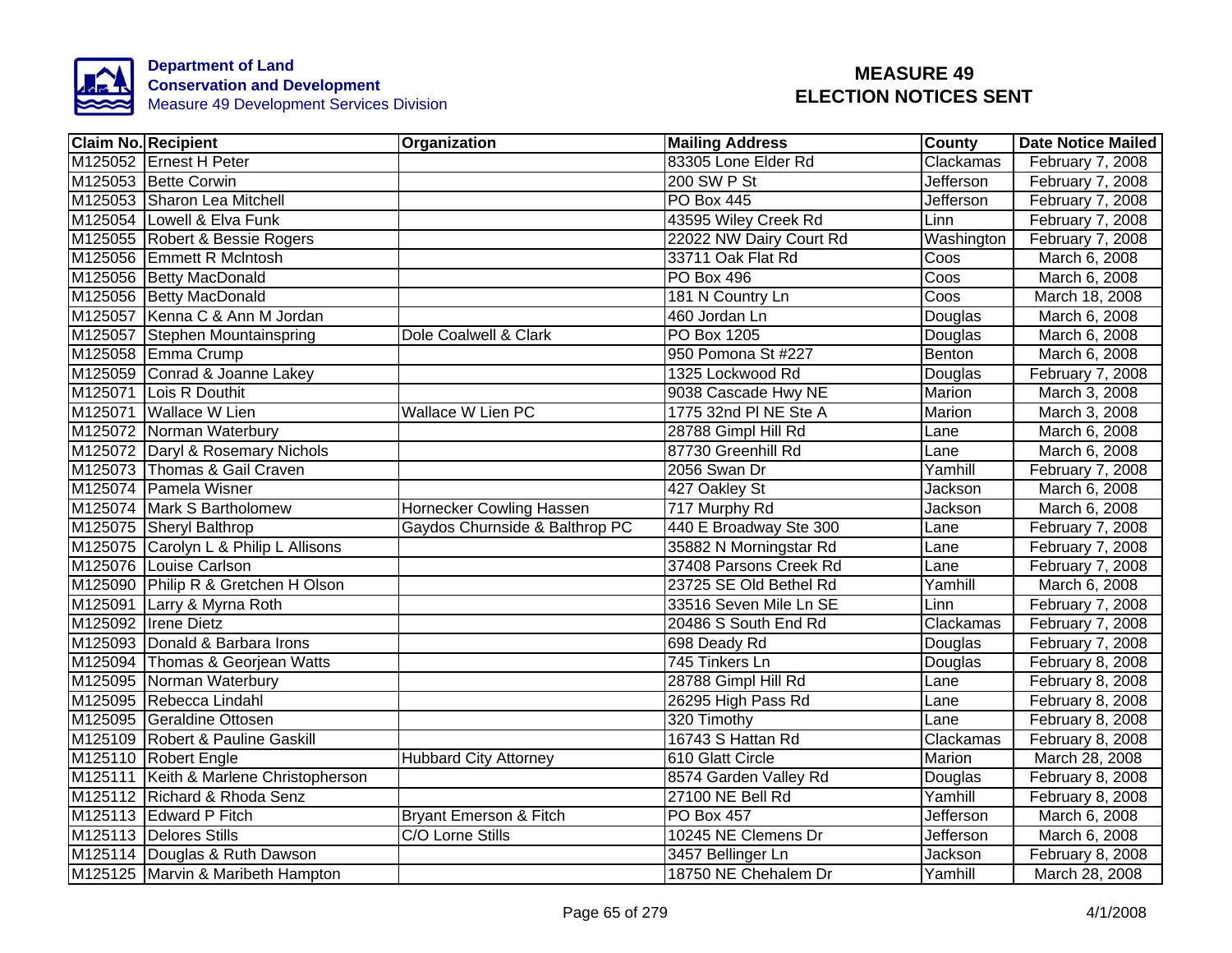

|         | <b>Claim No. Recipient</b>         | Organization                       | <b>Mailing Address</b>   | County           | <b>Date Notice Mailed</b> |
|---------|------------------------------------|------------------------------------|--------------------------|------------------|---------------------------|
|         | M125129 Emmett R McIntosh          |                                    | 33711 Oak Flat Rd        | Coos             | March 6, 2008             |
|         | M125129 Lowell E Meyer             |                                    | <b>PO Box 582</b>        | Coos             | March 6, 2008             |
|         | M125130 Daniel & Ann Klemp         |                                    | PO Box 51                | Lane             | February 8, 2008          |
|         | M125130 Steve Cornacchia           |                                    | 180 E 11th Ave           | Lane             | February 8, 2008          |
|         | M125131 Robert Turk                |                                    | PO Box 982               | Clatsop          | March 6, 2008             |
|         | M125131 Jill Gelineau              |                                    | 1211 SW 5th Ave Ste 1900 | Clatsop          | March 6, 2008             |
|         | M125132 Walter & Diolenda Sellers  |                                    | 1765 Queens Branch Rd    | Jackson          | February 8, 2008          |
|         | M125153 Allen Fromherz             |                                    | 18620 Oakdale Rd         | Polk             | February 8, 2008          |
|         | M125154 Donald Richards            |                                    | PO Box 1488              | Washington       | February 8, 2008          |
|         | M125155 James Vick                 |                                    | 698 12th St SE Ste 200   | Linn             | February 8, 2008          |
|         | M125155 Joseph & Maxine Slangal    |                                    | 39260 Slangal Dr N E     | Linn             | February 8, 2008          |
|         | M125156 James Vick                 |                                    | 698 12th St SE Ste 200   | Linn             | February 8, 2008          |
|         | M125156 Joseph & Maxine Slangal    |                                    | 39260 Slangal Dr N E     | Linn             | February 8, 2008          |
|         | M125157 Janice M Hasler            |                                    | 3420 Payne Rd            | Jackson          | February 8, 2008          |
|         | M125157 Bob Robertson              |                                    | 1175 E Main St Ste 1F    | Jackson          | February 8, 2008          |
|         | M125158 Roger & Joyce Nicholas     |                                    | 4291 Oregon Trial Ct NE  | <b>Marion</b>    | March 6, 2008             |
|         | M125159 Maxine Freeman             |                                    | 938 Sherwood Pl          | Polk             | February 8, 2008          |
|         | M125159 Gerald & Caroline Freeman  | Freeman Land & Livestock Company   | 3750 Oak Grove Rd        | Polk             | February 8, 2008          |
|         | M125159 Sarah Deumling             |                                    | 4550 Oak Grove Rd        | Polk             | February 8, 2008          |
| M125166 |                                    | Thomas O Williams & Associates Inc | 49654 Umapine Rd         | Umatilla         | March 6, 2008             |
|         | M125166 Andy Millar                | R A Andy Millar PC                 | PO Box 388               | Umatilla         | March 6, 2008             |
|         | M125167 Betty Rice                 |                                    | <b>PO Box 206</b>        | Douglas          | March 6, 2008             |
|         | M125168 Thomas & Ruby Guthrie      |                                    | 1905 Orchard Home Dr     | Klamath          | March 6, 2008             |
|         | M125169 Keith & Marvyl Powelson    |                                    | PO Box 304               | Union            | February 8, 2008          |
|         | M125170 Judie & Donnie Dunn        |                                    | 1515 W Antler Ave        | <b>Deschutes</b> | March 6, 2008             |
|         | M125170 Martin E Hansen            | Francis Hansen & Martin LLP        | 1148 NW Hill St          | <b>Deschutes</b> | March 6, 2008             |
|         | M125185 Craig Porter               |                                    | <b>PO Box 848</b>        | Marion           | February 8, 2008          |
|         | M125185 Vasily Cam                 |                                    | 12417 Ingalls Ln NE      | Marion           | February 8, 2008          |
|         | M125186 Marvin & Maribeth Hampton  |                                    | 18750 NE Chehalem Dr     | Yamhill          | March 6, 2008             |
|         | M125187 Frank & Lavonne Moe        |                                    | 22105 SE 427th Ave       | Clackamas        | February 8, 2008          |
|         | M125188 Jackie & Marilyn Middleton |                                    | 2876 SW Hwy 97           | <b>Jefferson</b> | March 6, 2008             |
|         | M125188 Edward P Fitch             | Bryant Emerson & Fitch             | <b>PO Box 457</b>        | <b>Jefferson</b> | March 6, 2008             |
|         | M125189 Verna M Griffin            |                                    | 4760 SW Iris Ln          | Jefferson        | February 8, 2008          |
|         | M125189 Wallace Griffin            |                                    | PO Box 55542             | Jefferson        | February 8, 2008          |
|         | M125189 Edward P Fitch             | Bryant Emerson & Fitch             | PO Box 457               | <b>Jefferson</b> | February 8, 2008          |
|         | M125189 Walter L Griffin           |                                    | 829 Lake Oak Ct          | Jefferson        | February 8, 2008          |
|         | M125189 Curtis L Griffin           |                                    | 2370 NE Wilcox           | Jefferson        | February 8, 2008          |
|         | M125190 Edward & Janice Hayhurst   |                                    | 46037 Pocahontas Rd      | <b>Baker</b>     | March 6, 2008             |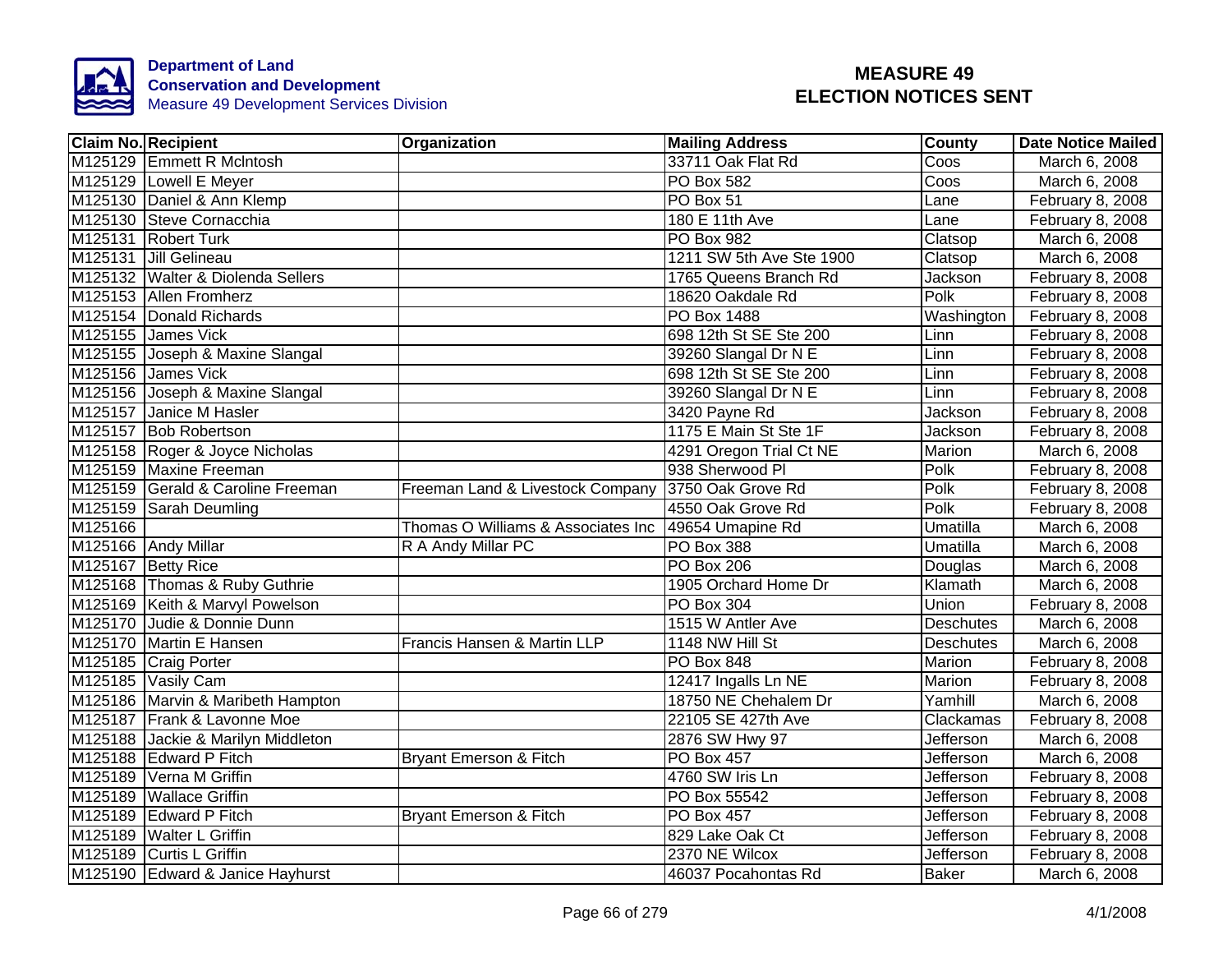

| <b>Claim No. Recipient</b>           | Organization                      | <b>Mailing Address</b>     | County           | <b>Date Notice Mailed</b> |
|--------------------------------------|-----------------------------------|----------------------------|------------------|---------------------------|
| M125191 Earl G Gross                 |                                   | <b>PO Box 1489</b>         | Columbia         | February 8, 2008          |
| M125191 Michael G Gunn               |                                   | 700 Deborah Rd Ste 250     | Columbia         | February 8, 2008          |
| M125192 Ben R & Ann L Turner         |                                   | 516 Lone Yew Rd            | Polk             | February 8, 2008          |
| M125207 Even & Gayle Evensen         |                                   | 30621 Slow Ln              | Benton           | March 6, 2008             |
| M125207 Eric Heerwagen               | Molly O'Hearn                     | 30645 Slow Ln              | Benton           | March 6, 2008             |
| M125208 John & Jeannine Schmeltzer   |                                   | 24595 SW Niell Rd          | Washington       | February 8, 2008          |
| M125209 Wallace W & Mary Jo Ann Wood |                                   | 18280 Walnut Hill Rd       | Yamhill          | February 8, 2008          |
| M125209 Walter R Gowell              |                                   | <b>PO Box 480</b>          | Yamhill          | February 8, 2008          |
| M125210 Arthur G & Cecilia A Wahl    |                                   | 58443 River Rd             | Coos             | March 6, 2008             |
| M125221 David Lentz                  |                                   | PO Box 1117                | Lane             | February 8, 2008          |
| M125221 Jill Gelineau                |                                   | 1211 SW 5th Ave Ste 1900   | Lane             | February 8, 2008          |
| M125222 Randall R & Christina L Reid |                                   | 21598 Morrill Rd           | Deschutes        | March 6, 2008             |
| M125222 Dan Van Vactor               | Dan Van Vactor PC                 | PO Box 1524                | Deschutes        | March 6, 2008             |
| M125234 Andrew J Bean                |                                   | 130 W First Ave            | Curry            | March 6, 2008             |
| M125234 John & Carol Harrell         |                                   | 99847 S Bank Catteo        | Curry            | March 6, 2008             |
| M125235 Dale Leroy Woods             |                                   | 1562 SE Elliott            | Deschutes        | February 8, 2008          |
| M125235 Edward P Fitch               | <b>Bryant Emerson &amp; Fitch</b> | PO Box 457                 | <b>Deschutes</b> | February 8, 2008          |
| M125236 Dale Leroy Woods             |                                   | 1562 SE Elliott            | <b>Deschutes</b> | February 8, 2008          |
| M125236 Edward P Fitch               | <b>Bryant Emerson &amp; Fitch</b> | <b>PO Box 457</b>          | <b>Deschutes</b> | February 8, 2008          |
| M125237 Duke & Carol Tschantre       |                                   | 12205 SW Houston Lake Rd   | Crook            | February 8, 2008          |
| M125237 Jeffrey M Wilson             |                                   | 446 NW Third St            | Crook            | February 8, 2008          |
| M129300 Robert & Nancy Stratman      |                                   | 180 21st Ave               | Linn             | March 6, 2008             |
| M129300 Christopher Matheny          |                                   | 530 Center St NE Ste 700   | Linn             | March 6, 2008             |
| M129301 Antonio & Kathleen Fernandez |                                   | 15009 NE North Valley Rd   | Yamhill          | March 6, 2008             |
| M129302 Frank Reimers                |                                   | 10866 NW Jackson Quarry Rd | Washington       | February 8, 2008          |
| M129302 John & Bernadette Reimers    |                                   | 1540 SE Morgan Rd          | Washington       | February 8, 2008          |
| M129302 John & Bernadette Reimers    |                                   | 1540 SE Morgan Rd          | Washington       | February 8, 2008          |
| M129303 Kevin V Harker               |                                   | 7000 SW Varns St           | Washington       | February 8, 2008          |
| M129303 Carol Santesson              |                                   | 21540 SW Aebischer Rd      | Washington       | February 8, 2008          |
| M129304 Kevin V Harker               |                                   | 7000 SW Varns St           | Clackamas        | February 8, 2008          |
| M129304 Paul Sorbets                 |                                   | 68-3708 Ka Uhiwai St       | Clackamas        | February 8, 2008          |
| M129305 Thomas & Doris Walker        |                                   | 14449 Antioch Rd           | Jackson          | March 6, 2008             |
| M129306 Ronald & Patricia Tendick    |                                   | 35918 Enterprise Rd        | Lane             | March 6, 2008             |
| M129307 Robert & Margaret Hoffman    |                                   | 20374 S Butte Rd           | Clackamas        | March 6, 2008             |
| M129307 Aaron Z Masusick             |                                   | 5909 SE Oetkin Rd          | Clackamas        | March 6, 2008             |
| M129308 Mary Lickar                  |                                   | 92957 Amie Loop            | Clatsop          | February 8, 2008          |
| M129309 Barbara Coutts               |                                   | 42250 SE Kleinsmith Rd     | Clackamas        | March 6, 2008             |
| M129310 William & Elizabeth Rauch    |                                   | 29394 Speasl Rd            | Linn             | March 6, 2008             |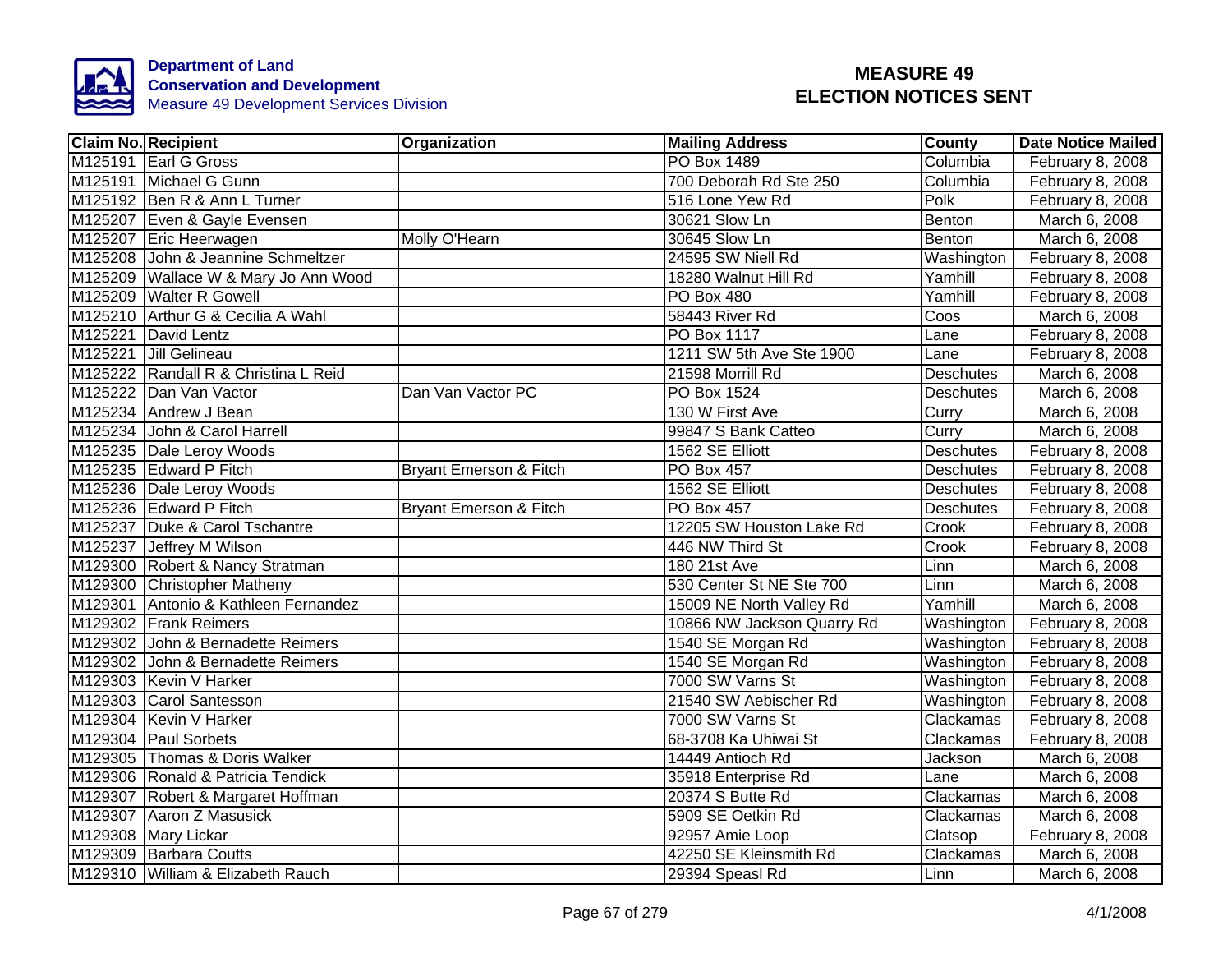

|         | <b>Claim No. Recipient</b>            | Organization            | <b>Mailing Address</b>   | <b>County</b>     | <b>Date Notice Mailed</b> |
|---------|---------------------------------------|-------------------------|--------------------------|-------------------|---------------------------|
|         | M129311 Stacey & Keith Rumgay         | Linda Rumgay            | PO Box 1603              | Clackamas         | March 6, 2008             |
|         | M129311 Matthew R Wilmot              | Dunn Carney Allen       | 851 SW 6th Ave Ste 1500  | Clackamas         | March 6, 2008             |
|         | M129312 Hebert & Liva Keller          |                         | 243 SE Ironwood Ave      | Clackamas         | March 6, 2008             |
|         | M129312 John A Rankin                 |                         | 26715 SW Baker Rd        | Clackamas         | March 6, 2008             |
|         | M129313 Beverly J Otjen               |                         | 3737 SE 74th Ave         | Marion            | March 28, 2008            |
|         | M129314 Marvin J Garland              |                         | 254 N First Ave          | Washington        | February 8, 2008          |
|         | M129314 Norman & Meta Bidwell         |                         | 51765 NW Hayward         | Washington        | February 8, 2008          |
|         | M129315 Robert & Laverne Dudley       |                         | 8221 Wagner Creek Rd     | Jackson           | March 6, 2008             |
|         | M129316 Gregory F & Arlene E Vandehey |                         | 7874 NW Spreadborough Ln | Washington        | February 8, 2008          |
|         | M129316 Gregory A Karpstein           |                         | 220 NE Third Ave         | Washington        | February 8, 2008          |
|         | M129317 Allan & Mary Lou Merrill      |                         | 32891 Merrill Ln         | Linn              | March 7, 2008             |
|         | M129318 Regina Vandomelen             |                         | 10177 NW Roy Rd          | <b>Washington</b> | February 8, 2008          |
|         | M129319 Rick & Karen Gibbons          |                         | PO Box 699               | Douglas           | March 7, 2008             |
|         | M129320 Michael & Sharon Cover        |                         | PO Box 636               | Curry             | March 7, 2008             |
|         | M129321 Carol Thompson                |                         | 27990 SE Sun Ray Dr      | Clackamas         | February 8, 2008          |
|         | M129322 Lillian Brown                 |                         | 14360 NE Cunningham Ln   | Yamhill           | February 8, 2008          |
|         | M129323 Suzanne M Roth                |                         | 27910 S Oglesby Rd       | Clackamas         | March 7, 2008             |
|         | M129325 Irma Voreis                   |                         | 1035 Cornell Ave         | Clackamas         | February 8, 2008          |
|         | M129325 Donald B Bowerman             | Bowerman & Boutin LL    | <b>PO Box 100</b>        | Clackamas         | February 8, 2008          |
|         | M129326 Charles Peoples               |                         | 40895 Fish Hatchery Dr   | Linn              | March 7, 2008             |
|         | M129327 Hazel P Flory                 |                         | 1267 Tucker Rd Space 5   | <b>Hood River</b> | February 8, 2008          |
| M129328 |                                       | Homestead Investment    | <b>PO Box 481</b>        | <b>Jefferson</b>  | March 7, 2008             |
|         | M129328 Chuck McGraw                  | McGraw & Associates LLC | 1160 NE Scenic Dr        | Jefferson         | March 7, 2008             |
|         | M129328 Homestead c/o Chuck McGraw    |                         | 1160 NE Scenic Dr        | Jefferson         | March 18, 2008            |
|         | M129329 Mary Johnson                  |                         | 500 Abernethy Rd Ste 4   | Clackamas         | February 8, 2008          |
|         | M129329 Bobbie & Bette Disselbrett    |                         | 21229 S Ridgeway Ln      | Clackamas         | February 8, 2008          |
|         | M129330 Larry Fleshman                |                         | 62005 Liberty Rd         | Wallowa           | February 8, 2008          |
| M129331 | Anna Middleton                        |                         | 13553 NW Valley Vista Rd | Washington        | February 8, 2008          |
|         | M129332   Anna Middleton              |                         | 13553 NW Valley Vista Rd | Washington        | February 8, 2008          |
|         | M129333 Gordon & Gladys Dalgity       |                         | PO Box 385               | Yamhill           | March 7, 2008             |
|         | M129334 Bob Harris                    |                         | PO Box 698               | Jefferson         | February 8, 2008          |
|         | M129335 Arland McDougall              |                         | 17180 NE McDougall Rd    | Yamhill           | February 8, 2008          |
|         | M129335 Robert Swift                  | Swift & Swift           | 210 S College St         | Yamhill           | February 8, 2008          |
|         | M129336 Edward I Richardson           |                         | 17070 Hwy 395            | Jefferson         | February 8, 2008          |
|         | M129337 Wm & Jeannette Cline          |                         | 163 Cline Ranch Ln       | Douglas           | February 8, 2008          |
|         | M129337 Randy C Rubin                 |                         | 836 W Military           | Douglas           | February 8, 2008          |
|         | M129338 Sharon Scott                  |                         | 300 Independence Ln      | Douglas           | March 7, 2008             |
| M129339 |                                       | <b>RLC</b> Inc          | PO Box 57                | Polk              | March 7, 2008             |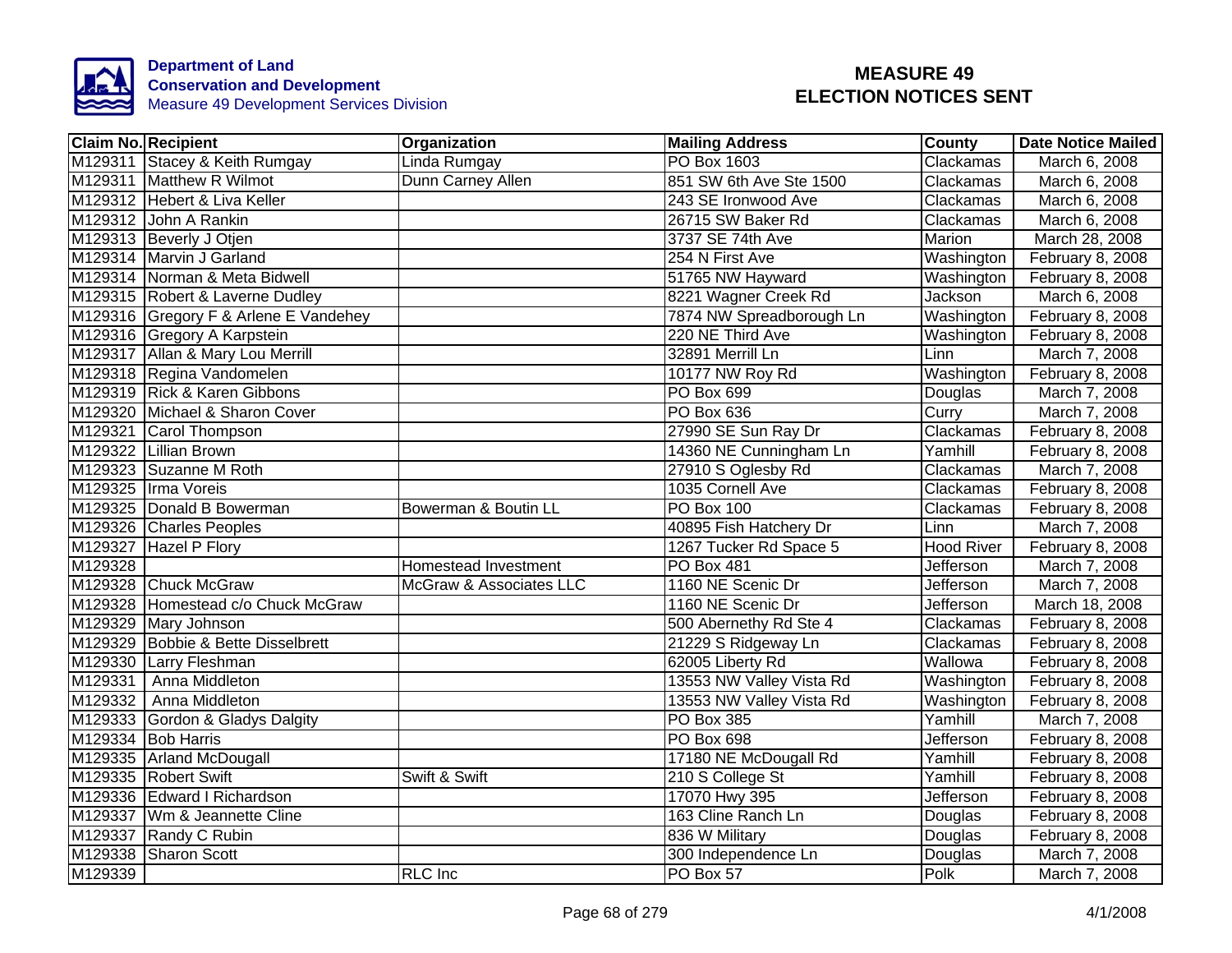

| <b>Claim No. Recipient</b>             | Organization                     | <b>Mailing Address</b>        | <b>County</b>  | <b>Date Notice Mailed</b> |
|----------------------------------------|----------------------------------|-------------------------------|----------------|---------------------------|
| M129339 Catherine A Wright             | Drabkin Tankersley & Wright LLC  | PO Box 625                    | Polk           | March 7, 2008             |
| M129340 Donald Kirkpatrick             |                                  | 4666 Reeder Rd                | Klamath        | February 8, 2008          |
| M129341 Rollie Keeney                  |                                  | 90854 Hill Rd                 | Lane           | March 7, 2008             |
| M129342 Raloa Keeney                   |                                  | 90854 Hill Rd                 | Lane           | March 7, 2008             |
| M129342 Ralph & Lois Keeney            |                                  | 90856 Hill Rd                 | Lane           | March 7, 2008             |
| M129343 Lattie Broyhill                |                                  | 801 Broyhill Ln               | Douglas        | March 7, 2008             |
| M129343 Stephen Mountainspring         | <b>Dole Coalwell Clark</b>       | PO Box 1205                   | Douglas        | March 7, 2008             |
| M129344 Charles & Roberta Lonsford     |                                  | 20970 Gooseneck Rd            | Polk           | February 8, 2008          |
| M129345 David & Shirley Calonder       |                                  | 8475 SW Broadmead Rd          | Polk           | February 8, 2008          |
| M129345 Tim & Tina Calonders           |                                  | 8477 SW Broadmead Rd          | Polk           | February 8, 2008          |
| M129346 Joanne L Ellis                 |                                  | 87114 Green Ridge Dr          | Lane           | February 8, 2008          |
| M129347 Joann Shulte                   |                                  | 320 Exmoore Rd                | Yamhill        | March 7, 2008             |
| M129347 Ross Day                       | Oregonians In Action             | PO Box 203637                 | Yamhill        | March 7, 2008             |
| M129348 Mary Holtan                    |                                  | PO Box 3192                   | Yamhill        | March 28, 2008            |
| M129348 Ross Day                       | Oregonians In Action             | PO Box 203637                 | Yamhill        | March 28, 2008            |
| M129349 May Brecount                   |                                  | 514 W Evans Creek             | Jackson        | March 7, 2008             |
| M129349 Craig L Myers                  |                                  | 8442 Liberty Rd SE            | Jackson        | March 7, 2008             |
| M129350 Norman F Webb                  |                                  | 111412th St SE                | Benton         | March 7, 2008             |
| M129350 Russell A & Tamara L Colgan    |                                  | 5487 Aster St NW              | Benton         | March 7, 2008             |
| M129351 Walter M Fargher               |                                  | 3151 Old Dufur Rd             | Wasco          | March 7, 2008             |
| M129352 Faith J Baker Schlabach        |                                  | 12746 Loyds Ln                | Douglas        | March 7, 2008             |
| M129352 Ronlee Ropp                    |                                  | 350 Cedar Tree Dr             | Douglas        | March 7, 2008             |
| M129352 George B Heilig                | Heilig Misfeldt & Armstrong LLP  | <b>PO Box 546</b>             | Douglas        | March 7, 2008             |
| M129353 Richard Webster                |                                  | 38665 Richardson Ceap Rd      | Linn           | March 7, 2008             |
| M129354 Gladys Nelson                  |                                  | 577 W Evans Creek             | <b>Jackson</b> | March 7, 2008             |
| M129354 Craig L Myers                  |                                  | 8442 Liberty Rd SE            | Jackson        | March 7, 2008             |
| M129355 Mark S Bartholomew             | <b>Hornecker Cowling</b>         | 717 Murhphy Rd                | Jackson        | February 8, 2008          |
| M129355 Richard & Lorretta Nordquist   |                                  | 2230 Anderson Creek Rd        | Jackson        | February 8, 2008          |
| M129356 Ardell & Carol Goeden          |                                  | 12650 NW Old Pumpkin Ridge Rd | Washington     | February 8, 2008          |
| M129356 Donald B Bowerman              | Bowerman & Boutin LL             | PO Box 100                    | Washington     | February 8, 2008          |
| M129357 Ardell Goeden                  | Kenneth Goeden                   | 12650 NW Old Pumpkin Ridge Rd | Washington     | March 7, 2008             |
| M129357 Darrell Goeden & Kathleen Mead | Glennys Drinkwater & Renee Olsen | 16300 NW Corey Rd             | Washington     | March 7, 2008             |
| M129357 Donald B Bowerman              | Bowerman & Boutin LL             | <b>PO Box 100</b>             | Washington     | March 7, 2008             |
| M129358 Lloyd G McMullough             |                                  | 47276 Foothill Rd             | Baker          | March 7, 2008             |
| M129359 Dorothy J Williams Lippke      |                                  | PO Box 22                     | Jackson        | March 28, 2008            |
| M129360 Gerland & Linda Duman          |                                  | 43166 Thomas Rd               | Linn           | March 7, 2008             |
| M129360 Leonard & Stella Neal          |                                  | 37925 Lulay Rd                | Linn           | March 7, 2008             |
| M129361 John Hongell                   |                                  | 60842 Old Wagon Rd            | Coos           | March 7, 2008             |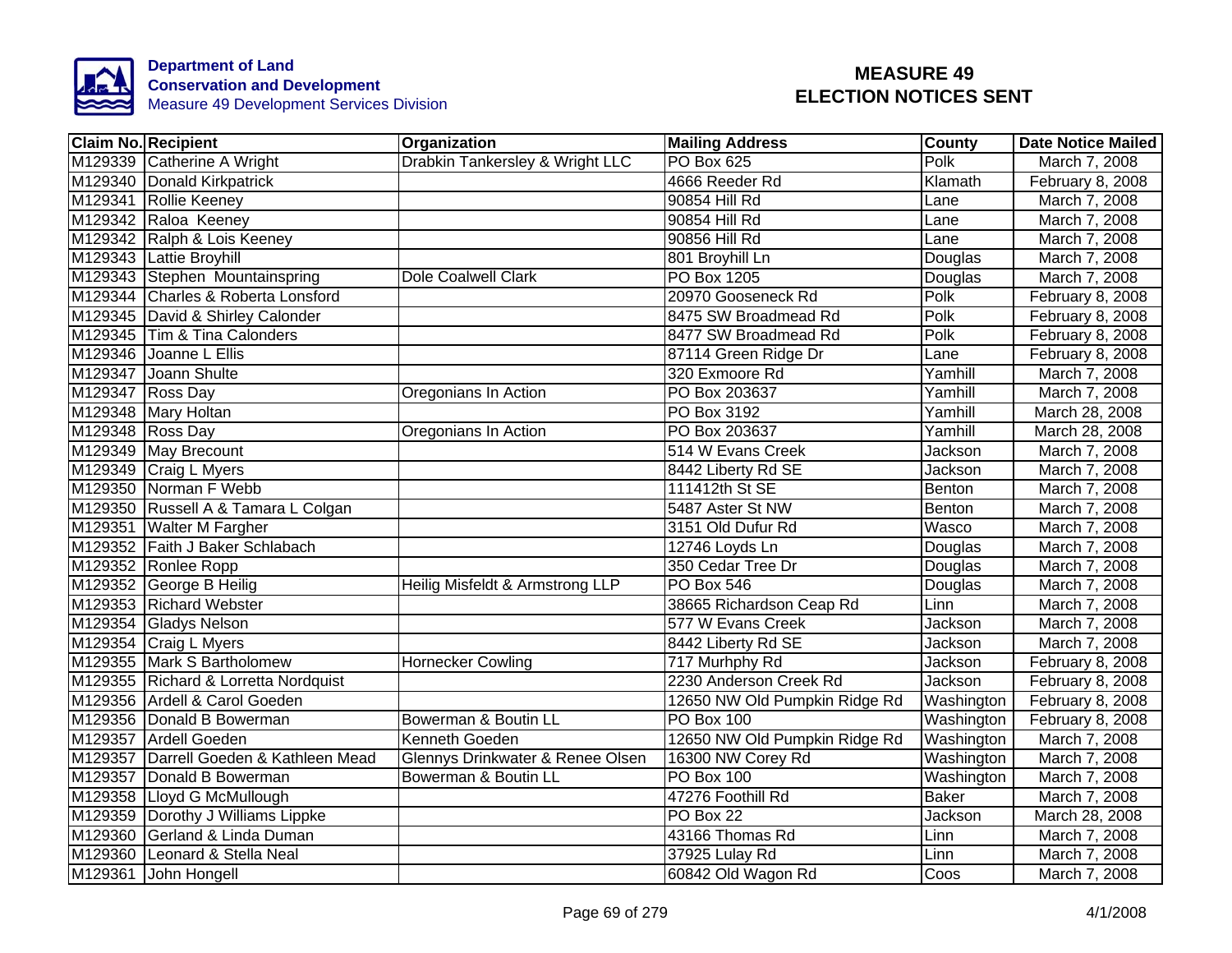

| <b>Claim No. Recipient</b>              | Organization                | <b>Mailing Address</b>     | <b>County</b>    | <b>Date Notice Mailed</b> |
|-----------------------------------------|-----------------------------|----------------------------|------------------|---------------------------|
| M129362 Edward H Trompke                | Jordan Schrader Attorneys   | PO Box 230669              | Clackamas        | February 8, 2008          |
| M129362 Judd E & Dorothy M Mills        |                             | 21160 SE Firwood Rd        | Clackamas        | February 8, 2008          |
| M129363 Bruce & Mary Schroeder          |                             | PO Box 3468                | Clackamas        | January 28, 2008          |
| M129364 Roxanna & Kevin Wendler         |                             | 1416 W Cascade Ave         | <b>Deschutes</b> | March 7, 2008             |
| M129364 Martin E Hansen                 | Francis Hansen & Martin LLP | 1148 NW Hill St            | <b>Deschutes</b> | March 7, 2008             |
| M129365 Thaddeus G Pauck                |                             | 201 W Main St              | Jackson          | March 7, 2008             |
| M129365 Roland & Mary Rosenzweig        |                             | 2607 Antioch Rd            | Jackson          | March 7, 2008             |
| M129366 Pat Studdard                    |                             | 13833 S Clackamas River Dr | Clackamas        | February 8, 2008          |
| M129366 Sally Pope                      |                             | 13841 S Clackamas River Dr | Clackamas        | February 8, 2008          |
| M129367 William Madden                  |                             | 1902 Houston Rd            | Jackson          | March 7, 2008             |
| M129367 Mark S Bartholomew              | Hornecker Cowling Hassen    | 717 Murphy Rd              | Jackson          | March 7, 2008             |
| M129368 John & Willa Hagg               |                             | 19100 SW 129th Ave         | Curry            | February 8, 2008          |
| M129369 Wayne A & Marlene L Scott       |                             | 1988 NE 19th St            | Clackamas        | February 8, 2008          |
| M129369 R Roger Reif                    |                             |                            | Clackamas        | February 8, 2008          |
| M129370 John & Marybeth Schilling       |                             | 22165 Bear Creek Rd        | Deschutes        | February 8, 2008          |
| M129370 Bruce White                     |                             | PO Box 1278                | Deschutes        | February 8, 2008          |
| M129370 Bruce White                     |                             | <b>PO Box 1298</b>         | <b>Deschutes</b> | March 18, 2008            |
| M129371 Floyd & Ladeana Bonny           |                             | 45404 NW Buckley Rd        | Washington       | February 8, 2008          |
| M129372 Hawkin Au                       |                             | 13380 NE Parrett Mt Rd     | Yamhill          | March 7, 2008             |
| M129373 Richard & Marylee Vanderschuere |                             | 1270 NW Hobbs Rd           | Washington       | March 7, 2008             |
| M129374 Carl R & Mary E Wallace         |                             | 21825 Bear Creek Rd        | <b>Deschutes</b> | February 8, 2008          |
| M129374 Bruce White                     |                             | <b>PO Box 1278</b>         | <b>Deschutes</b> | February 8, 2008          |
| M129375 Arthur & Lois Endresen          |                             | 2505 Endresen Ln NE        | Marion           | February 8, 2008          |
| M129376 Mary Hayes                      |                             | 83834 Airport Ln           | Wallowa          | February 8, 2008          |
| M129377 Joan F Parker                   |                             | 13220 SE 362nd Ave         | Clackamas        | March 7, 2008             |
| M129378 David & Delores Bales           |                             | 88737 Oak Hill Cemetary Rd | Lane             | February 8, 2008          |
| M129378 Steve Cornacchia                |                             | 180 E 11th Ave             | Lane             | February 8, 2008          |
| M129379 Mark S Bartholomew              | <b>Hornecker Cowling</b>    | 717 Murhphy Rd             | Jackson          | February 8, 2008          |
| M129379 Michael & Inness Jackson        |                             | 601 Antelope Rd            | Jackson          | February 8, 2008          |
| M129380 Helen Proctor                   |                             | PO Box 9037                | Marion           | February 8, 2008          |
| M129381 Mike & Karen Mclain             |                             | 2920 NW Scenic Dr          | Yamhill          | March 28, 2008            |
| M129381 Mervin Anthony                  |                             | 19729 River Rd             | Yamhill          | March 28, 2008            |
| M129382 Miguel & Tina Lopez             |                             | 41260 Port Dr              | Linn             | March 7, 2008             |
| M129383 Willaim & Joyce Hiatt           |                             | 755 SW Cheltenham St       | Tillamook        | March 7, 2008             |
| M129384   Al Nordgren                   |                             | 14350 Stenbock Way         | Yamhill          | February 8, 2008          |
| M129384 Gordon Cook                     |                             | 24850 Albertson Rd         | Yamhill          | February 8, 2008          |
| M129384 John C Pinkstaff                |                             | 601 SW Morrison Ste 2100   | Yamhill          | February 8, 2008          |
| M129385 Lars H Strid                    | Ingrid Cameron              | PO Box 97347               | Klamath          | March 7, 2008             |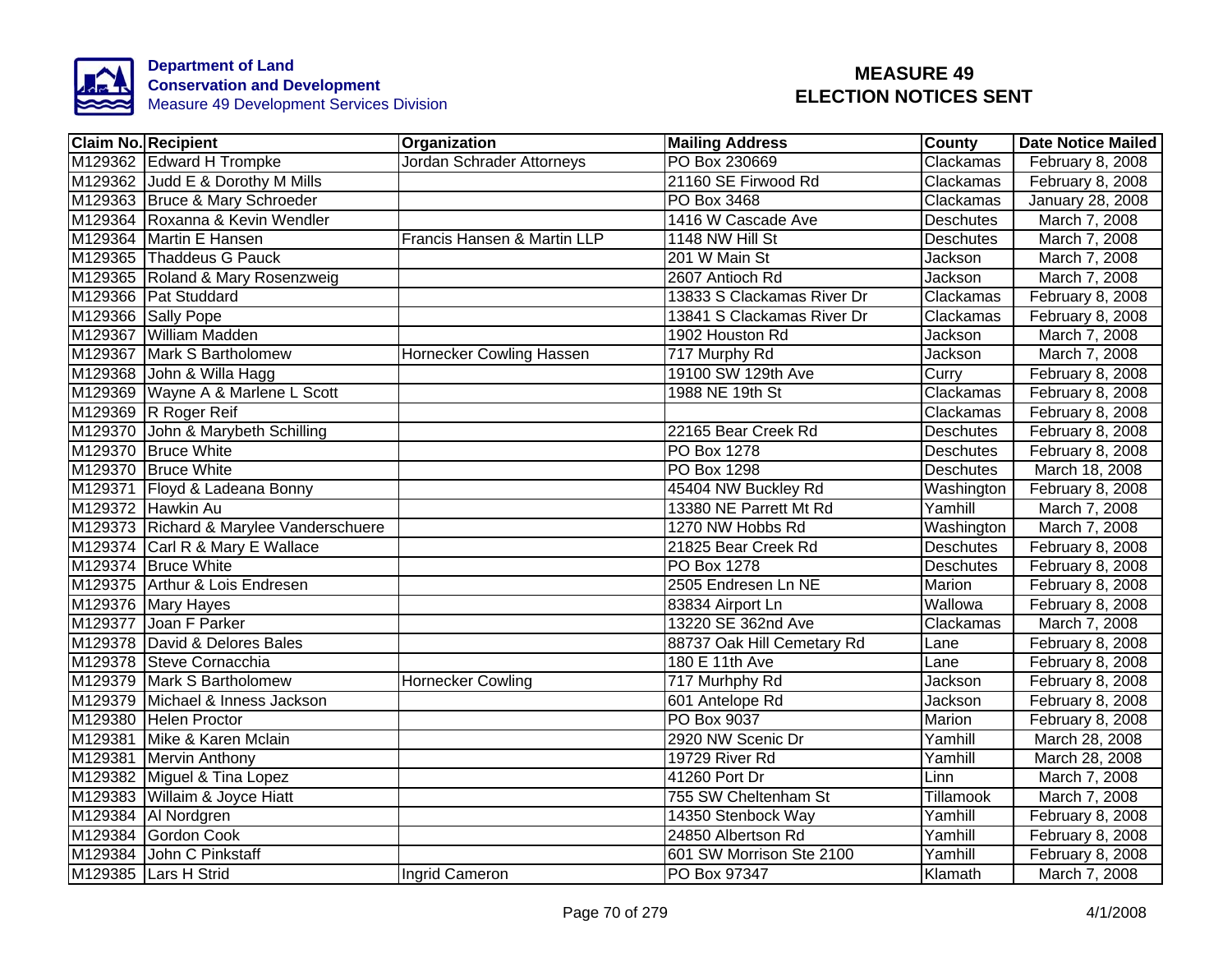

|         | <b>Claim No. Recipient</b>         | Organization                    | <b>Mailing Address</b>      | <b>County</b>     | <b>Date Notice Mailed</b> |
|---------|------------------------------------|---------------------------------|-----------------------------|-------------------|---------------------------|
|         | M129386 Charlotte Benson           |                                 | 24533 SE Howlett Rd         | Clackamas         | February 8, 2008          |
|         | M129386 Valerie Benson             |                                 | 910 NW Wade #5              | Clackamas         | February 8, 2008          |
|         | M129387 Willis & Carol Meeuwsen    |                                 | 40460 NW Wilkesboro Rd      | Washington        | March 7, 2008             |
|         | M129388 Lillian Train              |                                 | 31866 Huckleberry Ln        | Linn              | February 8, 2008          |
|         | M129388 Lilly Cooper               |                                 | 29744 Sodaville-Mtn Home Rd | Linn              | February 8, 2008          |
|         | M129389 Craig & Vickie Timmons     |                                 | 17700 NE Timmons Ln         | Yamhill           | February 8, 2008          |
|         | M129390 Lance Winger               |                                 | 1305 39th St                | Lane              | March 7, 2008             |
|         | M129390 Ron R Funke Aicp           |                                 | 2595 Charnelton St          | Lane              | March 7, 2008             |
|         | M129390 Lance Winger c/o Ron Funke |                                 | 2595 Charnelton St          | Lane              | March 18, 2008            |
|         | M129391 Dale & Jan Fleming         |                                 | 4500 O'Connor Rd            | Klamath           | March 7, 2008             |
|         | M129391 Michael L Spencer          | Michael L Spencer LLC           | 409 Pine St Ste 204         | Klamath           | March 7, 2008             |
|         | M129392 Constance Nastasi          |                                 | 2 Bailey Lane               | <b>Hood River</b> | February 8, 2008          |
|         | M129392 Steven B Andersen          | Cascade Planning                | <b>PO Box 135</b>           | <b>Hood River</b> | February 8, 2008          |
|         | M129393 Donald & Susan Sether      |                                 | 35083 S Hwy 213             | Clackamas         | February 8, 2008          |
|         | M129394   Delbert & Trudy Edwards  |                                 | 32633 Cooper Dr NE          | Linn              | March 7, 2008             |
|         | M129395 The Piculell Group         |                                 | 4820 SW Scholls Ferry Rd    | Lane              | February 8, 2008          |
|         | M129395 Michael G Gunn             |                                 | 700 Deborah Rd Ste 250      | Lane              | February 8, 2008          |
|         | M129395 Robert & Helen Suess       | <b>Suess Co Partnership</b>     | PO Box 31548                | Lane              | February 8, 2008          |
|         | M129396 Charlotte & Ernie Hoien    |                                 | 91972 Sevensen Market Rd    | Clatsop           | March 7, 2008             |
|         | M129397 Don & Erna King            |                                 | 34810 Stutzman Dr SE        | Linn              | March 7, 2008             |
|         | M129398 Jack Alley                 |                                 | 11760 SW Green Dr           | <b>Jefferson</b>  | March 7, 2008             |
|         | M129398 Phillip E Grillo           | <b>Miller Nash LLP</b>          | 111 SW Fifth Ave Ste 3400   | <b>Jefferson</b>  | March 7, 2008             |
|         | M129399 Judy Benton                |                                 | 3630 Benton Rd              | <b>Hood River</b> | March 7, 2008             |
|         | M129400 Paul & Eileen Putkey       |                                 | 91684 Smith Lake Rd         | Wasco             | March 7, 2008             |
|         | M129400 Louis Grossman             | Van Valkenburgh & Associates PC | 204 E Fourth St             | Wasco             | March 7, 2008             |
|         | M129401 David & Linda Almendinger  |                                 | 6316 Nicklaus Loop N        | Marion            | March 28, 2008            |
| M129401 | <b>Frank Walker</b>                | Frank Walker & Associates       | PO Box 7170                 | Marion            | March 28, 2008            |
|         | M129402 Louis & Pamela Lamb        |                                 | 16330 Triumph Rd            | Marion            | March 7, 2008             |
|         | M129402 Frank Walker               | Frank Walker & Associates       | 1480 Jamestown St SE        | Marion            | March 7, 2008             |
|         | M129403 Frank Walker               | Frank Walker & Associates       | PO Box 7170                 | Clackamas         | February 8, 2008          |
| M129403 | John L Minasian                    |                                 | 4029 Goodland Ave           | Clackamas         | February 8, 2008          |
|         | M129404 William N & Linda S Suydam |                                 | 20888 S Matton Rd           | Clackamas         | March 7, 2008             |
|         | M129404 Frank Walker               | Frank Walker & Associates       | 1480 Jamestown St SE        | Clackamas         | March 7, 2008             |
|         | M129405 Ryan K Crutcher            |                                 | 39292 SE Lusted Rd          | Clackamas         | March 7, 2008             |
|         | M129405 Frank Walker               | Frank Walker & Associates       | 1480 Jamestown St SE        | Clackamas         | March 7, 2008             |
|         | M129406 Eduard & Marie A Weber     |                                 | 2888 Riverwalk Loop         | Lane              | February 8, 2008          |
|         | M129406 Michelle R Weber           |                                 | 840 Cougar St               | Lane              | February 8, 2008          |
|         | M129412 Donald R & Martha E Smith  | <b>Smith Tree Farms</b>         | 22509 S Stormer Rd          | Clackamas         | March 7, 2008             |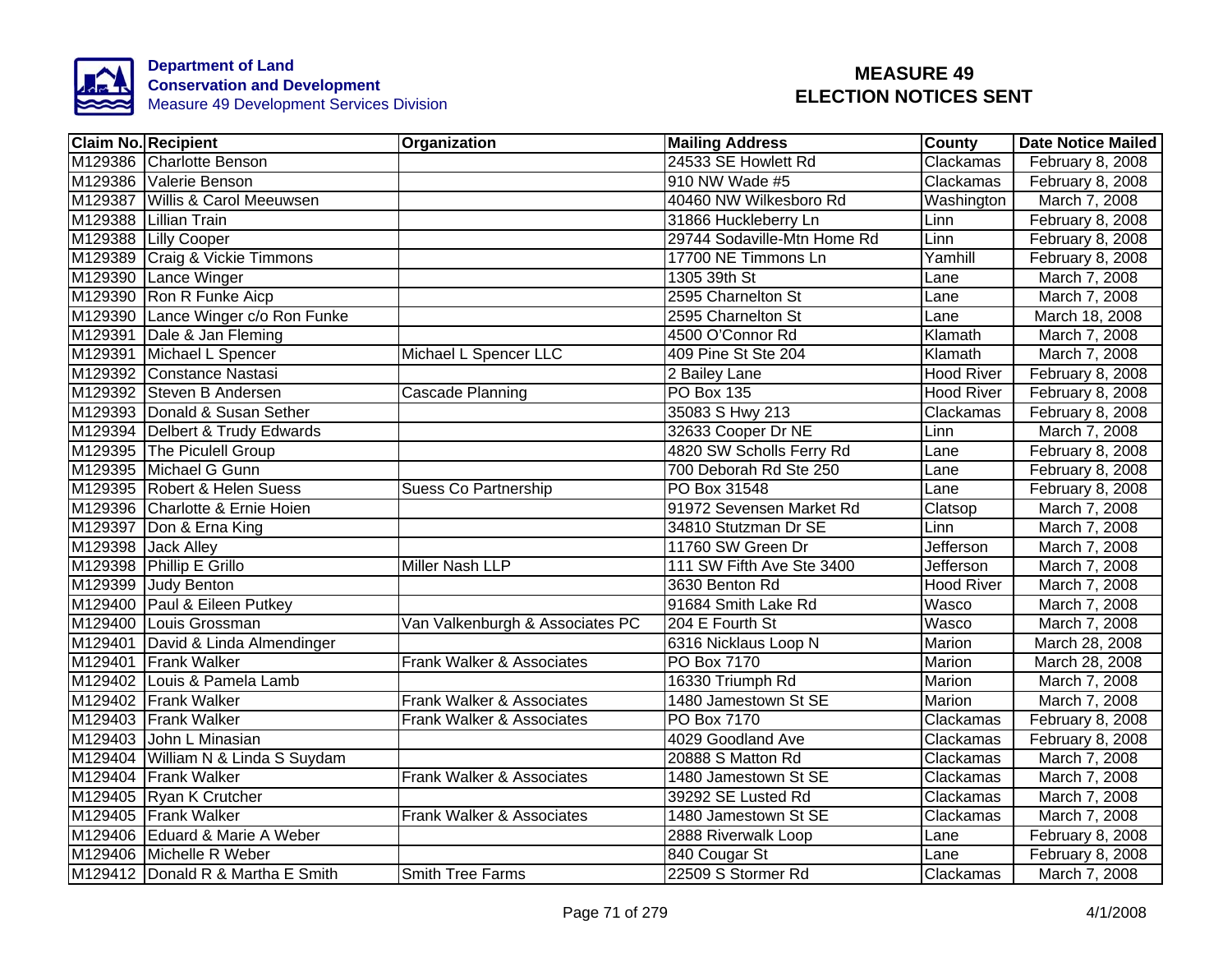

| Claim No. Recipient |                                        | <b>Organization</b>           | <b>Mailing Address</b>    | <b>County</b>     | Date Notice Mailed |
|---------------------|----------------------------------------|-------------------------------|---------------------------|-------------------|--------------------|
|                     | M129412 John A Rankin                  |                               | 26715 SW Baker Rd         | Clackamas         | March 7, 2008      |
|                     | M129413 Philip R Olson                 | Hvr Inc                       | 23725 Old Bethel Rd       | Polk              | February 8, 2008   |
|                     | M129414 David W & Roella J Wild        |                               | 4142A Central Vale Dr     | <b>Hood River</b> | February 8, 2008   |
|                     | M129415 Wallace & Patricia Dinsmore    |                               | 784 Liles Ln              | Douglas           | February 8, 2008   |
|                     | M129416 Karl W & Barbara Sue Freerksen |                               | 14815 NW Pumpkin Ridge Rd | Washington        | February 8, 2008   |
|                     | M129417 Mark L Huglin                  |                               | 4004 Kruse Way Ste 200    | Washington        | February 8, 2008   |
|                     | M129417 Ben Cheri                      |                               | 3333 Bayside Walk         | Washington        | February 8, 2008   |
|                     | M129417 Donna Cone                     |                               | 3391 S White Gold Ave     | Washington        | February 8, 2008   |
|                     | M129418 Jerry & Elizabeth Hanson       |                               | PO Box 48                 | Washington        | March 7, 2008      |
|                     | M129419 Scott & Patty Bertsch          |                               | 28345 Burkhalter Rd       | Washington        | March 7, 2008      |
|                     | M129420 V Robert & Elizabeth Thomsen   |                               | 615 Willow Creek Rd       | <b>Hood River</b> | February 8, 2008   |
|                     | M129420 Steven B Andersen              | Cascade Planning              | PO Box 135                | <b>Hood River</b> | February 8, 2008   |
|                     | M129421 V Robert & Elizabeth Thomsen   |                               | 615 Willow Creek Rd       | <b>Hood River</b> | February 8, 2008   |
|                     | M129421 Steven B Andersen              | Cascade Planning              | PO Box 135                | <b>Hood River</b> | February 8, 2008   |
|                     | M129422 V Robert & Elizabeth Thomsen   |                               | 615 Willow Creek Rd       | <b>Hood River</b> | February 8, 2008   |
|                     | M129422 Steven B Andersen              | Cascade Planning              | <b>PO Box 135</b>         | <b>Hood River</b> | February 8, 2008   |
|                     | M129423 Marvin & Bonnie Indermuhle     |                               | 22560 S Beavercreek Rd    | Clackamas         | March 7, 2008      |
|                     | M129424 Jack & Kathryn Laird           |                               | 94360 Willanch Ln         | Coos              | March 7, 2008      |
|                     | M129425 Margaret P Mansfield           |                               | 28386 S Elisha Rd         | Clackamas         | February 8, 2008   |
|                     | M129425 George A Mansfield             |                               | 8137 SW Pokegama          | Clackamas         | February 8, 2008   |
|                     | M129426 Margaret P Mansfield           |                               | 28386 S Elisha Rd         | Clackamas         | February 8, 2008   |
|                     | M129426 George A Mansfield             |                               | 8137 SW Pokegama          | Clackamas         | February 8, 2008   |
|                     | M129427 Irene Dietz                    |                               | 20486 S South End Rd      | Clackamas         | March 7, 2008      |
|                     | M129428 Susan & Richard Archerd        |                               | 18325 S Ferguson Rd       | Clackamas         | March 7, 2008      |
|                     | M129429 Kenneth & Sylvia Schell        |                               | 5460 Reeder Rd            | Klamath           | March 7, 2008      |
|                     | M129430 Victor W Vankoten              |                               | <b>PO Box 325</b>         | Wasco             | March 7, 2008      |
|                     | M129430 Dr William McAllister          | <b>McAllister Ranches Inc</b> | 80445 Ross Rd             | Wasco             | March 7, 2008      |
|                     | M129431 Victor W Vankoten              |                               | <b>PO Box 325</b>         | Wasco             | March 7, 2008      |
|                     | M129431 Dr William McAllister          | <b>McAllister Ranches Inc</b> | 80445 Ross Rd             | Wasco             | March 7, 2008      |
|                     | M129432 Joel D Kalberer                | <b>Weatherford Thompson</b>   | PO Box 667                | Linn              | February 8, 2008   |
|                     | M129432 Laurane E Jensen               |                               | 41358 Lacomb Dr           | Linn              | February 8, 2008   |
|                     | M129433 Patricia Wilmes                |                               | 10307 Matthieu Ln NE      | Marion            | February 8, 2008   |
|                     | M129433 Kathy Layton                   |                               | 1360 SE 9th Ave           | Marion            | February 8, 2008   |
|                     | M129434 Patricia Wilmes                |                               | 10307 Matthieu Ln NE      | Marion            | February 8, 2008   |
|                     | M129434 Kathy Layton                   |                               | 1360 SE 9th Ave           | Marion            | February 8, 2008   |
|                     | M129435 Kevin & Catherine Cochran      |                               | 90136 Baker Rd            | Lane              | March 7, 2008      |
|                     | M129435 Micheal Reeder                 |                               | PO Box 1758               | Lane              | March 7, 2008      |
|                     | M129436 Gary & Gloria Fossen           |                               | 11857 Upper Applegate Rd  | Jackson           | February 8, 2008   |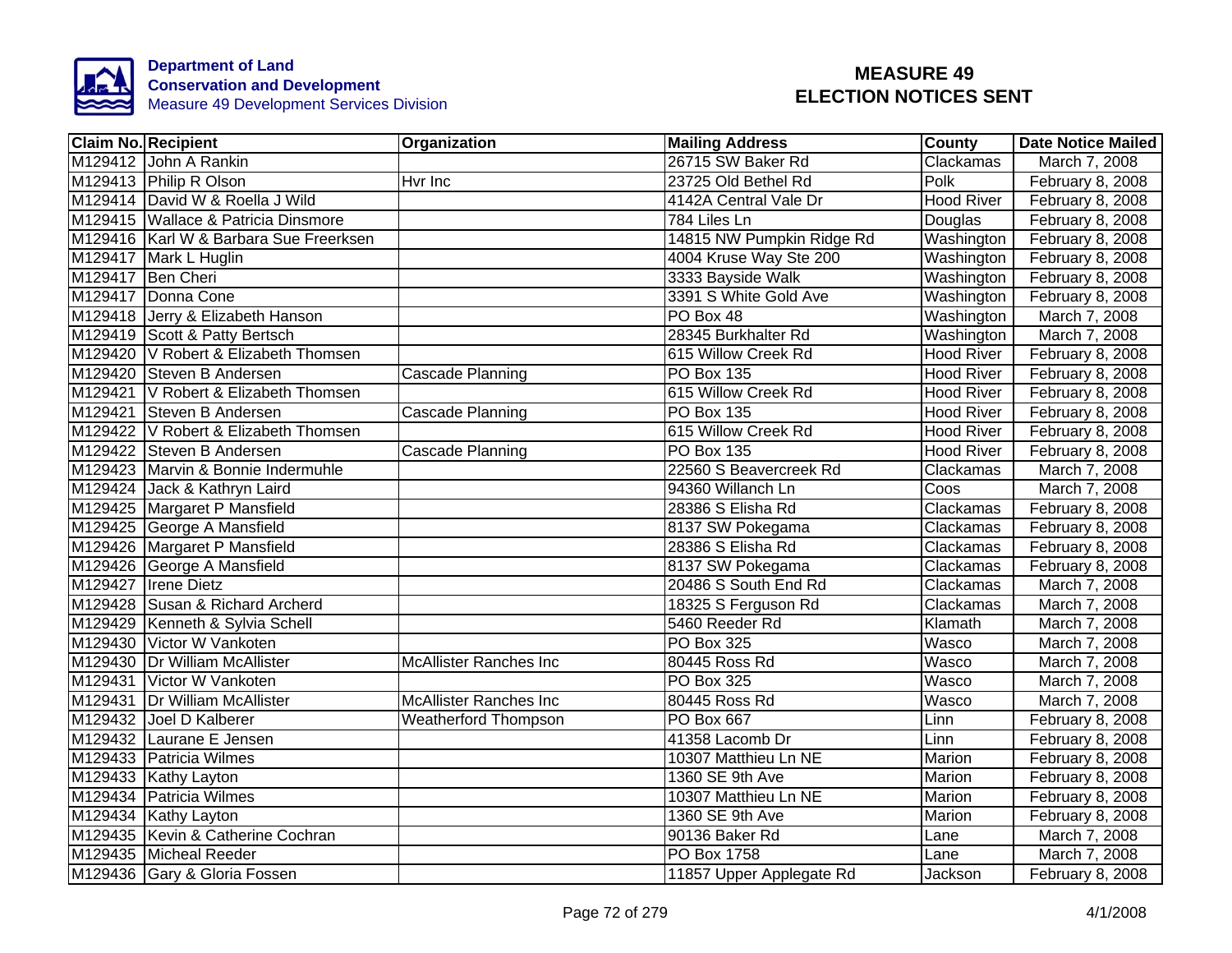

|         | <b>Claim No. Recipient</b>           | Organization                      | <b>Mailing Address</b>     | <b>County</b>    | <b>Date Notice Mailed</b> |
|---------|--------------------------------------|-----------------------------------|----------------------------|------------------|---------------------------|
|         | M129437 Patrick M Gisler             |                                   | 1345 NW Wall St Ste 100    | Klamath          | March 7, 2008             |
|         | M129437 Dan Van Vactor               | Dan Van Vactor PC                 | <b>PO Box 1524</b>         | Klamath          | March 7, 2008             |
|         | M129438 Jack Taylor                  |                                   | 19728 Harper Rd            | Clackamas        | February 8, 2008          |
|         | M129438 Donald B Bowerman            | Bowerman & Boutin LL              | <b>PO Box 100</b>          | Clackamas        | February 8, 2008          |
|         | M129439 Clarence & Frances Grassman  |                                   | 30870 S Hwy 170            | Clackamas        | February 8, 2008          |
| M129440 | <b>Emmett R McIntosh</b>             |                                   | 33711 Oak Flat Rd          | Coos             | February 8, 2008          |
| M129440 | John A & Barbara J McMahon           |                                   | PO Box 2069                | Coos             | February 8, 2008          |
|         | M129441 Emmett R McIntosh            |                                   | 33711 Oak Flat Rd          | Coos             | February 8, 2008          |
|         | M129441 John A & Barbara J McMahon   |                                   | PO Box 2069                | Coos             | February 8, 2008          |
|         | M129442 John & Meredith Wilson       | <b>Wilson Family Ranches LLC</b>  | PO Box 209                 | <b>Baker</b>     | March 7, 2008             |
|         | M129442 Christopher P Koback         | Davis Wright Tremaine LLP         | 1300 SW 5th Ave Ste 2300   | <b>Baker</b>     | March 7, 2008             |
|         | M129443 Wayne Pudwill                |                                   | 16670 S Beckman Rd         | Clackamas        | February 8, 2008          |
|         | M129443 Edna Pudwill                 |                                   | 122 Holmes St              | Clackamas        | February 8, 2008          |
|         | M129444 Bob G Cicerchi               |                                   | 65353 Olsen Rd             | Columbia         | March 7, 2008             |
|         | M129444 Kevin V Harker               |                                   | 7000 SW Varns St           | Columbia         | March 7, 2008             |
|         | M129444 Ross A Day                   | Oregonians In Action              | PO Box 230637              | Columbia         | March 7, 2008             |
|         | M129445 Stephen D & Linda S Hanson   |                                   | 65825 93rd St              | <b>Deschutes</b> | March 7, 2008             |
|         | M129445 Edward P Fitch               | <b>Bryant Emerson &amp; Fitch</b> | PO Box 457                 | <b>Deschutes</b> | March 7, 2008             |
|         | M129446 Ross & Audrey Shutts         |                                   | 16295 SW Beef Bend Rd      | Washington       | February 8, 2008          |
|         | M129447 Norman Waterbury             |                                   | 28788 Gimpl Hill Rd        | Lane             | March 7, 2008             |
|         | M129447 Eugene & Maxine Nail         |                                   | 95183 Turnbow Ln           | Lane             | March 7, 2008             |
|         | M129448 Norman & Frieda Green        |                                   | 92130 Marpar Ln            | Lane             | February 8, 2008          |
|         | M129449 James R Miller               |                                   | 12918 SW 63rd PI           | <b>Deschutes</b> | March 7, 2008             |
|         | M129449 Michael G Gunn               | Gunn Cain & Kinney LLP            | 700 Deborah Rd Ste 250     | <b>Deschutes</b> | March 7, 2008             |
|         | M129450 Glenn & Diane Gregg          |                                   | 10415 SW Terwilliger PI    | Clackamas        | January 18, 2008          |
|         | M129450 Donald & Sharlene Gregg      |                                   | 8330 SW Carmel Ct          | Clackamas        | January 18, 2008          |
|         | M129451 George H & Sandra L Croff Sr |                                   | 22911 Boones Ferry Rd NE   | <b>Marion</b>    | February 8, 2008          |
|         | M129451 Richard Stein                |                                   | 1395 Liberty St SE Ste 101 | Marion           | February 8, 2008          |
|         | M129452 Gerald & Alice McDonald      |                                   | 3830 Mistletoe Rd          | Benton           | February 8, 2008          |
|         | M129453 Richard J & Cynthia J Rowe   |                                   | 13047 Hwy 66               | Klamath          | March 7, 2008             |
| M129454 | John L Jacobson                      |                                   | 14504 S Rock Creek Ln      | <b>Baker</b>     | March 7, 2008             |
|         | M129455 Joel D Kalberer              | Weatherford Thompson              | PO Box 667                 | Linn             | February 8, 2008          |
| M129455 | James & Yvonne Ebbs                  |                                   | 33570 Bellinger Scale Rd   | Linn             | February 8, 2008          |
|         | M129456 Fred Guerin                  |                                   | 17225 North Bank Rd        | Curry            | February 8, 2008          |
|         | M129456 Rayburn & Dorothy Guerin     |                                   | 70 N River Dr              | Curry            | February 8, 2008          |
|         | M129457 Emmett R McIntosh            |                                   | 33711 Oak Flat Rd          | Coos             | February 8, 2008          |
|         | M129457 Frank & Mavis Rood           |                                   | 1855 SE Ocean Blvd # 228   | Coos             | February 8, 2008          |
|         | M129458 Wayne M & Eliza G Miller     |                                   | 37501 E Knieriem Rd        | Multnomah        | March 7, 2008             |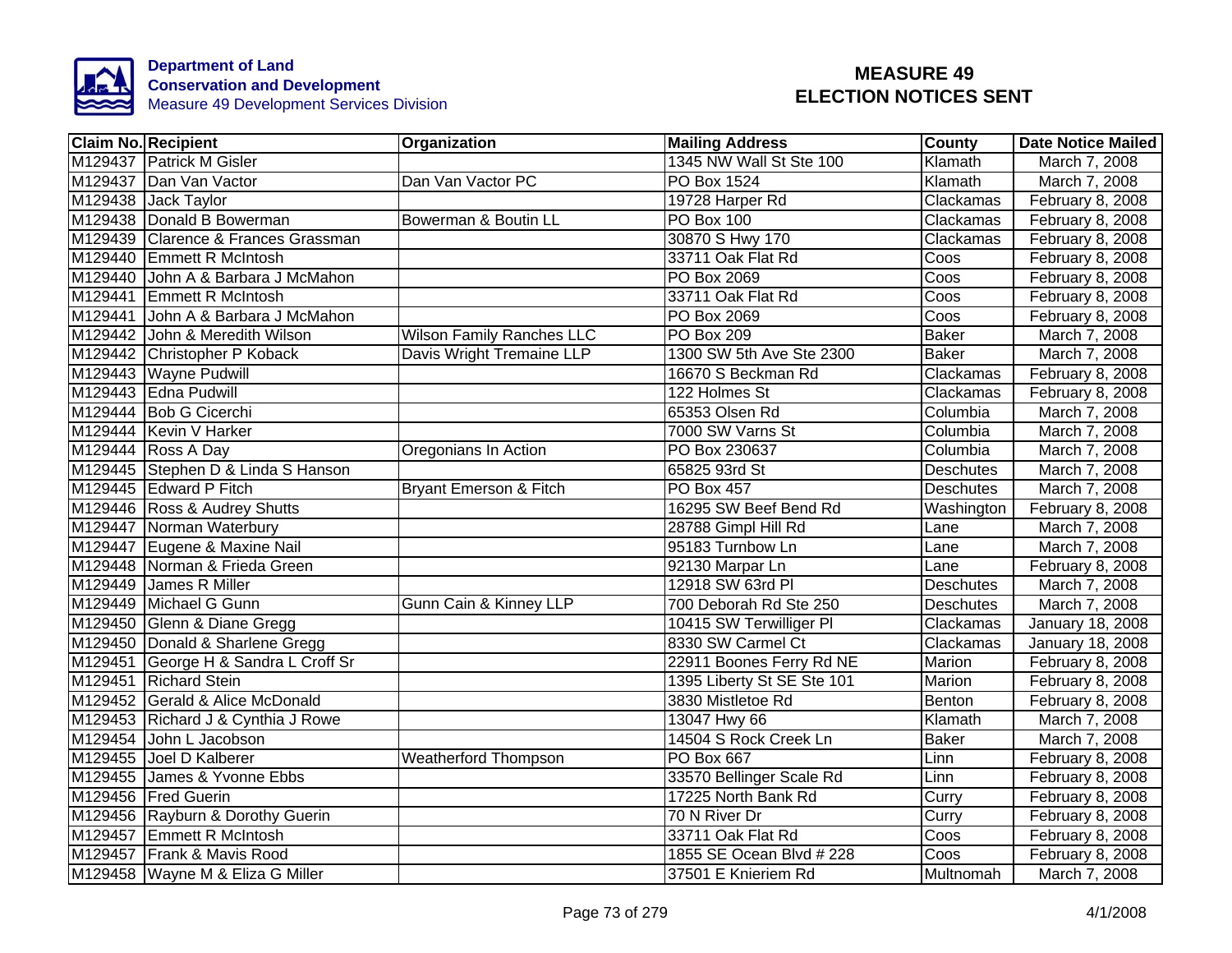

|         | <b>Claim No. Recipient</b>              | <b>Organization</b>          | <b>Mailing Address</b>     | <b>County</b>     | <b>Date Notice Mailed</b> |
|---------|-----------------------------------------|------------------------------|----------------------------|-------------------|---------------------------|
|         | M129459 Barbara R Newberry              |                              | 8561 SW 175th Ave          | Washington        | February 8, 2008          |
|         | M129460 Dennis G & Virginia A Sproalsky |                              | 20070 Chaney Rd            | <b>Deschutes</b>  | February 8, 2008          |
|         | M129460 Bruce White                     |                              | <b>PO Box 1278</b>         | <b>Deschutes</b>  | February 8, 2008          |
|         | M129461 V Robert & Elizabeth Thomsen    |                              | 615 Willow Creek Rd        | <b>Hood River</b> | March 7, 2008             |
|         | M129461 Steven B Andersen               | Cascade Planning             | PO Box 135                 | <b>Hood River</b> | March 7, 2008             |
|         | M129462 Albert & Janice Higuera         |                              | 20321 Olmstead Rd NE       | Marion            | March 28, 2008            |
|         | M129462 David Kaufman                   |                              | 960 SE Maple St            | Marion            | March 28, 2008            |
|         | M129463 William & Zella Laraway         |                              | 2371 Old Dalles Dr         | <b>Hood River</b> | February 11, 2008         |
|         | M129463 Jon B Laraway                   | Laraway & Sons Inc           | 2371 Old Dalles Dr         | <b>Hood River</b> | February 11, 2008         |
|         | M129463 Steven B Andersen               | Cascade Planning             | <b>PO Box 135</b>          | <b>Hood River</b> | February 11, 2008         |
|         | M129464 Jack F & Juanita M Temple       |                              | PO Box 835                 | Yamhill           | March 7, 2008             |
|         | M129465 Gregory A Barker                |                              | 650 SW Meadow Dr #117      | Multnomah         | March 7, 2008             |
|         | M129465 Nancy Sue Miller                |                              | 80475 S Valley Rd          | Multnomah         | March 7, 2008             |
|         | M129465 Margaret R Barker               |                              | 16554 NW Comadrona Ln      | Multnomah         | March 7, 2008             |
|         | M129465 Sandra Barker                   |                              | 13493 NW Countryview Way   | Multnomah         | March 7, 2008             |
|         | M129465 Steven E Barkler                |                              | 19 Rivercoach Ln           | Multnomah         | March 7, 2008             |
|         | M129466 Richard E & Marleen M Carroll   |                              | 10909 S Ridgetop           | Clackamas         | March 7, 2008             |
|         | M129467 Erik J Glatte                   |                              | <b>PO Box 1583</b>         | Jackson           | February 11, 2008         |
|         | M129467 Alta M Robinson                 |                              | 1654 Ross Ln               | <b>Jackson</b>    | February 11, 2008         |
|         | M129468 Christian E Hearn               | Davis Hearn Saladoff & Smith | 515 E Main St              | Jackson           | February 11, 2008         |
|         | M129468 Donald & Roberta Miller         |                              | <b>PO Box 508</b>          | Jackson           | February 11, 2008         |
|         | M129469 Wallace W Lien                  | <b>Wallace W Lien PC</b>     | 1775 32nd PI NE Ste A      | Tillamook         | February 11, 2008         |
|         | M129469 Jodell Field                    |                              | 4742 Liberty Rd S #176     | Tillamook         | February 11, 2008         |
|         | M129469 Keiko Iseri                     |                              | 2120 Robins Ln SE #215     | Tillamook         | February 11, 2008         |
|         | M129470 Donald & Linda Smith            |                              | 5219 S Sconce Rd           | Clackamas         | February 11, 2008         |
| M129471 | Lois O Buckner                          |                              | 38375 Hwy 226              | Linn              | March 7, 2008             |
|         | M129472 Schedeen Family                 |                              | 1465 NE Village St         | Clackamas         | March 7, 2008             |
|         | M129472 Frank Walker                    | Frank Walker & Associates    | 1480 Jamestown St SE       | Clackamas         | March 7, 2008             |
|         | M129472 Stephen Mountainspring          | <b>Dole Coalwell Clark</b>   | PO Box 1205                | Clackamas         | March 7, 2008             |
|         | M129473 Corbell Corwin                  |                              | 551 Cavter Ln              | Jackson           | February 11, 2008         |
|         | M129474 Emmett R McIntosh               |                              | 33711 Oak Flat Rd          | Coos              | February 11, 2008         |
|         | M129474 Margaret J Gajda                |                              | PO Box 17                  | Coos              | February 11, 2008         |
|         | M129475 James Krause                    |                              | 18499 S Springwater Rd     | Clackamas         | March 7, 2008             |
|         | M129475 Roderick Boutin                 |                              | PO Box 100                 | Clackamas         | March 7, 2008             |
|         | M129476 Donald & Helen Horsley          |                              | PO Box 8                   | Klamath           | February 11, 2008         |
|         | M129476 Michael L Spencer               | Michael L Spencer LLC        | 409 Pine St Ste 204        | Klamath           | February 11, 2008         |
|         | M129477 Richard F & Judith L Gronenthal |                              | 4932 Madrona Heights Rd NE | Marion            | March 7, 2008             |
|         | M129477 Donald M Kelley                 |                              | 110 N 2nd St               | Marion            | March 7, 2008             |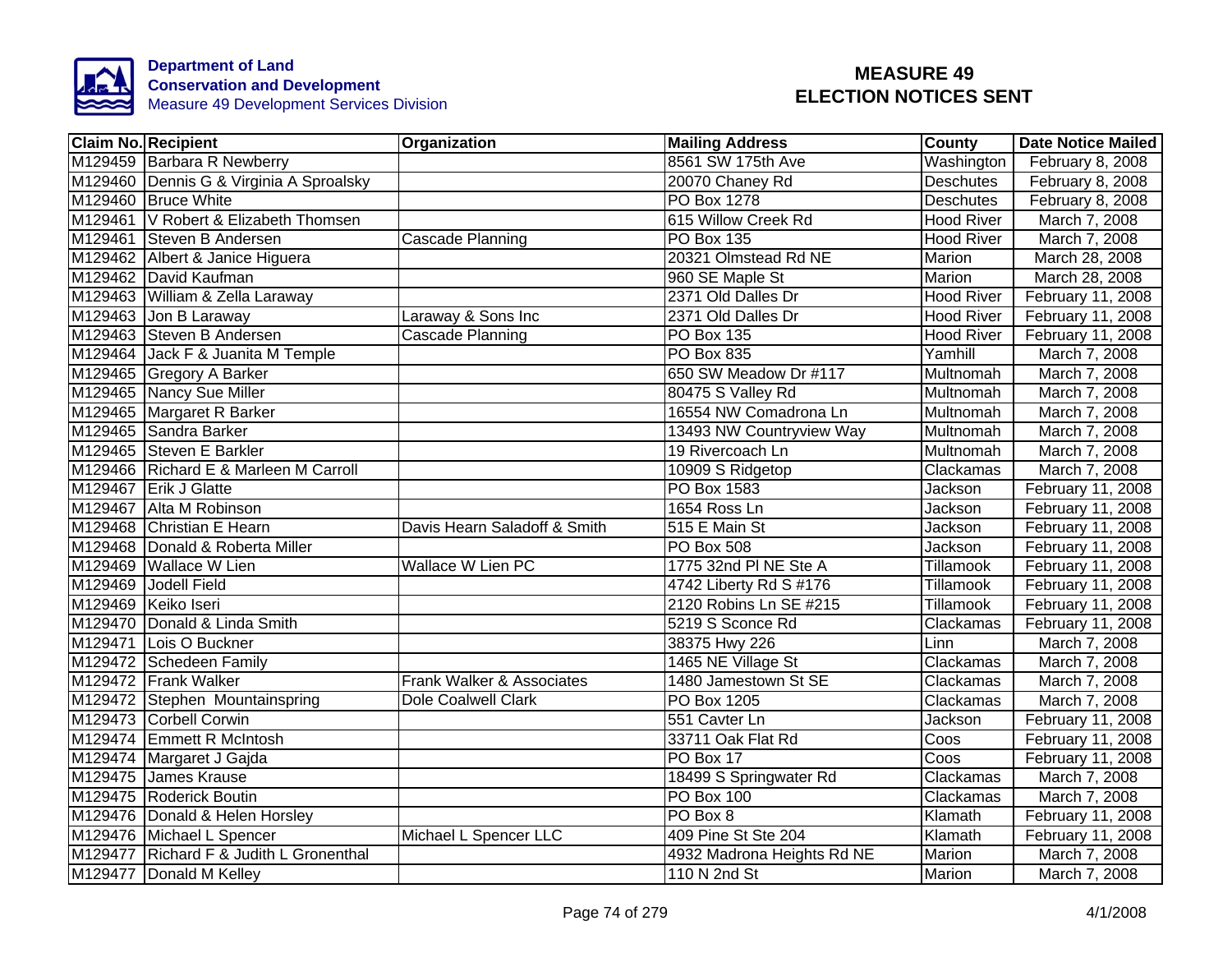

|         | <b>Claim No. Recipient</b>            | Organization                         | <b>Mailing Address</b> | County           | <b>Date Notice Mailed</b> |
|---------|---------------------------------------|--------------------------------------|------------------------|------------------|---------------------------|
|         | M129478 Dale M & Barbara L Marshall   |                                      | 93069 Amie Loop        | Clatsop          | March 7, 2008             |
|         | M129479 Emmett R McIntosh             |                                      | 33711 Oak Flat Rd      | Coos             | March 7, 2008             |
|         | M129479 John & Barbara McMahon        |                                      | <b>PO Box 2069</b>     | Coos             | March 7, 2008             |
|         | M129479 David R Koch                  | <b>Stebbins &amp; Coffey</b>         | PO Box 1006            | Coos             | March 7, 2008             |
|         | M129480 Darrell D & Rose Rossell      |                                      | 35622 Oak View Dr      | Linn             | March 7, 2008             |
| M129481 | John & Rossie Kent                    |                                      | 481 Blands Ln          | Douglas          | February 11, 2008         |
|         | M129482 Robert Jones                  |                                      | 129 Anacapa Ave        | Clackamas        | February 11, 2008         |
|         | M129483 Michael & Bobbie Rainey       |                                      | 4000 Hwy 234           | Jackson          | March 7, 2008             |
|         | M129483 Christian E Hearn             | Davis Hearn Saladoff & Smith         | 515 E Main St          | Jackson          | March 7, 2008             |
|         | M129484 Kathryn Magaziner             | C/O Bill Magaziner                   | 800 18th St Ste 200    | Washington       | March 7, 2008             |
|         | M129484 Ralph Bergerson               |                                      | 54375 Timber Rd        | Washington       | March 7, 2008             |
|         | M129484 Frank Walker                  | Frank Walker & Associates            | 1480 Jamestown St SE   | Washington       | March 7, 2008             |
|         | M129485 Terry Drake                   |                                      | 39770 SE 4th St        | Marion           | March 7, 2008             |
|         | M129485 Carmen Barnhardt              | <b>Esther Stafford</b>               | 39770 SE 4th Ave       | Marion           | March 7, 2008             |
|         | M129485 Frank Walker                  | Frank Walker & Associates            | 1480 Jamestown St SE   | Marion           | March 7, 2008             |
|         | M129486 Esther Stafford               |                                      | 39770 SE 4th Ave       | Linn             | February 11, 2008         |
|         | M129486 Frank Walker                  | <b>Frank Walker &amp; Associates</b> | <b>PO Box 7170</b>     | Linn             | February 11, 2008         |
|         | M129487 Kenneth & Jacqueline Thornton |                                      | <b>PO Box 566</b>      | Marion           | March 7, 2008             |
|         | M129487 Donald M Kelley               |                                      | 110 N 2nd St           | Marion           | March 7, 2008             |
|         | M129488 Charles G & Darlene G Maben   |                                      | 2710 NE Cora Dr        | Jefferson        | March 28, 2008            |
|         | M129489 Jim Belknap                   |                                      | <b>PO Box 865</b>      | Lane             | February 11, 2008         |
|         | M129489 Russell Minton                |                                      | 82410 Rattlesnake Rd   | Lane             | February 11, 2008         |
|         | M129490 Chris & Janice Hansen         |                                      | 1882 Pine Grove Rd     | Jackson          | February 11, 2008         |
|         | M129491 Dennis Clark                  |                                      | 16090 SW Alfalfa Rd    | <b>Deschutes</b> | March 28, 2008            |
|         | M129491 Olaf & Jannis Bolken          |                                      | 9721 Hwy 97 N          | <b>Deschutes</b> | March 28, 2008            |
|         | M129492 Stephen & Tina Abbey          |                                      | 3525 NW Ice            | <b>Deschutes</b> | March 7, 2008             |
|         | M129493 Lavelle Holmes                |                                      | PO Box 263             | Grant            | February 11, 2008         |
|         | M129494 Kenneth Bain                  |                                      | 14645 S Rock Creek Ln  | <b>Baker</b>     | March 7, 2008             |
|         | M129495 Hw & Marjorie Cronin          |                                      | 2746 Ashland Mine Rd   | Jackson          | February 11, 2008         |
|         | M129495 Daniel B O'Connor             | Huycke O'Connor Jarvis & Lohman LI   | 823 Alder Creek Dr     | Jackson          | February 11, 2008         |
|         | M129496 Victor & Katrina Perry        |                                      | 11437 Clayton Rd       | Douglas          | March 7, 2008             |
|         | M129496 William & Tracey Cagle        |                                      | 332 Dovetail Ln        | Douglas          | March 7, 2008             |
|         | M129497 William & Portia Mardock      |                                      | 3620 NW Westside Rd    | Yamhill          | February 11, 2008         |
|         | M129498 Melvin Zweygardt              |                                      | 26820 Summit Pr Rd     | Linn             | March 7, 2008             |
|         | M129498 Joan Swink                    |                                      | 16465 SW Wood Pl       | Linn             | March 7, 2008             |
|         | M129498 Edward F Schultz              | <b>Weatherford Thompson</b>          | PO Box 667             | Linn             | March 7, 2008             |
|         | M129499 Mark D Shipman                | Saalfeld Griggs                      | PO Box 470             | Marion           | March 7, 2008             |
|         | M129500 Roy A Lohse                   |                                      | 2393 N Locust          | Marion           | March 7, 2008             |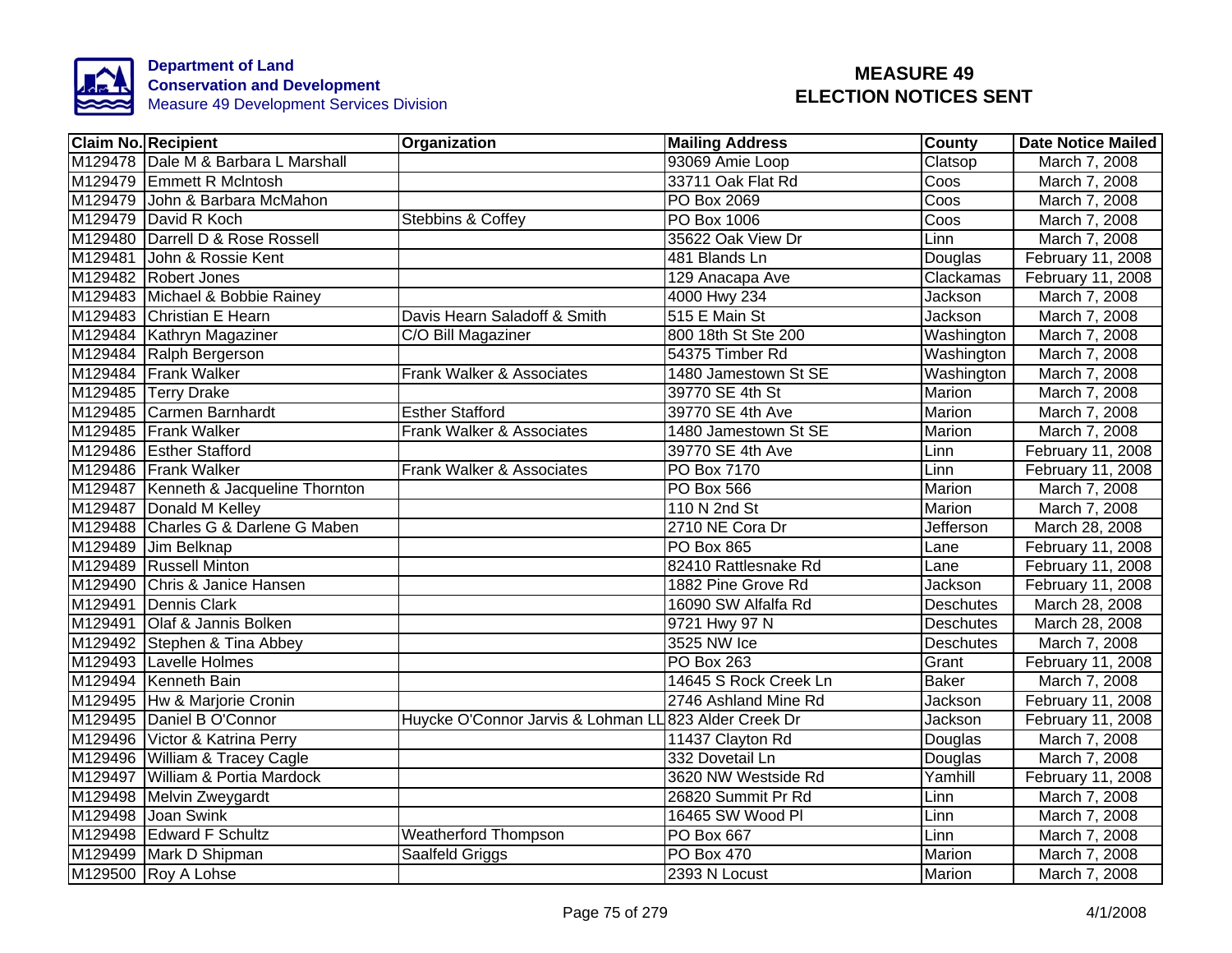

|         | <b>Claim No. Recipient</b>             | Organization              | <b>Mailing Address</b>   | County        | <b>Date Notice Mailed</b> |
|---------|----------------------------------------|---------------------------|--------------------------|---------------|---------------------------|
|         | M129501 Roy & Darlene Lohse            |                           | 2393 N Locust            | Clackamas     | March 7, 2008             |
|         | M129502 Stanley Murayama               |                           | 1391 NW Meadows Dr       | Yamhill       | March 28, 2008            |
|         | M129503 Helen E Ems                    |                           | 633 E Main               | Clackamas     | February 11, 2008         |
|         | M129503 Gary E Ems                     |                           | 12996 S Wilderness Way   | Clackamas     | February 11, 2008         |
|         | M129503 Vicki E Smith                  |                           | <b>PO Box 140</b>        | Clackamas     | February 11, 2008         |
|         | M129503 Robert E Ems                   |                           | 3829 Fairhaven Dr        | Clackamas     | February 11, 2008         |
|         | M129504 Galyn Roth                     |                           | PO Box 706               | Douglas       | March 7, 2008             |
|         | M129504 David Roth                     |                           | PO Box 358               | Douglas       | March 7, 2008             |
|         | M129505 Clyde & Rose-Zella Bedingfield |                           | 7492 Sterling Creek Rd   | Jackson       | February 11, 2008         |
|         | M129506 Jerrold & Janice Baxter        |                           | 50551 Big Creek Rd       | Union         | March 7, 2008             |
|         | M129507 Donnie & Krystal Laas          |                           | 6140 NW Birch Ave        | Washington    | March 7, 2008             |
|         | M129508 James Vick                     |                           | 698 12th St SE Ste 200   | Marion        | March 7, 2008             |
|         | M129508 Betty Fischer                  |                           | 15272 Fern Ridge Rd      | Marion        | March 7, 2008             |
|         | M129509 Victor & Barbara Abbott        |                           | 801 Courtney Ln          | Union         | March 7, 2008             |
|         | M129510 Robert Gustafson               |                           | 24910 S Central Point Rd | Clackamas     | February 11, 2008         |
|         | M129511 Robert Gustafson               |                           | 24910 S Central Point Rd | Clackamas     | February 11, 2008         |
|         | M129512 Roger & Barbara Egan           |                           | 1701 NE Walnut Ave       | Yamhill       | March 7, 2008             |
|         | M129513 Jesse L & Elaine M Pattison    |                           | 94300 Deadwood Creek Rd  | Lane          | February 11, 2008         |
|         | M129513 Steve Cornacchia               |                           | 180 E 11th Ave           | Lane          | February 11, 2008         |
|         | M129514 Frank Walker                   | Frank Walker & Associates | <b>PO Box 7170</b>       | <b>Marion</b> | February 11, 2008         |
|         | M129514 Mae Kreger                     |                           | 10475 Parrish Gap Rd     | Marion        | February 11, 2008         |
|         | M129515 Cathy Millis                   |                           | 18600 NW Sellers Rd      | Marion        | March 7, 2008             |
|         | M129515 Michael G Gunn                 |                           | 700 Deborah Rd Ste 250   | Marion        | March 7, 2008             |
|         | M129516 Wallace W Lien                 | <b>Wallace W Lien PC</b>  | 1775 32nd PI NE Ste A    | Linn          | February 11, 2008         |
|         | M129516 Carol Arndt                    |                           | <b>PO Box 271</b>        | Linn          | February 11, 2008         |
|         | M129517 Wallace W Lien                 | <b>Wallace W Lien PC</b>  | 1775 32nd PI NE Ste A    | Linn          | February 11, 2008         |
|         | M129517 Joanne Guest                   |                           | 40298 River Dr SE        | Linn          | February 11, 2008         |
|         | M129518 Kathryn Reubendale             |                           | 9124 216th St SW         | Marion        | March 7, 2008             |
|         | M129518 Diana (Reubendale) Woll        |                           | PO Box 1961              | Marion        | March 7, 2008             |
|         | M129518 Robert Reubendale Jr           |                           | 3710 SE Concord #113     | Marion        | March 7, 2008             |
|         | M129518 Ralph Reubendale               |                           | 47 O'Brien Rd            | Marion        | March 7, 2008             |
|         | M129518 Caroline Ek MacLaren           |                           | 805 SW Broadway          | Marion        | March 7, 2008             |
|         | M129518 Joseph Reubendale              |                           | 609 S Broadway           | Marion        | March 7, 2008             |
| M129519 | Jose & Caron Dasilva                   |                           | <b>PO Box 755</b>        | Yamhill       | March 28, 2008            |
|         | M129520 Janine Coulter                 |                           | 2038 Pleasant Creek Rd   | Jackson       | March 7, 2008             |
|         | M129520 Lori Scroggins                 |                           | 2000 Pleasant Creek Rd   | Jackson       | March 7, 2008             |
|         | M129521 Mark S Bartholomew             | <b>Hornecker Cowling</b>  | 717 Murhphy Rd           | Jackson       | February 11, 2008         |
|         | M129521 Donald R Nelson                |                           | 14461 Elk Creek Ln       | Jackson       | February 11, 2008         |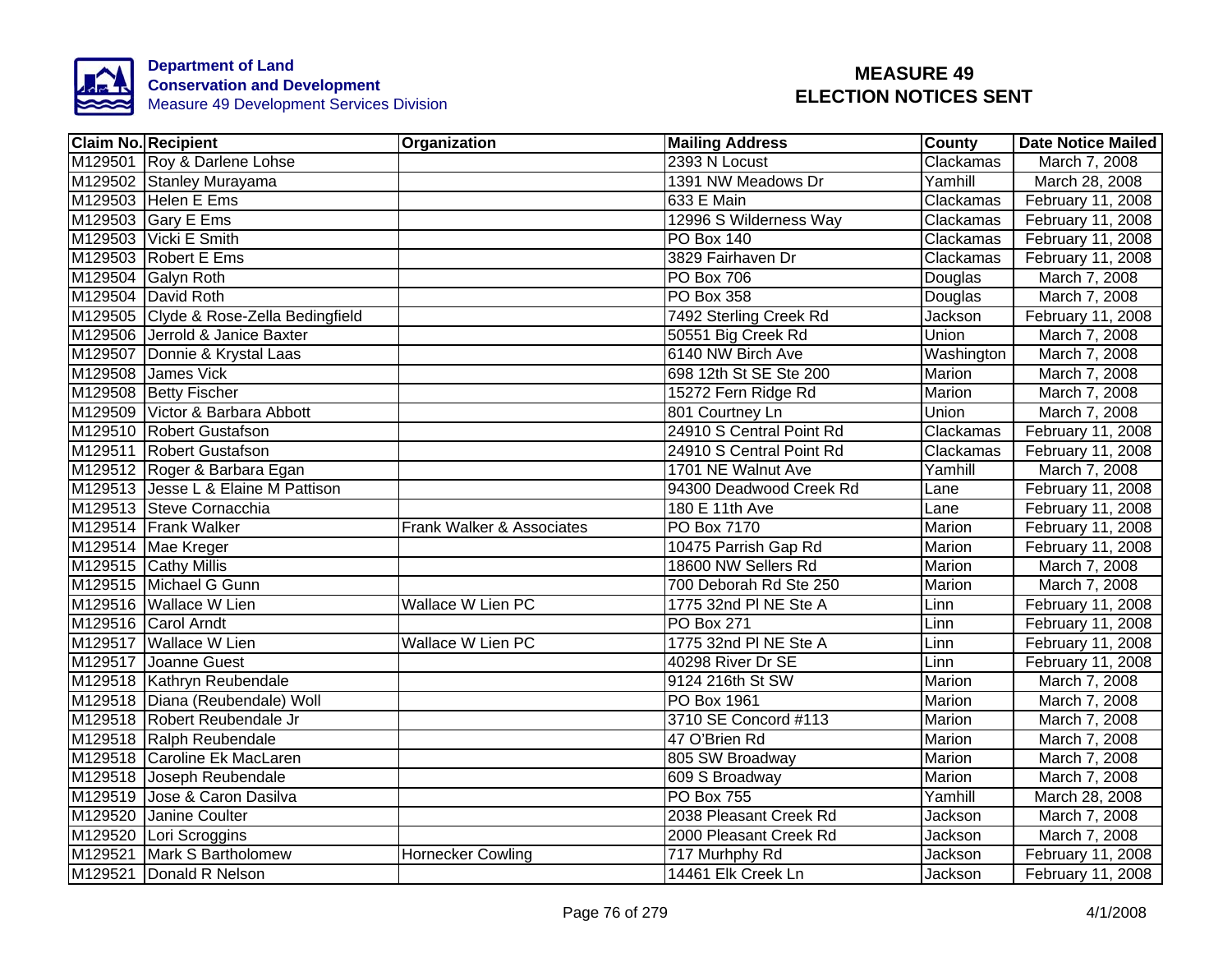

|                    | Claim No. Recipient                   | <b>Organization</b>                                   | <b>Mailing Address</b>            | <b>County</b>    | Date Notice Mailed |
|--------------------|---------------------------------------|-------------------------------------------------------|-----------------------------------|------------------|--------------------|
|                    | M129522 Robert & Gloria Sublet        |                                                       | 19155 NW Reservoir Rd             | Yamhill          | February 11, 2008  |
|                    | M129523 Roy L & Andree Toews          |                                                       | 38400 Robinson Dr                 | Linn             | February 11, 2008  |
|                    | M129524 Robert S Lovlien              |                                                       | <b>PO Box 1151</b>                | <b>Deschutes</b> | March 7, 2008      |
|                    | M129524 Vickie Atkinson               |                                                       | 2616 NE Aurora Dr                 | <b>Deschutes</b> | March 7, 2008      |
|                    | M129525  Hw & Marjorie Cronin         |                                                       | 2746 Ashland Mine Rd              | Jackson          | February 11, 2008  |
|                    | M129525 Daniel B O'Connor             | Huycke O'Connor Jarvis & Lohman LL 823 Alder Creek Dr |                                   | Jackson          | February 11, 2008  |
|                    | M129526 Tori Carson                   |                                                       | 1885 Holcomb Springs Rd           | Jackson          | February 11, 2008  |
|                    | M129526 Mark S Bartholomew            | <b>Hornecker Cowling</b>                              | 717 Murhphy Rd                    | Jackson          | February 11, 2008  |
|                    | M129527 Wallace W Lien                | <b>Wallace W Lien PC</b>                              | 1775 32nd PI NE Ste A             | Marion           | March 28, 2008     |
|                    | M129527 Margaret Richards             |                                                       | 5025 71St Ave SE                  | Marion           | March 28, 2008     |
|                    | M129528 Billie Britton                |                                                       | 61840 Line Quarry Rd              | Wallowa          | February 11, 2008  |
|                    | M129529 Norman R Lovell               | Anna May Warnock                                      | 72234 Lower Imnaha Rd             | Wallowa          | March 7, 2008      |
|                    | M129530 Norman R Lovell               |                                                       | 72234 Lower Imnaha Rd             | Wallowa          | February 11, 2008  |
|                    | M129530 Arlene Lovell                 |                                                       | 72234 Lower Imnaha Rd             | Wallowa          | February 11, 2008  |
|                    | M129531 Richard C & Rose Marie Leever |                                                       | PO Box 1019                       | Jackson          | February 11, 2008  |
|                    | M129531 Erik J Glatte                 |                                                       | <b>PO Box 1583</b>                | Jackson          | February 11, 2008  |
|                    | M129532 C J Van Grunsven              |                                                       | 415 NW 334th Ave                  | Washington       | February 11, 2008  |
|                    | M129532 Janice Rhemrev                |                                                       | 4925 Casa Del Rey Dr              | Washington       | February 11, 2008  |
|                    | M129533 Tresa E Herb                  |                                                       | 47646 NW Hillside Rd              | Washington       | February 11, 2008  |
|                    | M129533 Sharon K Knecht               |                                                       | 48514 NW Hillside Rd              | Washington       | February 11, 2008  |
|                    | M129534 Olof A & Mary Hallstrom       |                                                       | 1920 Hallstrom Rd                 | <b>Tillamook</b> | February 11, 2008  |
|                    | M129534 Kevin M & Penni Pike          |                                                       | 19602 Derby Ct                    | <b>Tillamook</b> | February 11, 2008  |
|                    | M129535 Karl & Patricia Nulton        |                                                       | 15680 SW 79th Ave                 | <b>Deschutes</b> | February 11, 2008  |
|                    | M129536 James & Carolyn Walter        |                                                       | 63111 Johnson Rd                  | <b>Deschutes</b> | February 11, 2008  |
|                    | M129536 Bruce White                   |                                                       | PO Box 1278                       | Deschutes        | February 11, 2008  |
|                    | M129537 David C & Carolyn A Young     |                                                       | 33940 Young Rd                    | Columbia         | March 7, 2008      |
| M129538 Mark Irick |                                       |                                                       | <b>PO Box 105</b>                 | Polk             | February 11, 2008  |
|                    | M129538 Pauline Trom                  |                                                       | 479 SW Crider                     | Polk             | February 11, 2008  |
|                    | M129539 John R & Diane West           |                                                       | 5075 S Fork Little Butte Creek Rd | Jackson          | February 11, 2008  |
|                    | M129539 Mark S Bartholomew            | <b>Hornecker Cowling</b>                              | 717 Murhphy Rd                    | Jackson          | February 11, 2008  |
|                    | M129540 Mark S Bartholomew            | <b>Hornecker Cowling</b>                              | 717 Murhphy Rd                    | Jackson          | February 11, 2008  |
|                    | M129540 David Davis                   |                                                       | 470 Red Blanket Rd                | Jackson          | February 11, 2008  |
|                    | M129541 Frank L Nims                  | Nims Family LP                                        | 21980 SW Aebischer Rd             | Washington       | March 7, 2008      |
| M129541 Ross Day   |                                       | Oregonians In Action                                  | PO Box 203637                     | Washington       | March 7, 2008      |
|                    | M129542 Jamie W Moffett               |                                                       | 2080 City View St                 | Lane             | February 11, 2008  |
|                    | M129544 Joel D Kalberer               | <b>Weatherford Thompson</b>                           | PO Box 667                        | Linn             | February 11, 2008  |
|                    | M129544   Merrill & Shirley Boshart   |                                                       | 30370 Drr Dr                      | Linn             | February 11, 2008  |
|                    | M129545 Dorothy & Robert Scott        |                                                       | 38348 Hwy 30                      | Clatsop          | February 11, 2008  |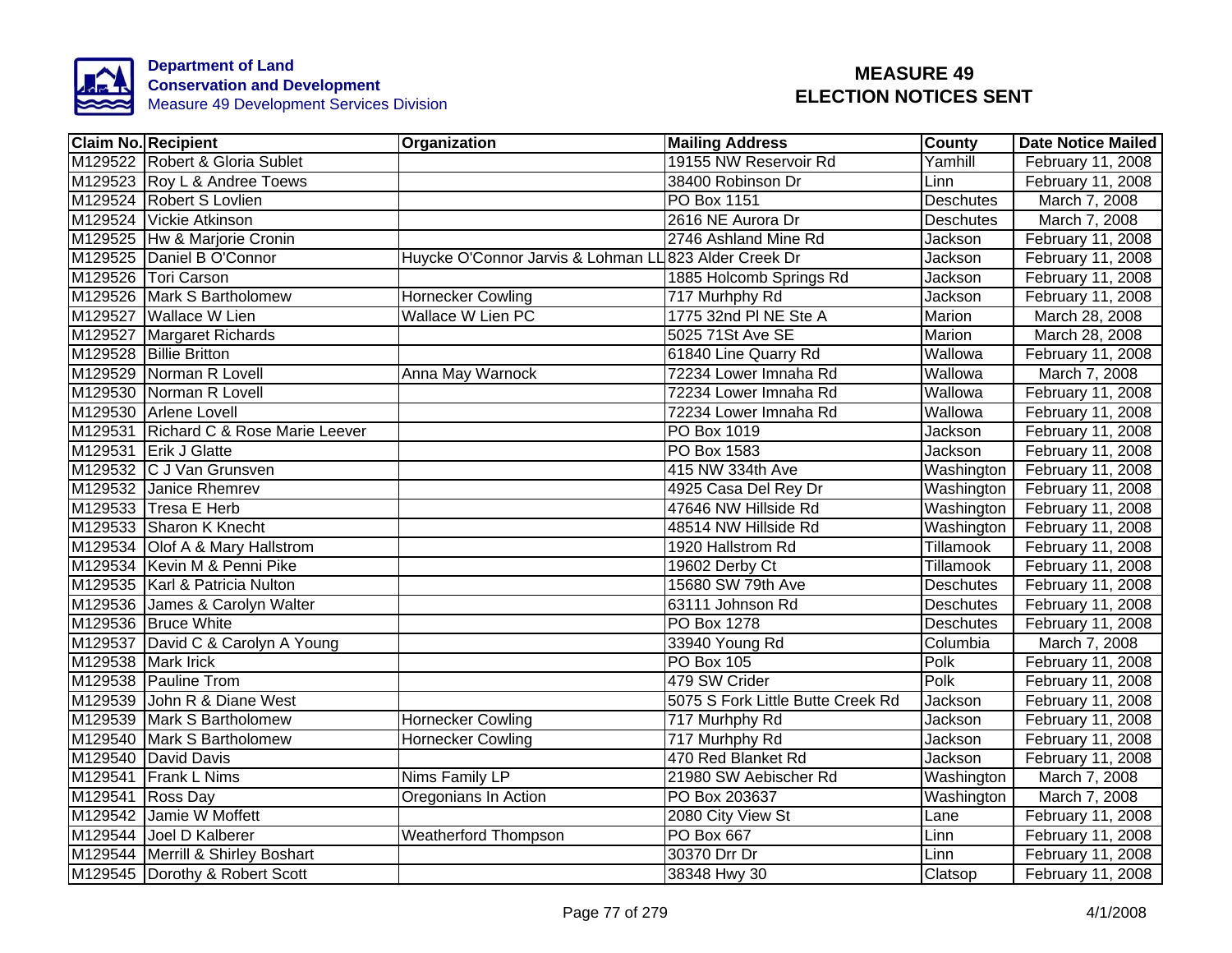

|         | Claim No. Recipient                  | <b>Organization</b>               | <b>Mailing Address</b>   | County            | Date Notice Mailed |
|---------|--------------------------------------|-----------------------------------|--------------------------|-------------------|--------------------|
|         | M129546 Norman Waterbury             |                                   | 28788 Gimpl Hill Rd      | Lane              | March 7, 2008      |
|         | M129546 Virginia H Stapleton         |                                   | 87320 Central Rd         | Lane              | March 7, 2008      |
|         | M129547 James Tews                   |                                   | 32290 NW Padgett Rd      | Washington        | February 11, 2008  |
|         | M129548 Avison Lumber Co             |                                   | PO Box 419               | Clackamas         | February 11, 2008  |
|         | M129548 Donald Joe Willis            |                                   | 1211 SW 5th Ave Ste 1900 | Clackamas         | February 11, 2008  |
|         | M129549 Avison Lumber Co             |                                   | PO Box 419               | Clackamas         | February 11, 2008  |
|         | M129549 Donald Joe Willis            |                                   | 1211 SW 5th Ave Ste 1900 | Clackamas         | February 11, 2008  |
|         | M129550 George & Clara Ottaway       |                                   | 3500 Liberty Rd          | Polk              | February 11, 2008  |
|         | M129550 Mark Irick                   | Shetterly Irick & Ozias           | <b>PO Box 105</b>        | Polk              | February 11, 2008  |
|         | M129551 Stephen Mannenbach           |                                   | <b>PO Box 220</b>        | Polk              | February 11, 2008  |
|         | M129551 Florence Gross               |                                   | PO Box 43                | Polk              | February 11, 2008  |
|         | M129552 Michael & Naomi O'Mara       |                                   | 2724 Old Hwy 99 S        | Douglas           | March 7, 2008      |
|         | M129553 Michael J & Nami O'Mara      |                                   | 2724 Old Hwy 995         | Douglas           | March 7, 2008      |
|         | M129554 Laura Johnson                | <b>Adkins &amp; Associates PC</b> | PO Box 907               | Benton            | February 11, 2008  |
|         | M129554 Consumers Power Inc          |                                   | <b>PO Box 1180</b>       | Benton            | February 11, 2008  |
|         | M129555 John J Atkins                |                                   | 5376 W Griffin Cr Rd     | Jackson           | March 7, 2008      |
|         | M129555 Mark David Haneberg          |                                   | 657 Prim St              | Jackson           | March 7, 2008      |
|         | M129556 Wallace W Lien               | <b>Wallace W Lien PC</b>          | 1775 32nd PI NE Ste A    | <b>Marion</b>     | February 11, 2008  |
|         | M129556 David L McCall               |                                   | 10275 Sunnyview Rd NE    | Marion            | February 11, 2008  |
|         | M129557 Jennifer & Thomas North      |                                   | 11380 Buckhorn Rd        | Douglas           | February 11, 2008  |
|         | M129558 Lorne & Rita Stills          |                                   | 602 E Viewpoint Dr       | Jefferson         | March 7, 2008      |
|         | M129558 Gerald Parker                |                                   | 673 SW Elk Ridge Ct      | Jefferson         | March 7, 2008      |
|         | M129559 Edward Seagraves             |                                   | 16268 S Babler Rd        | Clackamas         | March 7, 2008      |
|         | M129559 Donald B Bowerman            | Bowerman & Boutin LL              | <b>PO Box 100</b>        | Clackamas         | March 7, 2008      |
|         | M129560 Jeff R Alzner                |                                   | 8100 SW 71st Ave         | Marion            | March 7, 2008      |
| M129561 |                                      | <b>Bickford Orchards Inc</b>      | 1930 Hwy 35              | <b>Hood River</b> | February 11, 2008  |
|         | M129561 Steve Bickford               |                                   | 1870 Hwy 35              | <b>Hood River</b> | February 11, 2008  |
|         | M129561 Steven B Andersen            | Cascade Planning                  | <b>PO Box 135</b>        | <b>Hood River</b> | February 11, 2008  |
| M129562 |                                      | <b>Bickford Orchards Inc</b>      | 1930 Hwy 35              | <b>Hood River</b> | February 11, 2008  |
|         | M129562 Steve Bickford               |                                   | 1870 Hwy 35              | <b>Hood River</b> | February 11, 2008  |
|         | M129562 Steven B Andersen            | Cascade Planning                  | <b>PO Box 135</b>        | <b>Hood River</b> | February 11, 2008  |
|         | M129563 Trisha Clark                 | Nw Land Planning                  | 209 NE Lincoln Ct Ste D  | Washington        | February 11, 2008  |
|         | M129563 Eva & Leslie Aigner          |                                   | 4675 SW Flower PI        | Washington        | February 11, 2008  |
|         | M129563 Bela Borok                   |                                   | 4199 NW 178Th            | Washington        | February 11, 2008  |
|         | M129564 Robert Michael & Diane Black |                                   | PO Box 697               | <b>Baker</b>      | March 7, 2008      |
|         | M129565 Terry & Patricia Caster      |                                   | 11990 S Butte Creek Rd   | Clackamas         | March 7, 2008      |
|         | M129565 Wallace W Lien               | <b>Wallace W Lien PC</b>          | 1775 32nd PI NE Ste A    | Clackamas         | March 7, 2008      |
|         | M129565 Donald M Kelley              | <b>Kelley Kelley Doyle</b>        | 110 N 2nd St             | Clackamas         | March 7, 2008      |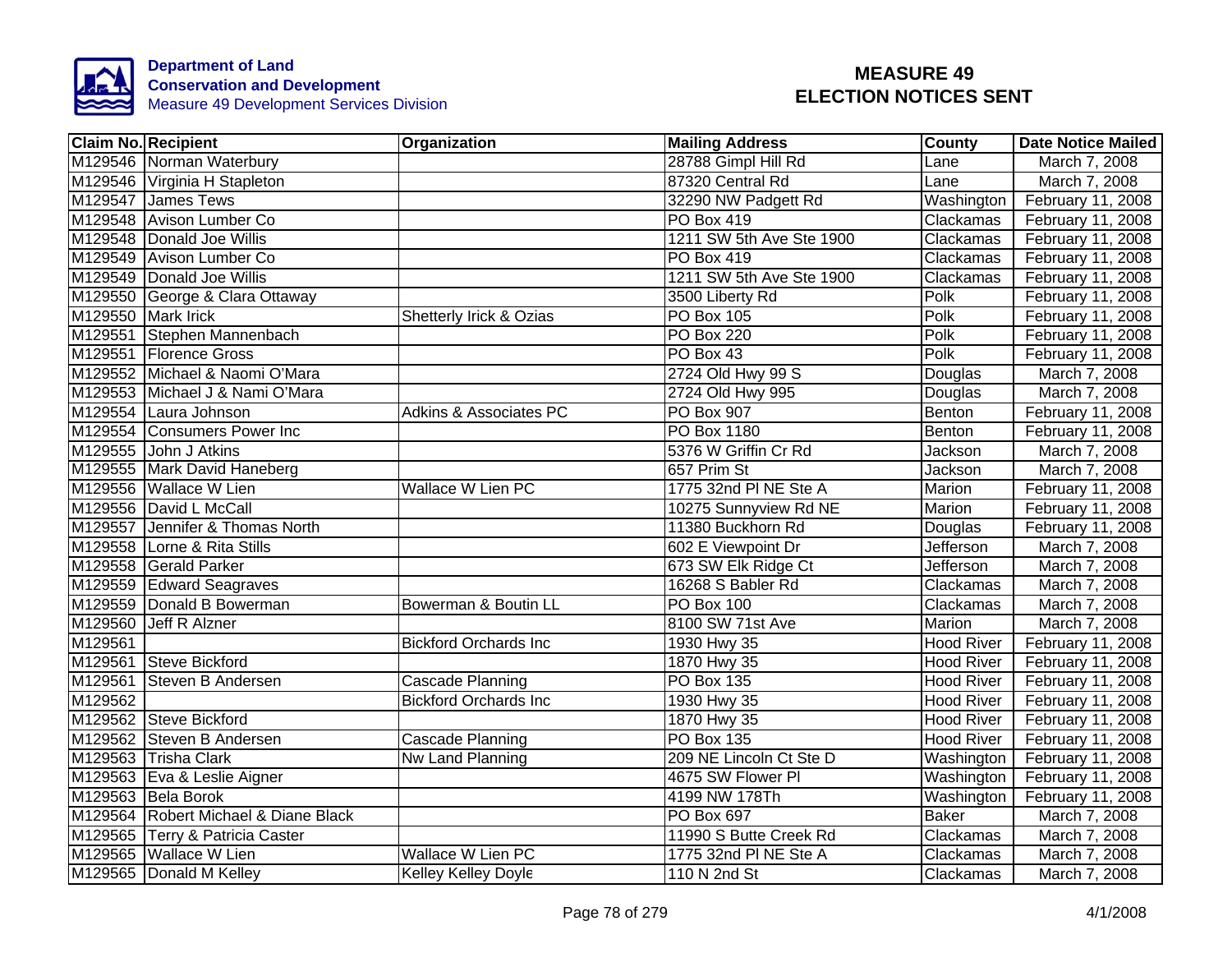

| <b>Claim No. Recipient</b>      |                                      | Organization             | <b>Mailing Address</b>   | <b>County</b>     | <b>Date Notice Mailed</b> |
|---------------------------------|--------------------------------------|--------------------------|--------------------------|-------------------|---------------------------|
| M129566 Terry & Patricia Caster |                                      |                          | 11990 S Butte Creek Rd   | <b>Marion</b>     | March 7, 2008             |
| M129566 Wallace W Lien          |                                      | <b>Wallace W Lien PC</b> | 1775 32nd PI NE Ste A    | Marion            | March 7, 2008             |
| M129566 Donald M Kelley         |                                      | Kelley Kelley Doyle      | 110 N 2nd St             | <b>Marion</b>     | March 7, 2008             |
| M129567                         |                                      | May M Harris LLC         | PO Box 163               | Marion            | March 7, 2008             |
| M129567 Wallace W Lien          |                                      | Wallace W Lien PC        | 1775 32nd PI NE Ste A    | Marion            | March 7, 2008             |
| M129568 Paul Connolly           |                                      | Connolly & Goldian LLP   | 2713 Twelfth St SE       | Linn              | February 11, 2008         |
| M129568 Norma Johnson           |                                      |                          | 41176 Skyline Dr         | Linn              | February 11, 2008         |
| M129569 Ron & Karen Heinonen    |                                      |                          | 648 W 9th                | Yamhill           | March 7, 2008             |
| M129570 Norman Waterbury        |                                      |                          | 28788 Gimpl Hill Rd      | Lane              | March 7, 2008             |
|                                 | M129570 Richard & Sandra S Hallett   |                          | 90171 Marcola Rd         | Lane              | March 7, 2008             |
| M129571 Norman Waterbury        |                                      |                          | 28788 Gimpl Hill Rd      | Lane              | February 11, 2008         |
| M129571 Ronald & Regina Lee     |                                      |                          | 25552 Ferguson Rd        | Lane              | February 11, 2008         |
| M129572 Alexandra De Palma      |                                      |                          | 2412 Hwy 36              | Lane              | February 11, 2008         |
| M129572 Joshua A Clark          |                                      | Gleaves Swearingden      | PO Box 1147              | Lane              | February 11, 2008         |
| M129573 Carl & Judith Soles     |                                      |                          | 22991 S Central Point Rd | Clackamas         | March 7, 2008             |
| M129574 Alvina Brown            |                                      |                          | 9494 Broadacres Rd NE    | <b>Marion</b>     | February 11, 2008         |
| M129574 Patrick E Doyle         |                                      | Kelley Kelley Doyle      | 110 N Second St          | <b>Marion</b>     | February 11, 2008         |
| M129575 Alvina Brown            |                                      |                          | 9494 Broadacres Rd NE    | Marion            | February 11, 2008         |
| M129575 Patrick E Doyle         |                                      | Kelley Kelley Doyle      | 110 N Second St          | <b>Marion</b>     | February 11, 2008         |
|                                 | M129576 John & Pamela Thennes        |                          | 8757 Tyee Rd             | Douglas           | March 7, 2008             |
|                                 | M129577 Frank & Kathleen Brunetto    |                          | 24990 S New Kirchner     | Clackamas         | February 11, 2008         |
| M129577 Roderick Boutin         |                                      |                          | PO Box 100               | Clackamas         | February 11, 2008         |
|                                 | M129578 Darrrell W & Julie F Bohnert |                          | 9680 Blackwell Rd        | Jackson           | March 7, 2008             |
| M129579 Cathirena Kizaeff       |                                      |                          | 1372 W Hayes St          | <b>Marion</b>     | February 11, 2008         |
| M129581 Phyllis E Vollstedt     |                                      |                          | 451 NW Quarry Rd         | Benton            | February 11, 2008         |
| M129582 Betty Cook              |                                      |                          | 161 SE Dimick Ln         | Jefferson         | February 11, 2008         |
| M129583 Olof & Mary Hallstrom   |                                      |                          | 1920 Hallstrom Rd        | Tillamook         | February 11, 2008         |
| M129583 Kevin & Penni Pike      |                                      |                          | 19602 Derby Ct           | Tillamook         | February 11, 2008         |
| M129584 Edward Fischer          |                                      |                          | PO Box 18298             | Marion            | February 11, 2008         |
| M129585 William & Judy Vian     |                                      |                          | 3986 Buckhorn Rd         | Douglas           | February 11, 2008         |
| M129586 Helen Van Dyke          |                                      |                          | 1000 SW 331st Ave        | Washington        | February 11, 2008         |
| M129587 Helen Van Dyke          |                                      |                          | 1000 SW 331st Ave        | Washington        | February 11, 2008         |
| M129588 Gary C Hamilton         |                                      |                          | PO Box 1730              | Lincoln           | March 7, 2008             |
| M129588 Walter & Sara Maguire   |                                      |                          | 14075 Alika Dr           | Lincoln           | March 7, 2008             |
| M129589 Amos & Sherry Phillips  |                                      |                          | 2394 Hwy 35              | <b>Hood River</b> | February 11, 2008         |
| M129590 Helen M Kappler         |                                      |                          | 28330 S Hwy 213          | Clackamas         | March 7, 2008             |
| M129590 Michael & Jan McMain    |                                      |                          | PO Box 1017              | Clackamas         | March 7, 2008             |
| M129590 Edward H Trompke        |                                      | Jordon Schrader PC       | PO Box 230669            | Clackamas         | March 7, 2008             |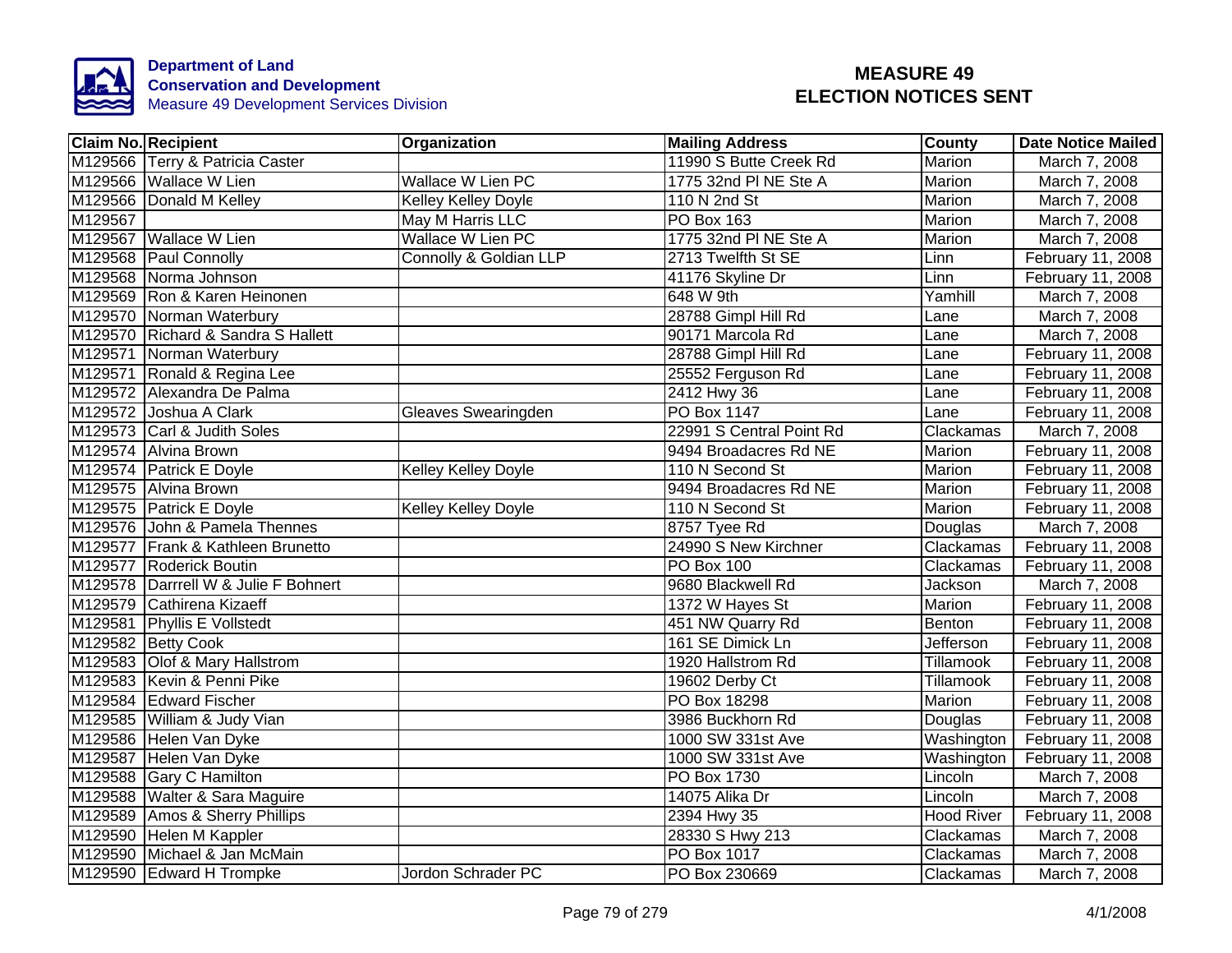

|                     | <b>Claim No. Recipient</b>            | Organization                     | <b>Mailing Address</b>   | <b>County</b>     | <b>Date Notice Mailed</b> |
|---------------------|---------------------------------------|----------------------------------|--------------------------|-------------------|---------------------------|
|                     | M129591 Bruce Cowan                   |                                  | 221 Wagon Wheel Dr       | Washington        | March 7, 2008             |
|                     | M129592 John Reames                   |                                  | 61535 S Hwy 97 9273      | <b>Deschutes</b>  | March 7, 2008             |
|                     | M129592 Bruce White                   |                                  | PO Box 1278              | <b>Deschutes</b>  | March 7, 2008             |
|                     | M129592 Bruce White                   |                                  | <b>PO Box 1298</b>       | Deschutes         | March 18, 2008            |
|                     | M129593 Shirley Nickelsen             | Parks Orchard Inc                | <b>PO Box 444</b>        | <b>Hood River</b> | March 7, 2008             |
|                     | M129594 Jill Gelineau                 |                                  | 1211 SW 5th Ave Ste 1900 | Clackamas         | February 11, 2008         |
|                     | M129595 Joel D Kalberer               | <b>Weatherford Thompson</b>      | PO Box 667               | Linn              | February 11, 2008         |
|                     | M129595 David & Esther Harnisch       |                                  | 33153 Dever Conner Rd NE | Linn              | February 11, 2008         |
|                     | M129596 Donald Rolund                 |                                  | 97027 Gravelford Ln      | Coos              | March 7, 2008             |
|                     | M129597 Forrest J & Jean Horton       |                                  | 32680 SW Laureview Rd    | Washington        | March 7, 2008             |
|                     | M129597 Jim L Lucas                   |                                  | PO Box 699               | Washington        | March 7, 2008             |
|                     | M129598 D Rahn Hostetter              |                                  | 203 E Main St            | <b>Union</b>      | March 7, 2008             |
| M129598             |                                       | Cop Copi Corps Ltd               | 61637 Lower Cove Rd      | Union             | March 7, 2008             |
|                     | M129599 Carlvin Smith                 |                                  | 4135 Sylvester Dr        | <b>Hood River</b> | February 11, 2008         |
|                     | M129600 Samuel & Bette Kuhn           |                                  | 905 York Rd              | Clackamas         | February 11, 2008         |
|                     | M129600 Edward H Trompke              | <b>Jordan Schrader Attorneys</b> | PO Box 230669            | Clackamas         | February 11, 2008         |
|                     | M129601 Andrew J Bean                 |                                  | 130 W First Ave          | Linn              | February 11, 2008         |
|                     | M129601 Phyllis Lowell                |                                  | 29835 Cartney Dr         | Linn              | February 11, 2008         |
|                     | M129602 Benjamin Melgard              |                                  | <b>PO Box 129</b>        | Marion            | March 7, 2008             |
|                     | M129602 Wallace W Lien                | <b>Wallace W Lien PC</b>         | 1775 32nd PI NE Ste A    | Marion            | March 7, 2008             |
|                     | M129603 Benjamin Melgard              |                                  | <b>PO Box 129</b>        | Marion            | March 7, 2008             |
|                     | M129603 Wallace W Lien                | <b>Wallace W Lien PC</b>         | 1775 32nd PI NE Ste A    | Marion            | March 7, 2008             |
|                     | M129604 Richard & Beverly Dennis      |                                  | 31898 Berlin Rd          | Linn              | February 11, 2008         |
|                     | M129605 Michael L Spencer             | Michael L Spencer LLC            | 409 Pine St Ste 204      | Klamath           | February 11, 2008         |
|                     | M129605 Clifford & Judy Ambers        |                                  | 7120 Wocus Rd            | Klamath           | February 11, 2008         |
|                     | M129606 Bertrand & Lacressia St Clair |                                  | 17580 S Ramsby Rd        | Clackamas         | February 11, 2008         |
|                     | M129607 James Reed                    |                                  | 12017 S Carus Rd         | Clackamas         | February 11, 2008         |
|                     | M129607 Deloris Reed                  |                                  | 12017 S Carus Rd         | Clackamas         | February 11, 2008         |
|                     | M129608 Ernest Reinhard               |                                  | 28727 Pacific Hwy S      | Polk              | March 7, 2008             |
|                     | M129608 Gregory Hansen                |                                  | 750 Front St NE Ste 100  | Polk              | March 7, 2008             |
|                     | M129609 Leigh & Marceille Campbell    |                                  | 27411 SW Campbell Ln     | Clackamas         | March 7, 2008             |
|                     | M129610 Catherine A Wright            | Drabkin Tankersley & Wright LLC  | PO Box 625               | Yamhill           | March 7, 2008             |
| M <sub>129610</sub> |                                       | High Heavens Timberlands Inc     | PO Box 57                | Yamhill           | March 7, 2008             |
|                     | M129611 Robert & Victoria Blodgett    |                                  | 25215 SW Mountain Rd     | Clackamas         | March 7, 2008             |
|                     | M129612 Gerald Parker                 |                                  | 673 SW Elk Ridge Ct      | Jefferson         | February 11, 2008         |
|                     | M129612 Bennett & Marjorie Miller     |                                  | 165 NE 16th St           | <b>Jefferson</b>  | February 11, 2008         |
|                     | M129613 Walter & Lorraine Denley      |                                  | 6920 SW Elligsen Rd      | Washington        | February 11, 2008         |
|                     | M129614 Ronald & Betty Richardson     |                                  | 180 Messinger Rd         | Josephine         | February 11, 2008         |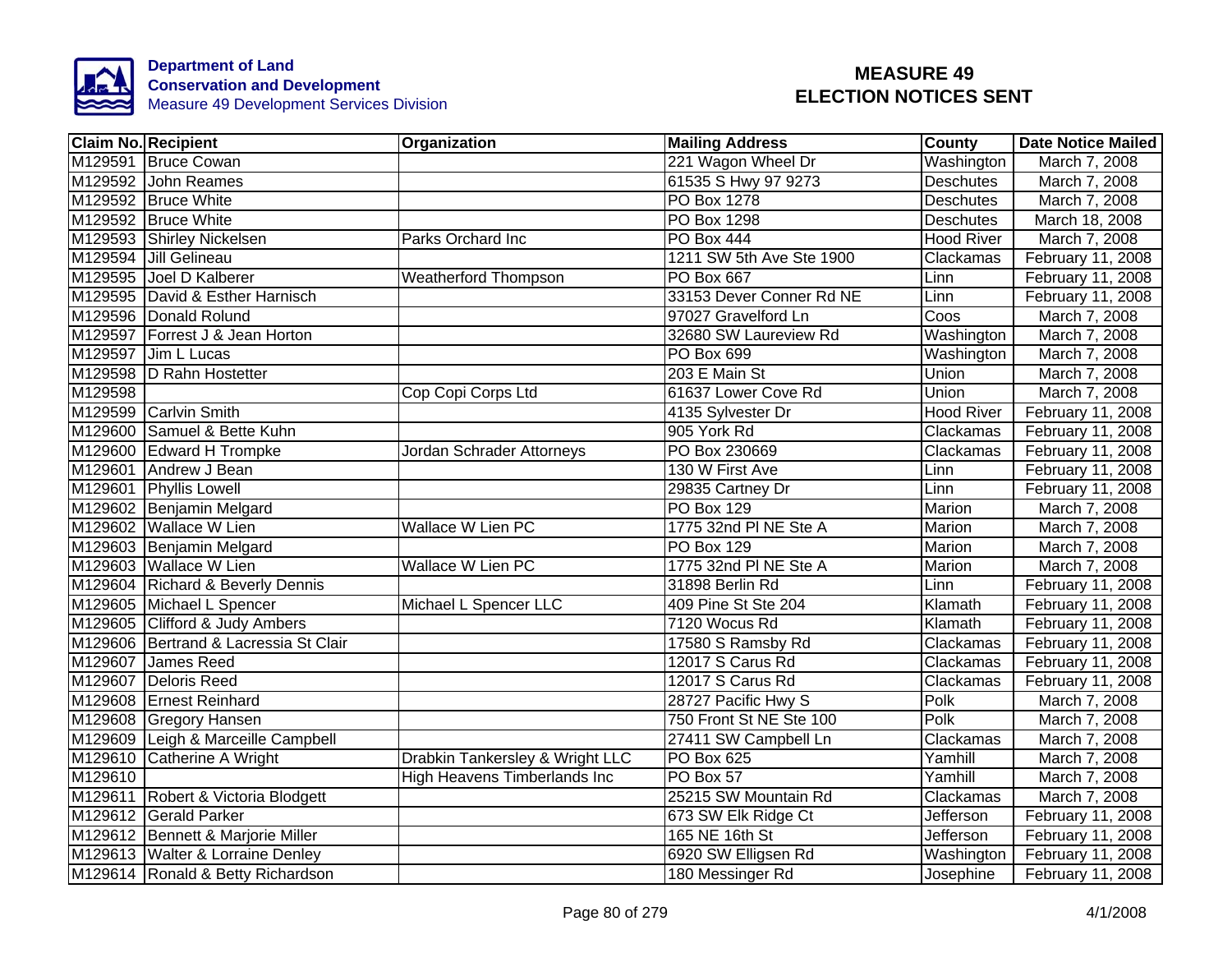

|         | <b>Claim No. Recipient</b>            | Organization                                          | <b>Mailing Address</b>        | County     | <b>Date Notice Mailed</b> |
|---------|---------------------------------------|-------------------------------------------------------|-------------------------------|------------|---------------------------|
|         | M129615 Raphael Toner                 |                                                       | 18730 SW Alder Wood Dr        | Yamhill    | February 11, 2008         |
|         | M129616 Mary Johnson                  |                                                       | 500 Abernethy Rd Ste 4        | Clackamas  | March 7, 2008             |
|         | M129616 Ron & Carol Watson            |                                                       | <b>PO Box 177</b>             | Clackamas  | March 7, 2008             |
|         | M129617 Robert & Mary Schmitt         |                                                       | 7555 SE Starr Quarry Rd       | Yamhill    | March 7, 2008             |
|         | M129618 Perry & Georgia Crocker       |                                                       | 25644 Rice Rd                 | Linn       | March 7, 2008             |
|         | M129619 Benjamin & Janelle Unruh      |                                                       | 38760 Shilling Dr             | Linn       | February 11, 2008         |
|         | M129620 Dale & Lucile Lee             |                                                       | 23299 Hwy 30                  | Columbia   | March 7, 2008             |
|         | M129621 Michael & Christine Alexander |                                                       | 57566 Parkersburg Rd          | Curry      | March 7, 2008             |
|         | M129622 Anita Lewis                   |                                                       | 89872 Hill Rd                 | Lane       | February 11, 2008         |
|         | M129623 Patrick & Frances Drennen     |                                                       | 13810 NW Old Pumpkin Ridge Rd | Washington | February 11, 2008         |
|         | M129624 Michael & Susan Hanner        |                                                       | 5195 W Amazon Dr              | Lane       | February 11, 2008         |
|         | M129624 Steve Cornacchia              |                                                       | 180 E 11th Ave                | Lane       | February 11, 2008         |
| M129625 |                                       | <b>Wildish Land Co</b>                                | PO Box 7428                   | Lane       | February 11, 2008         |
|         | M129625 Steve Cornacchia              |                                                       | 180 E 11th Ave                | Lane       | February 11, 2008         |
|         | M129626 Steve Cornacchia              |                                                       | 180 E 11th Ave                | Lane       | March 7, 2008             |
|         | M129626 Leroy & Mary Petersen         |                                                       | 39122 Uppder Camp Creek Rd    | Lane       | March 7, 2008             |
|         | M129626 Alan & Joan Petersen          |                                                       | 39188 Upper Camp Creek Rd     | Lane       | March 7, 2008             |
|         | M129626 Shirley Petersen              |                                                       | 38861 Uppder Camp Creek Rd    | Lane       | March 7, 2008             |
|         | M129628 James & Elvira Metts          |                                                       | <b>PO Box 187</b>             | Clackamas  | February 11, 2008         |
|         | M129629 Phyllis Duke                  |                                                       | 623 Lockwood Rd               | Douglas    | March 7, 2008             |
|         | M129630 Marvin & Joyce Astleford      |                                                       | 23950 NE Albertson Rd         | Yamhill    | March 28, 2008            |
|         | M129630 Scott L Eisenstein            |                                                       | 101 SW Washington St          | Yamhill    | March 28, 2008            |
|         | M129631 Philip E Grillo               | <b>Miller Nash LLP</b>                                | 3400 Us Bancorp Tower         | Multnomah  | February 11, 2008         |
|         | M129631 Elinor Wiley                  |                                                       | 13801 NW Charlton Rd          | Multnomah  | February 11, 2008         |
|         | M129632 Robert & Elaine Heisel        |                                                       | 460 SE Conifer PI             | Linn       | February 11, 2008         |
|         | M129633 Gwendolyn & Donald Johnston   |                                                       | 13619 Hwy 66                  | Klamath    | March 7, 2008             |
|         | M129633 Michael L Spencer             | Michael L Spencer LLC                                 | 409 Pine St Ste 204           | Klamath    | March 7, 2008             |
|         | M129634 James & Karen Hanson          |                                                       | 9212 SW Bear Dr               | Jefferson  | February 11, 2008         |
|         | M129635 Kenneth & Sylvia Brady        |                                                       | 652 Eakin Rd                  | Douglas    | February 11, 2008         |
|         | M129636 Edna Munson                   |                                                       | 96329 Fairview Sumner Ln      | Coos       | February 11, 2008         |
|         | M129637 Jerry & Frances Tankersley    |                                                       | 960 SW Baseline St            | Washington | February 11, 2008         |
|         | M129638 Estel & Glennys Wright        |                                                       | 27620 Andy Riggs Rd           | Polk       | February 11, 2008         |
| M129639 |                                       | Krouse Ranch Inc                                      | 15877 N Applegate Rd          | Jackson    | February 11, 2008         |
|         | M129639 Daniel B O'Connor             | Huycke O'Connor Jarvis & Lohman LL 823 Alder Creek Dr |                               | Jackson    | February 11, 2008         |
|         | M129640 William R Potter              | Arnold Gallagher                                      | PO Box 1758                   | Lane       | February 11, 2008         |
|         | M129640 Davidson Industries Inc       |                                                       | PO Box 7                      | Lane       | February 11, 2008         |
|         | M129641 Duane & Janice Weeks          |                                                       | 3185 N Holly St               | Clackamas  | February 11, 2008         |
|         | M129641 Dorothy S Cofield             |                                                       | 9755 SW Barnes Rd Ste 450     | Clackamas  | February 11, 2008         |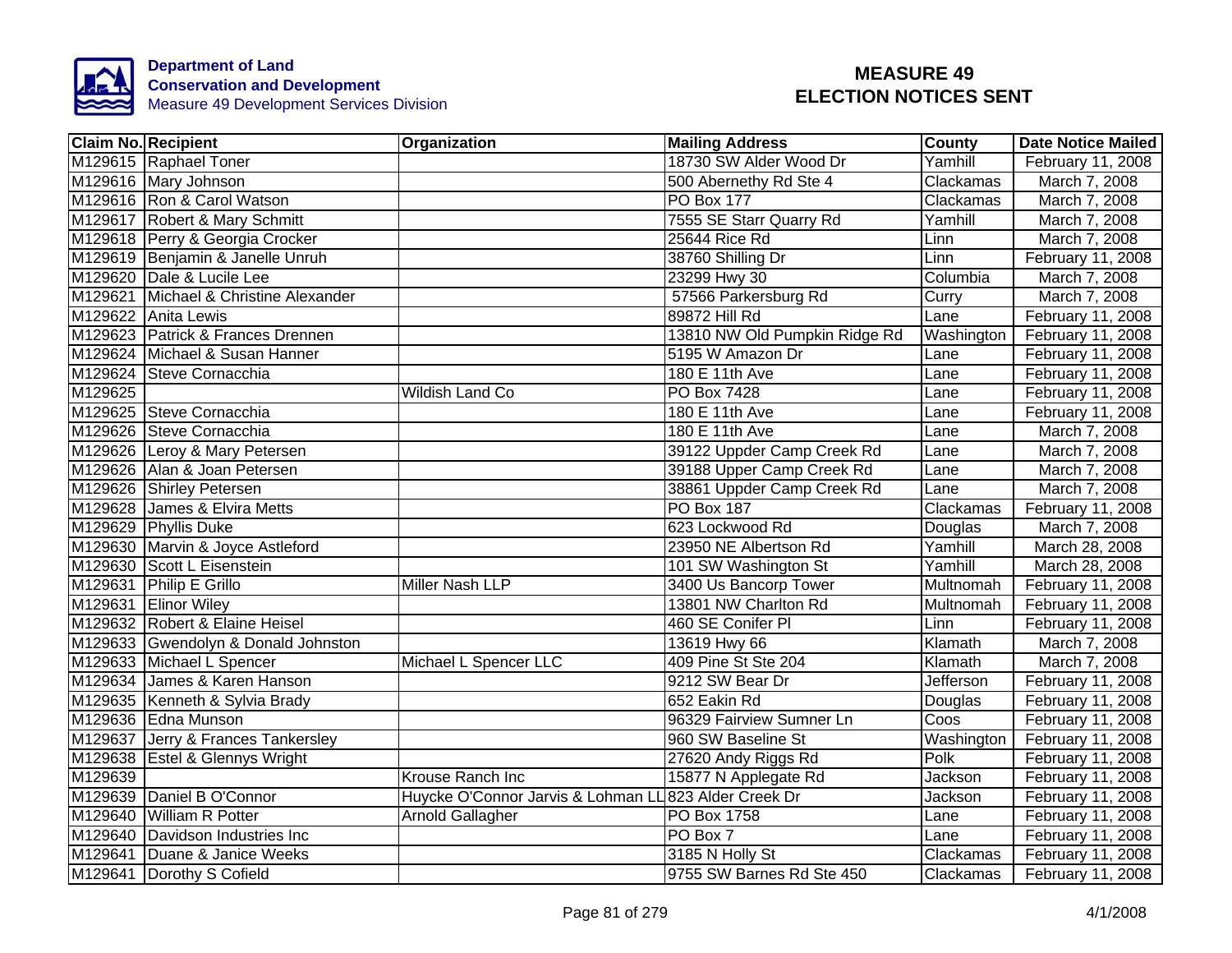

|         | <b>Claim No. Recipient</b>         | Organization                     | <b>Mailing Address</b>        | <b>County</b>     | <b>Date Notice Mailed</b> |
|---------|------------------------------------|----------------------------------|-------------------------------|-------------------|---------------------------|
|         | M129642 Scott & Colleen Foelker    |                                  | 470 Twilight Trail            | Clackamas         | March 7, 2008             |
|         | M129643 Walter Tschudy             |                                  | 12970 SE Almond Ct            | Clackamas         | February 11, 2008         |
|         | M129644 John & Susan Ward          |                                  | 2100 Dutcher Creek Rd         | Josephine         | March 7, 2008             |
|         | M129645 Steve Cornacchia           |                                  | 180 E 11th Ave                | Lane              | February 12, 2008         |
|         | M129645 Harold & Roxana Rutherford |                                  | 1711 Saddlehorn Ct            | Lane              | February 12, 2008         |
|         | M129646 Lasells M Stewart          |                                  | 80621 Sears Rd                | Lane              | February 12, 2008         |
|         | M129646 Steve Cornacchia           |                                  | 180 E 11th Ave                | Lane              | February 12, 2008         |
|         | M129647 Richard & Glenda Gordon    |                                  | 38318 Harolds Rd              | Lane              | March 7, 2008             |
|         | M129648 Bernard & Judith Albers    |                                  | 350 S Bergis                  | Clackamas         | March 28, 2008            |
|         | M129648 Dean Alterman              | Lane Powell PC                   | 601 SW 2nd Ave Ste 2100       | Clackamas         | March 28, 2008            |
|         | M129648 Kristen S David            | Bowerman & Boutin LLP            | PO Box 100                    | Clackamas         | March 28, 2008            |
| M129649 | Lawrence & Susan Black             |                                  | 460 S Bergis                  | Clackamas         | March 28, 2008            |
|         | M129649 Dean Alterman              | Lane Powell PC                   | 601 SW 2nd Ave Ste 2100       | Clackamas         | March 28, 2008            |
|         | M129649 Kristen S David            | Bowerman & Boutin LLP            | PO Box 100                    | Clackamas         | March 28, 2008            |
|         | M129650 Nancy Sitton               |                                  | PO Box 2322                   | Multnomah         | March 7, 2008             |
|         | M129650 Kristian Roggendorf        | <b>O'Donnell &amp; Clark LLP</b> | 1650 NW Naito Parkway Ste 302 | Multnomah         | March 7, 2008             |
|         | M129651 Judith Heater              |                                  | 28072 Meridian Heights Loop   | Linn              | March 7, 2008             |
|         | M129652 Norman & Maryann Stadeli   |                                  | 4457 Cascade Hwy NE           | <b>Marion</b>     | March 7, 2008             |
|         | M129653 Dan Van Vactor             | Dan Van Vactor PC                | <b>PO Box 1524</b>            | Wasco             | February 12, 2008         |
|         | M129653 Lillian Ashley             |                                  | 79828 Dodson Rd               | Wasco             | February 12, 2008         |
|         | M129654 Michael Zeman              |                                  | 1819 W Cascade St             | <b>Hood River</b> | March 7, 2008             |
|         | M129654 Louis & Julia Zeman        |                                  | <b>PO Box 158</b>             | <b>Hood River</b> | March 7, 2008             |
|         | M129655 Willard L Ransom           | Cauble Dole & Sorenson           | <b>PO Box 398</b>             | Josephine         | February 12, 2008         |
| M129655 |                                    | Grants Pass School District No 7 | 725 NE Dean Dr                | Josephine         | February 12, 2008         |
| M129656 | <b>Willard L Ransom</b>            | Cauble Dole & Sorenson           | <b>PO Box 398</b>             | Josephine         | March 7, 2008             |
| M129656 |                                    | Grants Pass School District No 7 | 725 NE Dean Dr                | Josephine         | March 7, 2008             |
| M129657 | <b>Willard L Ransom</b>            | Cauble Dole & Sorenson           | <b>PO Box 398</b>             | Josephine         | March 7, 2008             |
| M129657 |                                    | Grants Pass School District No 7 | 725 NE Dean Dr                | Josephine         | March 7, 2008             |
|         | M129658 Norman & Diane Kaldahl     |                                  | 28781 Santiam Terrace Rd      | Benton            | March 7, 2008             |
| M129658 | Joel D Kalberer                    | <b>Weatherford Thompson</b>      | PO Box 667                    | Benton            | March 7, 2008             |
| M129659 | Laura K Wellons                    |                                  | 5055 Lakeview Blvd            | Clackamas         | January 18, 2008          |
| M129660 | Benjamin & Christine Lillie        |                                  | 91352 Lampa Ln                | Coos              | March 7, 2008             |
|         | M129661 Karen Steele               |                                  | 2325 NW Elmwood Dr            | Benton            | March 7, 2008             |
|         | M129661 Leighton & Juanita Davis   |                                  | 30941 Bellfountain Rd         | Benton            | March 7, 2008             |
|         | M129661 George B Heilig            | <b>Cable Huston Benedict</b>     | PO Box 546                    | Benton            | March 7, 2008             |
|         | M129662 George B Heilig            | <b>Cable Huston</b>              | PO Box 546                    | Benton            | February 12, 2008         |
|         | M129662 Warren & Linda Scott       |                                  | 23927 Ervin Rd                | Benton            | February 12, 2008         |
|         | M129663 Mike Farthing              |                                  | 767 Willamette St Ste 203     | Lane              | March 7, 2008             |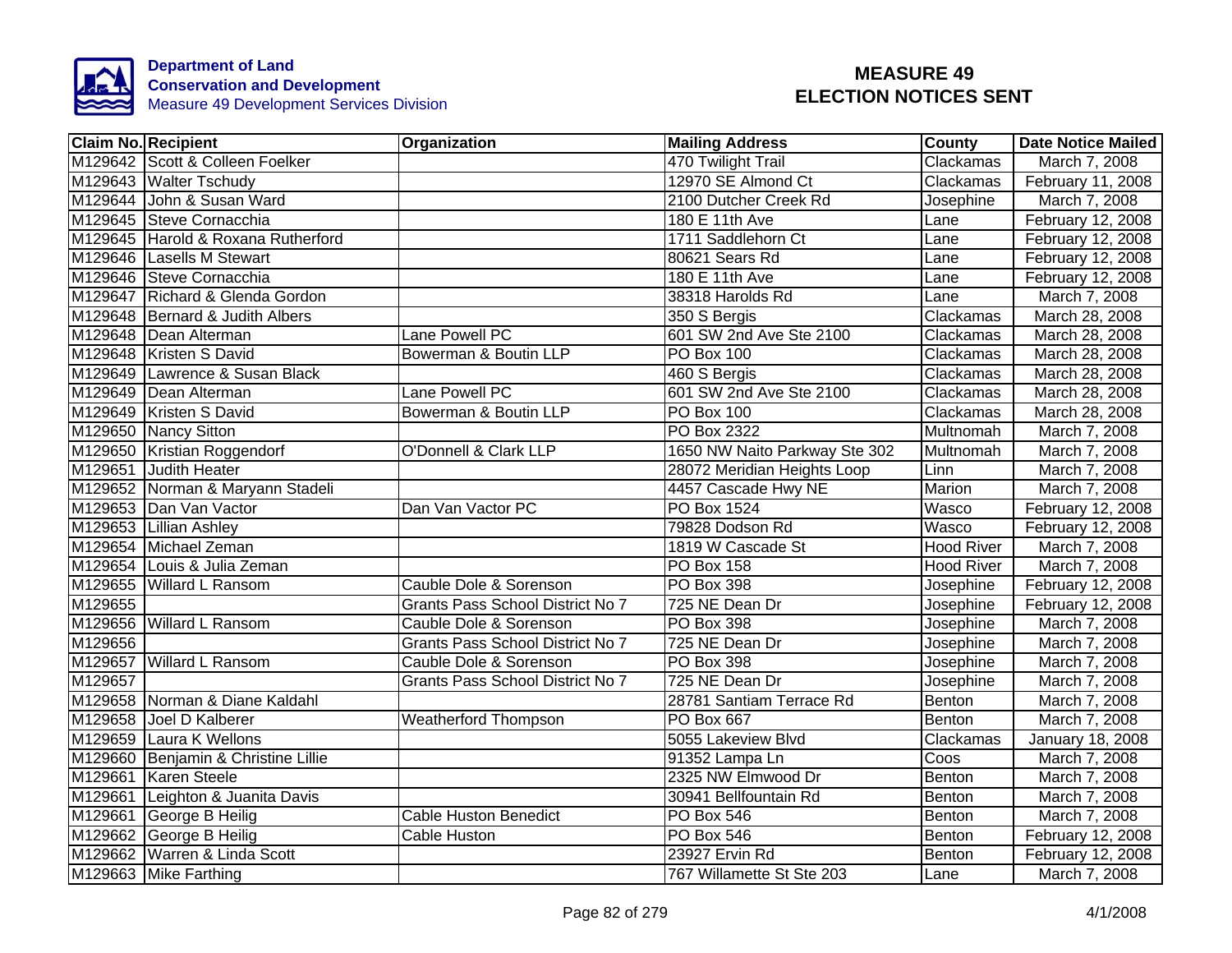

|         | <b>Claim No. Recipient</b>            | <b>Organization</b>        | <b>Mailing Address</b>    | <b>County</b>     | <b>Date Notice Mailed</b> |
|---------|---------------------------------------|----------------------------|---------------------------|-------------------|---------------------------|
|         | M129663 Don & Cheryl Wobbe            |                            | 2442 Market St #415       | Lane              | March 7, 2008             |
|         | M129664 James & Evelyn Bennier        |                            | 30425 SE Wheeler Rd       | Clackamas         | January 18, 2008          |
|         | M129665 Jonathan P Sushida            |                            | PO Box 804                | Marion            | March 7, 2008             |
|         | M129665 Cordell & Elise Tittle        |                            | 15207 Union School Rd NE  | Marion            | March 7, 2008             |
|         | M129666 Shirley Raffety               |                            | 7205 Corvallis Rd         | Polk              | February 12, 2008         |
|         | M129667 Wallace W Lien                | Wallace W Lien PC          | 1775 32nd PI NE Ste A     | Marion            | February 12, 2008         |
|         | M129667 Arthur & Mary Canby           |                            | 364 Catherine St S-8      | Marion            | February 12, 2008         |
|         | M129668 Vita Corrado                  |                            | 2360 Old Dalles Rd        | <b>Hood River</b> | February 12, 2008         |
|         | M129668 Steven Andersen               |                            | PO Box 135                | <b>Hood River</b> | February 12, 2008         |
|         | M129669 Anthony C Corrado             |                            | 2360 Old Dalles Dr        | <b>Hood River</b> | February 12, 2008         |
|         | M129669 Steven Andersen               |                            | <b>PO Box 135</b>         | <b>Hood River</b> | February 12, 2008         |
|         | M129670 Nicholas Thomas               |                            | 1019 B Tomahawk Trail     | Washington        | March 7, 2008             |
|         | M129671 Robert C Heater               |                            | 1301 Fulton St Apt 114    | Clackamas         | February 12, 2008         |
|         | M129671 Julie James                   |                            | <b>PO Box 427</b>         | Clackamas         | February 12, 2008         |
|         | M129672 Conrad William & Barbara Witt |                            | 33031 Witt Dr             | Linn              | February 12, 2008         |
|         | M129673 Joseph F & Margaret Schreiber |                            | 23950 SW Newland Rd       | Clackamas         | February 12, 2008         |
|         | M129674 Wolfgang & Anna Sterr         |                            | 1570 Country Club Rd      | <b>Hood River</b> | February 12, 2008         |
|         | M129674 Jason Corey                   |                            | 601 Washignton St         | <b>Hood River</b> | February 12, 2008         |
| M129675 |                                       | Stimson Lumber             | 520 SW Yamhill Ste 700    | Washington        | March 7, 2008             |
|         | M129675 Hal Keever                    | <b>W&amp;H Pacific Inc</b> | 9755 SW Barnes Rd Ste 300 | Washington        | March 7, 2008             |
|         | M129676 Paul & Donna Kunkel           |                            | 14440 NWMason Hill Rd     | Washington        | February 12, 2008         |
|         | M129676 John A Rankin                 |                            | 26715 SW Baker Rd         | Washington        | February 12, 2008         |
|         | M129677 Harold Cafourek               |                            | 33512 SE Peaceful Ln      | Clackamas         | February 12, 2008         |
|         | M129678 Larry Osborn                  |                            | 4761 Foots Creek Rd       | Jackson           | February 12, 2008         |
|         | M129678 Douglass Schmor               |                            | 201 W Main St Ste 5       | Jackson           | February 12, 2008         |
|         | M129679 Edward Gallaher               |                            | 7775 Buena Vista Rd       | Polk              | February 12, 2008         |
|         | M129679 James Vick                    |                            | 698 12th St SE Ste 200    | Polk              | February 12, 2008         |
|         | M129680 Jeanne K Lucia                |                            | 86060 Wahanna             | Clatsop           | February 12, 2008         |
|         | M129681 Walter & Carol L Bever        |                            | 27037 So Shibley Rd       | Clackamas         | February 12, 2008         |
|         | M129682 Daral & Virginia Peason       |                            | 33480 SW Firdale Rd       | Washington        | February 12, 2008         |
|         | M129683 James Smejkal                 |                            | 42142 NW Palace Dr        | Washington        | February 12, 2008         |
|         | M129683 Robert Smejkal                |                            | PO Box 654                | Washington        | February 12, 2008         |
|         | M129684 James Smejkal                 |                            | 42142 NW Palace Dr        | Washington        | February 12, 2008         |
|         | M129684 Robert Smejkal                |                            | PO Box 654                | Washington        | February 12, 2008         |
|         | M129685 James Smejkal                 |                            | 42142 NW Palace Dr        | <b>Washington</b> | February 12, 2008         |
|         | M129685 Robert Smejkal                |                            | PO Box 654                | Washington        | February 12, 2008         |
|         | M129686 James Smejkal                 |                            | 42142 NW Palace Dr        | Washington        | February 12, 2008         |
|         | M129686 Robert Smejkal                |                            | PO Box 654                | Washington        | February 12, 2008         |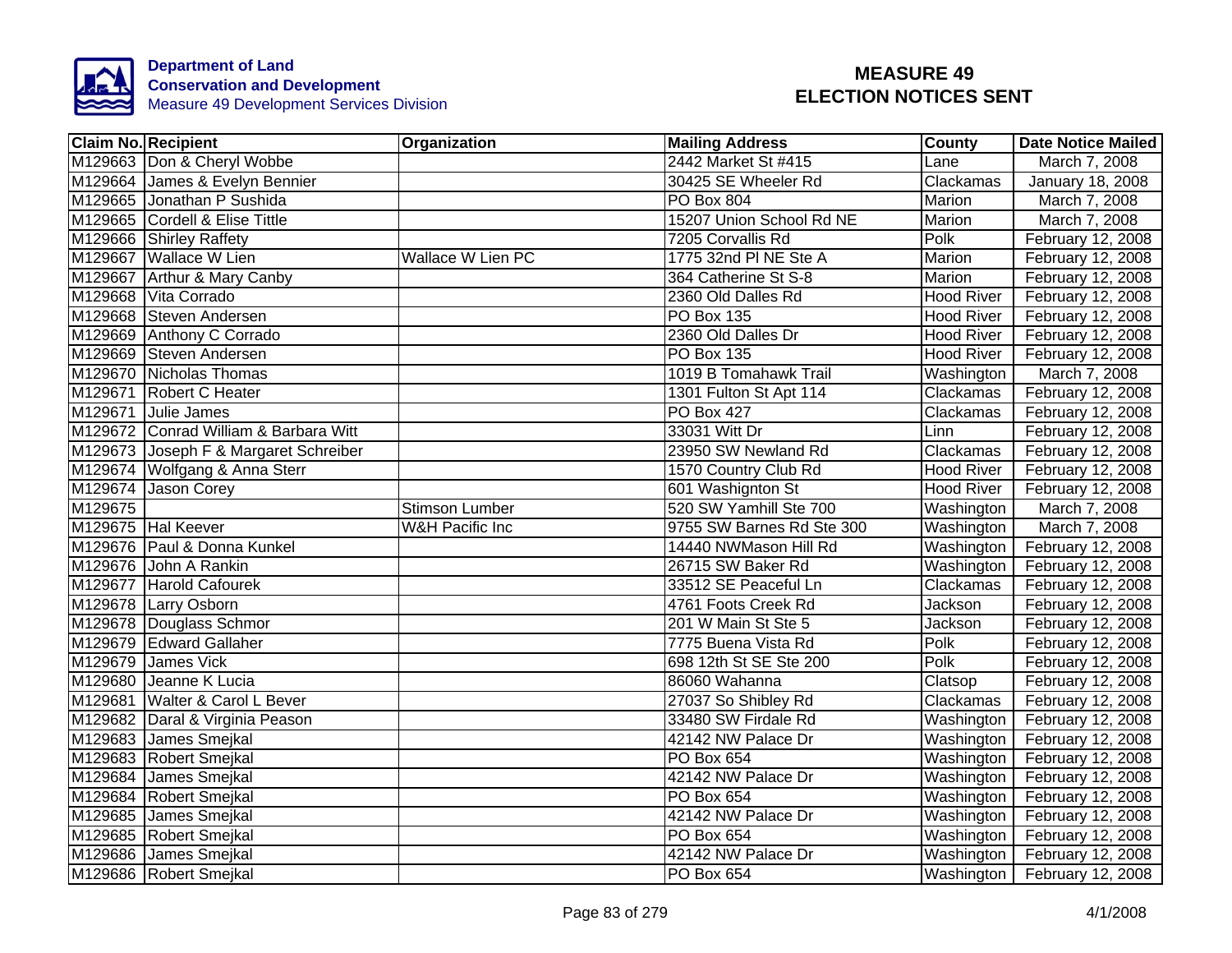

|         | <b>Claim No. Recipient</b>         | Organization                     | <b>Mailing Address</b>   | County       | <b>Date Notice Mailed</b> |
|---------|------------------------------------|----------------------------------|--------------------------|--------------|---------------------------|
|         | M129687 James Smejkal              |                                  | 42142 NW Palace Dr       | Washington   | February 12, 2008         |
|         | M129687 Robert Smejkal             |                                  | <b>PO Box 654</b>        | Washington   | February 12, 2008         |
|         | M129688 James Smejkal              |                                  | 42142 NW Palace Dr       | Washington   | February 12, 2008         |
|         | M129688 Robert Smejkal             |                                  | PO Box 654               | Washington   | February 12, 2008         |
|         | M129689 James Smejkal              |                                  | 42142 NW Palace Dr       | Washington   | February 12, 2008         |
|         | M129689 Robert Smejkal             |                                  | PO Box 654               | Washington   | February 12, 2008         |
| M129690 | James Smejkal                      |                                  | 42142 NW Palace Dr       | Washington   | February 12, 2008         |
|         | M129690 Robert Smejkal             |                                  | PO Box 654               | Washington   | February 12, 2008         |
|         | M129691 James Smejkal              |                                  | 42142 NW Palace Dr       | Washington   | February 12, 2008         |
|         | M129691 Robert Smejkal             |                                  | PO Box 654               | Washington   | February 12, 2008         |
|         | M129692 James Smejkal              |                                  | 42142 NW Palace Dr       | Columbia     | March 7, 2008             |
|         | M129692 Robert Smejkal             |                                  | PO Box 654               | Columbia     | March 7, 2008             |
|         | M129693 Robert Smejkal             |                                  | PO Box 654               | Washington   | March 7, 2008             |
| M129693 |                                    | Forever Green Forests LLC        | 696 Country Club Rd      | Washington   | March 7, 2008             |
|         | M129694 Robert Smejkal             |                                  | <b>PO Box 654</b>        | Washington   | March 7, 2008             |
| M129694 |                                    | <b>Forever Green Forests LLC</b> | 696 Country Club Rd      | Washington   | March 7, 2008             |
|         | M129695 Vincent & Nadine Gillis    |                                  | 623 Elm Dr               | Yamhill      | February 12, 2008         |
|         | M129695 Vincent & Nadine Gillis    |                                  | 24500 NW Flying M Rd     | Yamhill      | February 12, 2008         |
|         | M129696 Jimmie & Pamela Peterson   |                                  | 12495 Clow Corner Rd     | Polk         | March 7, 2008             |
|         | M129697 Martha & Mike Sabala       |                                  | 3792 Buckhorn Rd         | Douglas      | March 7, 2008             |
|         | M129697 Stephen Mountainspring     | Dole Coalwell & Clark            | <b>PO Box 1205</b>       | Douglas      | March 7, 2008             |
|         | M129697 Edwin C Perry              | Tonkon Torp LLP                  | 888 SW 5th Ave Ste 1600  | Douglas      | March 7, 2008             |
|         | M129698 Bobby B Ross               |                                  | 12140 Hwy 39             | Klamath      | March 7, 2008             |
|         | M129698 Michael L Spencer          | Michael L Spencer LLC            | 409 Pine St Ste 204      | Klamath      | March 7, 2008             |
|         | M129699 Wesley & Juanita Haffner   |                                  | 1929 SE Grand Prairie Rd | Lane         | February 12, 2008         |
|         | M129699 George B Heilig            | <b>Cable Huston</b>              | <b>PO Box 546</b>        | Lane         | February 12, 2008         |
|         | M129700 Dean L & Valerine B Reed   | <b>Dean-Val Properties LLC</b>   | 19508 S Henrici Rd       | Clackamas    | March 7, 2008             |
|         | M129701 Michael L Spencer          | Michael L Spencer LLC            | 409 Pine St Ste 204      | Klamath      | February 12, 2008         |
|         | M129701 Tom & Lewis Ankeny         |                                  | 2175 NW Davis St 4th Flr | Klamath      | February 12, 2008         |
|         | M129702 Lawrence B Scheckla        |                                  | 27825 NE Bell Rd         | Washington   | February 12, 2008         |
|         | M129703 Gary & Laurie Fiesel       |                                  | 18288 S Ferguson Rd      | Clackamas    | March 7, 2008             |
|         | M129704 Dan Van Vactor             |                                  | PO Box 1524              | Wasco        | March 7, 2008             |
|         | M129704 Ron & Sue Archer           |                                  | PO Box 1                 | Wasco        | March 7, 2008             |
|         | M129704 Edward Archer & Anna Nolen |                                  | 34 N Frontage Rd         | Wasco        | March 7, 2008             |
|         | M129704   Bill Archer              |                                  | 81015 Ross Rd            | <b>Wasco</b> | March 7, 2008             |
|         | M129705 Stephen & Teresita Spencer |                                  | 16211 S Hilltop Rd       | Clackamas    | March 7, 2008             |
|         | M129706 Gerald & Mary Richards     |                                  | 16430 S Springwater Rd   | Clackamas    | March 7, 2008             |
|         | M129706 John W Shonkwiler          |                                  | 13425 SW 72nd Ave        | Clackamas    | March 7, 2008             |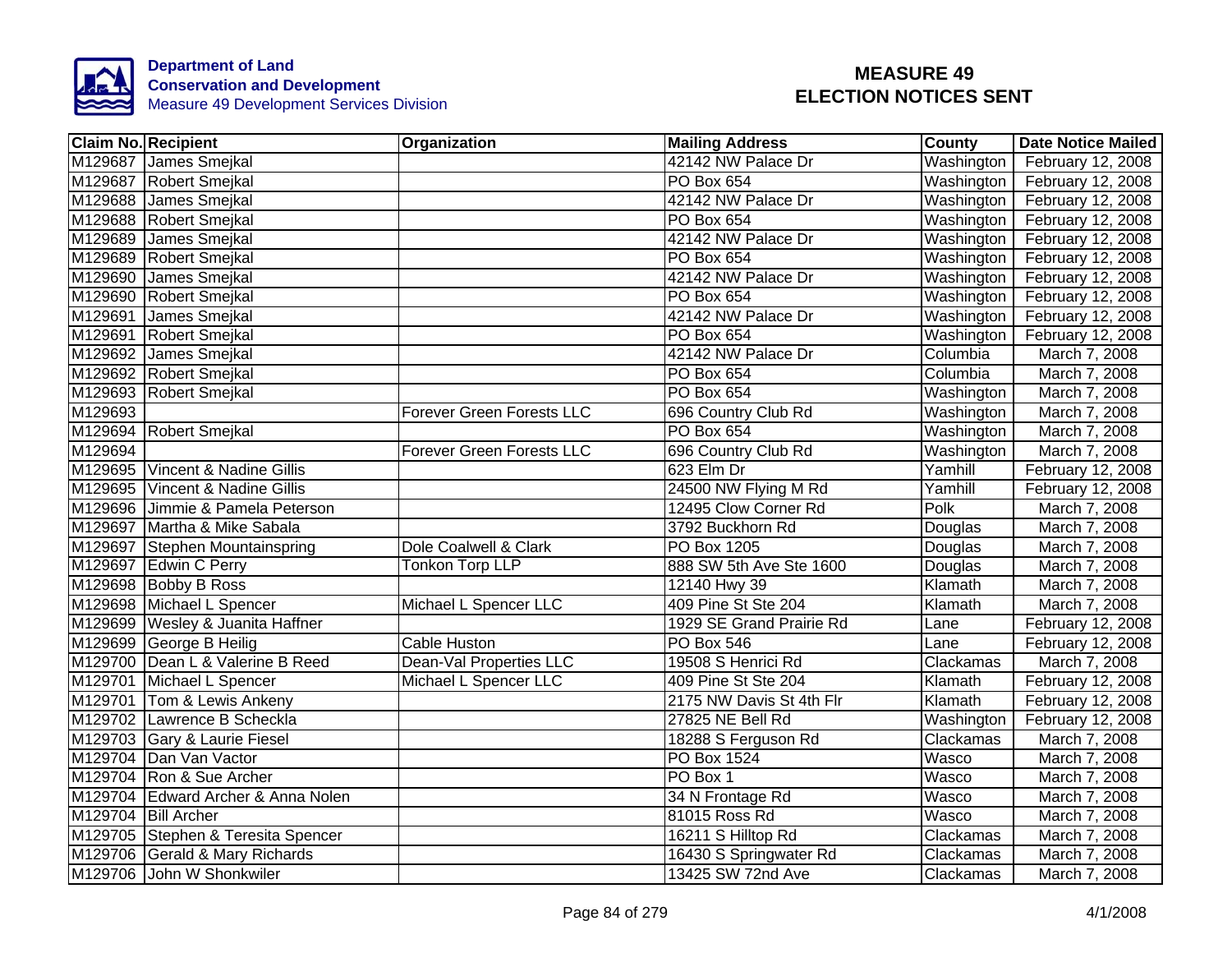

|         | <b>Claim No. Recipient</b>          | Organization              | <b>Mailing Address</b>        | <b>County</b>    | <b>Date Notice Mailed</b> |
|---------|-------------------------------------|---------------------------|-------------------------------|------------------|---------------------------|
|         | M129707 Pauline Belden              |                           | 12015 Belden Dr SE            | <b>Marion</b>    | February 12, 2008         |
|         | M129707 Amy Asman                   |                           | <b>PO Box 713</b>             | Marion           | February 12, 2008         |
|         | M129708 Richard C & Barbara Horlyk  |                           | 20270 NW Panther Creek Rd     | Yamhill          | February 12, 2008         |
|         | M129708 Walter R Gowell             |                           | PO Box 480                    | Yamhill          | February 12, 2008         |
|         | M129709 Robert Finnell              |                           | 6260 NE Trout Creek Rd        | <b>Jefferson</b> | March 7, 2008             |
|         | M129711 John E Titman               |                           | 19567 Alsea Hwy               | Benton           | February 12, 2008         |
|         | M129711 Clifford L & Joyce Sweeney  |                           | 26638 Fudge Rd                | Benton           | February 12, 2008         |
|         | M129712 Ken Smith                   |                           | 22505 Hwy 101 S               | Clackamas        | February 12, 2008         |
|         | M129712 Don Smith                   |                           | 44855 SE Connett Rd           | Clackamas        | February 12, 2008         |
|         | M129713 Martin & Katherine Nicklous |                           | 1101 Skitka Ave               | Yamhill          | February 12, 2008         |
|         | M129713 Michael G Gunn              |                           | 700 Deborah Rd Ste 250        | Yamhill          | February 12, 2008         |
|         | M129714 Michael G Gunn              |                           | 700 Deborah Rd Ste 250        | Marion           | March 7, 2008             |
|         | M129714 Richard Kenneth Buyserie    |                           | 20794 French Prairie Rd       | Marion           | March 7, 2008             |
|         | M129715 John H & Jane G Frederick   |                           | 13622 SW Pleasant Valley Rd   | Washington       | February 12, 2008         |
|         | M129716 Raymond & Patricia Davidson |                           | 47892 Holbrook Creek Rd       | <b>Baker</b>     | February 12, 2008         |
|         | M129716 Dan & Janice Aamodt         |                           | 14705 SW 139th Ave            | <b>Baker</b>     | February 12, 2008         |
|         | M129716 June L Kalkhoven            |                           | 31005 E Historic Columbia Hwy | <b>Baker</b>     | February 12, 2008         |
|         | M129717 Daniel P & Shirley L Suing  |                           | 32014 Berlin Rd               | Linn             | March 7, 2008             |
|         | M129718 Daniel P & Shirley L Suing  |                           | 32014 Berlin Rd               | Linn             | March 7, 2008             |
|         | M129719 Douglas E Hojem             |                           | <b>PO Box 218</b>             | Umatilla         | March 7, 2008             |
| M129719 |                                     | Rew Ranches Inc           | 1232 NW Johns Ave             | Umatilla         | March 7, 2008             |
|         | M129720 Gary C Hamilton             |                           | <b>PO Box 1730</b>            | Lincoln          | March 10, 2008            |
|         | M129720 Gerald & Barbara Smallwood  |                           | 582 E Scott Creek Rd          | Lincoln          | March 10, 2008            |
|         | M129721 Linden & Helen Hankins      |                           | <b>PO Box 323</b>             | Klamath          | March 10, 2008            |
|         | M129721 Michael L Spencer           | Michael L Spencer LLC     | 409 Pine St Ste 204           | Klamath          | March 10, 2008            |
|         | M129722 Earl & Melba George         |                           | 2170 Ball Rd                  | Jackson          | March 10, 2008            |
|         | M129723 Eduard & Marie A Weber      |                           | 2888 Riverwalk Loop           | Lane             | February 12, 2008         |
|         | M129723 Michelle R Weber            |                           | 840 Cougar St                 | Lane             | February 12, 2008         |
|         | M129724 Virgil Cathcart             |                           | 91340 Haven View Dr           | Clatsop          | February 12, 2008         |
|         | M129724 Ronald Cathcart             |                           | 90013 Hwy 202                 | Clatsop          | February 12, 2008         |
|         | M129725 Louis & Ramona Mohnike      |                           | 3125 SW 53rd St               | Benton           | February 12, 2008         |
|         | M129726 Louis & Ramona Mohnike      |                           | 3125 SW 53rd St               | Benton           | February 12, 2008         |
| M129727 | Louis & Ramona Mohnike              |                           | 3125 SW 53rd St               | Benton           | February 12, 2008         |
|         | M129728 Merlin Purkeson             |                           | 25176 Sturtevant Dr           | Lane             | February 12, 2008         |
|         | M129729 James Ellis                 |                           | 35705 SE MacInnes             | Multnomah        | March 10, 2008            |
|         | M129729 Marjorie Turner             |                           | 18623 189th Ave NE            | Multnomah        | March 10, 2008            |
| M129729 | <b>Frank Walker</b>                 | Frank Walker & Associates | 1480 Jamestown St SE          | Multnomah        | March 10, 2008            |
|         | M129730 Kenneth Kraxberger          |                           | 65765 Elk Mountain Rd         | Clackamas        | February 12, 2008         |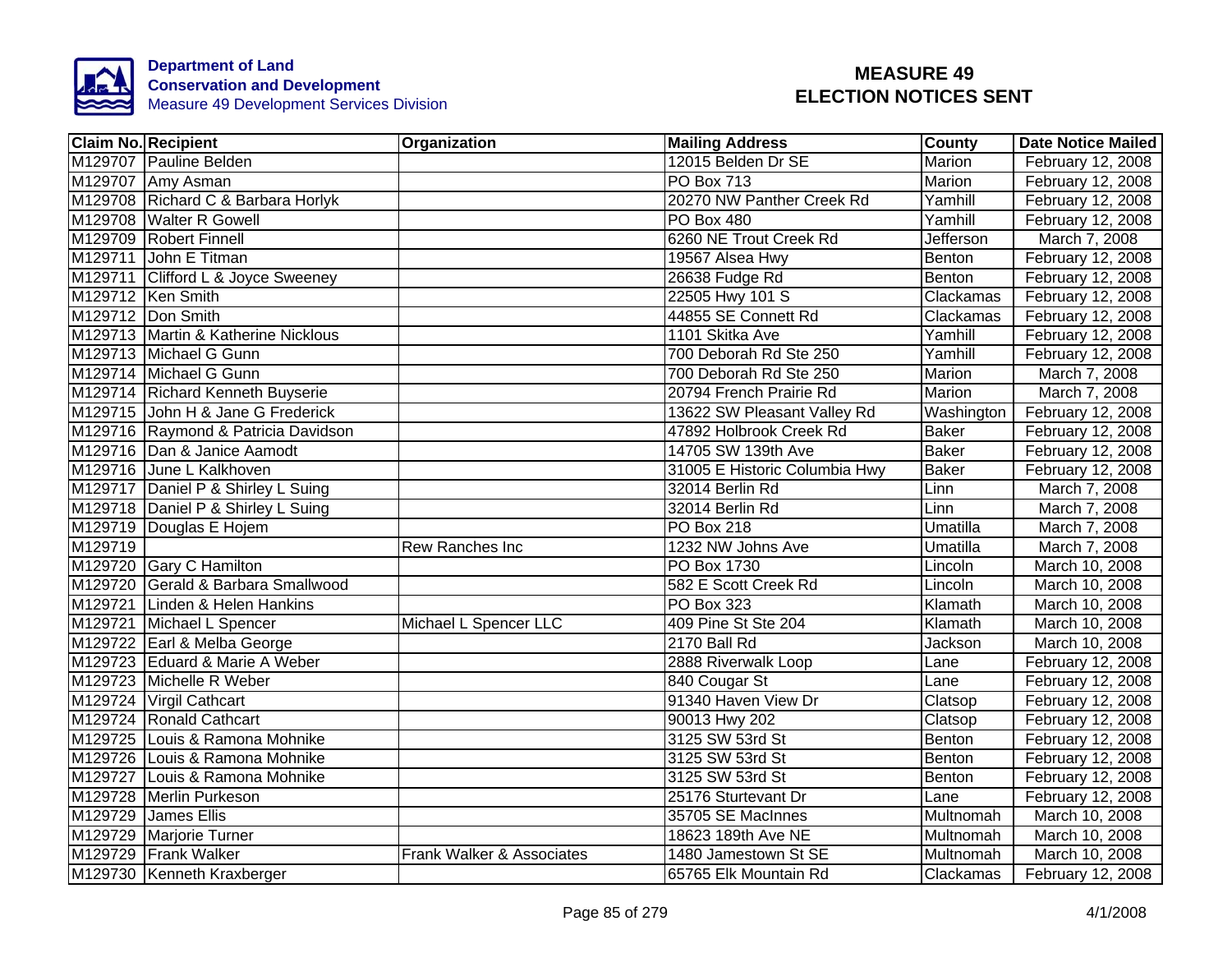

|         | <b>Claim No. Recipient</b>          | Organization                   | <b>Mailing Address</b>       | <b>County</b>    | <b>Date Notice Mailed</b> |
|---------|-------------------------------------|--------------------------------|------------------------------|------------------|---------------------------|
|         | M129730 Frank Walker                | Frank Walker & Associates      | PO Box 7170                  | Clackamas        | February 12, 2008         |
|         | M129731 Dale W & Sharon J Wilcke    |                                | 14550 Salt Creek Rd          | Polk             | March 10, 2008            |
|         | M129732 Don A West                  |                                | 33578 Bennett Rd             | Columbia         | March 10, 2008            |
|         | M129732 Harold L Olsen              | Olsen Horn LLC                 | PO Box 688                   | Columbia         | March 10, 2008            |
|         | M129733 Kathleen E Hawkins          |                                | PO Box 25                    | Jackson          | February 12, 2008         |
|         | M129733 Mark S Bartholomew          | <b>Hornecker Cowling</b>       | 717 Murhphy Rd               | Jackson          | February 12, 2008         |
|         | M129734 Audrie Hardy                |                                | 1675 W 13th Ave              | Jackson          | March 10, 2008            |
|         | M129734 Gilbert & Bernette Schelin  |                                | 3090 Hwy 234                 | Jackson          | March 10, 2008            |
|         | M129734 Joseph & Sharon Alves       |                                | 3080 Hwy 234                 | Jackson          | March 10, 2008            |
|         | M129734 Mark S Bartholomew          | Hornecker Cowling Hassen       | 717 Murphy Rd                | Jackson          | March 10, 2008            |
| M129735 |                                     | Stearns Land Co                | 910 NE Johnson Creek Rd      | Crook            | March 10, 2008            |
|         | M129735 Jeffrey M Wilson            | Miller Nash LLP                | 446 NW 3rd Ave Ste 230       | Crook            | March 10, 2008            |
| M129736 |                                     | Stearns Land Co                | 910 NE Johnson Creek Rd      | Deschutes        | March 10, 2008            |
|         | M129736 Jeffrey M Wilson            | Miller Nash LLP                | 446 NW 3rd Ave Ste 230       | Deschutes        | March 10, 2008            |
| M129737 |                                     | Stearns Land Co                | 910 NE Johnson Creek Rd      | <b>Deschutes</b> | March 10, 2008            |
|         | M129737 Jeffrey M Wilson            | <b>Miller Nash LLP</b>         | 446 NW 3rd Ave Ste 230       | Deschutes        | March 10, 2008            |
|         | M129738 Samuel W Miles              |                                | PO Box 968                   | Polk             | February 12, 2008         |
|         | M129738 Ashley Deforest             | Saalfeld Griggs PC             | PO Box 470                   | Polk             | February 12, 2008         |
|         | M129739 Mark D Shipman              | Saalfeld Griggs PC             | PO Box 470                   | Marion           | February 12, 2008         |
|         | M129740 Donald B Bowerman           | Bowerman & Boutin LL           | PO Box 100                   | Clackamas        | February 12, 2008         |
|         | M129740 Harold Gordon               | <b>Lavonne Dolores Stewart</b> | 28795 SW Petes Mountain Rd   | Clackamas        | February 12, 2008         |
|         | M129741 James Floyd                 |                                | 501 NE Greenwood Ave Ste 700 | <b>Deschutes</b> | February 12, 2008         |
|         | M129741 Nadine Harmon               |                                | 1204 NE 9th St               | <b>Deschutes</b> | February 12, 2008         |
|         | M129742 Norman Waterbury            |                                | 28788 Gimpl Hill Rd          | Lane             | March 10, 2008            |
|         | M129742 Samuel & Carol Williams     |                                | 90880 Territorial Hwy        | Lane             | March 10, 2008            |
|         | M129743 Robert J & Aimie Garvin     |                                | 31360 Camas Swale Rd         | Lane             | March 10, 2008            |
|         | M129743 Norman Waterbury            |                                | 28788 Gimpl Hill Rd          | Lane             | March 10, 2008            |
|         | M129744 William J & Sheryl M Taylor |                                | 21200 NE Bald Peak Rd        | Yamhill          | March 10, 2008            |
|         | M129744 Michael G Gunn              | Gunn Cain & Kinney LLP         | 700 Deborah Rd Ste 250       | Yamhill          | March 10, 2008            |
|         | M129745 Dorothy Lee Cook            |                                | 38200 S Nowlens Br Rd        | Clackamas        | March 10, 2008            |
|         | M129746 Burnadine & Joshua Bratton  |                                | 2075 Knowles Rd              | Jackson          | February 12, 2008         |
|         | M129746 Mark S Bartholomew          | Hornecker Cowling              | 717 Murhphy Rd               | Jackson          | February 12, 2008         |
|         | M129747 Robert & Karen Perez        |                                | 12603 SE Kimsey Rd           | Yamhill          | March 10, 2008            |
|         | M129747 Charles E Harrell           | Gunn Cain & Kinney LLP         | 700 Deborah Rd Ste 250       | Yamhill          | March 10, 2008            |
|         | M129748 Robert & Karen Perez        |                                | 12603 SE Kimsey Rd           | Yamhill          | March 10, 2008            |
|         | M129748 Charles E Harrell           | Gunn Cain & Kinney LLP         | 700 Deborah Rd Ste 250       | Yamhill          | March 10, 2008            |
|         | M129749 Helen Hering                |                                | 4080 SW Lafollett Rd         | Washington       | February 12, 2008         |
|         | M129750 Boyd & Margaret Iverson     |                                | 1872 Willamette St           | Lane             | March 10, 2008            |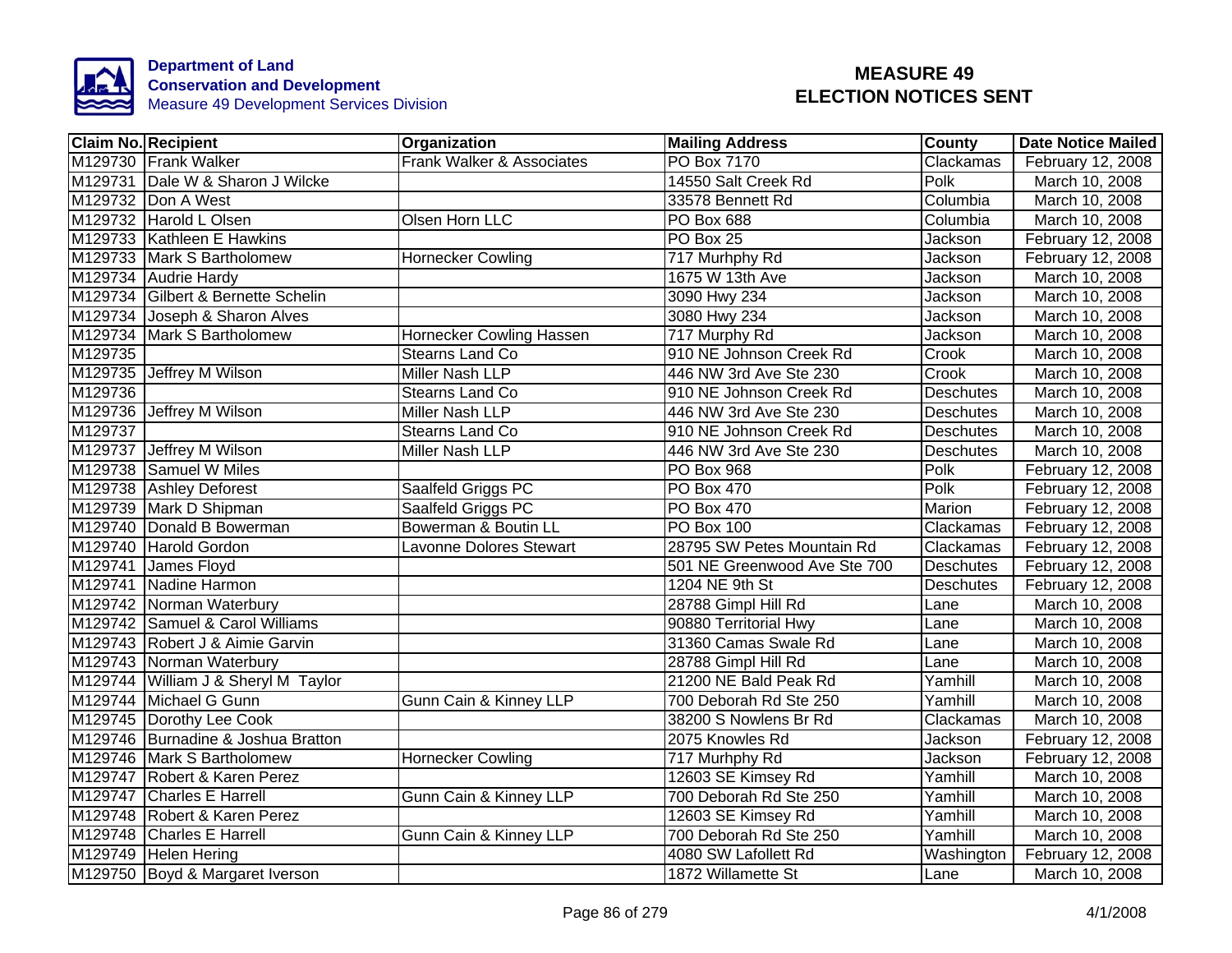

|         | <b>Claim No. Recipient</b>            | Organization                       | <b>Mailing Address</b>       | County           | <b>Date Notice Mailed</b> |
|---------|---------------------------------------|------------------------------------|------------------------------|------------------|---------------------------|
|         | M129751 Samuel Wetzel                 |                                    | 7265 Harmony Rd              | Polk             | February 12, 2008         |
|         | M129752 Robert & Ula Strickland       |                                    | 15 E Jackson Ave             | Lane             | February 12, 2008         |
|         | M129752 Milton Gifford                |                                    | <b>PO Box 247</b>            | Lane             | February 12, 2008         |
|         | M129753 Lynn E & Lucretia A Creitz    |                                    | 33795 SE Gunderson Rd        | Clackamas        | February 12, 2008         |
|         | M129754 Fran C Weisensee              |                                    | PO Box 968                   | Polk             | February 12, 2008         |
|         | M129754 Ashley Deforest               | Saalfeld Griggs PC                 | PO Box 470                   | Polk             | February 12, 2008         |
|         | M129755 Ronald & Jacklynn Oliveira    |                                    | 18470 SE Nichols Rd          | Yamhill          | March 10, 2008            |
|         | M129756 Fred G Johnson Jr             |                                    | 518 Sunday Dr                | Clackamas        | February 12, 2008         |
|         | M129756 Mabel M Johnson               |                                    | 2300 Masonic Way             | Clackamas        | February 12, 2008         |
|         | M129756 Jeff J Johnson                |                                    | 323 S College Ave Ste 1      | Clackamas        | February 12, 2008         |
|         | M129757 Charles Hoff                  |                                    | 21557 SW 91th Ave            | Clackamas        | February 12, 2008         |
|         | M129758 Thomas & Evelyn Walker        |                                    | 323 50th Ave                 | Linn             | March 10, 2008            |
|         | M129759 Glen W & Gretchen A Donaldson |                                    | 24411 SW Daniel Rd           | Washington       | February 12, 2008         |
|         | M129760 Arnold D & Maralou C Cross    | <b>B L &amp; Marionann Kaufman</b> | 7575 Hillcrest Rd            | Jackson          | March 10, 2008            |
|         | M129760 Mark S Bartholomew            | Hornecker Cowling Hassen           | 717 Murphy Rd                | Jackson          | March 10, 2008            |
|         | M129761 James & Barbara Archibald     |                                    | PO Box 73                    | Jackson          | March 10, 2008            |
|         | M129761 Mark S Bartholomew            | <b>Hornecker Cowling Hassen</b>    | 717 Murphy Rd                | Jackson          | March 10, 2008            |
| M129762 |                                       | Southern Oregon Tallow             | PO Box 244                   | Jackson          | February 12, 2008         |
|         | M129762 Timothy Brophy                |                                    | 201 W Main St Ste 5          | Jackson          | February 12, 2008         |
|         | M129763 Walter L Honeycutt            |                                    | 30539 Rancho Dr              | Linn             | March 10, 2008            |
|         | M129764 Wayne & Joyce Lich            |                                    | PO Box 1072                  | <b>Jefferson</b> | March 10, 2008            |
|         | M129766 Dixie D Blaha                 |                                    | PO Box 626                   | Columbia         | March 10, 2008            |
|         | M129767 Robert S Lovlien              |                                    | <b>PO Box 1151</b>           | Klamath          | February 12, 2008         |
|         | M129767 Marvin & Lorraine Bresler     |                                    | 1009 Sunrise Dr              | Klamath          | February 12, 2008         |
|         | M129768 Dustin Ferguson               |                                    | 3050 7th St                  | Crook            | March 10, 2008            |
|         | M129768 Glenn & Lynne Mintun          |                                    | 53096 Hwy 332                | Crook            | March 10, 2008            |
|         | M129769 Hulda Rutschman               |                                    | 11905 Purple Plum Heights SE | Yamhill          | February 12, 2008         |
|         | M129769 Bruce Rutschman               |                                    | 11901 Purple Plum Heights SE | Yamhill          | February 12, 2008         |
|         | M129770 Mark D Shipman                | Saalfeld Griggs PC                 | <b>PO Box 470</b>            | Marion           | February 12, 2008         |
|         | M129771 Claudia Linder                |                                    | 37373 S Blair Rd             | Clackamas        | February 12, 2008         |
|         | M129771 Michael G Gunn                |                                    | 700 Deborah Rd Ste 250       | Clackamas        | February 12, 2008         |
|         | M129772 Jeffrey M Wilson              |                                    | 446 NW Third St              | Crook            | February 12, 2008         |
|         | M129772 Elizabeth McCabe              |                                    | 9980 NW Mccabe Rd            | Crook            | February 12, 2008         |
|         | M129772 Michael & Jacqueline McCabe   |                                    | 9980 NW Mccabe Rd            | Crook            | February 12, 2008         |
|         | M129773 Jerry & Peggy Vernia          |                                    | 8551 Garden Valley Rd        | Douglas          | March 10, 2008            |
|         | M129774 Harold & Erma Payne           |                                    | 7642 Hwy 140                 | Jackson          | February 12, 2008         |
|         | M129775 Carl & Beverly Hingley        |                                    | 83766 N Cloverdale Rd        | Lane             | February 12, 2008         |
|         | M129776 Donald B Bowerman             | Bowerman & Boutin LL               | PO Box 100                   | Clackamas        | February 12, 2008         |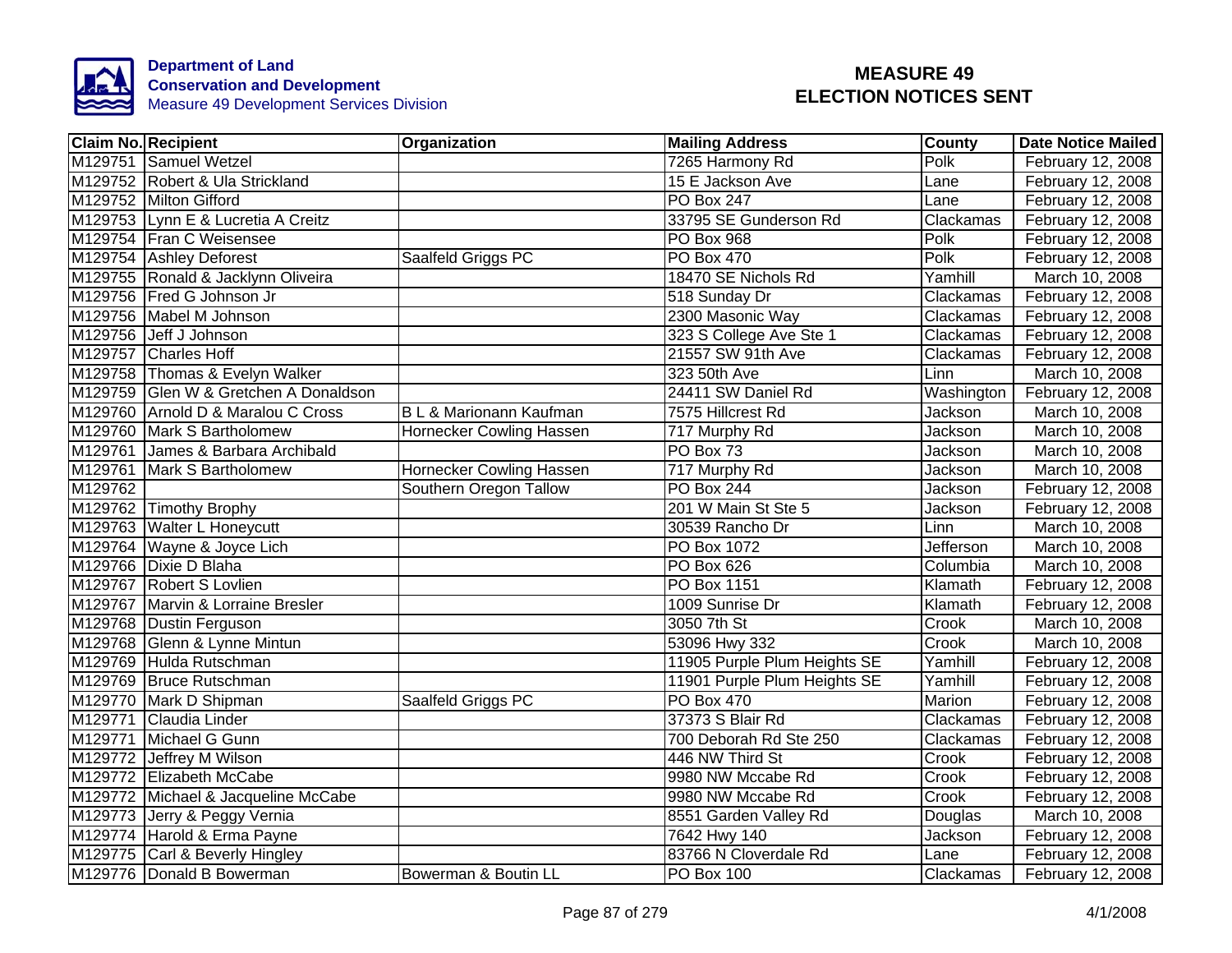

| <b>Claim No. Recipient</b>          | Organization                | <b>Mailing Address</b>    | <b>County</b>    | <b>Date Notice Mailed</b>      |
|-------------------------------------|-----------------------------|---------------------------|------------------|--------------------------------|
| M129776 James M & Dorette M Howell  |                             | 3325 NE 45th Ave          | Clackamas        | February 12, 2008              |
| M129777 Ina M Withycombe            | C/O Beverly J Wood          | 29906 SW Eggert Rd        | Washington       | February 12, 2008              |
| M129778 Ina M Withycombe            | C/O Beverly J Wood          | 29906 SW Eggert Rd        | Washington       | March 10, 2008                 |
| M129779 Ina M Withycombe            | C/O Beverly J Wood          | 29906 SW Eggert Rd        | Washington       | February 12, 2008              |
| M129780 Helen Wagner                |                             | 17103 S Hattan Rd         | Clackamas        | February 12, 2008              |
| M129781<br>Carol House              |                             | 211 Prairie Landing Dr    | Jackson          | March 10, 2008                 |
| M129781<br>Tamara L Gledhill        | <b>Brophy Mills Schmor</b>  | PO Box 128                | Jackson          | March 10, 2008                 |
| M129782 Beverly Grant               |                             | 319 County Club Rd        | Lane             | March 10, 2008                 |
| M129782                             | Poage Engineering           | PO Box 2527               | Lane             | March 10, 2008                 |
| M129783 Maxine Vanderzanden         |                             | 2605 NW Hwy 47            | Washington       | February 12, 2008              |
| M129784 Priscilla Decker            |                             | 12475 SW River Rd         | Washington       | February 12, 2008              |
| M129784 Marian Decker               |                             | 12635 SW River Rd         | Washington       | February 12, 2008              |
| M129784 Bruce Vincent               |                             | 825 NE 20th Ste 302       | Washington       | February 12, 2008              |
| M129785 Norman Waterbury            |                             | 28788 Gimpl Hill Rd       | Lane             | February 12, 2008              |
| M129785 Delbert & Kathy Jones       |                             | 8801 Hwy 238              | Lane             | February 12, 2008              |
| M129786 Leonard & Sylvia Parsons    |                             | 380 SW 5th St #458        | <b>Jefferson</b> | March 10, 2008                 |
| M129787 Constance Trunk             |                             | 19450 NE Trunk Rd         | Yamhill          | February 12, 2008              |
| M129788  Irving & Jeanette Stevens  |                             | PO Box 515                | Clatsop          | March 10, 2008                 |
| M129788 Richard Stephens            | Groen Stephens & Klinge LLP | 11100 NE 8th St Ste 750   | Clatsop          | March 10, 2008                 |
| M129789 Ronald M Wallbank           |                             | 803 E 6th St              | Marion           | March 10, 2008                 |
| M129790 Dorothy M McCormick         |                             | 7415 S Lone Elder Rd      | Marion           | February 12, 2008              |
| M129790 Daniel B Atchison           | <b>Wallace W Lien PC</b>    | 1775 32nd PI NE Ste A     | Marion           | February 12, 2008              |
| M129791 Helen Gerlinger             |                             | 12437 Clow Corner Rd      | Polk             | February 12, 2008              |
| M129791 Mark D Shipman              | Saalfeld Griggs PC          | <b>PO Box 470</b>         | Polk             | February 12, 2008              |
| M129792 Alvin F & Blanche E Greener |                             | 25420 NW Pumpkin Ridge Rd | Washington       | February 12, 2008              |
| M129794 Richard & Millicent Seales  |                             | 12176 Mapleton Rd         | Linn             | February 12, 2008              |
| M129794 Frank Walker                | Frank Walker & Associates   | <b>PO Box 7170</b>        | Linn             | February 12, 2008              |
| M129795 Marion Coffman              | <b>Bend Villa</b>           | 1801 NE Lotus Dr #417     | Crook            | February 12, 2008              |
| M129795 Christopher Koback          | Davis Wright Tremaine LLP   | 1300 SW Fifth Ave         | Crook            | February 12, 2008              |
| M129796 Lowell & Shirley Hein       |                             | PO Box 501                | Clackamas        | March 10, 2008                 |
| M129796 John W Shonkwiler           |                             | 13425 SW 72nd Ave         | Clackamas        | March 10, 2008                 |
| M129797 Kenneth & Sharon Jenck      |                             | 3515 Gienger Rd           | Tillamook        | March 10, 2008                 |
| M129797 Julie Lafoon                |                             | 7480 Trask River Rd       | Tillamook        | March 10, 2008                 |
| M129797<br>Tim M Jenck              |                             | 3555 Gienger Rd           | Tillamook        | March 10, 2008                 |
| M129798 Alfred Nordgren             |                             | 14350 Stenbock Way        | Clackamas        | February 12, 2008              |
| M129798 Janet M Kaiser              |                             | 28333 SW Mountain Rd      | Clackamas        | February 12, 2008              |
| M129799 Edward Perkett              |                             | 22778 Bents Rd NE         | Marion           | February 12, 2008              |
| M129800 Elsie Weichbrodt            |                             | 24355 SW Rosedale Rd      |                  | Washington   February 12, 2008 |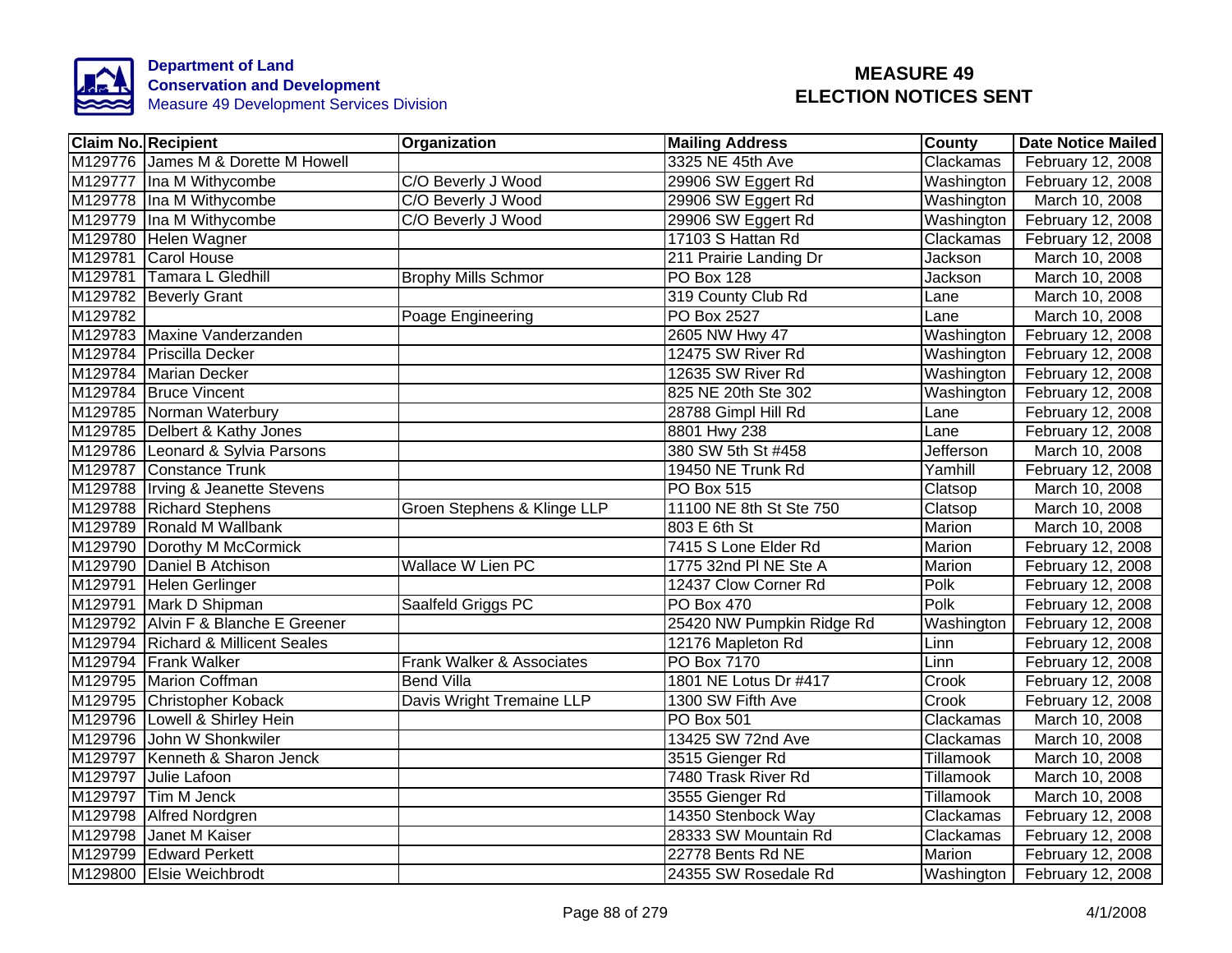

|                   | <b>Claim No. Recipient</b>           | <b>Organization</b>      | <b>Mailing Address</b>     | <b>County</b>            | Date Notice Mailed |
|-------------------|--------------------------------------|--------------------------|----------------------------|--------------------------|--------------------|
|                   | M129800 Ivan Weichbrodt              |                          | 5030 SW Texas St           | Washington               | February 12, 2008  |
|                   | M129801 Ernest W & Judith A Smith    |                          | 22020 Hwy 66               | Klamath                  | March 10, 2008     |
|                   | M129802 Myron G & Mary H Heesacker   |                          | 48951 NW Pongratz Rd       | Washington               | February 12, 2008  |
|                   | M129803 Mary Johnson                 |                          | 500 Abernethy Rd Ste 4     | Clackamas                | March 10, 2008     |
|                   | M129803 Russell & Helene Hawkins     |                          | 44727 SW Kleinsmith Rd     | Clackamas                | March 10, 2008     |
|                   | M129804 Mary Johnson                 |                          | 500 Abernethy Rd Ste 4     | Clackamas                | March 10, 2008     |
|                   | M129804 Russell & Helene Hawkins     |                          | 44727 SW Kleinsmith Rd     | Clackamas                | March 10, 2008     |
|                   | M129805 Donald & Donna Jo King       |                          | 28715 NE Bell Rd           | Yamhill                  | February 12, 2008  |
|                   | M129806 John Rhone                   |                          | 53252 Pipes Canyon Rd      | $\overline{\text{Coos}}$ | February 12, 2008  |
|                   | M129807 Norman F Webb                |                          | 111412th St SE             | Marion                   | March 10, 2008     |
|                   | M129807 John P Teleck                |                          | 1563 Meadowlark Dr SE      | Marion                   | March 10, 2008     |
|                   | M129808 Dorothy D Hamilton           |                          | 14080 Airlie Rd            | Polk                     | February 12, 2008  |
| M129809 Alvie Ivy |                                      |                          | 12631 S Spangler Rd        | Clackamas                | February 12, 2008  |
|                   | M129809 Donald B Bowerman            | Bowerman & Boutin LL     | PO Box 100                 | Clackamas                | February 12, 2008  |
|                   | M129810 John Leuenberger             |                          | PO Box 643                 | Benton                   | March 10, 2008     |
|                   | M129810 Steve Martin                 |                          | <b>PO Box 973</b>          | Benton                   | March 10, 2008     |
|                   | M129811 Pauline Van Dyke             |                          | 24042 S Uppder Highland Rd | Clackamas                | February 12, 2008  |
|                   | M129812 Raymond E & Melissa M Weaver |                          | 23741 S Springwater Rd     | Clackamas                | February 12, 2008  |
|                   | M129813 Raymond E & Melissa M Weaver |                          | 23741 S Springwater Rd     | Clackamas                | March 10, 2008     |
|                   | M129814 Douglas L Brady              |                          | 1749 Victor Point Rd NE    | Marion                   | February 12, 2008  |
|                   | M129815 John E & Merilyn L Schlegel  |                          | 38665 NW Harrison Rd       | Washington               | February 12, 2008  |
|                   | M129816 Donald L Hoffman             |                          | 5171 Riordan Hill Dr       | <b>Hood River</b>        | March 10, 2008     |
|                   | M129817 Lloyd & Vivian Jones         |                          | <b>PO Box 279</b>          | Douglas                  | March 10, 2008     |
|                   | M129818 Willis & Lizbeth Lee         |                          | 1550 E Nevada St           | Jackson                  | February 12, 2008  |
|                   | M129819 Morton Gossett               |                          | PO Box 1159                | <b>Jackson</b>           | February 12, 2008  |
|                   | M129819 Mark S Bartholomew           | <b>Hornecker Cowling</b> | 717 Murhphy Rd             | Jackson                  | February 12, 2008  |
|                   | M129820 James & Ella Hasegawa        |                          | 4570 Portland Dr           | <b>Hood River</b>        | February 12, 2008  |
|                   | M129820 Steven B Andersen            | Cascade Planning         | <b>PO Box 135</b>          | <b>Hood River</b>        | February 12, 2008  |
|                   | M129821 James & Ella Hasegawa        |                          | 4570 Portland Dr           | <b>Hood River</b>        | March 10, 2008     |
|                   | M129821 Steven B Andersen            | Cascade Planning         | <b>PO Box 135</b>          | <b>Hood River</b>        | March 10, 2008     |
|                   | M129822 Royal Fraser                 |                          | 660 Mountain View Dr No 47 | Klamath                  | March 10, 2008     |
|                   | M129822 Michael L Spencer            | Michael L Spencer LLC    | 409 Pine St Ste 204        | Klamath                  | March 10, 2008     |
|                   | M129823 Marcy Danielson              |                          | PO Box 715                 | Linn                     | February 12, 2008  |
|                   | M129824 Jordan Schrader Pc           |                          | PO Box 230669              | Linn                     | February 12, 2008  |
|                   | M129824 Annabelle & Monte Forster    |                          | 33300 Mcfarland Rd         | Linn                     | February 12, 2008  |
|                   | M129824 Terry Cochrane               |                          | 33300 Mcfarland Rd         | Linn                     | February 12, 2008  |
|                   | M129824 Primelan Properties Inc      |                          | 13535 SW 72nd Ave Ste 155  | Linn                     | February 12, 2008  |
|                   | M129825 Robert G & Donna Eberle      |                          | 3061 Seminole Rd NE        | Marion                   | March 10, 2008     |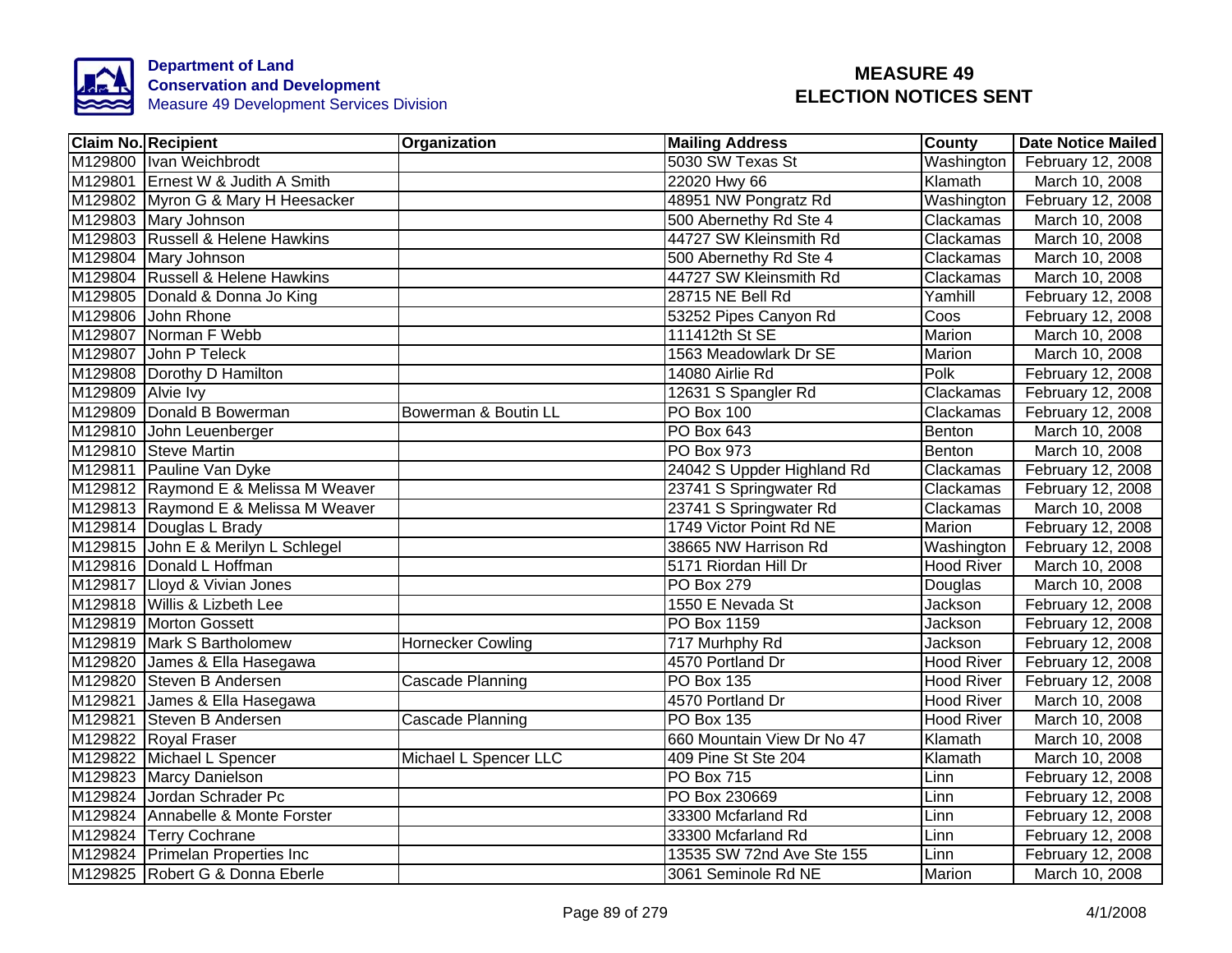

| <b>Claim No. Recipient</b>          | Organization                      | <b>Mailing Address</b>       | County             | <b>Date Notice Mailed</b> |
|-------------------------------------|-----------------------------------|------------------------------|--------------------|---------------------------|
| M129825 Roger W Gracey              |                                   | 104 S Water St               | <b>Marion</b>      | March 10, 2008            |
| M129825 Troy Eberle                 |                                   | 4081 Mountain View Rd NE     | Marion             | March 10, 2008            |
| M129826 Bryon Land                  |                                   | 800 Willamette St Ste 800    | Linn               | March 10, 2008            |
| M129826 Sherman & Leslie Weld       |                                   | 39915 Hwy 228                | Linn               | March 10, 2008            |
| M129827 Stephen & Sally Edney       |                                   | 4481 W Hidden Valley Dr      | Columbia           | March 10, 2008            |
| M129827 Jim Dias                    |                                   | 2504 Sykes Rd                | Columbia           | March 10, 2008            |
| M129827 Jim Dias                    |                                   | PO Box 1077                  | Columbia           | March 18, 2008            |
| M129828 Harlo & Mary Clifton        |                                   | 1433 Santiam Rd              | Marion             | March 10, 2008            |
| M129828 Harry W & Patricia L Renouf |                                   | 522 SE Second Ave            | Marion             | March 10, 2008            |
| M129829 Richard L & Sandra M Twigg  |                                   | 31500 Firdale Rd             | Washington         | March 10, 2008            |
| M129829 Kevin V Harker              |                                   | 7000 SW Varns St             | Washington         | March 10, 2008            |
| M129830                             | Spee Dee Haulers Inc              | PO Box 35                    | Wasco              | March 10, 2008            |
| M129830 Steven B Andersen           | Cascade Planning                  | PO Box 135                   | Wasco              | March 10, 2008            |
| M129831 Sidney & Helen Mirsky       |                                   | 16476 SW Luke Ln             | Washington         | March 10, 2008            |
| M129832 Michael & Phyllis Dowrey    |                                   | 17521 S Potter Rd            | Clackamas          | March 10, 2008            |
| M129833 Irene Miller                |                                   | PO Box 1279                  | Curry              | February 12, 2008         |
| M129833 David Green                 |                                   | PO Box 6026                  | Curry              | February 12, 2008         |
| M129834 Donald F & Sharon K Werre   |                                   | 20220 SW Scholls-Sherwood Rd | Washington         | February 13, 2008         |
| M129834 Edwin A Werre               |                                   | 20290 SW Scholls-Sherwood Rd | Washington         | February 13, 2008         |
| M129835 Tom & Emma Flanagan         |                                   | 39785 Hwy 228                | Linn               | March 10, 2008            |
| M129836 Mark & Lynda Rowley         |                                   | 2565 Liberty Rd              | Polk               | March 10, 2008            |
| M129837 Terry Emmert                |                                   | 1181 SE Hwy 224              | Clackamas          | February 13, 2008         |
| M129837 Dj Bleu                     |                                   | 43900 SE Music Camp Rd       | Clackamas          | February 13, 2008         |
| M129838 Mary Boye & Nancy Lee       |                                   | <b>PO Box 211</b>            | Douglas            | February 13, 2008         |
| M129838 Mary Boye                   |                                   | 563 N 13th St                | Douglas            | March 4, 2008             |
| M129839 Velma Cuellar               |                                   | 218 Crestline Ave            | Umatilla           | February 13, 2008         |
| M129839 Susan McMurdo               | <b>Valley Realty</b>              | <b>PO Box 838</b>            | Umatilla           | February 13, 2008         |
| M129839 Rex O & Esther M Harwood    |                                   | 71627 SW Bridle Dr           | Umatilla           | February 13, 2008         |
| M129840 Walter R Gowell             |                                   | PO Box 480                   | Yamhill            | February 13, 2008         |
| M129840 Donna E Geelan              |                                   | 17801 NE Geelan Rd           | Yamhill            | February 13, 2008         |
| M129841 Marvin Decker               |                                   | 12635 SW River Rd            | Washington         | March 10, 2008            |
| M129841 Bruce Vincent               | <b>Bedsaul/Vincent Consulting</b> | 825 NE 20th Ave Ste 300      | Washington         | March 10, 2008            |
| M129842 Bruce Vincent               | <b>Bedsaul/Vincent Consulting</b> | 825 NE 20th Ste 300          | Washington         | February 13, 2008         |
| M129842 Bruce & Joan Blackman       |                                   | 9706 Decree Ln               | Washington         | February 13, 2008         |
| M129843 Vera Ostrander              |                                   | 33059 SW Reidweg Rd          | Washington         | February 13, 2008         |
| M129844 David Rood                  |                                   | 95135 Kentuck Way Ln         | $\overline{C}$ oos | February 13, 2008         |
| M129845 Mark D Shipman              | Saalfeld Griggs                   | PO Box 470                   | Marion             | March 10, 2008            |
| M129846 Martin & Mary Hansen        |                                   | 86616 Pine Grove Rd          | Lane               | February 13, 2008         |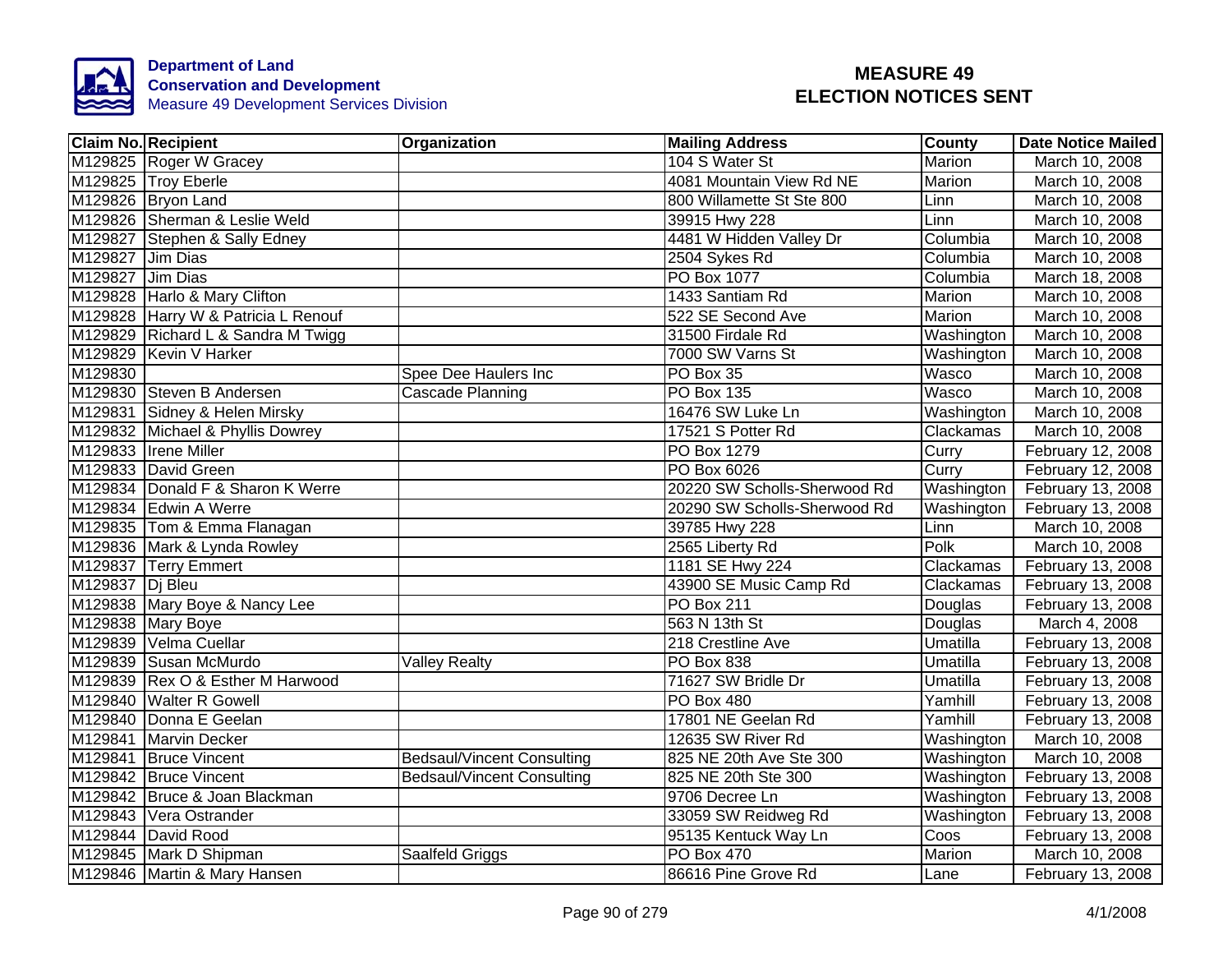

| <b>Claim No. Recipient</b>         | Organization                | <b>Mailing Address</b>      | County            | <b>Date Notice Mailed</b> |
|------------------------------------|-----------------------------|-----------------------------|-------------------|---------------------------|
| M129846 Norman Waterbury           |                             | 28788 Gimpl Hill Rd         | Lane              | February 13, 2008         |
| M129847 Elizabeth A Beaudoin       |                             | 81202 Reavis Ln             | Wallowa           | February 13, 2008         |
| M129848 Kent C Tresidder           |                             | 92206 Hwy 42S               | Coos              | March 10, 2008            |
| M129849 William & Pauline Wanker   |                             | 21441 Johnson Rd            | Clackamas         | March 10, 2008            |
| M129850 Mildred J Hicks            |                             | 37758 Bird Rd               | Clackamas         | February 13, 2008         |
| M129850 James Vestigo              |                             | 1800 Blankenship Rd Ste 450 | Clackamas         | February 13, 2008         |
| M129851 Arthur & Inga Albin        |                             | 27985 NW Dorland Rd         | Washington        | February 13, 2008         |
| M129852 Leonard L Zierlein         |                             | 3968 NW Coyner              | <b>Deschutes</b>  | February 13, 2008         |
| M129852 Edward P Fitch             | Bryant Emerson & Fitch      | PO Box 457                  | Deschutes         | February 13, 2008         |
| M129852 Peggy Zierlein             |                             | 3968 NW Coyner              | <b>Deschutes</b>  | February 13, 2008         |
| M129853 Gayla Harnar               |                             | 6370 Miller Rd              | Clackamas         | February 13, 2008         |
| M129854 Richard Cramer             |                             | 64025 N Hwy 97              | Deschutes         | March 10, 2008            |
| M129855 Wayne W & Romayne R Emmel  | <b>Emmel Brothers Ranch</b> | 30380 N River Rd            | Grant             | March 10, 2008            |
| M129856 Wayne W & Romayne R Emmel  | <b>Emmel Brothers Ranch</b> | 30380 N River Rd            | Grant             | March 10, 2008            |
| M129856 Daniel Cronin              |                             | 235 S Canyon Blvd           | Grant             | March 10, 2008            |
| M129857 Eugena Mead                |                             | 25795 SW Green Mtn Rd       | Washington        | March 10, 2008            |
| M129857 Steve Mead                 |                             | 25360 NW Phil Rd            | Washington        | March 10, 2008            |
| M129857 Bruce Vincent              |                             | 825 NE 20th Ave             | Washington        | March 10, 2008            |
| M129858 Leland R & Shirley A Twigg |                             | 32000 SW Firdale Rd         | Washington        | February 13, 2008         |
| M129858 Kevin V Harker             |                             | 7000 SW Varns St            | Washington        | February 13, 2008         |
| M129859 Leland R & Shirley A Twigg |                             | 32000 SW Firdale Rd         | Washington        | March 10, 2008            |
| M129859 Richard L & Sandra M Twigg |                             | 31500 Firdale Rd            | Washington        | March 10, 2008            |
| M129859 Kevin V Harker             | Vial Fotheringham LLP       | 7000 SW Varns St            | Washington        | March 10, 2008            |
| M129860 Priscilla Decker           |                             | 12475 SW River Rd           | Washington        | March 10, 2008            |
| M129861 Larry & Susan Sumerlin     |                             | 18450 Nestucca Dr           | <b>Tillamook</b>  | March 10, 2008            |
| M129862 Mark McBride               |                             | 22305 NE Ilafern Lane       | Linn              | February 13, 2008         |
| M129862 Kenneth L Grantham         |                             | 315 SW Mckinley Ave         | Linn              | February 13, 2008         |
| M129862 Dean S & Barbara McBride   |                             | 33547 Ede Rd                | Linn              | February 13, 2008         |
| M129863 Arlene M Roux              |                             | 22228 S Lewellen Rd         | Clackamas         | March 10, 2008            |
| M129864 Stan & Bev Seifer          |                             | 11045 Waypark Dr NE         | Marion            | February 13, 2008         |
| M129864 Donald M Kelley            |                             | 110 N 2nd St                | Marion            | February 13, 2008         |
| M129865 Mary J Wallace             |                             | PO Box 327                  | Coos              | February 13, 2008         |
| M129865 Mary J Wallace             |                             | 539 Forest Highlands        | Coos              | February 13, 2008         |
| M129866 Shirley R Harris           |                             | 2983 SW 30th St             | <b>Deschutes</b>  | February 13, 2008         |
| M129866 Edward P Fitch             | Bryant Emerson & Fitch      | PO Box 457                  | <b>Deschutes</b>  | February 13, 2008         |
| M129867 John B McNutt              |                             | PO Box 5277                 | Lane              | February 13, 2008         |
| M129867 Steve Cornacchia           |                             | 180 E 11th Ave              | Lane              | February 13, 2008         |
| M129868 Jason Spadaro              | SDS Co LLC                  | PO Box 266                  | <b>Hood River</b> | March 10, 2008            |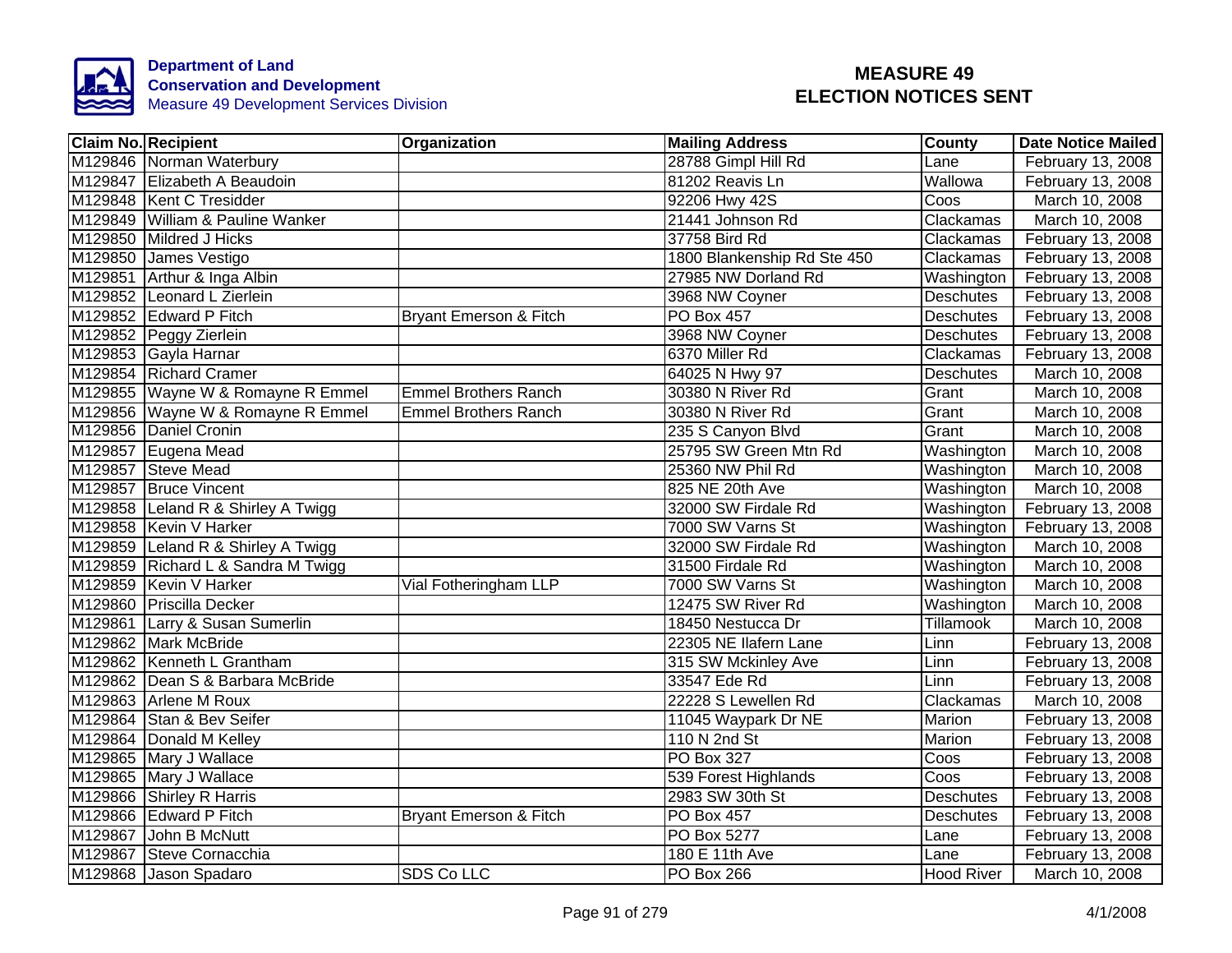

|                   | <b>Claim No. Recipient</b>          | Organization                 | <b>Mailing Address</b>    | <b>County</b>     | <b>Date Notice Mailed</b> |
|-------------------|-------------------------------------|------------------------------|---------------------------|-------------------|---------------------------|
|                   | M129868 David J Petersen            | <b>Tonkin Torp LLP</b>       | 888 SW 5th Ave            | <b>Hood River</b> | March 10, 2008            |
|                   | M129868 Wallace W Lien              | <b>Wallace W Lien PC</b>     | 1775 32nd Place NE Ste A  | <b>Hood River</b> | March 10, 2008            |
| M129869 Lois Gray |                                     |                              | 4200 Summers Ln Space 64  | Klamath           | March 10, 2008            |
|                   | M129869 Michael L Spencer           | Michael L Spencer LLC        | 409 Pine St Ste 204       | Klamath           | March 10, 2008            |
|                   | M129870 Veronica Carey Furhmann     |                              | 2995 Barnhart Rd          | Polk              | March 10, 2008            |
|                   | M129871 Jerry & Johnni Reynolds     |                              | 21755 SE Coop Rd          | Clackamas         | January 28, 2008          |
|                   | M129872 Ronald & Beverly Rohde      |                              | 8340 N Oak Grove Rd       | Polk              | March 10, 2008            |
|                   | M129872 Mark Irick                  |                              | PO Box 105                | Polk              | March 10, 2008            |
|                   | M129873 Myron & Esther Corcoran     |                              | 2385 Table Rock Rd        | Jackson           | March 10, 2008            |
|                   | M129873 Daniel B O'Connor           | Huycke O'Connor Jarvis       | 823 Alder Creek Dr        | Jackson           | March 10, 2008            |
|                   | M129874 Ralph & Betty Clement       |                              | 53150 E Terra Fern Dr     | Clackamas         | February 13, 2008         |
|                   | M129875 Bill & Beanie Hobgood       |                              | 14592 S Griffith Ln       | Clackamas         | March 10, 2008            |
|                   | M129876 Timothy & Joyce Vinton      |                              | 38584 Schilling           | Linn              | March 10, 2008            |
|                   | M129877 Jack Burrell                |                              | 276 Hickory St NW         | Linn              | March 10, 2008            |
|                   | M129877 Ronald & Sandra Whitelaw    |                              | 32200 Bellinger Rd        | Linn              | March 10, 2008            |
|                   | M129877 Edward F Schultz            | <b>Weatherford Thompson</b>  | <b>PO Box 667</b>         | Linn              | March 10, 2008            |
|                   | M129878 Ethel Skoe                  |                              | 22987 S Haines Rd         | Clackamas         | February 13, 2008         |
|                   | M129878 Jill Gelineau               |                              | 1211 SW 5th Ave Ste 1900  | Clackamas         | February 13, 2008         |
|                   | M129879 George H Robinson           |                              | 1050 Crescent Dr NW       | Polk              | February 13, 2008         |
|                   | M129880 Frances Tkach & Jay Dehaven |                              | PO Box 4074               | Josephine         | March 10, 2008            |
|                   | M129880 Rick Riker                  | Planning & Research Services | 560 NE F St #A224         | Josephine         | March 10, 2008            |
|                   | M129881 Norman & Betty Elsner       |                              | 13890 SE Frank Ave        | Clackamas         | February 13, 2008         |
|                   | M129882 Kenny Jacobs                |                              | 1644 Brozio Rd            | Douglas           | February 13, 2008         |
|                   | M129883 Kenny Jacobs                |                              | 1644 Brozio Rd            | Douglas           | March 10, 2008            |
|                   | M129884 Shirley A Henderson         |                              | 32375 Bush Garden Dr      | Linn              | February 13, 2008         |
|                   | M129885 John & Mary Nunamaker       |                              | 25859 SW Vanderschuere Rd | Washington        | March 10, 2008            |
|                   | M129886 Keith A Mobley Lawyer       |                              | <b>PO Box 537</b>         | Wasco             | February 13, 2008         |
|                   | M129886 Joan E Thomas               |                              | 3325 Five Mile Rd         | Wasco             | February 13, 2008         |
|                   | M129887 Ted & Sara Weidenhaft       |                              | 60065 Roderick Rd         | Coos              | March 10, 2008            |
|                   | M129888 Joseph C Sheirbon           |                              | 4200 Summit Dr            | Hood River        | March 10, 2008            |
|                   | M129888 Steven B Andersen           | Cascade Planning             | <b>PO Box 135</b>         | <b>Hood River</b> | March 10, 2008            |
| M129889           | Joseph C Sheirbon                   |                              | 4200 Summit Dr            | <b>Hood River</b> | March 10, 2008            |
| M129889           | Steven B Andersen                   | Cascade Planning             | <b>PO Box 135</b>         | <b>Hood River</b> | March 10, 2008            |
| M129890           | Joseph C Sheirbon                   |                              | 4200 Summit Dr            | <b>Hood River</b> | March 10, 2008            |
|                   | M129890 Steven B Andersen           | Cascade Planning             | PO Box 135                | <b>Hood River</b> | March 10, 2008            |
|                   | M129891 Joseph C Sheirbon           |                              | 4200 Summit Dr            | <b>Hood River</b> | March 10, 2008            |
| M129891           | Steven B Andersen                   | Cascade Planning             | <b>PO Box 135</b>         | <b>Hood River</b> | March 10, 2008            |
|                   | M129892 Joseph C Sheirbon           |                              | 4200 Summit Dr            | <b>Hood River</b> | March 10, 2008            |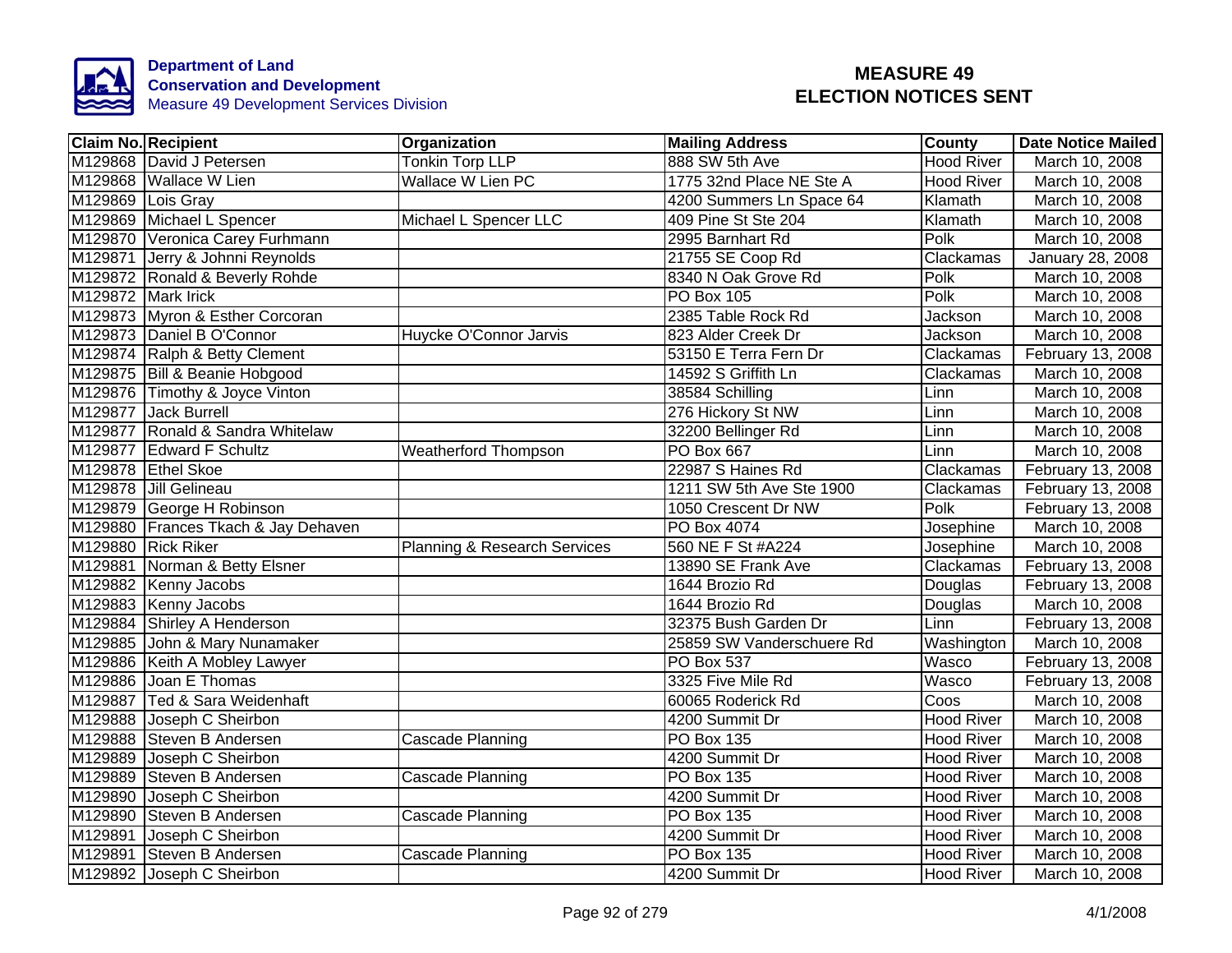

| <b>Claim No. Recipient</b>         | Organization                | <b>Mailing Address</b>     | County            | <b>Date Notice Mailed</b> |
|------------------------------------|-----------------------------|----------------------------|-------------------|---------------------------|
| M129892 Steven B Andersen          | Cascade Planning            | <b>PO Box 135</b>          | <b>Hood River</b> | March 10, 2008            |
| M129893 George & Mary Duncan       |                             | 582 E Washington St        | Marion            | February 13, 2008         |
| M129894 George & Mary Duncan       |                             | 582 E Washington St        | Marion            | March 10, 2008            |
| M129895 John I Parr                |                             | PO Box 603                 | Marion            | February 13, 2008         |
| M129895 Frank Walker               | Frank Walker & Associates   | PO Box 7170                | Marion            | February 13, 2008         |
| M129896 Paul Herbst                |                             | 17370 S Clackamas River Dr | Clackamas         | March 10, 2008            |
| M129896 Frank Walker               | Frank Walker & Associates   | 1480 Jamestown St SE       | Clackamas         | March 10, 2008            |
| M129897 Bruce & Donna Homer        |                             | 1260 Rader Rd              | Linn              | February 13, 2008         |
| M129898 Emmy Miller                |                             | 1295 Cleveland Hill Rd     | Douglas           | February 13, 2008         |
| M129899 Stephen & Nancy Day        |                             | 65515 E Canyon Dr          | Clackamas         | February 13, 2008         |
| M129900 Leota F Harris             |                             | 4790 Lombardy Ln           | Klamath           | February 13, 2008         |
| M129900 Michael L Spencer          | Michael L Spencer LLC       | 409 Pine St Ste 204        | Klamath           | February 13, 2008         |
| M129901 Ruth Lovegren              |                             | 31401 SW Lovegren Ln       | Jefferson         | March 10, 2008            |
| M129902 Danny & Mary Barton        |                             | 3515 Hwy 234               | Jackson           | March 10, 2008            |
| M129903 Ted & Sara Weidenhaft      |                             | 60065 Roderick Rd          | Coos              | March 10, 2008            |
| M129904 Jerry & Peggy Skinner      |                             | 25880 SE 452nd Ave         | Clackamas         | February 13, 2008         |
| M129905 Robert & Maxine Warren     |                             | <b>PO Box 117</b>          | Tillamook         | February 13, 2008         |
| M129905 Mark D Shipman             | Saalfeld Griggs PC          | <b>PO Box 470</b>          | <b>Tillamook</b>  | February 13, 2008         |
| M129906 James A Maresh             |                             | 9300 NE Worden Hill Rd     | Yamhill           | March 28, 2008            |
| M129907 Joel D Kalberer            | <b>Weatherford Thompson</b> | <b>PO Box 667</b>          | Linn              | February 13, 2008         |
| M129907 Raymond & Virginia Ewing   |                             | 40494 Piper Ln             | Linn              | February 13, 2008         |
| M129908 Maurice Brooks             |                             | 3331 Frranklin Blvd        | Marion            | March 10, 2008            |
| M129908 Frank Walker               | Frank Walker & Associates   | 1480 Jamestown St SE       | Marion            | March 10, 2008            |
| M129909 Arlene D Wurdinger         |                             | 9349 Crosby Rd NE          | Marion            | February 13, 2008         |
| M129910 David Wurdinger            |                             | 9209 Crosby Rd NE          | Marion            | February 13, 2008         |
| M129911 Fredrick & Gloria Rice     |                             | <b>PO Box 813</b>          | Marion            | March 10, 2008            |
| M129912 Roy Johnson                |                             | 92206 Hwy 42 S             | Coos              | February 13, 2008         |
| M129913 James Vick                 |                             | 698 12th St SE Ste 200     | Marion            | February 13, 2008         |
| M129913 Paul & Anna Vettrus        |                             | 8372 Enchanted Way         | Marion            | February 13, 2008         |
| M129914 Neils P & Helen E Jensen   |                             | 33679 Hwy 228              | Linn              | March 10, 2008            |
| M129914 Joel D Kalberer            | <b>Weatherford Thompson</b> | PO Box 667                 | Linn              | March 10, 2008            |
| M129915 Steve Cornacchia           |                             | 180 E 11th Ave             | Lane              | February 13, 2008         |
| M129915 Vena P Dilley              | C/O Darold W Dilley         | PO Box 1395                | Lane              | February 13, 2008         |
| M129915 Darold Dilley              |                             | PO Box 1395                | Lane              | February 13, 2008         |
| M129915 Gerald Dilley              |                             | PO Box 1395                | Lane              | February 13, 2008         |
| M129916 Jane M Van Dyke            |                             | 1960 NE Harewood Pl        | Washington        | February 13, 2008         |
| M129916 Hal Keever                 | <b>W&amp;H Pacific</b>      | 9755 SW Barnes Rd Ste 300  | Washington        | February 13, 2008         |
| M129917 Archie A & Sylvia M Harris |                             | 1020 Jacquelyn St          | Umatilla          | February 13, 2008         |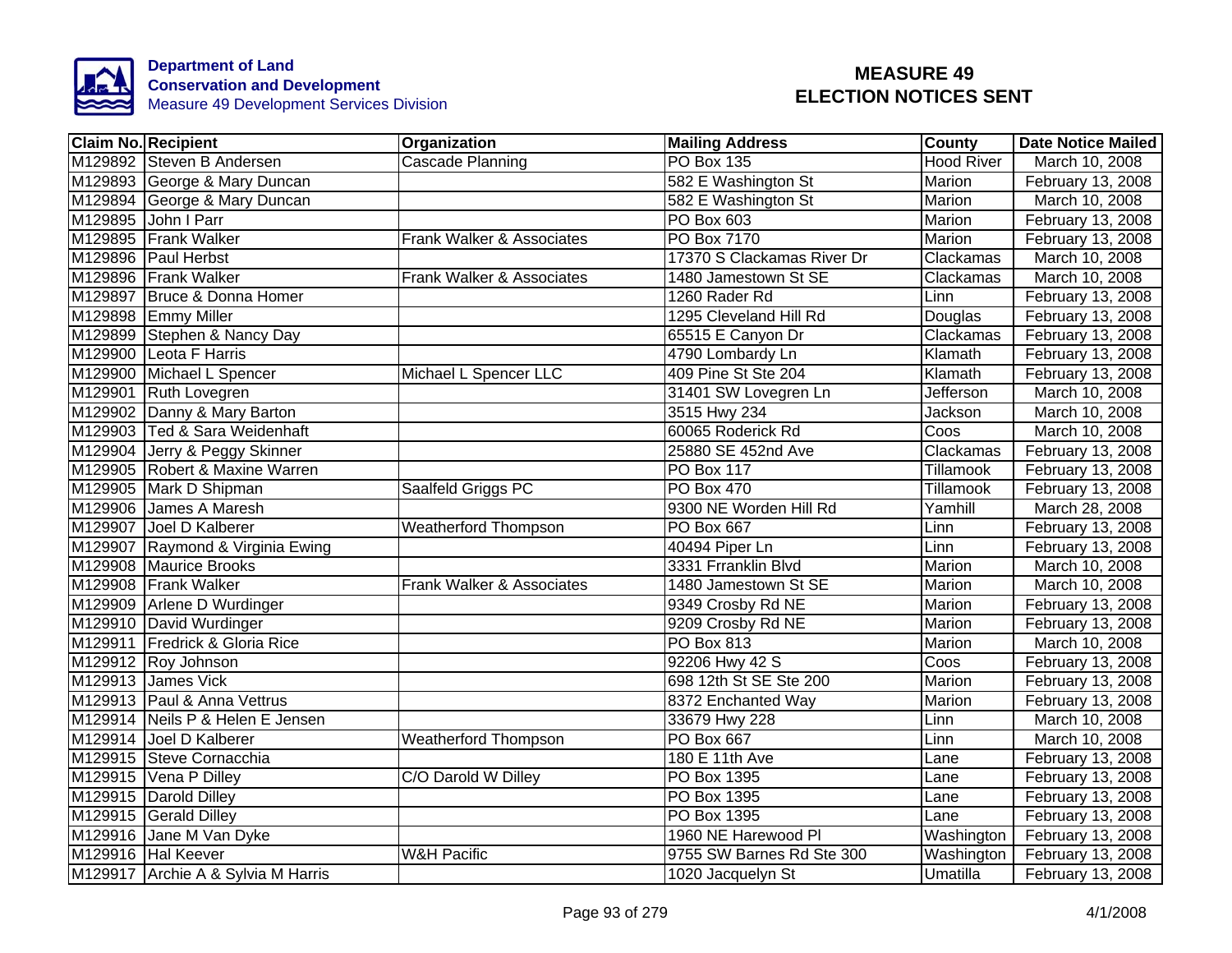

| <b>Claim No. Recipient</b>             | Organization                       | <b>Mailing Address</b>          | <b>County</b>     | <b>Date Notice Mailed</b> |
|----------------------------------------|------------------------------------|---------------------------------|-------------------|---------------------------|
| M129917 Romeo E & Nevah R Bolen        |                                    | 54884 Day Rd                    | Umatilla          | February 13, 2008         |
| M129918 Agnes Jantz                    |                                    | 38781 Richardson Gap Rd         | Linn              | February 13, 2008         |
| M129918 Thomas Toews                   |                                    | <b>PO Box 358</b>               | Linn              | February 13, 2008         |
| M129919 Robert Mayhall                 |                                    | PO Box 16                       | Malheur           | February 13, 2008         |
| M129920 Charles M Gehling              |                                    | 2100 Avalon Way                 | <b>Hood River</b> | March 10, 2008            |
| M129920 Jay F Sherrerd                 | Jaques Sharp Sherrerd & Fitzsimons | <b>PO Box 457</b>               | <b>Hood River</b> | March 10, 2008            |
| M129921 Steven & Shirley Gaare         |                                    | 13857 SE 312th Ave              | Clackamas         | March 10, 2008            |
| M129922 Michael & Candace Tompkins     |                                    | 20995 Wallace Rd SE             | Yamhill           | March 28, 2008            |
| M129923 Dollie Kitchen                 |                                    | 700 Buttercup Ln                | Jackson           | February 13, 2008         |
| M129924 E Allen Propst                 |                                    | 253 Scravel Hill Rd SE          | Linn              | February 13, 2008         |
| M129925 Donald W & Jeanne Miltenberger |                                    | 63650 Johnson Ranch Rd          | Deschutes         | February 13, 2008         |
| M129925 Tamara E Macleod               | Karnopp Petersen LLP               | 1201 NW Wall St Ste 300         | Deschutes         | February 13, 2008         |
| M129926 William H Young                |                                    | 6275 SW Wilson                  | Deschutes         | February 13, 2008         |
| M129926 Gail Lynch                     |                                    | 2630 19th Way NW                | <b>Deschutes</b>  | February 13, 2008         |
| M129926 Edward P Fitch                 | <b>Bryant Emerson &amp; Fitch</b>  | <b>PO Box 457</b>               | <b>Deschutes</b>  | February 13, 2008         |
| M129926 David & Carol McBride          |                                    | 17740 Old Pacific Hwy           | Deschutes         | February 13, 2008         |
| M129927 Jerol & Genevieve Andres       |                                    | 5540 SW 43rd St                 | <b>Deschutes</b>  | March 10, 2008            |
| M129927 Edward P Fitch                 | Bryant Emerson & Fitch             | PO Box 457                      | <b>Deschutes</b>  | March 10, 2008            |
| M129928 William & Deborah Burk         |                                    | 1149 NE Yucca Ave               | <b>Deschutes</b>  | February 13, 2008         |
| M129928 Edward P Fitch                 | Bryant Emerson & Fitch             | <b>PO Box 457</b>               | Deschutes         | February 13, 2008         |
| M129929 Ernest & Barbara Wheeler       |                                    | 2077 S Skelly Rd                | Douglas           | March 10, 2008            |
| M129930 Jill Gelineau                  |                                    | 1211 SW 5th Ave Ste 1900        | <b>Marion</b>     | February 13, 2008         |
| M129931 Jill Gelineau                  |                                    | 1211 SW 5th Ave Ste 1900        | Marion            | March 10, 2008            |
| M129932 Jill Gelineau                  |                                    | 1211 SW 5th Ave Ste 1900        | <b>Marion</b>     | March 10, 2008            |
| M129933 Melvin & Mary Lou Brink        |                                    | 64870 Green Valley Rd           | Wallowa           | March 10, 2008            |
| M129934 Melvin & Mary Lou Brink        |                                    | 64870 Green Valley Rd           | Wallowa           | February 13, 2008         |
| M129935 Barbara E Gates                |                                    | 4 Coleman Ct                    | Washington        | March 10, 2008            |
| M129935 Jewell L Gates                 |                                    | 586 River Bend Rd               | Washington        | March 10, 2008            |
| M129935 Steve Tuchscherer              |                                    | 1122 Garden Valley Blvd Ste 100 | Washington        | March 10, 2008            |
| M129936 Jerry & Suzanne Marshall       |                                    | 19831 S Henrici Rd              | Clackamas         | February 13, 2008         |
| M129937 Kathleen R Hoffman             |                                    | 1350 Boundary Rd                | Josephine         | February 13, 2008         |
| M129937<br>John Hoffman                |                                    | 1350 Boundary Rd                | Josephine         | February 13, 2008         |
| M129938 Blossom A Fischer              |                                    | 4457 Medina Ln SE               | Marion            | February 13, 2008         |
| M129938 Ashley Deforest                | Saalfeld Griggs PC                 | PO Box 470                      | Marion            | February 13, 2008         |
| M129939 Lynn Watson                    |                                    | 8575 Hwy 140                    | Jackson           | February 13, 2008         |
| M129939 Margaret J Hansen              |                                    | 8575 Hwy 140                    | Jackson           | February 13, 2008         |
| M129940 Gary G Wright                  |                                    | 16342 S Moore Rd                | Clackamas         | February 13, 2008         |
| M129941 Frank & Judy Crawford          |                                    | 36193 NW 3 Cedars Ln            | Washington        | February 13, 2008         |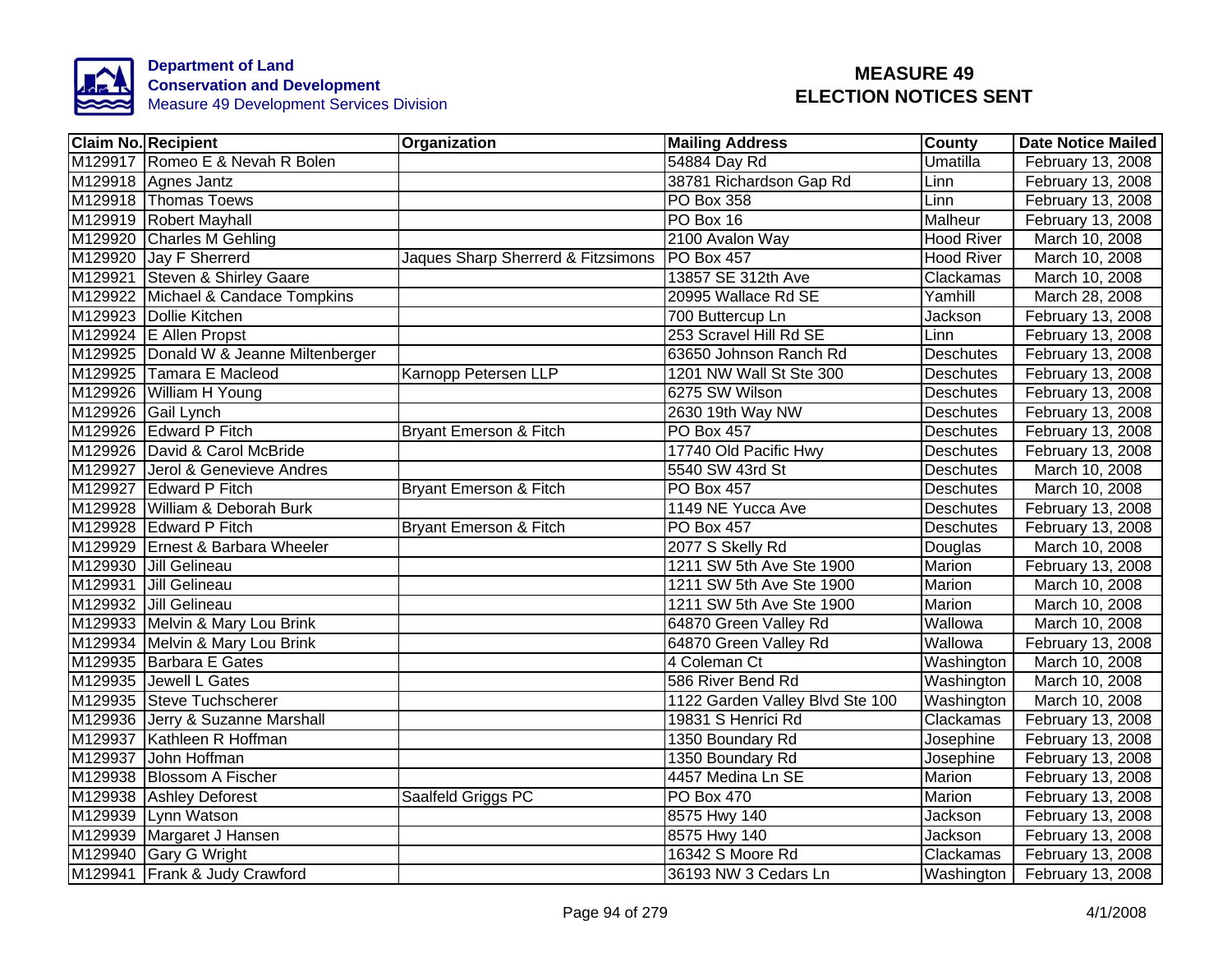

|         | <b>Claim No. Recipient</b>                 | Organization                    | <b>Mailing Address</b>       | <b>County</b> | <b>Date Notice Mailed</b> |
|---------|--------------------------------------------|---------------------------------|------------------------------|---------------|---------------------------|
|         | M129942 Russell Granger & Thomas Fish      |                                 | 3109 Deakin St               | Jackson       | February 13, 2008         |
|         | M129942 Janet M Granger Fish               |                                 | 603 Dardanelles St           | Jackson       | February 13, 2008         |
|         | M129942 Janet S Granger                    |                                 | 24480 Nieto Way              | Jackson       | February 13, 2008         |
|         | M129942 Mark S Bartholomew                 | Hornecker Cowling               | 717 Murhphy Rd               | Jackson       | February 13, 2008         |
|         | M129942 William Granger                    |                                 | 2581 Heritage Park Ln        | Jackson       | February 13, 2008         |
|         | M129942 Scott Granger                      |                                 | 922 Calle Venezia            | Jackson       | February 13, 2008         |
|         | M129943 Richard B Waibel                   |                                 | PO Box 1267                  | Washington    | February 13, 2008         |
|         | M129943 Kimberly C Reese                   |                                 | 7624 NE 148th Ave            | Washington    | February 13, 2008         |
|         | M129944 Frederick & Helen Morris           |                                 | PO Box 326                   | Washington    | February 13, 2008         |
|         | M129945   Ivan & Esther Nisly              |                                 | 6800 Prather Rd              | Polk          | February 13, 2008         |
|         | M129945 Leonard & Valerie Roe              |                                 | 655 Warren St S              | Polk          | February 13, 2008         |
|         | M129946 Joseph & Vicki Sabad               |                                 | 3468 N Reuben Rd             | Douglas       | March 10, 2008            |
|         | M129947 Melrose & Mary Singleton           |                                 | 41093 SE Wildcat Mountain Rd | Clackamas     | January 18, 2008          |
|         | M129948 George & Barbara Fraser            |                                 | 88854 Hwy 101N               | Clatsop       | February 13, 2008         |
| M129949 | Lynn Charles & Rose Marie Schell           |                                 | 25420 S Beavercreek Rd       | Clackamas     | March 10, 2008            |
|         | M129950 Kathleen Richard & Patrick Kirklin |                                 | 3040 Granada Ct No 36        | <b>Baker</b>  | February 13, 2008         |
|         | M129951 Ralph & Betty Clement              |                                 | 53150 E Terra Fern Dr        | Clackamas     | March 10, 2008            |
|         | M129952 Judith A Williams                  |                                 | 18225 Dixonville Rd          | Douglas       | March 10, 2008            |
|         | M129953 Matthew & Susan Wales              |                                 | 51215 NW Staley Rd           | Washington    | March 10, 2008            |
|         | M129954 Walter C Gaibler                   |                                 | 1301 Fulton St Apt 130       | Yamhill       | February 13, 2008         |
|         | M129954 Michael G Gunn                     |                                 | 700 Deborah Rd Ste 250       | Yamhill       | February 13, 2008         |
|         | M129955 Evelyn P Clement                   |                                 | 52900 E Terra Fern Dr        | Clackamas     | February 13, 2008         |
|         | M129956 Larry & Marilyn Landauer           | Fin LLC                         | 9625 NW Roy Rd               | Washington    | March 10, 2008            |
|         | M129957 Larry & Donna Watts                |                                 | 398 Quinalt St SE            | <b>Marion</b> | March 10, 2008            |
|         | M129958 Abram Semerikov                    |                                 | 13330 Frolov Dr              | Marion        | February 13, 2008         |
|         | M129959 Orean & Ruby Peevy                 |                                 | 41568 KingstonLyons Dr       | Linn          | March 10, 2008            |
| M129960 | Doris Crimmins                             |                                 | 7405 NW Poverty Bend Rd      | Yamhill       | February 13, 2008         |
|         | M129960 Catherine A Wright                 | Drabkin Tankersley & Wright LLC | PO Box 625                   | Yamhill       | February 13, 2008         |
| M129961 | Marianne M Walker                          |                                 | 65895 W Hwy 20               | Deschutes     | March 28, 2008            |
|         | M129961 Edward P Fitch                     | Bryant Emerson & Fitch          | <b>PO Box 457</b>            | Deschutes     | March 28, 2008            |
|         | M129962 Bernice Kennel                     |                                 | 13180 SW Campbell Rd         | Washington    | February 13, 2008         |
|         | M129962 Tabitha Thompson & Justin Harper   |                                 | 498 NW Celtis Ln             | Washington    | February 13, 2008         |
|         | M129963 Janet P Wright & Roy B Genger      |                                 | PO Box 482                   | Linn          | March 10, 2008            |
|         | M129963 Mike Jones                         |                                 | PO Box 582                   | Linn          | March 10, 2008            |
| M129964 | <b>Mary Maletis</b>                        |                                 | 2338 SW Madison              | Multnomah     | February 13, 2008         |
| M129964 |                                            | <b>Mary Maletis LLC</b>         | 2338 SW Madison              | Multnomah     | February 13, 2008         |
| M129964 |                                            | Panagula Investment Company     | 2338 SW Madison              | Multnomah     | February 13, 2008         |
|         | M129964 William Cox                        |                                 | 0244 SW California St        | Multnomah     | February 13, 2008         |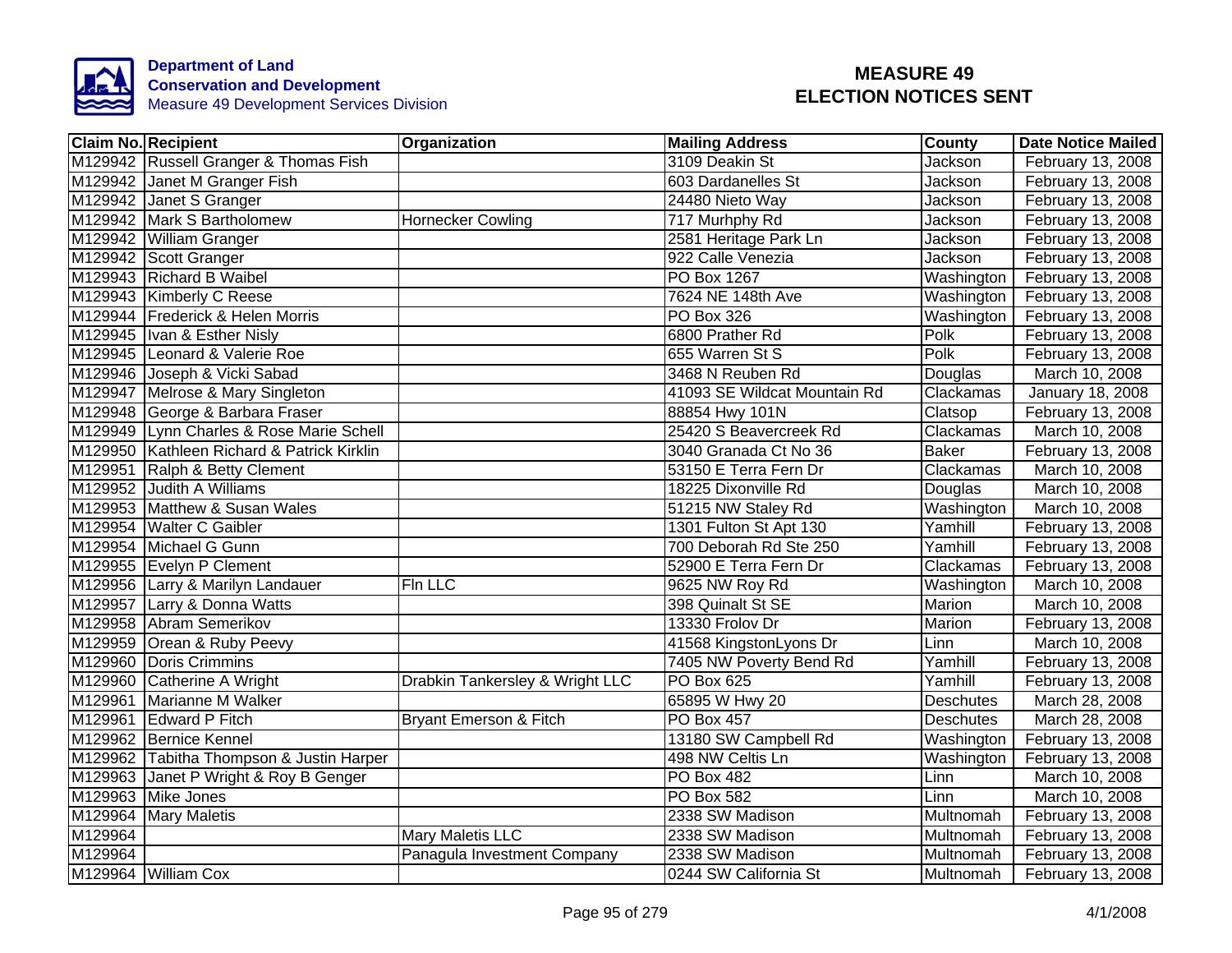

| <b>Claim No. Recipient</b>              | Organization                             | <b>Mailing Address</b>     | <b>County</b>     | <b>Date Notice Mailed</b> |
|-----------------------------------------|------------------------------------------|----------------------------|-------------------|---------------------------|
| M129965 Julie A Hightower               |                                          | PO Box 51                  | Jackson           | February 13, 2008         |
| M129966 Francis & Emma Petterson        |                                          | 704 Gem Ave                | Malheur           | February 13, 2008         |
| M129966 Darcy A Kindschy                |                                          | PO Box C                   | <b>Malheur</b>    | February 13, 2008         |
| M129967 William Cox                     |                                          | 0244 SW California St      | Multnomah         | March 10, 2008            |
| M129967 Ray & Virginia Hausler          |                                          | 5514 SW Hewett Blvd        | Multnomah         | March 10, 2008            |
| M129968 Max H Hull                      |                                          | 231 NW B St                | Josephine         | March 10, 2008            |
| M129968 Paul Feinberg                   |                                          | 1241 S Lincoln Ave         | Josephine         | March 10, 2008            |
| M129968 James & Muriel Ferarra          |                                          | 9715 Saskatchewan Ave      | Josephine         | March 10, 2008            |
| M129968 Maria Blackburn                 | Yvonne M Blackburn                       | 4935 Riverwood Ave         | Josephine         | March 10, 2008            |
| M129969 James & Rita Roth               |                                          | 3231 Tolman Creek Rd       | Jackson           | March 10, 2008            |
| M129970 Mark Irick                      | Shetterly Irick & Ozias                  | PO Box 105                 | Polk              | February 13, 2008         |
| M129970 Carlyle & Julie Haas            |                                          | PO Box 1017                | Polk              | February 13, 2008         |
| M129971 George D McDaniel               |                                          | 78145 Wade Gulch Ln        | Wallowa           | February 13, 2008         |
| M129972 Eugene & Kristi Delplanche      |                                          | 41181 SW Laurelwood Rd     | Washington        | March 10, 2008            |
| M129973 Joel D Kalberer                 | <b>Weatherford Thompson</b>              | <b>PO Box 667</b>          | Linn              | February 13, 2008         |
| M129973 Ivan & Laretta Thornton         |                                          | 35690 Courtney Creek Dr    | Linn              | February 13, 2008         |
| M129974 John W Shonkwiler               |                                          | 13425 SW 72nd Ave          | Linn              | March 10, 2008            |
| M129974 George R Kuzma                  | C/O John P Kuzma                         | 10008 SW Quailpost Rd      | Linn              | March 10, 2008            |
| M129975 Donald & Joyce Reinig           |                                          | 1500 Country Club Rd       | <b>Hood River</b> | March 10, 2008            |
| M129976 Thomas D Crha                   |                                          | 39 S 16th St               | Lane              | February 13, 2008         |
| M129976 Dorothy Crha                    |                                          | 39 S 16th St               | Lane              | February 13, 2008         |
| M129976 Norman Waterbury                |                                          | 28788 Gimpl Hill Rd        | Lane              | February 13, 2008         |
| M129977 Lucille Aspinwall               |                                          | 1775 32nd PI NE            | Marion            | March 10, 2008            |
| M129977 Wallace W Lien                  | <b>Wallace W Lien PC</b>                 | 1775 32nd PI NE Ste A      | <b>Marion</b>     | March 10, 2008            |
| M129978 Wallace W Lien                  | <b>Wallace W Lien PC</b>                 | 1775 32nd PI NE Ste A      | Marion            | February 13, 2008         |
| M129978 Lucille Aspinwall               |                                          | 1775 32nd PI NE            | Marion            | February 13, 2008         |
| M129979 Wallace W Lien                  | <b>Wallace W Lien PC</b>                 | 1775 32nd PI NE Ste A      | Marion            | February 13, 2008         |
| M129979 Lucille Aspinwall               |                                          | 4146 Waconda Rd NE         | Marion            | February 13, 2008         |
| M129980 Robert S Miller lii             |                                          | 1010 First St SE Ste 210   | Coos              | March 10, 2008            |
| M129980 Stuart E Merchant               |                                          | <b>PO Box 264</b>          | Coos              | March 10, 2008            |
| M129981 Daryl Houston                   |                                          | 59640 Fairview Rd          | Coos              | March 10, 2008            |
| M129982 Edward P Fitch                  | Bryant Emerson & Fitch                   | <b>PO Box 457</b>          | <b>Deschutes</b>  | March 10, 2008            |
| M129982                                 | <b>Watson Family Limited Partnership</b> | 2622 SW Glacier PI Ste 110 | Deschutes         | March 10, 2008            |
| M129983 Virginia Dobson                 |                                          | 36817 SE Kelso Rd          | Clackamas         | February 13, 2008         |
| M129984 Gordon K & Delores J Sunde      |                                          | 3851 NW Watts PI           | Washington        | February 13, 2008         |
| M129985 Janice Barker                   |                                          | 95471 Templeton Ln         | Coos              | February 13, 2008         |
| M129986 Joanne D Ham                    |                                          | 31467 Grays Hill Rd        | Clackamas         | January 18, 2008          |
| M129987 Richard E & Lora Lee D Donalson |                                          | 32530 S Needy Rd           | Clackamas         | February 13, 2008         |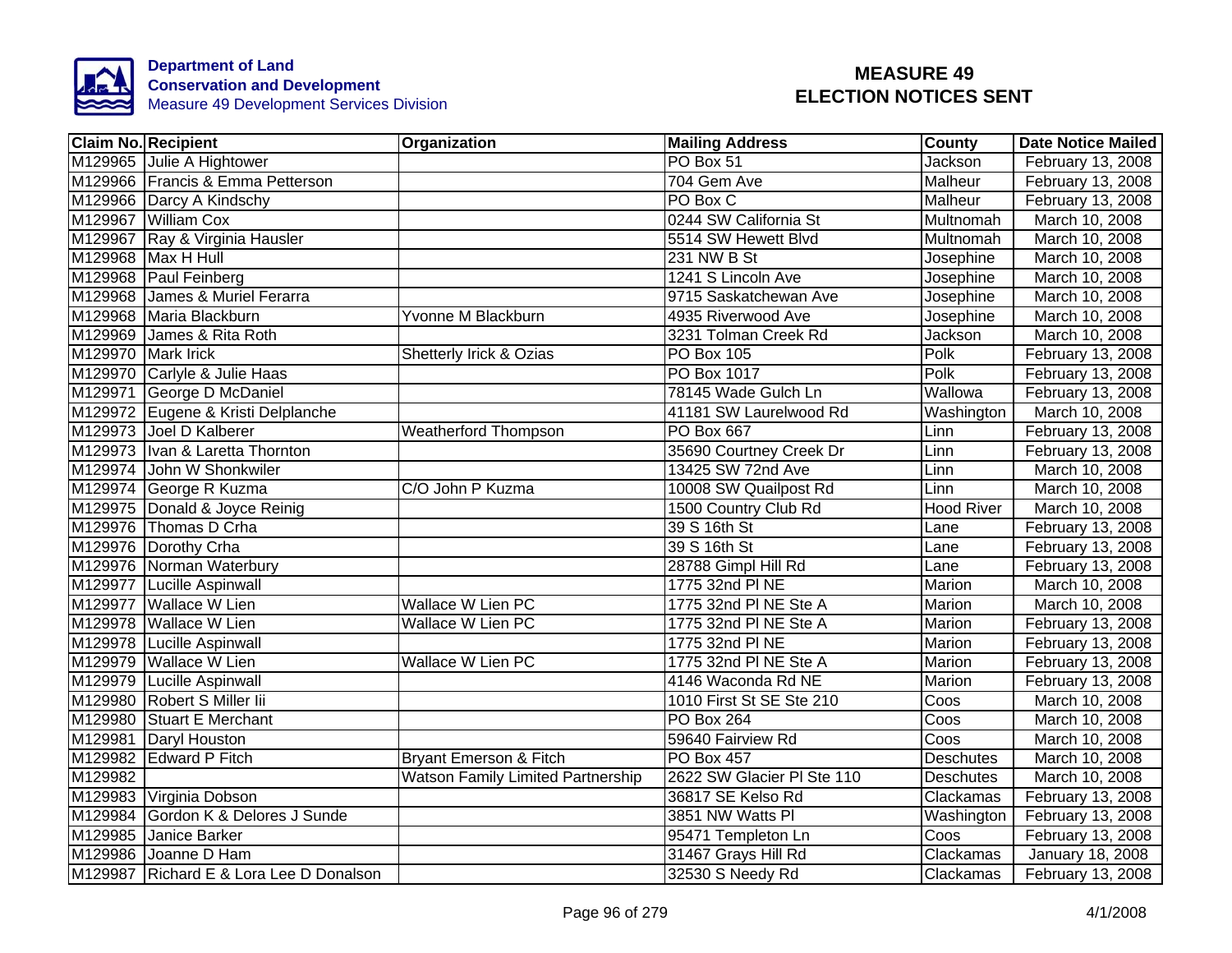

|         | <b>Claim No. Recipient</b>        | Organization                      | <b>Mailing Address</b>     | <b>County</b>      | <b>Date Notice Mailed</b> |
|---------|-----------------------------------|-----------------------------------|----------------------------|--------------------|---------------------------|
|         | M129987 Charles Harrell           |                                   | 700 Deborah Rd Ste 250     | Clackamas          | February 13, 2008         |
|         | M129988 William D Donalson        |                                   | 37051 S Blair Rd           | Clackamas          | March 10, 2008            |
|         | M129988 Michael G Gunn            | <b>Gunn Cain &amp; Kinney LLP</b> | 700 Deborah Rd Ste 250     | Clackamas          | March 10, 2008            |
|         | M129989 Fw & Lea Helmig           |                                   | PO Box 576                 | Clackamas          | February 13, 2008         |
|         | M129989 Donald B Bowerman         | Bowerman & Boutin LL              | <b>PO Box 100</b>          | Clackamas          | February 13, 2008         |
|         | M129990 Leland E Lage             | Lage Orchards Inc                 | 2280 Eastside Rd           | <b>Hood River</b>  | February 13, 2008         |
|         | M129990 Steven B Andersen         | Cascade Planning                  | PO Box 135                 | <b>Hood River</b>  | February 13, 2008         |
|         | M129991 Leland E Lage             | Lage Orchards Inc                 | 2280 Eastside Rd           | <b>Hood River</b>  | February 13, 2008         |
|         | M129991 Steven B Andersen         |                                   | PO Box 135                 | <b>Hood River</b>  | February 13, 2008         |
|         | M129992 David & Kathleen Saunders |                                   | 19457 SW McCormick Hill Rd | Washington         | February 13, 2008         |
|         | M129993   Wes & Melissa Padgett   |                                   | 90254 Lillenas Rd          | Clatsop            | February 13, 2008         |
|         | M129993 Joyce M Morrell           |                                   | 90212 Lillenas Rd          | Clatsop            | February 13, 2008         |
|         | M129994 Wayne C Kaesche           |                                   | 17410 S Viewpoint Ln       | Deschutes          | February 13, 2008         |
|         | M129995 Edward A Erb              |                                   | PO Box 1844                | Curry              | March 10, 2008            |
|         | M129995 Vivian RI Erb             |                                   | 17473 Erb Ln               | Curry              | March 10, 2008            |
|         | M129995 Kenneth Erb               |                                   | PO Box 3171                | Curry              | March 10, 2008            |
|         | M129996 Thomas & Amy Remy         | Jenifer Plummer                   | <b>PO Box 337</b>          | Curry              | March 10, 2008            |
|         | M129997 Mark D Shipman            | Saalfeld Griggs                   | <b>PO Box 470</b>          | Marion             | March 10, 2008            |
|         | M129998 James C Miller            |                                   | PO Box 3512                | Jackson            | March 10, 2008            |
|         | M129999 Andrew K Kauffman         |                                   | <b>PO Box 687</b>          | Clackamas          | March 10, 2008            |
|         | M129999 Ronald & Ardis Nofziger   |                                   | 10207 S Heinz Rd           | Clackamas          | March 10, 2008            |
|         | M130000 Cathcart Family           |                                   | 41863 Valley View Dr       | Linn               | March 10, 2008            |
|         | M130001 Seely & Harriette Riedel  |                                   | 20401 S Springwater Rd     | Clackamas          | January 18, 2008          |
|         | M130001 Robert Riedel             |                                   | 27795 SW Rose Ln #110      | Clackamas          | January 18, 2008          |
|         | M130002 Norman Waterbury          |                                   | 28788 Gimpl Hill Rd        | Lane               | February 13, 2008         |
|         | M130002 Donald B & Faye Bowers    |                                   | 2535 Olive St              | Lane               | February 13, 2008         |
|         | M130002 Sheri Fredrickson         |                                   | 2535 Olive St              | Lane               | February 13, 2008         |
|         | M130003 Hayden H Watson           |                                   | 1511 SW 33rd St            | <b>Deschutes</b>   | March 10, 2008            |
|         | M130003 Edward P Fitch            | Bryant Emerson & Fitch            | PO Box 457                 | <b>Deschutes</b>   | March 10, 2008            |
|         | M130004 Edward P Fitch            | Bryant Emerson & Fitch            | PO Box 457                 | <b>Deschutes</b>   | March 10, 2008            |
| M130004 |                                   | <b>Suntrust Land Company LLC</b>  | 2464 SW Glacier PI         | <b>Deschutes</b>   | March 10, 2008            |
|         | M130005 Gregory Wieck             |                                   | 67664 Elk Mt Rd            | Wallowa            | February 13, 2008         |
|         | M130005 D Rahn Hostetter          |                                   | 203 E Main St              | Wallowa            | February 13, 2008         |
|         | M130005 Claudette Wieck           |                                   | 67664 Elk Mountain Rd      | Wallowa            | February 13, 2008         |
|         | M130006 Ervin & Audrey Royer      |                                   | 93709 Catching Creek Ln    | $\overline{C}$ oos | February 13, 2008         |
|         | M130007 Steven B Andersen         | Cascade Planning                  | PO Box 135                 | <b>Hood River</b>  | March 10, 2008            |
|         | M130007 Spencer Laurance          | Laurance Orchards Inc             | PO Box 261                 | <b>Hood River</b>  | March 10, 2008            |
|         | M130008 Donald B Bowerman         | Bowerman & Boutin LL              | PO Box 100                 | Clackamas          | February 13, 2008         |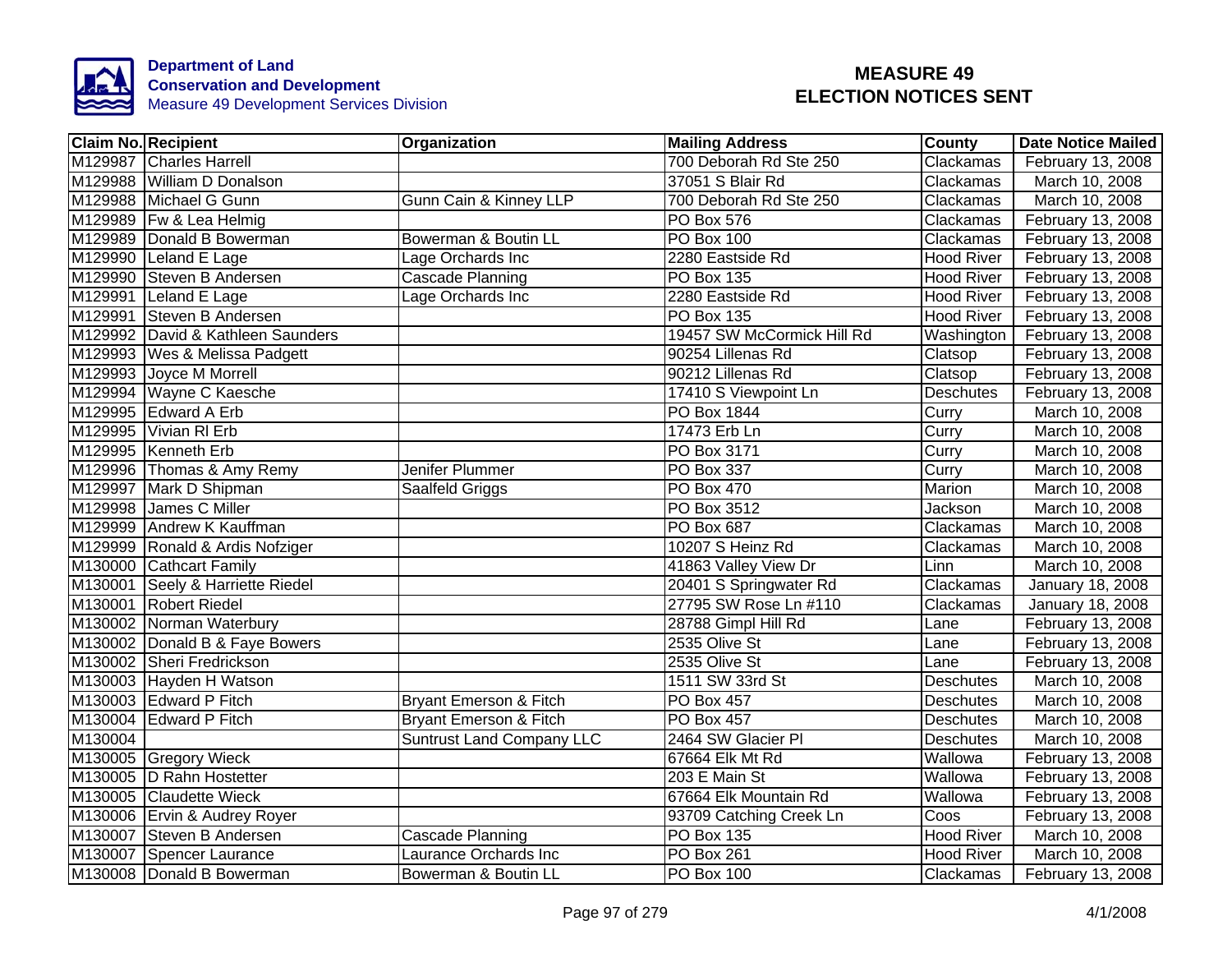

| <b>Claim No. Recipient</b>             | <b>Organization</b>          | <b>Mailing Address</b>      | <b>County</b>     | <b>Date Notice Mailed</b> |
|----------------------------------------|------------------------------|-----------------------------|-------------------|---------------------------|
| M130008 Frank Family                   |                              | 7438 SE 28th Ave            | Clackamas         | February 13, 2008         |
| M130009 Raley F Peterson               |                              | 616 NW 3rd                  | Umatilla          | March 10, 2008            |
| M130009 Sam Tucker                     | Monahan Grove & Tucker       | 105 N Main                  | Umatilla          | March 10, 2008            |
| M130010 Sam Tucker                     | Monahan Grove & Tucker       | 105 N Main                  | Umatilla          | March 10, 2008            |
| M130010 Gerald Wyland                  | <b>Wyland Ranches Inc</b>    | 71656 Schroeder Rd          | Umatilla          | March 10, 2008            |
| M130011 Pauline L & Robert A Millar    |                              | 1615 Walnut                 | Umatilla          | February 13, 2008         |
| M130011 Sam Tuckers                    | Monahan Grove & Tucker       | 105 N Main                  | Umatilla          | February 13, 2008         |
| M130012 Walter Crouse                  |                              | 5791 Lower River Rd         | Josephine         | February 13, 2008         |
| M130012 Forest Vanney Farms Inc        |                              | 5360 Upper River Rd         | Josephine         | February 13, 2008         |
| M130013 Pete Nevin                     |                              | 17017 Hwy 140E              | Klamath           | March 10, 2008            |
| M130014 Nance A Church                 |                              | 1135 Old Hwy 99S            | Jackson           | March 10, 2008            |
| M130015 Stanley L & Bonnie L Ferns     |                              | 5601 Hughes Rd              | Jackson           | February 13, 2008         |
| M130016 James H Sloss & Sally A Martin |                              | 3705 SE Locks Rd            | Yamhill           | March 10, 2008            |
| M130017 Glenn & Lori Woodbury          |                              | 1772 Ross Ln                | Josephine         | March 10, 2008            |
| M130018 Kenneth & Julee Streeter       |                              | 23890 SW Mountain Creek Rd  | Washington        | February 13, 2008         |
| M130018 Arlene E Herd                  |                              | 23890 SW Mountain Creek Rd  | Washington        | February 13, 2008         |
| M130019 David & Bonnie Heinzman        |                              | 91670 Svensen Market Rd     | Clatsop           | February 13, 2008         |
| M130020 Christian E Hearn              | Davis Hearn Saladoff & Smith | 515 E Main St               | Jackson           | February 13, 2008         |
| M130020 Robert A Ferns                 |                              | 2750 Foots Creek Rd         | Jackson           | February 13, 2008         |
| M130021 Laurence V Nichols             |                              | 24581 S Newkirchner Rd      | Clackamas         | February 13, 2008         |
| M130022 Terrance & Patricia Rahe       |                              | 40544 McDowell Creek Dr     | Linn              | March 10, 2008            |
| M130022 Randall Jantzi                 |                              | 4125 Upper Berlin Dr        | Linn              | March 10, 2008            |
| M130023 James & Karen Kyllo            |                              | 22030 S Central Point Rd    | <b>Clackamas</b>  | February 14, 2008         |
| M130024 Robert & Steve Oberson         |                              | 16330 S Holcomb Blvd        | Clackamas         | January 18, 2008          |
| M130025 Wallace W Lien                 | <b>Wallace W Lien PC</b>     | 1775 32nd PI NE Ste A       | Douglas           | March 10, 2008            |
| M130026 Ann S Fairclo                  |                              | 15555 Hwy 140 E             | Klamath           | March 10, 2008            |
| M130026 Michael L Spencer              | Michael L Spencer LLC        | 409 Pine St Ste 204         | Klamath           | March 10, 2008            |
| M130027 Donald B Bowerman              | Bowerman & Boutin LL         | <b>PO Box 100</b>           | Clackamas         | February 14, 2008         |
| M130027 Lucretia L Parrish-Conger      |                              | PO Box 9776                 | Clackamas         | February 14, 2008         |
| M130028 Charlene L Rivers              | Ron Rivers Orchards Inc      | 8161 Jordan Rd              | <b>Hood River</b> | March 10, 2008            |
| M130029 Donald B Bowerman              | Bowerman & Boutin LL         | <b>PO Box 100</b>           | Clackamas         | February 14, 2008         |
| M130029 Michael & Ann Haase            |                              | 25675 SW Mountain Rd        | Clackamas         | February 14, 2008         |
| M130030 Donald B Bowerman              | Bowerman & Boutin LL         | <b>PO Box 100</b>           | Clackamas         | February 14, 2008         |
| M130030 Daniel & Diane McLean          |                              | 16241 S Hattan Rd           | Clackamas         | February 14, 2008         |
| M130031 Vicki L Stutzman               |                              | 30986 S Fifth St            | Linn              | March 10, 2008            |
| M130031 Joel D Kalberer                | <b>Weatherford Thompson</b>  | PO Box 667                  | Linn              | March 10, 2008            |
| M130032 Kenneth & Julee Streeter       |                              | 23890 SW Mountain Creek Rd  | Washington        | February 14, 2008         |
| M130033 Violet Golding                 |                              | 8370 NE Parrett Mountain Rd | Clackamas         | March 10, 2008            |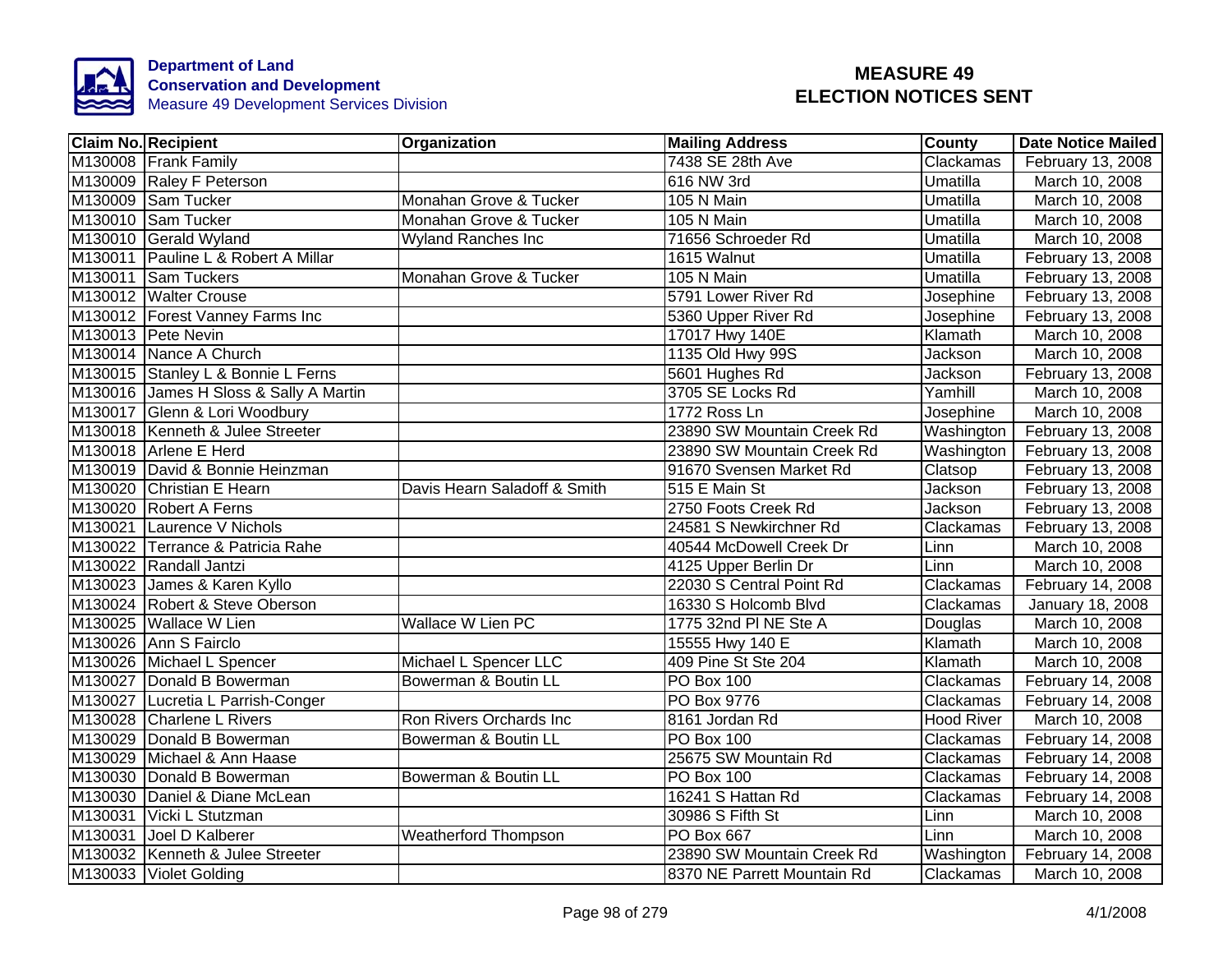

| <b>Claim No. Recipient</b>      | Organization                | <b>Mailing Address</b>     | <b>County</b>    | <b>Date Notice Mailed</b> |
|---------------------------------|-----------------------------|----------------------------|------------------|---------------------------|
| M130034 Leeroy & Rosalie Larson |                             | 21271 S Ferguson Rd        | Clackamas        | March 10, 2008            |
| M130035 James C Hilborn         |                             | 254 N First Ave            | Washington       | February 14, 2008         |
| M130035 Dale & Margaret Folsom  |                             | 1968 Harewood Pl           | Washington       | February 14, 2008         |
| M130036 Bob Harris              |                             | PO Box 698                 | <b>Jefferson</b> | March 10, 2008            |
| M130036 Ida Swenwold            |                             | 1190 NW Alpine Dr          | Jefferson        | March 10, 2008            |
| M130037 Mark D Shipman          | Saalfeld Griggs             | PO Box 470                 | Marion           | March 10, 2008            |
| M130038 Glenn & Diane Gregg     |                             | 10415 SW Terwilliger PI    | Yamhill          | February 14, 2008         |
| M130038 Donald & Sharlene Gregg |                             | 8330 SW Carmel Ct          | Yamhill          | February 14, 2008         |
| M130039 Richard Fohs Sohn       | Lone Rock Timberland Co     | <b>PO Box 1127</b>         | Coos             | March 10, 2008            |
| M130040 Michael L Spencer       | Michael L Spencer LLC       | 409 Pine St Ste 204        | Klamath          | February 14, 2008         |
| M130040 Donald L Weston         |                             | 8545 Elliot Rd             | Klamath          | February 14, 2008         |
| M130041 Steven Foelkl           |                             | 35627 Ede Rd               | Linn             | March 10, 2008            |
| M130041 Joel D Kalberer         | <b>Weatherford Thompson</b> | PO Box 667                 | Linn             | March 10, 2008            |
| M130042 William C Looney        |                             | 35401 Ponderosa Ln         | Linn             | March 10, 2008            |
| M130042 Joel D Kalberer         | <b>Weatherford Thompson</b> | <b>PO Box 667</b>          | Linn             | March 10, 2008            |
| M130043 James Bowers            |                             | PO Box 388                 | Lane             | February 14, 2008         |
| M130043 Leroy & Phyllis Bowers  |                             | 32683 Camas Swale Rd       | Lane             | February 14, 2008         |
| M130044 Mark D Shipman          | Saalfeld Griggs PC          | <b>PO Box 470</b>          | Polk             | February 14, 2008         |
| M130044 Donald L Meyer          |                             | <b>PO Box 470</b>          | Polk             | February 14, 2008         |
| M130044 Shirley K Meyer         |                             | <b>PO Box 470</b>          | Polk             | February 14, 2008         |
| M130045 Roberta R Lytle         |                             | 3211 Princeton Way         | Washington       | March 10, 2008            |
| M130045 Margaret Robb           |                             | 1899 W Pinetop Rd          | Washington       | March 10, 2008            |
| M130046 Ernest L Durdel         |                             | 24700 SW Durdel Dr         | Washington       | February 14, 2008         |
| M130047 Stephen G Madison       |                             | 3282 Melrose Rd            | Douglas          | March 10, 2008            |
| M130048 Raymond & Sheila Sohn   |                             | 18670 Tumalo Rd            | <b>Deschutes</b> | March 10, 2008            |
| M130048 Robert S Lovlien        |                             | PO Box 1151                | <b>Deschutes</b> | March 10, 2008            |
| M130049 Donald Joe Willis       | Schwabe Williamson & Wyatt  | 1211 SW 5th Ave Ste 1900   | Lane             | March 10, 2008            |
| M130050 Richard Fohs Sohn       | Lone Rock Timberland Co     | PO Box 1127                | Lane             | March 10, 2008            |
| M130051 Richard Fohs Sohn       | Lone Rock Timberland Co     | PO Box 1127                | Douglas          | March 10, 2008            |
| M130052 Richard Fohs Sohn       | Lone Rock Timberland Co     | PO Box 1127                | Coos             | March 10, 2008            |
| M130053 Robert & Rossana Holder |                             | 28520 NE Bell Rd           | Yamhill          | March 28, 2008            |
| M130054 Richard & Diane Smandra |                             | 638 Haven Rd               | Jackson          | March 10, 2008            |
| M130055 Donald & Carolyn Byard  |                             | 623 Castle Pines Dr        | Yamhill          | February 14, 2008         |
| M130056 Michael O Taylor        |                             | 3628 SW Tunnelwood St      | Washington       | February 14, 2008         |
| M130056 David B Smith           |                             | 6950 SW Hampton St Ste 232 | Washington       | February 14, 2008         |
| M130057 Michael L Spencer       | Michael L Spencer LLC       | 409 Pine St Ste 204        | Klamath          | February 14, 2008         |
| M130057 Russell & Edith Walsh   |                             | 5842 Henley Rd             | Klamath          | February 14, 2008         |
| M130058 Ruby Culp               |                             | 47426 SE Coalman Rd        | Clackamas        | February 14, 2008         |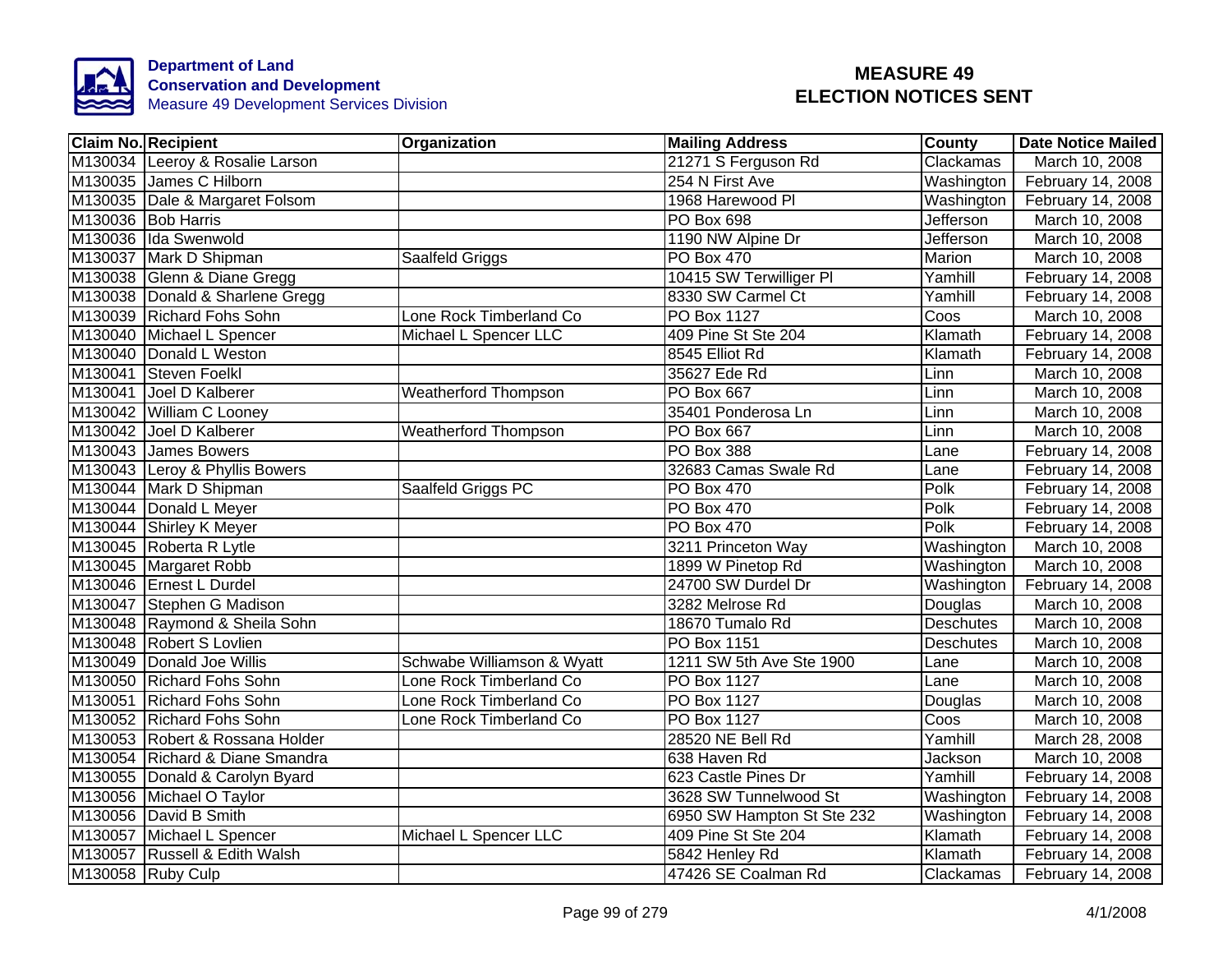

|         | <b>Claim No. Recipient</b>           | Organization                  | <b>Mailing Address</b>    | County            | <b>Date Notice Mailed</b> |
|---------|--------------------------------------|-------------------------------|---------------------------|-------------------|---------------------------|
|         | M130059 Janet Gordon & Mark Cheshier |                               | 33630 Ford Mill Rd        | Linn              | February 14, 2008         |
|         | M130060 Richard Fohs Sohn            | Lone Rock Timberland Co       | <b>PO Box 1127</b>        | Douglas           | March 10, 2008            |
|         | M130061 Richard Fohs Sohn            | Lone Rock Timberland Co       | <b>PO Box 1127</b>        | Douglas           | March 10, 2008            |
|         | M130062 Richard Fohs Sohn            | Lone Rock Timberland Co       | PO Box 1127               | Coos              | March 10, 2008            |
|         | M130063 Richard Fohs Sohn            | Lone Rock Timberland Co       | PO Box 1127               | Coos              | March 10, 2008            |
|         | M130064 Donald L Slaughter           |                               | PO Box 274                | Clackamas         | February 14, 2008         |
|         | M130064 Mary Johnson                 |                               | 500 Abernethy Rd Ste 4    | Clackamas         | February 14, 2008         |
|         | M130065 Craig Porter                 |                               | PO Box 848                | Clackamas         | February 14, 2008         |
|         | M130065 Fedosey Egoroff              |                               | 7488 Gibson Rd            | Clackamas         | February 14, 2008         |
|         | M130066 Philip & Mabel Wassom        |                               | 133 SE Miller Ave         | Douglas           | February 14, 2008         |
|         | M130066 Dennis & Carolyn Batsch      |                               | 2355 N 11th St            | Douglas           | February 14, 2008         |
|         | M130067 James & Norma Smith          |                               | 10801 Buckhorn Rd         | Douglas           | February 14, 2008         |
|         | M130068 Paul Choban                  |                               | 75-5608 Hienaloli Rd #13  | Washington        | February 14, 2008         |
|         | M130069 Marvin & Patricia Straughan  |                               | 10845 Brateng Rd          | Polk              | March 10, 2008            |
|         | M130070 Merritt & Janet Schilling    |                               | 25666 Timber Rd           | Linn              | March 10, 2008            |
|         | M130070 John A Rankin                | <b>John A Rankin LLC</b>      | 26715 SW Baker Rd         | Linn              | March 10, 2008            |
|         | M130071 Mark D Shipman               | Saalfeld Griggs               | <b>PO Box 470</b>         | Marion            | March 10, 2008            |
|         | M130072 Ed Bartholemy                |                               | 18485 SW Scholls Ferry Rd | Washington        | March 10, 2008            |
|         | M130073 Robert S Lovlien             |                               | <b>PO Box 1151</b>        | <b>Deschutes</b>  | March 10, 2008            |
|         | M130073 Lei Durdan                   | <b>Crooked Pine Ranch LLC</b> | PO Box 98                 | <b>Deschutes</b>  | March 10, 2008            |
|         | M130074 Milton & Bonnie Bedortha     |                               | 78190 Pitcher Ln          | Lane              | February 14, 2008         |
|         | M130074 Norman Waterbury             |                               | 28788 Gimpl Hill Rd       | Lane              | February 14, 2008         |
|         | M130075 Carol Hart-Canon             |                               | 40011 SW Dixon Mill Rd    | Washington        | February 14, 2008         |
|         | M130076 Dennis N Castor              |                               | 192 Cumming Ln N          | Marion            | March 10, 2008            |
|         | M130076 Mark L Castor                |                               | 7052 SE Scenic Dr         | Marion            | March 10, 2008            |
|         | M130076 Patti Allen                  |                               | 3607 SE Umatlla Loop      | Marion            | March 10, 2008            |
|         | M130076 Perri L Castor               |                               | 16458 Arney Rd            | Marion            | March 10, 2008            |
|         | M130077 Elvira Guild                 |                               | 27874 SW Lepley Ln        | Washington        | February 14, 2008         |
|         | M130077 Eric Whitmore                |                               | 24875 SW Middleton Rd     | Washington        | February 14, 2008         |
|         | M130078 Stanley & Elvira Guild       |                               | 27874 SW Lepley Ln        | Washington        | February 14, 2008         |
|         | M130078 Eric Whitmore                |                               | 24875 SW Middleton Rd     | Washington        | February 14, 2008         |
|         | M130079 Michael & Geraldine Goe      | M Goe & Sons Inc              | 3268 Ehrck Hill Dr        | <b>Hood River</b> | March 10, 2008            |
|         | M130079 Steven B Andersen            | Cascade Planning              | PO Box 135                | <b>Hood River</b> | March 10, 2008            |
| M130080 |                                      | M Goe & Sons Inc              | 3268 Ehrck Hill Dr        | <b>Hood River</b> | March 10, 2008            |
|         | M130080 Steven B Andersen            | Cascade Planning              | <b>PO Box 135</b>         | <b>Hood River</b> | March 10, 2008            |
|         | M130081 Kenneth & Darla Goe          |                               | 3501 Ehrck Hill Dr        | <b>Hood River</b> | March 10, 2008            |
|         | M130081 Michael & Geraldine Goe      |                               | 3268 Ehrck Hill Dr        | <b>Hood River</b> | March 10, 2008            |
|         | M130081 Steven B Andersen            | Cascade Planning              | PO Box 135                | <b>Hood River</b> | March 10, 2008            |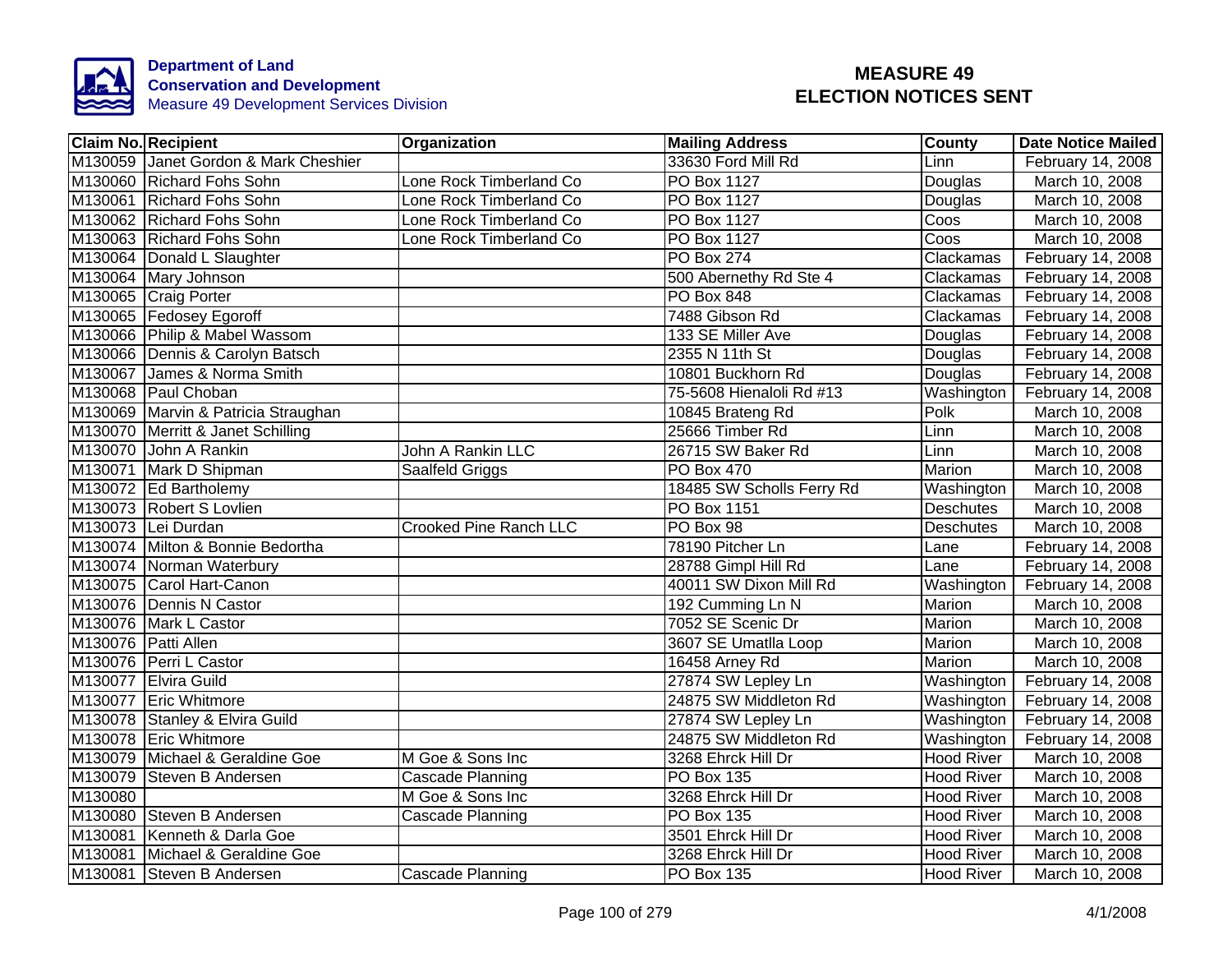

|                  | <b>Claim No. Recipient</b>          | Organization                 | <b>Mailing Address</b>  | <b>County</b>     | <b>Date Notice Mailed</b> |
|------------------|-------------------------------------|------------------------------|-------------------------|-------------------|---------------------------|
|                  | M130082 Kenneth & Darla Goe         |                              | 3501 Ehrck Hill Dr      | <b>Hood River</b> | March 10, 2008            |
|                  | M130082 Michael & Geraldine Goe     |                              | 3268 Ehrck Hill Dr      | <b>Hood River</b> | March 10, 2008            |
|                  | M130082 Steven B Andersen           | Cascade Planning             | <b>PO Box 135</b>       | <b>Hood River</b> | March 10, 2008            |
|                  | M130083 Michael & Geraldine Goe     |                              | 3268 Ehrck Hill Dr      | <b>Hood River</b> | March 10, 2008            |
|                  | M130083 Steven B Andersen           | Cascade Planning             | PO Box 135              | <b>Hood River</b> | March 10, 2008            |
|                  | M130084 Lauren & Cindy Gerber       |                              | 715 E Pine St           | Jackson           | March 10, 2008            |
| M130084          | Christian E Hearn                   | Davis Hearn Saladoff & Smith | 515 E Main St           | Jackson           | March 10, 2008            |
| M130085          |                                     | Murphy Company               | 2350 Prairie Rd         | Clackamas         | March 10, 2008            |
|                  | M130085 Timothy Ramis               | Ramis Crew Corrigan LLP      | 1727 NW Hoyt St         | Clackamas         | March 10, 2008            |
| M130086 Jim Sapp |                                     |                              | 2959 Seven Mile Ln      | Linn              | March 10, 2008            |
|                  | M130086 Judy Goller                 |                              | 713 S Main St           | Linn              | March 10, 2008            |
|                  | M130087 George B Heilig             | Cable Huston                 | PO Box 546              | Benton            | February 14, 2008         |
|                  | M130087 Kenneth & Harriet Ragsdale  |                              | 21412 98th Ave S        | Benton            | February 14, 2008         |
|                  | M130087 Lauri Grimes                |                              | 159 Haryu Rd            | Benton            | February 14, 2008         |
|                  | M130088 Thomas L Sanders            |                              | 5393 & 5395 New Hope Rd | <b>Josephine</b>  | March 10, 2008            |
| M130089          | John A Rankin                       |                              | 26715 SW Baker Rd       | Tillamook         | March 10, 2008            |
|                  | M130089 Julie Lourenzo              | Shannon Lourenzo             | 3720 Baumgartner Rd     | Tillamook         | March 10, 2008            |
|                  | M130089 Suzanne Hediger Lund        |                              | 37363 County Hwy 25     | Tillamook         | March 10, 2008            |
| M130090          | Jason Spadaro                       | <b>SDS Co LLC</b>            | PO Box 266              | <b>Hood River</b> | March 10, 2008            |
|                  | M130090 David J Petersen            | Tonkin Torp LLP              | 888 SW 5th Ave          | <b>Hood River</b> | March 10, 2008            |
|                  | M130091 Robert & Peggy Hill         |                              | 10561 N Applegate Rd    | Josephine         | March 10, 2008            |
|                  | M130091 Willard L Ransom            | Cauble Dole & Sorenson       | <b>PO Box 398</b>       | Josephine         | March 10, 2008            |
|                  | M130092 Edward P & Phyllis M Miska  |                              | 745 Third St            | Clackamas         | February 14, 2008         |
|                  | M130093 Robert & Margaret Rosendahl |                              | 221 Lathrop Ln          | Josephine         | March 11, 2008            |
| M130093          |                                     | Eastwood Homes LLC           | 116 NE Steiger St       | Josephine         | March 11, 2008            |
|                  | M130093 Douglas Klick               |                              | 3542 Sagamore Dr        | Josephine         | March 11, 2008            |
|                  | M130094 Jack & Dorothea Liverman    |                              | 2226 SE Paulina Hwy     | Crook             | March 11, 2008            |
|                  | M130094 Jeffrey M Wilson            |                              | 446 NW Third St         | Crook             | March 11, 2008            |
|                  | M130094 Audrey Maphet               |                              | 12270 SE Davis Loop     | Crook             | March 11, 2008            |
|                  | M130095 Douglas E Hojem             |                              | <b>PO Box 218</b>       | Umatilla          | February 14, 2008         |
|                  | M130096 Claude & Gwendolyn Crane    |                              | 2884 Hubbard Creek Rd   | Douglas           | March 11, 2008            |
|                  | M130096 David Crane                 |                              | 2744 Hubbard Creek Rd   | Douglas           | March 11, 2008            |
|                  | M130097 Glen & Deanna White         |                              | 2151 Bunker Ridge Rd S  | Marion            | March 11, 2008            |
|                  | M130098 Richard & Pamela Ann Craig  |                              | PO Box 1534             | <b>Deschutes</b>  | March 11, 2008            |
|                  | M130098 Dana & Carolyn Craig        |                              | 15036 Yorkie Ln         | Deschutes         | March 11, 2008            |
|                  | M130098 Robert S Lovlien            | Bryant Lovlien & Jarvis PC   | PO Box 880              | Deschutes         | March 11, 2008            |
|                  | M130099 Vergene Eischen             |                              | 38660 SW Eischen Dr     | Washington        | March 11, 2008            |
|                  | M130100 David Eischen               |                              | 38660 SW Eischen        | Washington        | February 14, 2008         |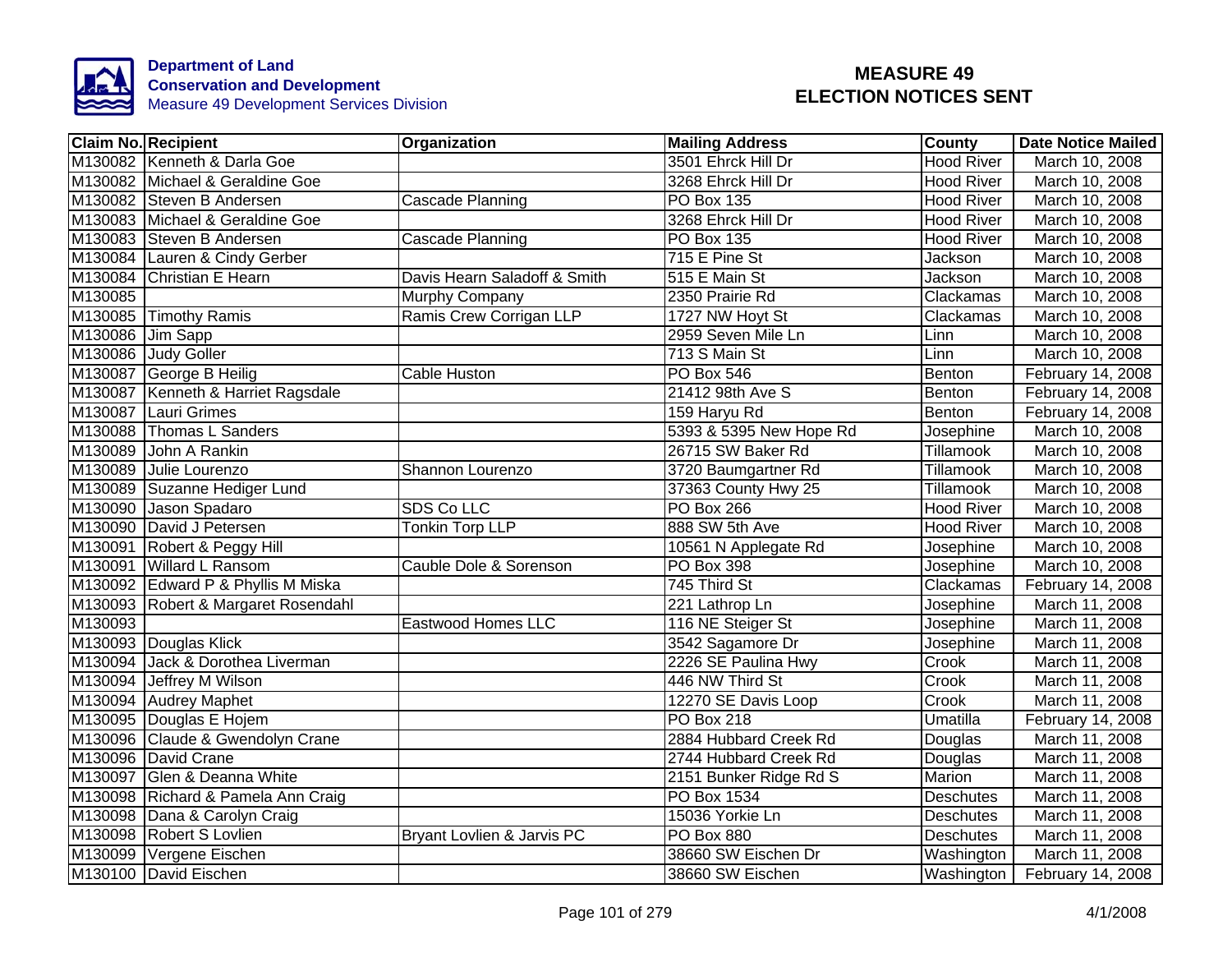

| <b>Claim No. Recipient</b>                 | Organization                      | <b>Mailing Address</b>    | County            | <b>Date Notice Mailed</b> |
|--------------------------------------------|-----------------------------------|---------------------------|-------------------|---------------------------|
| M130101 Morley T Houston                   |                                   | 2079 Cleveland Hill Rd    | Douglas           | March 11, 2008            |
| M130102 James J Neikes                     |                                   | 34783 Hwy 101             | Clatsop           | March 11, 2008            |
| M130102 James Neikes                       |                                   | 34755 Hwy 101 Bus         | Clatsop           | March 18, 2008            |
| M130103 Willard L Ransom                   | Cauble Dole & Sorenson            | PO Box 398                | Josephine         | February 14, 2008         |
| M130103 Tom Bice                           |                                   | 790 Plumtree Ln           | Josephine         | February 14, 2008         |
| M130104 Allan & Yvonne Cosand              |                                   | 20180 Merrill Pit Rd      | Klamath           | February 14, 2008         |
| M130105 Thomas & Ellen Currans             |                                   | 19855 NE Trunk Rd         | Yamhill           | February 14, 2008         |
| M130106 James & Charlene Miller lii        |                                   | PO Box 1088               | Jackson           | March 11, 2008            |
| M130107 Daniel & Marilyn Kintz             |                                   | 7501 S Drake Rd           | Clackamas         | February 14, 2008         |
| M130107 Donald M Kelley                    |                                   | 110 N 2nd St              | Clackamas         | February 14, 2008         |
| M130108 Daniel & Marilyn Kintz             |                                   | 7501 S Drake Rd           | Clackamas         | February 14, 2008         |
| M130108 Donald M Kelley                    |                                   | 110 N 2nd St              | Clackamas         | February 14, 2008         |
| M130109 Scott P Parker                     |                                   | 18672 Bourne Rd           | Benton            | March 11, 2008            |
| M130109 Leona Richardson                   |                                   | 7410 SW Oleson Rd         | Benton            | March 11, 2008            |
| M130109 John M Richardson                  |                                   | HC01 Box 9108 Bo Macun    | Benton            | March 11, 2008            |
| M130110 Mary J O'Brien                     |                                   | 2575 Palisades Crest      | Marion            | February 14, 2008         |
| M130110 Wallace W Lien                     | <b>Wallace W Lien PC</b>          | 1775 32nd PI NE Ste A     | Marion            | February 14, 2008         |
| M130110 Marcella O'Brien                   |                                   | 6435 O'Brien Ave S        | <b>Marion</b>     | February 14, 2008         |
| M130111 Edward P Fitch                     | <b>Bryant Emerson &amp; Fitch</b> | <b>PO Box 457</b>         | <b>Deschutes</b>  | February 14, 2008         |
| M130111 Chester & Virginia Bradley         |                                   | 68913 Bradley Rd          | Deschutes         | February 14, 2008         |
| M130112 Bjorn & Kim Vian                   |                                   | 8748 Buckhorn Rd          | Douglas           | February 14, 2008         |
| M130113 Marshall & Maria Wartnik           |                                   | 95420 Hwy 42              | Coos              | February 14, 2008         |
| M130113 Joshua A Clark                     | Gleaves Swearingden               | <b>PO Box 1147</b>        | Coos              | February 14, 2008         |
| M130114 Steven V Glover                    |                                   | 71150 NW Lower Bridge Way | <b>Deschutes</b>  | March 28, 2008            |
| M130114 Edward P Fitch                     | <b>Bryant Emerson &amp; Fitch</b> | <b>PO Box 457</b>         | <b>Deschutes</b>  | March 28, 2008            |
| M130115 Michael & Paula McCauley           |                                   | 13113 Table Rock Rd       | Jackson           | March 11, 2008            |
| M130115 Eric R Stark                       | <b>Stark &amp; Hammack PC</b>     | 201 W Main St Ste 1B      | Jackson           | March 11, 2008            |
| M130116 Steven B Andersen                  | Cascade Planning                  | <b>PO Box 135</b>         | Hood River        | March 11, 2008            |
| M130116                                    | D & P Orchards Inc                | PO Box 166                | <b>Hood River</b> | March 11, 2008            |
| M130117 Steven B Andersen                  | Cascade Planning                  | PO Box 135                | <b>Hood River</b> | February 14, 2008         |
| M130117                                    | D & P Orchards Inc                | PO Box 166                | <b>Hood River</b> | February 14, 2008         |
| M130118 Jack & Patti Davis Phillip F Davis |                                   | PO Box 166                | <b>Hood River</b> | March 11, 2008            |
| M130118 Steven B Andersen                  | Cascade Planning                  | PO Box 135                | <b>Hood River</b> | March 11, 2008            |
| M130119 Jack & Patti Davis Phillip F Davis |                                   | PO Box 166                | <b>Hood River</b> | March 11, 2008            |
| M130119 Steven B Andersen                  | Cascade Planning                  | PO Box 135                | <b>Hood River</b> | March 11, 2008            |
| M130120 Daniel & Edith Rickard             |                                   | 34220 SW Firdale Rd       | Washington        | February 14, 2008         |
| M130120 Dorothy S Cofield                  |                                   | 9755 SW Barnes Rd Ste 450 | Washington        | February 14, 2008         |
| M130121 Darrell & Marjorie Morrow          |                                   | 17555 S Troutcreek Rd     | Clackamas         | February 14, 2008         |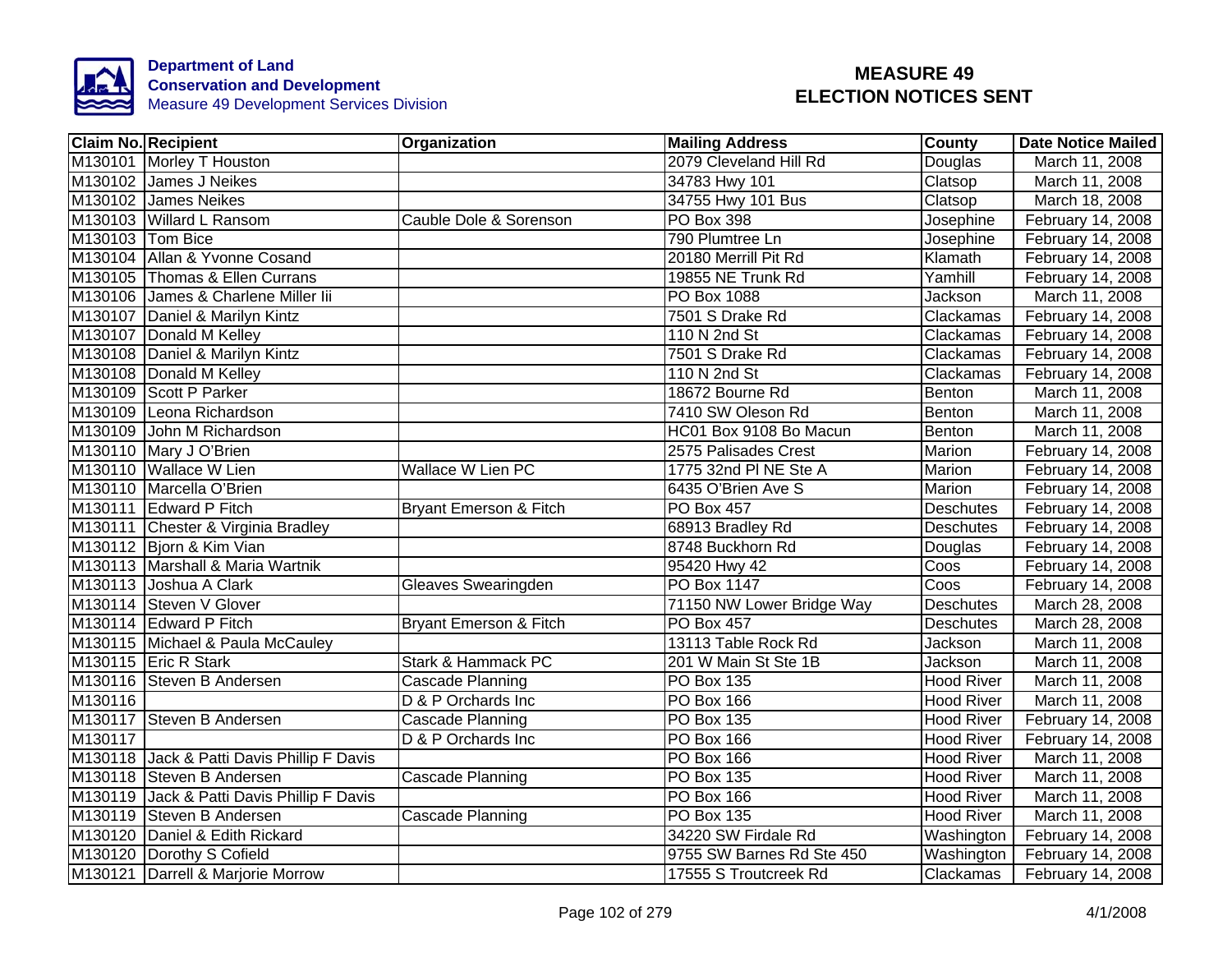

| <b>Claim No. Recipient</b>               | Organization           | <b>Mailing Address</b>     | County     | <b>Date Notice Mailed</b> |
|------------------------------------------|------------------------|----------------------------|------------|---------------------------|
| M130122 Ernestine Lamer                  |                        | 13880 SE 362nd Ave         | Clackamas  | February 14, 2008         |
| M130122 Teresa McKinnis                  |                        | 37551 SE Hwy 211           | Clackamas  | February 14, 2008         |
| M130123 Kevin V Harker                   |                        | 7000 SW Varns St           | Columbia   | March 11, 2008            |
| M130123 Robert & Doris Buchholz          |                        | PO Box 219                 | Columbia   | March 11, 2008            |
| M130123 Dayle & Gonzales Cox             |                        | 68015 Taylor Ln            | Columbia   | March 11, 2008            |
| M130124 Wallace W Lien                   | Wallace W Lien PC      | 1775 32nd PI NE Ste A      | Marion     | February 14, 2008         |
| M130124 Brian & Susan Hardin             |                        | PO Box 18                  | Marion     | February 14, 2008         |
| M130125 Steve Hardwick Mildred Pickering |                        | 840 W Morondo Ave          | Polk       | March 11, 2008            |
| M130125 Steve Hardwick Mildred Pickering |                        | 590 Hoffman Rd             | Polk       | March 11, 2008            |
| M130125 Emily Pickering Scheet           |                        | 1220 Monmouth St #38       | Polk       | March 11, 2008            |
| M130125 Ezra Hardwick                    |                        | 854 S Warren               | Polk       | March 11, 2008            |
| M130125 Darin J Hardwick                 |                        | 1745 Fair Oaks Way NW      | Polk       | March 11, 2008            |
| M130126 Joseph & Semone Sergi            |                        | 11616 Bliss Rd             | Klamath    | March 11, 2008            |
| M130126 Michael L Spencer                | Michael L Spencer LLC  | 409 Pine St Ste 204        | Klamath    | March 11, 2008            |
| M130127 Morley T Houston                 |                        | 2079 Cleveland Hill Rd     | Douglas    | February 14, 2008         |
| M130127 Uma J Smith                      |                        | <b>PO Box 583</b>          | Douglas    | February 14, 2008         |
| M130128 Kelly Lovelace                   |                        | 35874 N Morningstar Rd     | Lane       | February 14, 2008         |
| M130128 Beverly E Wymer                  |                        | <b>PO Box 511</b>          | Lane       | February 14, 2008         |
| M130128 Barry D Smith                    | <b>Thorp Purdy</b>     | 1011 Harlow Rd Ste 300     | Lane       | February 14, 2008         |
| M130129 John & Linda Mahaffy             |                        | 16800 SE Maple Hill Ln     | Polk       | February 14, 2008         |
| M130129 James D Zupancic Cre             | The Zupancic Group Inc | 16869 SW 65th Ave #196     | Polk       | February 14, 2008         |
| M130129 Davis Wright Tremaine Llp        | The Zupancic Group Inc | 1300 SW Fifth Ave Ste 2300 | Polk       | February 14, 2008         |
| M130130 Wallace W Lien                   | Wallace W Lien PC      | 1775 32nd PI NE Ste A      | Marion     | February 14, 2008         |
| M130130 Gloria A Luke                    |                        | 2240 Liberty St NE         | Marion     | February 14, 2008         |
| M130131 Beverly Lubbers                  |                        | <b>PO Box 459</b>          | Polk       | March 28, 2008            |
| M130131 Norman F Webb                    |                        | 111412th St SE             | Polk       | March 28, 2008            |
| M130132 Maxine P Barber                  |                        | 13101 SW Foxridge Rd       | Yamhill    | February 14, 2008         |
| M130132 Michael G Gunn                   |                        | 700 Deborah Rd Ste 250     | Yamhill    | February 14, 2008         |
| M130133 Max & Joyce Morrow               |                        | 13807 NW Willis Rd         | Yamhill    | March 28, 2008            |
| M130134 George & Pearl Wright            |                        | 20505 NW Pottery Ln        | Washington | February 14, 2008         |
| M130135 Harmon & Gladys Blinsman         |                        | 24271 S Larkins Rd         | Clackamas  | February 14, 2008         |
| M130136 Jim L Lucas                      |                        | PO Box 699                 | Washington | February 14, 2008         |
| M130136 James & Michelle Thomas          |                        | 4330 NW Greenville Rd      | Washington | February 14, 2008         |
| M130136 John Ireland                     |                        | 9195 NW Hwy 47             | Washington | February 14, 2008         |
| M130136 Merle & Marilyn Peters           |                        | 3380 NW Hwy 47             | Washington | February 14, 2008         |
| M130137 Steve & Patricia Stevenson       |                        | 57213 Randolph Rd          | Coos       | February 14, 2008         |
| M130138 Patsy R Fitzwater                |                        | 1650 SE River Ridge Rd     | Clackamas  | February 14, 2008         |
| M130138 Jeffrey G Condit                 | Miller Nash LLP        | 111 SW Fifth Ave           | Clackamas  | February 14, 2008         |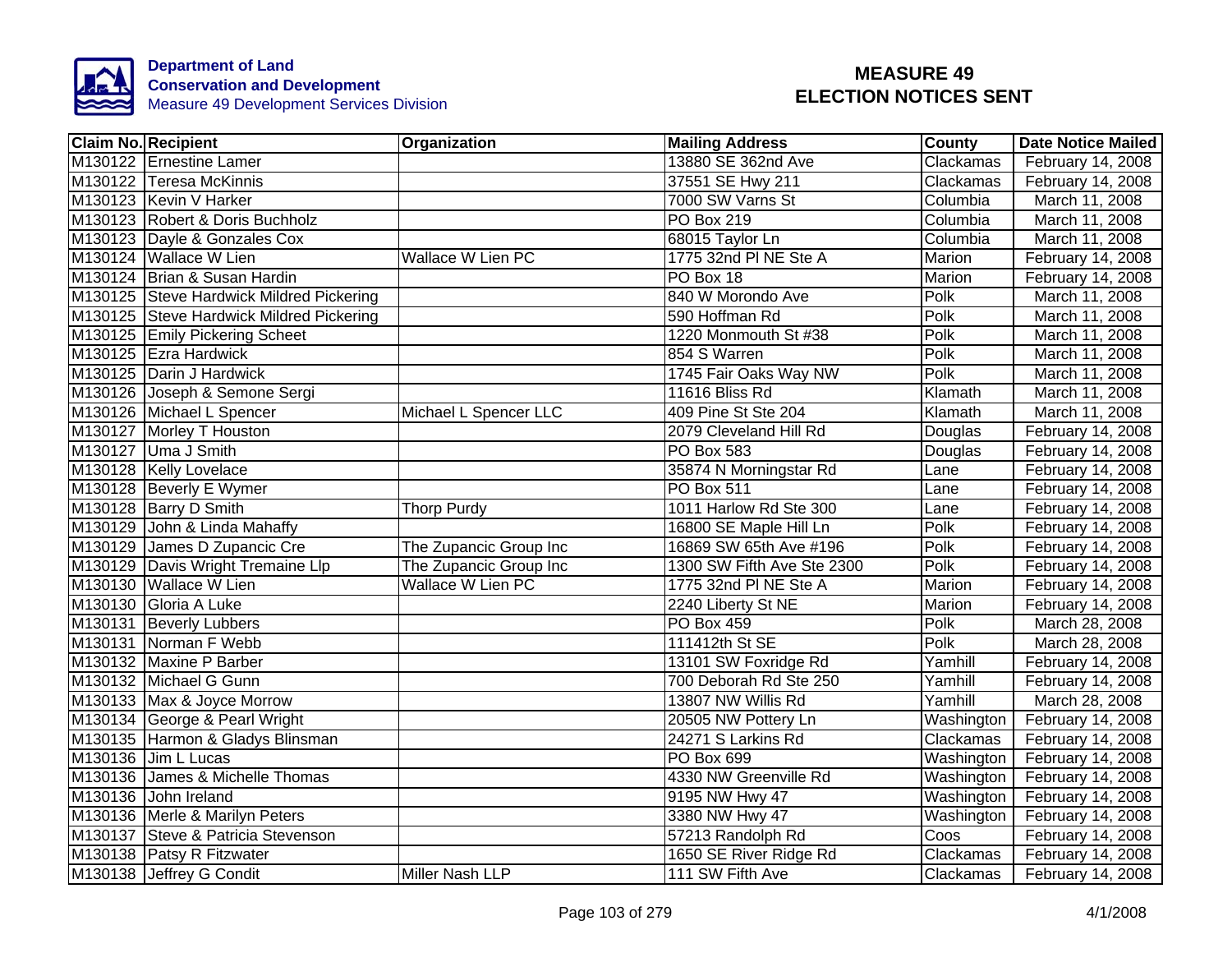

|                     | <b>Claim No. Recipient</b>           | Organization                | <b>Mailing Address</b>    | <b>County</b>     | <b>Date Notice Mailed</b> |
|---------------------|--------------------------------------|-----------------------------|---------------------------|-------------------|---------------------------|
|                     | M130139 John & Blanche Walling       |                             | <b>PO Box 206</b>         | Klamath           | February 14, 2008         |
|                     | M130140 James Nealy                  |                             | 2521 Sand Creek Rd        | Josephine         | March 11, 2008            |
|                     | M130140 Robert Hart                  |                             | 5126 W Evans Creek Rd     | Josephine         | March 11, 2008            |
|                     | M130141 Joel D Kalberer              | Weatherford Thompson        | PO Box 667                | Linn              | February 14, 2008         |
|                     | M130141 Clarence Middlestadt         |                             | 41795 Clark-Smith Dr      | Linn              | February 14, 2008         |
|                     | M130142 Clarence Middlestadt         |                             | 41795 ClarkSmith Dr       | Linn              | March 11, 2008            |
|                     | M130142 Joel D Kalberer              | <b>Weatherford Thompson</b> | PO Box 667                | Linn              | March 11, 2008            |
|                     | M130143 Virgil & Frances Ellett      |                             | 3715 Browns Creek Rd      | Hood River        | March 11, 2008            |
|                     | M130143 Steven B Andersen            | Cascade Planning            | PO Box 135                | <b>Hood River</b> | March 11, 2008            |
|                     | M130144 Arnold & Shelley Heirshberg  |                             | 2063 Vista Alcedo         | Jefferson         | February 14, 2008         |
|                     | M130144 Janice Heirshberg            |                             | 5169 Belmez               | Jefferson         | February 14, 2008         |
|                     | M130144 Dennis Clark                 |                             | 2421 S Hwy 97             | Jefferson         | February 14, 2008         |
|                     | M130144 Ben & Rhoda Heirshberg       |                             | 3054 Winding Ln           | Jefferson         | February 14, 2008         |
|                     | M130145 Arnold Heirshberg            |                             | 2063 Vista Alcedo         | <b>Jefferson</b>  | February 14, 2008         |
|                     | M130145 Janice Heirshberg            |                             | 5169 Belmez               | <b>Jefferson</b>  | February 14, 2008         |
|                     | M130145 Dennis Clark                 |                             | 2421 S Hwy 97             | Jefferson         | February 14, 2008         |
|                     | M130145 Ben Heirshberg               |                             | 3045 Winding Ln           | <b>Jefferson</b>  | February 14, 2008         |
|                     | M130146 Victor Renaghan              |                             | 160 Skylark Dr            | Lane              | March 11, 2008            |
|                     | M130146 Michael E Farthing           |                             | 767 Willamette St Ste 203 | Lane              | March 11, 2008            |
|                     | M130147 Betty Butcher                |                             | 26566 S Elisha Rd         | Clackamas         | February 14, 2008         |
|                     | M130147 Jill Gelineau                |                             | 1211 SW 5th Ave Ste 1900  | Clackamas         | February 14, 2008         |
|                     | M130148 David & Evelyn Herinckx      |                             | 41390 NW Wilkesboro Rd    | Washington        | March 11, 2008            |
|                     | M130149 Donald M Kelley              |                             | 110 N 2nd St              | Marion            | February 14, 2008         |
|                     | M130149 Richard & Dorothy Schumacher |                             | 7987 Boedigheimer Rd SE   | <b>Marion</b>     | February 14, 2008         |
| M130150 Bill Miller |                                      |                             | 2421 S Hwy 97             | Jefferson         | February 14, 2008         |
|                     | M130150 Arvo Rahkola                 |                             | 5122 189th Ave NE         | Jefferson         | February 14, 2008         |
|                     | M130151 Ronald G Koch                |                             | <b>PO Box 585</b>         | Linn              | February 14, 2008         |
|                     | M130151 Mary Ann Koch                |                             | 1994 Lancaster Dr SE      | Linn              | February 14, 2008         |
|                     | M130151 Craig A Koch                 |                             | 1050 Hoyt St SE           | Linn              | February 14, 2008         |
|                     | M130151 Robert D Koch                |                             | 5785 Macleay Rd           | Linn              | February 14, 2008         |
|                     | M130151 Anton & Betty Koch           |                             | 41795 Kingston Lyons Dr   | Linn              | February 14, 2008         |
|                     | M130152 Richard Osborn               |                             | 4770 Glendale Ave NE      | Jackson           | March 11, 2008            |
|                     | M130152 Virgil Osborn                |                             | 4700 Glendale Ave NE      | Jackson           | March 11, 2008            |
|                     | M130153 David R Schmidt              |                             | PO Box 1001               | Linn              | March 11, 2008            |
|                     | M130154 Earl Schar                   | C/O Jason Shar              | 655 Ayers Rd              | Marion            | February 14, 2008         |
|                     | M130154 Wallace W Lien               | Wallace W Lien PC           | 1775 32nd PI NE Ste A     | Marion            | February 14, 2008         |
|                     | M130155 Elton Wischnofske            |                             | PO Box 32                 | Lincoln           | March 11, 2008            |
|                     | M130156 Elton & Kathy Wischnofske    |                             | PO Box 32                 | Lincoln           | March 11, 2008            |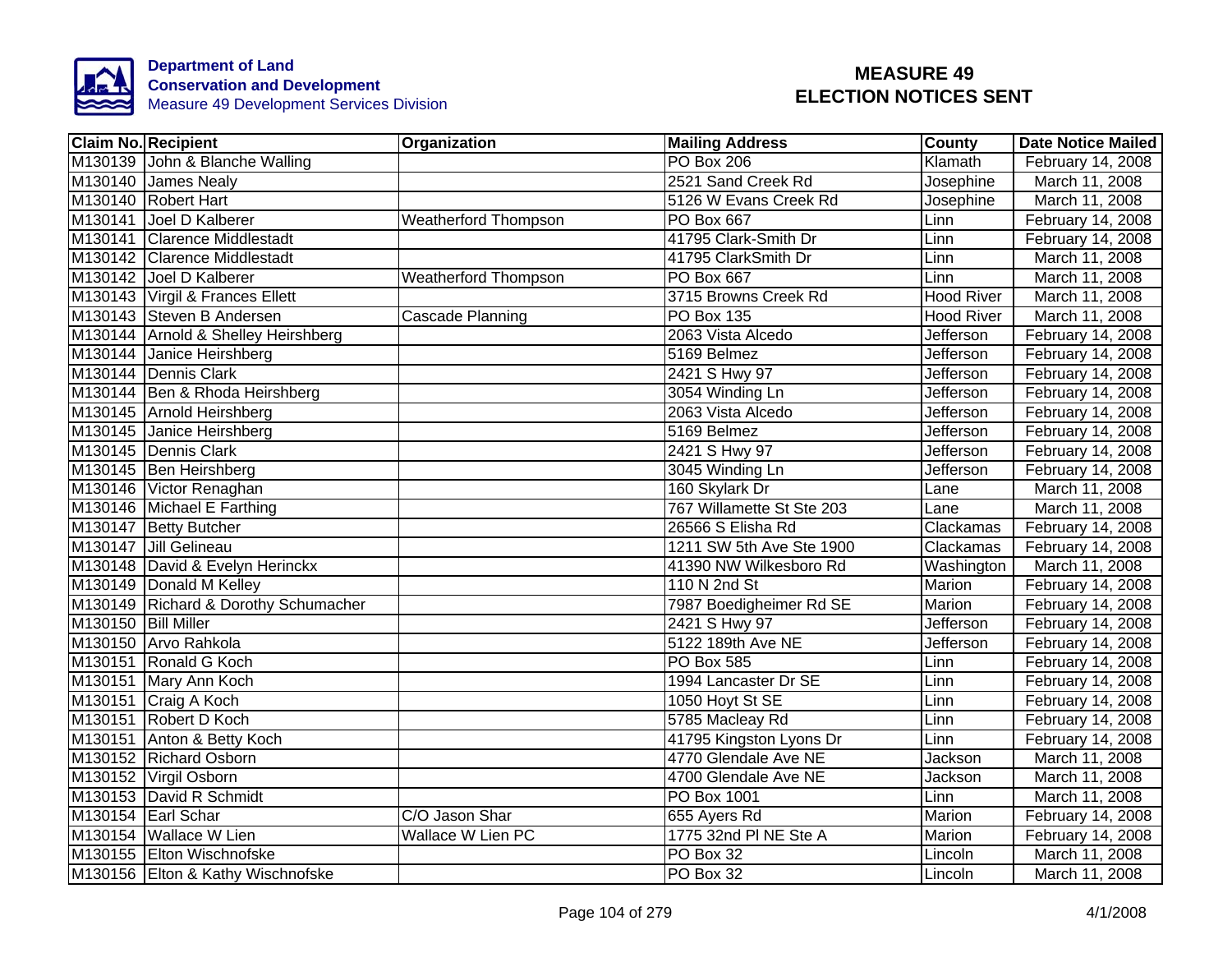

| <b>Claim No. Recipient</b>          | Organization                 | <b>Mailing Address</b>    | <b>County</b>     | <b>Date Notice Mailed</b> |
|-------------------------------------|------------------------------|---------------------------|-------------------|---------------------------|
| M130157 Kathy Wischnofske           |                              | PO Box 32                 | Lincoln           | March 11, 2008            |
| M130158 James Rose                  |                              | 16118 N Bank Rd           | Douglas           | March 11, 2008            |
| M130159 David Schmidt               |                              | <b>PO Box 1001</b>        | Linn              | March 11, 2008            |
| M130160 David Schmidt               |                              | PO Box 1001               | Linn              | March 11, 2008            |
| M130161 William & Melody Boucock    |                              | 4575 Elkhead Rd           | Douglas           | March 11, 2008            |
| M130162 Simon & Charlene Debruin    |                              | 35200 SE Horseshoe Dr     | Clackamas         | February 14, 2008         |
| M130163 Lonnie M & Laural J Hill    |                              | 5766 SW Coyote Ave        | Deschutes         | February 14, 2008         |
| M130163 Edward P Fitch              | Bryant Emerson & Fitch       | <b>PO Box 457</b>         | Deschutes         | February 14, 2008         |
| M130164 Ardith Towle                |                              | 60076 Mcneil Rd           | Union             | February 14, 2008         |
| M130164  D Rahn Hostetter           |                              | 203 E Main St             | Union             | February 14, 2008         |
| M130165 Katherine Green             |                              | 3775 Pine Mont Dr         | Hood River        | February 14, 2008         |
| M130166 Gary & Dianne Baker         |                              | 1891 Sardine Creek Rd     | Jackson           | February 14, 2008         |
| M130166 Willard L Ransom            | Cauble Dole & Sorenson       | PO Box 398                | Jackson           | February 14, 2008         |
| M130167 Daniel & Heidi McCool       |                              | 12421 SW Green Dr         | <b>Jefferson</b>  | March 11, 2008            |
| M130168 Ben Freudenberg             |                              | 600 NW Fifth St           | Josephine         | February 14, 2008         |
| M130168 Clyde & Marquette Combe     |                              | 6285 New Hope Rd          | Josephine         | February 14, 2008         |
| M130168 David & Janet Combe         |                              | 6211 New Hope Rd          | Josephine         | February 14, 2008         |
| M130169 Katsumi Sakamoto            |                              | 3525 Ehrch Hill Dr        | <b>Hood River</b> | February 14, 2008         |
| M130170 Janice Gill                 |                              | 253 Rivewood Dr           | Douglas           | February 14, 2008         |
| M130171 Gregory S Gerding           |                              | 23780 Ervin Rd            | Benton            | March 11, 2008            |
| M130171 Thomas Gerding              |                              | 24065 Evergreen Rd        | Benton            | March 11, 2008            |
| M130171 George B Heilig             | <b>Cable Huston Benedict</b> | <b>PO Box 546</b>         | Benton            | March 11, 2008            |
| M130172 Carl & Carolyn Rawie        |                              | 17408 Alsea Hwy           | Benton            | February 14, 2008         |
| M130172 George B Heilig             | <b>Cable Huston</b>          | <b>PO Box 546</b>         | Benton            | February 14, 2008         |
| M130173 Douglas & Shirley Bennett   |                              | 3700 Bethel Heights Rd NW | Polk              | February 14, 2008         |
| M130174 Kathern George              |                              | 26474 S Meridian Rd       | Clackamas         | February 14, 2008         |
| M130174 Charles Gingerich           |                              | 26470 S Meridian Rd       | Clackamas         | February 14, 2008         |
| M130175 Margaret A Rigsby           |                              | 720 22nd Ave NW           | Marion            | February 14, 2008         |
| M130176 Ernest D & Martha F Clemmer |                              | 30639 Townsend Rd         | Linn              | February 14, 2008         |
| M130176 Serg Serdsev                |                              | 300 Market St             | Linn              | February 14, 2008         |
| M130177 Earlean Marsh               |                              | 19154 SE Bakers Ferry Rd  | Clackamas         | March 11, 2008            |
| M130178 Earlean Marsh               |                              | 19154 SE Bakers Ferry Rd  | Clackamas         | February 14, 2008         |
| M130179 Earlean Marsh               |                              | 19154 SE Bakers Ferry Rd  | Clackamas         | March 11, 2008            |
| M130180 Earlean Marsh               |                              | 19154 SE Bakers Ferry Rd  | Clackamas         | March 11, 2008            |
| M130181 Cecil & Barbara Layman      |                              | PO Box 735                | Klamath           | February 14, 2008         |
| M130182 Steven B Andersen           | Cascade Planning             | PO Box 135                | <b>Wasco</b>      | February 14, 2008         |
| M130182 Virgil M & Frances P Ellett |                              | 3715 Browns Creek Rd      | Wasco             | February 14, 2008         |
| M130183 Joel D Kalberer             | <b>Weatherford Thompson</b>  | PO Box 667                | Linn              | February 14, 2008         |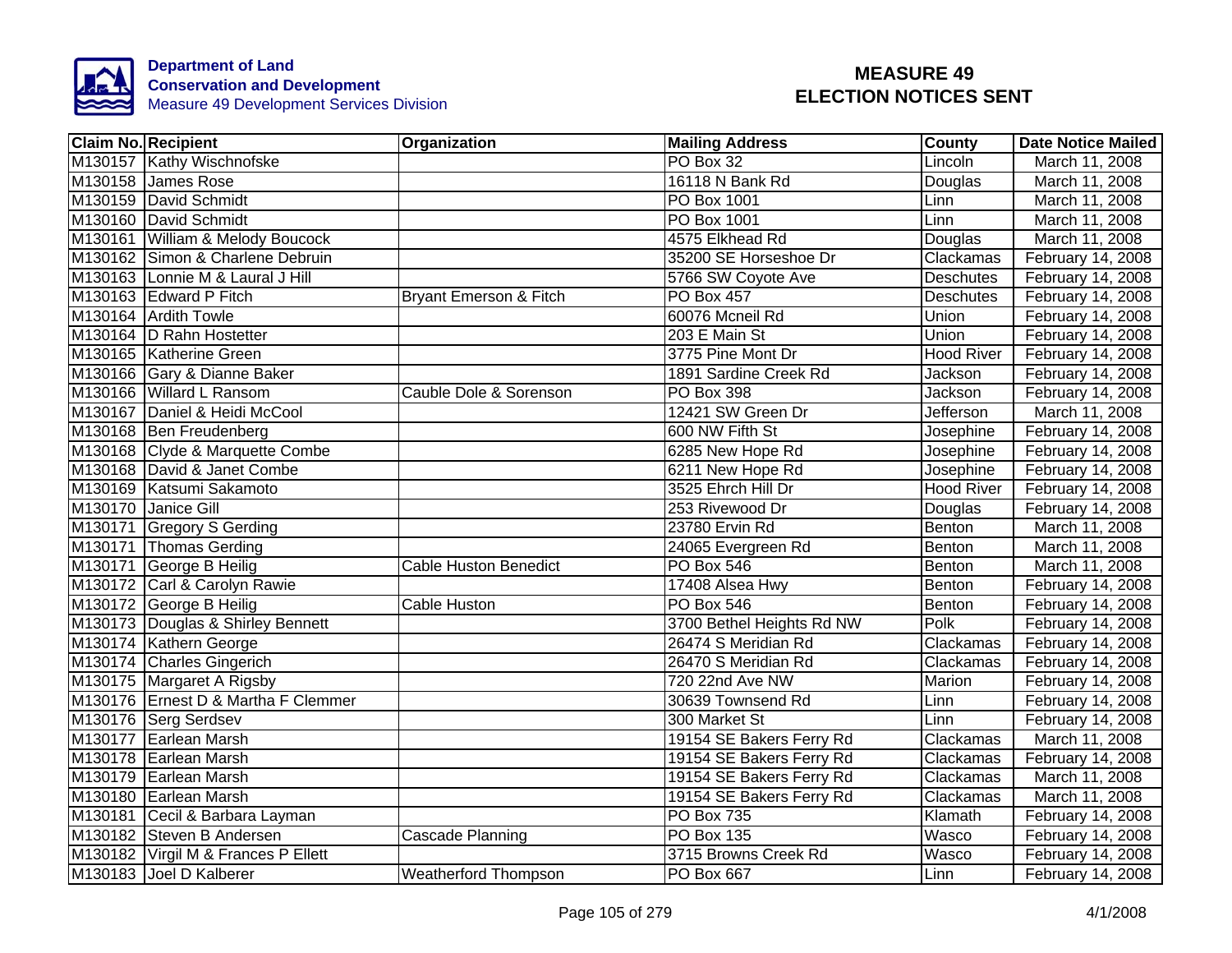

|         | <b>Claim No. Recipient</b>            | <b>Organization</b>          | <b>Mailing Address</b>         | County            | <b>Date Notice Mailed</b> |
|---------|---------------------------------------|------------------------------|--------------------------------|-------------------|---------------------------|
|         | M130183 James Dickson                 |                              | PO Box 5                       | Linn              | February 14, 2008         |
|         | M130184 Harold & Evelyn Reed          | C/O Gerald G Reed            | 16777 Tony Lane                | Klamath           | March 11, 2008            |
|         | M130184 Michael L Spencer             | Michael L Spencer LLC        | 409 Pine St Ste 204            | Klamath           | March 11, 2008            |
|         | M130185 James & Dorothy Traeger       |                              | 39633 N Ruby Loop              | Linn              | February 14, 2008         |
|         | M130186 Gary C Hamilton               |                              | PO Box 1730                    | Lincoln           | March 11, 2008            |
|         | M130186 Robert Skauge                 |                              | 153 NW Willow Ct               | Lincoln           | March 11, 2008            |
|         | M130186 Debra Ann Ison                |                              | 613 Yasek Loop                 | Lincoln           | March 11, 2008            |
|         | M130187 John Bridges                  | Brown Tarlow Smith & Bridges | 515 E First St                 | Yamhill           | February 14, 2008         |
|         | M130187 Brad Senecaut                 |                              | <b>PO Box 246</b>              | Yamhill           | February 14, 2008         |
|         | M130188 Geoffrey Silverman            |                              | 5160 SW BeavertonHillsdake Hwy | Multnomah         | March 11, 2008            |
|         | M130188 Katharine Digby               |                              | 16919 SW Foster Rd             | <b>Multnomah</b>  | March 11, 2008            |
|         | M130189 Ethel J Karlsen               |                              | 915 Welcome Way                | Lane              | March 11, 2008            |
|         | M130189 Norman Waterbury              |                              | 28788 Gimpl Hill Rd            | Lane              | March 11, 2008            |
|         | M130190 Linda Stussy                  |                              | 40777 Shimanek Bridge Dr       | Linn              | March 11, 2008            |
|         | M130191 Linda Stussy                  |                              | 40777 Shimanek Bridge Dr       | Linn              | March 11, 2008            |
|         | M130192 Linda Stussy                  |                              | 40777 Shimanek Bridge Dr       | Linn              | March 11, 2008            |
|         | M130193 Steven B Andersen             | <b>Cascade Planning</b>      | <b>PO Box 135</b>              | <b>Hood River</b> | March 11, 2008            |
| M130193 |                                       | Laraway & Sons Inc           | 2371 Old Dalles Dr             | <b>Hood River</b> | March 11, 2008            |
|         | M130194 Ralph & Donna Bender          |                              | 39574 Santiam Bluff Rd NE      | Linn              | March 11, 2008            |
|         | M130194 Edward Schultz                | <b>Weatherford Thompson</b>  | <b>PO Box 667</b>              | Linn              | March 11, 2008            |
|         | M130195 Edward Schultz                | <b>Weatherford Thompson</b>  | <b>PO Box 667</b>              | Linn              | February 14, 2008         |
|         | M130195 Ralph & Donna Bender          |                              | 39574 Santiam Bluff Rd NE      | Linn              | February 14, 2008         |
|         | M130196 Carl Schmidt                  |                              | 3710 Bergman PI                | Marion            | February 14, 2008         |
|         | M130197 Renee J Callanan              |                              | 14316 Gopher Valley Rd         | Yamhill           | March 28, 2008            |
|         | M130198 Kasimer & Roberta Braun       |                              | 32347 Coburg Bottom Loop       | Lane              | February 14, 2008         |
|         | M130198 Karl Mueller                  |                              | 380 Q St                       | Lane              | February 14, 2008         |
|         | M130199 Dale & Pamela Wertz           |                              | 7105 Red Prairie Rd            | Polk              | February 14, 2008         |
|         | M130200 Deal & Arlene Spriet          |                              | 15496 Goodrich Creek Ln        | <b>Baker</b>      | March 11, 2008            |
|         | M130201 Gordon & Janice Miles         |                              | 620 Queens Branch Rd           | Jackson           | March 11, 2008            |
|         | M130201 Mark S Bartholomew            | Hornecker Cowling Hassen     | 717 Murphy Rd                  | Jackson           | March 11, 2008            |
|         | M130202 George & Pat Harshman         |                              | PO Box 37                      | Jackson           | February 14, 2008         |
|         | M130202 Christian E Hearn             | Davis Hearn Saladoff & Smith | 515 E Main St                  | Jackson           | February 14, 2008         |
|         | M130203 Barbara Sackos Mildred Hester | Clyde Conklin                | 1425 Campbell St               | <b>Baker</b>      | March 11, 2008            |
|         | M130204 Herman J Baurer               |                              | 33610 S Wilhoit Rd             | Clackamas         | February 14, 2008         |
| M130205 |                                       | O'Connor Livestock Co        | 2075 Calhoun St                | Klamath           | February 14, 2008         |
|         | M130205 Justin Throne                 |                              | 280 Main St                    | Klamath           | February 14, 2008         |
| M130206 | Jack C Eriksen                        |                              | PO Box 1867                    | Lincoln           | March 11, 2008            |
|         | M130206 Gary C Hamilton               | Litchfield & Carstens LLP    | PO Box 1730                    | Lincoln           | March 11, 2008            |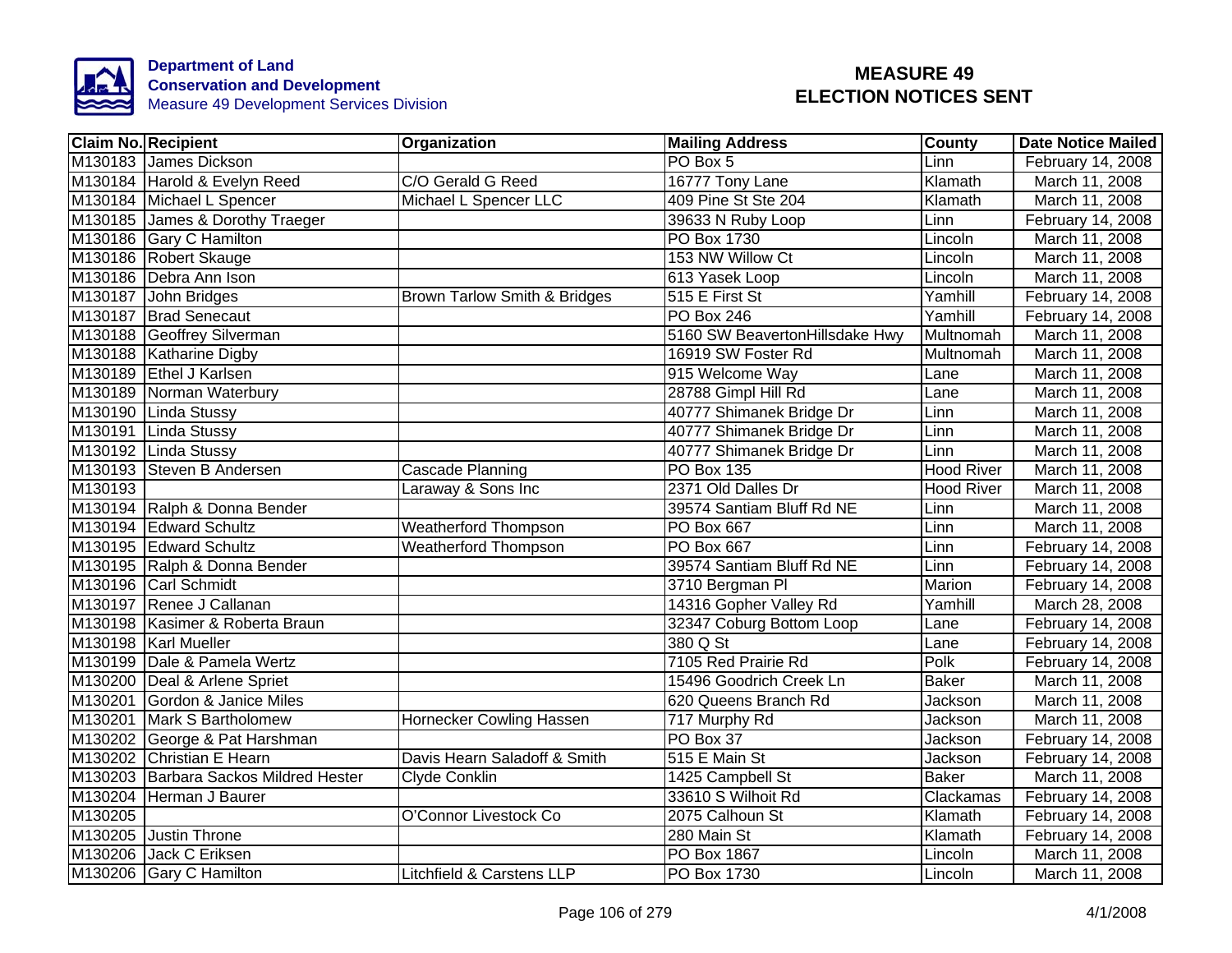

| <b>Claim No. Recipient</b>              | Organization               | <b>Mailing Address</b>  | County           | <b>Date Notice Mailed</b> |
|-----------------------------------------|----------------------------|-------------------------|------------------|---------------------------|
| M130207 Jerry Erdman                    |                            | 2330 SW 325th Ave       | Washington       | February 14, 2008         |
| M130207 Maxine Erdman                   |                            | 25550 NW Meek Rd        | Washington       | February 14, 2008         |
| M130207 Thomas Cutler                   | Harris Berne Christensen   | 5000 SW Meadows Rd      | Washington       | February 14, 2008         |
| M130208 Robert S Lovlien                |                            | PO Box 1151             | <b>Jefferson</b> | March 11, 2008            |
| M130208 Gregory Poysky                  |                            | 16454 Sylvester Rd SW   | Jefferson        | March 11, 2008            |
| M130208 Robert S Lovlien                | Bryant Lovlien & Jarvis PC | PO Box 880              | Jefferson        | March 11, 2008            |
| M130209 Alan & Laurel Jarrick           |                            | 3661 Seascape Dr        | <b>Jefferson</b> | March 11, 2008            |
| M130209 John & Jacqueline Huttenhoff    |                            | 4323 Millers Creek Ct   | Jefferson        | March 11, 2008            |
| M130209 Paul L Huttenhoff               |                            | 5361 Tattershall Blvd   | <b>Jefferson</b> | March 11, 2008            |
| M130209 Robert S Lovlien                | Bryant Lovlien & Jarvis PC | PO Box 880              | Jefferson        | March 11, 2008            |
| M130210 Richard Fohs Sohn               | Lone Rock Timberland Co    | PO Box 1127             | Coos             | March 11, 2008            |
| M130211 Richard Fohs Sohn               | Lone Rock Timberland Co    | <b>PO Box 1127</b>      | Coos             | March 11, 2008            |
| M130212 Mark D Shipman                  | Saalfeld Griggs            | PO Box 470              | Marion           | March 11, 2008            |
| M130213 Patty L Ediger                  |                            | 19801 SE Wallace Rd     | Yamhill          | February 14, 2008         |
| M130214 Patty L Ediger                  |                            | 19801 SE Wallace Rd     | Yamhill          | February 14, 2008         |
| M130215 Patty L Ediger                  |                            | 19801 SE Wallace Rd     | Yamhill          | February 14, 2008         |
| M130216 Patty L Ediger                  |                            | 19801 SE Wallace Rd     | Yamhill          | March 11, 2008            |
| M130217 Janet Fletcher                  |                            | 3475 Payne Rd           | Jackson          | February 14, 2008         |
| M130217 Mark S Bartholomew              | <b>Hornecker Cowling</b>   | 717 Murhphy Rd          | Jackson          | February 14, 2008         |
| M130218 Kenneth Miltenberger            |                            | 63560 Johnson Ranch Rd  | Deschutes        | February 14, 2008         |
| M130218 Robert S Lovlien                |                            | <b>PO Box 1151</b>      | <b>Deschutes</b> | February 14, 2008         |
| M130219 Wallace W Lien                  | <b>Wallace W Lien PC</b>   | 1775 32nd PI NE Ste A   | Marion           | February 14, 2008         |
| M130219 Thelma Gescher                  |                            | 7987 Dennison Rd SE     | Marion           | February 14, 2008         |
| M130220 Frank Walker                    | Frank Walker & Associates  | <b>PO Box 7170</b>      | Marion           | February 14, 2008         |
| M130220 Darrell Maulding & Lynda Massey |                            | 18804 Powers Creek Loop | Marion           | February 14, 2008         |
| M130221<br><b>Eric Bowen</b>            |                            | <b>PO Box 220</b>       | Clackamas        | February 14, 2008         |
| M130221<br>Jewell Bowen                 |                            | 16975 Harding Rd        | Clackamas        | February 14, 2008         |
| M130222 Brenda & Dennis Olsen           |                            | 82979 N Bear Creek Rd   | Lane             | February 14, 2008         |
| M130222 Norman Waterbury                |                            | 28788 Gimpl Hill Rd     | Lane             | February 14, 2008         |
| M130223 Mark D Shipman                  | Saalfeld Griggs            | <b>PO Box 470</b>       | Marion           | March 28, 2008            |
| M130224 Larry & Nova Gower              |                            | 39943 Mertz Dr          | Linn             | February 15, 2008         |
| M130225 William & Christine Marshall    |                            | 88918 Fir Butte Rd      | Lane             | March 11, 2008            |
| M130225 Norman Waterbury                |                            | 28788 Gimpl Hill Rd     | Lane             | March 11, 2008            |
| M130226 Harry & D'Anne Hunegs           |                            | 2737 Cascade Hwy NE     | Marion           | February 15, 2008         |
| M130227 Everett & Helen Grife           |                            | 3001 Lebleu Rd          | Lane             | March 11, 2008            |
| M130227 Larry & Connie Hedberg          | C/O Joshua Clark           | PO Box 1147             | Lane             | March 11, 2008            |
| M130228 Andrew H Stamp                  |                            | 4248 Galewood St Ste 9  | Clackamas        | January 18, 2008          |
| M130228 John & Patsy Van Diest          |                            | PO Box 1619             | Clackamas        | January 18, 2008          |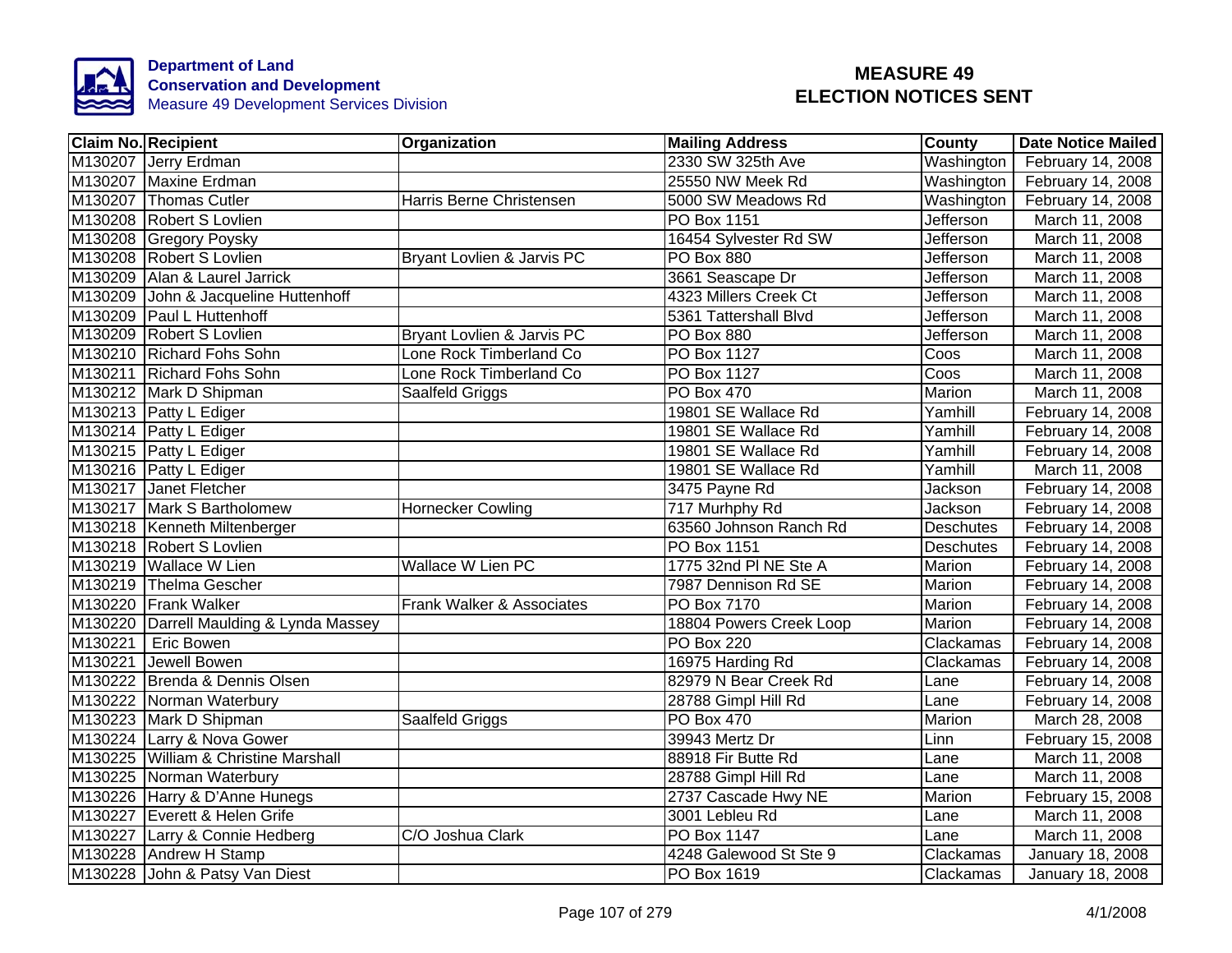

| <b>Claim No. Recipient</b>          | Organization                | <b>Mailing Address</b>   | County            | <b>Date Notice Mailed</b> |
|-------------------------------------|-----------------------------|--------------------------|-------------------|---------------------------|
| M130229 Loren P Bell                | Loren P Bell PC             | <b>PO Box 279</b>        | Clackamas         | February 15, 2008         |
| M130229 Wallace & Lorene Sawtell    |                             | 14473 S Herman Rd        | Clackamas         | February 15, 2008         |
| M130230 Loren P Bell                | Loren P Bell PC             | <b>PO Box 279</b>        | Clackamas         | February 15, 2008         |
| M130230 Wallace & Lorene Sawtell    |                             | 14473 S Herman Rd        | Clackamas         | February 15, 2008         |
| M130231 Linda Hamlett               |                             | 885 Dawson Section Rd    | Douglas           | February 15, 2008         |
| M130231 Lucille S Dawson            |                             | 889 Dawson Section Rd    | Douglas           | February 15, 2008         |
| M130232 Merrill & Betty Graves      |                             | 2633 Wyeast Rd           | <b>Hood River</b> | February 15, 2008         |
| M130233 Merrill & Betty Graves      |                             | 2633 Wyeast Rd           | <b>Hood River</b> | February 15, 2008         |
| M130234 Joel D Kalberer             | <b>Weatherford Thompson</b> | PO Box 667               | Linn              | February 15, 2008         |
| M130234 Frank & Joan Thompson       |                             | 38245 Gilkey Rd          | Linn              | February 15, 2008         |
| M130235 Joel D Kalberer             | <b>Weatherford Thompson</b> | PO Box 667               | Linn              | February 15, 2008         |
| M130235 Frank & Joan Thompson       |                             | 38245 Gilkey Rd          | Linn              | February 15, 2008         |
| M130236 Charles & Lillian Fischer   |                             | 6455 NE Pettibone Dr     | Benton            | March 28, 2008            |
| M130236 George B Heilig             | Cable Huston Benedict       | PO Box 546               | Benton            | March 28, 2008            |
| M130237 Duane L & June C Day        |                             | PO Box 189               | Clackamas         | March 11, 2008            |
| M130237 John C Pinkstaff            |                             | 601 SW Morrison Ste 2100 | Clackamas         | March 11, 2008            |
| M130238 Willard L Ransom            | Cauble Dole & Sorenson      | PO Box 398               | Josephine         | February 15, 2008         |
| M130238 Jeannette Cappella          |                             | 3430 Quartz Creek Rd     | Josephine         | February 15, 2008         |
| M130239 Norman Waterbury            |                             | 28788 Gimpl Hill Rd      | Lane              | February 15, 2008         |
| M130239 Zora Studer                 |                             | 36473 Valley Rd          | Lane              | February 15, 2008         |
| M130240 Frederick & Catherine Levin |                             | 404 Colwell Hill Ln      | Douglas           | February 15, 2008         |
| M130241 William & Beverley Wood     |                             | 29906 SW Egger Rd        | Washington        | March 11, 2008            |
| M130242 Adeline Miller              |                             | 45008 Houghton Creek Rd  | <b>Baker</b>      | March 11, 2008            |
| M130243 Max H Hull                  |                             | 231 NW B St              | Josephine         | March 11, 2008            |
| M130243 Wayne & Sharon Gibbs        |                             | PO Box 10                | Josephine         | March 11, 2008            |
| M130244 Roger W Fisher              |                             | PO Box 353               | <b>Baker</b>      | February 15, 2008         |
| M130245 John & Darlene McArthur     |                             | <b>PO Box 266</b>        | Lane              | February 15, 2008         |
| M130245 Norman Waterbury            |                             | 28788 Gimpl Hill Rd      | Lane              | February 15, 2008         |
| M130246 Barton D Brown              |                             | 12171 Hwy 140E           | Klamath           | March 11, 2008            |
| M130246 Michael L Spencer           | Michael L Spencer LLC       | 409 Pine St Ste 204      | Klamath           | March 11, 2008            |
| M130247 Louise M Anderson           |                             | 88687 Evers Rd           | Lane              | February 15, 2008         |
| M130247 Norman Waterbury            |                             | 28788 Gimpl Hill Rd      | Lane              | February 15, 2008         |
| M130248 Monte & Valina Miller       |                             | 5816 Saint Louis Rd NE   | Marion            | March 11, 2008            |
| M130248 Wallace W Lien              | <b>Wallace W Lien PC</b>    | 1775 32nd PI NE Ste A    | Marion            | March 11, 2008            |
| M130248 Victor W Vankoten           | Annala Carey                | PO Box 325               | Marion            | March 11, 2008            |
| M130249 Edward P Fitch              | Bryant Emerson & Fitch      | PO Box 457               | Deschutes         | February 15, 2008         |
| M130249 Arland & Ina Keeton         |                             | 18159 W Hwy 126          | Deschutes         | February 15, 2008         |
| M130250 Edward P Fitch              | Bryant Emerson & Fitch      | PO Box 457               | <b>Deschutes</b>  | February 15, 2008         |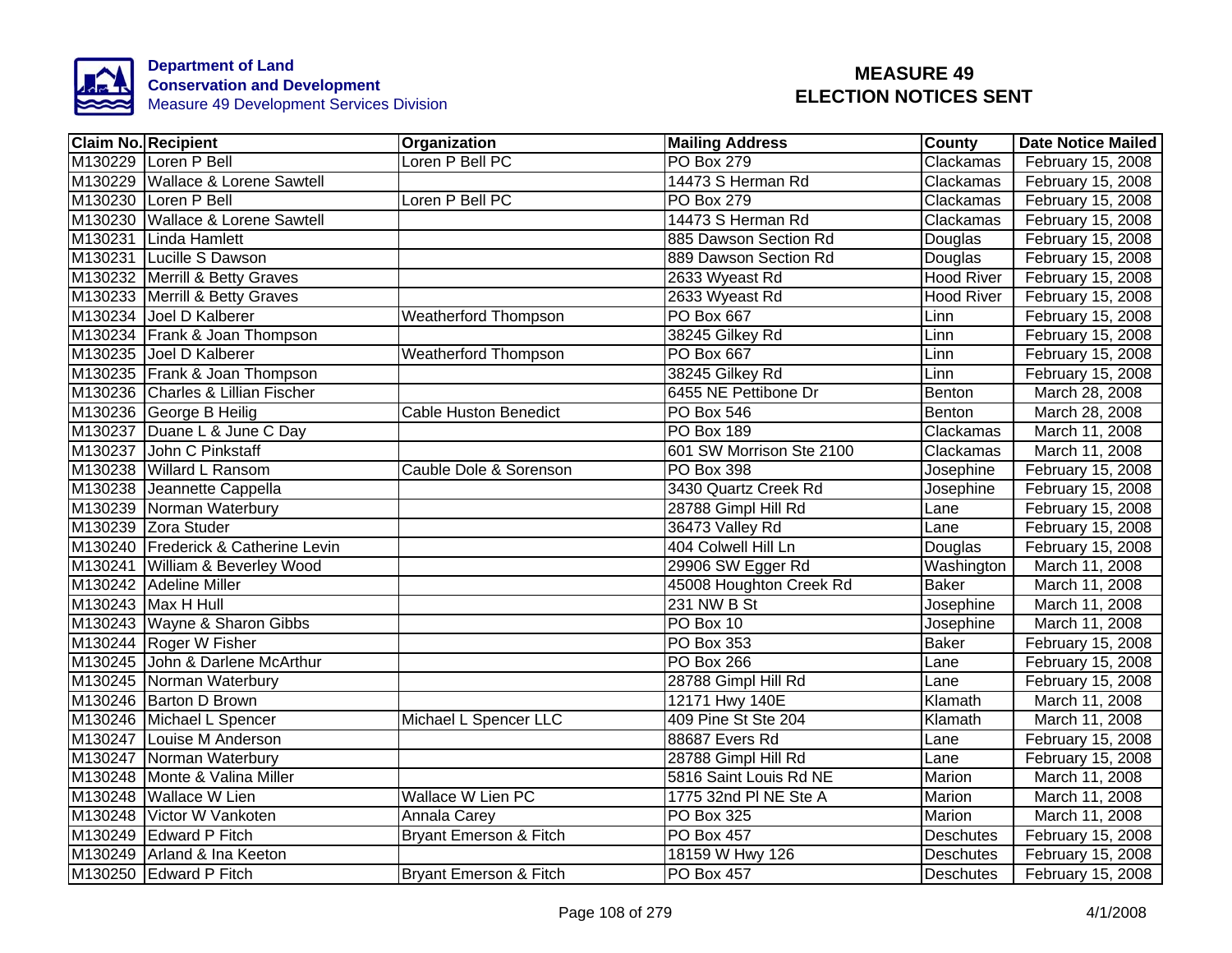

| <b>Claim No. Recipient</b>        | Organization                      | <b>Mailing Address</b>    | County           | Date Notice Mailed |
|-----------------------------------|-----------------------------------|---------------------------|------------------|--------------------|
| M130250 Arland & Ina Keeton       |                                   | 18159 W Hwy 126           | <b>Deschutes</b> | February 15, 2008  |
| M130251 Arland & Ina Keeton       |                                   | 18159 W Hwy 126           | <b>Deschutes</b> | March 11, 2008     |
| M130251 Edward P Fitch            | Bryant Emerson & Fitch            | <b>PO Box 457</b>         | <b>Deschutes</b> | March 11, 2008     |
| M130252 Edward P Fitch            | <b>Bryant Emerson &amp; Fitch</b> | <b>PO Box 457</b>         | <b>Deschutes</b> | February 15, 2008  |
| M130252 Arland & Ina Keeton       |                                   | 18159 W Hwy 126           | Deschutes        | February 15, 2008  |
| M130253 Robert D White            |                                   | 9260 Youngberg Hill Rd    | Yamhill          | March 11, 2008     |
| M130254 Rex & Elisabeth Hagans    |                                   | 13847 S Leland Rd         | Clackamas        | February 15, 2008  |
| M130254 Dorothy S Cofield         |                                   | 9755 SW Barnes Rd Ste 450 | Clackamas        | February 15, 2008  |
| M130255 Ellen Sawyer              |                                   | 3615 Thomsen Rd           | Hood River       | February 15, 2008  |
| M130256 Larry E Reed Jrh          |                                   | 4765 Village Plaza Loop   | Lane             | February 15, 2008  |
| M130256 Connie J Merrell          |                                   | 90440 Hill Rd             | Lane             | February 15, 2008  |
| M130257 Mark D Shipman            | Saalfeld Griggs                   | <b>PO Box 470</b>         | Polk             | March 11, 2008     |
| M130258 Robert E Burnside         |                                   | 22705 Alfalfa Market Rd   | Deschutes        | February 15, 2008  |
| M130258 Robert S Lovlien          |                                   | PO Box 1151               | Deschutes        | February 15, 2008  |
| M130259 Willis F Ketchem          |                                   | 64539 Ruckman Rd          | Union            | March 11, 2008     |
| M130259 Kent Coppinger            |                                   | 2307 Adams Ave            | <b>Union</b>     | March 11, 2008     |
| M130260 Dominic & Maria Corrado   |                                   | 6917 SW 49th Ave          | Multnomah        | March 11, 2008     |
| M130261 Amos & Barbara Herget     |                                   | 22555 SE Bornstedt Rd     | Clackamas        | March 11, 2008     |
| M130261 Amos & Barbara Herget     |                                   | PO Box 1149               | Clackamas        | March 18, 2008     |
| M130262 William Howell            |                                   | PO Box 3128               | Yamhill          | March 11, 2008     |
| M130263 Walter R Gowell           |                                   | <b>PO Box 480</b>         | Yamhill          | February 15, 2008  |
| M130263 Kenneth & Wilma Payne     |                                   | 21000 NW Moores Valley Rd | Yamhill          | February 15, 2008  |
| M130264 William & Kay Finney      |                                   | 43900 SE Deverell Rd      | Multnomah        | March 11, 2008     |
| M130265 Irene McKinney            |                                   | 1610 Scenic Dr NW         | Benton           | March 11, 2008     |
| M130265 Ervin Vetter              |                                   | 34218 NE Quail Run Rd     | Benton           | March 11, 2008     |
| M130265 Edwin Vetter              |                                   | 6060 E 52nd Ave           | Benton           | March 11, 2008     |
| M130265 Dorothy Vetter-Akins      |                                   | <b>PO Box 743</b>         | Benton           | March 11, 2008     |
| M130265 Joel D Kalberer           | <b>Weatherford Thompson</b>       | PO Box 667                | Benton           | March 11, 2008     |
| M130266 Marlene Seethoff          |                                   | PO Box 1212               | Clackamas        | February 15, 2008  |
| M130267 Patrick Joseph            |                                   | <b>PO Box 481</b>         | <b>Wasco</b>     | March 11, 2008     |
| M130267 Steven B Andersen         | Cascade Planning                  | <b>PO Box 135</b>         | Wasco            | March 11, 2008     |
| M130268 Julie Lafoon              |                                   | 7480 Trask River Rd       | Tillamook        | February 15, 2008  |
| M130268 Melvin & Constance Kimmel |                                   | 5555 Kimmels Riverside Ln | Tillamook        | February 15, 2008  |
| M130269 William R Tye             |                                   | 25840 Alfalfa Market Rd   | <b>Deschutes</b> | March 11, 2008     |
| M130269 Robert S Lovlien          | Bryant Lovlien & Jarvis PC        | <b>PO Box 880</b>         | <b>Deschutes</b> | March 11, 2008     |
| M130270 Sandra Croff              |                                   | 22909 Boones Ferry Rd NE  | Marion           | March 11, 2008     |
| M130270 Norman Bickell            |                                   | 1180 Boone Rd S           | Marion           | March 11, 2008     |
| M130270 Elizabeth L Krause        |                                   | 8496 SW Jessica St        | Marion           | March 11, 2008     |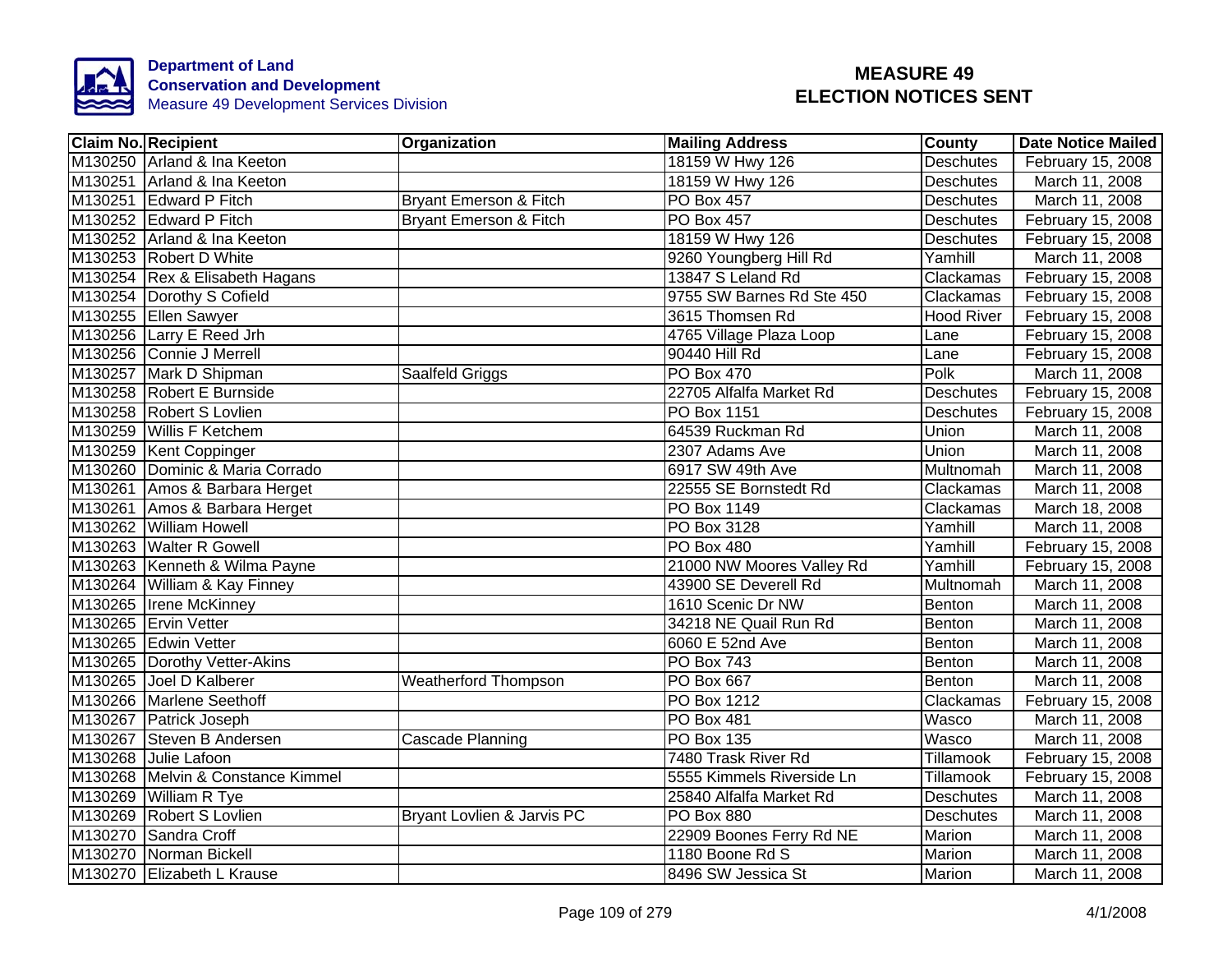

|                    | <b>Claim No. Recipient</b>                | Organization                    | <b>Mailing Address</b> | <b>County</b> | <b>Date Notice Mailed</b> |
|--------------------|-------------------------------------------|---------------------------------|------------------------|---------------|---------------------------|
|                    | M130271 Leann Bleakney                    |                                 | 7421 N Jersey St       | <b>Marion</b> | February 15, 2008         |
|                    | M130271 Joann Bleakney                    |                                 | 1120 Walton PI         | <b>Marion</b> | February 15, 2008         |
|                    | M130271 Earl & Nancy Bleakney             |                                 | 209 Silver Falls Dr NE | Marion        | February 15, 2008         |
|                    | M130272 Robert S Lovlien                  |                                 | PO Box 1151            | Crook         | March 11, 2008            |
|                    | M130272 Norman & Gretchen Chadwick        |                                 | 8150 SW Desert Sage Ln | Crook         | March 11, 2008            |
|                    | M130272 Robert S Lovlien                  | Bryant Lovlien & Jarvis PC      | PO Box 880             | Crook         | March 11, 2008            |
|                    | M130273 Harriet Parsley & Verlyn Ryan     |                                 | 31 HarlanBurntwoods Rd | Lincoln       | March 11, 2008            |
|                    | M130274 Roger G Ritchey                   |                                 | 43820 SW Hiatt Rd      | Washington    | March 11, 2008            |
|                    | M130275 Magdalen E Resko                  |                                 | 1787 SE Brookwood Ave  | Washington    | February 15, 2008         |
|                    | M130276 David J Jurgensen                 |                                 | 13990 SW 405th PI      | Washington    | February 15, 2008         |
|                    | M130277 Duane & Barbara Sigl & Max T Sigl |                                 | 1411 Alameda Rd        | Hood River    | February 15, 2008         |
|                    | M130277 Steven B Andersen                 | Cascade Planning                | <b>PO Box 135</b>      | Hood River    | February 15, 2008         |
|                    | M130278 Christian E Hearn                 | Davis Hearn Saladoff & Smith    | 515 E Main St          | Jackson       | February 15, 2008         |
|                    | M130278 Jesse & Carolyn Wingfield         |                                 | 495 Sprucewood Rd      | Jackson       | February 15, 2008         |
|                    | M130279 Vaugn & Pam Eller                 |                                 | 79565 Fire Rd          | Lane          | February 15, 2008         |
|                    | M130279 Bruce Malcom                      |                                 | 79555 Fire Rd          | Lane          | February 15, 2008         |
|                    | M130279 Karl Muller                       |                                 | 380 Q St               | Lane          | February 15, 2008         |
|                    | M130280 Frank Walker                      | Frank Walker & Associates       | <b>PO Box 7170</b>     | <b>Marion</b> | February 15, 2008         |
|                    | M130280 Boyd Powers                       | Assemblies Of God Of Oregon     | PO Box 9178            | Marion        | February 15, 2008         |
|                    | M130281 Cooper Thomas & Nanette           |                                 | PO Box 984             | Clackamas     | March 11, 2008            |
|                    | M130281 Donald B Bowerman                 | Bowerman & Boutin LL            | PO Box 100             | Clackamas     | March 11, 2008            |
|                    | M130282 Orvall & Grace Cade               |                                 | 12753 S New Era Rd     | Clackamas     | February 15, 2008         |
|                    | M130282 Donald B Bowerman                 | Bowerman & Boutin LL            | <b>PO Box 100</b>      | Clackamas     | February 15, 2008         |
| M130283 Ira J Cree |                                           |                                 | 3250 Cherry Ave        | Curry         | March 11, 2008            |
|                    | M130283 Douglass Schmor                   |                                 | 201 W Main St Ste 5    | Curry         | March 11, 2008            |
|                    | M130283 Tamara L Gledhill                 | <b>Brophy Mills Schmor</b>      | <b>PO Box 128</b>      | Curry         | March 11, 2008            |
|                    | M130284 Milton & Wilma Larson             |                                 | 3135 NW Mckinley Dr    | Benton        | February 15, 2008         |
|                    | M130285 Jim Belknap                       |                                 | <b>PO Box 865</b>      | Lane          | March 11, 2008            |
|                    | M130285 Herb & Rita Lombard               |                                 | 1283 Little John Ln    | Lane          | March 11, 2008            |
|                    | M130286 Michael M Reeder                  |                                 | PO Box 1758            | Lane          | February 15, 2008         |
| M130286            | James & Jean Cantrell                     |                                 | 85928 Edenvale Rd      | Lane          | February 15, 2008         |
|                    | M130287 Ray Fields                        |                                 | PO Box 728             | Yamhill       | March 11, 2008            |
|                    | M130287 Catherine A Wright                | Drabkin Tankersley & Wright LLC | PO Box 625             | Yamhill       | March 11, 2008            |
|                    | M130288 Judy Parker                       |                                 | 53875 Hwy 86           | <b>Baker</b>  | March 11, 2008            |
|                    | M130289 Donald & Nancy Caruthers          |                                 | PO Box 766             | Umatilla      | March 11, 2008            |
| M130289            | William R & Marcia Wells                  |                                 | PO Box 1696            | Umatilla      | March 11, 2008            |
| M130290            | Jon S Henricksen                          |                                 | 725 Portland Ave       | Clackamas     | March 11, 2008            |
| M130290            | Donald G Gilman                           |                                 | 17080 S Rodland Rd     | Clackamas     | March 11, 2008            |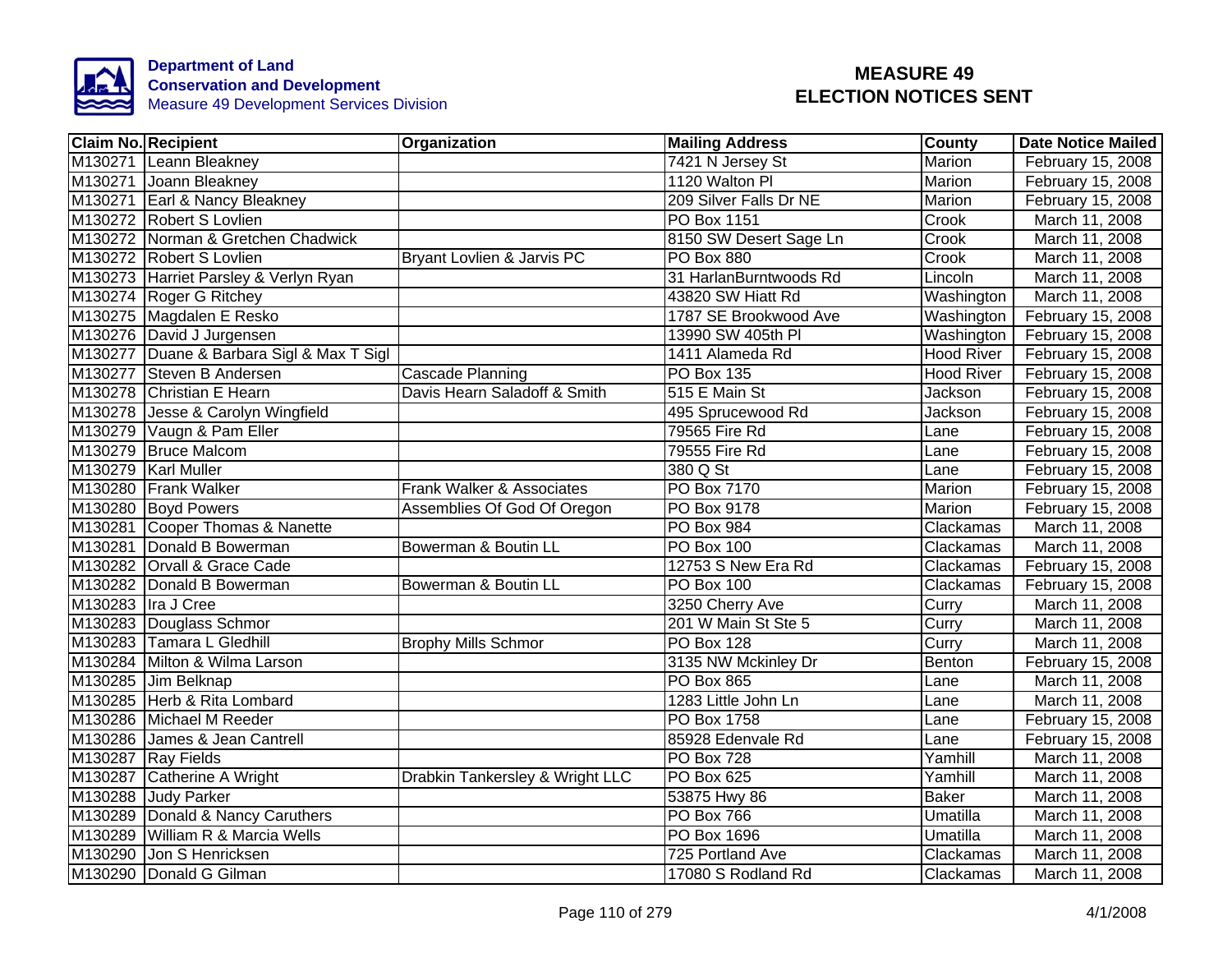

| <b>Claim No. Recipient</b>             | Organization            | <b>Mailing Address</b>     | County            | <b>Date Notice Mailed</b> |
|----------------------------------------|-------------------------|----------------------------|-------------------|---------------------------|
| M130291 Carolyn Haley                  |                         | 15715 SE Hawthorne         | Columbia          | March 11, 2008            |
| M130291 Michael O'Brien                |                         | 14203 SW Peninsula Dr      | Columbia          | March 11, 2008            |
| M130291 Ellen Clibbon                  |                         | 7140 Via Montemar          | Columbia          | March 11, 2008            |
| M130292 Thomas & Sally Foster          |                         | 64635 BendRedmond Hwy      | <b>Deschutes</b>  | March 11, 2008            |
| M130292 Robert S Lovlien               |                         | PO Box 1151                | <b>Deschutes</b>  | March 11, 2008            |
| M130293 Richard Fohs Sohn              | Lone Rock Timberland Co | PO Box 1127                | Coos              | March 11, 2008            |
| M130294 Richard Fohs Sohn              | Lone Rock Timberland Co | PO Box 1127                | Coos              | March 11, 2008            |
| M130295 Leola I Hreha                  |                         | 90292 Lillenas Rd          | Clatsop           | February 15, 2008         |
| M130296 Georgetta Ramsey               |                         | 39923 Griggs Dr            | Linn              | March 11, 2008            |
| M130297 Norman D Beach                 |                         | 81971 Paradise Rd          | Wallowa           | February 15, 2008         |
| M130297 Dennis & Nancy Beach           |                         | 85971 Paradise Rd          | Wallowa           | February 15, 2008         |
| M130298 Robert L Rice                  |                         | 25530 Rice Rd              | Linn              | February 15, 2008         |
| M130299 Stephan Trout                  |                         | 16294 State Hwy 38         | Douglas           | February 15, 2008         |
| M130299 Mary A Williams                |                         | 24111 Fm1097 W             | Douglas           | February 15, 2008         |
| M130300 Charles A & Etta Oeleis        |                         | 508 Cattle Dr              | Douglas           | March 11, 2008            |
| M130301 Robert Goodrich                |                         | 22033 NW Sellers Rd        | Washington        | March 11, 2008            |
| M130301 John C Pinkstaff               |                         | 601 SW Morrison Ste 2100   | Washington        | March 11, 2008            |
| M130302 Laurel K Nelson                |                         | 168 Foxwood Ct SE          | Benton            | February 15, 2008         |
| M130302 Laura C Johnson                |                         | <b>PO Box 907</b>          | Benton            | February 15, 2008         |
| M130303 Ted & Laurie Goodwin           |                         | 123 Charles St             | <b>Deschutes</b>  | March 11, 2008            |
| M130303 Robert S Lovlien               |                         | PO Box 1151                | <b>Deschutes</b>  | March 11, 2008            |
| M130304 Myra B Hoffman                 |                         | 40207 SW Laurelwood Rd     | Washington        | March 11, 2008            |
| M130304 William Cox                    |                         | 0244 SW California St      | Washington        | March 11, 2008            |
| M130305 Myra B Hoffman                 |                         | 40207 SW Laurelwood Rd     | Washington        | February 15, 2008         |
| M130305 William Cox                    |                         | 0244 SW California St      | Washington        | February 15, 2008         |
| M130306 Douglas K Whitsett             |                         | 23131 N Poe Valley Rd      | Klamath           | March 11, 2008            |
| M130306 Michael Spencer                |                         | 409 Pine St Ste 204        | Klamath           | March 11, 2008            |
| M130307 Michael L Spencer              | Michael L Spencer LLC   | 409 Pine St Ste 204        | Klamath           | February 15, 2008         |
| M130307 Ruth A Patton                  |                         | 13379 Crystal Springs Rd   | Klamath           | February 15, 2008         |
| M130308 Steven B Andersen              |                         | <b>PO Box 135</b>          | <b>Hood River</b> | February 15, 2008         |
| M130308 Lonnie L & Carol M Kuatt       |                         | 4460 Hutson Rd             | <b>Hood River</b> | February 15, 2008         |
| M130308 Lonnie R Kuatt                 |                         | 8260 Jordan Rd             | <b>Hood River</b> | February 15, 2008         |
| M130309 Richard G & Myrna F Sponhauer  |                         | 4758 Baseline              | <b>Hood River</b> | March 11, 2008            |
| M130309 Steven B Andersen              | Cascade Planning        | PO Box 135                 | <b>Hood River</b> | March 11, 2008            |
| M130310 Pavitt Land Use Consulting LLC |                         | $PO$ Box 5                 | Lincoln           | February 15, 2008         |
| M130310 Lester Hall                    |                         | PO Box 7662                | Lincoln           | February 15, 2008         |
| M130311 Stanley N & Wilma S Bender     |                         | 39601 Santiam Bluffs Rd NE | Linn              | February 15, 2008         |
| M130312 Larry & Lorena Buren           |                         | 581 Lancaster Dr SE        | Linn              | February 15, 2008         |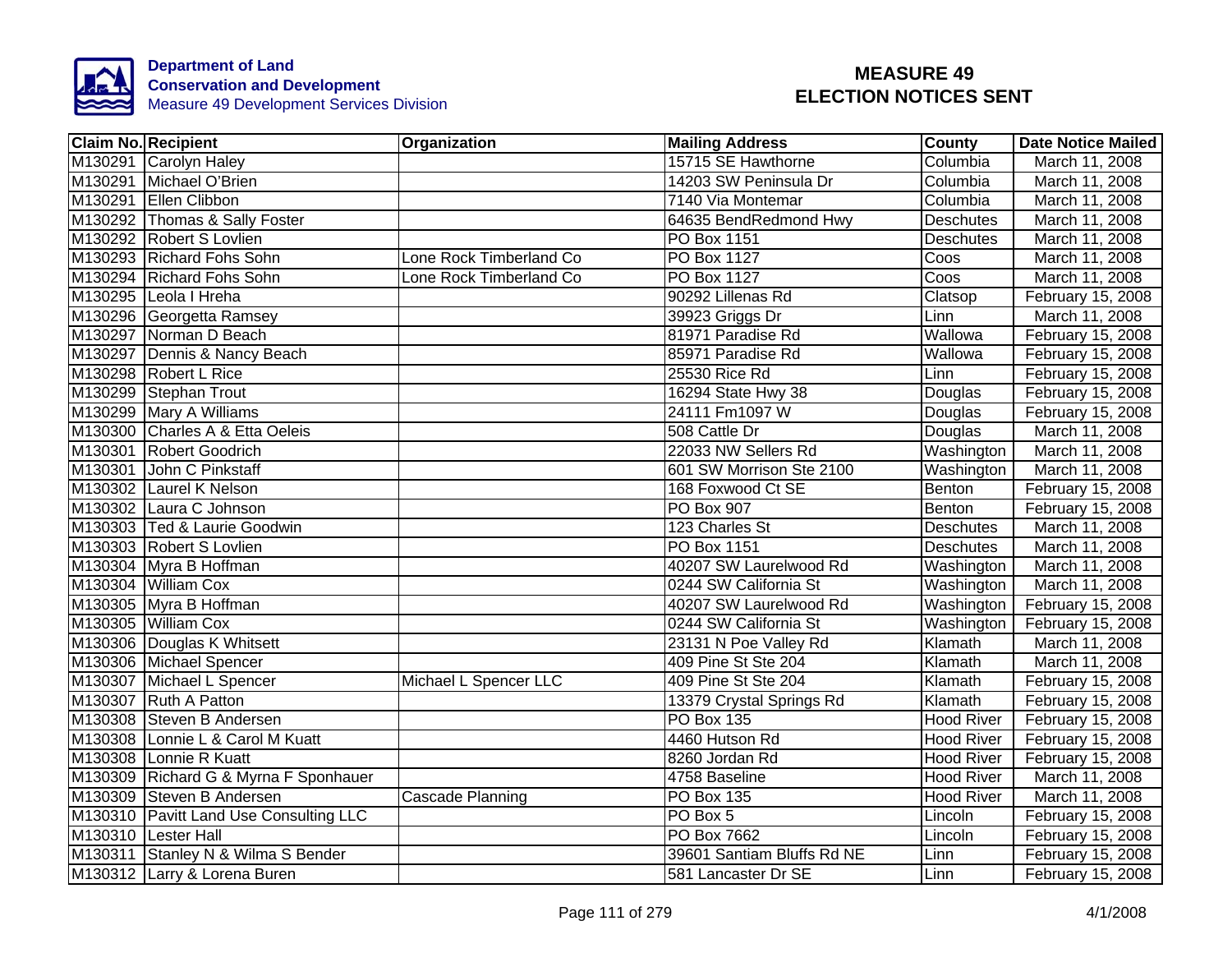

| <b>Claim No. Recipient</b>             | Organization     | <b>Mailing Address</b>     | <b>County</b> | <b>Date Notice Mailed</b> |
|----------------------------------------|------------------|----------------------------|---------------|---------------------------|
| M130313 Larry & Lorena Buren           |                  | 581 Lancaster Dr SE        | Linn          | February 15, 2008         |
| M130314 Frank D & Dolores E Elias      |                  | 1754 Glen Brook Loop Rd    | Douglas       | February 15, 2008         |
| M130315 Charles W & Wanda L Daugherty  |                  | 15368 S Herman Rd          | Clackamas     | February 15, 2008         |
| M130315 Roger A Daugherty              |                  | 15368 S Herman Rd          | Clackamas     | February 15, 2008         |
| M130315 Di Bleu                        |                  | 43900 SE Music Camp Rd     | Clackamas     | February 15, 2008         |
| M130315 Constance K Davidson           |                  | 3922 Davidson Rd           | Clackamas     | February 15, 2008         |
| M130316 Gary & Kathleen Larsen         |                  | 54135 Echo Valley Rd       | Coos          | February 15, 2008         |
| M130317 Kathryn Douglas                |                  | 550 James Howe Rd          | Polk          | March 11, 2008            |
| M130317 Michael J Martinis             |                  | 110 Madrona Ave SE         | Polk          | March 11, 2008            |
| M130318 Kathryn Douglas                |                  | 550 James Howe Rd          | Polk          | March 11, 2008            |
| M130318 Michael J Martinis             | Martinis & Hill  | 110 Madrona Ave SE         | Polk          | March 11, 2008            |
| M130319 Kathryn Douglas                |                  | 550 James Howe Rd          | Polk          | March 11, 2008            |
| M130319 Beverly Birr                   |                  | 565 James Howe Rd          | Polk          | March 11, 2008            |
| M130319 Michael J Martinis             | Martinis & Hill  | 110 Madrona Ave SE         | Polk          | March 11, 2008            |
| M130320 Kathryn Douglas                |                  | 550 James Howe Rd          | Polk          | February 15, 2008         |
| M130320 Beverly Birr                   |                  | 565 James Howe Rd          | Polk          | February 15, 2008         |
| M130320 Michael J Martinis             |                  | 110 Madrona Ave SE         | <b>Polk</b>   | February 15, 2008         |
| M130321 Kathryn Douglas                |                  | 550 James Howe Rd          | Polk          | March 11, 2008            |
| M130321 Beverly Birr                   |                  | 565 James Howe Rd          | Polk          | March 11, 2008            |
| M130321 Michael J Martinis             | Martinis & Hill  | 110 Madrona Ave SE         | Polk          | March 11, 2008            |
| M130322 Joan A Bryan                   |                  | 27678 S Hillockburn Rd     | Clackamas     | February 15, 2008         |
| M130322 Ray Bryan                      |                  | 11416 SE 27th Ave          | Clackamas     | February 15, 2008         |
| M130323 Eleanor Hillyard Hart          |                  | <b>PO Box 432</b>          | Clackamas     | February 15, 2008         |
| M130324 Richard & Violet Zimbrick      |                  | 8215 Rowell Creek Rd       | Polk          | March 11, 2008            |
| M130325 Griff Healy                    |                  | 901 N Brutscher St         | Yamhill       | February 15, 2008         |
| M130325 Robert A Scholl                |                  | 23995 NE Sunnycrest Rd     | Yamhill       | February 15, 2008         |
| M130326 Indian Point Inc               |                  | PO Box 3362                | Coos          | February 15, 2008         |
| M130326 Steven L Pfeiffer              | Perkins Coie LLP | 1120 NW Couch 10th Flr     | Coos          | February 15, 2008         |
| M130327 John J & Charlotte Vlastelicia |                  | 32710 Callahan Rd          | Columbia      | February 15, 2008         |
| M130328 David J Silbernagel            |                  | 40729 Rodgers Mtn Loop     | Linn          | March 11, 2008            |
| M130329 Jeannette M Banker             |                  | 38304 Mt Hope Dr           | Linn          | March 11, 2008            |
| M130330 James & Bonnie Gibson          |                  | 1200 NE Territorial Rd #32 | Washington    | February 15, 2008         |
| M130331 Leroy & Beverly Haven          |                  | 15922 Green Bridge Rd SE   | Marion        | February 15, 2008         |
| M130332 Jim L Lucas                    |                  | PO Box 699                 | Washington    | February 15, 2008         |
| M130332 Mike & Ann Strassel            |                  | 26707 NW August Dr         | Washington    | February 15, 2008         |
| M130333 Tim & Sandy Cleveland          |                  | 21647 Vanderpool Ln        | Benton        | March 11, 2008            |
| M130333 James K Brewer                 |                  | 456 SW Monroe Ave          | Benton        | March 11, 2008            |
| M130334 John & Hera Carlson            |                  | PO Box 654                 | Clackamas     | March 11, 2008            |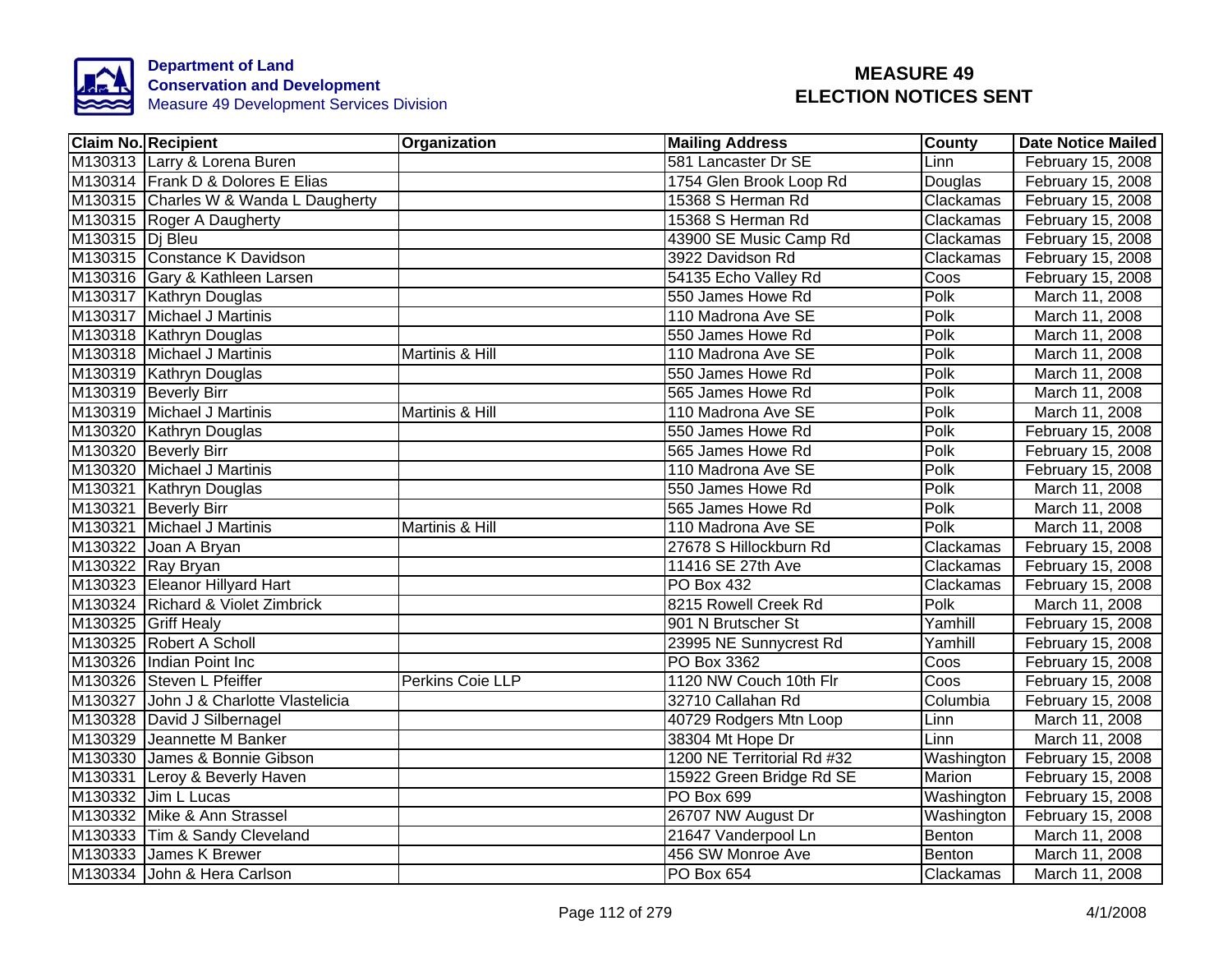

|         | <b>Claim No. Recipient</b>           | Organization                 | <b>Mailing Address</b>    | <b>County</b>     | <b>Date Notice Mailed</b> |
|---------|--------------------------------------|------------------------------|---------------------------|-------------------|---------------------------|
|         | M130334 R Roger Reif                 |                              | <b>PO Box 729</b>         | Clackamas         | March 11, 2008            |
|         | M130335 Emmett R McIntosh            |                              | 33711 Oak Flat Rd         | Coos              | February 15, 2008         |
|         | M130335 Marie K Cochran              |                              | 87688 North Bank Ln       | Coos              | February 15, 2008         |
|         | M130336 Mark W Olson                 |                              | 8750 Oak Grove Rd         | Polk              | March 11, 2008            |
|         | M130336 Mark D Shipman               | Saalfeld Griggs              | PO Box 470                | Polk              | March 11, 2008            |
|         | M130337 Richard Keith Joyce          |                              | 21725 SW Chapman Rd       | Washington        | February 15, 2008         |
|         | M130338 Richard Keith Joyce          |                              | 21725 SW Chapman Rd       | Washington        | February 15, 2008         |
| M130339 |                                      | Halliday Orchards Inc        | PO Box 189                | <b>Hood River</b> | February 15, 2008         |
| M130340 |                                      | <b>Halliday Orchards Inc</b> | <b>PO Box 189</b>         | <b>Hood River</b> | February 15, 2008         |
|         | M130341 Paul Villwock                |                              | 600 Perrydale Rd          | Polk              | March 11, 2008            |
|         | M130342 Paul Villwock                |                              | 600 Perrydale Rd          | Polk              | March 11, 2008            |
|         | M130343 Paul Villwock                |                              | 600 Perrydale Rd          | Polk              | March 11, 2008            |
|         | M130343 Ruth Villwock                |                              | 695 NE Dallas Dr          | Polk              | March 11, 2008            |
|         | M130344 Phillip E & Carolyn A Keller |                              | 372 Second St             | Washington        | March 11, 2008            |
|         | M130345 Peter Taylor                 |                              | 9064 SE Ranay             | Marion            | February 15, 2008         |
|         | M130345 Patrick E Doyle              | <b>Kelley Kelley Doyle</b>   | 110 N Second St           | <b>Marion</b>     | February 15, 2008         |
|         | M130346 Jim L Lucas                  |                              | <b>PO Box 699</b>         | Washington        | February 15, 2008         |
|         | M130346 William R Stoller            |                              | 55360 SW Sain Creek Rd    | Washington        | February 15, 2008         |
|         | M130347   Ivan B & Patricia I Hein   |                              | 41596 SW Vandehey Rd      | Washington        | February 15, 2008         |
|         | M130348 Alonzoj & Beverly E Cribbins |                              | 63960 Deschutes Market Rd | Deschutes         | February 15, 2008         |
|         | M130348 Corey Clark                  |                              | 2421 S Hwy 97             | <b>Deschutes</b>  | February 15, 2008         |
|         | M130349 Jim L Lucas                  |                              | <b>PO Box 699</b>         | Washington        | February 15, 2008         |
|         | M130349 Henry D Scott                |                              | 55505 SW Sain Creek Rd    | Washington        | February 15, 2008         |
|         | M130350 Jerry J & Gretchen L Schott  |                              | 32978 E Mahr Rd           | Lane              | February 15, 2008         |
|         | M130350 Steve Cornacchia             |                              | 180 E 11th Ave            | Lane              | February 15, 2008         |
|         | M130351 James D Gross                |                              | 1745 Clover Ridge Rd NE   | Linn              | February 15, 2008         |
|         | M130352 Ae & Dm Pingle               |                              | 3280 E Antelope           | Jackson           | February 15, 2008         |
|         | M130352 L Calvin Martin              |                              | 3901 Bridgeport Dr        | Jackson           | February 15, 2008         |
|         | M130353 Mh Pingle                    |                              | PO Box 7                  | Jackson           | February 15, 2008         |
|         | M130353 L Calvin Martin              |                              | 3901 Bridgeport Dr        | Jackson           | February 15, 2008         |
|         | M130353 M Atkinson                   |                              | 569 Avenida Del Vendor    | Jackson           | February 15, 2008         |
|         | M130354 MI & Gs Anderson             |                              | 425 SE M St               | Jackson           | February 15, 2008         |
|         | M130354  L Calvin Martin             |                              | 3901 Bridgeport Dr        | Jackson           | February 15, 2008         |
|         | M130355 Glenn I Summers              |                              | 14103 NE Salmon Creek Ave | Benton            | February 15, 2008         |
|         | M130356 Nicholas & Joan Loschiavo    |                              | 28740 S Beavercreek Rd    | Clackamas         | March 11, 2008            |
|         | M130357 Michael A Autio              |                              | 100 39th St               | Clatsop           | February 15, 2008         |
|         | M130357 David & Bonnie Heinzman      |                              | 91670 Svensen Market Rd   | Clatsop           | February 15, 2008         |
|         | M130358 Darwin T Low                 |                              | 20220 Sturgeon Rd         | <b>Deschutes</b>  | March 11, 2008            |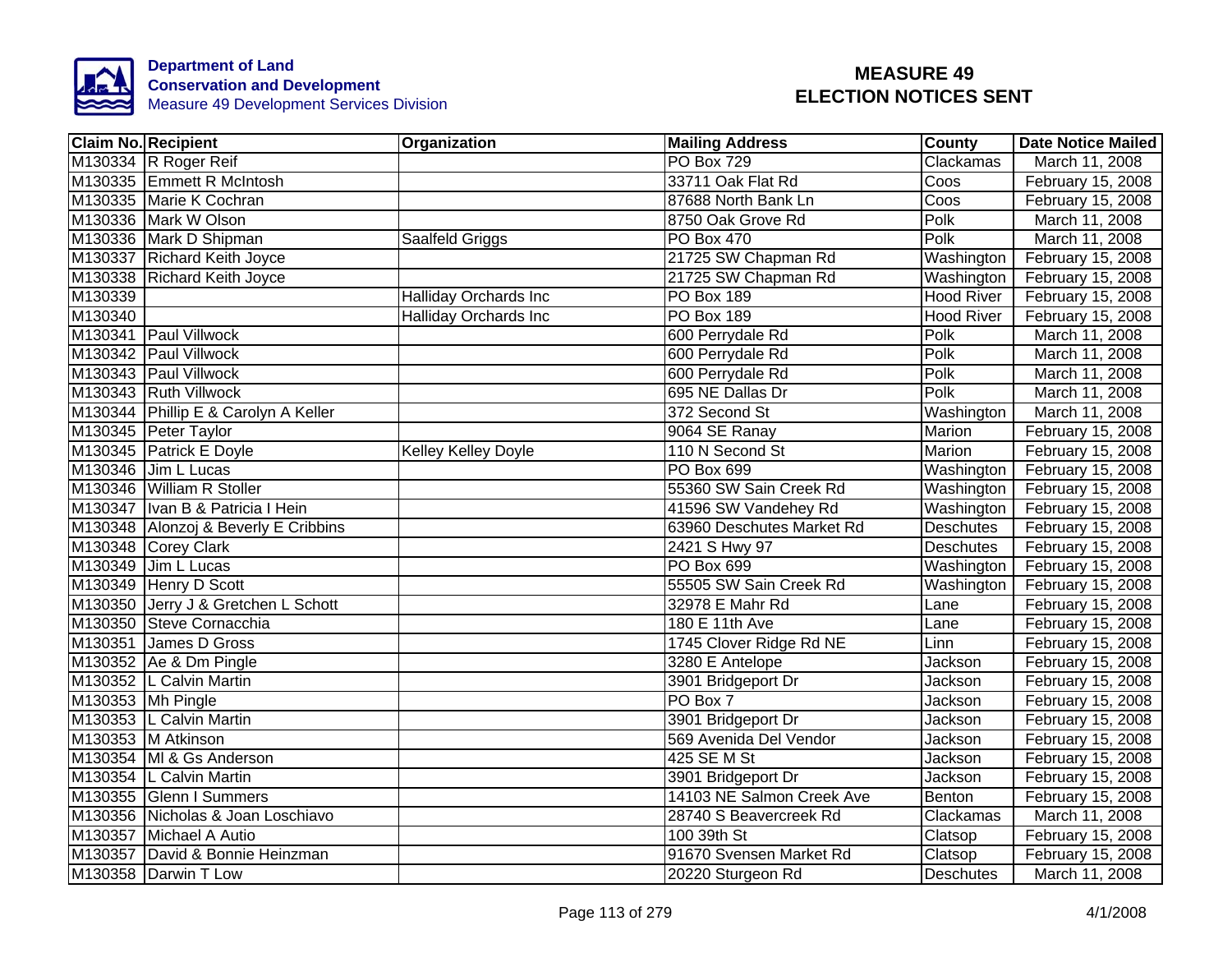

| <b>Claim No. Recipient</b>        | Organization                      | <b>Mailing Address</b>    | County            | <b>Date Notice Mailed</b> |
|-----------------------------------|-----------------------------------|---------------------------|-------------------|---------------------------|
| M130358 Robert S Lovlien          | Bryant Lovlien & Jarvis PC        | <b>PO Box 880</b>         | <b>Deschutes</b>  | March 11, 2008            |
| M130359 Carl & Jeanine Jacobson   |                                   | 3985 Willow Flat Rd       | <b>Hood River</b> | March 11, 2008            |
| M130360 Jerry & Bonnie Patterson  |                                   | 9414 S Aldercreek Ln      | Clackamas         | February 15, 2008         |
| M130361 Circle Five Ranch Inc     |                                   | Route 1 Box 69A           | Klamath           | February 15, 2008         |
| M130361 Michael L Spencer         | Michael L Spencer LLC             | 409 Pine St Ste 204       | Klamath           | February 15, 2008         |
| M130362 Emmett R McIntosh         |                                   | 33711 Oak Flat Rd         | Coos              | March 11, 2008            |
| M130362 Guy R Scherer             | Kids Place Farms Inc              | PO Box 2086               | Coos              | March 11, 2008            |
| M130362 Bonnie S Iverson          |                                   | PO Box 95                 | Coos              | March 11, 2008            |
| M130362 C Gregory Scherer         |                                   | 10624 SW Cottonwood St    | Coos              | March 11, 2008            |
| M130363 Bobby D & Jane S Rickel   |                                   | PO Box 598                | Clackamas         | February 15, 2008         |
| M130364 David E Erickson          |                                   | 3169 Dayton-Lafayette Hwy | Yamhill           | February 15, 2008         |
| M130364 Mark D Shipman            | Saalfeld Griggs PC                | <b>PO Box 470</b>         | Yamhill           | February 15, 2008         |
| M130365 Robert Zurcher            |                                   | 27915 NW Meek Rd          | Washington        | February 15, 2008         |
| M130366 Carolyn M Beavers         |                                   | 25645 SW Mountain Rd      | Clackamas         | February 15, 2008         |
| M130367 George & Patricia Calvert |                                   | 425 Calvert Dr            | Josephine         | February 15, 2008         |
| M130368 Robert K Erickson         | <b>Erickson Enterprises Inc</b>   | 55349 Columbia River Hwy  | Columbia          | February 15, 2008         |
| M130369 Richard & Judith Kirkham  |                                   | 9225 Steel Bridge Rd      | Polk              | March 11, 2008            |
| M130369 Wallace W Lien            | <b>Wallace W Lien PC</b>          | 1775 32nd PI NE Ste A     | Polk              | March 11, 2008            |
| M130370 Larry & Sharon Johnston   |                                   | 3576 Sunshine Rd          | Douglas           | March 11, 2008            |
| M130370 Rhyun & Kim Rinnert       |                                   | 3494 Sunshine Rd          | Douglas           | March 11, 2008            |
| M130371 James A Wilcox            |                                   | 2330 Whitney Rd           | Malheur           | February 15, 2008         |
| M130372 Diana McClaskey           |                                   | 13120 SW Morgan Rd        | <b>Deschutes</b>  | March 11, 2008            |
| M130372 Robert S Lovlien          | Bryant Lovlien & Jarvis PC        | <b>PO Box 880</b>         | <b>Deschutes</b>  | March 11, 2008            |
| M130373 Reece & Lorene Richardson |                                   | 69765 Goodrich Rd         | <b>Deschutes</b>  | March 11, 2008            |
| M130373 Edward P Fitch            | <b>Bryant Emerson &amp; Fitch</b> | <b>PO Box 457</b>         | <b>Deschutes</b>  | March 11, 2008            |
| M130374 Michael L Bayliss         |                                   | 12220 NE Bayliss Rd       | Yamhill           | March 28, 2008            |
| M130374 Edwin R Sharer            |                                   | <b>PO Box 506</b>         | Yamhill           | March 28, 2008            |
| M130375 David & Virginia Erickson |                                   | 34591 Church Rd           | Columbia          | March 11, 2008            |
| M130376 Williams & Arlene Johnson |                                   | 25988 SE Dowty Rd         | Clackamas         | March 11, 2008            |
| M130377 Linda Depaolo             |                                   | <b>PO Box 173</b>         | Clackamas         | March 11, 2008            |
| M130377 Lois Poole                |                                   | 4380 Dee Hwy              | Clackamas         | March 11, 2008            |
| M130377 Leslie Poole              |                                   | 15115 SE Lee Ave          | Clackamas         | March 11, 2008            |
| M130377 Donald Poole              |                                   | 3505 X St                 | Clackamas         | March 11, 2008            |
| M130378 J Curtis Barnes           |                                   | 4455 Fern Valley Rd       | Jackson           | March 11, 2008            |
| M130378 Mark S Bartholomew        | Hornecker Cowling Hassen          | 717 Murphy Rd             | Jackson           | March 11, 2008            |
| M130379 Mark S Bartholomew        | <b>Hornecker Cowling</b>          | 717 Murhphy Rd            | Jackson           | February 15, 2008         |
| M130379 J Curtis Barnes           |                                   | 4455 Fern Valley Rd       | Jackson           | February 15, 2008         |
| M130380 Steven H Corey            |                                   | <b>PO Box 218</b>         | Umatilla          | March 11, 2008            |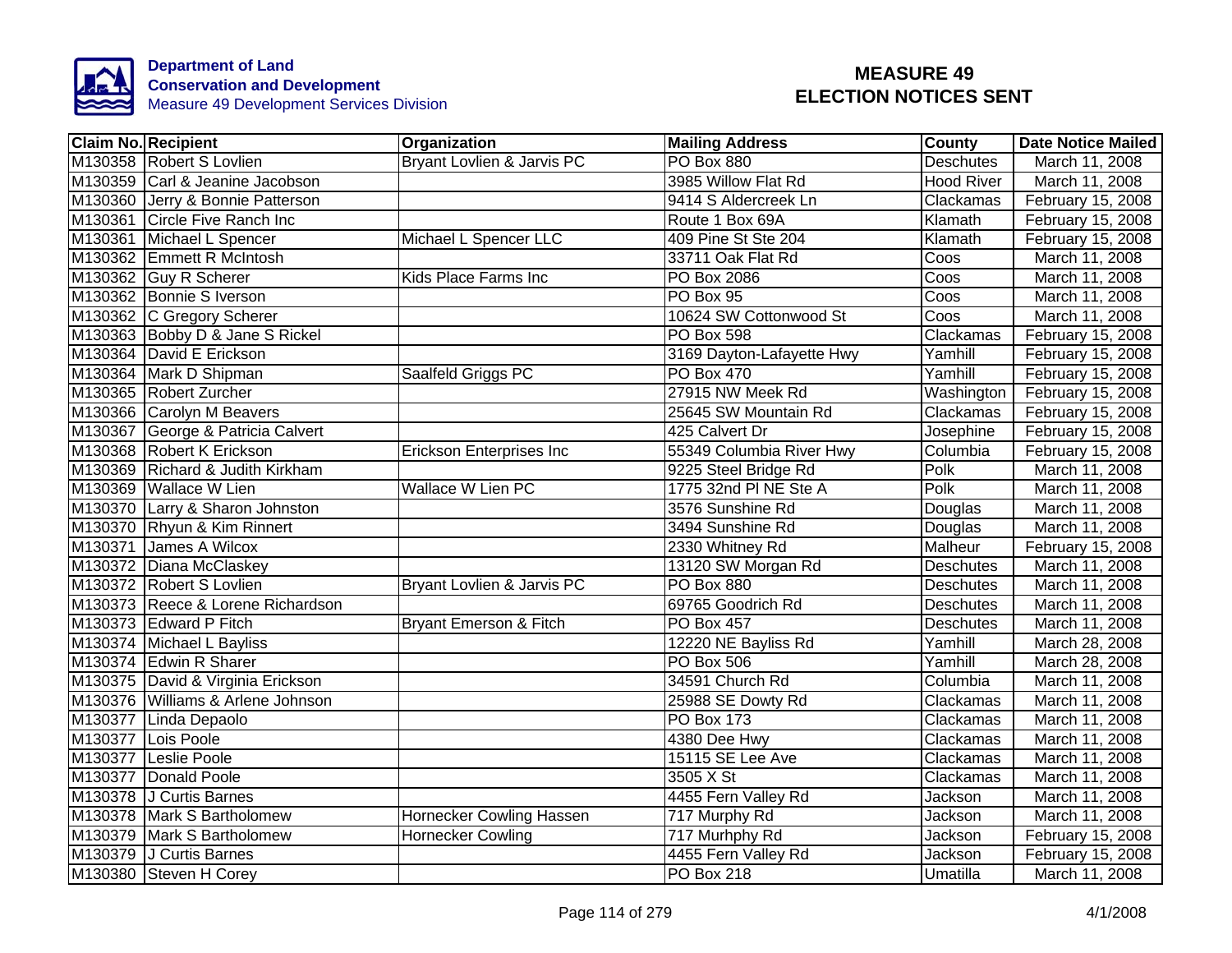

|                   | <b>Claim No. Recipient</b>          | Organization                 | <b>Mailing Address</b>   | <b>County</b> | <b>Date Notice Mailed</b> |
|-------------------|-------------------------------------|------------------------------|--------------------------|---------------|---------------------------|
|                   | M130380 Fred & Retha Tenny          |                              | 17200 W Bell Rd          | Umatilla      | March 11, 2008            |
|                   | M130381 Wilma M Smith               |                              | 25581 S Rhoten Rd        | Clackamas     | February 15, 2008         |
|                   | M130382 Alan R & Shirley D Wiser    |                              | 24397 Territorial Hwy    | Benton        | March 11, 2008            |
|                   | M130382 George B Heilig             | <b>Cable Huston Benedict</b> | PO Box 546               | Benton        | March 11, 2008            |
|                   | M130383 Tom & Marlene Hirons        |                              | 51755 Gato Bridge        | Linn          | March 11, 2008            |
|                   | M130384 Frank L Crooks              |                              | 4605 Elmwood Rd          | Marion        | February 15, 2008         |
|                   | M130384 Wallace W Lien              | Wallace W Lien PC            | 1775 32nd PI NE Ste A    | Marion        | February 15, 2008         |
|                   | M130384 Richard & Joann Sonnen      |                              | 8012 NE 102nd Circle     | Marion        | February 15, 2008         |
|                   | M130385 Kenneth E Rieke             |                              | 560 Tanglewood Ln        | Douglas       | February 15, 2008         |
|                   | M130386 James & Patricia Horrocks   |                              | 35500 NE Corral Creek Rd | Yamhill       | February 15, 2008         |
|                   | M130387 Alan Leatherwood            |                              | 356 Fair Oaks Rd         | Douglas       | February 15, 2008         |
|                   | M130387 Doris Leatherwood           |                              | 4497 Don Pariel Rd       | Douglas       | February 15, 2008         |
|                   | M130388 Michael & Tanya McWilliam   |                              | 48922 McWilliams Pit Rd  | Coos          | March 11, 2008            |
|                   | M130389 Bertha Hudson               |                              | 77768 Gillispie Rd       | Lane          | February 15, 2008         |
|                   | M130390 Elden L & Margie M Ferris   |                              | 8309 NE 69th St          | Benton        | February 15, 2008         |
|                   | M130391 Joseph F Batty              |                              | 60862 Love Rd            | Grant         | March 11, 2008            |
| M130392 Eric Hall |                                     |                              | 3585 NW Glencoe Rd       | Washington    | March 11, 2008            |
|                   | M130392 Dennis R Hall               |                              | 20064 NW Dairy Creek Rd  | Washington    | March 11, 2008            |
| M130393 Eric Hall |                                     |                              | 3585 NW Glencoe Rd       | Washington    | March 11, 2008            |
|                   | M130393 Dennis R Hall               |                              | 20064 NW Dairy Creek Rd  | Washington    | March 11, 2008            |
|                   | M130394 Eric W Hall                 |                              | 3585 NW Glencoe Rd       | Washington    | March 11, 2008            |
|                   | M130394 Dennis R Hall               |                              | 20064 NW Dairy Creek Rd  | Washington    | March 11, 2008            |
|                   | M130395 Joseph & Yvonne Sawtell     |                              | 15614 S Lammer Rd        | Clackamas     | March 11, 2008            |
|                   | M130396 William & Joann Reiling     |                              | 15400 SE Barlow Ct       | Clackamas     | March 11, 2008            |
|                   | M130397 John & Becky Palmer         |                              | PO Box 34                | Lincoln       | March 11, 2008            |
|                   | M130397 Gary C Hamilton             |                              | <b>PO Box 1730</b>       | Lincoln       | March 11, 2008            |
|                   | M130398 Hubert & Joyce Jenicke      |                              | 18345 SW Neugebauer      | Washington    | February 15, 2008         |
|                   | M130399 Verden & Lois Wheeler       |                              | <b>Box 2385</b>          | Lane          | February 15, 2008         |
| M130400           | Doris Johnson                       |                              | 89733 Armitage Rd        | Lane          | February 15, 2008         |
| M130400           | <b>William R Potter</b>             | Arnold Gallagher             | PO Box 1758              | Lane          | February 15, 2008         |
|                   | M130400 Michael M Reeder            |                              | PO Box 1758              | Lane          | February 15, 2008         |
|                   | M130401 Milton Gifford              |                              | <b>PO Box 247</b>        | Lane          | March 11, 2008            |
|                   | M130401 Brian O'Neil                |                              | 911 N 9th St             | Lane          | March 11, 2008            |
|                   | M130402 Emmett R McIntosh           |                              | 33711 Oak Flat Rd        | Coos          | March 11, 2008            |
|                   | M130402 Ronny O & Gloria R Haga     | Five J Cranberry Farms LP    | 88860 Windhurst Ln       | Coos          | March 11, 2008            |
|                   | M130403 Victor & Marianne Kaczynski |                              | 8320 Cooper Spur Rd      | Washington    | March 11, 2008            |
|                   | M130404 Robert & Sherry Lee         |                              | 1890 Cascade Dr          | Linn          | February 15, 2008         |
|                   | M130405 Albert E Kleinsmith         |                              | 13550 S Mulino Rd        | Clackamas     | February 15, 2008         |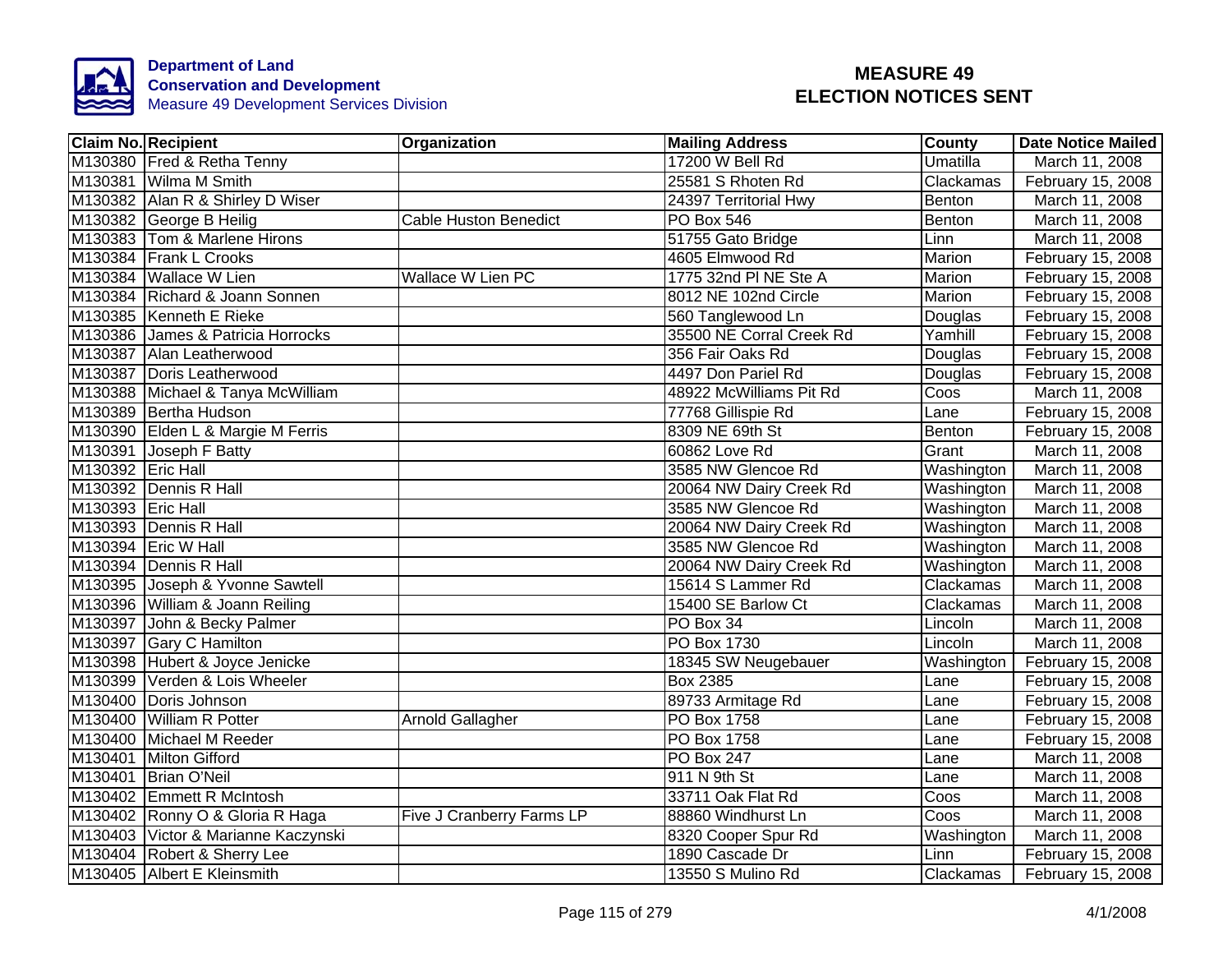

| <b>Claim No. Recipient</b>              | Organization                 | <b>Mailing Address</b>       | <b>County</b>     | <b>Date Notice Mailed</b> |
|-----------------------------------------|------------------------------|------------------------------|-------------------|---------------------------|
| M130406 Russell F Wilson                |                              | PO Box 99                    | Yamhill           | March 11, 2008            |
| M130407 George & Hillary Atiyeh         |                              | 9918 North Fork Ln           | Marion            | March 11, 2008            |
| M130408 Patricia Ray Whilhelm           |                              | 409 Quail Ln                 | Grant             | March 11, 2008            |
| M130409 Maxson W & Brit Sherman         |                              | 29011 S Needy Rd             | Clackamas         | February 15, 2008         |
| M130409 Loren P Bell                    | Loren P Bell PC              | PO Box 279                   | Clackamas         | February 15, 2008         |
| M130410 Loren P Bell                    | Loren P Bell PC              | PO Box 279                   | Clackamas         | February 15, 2008         |
| M130410 Maxson W & Brit Sherman         |                              | 29011 S Needy Rd             | Clackamas         | February 15, 2008         |
| M130411 John Schmeltzer                 |                              | 24595 SW Niell Rd            | Washington        | February 19, 2008         |
| M130411 Jeannine G Schmeltzer           |                              | 24595 SW Neill Rd            | Washington        | February 19, 2008         |
| M130412 Jim Belknap                     |                              | PO Box 865                   | Lane              | February 19, 2008         |
| M130412 Robert & Elnora Bailey          |                              | 33544 Molitor Hill Rd        | Lane              | February 19, 2008         |
| M130413 John W Shonkwiler               |                              | 13425 SW 72nd Ave            | Clackamas         | March 11, 2008            |
| M130413 Dennis L & Jacqueline Odenstadt |                              | 34725 SW Mountain Rd         | Clackamas         | March 11, 2008            |
| M130413 Allen & Donna Smith             | Odenstadt LLC                | 24725 SW Mountain Rd         | Clackamas         | March 11, 2008            |
| M130414 Vernie Eiesland                 |                              | 435 SW Washington St         | Yamhill           | February 19, 2008         |
| M130414 Michael G Gunn                  |                              | 700 Deborah Rd Ste 250       | Yamhill           | February 19, 2008         |
| M130414 Kenneth R Eiesland              |                              | 204 NE 299th St              | Yamhill           | February 19, 2008         |
| M130415 Dennis Wilmes                   |                              | 10307 Mattieu Ln NE          | Clackamas         | February 19, 2008         |
| M130415 Kathy Layton                    |                              | 1360 SE 9th Ave              | Clackamas         | February 19, 2008         |
| M130416 Robert S Lovlien                |                              | PO Box 1151                  | Jefferson         | March 11, 2008            |
| M130416 James Mclean                    |                              | 25615 Cold Springs Resort Ln | Jefferson         | March 11, 2008            |
| M130417 Paul W & Susan C Lafarge        |                              | 19561 SE Qually Rd           | Clackamas         | February 19, 2008         |
| M130418 Ken & Linda Wright              |                              | 18366 S Springwater Rd       | Clackamas         | February 19, 2008         |
| M130419 Lauren & Anita Swartz           |                              | 51967 Hwy 203                | Union             | March 11, 2008            |
| M130420 Michael L Spencer               | Michael L Spencer LLC        | 409 Pine St Ste 204          | Klamath           | February 19, 2008         |
| M130420 Dean C & Jennifer S Engelsons   |                              | <b>PO Box 952</b>            | Klamath           | February 19, 2008         |
| M130421 Donald & Susan Gruener          |                              | 1081 Joe Wright Rd           | Klamath           | March 11, 2008            |
| M130422 Parrline Q Norton               |                              | PO Box 36                    | <b>Jefferson</b>  | March 11, 2008            |
| M130423 Estella Summers                 |                              | 46144 Lone Fir               | <b>Baker</b>      | February 19, 2008         |
| M130423 Shea Gumusoglu                  |                              | 6650 SW Redwood Ln Ste 215   | <b>Baker</b>      | February 19, 2008         |
| M130424 Victor W Vankoten               |                              | PO Box 325                   | <b>Hood River</b> | February 19, 2008         |
| M130424 John R & Charlene M Stoltz      |                              | 5680 Oregon Rd               | <b>Hood River</b> | February 19, 2008         |
| M130425 Clair Miller                    |                              | 1826 NE Broadway             | Clackamas         | March 11, 2008            |
| M130426 Ann N Malott                    |                              | <b>PO Box 127</b>            | Jefferson         | March 11, 2008            |
| M130427 Christian E Hearn               | Davis Hearn Saladoff & Smith | 515 E Main St                | Jackson           | February 19, 2008         |
| M130427 John F Rader                    |                              | 2034 Sterling Creek Rd       | Jackson           | February 19, 2008         |
| M130428 Gene & G Lavonne Chasteen       |                              | 174 Heather Ln               | Douglas           | February 19, 2008         |
| M130429 Anthony B James                 |                              | <b>PO Box 105</b>            | Polk              | February 19, 2008         |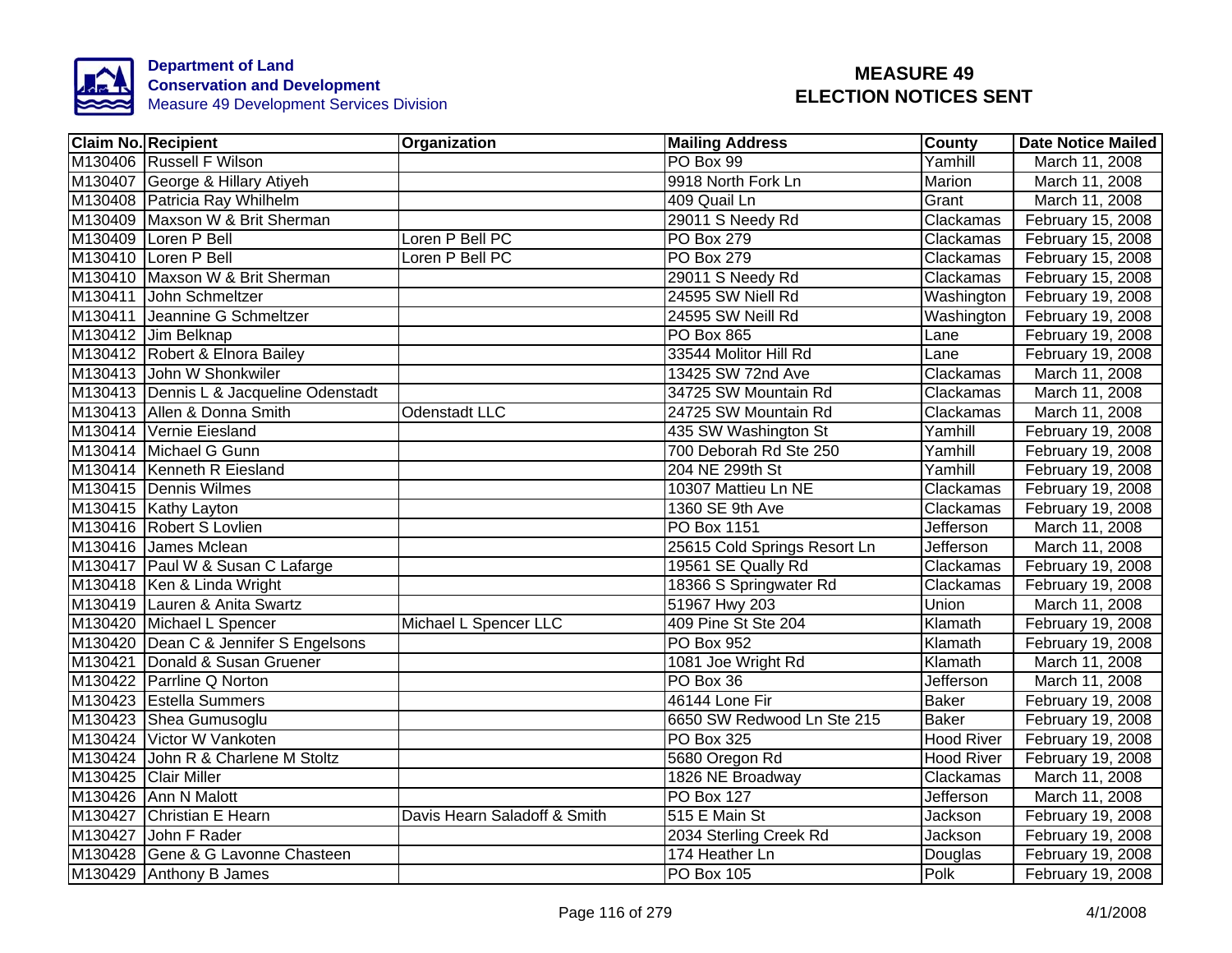

|         | <b>Claim No. Recipient</b>              | Organization             | <b>Mailing Address</b>     | County           | <b>Date Notice Mailed</b> |
|---------|-----------------------------------------|--------------------------|----------------------------|------------------|---------------------------|
|         | M130429 James & Claudine Floyd          |                          | 8325 Fort Hill Rd          | Polk             | February 19, 2008         |
|         | M130430 Genevieve R King                |                          | 15200 Old Condor Bridge Rd | Tillamook        | February 19, 2008         |
|         | M130430 Julie Lafoon                    |                          | 7480 Trask River Rd        | Tillamook        | February 19, 2008         |
|         | M130431 Mark S Bartholomew              | <b>Hornecker Cowling</b> | 717 Murhphy Rd             | Jackson          | February 19, 2008         |
|         | M130431 Ernest & Betty Strickland       |                          | 2700 Lewis Rd              | Jackson          | February 19, 2008         |
|         | M130432 Steven B Andersen               | Cascade Planning         | <b>PO Box 135</b>          | Wasco            | February 19, 2008         |
|         | M130432 William H Ferres                |                          | 5125 Fifteenmile Rd        | Wasco            | February 19, 2008         |
|         | M130433 Bob Laughlin                    | Laughlin Orchards Inc    | PO Box 399                 | Yamhill          | February 19, 2008         |
|         | M130433 Walter R Gowell                 |                          | <b>PO Box 480</b>          | Yamhill          | February 19, 2008         |
|         | M130434 Bob Laughlin                    | Laughlin Orchards Inc    | PO Box 399                 | Yamhill          | February 19, 2008         |
|         | M130434 Walter R Gowell                 |                          | PO Box 480                 | Yamhill          | February 19, 2008         |
|         | M130435 William B & Peggy A Spivey      |                          | PO Box 13729               | Marion           | March 11, 2008            |
|         | M130436 Linda M Monk                    |                          | 16690 S Pam Dr             | Linn             | February 19, 2008         |
|         | M130437 John J & Deborah J Wilson       |                          | 34201 Cedar Valley Rd      | Curry            | March 11, 2008            |
|         | M130438 Alice Propes                    |                          | 225 SE Walnut Ave          | Polk             | March 11, 2008            |
|         | M130439 Donald L & Jacquelyn R Evernden |                          | 1421 Winston Section Rd    | Coos             | February 19, 2008         |
|         | M130440 Rose M Hurliman                 |                          | 9360 Fawcett Creek Rd      | <b>Tillamook</b> | February 19, 2008         |
|         | M130441 W Kent Pederson                 |                          | 404 S Cole St              | Clackamas        | February 19, 2008         |
|         | M130442 Charles H Wilcken               |                          | 28188 S Cox Rd             | Clackamas        | February 19, 2008         |
|         | M130443 Elizabeth Boedigheimer          |                          | 6898 Sherman Rd            | Marion           | February 19, 2008         |
|         | M130443 Della C Boedigheimer            |                          | PO Box 88                  | Marion           | February 19, 2008         |
|         | M130444 Mara'D A Vanderwal              |                          | 10368 S Maple Grove Rd     | Clackamas        | March 11, 2008            |
|         | M130445 Douglass H Schmor               |                          | 201 W Main St Ste 5        | Jackson          | March 11, 2008            |
|         | M130445 Margot Harvey                   |                          | 618 Seventh Fairway Dr     | Jackson          | March 11, 2008            |
|         | M130446 Charles Anderson                |                          | 1404 NE 3rd St             | <b>Deschutes</b> | March 11, 2008            |
|         | M130446 Martin Hansen                   |                          | 1148 NW Hill St            | <b>Deschutes</b> | March 11, 2008            |
|         | M130447 Andrew K Kauffman               |                          | PO Box 687                 | Clackamas        | February 19, 2008         |
|         | M130447 Clara Philpot                   |                          | 35891 S Hwy 213            | Clackamas        | February 19, 2008         |
|         | M130447 Clara Philpot                   |                          | 16161 SW Bell Rd           | Clackamas        | March 4, 2008             |
|         | M130448 Josephine Newton                | <b>Sherrie Underhill</b> | 13841 NE Wilco Hwy         | Marion           | February 19, 2008         |
|         | M130449 James & Shirley Kimlinger       |                          | 1141 NW 8th Way            | Clackamas        | March 11, 2008            |
| M130450 | James McCormack                         |                          | 64631 Alder Slope Rd       | Wallowa          | March 11, 2008            |
|         | M130451 James McCormack                 |                          | 64631 Alder Slope Rd       | Wallowa          | March 11, 2008            |
|         | M130452 Patrick L O'Dell                |                          | 30688 Oswalt Dr            | Clackamas        | February 19, 2008         |
|         | M130453 Dorothy Malone                  |                          | 18414 Dixonville Rd        | Douglas          | February 19, 2008         |
|         | M130454 Darle Runnels                   |                          | 136 Octavia Ave            | Klamath          | March 11, 2008            |
|         | M130454 Michael L Spencer               | Michael L Spencer LLC    | 409 Pine St Ste 204        | Klamath          | March 11, 2008            |
|         | M130455 Maureen Bergman                 | Kokeel Kanu Klub         | PO Box 461                 | Coos             | February 19, 2008         |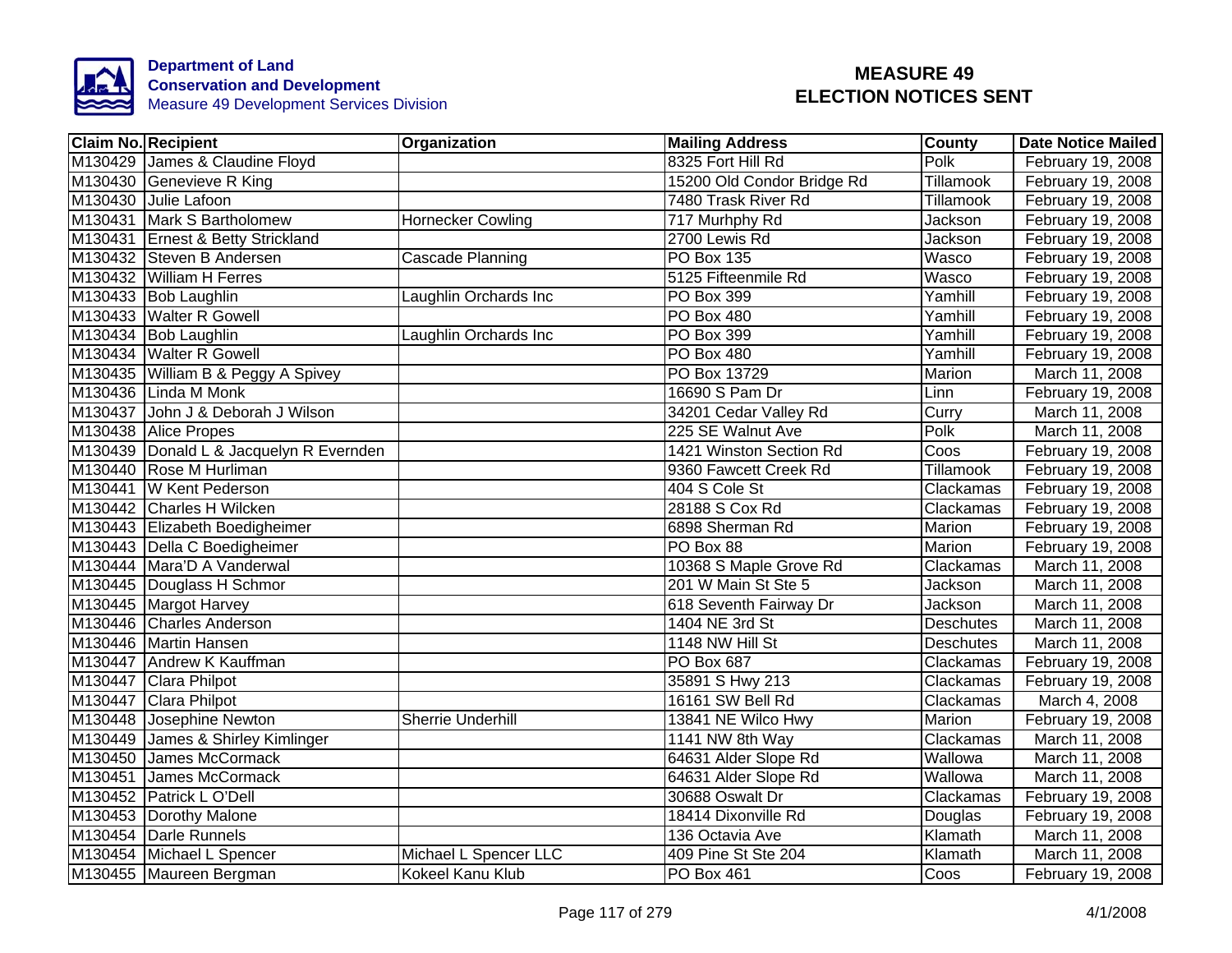

|         | <b>Claim No. Recipient</b>            | Organization                 | <b>Mailing Address</b>        | County            | <b>Date Notice Mailed</b> |
|---------|---------------------------------------|------------------------------|-------------------------------|-------------------|---------------------------|
|         | M130456 Catherine Wright              |                              | <b>PO Box 625</b>             | Clackamas         | March 11, 2008            |
|         | M130456 Wayne A & Christine A Paulsen |                              | 2025 Hopkins Ave              | Clackamas         | March 11, 2008            |
|         | M130457 Linda Lee M Hyde              |                              | 623 NW Pacific Grove Dr       | Washington        | March 11, 2008            |
|         | M130458 Emery J Hofmann               |                              | 20537 SE Walgren Rd           | Clackamas         | March 11, 2008            |
|         | M130459 Edward L Headrick             |                              | 3605 Sample Rd                | Polk              | February 19, 2008         |
|         | M130459 Frances Headrick              |                              | 3605 Sample Rd                | Polk              | February 19, 2008         |
|         | M130460 Ray Soto Orchards             |                              | 5171 Baseline Dr              | <b>Hood River</b> | March 11, 2008            |
| M130461 |                                       | Moyer Theaters Inc           | PO Box 832                    | Multnomah         | March 11, 2008            |
|         | M130461 Mark P O'Donnell              | O'Donnell & Clark LLP        | 1650 NW Naito Parkway Ste 302 | Multnomah         | March 11, 2008            |
|         | M130462 Mark P O'Donnell              | O'Donnell & Clark LLP        | 1650 NW Naito Parkway Ste 302 | Multnomah         | February 19, 2008         |
|         | M130462 Myron Curtis                  |                              | 10177 SE Powell Blvd          | Multnomah         | February 19, 2008         |
|         | M130462 Mylo E Curtis                 |                              | 10177 SE Powell Blvd          | Multnomah         | February 19, 2008         |
|         | M130463 Robert Bayly                  |                              | 26363 SW Mountain Rd          | Clackamas         | February 19, 2008         |
|         | M130463 Mary Elizabeth Bayly          |                              | 26363 SW Mountain Rd          | Clackamas         | February 19, 2008         |
|         | M130464 Carl & Kathryn Dummer         |                              | 17762 Dunn Rd NE              | <b>Marion</b>     | February 19, 2008         |
|         | M130465 Darwin Lederer                |                              | 9280 59th Ave NE              | <b>Marion</b>     | March 11, 2008            |
|         | M130466 Fredrick Cappell              |                              | 29875 NE Mountain Top Rd      | Yamhill           | February 19, 2008         |
|         | M130467 Loren & Carol Young           |                              | 27560 S Kinzy Rd              | Clackamas         | January 18, 2008          |
|         | M130468 Jill Gelineau                 | Schwabe Williamson & Wyatt   | 1211 SW 5th Ave Ste 1900      | Clatsop           | March 11, 2008            |
|         | M130469 Terrance & Margaret Rice      |                              | 7621 SW Speaks Dr             | Washington        | March 11, 2008            |
|         | M130470 Ray Passley                   |                              | <b>PO Box1133</b>             | Curry             | March 11, 2008            |
|         | M130471 Steve Cornacchia              |                              | 180 E 11th Ave                | Lane              | February 19, 2008         |
|         | M130471 Hazel Dowling                 |                              | 96435 Hulbert Lake Rd         | Lane              | February 19, 2008         |
|         | M130472 Garry Bevier                  |                              | 9160 NW Hwy 240               | Yamhill           | February 19, 2008         |
|         | M130473 Christian E Hearn             | Davis Hearn Saladoff & Smith | 515 E Main St                 | Jackson           | February 19, 2008         |
|         | M130473 Betty Lanfear                 |                              | 2088 Knowless Rd              | Jackson           | February 19, 2008         |
|         | M130474 Mark D Shipman                | Saalfeld Griggs PC           | <b>PO Box 470</b>             | Polk              | February 19, 2008         |
|         | M130475 Mark D Shipman                | Saalfeld Griggs PC           | PO Box 470                    | Marion            | February 19, 2008         |
|         | M130475 Mary Zeek                     |                              | 1291 62nd Ave SE              | Marion            | February 19, 2008         |
|         | M130476 Joel D Kalberer               | <b>Weatherford Thompson</b>  | <b>PO Box 667</b>             | Linn              | February 19, 2008         |
|         | M130476 John & Emma Alvin             |                              | 29505 Sodaville Mtn Home Rd   | Linn              | February 19, 2008         |
|         | M130477 Ct & Marilyn Christie         |                              | PO Box 54                     | Linn              | February 19, 2008         |
|         | M130478 Ct & Marilyn Christie         |                              | PO Box 54                     | Linn              | February 19, 2008         |
|         | M130479 James Tews                    |                              | 32290 NW Padgett Rd           | Washington        | February 19, 2008         |
|         | M130480 James Rose                    |                              | 16118 N Bank Rd               | Douglas           | March 11, 2008            |
|         | M130481 Glen R Spangler               |                              | 36035 SW Dixon Mill Rd        | Washington        | February 19, 2008         |
|         | M130482 Glen & Shirley Spangler       |                              | 36035 SW Dixon Mill Rd        | Washington        | March 11, 2008            |
|         | M130483 Adolphus Parker               |                              | 5260 Culbertson Dr            | <b>Hood River</b> | February 19, 2008         |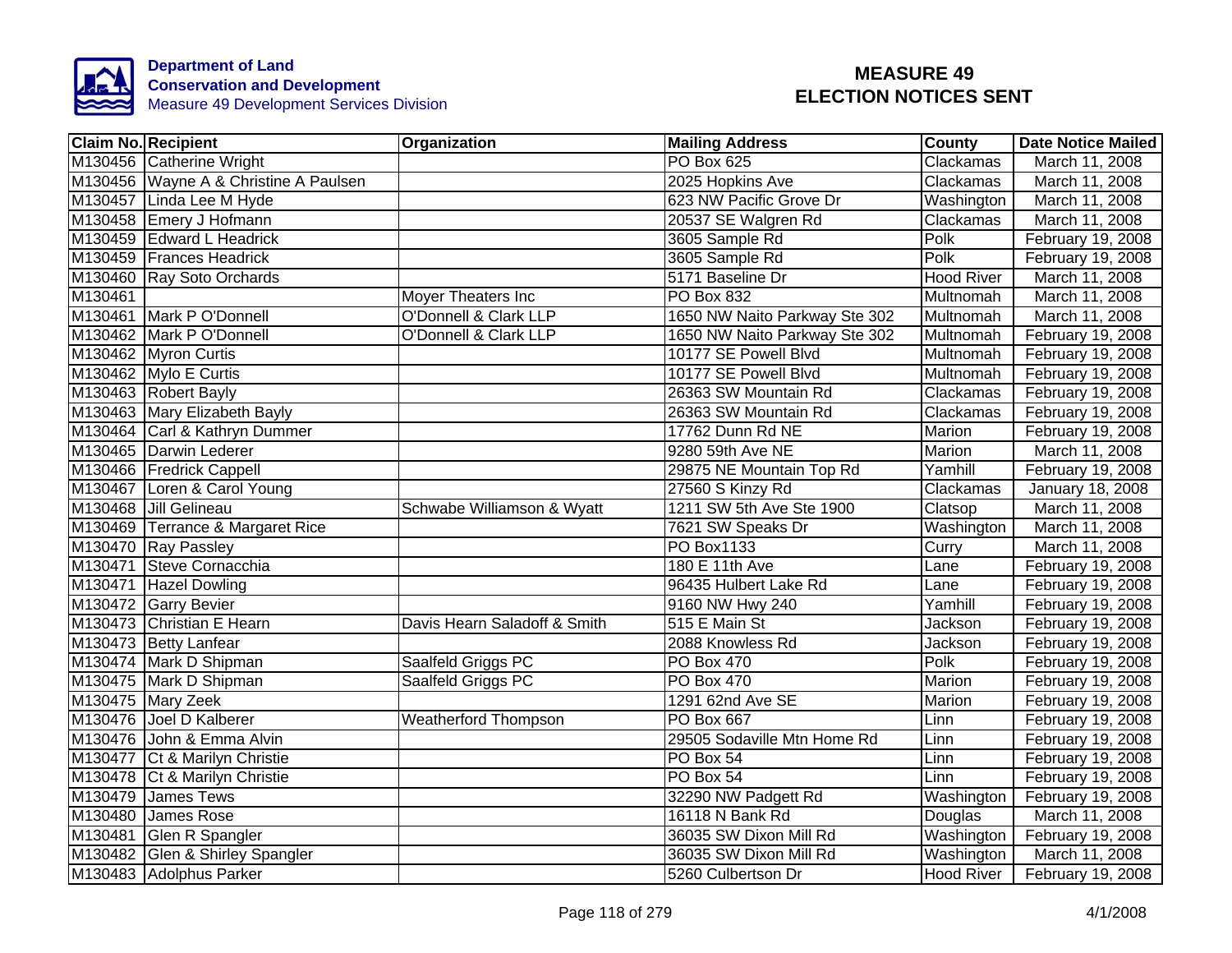

| <b>Claim No. Recipient</b>            | Organization                  | <b>Mailing Address</b> | <b>County</b>    | <b>Date Notice Mailed</b> |
|---------------------------------------|-------------------------------|------------------------|------------------|---------------------------|
| M130484 David & Gay Hickey            | David & Gay Hickey Family LLC | PO Box 401             | Linn             | March 11, 2008            |
| M130484 Edward Schultz                | <b>Weatherford Thompson</b>   | PO Box 667             | Linn             | March 11, 2008            |
| M130485 Edward & Helen Pritchett      |                               | 13550 SW Masonville Rd | Yamhill          | February 19, 2008         |
| M130486 William & Yoshiko Pehl        |                               | 5701 Andrews Rd        | Jackson          | February 19, 2008         |
| M130486 Mark S Bartholomew            | <b>Hornecker Cowling</b>      | 717 Murhphy Rd         | Jackson          | February 19, 2008         |
| M130487 La Mina Smith                 |                               | 4 Onadoone Ct          | Curry            | March 11, 2008            |
| M130488 Marshall Hieronimus           |                               | 832 Brookstone Dr      | <b>Deschutes</b> | March 11, 2008            |
| M130488 John D Marks                  |                               | 2775 Evergreen Ave     | Deschutes        | March 11, 2008            |
| M130489 Brian & Yvonne Stevenson      |                               | 726 O PI #301          | Jefferson        | March 11, 2008            |
| M130489 Donald V Reeder               | Glenn Sites & Reeder LLP      | 205 SE Fifth St        | Jefferson        | March 11, 2008            |
| M130490 Howard Hanson                 |                               | 77464 SW Baker Rd      | Clackamas        | February 19, 2008         |
| M130491 Muriel Marble                 |                               | 1115 Willamina Ave     | Washington       | March 11, 2008            |
| M130491 Jim L Lucas                   |                               | PO Box 699             | Washington       | March 11, 2008            |
| M130492 Sandra & James Swayze         |                               | 24872 SW Middleton Rd  | Washington       | March 11, 2008            |
| M130493 Mark D Shipman                | Saalfeld Griggs PC            | PO Box 470             | Polk             | February 19, 2008         |
| M130494 Michael E Farthing            |                               | 767 Willamette St      | Lane             | February 19, 2008         |
| M130494 Clinton Danker                |                               | 10525 E Minnesota Ave  | Lane             | February 19, 2008         |
| M130495 Delbert Gottsacker            |                               | 8518 Parr Rd NE        | <b>Marion</b>    | March 11, 2008            |
| M130495 Norman Webb                   |                               | 1114 12th St NE        | <b>Marion</b>    | March 11, 2008            |
| M130496 Bernard & Edna Carr           |                               | 3404 SE Spring Dr      | Washington       | March 11, 2008            |
| M130496 Bernard V Herb                |                               | <b>PO Box 781</b>      | Washington       | March 11, 2008            |
| M130497 James J Neikes                |                               | 34783 Hwy 101          | Clatsop          | March 11, 2008            |
| M130497 Janine Wright                 | Lynn Wright                   | 293 Old Stage Rd       | Clatsop          | March 11, 2008            |
| M130497 James Neikes                  |                               | 34755 Hwy 101 Bus      | Clatsop          | March 18, 2008            |
| M130498 Vassily & Vera Dubenko        |                               | 5067 S Sconce Rd       | Clackamas        | February 19, 2008         |
| M130499 Norman Barnett                |                               | 20016 SE 3rd Circle    | Yamhill          | March 11, 2008            |
| M130499 Wallace W Lien                | <b>Wallace W Lien PC</b>      | 1775 32nd PI NE Ste A  | Yamhill          | March 11, 2008            |
| M130500 Leonard & Beverly Zurcher     |                               | 17067 McCibbin Rd      | Washington       | March 11, 2008            |
| M130500 Wallace W Lien                | Wallace W Lien PC             | 1775 32nd PI NE Ste A  | Washington       | March 11, 2008            |
| M130501 Betty J Fisher                |                               | 4510 Cooper Hollow Rd  | Polk             | February 19, 2008         |
| M130501 Paula Warkentin               |                               | 4510 Cooper Hollow Rd  | Polk             | February 19, 2008         |
| M130502 James & Faith Greer           |                               | 6290 Lardon Rd         | Marion           | March 11, 2008            |
| M130502 Wallace W Lien                | Wallace W Lien PC             | 1775 32nd PI NE Ste A  | Marion           | March 11, 2008            |
| M130503 Roy & Betty Wahle             |                               | PO Box 325             | Yamhill          | February 19, 2008         |
| M130504 Mark Elder                    |                               | 605 Erin Crest NW      | Linn             | March 11, 2008            |
| M130505 John Arnold & Katherine Smith |                               | 19959 S Forest Hill    | Baker            | March 12, 2008            |
| M130506 Bob & Caltha Combs            |                               | 9992 Saratoga Dr NE    | Marion           | February 19, 2008         |
| M130507 Richard H Chuinard            |                               | 40991 SW Dixon Mill Rd | Washington       | February 19, 2008         |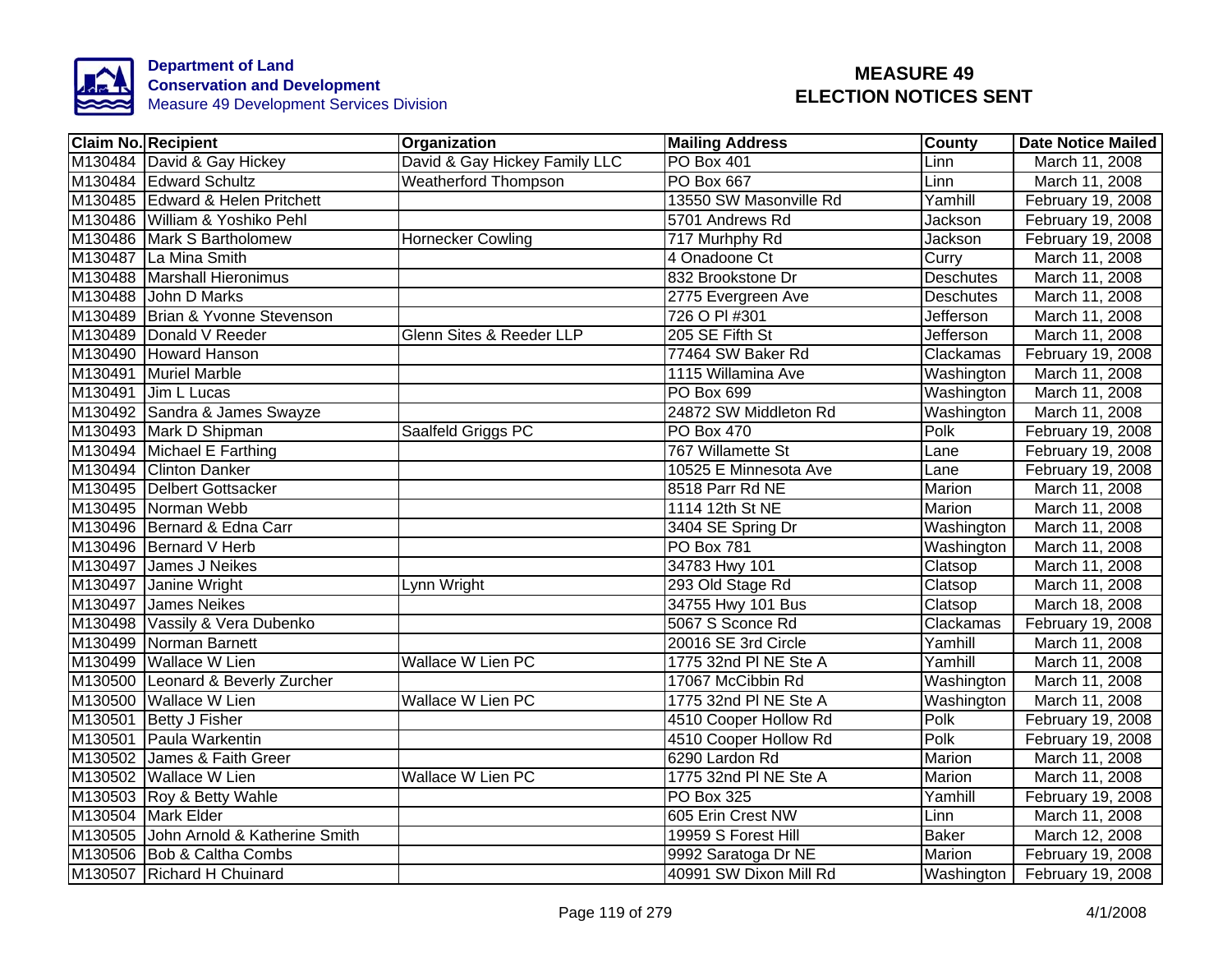

| Claim No. Recipient                | Organization                    | <b>Mailing Address</b>       | County           | Date Notice Mailed |
|------------------------------------|---------------------------------|------------------------------|------------------|--------------------|
| M130507 Betty Chuinard             |                                 | 40991 SW Dixon Mill Rd       | Washington       | February 19, 2008  |
| M130508 Alice Williams             |                                 | 37548 Sodaville Cutoff Dr    | Linn             | March 12, 2008     |
| M130508 Alice Williams             |                                 | PO Box 1149                  | Linn             | March 18, 2008     |
| M130509 Anna Marie Leppin          |                                 | 25360 NW West Union Rd       | Washington       | February 19, 2008  |
| M130509 Donald Joe Willis          |                                 | 1211 SW 5th Ave Ste 1900     | Washington       | February 19, 2008  |
| M130510 Conrad O Richert           |                                 | 20909 NW Brunswick Canyon Rd | Washington       | March 12, 2008     |
| M130511 Milton & Betty Gowmans     |                                 | 96903 Gowman Ln              | Curry            | February 19, 2008  |
| M130512 Elda Haima                 |                                 | 33798 Berry Dr NE            | Linn             | February 19, 2008  |
| M130512 Mark D Shipman             | Saalfeld Griggs PC              | <b>PO Box 470</b>            | Linn             | February 19, 2008  |
| M130513 Walter J Eager             |                                 | 3500 NW Glen Ridge Pl        | Clackamas        | February 19, 2008  |
| M130514 John A & Peggy R Zorich    |                                 | 38275 Labiski Ln             | Clatsop          | February 19, 2008  |
| M130515 John & Peggy Zorich        |                                 | 38275 Labiske Ln             | Clatsop          | March 12, 2008     |
| M130516 John W Shonkwiler          |                                 | 13425 SW 72nd Ave            | Clackamas        | March 12, 2008     |
| M130516 Roland & Marie Smith       |                                 | 24060 SW Newland Rd          | Clackamas        | March 12, 2008     |
| M130517 Paul & Maria Brown         |                                 | 25028 NE Airport Rd          | Clackamas        | March 12, 2008     |
| M130518 Michael Cook               |                                 | 19357 Sylvan Dr              | <b>Jefferson</b> | February 19, 2008  |
| M130518 George Dimick & Betty Cook |                                 | 161 SE Dimick Ln             | Jefferson        | February 19, 2008  |
| M130519 Kathryn Ditcher            |                                 | PO Box 2464                  | Curry            | February 19, 2008  |
| M130519 Gaye Ditcher               |                                 | 2140 Skyview Dr              | Curry            | February 19, 2008  |
| M130520 Norman & Patricia Fleming  |                                 | 18680 NE Archery Summit Rd   | Yamhill          | February 19, 2008  |
| M130520 Catherine A Wright         | Drabkin Tankersley & Wright LLC | <b>PO Box 625</b>            | Yamhill          | February 19, 2008  |
| M130521 Marvin Claussen            |                                 | 309 Alice Ln                 | Linn             | February 19, 2008  |
| M130521 Marvin Claussen            |                                 | 30800 SW 5th St              | Linn             | March 6, 2008      |
| M130522 Deann Tschantre            |                                 | 2428 NE Meadow Ln            | Crook            | March 12, 2008     |
| M130522 Wendy Pech                 |                                 | <b>PO Box 651</b>            | Crook            | March 12, 2008     |
| M130523 Caroline Hein              |                                 | 735 36th Plave SE            | <b>Baker</b>     | March 12, 2008     |
| M130523 James Young                |                                 | 46912 Oliver Rd              | <b>Baker</b>     | March 12, 2008     |
| M130523 Thomas Young               |                                 | 46986 Oliver Rd              | <b>Baker</b>     | March 12, 2008     |
| M130523 Phillip Young              |                                 | 1209 N Willow                | <b>Baker</b>     | March 12, 2008     |
| M130523 Thomas Yound               |                                 | <b>PO Box 215</b>            | <b>Baker</b>     | March 18, 2008     |
| M130524 Betty Reeves               |                                 | 89015 Green Mountain Rd      | Columbia         | March 12, 2008     |
| M130524 Norma Sweeney              |                                 | 3455 Bardell Rd              | Columbia         | March 12, 2008     |
| M130524 John C Pinkstaff           |                                 | 601 SW Morrison Ste 2100     | Columbia         | March 12, 2008     |
| M130525 Vivian Lucas               |                                 | <b>PO Box 694</b>            | Washington       | February 19, 2008  |
| M130525 Edward H Trompke           | Jordan Schrader Attorneys       | PO Box 230669                | Washington       | February 19, 2008  |
| M130526 Richard & Norine Rink      |                                 | 6601 N Mountain View Frive   | Polk             | February 19, 2008  |
| M130527 Dennis & Carlia Brown      |                                 | 29553 Dhooghe Rd             | Clackamas        | March 12, 2008     |
| M130527 Donald B Bowerman          | Bowerman & Boutin LLP           | <b>PO Box 100</b>            | Clackamas        | March 12, 2008     |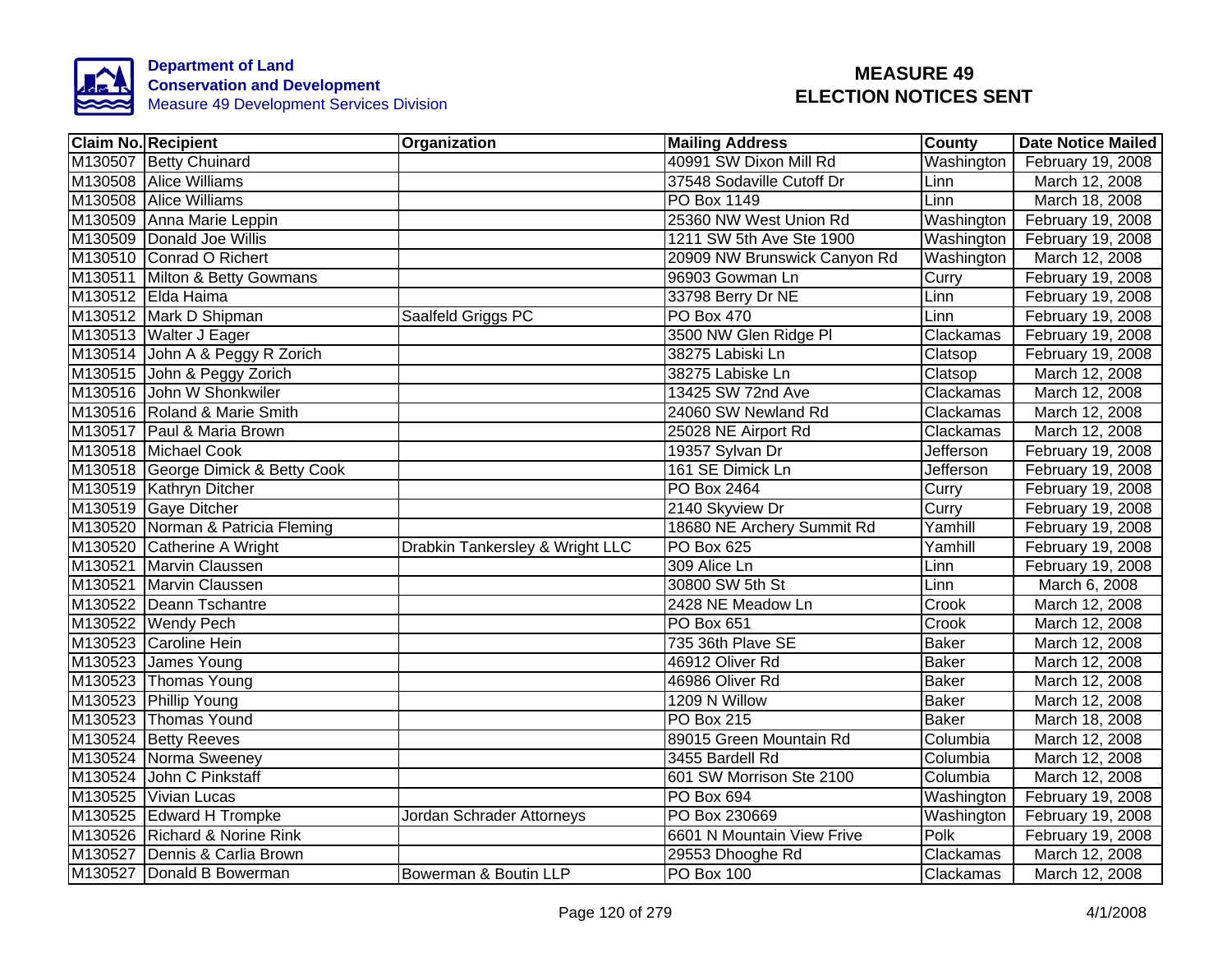

|                 | <b>Claim No. Recipient</b>          | Organization                | <b>Mailing Address</b>    | <b>County</b>     | <b>Date Notice Mailed</b> |
|-----------------|-------------------------------------|-----------------------------|---------------------------|-------------------|---------------------------|
|                 | M130528 Reta Hansen                 |                             | 22614 S Spring Creek Rd   | Clackamas         | March 12, 2008            |
|                 | M130528 John W Shonkwiler           |                             | 13425 SW 72nd Ave         | Clackamas         | March 12, 2008            |
|                 | M130529 Jack L Morris               |                             | 116 Oak St #8             | Clackamas         | March 12, 2008            |
|                 | M130530 Anthony & Betty Schukis     |                             | 25991 Powerline Rd        | Linn              | March 12, 2008            |
|                 | M130530 Joel D Kalberer             | <b>Weatherford Thompson</b> | <b>PO Box 667</b>         | Linn              | March 12, 2008            |
|                 | M130531 Clarence & Doris Gerig      |                             | 34259 Grand Prairie Rd SE | Linn              | February 19, 2008         |
|                 | M130532 Arlo & Jill Pade            |                             | <b>PO Box 791</b>         | Curry             | February 19, 2008         |
|                 | M130533 Gerald & Dalyn Butterfield  |                             | 12800 S Butterfield Ln    | Clackamas         | February 19, 2008         |
|                 | M130534 Emery Ingham                |                             | 4327 SE 49th Ave          | Clackamas         | March 12, 2008            |
|                 | M130535 Frederick & Jeanette Kroon  |                             | 41595 NW Lodge Rd         | Washington        | February 19, 2008         |
|                 | M130535 Kevin Apperson W&H Pacific  |                             | 9755 SW Barnes Rd         | Washington        | February 19, 2008         |
|                 | M130536 Brett Stig & Leann Johanson |                             | 20491 E Lolo Pass Rd      | Clackamas         | March 12, 2008            |
| M130536 Dj Bleu |                                     |                             | 43900 SE Music Camp Rd    | Clackamas         | March 12, 2008            |
|                 | M130537 Darrel Sheets               |                             | PO Box 888                | Washington        | March 12, 2008            |
|                 | M130538 Jim L Lucas                 |                             | <b>PO Box 699</b>         | Washington        | February 19, 2008         |
|                 | M130538 Ivan & Lorine Andresen      |                             | 3675 NW Andresen Dr       | Washington        | February 19, 2008         |
|                 | M130539 James & Virginia Welch      |                             | PO Box 5178               | Jackson           | February 19, 2008         |
|                 | M130539 Mark S Bartholomew          | <b>Hornecker Cowling</b>    | 717 Murhphy Rd            | Jackson           | February 19, 2008         |
|                 | M130540 Jennifer Grose              |                             | <b>775 F Ave</b>          | Washington        | March 12, 2008            |
|                 | M130540 Jim Dovenburg               |                             | 27950 SW Mountain Rd      | Washington        | March 12, 2008            |
|                 | M130541 Brian & Barbara Copple      |                             | 7069 Combest Ln SE        | <b>Marion</b>     | March 12, 2008            |
|                 | M130542 Barry & Susan Sturn         |                             | 4852 Regal Dr NE          | <b>Marion</b>     | February 19, 2008         |
|                 | M130542 Edward & Inez Sturn         |                             | 6056 Vitae Springs Ln So  | <b>Marion</b>     | February 19, 2008         |
|                 | M130543 Sandra L Zolkoske           |                             | 11153 Fir Grove Ln SE     | Marion            | February 19, 2008         |
|                 | M130544 Larry & Linda Mayfield      |                             | 4800 Orchard Rd           | Wasco             | March 12, 2008            |
|                 | M130545 Howard Schwanke             |                             | 9950 Helmick Rd           | Polk              | March 12, 2008            |
|                 | M130546 Howard Schwanke             |                             | 9950 Helmick Rd           | Polk              | March 12, 2008            |
|                 | M130547 Howard Schwanke             |                             | 9950 Helmick Rd           | Polk              | February 19, 2008         |
|                 | M130548 Julie Lafoon                |                             | 7480 Trask River Rd       | Tillamook         | March 12, 2008            |
|                 | M130548 Larry & Janay Meyers        | Triple LJ LLC               | 40500 Hwy 53              | Tillamook         | March 12, 2008            |
|                 | M130549 Patricia Stevenson          |                             | 57213 Randolph Rd         | Coos              | March 12, 2008            |
|                 | M130549 Jack & Elizabeth Stevenson  |                             | 165 Rudd Rd               | Coos              | March 12, 2008            |
| M130550         |                                     | Dr Henton Inc               | <b>PO Box 2246</b>        | Lane              | March 12, 2008            |
|                 | M130550 Michael Evans               | Land Planning Consultants   | 1071 Harlow Rd            | Lane              | March 12, 2008            |
|                 | M130551 Susan E Vovou               |                             | 4205 Sylvster Dr          | <b>Hood River</b> | February 19, 2008         |
|                 | M130552 Donald B Bowerman           | Bowerman & Boutin LL        | PO Box 100                | Clackamas         | February 19, 2008         |
|                 | M130552 Albert D Eichman            |                             | PO Box 12                 | Clackamas         | February 19, 2008         |
|                 | M130553 Nancy Batz                  |                             | 14435 SW Fairoaks Dr      | Yamhill           | February 19, 2008         |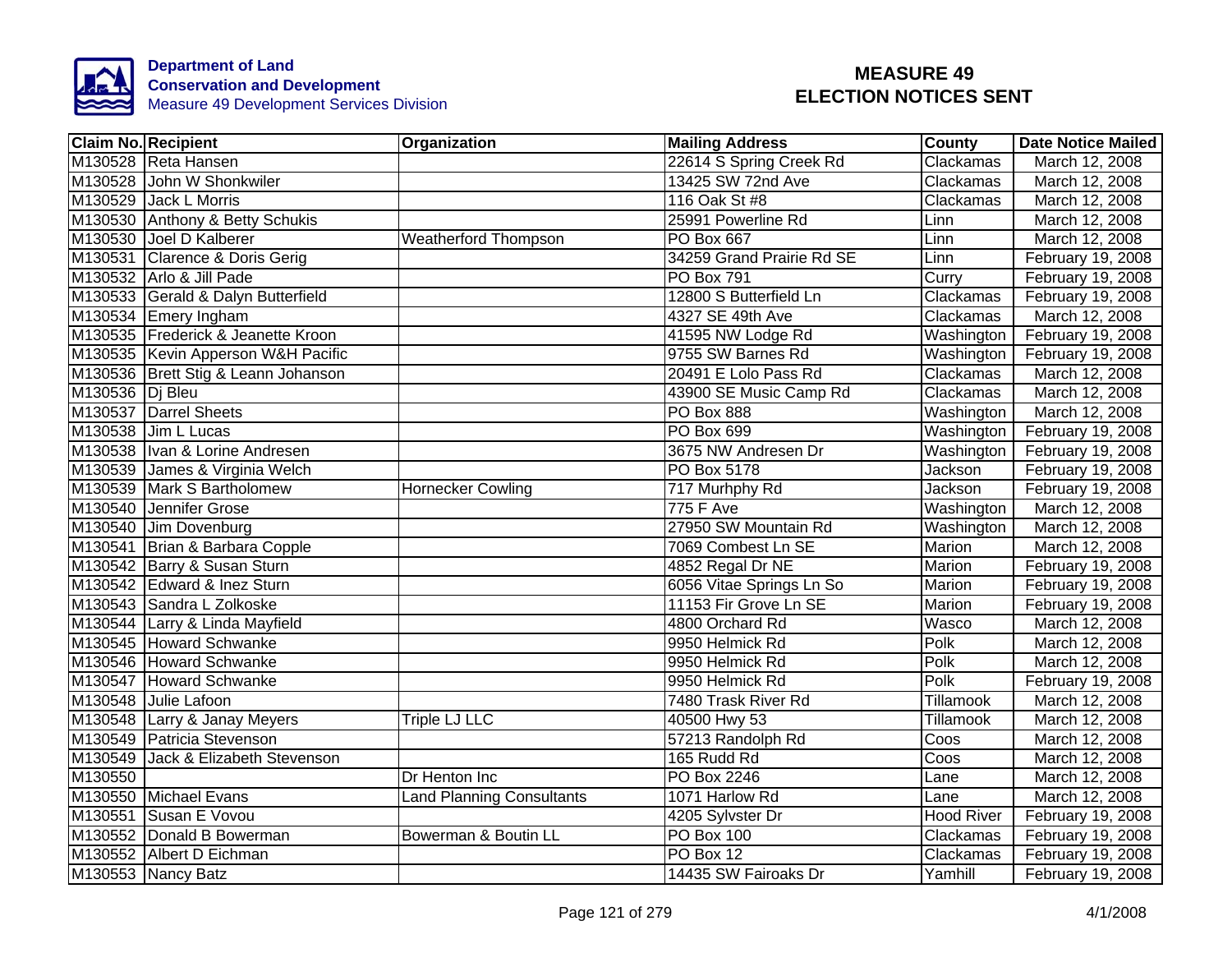

| <b>Claim No. Recipient</b>              | Organization                 | <b>Mailing Address</b>        | County         | <b>Date Notice Mailed</b> |
|-----------------------------------------|------------------------------|-------------------------------|----------------|---------------------------|
| M130553 Doris Van Gordon                |                              | 14430 SW 94th Ct              | Yamhill        | February 19, 2008         |
| M130554 Don Sherwood li                 |                              | 13448 Benton Rd               | <b>Malheur</b> | March 12, 2008            |
| M130554 Michael Horton                  |                              | PO Box 1565                   | Malheur        | March 12, 2008            |
| M130555                                 | Kite Ranches Inc             | PO Box 154                    | Klamath        | March 12, 2008            |
| M130555 William M Ganong                |                              | 514 Walnut Ave                | Klamath        | March 12, 2008            |
| M130556 Tom Wilson                      |                              | 20812 Blodgett Rd             | Benton         | February 19, 2008         |
| M130556 Gloria Wilson                   |                              | 20812 Blodgett Rd             | Benton         | February 19, 2008         |
| M130557 Dennis Krueger                  |                              | 1700 Mcclellan                | Klamath        | February 19, 2008         |
| M130557 Elroy & Elizabeth Krueger       |                              | 8749 Spring Lake Rd           | Klamath        | February 19, 2008         |
| M130558 Edward & Josephine Colbach      |                              | 2970 SW Schaeffer Rd          | Clackamas      | March 12, 2008            |
| M130559 Edward & Josephine Colbach      |                              | 2970 SW Schaeffer Rd          | Clackamas      | March 12, 2008            |
| M130560 James E Smeed                   |                              | 26460 SW Mcconnell Rd         | Clackamas      | February 19, 2008         |
| M130560 John Smeed                      |                              | 26462 SW Mcconnell Rd         | Clackamas      | February 19, 2008         |
| M130561 Wilderness Trails Inc           |                              | PO Box 4655                   | Jackson        | February 19, 2008         |
| M130561 Bob Robertson                   |                              | 1175 E Main St Ste 1F         | Jackson        | February 19, 2008         |
| M130562 Richard & Ruth Schaefer         |                              | 8593 Olney St SE              | Marion         | March 12, 2008            |
| M130562 Donald M Kelley                 | Kelley Kelley & Doyle        | 110 N Second St               | <b>Marion</b>  | March 12, 2008            |
| M130563 Fred & Donna Clark              |                              | 699 W Valley View Rd          | Jackson        | February 19, 2008         |
| M130563 Christian E Hearn               | Davis Hearn Saladoff & Smith | 515 E Main St                 | Jackson        | February 19, 2008         |
| M130564 Michael Balocca                 |                              | Pmb 254 2305 Ashland St Ste C | Jackson        | March 12, 2008            |
| M130564 Donita Reed                     |                              | 861 Bishop Creek Rd           | Jackson        | March 12, 2008            |
| M130565 Earl & Dolores Baker            |                              | 27259 Hume St                 | Linn           | February 19, 2008         |
| M130566 Walter & Janis Wilcynski        |                              | PO Box W                      | Klamath        | March 12, 2008            |
| M130566 William M Ganong                |                              | 514 Walnut Ave                | Klamath        | March 12, 2008            |
| M130567 Jules & Joan Drabkin            |                              | 307 NE 7th St                 | Yamhill        | February 19, 2008         |
| M130567 Drabkin Tankersley & Wright Llc |                              | <b>PO Box 625</b>             | Yamhill        | February 19, 2008         |
| M130568 Walter R Gowell                 |                              | PO Box 480                    | Yamhill        | February 19, 2008         |
| M130568 Ivan & Dina Nuxoll              |                              | 20832 Baker Creek Rd          | Yamhill        | February 19, 2008         |
| M130569 School District #26-J (#2-C)    |                              | 111 Ash St                    | Polk           | March 12, 2008            |
| M130569 Kevin J Shuba                   | Garrett Hemann Robertson PC  | PO Box 749                    | Polk           | March 12, 2008            |
| M130570 Robert & Linda McDonald         |                              | 2580 Elliot Rd                | Polk           | February 19, 2008         |
| M130571 Robert & Louise Stapleton       |                              | 12515 Sunnyside Rd            | Polk           | March 12, 2008            |
| M130572 William & Janice Stapleton      |                              | 11625 Beck Rd                 | Polk           | March 12, 2008            |
| M130573 Hal & June Stapleton            |                              | 6580 Perrydale Rd             | Polk           | February 19, 2008         |
| M130573 William A Woodrum               |                              | 488 E Ellendale Ave           | Polk           | February 19, 2008         |
| M130574 Virginia M McDaniel             |                              | 2525 Reuben Boise Rd          | Polk           | March 12, 2008            |
| M130575 Thomas McDonald                 |                              | 2390 Elliot Rd                | Polk           | February 19, 2008         |
| M130576 Dennis & Jennifer St Clair      |                              | 34250 S Dickie Prairie Rd     | Clackamas      | February 19, 2008         |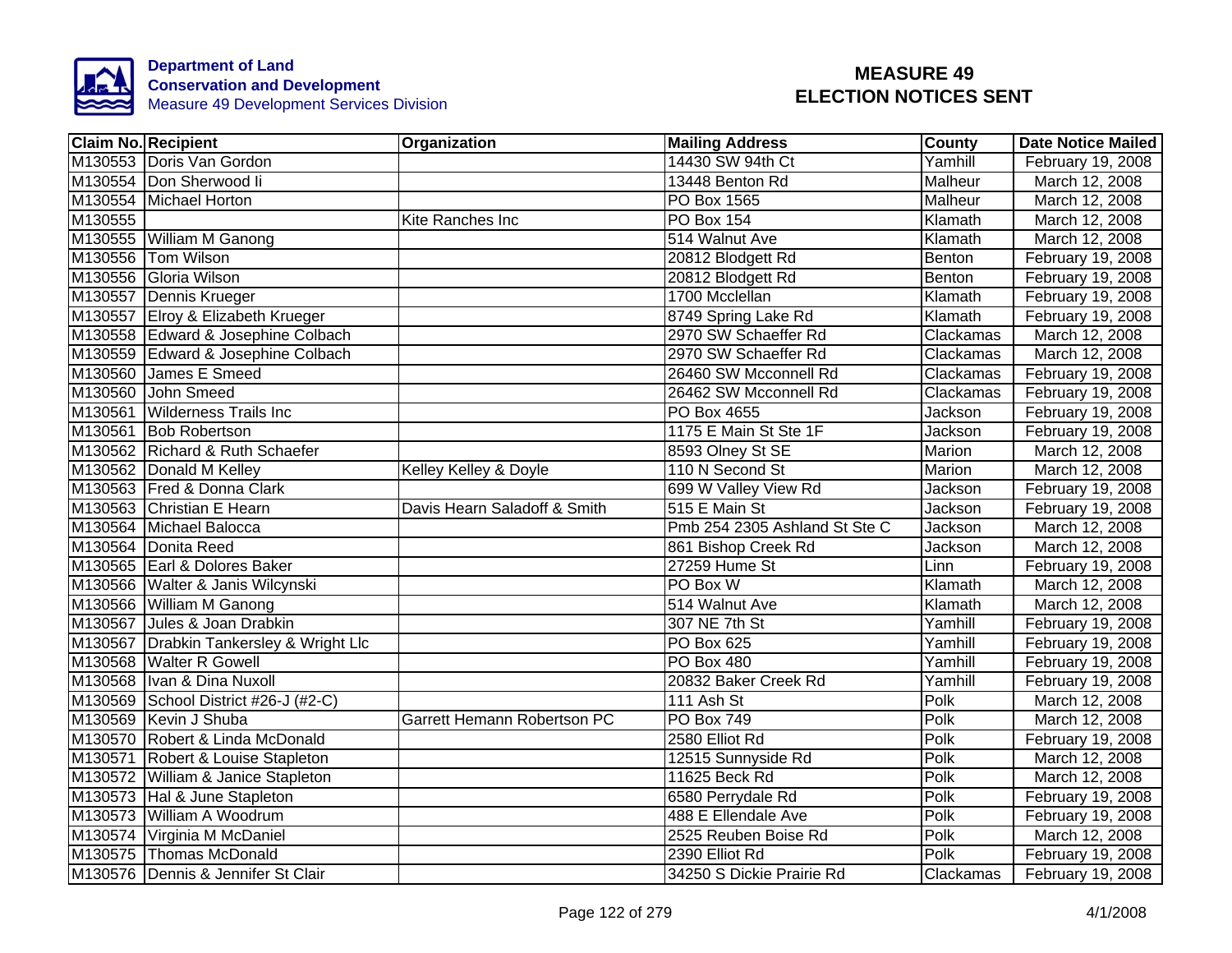

| <b>Claim No. Recipient</b>        | Organization             | <b>Mailing Address</b>            | County     | <b>Date Notice Mailed</b> |
|-----------------------------------|--------------------------|-----------------------------------|------------|---------------------------|
| M130577 Donna M Pikl              |                          | 8024 Olney St SE                  | Marion     | February 19, 2008         |
| M130578 Richard & Diane Anderson  |                          | <b>PO Box 499</b>                 | Clackamas  | March 12, 2008            |
| M130578 Robert L Engle            | Engle & Schmidtman       | 610 Glatt Circle                  | Clackamas  | March 12, 2008            |
| M130579 John F Vodjansky          |                          | 36016 Dickie Prairie Rd           | Clackamas  | March 12, 2008            |
| M130579 David B Smith             |                          | 6950 SW Hampton St Ste 232        | Clackamas  | March 12, 2008            |
| M130580 Leola Duyck               |                          | 14170 NW Sellers Rd               | Washington | February 19, 2008         |
| M130580 Tim Duyck                 |                          | 6840 Trout Creek Ridge Rd         | Washington | February 19, 2008         |
| M130581 Leola Duyck               |                          | 14170 NW Sellers Rd               | Washington | February 19, 2008         |
| M130581 Tim Duyck                 |                          | 6840 Trout Creek Ridge Rd         | Washington | February 19, 2008         |
| M130582 Gene & Dianna Lindroth    |                          | 34195 SE Compton Rd               | Clackamas  | February 19, 2008         |
| M130583 William Taylor            |                          | PO Box 851                        | Clackamas  | February 19, 2008         |
| M130583 Linda Taylor              |                          | PO Box 851                        | Clackamas  | February 19, 2008         |
| M130584 Thomas & Lavon Red        |                          | 26777 Gap Rd                      | Linn       | February 19, 2008         |
| M130585 R Roger Reif              |                          | <b>PO Box 729</b>                 | Clackamas  | February 19, 2008         |
| M130585 Keith & Gayle Williamss   |                          | 30368 Elisha Rd                   | Clackamas  | February 19, 2008         |
| M130586 Richard C Kindwall        |                          | 14550 Orchard Knob Rd             | Polk       | February 19, 2008         |
| M130586 Stephen Mannenbach        |                          | <b>PO Box 220</b>                 | Polk       | February 19, 2008         |
| M130586 Judy D Kindwall           |                          | 14550 Orchard Knob Rd             | Polk       | February 19, 2008         |
| M130586 Richard C Kindwall        |                          | 14550 Orchard Knob Rd             | Polk       | February 19, 2008         |
| M130586 Stephen Mannenbach        |                          | <b>PO Box 220</b>                 | Polk       | February 19, 2008         |
| M130586 Judy D Kindwall           |                          | 14550 Orchard Knob Rd             | Polk       | February 19, 2008         |
| M130587 Richard & Judy Kindwall   |                          | 14550 Orchard Knob Rd             | Polk       | March 12, 2008            |
| M130587 Stephen Mannenbach        |                          | <b>PO Box 220</b>                 | Polk       | March 12, 2008            |
| M130588 Stephen Mead              |                          | PO Box 490                        | Wasco      | March 12, 2008            |
| M130588 Marie Mead Stuckey        |                          | <b>PO Box 661</b>                 | Wasco      | March 12, 2008            |
| M130588 Marie Mead Stuckey        |                          | 47840 NW David Hill Rd            | Wasco      | March 18, 2008            |
| M130589 David & Janet King        |                          | 65435 Cline Falls Hwy             | Deschutes  | February 19, 2008         |
| M130590 Norman Waterbury          |                          | 28788 Gimpl Hill Rd               | Lane       | March 12, 2008            |
| M130590 Mary Huddleston           |                          | 24961 Lawrence Rd                 | Lane       | March 12, 2008            |
| M130591 Edwin R Sharer            |                          | <b>PO Box 506</b>                 | Washington | February 19, 2008         |
| M130592 Dane E Smith              |                          | 94753 Haynes Way Ln               | Coos       | March 12, 2008            |
| M130593 Susan Shoemaker           |                          | 9180 S Fork Little Butte Creek Rd | Jackson    | March 12, 2008            |
| M130593 Mark S Bartholomew        | Hornecker Cowling Hassen | 717 Murphy Rd                     | Jackson    | March 12, 2008            |
| M130594 John & Shirley Loftis     |                          | 10201 SE Orient Dr                | Clackamas  | February 19, 2008         |
| M130595 Josephine Ernest          |                          | 56237 Turley Rd                   | Columbia   | February 19, 2008         |
| M130596 Alan & Vicky Peters       |                          | 16855 NE Mt Home Rd               | Yamhill    | March 12, 2008            |
| M130596 Joyce M Peasley           |                          | 11365 NW Fairdale                 | Yamhill    | March 12, 2008            |
| M130597 John E & Carl V Hendricks |                          | PO Box 308                        | Linn       | March 12, 2008            |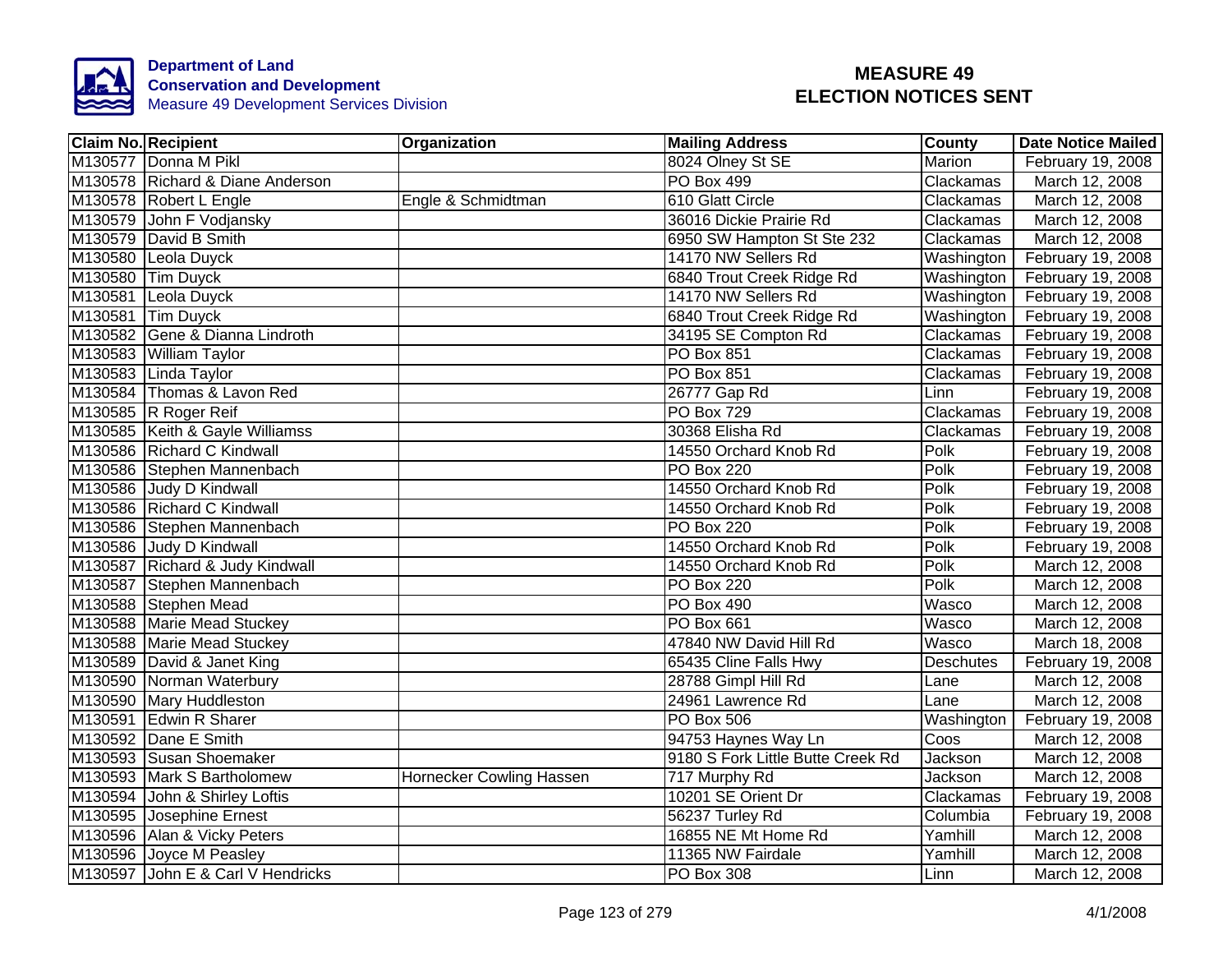

| <b>Claim No. Recipient</b>        | Organization                            | <b>Mailing Address</b>     | County           | <b>Date Notice Mailed</b> |
|-----------------------------------|-----------------------------------------|----------------------------|------------------|---------------------------|
| M130597 Mark D Shipman            | Saalfeld Griggs                         | <b>PO Box 470</b>          | Linn             | March 12, 2008            |
| M130598 Gary & Eleanora Fendall   |                                         | 16735 NE Lewis Rogers Ln   | Yamhill          | March 12, 2008            |
| M130599 Richard & Judy Gray       |                                         | 33896 Mt Pleasant Rd       | Linn             | February 19, 2008         |
| M130600 Arthur & Shirley Wolf     |                                         | 3013 NW 9th Ct             | Marion           | February 19, 2008         |
| M130600 Wallace W Lien            | Wallace W Lien PC                       | 1775 32nd PI NE Ste A      | Marion           | February 19, 2008         |
| M130601 P Kendall Cates           |                                         | 529 NW Jasper St           | Polk             | February 19, 2008         |
| M130601 Charles E Cates           |                                         | 485 Cross Creek Dr         | Polk             | February 19, 2008         |
| M130602 Patrick & Mary Griffin    |                                         | 92625 Knob Hill Ln         | Coos             | February 19, 2008         |
| M130603 Janet B Lamb              |                                         | 7132 Old Stage Rd          | Jackson          | February 19, 2008         |
| M130604 Barry Winters             |                                         | PO Box 706                 | Coos             | March 12, 2008            |
| M130605 Jerry C Reeves            |                                         | 14945 SW Sequoia Prwy #170 | Multnomah        | March 12, 2008            |
| M130606 Ronald & Violet Brown     |                                         | 6246 Bellfountain Rd       | Benton           | February 19, 2008         |
| M130607 Donald & Barbara Trautman |                                         | 19860 Green Mountain Rd    | Clackamas        | February 19, 2008         |
| M130608 Anna Kornilkin            |                                         | 39575 Miller Cemetery Rd   | Marion           | March 12, 2008            |
| M130609 Albert Hoppert            |                                         | 19136 NW Morgan Rd         | <b>Multnomah</b> | March 12, 2008            |
| M130609 Frank Walker              | Frank Walker & Associates               | 1480 Jamestown St SE       | Multnomah        | March 12, 2008            |
| M130610 Rick Riker                | <b>Planning &amp; Research Services</b> | 560 NE F St #A-224         | Josephine        | February 19, 2008         |
| M130610 Robert R Moine Sr         |                                         | 5436 Chetco Ct NE          | Josephine        | February 19, 2008         |
| M130611 Steve Cornacchia          |                                         | 180 E 11th Ave             | Lane             | February 19, 2008         |
| M130611 Swenson Chester A         |                                         | 91004 Prairie Rd           | Lane             | February 19, 2008         |
| M130612 Leroy & Ruth Kropf        |                                         | 24305 Powerline Rd         | Linn             | March 12, 2008            |
| M130612 Edward Schultz            | <b>Weatherford Thompson</b>             | <b>PO Box 667</b>          | Linn             | March 12, 2008            |
| M130613 Joseph & Rochella Genre   |                                         | <b>PO Box 152</b>          | Curry            | February 19, 2008         |
| M130614 Taylor High               |                                         | 17301 S Poe Valley Rd      | Klamath          | February 19, 2008         |
| M130615 Diane White               |                                         | 940 Hillview Dr            | Benton           | March 12, 2008            |
| M130615 Laura C Johnson           |                                         | <b>PO Box 907</b>          | Benton           | March 12, 2008            |
| M130616 Charles & Katherine Starr |                                         | 8330 SW River Rd           | Washington       | February 19, 2008         |
| M130617 Dale Reynolds             |                                         | 37800 Sodaville Cutoff Dr  | Linn             | February 19, 2008         |
| M130618 Susan Teppola             |                                         | 13301 NE Kuehne Rd         | Yamhill          | March 12, 2008            |
| M130618 Charles F Hudson          | Lane Powell PC                          | 601 SW 2nd Ave Ste 2100    | Yamhill          | March 12, 2008            |
| M130619 Emmett R McIntosh         |                                         | 33711 Oak Flat Rd          | Coos             | February 19, 2008         |
| M130619 Paul & Rosetta Kent       |                                         | 55965 Portland Rd          | Coos             | February 19, 2008         |
| M130620 John & Kay Dobbel         |                                         | <b>PO Box 291</b>          | <b>Baker</b>     | March 12, 2008            |
| M130621 Eugene Burch              |                                         | 32740 S Barlow Rd          | Clackamas        | February 19, 2008         |
| M130622 Norman F Webb             |                                         | 1114-12th St SE            | Marion           | February 19, 2008         |
| M130622 Robert & Eileen Mickey    |                                         | 9984 Mill Creek Rd SE      | Marion           | February 19, 2008         |
| M130623 Robert & Melba Stork      |                                         | 2275 Creekside Ln          | Polk             | February 19, 2008         |
| M130624 William & Faye Sanders    |                                         | 3600 NW High Heaven Rd     | Yamhill          | February 19, 2008         |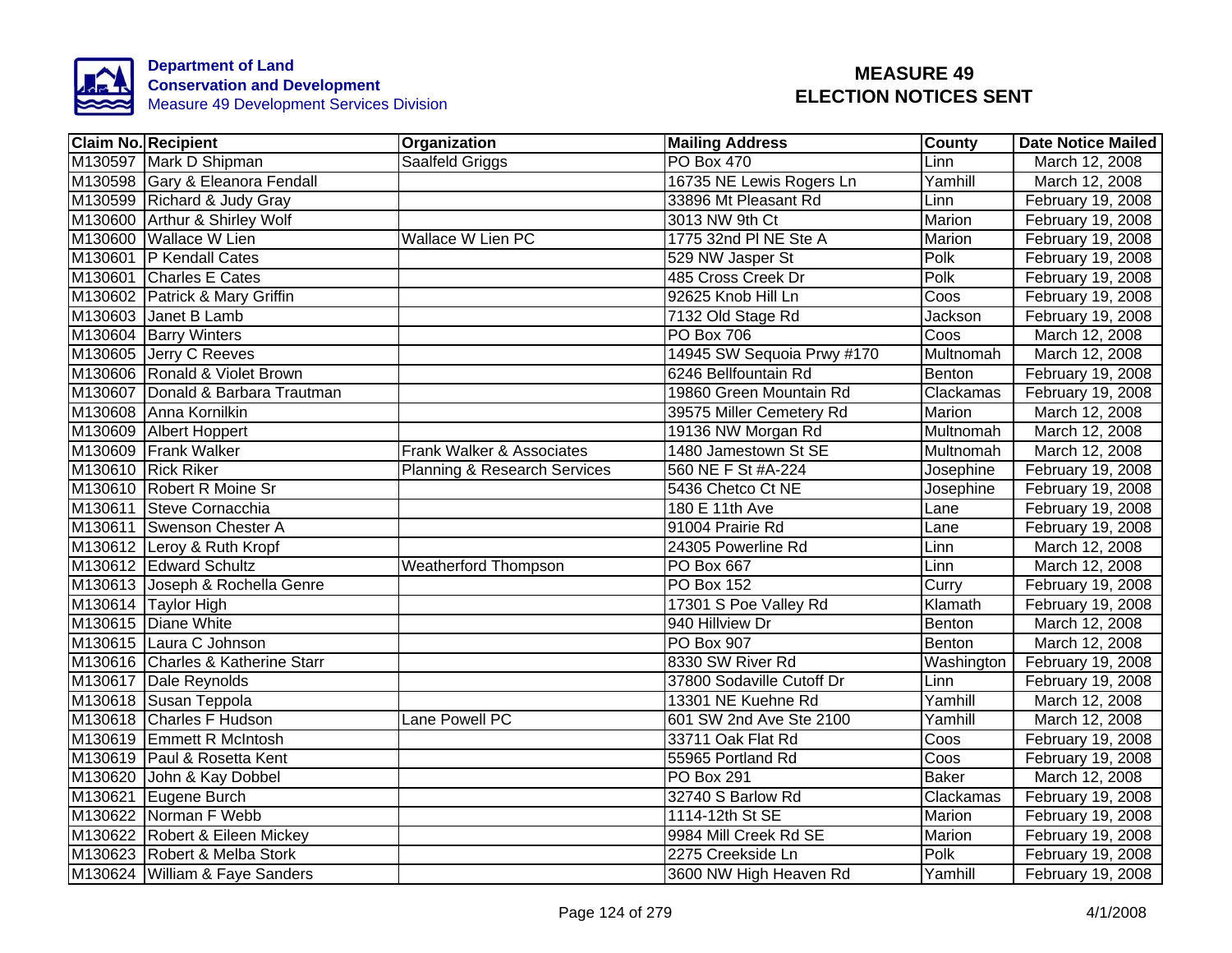

| <b>Claim No. Recipient</b>         | Organization                      | <b>Mailing Address</b>    | <b>County</b>     | <b>Date Notice Mailed</b> |
|------------------------------------|-----------------------------------|---------------------------|-------------------|---------------------------|
| M130624 Charles Harrell            |                                   | 700 Deborah Rd Ste 250    | Yamhill           | February 19, 2008         |
| M130625 William J McNeil           |                                   | 1066 Westfarthing NW      | Tillamook         | March 12, 2008            |
| M130625 Wallace W Lien             | <b>Wallace W Lien PC</b>          | 1775 32nd PI NE Ste A     | <b>Tillamook</b>  | March 12, 2008            |
| M130626 William J McNeil           |                                   | 1066 Westfarthing NW      | Lincoln           | March 12, 2008            |
| M130626 Wallace W Lien             | Wallace W Lien PC                 | 1775 32nd PI NE Ste A     | Lincoln           | March 12, 2008            |
| M130627 Norma Jean Buchanan        |                                   | 3608 Carol Ave            | Umatilla          | March 12, 2008            |
| M130628 Emmett R McIntosh          |                                   | 33711 Oak Flat Rd         | Coos              | March 12, 2008            |
| M130628 Robert & Diane Nelson      |                                   | 48521 Hwy 101             | Coos              | March 12, 2008            |
| M130629 Duane & Sandra Hug         |                                   | 5395 Springhill Dr NW     | Benton            | February 19, 2008         |
| M130630 Lawrence & Kathleen Wright |                                   | 6645 Ridgeway Rd          | Polk              | March 12, 2008            |
| M130631 Perry M Knowlton           |                                   | 2205 Gilman Dr #146       | Clackamas         | March 12, 2008            |
| M130631 Bruce A Knowlton           |                                   | <b>PO Box 865</b>         | Clackamas         | March 12, 2008            |
| M130632 Henry C Beglinger          |                                   | PO Box 1392               | Washington        | March 12, 2008            |
| M130632 Thomas Sherwood            |                                   | 12402 SW Chandler Dr      | Washington        | March 12, 2008            |
| M130633 David M Anderson           |                                   | 15027 S Rock Creek Ln     | <b>Baker</b>      | February 19, 2008         |
| M130634 Webster & Mabel Briggs     |                                   | 4422 Gazley Rd            | Douglas           | February 19, 2008         |
| M130634 Matthew & Shellie Briggs   |                                   | 4422 Gazley Rd            | Douglas           | February 19, 2008         |
| M130635 James & Jill Boyd          |                                   | PO Box 1273               | Coos              | March 12, 2008            |
| M130636 Harold & Constance Fowler  |                                   | 3514 Little Applegate Rd  | Jackson           | February 19, 2008         |
| M130636 Tamara Gledhill            |                                   | 201 W Main St Ste 5       | <b>Jackson</b>    | February 19, 2008         |
| M130637 Denis & Helen Schmitz      |                                   | 14000 Trask River Rd      | Tillamook         | March 12, 2008            |
| M130637 Julie Lafoon               | <b>JEL Property</b>               | 7480 Trask River Rd       | Tillamook         | March 12, 2008            |
| M130638 Wayne & Rita Gooding       |                                   | 20491 S May Rd            | Clackamas         | February 19, 2008         |
| M130639 Marcus & Barbara Sackos    |                                   | 1425 Campbell St          | <b>Baker</b>      | March 12, 2008            |
| M130640 Paul White Jr              |                                   | 8136 Lakeside Dr          | <b>Marion</b>     | March 12, 2008            |
| M130640 Wallace W Lien             | <b>Wallace W Lien PC</b>          | 1775 32nd PI NE Ste A     | Marion            | March 12, 2008            |
| M130641 John & Sherry Main         |                                   | 20870 S Ferguson          | Clackamas         | March 12, 2008            |
| M130642 Brooke Sandahl             | <b>Metolius Mountain Products</b> | 63189 Nels Anderson Rd    | <b>Jefferson</b>  | March 12, 2008            |
| M130643 John & Lucille Keeley      |                                   | 20774 S Lower Highland Rd | Clackamas         | February 19, 2008         |
| M130644 Pennie Stamper             |                                   | 916 Pittview Ct           | Jackson           | February 19, 2008         |
| M130644 Tamara Gledhill            |                                   | 201 W Main St Ste 5       | Jackson           | February 19, 2008         |
| M130645 Milton Prowell             |                                   | 1525 1st St               | <b>Baker</b>      | February 19, 2008         |
| M130646 Tomoso & Shizuko Nishihara |                                   | 2048 NW 3rd Ave           | Malheur           | February 19, 2008         |
| M130647 Steve & Judith Eaton       |                                   | 44914 Eagle Creek Rd      | <b>Baker</b>      | March 12, 2008            |
| M130648 Lynn & Dorothy Rasmussen   |                                   | 3020 Thomsen              | <b>Hood River</b> | February 19, 2008         |
| M130649 Robert & Cheryl Wiley      |                                   | 13755 NW Charlton         | Multnomah         | March 12, 2008            |
| M130650 Kay Ganieany               |                                   | 480 Wheeler Ln            | Douglas           | March 12, 2008            |
| M130650 John & Jan Wheeler         |                                   | PO Box 135                | Douglas           | March 12, 2008            |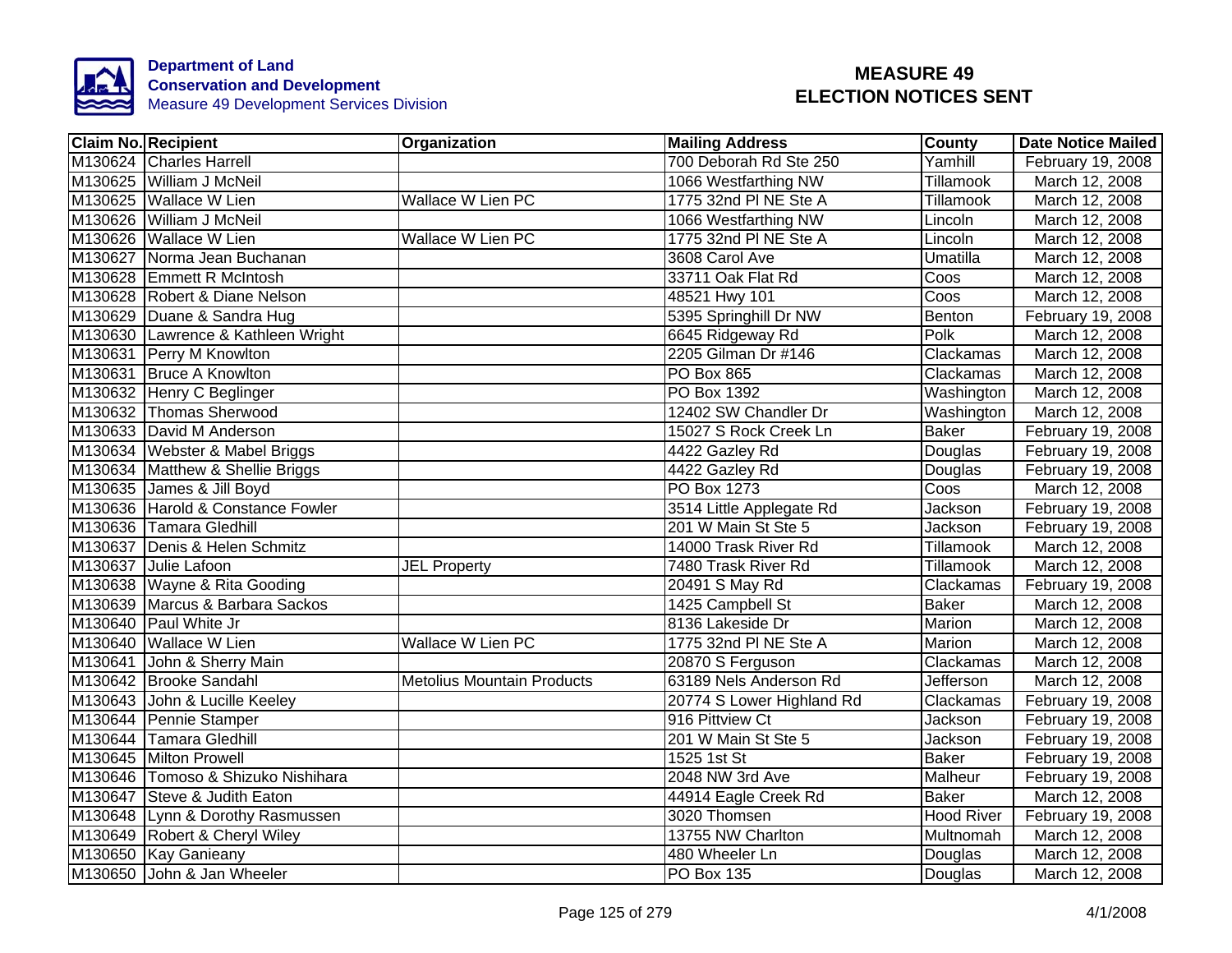

| <b>Claim No. Recipient</b> |                                        | Organization          | <b>Mailing Address</b>     | <b>County</b> | <b>Date Notice Mailed</b> |
|----------------------------|----------------------------------------|-----------------------|----------------------------|---------------|---------------------------|
|                            | M130651 Clifford & Dianna Multanen     |                       | 626 Dooley Ln              | Columbia      | March 12, 2008            |
|                            | M130652 Max H Hull                     |                       | 231 NW B St                | Josephine     | March 12, 2008            |
|                            | M130652 Patrick & Jacqueline Patterson |                       | <b>PO Box 1749</b>         | Josephine     | March 12, 2008            |
|                            | M130653 Norman Waterbury               |                       | 28788 Gimpl Hill Rd        | Lane          | March 12, 2008            |
|                            | M130653 Mark W Gorham                  |                       | 87900 Huston Rd            | Lane          | March 12, 2008            |
|                            | M130653 Rodger S Gorham                |                       | 25982 Hwy 126              | Lane          | March 12, 2008            |
|                            | M130654 Wayne & Patricia Chambers      |                       | 33718 Row River Rd         | Lane          | February 19, 2008         |
|                            | M130654 Norman Waterbury               |                       | 28788 Gimpl Hill Rd        | Lane          | February 19, 2008         |
|                            | M130655 Daniel Merrill                 |                       | 14551 S Mackburg Rd        | Clackamas     | March 12, 2008            |
|                            | M130656 Walter R Gowell                |                       | PO Box 480                 | Yamhill       | February 19, 2008         |
|                            | M130656 Lloyd & Dolores Bertrand       |                       | 11900 NW Moores Valley Rd  | Yamhill       | February 19, 2008         |
|                            | M130657 Ralph & Diane Puncochar        |                       | 5885 SW River Rd           | Washington    | February 19, 2008         |
|                            | M130658 Johnie & Laura Young           |                       | 26100 NE Viewcrest Ct      | Yamhill       | March 12, 2008            |
|                            | M130659 Ray & Kathleen Stewart         |                       | 17744 SE Neugbauer Rd      | Washington    | March 12, 2008            |
|                            | M130659 Kevin V Harker                 |                       | 7000 SW Varns St           | Washington    | March 12, 2008            |
|                            | M130660 Emmett R McIntosh              |                       | 33711 Oak Flat Rd          | Coos          | February 19, 2008         |
|                            | M130660 Thomas & Marian Gant           |                       | <b>PO Box 1587</b>         | Coos          | February 19, 2008         |
|                            | M130661 Donna Spencer                  |                       | 1309 SW 36th St            | Lake          | February 19, 2008         |
|                            | M130661 Audry Lynch                    |                       | PO Box 601                 | Lake          | February 19, 2008         |
|                            | M130661 Maurice Odegaard               |                       | 82245 Rattlesnake Rd       | Lake          | February 19, 2008         |
|                            | M130661 William Odegaard               |                       | Hc 60 Box 1988             | Lake          | February 19, 2008         |
|                            | M130661 Gerald Odegaard                |                       | 2191 Bullock Rd            | Lake          | February 19, 2008         |
|                            | M130661 Helen Yakely                   |                       | 3325 Lile St               | Lake          | February 19, 2008         |
|                            | M130661 William Odegaard               |                       | 90096 Hwy 140W             | Lake          | March 18, 2008            |
|                            | M130663 Donald & Glenda Martsolf       |                       | <b>PO Box 293</b>          | Yamhill       | February 19, 2008         |
|                            | M130664 Donald & Marcella Gunnel       |                       | 20420 NE Overlook Dr       | Yamhill       | March 28, 2008            |
|                            | M130664 Edwin R Sharer                 |                       | <b>PO Box 506</b>          | Yamhill       | March 28, 2008            |
|                            | M130665 Ronald & Mary Jean Johnson     |                       | 11153 Bremer Rd            | Clackamas     | February 19, 2008         |
|                            | M130666 Jerry Reeves                   | JC Reeves Corporation | 14945 SW Sequoia Pkwy #170 | Clackamas     | March 12, 2008            |
|                            | M130667 Dickson Ernest & Juanita       |                       | <b>PO Box 841</b>          | Douglas       | March 12, 2008            |
|                            | M130668 Brian & Darla Standley         |                       | 740 Quite Mountain Rd      | Douglas       | March 12, 2008            |
|                            | M130669 Harold Snow                    |                       | PO Box 508                 | Clackamas     | February 19, 2008         |
|                            | M130669 Norman Barksdale               |                       | 90356 Lewis Rd             | Clackamas     | February 19, 2008         |
|                            | M130670 Christopher Matheny            |                       | 530 Center St NE           | Marion        | March 12, 2008            |
|                            | M130670 James & Elaine Unger           |                       | 5005 Eastview Ln NE        | Marion        | March 12, 2008            |
|                            | M130670 Chris Matheny for Unger        |                       | 530 Center St NE Ste 700   | Marion        | March 18, 2008            |
|                            | M130671 Arlen & Shirley Reese          |                       | 1017 Eastlake Dr           | Marion        | February 19, 2008         |
|                            | M130671 Christopher Matheny            |                       | 530 Center St NE           | Marion        | February 19, 2008         |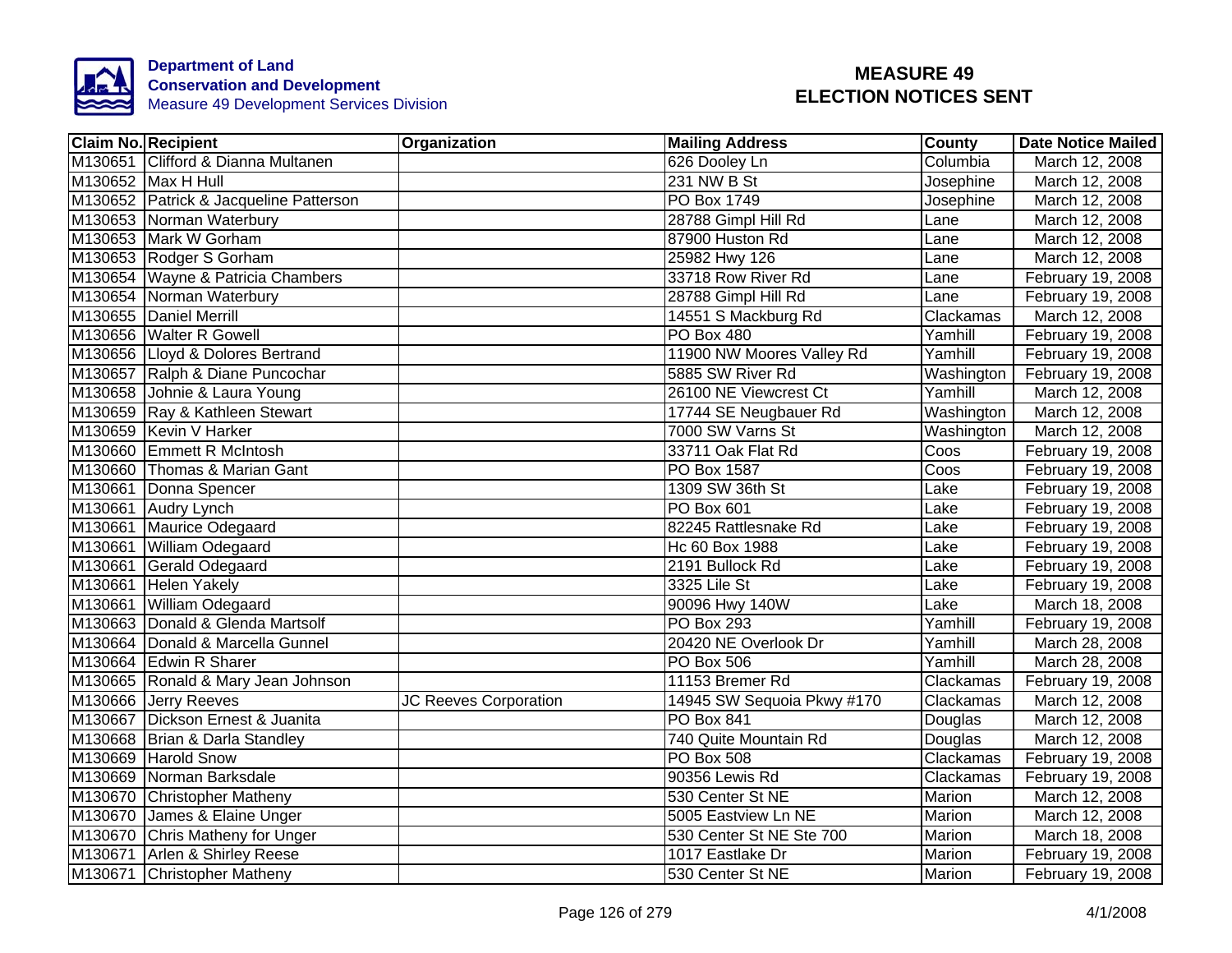

|         | <b>Claim No. Recipient</b>              | Organization                 | <b>Mailing Address</b>        | <b>County</b>     | <b>Date Notice Mailed</b> |
|---------|-----------------------------------------|------------------------------|-------------------------------|-------------------|---------------------------|
|         | M130672 George & Carol Billetts         |                              | 18135 NE Bald Peak Rd         | Yamhill           | February 19, 2008         |
|         | M130673 Shirley Stauber                 |                              | 678 James St NE               | Lincoln           | March 12, 2008            |
|         | M130673 David Stauber                   |                              | 742 Springdale Dr             | Lincoln           | March 12, 2008            |
|         | M130674 Freda Harrell                   |                              | 142 Westview Dr               | Douglas           | February 19, 2008         |
|         | M130675 James & Charlette Straight      |                              | 62767 Crown Point             | Coos              | March 12, 2008            |
|         | M130676 Charles & Joan Butler           |                              | 35327 Whitnal                 | <b>Baker</b>      | March 12, 2008            |
| M130677 |                                         | Cone Investment LP           | PO Box 70128                  | Lane              | March 12, 2008            |
|         | M130677 Barry D Smith                   | Thorp Purdy Jewett           | 1011 Harlow Rd Ste 300        | Lane              | March 12, 2008            |
|         | M130678 James A Postlewait              |                              | 27080 S Shibley Rd            | Clackamas         | February 19, 2008         |
| M130679 |                                         | Rose & Associates Inc        | 1070 NE Jones Rd              | <b>Deschutes</b>  | March 12, 2008            |
|         | M130679 Robert S Lovlien                | Bryant Lovlien & Jarvis PC   | PO Box 880                    | Deschutes         | March 12, 2008            |
|         | M130680 Raymond Smith                   |                              | PO Box 183                    | Multnomah         | February 19, 2008         |
|         | M130680 Shirlee Lenske                  |                              | 7475 SE 52nd Ave              | Multnomah         | February 19, 2008         |
|         | M130680 Mark P O'Donnell                | O'Donnell & Clark LLP        | 1650 NW Naito Parkway Ste 302 | Multnomah         | February 19, 2008         |
|         | M130681 John & Ruth Wilson              |                              | 3335 Wyeast                   | <b>Hood River</b> | February 19, 2008         |
|         | M130681 Andrew H Stamp                  | <b>Kruse Mercantile</b>      | 4248 Galewood St Ste 9        | <b>Hood River</b> | February 19, 2008         |
|         | M130682 Melvin & Robin Babb             |                              | 15600 S Spangler Rd           | Clackamas         | March 12, 2008            |
|         | M130683 Ronald & J'Leane Christofferson |                              | PO Box 9035                   | Marion            | February 19, 2008         |
|         | M130684 Carol Cromwell                  |                              | 32521 Hidden Valley           | Linn              | March 12, 2008            |
|         | M130685 Steve Cornacchia                |                              | 180 E 11th Ave                | Lane              | February 19, 2008         |
|         | M130685 Stanley McNutt                  |                              | <b>PO Box 357</b>             | Lane              | February 19, 2008         |
|         | M130686 Gerald & Gladys Kirkpatrick     |                              | 90161 Sunderman               | Lane              | March 12, 2008            |
|         | M130687 Billy Magar                     |                              | 14800 NE Quarry Rd            | Yamhill           | March 12, 2008            |
|         | M130687 Jeffrey Magar                   |                              | 9709 SW 59th St               | Yamhill           | March 12, 2008            |
|         | M130688 Dolores A Douglas               |                              | 1056 N Madsen Ave             | Josephine         | February 19, 2008         |
|         | M130688 Danadee Ponte Carragher         |                              | 3117 Broadway Apt 10          | Josephine         | February 19, 2008         |
|         | M130689 Christian E Hearn               | Davis Hearn Saladoff & Smith | 515 E Main St                 | <b>Jackson</b>    | February 19, 2008         |
|         | M130689 Terry & Teresa Mitchell         |                              | 7874 Colonial Way             | Jackson           | February 19, 2008         |
|         | M130690 Walter & Sherry Marshall        |                              | <b>PO Box 735</b>             | Clackamas         | February 19, 2008         |
|         | M130691 Michael G Gunn                  |                              | 700 Deborah Rd Ste 250        | Marion            | February 19, 2008         |
|         | M130691 St Paul Rodeo Association       |                              | 3318 Blanchet Ave NE          | Marion            | February 19, 2008         |
|         | M130692 Maxine Devilbiss                |                              | 17656 S Rugosa Ct             | Marion            | February 19, 2008         |
|         | M130692 Ray Devilbiss                   |                              | 6505 N Wolverine Rd           | Marion            | February 19, 2008         |
|         | M130693 Ralf & Myrtle Hakanson          |                              | PO Box 383                    | Douglas           | February 20, 2008         |
|         | M130694 Frank & Vera Mutuszak           |                              | PO Box 691                    | Linn              | February 20, 2008         |
|         | M130695 Alan & Teresa Clark             |                              | 1220 NE Dogwood Ln            | <b>Jefferson</b>  | March 12, 2008            |
|         | M130696 Julie Lafoon                    |                              | 7480 Trask River Rd           | Tillamook         | March 12, 2008            |
|         | M130696 Andrea Jenck                    |                              | 420 Wyss Rd                   | Tillamook         | March 12, 2008            |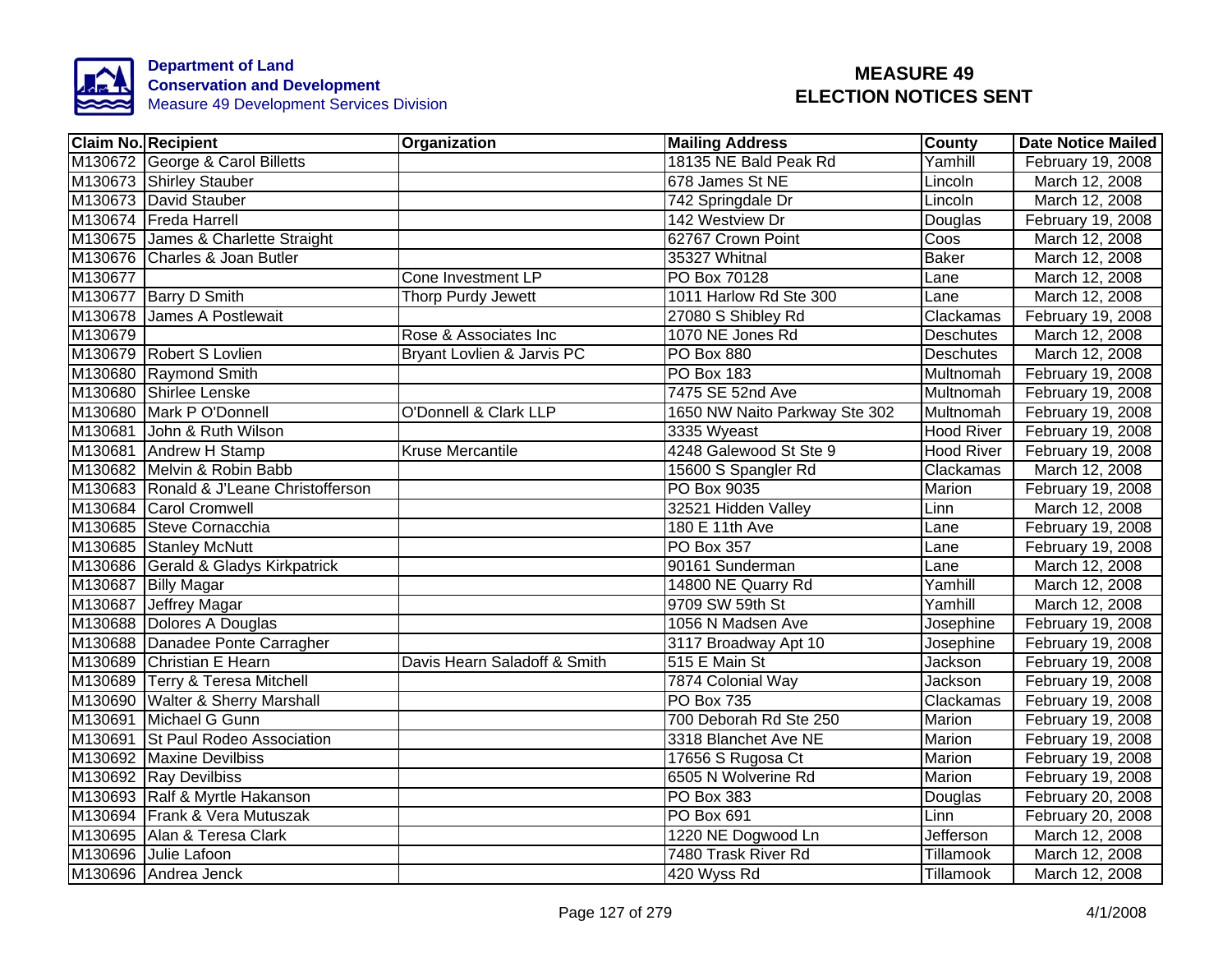

|         | <b>Claim No. Recipient</b>               | Organization                 | <b>Mailing Address</b>     | County            | <b>Date Notice Mailed</b> |
|---------|------------------------------------------|------------------------------|----------------------------|-------------------|---------------------------|
|         | M130696 Donald Jenck Jr                  |                              | 2525 Old Netarts Hwy W     | Tillamook         | March 12, 2008            |
|         | M130696 Joseph Jenck                     |                              | 745 Third St               | <b>Tillamook</b>  | March 12, 2008            |
| M130697 |                                          | Audia-Gordon Development LLC | 61295 Mountain Breezes Ct  | Crook             | March 12, 2008            |
|         | M130697 Robert McCasland                 |                              | 11693 SW Shumway Rd        | Crook             | March 12, 2008            |
|         | M130697 Jeffrey M Wilson                 | Miller Nash LLP              | 446 NW 3rd Ave Ste 230     | Crook             | March 12, 2008            |
|         | M130698 Camille Hukari                   |                              | PO Box 798                 | <b>Hood River</b> | March 12, 2008            |
|         | M130699 Lila M Wood                      |                              | 2670 Sunrise Dr            | Linn              | February 20, 2008         |
|         | M130700 Robert Robbins & Michelle Sesock |                              | 2121 Knowles Rd            | Jackson           | March 12, 2008            |
|         | M130700 Tamara Gledhill                  |                              | 201 W Main St Ste 5        | Jackson           | March 12, 2008            |
|         | M130701 Muhlnickel Richard & Teresa      |                              | 745 Pleasant Valley Rd     | Josephine         | March 12, 2008            |
|         | M130701 Willard L Ransom                 | Cauble Dole & Sorenson       | PO Box 398                 | Josephine         | March 12, 2008            |
|         | M130702 Roy & Iris Nelson                |                              | 6590 SW Norse Hall Rd      | Washington        | February 20, 2008         |
|         | M130703 David Day                        |                              | 65940 Tweed Rd             | Lane              | March 12, 2008            |
|         | M130703 Michael E Farthing               |                              | 767 Willamette St Ste 203  | Lane              | March 12, 2008            |
|         | M130704 Donald Joe Willis                | Schwabe Williamson & Wyatt   | 1211 SW 5th Ave Ste 1900   | Clackamas         | March 12, 2008            |
|         | M130705 Clare P Hayes                    |                              | 20920 Canal View Dr        | <b>Baker</b>      | March 12, 2008            |
|         | M130705 Robert Seymour                   |                              | 15394 N Rock Creek Ln      | <b>Baker</b>      | March 12, 2008            |
|         | M130705 Barbara Seymour                  |                              | <b>PO Box 313</b>          | <b>Baker</b>      | March 12, 2008            |
|         | M130706 Clare P Hayes                    |                              | 20920 Canal View Dr        | <b>Baker</b>      | March 12, 2008            |
|         | M130706 Robert Seymour                   |                              | 15394 N Rock Creek Ln      | <b>Baker</b>      | March 12, 2008            |
|         | M130706 Barbara Seymour                  |                              | <b>PO Box 313</b>          | <b>Baker</b>      | March 12, 2008            |
|         | M130707 Madeline L Oldfield              |                              | 430 Hess Ln                | Douglas           | February 20, 2008         |
|         | M130708 Glenn Richards                   |                              | <b>PO Box 219</b>          | Clackamas         | March 12, 2008            |
|         | M130708 Keith Wilson                     |                              | <b>PO Box 422</b>          | Clackamas         | March 12, 2008            |
|         | M130709 Robert & Jessica Taylor          |                              | 1050 Howell Prairie Rod SE | <b>Marion</b>     | March 12, 2008            |
|         | M130710 Gary & Maureen Wells             |                              | 2118 Wells Dr              | <b>Hood River</b> | March 12, 2008            |
|         | M130710 James & Wilma Wells              | John & Carolyn Wells         | 1712 Wells Dr              | <b>Hood River</b> | March 12, 2008            |
|         | M130710 Scott R Wells                    |                              | 2710 Glass Dr              | <b>Hood River</b> | March 12, 2008            |
| M130710 |                                          | <b>Viewmont Orchards LLC</b> | 2124 Mason Rd              | <b>Hood River</b> | March 12, 2008            |
|         | M130710 Steve Anderson                   |                              | PO Box 135                 | <b>Hood River</b> | March 12, 2008            |
|         | M130710 Steve Anderson                   |                              | PO Box 135                 | <b>Hood River</b> | March 18, 2008            |
| M130711 | James & Wilma Wells                      | John & Carolyn Wells         | 1712 Wells Dr              | <b>Hood River</b> | March 12, 2008            |
| M130711 | Gary & Maureen Wells                     |                              | 2118 Wells Dr              | <b>Hood River</b> | March 12, 2008            |
| M130711 |                                          | <b>Viewmont Orchards LLC</b> | 2124 Mason Rd              | <b>Hood River</b> | March 12, 2008            |
|         | M130711 Scott R Wells                    |                              | 2710 Glass Dr              | <b>Hood River</b> | March 12, 2008            |
| M130711 | Steven B Andersen                        | Cascade Planning             | PO Box 135                 | Hood River        | March 12, 2008            |
|         | M130712 James & Wilma Wells              |                              | 1712 Wells Dr              | <b>Hood River</b> | March 12, 2008            |
| M130712 |                                          | Viewmont Orchards LLC        | 2124 Mason Rd              | <b>Hood River</b> | March 12, 2008            |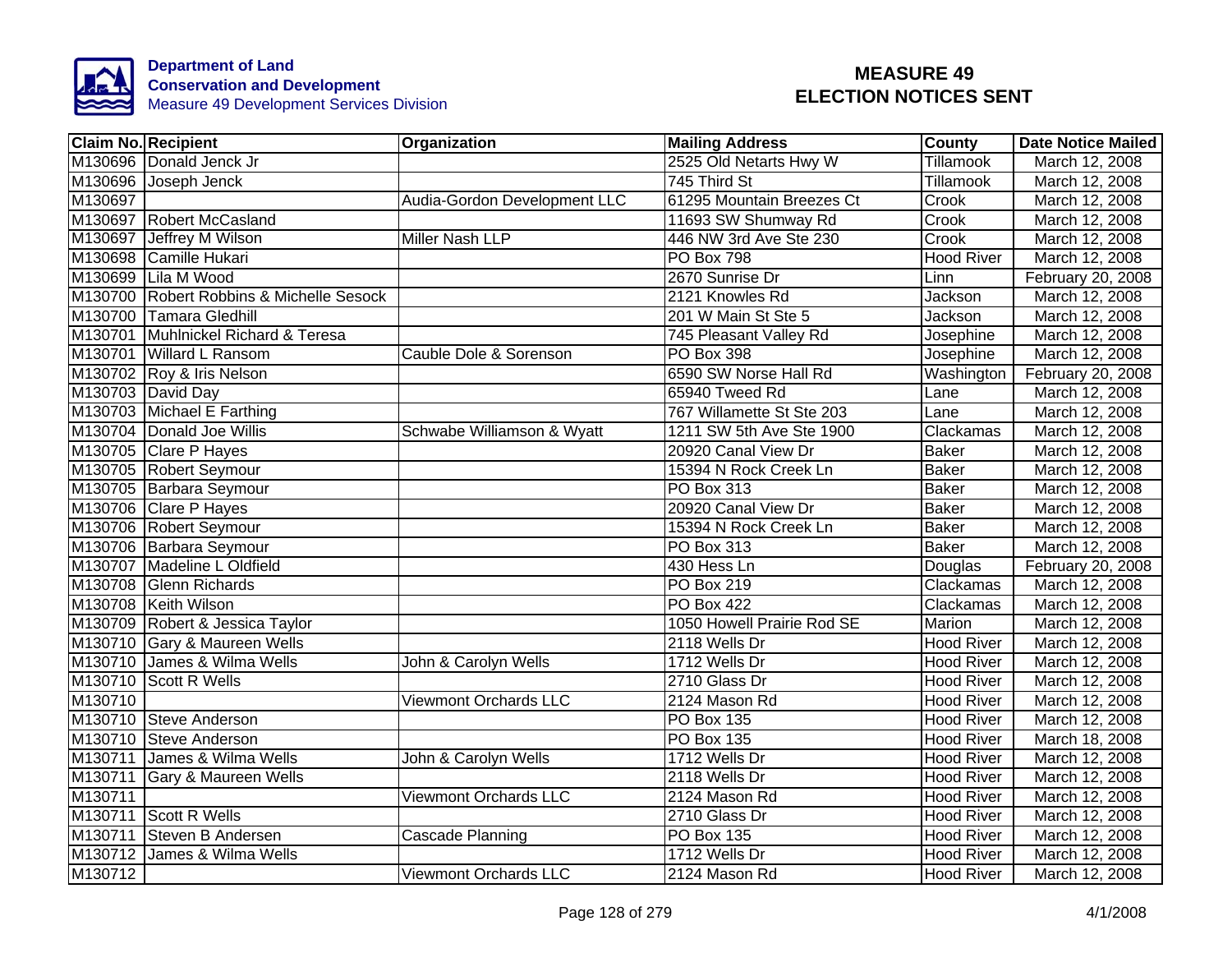

| <b>Claim No. Recipient</b> |                                    | Organization                   | <b>Mailing Address</b>   | <b>County</b>     | <b>Date Notice Mailed</b> |
|----------------------------|------------------------------------|--------------------------------|--------------------------|-------------------|---------------------------|
|                            | M130712 Steven B Andersen          | Cascade Planning               | <b>PO Box 135</b>        | <b>Hood River</b> | March 12, 2008            |
|                            | M130713 James & Wilma Wells        | John & Carolyn Wells           | 1712 Wells Dr            | <b>Hood River</b> | March 12, 2008            |
|                            | M130713 Gary & Maureen Wells       |                                | 2118 Wells Dr            | <b>Hood River</b> | March 12, 2008            |
| M130713 Scott R Wells      |                                    |                                | 2710 Glass Dr            | <b>Hood River</b> | March 12, 2008            |
| M130713                    |                                    | <b>Viewmont Orchards LLC</b>   | 2124 Mason Rd            | <b>Hood River</b> | March 12, 2008            |
|                            | M130713 Steven B Andersen          | Cascade Planning               | PO Box 135               | <b>Hood River</b> | March 12, 2008            |
|                            | M130714 Gary & Maureen Wells       |                                | 2118 Wells Dr            | <b>Hood River</b> | March 12, 2008            |
|                            | M130714 James & Wilma Wells        | John & Carolyn Wells           | 1712 Wells Dr            | <b>Hood River</b> | March 12, 2008            |
| M130714                    |                                    | <b>Viewmont Orchards LLC</b>   | 2124 Mason Rd            | <b>Hood River</b> | March 12, 2008            |
| M130714 Scott R Wells      |                                    |                                | 2710 Glass Dr            | <b>Hood River</b> | March 12, 2008            |
|                            | M130714 Steven B Andersen          | Cascade Planning               | PO Box 135               | <b>Hood River</b> | March 12, 2008            |
|                            | M130715 Gary & Maureen Wells       |                                | 2118 Wells Dr            | <b>Hood River</b> | March 12, 2008            |
|                            | M130715 James & Wilma Wells        | John & Carolyn Wells           | 1712 Wells Dr            | <b>Hood River</b> | March 12, 2008            |
| M130715 Scott R Wells      |                                    |                                | 2710 Glass Dr            | <b>Hood River</b> | March 12, 2008            |
| M130715                    |                                    | <b>Viewmont Orchards LLC</b>   | 2124 Mason Rd            | <b>Hood River</b> | March 12, 2008            |
|                            | M130715 Steven B Andersen          | Cascade Planning               | PO Box 135               | <b>Hood River</b> | March 12, 2008            |
|                            | M130716 James & Shirley Mallon     |                                | 4425 Willlow Flat Rd     | <b>Hood River</b> | February 20, 2008         |
|                            | M130716 Steven B Andersen          | <b>Cascade Planning</b>        | <b>PO Box 135</b>        | <b>Hood River</b> | February 20, 2008         |
|                            | M130717 George & Faith Ackerman    |                                | 2175 Mason Rd            | <b>Hood River</b> | March 12, 2008            |
|                            | M130717 Steven B Andersen          | <b>Cascade Planning</b>        | <b>PO Box 135</b>        | <b>Hood River</b> | March 12, 2008            |
|                            | M130718 George & Faith Ackerman    |                                | 2175 Mason Rd            | <b>Hood River</b> | February 20, 2008         |
|                            | M130718 Steven B Andersen          | <b>Cascade Planning</b>        | <b>PO Box 135</b>        | <b>Hood River</b> | February 20, 2008         |
|                            | M130719 Brian & Darla Standley     |                                | 740 Quiet Mt Rd          | Douglas           | March 12, 2008            |
|                            | M130720 Ronald & Janice Marx       |                                | <b>PO Box 1144</b>       | <b>Polk</b>       | March 12, 2008            |
|                            | M130720 Christopher B Matheny      | Law Offices Of David Hilgemann | 530 Center St NE Ste 700 | Polk              | March 12, 2008            |
|                            | M130721 William & Mary Dunham      |                                | 64496 E Brightwood Ln    | <b>Deschutes</b>  | March 12, 2008            |
| M130722 R Roger Reif       |                                    |                                | <b>PO Box 729</b>        | Clackamas         | February 20, 2008         |
|                            | M130722 Dale & Pearl Johnson       |                                | 15772 Windy City Rd      | Clackamas         | February 20, 2008         |
| M130723 Clive Cook Jr      |                                    |                                | 26310 S Barlow Rd        | Clackamas         | February 20, 2008         |
| M130724 Clive Cook Jr      |                                    |                                | 26310 S Barlow Rd        | Clackamas         | March 12, 2008            |
|                            | M130725 Allen & Constance Reynolds |                                | 17515 SE Fosberg         | Clackamas         | February 20, 2008         |
| M130726 Wallace W Lien     |                                    | <b>Wallace W Lien PC</b>       | 1775 32nd PI NE Ste A    | Marion            | February 20, 2008         |
|                            | M130726 Lucille Aspinwall          |                                | 4146 Waconda Rd NE       | Marion            | February 20, 2008         |
|                            | M130727 Robert G Schlegel          |                                | 38911 NW Harrison Rd     | Washington        | February 20, 2008         |
|                            | M130727 Robert E Schlegel          |                                | 3344 Lavina Rd           | Washington        | February 20, 2008         |
| M130728 Nancy Dresser      |                                    |                                | 79543 Fire Rd            | Lane              | March 12, 2008            |
| M130728   Karl Mueller     |                                    | <b>Metro Planning</b>          | 380 Q St Ste 220         | Lane              | March 12, 2008            |
| M130729 Con Hoff           |                                    |                                | 8232 W Evans Creek Rd    | Jackson           | March 12, 2008            |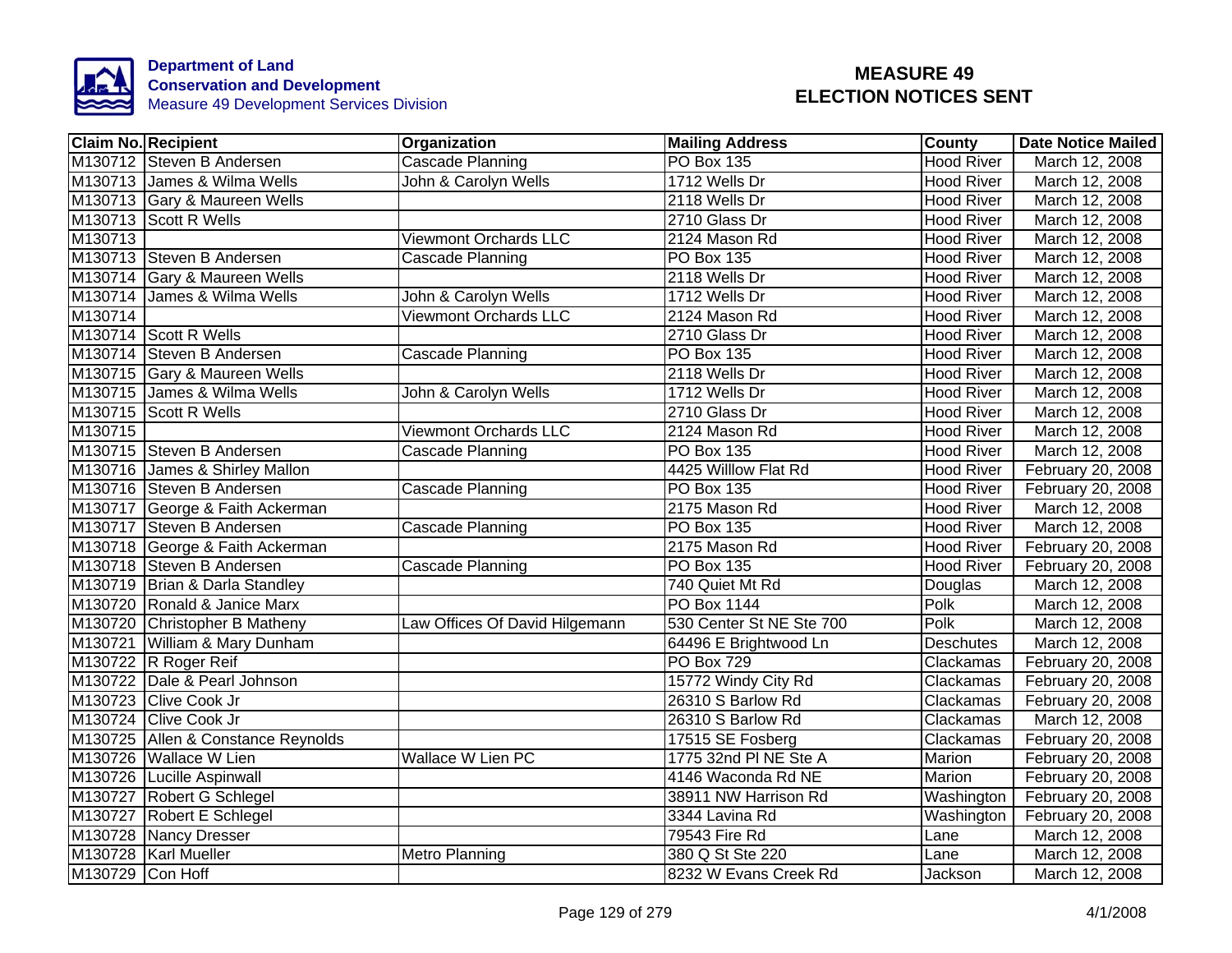

| <b>Claim No. Recipient</b>        | Organization              | <b>Mailing Address</b>         | County            | <b>Date Notice Mailed</b> |
|-----------------------------------|---------------------------|--------------------------------|-------------------|---------------------------|
| M130729 Michael L Spencer         | Michael L Spencer LLC     | 409 Pine St Ste 204            | Jackson           | March 12, 2008            |
| M130730 David & Jeanine Shea      |                           | <b>PO Box 394</b>              | Polk              | March 12, 2008            |
| M130731 Rita M Durrell            |                           | 25081 SW Airport Ave           | Benton            | March 12, 2008            |
| M130732 Alice Propes              |                           | 225 SE Walnut Ave              | Polk              | March 12, 2008            |
| M130733 Robert & Betty Morey      |                           | 8020 Harmony Rd                | Polk              | February 20, 2008         |
| M130734 Nancy McCormick           |                           | 3124 SW Mitchell Ct            | Clackamas         | March 12, 2008            |
| M130734 James D Zupancic          | The Zupancic Group Inc    | 16869 SW 65th Ave #196         | Clackamas         | March 12, 2008            |
| M130734 Gregory A Chaimov         | Davis Wright Tremaine LLP | 1300 SW 5th Ave Ste 2300       | Clackamas         | March 12, 2008            |
| M130735 John W Shonkwiler         |                           | 13425 SW 72nd Ave              | Clackamas         | March 12, 2008            |
| M130735 Darrell & Melanie Gill    | Roland & Marie Smith      | PO Box 97                      | Clackamas         | March 12, 2008            |
| M130736 William Itzen             |                           | 14684 Itzen Dr                 | Curry             | March 12, 2008            |
| M130736 Kelly Itzen               |                           | 17564 Longacre Loop            | Curry             | March 12, 2008            |
| M130736 Robin W Itzen             |                           | 14679 Itzen Dr                 | Curry             | March 12, 2008            |
| M130736 David Itzen               |                           | 15629 Pedrioli Dr              | Curry             | March 12, 2008            |
| M130736 Jim Capp                  |                           | PO Box 2937                    | Curry             | March 12, 2008            |
| M130737 John & Sandra Kalander    |                           | 4975 Cedar St                  | Clatsop           | March 12, 2008            |
| M130737 Michael A Autio           |                           | 100 39th St                    | Clatsop           | March 12, 2008            |
| M130738 Johney & Suzanne Dietrich |                           | 875 Hodgdon Rd                 | <b>Tillamook</b>  | March 12, 2008            |
| M130739 Donna A Gregg             |                           | 3770 NW Leisy Rd               | Washington        | March 12, 2008            |
| M130739 Johney & Suzanne Dietrich |                           | 875 Hodgdon Rd                 | Washington        | March 12, 2008            |
| M130740 Jack Wells                |                           | 1101 S Arlington Ridge Rd #812 | Polk              | February 20, 2008         |
| M130740 Norman F Webb             |                           | 1114-12th St SE                | Polk              | February 20, 2008         |
| M130741 Helen M Kappler           | Judith Kappler- Strader   | 28330 S Hwy 213                | Clackamas         | March 12, 2008            |
| M130742 C Wilson & Marjorie Wells |                           | 1880 Wells Dr                  | <b>Hood River</b> | March 12, 2008            |
| M130742 Steven B Andersen         | <b>Cascade Planning</b>   | <b>PO Box 135</b>              | <b>Hood River</b> | March 12, 2008            |
| M130743 C Wilson & Marjorie Wells |                           | 1880 Wells Dr                  | <b>Hood River</b> | February 20, 2008         |
| M130743 Steven B Andersen         | <b>Cascade Planning</b>   | <b>PO Box 135</b>              | <b>Hood River</b> | February 20, 2008         |
| M130744 C Wilson & Marjorie Wells |                           | 1880 Wells Dr                  | <b>Hood River</b> | February 20, 2008         |
| M130744 Steven B Andersen         | Cascade Planning          | <b>PO Box 135</b>              | <b>Hood River</b> | February 20, 2008         |
| M130745 James & Wilma Wells       | John & Carolyn Wells      | 1712 Wells Dr                  | <b>Hood River</b> | March 12, 2008            |
| M130745 Gary & Maureen Wells      |                           | 2118 Wells Dr                  | <b>Hood River</b> | March 12, 2008            |
| M130745 Scott R Wells             |                           | 2710 Glass Dr                  | <b>Hood River</b> | March 12, 2008            |
| M130745 Steven B Andersen         | Cascade Planning          | PO Box 135                     | <b>Hood River</b> | March 12, 2008            |
| M130746   W Gowlan Wells          |                           | 1802 Wells Dr                  | <b>Hood River</b> | February 20, 2008         |
| M130746 Steven B Andersen         | Cascade Planning          | PO Box 135                     | <b>Hood River</b> | February 20, 2008         |
| M130747 W Gowlan Wells            |                           | 1802 Wells Dr                  | <b>Hood River</b> | February 20, 2008         |
| M130747 Steven B Andersen         | Cascade Planning          | <b>PO Box 135</b>              | <b>Hood River</b> | February 20, 2008         |
| M130748 W Gowlan Wells            |                           | 1802 Wells Dr                  | <b>Hood River</b> | March 12, 2008            |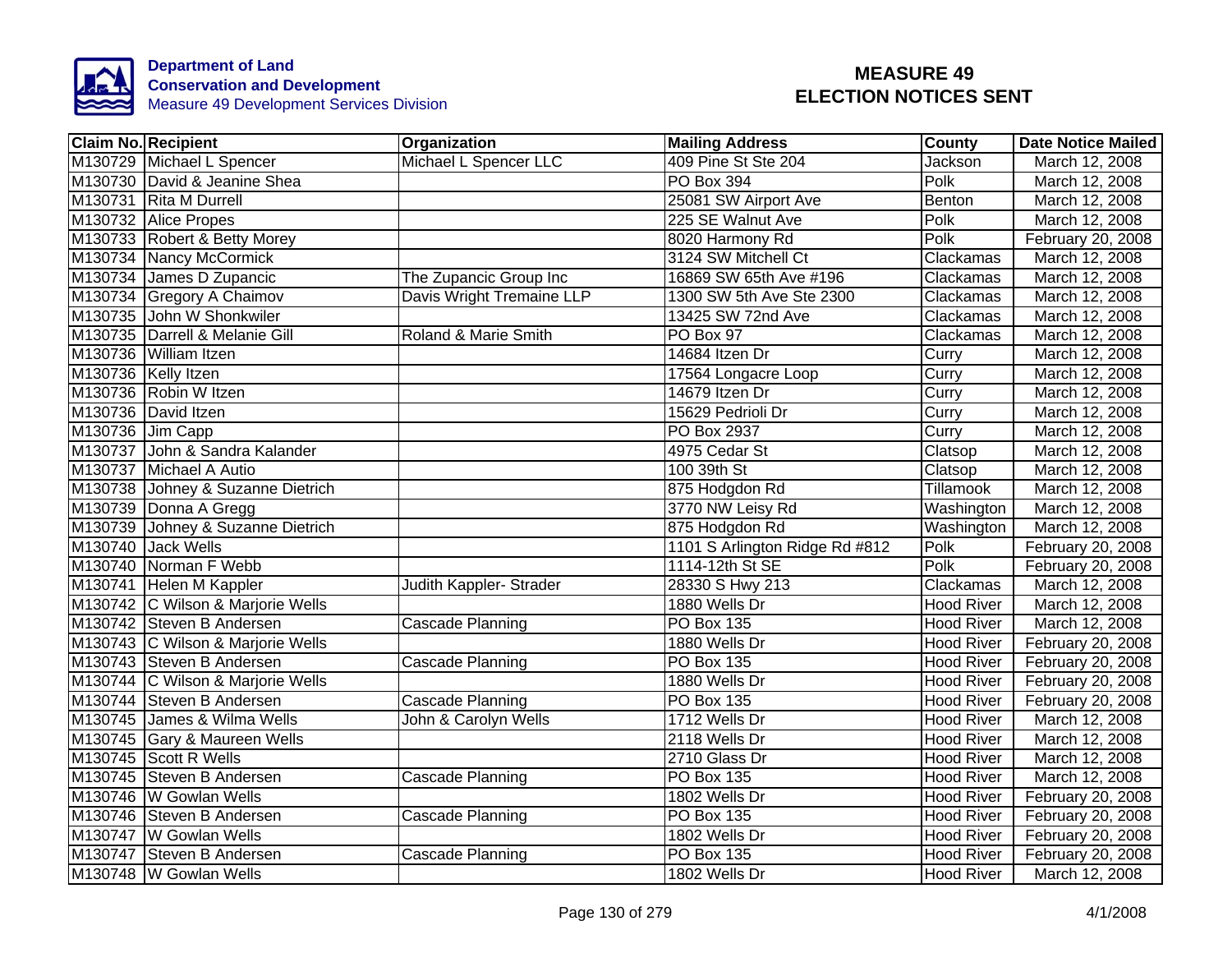

| <b>Claim No. Recipient</b>      | Organization                | <b>Mailing Address</b> | <b>County</b>     | <b>Date Notice Mailed</b> |
|---------------------------------|-----------------------------|------------------------|-------------------|---------------------------|
| M130748 Steven B Andersen       | <b>Cascade Planning</b>     | <b>PO Box 135</b>      | <b>Hood River</b> | March 12, 2008            |
| M130749 W Gowlan Wells          |                             | 1802 Wells Dr          | <b>Hood River</b> | March 12, 2008            |
| M130749 Steven B Andersen       | <b>Cascade Planning</b>     | <b>PO Box 135</b>      | <b>Hood River</b> | March 12, 2008            |
| M130750 Gary & Katherine Daum   | C/O Aaron Daum              | 423 SW Westview        | Polk              | February 20, 2008         |
| M130750 Wallace W Lien          | Wallace W Lien PC           | 1775 32nd PI NE Ste A  | Polk              | February 20, 2008         |
| M130751 Gary & Katherine Daum   | C/O Aaron Daum              | 423 SW Westview        | Polk              | February 20, 2008         |
| M130751 Wallace W Lien          | Wallace W Lien PC           | 1775 32nd PI NE Ste A  | Polk              | February 20, 2008         |
| M130752 Alva & Anna Mitchell    |                             | 4930 SE Spicer Dr      | Linn              | March 12, 2008            |
| M130753 Alva & Anna Mitchell    |                             | 4930 SE Spicer Dr      | Linn              | March 12, 2008            |
| M130754 Alva & Anna Mitchell    |                             | 4930 SE Spicer Dr      | Linn              | March 12, 2008            |
| M130755 Russell Baldwin         |                             | PO Box 1242            | Lincoln           | March 12, 2008            |
| M130756 Russell Baldwin         |                             | <b>PO Box 1242</b>     | Lincoln           | March 12, 2008            |
| M130757 Russell Baldwin         |                             | PO Box 1242            | Lincoln           | March 12, 2008            |
| M130758 Russell Baldwin         |                             | PO Box 1242            | Lincoln           | March 12, 2008            |
| M130759 James & Marjorie Kerns  |                             | 13856 Willow Creek Ln  | <b>Baker</b>      | March 12, 2008            |
| M130760 Wayne F Rusk            |                             | PO Box 70              | Josephine         | February 20, 2008         |
| M130760 Michael J Bird          |                             | 612 NW 5th St          | Josephine         | February 20, 2008         |
| M130761 Katherine Clark         |                             | 18809 Hill Rd          | Klamath           | February 20, 2008         |
| M130762 Leonard & Sharon Knight |                             | 36917 Hwy 86           | <b>Baker</b>      | March 12, 2008            |
| M130763 Bruce Propst            |                             | 3512 Chicago St        | Linn              | March 12, 2008            |
| M130763 Eldon Propst            |                             | 3121 North Shore Dr SE | Linn              | March 12, 2008            |
| M130763 Joel D Kalberer         | <b>Weatherford Thompson</b> | <b>PO Box 667</b>      | Linn              | March 12, 2008            |
| M130764 Marvin & Mary Glaser    |                             | 36761 Glaser Dr        | Linn              | February 20, 2008         |
| M130765 Elizabeth Haddan        |                             | 4786 Becker Circle SE  | Linn              | February 20, 2008         |
| M130766 Charles Clement         |                             | 6503 SW Catlow Way     | <b>Deschutes</b>  | March 12, 2008            |
| M130766 Edward P Fitch          | Bryant Emerson & Fitch      | <b>PO Box 457</b>      | <b>Deschutes</b>  | March 12, 2008            |
| M130767 Edgar & Marlene Alley   |                             | 8450 SW Green Dr       | Jefferson         | March 12, 2008            |
| M130767 Edward P Fitch          | Bryant Emerson & Fitch      | <b>PO Box 457</b>      | Jefferson         | March 12, 2008            |
| M130768 Larry & Roseann Ismert  |                             | PO Box 6037            | Curry             | March 12, 2008            |
| M130769 Leonard Aubert          |                             | 6950 Hwy 35            | <b>Hood River</b> | March 12, 2008            |
| M130770 Charisse & Patrick Jay  |                             | 16465 Ellendale Rd     | Polk              | February 20, 2008         |
| M130770 Stephen Mannenbach      |                             | <b>PO Box 220</b>      | Polk              | February 20, 2008         |
| M130771 Henry & Carol Harris    |                             | 36190 Mcfadden Ln      | <b>Baker</b>      | February 20, 2008         |
| M130772 Dena L Clark            |                             | 10257 S Kraxberger Rd  | Clackamas         | March 12, 2008            |
| M130772 Joseph W West           |                             | 888 SW Fifth Ave       | Clackamas         | March 12, 2008            |
| M130773 Thomas Thomsen Jr       | Wild Hare Ranch Inc         | 25355 NE Glass Rd      | Clackamas         | February 20, 2008         |
| M130773 Sam & Beverly Mason     |                             | 8491 S Barnards Rd     | Clackamas         | February 20, 2008         |
| M130774 Bonita Sahnow           |                             | 6165 NW Gales Creek Rd | Washington        | March 12, 2008            |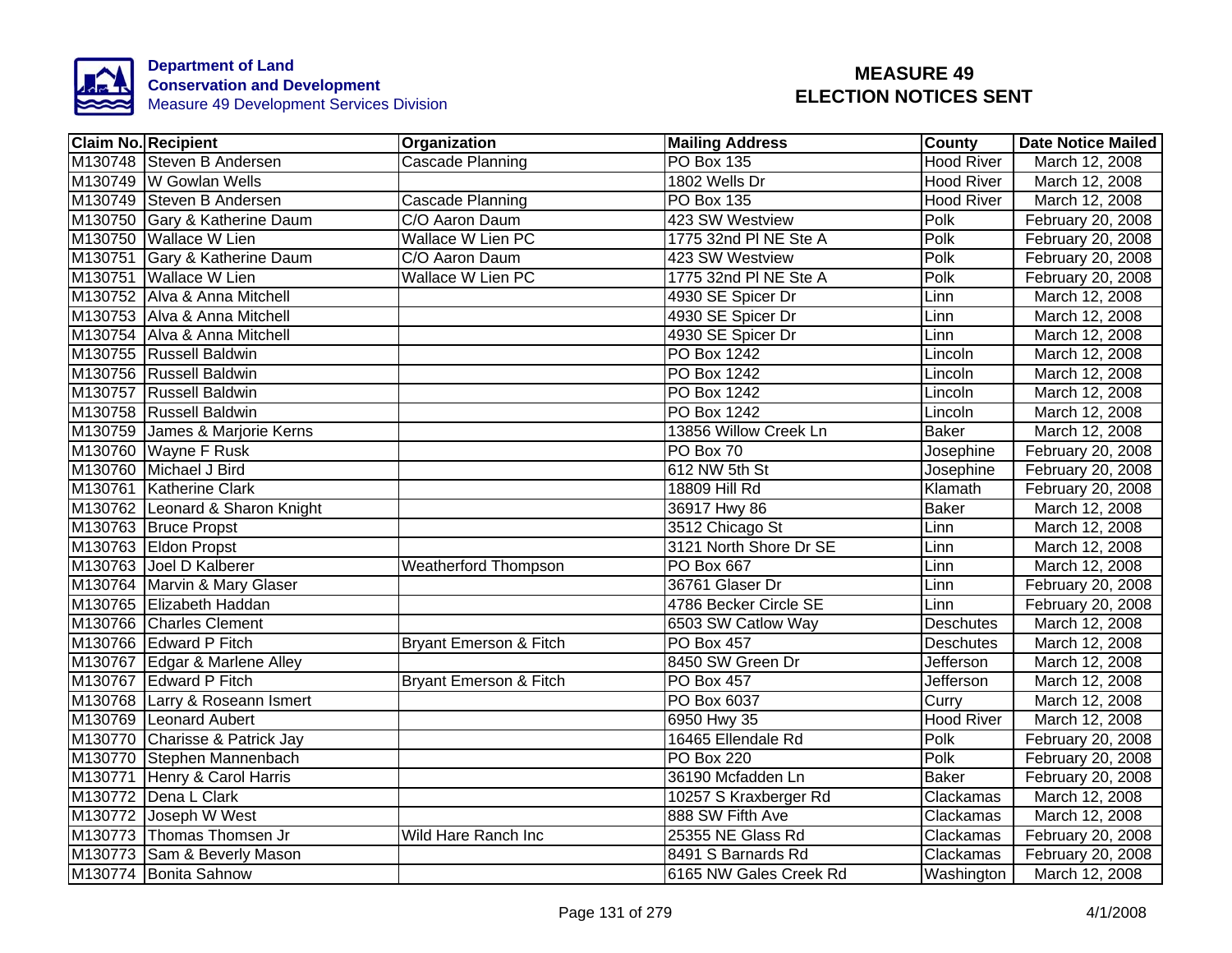

|         | <b>Claim No. Recipient</b>            | Organization                 | <b>Mailing Address</b>     | <b>County</b>    | <b>Date Notice Mailed</b> |
|---------|---------------------------------------|------------------------------|----------------------------|------------------|---------------------------|
|         | M130775 Howard & Linda White          |                              | 38795 Lacomb Dr            | Linn             | March 12, 2008            |
|         | M130776 Edgar L Viets                 |                              | 8771 Dehlinger Ln          | Klamath          | February 20, 2008         |
|         | M130777 Robert M Jones                |                              | 129 Anacapa Ave            | Clackamas        | January 18, 2008          |
|         | M130778 Charles Harrell               |                              | 700 Deborah Rd Ste 250     | Yamhill          | February 20, 2008         |
|         | M130778 James P & Diane W Brown       |                              | 3407 NE 27th Ave           | Yamhill          | February 20, 2008         |
|         | M130779 Victor W Vakoten              |                              | PO Box 325                 | <b>Deschutes</b> | March 12, 2008            |
|         | M130779 Frederick Weber               | <b>LPP Resources</b>         | 6441 SW Canyon Ct Ste 10   | Deschutes        | March 12, 2008            |
|         | M130780 Philip & Sandra Morrison      |                              | 4622 W Antler              | Deschutes        | February 20, 2008         |
|         | M130780 Edward P Fitch                | Bryant Emerson & Fitch       | PO Box 457                 | Deschutes        | February 20, 2008         |
|         | M130781 Darrel Hunker                 |                              | PO Box 622                 | Lincoln          | March 12, 2008            |
|         | M130782 William & Patsy Murrhee       |                              | 31720 Weldon Rd            | Linn             | February 20, 2008         |
|         | M130783 Ct & Marilyn Christie         |                              | PO Box 54                  | Linn             | February 20, 2008         |
|         | M130784 Ronald & Janice Marx          |                              | <b>PO Box 1144</b>         | Polk             | March 12, 2008            |
|         | M130785 Frank G & Beverly Y Rasmussen |                              | PO Box 1148                | Yamhill          | March 12, 2008            |
|         | M130786 Zotik & Vera Koshkaroff       |                              | 33230 S Barlow Rd          | Clackamas        | February 20, 2008         |
|         | M130787 Tris Victor Stiller           |                              | <b>PO Box 113</b>          | Yamhill          | March 12, 2008            |
|         | M130787 G Frank Hammond               | <b>Cable Huston Benedict</b> | 1001 SW 5th Ave Ste 2000   | Yamhill          | March 12, 2008            |
|         | M130788 Gail & Jean Hayes             |                              | 8772 Boulder Ridge Ct SE   | Marion           | March 12, 2008            |
|         | M130788 Wallace W Lien                | Wallace W Lien PC            | 1775 32nd PI NE Ste A      | <b>Marion</b>    | March 12, 2008            |
|         | M130789 Mary Grant                    |                              | 14265 Downs Rd NE          | <b>Marion</b>    | March 12, 2008            |
|         | M130789 Patricia Serres               |                              | PO Box 1035                | Marion           | March 12, 2008            |
|         | M130789 Richard Stein                 |                              | 1395 Liberty St SE Ste 101 | Marion           | March 12, 2008            |
|         | M130789 Frances O'Connor              |                              | 5466 Renaissance Ave       | Marion           | March 12, 2008            |
|         | M130789 Joseph Serres                 | Susan Duncan                 | 1840 E Lincoln Rd          | Marion           | March 12, 2008            |
|         | M130789 Rebecca Kirsch                |                              | 1930 Hardcastle Ave        | <b>Marion</b>    | March 12, 2008            |
|         | M130789 Paul J Serres                 |                              | 11283 Serres Ln NE         | Marion           | March 12, 2008            |
|         | M130789 Ruth Serres Thompson          |                              | <b>PO Box 375</b>          | Marion           | March 12, 2008            |
| M130789 |                                       | <b>Serres Farm LLC</b>       | 1769 E Lincoln Rd          | Marion           | March 12, 2008            |
|         | M130790 Claude & Phyllis Breshears    |                              | 20 E Airport Rd            | Linn             | March 12, 2008            |
|         | M130791 Claude & Phyllis Breshears    |                              | 20 E Airport Rd            | Linn             | March 12, 2008            |
|         | M130792 Charlie & Sharon Waterman     |                              | 87578 Davis Creek Ln       | Coos             | February 20, 2008         |
|         | M130793 Bessie Waterman               |                              | 50371 S Upper Fourmile Rd  | Coos             | March 12, 2008            |
|         | M130793 Charlie & Sharon Waterman     |                              | 87578 Davis Creek Ln       | Coos             | March 12, 2008            |
|         | M130794 Charlie & Sharon Waterman     |                              | 87578 Davis Creek Ln       | Coos             | February 20, 2008         |
|         | M130795 Wilton & Gloria Andrews       |                              | 10301 SW Bellevue          | Yamhill          | February 20, 2008         |
|         | M130796 Erik Gilatte                  |                              | PO Box 1583                | Jackson          | March 12, 2008            |
|         | M130796 Joan Williams                 |                              | 3634 Madrona Ln            | Jackson          | March 12, 2008            |
|         | M130796 Laura A Williams              |                              | PO Box 6548                | Jackson          | March 12, 2008            |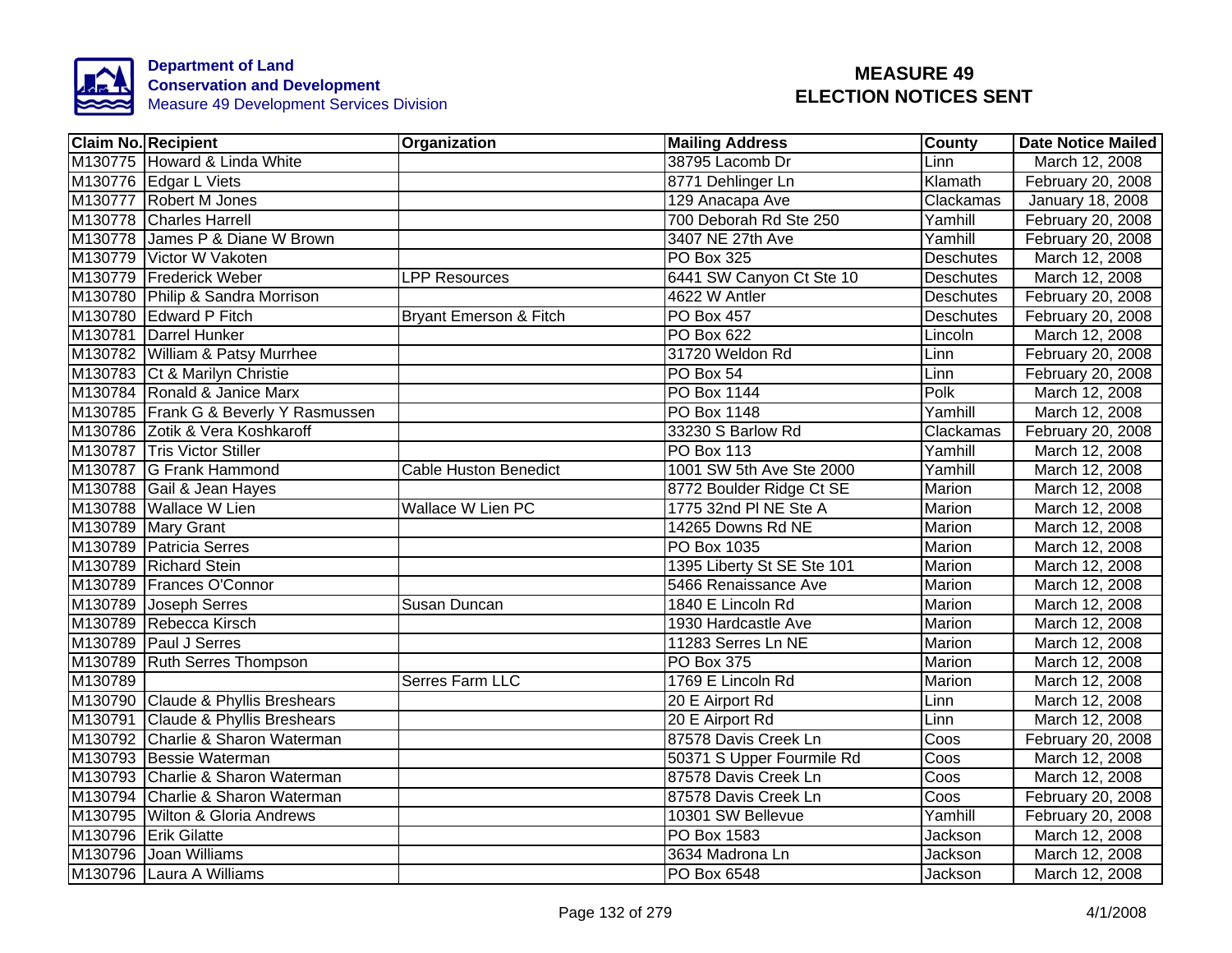

| <b>Claim No. Recipient</b>        | <b>Organization</b>         | <b>Mailing Address</b>   | <b>County</b>    | <b>Date Notice Mailed</b> |
|-----------------------------------|-----------------------------|--------------------------|------------------|---------------------------|
| M130797 Anthony B James           |                             | <b>PO Box 105</b>        | Polk             | February 20, 2008         |
| M130797 Robert & Nancy Lloyd      |                             | 1500 Greenwood Rd        | <b>Polk</b>      | February 20, 2008         |
| M130798 Gary & E Lenora Johnson   |                             | 26590 Horsell Rd         | <b>Deschutes</b> | February 20, 2008         |
| M130798 Edward P Fitch            | Bryant Emerson & Fitch      | <b>PO Box 457</b>        | <b>Deschutes</b> | February 20, 2008         |
| M130799 Richard & Arlone Stradley |                             | PO Box 66                | Sherman          | February 20, 2008         |
| M130799 Georgia Stradley          |                             | 2326 E 10th St           | Sherman          | February 20, 2008         |
| M130800 Ernest E Robertson        |                             | 17724 S Windy Sity Rd    | Clackamas        | February 20, 2008         |
| M130801 Glen & Jeanette Nichol    |                             | 9748 Bates Rd SE         | Marion           | February 20, 2008         |
| M130801 James Vick                |                             | 698 12th St SE Ste 200   | Marion           | February 20, 2008         |
| M130802 Richard Buscher           |                             | PO Box 2909              | Marion           | March 12, 2008            |
| M130802 James Vick                |                             | 698 12th St SE Ste 200   | Marion           | March 12, 2008            |
| M130803 Donald Joe Willis         |                             | 1211 SW 5th Ave Ste 1900 | Lane             | February 20, 2008         |
| M130804 James Vick                |                             | 698 12th St SE Ste 200   | <b>Marion</b>    | February 20, 2008         |
| M130804 Leo & Margaret Buchheit   |                             | 1011 62nd Ct NE          | Marion           | February 20, 2008         |
| M130805 Richard & Betty Liles     |                             | 62605 W Catching Rd      | Coos             | February 20, 2008         |
| M130806 Edward Schultz            | <b>Weatherford Thompson</b> | <b>PO Box 667</b>        | Linn             | February 20, 2008         |
| M130806 Wilmer & Della Steckley   |                             | 34555 Steckley Dr NE     | Linn             | February 20, 2008         |
| M130807 Donald W Johnson          | <b>Waldo Hill LLC</b>       | 511 NW Woodson Dr        | Josephine        | March 12, 2008            |
| M130807 Walter L Cauble           | Cauble Dole & Sorenson      | <b>PO Box 398</b>        | Josephine        | March 12, 2008            |
| M130808 Sondra D Braden           |                             | PO Box 65                | <b>Jefferson</b> | March 12, 2008            |
| M130809 Raleigh J White           |                             | 45860 NW Levi White Rd   | Washington       | March 12, 2008            |
| M130809 Jim L Lucas               |                             | <b>PO Box 699</b>        | Washington       | March 12, 2008            |
| M130810 Warren D Groves           |                             | 26971 W Bolland Rd       | Clackamas        | February 20, 2008         |
| M130811 Larry G Riepma            |                             | 8884 Cherry Ln           | <b>Baker</b>     | March 12, 2008            |
| M130812 Thomas & Anna Adams       |                             | 28671 S Needy Rd         | Clackamas        | February 20, 2008         |
| M130813 Robert & June Fleming     |                             | 14747 S Quail Crest Ln   | Clackamas        | March 12, 2008            |
| M130814 Robert & Mary Jane Berry  |                             | 76171 Mosby Creek Rd     | Lane             | February 20, 2008         |
| M130814 Joshua A Clark            | Gleaves Swearingden         | <b>PO Box 1147</b>       | Lane             | February 20, 2008         |
| M130815 Richard & Barbara Knudson |                             | 19244 SE River Dr        | Clackamas        | February 20, 2008         |
| M130816 Marvin & Paula Fast       |                             | 8470 Perrydale           | Polk             | March 12, 2008            |
| M130817 Noland & Weigand          |                             | 888 W Evergreen          | <b>Deschutes</b> | March 12, 2008            |
| M130817 Edward P Fitch            |                             | <b>PO Box 457</b>        | <b>Deschutes</b> | March 12, 2008            |
| M130818 Melvin A Coulter          |                             | 1569 N Buckler Way       | <b>Deschutes</b> | March 12, 2008            |
| M130818 Edward P Fitch            | Bryant Emerson & Fitch      | PO Box 457               | Deschutes        | March 12, 2008            |
| M130819 Sheri Waltman             |                             | 700 Cheney Creek Rd      | Josephine        | March 12, 2008            |
| M130819 Richard Whitaker          |                             | 17462 Pleasant View Ave  | Josephine        | March 12, 2008            |
| M130820 Mark S Bartholomew        | <b>Hornecker Cowling</b>    | 717 Murhphy Rd           | Jackson          | February 20, 2008         |
| M130820 Michael Jackson           |                             | 106 Antelope Rd          | Jackson          | February 20, 2008         |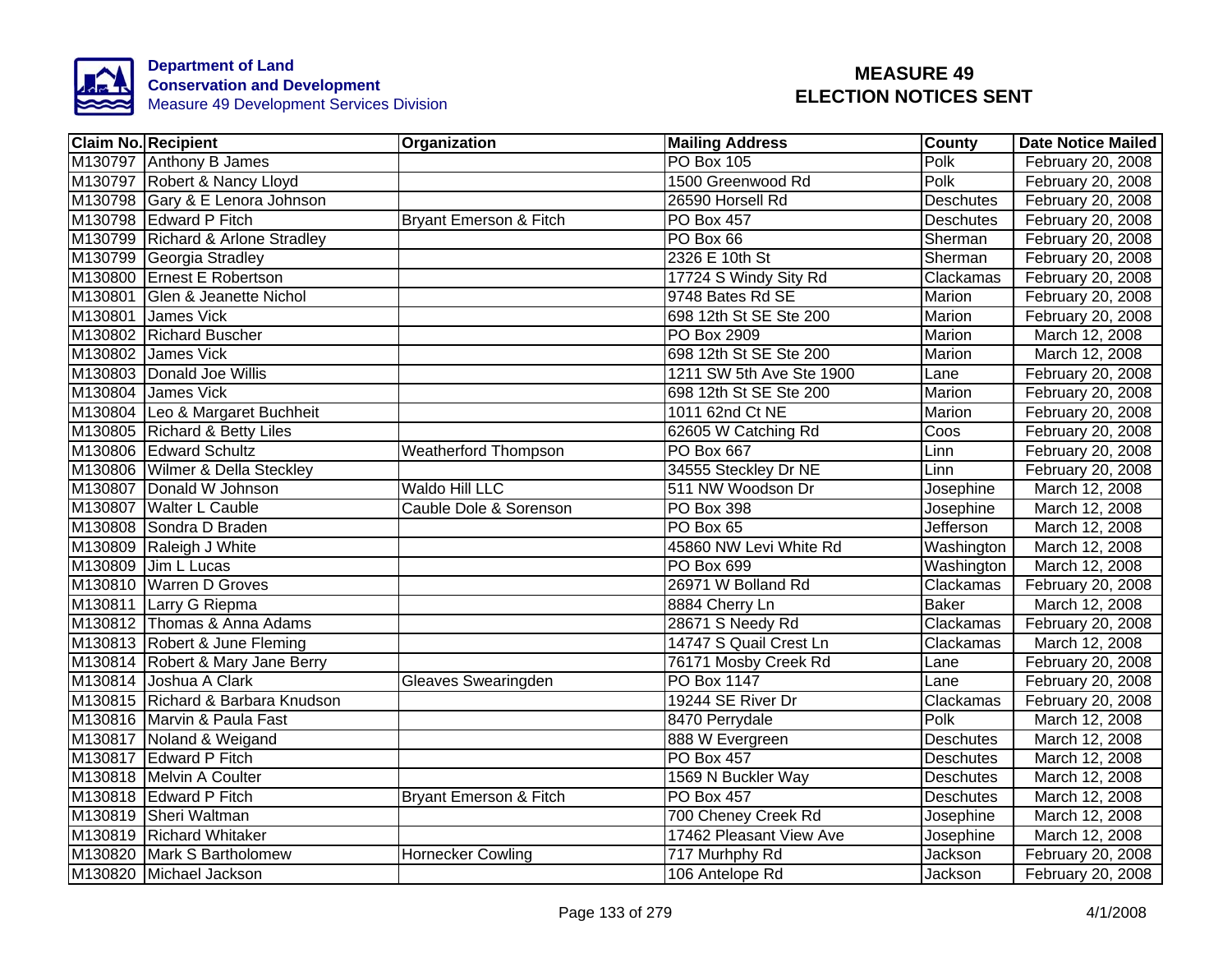

|         | <b>Claim No. Recipient</b>              | <b>Organization</b>                | <b>Mailing Address</b>   | County     | <b>Date Notice Mailed</b> |
|---------|-----------------------------------------|------------------------------------|--------------------------|------------|---------------------------|
|         | M130821 Darlene McCulloch               | <b>Estate Of Richard Mcculloch</b> | 40 Lake Creek Rd         | Jackson    | March 12, 2008            |
|         | M130821 Mark S Bartholomew              | Hornecker Cowling Hassen           | 717 Murphy Rd            | Jackson    | March 12, 2008            |
|         | M130822 Mark D Shipman                  | Saalfeld Griggs PC                 | PO Box 470               | Polk       | February 20, 2008         |
|         | M130823 Mark D Shipman                  | Saalfeld Griggs PC                 | PO Box 470               | Polk       | February 20, 2008         |
|         | M130824 Kathryn Adkins                  |                                    | 11305 SW Fairhaven St    | Marion     | March 12, 2008            |
|         | M130825 Kathryn Adkins                  |                                    | 11305 SW Fairhaven St    | Marion     | March 12, 2008            |
|         | M130826 Kathryn Adkins                  |                                    | 11305 SW Fairhaven St    | Marion     | March 12, 2008            |
|         | M130827 Ross & Patricia Winas           |                                    | 67993 Nicolai Rd         | Columbia   | March 12, 2008            |
|         | M130828 Ross & Patricia Winas           |                                    | 67993 Nicolai Rd         | Columbia   | February 20, 2008         |
|         | M130829 Meffie Armstrong                |                                    | 567 Ridgeway Rd          | Clackamas  | February 20, 2008         |
|         | M130829 Mynella H Meyer                 |                                    | 27525 Baker Rd           | Clackamas  | February 20, 2008         |
|         | M130830 Dwight & Tom West               |                                    | 3801 NE Lone Oak Rd      | Yamhill    | February 20, 2008         |
|         | M130831 Thomas R Neikes                 |                                    | PO Box 804               | Clatsop    | March 12, 2008            |
|         | M130832 Lawrence Jeanette & Gary Epping |                                    | 2485 Lancaster Dr NE     | Polk       | March 12, 2008            |
|         | M130832 Wallace W Lien                  | <b>Wallace W Lien PC</b>           | 1775 32nd PI NE Ste A    | Polk       | March 12, 2008            |
|         | M130833 Delores Preston                 | C/O Linda McGuire                  | 40286 N Ruby Loop Rd     | Linn       | March 12, 2008            |
|         | M130833 Wallace W Lien                  | <b>Wallace W Lien PC</b>           | 1775 32nd PI NE Ste A    | Linn       | March 12, 2008            |
|         | M130834 Dennis & Sharon St John         |                                    | <b>PO Box 577</b>        | Marion     | March 12, 2008            |
|         | M130834 Wallace W Lien                  | <b>Wallace W Lien PC</b>           | 1775 32nd PI NE Ste A    | Marion     | March 12, 2008            |
|         | M130835 John & Margaret Hickert         |                                    | 13940 SW Hwy 18          | Yamhill    | February 20, 2008         |
|         | M130835 Catherine A Wright              | Drabkin Tankersley & Wright LLC    | <b>PO Box 625</b>        | Yamhill    | February 20, 2008         |
|         | M130836 Gary Sullivan                   |                                    | 28680 Liberty Rd         | Linn       | March 12, 2008            |
|         | M130837 Sharon Goolsby                  |                                    | 210 NW Hayden Ct         | Washington | March 12, 2008            |
|         | M130838 June Durig                      |                                    | 2024 Woodland Loop SE    | Washington | March 12, 2008            |
|         | M130839 Michael J Bird                  |                                    | 612 NW 5th St            | Jackson    | March 12, 2008            |
|         | M130839 John P Krauss & Fred R Krauss   | Indian Hill LLC                    | <b>PO Box 479</b>        | Jackson    | March 12, 2008            |
|         | M130839 Mark Stephen Bartholomew        | <b>Hornecker Cowling</b>           | 717 Murphy Rd            | Jackson    | March 12, 2008            |
|         | M130840 Michael J Bird                  |                                    | 612 NW 5th St            | Josephine  | March 12, 2008            |
| M130840 | John P Krauss & Fred R Krauss           | Indian Hill LLC                    | PO Box 479               | Josephine  | March 12, 2008            |
| M130840 | Mark Stephen Bartholomew                | <b>Hornecker Cowling</b>           | 717 Murphy Rd            | Josephine  | March 12, 2008            |
|         | M130841 Michael J Bird                  |                                    | 612 NW 5th St            | Josephine  | March 12, 2008            |
|         | M130841 John P Krauss & Fred R Krauss   | Indian Hill LLC                    | PO Box 479               | Josephine  | March 12, 2008            |
|         | M130841 Mark Stephen Bartholomew        | <b>Hornecker Cowling</b>           | 717 Murphy Rd            | Josephine  | March 12, 2008            |
|         | M130842 Michael J Bird                  |                                    | 612 NW 5th St            | Josephine  | March 13, 2008            |
|         | M130842 John P Krauss & Fred R Krauss   | Indian Hill LLC                    | PO Box 479               | Josephine  | March 13, 2008            |
|         | M130842 Mark Stephen Bartholomew        | <b>Hornecker Cowling</b>           | 717 Murphy Rd            | Josephine  | March 13, 2008            |
|         | M130843 Donald Joe Willis               |                                    | 1211 SW 5th Ave Ste 1900 | Clatsop    | March 13, 2008            |
|         | M130843 David & Betty Holland           |                                    | 3915 SW Dosch Rd         | Clatsop    | March 13, 2008            |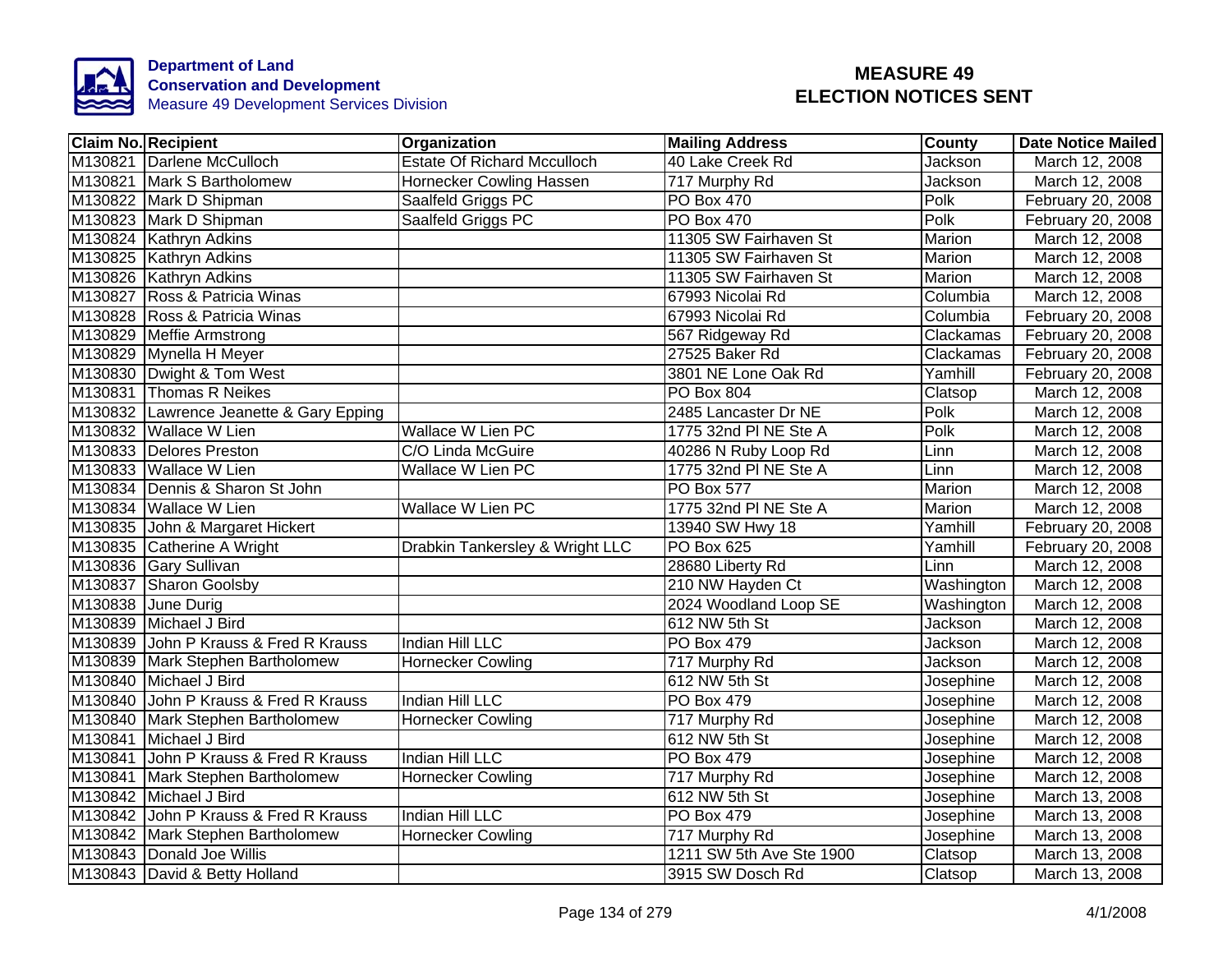

|         | <b>Claim No. Recipient</b>              | Organization                  | <b>Mailing Address</b>        | <b>County</b>    | <b>Date Notice Mailed</b> |
|---------|-----------------------------------------|-------------------------------|-------------------------------|------------------|---------------------------|
|         | M130844 Larry & Marilyn Landauer        |                               | 9625 NW Roy Rd                | Washington       | March 13, 2008            |
|         | M130845 Jan Bonn                        |                               | 42599 Moody Rd                | <b>Baker</b>     | March 13, 2008            |
|         | M130846 Jay Boman                       |                               | 36928 Denny Creek Rd          | <b>Baker</b>     | February 20, 2008         |
|         | M130847 Laurance & Sandra Ryerson       | Cynthia Bursk                 | 3132 Camp Baker Rd            | Jackson          | March 13, 2008            |
| M130848 | John Albertson                          | Albertson's Farms Inc         | 4900 SE Lafayette Hwy         | Yamhill          | March 13, 2008            |
| M130849 |                                         | Pekkola Farms Inc             | 11501 NW McBride Cemetery Rd  | Yamhill          | March 13, 2008            |
|         | M130850 Stephanie Jorgensen             |                               | 25756 Llewellyn Rd            | Benton           | March 13, 2008            |
|         | M130850 George B Heilig                 | <b>Cable Huston Benedict</b>  | <b>PO Box 546</b>             | Benton           | March 13, 2008            |
|         | M130851 George A Goldstein              |                               | PO Box 85                     | Linn             | March 13, 2008            |
|         | M130852 Dorothy S Cofield               |                               | 9755 SW Barnes Rd Ste 450     | Washington       | March 13, 2008            |
|         | M130852 Duane L Christie                |                               | 22020 SW Aebischer Rd         | Washington       | March 13, 2008            |
|         | M130853 James & Judith Warner           |                               | 65360 Swalley Rd              | <b>Deschutes</b> | February 20, 2008         |
|         | M130853 Michael H McGean                |                               | 1148 NW Hill St               | <b>Deschutes</b> | February 20, 2008         |
|         | M130854 John W Shonkwiler               |                               | 13425 SW 72nd Ave             | Washington       | March 13, 2008            |
|         | M130854 Dale Marcella & Loren Hatfield  | Nixon-Hatfield Inc            | 21015 SW Lebeau Rd            | Washington       | March 13, 2008            |
|         | M130855 Dorothy S Cofield               |                               | 9755 SW Barnes Rd Ste 450     | Washington       | March 13, 2008            |
|         | M130855 Ilona M Teufel                  |                               | 1790 NW 93rd PI               | Washington       | March 13, 2008            |
|         | M130855 Jill S Gelineau                 | Schwabe Williamson & Wyatt PC | 1211 SW 5th Ave Ste 1500-1900 | Washington       | March 13, 2008            |
|         | M130856 Robert & Genevieve Bridges      |                               | 7422 Rainbow Dr SE            | <b>Marion</b>    | February 20, 2008         |
|         | M130857 Clyde Scott & Jennifer Freeborn |                               | 800 Greenwood Rd              | Polk             | March 13, 2008            |
|         | M130858 George Lynch                    |                               | 6007 48th St NE               | Linn             | March 13, 2008            |
|         | M130858 Marilyn Awmiller                |                               | <b>PO Box 1638</b>            | Linn             | March 13, 2008            |
|         | M130859 James Gordon & Ann Pruett       |                               | 4012 SE 47th Ave              | <b>Marion</b>    | March 13, 2008            |
|         | M130859 Wallace W Lien                  | <b>Wallace W Lien PC</b>      | 1775 32nd PI NE Ste A         | Marion           | March 13, 2008            |
|         | M130860 Thurman & Clovis Smith          |                               | PO Box 33                     | Linn             | March 13, 2008            |
|         | M130860 Joel D Kalberer                 | <b>Weatherford Thompson</b>   | <b>PO Box 667</b>             | Linn             | March 13, 2008            |
| M130861 | Larry B Nicholson                       |                               | 16661 SE 329th PI             | Clackamas        | February 20, 2008         |
| M130861 | Arthur & Lajean Nicholson               |                               | 39729 SE Trubel Rd            | Clackamas        | February 20, 2008         |
|         | M130862 Larry B Nicholson               |                               | 16661 SE 329th PI             | Clackamas        | February 20, 2008         |
|         | M130862 Arthur & Lajean Nicholson       |                               | 39729 SE Trubel Rd            | Clackamas        | February 20, 2008         |
|         | M130863 Charles & Susan Grove           |                               | 29699 Berlin Rd               | Linn             | March 13, 2008            |
|         | M130864 Tamara Gledhill                 |                               | 201 W Main St Ste 5           | Josephine        | March 13, 2008            |
|         | M130864 Valerie Albright                |                               | 305 NE 6th St                 | Josephine        | March 13, 2008            |
|         | M130865 Joseph & Geraldine Bitz         |                               | 26895 S Bitz Rd               | Clackamas        | February 20, 2008         |
|         | M130866 Daniel O'Conner                 |                               | 823 Alder Creek Dr            | Jackson          | March 13, 2008            |
|         | M130866 Richard Magerle                 |                               | 1614 E Evans Creek Rd         | Jackson          | March 13, 2008            |
|         | M130867 Joel & Patricia Waldron         |                               | S1341 Harlan St               | Douglas          | March 13, 2008            |
|         | M130868 James & Betty Rhoades           |                               | 29350 SE Gruber Rd            | Clackamas        | February 20, 2008         |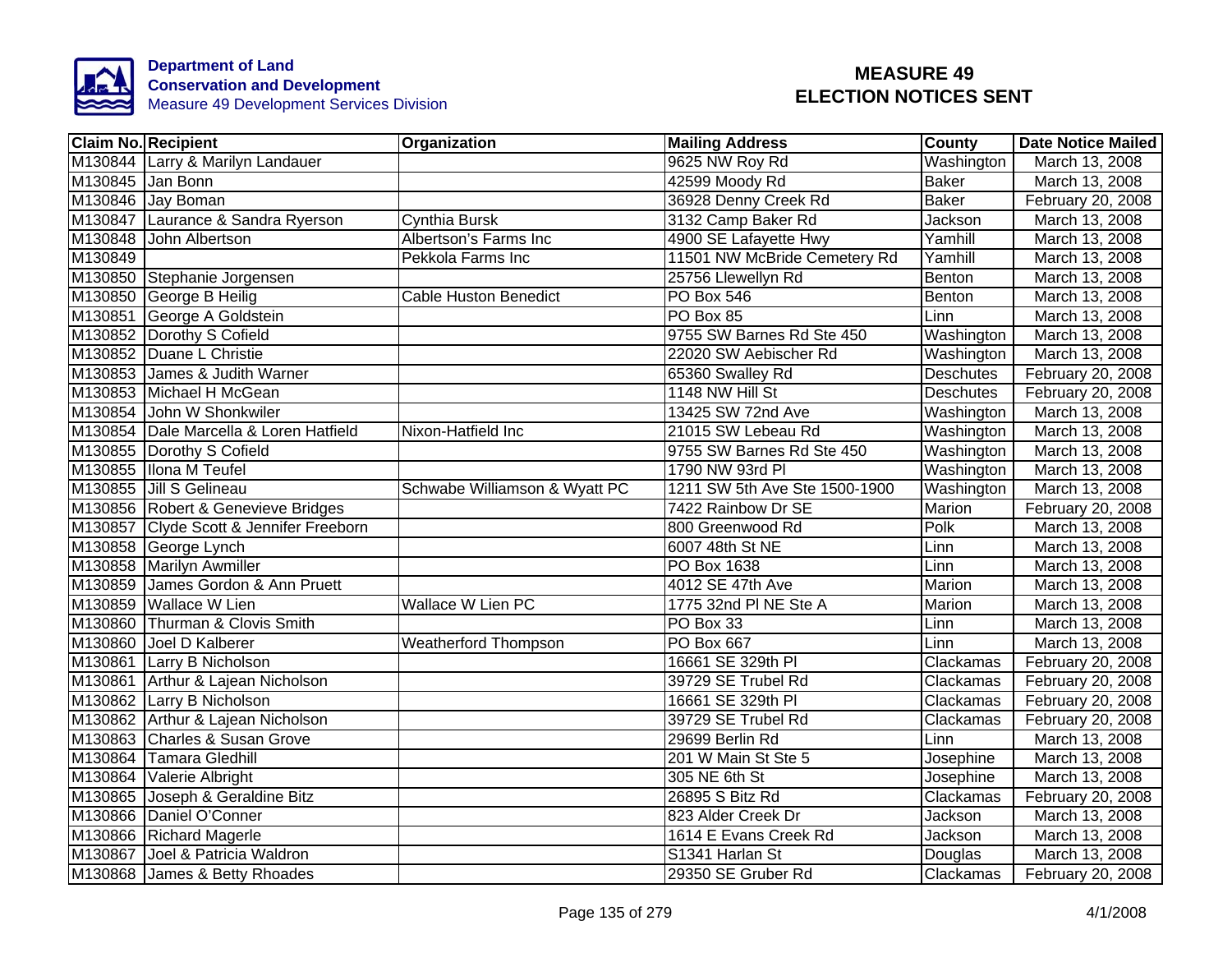

|         | <b>Claim No. Recipient</b>                 | Organization                | <b>Mailing Address</b>   | <b>County</b> | <b>Date Notice Mailed</b> |
|---------|--------------------------------------------|-----------------------------|--------------------------|---------------|---------------------------|
|         | M130868 Mary Johnson                       |                             | 500 Abernethy Rd Ste 4   | Clackamas     | February 20, 2008         |
|         | M130869 Evelyn Wyllie                      |                             | <b>PO Box 1555</b>       | Curry         | February 20, 2008         |
|         | M130870 Peggy Adams                        |                             | 32011 Edson Creek Rd     | Curry         | March 13, 2008            |
|         | M130870 Carol Kellis                       |                             | <b>PO Box 196</b>        | Curry         | March 13, 2008            |
|         | M130871 James & Cynthia Bennington         |                             | 35161 SE Dodge Park Blvd | Klamath       | February 20, 2008         |
|         | M130872 Geraldine Pearson                  |                             | 20451 S Central Point Rd | Clackamas     | February 20, 2008         |
|         | M130873 Sandi Lee Cleveland                |                             | 51191 SE Cherryville Dr  | Clackamas     | March 13, 2008            |
|         | M130873 James D Zupancic                   | The Zupancic Group Inc      | 16869 SW 65th Ave #196   | Clackamas     | March 13, 2008            |
|         | M130874 William & Janet Caprino            |                             | PO Box 64                | Coos          | March 13, 2008            |
|         | M130875 Richard Fohs Sohn                  | Lone Rock Timberland Co     | PO Box 1127              | Coos          | March 13, 2008            |
|         | M130876 Richard Fohs Sohn                  | Lone Rock Timberland Co     | PO Box 1127              | Coos          | March 13, 2008            |
|         | M130877 Richard Fohs Sohn                  | Lone Rock Timberland Co     | PO Box 1127              | Coos          | March 13, 2008            |
|         | M130878 Richard Fohs Sohn                  | Lone Rock Timberland Co     | PO Box 1127              | Coos          | March 13, 2008            |
|         | M130879 Julie Lafoon                       |                             | 7480 Trask River Rd      | Tillamook     | March 13, 2008            |
| M130879 |                                            | <b>Christensen Rock LLC</b> | 1330 Wilson River Loop   | Tillamook     | March 13, 2008            |
|         | M130881 Michelle Terry                     |                             | 2731 NE McDonald Ln      | Polk          | March 13, 2008            |
|         | M130881 Elmer & Doris Berkey               |                             | 5890 Oak Grove Rd        | Polk          | March 13, 2008            |
|         | M130882 Elmer & Doris Berkey               |                             | 5890 Oak Grove Rd        | Polk          | March 13, 2008            |
|         | M130883 Brian G Dasso                      |                             | 16325 Boones Ferry Rd    | Marion        | March 13, 2008            |
|         | M130883 Josephine F Newton                 |                             | 13841 Wilco Hwy          | Marion        | March 13, 2008            |
|         | M130884 Ernest J Heuberger                 |                             | 2966 Dogwood Dr S        | Linn          | March 13, 2008            |
|         | M130885 Wayne Clevenger & Margaret Long    |                             | 11301 SW Peavine Rd      | Yamhill       | March 13, 2008            |
|         | M130885 Dwayne & Marjorie Clevenger        |                             | 748 NW Jefferson Way     | Yamhill       | March 13, 2008            |
|         | M130886 Frank Walker                       | Frank Walker & Associates   | <b>PO Box 7170</b>       | Marion        | February 20, 2008         |
|         | M130886 Robert D Weddle                    |                             | 15212 Fern Ridge Rd SE   | <b>Marion</b> | February 20, 2008         |
|         | M130887 Robert Lisa Mark & Michael Jenkins |                             | 8509 Canterbury Dr       | Josephine     | March 13, 2008            |
|         | M130887 Frank Walker                       | Frank Walker & Associates   | 1480 Jamestown St SE     | Josephine     | March 13, 2008            |
|         | M130888 David & Wendy Philippi             |                             | 11090 N Umpqua Hwy       | Douglas       | March 3, 2008             |
|         | M130889 Joseph & Marylee Dobbes            |                             | 35803 S Hwy 213          | Clackamas     | March 13, 2008            |
|         | M130890 Charles & Marilyn White            |                             | 4017 W Main St           | Jackson       | March 13, 2008            |
|         | M130891 Ray & Judy Steele                  |                             | 970 Greenwood Rd         | Polk          | February 20, 2008         |
| M130891 | Theresa M Steele                           |                             | 1100 Greenwood Rd        | Polk          | February 20, 2008         |
|         | M130892 Patty L Ediger                     |                             | 19801 SE Wallace Rd      | Yamhill       | February 20, 2008         |
|         | M130893 Mark Smith                         |                             | 7358 Champoeg Rd NE      | Marion        | March 13, 2008            |
|         | M130894 Marie V Moore                      |                             | PO Box 134319            | Yamhill       | February 20, 2008         |
|         | M130895 Paulena Verzeano                   |                             | 265 Murphy Gulch Rd      | Jackson       | March 13, 2008            |
|         | M130895 Mark S Bartholomew                 | Hornecker Cowling Hassen    | 717 Murphy Rd            | Jackson       | March 13, 2008            |
|         | M130896 Paulena Verzeano                   |                             | 265 Murphy Gulch Rd      | Jackson       | March 13, 2008            |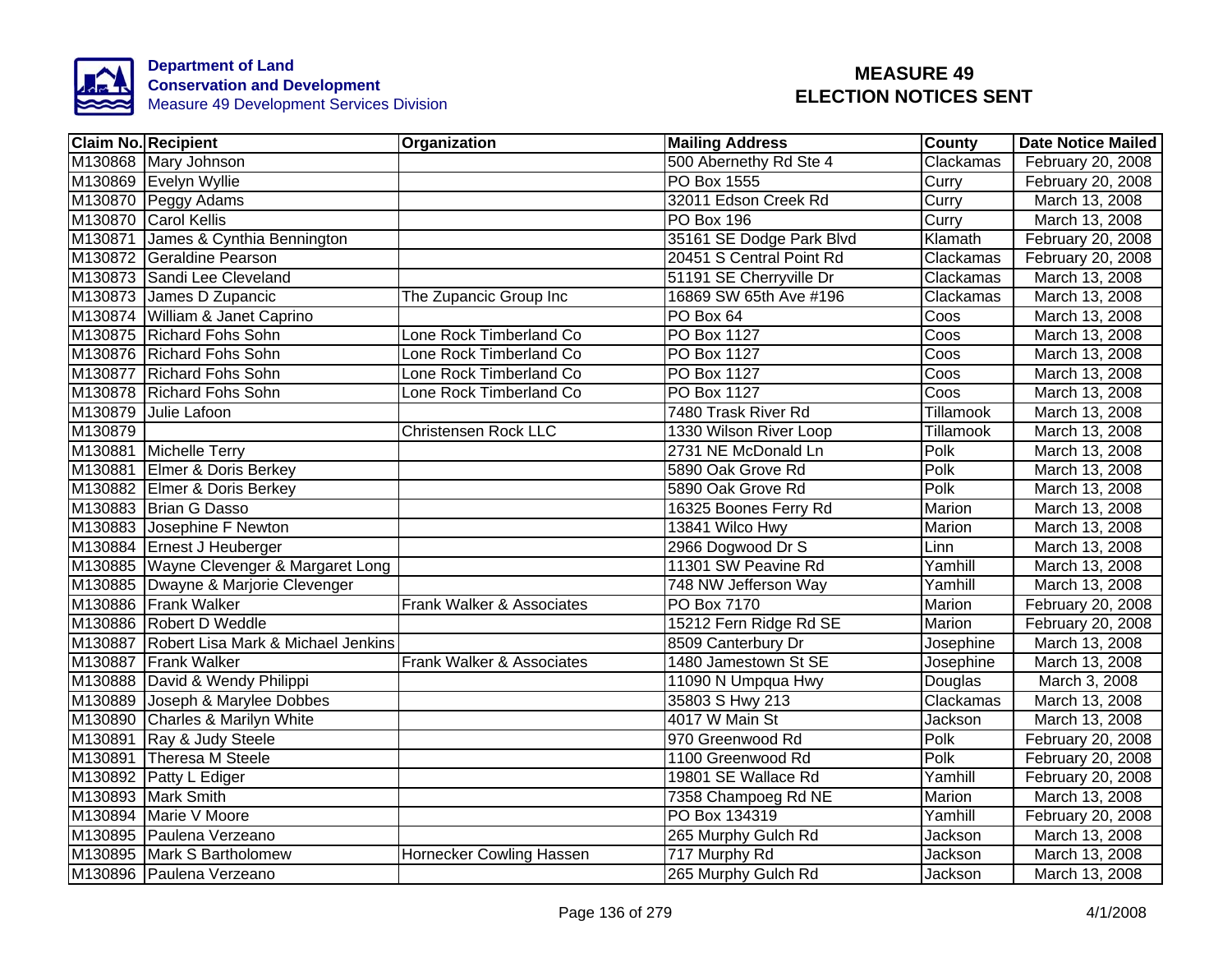

|                  | <b>Claim No. Recipient</b>         | Organization               | <b>Mailing Address</b>  | County            | <b>Date Notice Mailed</b> |
|------------------|------------------------------------|----------------------------|-------------------------|-------------------|---------------------------|
|                  | M130896 Mark S Bartholomew         | Hornecker Cowling Hassen   | 717 Murphy Rd           | Jackson           | March 13, 2008            |
|                  | M130897 Paulena Verzeano           |                            | 265 Murphy Gulch Rd     | Jackson           | March 13, 2008            |
|                  | M130897 Mark S Bartholomew         | Hornecker Cowling Hassen   | 717 Murphy Rd           | Jackson           | March 13, 2008            |
|                  | M130898 Hibler Family              |                            | 27608 Crow Rd           | Lane              | March 13, 2008            |
|                  | M130898 Norman Waterbury           |                            | 28788 Gimpl Hill Rd     | Lane              | March 13, 2008            |
|                  | M130899 Norman Waterbury           |                            | 28788 Gimpl Hill Rd     | Lane              | March 13, 2008            |
|                  | M130899 Gloria Lopes               |                            | 27288 Cox Butte Rd      | Lane              | March 13, 2008            |
|                  | M130900 Norman Waterbury           |                            | 28788 Gimpl Hill Rd     | Lane              | March 13, 2008            |
|                  | M130900 Va & Clara Harding         |                            | PO Box 2829             | Lane              | March 13, 2008            |
|                  | M130901 Norman Waterbury           |                            | 28788 Gimpl Hill Rd     | Lane              | February 20, 2008         |
|                  | M130901 Mary Dixon                 |                            | PO Box 41704            | Lane              | February 20, 2008         |
|                  | M130902 Kenneth & Arlene Peters    |                            | 40180 NW Reiling Rd     | Washington        | February 20, 2008         |
|                  | M130903 Gary C Hamilton            |                            | <b>PO Box 1730</b>      | Lincoln           | February 20, 2008         |
|                  | M130903 Maxine Updenkelder         |                            | 105 NE 33rd Dr          | Lincoln           | February 20, 2008         |
|                  | M130904 Paul & Harriet Calverley   |                            | 9396 W Pandion Ct       | <b>Baker</b>      | February 20, 2008         |
|                  | M130905 Delmer & Evalyn Wagner     |                            | 36505 Ditch Creek       | Jackson           | March 13, 2008            |
| M130905 Bob Hart |                                    | <b>Bob Hart Consulting</b> | 5126 W Evans Creek Rd   | Jackson           | March 13, 2008            |
|                  | M130906 William Thomas             |                            | 80 E Maple St           | Linn              | February 20, 2008         |
|                  | M130906 Helen Thomas               |                            | 130 S 2nd St            | Linn              | February 20, 2008         |
|                  | M130907 Daniel Jordan              |                            | 397 N Broadway Ave      | Harney            | February 20, 2008         |
|                  | M130908 Michael E Farthing         |                            | 767 Willamette St       | Lane              | February 20, 2008         |
|                  | M130908 Mildred Hammond            |                            | 35803 Willama Vista St  | Lane              | February 20, 2008         |
|                  | M130909 Allen Duby                 | <b>Trimble Land Co</b>     | 23462 Hwy 245           | <b>Baker</b>      | March 13, 2008            |
|                  | M130910 Virginia Bleeg             |                            | 2204 NE 26th Ave        | Clackamas         | March 13, 2008            |
|                  | M130911 Richard W Childers         |                            | 100 W Meadow Dr         | Clackamas         | March 13, 2008            |
|                  | M130911 Ronald E Dusek             | <b>Ronald E Dusek PC</b>   | 2875 Marylhurst Dr      | Clackamas         | March 13, 2008            |
|                  | M130912 Jack & Sandra Walker       |                            | 560 Scholfield Ridge Rd | Douglas           | March 13, 2008            |
|                  | M130913 Elbert & Wini Whitaker     |                            | 2015 NW Helmholtz Way   | <b>Deschutes</b>  | March 13, 2008            |
|                  | M130913 Edward P Fitch             | Bryant Emerson & Fitch     | PO Box 457              | <b>Deschutes</b>  | March 13, 2008            |
|                  | M130914 Georgia Surplus            |                            | 14260 SW Riggs Rd       | <b>Deschutes</b>  | March 13, 2008            |
|                  | M130914 Kathleen M Elliott         |                            | 3627 NW 10th St         | <b>Deschutes</b>  | March 13, 2008            |
|                  | M130914 Charlotte Wormington       |                            | 1705 NW Galloway        | Deschutes         | March 13, 2008            |
|                  | M130914 Edward P Fitch             | Bryant Emerson & Fitch     | PO Box 457              | <b>Deschutes</b>  | March 13, 2008            |
|                  | M130915 Paul H Klindt              |                            | PO Box 390              | <b>Hood River</b> | March 13, 2008            |
|                  | M130915 Kristen Klindt             |                            | PO Box 769              | <b>Hood River</b> | March 13, 2008            |
|                  | M130915 Dane Klindt                |                            | 715 E Scenic Dr         | <b>Hood River</b> | March 13, 2008            |
|                  | M130915 Steven B Andersen          | Cascade Planning           | PO Box 135              | <b>Hood River</b> | March 13, 2008            |
|                  | M130916 Robert & Shirley Barksdale |                            | 3539 Springhill Rd      | Jefferson         | February 20, 2008         |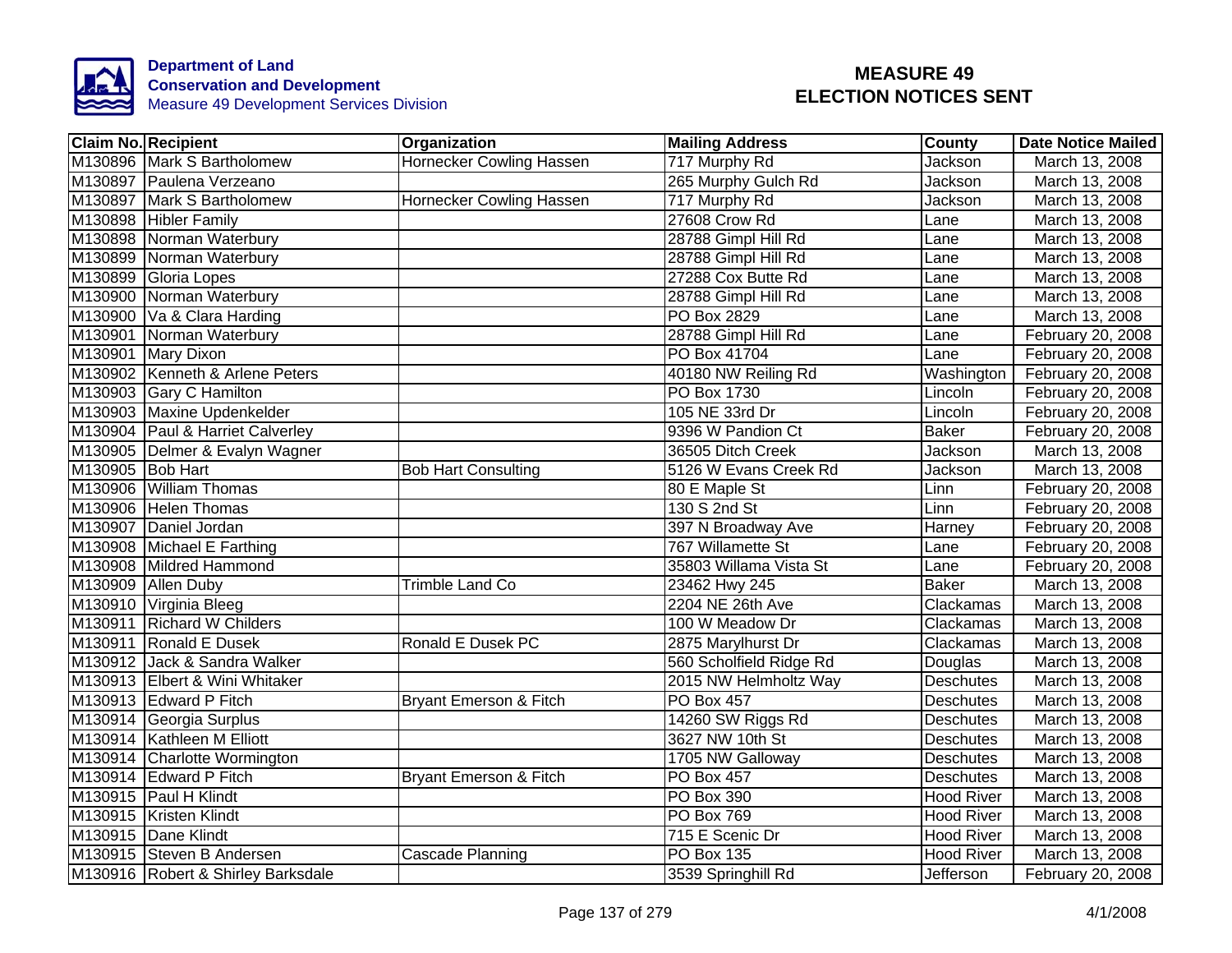

|                     | <b>Claim No. Recipient</b>           | Organization             | <b>Mailing Address</b>     | <b>County</b>            | <b>Date Notice Mailed</b> |
|---------------------|--------------------------------------|--------------------------|----------------------------|--------------------------|---------------------------|
|                     | M130917 Sandra L Laroche             |                          | 1080 Logsden Rd            | Lincoln                  | March 13, 2008            |
|                     | M130917 Gary C Hamilton              |                          | <b>PO Box 1730</b>         | Lincoln                  | March 13, 2008            |
|                     | M130917 Robert & Beverly Updenkelder |                          | 266 NE SanBayO Circle      | Lincoln                  | March 13, 2008            |
|                     | M130918 Paul & Harriet Calverley     |                          | 9396 W Pandion Ct          | Wheeler                  | February 20, 2008         |
|                     | M130919 Robert Crouse                | Fort Vannoy Farms Inc    | 5630 Upper River Rd        | Josephine                | March 13, 2008            |
|                     | M130920 Ollie May Kraft              |                          | 20700 S Ferguson Rd        | Clackamas                | February 20, 2008         |
|                     | M130921  D Rahn Hostetter            |                          | 203 E Main St              | Wallowa                  | March 13, 2008            |
|                     | M130921 William G Kilts              |                          | 63024 Marks Rd             | Wallowa                  | March 13, 2008            |
|                     | M130922 Sidney A Brockley            |                          | 21660 NW Panther Creek Rd  | $\overline{\text{Coss}}$ | February 20, 2008         |
|                     | M130922 Gordon A Joelson             |                          | PO Box 529                 | Coos                     | February 20, 2008         |
|                     | M130923 David & Diana Harland        |                          | 1110 Turkey Creek Rd       | Douglas                  | March 13, 2008            |
|                     | M130924 Edna Barger                  |                          | 9837 SE Taggart            | Clackamas                | February 20, 2008         |
|                     | M130925 Frank & Carol Bristow        |                          | 441 Annex Rd               | Malheur                  | March 13, 2008            |
|                     | M130925 Charles Oakes                |                          | PO Box 1047                | Malheur                  | March 13, 2008            |
|                     | M130926 Donald Joe Willis            |                          | 1211 SW 5th Ave Ste 1900   | Multnomah                | March 13, 2008            |
|                     | M130927 Robert & Beverly Forson      |                          | 38750 S Ruby Loop          | Linn                     | February 20, 2008         |
|                     | M130928 Arthur & Monika Dillahay     |                          | 950 Hoover Hill Rd         | Douglas                  | March 13, 2008            |
|                     | M130929 Dennis & Martha Glaser       |                          | 31915 Seven Mile Ln        | Multnomah                | March 13, 2008            |
|                     | M130930 Justin Throne                |                          | 280 Main St                | Klamath                  | February 20, 2008         |
|                     | M130930 Rod & Donna Detrick          |                          | 21920 Adams Point Rd       | Klamath                  | February 20, 2008         |
|                     | M130931 Phyllis Cunningham           |                          | 1461 Whistlers Park Rd     | Douglas                  | February 20, 2008         |
|                     | M130932 Donald Boling                |                          | 20324 S Redland Rd         | Clackamas                | February 20, 2008         |
|                     | M130932 Betty Boling                 |                          | 20324 S Redland Rd         | Clackamas                | February 20, 2008         |
|                     | M130933 Wallace W Lien               | <b>Wallace W Lien PC</b> | 1775 32nd PI NE Ste A      | Linn                     | February 20, 2008         |
|                     | M130933 John D Sandner               |                          | PO Box 2138                | Linn                     | February 20, 2008         |
|                     | M130934 William G Nelson             |                          | 31811 Chestnut Ln          | Linn                     | March 13, 2008            |
|                     | M130934 Wanda Nelson                 |                          | 38809 Griggs Dr            | Linn                     | March 13, 2008            |
|                     | M130935 Michael H Griffith           |                          | 33305 Hurlburt Rd          | Multnomah                | March 13, 2008            |
|                     | M130935 Mark P O'Donnell             |                          | 1650 NW Naito Parkway      | Multnomah                | March 13, 2008            |
|                     | M130936   Karen Anderson             |                          | 4160 NW Crescent Valley Dr | Benton                   | March 13, 2008            |
|                     | M130937 Debra L Oberlander           |                          | 17734 S Windy City Rd      | Clackamas                | March 13, 2008            |
|                     | M130938 Lonie Baldridge              |                          | 92768 Beaver Creek         | Curry                    | March 13, 2008            |
|                     | M130938 Michael G Gunn               |                          | PO Box 1046                | Curry                    | March 13, 2008            |
|                     | M130938 Charles E Harrell            | Gunn Cain & Kinney LLP   | 700 Deborah Rd Ste 250     | Curry                    | March 13, 2008            |
|                     | M130939 Kenneth & Janet Alexander    |                          | <b>PO Box 153</b>          | <b>Baker</b>             | March 13, 2008            |
| M <sub>130940</sub> | Jack L Orchard                       | <b>Ball Janik LLP</b>    | 101 SW Main St Ste 1100    | Multnomah                | February 20, 2008         |
|                     | M130940 Eleanor Charlton             |                          | 13825 NW Charlton Rd       | Multnomah                | February 20, 2008         |
|                     | M130941 Leola Duyck                  |                          | 14170 NW Sellers Rd        | Washington               | February 20, 2008         |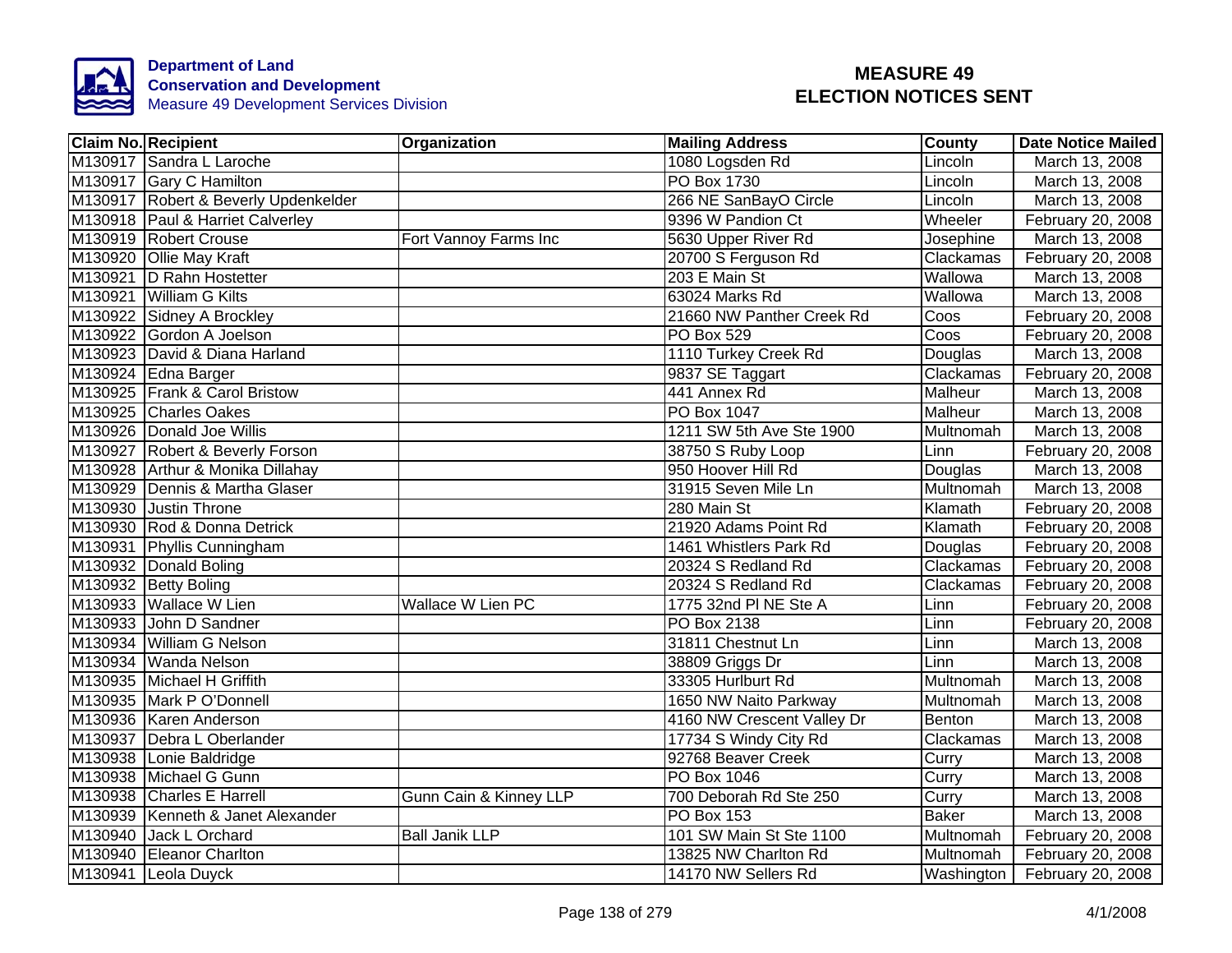

|         | <b>Claim No. Recipient</b>                                               | Organization             | <b>Mailing Address</b>    | <b>County</b>    | <b>Date Notice Mailed</b> |
|---------|--------------------------------------------------------------------------|--------------------------|---------------------------|------------------|---------------------------|
| M130941 | <b>Tim Duyck</b>                                                         |                          | 6840 Trout Creek Ridge Rd | Washington       | February 20, 2008         |
|         | M130942 Jack L Orchard                                                   | <b>Ball Janik LLP</b>    | 101 SW Main St Ste 1100   | Washington       | March 13, 2008            |
|         | M130942 John & Christine Kennedy Members Elkridge Estates Properties LLC |                          | <b>PO Box 1824</b>        | Washington       | March 13, 2008            |
|         | M130943 Dale R Illig                                                     |                          | 8414 Sandalwood Ct        | Clackamas        | February 20, 2008         |
|         | M130943 Timothy Illig                                                    |                          | 411 Armstrong Ct          | Clackamas        | February 20, 2008         |
|         | M130944 Frank & Johanna McCubbins                                        |                          | 43474 Ames Creek Rd       | Linn             | February 20, 2008         |
|         | M130945 Lawrence & Evelyn Davis                                          |                          | 22225 Neff Rd             | <b>Deschutes</b> | February 20, 2008         |
|         | M130945 Helen L Eastwood                                                 |                          | PO Box 1151               | Deschutes        | February 20, 2008         |
|         | M130946 Fredericka McKenzie                                              |                          | 50070 SW Dundee Rd        | Washington       | March 13, 2008            |
|         | M130947 Swan Lake Moulding Company                                       |                          | <b>PO Box 428</b>         | Klamath          | February 20, 2008         |
|         | M130947 Mark S Bartholomew                                               | <b>Hornecker Cowling</b> | 717 Murhphy Rd            | Klamath          | February 20, 2008         |
|         | M130948 John & Constance Frank                                           |                          | 9002 Dehlinger Ln         | Klamath          | March 13, 2008            |
|         | M130948 Tamara Gledhill                                                  |                          | 201 W Main St Ste 5       | Klamath          | March 13, 2008            |
|         | M130949 William & Janice Van Dyke                                        |                          | 11900 NE Yamhill Rd       | Yamhill          | February 20, 2008         |
|         | M130949 Ishmael Duckett                                                  |                          | 819 N Hwy 99W             | Yamhill          | February 20, 2008         |
|         | M130950 Thomas & Leona Draper                                            |                          | <b>PO Box 964</b>         | Yamhill          | February 20, 2008         |
|         | M130951 Donna King                                                       |                          | 326 NW Congress St        | <b>Deschutes</b> | March 13, 2008            |
|         | M130951 Robert S Lovlien                                                 |                          | <b>PO Box 1151</b>        | <b>Deschutes</b> | March 13, 2008            |
|         | M130951 Edward & Sandra Willard                                          | Sunray Inc               | PO Box 4518               | <b>Deschutes</b> | March 13, 2008            |
|         | M130951 Robert Lovlien                                                   |                          | PO Box 880                | <b>Deschutes</b> | March 18, 2008            |
|         | M130952 John Henderson                                                   |                          | 6975 Sterling Creek Rd    | Jackson          | February 20, 2008         |
|         | M130952 Carl Offenbacher                                                 |                          | 7604 Hwy 238              | Jackson          | February 20, 2008         |
|         | M130952 Robert Fasel                                                     |                          | 2687 Congres Way          | Jackson          | February 20, 2008         |
|         | M130953 John Henderson                                                   |                          | 6975 Sterling Creek Rd    | Jackson          | February 20, 2008         |
|         | M130953 Carl Offenbacher                                                 |                          | 7604 Hwy 238              | Jackson          | February 20, 2008         |
|         | M130953 Robert Fasel                                                     |                          | 2687 Congres Way          | <b>Jackson</b>   | February 20, 2008         |
|         | M130954 John Henderson                                                   |                          | 6975 Sterling Creek Rd    | Jackson          | February 20, 2008         |
|         | M130954 Carl Offenbacher                                                 |                          | 7604 Hwy 238              | Jackson          | February 20, 2008         |
|         | M130955 Eric Olson                                                       |                          | 14605 SE 262Nd            | Washington       | February 20, 2008         |
|         | M130955 Norbert & Bernice Krieger                                        |                          | 10789 NW Hwy 47           | Washington       | February 20, 2008         |
|         | M130956 Charles E Clark                                                  |                          | PO Box 12892              | Wallowa          | March 13, 2008            |
|         | M130957 Harvey & Charlene Holtz                                          |                          | PO Box 335                | Jackson          | March 13, 2008            |
|         | M130957 Mark S Bartholomew                                               | Hornecker Cowling Hassen | 717 Murphy Rd             | Jackson          | March 13, 2008            |
|         | M130958 Gary & Vicki Plinksi                                             |                          | 30757 Brownsville Rd      | Linn             | February 20, 2008         |
|         | M130959 Eugene & Eleni Marschman                                         |                          | 11222 SE Highland Loop    | Clackamas        | March 13, 2008            |
|         | M130960 Arnold Marschman                                                 |                          | 35600 SE Dunn Rd          | Clackamas        | February 20, 2008         |
|         | M130960 Dorothy Marschman                                                |                          | 35600 SE Dunn Rd          | Clackamas        | February 20, 2008         |
|         | M130961 Wallace W Lien                                                   | Wallace W Lien PC        | 1775 32nd PI NE Ste A     | Marion           | February 20, 2008         |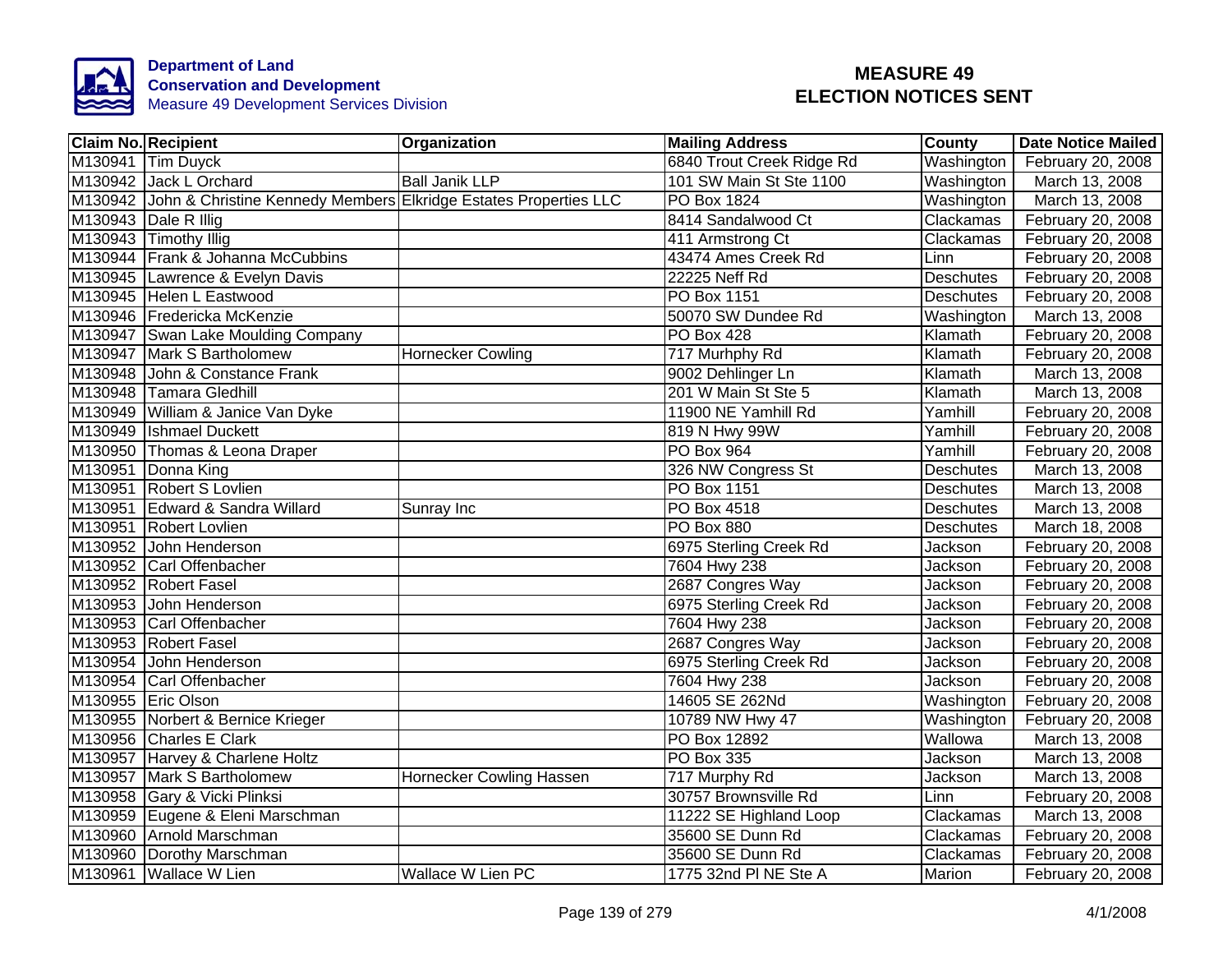

|         | <b>Claim No. Recipient</b>            | Organization                          | <b>Mailing Address</b>    | <b>County</b> | <b>Date Notice Mailed</b> |
|---------|---------------------------------------|---------------------------------------|---------------------------|---------------|---------------------------|
|         | M130961 Magdalene Erpelding           | C/O Leonard Erpelding                 | PO Box 12307              | Marion        | February 20, 2008         |
|         | M130962 Norman & Joyce Colvin         |                                       | 15245 NE Arndt Rd         | Clackamas     | February 20, 2008         |
|         | M130962 Wallace W Lien                | <b>Wallace W Lien PC</b>              | 1775 32nd PI NE Ste A     | Clackamas     | February 20, 2008         |
| M130963 |                                       | <b>Manuel Family</b>                  | PO Box 47                 | Clackamas     | February 20, 2008         |
|         | M130963 Allen Manuel                  |                                       | 717 First Ave             | Clackamas     | February 20, 2008         |
|         | M130964 Richard & Virginia Morris     |                                       | 21800 Oxnard St           | Jackson       | March 13, 2008            |
|         | M130964 Christian E Hearn             | Davis Hearn Saladoff & Smith          | 515 E Main St             | Jackson       | March 13, 2008            |
|         | M130965 Barb C Wishard                |                                       | PO Box 148                | Grant         | March 13, 2008            |
|         | M130966 Cynthia Mandero               |                                       | 3954 Green Valley Rd      | Douglas       | February 20, 2008         |
|         | M130967 Michael & Barbara Meredith    |                                       | 3250 Camp Baker Rd        | Jackson       | March 13, 2008            |
|         | M130968 Mona L Cook                   |                                       | 510 OC Brown Rd           | Douglas       | February 20, 2008         |
|         | M130969 Vernon & Sharon Caldwell      |                                       | PO Box 627                | Washington    | February 20, 2008         |
|         | M130970 George Westcott lii           |                                       | 141 John St               | Lincoln       | March 13, 2008            |
| M130970 |                                       | <b>Pavitt Land Use Consulting LLC</b> | PO Box 5                  | Lincoln       | March 13, 2008            |
| M130971 |                                       | <b>Pavitt Land Use Consulting LLC</b> | PO Box 5                  | Lincoln       | February 20, 2008         |
|         | M130971 Shari Hall-Kiser              |                                       | 1050 SE Riverview Ln      | Lincoln       | February 20, 2008         |
|         | M130972 Dawn Pavitt                   |                                       | 134 SW Lee St             | Lincoln       | February 20, 2008         |
|         | M130972 Annabelle Loomis              |                                       | 224 Pioneer Mountain Loop | Lincoln       | February 20, 2008         |
|         | M130973 James H Brown                 |                                       | 15060 SW Hillsboro Hwy    | Washington    | March 13, 2008            |
|         | M130973 Sam Gotter                    |                                       | PO Box 23023              | Washington    | March 13, 2008            |
|         | M130974 Norman & Vivian Yard          |                                       | 16844 Hwy 138W            | Douglas       | March 13, 2008            |
|         | M130975 Dewey & Julie Bagley          |                                       | 12974 E Evans Creek Rd    | Jackson       | February 20, 2008         |
|         | M130976 Dan & Deanna Paulsen          |                                       | PO Box 3481               | Jackson       | February 20, 2008         |
|         | M130976 Eric R Stark                  | Stark & Hammack PC                    | 201 W Main St Ste 1B      | Jackson       | February 20, 2008         |
|         | M130977 Gerry Reitsch & Dale Griffith |                                       | 1320 River Rd             | Crook         | March 13, 2008            |
|         | M130978 Buddy & Darlene Moore         |                                       | 1004 Council Creek Rd     | Douglas       | February 20, 2008         |
|         | M130979 Albert & Gloria Olson         |                                       | <b>PO Box 222</b>         | Coos          | February 20, 2008         |
|         | M130980 Willard & Joanne Smith        |                                       | 953 Cleveland Rapids Rd   | Douglas       | February 20, 2008         |
|         | M130981 John W Shonkwiler             |                                       | 13425 SW 72nd Ave         | Clackamas     | March 13, 2008            |
|         | M130981 Lloyd & Lisa Stanton          |                                       | 25601 SW Newland Rd       | Clackamas     | March 13, 2008            |
|         | M130982 Lauren & Dena Young           | Young's Management Co                 | 820 Old Garden Valley Rd  | Douglas       | March 13, 2008            |
|         | M130983 Robert & Pamela Hunter        |                                       | 97136 Homestead Way       | Curry         | March 13, 2008            |
|         | M130984 Jim Udell                     |                                       | $\overline{63}$ E Ash St  | Linn          | March 13, 2008            |
|         | M130984 Bert & Violet Udell           |                                       | 32388 Berlin Rd           | Linn          | March 13, 2008            |
|         | M130985 John C Wulff                  |                                       | 2343 Elgarose Rd          | Douglas       | February 20, 2008         |
|         | M130985 Christian Wulff               |                                       | 281 Wulff Ln              | Douglas       | February 20, 2008         |
|         | M130986 Raymond & Kaye Lehne          |                                       | 553 Cleveland Rapids Rd   | Douglas       | February 20, 2008         |
|         | M130987 Richard Patterson             |                                       | <b>PO Box 220</b>         | Deschutes     | March 13, 2008            |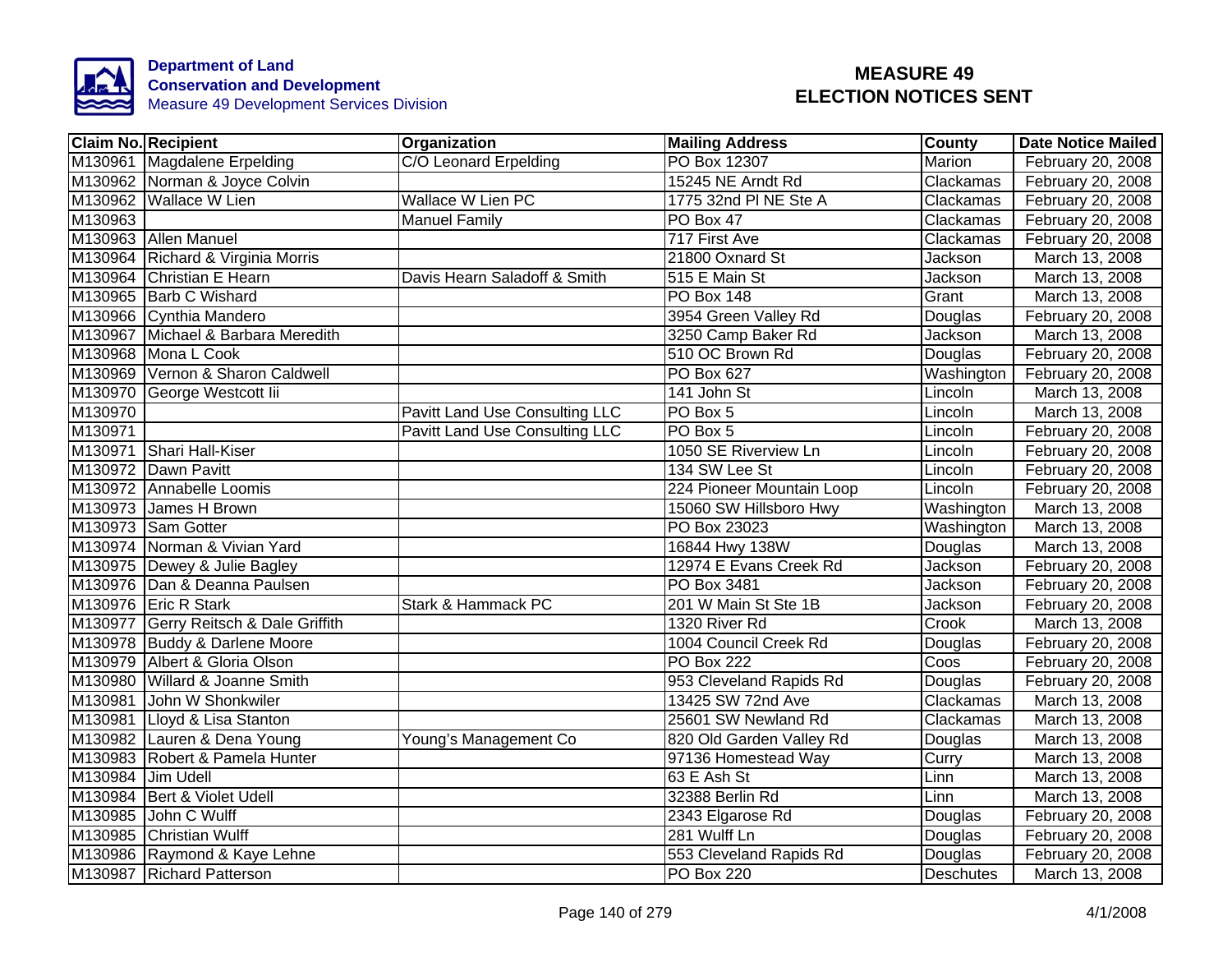

|         | <b>Claim No. Recipient</b>            | <b>Organization</b>                        | <b>Mailing Address</b>        | <b>County</b>    | <b>Date Notice Mailed</b> |
|---------|---------------------------------------|--------------------------------------------|-------------------------------|------------------|---------------------------|
|         | M130987 Edward P Fitch                | <b>Bryant Emerson &amp; Fitch</b>          | <b>PO Box 457</b>             | <b>Deschutes</b> | March 13, 2008            |
|         | M130988 Ok Enterprises                |                                            | 8205 SE Harney #1             | Multnomah        | March 13, 2008            |
|         | M130988 Kristian Roggendorf           | O'Donnell & Clark LLP                      | 1650 NW Naito Parkway Ste 302 | Multnomah        | March 13, 2008            |
| M130989 |                                       | Hastings Bulb Growers Inc                  | PO Box 2155                   | Curry            | February 20, 2008         |
|         | M130989 Jill Gelineau                 |                                            | 1211 SW 5th Ave Ste 1900      | Curry            | February 20, 2008         |
| M130990 |                                       | Hastings Bulb Growers Inc                  | PO Box 2155                   | Curry            | March 13, 2008            |
|         | M130990 Jill Gelineau                 | Schwabe Williamson & Wyatt                 | 1211 SW 5th Ave Ste 1900      | Curry            | March 13, 2008            |
|         | M130991 Wallace W Lien                | Wallace W Lien PC                          | 1775 32nd PI NE Ste A         | Marion           | February 20, 2008         |
|         | M130991 Wallace W Lien Pc             |                                            | 1775 32nd PI NE Ste A         | Marion           | February 20, 2008         |
|         | M130991 Edward Leavy                  |                                            | 31078 Country View Ln         | Marion           | February 20, 2008         |
|         | M130991 Edward Leavy                  |                                            | 31078 SW Country View Ln      | Marion           | February 20, 2008         |
|         | M130992 Phillip Walker                |                                            | 4780 Brush College Rd NW      | Polk             | March 13, 2008            |
|         | M130992 Wallace W Lien                | Wallace W Lien PC                          | 1775 32nd PI NE Ste A         | Polk             | March 13, 2008            |
|         | M130993 Phillip Walker                |                                            | 4780 Brush College Rd NW      | Polk             | March 13, 2008            |
|         | M130993 Wallace W Lien                | Wallace W Lien PC                          | 1775 32nd PI NE Ste A         | Polk             | March 13, 2008            |
|         | M130994 Phillip Walker                |                                            | 4780 Brush College Rd NW      | Polk             | March 13, 2008            |
|         | M130994 Wallace W Lien                | Wallace W Lien PC                          | 1775 32nd PI NE Ste A         | Polk             | March 13, 2008            |
|         | M130995 Phillip Walker                |                                            | 4780 Brush College Rd NW      | Polk             | March 13, 2008            |
|         | M130995 Wallace W Lien                | <b>Wallace W Lien PC</b>                   | 1775 32nd PI NE Ste A         | Polk             | March 13, 2008            |
|         | M130996 Phillip Walker                |                                            | 4780 Brush College Rd NW      | Polk             | March 13, 2008            |
|         | M130996 Wallace W Lien                | Wallace W Lien PC                          | 1775 32nd PI NE Ste A         | Polk             | March 13, 2008            |
|         | M130997 Ronald & Susan Immel          |                                            | 33261 Bellinger Scale Rd      | Linn             | March 13, 2008            |
|         | M130997 Joel D Kalberer               | <b>Weatherford Thompson</b>                | <b>PO Box 667</b>             | Linn             | March 13, 2008            |
|         | M130998 Pearl Lucy Embree             |                                            | 17040 Gardner Rd              | Polk             | February 20, 2008         |
|         | M130998 Penny Cox                     |                                            | 11140 Orrs Corner Rd          | Polk             | February 20, 2008         |
|         | M130999 Russell Baldwin               |                                            | <b>PO Box 1242</b>            | Lincoln          | March 13, 2008            |
|         | M131000 Russell Baldwin               |                                            | <b>PO Box 1242</b>            | Polk             | March 13, 2008            |
|         | M131001 Pauline Vandehey              |                                            | 8905 SW River Rd              | Washington       | March 13, 2008            |
|         | M131001 John Junkin                   | <b>Bullivant Houser Bailey Pendergrass</b> | 300 Pioneer Tower             | Washington       | March 13, 2008            |
|         | M131002 Emmett R McIntosh             |                                            | 33711 Oak Flat Rd             | Coos             | March 13, 2008            |
|         | M131002 Steven H Sweet                |                                            | 95469 Brookhaven Ln           | Coos             | March 13, 2008            |
|         | M131003 Emmett R McIntosh             |                                            | 33711 Oak Flat Rd             | Coos             | March 13, 2008            |
|         | M131003 Lowell & Mary Meyer           |                                            | PO Box 582                    | Coos             | March 13, 2008            |
|         | M131004 Roy & Carolyn Runco           |                                            | PO Box 82                     | Deschutes        | March 13, 2008            |
|         | M131004 Edward P Fitch                | Bryant Emerson & Fitch                     | PO Box 457                    | Deschutes        | March 13, 2008            |
|         | M131005 Robert & Carol Van Bishler li |                                            | 16030 SE Van Zyl Dr           | Clackamas        | March 13, 2008            |
|         | M131006 Wallace & Mary Jo Wood        |                                            | 18280 Walnut Hill Rd SE       | Yamhill          | February 20, 2008         |
|         | M131006 Walter R Gowell               |                                            | PO Box 480                    | Yamhill          | February 20, 2008         |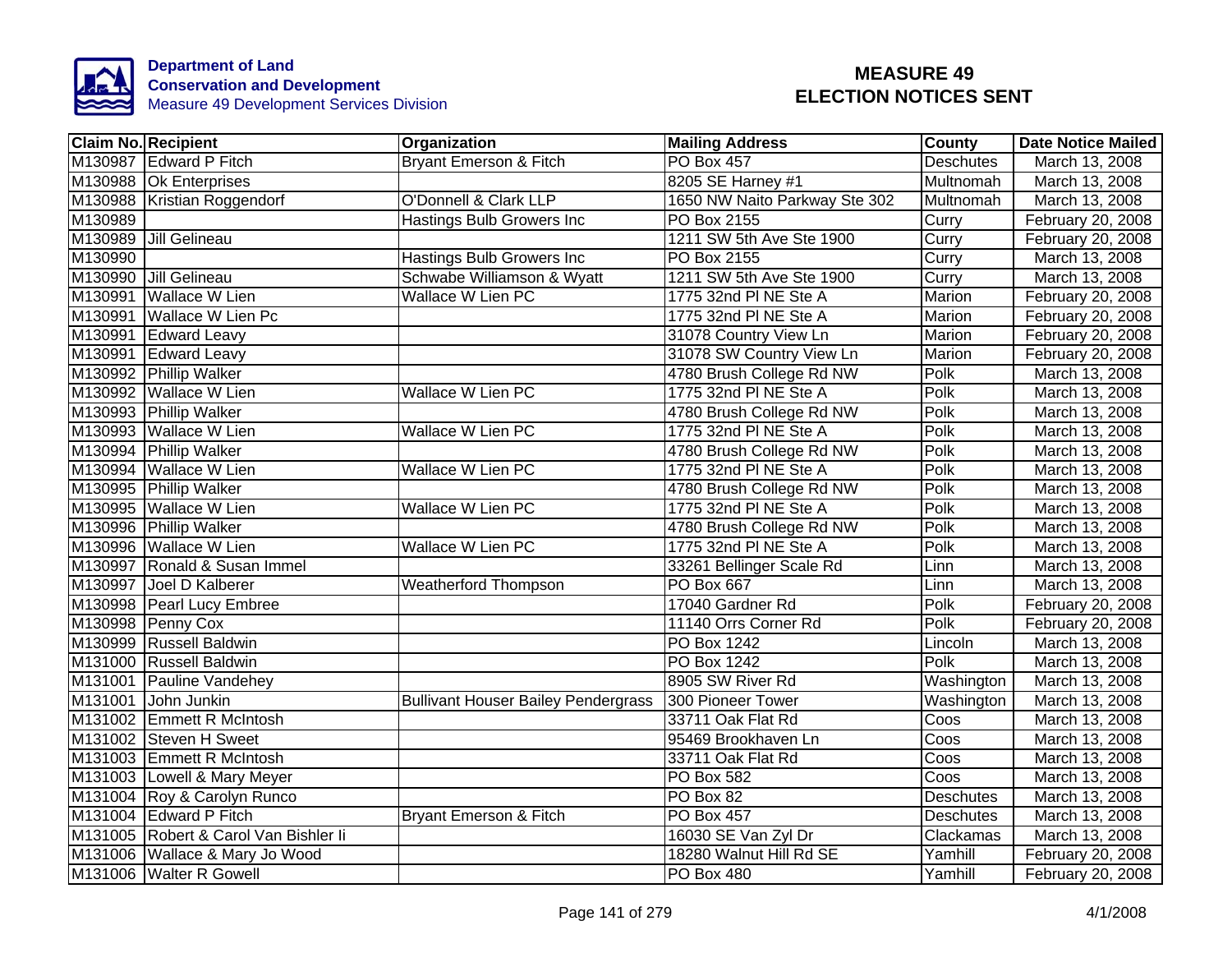

| <b>Claim No. Recipient</b>         | Organization                       | <b>Mailing Address</b>   | <b>County</b> | <b>Date Notice Mailed</b> |
|------------------------------------|------------------------------------|--------------------------|---------------|---------------------------|
| M131007 Walter R Gowell            |                                    | PO Box 480               | Yamhill       | March 13, 2008            |
| M131007 William & Lorraine Bjork   |                                    | 20140 NE Dopp Rd         | Yamhill       | March 13, 2008            |
| M131008 Walter R Gowell            |                                    | <b>PO Box 480</b>        | Yamhill       | March 13, 2008            |
| M131008 John & Candace Kirsch      |                                    | 6900 NW Poverty Bend Rd  | Yamhill       | March 13, 2008            |
| M131009 Harvey D Elser             |                                    | 23900 SW Mt Creek Rd     | Washington    | February 20, 2008         |
| M131010 Joan Hoyt                  |                                    | 2140 Pioneer Rd          | Polk          | February 20, 2008         |
| M131011 Jack Barrowcliff           | <b>Barrowcliff Partnership Ltd</b> | 37151 Parsons Creek Rd   | Lane          | March 13, 2008            |
| M131012 Ronald & Connie Dersham    |                                    | 32466 Camas Swale Rd     | Lane          | March 13, 2008            |
| M131012 Steve Cornacchia           |                                    | 180 E 11th Ave           | Lane          | March 13, 2008            |
| M131013 Shirley Gurney             |                                    | 5833 Hubbard Creek Rd    | Douglas       | February 20, 2008         |
| M131014 William & Mary Crook       |                                    | PO Box 6000              | Curry         | March 13, 2008            |
| M131014 David & James Crook        |                                    | PO Box 6010              | Curry         | March 13, 2008            |
| M131014 Ronnie J Crook             |                                    | PO Box 6068              | Curry         | March 13, 2008            |
| M131014 Kathleen D Crook-O'Donnell |                                    | 41 Woodland Ave          | Curry         | March 13, 2008            |
| M131014 John W Shonkwiler          |                                    | 13425 SW 72nd Ave        | Curry         | March 13, 2008            |
| M131015 William & Mary Crook       |                                    | <b>PO Box 6000</b>       | Curry         | March 13, 2008            |
| M131015 David & James Crook        |                                    | PO Box 6010              | Curry         | March 13, 2008            |
| M131015 Ronnie J Crook             |                                    | PO Box 6068              | Curry         | March 13, 2008            |
| M131015 Kathleen D Crook-O'Donnell |                                    | 41 Woodland Ave          | Curry         | March 13, 2008            |
| M131015 John W Shonkwiler          |                                    | 13425 SW 72nd Ave        | Curry         | March 13, 2008            |
| M131016 Ruth M Brateng             |                                    | 2224 SE Rhododendron Ave | Polk          | February 20, 2008         |
| M131016 Thomas Brateng             |                                    | 10255 Wellslanding Rd    | Polk          | February 20, 2008         |
| M131017 Henry & Jannette Wheeler   |                                    | 34870 SE Divers Rd       | Clackamas     | March 13, 2008            |
| M131018 Janet Heil                 |                                    | 38888 Ridge Dr           | Linn          | March 13, 2008            |
| M131019 Cheryl Ingram              |                                    | 29334 SE Orient Dr       | Multnomah     | March 13, 2008            |
| M131020 John & Nadine Beck         |                                    | <b>PO Box 846</b>        | Lane          | February 20, 2008         |
| M131020 Rodney & Carol Beck        |                                    | 1555 S Fir St            | Lane          | February 20, 2008         |
| M131020 Allen Vandyke              |                                    | 4100 NW Susbauer Rd      | Lane          | February 20, 2008         |
| M131020 Bryce H Johnston           |                                    | 3732 N Clarey            | Lane          | February 20, 2008         |
| M131020 Lee Omlid                  |                                    | 216 Nopal St             | Lane          | February 20, 2008         |
| M131021 Joe & Marion Davis Jr      |                                    | 2001 S Red House         | Clackamas     | February 20, 2008         |
| M131022 Ronald L Wade              |                                    | 42292 SW Withycombe Rd   | Washington    | February 20, 2008         |
| M131023 Jerry L McCrea             |                                    | 6010 Fern Hill Rd        | Klamath       | March 13, 2008            |
| M131024 William & Lorraine Lulay   |                                    | PO Box 697               | Linn          | March 13, 2008            |
| M131025 William & Lorraine Lulay   |                                    | PO Box 697               | Linn          | February 20, 2008         |
| M131025 Jeanette Lulay             |                                    | 38000 Lulay Rd           | Linn          | February 20, 2008         |
| M131025 Lenard & Stella Neal       |                                    | 37925 Lulay Rd           | Linn          | February 20, 2008         |
| M131025 Stella Lulay               |                                    | 842 E Main St            | Linn          | February 20, 2008         |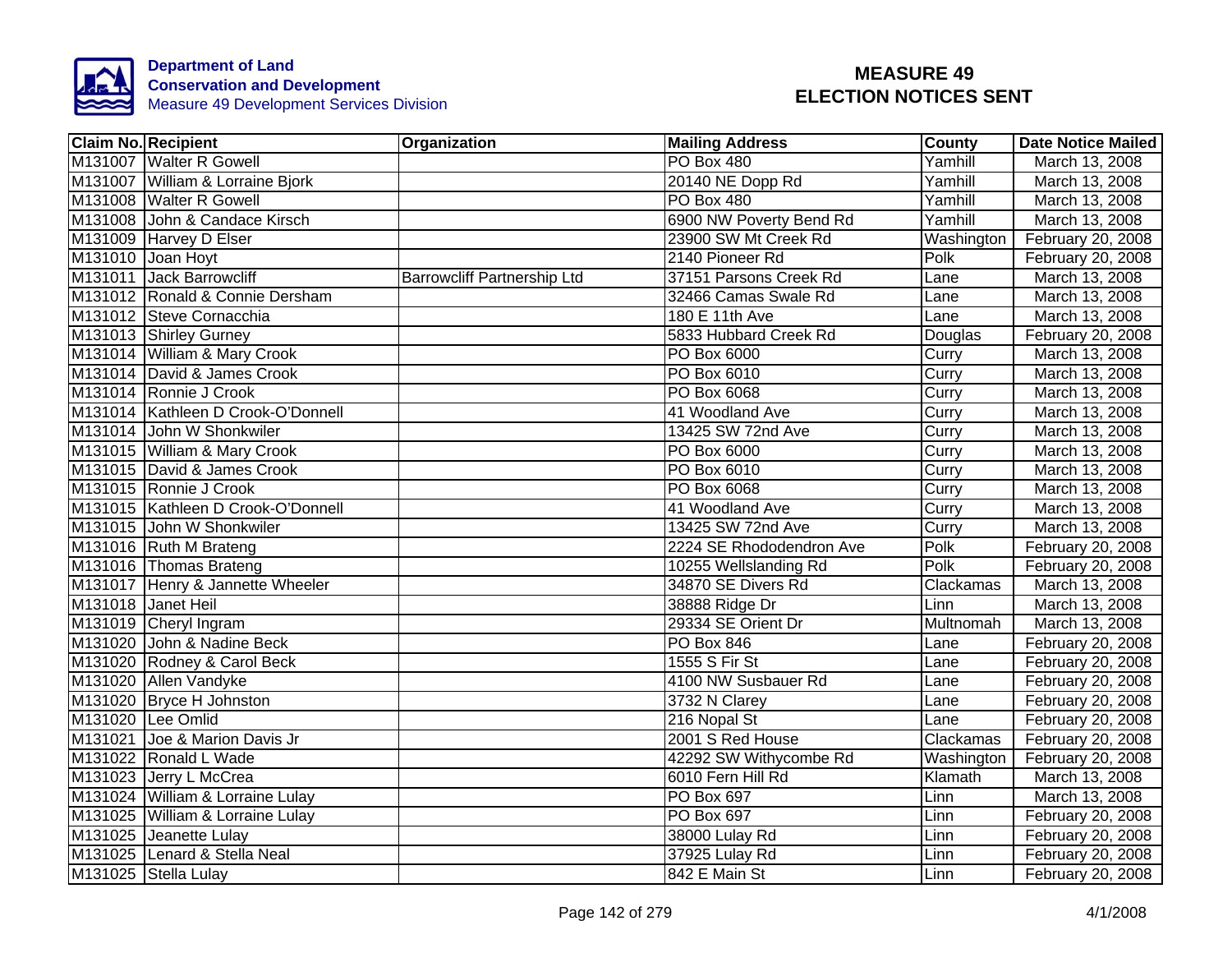

| <b>Claim No. Recipient</b>          | Organization                    | <b>Mailing Address</b>        | County            | <b>Date Notice Mailed</b> |
|-------------------------------------|---------------------------------|-------------------------------|-------------------|---------------------------|
| M131026 Jon Werner                  |                                 | 13403 SW Essex Dr             | <b>Marion</b>     | February 20, 2008         |
| M131026 Harold V Werner             |                                 | 582 Anderson Dr               | <b>Marion</b>     | February 20, 2008         |
| M131027 John & Nadine Beck          |                                 | <b>PO Box 846</b>             | Clackamas         | February 20, 2008         |
| M131027 Rodney & Carol Beck         |                                 | 1555 S Fir St                 | Clackamas         | February 20, 2008         |
| M131028 Mark D Shipman              | Saalfeld Griggs                 | PO Box 470                    | Marion            | March 13, 2008            |
| M131029 Bernice McClellan           |                                 | 2866 Talbot Rd S              | Marion            | March 13, 2008            |
| M131029 Jill Johnson                |                                 | PO Box 993                    | Marion            | March 13, 2008            |
| M131029 Mark D Shipman              | Saalfeld Griggs                 | PO Box 470                    | Marion            | March 13, 2008            |
| M131030 Adrian Lulay                |                                 | 10981 Shaff Rd SE             | Marion            | March 13, 2008            |
| M131030 Mark D Shipman              | Saalfeld Griggs                 | PO Box 470                    | Marion            | March 13, 2008            |
| M131031 Mark D Shipman              | Saalfeld Griggs PC              | PO Box 470                    | Marion            | February 20, 2008         |
| M131032 Frances Kai                 |                                 | 37300 SE Blackberry Ln        | Clackamas         | February 20, 2008         |
| M131033 Larry & Lisa Burright       |                                 | 30622 Peterson Rd             | Benton            | March 13, 2008            |
| M131033 George B Heilig             | <b>Cable Huston Benedict</b>    | PO Box 546                    | Benton            | March 13, 2008            |
| M131034 Roy Dean & Myrna Bowers     |                                 | 22035 Coburg Rd               | Linn              | March 13, 2008            |
| M131034 George B Heilig             | Heilig Misfeldt & Armstrong LLP | <b>PO Box 546</b>             | Linn              | March 13, 2008            |
| M131035 Steve C Morasch             | Schwabe Williamson & Wyatt      | 700 Washington St Ste 701     | Clackamas         | March 13, 2008            |
| M131036 James Booth                 |                                 | 4138 Homestead Rd             | Washington        | February 20, 2008         |
| M131036 Sam Gotter                  |                                 | PO Box 23023                  | Washington        | February 20, 2008         |
| M131037 George B Heilig             | <b>Cable Huston</b>             | PO Box 546                    | Lincoln           | February 20, 2008         |
| M131037 Jenny Lynn Scholl           |                                 | 729 N Wolkau Rd               | Lincoln           | February 20, 2008         |
| M131037 John Ucolano                |                                 | <b>PO Box 809</b>             | Lincoln           | February 20, 2008         |
| M131038 Connie L Moe                |                                 | 3455 Three Mile Rd            | Wasco             | March 13, 2008            |
| M131039 Jill Gelineau               |                                 | 1211 SW 5th Ave Ste 1900      | Columbia          | February 20, 2008         |
| M131039 Robert Kessi                |                                 | 34172 Elm St                  | Columbia          | February 20, 2008         |
| M131040 Jill Gelineau               |                                 | 1211 SW 5th Ave Ste 1900      | Columbia          | February 20, 2008         |
| M131040 Robert Kessi                |                                 | 34172 Elm St                  | Columbia          | February 20, 2008         |
| M131041 Hana Kinoshita              |                                 | 1775 Country Club Rd          | <b>Hood River</b> | February 20, 2008         |
| M131041 Jason Corey                 |                                 | 601 Washignton St             | <b>Hood River</b> | February 20, 2008         |
| M131042 Hana Kinoshita              |                                 | 1775 Country Club Rd          | <b>Hood River</b> | February 20, 2008         |
| M131042 Jason Corey                 |                                 | 601 Washignton St             | <b>Hood River</b> | February 20, 2008         |
| M131043 Andy Huserik                |                                 | 14715 NW Old Germantown Rd    | Multnomah         | February 20, 2008         |
| M131044 Alice Propes                |                                 | 225 SE Walnut Ave             | Polk              | March 13, 2008            |
| M131045 Alice Propes                |                                 | 225 SE Walnut Ave             | Polk              | March 13, 2008            |
| M131046 Charles Harrell             |                                 | 700 Deborah Rd Ste 250        | Yamhill           | February 20, 2008         |
| M131046 Wendell & Patsy Trivelpiece |                                 | 9280 NW Old Railroad Grade Rd | Yamhill           | February 20, 2008         |
| M131047 Emmett R McIntosh           |                                 | 33711 Oak Flat Rd             | Coos              | March 13, 2008            |
| M131047 Richard Halliburton         |                                 | 252 Berwick Rd                | Coos              | March 13, 2008            |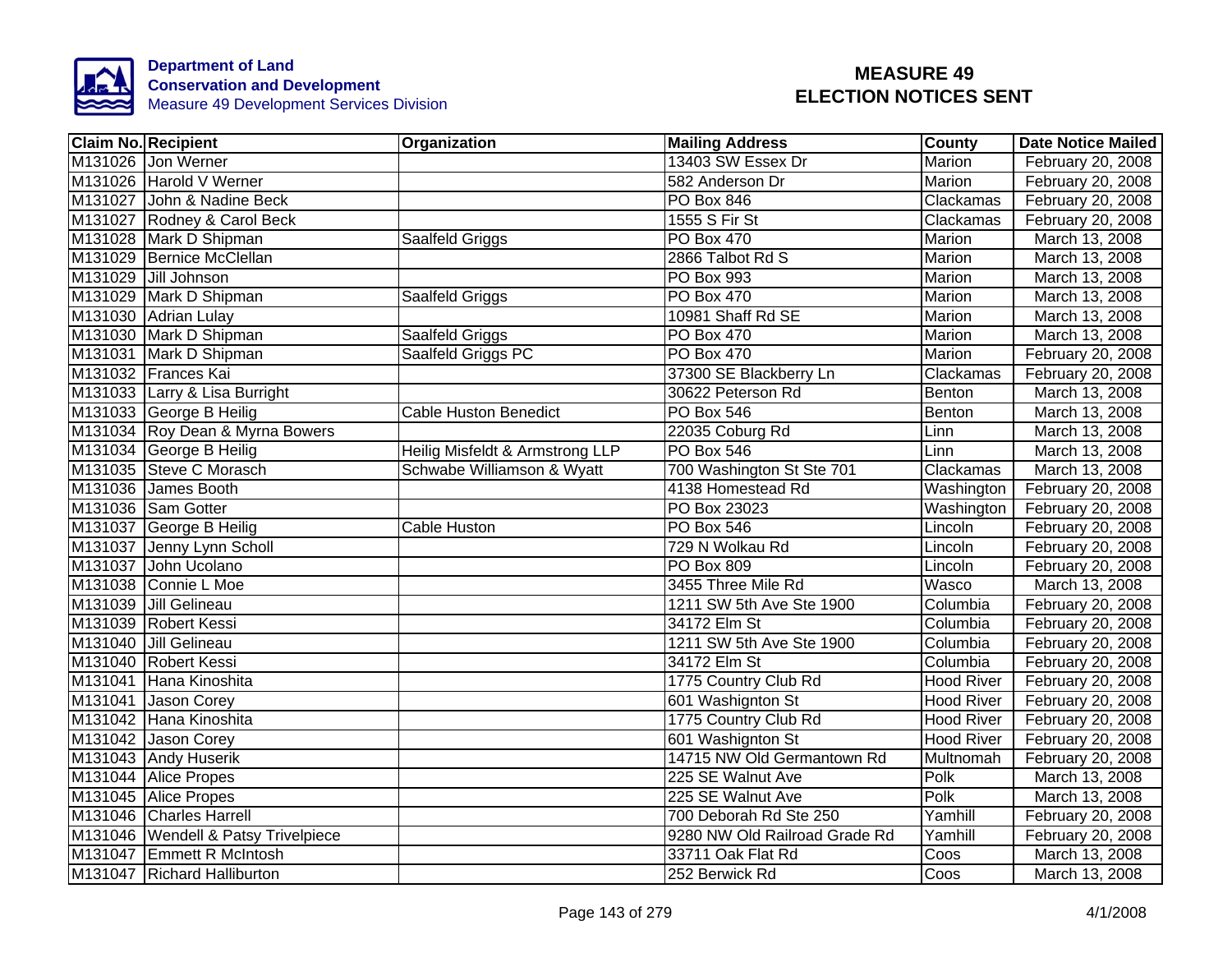

|         | <b>Claim No. Recipient</b>            | <b>Organization</b>            | <b>Mailing Address</b>     | County        | <b>Date Notice Mailed</b> |
|---------|---------------------------------------|--------------------------------|----------------------------|---------------|---------------------------|
|         | M131048 Mary Ann Mast                 | <b>Mast Farms Inc</b>          | 97230 McKinley Ln          | Coos          | March 13, 2008            |
|         | M131049 David & Alice Bryan           |                                | 15276 S Brunner Rd         | Clackamas     | February 20, 2008         |
|         | M131050 Paul & Addie Maddux           |                                | 18540 Maple Grove Rd       | Polk          | February 20, 2008         |
|         | M131051 Mary Marciel                  |                                | 54874 Hwy 26               | Grant         | March 13, 2008            |
|         | M131052 Gilbert Santos                |                                | 16988 North Bank Rd        | Douglas       | March 13, 2008            |
|         | M131052 Paul Santos                   | Santos Ranches Inc             | 16988 N Bank Rd            | Douglas       | March 13, 2008            |
|         | M131053 Pete & Sara Brandt            |                                | 340 NW Brentwood Ave #122  | Polk          | March 13, 2008            |
|         | M131053 Brian G Moore                 |                                | <b>PO Box 470</b>          | Polk          | March 13, 2008            |
|         | M131054 Norman & Emily Eggiman        |                                | 9485 Sunnyview Rd          | Marion        | February 20, 2008         |
|         | M131054 Norman & Emily Eggiman        |                                | 9485 Sunnyview Rd          | Marion        | February 20, 2008         |
|         | M131054 Kenneth Sherman               |                                | PO Box 2247                | Marion        | February 20, 2008         |
|         | M131055 Richard Stein                 |                                | 1395 Liberty St SE Ste 101 | Marion        | February 20, 2008         |
|         | M131055 Earl & Margaret Ghiglia       |                                | 12213 Silverton Rd NE      | Marion        | February 20, 2008         |
|         | M131056 Mark D Shipman                | Saalfeld Griggs                | PO Box 470                 | Marion        | March 13, 2008            |
|         | M131057 Mark D Shipman                | Saalfeld Griggs PC             | <b>PO Box 470</b>          | <b>Marion</b> | February 20, 2008         |
|         | M131058 John & Karen Patrick          |                                | 2980 SW Stacie Ct          | Douglas       | February 20, 2008         |
|         | M131059 Pearl Deglow                  |                                | 2121 Cole Rd S             | Marion        | February 20, 2008         |
|         | M131059 Deborah Brinkman              |                                | 5130 2nd Ave SE            | Marion        | February 20, 2008         |
|         | M131059 Douglas Deglow                |                                | 1289 Harvestview Ln S      | Marion        | February 20, 2008         |
|         | M131059 Sandra Deglow                 |                                | 1877 Lexington Circle SE   | Marion        | February 20, 2008         |
|         | M131060 Georgia E Sievers             |                                | PO Box 37                  | Benton        | March 13, 2008            |
|         | M131060 Norman F Webb                 |                                | 111412th St SE             | Benton        | March 13, 2008            |
|         | M131061 Odin & Ellen Hollin           |                                | 7866 72nd Ave NE           | Marion        | March 13, 2008            |
|         | M131062 Odin & Ellen Hollin           |                                | 7866 72nd Ave NE           | Marion        | March 13, 2008            |
|         | M131063 Odin & Ellen Hollin           |                                | 7866 72nd Ave NE           | Marion        | March 13, 2008            |
|         | M131064 Odin & Ellen Hollin           |                                | 7866 72nd Ave NE           | <b>Marion</b> | March 13, 2008            |
|         | M131066 Lexis & Colleen Barth         |                                | 7671 S Drake Rd            | Clackamas     | March 13, 2008            |
|         | M131066 Joann K Beck                  |                                | 330 N Third St             | Clackamas     | March 13, 2008            |
|         | M131067 David A Loomis                |                                | 459 Pioneer Mountain Loop  | Lincoln       | March 13, 2008            |
| M131067 |                                       | Pavitt Land Use Consulting LLC | PO Box 5                   | Lincoln       | March 13, 2008            |
|         | M131068 Eldon & Carol Erickson        |                                | 650 SW Lookout Dr          | Benton        | March 13, 2008            |
|         | M131069 Joseph & Francis Schonbachler |                                | 21654 Ettlin Loop          | Marion        | March 13, 2008            |
|         | M131069 Patrick E Doyle               | Kelley Kelley & Doyle          | 110 N Second St            | Marion        | March 13, 2008            |
|         | M131070 Paul Coussens                 |                                | <b>PO Box 760</b>          | Washington    | March 13, 2008            |
|         | M131070 Remi & Rose Coussens          | R & R Coussens Inc             | 8200 NW Glencoe Rd         | Washington    | March 13, 2008            |
|         | M131071 Paul Coussens                 |                                | <b>PO Box 760</b>          | Washington    | March 13, 2008            |
|         | M131071 Remi & Rose Coussens          | R & R Coussens Inc             | 8200 NW Glencoe Rd         | Washington    | March 13, 2008            |
|         | M131074 Paul Coussens                 |                                | PO Box 760                 | Washington    | March 13, 2008            |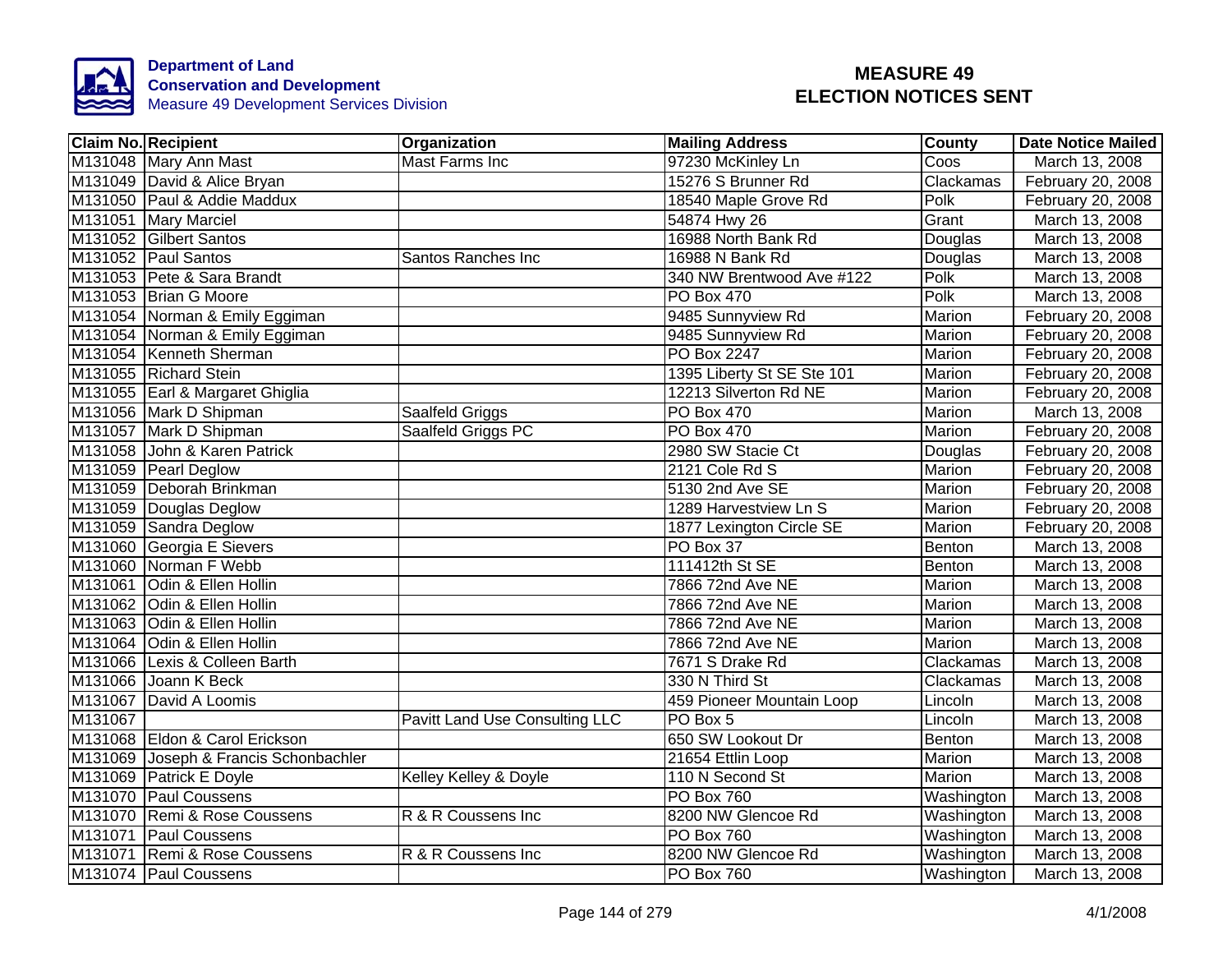

| <b>Claim No. Recipient</b>          | <b>Organization</b>             | <b>Mailing Address</b>        | <b>County</b>             | <b>Date Notice Mailed</b> |
|-------------------------------------|---------------------------------|-------------------------------|---------------------------|---------------------------|
| M131074 Remi & Rose Coussens        | R & R Coussens Inc              | 8200 NW Glencoe Rd            | Washington                | March 13, 2008            |
| M131076 Paul Coussens               |                                 | <b>PO Box 760</b>             | Washington                | March 13, 2008            |
| M131076 Remi & Rose Coussens        | R & R Coussens Inc              | 8200 NW Glencoe Rd            | Washington                | March 13, 2008            |
| M131077 D Rahn Hostetter            |                                 | 203 E Main St                 | Wallowa                   | March 13, 2008            |
| M131077 Donald E Neptune            |                                 | Inn By The Park #10 Marquelle | Wallowa                   | March 13, 2008            |
| M131078 Fred & Marian Rauch         |                                 | 20301 NE 194th Ave            | Columbia                  | March 13, 2008            |
| M131078 Thomas & Mary Whittaker     |                                 | 73865 Neer City Rd            | Columbia                  | March 13, 2008            |
| M131079 Emmett R McIntosh           |                                 | 33711 Oak Flat Rd             | Coos                      | March 13, 2008            |
| M131079 Judith R Manicke            |                                 | PO Box 584                    | Coos                      | March 13, 2008            |
| M131080 Loring & D Lorraine Olson   |                                 | 27487 SE Haley Rd             | Clackamas                 | March 13, 2008            |
| M131081 D Rahn Hostetter            |                                 | 203 E Main St                 | Umatilla                  | March 13, 2008            |
| M131081 Hal & Phyllis Larson        |                                 | 1801 JB George Rd             | Umatilla                  | March 13, 2008            |
| M131082 George & Sharon Lippert     |                                 | 11440 NW Hwy 47               | Washington                | March 13, 2008            |
| M131083 Paul Santos                 | Santos Ranches Inc              | 16988 N Bank Rd               | Douglas                   | March 13, 2008            |
| M131084 Anita Hasegawa              |                                 | 5565 Binns Hill Rd            | Lane                      | March 13, 2008            |
| M131085 Anita Hasegawa              |                                 | 5565 Binns Hill Rd            | <b>Hood River</b>         | March 13, 2008            |
| M131086 Hildegard Breedlove         | Tori & Robert Carson            | 1885 Holcomb Springs Rd       | <b>Jackson</b>            | March 13, 2008            |
| M131086 Mark S Bartholomew          | Hornecker Cowling Hassen        | 717 Murphy Rd                 | Jackson                   | March 13, 2008            |
| M131087 William Thomas              |                                 | 80 E Maple St                 | Linn                      | March 13, 2008            |
| M131087 Helen M Thomas              |                                 | 1570 S 2nd St                 | Linn                      | March 13, 2008            |
| M131088 Charles & Yvonne Affolter   |                                 | 14898 S Vaughn Rd             | Clackamas                 | March 13, 2008            |
| M131089 Gerald E Lee                |                                 | 89581 Leeward Ln              | $\overline{\text{Coo}}$ s | March 13, 2008            |
| M131090 Richard & Sandra Holderness |                                 | 5789 Beagle Rd                | <b>Jackson</b>            | March 13, 2008            |
| M131090 Mark S Bartholomew          | <b>Hornecker Cowling Hassen</b> | 717 Murphy Rd                 | <b>Jackson</b>            | March 13, 2008            |
| M131091 Myron H Redford             |                                 | 11750 Eola Hills Rd           | Yamhill                   | March 13, 2008            |
| M131091 Walter R Gowell             |                                 | PO Box 480                    | Yamhill                   | March 13, 2008            |
| M131092 Norma L Handsaker           |                                 | 88312 Barnekoff Ln            | Coos                      | March 13, 2008            |
| M131093 Emmett R McIntosh           |                                 | 33711 Oak Flat Rd             | Coos                      | March 13, 2008            |
| M131093 Janet H Kerker              |                                 | 87997 Auction Barn Ln         | Coos                      | March 13, 2008            |
| M131094 Linda J Gusa                |                                 | PO Box 398                    | Yamhill                   | March 13, 2008            |
| M131094 Walter R Gowell             |                                 | PO Box 480                    | Yamhill                   | March 13, 2008            |
| M131095 Walter R Gowell             |                                 | PO Box 480                    | Yamhill                   | March 13, 2008            |
| M131095 Richard & Judith Dougherty  |                                 | 1028 Stephen Dr               | Yamhill                   | March 13, 2008            |
| M131096 George & Cynthia Nelson     |                                 | 645 G St                      | Yamhill                   | March 13, 2008            |
| M131096 Walter R Gowell             |                                 | PO Box 480                    | Yamhill                   | March 13, 2008            |
| M131097 Paul Santos                 | Santos Ranches Inc              | 16988 N Bank Rd               | Douglas                   | March 13, 2008            |
| M131098   Tony & Linda Silbernegel  |                                 | 41849 Hwy 226                 | Linn                      | March 13, 2008            |
| M131099 Donald B Bowerman           | Bowerman & Boutin LL            | PO Box 100                    | Clackamas                 | March 13, 2008            |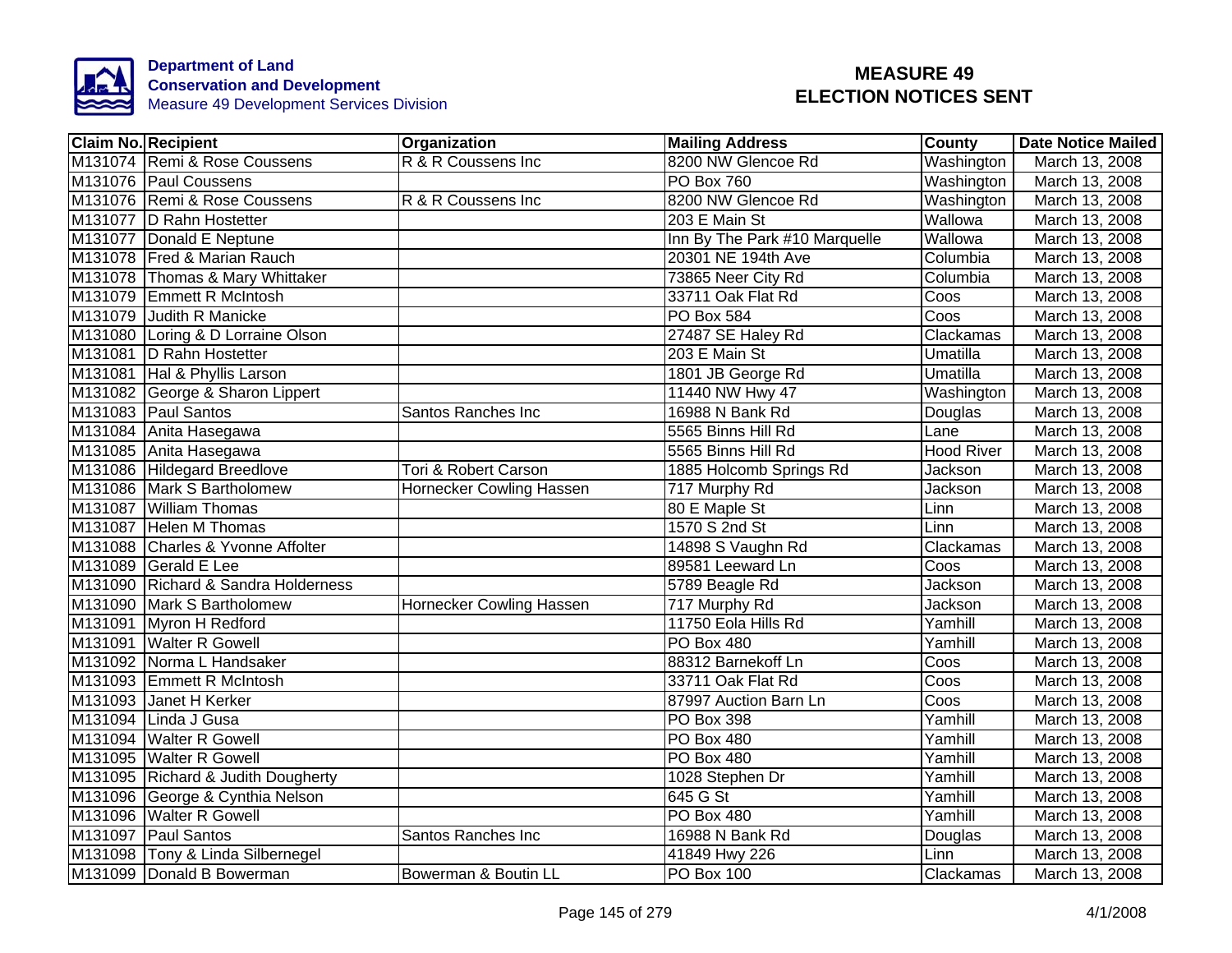

|         | <b>Claim No. Recipient</b>            | Organization              | <b>Mailing Address</b>   | County           | <b>Date Notice Mailed</b> |
|---------|---------------------------------------|---------------------------|--------------------------|------------------|---------------------------|
|         | M131100 Gary & Sharon Sutley          |                           | <b>PO Box 295</b>        | Lane             | March 13, 2008            |
|         | M131101 David D Lowry                 | <b>Knollcrest LLC</b>     | 4100 Payne Rd            | Jackson          | March 13, 2008            |
|         | M131102 Richard & Kaylene Ball        |                           | 29020 Berlin Dr          | Linn             | March 13, 2008            |
|         | M131103 Ronnie & Joann Clawson        |                           | 91340 Hill Rd            | Coos             | March 13, 2008            |
|         | M131104 Norman & Patsy Cadonau        |                           | PO Box 513               | Clatsop          | March 13, 2008            |
|         | M131105 Linda Jones                   |                           | 4723 Hwy 66              | Jackson          | March 13, 2008            |
|         | M131105 Mark S Bartholomew            | Hornecker Cowling Hassen  | 717 Murphy Rd            | Jackson          | March 13, 2008            |
|         | M131106 Donald & Imogene Johnson      |                           | 35045 Matthews Rd        | Lane             | March 4, 2008             |
|         | M131106 Patti J Johnson               |                           | 15 Spencer Crest         | Lane             | March 4, 2008             |
|         | M131106 Corinne L Johnson             |                           | 2623 Gay St              | Lane             | March 4, 2008             |
|         | M131107 Leroy & Mona Twiggs           |                           | 21125 Tumalo Rd          | <b>Deschutes</b> | March 13, 2008            |
|         | M131107 Wallace W Lien                | Wallace W Lien PC         | 1775 32nd PI NE Ste A    | <b>Deschutes</b> | March 13, 2008            |
|         | M131108 Eva Johnson                   |                           | PO Box 63                | Lane             | March 13, 2008            |
|         | M131108 Steve Cornacchia              |                           | 180 E 11th Ave           | Lane             | March 13, 2008            |
|         | M131109 Chris Muller                  |                           | 16985 Brown Rd           | Polk             | March 13, 2008            |
|         | M131109 Stephen Mannenbach            |                           | <b>PO Box 220</b>        | Polk             | March 13, 2008            |
|         | M131110 Riccardo Foggia               |                           | <b>PO Box 2068</b>       | Clackamas        | March 13, 2008            |
|         | M131110 Jill Gelineau                 |                           | 1211 SW 5th Ave Ste 1900 | Clackamas        | March 13, 2008            |
|         | M131111 Richard O Kirk                |                           | 56101 Brummit Creek Rd   | Coos             | March 13, 2008            |
|         | M131111 Ena W Kirk                    |                           | 40313 Hwy 228            | Coos             | March 13, 2008            |
|         | M131112 William E Maxson              |                           | 6165 SW Cross Creek Dr   | Lincoln          | March 13, 2008            |
|         | M131112 Brent E Maxson                |                           | 1507 NE 122nd Ave        | Lincoln          | March 13, 2008            |
|         | M131112 James D Zupancic              | The Zupancic Group Inc    | 16869 SW 65th Ave #196   | Lincoln          | March 13, 2008            |
|         | M131113 Robert S Lovlien              |                           | PO Box 1151              | <b>Deschutes</b> | March 13, 2008            |
| M131113 |                                       | <b>Big Falls Ranch Co</b> | <b>PO Box 434</b>        | <b>Deschutes</b> | March 13, 2008            |
|         | M131113 Robert Lovlien                |                           | <b>PO Box 880</b>        | <b>Deschutes</b> | March 18, 2008            |
|         | M131114 Charles W Maxson              |                           | 1731 Diomede St          | <b>Multnomah</b> | March 13, 2008            |
|         | M131114 James D Zupancic              | The Zupancic Group Inc    | 16869 SW 65th Ave #196   | Multnomah        | March 13, 2008            |
|         | M131115 Marlene Guasco                |                           | 56860 Nest Pine Dr       | Clackamas        | March 13, 2008            |
|         | M131115 Alice Anne Gustafson          |                           | 4404 SW Primrose St      | Clackamas        | March 13, 2008            |
|         | M131115 Edwin L Gustafson             |                           | 15909 SE Rhine St        | Clackamas        | March 13, 2008            |
|         | M131115 James D Zupancic              | The Zupancic Group Inc    | 16869 SW 65th Ave #196   | Clackamas        | March 13, 2008            |
|         | M131116 Richard Fohs Sohn             | Lone Rock Timberland Co   | PO Box 1127              | Coos             | March 13, 2008            |
|         | M131117 Richard Fohs Sohn             | Lone Rock Timberland Co   | PO Box 1127              | Coos             | March 13, 2008            |
|         | M131118 Richard Fohs Sohn             | Lone Rock Timberland Co   | PO Box 1127              | Coos             | March 13, 2008            |
|         | M131119 Richard Fohs Sohn             | Lone Rock Timberland Co   | PO Box 1127              | Coos             | March 13, 2008            |
|         | M131120 Wayne Donna & Mdaryl Johnston |                           | 16335 Old Mohler Rd      | Tillamook        | March 14, 2008            |
|         | M131120 Julie Lafoon                  |                           | 7480 Trask River Rd      | Tillamook        | March 14, 2008            |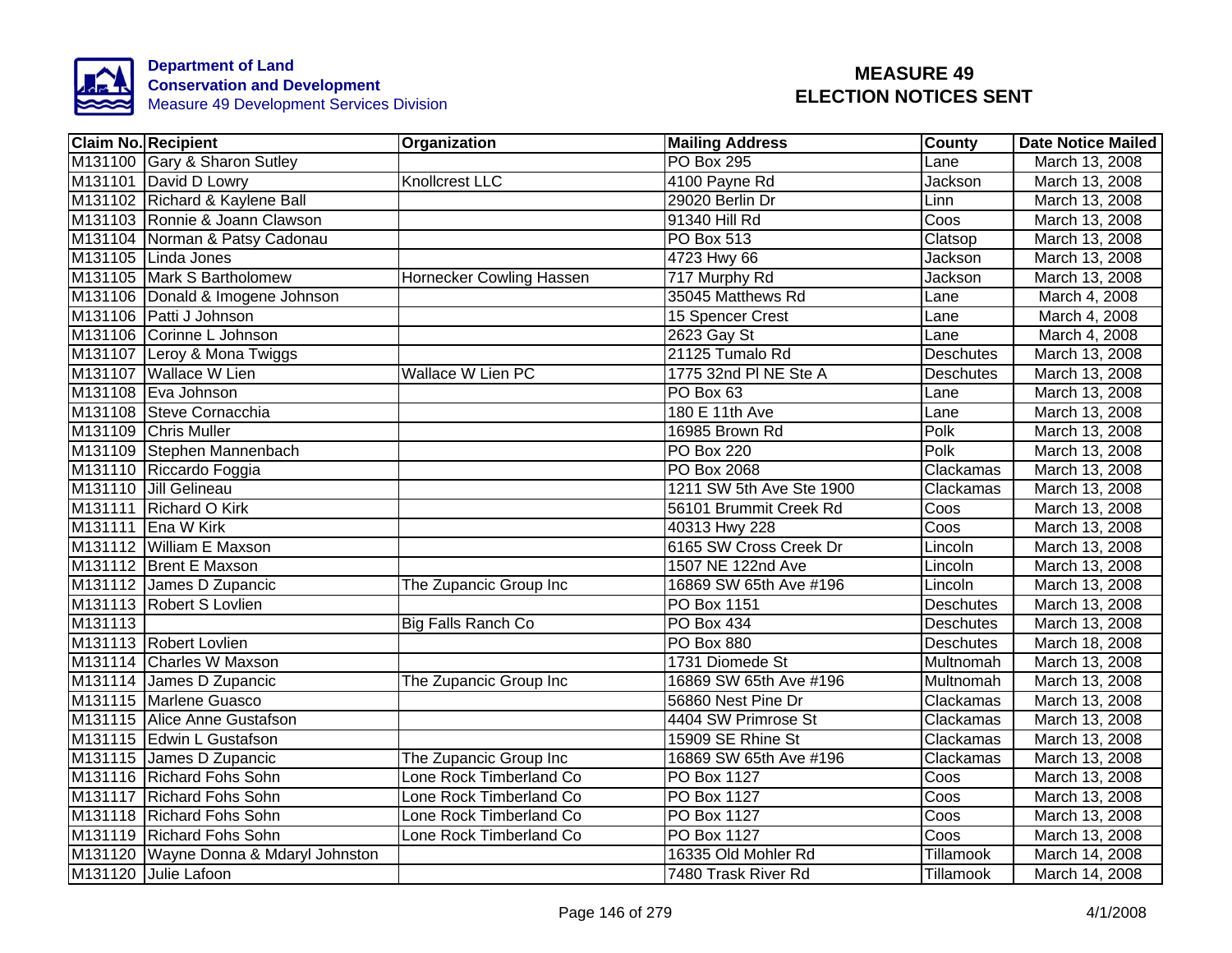

| <b>Claim No. Recipient</b>              | Organization                      | <b>Mailing Address</b>     | County            | <b>Date Notice Mailed</b> |
|-----------------------------------------|-----------------------------------|----------------------------|-------------------|---------------------------|
| M131121 Bill Winton                     | Elk Farm Inc                      | 4575 SW Natchez Ct         | <b>Jackson</b>    | March 14, 2008            |
| M131121 Mark S Bartholomew              | Hornecker Cowling Hassen          | 717 Murphy Rd              | Jackson           | March 14, 2008            |
| M131122 David C Force                   |                                   | 96 E Broadway              | Jackson           | March 14, 2008            |
| M131122 William Pierson & Rebecca Force |                                   | 2357 Crescent Ave          | Jackson           | March 14, 2008            |
| M131123 Robert S Lovlien                |                                   | PO Box 1151                | <b>Deschutes</b>  | March 14, 2008            |
| M131123 Stephen Thompson                |                                   | PO Box 999                 | <b>Deschutes</b>  | March 14, 2008            |
| M131124 Jon S Henricksen                |                                   | 725 Portland Ave           | Clackamas         | February 20, 2008         |
| M131124 Julia A Schoenheit              |                                   | 21616 SW Athey Rd          | Clackamas         | February 20, 2008         |
| M131125 George B Heilig                 | <b>Cable Huston Benedict</b>      | <b>PO Box 546</b>          | Linn              | March 14, 2008            |
| M131125 James & Ingrid Landers          |                                   | 610 Meadow Dr SE           | Linn              | March 14, 2008            |
| M131126 Patrick & Carla McGillivray     |                                   | 5457 Fish Hatchery Rd      | Columbia          | March 14, 2008            |
| M131126 Joseph & Debra Kirk             |                                   | 4275 Wigrich Rd            | Columbia          | March 14, 2008            |
| M131127 George B Heilig                 | Cable Huston                      | PO Box 546                 | Benton            | February 20, 2008         |
| M131127 Robert W Wilson                 |                                   | 26139 Cherry Creek         | Benton            | February 20, 2008         |
| M131128 William & Gail Case             |                                   | 33010 Dever-Connor Rd      | Linn              | February 20, 2008         |
| M131128 George B Heilig                 | <b>Cable Huston</b>               | <b>PO Box 546</b>          | Linn              | February 20, 2008         |
| M131129 James & Elizabeth Crumpacker    |                                   | 02107 SW Greenwood Rd      | <b>Deschutes</b>  | February 21, 2008         |
| M131129 Alfred & Cleone Stoloff         |                                   | 11523 SW Breyman Ave       | <b>Deschutes</b>  | February 21, 2008         |
| M131129 Edward P Fitch                  | <b>Bryant Emerson &amp; Fitch</b> | <b>PO Box 457</b>          | Deschutes         | February 21, 2008         |
| M131130 John & Nadine Beck              |                                   | PO Box 846                 | Lincoln           | March 14, 2008            |
| M131130 Gary C Hamilton                 |                                   | <b>PO Box 1730</b>         | Lincoln           | March 14, 2008            |
| M131131 Martha Sharp                    | Kell Alterman & Runstein LLP      | 520 SW Yamhill St Ste 600  | Linn              | March 14, 2008            |
| M131132 Tom Ewers                       |                                   | 34040 Powell Hills Loop    | Linn              | March 14, 2008            |
| M131133 Analene Waterman                |                                   | 8749 Darley Rd SE          | Columbia          | March 14, 2008            |
| M131133 Alayne A Bryan                  |                                   | 26290 NW Meek Rd           | Columbia          | March 14, 2008            |
| M131133 Arnita A Schekla                |                                   | 10520 NW Jackson Quarry Rd | Columbia          | March 14, 2008            |
| M131134 Mary Thomas Vice-President      | Cascade Orchards Inc              | 2875 Fir Mountain Rd       | <b>Hood River</b> | February 21, 2008         |
| M131135 Melvin & Mary Picking           |                                   | 4665 Chamberlin Dr         | <b>Hood River</b> | February 21, 2008         |
| M131135 Steven B Andersen               | Cascade Planning                  | <b>PO Box 135</b>          | <b>Hood River</b> | February 21, 2008         |
| M131135 Melvin & Mary Picking           |                                   | 1950 Sterling PI Apt 220   | <b>Hood River</b> | March 4, 2008             |
| M131136 Ronald W & Charlene L Rivers    |                                   | 8161 Jordan Rd             | <b>Hood River</b> | March 14, 2008            |
| M131136 Steven B Andersen               | Cascade Planning                  | PO Box 135                 | <b>Hood River</b> | March 14, 2008            |
| M131137 Lee & Joanne Seeger             |                                   | 35170 SE Hwy 211           | Clackamas         | February 21, 2008         |
| M131138 Doris A Johnson                 |                                   | 33991 SE Lusted Rd         | Clackamas         | March 14, 2008            |
| M131138 Gary M Bullock                  | Gary M Bullock & Associates PC    | 1001 SW Fifth Ave Ste 1500 | Clackamas         | March 14, 2008            |
| M131139 Gary C Hamilton                 |                                   | PO Box 1730                | Lincoln           | March 14, 2008            |
| M131139 Katie Davenport                 |                                   | 2130 SE Sturdevant Rd      | Lincoln           | March 14, 2008            |
| M131139 Steven J Davenport              |                                   | PO Box 554                 | Lincoln           | March 14, 2008            |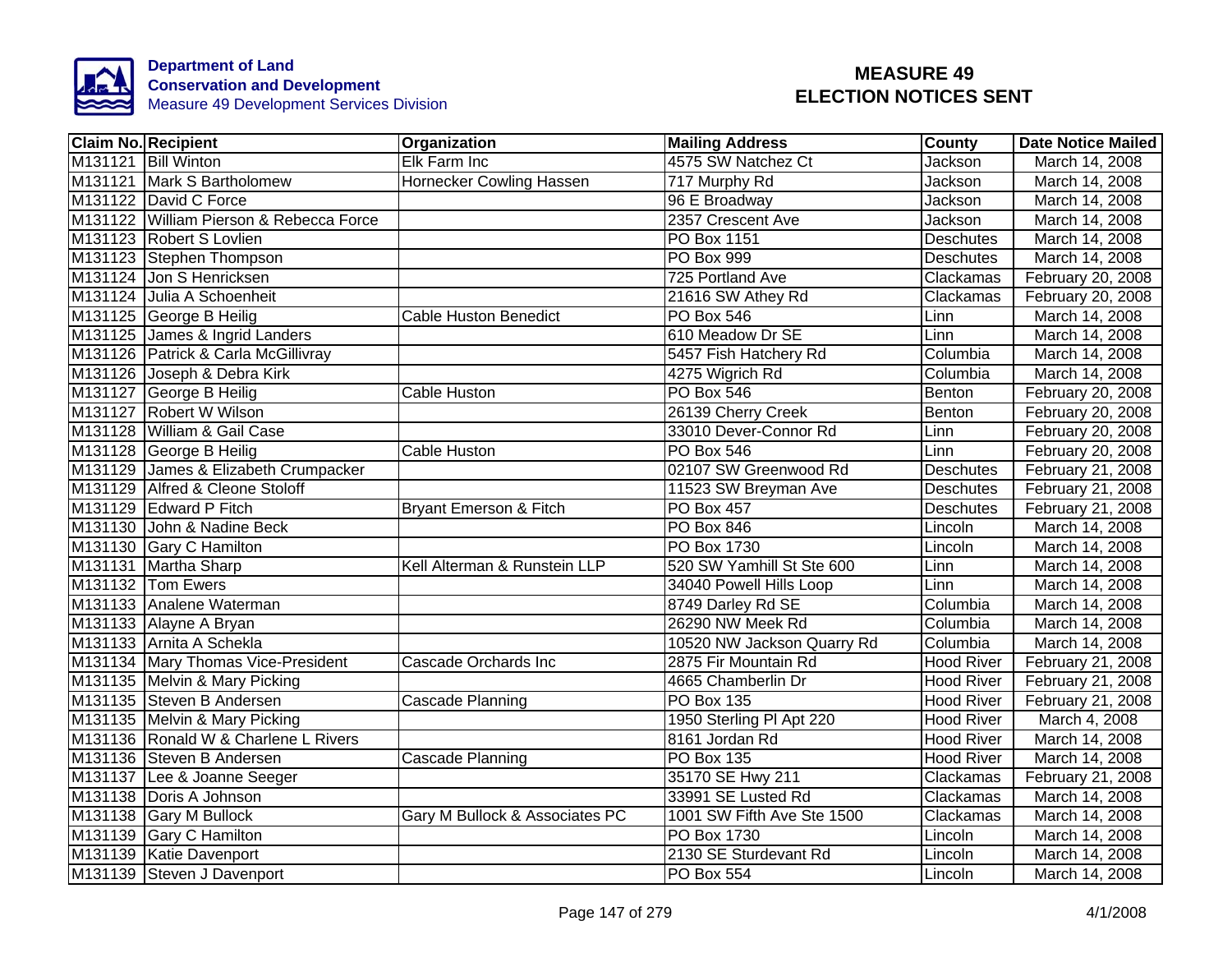

| <b>Claim No. Recipient</b>         | Organization                    | <b>Mailing Address</b>      | County           | <b>Date Notice Mailed</b> |
|------------------------------------|---------------------------------|-----------------------------|------------------|---------------------------|
| M131140 George & Gert Flemmer      |                                 | 15100 SW Pleasant Valley Rd | Washington       | March 14, 2008            |
| M131141 Edward P Fitch             | Bryant Emerson & Fitch          | <b>PO Box 457</b>           | <b>Deschutes</b> | March 14, 2008            |
| M131141 Dorro C Sokol              | Pine Meadow Ranch Inc           | <b>PO Box 969</b>           | <b>Deschutes</b> | March 14, 2008            |
| M131142 Ralph & Shirley Elligsen   |                                 | 7485 SW Elligsen Rd         | Clackamas        | February 21, 2008         |
| M131142 Ralph & Shirley Elligsen   |                                 | 7485 SW Elligsen Rd         | Clackamas        | February 21, 2008         |
| M131142 Ralph & Shirley Elligsen   |                                 | 7485 SW Elligsen Rd         | Clackamas        | February 21, 2008         |
| M131142 Ralph & Shirley Elligsen   |                                 | 7485 SW Elligsen Rd         | Clackamas        | February 21, 2008         |
| M131142 Ralph & Shirley Elligsen   |                                 | 7485 SW Elligsen Rd         | Clackamas        | February 21, 2008         |
| M131142 Ronald E Dusek             | Ronald E Dusek PC               | 2875 Marylhurst Dr          | Clackamas        | February 21, 2008         |
| M131142 Ronald E Dusek             | Ronald E Dusek PC               | 2875 Marylhurst Dr          | Clackamas        | February 21, 2008         |
| M131142 Ronald E Dusek             | Ronald E Dusek PC               | 2875 Marylhurst Dr          | Clackamas        | February 21, 2008         |
| M131142 Ronald E Dusek             | Ronald E Dusek PC               | 2875 Marylhurst Dr          | Clackamas        | February 21, 2008         |
| M131142 Ronald E Dusek             | Ronald E Dusek PC               | 2875 Marylhurst Dr          | Clackamas        | February 21, 2008         |
| M131143 Jeffrey & Loretta Warren   |                                 | 560 43rd Ave                | Linn             | February 21, 2008         |
| M131144 Anne J Larsen              |                                 | 180 Spur Dr                 | Douglas          | March 14, 2008            |
| M131145 Clark & Jackie Nielsen     |                                 | 3259 Coker Butte Rd         | <b>Jackson</b>   | March 14, 2008            |
| M131145 Mark S Bartholomew         | Hornecker Cowling Hassen        | 717 Murphy Rd               | Jackson          | March 14, 2008            |
| M131146 Bonnie M Clugston          |                                 | <b>PO Box 180</b>           | <b>Baker</b>     | March 14, 2008            |
| M131147 Justin & Linda Eifert      |                                 | 8719 Buckhorn Rd            | Douglas          | March 14, 2008            |
| M131148 Tim & Janice Kerns         |                                 | 45917 Quail Rd              | <b>Baker</b>     | March 14, 2008            |
| M131149 Paul & Dawn Black          |                                 | 1479 Whistling Dr           | Curry            | March 14, 2008            |
| M131150 Paul F Sumner              |                                 | PO Box 16                   | Jefferson        | March 14, 2008            |
| M131150 T Vonne & Henrietta Leach  |                                 | 4153 NE Collins Dr          | Jefferson        | March 14, 2008            |
| M131151 Paul F Sumner              |                                 | PO Box 16                   | <b>Jefferson</b> | March 14, 2008            |
| M131151   TVonne & Henrietta Leach |                                 | 4153 NE Collins Dr          | Jefferson        | March 14, 2008            |
| M131152 Patrick H Sullivan         |                                 | 789 Entry Run Rd            | Crook            | March 14, 2008            |
| M131152 Edward P Fitch             | Bryant Emerson & Fitch          | <b>PO Box 457</b>           | Crook            | March 14, 2008            |
| M131153 Emmett R McIntosh          |                                 | 33711 Oak Flat Rd           | Coos             | February 21, 2008         |
| M131153 Roy & Barbara Peters       |                                 | 56188 Prosper Junction Rd   | Coos             | February 21, 2008         |
| M131154 Kenneth & Janis Werth      |                                 | 2490 SW Williams Rd         | Crook            | March 14, 2008            |
| M131154 James & Carol Wampler      |                                 | 4990 Surf Pines Ln          | Crook            | March 14, 2008            |
| M131154 Edward P Fitch             | Bryant Emerson & Fitch          | PO Box 457                  | Crook            | March 14, 2008            |
| M131155 Daniel W Howard            | Lindsey Hart Neil & Weigler LLP | 1300 SW Fifth Ave Ste 3400  | Clackamas        | February 21, 2008         |
| M131155 Clarence & Marilynn Olsen  |                                 | 19200 SW 65th Ave           | Clackamas        | February 21, 2008         |
| M131156 Melvin & Kristie Vaughn    |                                 | 95629 Stock Slough Ln       | Coos             | March 14, 2008            |
| M131157 Judy F Alluis              |                                 | 400 Loar Rd SE              | Marion           | March 14, 2008            |
| M131157 Roger W Gracey             |                                 | 104 S Water St              | Marion           | March 14, 2008            |
| M131158 Bonnie M Smith             |                                 | 8965 Cooper Spur Rd         | Hood River       | February 21, 2008         |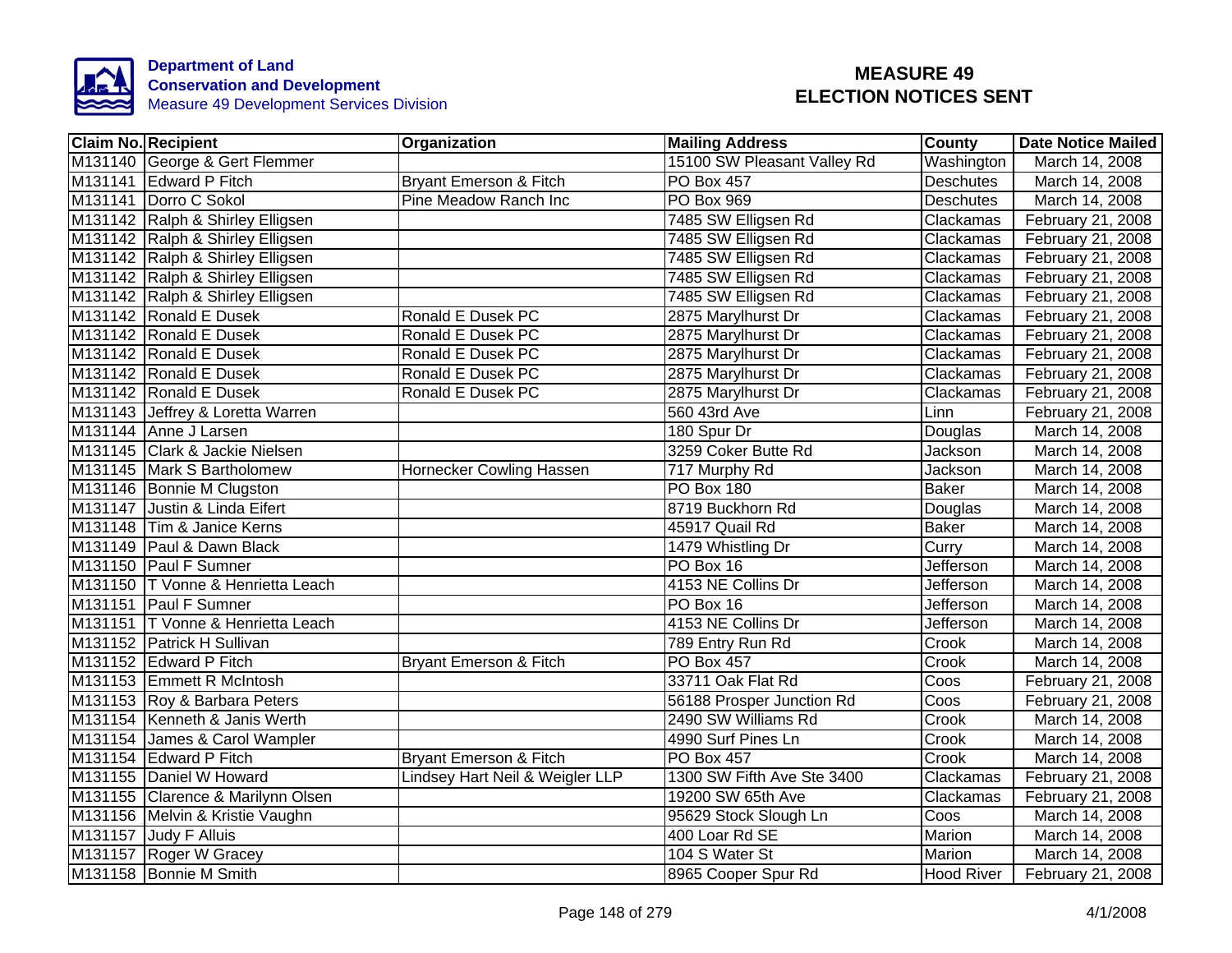

| <b>Claim No. Recipient</b>               | Organization                    | <b>Mailing Address</b>     | <b>County</b>     | <b>Date Notice Mailed</b> |
|------------------------------------------|---------------------------------|----------------------------|-------------------|---------------------------|
| M131158 Louis Grossman                   | Van Valkenburgh & Associates PC | 204 E Fourth St            | <b>Hood River</b> | February 21, 2008         |
| M131159 Lester & Janice Prouty           |                                 | 75411 Price Rd             | Columbia          | February 21, 2008         |
| M131160 William & Martha Morris          |                                 | 17658 S Unity Ln           | Clackamas         | March 14, 2008            |
| M131160 Joseph & Sandy Lane              |                                 | PO Box 1644                | Clackamas         | March 14, 2008            |
| M131160 Lloyd & Julianna Fletcher        |                                 | 17570 S Unity Ln           | Clackamas         | March 14, 2008            |
| M131160 Velan & Helen Call               |                                 | 15710 S Redland Rd         | Clackamas         | March 14, 2008            |
| M131160 Daniel W Howard                  | Lindsey Hart Neil & Weigler LLP | 1300 SW Fifth Ave Ste 3400 | Clackamas         | March 14, 2008            |
| M131161 Rocky & Letha Younger            |                                 | 15080 S Maple Ln Rd        | Jackson           | March 14, 2008            |
| M131161 Daniel W Howard                  | Lindsey Hart Neil & Weigler LLP | 1300 SW Fifth Ave Ste 3400 | Jackson           | March 14, 2008            |
| M131162 George M Swyers                  |                                 | <b>PO Box 281</b>          | <b>Hood River</b> | March 14, 2008            |
| M131162 Steven B Andersen                | Cascade Planning                | PO Box 135                 | <b>Hood River</b> | March 14, 2008            |
| M131163 Richard & Yolanda Nagel          |                                 | 8707 Yank Gulch Rd         | Jackson           | March 14, 2008            |
| M131163 Christian E Hearn                | Davis Hearn Saladoff & Smith    | 515 E Main St              | Jackson           | March 14, 2008            |
| M131164 Daren & Terri Filosi             |                                 | 15595 Moss Creek Rd        | Marion            | February 21, 2008         |
| M131164 Julie Lafoon                     |                                 | 7480 Trask River Rd        | Marion            | February 21, 2008         |
| M131165 Lois S Weeldreyer                |                                 | 30713 Kenady Ln            | Lane              | February 21, 2008         |
| M131165 Michael M Reeder                 |                                 | <b>PO Box 1758</b>         | Lane              | February 21, 2008         |
| M131166 Lynn Brigham                     |                                 | 3537 Hwy 101 N             | Clatsop           | February 21, 2008         |
| M131167 D Rahn Hostetter                 |                                 | 203 E Main St              | <b>Union</b>      | March 14, 2008            |
| M131167 Bernal D Hug Farms               |                                 | 316 Vincent St             | <b>Union</b>      | March 14, 2008            |
| M131168 Louis & Nora Trujillo            |                                 | <b>PO Box 1214</b>         | Josephine         | March 14, 2008            |
| M131169 Eldon & Hope Buckner             | <b>Williams Ditch Co</b>        | 13967 Hunt Mountain Ln     | <b>Baker</b>      | February 21, 2008         |
| M131170 Margaret L Veal                  |                                 | 6069 Roberts Creek Rd      | Douglas           | February 21, 2008         |
| M131171 James & Beverly Miller           |                                 | <b>PO Box 123</b>          | Yamhill           | March 14, 2008            |
| M131171 Walter R Gowell                  |                                 | PO Box 480                 | Yamhill           | March 14, 2008            |
| M131172 Miller & Bettie Ann Tweedt       |                                 | 43555 SE Shotgun Rd        | Crook             | February 21, 2008         |
| M131172 Dennis Clark                     |                                 | 2421 S Hwy 97              | Crook             | February 21, 2008         |
| M131173 Emmett R McIntosh                |                                 | 33711 Oak Flat Rd          | Coos              | March 14, 2008            |
| M131173 Roy & Barbara Peters             |                                 | 56188 Prosper Junction Rd  | Coos              | March 14, 2008            |
| M131174 David & Janet Willis             |                                 | 8965 Coos Bay Wagon Rd     | Coos              | March 14, 2008            |
| M131175   Bruce W Thomas & Vikki Bartels |                                 | 700 Hodgedon Rd            | Tillamook         | March 14, 2008            |
| M131176 Clyde D Germond                  |                                 | 2807 Daysha Dr             | Douglas           | March 14, 2008            |
| M131176 Paula L Germond                  |                                 | PO Box 1437                | Douglas           | March 14, 2008            |
| M131176 David E Germond                  |                                 | 250 Millwood Dr            | Douglas           | March 14, 2008            |
| M131176 Sharon L Wiseman                 |                                 | 6894 Hubbard Creek Rd      | Douglas           | March 14, 2008            |
| M131176   D Edward & Patricia Germond    |                                 | 5462 Hubbard Creek Rd      | Douglas           | March 14, 2008            |
| M131177 Clyde D Germond                  |                                 | 2807 Daysha Dr             | Douglas           | March 14, 2008            |
| M131177 Paula L Germond                  |                                 | PO Box 1437                | Douglas           | March 14, 2008            |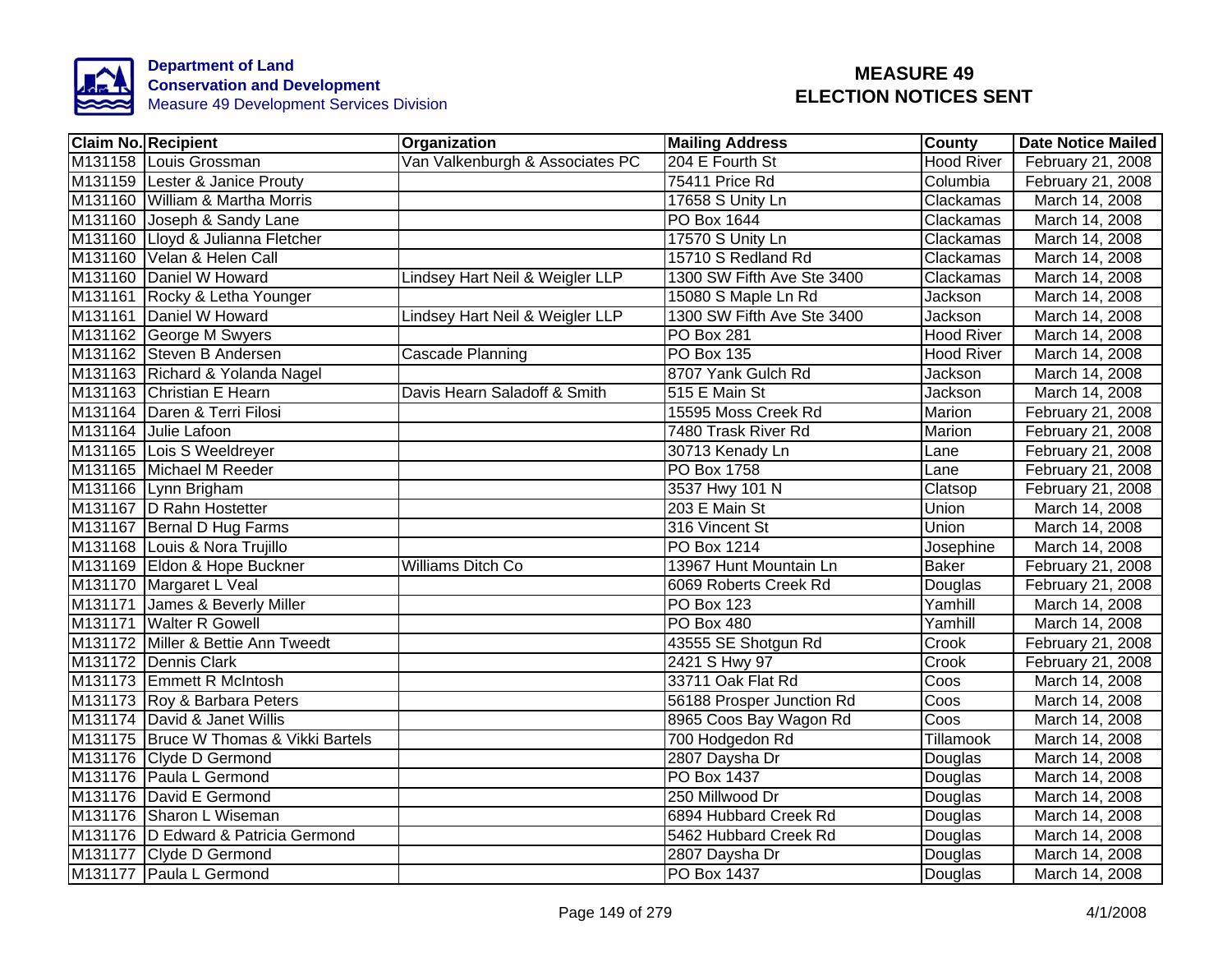

| <b>Claim No. Recipient</b> |                                     | Organization                      | <b>Mailing Address</b>    | <b>County</b>    | <b>Date Notice Mailed</b> |
|----------------------------|-------------------------------------|-----------------------------------|---------------------------|------------------|---------------------------|
|                            | M131177 David E Germond             |                                   | 250 Millwood Dr           | Douglas          | March 14, 2008            |
|                            | M131177 Sharon L Wiseman            |                                   | 6894 Hubbard Creek Rd     | Douglas          | March 14, 2008            |
|                            | M131177 D Edward & Patricia Germond |                                   | 5462 Hubbard Creek Rd     | Douglas          | March 14, 2008            |
|                            | M131178 Frank S Gross               |                                   | 81346 Tabor Rd            | Umatilla         | March 14, 2008            |
|                            | M131179 Charles & Virginia Bleeg    |                                   | 2204 NE 26th Ave          | Curry            | March 14, 2008            |
|                            | M131180 Milton & Alice Satterlee    |                                   | 7269 N Adams Dr           | <b>Jefferson</b> | March 14, 2008            |
|                            | M131180 Paul F Sumner               |                                   | PO Box 16                 | Jefferson        | March 14, 2008            |
|                            | M131181 Donald & Patricia Hepperle  |                                   | 12207 SW Riggs Rd         | Crook            | March 14, 2008            |
|                            | M131181 Edward P Fitch              | <b>Bryant Emerson &amp; Fitch</b> | PO Box 457                | Crook            | March 14, 2008            |
|                            | M131182 Russell F Hursh             |                                   | 1070 Almeda               | <b>Baker</b>     | March 14, 2008            |
|                            | M131183 Johnny & Betty Hutchinson   |                                   | 2121 Old Greensprings Hwy | Jackson          | March 14, 2008            |
|                            | M131183 Christian E Hearn           | Davis Hearn Saladoff & Smith      | 515 E Main St             | Jackson          | March 14, 2008            |
|                            | M131184 Verna Roth & Betty Parrish  |                                   | 1313 Buckhorn Rd          | Coos             | March 14, 2008            |
|                            | M131185 Kenneth & Connie Masten     |                                   | 4550 Burgdorf Rd          | Klamath          | March 14, 2008            |
|                            | M131185 Michael L Spencer           | Michael L Spencer LLC             | 409 Pine St Ste 204       | Klamath          | March 14, 2008            |
|                            | M131186 Adelle Erlandson            |                                   | 9115 Saint Andrews Circle | Klamath          | March 14, 2008            |
|                            | M131186 Michael L Spencer           | Michael L Spencer LLC             | 409 Pine St Ste 204       | Klamath          | March 14, 2008            |
|                            | M131187 Mary Ann & Martin Nicholson |                                   | <b>PO Box 455</b>         | Klamath          | March 14, 2008            |
|                            | M131187 Michael L Spencer           | Michael L Spencer LLC             | 409 Pine St Ste 204       | Klamath          | March 14, 2008            |
|                            | M131188 Abigail Murphy              |                                   | 122 Grassy Ln             | Douglas          | March 14, 2008            |
|                            | M131188 Reece & Marge Griffith      |                                   | 47 36th Way               | Douglas          | March 14, 2008            |
|                            | M131189 James & Bonnie Pynch        |                                   | 17758 Dixonville Rd       | Douglas          | March 14, 2008            |
|                            | M131190 Hazel Ballweber             |                                   | 4558 Medina Ln SE         | Marion           | March 14, 2008            |
|                            | M131190 Wallace W Lien              | <b>Wallace W Lien PC</b>          | 1775 32nd PI NE Ste A     | Marion           | March 14, 2008            |
|                            | M131191 Robert & Winonia Letcher    |                                   | 38941 Stoller Rd          | Washington       | March 14, 2008            |
|                            | M131191 Wallace W Lien              | Wallace W Lien PC                 | 1775 32nd PI NE Ste A     | Washington       | March 14, 2008            |
|                            | M131192 Arlene Douglass             |                                   | 12050 SW 118th Ave        | Clackamas        | March 14, 2008            |
|                            | M131192 Wallace W Lien              | Wallace W Lien PC                 | 1775 32nd PI NE Ste A     | Clackamas        | March 14, 2008            |
|                            | M131193 Susan Nelson                |                                   | 3495 Firtree Dr SE        | Marion           | March 14, 2008            |
|                            | M131193 Wallace W Lien              | Wallace W Lien PC                 | 1775 32nd PI NE Ste A     | Marion           | March 14, 2008            |
|                            | M131194 Christopher Bagley          |                                   | PO Box 1141               | Jefferson        | March 14, 2008            |
|                            | M131194 Robert & Helen Lundy        |                                   | 3766 SW Bear Dr           | Jefferson        | March 14, 2008            |
|                            | M131195 Perry Reel                  |                                   | 127 E Jersey              | Clackamas        | March 14, 2008            |
|                            | M131195 Donald B Bowerman           | Bowerman & Boutin LL              | PO Box 100                | Clackamas        | March 14, 2008            |
|                            | M131196   Fred Bigej                |                                   | 21048 South End Rd        | Clackamas        | March 14, 2008            |
|                            | M131196 Donald B Bowerman           | Bowerman & Boutin LL              | <b>PO Box 100</b>         | Clackamas        | March 14, 2008            |
|                            | M131197 Lawrence & Sandra Rosebrook |                                   | 23862 Schuebel School Rd  | Clackamas        | March 14, 2008            |
|                            | M131197 Donald B Bowerman           | Bowerman & Boutin LL              | PO Box 100                | Clackamas        | March 14, 2008            |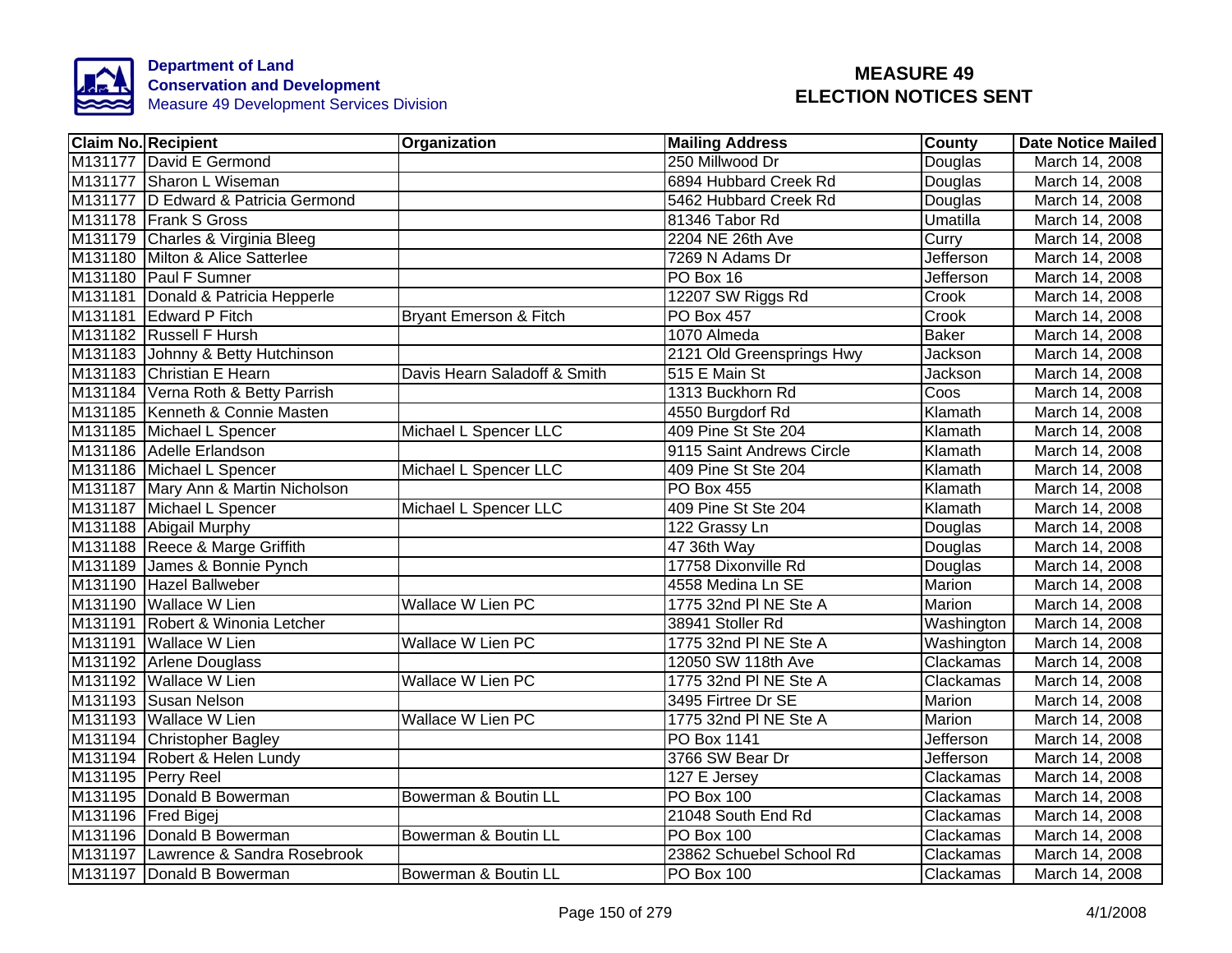

|                  | <b>Claim No. Recipient</b>          | Organization                    | <b>Mailing Address</b>    | <b>County</b>     | <b>Date Notice Mailed</b> |
|------------------|-------------------------------------|---------------------------------|---------------------------|-------------------|---------------------------|
|                  | M131198 Michael & Sharlene Valle    |                                 | 7600 Monument Dr          | Josephine         | March 14, 2008            |
| M131198 Bob Hart |                                     | <b>Bob Hart Consulting</b>      | 5126 W Evans Creek Rd     | Josephine         | March 14, 2008            |
|                  | M131199 Martha Sharp                | Kell Alterman & Runstein LLP    | 520 SW Yamhill St Ste 600 | Marion            | March 14, 2008            |
|                  | M131200 Charles & Ann Parlier       |                                 | 6801 Irish Ln             | Jackson           | March 3, 2008             |
|                  | M131201 Jane Yates                  |                                 | 975 Oak St Ste 800        | Lane              | March 14, 2008            |
|                  | M131201 Sandra Neely                |                                 | 91165 Rivers Rd           | Lane              | March 14, 2008            |
|                  | M131202 Jean Moore                  |                                 | 1534 Foots Creek Rd       | Jackson           | March 14, 2008            |
|                  | M131203 Cheryl Stewart              |                                 | 4087 Portland Dr          | <b>Hood River</b> | March 14, 2008            |
|                  | M131203 Steven B Andersen           | <b>Cascade Planning</b>         | <b>PO Box 135</b>         | <b>Hood River</b> | March 14, 2008            |
|                  | M131204 Richard Hansen              |                                 | 1290 Tolman Creek Rd      | Jackson           | March 14, 2008            |
|                  | M131204 Tamara Gledhill             |                                 | 201 W Main St Ste 5       | Jackson           | March 14, 2008            |
|                  | M131205 Tamara Gledhill             |                                 | 201 W Main St Ste 5       | Jackson           | March 14, 2008            |
|                  | M131205 Charles & Cynthia Setchell  |                                 | 6632 Dark Hollow Rd       | Jackson           | March 14, 2008            |
|                  | M131206 Helen Hardman               |                                 | PO Box 3944               | Jackson           | March 14, 2008            |
|                  | M131206 Mark S Bartholomew          | Hornecker Cowling Hassen        | 717 Murphy Rd             | <b>Jackson</b>    | March 14, 2008            |
|                  | M131207 Robert S Lovlien            |                                 | PO Box 1151               | <b>Deschutes</b>  | March 14, 2008            |
|                  | M131207 Jeff & Pat Dowell           |                                 | 10705 NE 38th Ave         | <b>Deschutes</b>  | March 14, 2008            |
|                  | M131208 Laney & Rose Davidson       |                                 | 12752 Hwy 62              | Jackson           | March 14, 2008            |
|                  | M131208 Mark S Bartholomew          | <b>Hornecker Cowling Hassen</b> | 717 Murphy Rd             | Jackson           | March 14, 2008            |
|                  | M131209 Grace Gulick                |                                 | 45550 Gulick Rd           | <b>Baker</b>      | March 14, 2008            |
|                  | M131209 Kerry Gulick                |                                 | 39621 Pine Town Ln        | <b>Baker</b>      | March 14, 2008            |
|                  | M131209 Stan Gulick                 |                                 | 39486 Pine Town Ln        | <b>Baker</b>      | March 14, 2008            |
|                  | M131209 Roger Gulick                |                                 | 46152 Oliver Rd           | <b>Baker</b>      | March 14, 2008            |
|                  | M131210 Loretta Johnson             |                                 | 2929 NW Highland Dr       | Benton            | March 14, 2008            |
|                  | M131210 George B Heilig             | <b>Cable Huston Benedict</b>    | <b>PO Box 546</b>         | Benton            | March 14, 2008            |
|                  | M131211 Doanld W Powell             |                                 | 5470 NE Hwy 20            | Benton            | March 28, 2008            |
|                  | M131212 John Evans                  | John Brown                      | 1499 Nunamaker Rd         | <b>Hood River</b> | March 14, 2008            |
|                  | M131212 Raymond Brown               |                                 | 640 Lake Bay Ct           | <b>Hood River</b> | March 14, 2008            |
|                  | M131213 Emmett R McIntosh           |                                 | 33711 Oak Flat Rd         | Coos              | March 14, 2008            |
|                  | M131213 Gertrude Wickett            |                                 | 94506 Golf Course Ln      | Coos              | March 14, 2008            |
|                  | M131213 Joanne Culp                 |                                 | 94533 Golf Course Ln      | Coos              | March 14, 2008            |
|                  | M131214 Emmett R McIntosh           |                                 | 33711 Oak Flat Rd         | Coos              | March 14, 2008            |
|                  | M131214 Gertrude Wickett            |                                 | 94506 Golf Course Ln      | Coos              | March 14, 2008            |
|                  | M131214 Joanne Culp                 |                                 | 94533 Golf Course Ln      | Coos              | March 14, 2008            |
|                  | M131215 Daniele & Robert Boyanovsky |                                 | 39212 Morning Star Rd NE  | Linn              | March 14, 2008            |
|                  | M131216 Harold Snow                 |                                 | <b>PO Box 508</b>         | Clatsop           | March 14, 2008            |
|                  | M131216 Thomas Uttis                |                                 | PO Box 23                 | Clatsop           | March 14, 2008            |
|                  | M131217 Miami Corporation           |                                 | 270 SW Hill Raod          | Lincoln           | March 14, 2008            |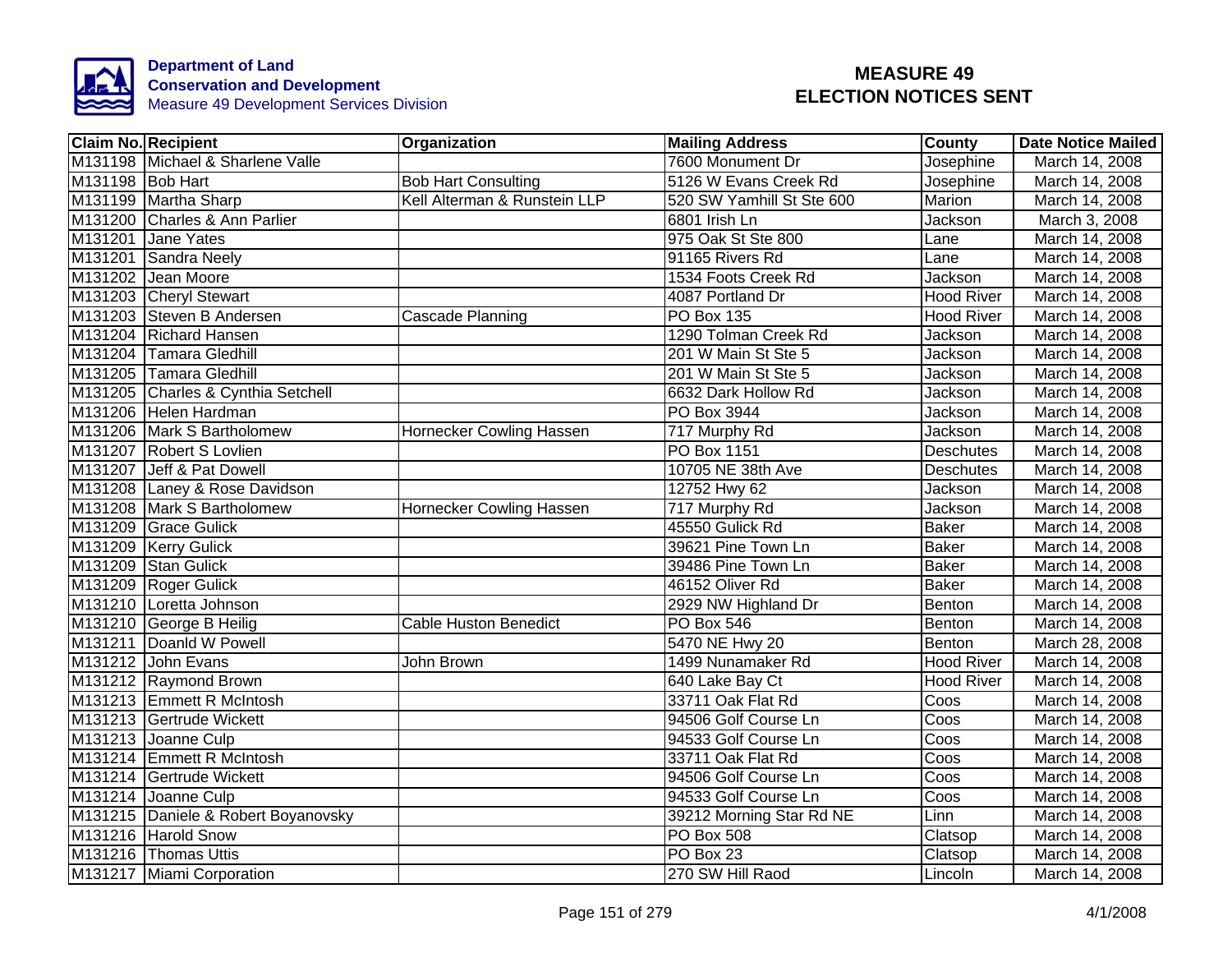

|         | <b>Claim No. Recipient</b>         | Organization               | <b>Mailing Address</b>    | <b>County</b>     | <b>Date Notice Mailed</b> |
|---------|------------------------------------|----------------------------|---------------------------|-------------------|---------------------------|
|         | M131217 Greg Corbin                | <b>Stoel Rives LLP</b>     | 900 SW 5th Ave Ste 2600   | Lincoln           | March 14, 2008            |
|         | M131218 Donald & Eulanda Morris    |                            | 39174 Shilling Dr         | Linn              | March 14, 2008            |
| M131219 |                                    | <b>Tamura Orchards Inc</b> | 3711 Masse Grade Rd       | <b>Hood River</b> | March 14, 2008            |
|         | M131219 Steven B Andersen          | Cascade Planning           | <b>PO Box 135</b>         | Hood River        | March 14, 2008            |
|         | M131220 Ronald Bozarth             |                            | 13682 E 52nd Dr           | <b>Jefferson</b>  | March 14, 2008            |
|         | M131221 Ronald Bozarth             |                            | 13682 E 52nd Dr           | <b>Jefferson</b>  | March 14, 2008            |
|         | M131222 Ronald Bozarth             |                            | 13682 E 52nd Dr           | <b>Jefferson</b>  | March 14, 2008            |
|         | M131223 E Robert Wells             |                            | 3102 NE Rocky Butte Rd    | <b>Hood River</b> | March 14, 2008            |
|         | M131223 Frank Walker               | Frank Walker & Associates  | 1480 Jamestown St SE      | <b>Hood River</b> | March 14, 2008            |
|         | M131224 Miller & Bettie Ann Tweedt |                            | 43555 SE Shotgun Rd       | Crook             | March 14, 2008            |
|         | M131224 Dennis Clark               |                            | 2421 S Hwy 97             | Crook             | March 14, 2008            |
|         | M131225 Marta Pohlman-Kerley       |                            | 54351 Freeman Rd          | Multnomah         | March 14, 2008            |
|         | M131225 Frank Walker               | Frank Walker & Associates  | 1480 Jamestown St SE      | Multnomah         | March 14, 2008            |
|         | M131226 Grover & Edith Palin       |                            | 1400 SW Crestview Rd      | Crook             | March 14, 2008            |
|         | M131227 Stanley & Elvira Guild     |                            | 27874 SW Lepley Ln        | Washington        | March 14, 2008            |
|         | M131227 Eric Chitmore              |                            | 24875 Middleton Rd        | Washington        | March 14, 2008            |
|         | M131228 Russell Baldwin            |                            | PO Box 1242               | Lincoln           | March 14, 2008            |
|         | M131229 Russell Baldwin            |                            | PO Box 1242               | Lincoln           | March 14, 2008            |
|         | M131230 Russell Baldwin            |                            | PO Box 1242               | Lincoln           | March 14, 2008            |
|         | M131231 Russell Baldwin            |                            | <b>PO Box 1242</b>        | Lincoln           | March 14, 2008            |
|         | M131232 Thelma Boyd                |                            | 30005 Fairview Rd         | Linn              | March 14, 2008            |
|         | M131232 Roger Van                  |                            | 6860 SW Boeckman Rd       | Linn              | March 14, 2008            |
|         | M131233 Leroy & Beverly Becker     |                            | 83985 514 Ave             | Coos              | March 14, 2008            |
|         | M131234 Sidney A Brockley          |                            | 21660 NW Panther Creek Rd | Yamhill           | March 14, 2008            |
|         | M131234 Catherine Wright           |                            | <b>PO Box 625</b>         | Yamhill           | March 14, 2008            |
|         | M131235 Catherine Wright           |                            | PO Box 625                | Yamhill           | March 14, 2008            |
|         | M131235 Verla M Howard             |                            | 4004 NW Westside Rd       | Yamhill           | March 14, 2008            |
|         | M131236 Ted & Maxine Cupp          |                            | 561 N 11Th                | Marion            | February 21, 2008         |
|         | M131236 Donald M Kelley            |                            | 110 N 2nd St              | Marion            | February 21, 2008         |
|         | M131237 William & Jeanne Gilchrist |                            | 10497 SW 175th Ave        | Washington        | February 21, 2008         |
|         | M131238 Howard Payton              |                            | 43705 Old Wingville Rd    | <b>Baker</b>      | March 14, 2008            |
|         | M131239 Robert McCrea              |                            | PO Box 251                | Klamath           | March 14, 2008            |
|         | M131240 Patrick Doyle              |                            | 110 N Second St           | Marion            | February 21, 2008         |
|         | M131240 Frances Etzel              |                            | 19491 Fern Ridge Rd SE    | Marion            | February 21, 2008         |
|         | M131241 Glenna Smith               |                            | PO Box 874                | <b>Baker</b>      | February 21, 2008         |
|         | M131242 Jerry & Vicki Wright       |                            | 7060 SW Molalla Bond Rd   | Clackamas         | February 21, 2008         |
|         | M131243 Don & Laveria Jeter        |                            | 15291 SW Hwy 97           | Jefferson         | March 14, 2008            |
|         | M131243 Chuck McGraw               | McGraw & Associates LLC    | 1160 NE Scenic Dr         | Jefferson         | March 14, 2008            |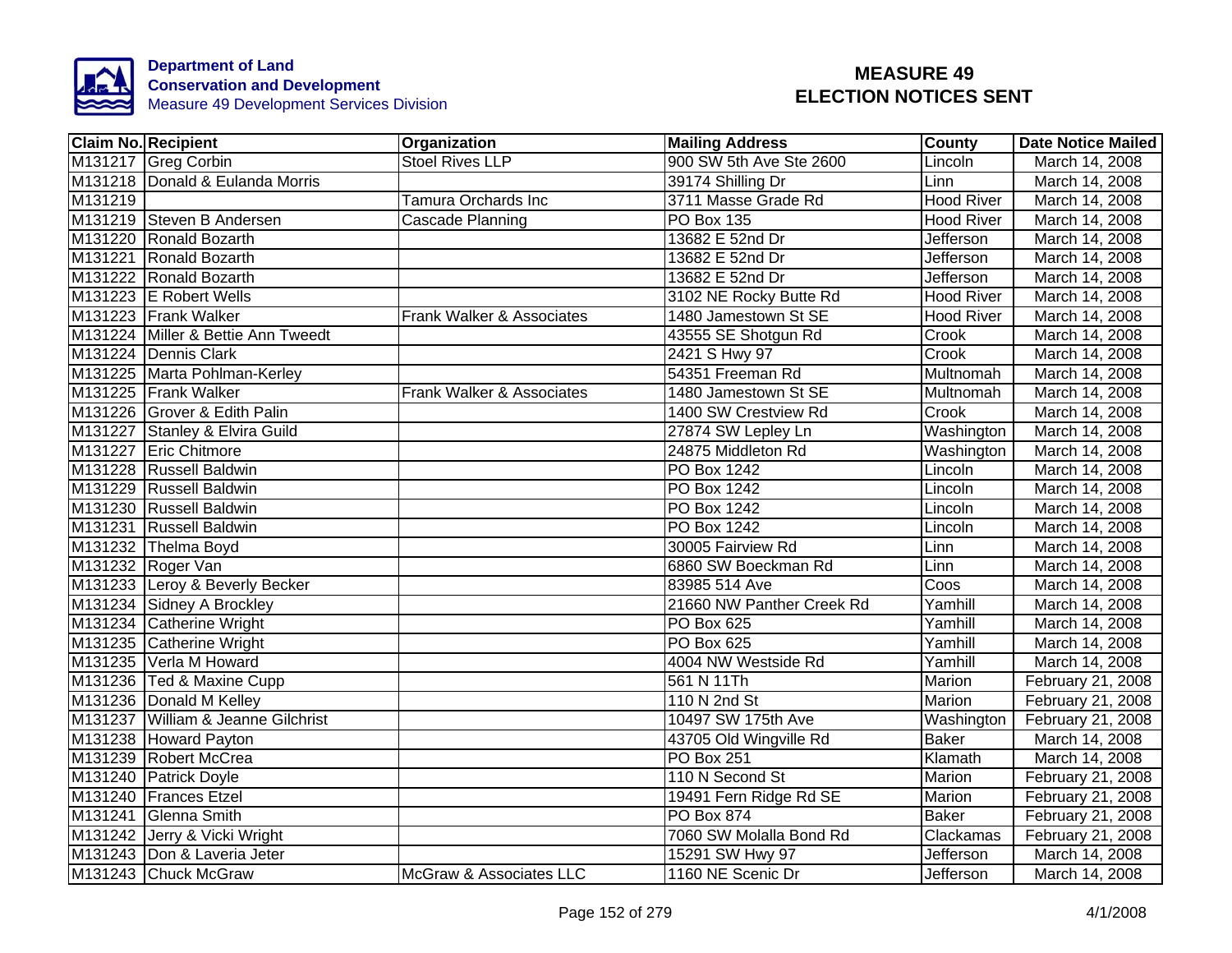

| <b>Claim No. Recipient</b>          | <b>Organization</b>         | <b>Mailing Address</b>      | <b>County</b>     | <b>Date Notice Mailed</b> |
|-------------------------------------|-----------------------------|-----------------------------|-------------------|---------------------------|
| M131244 Hugh & Susan Schoonover     |                             | 2081 Holcomb Springs Rd     | Jackson           | March 14, 2008            |
| M131245 Fay Garner                  |                             | 16089 S Holcomb Blvd        | Clackamas         | February 21, 2008         |
| M131246 Cecil Hamlin                |                             | 38158 Franklin Butte Rd     | Linn              | February 21, 2008         |
| M131247 Jacqueline Ann Patterson    |                             | PO Box 1749                 | Josephine         | February 21, 2008         |
| M131247 Max H Hull                  |                             | 231 NW B St                 | Josephine         | February 21, 2008         |
| M131248 Paul Nys                    |                             | 68800 Meissner Rd           | Columbia          | February 21, 2008         |
| M131248 Judy Nys                    |                             | 68800 Meissner Rd           | Columbia          | February 21, 2008         |
| M131249 Cheryl Alexander            |                             | PO Box 1159                 | Clackamas         | March 14, 2008            |
| M131250 Joseph Bachman              |                             | PO Box 1547                 | Clackamas         | February 21, 2008         |
| M131251 Opal Brubaker               |                             | 28050 Liberty Rd            | Linn              | February 21, 2008         |
| M131251 Arnold Brubaker             |                             | 28110 Liberty Rd            | Linn              | February 21, 2008         |
| M131252 Clarence & Diann Knorr      |                             | 35870 NW Hahn Rd            | Washington        | March 14, 2008            |
| M131252 Kevin Harker                |                             | 7000 SW Varns Rd            | Washington        | March 14, 2008            |
| M131253 Nicolai & Bernice Mathiesen |                             | 35720 NW Hahn Rd            | Washington        | March 14, 2008            |
| M131253 Kevin Harker                |                             | 7000 SW Varns Rd            | Washington        | March 14, 2008            |
| M131254 Joel D Kalberer             | <b>Weatherford Thompson</b> | <b>PO Box 667</b>           | Benton            | February 21, 2008         |
| M131254 Verle C & Leila Moore       |                             | 4142 Powers Ave NW          | <b>Benton</b>     | February 21, 2008         |
| M131255 Robert Harrison             |                             | 3080 N 2nd St               | <b>Baker</b>      | February 21, 2008         |
| M131255 David Harrison              |                             | 3080 N 2nd St               | <b>Baker</b>      | February 21, 2008         |
| M131256   Fay L Ross                |                             | PO Box 11                   | <b>Baker</b>      | March 14, 2008            |
| M131257 Britton & Denise Burris     |                             | 54893 Leep Rd               | Coos              | March 14, 2008            |
| M131258 Joe & Andrea Luttrell       |                             | 61160 Skeet Ave             | Columbia          | March 14, 2008            |
| M131259 Julie Lafoon                |                             | 7480 Trask River Rd         | <b>Tillamook</b>  | February 21, 2008         |
| M131259 Robert & Joan Christie      |                             | 5774 Brickyard Rd           | Tillamook         | February 21, 2008         |
| M131260 Donald & Marilyn Kuiken     |                             | 44505 W McCully Mountain Dr | Linn              | March 14, 2008            |
| M131261 Mamoru & Michiko Kiyokawa   |                             | 8131 Clear Creek Rd         | <b>Hood River</b> | February 21, 2008         |
| M131261 Randy Kiyokawa              |                             | 8129 Clear Creek Raod       | Hood River        | February 21, 2008         |
| M131262 Mamoru & Michiko Kiyokawa   |                             | 8131 Clear Creek Rd         | <b>Hood River</b> | February 21, 2008         |
| M131262 Randy Kiyokawa              |                             | 8129 Clear Creek Raod       | <b>Hood River</b> | February 21, 2008         |
| M131263 Jerry & Marcia Thomas       |                             | 8512 NE Sacramento          | Clackamas         | March 14, 2008            |
| M131264 Ronald & Janet Lafountain   |                             | 18000 SW Finnigan Hill Rd   | Washington        | March 14, 2008            |
| M131265 Anthony Morgan              |                             | 1405 SE Cherry              | Josephine         | March 14, 2008            |
| M131265 Gary Morgan                 |                             | 9844 Redwood Hwy            | Josephine         | March 14, 2008            |
| M131265 Thelma Morgan               |                             | 9850 Redwood Hwy            | Josephine         | March 14, 2008            |
| M131266 Daniel Cawley               |                             | 5465 SW 149th Ave           | Yamhill           | March 14, 2008            |
| M131267 Gary & Janet Monders        |                             | 7631 Liberty Rd S           | Marion            | March 14, 2008            |
| M131268 Jeffrey M Wilson            |                             | 446 NW Third St             | Wheeler           | February 21, 2008         |
| M131268 Eleanor Ordway              |                             | 41818 Kahler Basin Rd       | Wheeler           | February 21, 2008         |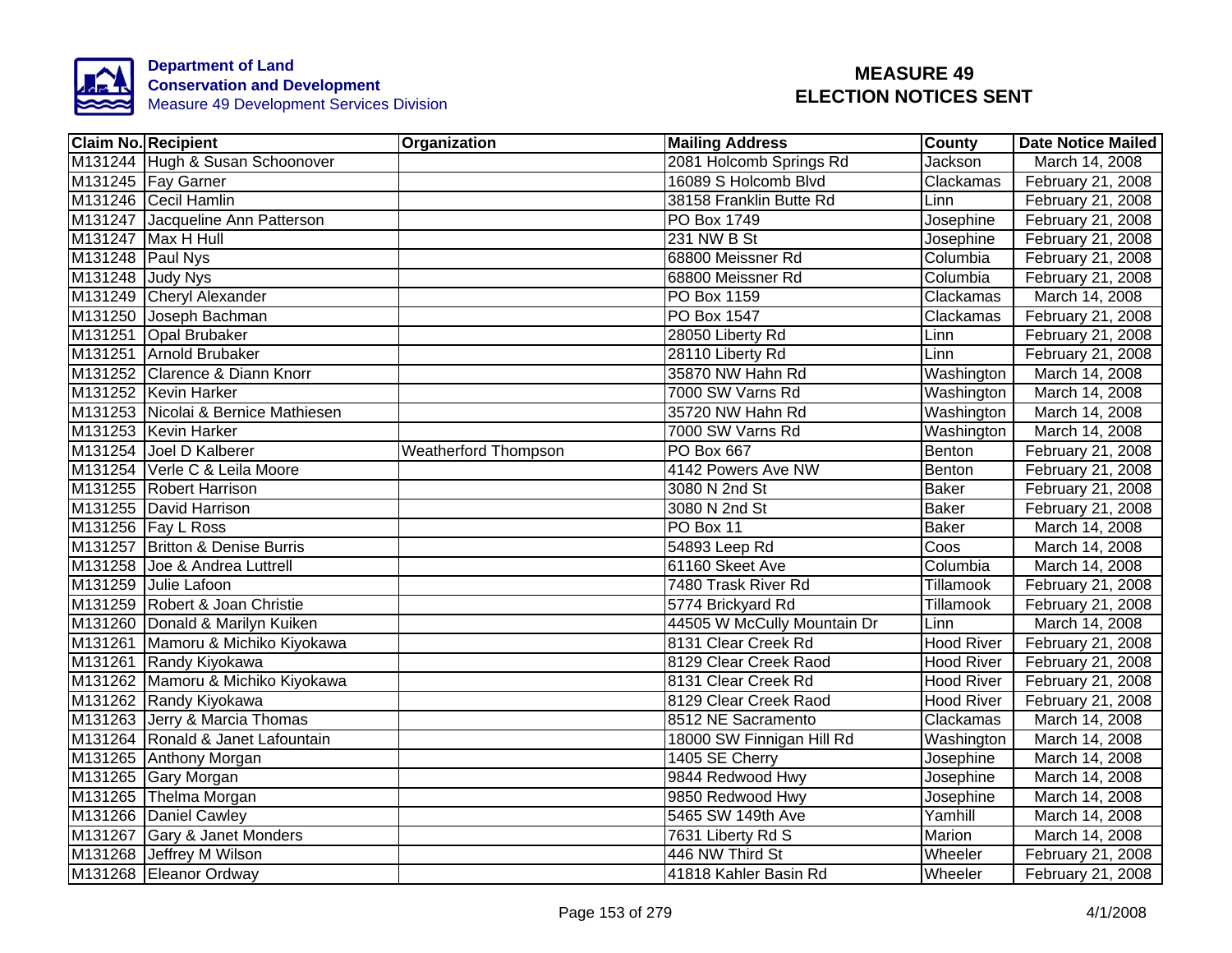

|         | <b>Claim No. Recipient</b>       | Organization                  | <b>Mailing Address</b>         | County            | <b>Date Notice Mailed</b> |
|---------|----------------------------------|-------------------------------|--------------------------------|-------------------|---------------------------|
|         | M131269 John & Theresa Nakai     |                               | 6582 Corrine Circle            | Washington        | March 14, 2008            |
|         | M131270 Anthony Morgan           |                               | 1405 SE Cherry Ln              | Josephine         | March 14, 2008            |
|         | M131270 Gary & Janis Morgan      |                               | 9844 Redwood Hwy               | Josephine         | March 14, 2008            |
|         | M131270 Thelma Morgan            |                               | 9850 Redwood Hwy               | Josephine         | March 14, 2008            |
|         | M131271 Steven B Andersen        | <b>Cascade Planning</b>       | <b>PO Box 135</b>              | <b>Hood River</b> | March 14, 2008            |
|         | M131271 Rubye Gilkerson          | Gilkerson Orchards Inc        | 2120 Gilkerson Rd              | <b>Hood River</b> | March 14, 2008            |
|         | M131272 Larry E Reed Jrh         |                               | 4765 Village Plaza Loop        | Lane              | February 21, 2008         |
|         | M131272 Dennis & Margaret Hyland |                               | 25253 Strawberry Ln            | Lane              | February 21, 2008         |
|         | M131273 Geraldine Melville       |                               | 80702 Homan Ln                 | Wallowa           | February 21, 2008         |
|         | M131273 Judy Carr                |                               | 13907 El Monte Rd              | Wallowa           | February 21, 2008         |
|         | M131274 Patricia Jaworsky        |                               | 39099 Stayton Scio Rd          | Linn              | March 14, 2008            |
|         | M131275 Tom & Fawn Kerns         |                               | 13974 Launch Pad Ln            | <b>Baker</b>      | March 14, 2008            |
|         | M131276 Timothy & Tom Kerns      |                               | 45306 Schoolhouse Rd           | <b>Baker</b>      | March 14, 2008            |
|         | M131277 Wayne & Melva Harding    |                               | 16 Mclaurin Church Rd          | Tillamook         | February 21, 2008         |
|         | M131278 Frank & Jeannie Moore    |                               | 595 Moore Hill Ln              | Douglas           | February 21, 2008         |
|         | M131279 Dell Kelson              |                               | 1237 NW Nye St                 | Lincoln           | March 14, 2008            |
|         | M131279 Jeffrey Hollen           | <b>Ouderkirk &amp; Hollen</b> | <b>PO Box 1167</b>             | Lincoln           | March 14, 2008            |
|         | M131280 Craig & Kathleen Kelson  |                               | 1517 N Coast Hwy               | Lincoln           | March 14, 2008            |
|         | M131280 Jeffrey C Hollen         |                               | <b>PO Box 1167</b>             | Lincoln           | March 14, 2008            |
|         | M131281 Sibylle Beck             | <b>Becks Landing LLC</b>      | 4485 River Rd S                | Marion            | March 14, 2008            |
|         | M131282 Sibylle Beck             | <b>Becks Landing LLC</b>      | 4485 River Rd S                | Marion            | March 14, 2008            |
|         | M131283 Rose Colvin              |                               | PO Box 675                     | Multnomah         | February 21, 2008         |
|         | M131283 Frank Walker             | Frank Walker & Associates     | <b>PO Box 7170</b>             | Multnomah         | February 21, 2008         |
|         | M131284 Jeffrey & Willeta Howard |                               | 10840 SW Mintken Rd            | Jefferson         | March 14, 2008            |
|         | M131284 Bob Harris               |                               | <b>PO Box 698</b>              | Jefferson         | March 14, 2008            |
|         | M131285 Doris Kennedy            |                               | 3620 NW Cornelius-Schefflin Rd | Washington        | February 21, 2008         |
|         | M131285 Edward & Leona Puncochar |                               | 6700 SW Straughn Rd            | Washington        | February 21, 2008         |
|         | M131286 Jonathan Sushida         |                               | PO Box 804                     | <b>Jefferson</b>  | March 14, 2008            |
|         | M131286 Mary McNatt              |                               | PO Box 1120                    | <b>Jefferson</b>  | March 14, 2008            |
|         | M131287 Galyn Roth               |                               | PO Box 706                     | Douglas           | February 21, 2008         |
|         | M131288 Rose Colvin              |                               | PO Box 675                     | Multnomah         | March 14, 2008            |
|         | M131288 Frank Walker             | Frank Walker & Associates     | 1480 Jamestown St SE           | Multnomah         | March 14, 2008            |
|         | M131289 Robert & Beverly Jenkins |                               | 8509 Canterbury Dr             | Jackson           | March 14, 2008            |
|         | M131289 Frank Walker             | Frank Walker & Associates     | 1480 Jamestown St SE           | Jackson           | March 14, 2008            |
|         | M131290 Frank Walker             | Frank Walker & Associates     | PO Box 7170                    | Marion            | February 21, 2008         |
|         | M131290 Marlin & Lorena Cole     |                               | 9351 Liberty Rd S              | Marion            | February 21, 2008         |
| M131291 | Frank Joe & Cheryl Keicher       |                               | 22320 S Beavercreek Rd         | Washington        | March 14, 2008            |
|         | M131291 John Keicher             |                               | 21265 SW Edy Rd                | Washington        | March 14, 2008            |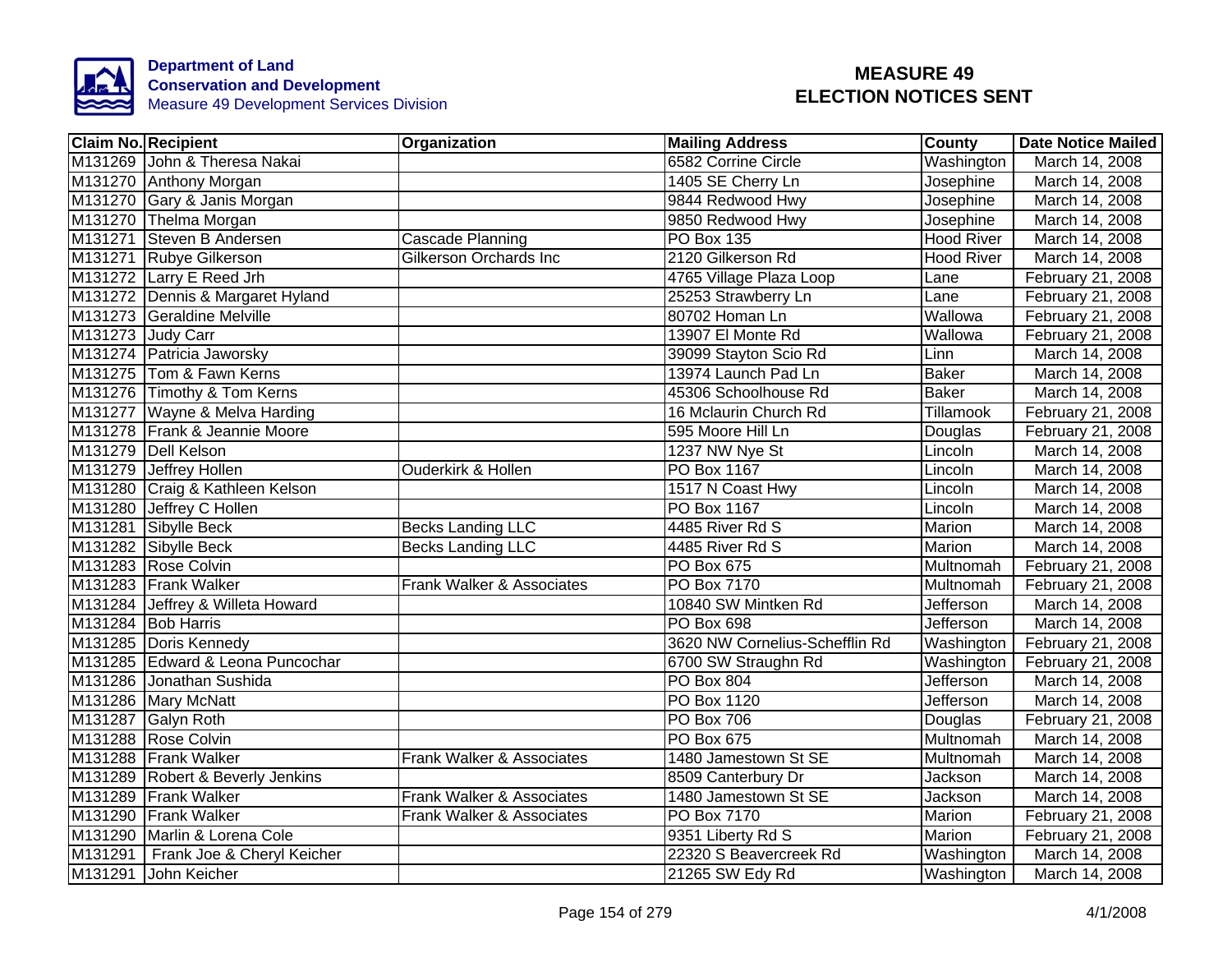

|         | <b>Claim No. Recipient</b>              | Organization                    | <b>Mailing Address</b> | County     | <b>Date Notice Mailed</b> |
|---------|-----------------------------------------|---------------------------------|------------------------|------------|---------------------------|
|         | M131292 Joanne McGilvra Rose            |                                 | 15677 NW Clubhouse Dr  | Washington | February 21, 2008         |
|         | M131292 Mark Hoyt                       | <b>Sherman Sherman</b>          | <b>PO Box 2247</b>     | Washington | February 21, 2008         |
|         | M131293 Daniel Eischen                  |                                 | 39200 SW Eischen Dr    | Washington | March 14, 2008            |
| M131293 |                                         | Eischen Farms Ltd               | 38660 SW Eischen Dr    | Washington | March 14, 2008            |
|         | M131293 Loretta Porter                  |                                 | 97 Salmon St           | Washington | March 14, 2008            |
|         | M131293 Danita Lovelady                 |                                 | 5093 Persille Dr       | Washington | March 14, 2008            |
|         | M131294 Daniel Eischen                  |                                 | 39200 SW Eischen Dr    | Washington | March 14, 2008            |
| M131294 |                                         | Eischen Farms Ltd               | 38660 SW Eischen Dr    | Washington | March 14, 2008            |
|         | M131294 Loretta Porter                  |                                 | 97 Salmon St           | Washington | March 14, 2008            |
|         | M131294 Danita Lovelady                 |                                 | 5093 Persille Dr       | Washington | March 14, 2008            |
|         | M131295 The Hollin Family               |                                 | 7495 Sequoia St NE     | Marion     | February 21, 2008         |
|         | M131295 Mark D Shipman                  | Saalfeld Griggs PC              | <b>PO Box 470</b>      | Marion     | February 21, 2008         |
|         | M131296 The Hollin Family               |                                 | 7495 Sequoia St NE     | Marion     | March 14, 2008            |
|         | M131296 Mark D Shipman                  | Saalfeld Griggs                 | PO Box 470             | Marion     | March 14, 2008            |
|         | M131297 Randy Crisell                   |                                 | 2370 Miller Farm Rd    | Clackamas  | March 14, 2008            |
| M131297 |                                         | <b>Evelyn B Crisell</b>         | <b>PO Box 247</b>      | Clackamas  | March 14, 2008            |
|         | M131298 Maurice Brooks                  |                                 | 3331 Frranklin Blvd    | Lane       | March 14, 2008            |
|         | M131298 Frank Walker                    | Frank Walker & Associates       | 1480 Jamestown St SE   | Lane       | March 14, 2008            |
|         | M131300 Cecilia Cox                     |                                 | 2258 Brentwood Dr      | Linn       | February 21, 2008         |
|         | M131300 Frank Walker                    | Frank Walker & Associates       | PO Box 7170            | Linn       | February 21, 2008         |
|         | M131300 George Vanagtmael               |                                 | PO Box 324             | Linn       | February 21, 2008         |
|         | M131300 Evelyn Vanagtmael               |                                 | 604 Dalmatian St SW    | Linn       | February 21, 2008         |
|         | M131301 Robert Tozer                    | <b>Estate Of Mary Rettinger</b> | 76 E Broadway          | Linn       | March 14, 2008            |
|         | M131301 Frank Walker                    | Frank Walker & Associates       | 1480 Jamestown St SE   | Linn       | March 14, 2008            |
|         | M131302 David & Rosanna Creighton       |                                 | PO Box 55790           | Wasco      | March 14, 2008            |
|         | M131303 Dorothy M McCormick             |                                 | 7415 S Lone Elder Rd   | Clackamas  | February 21, 2008         |
|         | M131303 Steven & Suzzanne McCormick     |                                 | 7471 S Lone Elder Rd   | Clackamas  | February 21, 2008         |
|         | M131304 Charles & Christine Calley      |                                 | 61806 Fairview Rd      | Coos       | February 21, 2008         |
|         | M131305 Sheila Weinmann William D Cruse |                                 | 7138 N Syracuse St     | Yamhill    | March 14, 2008            |
|         | M131306 Eldon Boge                      |                                 | 32845 SW Firdale Rd    | Washington | February 21, 2008         |
|         | M131306 Elaine S Boge                   |                                 | 32845 SW Firdale Rd    | Washington | February 21, 2008         |
|         | M131307 Harold Mast                     |                                 | 806 Doyle St           | Douglas    | March 14, 2008            |
|         | M131308 Norman Waterbury                |                                 | 28788 Gimpl Hill Rd    | Lane       | March 14, 2008            |
| M131308 |                                         | Davidson Investments LLC        | PO Box 1024            | Lane       | March 14, 2008            |
|         | M131309 Norman Waterbury                |                                 | 28788 Gimpl Hill Rd    | Lane       | March 14, 2008            |
|         | M131309 Dorothy O'Dell                  |                                 | <b>PO Box 243</b>      | Lane       | March 14, 2008            |
|         | M131310 Aleen McHugill                  |                                 | 31782 Growdyville Rd   | Lane       | February 21, 2008         |
|         | M131310 Norman Waterbury                |                                 | 28788 Gimpl Hill Rd    | Lane       | February 21, 2008         |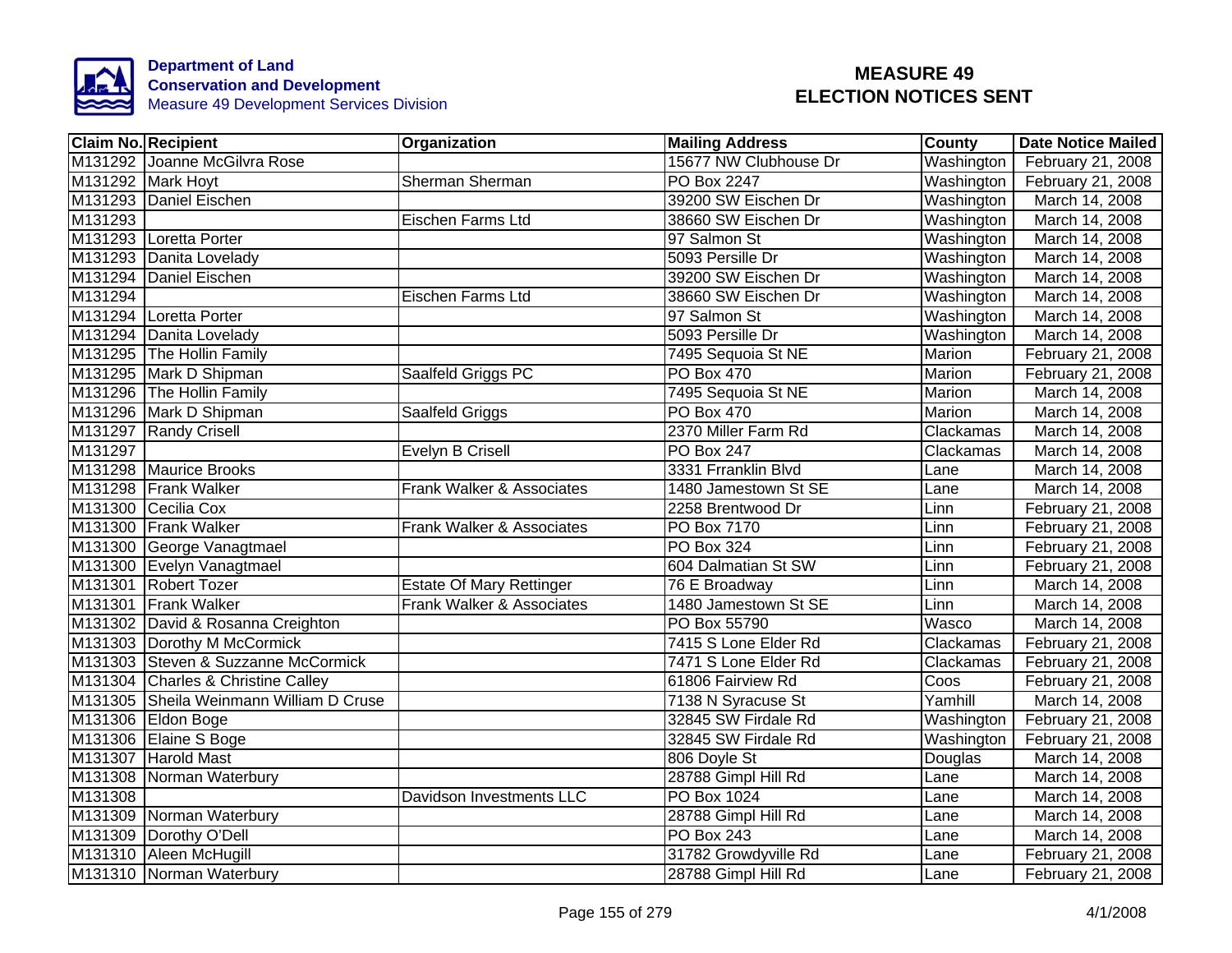

|         | <b>Claim No. Recipient</b>              | Organization              | <b>Mailing Address</b>     | County        | <b>Date Notice Mailed</b> |
|---------|-----------------------------------------|---------------------------|----------------------------|---------------|---------------------------|
|         | M131311 Norman Waterbury                |                           | 28788 Gimpl Hill Rd        | Lane          | March 14, 2008            |
|         | M131311 Bill Childers                   |                           | 1896 Mary Lee Ln           | Lane          | March 14, 2008            |
|         | M131312 Kenneth Sherman                 |                           | <b>PO Box 2247</b>         | Marion        | February 21, 2008         |
|         | M131312 James & Lorna Sheltons          |                           | 4176 Cloverdale Dr SE      | Marion        | February 21, 2008         |
|         | M131313 Robert Jenkins Jr               |                           | 8509 Canterbury Dr         | Jackson       | March 14, 2008            |
|         | M131313 Jeanette Jenkins                |                           | PO Box 340                 | Jackson       | March 14, 2008            |
|         | M131313 Frank Walker                    | Frank Walker & Associates | 1480 Jamestown St SE       | Jackson       | March 14, 2008            |
|         | M131314 George Cromwell                 |                           | 29355 Fairview Rd          | Linn          | March 14, 2008            |
|         | M131314 Peter Mastenbrook               |                           | 39849 Baptist Church Dr    | Linn          | March 14, 2008            |
|         | M131314 Carol Cromwell                  |                           | 32521 Hidden Valley        | Linn          | March 14, 2008            |
|         | M131315 Dee Goldman                     |                           | 1235 NW Cedar St           | Yamhill       | March 14, 2008            |
|         | M131316 Clarence & Sandra Schlechter    |                           | 12180 Miller Rd NE         | Marion        | February 21, 2008         |
|         | M131316 Anton Schlechter                |                           | PO Box 525                 | Marion        | February 21, 2008         |
|         | M131317 Clarence & Sandra Schlechter    |                           | 12180 Miller Rd NE         | Marion        | March 14, 2008            |
|         | M131317 Anton Schlechter                |                           | <b>PO Box 525</b>          | <b>Marion</b> | March 14, 2008            |
|         | M131318 Mark Knieriem                   |                           | 136 SE 5th St              | Multnomah     | March 14, 2008            |
|         | M131319 Arthur & Loretta Murray         |                           | 50950 SE Cherryville Dr    | Clackamas     | February 21, 2008         |
|         | M131320 Richard Sheldahl                |                           | 18646 Sitkum Ln            | Coos          | February 21, 2008         |
|         | M131321 Donald & Linda Wallace          |                           | <b>PO Box 207</b>          | Josephine     | February 21, 2008         |
|         | M131322 Michael Bartlett Melodie Salmon |                           | 704 Favill Ln              | Josephine     | March 14, 2008            |
|         | M131322 Delra Abreu                     |                           | 626 Happy Valley Rd        | Josephine     | March 14, 2008            |
|         | M131323 Frank Walker                    | Frank Walker & Associates | 1480 Jamestown St SE       | Linn          | March 14, 2008            |
|         | M131323 Dorothy & Clarence Clapp        |                           | 1450 Mount Jefferson Dr    | Linn          | March 14, 2008            |
|         | M131324 Robert & Judy Johnson           |                           | 26785 Fern Ridge Rd        | Linn          | March 14, 2008            |
|         | M131324 Frank Walker                    | Frank Walker & Associates | 1480 Jamestown St SE       | Linn          | March 14, 2008            |
| M131324 |                                         | The Rohlin W Desler       | 565 NE Union St            | Linn          | March 14, 2008            |
|         | M131326 Frank Walker                    | Frank Walker & Associates | <b>PO Box 7170</b>         | Multnomah     | February 21, 2008         |
|         | M131326 David & Joan Boyd               |                           | 53019 NW EJ Smith Rd       | Multnomah     | February 21, 2008         |
|         | M131327 Daniel & Doris Boyd             |                           | 12814 NW Cornelius Pass Rd | Multnomah     | February 21, 2008         |
|         | M131327 Frank Walker                    | Frank Walker & Associates | PO Box 7170                | Multnomah     | February 21, 2008         |
|         | M131328 Robert Jenkins Jr               |                           | 8509 Canterbury Dr         | Josephine     | March 14, 2008            |
|         | M131328 Jeanette Jenkins                |                           | PO Box 340                 | Josephine     | March 14, 2008            |
|         | M131328 Frank Walker                    | Frank Walker & Associates | 1480 Jamestown St SE       | Josephine     | March 14, 2008            |
|         | M131329 Robert & Lavurne Purdy          |                           | PO Box 4179                | Marion        | February 21, 2008         |
|         | M131329 Frank Walker                    | Frank Walker & Associates | PO Box 7170                | Marion        | February 21, 2008         |
|         | M131330 Vanpelt Family                  |                           | 5356 NE Neptunes Ln        | Clackamas     | March 14, 2008            |
|         | M131330 Floyd & Claudia Lapp            |                           | 8812 S Gibson Rd           | Clackamas     | March 14, 2008            |
|         | M131331 Ervin & Sandra Johnson          |                           | 32356 N Fork Rd SE         | Marion        | March 14, 2008            |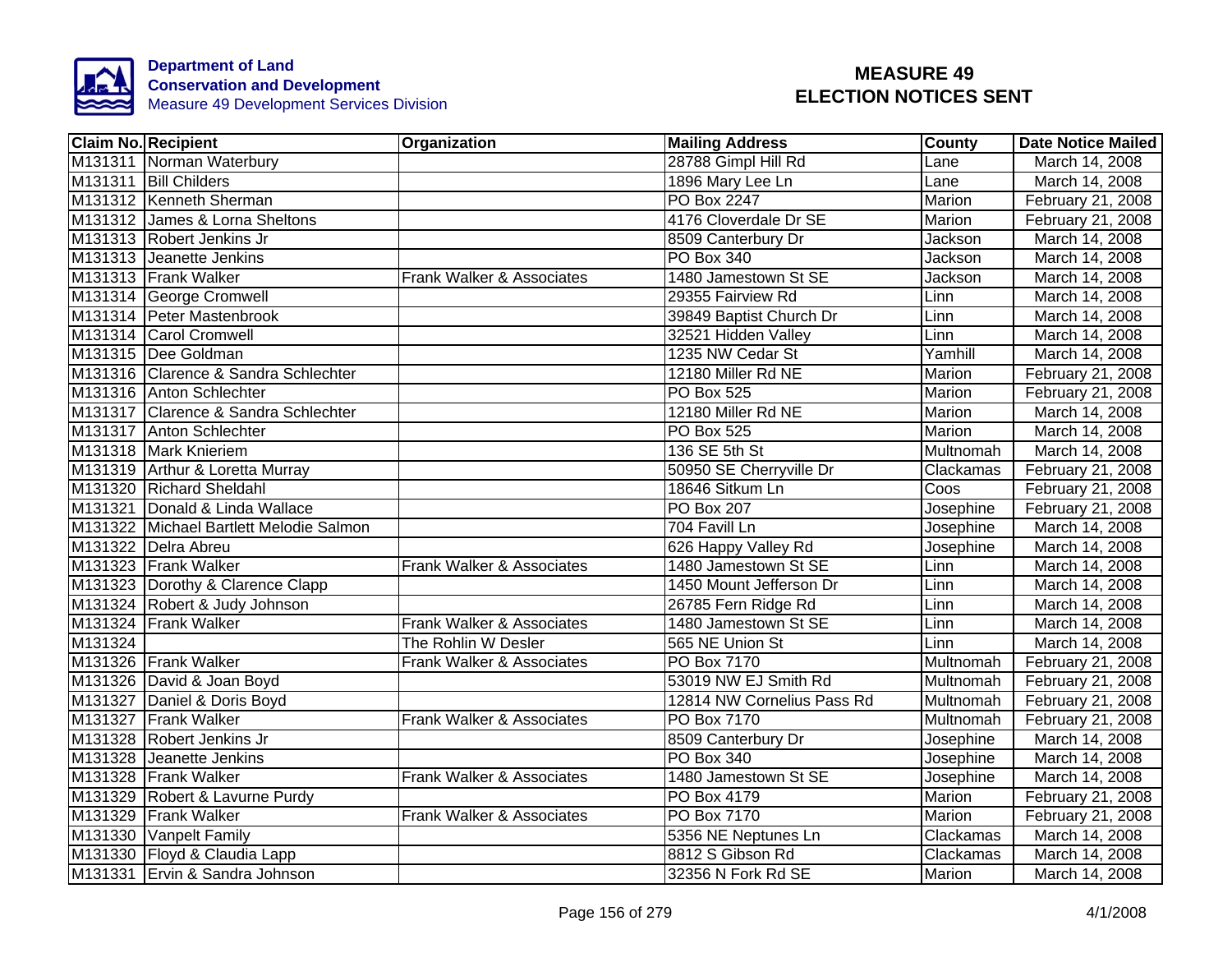

|                    | <b>Claim No. Recipient</b>            | Organization              | <b>Mailing Address</b>             | County        | <b>Date Notice Mailed</b> |
|--------------------|---------------------------------------|---------------------------|------------------------------------|---------------|---------------------------|
|                    | M131331 Kenneth Sherman               |                           | <b>PO Box 2247</b>                 | Marion        | March 14, 2008            |
|                    | M131332 Ronald Ochs                   | Homestead Investment      | <b>PO Box 481</b>                  | Jefferson     | March 14, 2008            |
|                    | M131333 The Gottman Family            |                           | 10381 S Mulino Rd                  | Clackamas     | January 28, 2008          |
|                    | M131333 Curtis L & Lila J Gottman     |                           | 10381 S Mulino Rd                  | Clackamas     | January 28, 2008          |
|                    | M131334 Donald Louis Labare           |                           | 5757 S Miller Rd                   | Clackamas     | February 21, 2008         |
|                    | M131335 Marie Casey                   |                           | 251 Mount Echo Dr                  | Jackson       | February 21, 2008         |
|                    | M131336 Edward Clark                  |                           | PO Box 272                         | Wallowa       | March 14, 2008            |
|                    | M131336 Edward Clark                  | C/O Charles E Clark       | PO Box 12892                       | Wallowa       | March 14, 2008            |
|                    | M131337 Steve Cornacchia              |                           | 180 E 11th Ave                     | Lane          | February 21, 2008         |
|                    | M131337 James & Gladys Murray         |                           | 1225 E 10th St                     | Lane          | February 21, 2008         |
| M131338 Lars Strid |                                       |                           | <b>Plum Ridge Nursing Facility</b> | Klamath       | March 14, 2008            |
|                    | M131338 Ingrid Cameron                |                           | PO Box 97347                       | Klamath       | March 14, 2008            |
|                    | M131339 Doris Kennedy                 |                           | 3620 NW Cornelius-Schefflin Rd     | Washington    | February 21, 2008         |
|                    | M131339 Edward & Leona Puncochar      |                           | 6700 SW Straughn Rd                | Washington    | February 21, 2008         |
|                    | M131340 Gerald Hinsvark               |                           | 5794 Crooked Finger Rd NE          | Marion        | March 14, 2008            |
|                    | M131340 John & Diana Schmidt          |                           | 306 Oak St                         | <b>Marion</b> | March 14, 2008            |
|                    | M131341 Gerald Hinsvark               |                           | 5794 Crooked Finger Rd NE          | <b>Marion</b> | March 14, 2008            |
|                    | M131341 David & Sharon Berekoff       |                           | 3857 Starlight Dr                  | Marion        | March 14, 2008            |
|                    | M131342 Gerald Hinsvark               |                           | 5794 Crooked Finger Rd NE          | Marion        | March 14, 2008            |
|                    | M131342 Hinsvark Family               |                           | 11875 MonitorMckee Rd              | Marion        | March 14, 2008            |
|                    | M131343 Gary & Katherine George       |                           | 15195 NE Ribbon Ridge Rd           | Yamhill       | March 14, 2008            |
|                    | M131344 Larry & Kalley Morris         |                           | PO Box 12068                       | Marion        | March 14, 2008            |
|                    | M131344 Frank Walker                  | Frank Walker & Associates | 1480 Jamestown St SE               | Marion        | March 14, 2008            |
|                    | M131345 Gerald & Lynda Clark          |                           | 7703 Olney St SE                   | Marion        | March 14, 2008            |
|                    | M131345 Frank Walker                  | Frank Walker & Associates | 1480 Jamestown St SE               | Marion        | March 14, 2008            |
|                    | M131346 Jay & Judy Short              |                           | PO Box 3790                        | <b>Marion</b> | March 14, 2008            |
|                    | M131346 Frank Walker                  | Frank Walker & Associates | 1480 Jamestown St SE               | Marion        | March 14, 2008            |
|                    | M131347 Tru-Line Surveying            |                           | 2333 Summers Ln                    | Klamath       | March 14, 2008            |
|                    | M131347 Brian Arnold                  |                           | 2104 146th St Cte                  | Klamath       | March 14, 2008            |
|                    | M131348 Jack Doty                     |                           | 4480 Lone Oak Rd                   | Marion        | February 21, 2008         |
|                    | M131349 Leroy Russell Sally Quetschke |                           | 26140 Alsea-Deadwood Hwy           | Benton        | February 21, 2008         |
|                    | M131349 Frank Walker                  | Frank Walker & Associates | <b>PO Box 7170</b>                 | <b>Benton</b> | February 21, 2008         |
|                    | M131350 David & Judy Hopfer           |                           | 2876 Cloverdale Dr SE              | Marion        | March 14, 2008            |
|                    | M131350 Frank Walker                  | Frank Walker & Associates | 1480 Jamestown St SE               | Marion        | March 14, 2008            |
|                    | M131351 Greggory & Anne Hyde          |                           | 501 Panther Gulch Rd               | Josephine     | February 21, 2008         |
|                    | M131352 Lesley Peters                 |                           | 117 NW Vicksburg                   | Curry         | March 14, 2008            |
|                    | M131352 Lori Zumwalt                  |                           | 18917 Herron Rd                    | Curry         | March 14, 2008            |
|                    | M131352 Kimberly Zumwalt              |                           | PO Box 514                         | Curry         | March 14, 2008            |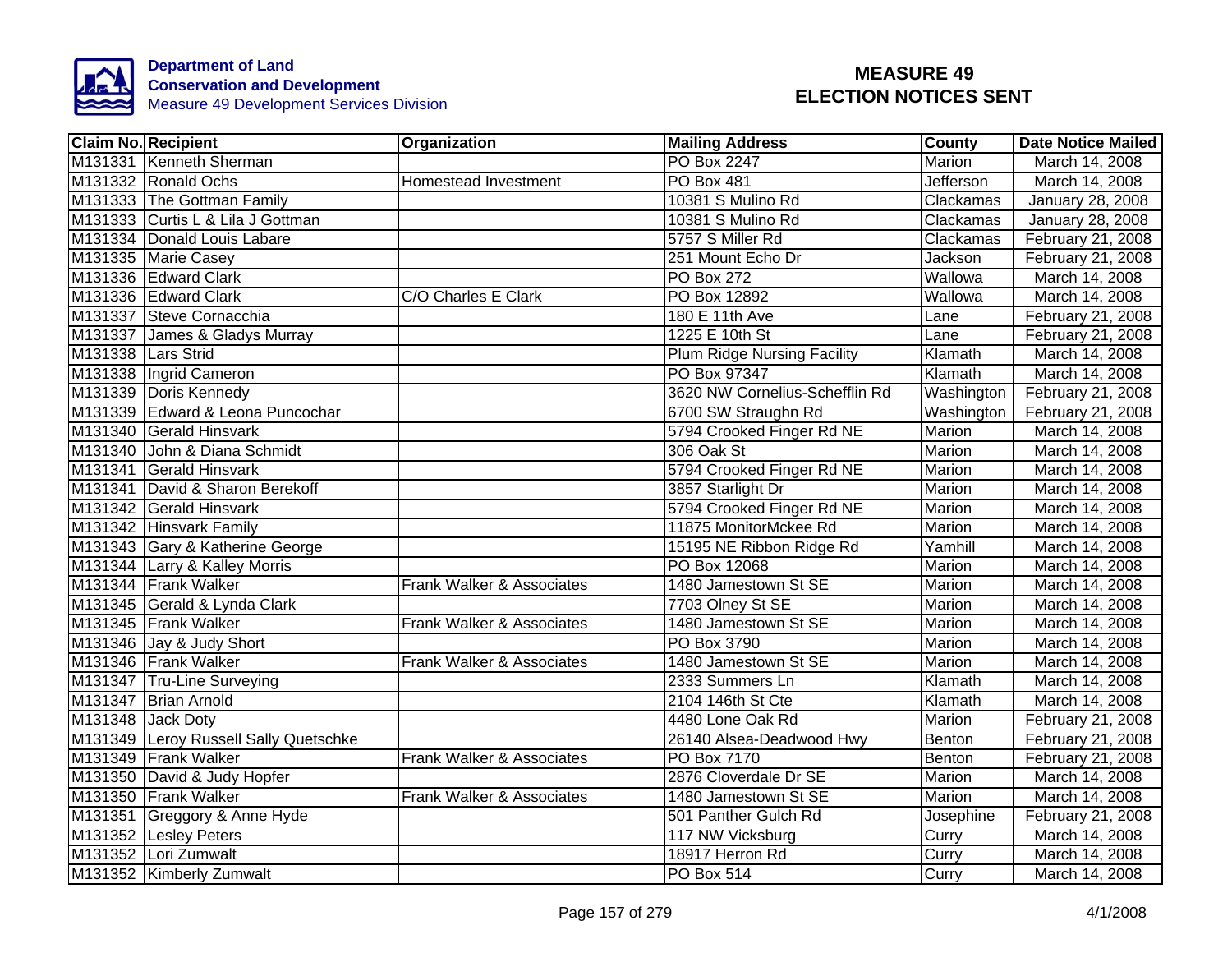

|         | <b>Claim No. Recipient</b>      | Organization                            | <b>Mailing Address</b>      | <b>County</b>    | <b>Date Notice Mailed</b> |
|---------|---------------------------------|-----------------------------------------|-----------------------------|------------------|---------------------------|
|         | M131352 Leslie Zumwalt          |                                         | 4449 SW Twombly             | Curry            | March 14, 2008            |
|         | M131353 Susan Schradle          |                                         | 2204 NE 27th Ave            | Linn             | March 14, 2008            |
|         | M131354 Robert Lovlien          |                                         | PO Box 1151                 | <b>Deschutes</b> | March 14, 2008            |
|         | M131354 Aaron & Rebecca Jones   | Tumalo Farms LLC                        | <b>PO Box 851</b>           | Deschutes        | March 14, 2008            |
|         | M131355 Ruth Deardorff          |                                         | 23235 S Beavercreek Rd      | Clackamas        | February 21, 2008         |
|         | M131357 Tom & Lela Wanner       |                                         | 29266 S Dryland Rd          | Clackamas        | March 14, 2008            |
|         | M131358 Lorin Johnson           |                                         | 5794 Crooked Finger Rd      | Marion           | March 14, 2008            |
|         | M131358 Gerald Hinsvark         |                                         | 5794 Crooked Finger Rd NE   | Marion           | March 14, 2008            |
|         | M131359 Richard Jensen          |                                         | 34077 E Columbia Ave        | Washington       | February 21, 2008         |
|         | M131360 Allen Lahey             |                                         | PO Box 4                    | Benton           | March 14, 2008            |
|         | M131360 George B Heilig         | <b>Cable Huston Benedict</b>            | <b>PO Box 546</b>           | Benton           | March 14, 2008            |
|         | M131361 Gordon Bickler          |                                         | 3395 Acorn Ln S             | Marion           | February 21, 2008         |
|         | M131362 Harriet Alexander       |                                         | 39011 Golden Valley Dr      | Linn             | March 14, 2008            |
|         | M131363 Skip Brecount           |                                         | 4354 Averill Dr             | Umatilla         | February 21, 2008         |
|         | M131363 Craig L Myers           |                                         | 8442 Liberty Rd SE          | <b>Umatilla</b>  | February 21, 2008         |
|         | M131364 Richard Alexander       |                                         | 29963 Santiam Hwy           | Linn             | March 14, 2008            |
|         | M131365 Bonnie Kay Parke        |                                         | 3292 South Ct               | Columbia         | March 14, 2008            |
|         | M131366 Wayne & Beverly Dunham  |                                         | 15522 N Santiam Hwy         | <b>Marion</b>    | February 21, 2008         |
|         | M131367 Jack A Brown            |                                         | 1531 Applegate Ave          | Josephine        | February 21, 2008         |
|         | M131367 Rick Riker              | <b>Planning &amp; Research Services</b> | 560 NE F St #A-224          | Josephine        | February 21, 2008         |
|         | M131368 Sheryl Balthrop         | Gaydos Churnside & Balthrop PC          | 440 E Broadway Ste 300      | Lane             | February 21, 2008         |
| M131368 |                                 | Swango Inc                              | 21944 Stroda Ln             | Lane             | February 21, 2008         |
|         | M131369 James Knapp             |                                         | 12395 SE Bluff Rd           | Clackamas        | March 14, 2008            |
|         | M131370 Elizabeth Ewoldt        |                                         | 7272 SE Thorburn St         | Multnomah        | March 14, 2008            |
|         | M131370 Craig Ewoldt            | C/O Nigerian Courier Sim-Usa            | <b>Box 7900</b>             | Multnomah        | March 14, 2008            |
|         | M131371 Richard S Green         |                                         | 1827 NE Ford St             | Yamhill          | March 14, 2008            |
|         | M131372 Kim Vandehey            |                                         | 17207 SW Silver Ridge Ln    | Washington       | March 14, 2008            |
|         | M131373 Dennis & Sharon Hale    |                                         | 38140 Hwy 30                | Clatsop          | March 14, 2008            |
|         | M131374 Terry & Suzanne Webber  |                                         | 24464 S Mulino Rd           | Clackamas        | March 14, 2008            |
|         | M131375 Cora Yutzy              |                                         | 7746 SE Booth Bend Rd       | Yamhill          | February 21, 2008         |
|         | M131375 Eila Yutzy              |                                         | 525 SE Washington St        | Yamhill          | February 21, 2008         |
|         | M131376 Ethel Hodson            |                                         | 37017 Middle Ridge Rd       | Linn             | February 21, 2008         |
| M131377 |                                 | L3MC Family LP                          | 26760 Cedar Creek Rd        | Linn             | March 14, 2008            |
| M131378 |                                 | <b>Clackamas Company</b>                | 1500 SW Fifth Ave #905      | Clackamas        | February 21, 2008         |
|         | M131378 Monica O'Brien          |                                         | 5410 SW Macadam Ave Ste 100 | Clackamas        | February 21, 2008         |
|         | M131379 Emmett McInosh          |                                         | 33711 Oak Flat Rd           | Coos             | March 14, 2008            |
|         | M131379 G Kent Scoville         |                                         | <b>PO Box 499</b>           | Coos             | March 14, 2008            |
|         | M131380 Darrell & Judith Barnes |                                         | 24191 E Hwy 20              | Deschutes        | March 14, 2008            |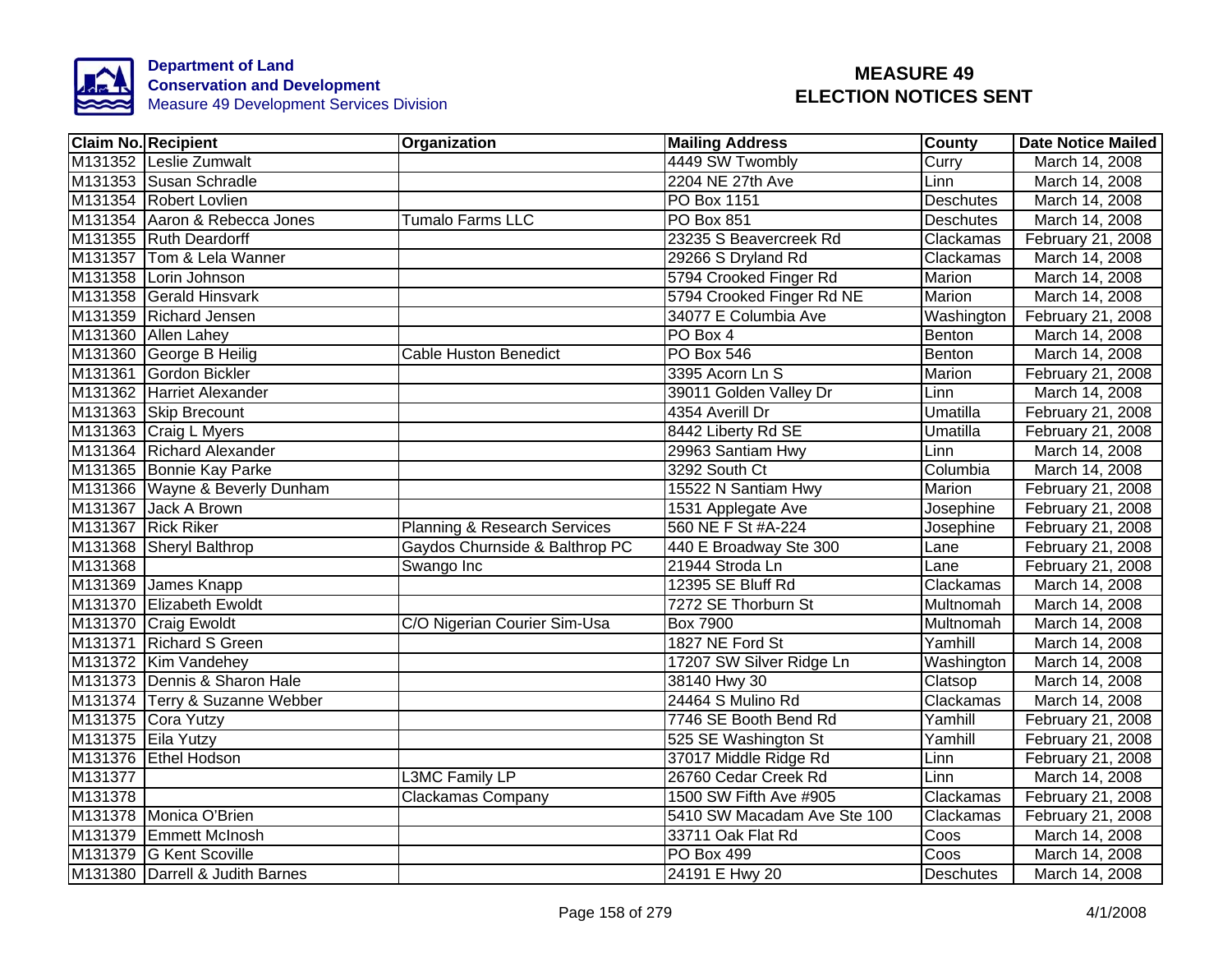

| <b>Claim No. Recipient</b>                  | Organization                | <b>Mailing Address</b>           | County            | <b>Date Notice Mailed</b> |
|---------------------------------------------|-----------------------------|----------------------------------|-------------------|---------------------------|
| M131381 Wilma Jackson                       |                             | 835 SE Sheridan Rd               | Polk              | February 21, 2008         |
| M131382 Crystal & Richard Kronner           |                             | 1443 Upper Cleveland Rapids Rd S | Douglas           | March 14, 2008            |
| M131383                                     | L3MC Family LP              | 26760 Cedar Creek Rd             | Linn              | March 17, 2008            |
| M131384 Nadine Keepers                      |                             | 316 Hunington Ave                | Lane              | March 17, 2008            |
| M131384 Jane Yates                          |                             | 975 Oak St Ste 800               | Lane              | March 17, 2008            |
| M131385 Phil Ringle                         |                             | PO Box 697                       | Clackamas         | March 17, 2008            |
| M131385 Donald B Bowerman                   | Bowerman & Boutin LL        | PO Box 100                       | Clackamas         | March 17, 2008            |
| M131386 J Clifton Jensen                    |                             | 14211 NW Moores Valley Rd        | Yamhill           | March 17, 2008            |
| M131387 David & Paula Kennaday              |                             | PO Box 69                        | Douglas           | March 17, 2008            |
| M131388 Michael & Myrna Corley              |                             | PO Box 1381                      | <b>Baker</b>      | March 17, 2008            |
| M131389 Don & Janet Nunamaker               |                             | 3501 Brookside Dr                | <b>Hood River</b> | February 21, 2008         |
| M131390 Donald & Margaret Caldwell          |                             | 22845 NW Pihl Rd                 | Washington        | February 21, 2008         |
| M131391 Kristi Gobel                        |                             | 38260 NW Mountaindale Rd         | Washington        | February 21, 2008         |
| M131392 Margaret Boak                       |                             | PO Box 37                        | Coos              | March 17, 2008            |
| M131392 Alice Boak                          |                             | <b>PO Box 897</b>                | Coos              | March 17, 2008            |
| M131393 Jane Yates                          |                             | 975 Oak St Ste 800               | Lane              | February 21, 2008         |
| M131393 Russell & Arlene Svingen            |                             | 51 Hileman Ln                    | Lane              | February 21, 2008         |
| M131394 Nicky O'Ray & Donna Marie Livermd   |                             | 585 Merewether St                | Coos              | February 21, 2008         |
| M131395 Nicky O'Ray & Donna Marie Livermore |                             | 585 Merewether St                | Coos              | March 17, 2008            |
| M131396 Karen Dickson                       |                             | 8901 McKenzie Rd                 | Linn              | March 17, 2008            |
| M131396 Wanda Gibson                        |                             | 905 Birdcreek Ln                 | Linn              | March 17, 2008            |
| M131396 David Luehring                      |                             | 34848 Bond Rd                    | Linn              | March 17, 2008            |
| M131396 Donald M Kelley                     |                             | 110 N 2nd St                     | Linn              | March 17, 2008            |
| M131397 Larry & Mable Smith                 |                             | 23105 S Unger Rd                 | Klamath           | March 17, 2008            |
| M131397 Donald M Kelley                     |                             | 110 N 2nd St                     | Klamath           | March 17, 2008            |
| M131398 John & Mary Guynup                  |                             | PO Box 1                         | Coos              | March 17, 2008            |
| M131399 Thomas & Nadine Owen                |                             | PO Box 2333                      | Linn              | March 17, 2008            |
| M131400 John & Carmen Smith                 |                             | 104 Random Oaks Ln               | Marion            | March 17, 2008            |
| M131400 Patrick E Doyle                     | Kelley Kelley & Doyle       | 110 N Second St                  | Marion            | March 17, 2008            |
| M131401 Joel D Kalberer                     | <b>Weatherford Thompson</b> | PO Box 667                       | Linn              | February 21, 2008         |
| M131401 Dale & Emma Howell                  |                             | 32700 Denny School Rd            | Linn              | February 21, 2008         |
| M131402 Martin Hills & Cherryl Walker       |                             | <b>PO Box 167</b>                | Josephine         | March 17, 2008            |
| M131403 Jerome & Helen Welp                 |                             | 81191 S Valley Rd                | Wasco             | February 21, 2008         |
| M131403 Chad Holloway                       | Dunn Toole & Carter LLP     | 112 W 4th St                     | Wasco             | February 21, 2008         |
| M131404 Ruth Barber                         |                             | 14754 S Quail Crest Ln           | Clackamas         | March 17, 2008            |
| M131405 Dixie Lancaster                     |                             | PO Box 218                       | Douglas           | March 17, 2008            |
| M131406 Donn Rasch                          |                             | 15626 SE 202nd Ave               | Curry             | March 17, 2008            |
| M131406 Kay Rasch                           |                             | 10477 SE Waverley Ct #2007       | Curry             | March 17, 2008            |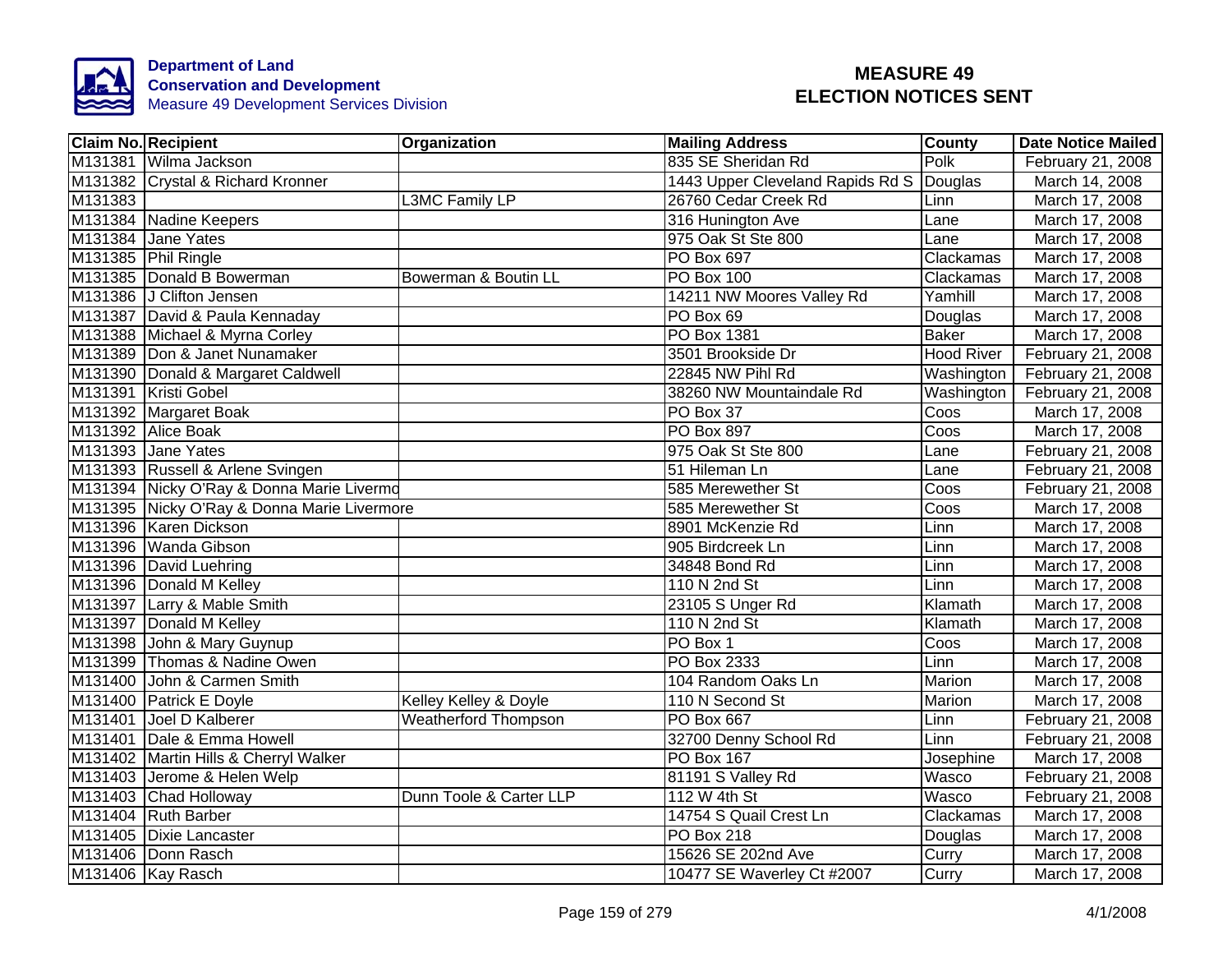

| <b>Claim No. Recipient</b>           | Organization               | <b>Mailing Address</b>      | <b>County</b> | Date Notice Mailed |
|--------------------------------------|----------------------------|-----------------------------|---------------|--------------------|
| M131407 Patrick E Doyle              | Kelley Kelley & Doyle      | 110 N Second St             | <b>Marion</b> | March 17, 2008     |
| M131408 Emma Wageman                 | Carolyn Dowdy              | 1200 Reston Rd              | Douglas       | March 17, 2008     |
| M131409 David Harmon                 | <b>Judith Citterman</b>    | 4488 Cedaroak Dr            | Clackamas     | March 17, 2008     |
| M131410 Harold L Olsen               | Olsen Horn LLC             | PO Box 688                  | Columbia      | February 21, 2008  |
| M131410 Cedric & Barbara Olsen       |                            | 57026 Evergreen Ln          | Columbia      | February 21, 2008  |
| M131411 Betty Gammell                |                            | 25835 Gap Rd                | Lane          | March 17, 2008     |
| M131411 Daniel Stotter               |                            | 541 Willamette St Ste 307 E | Lane          | March 17, 2008     |
| M131412 Frank A Windust Jr           |                            | 37938 SE Rickert Rd         | Multnomah     | March 17, 2008     |
| M131413   Kyle & Holly Dunning       |                            | 4635 NE Elliot Circle       | Benton        | March 17, 2008     |
| M131414 Russell & Carolyn Kaufman    |                            | 17111 Alsea Hwy             | Benton        | March 17, 2008     |
| M131415 Robert & Sharon Martin       |                            | 19715 SE Heuke Rd           | Clackamas     | March 17, 2008     |
| M131416 Jim L Lucas                  |                            | PO Box 699                  | Washington    | February 21, 2008  |
| M131416 Henry D Scott                |                            | 55505 SW Sain Creek Rd      | Washington    | February 21, 2008  |
| M131416 Jeannine Scott               |                            | 55505 SW Sain Creek Rd      | Washington    | February 21, 2008  |
| M131417 C Joanne Hazel               |                            | 15230 S Brunner Rd          | Clackamas     | February 21, 2008  |
| M131417 Donald B Bowerman            | Bowerman & Boutin LL       | PO Box 100                  | Clackamas     | February 21, 2008  |
| M131418 Gary & Joan Gorbett          |                            | 18281 S Hwy 211             | Clackamas     | March 17, 2008     |
| M131419 Karen Anderson               |                            | 4160 NW Crescent Valley Dr  | Benton        | March 17, 2008     |
| M131419 Eric Anderson                |                            | 614 SW 3rd St               | Benton        | March 17, 2008     |
| M131419 Joseph Anderson              |                            | 8128 Rock Elm Rd            | Benton        | March 17, 2008     |
| M131419 Ole Anderson                 |                            | 3838 SE 21 St               | Benton        | March 17, 2008     |
| M131419 Philip Anderson              |                            | 3234 NE Couch St            | Benton        | March 17, 2008     |
| M131419 Carl Anderson                |                            | 265 N 13th St               | Benton        | March 17, 2008     |
| M131420 Phillip & Anita Swearingen   |                            | 95023 Shelley Ln            | Coos          | March 17, 2008     |
| M131421 James & Beverly Randall      |                            | 41237 SE Porter Rd          | Clackamas     | March 17, 2008     |
| M131422 Beverly Yungen               |                            | 11188 NW Helvatia Rd        | Washington    | February 21, 2008  |
| M131422 Robert Yungen                |                            | 11188 NW Helvatia Rd        | Washington    | February 21, 2008  |
| M131423 Robert & Janet Chatelain     |                            | 22700 Sandlake Rd           | Tillamook     | March 17, 2008     |
| M131424 Steven & Laureen Bahr        |                            | 8191 Stratford Dr NE        | Marion        | March 17, 2008     |
| M131424 Mark D Shipman               | Saalfeld Griggs            | <b>PO Box 470</b>           | Marion        | March 17, 2008     |
| M131425                              | Ankeny Hunt Club Oregon LP | 2049 Limestone Ave SE       | Marion        | March 17, 2008     |
| M131425 Saalfeld Griggs              |                            | PO Box 471                  | Marion        | March 17, 2008     |
| M131425 Mark D Shipman               | Saalfeld Griggs            | PO Box 470                  | Marion        | March 17, 2008     |
| M131426 Dennis & Jayne Carey         |                            | 955 Lariat Dr               | Linn          | February 21, 2008  |
| M131427 William & Susan Kostenborder |                            | 7698 Twin Fir Ln S          | Marion        | March 17, 2008     |
| M131427 Kenneth Sherman              |                            | PO Box 2247                 | Marion        | March 17, 2008     |
| M131428 Janette Butolph              |                            | 1165 Howard St SE           | Polk          | March 17, 2008     |
| M131429 Lisa Lanyon                  |                            | 13945 Hwy 22                | Polk          | March 17, 2008     |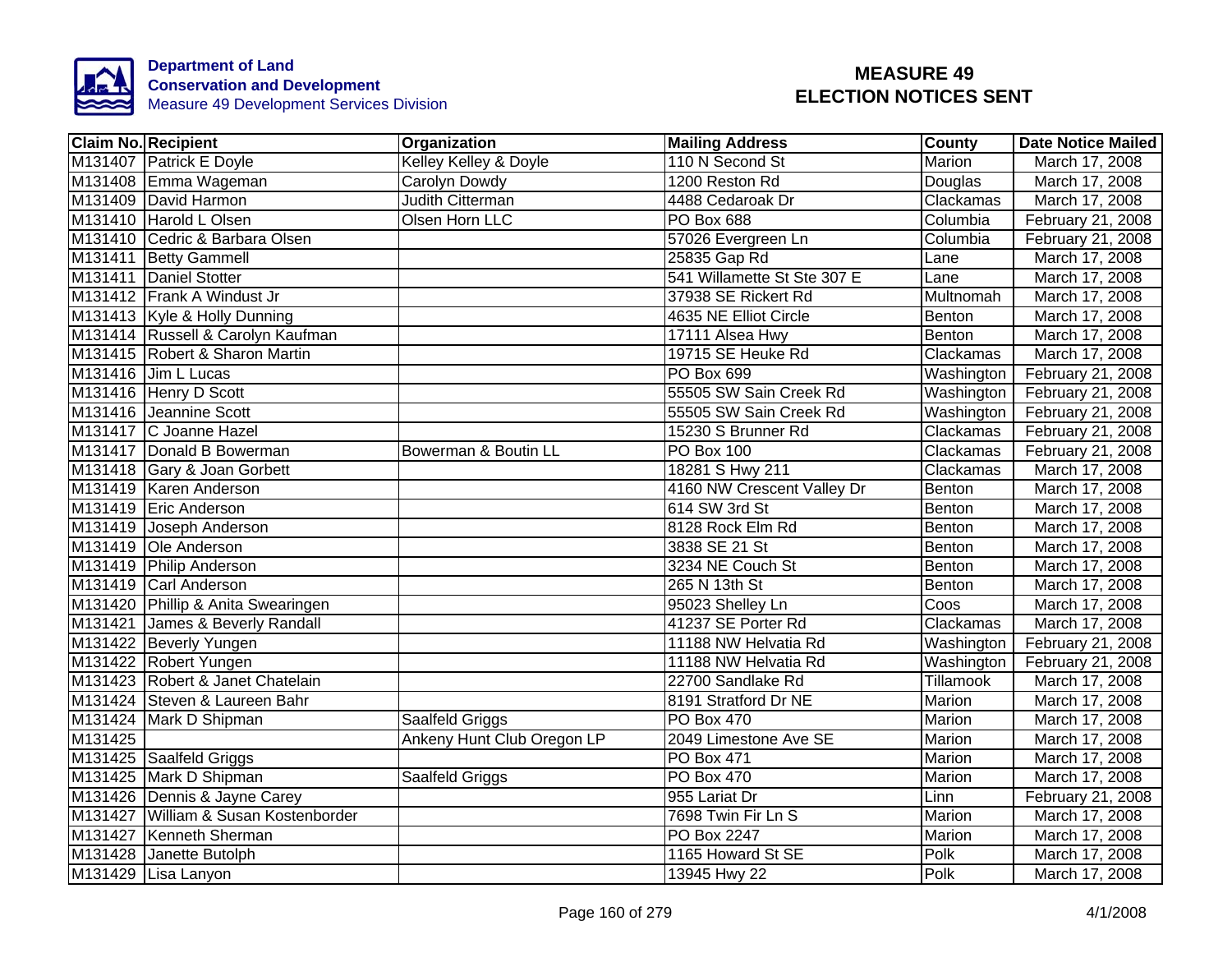

| <b>Claim No. Recipient</b>        | Organization                 | <b>Mailing Address</b>    | County            | <b>Date Notice Mailed</b> |
|-----------------------------------|------------------------------|---------------------------|-------------------|---------------------------|
| M131429 Wallace W Lien Pc         |                              | 1775 32nd PI NE Ste A     | Polk              | March 17, 2008            |
| M131430 Cheryl & Scott Zentz      |                              | 13885 Hwy 22              | Polk              | March 17, 2008            |
| M131430 Wallace W Lien            | <b>Wallace W Lien PC</b>     | 1775 32nd PI NE Ste A     | Polk              | March 17, 2008            |
| M131431 Cheryl & Scott Zentz      |                              | 13885 Hwy 22              | Polk              | March 17, 2008            |
| M131431 Wallace W Lien            | Wallace W Lien PC            | 1775 32nd PI NE Ste A     | Polk              | March 17, 2008            |
| M131432 Betty Postma              |                              | 1332 Elm St               | Linn              | February 21, 2008         |
| M131433 John & Florence Duncan    |                              | 29009 SW Mountain Rd      | Clackamas         | March 17, 2008            |
| M131434 Brad Davis                | Knox Baird & Davis Inc       | 10 Brookview Ct           | Curry             | March 17, 2008            |
| M131435 John & Florence Duncan    |                              | 29009 SW Mountain Rd      | Clackamas         | March 17, 2008            |
| M131436 Jean Hendrix              |                              | 20140 Alsea Hwy           | Benton            | March 17, 2008            |
| M131437 Neal Bell                 |                              | <b>PO</b> Box 1610        | <b>Hood River</b> | February 21, 2008         |
| M131437 Shelby Bell               |                              | <b>PO</b> Box 1610        | <b>Hood River</b> | February 21, 2008         |
| M131437 Alan J Bell               |                              | PO Box 1610               | <b>Hood River</b> | February 21, 2008         |
| M131437 Susan K Bell              |                              | PO Box 1610               | <b>Hood River</b> | February 21, 2008         |
| M131437 Martha Sharp              |                              | Suite 600 520 SW Yamhill  | <b>Hood River</b> | February 21, 2008         |
| M131438 Wallace W Lien            | <b>Wallace W Lien PC</b>     | 1775 32nd PI NE Ste A     | Marion            | February 21, 2008         |
| M131438 Robert & Frances Dryden   |                              | 2060 E Lincoln Rd         | Marion            | February 21, 2008         |
| M131439 Darlene Williamson        |                              | 7226 62nd Ave NE          | <b>Marion</b>     | March 17, 2008            |
| M131439 Wallace W Lien            | <b>Wallace W Lien PC</b>     | 1775 32nd PI NE Ste A     | Marion            | March 17, 2008            |
| M131440 Myrtle Schar              |                              | 5715 SE Byron Dr          | Marion            | March 17, 2008            |
| M131440 Wallace W Lien            | <b>Wallace W Lien PC</b>     | 1775 32nd PI NE Ste A     | Marion            | March 17, 2008            |
| M131441 Jalmer & Darelene Stafney |                              | 7878 Stafney Ln NE        | Marion            | February 21, 2008         |
| M131442 Steven & Crystal Arnold   |                              | 7281 Dunsmere St SE       | Marion            | March 17, 2008            |
| M131442 Frank Walker              | Frank Walker & Associates    | 1480 Jamestown St SE      | Marion            | March 17, 2008            |
| M131443 Tricia Brown              |                              | PO Box 31                 | Coos              | March 17, 2008            |
| M131443 Joan Hildebrand           |                              | <b>PO Box 193</b>         | Coos              | March 17, 2008            |
| M131444 Barbara Robertson         |                              | 34881 Knox Butte Rd E     | Linn              | March 17, 2008            |
| M131444 Joel D Kalberer           | Weatherford Thompson         | PO Box 667                | Linn              | March 17, 2008            |
| M131445 John & Mary Guynup        |                              | PO Box 1                  | Curry             | March 17, 2008            |
| M131446 Martha Sharp              | Kell Alterman & Runstein LLP | 520 SW Yamhill St Ste 600 | Clatsop           | March 17, 2008            |
| M131447 Theodore & Doris Freeman  |                              | PO Box 6999               | Curry             | March 17, 2008            |
| M131447 Tamara Gledhill           |                              | 201 W Main St Ste 5       | Curry             | March 17, 2008            |
| M131448 Theresa May               |                              | 28779 S Barlow Rd         | Clackamas         | February 21, 2008         |
| M131449 Jack & Gloria Allen       |                              | 292 W Frozen Creek Rd     | Douglas           | February 21, 2008         |
| M131450 Gerald & Lynda Clark      |                              | 7703 Olney St SE          | Marion            | March 17, 2008            |
| M131450 Frank Walker              | Frank Walker & Associates    | 1480 Jamestown St SE      | Marion            | March 17, 2008            |
| M131451 James Rasmussen           |                              | 395 Bonanza               | Marion            | March 17, 2008            |
| M131451 John Rasmussen            | Donna McColly                | 31114 SW Paulina Ct       | Marion            | March 17, 2008            |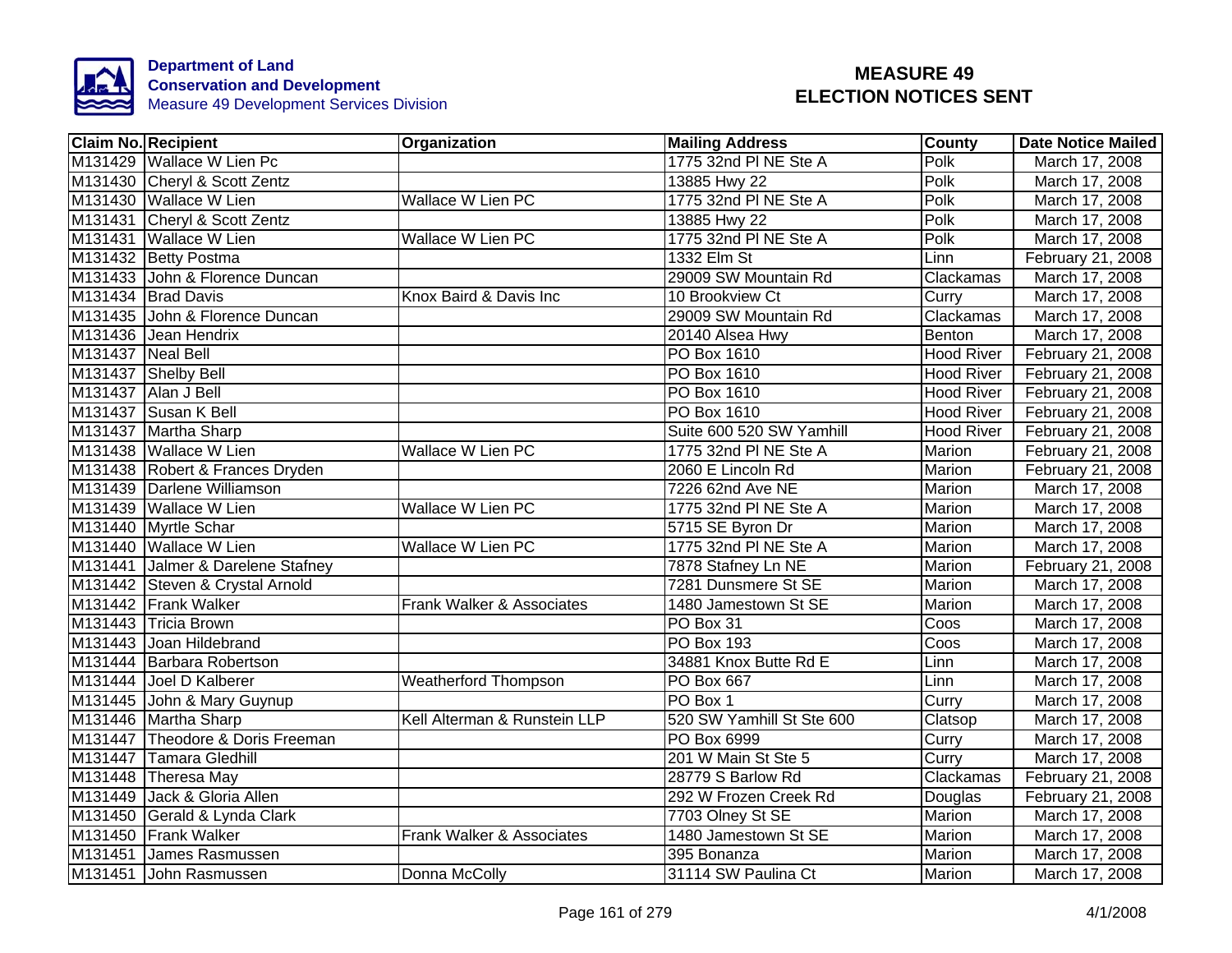

|         | <b>Claim No. Recipient</b>        | Organization                 | <b>Mailing Address</b>       | County           | <b>Date Notice Mailed</b> |
|---------|-----------------------------------|------------------------------|------------------------------|------------------|---------------------------|
|         | M131452 Gerald & Lynda Clark      |                              | 7703 Olney St SE             | <b>Marion</b>    | March 17, 2008            |
|         | M131452 Frank Walker              | Frank Walker & Associates    | 1480 Jamestown St SE         | <b>Marion</b>    | March 17, 2008            |
|         | M131453 Laurine & Glen Grossen    |                              | 23678 SW Grossen Dr          | Washington       | March 17, 2008            |
|         | M131454 George B Heilig           | Cable Huston                 | <b>PO Box 546</b>            | Linn             | February 21, 2008         |
|         | M131454 Martin & Eleanor Baker    |                              | PO Box 1695                  | Linn             | February 21, 2008         |
|         | M131455 William & Wanda Baird     |                              | 36238 Tapper Ln SE           | Linn             | March 17, 2008            |
|         | M131455 George B Heilig           | <b>Cable Huston Benedict</b> | PO Box 546                   | Linn             | March 17, 2008            |
|         | M131456 David Rolfe               |                              | 58694 Lee Valley Rd          | Coos             | February 21, 2008         |
|         | M131457 Janet Brush               |                              | 18623 SW Stark Rd            | Washington       | March 17, 2008            |
|         | M131458 Norman & Joan Butler      |                              | 21301 S Arthur Rd            | Clackamas        | February 21, 2008         |
|         | M131459 Glennice Surface          |                              | PO Box 508                   | Clackamas        | February 21, 2008         |
|         | M131459 Donald B Bowerman         | Bowerman & Boutin LL         | <b>PO Box 100</b>            | Clackamas        | February 21, 2008         |
|         | M131460 Jane Domagalski           |                              | 25925 S Rhoten Rd            | Clackamas        | February 21, 2008         |
|         | M131461 Robert D Stolze           |                              | 3733 SW Gnos Rd              | Washington       | February 21, 2008         |
|         | M131462 James & Arab Tapp         |                              | 27915 Benson Rd              | Lane             | March 17, 2008            |
|         | M131463 Tricia Brown              |                              | PO Box 31                    | Curry            | March 17, 2008            |
|         | M131463 Paul Brice Wagner         |                              | PO Box 88                    | Curry            | March 17, 2008            |
|         | M131465 Vern Scovell              |                              | <b>PO Box 151</b>            | <b>Tillamook</b> | March 17, 2008            |
|         | M131466 Emmett R McIntosh         |                              | 33711 Oak Flat Rd            | Coos             | March 17, 2008            |
|         | M131466 Wayne R Scherer           |                              | <b>PO Box 503</b>            | Coos             | March 17, 2008            |
|         | M131467 Verne & Nadine Gingerich  |                              | <b>PO Box 910</b>            | Clackamas        | March 17, 2008            |
|         | M131467 Donald B Bowerman         | Bowerman & Boutin LL         | PO Box 100                   | Clackamas        | March 17, 2008            |
|         | M131468 Mariam & John Morehead    |                              | 33451 SW Hwy 211             | Clackamas        | March 17, 2008            |
|         | M131469 Steve Wilgers             |                              | <b>PO Box 209</b>            | Curry            | February 21, 2008         |
|         | M131469 Clattie & Ona Smith       |                              | 97065 Langlois Mountain Rd   | Curry            | February 21, 2008         |
|         | M131470 Mary Hufford-Baker        |                              | 26760 Cedar Creek Rd         | Linn             | March 17, 2008            |
|         | M131471 William & Helena Leavell  |                              | 25091 S Central Point Rd     | Clackamas        | March 17, 2008            |
|         | M131472 Maurice & Sharon Odegaard |                              | 82245 Rattlesnake Rd         | Lane             | March 17, 2008            |
|         | M131473 Hordichok Family          |                              | 15126 S Hwy 211              | Clackamas        | March 17, 2008            |
|         | M131474 Erma Jean Bushue          |                              | 9880 SE Revenue Rd           | Clackamas        | March 17, 2008            |
|         | M131475 Carol A Whitbeck          |                              | 1714 Brumbach Rd             | Douglas          | March 17, 2008            |
| M131476 |                                   | <b>Roseburg Country Club</b> | 5051 Garden Valley Rd        | Douglas          | February 21, 2008         |
|         | M131476 Jody Tatone               |                              | 2955 NW Edenbower            | Douglas          | February 21, 2008         |
|         | M131477 Barry & Helen Bushue      |                              | 9880 SE Revenue Rd           | Clackamas        | March 17, 2008            |
|         | M131478 Harold Snow               |                              | 801 Commercial St PO Box 508 | Clatsop          | March 17, 2008            |
|         | M131478 Sharon Young              |                              | 8557 Lateral B               | Clatsop          | March 17, 2008            |
|         | M131479 Richard Fohs Sohn         | Lone Rock Timberland Co      | PO Box 1127                  | Douglas          | March 17, 2008            |
|         | M131480 Becky Crockett            |                              | 8065 SW Ridgeway Dr          | Curry            | March 17, 2008            |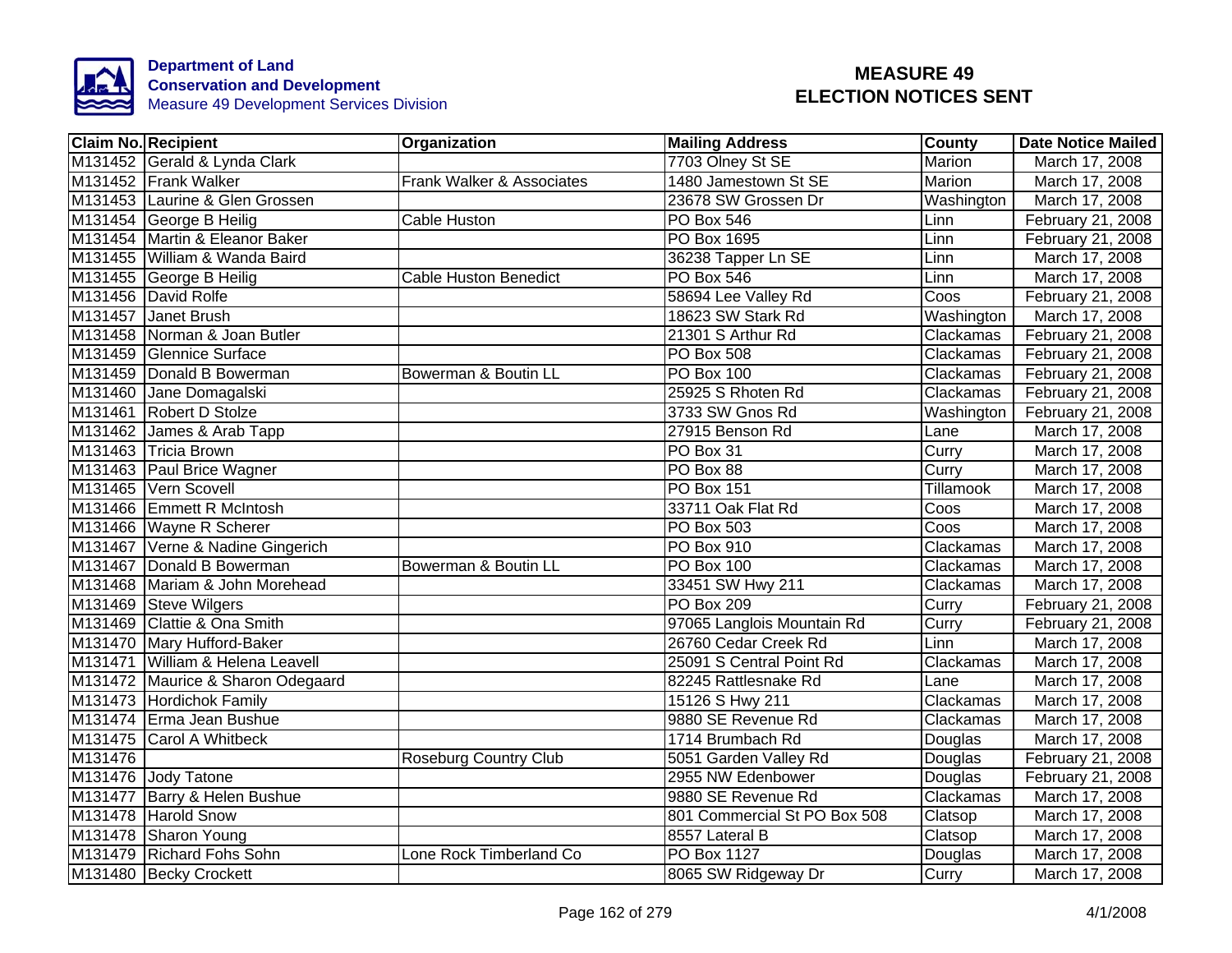

|         | <b>Claim No. Recipient</b>          | Organization                     | <b>Mailing Address</b>        | County       | <b>Date Notice Mailed</b> |
|---------|-------------------------------------|----------------------------------|-------------------------------|--------------|---------------------------|
|         | M131480 Davy & Evelyn Crockett      |                                  | PO Box 176                    | Curry        | March 17, 2008            |
|         | M131481 Mary Kelley                 |                                  | <b>PO Box 937</b>             | Douglas      | February 21, 2008         |
|         | M131482 Julie Lafoon                |                                  | 7480 Trask River Rd           | Lake         | March 17, 2008            |
|         | M131482 C Wayne & Patricia Cook     |                                  | 3180 Aldercrest Rd            | Lake         | March 17, 2008            |
|         | M131483 Phyllis Baxter              |                                  | 2545 NW Edenbower #100        | Douglas      | February 21, 2008         |
|         | M131483 Phyllis Baxter              |                                  | 2545 NW Edenbower #100        | Douglas      | February 21, 2008         |
|         | M131484 Phyllis Baxter              |                                  | 2545 NW Edenbower #100        | Douglas      | February 21, 2008         |
|         | M131484 Phyllis Baxter              |                                  | 2545 NW Edenbower #100        | Douglas      | February 21, 2008         |
|         | M131485 William & Leona Jones       |                                  | 1540 Sunset Dr                | Baker        | March 17, 2008            |
|         | M131486 Leo & Karen Kuntz           |                                  | 24755 Miami Foley Rd          | Tillamook    | March 17, 2008            |
|         | M131487 Danny L Cawthon             |                                  | PO Box 1127                   | Douglas      | March 17, 2008            |
|         | M131487 Richard Fohs Sohn           |                                  | PO Box 1127                   | Douglas      | March 17, 2008            |
|         | M131488 Richard Fohs Sohn           | Lone Rock Timberland Co          | PO Box 1127                   | Coos         | March 17, 2008            |
|         | M131490 Richard Fohs Sohn           | Lone Rock Timberland Co          | PO Box 1127                   | Douglas      | March 17, 2008            |
|         | M131491 Richard Fohs Sohn           | Lone Rock Timberland Co          | <b>PO Box 1127</b>            | Coos         | March 17, 2008            |
|         | M131492 Alexander Frederick         | Frevach Land Co                  | 12800 NW Marina Way           | Multnomah    | March 17, 2008            |
|         | M131492 Mark P O'Donnell            | <b>O'Donnell &amp; Clark LLP</b> | 1650 NW Naito Parkway Ste 302 | Multnomah    | March 17, 2008            |
|         | M131493 Jeffrey Petersen            |                                  | 13634 SW Pleasant Valley Rd   | <b>Baker</b> | March 17, 2008            |
|         | M131493 Linda Clausen               |                                  | 3790 S Cimarron Dr            | <b>Baker</b> | March 17, 2008            |
|         | M131493 Dorothy O'Mohundro          |                                  | $508$ 6th St                  | <b>Baker</b> | March 17, 2008            |
|         | M131493 Patsy Patterson             |                                  | PO Box 1411                   | <b>Baker</b> | March 17, 2008            |
|         | M131494 Harold Snow                 |                                  | <b>PO Box 508</b>             | Clatsop      | March 17, 2008            |
|         | M131494 John & Peggy Zorich         |                                  | 38275 Labiske Ln              | Clatsop      | March 17, 2008            |
|         | M131494 Thomas & Ione Johnson       |                                  | 90222 Youngs River Rd         | Clatsop      | March 17, 2008            |
|         | M131494 Debra Abel                  |                                  | 10316 Dorsey Ct               | Clatsop      | March 17, 2008            |
|         | M131494 Terry & Rebecca Woods       |                                  | 17000 SE Wooded Hills Dr      | Clatsop      | March 17, 2008            |
|         | M131496 Robert & Andrea Noble       |                                  | 13655 SE 132nd Ave            | Clackamas    | March 17, 2008            |
|         | M131497 Joyce Gingerich             | O D Kropf Farms                  | 2401 NW Quail Ct              | Linn         | March 17, 2008            |
|         | M131497 Edward Schultz              | <b>Weatherford Thompson</b>      | PO Box 667                    | Linn         | March 17, 2008            |
|         | M131498 Roger & Loreen Evensen      |                                  | 1620 Board Shanty Creek Rd    | Josephine    | February 21, 2008         |
|         | M131499 Priscilla Decker            |                                  | 12475 SW River Rd             | Washington   | March 17, 2008            |
| M131500 |                                     | <b>Bar Running N Ranch</b>       | PO Box 5053                   | <b>Baker</b> | February 21, 2008         |
|         | M131500 Lynn Shumway & Jerry Franke | <b>Burnt River Irr Dist</b>      | 19498 Hwy 245                 | <b>Baker</b> | February 21, 2008         |
|         | M131501 Charity Curtis Bowers       |                                  | 31731 Bowers Dr               | Linn         | February 21, 2008         |
|         | M131502 Allen & Deanna Gilbert      |                                  | 1607 Singleton Rd             | Douglas      | March 17, 2008            |
|         | M131503 Jean Mohr                   |                                  | 2702 NE Elliot Ave            | Washington   | March 17, 2008            |
|         | M131504 Clayton & Myrna Judd        |                                  | 4181 Hubbard Creek Rd         | Douglas      | March 17, 2008            |
|         | M131505 Gary Syphard                |                                  | 30133 S Hwy 213               | Clackamas    | March 17, 2008            |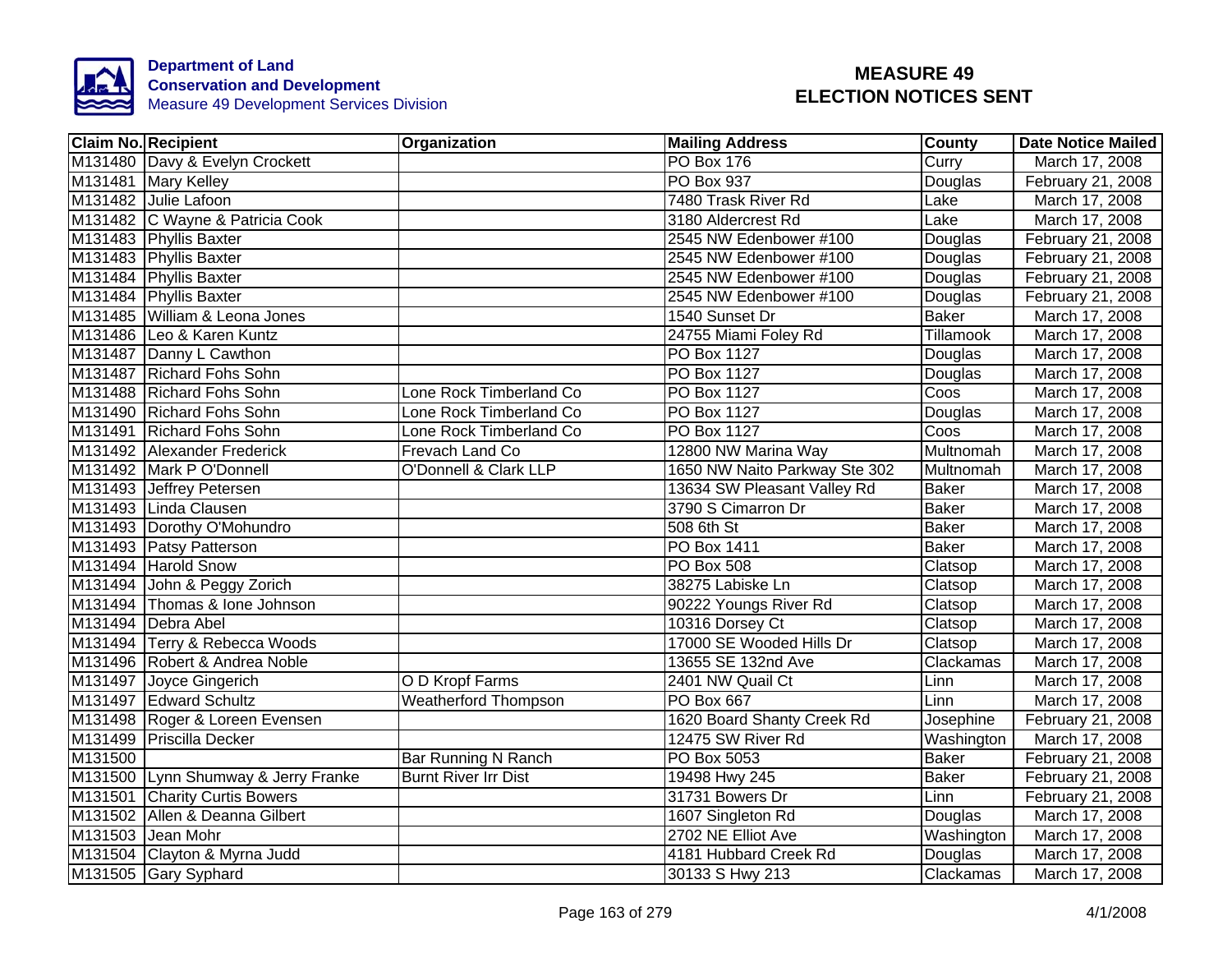

| <b>Claim No. Recipient</b>             | Organization                 | <b>Mailing Address</b>    | <b>County</b> | <b>Date Notice Mailed</b> |
|----------------------------------------|------------------------------|---------------------------|---------------|---------------------------|
| M131506 John & Margie Anderson         |                              | 52270 NW Scofield Rd      | Washington    | February 21, 2008         |
| M131507 John & Arlene Sproed           |                              | 2156 Fisher Rd            | Douglas       | March 17, 2008            |
| M131508 Janice Horner                  |                              | 39181 Hwy 228             | Linn          | March 17, 2008            |
| M131509                                | Country Church Inc           | 16975 S Hwy 211           | Clackamas     | March 17, 2008            |
| M131510 William Oliver                 |                              | PO Box 276                | Wallowa       | March 17, 2008            |
| M131510                                | McFetridge Ranch Inc         | 66855 Crow Creek Rd       | Wallowa       | March 17, 2008            |
| M131511 Dale Hall                      |                              | 18659 Gardner Ridge Rd    | Curry         | March 17, 2008            |
| M131511 Jim Capp                       |                              | <b>PO Box 2937</b>        | Curry         | March 17, 2008            |
| M131512 Bruce & Kathleen Hendrix       |                              | 48 Fifth Ave              | Benton        | March 17, 2008            |
| M131512 George B Heilig                | <b>Cable Huston Benedict</b> | PO Box 546                | Benton        | March 17, 2008            |
| M131513 James & Margaret Laraut        |                              | 438 Brozio Rd             | Douglas       | February 21, 2008         |
| M131514 Michael McGean                 |                              | 1148 NW Hill St           | Deschutes     | February 21, 2008         |
| M131514 Russell & Lois Greer           |                              | 19610 Resevoir Rd         | Deschutes     | February 21, 2008         |
| M131514 Russell & Lois Greer           |                              | 19610 Tumalo Reservoir Rd | Deschutes     | March 4, 2008             |
| M131515 Malcolm & Rue Brown            |                              | <b>PO Box 101</b>         | Jackson       | March 17, 2008            |
| M131516 Dale Stobbe                    |                              | 20976 SW Scholls Ferry Rd | Washington    | March 17, 2008            |
| M131517 Lonny & Sharon Johnson         |                              | 19768 S Harper Rd         | Clackamas     | February 21, 2008         |
| M131518 Betty Jo Giesy                 |                              | PO Box 772                | Benton        | March 17, 2008            |
| M131519 Norman & Radah Ralston         |                              | 513 N 6th St              | Washington    | March 17, 2008            |
| M131519 Billie Bybee                   |                              | 1259 NW Cornell Ave       | Washington    | March 17, 2008            |
| M131519 Mary Gottlieb                  |                              | 1377 Marigold St NE       | Washington    | March 17, 2008            |
| M131519 Ross Day                       | Oregonians In Action         | PO Box 203637             | Washington    | March 17, 2008            |
| M131520 Max Clausen                    |                              | 93488 Promise Ln          | Coos          | March 17, 2008            |
| M131521 Eward & Linda Serres           |                              | 15207 S Forsythe Rd       | Clackamas     | March 17, 2008            |
| M131522 Jerry Linkhart & Shirley Gooch |                              | 240 SW Rogue River Ave    | Josephine     | March 17, 2008            |
| M131523 Lawrence & Lulu Wear           |                              | <b>PO Box 339</b>         | Coos          | March 17, 2008            |
| M131524 Donald M Kelley                |                              | 110 N 2nd St              | Linn          | March 17, 2008            |
| M131524 Joan Silbernagel               | The Silbernagel Family LP    | 1494 N 6th St             | Linn          | March 17, 2008            |
| M131525 Mickey & Kathleen Poff         |                              | 15091 SE Royer            | Clackamas     | March 17, 2008            |
| M131526 Ethel Moehnke                  |                              | 18745 S Lower Highland Rd | Clackamas     | February 21, 2008         |
| M131526 Donald B Bowerman              | Bowerman & Boutin LL         | PO Box 100                | Clackamas     | February 21, 2008         |
| M131527 Barbara & Elvin Burns          |                              | 530Bastian Rd             | Josephine     | March 17, 2008            |
| M131528 Daren & Toni Kirkpatrick       |                              | PO Box 642                | Lane          | March 17, 2008            |
| M131529 Noble & Patricia Adamek        |                              | PO Box 551                | Coos          | February 21, 2008         |
| M131530 Delbert Blanchard              |                              | 6640 S Myrtle Rd          | Douglas       | March 17, 2008            |
| M131531 Robert Burns                   |                              | <b>PO Box 239</b>         | Clackamas     | March 17, 2008            |
| M131532 Frank & Julie Vincent          |                              | 58393 Lee Valley Rd       | Coos          | February 21, 2008         |
| M131532 Charles & Helen Vincent        |                              | 615 Willow St             | Coos          | February 21, 2008         |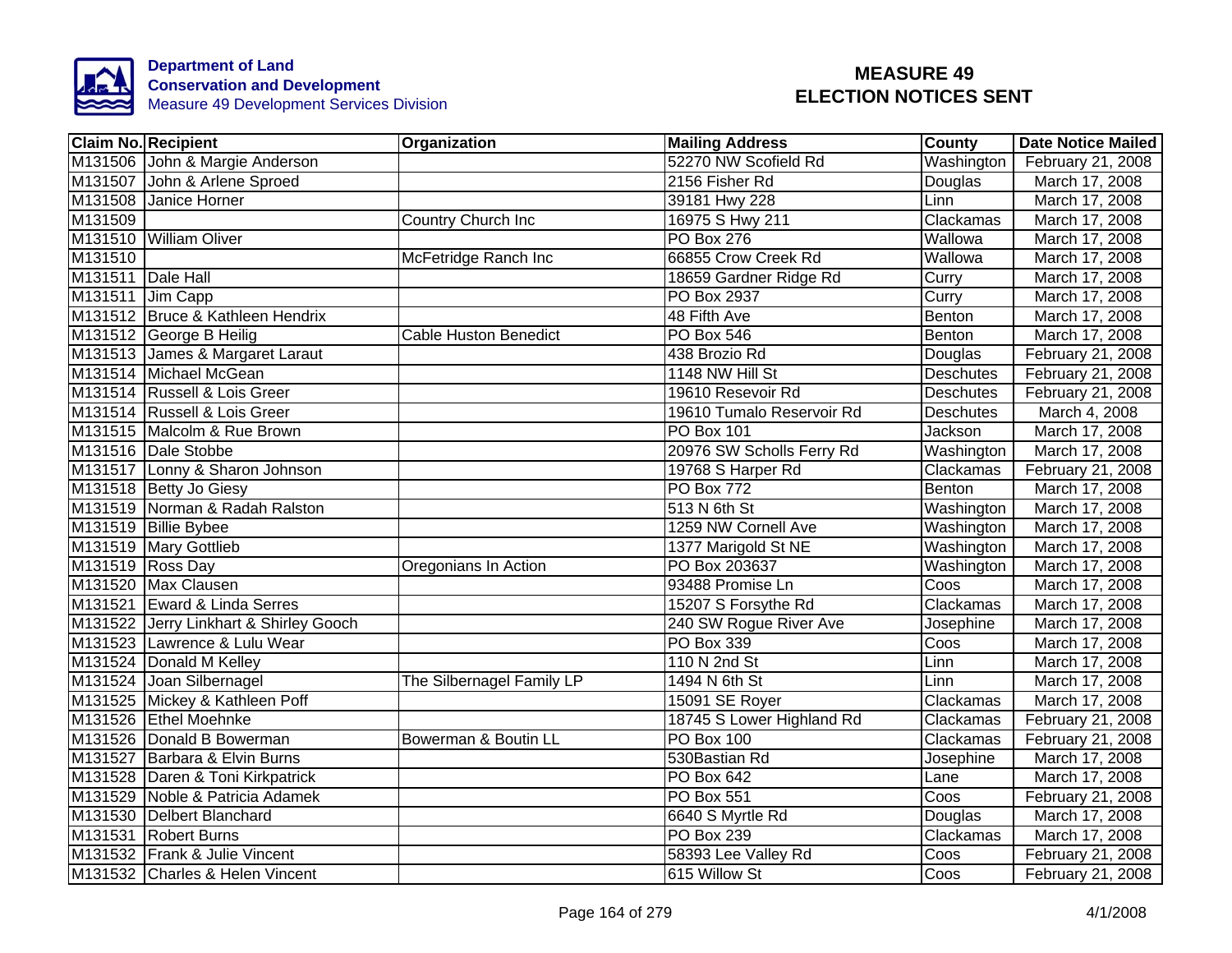

|         | <b>Claim No. Recipient</b>          | Organization                            | <b>Mailing Address</b>      | County     | <b>Date Notice Mailed</b> |
|---------|-------------------------------------|-----------------------------------------|-----------------------------|------------|---------------------------|
|         | M131533 Elmer Pond                  |                                         | 49310 Hebo Rd               | Yamhill    | March 17, 2008            |
|         | M131534 Clayton & Doris Rogers      |                                         | 7340 Spring Valley Rd NW    | Polk       | March 17, 2008            |
|         | M131535 Robert Imel                 |                                         | 8175 River Rd N             | Marion     | February 21, 2008         |
|         | M131536 Murley & Shirley Larimer    |                                         | 41650 Ridge Dr              | Linn       | March 17, 2008            |
|         | M131537 Ellen Kozelman              |                                         | 15180 SE Fairview Rd        | Yamhill    | February 21, 2008         |
|         | M131538 Wilmer & Mary Leichty       |                                         | 2124 29th Ave SE            | Linn       | February 21, 2008         |
|         | M131539 Harry & Rosemary Hurdle     |                                         | 28311 S Bittner Mill Rd     | Clackamas  | February 21, 2008         |
|         | M131540 Ronald & Mildred Schmidt    |                                         | 6573 Sunnyview Rd NE        | Marion     | March 17, 2008            |
|         | M131541 Ronald & Mildred Schmidt    |                                         | 6573 Sunnyview Rd NE        | Marion     | March 17, 2008            |
|         | M131542 Dennis & Helen Williams     |                                         | 4550 Alsip Rd               | Polk       | March 17, 2008            |
|         | M131543 Jacalyn & James Neikes      |                                         | 34783 Hwy 101 Buss          | Clatsop    | March 17, 2008            |
|         | M131544 Arden & Carol Eby           |                                         | 1078 N Grant                | Clackamas  | February 21, 2008         |
|         | M131545 Barbara Theroux             |                                         | 12663 S New Era Rd          | Clackamas  | February 21, 2008         |
|         | M131546 Charlotte & Daniel Cook     |                                         | 16472 S Liveway Rd          | Clackamas  | March 17, 2008            |
|         | M131547 Betty Postma                |                                         | 1332 Elm St                 | Linn       | March 17, 2008            |
|         | M131548 Dennis Williams             |                                         | 4550 Alsip Rd               | Polk       | March 17, 2008            |
|         | M131549 Violet Starks               |                                         | 13885 Webb Ln               | Polk       | February 21, 2008         |
|         | M131550 Stephanie Woods             |                                         | 12042 SE Sunnyside Rd       | Clackamas  | February 21, 2008         |
|         | M131550 June Hinkson                |                                         | 16173 S Springwater Rd      | Clackamas  | February 21, 2008         |
|         | M131550 Michael L Rosenbaum         |                                         | 1826 NE Broadway            | Clackamas  | February 21, 2008         |
|         | M131550 Stephanie Woods for Hinkson |                                         | 10222 SE 99th Dr            | Clackamas  | March 6, 2008             |
|         | M131551 Demetrios & Chryiis Rigas   |                                         | 6420 SW 90th Ave            | Washington | March 17, 2008            |
|         | M131551 Zachary Stoumbos            |                                         | <b>PO Box 1086</b>          | Washington | March 17, 2008            |
| M131553 |                                     | Lanphere Enterprises Inc                | 1211 SW 5th Ave Ste 1600    | Washington | March 17, 2008            |
|         | M131553 Steve C Morasch             | Schwabe Williamson & Wyatt              | 700 Washington St Ste 701   | Washington | March 17, 2008            |
|         | M131554 Damon Watters               |                                         | <b>PO Box 422</b>           | Josephine  | March 17, 2008            |
|         | M131554 Rick Riker                  | Planning & Research Services            | 560 NE F St #A224           | Josephine  | March 17, 2008            |
|         | M131555 Damon Watters               |                                         | <b>PO Box 422</b>           | Josephine  | March 17, 2008            |
|         | M131555 Rick Riker                  | <b>Planning &amp; Research Services</b> | 560 NE F St #A224           | Josephine  | March 17, 2008            |
|         | M131556 Frank Forster               |                                         | 3020 Lomita Ct              | Marion     | March 17, 2008            |
|         | M131556 Donald M Kelley             |                                         | 110 N 2nd St                | Marion     | March 17, 2008            |
|         | M131557 Stephen & Dorothy Baily     |                                         | 32305 S Burkert Rd          | Clackamas  | March 17, 2008            |
|         | M131558 Edwin & Dolores Schiffer    |                                         | 21311 S Upper Highland Rd   | Clackamas  | March 17, 2008            |
|         | M131558 James Vestigo               |                                         | 1800 Blankenship Rd Ste 450 | Clackamas  | March 17, 2008            |
|         | M131559 James Vestigo               |                                         | 1800 Blankenship Rd Ste 450 | Clackamas  | March 17, 2008            |
|         | M131559 Frank & Twila Archambeau    |                                         | 35329 Farm Rd               | Clackamas  | March 17, 2008            |
|         | M131560 Fred & Donna Schoppert      |                                         | 14759 SE 132nd Ave          | Clackamas  | February 21, 2008         |
|         | M131560 James Vestigo               |                                         | 1800 Blankenship Rd Ste 450 | Clackamas  | February 21, 2008         |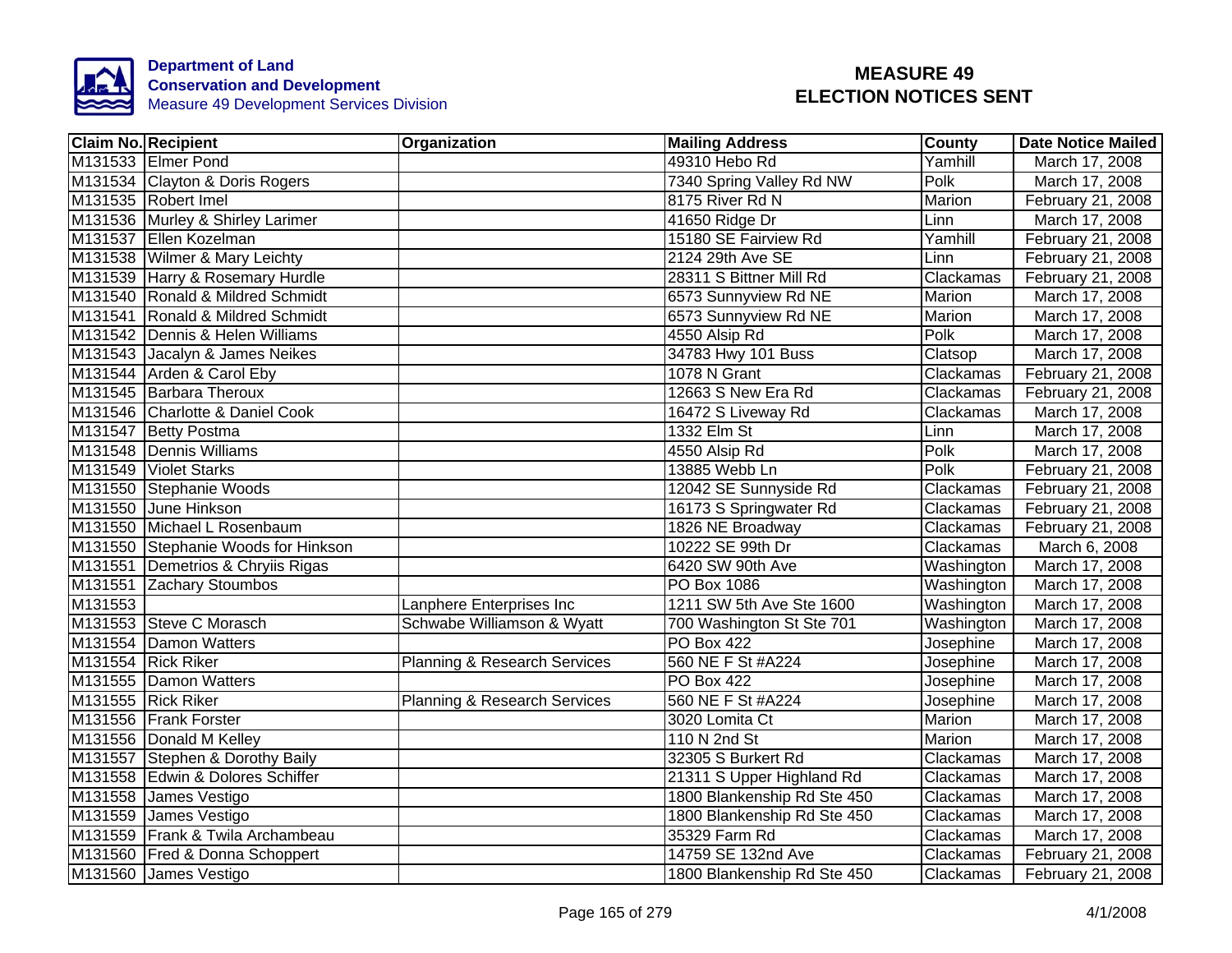

|         | <b>Claim No. Recipient</b>        | Organization             | <b>Mailing Address</b>  | County           | <b>Date Notice Mailed</b> |
|---------|-----------------------------------|--------------------------|-------------------------|------------------|---------------------------|
|         | M131561 Michael M Reeder          |                          | PO Box 1758             | Lane             | February 21, 2008         |
|         | M131561 Roberta Farver Lyon       | C/O Michael M Reeder     | <b>PO Box 1758</b>      | Lane             | February 21, 2008         |
|         | M131561 Stanley Farver            | C/O Michael M Reeder     | PO Box 1758             | Lane             | February 21, 2008         |
|         | M131561 Roslyn Farver Burch       |                          | 92891 River Rd          | Lane             | February 21, 2008         |
|         | M131561 Charles E Farver          |                          | 92974 Morgan Ln         | Lane             | February 21, 2008         |
|         | M131561 Eugene L Farver           |                          | 93080 Larson Ln         | Lane             | February 21, 2008         |
|         | M131561 Melvin Farver             |                          | 28721 Dodge Island Rd   | Lane             | February 21, 2008         |
|         | M131562 Steve Woodard             |                          | 34582 Garoutte Rd       | Lane             | February 21, 2008         |
|         | M131562 Michael M Reeder          |                          | PO Box 1758             | Lane             | February 21, 2008         |
|         | M131563 James Dole                |                          | PO Box 398              | Jackson          | March 17, 2008            |
|         | M131563 Charles & Charlotte Moore |                          | 2557 E Evans Creek Rd   | Jackson          | March 17, 2008            |
|         | M131564 Michael Vore              |                          | 1100 Reiten Dr          | Jackson          | February 21, 2008         |
|         | M131564 Raul Woerner              |                          | 712 Cardley Ave         | Jackson          | February 21, 2008         |
|         | M131564 Dorothy Ward              |                          | 81 Deer Ct              | Jackson          | February 21, 2008         |
|         | M131565 Donald V Reeder           | Glenn Sites & Reeder LLP | 205 SE Fifth St         | Jefferson        | March 17, 2008            |
| M131565 |                                   | <b>Roff Farms Inc</b>    | 5901 SW Franklin Ln     | <b>Jefferson</b> | March 17, 2008            |
|         | M131566 Lloyd & Rosabelle Root    |                          | 19988 Rock Bluff Circle | Jefferson        | March 17, 2008            |
|         | M131566 Donald V Reeder           | Glenn Sites & Reeder LLP | 205 SE Fifth St         | <b>Jefferson</b> | March 17, 2008            |
|         | M131567 Bettie Woodard            |                          | 34582 Garroute Rd       | Lane             | March 4, 2008             |
|         | M131567 Michael M Reeder          |                          | <b>PO Box 1758</b>      | Lane             | March 4, 2008             |
|         | M131568 Frank & Ramona Kiser      |                          | 3370 Brophy Rd          | Jackson          | February 21, 2008         |
|         | M131568 Tamara Gledhill           |                          | 201 W Main St Ste 5     | Jackson          | February 21, 2008         |
|         | M131569 Tamara Gledhill           |                          | 201 W Main St Ste 5     | <b>Jackson</b>   | March 17, 2008            |
|         | M131569 Gerald Stephens           |                          | 314 N Barneburg Rd      | Jackson          | March 17, 2008            |
|         | M131570 Pamela Derr               |                          | 47Cr2090                | Curry            | March 17, 2008            |
|         | M131570 M John Spicer             |                          | 94211 Gauntlett         | Curry            | March 17, 2008            |
|         | M131571 Stan & Jolene Adams       |                          | PO Box 1340             | Washington       | February 21, 2008         |
|         | M131571 Michael L Rosenbaum       |                          | 1826 NE Broadway        | Washington       | February 21, 2008         |
|         | M131572 Lester Lutz               |                          | 16998 S Mccubbin Rd     | Clackamas        | February 21, 2008         |
|         | M131572 Michael L Rosenbaum       |                          | 1826 NE Broadway        | Clackamas        | February 21, 2008         |
|         | M131573 Gerold & Beverly Hosler   |                          | 15203 S Hattan Rd       | Clackamas        | February 21, 2008         |
|         | M131573 Gerald Hosler Jr          |                          | 15203 S Hattan Rd       | Clackamas        | February 21, 2008         |
|         | M131573 Michael L Rosenbaum       |                          | 1826 NE Broadway        | Clackamas        | February 21, 2008         |
|         | M131575 Bruce Elliott             |                          | 2255 Elliott Rd         | Polk             | March 17, 2008            |
|         | M131575 Stephen Mannenbach        |                          | <b>PO Box 220</b>       | Polk             | March 17, 2008            |
|         | M131576 Bruce Elliott             |                          | 2255 Elliott Rd         | Polk             | March 17, 2008            |
|         | M131576 Stephen Mannenbach        |                          | PO Box 220              | Polk             | March 17, 2008            |
|         | M131577 Lucinda Fisher            |                          | PO Box 581              | Polk             | March 17, 2008            |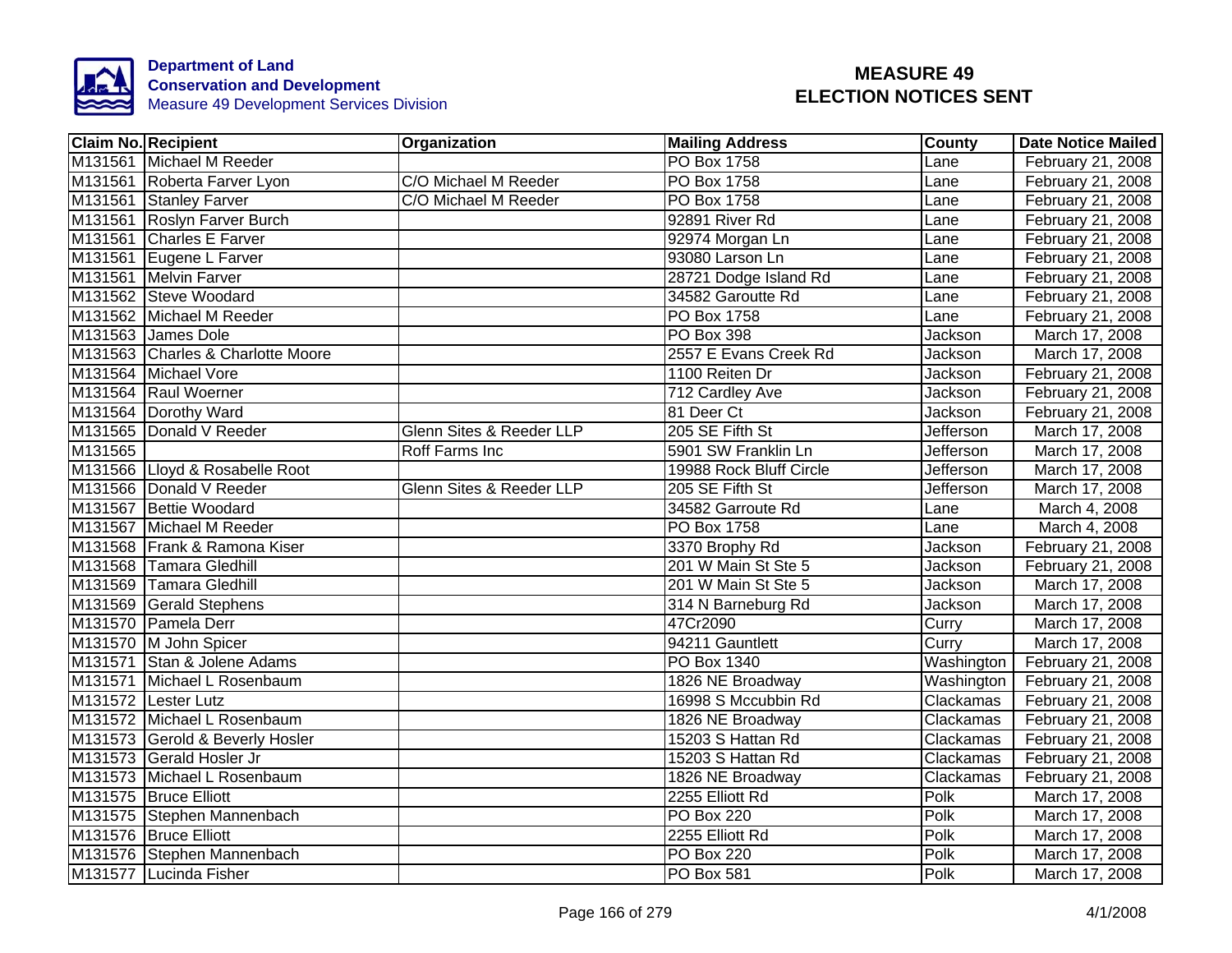

|                  | <b>Claim No. Recipient</b>              | Organization              | <b>Mailing Address</b>        | <b>County</b>    | <b>Date Notice Mailed</b> |
|------------------|-----------------------------------------|---------------------------|-------------------------------|------------------|---------------------------|
|                  | M131578 Lucinda Fisher                  |                           | <b>PO Box 581</b>             | Polk             | March 17, 2008            |
|                  | M131579 Lucinda Fisher                  |                           | <b>PO Box 581</b>             | <b>Polk</b>      | March 17, 2008            |
|                  | M131580 Frank Walker                    | Frank Walker & Associates | <b>PO Box 7170</b>            | Yamhill          | February 21, 2008         |
|                  | M131580 Marvel Pendergraft              |                           | 24725 Wallace Rd NW           | Yamhill          | February 21, 2008         |
|                  | M131583 Earl & Ronald Lesperance        |                           | 8137 Short Rd                 | Multnomah        | February 21, 2008         |
|                  | M131583 Frank Walker                    | Frank Walker & Associates | PO Box 7170                   | Multnomah        | February 21, 2008         |
|                  | M131584 Don & Burla King                |                           | 18795 Frost Rd                | Polk             | February 21, 2008         |
|                  | M131584 Frank Walker                    | Frank Walker & Associates | PO Box 7170                   | Polk             | February 21, 2008         |
|                  | M131585 Rg Williams                     |                           | 94637 N Bank Rogue            | Curry            | March 17, 2008            |
| M131585 Jim Capp |                                         |                           | PO Box 2937                   | Curry            | March 17, 2008            |
|                  | M131586 Larry E Reed Jrh                |                           | 4765 Village Plaza Loop       | Lane             | February 21, 2008         |
|                  | M131586 Lew Myers                       |                           | 28701 Spencer Creek Rd        | Lane             | February 21, 2008         |
|                  | M131587 Jean Allen                      |                           | 1220 Cole Rd                  | Douglas          | March 17, 2008            |
|                  | M131588 Lucille Negherson               |                           | PO Box 275                    | Douglas          | March 17, 2008            |
|                  | M131589 Richard & Marcia Sumner         |                           | 111 Whitson Ln                | Douglas          | March 17, 2008            |
|                  | M131590 Alpha & Sharon Marchbanks       |                           | 37030 Mchargue Ln             | Linn             | February 21, 2008         |
|                  | M131591 Donald Joe Willis               |                           | 1211 SW 5th Ave Ste 1900      | <b>Tillamook</b> | February 21, 2008         |
|                  | M131591 George C Reinmiller             | C/O Donald Joe Willis     | 1211 SW 5th Ave Ste 1900      | <b>Tillamook</b> | February 21, 2008         |
|                  | M131592 Franciene Urban                 | C/O Rosemary Lohrke       | 56679 Mollenhour Rd           | Columbia         | February 21, 2008         |
|                  | M131592 Rosemary Lohrke                 |                           | 556679 Mollenhour Rd          | Columbia         | February 21, 2008         |
|                  | M131593 Fiona MacNeill                  |                           | 55170 Lazy River Dr           | Washington       | March 17, 2008            |
|                  | M131594 Milton Gifford                  |                           | <b>PO Box 247</b>             | Lane             | March 17, 2008            |
|                  | M131594 Alonzo & Janice Kinkade         |                           | 78414 Halderman Rd            | Lane             | March 17, 2008            |
|                  | M131595 Dwight & Phyllis Haley          |                           | 30030 Mountain Home Rd        | Linn             | March 17, 2008            |
|                  | M131596 Robert & Linda Kuenzi           |                           | 1973 Hibbard Rd NE            | Marion           | February 21, 2008         |
|                  | M131597 Mark P O'Donnell                |                           | 1650 NW Naito Parkway         | Clackamas        | February 21, 2008         |
|                  | M131597 Ruby Leonard                    | C/O Richard Leonard       | 4571 SW Hillside Dr           | Clackamas        | February 21, 2008         |
|                  | M131597 Richard T Leonard               |                           | 4751 SW Hillside Dr           | Clackamas        | February 21, 2008         |
|                  | M131597 Lois E Leonard                  |                           | 35451 SW 86th Ave             | Clackamas        | February 21, 2008         |
|                  | M131597 Kristian Roggendorf for Leonard |                           | 1650 NW Naito Pkwy            | Clackamas        | March 6, 2008             |
|                  | M131598 Geraldine Jahn                  |                           | 31025 Salmon River Hwy        | Polk             | February 21, 2008         |
|                  | M131598 D Daniel Chandler               |                           | 1650 NW Naito Parkway         | Polk             | February 21, 2008         |
|                  | M131599 Mark P O'Donnell                | O'Donnell & Clark LLP     | 1650 NW Naito Parkway Ste 302 | Clackamas        | March 17, 2008            |
|                  | M131600 Richard & Arlene Smith          |                           | 12640 SW Clark Hill Rd        | Washington       | March 17, 2008            |
|                  | M131601 Donald Earle                    |                           | 1075 Linkhaven Dr NE          | Marion           | February 21, 2008         |
|                  | M131601 Taisa E Earle                   |                           | 1075 Linkhaven Dr NE          | Marion           | February 21, 2008         |
|                  | M131602 Martin & Margaret Boatwright    |                           | 8095 Farmer Rd                | Polk             | February 21, 2008         |
|                  | M131603 Margery Kendall                 |                           | 624 NE 2nd St                 | Yamhill          | February 21, 2008         |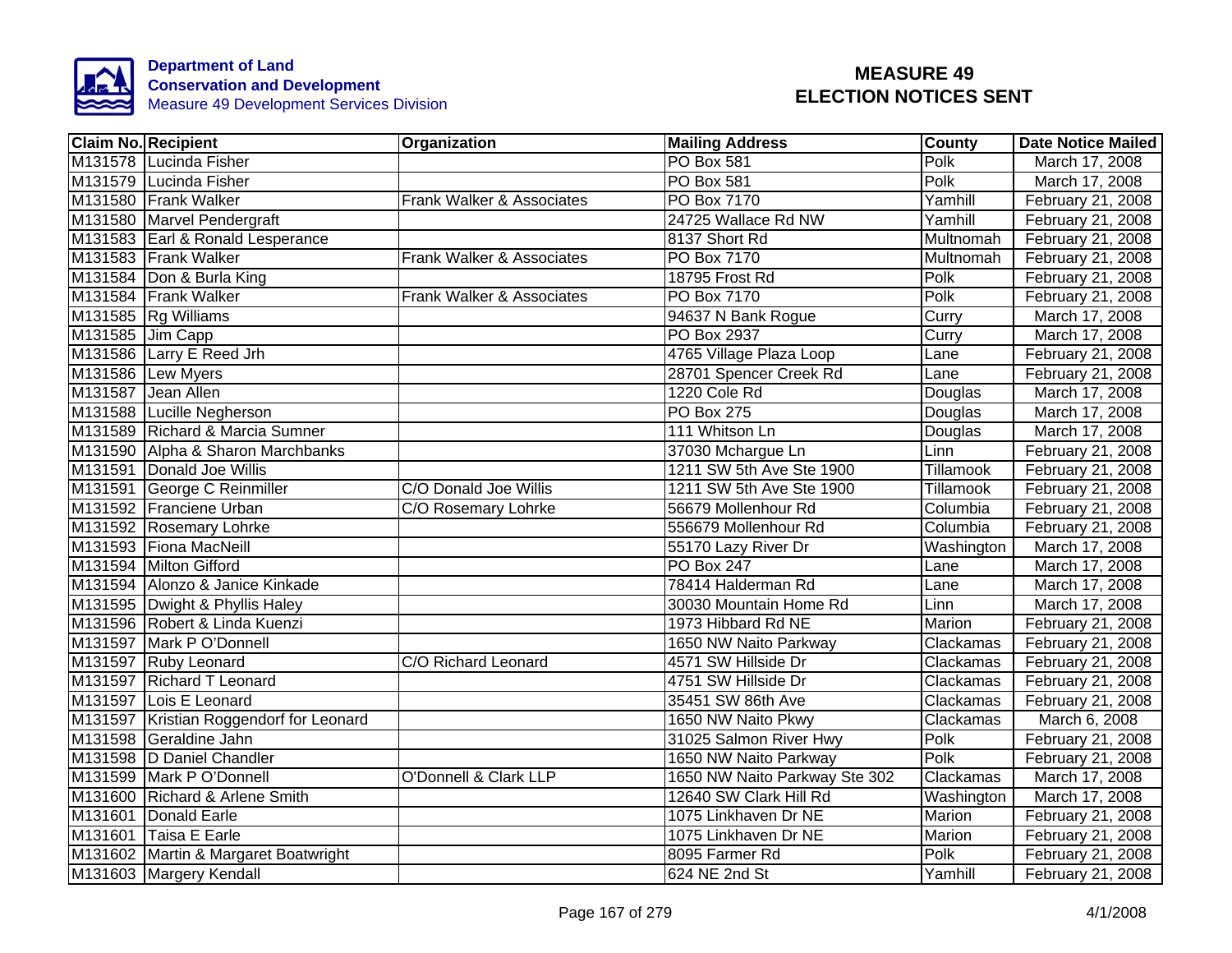

|         | <b>Claim No. Recipient</b>       | Organization           | <b>Mailing Address</b>      | <b>County</b> | Date Notice Mailed |
|---------|----------------------------------|------------------------|-----------------------------|---------------|--------------------|
|         | M131604 Robert & Nancy Meeker    |                        | 9886 S Heinz Rd             | Clackamas     | March 17, 2008     |
|         | M131605 Jim Rudisill             |                        | 13230 SE 312th Dr           | Clackamas     | February 21, 2008  |
|         | M131605 Mary Rudisill            |                        | 13230 SE 312th Dr           | Clackamas     | February 21, 2008  |
|         | M131605 John Rudisill            |                        | 13230 SE 312th Dr           | Clackamas     | February 21, 2008  |
|         | M131605 Deborah Rudisill         |                        | 13230 SE 312th Dr           | Clackamas     | February 21, 2008  |
|         | M131605 James Vestigo            |                        | 1800 Blankenship Rd Ste 450 | Clackamas     | February 21, 2008  |
|         | M131606 Kenneth & Bonnie Howe    |                        | 17775 SW Cooper Mountain Ln | Washington    | March 17, 2008     |
|         | M131607 Michael & Gail Mann      |                        | 38387 Hwy 26                | Linn          | February 21, 2008  |
|         | M131608 Gail B Mann              | Lois O Buckner         | 38375 Hwy 226               | Linn          | March 17, 2008     |
|         | M131609 Barry Butcher            |                        | 11040 SW Barbur Blvd        | Washington    | March 17, 2008     |
|         | M131609 Kevin V Harker           |                        | 7000 SW Varns St            | Washington    | March 17, 2008     |
|         | M131610 Stanley Jones            |                        | 520 Sacre Ln N              | Clackamas     | March 4, 2008      |
|         | M131611 Betty Budreau            |                        | 13802 Scholl Rd NE          | Marion        | February 21, 2008  |
|         | M131611 James Vick               |                        | 698 12th St SE Ste 200      | Marion        | February 21, 2008  |
|         | M131612 Roland & Shirley Rogers  |                        | 1801G East Bay Dr NE        | <b>Polk</b>   | March 17, 2008     |
|         | M131612 James Vick               |                        | 698 12th St SE Ste 200      | Polk          | March 17, 2008     |
|         | M131613 Gregory & Lynette O'Dell |                        | 17640 SE Neugebauer Rd      | Washington    | March 17, 2008     |
|         | M131613 Kevin V Harker           |                        | 7000 SW Varns St            | Washington    | March 17, 2008     |
|         | M131614 Sharon E Nelson          |                        | 10316 Matthieu Ln NE        | Marion        | February 21, 2008  |
|         | M131614 Mark D Shipman           | Saalfeld Griggs PC     | <b>PO Box 470</b>           | Marion        | February 21, 2008  |
|         | M131615 Mark D Shipman           | Saalfeld Griggs        | <b>PO Box 470</b>           | Marion        | March 17, 2008     |
|         | M131616 Mark D Shipman           | Saalfeld Griggs PC     | <b>PO Box 470</b>           | Marion        | February 21, 2008  |
| M131616 |                                  | Schreiner'S Garden Inc | <b>PO Box 470</b>           | <b>Marion</b> | February 21, 2008  |
|         | M131617 Mark D Shipman           | Saalfeld Griggs        | <b>PO Box 470</b>           | <b>Marion</b> | March 17, 2008     |
|         | M131618 Eugene & Carlene Jackson |                        | 38123 S Blair Rd            | Clackamas     | March 17, 2008     |
|         | M131619 Dorothy Emch             |                        | 38630 S Nowlens Bridge Rd   | Clackamas     | February 21, 2008  |
|         | M131619 Randall Emch             |                        | <b>PO Box 164</b>           | Clackamas     | February 21, 2008  |
|         | M131620 Paul & Linda Hoskins     |                        | 11450 NE Dudley Rd          | Yamhill       | February 21, 2008  |
|         | M131621 Kendall & Barbara Evans  |                        | 13200 S Warnock Rd          | Clackamas     | March 17, 2008     |
|         | M131622 Aaron Ishikawa           |                        | 4858 A Dovewood Terrace     | Benton        | March 17, 2008     |
|         | M131622 Eli Ishikawa             |                        | 1143 NW 16th St             | Benton        | March 17, 2008     |
|         | M131622 David Scribner           |                        | 4175 SW Fairmont Dr         | Benton        | March 17, 2008     |
|         | M131622 Chung Tung               |                        | 1143 Fulton St              | Benton        | March 17, 2008     |
|         | M131623 Christopher Matheny      |                        | 530 Center St NE            | Marion        | March 17, 2008     |
| M131623 |                                  | Salem Golf Club        | 2025 Golf Course Rd S       | Marion        | March 17, 2008     |
|         | M131624 Tamara Gledhill          |                        | 201 W Main St Ste 5         | Douglas       | March 17, 2008     |
|         | M131624 James & Mildred Nichols  |                        | 3601 Riddle Bypass Rd       | Douglas       | March 17, 2008     |
|         | M131625 Tamara Gledhill          |                        | 201 W Main St Ste 5         | Jackson       | February 21, 2008  |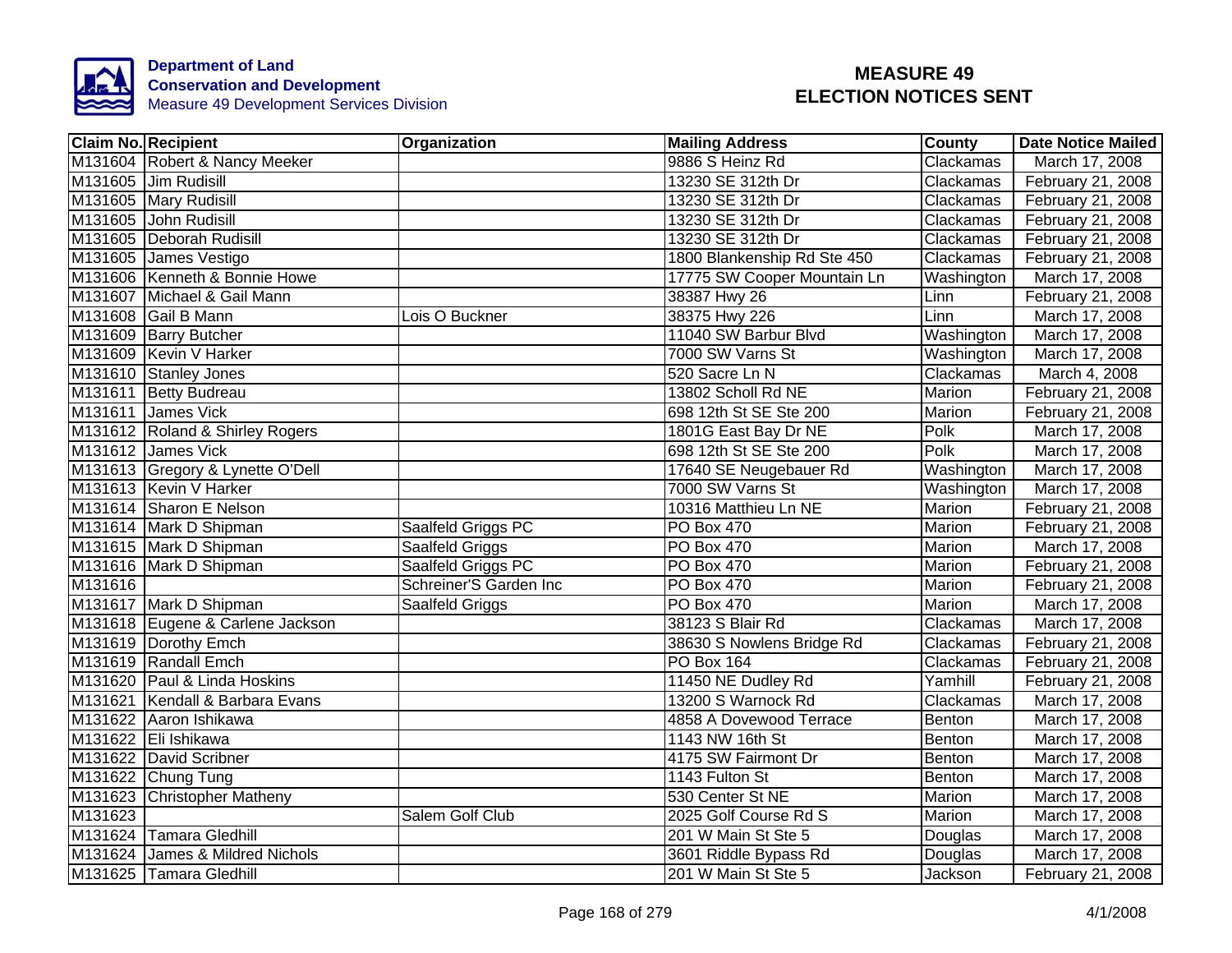

| <b>Claim No. Recipient</b>             | Organization                        | <b>Mailing Address</b>        | County         | <b>Date Notice Mailed</b> |
|----------------------------------------|-------------------------------------|-------------------------------|----------------|---------------------------|
| M131625 Carroll & Marie McCune         |                                     | 6256 Rainbow Dr               | <b>Jackson</b> | February 21, 2008         |
| M131626 Mark & Janet Larson            |                                     | 5195 Perrydale Rd             | Polk           | March 17, 2008            |
| M131626 Wallace W Lien                 | <b>Wallace W Lien PC</b>            | 1775 32nd PI NE Ste A         | Polk           | March 17, 2008            |
| M131627 Wallace W Lien                 | Wallace W Lien PC                   | 1775 32nd PI NE Ste A         | Marion         | February 22, 2008         |
| M131627 Lynn Schaap                    |                                     | 6242 Scism Rd NE              | Marion         | February 22, 2008         |
| M131628 William Hern                   |                                     | 2246 Strasburg Dr             | Washington     | March 17, 2008            |
| M131628 Wallace W Lien                 | Wallace W Lien PC                   | 1775 32nd PI NE Ste A         | Washington     | March 17, 2008            |
| M131629 George & Connie Gisler         |                                     | 39986 Gisler Rd               | Linn           | March 17, 2008            |
| M131629 Wallace W Lien                 | Wallace W Lien PC                   | 1775 32nd PI NE Ste A         | Linn           | March 17, 2008            |
| M131630 Wallace W Lien                 | Wallace W Lien PC                   | 1775 32nd PI NE Ste A         | Polk           | March 17, 2008            |
| M131631 Allen & Edri Pinkerton         |                                     | 4850 Lower River Rd           | Josephine      | March 17, 2008            |
| M131632 William Sunyich                |                                     | 207 Rustic Canyon Dr          | Josephine      | March 17, 2008            |
| M131632 Willard L Ransom               | Cauble Dole & Sorenson              | PO Box 398                    | Josephine      | March 17, 2008            |
| M131633 William Potter                 |                                     | PO Box 1758                   | Lane           | March 17, 2008            |
| M131633                                | <b>Davidson Industries</b>          | PO Box 7                      | Lane           | March 17, 2008            |
| M131634 James E Knight                 |                                     | 32625 Denny School Rd         | Linn           | March 17, 2008            |
| M131635 William Potter                 |                                     | <b>PO Box 1758</b>            | Lane           | March 17, 2008            |
| M131635                                | Davidson Industries                 | PO Box 7                      | Lane           | March 17, 2008            |
| M131636 Kristine McCullough            |                                     | <b>PO Box 1051</b>            | Umatilla       | March 17, 2008            |
| M131636 Norma & Thomas Quick           |                                     | 78614 Quick Rd                | Umatilla       | March 17, 2008            |
| M131636 Nancy Hunt                     |                                     | 5622 Valley View Ln           | Umatilla       | March 17, 2008            |
| M131636 Janice Quick-Wolfe             |                                     | 11792 Avalon Ave              | Umatilla       | March 17, 2008            |
| M131637 Tom Meyer                      |                                     | <b>General Delivery</b>       | Josephine      | March 17, 2008            |
| M131637 Bob Hart                       | <b>Bob Hart Consulting</b>          | 5126 W Evans Creek Rd         | Josephine      | March 17, 2008            |
| M131638 William & Mary Dunham          |                                     | 64496 E Brightwood Ln         | Clackamas      | February 22, 2008         |
| M131638 Mark P O'Donnell               | <b>O'Donnell &amp; Clark LLP</b>    | 1650 NW Naito Parkway Ste 302 | Clackamas      | February 22, 2008         |
| M131638 Kristian Roggendorf for Dunham |                                     | 1650 NW Naito Pkwy            | Clackamas      | March 6, 2008             |
| M131639 Kay & John Baird               |                                     | 3880 Garden Valley Rd         | Douglas        | February 22, 2008         |
| M131640 George Smith                   |                                     | <b>PO Box 183</b>             | Coos           | March 17, 2008            |
| M131640 Shirlee Lenske                 | Manifold Business & Investments Inc | 7475 SE 52nd Ave              | Coos           | March 17, 2008            |
| M131640 Mark P O'Donnell               | O'Donnell & Clark LLP               | 1650 NW Naito Parkway Ste 302 | Coos           | March 17, 2008            |
| M131641 Daniel Thibedeau               |                                     | 123 Decosta Ln                | Douglas        | February 22, 2008         |
| M131641 Sandra Gibbs                   |                                     | 655 Bowler Ln                 | Douglas        | February 22, 2008         |
| M131641 Sondra Gibbs                   |                                     | PO Box 100                    | Douglas        | March 4, 2008             |
| M131642 Warren Makinson                |                                     | 3345 S Lucile Ln              | Lane           | March 17, 2008            |
| M131642 Joshua A Clark                 | Gleaves Swearingden Potter          | PO Box 1147                   | Lane           | March 17, 2008            |
| M131643 Michael Barnes                 |                                     | 33655 NE Corral Creek Rd      | Yamhill        | March 17, 2008            |
| M131644 Milton & Carol Smith           |                                     | PO Box 6                      | Curry          | March 17, 2008            |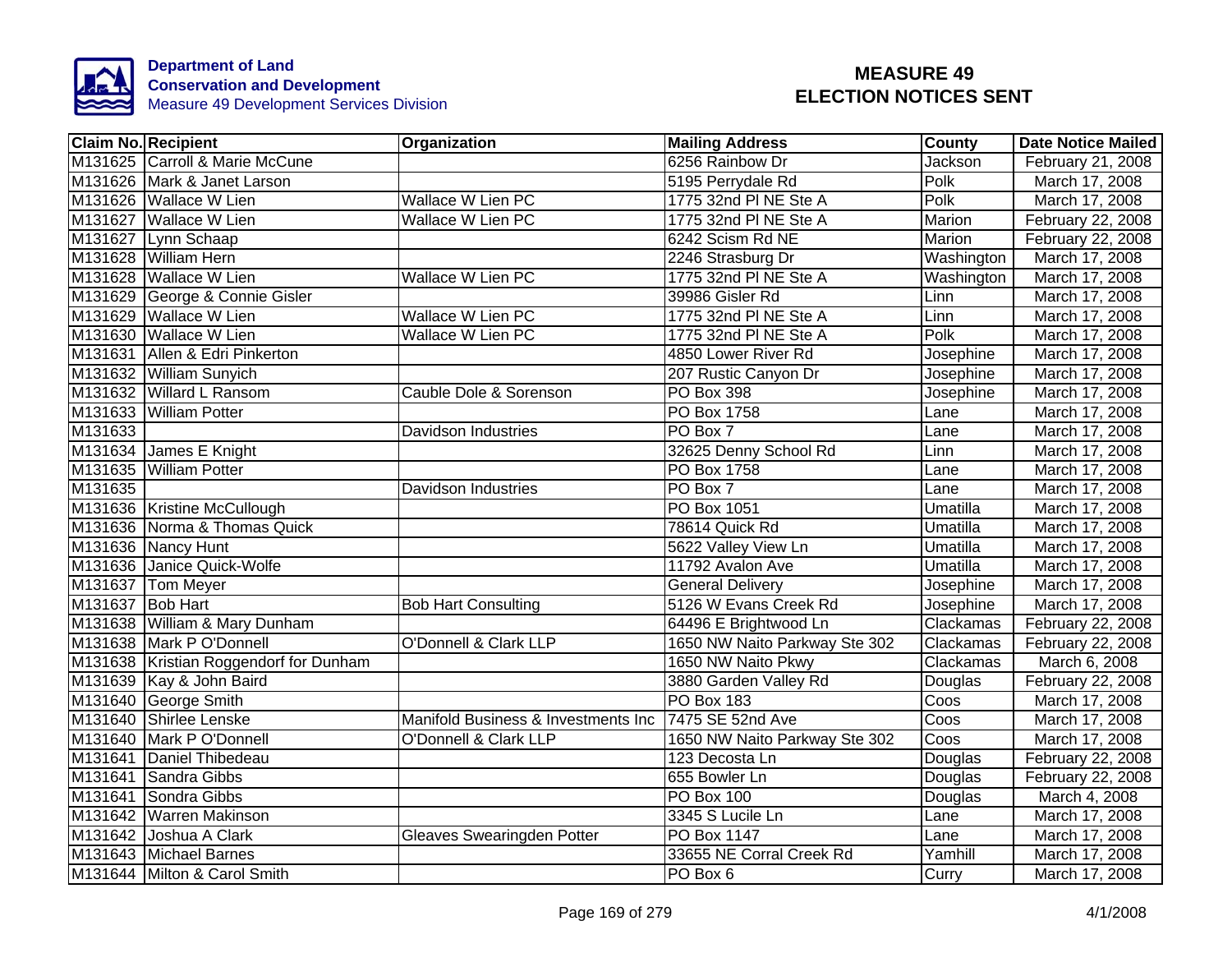

|                  | <b>Claim No. Recipient</b>       | Organization                            | <b>Mailing Address</b> | County        | <b>Date Notice Mailed</b> |
|------------------|----------------------------------|-----------------------------------------|------------------------|---------------|---------------------------|
|                  | M131645 Lawrence & Sandra Minor  |                                         | 18084 Red Hereford Ln  | Clackamas     | February 22, 2008         |
|                  | M131645 Donald B Bowerman        | Bowerman & Boutin LL                    | <b>PO Box 100</b>      | Clackamas     | February 22, 2008         |
|                  | M131646 Gary McIlvaine           |                                         | PO Box 56              | Yamhill       | February 22, 2008         |
|                  | M131647 Etta Schafer             |                                         | 2810 Elk Valley Rd     | Curry         | February 22, 2008         |
| M131647 Jim Capp |                                  |                                         | PO Box 2937            | Curry         | February 22, 2008         |
|                  | M131648 Lorraine Peters          |                                         | 130 Thunderbird        | Clackamas     | February 22, 2008         |
|                  | M131649 Donald & Louise Stacy    |                                         | 12180 Brick Rd SE      | Marion        | March 17, 2008            |
|                  | M131650 Doris Morin-Lamb         |                                         | 87512 Territorial Hwy  | Lane          | February 22, 2008         |
|                  | M131651 Gary Frum                |                                         | 30455 Brownsville Rd   | Linn          | March 17, 2008            |
|                  | M131652 M John Spicer            |                                         | 94211 Gauntlett        | Curry         | March 17, 2008            |
|                  | M131653 Douglas E Hojem          |                                         | PO Box 218             | Umatilla      | March 17, 2008            |
| M131653          |                                  | PJ Rohde Ranch Inc                      | 39007 Rohde Rd         | Umatilla      | March 17, 2008            |
|                  | M131654 Richard & Diane Barton   |                                         | 14915 SW 100th St      | Washington    | March 17, 2008            |
|                  | M131655 Roland W Johnson         |                                         | $PO$ Box E             | Wallowa       | March 18, 2008            |
|                  | M131656 Pat & Judith Wortman     |                                         | 87586 Hwy 82           | Wallowa       | February 22, 2008         |
|                  | M131656 Roland W Johnson         |                                         | PO Box E               | Wallowa       | February 22, 2008         |
|                  | M131657 Richard & Arlene Smith   |                                         | 12640 SW Clark Hill Rd | Washington    | March 18, 2008            |
|                  | M131658 Cecil & Susan Huserik    |                                         | 15351 S Hattan Rd      | Clackamas     | March 18, 2008            |
|                  | M131658 Michael L Rosenbaum      |                                         | 1826 NE Broadway       | Clackamas     | March 18, 2008            |
|                  | M131659 Morin Family             |                                         | <b>PO Box 251</b>      | <b>Marion</b> | March 18, 2008            |
|                  | M131659 Wallace W Lien           | <b>Wallace W Lien PC</b>                | 1775 32nd PI NE Ste A  | <b>Marion</b> | March 18, 2008            |
|                  | M131660 Aaron Burbank            |                                         | 22135 Gage Rd          | Polk          | February 22, 2008         |
|                  | M131661 John McCormick           |                                         | 25540 S Forest Rd      | Marion        | February 22, 2008         |
|                  | M131661 Afanasi & Evfimia Alagoz |                                         | 2233 Molalla Rd        | Marion        | February 22, 2008         |
|                  | M131662 Leonard Engelien         |                                         | PO Box 1053            | Polk          | March 18, 2008            |
|                  | M131663 Deborah Stair Leslie     |                                         | 763 SW Park St         | Marion        | March 18, 2008            |
|                  | M131663 Janet Stair Monk         |                                         | 4924 Northwind Ct      | Marion        | March 18, 2008            |
|                  | M131663 Linda Stair              |                                         | 2430 Lansing Ave NE    | Marion        | March 18, 2008            |
|                  | M131664 Robert & Marlene Budlong |                                         | 27806 Hudel Rd         | Marion        | February 22, 2008         |
|                  | M131664 Donald M Kelley          |                                         | 110 N 2nd St           | Marion        | February 22, 2008         |
|                  | M131665 Theodore & Agnes Zacher  |                                         | 12377 Donald Rd NE     | Marion        | February 22, 2008         |
|                  | M131665 Donald M Kelley          |                                         | 110 N 2nd St           | Marion        | February 22, 2008         |
|                  | M131666 Edward H Trompke         | Jordan Schrader Attorneys               | PO Box 230669          | Clackamas     | February 22, 2008         |
|                  | M131666 Dennis & Joann Dries     |                                         | PO Box 1030            | Clackamas     | February 22, 2008         |
|                  | M131667 Frances Summers          |                                         | 2224 Lampman Rd        | Josephine     | March 18, 2008            |
|                  | M131667 Walter L Cauble          |                                         | PO Box 398             | Josephine     | March 18, 2008            |
|                  | M131667 Rick Riker               | <b>Planning &amp; Research Services</b> | 560 NE F St #A224      | Josephine     | March 18, 2008            |
|                  | M131668 Darrold & Daniel Belcher |                                         | 30727 SE Pipeline Rd   | Multnomah     | March 18, 2008            |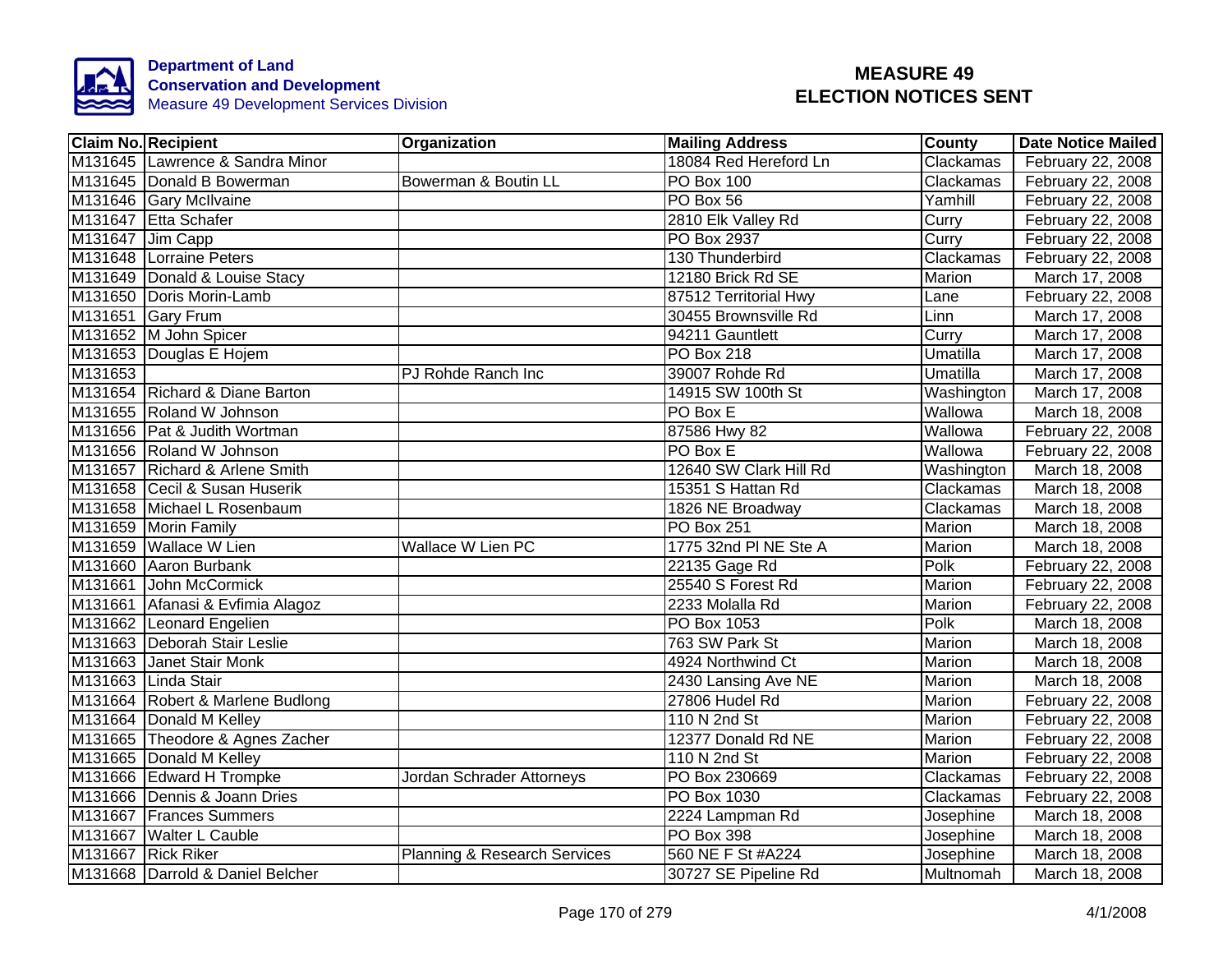

| <b>Claim No. Recipient</b> |                                     | Organization                    | <b>Mailing Address</b>        | County            | <b>Date Notice Mailed</b> |
|----------------------------|-------------------------------------|---------------------------------|-------------------------------|-------------------|---------------------------|
| M131668 Frank Walker       |                                     | Frank Walker & Associates       | 1480 Jamestown St SE          | Multnomah         | March 18, 2008            |
|                            | M131669 John & Janet Robertson      |                                 | 19501 Frost Rd                | Polk              | March 18, 2008            |
| M131669 Frank Walker       |                                     | Frank Walker & Associates       | 1480 Jamestown St SE          | Polk              | March 18, 2008            |
|                            | M131670 E Gale & Marilyn Larson     |                                 | 70030 Meadow View Rd          | Linn              | February 22, 2008         |
|                            | M131671 Christopher Connaway        |                                 | 637 14th St                   | Clatsop           | February 22, 2008         |
| M131673 Marjorie Robertson |                                     |                                 | 16800 Maple Grove Rd          | Polk              | February 22, 2008         |
| M131673 Frank Walker       |                                     | Frank Walker & Associates       | PO Box 7170                   | Polk              | February 22, 2008         |
|                            | M131674 Malcolm & Rue Brown         |                                 | PO Box 101                    | Jackson           | March 18, 2008            |
| M131675 Paul & Alice Stull |                                     |                                 | 211 W Kensington Ave          | Clackamas         | March 18, 2008            |
| M131675 William Cox        |                                     |                                 | 0244 SW California St         | Clackamas         | March 18, 2008            |
| M131676 William Cox        |                                     |                                 | 0244 SW California St         | Jackson           | March 18, 2008            |
| M131677 Mike O'Dwyer       |                                     |                                 | PO Box 2052                   | Curry             | February 22, 2008         |
|                            | M131677 Alan & Marilyn Haga         |                                 | 87666 Green Gulch Ln          | Curry             | February 22, 2008         |
|                            | M131678 Jerry & Nancy Benthin       |                                 | 26479 S Elwood Rd             | Clackamas         | February 22, 2008         |
|                            | M131679 Jeannette & Haman Shelton   |                                 | 42749 Camp Morrison Dr        | Linn              | February 22, 2008         |
| M131679 Donald M Kelley    |                                     |                                 | 110 N 2nd St                  | Linn              | February 22, 2008         |
| M131679 Joan Silbernagel   |                                     |                                 | 1494 N 6th St                 | Linn              | February 22, 2008         |
| M131680 Mike O'Dwyer       |                                     |                                 | <b>PO Box 2052</b>            | Curry             | March 18, 2008            |
|                            | M131680 Donald & Linda Smith        |                                 | 94884 Langlois Mountain Rd    | Curry             | March 18, 2008            |
|                            | M131680 Kristian Spencer Roggendorf | O'Donnell & Clark, LLP          | 1650 NW Naito Parkway Ste 302 | Curry             | March 18, 2008            |
|                            | M131681 Malcolm & Rue Brown         |                                 | <b>PO Box 101</b>             | Jackson           | March 18, 2008            |
| M131682 George Smith       |                                     |                                 | <b>PO Box 183</b>             | Multnomah         | February 22, 2008         |
|                            | M131682 Kristian Roggendorf         | <b>O'Donnell &amp;Clark LLP</b> | 1650 NW Naito Parkway Ste 302 | Multnomah         | February 22, 2008         |
| M131683                    |                                     | Jackson Ranch Inc               | <b>PO Box 606</b>             | Douglas           | February 22, 2008         |
|                            | M131684 Robert & Elaine Durrer      |                                 | 20295 E Beaver Creek Rd       | Tillamook         | March 18, 2008            |
| M131684 Julie Lafoon       |                                     |                                 | 7480 Trask River Rd           | Tillamook         | March 18, 2008            |
| M131684 Kevin Durrer       |                                     |                                 | 2890 McCormick Loop Rd        | Tillamook         | March 18, 2008            |
| M131685 Leota Lariza       |                                     |                                 | 1070 Eastside Rd              | <b>Hood River</b> | February 22, 2008         |
| M131686 Leota Lariza       |                                     |                                 | 1070 Eastside Rd              | <b>Hood River</b> | February 22, 2008         |
| M131687 Sam Tuckers        |                                     | Monahan Grove & Tucker          | 105 N Main                    | Umatilla          | February 22, 2008         |
| M131687 Gerald Wyland      |                                     | <b>Wyland Ranches Inc</b>       | 71656 Schroeder Rd            | Umatilla          | February 22, 2008         |
| M131688 Sam Tuckers        |                                     | Monahan Grove & Tucker          | 105 N Main                    | Umatilla          | February 22, 2008         |
| M131688 Gerald Wyland      |                                     | <b>Wyland Ranches Inc</b>       | 71656 Schroeder Rd            | Umatilla          | February 22, 2008         |
| M131689 Sam Tuckers        |                                     | Monahan Grove & Tucker          | 105 N Main                    | Umatilla          | February 22, 2008         |
| M131689 Gerald Wyland      |                                     | <b>Wyland Ranches Inc</b>       | 71656 Schroeder Rd            | Umatilla          | February 22, 2008         |
| M131690 Sam Tuckers        |                                     | Monahan Grove & Tucker          | 105 N Main                    | Umatilla          | February 22, 2008         |
| M131690 Gerald Wyland      |                                     | <b>Wyland Ranches Inc</b>       | 71656 Schroeder Rd            | Umatilla          | February 22, 2008         |
| M131691 Sam Tuckers        |                                     | Monahan Grove & Tucker          | 105 N Main                    | Umatilla          | February 22, 2008         |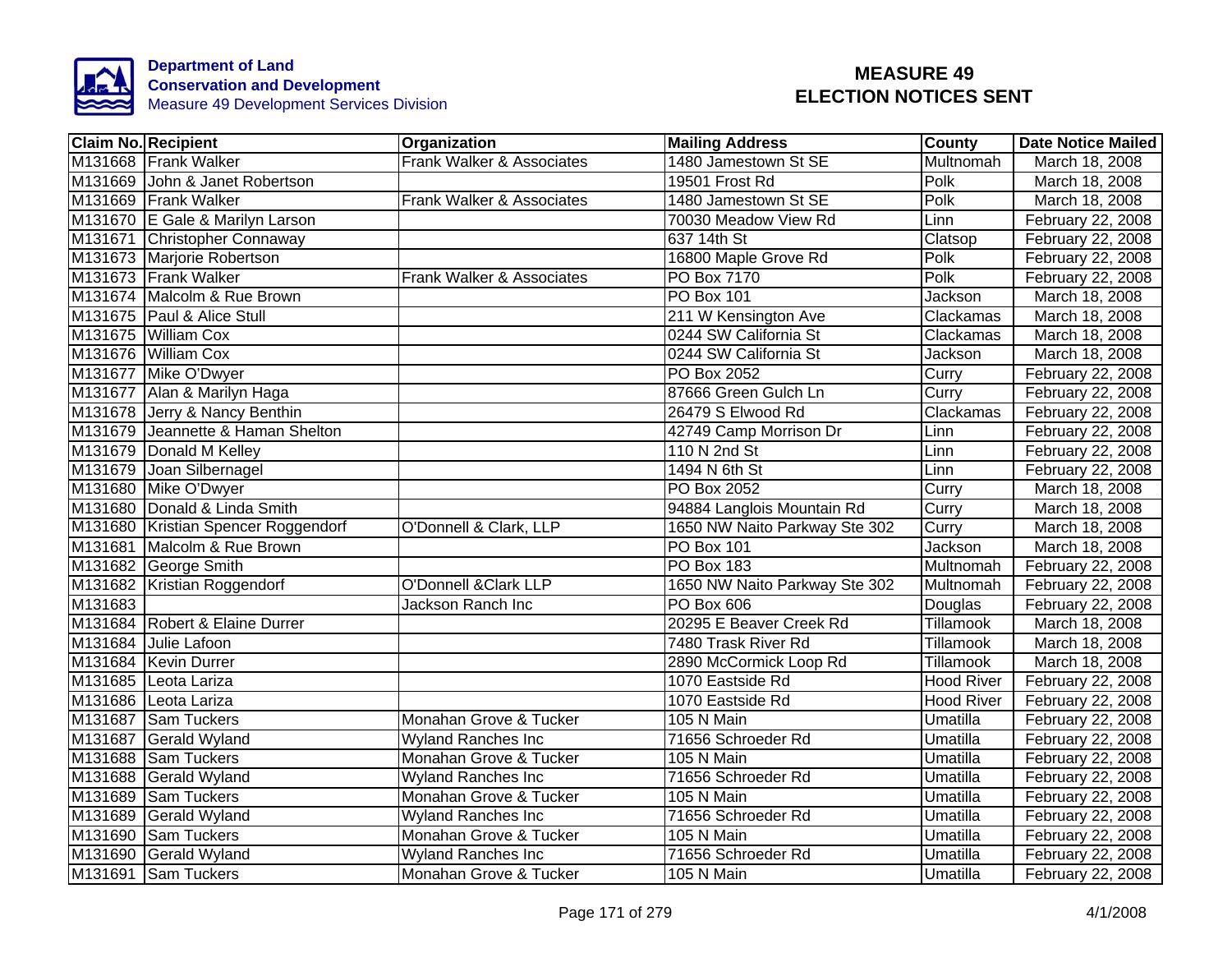

| <b>Claim No. Recipient</b>        | Organization                 | <b>Mailing Address</b>   | <b>County</b> | <b>Date Notice Mailed</b> |
|-----------------------------------|------------------------------|--------------------------|---------------|---------------------------|
| M131691 Gerald Wyland             | <b>Wyland Ranches Inc</b>    | 71656 Schroeder Rd       | Umatilla      | February 22, 2008         |
| M131692 Sam Tuckers               | Monahan Grove & Tucker       | 105 N Main               | Umatilla      | February 22, 2008         |
| M131692 Gerald Wyland             | <b>Wyland Ranches Inc</b>    | 71656 Schroeder Rd       | Umatilla      | February 22, 2008         |
| M131693 Rita & Charles Campbell   |                              | 36348 E Enterprise Rd    | Lane          | February 22, 2008         |
| M131693 Norman Waterbury          |                              | 28788 Gimpl Hill Rd      | Lane          | February 22, 2008         |
| M131694 Suzanne & Gregory Gardner |                              | 89374 Saddle Mountain Rd | Clatsop       | March 18, 2008            |
| M131695 Norman Waterbury          |                              | 28788 Gimpl Hill Rd      | Lane          | March 18, 2008            |
| M131695 Mark & Donna Wickwire     |                              | 29788 Wickwire Ln        | Lane          | March 18, 2008            |
| M131696 Irvin & Mary Raines       |                              | 4307 SW Hwy 97           | Jefferson     | February 22, 2008         |
| M131697 Norman Waterbury          |                              | 28788 Gimpl Hill Rd      | Lane          | March 18, 2008            |
| M131697 Susan Templeton           |                              | 90127 W Demming Rd       | Lane          | March 18, 2008            |
| M131698 Marvin & Joyce Key        |                              | 50671 Schubert Rd        | Umatilla      | March 18, 2008            |
| M131698 Sam Tucker                | Monahan Grove & Tucker       | 105 N Main               | Umatilla      | March 18, 2008            |
| M131699 Sam Tuckers               | Monahan Grove & Tucker       | 105 N Main               | Umatilla      | February 22, 2008         |
| M131699 Marvin & Joyce Key        |                              | 50671 Schubert Rd        | Umatilla      | February 22, 2008         |
| M131700 Harold Snow               |                              | <b>PO Box 508</b>        | Clatsop       | February 22, 2008         |
| M131700 Russell & Gwen Russell    |                              | 35421 Little Walluski Rd | Clatsop       | February 22, 2008         |
| M131701 Dolores Evers             |                              | 12930 NW Shadybrook Rd   | Washington    | February 22, 2008         |
| M131702 James & Lynne Charriere   |                              | 15998 S Umber View Ln    | Clackamas     | March 18, 2008            |
| M131702 Mary Johnson              |                              | 500 Abernethy Rd Ste 4   | Clackamas     | March 18, 2008            |
| M131703 Ardis & James Belknap     |                              | 77898 Chisolm Trail Dr   | Benton        | March 18, 2008            |
| M131704 Johanna Mather            |                              | 1635 Russet Dr           | Curry         | March 18, 2008            |
| M131704 John & Sharon Mather      |                              | PO Box 88                | Curry         | March 18, 2008            |
| M131705 Martin Strode             |                              | 36329 NW Three Cedars Ln | Washington    | March 18, 2008            |
| M131706 Gary Raisl                |                              | 1672 SE Oak Shore Ln     | Clackamas     | February 22, 2008         |
| M131707 Myong Lee                 |                              | 1165 Galls Creek Rd      | Jackson       | March 18, 2008            |
| M131707 Christian E Hearn         | Davis Hearn Saladoff & Smith | 515 E Main St            | Jackson       | March 18, 2008            |
| M131708 Grant & Estelle Baughman  |                              | 46252 SE Coalman Rd      | Clackamas     | March 3, 2008             |
| M131709 Nick & Carla Botner       |                              | 4015 Eagle Valley Rd     | Douglas       | March 18, 2008            |
| M131710 Laura C Johnson           |                              | <b>PO Box 907</b>        | Benton        | March 18, 2008            |
| M131710 Phyllis & Dean Sartain    |                              | 23001 Harris Rd          | Benton        | March 18, 2008            |
| M131711 Harold Snow               |                              | <b>PO Box 508</b>        | Clatsop       | February 22, 2008         |
| M131711 Hugh & Carol Seppa        |                              | 33416 W Lake Ln          | Clatsop       | February 22, 2008         |
| M131712 Hm & Alice Pihl           |                              | 23800 NW Pihl Rd         | Washington    | March 18, 2008            |
| M131713 Grace Edwards             |                              | 2742 Foxglove Loop       | Marion        | February 22, 2008         |
| M131713 Roxie Oglesby             |                              | 1603 NE 89th PI          | Marion        | February 22, 2008         |
| M131714 Alice Propes              |                              | 225 SE Walnut Ave        | Polk          | March 18, 2008            |
| M131715 Ruth & John Wyse          |                              | PO Box 80                | Linn          | March 18, 2008            |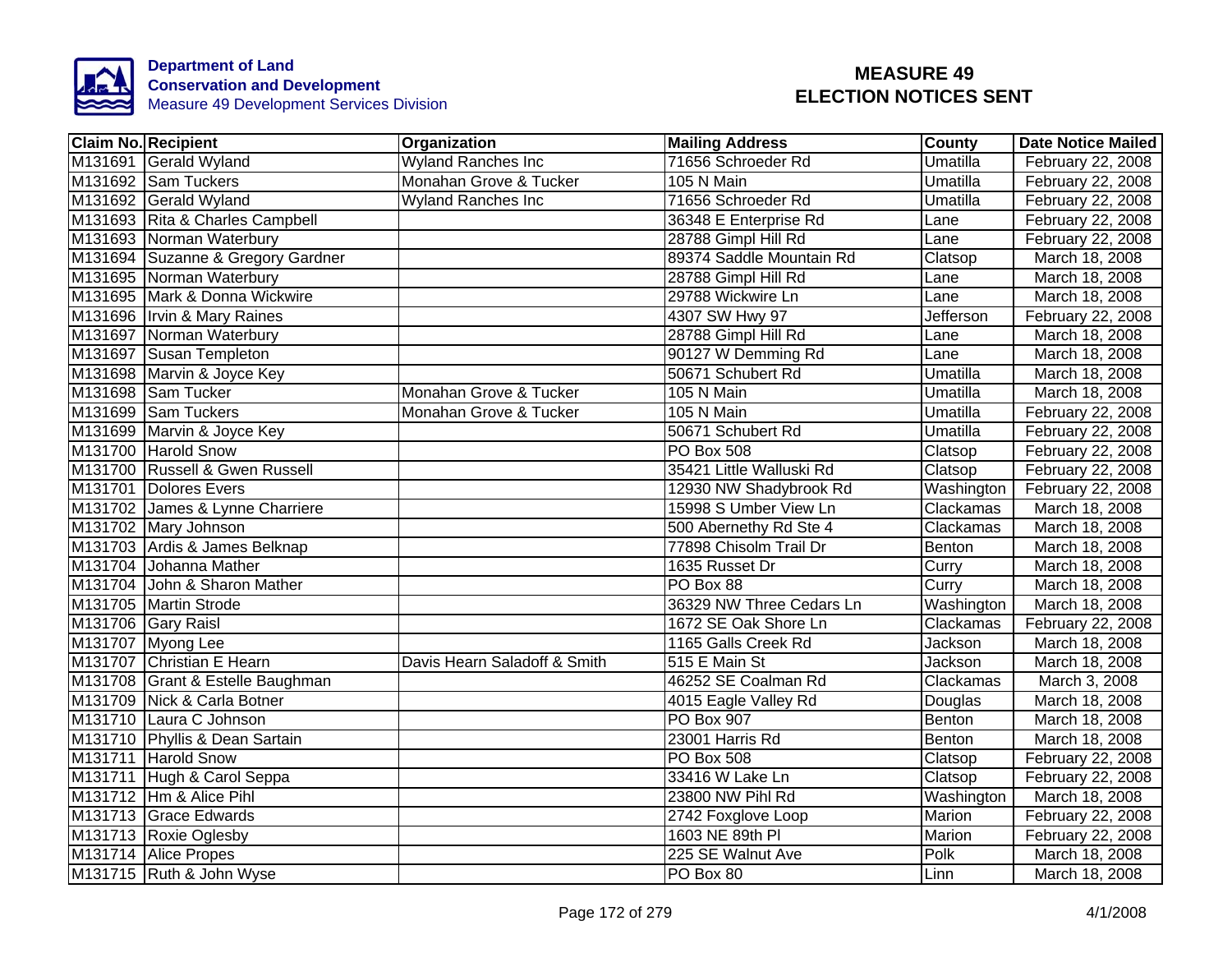

|         | <b>Claim No. Recipient</b>      | Organization                      | <b>Mailing Address</b>           | <b>County</b> | <b>Date Notice Mailed</b> |
|---------|---------------------------------|-----------------------------------|----------------------------------|---------------|---------------------------|
|         | M131715 Joel D Kalberer         | <b>Weatherford Thompson</b>       | <b>PO Box 667</b>                | Linn          | March 18, 2008            |
|         | M131716 E Joy Quiring           |                                   | 250 Oak Villa Rd                 | Polk          | March 18, 2008            |
|         | M131717 Grace Edwards           |                                   | 2742 Foxglove Loop               | <b>Marion</b> | February 22, 2008         |
|         | M131717 Roxie Oglesby           |                                   | 1603 NE 89th PI                  | Marion        | February 22, 2008         |
|         | M131718 James Zupancic          |                                   | 16869 SW 65th Ave #196           | Clackamas     | March 18, 2008            |
|         | M131718 Alan Goudy              |                                   | 2545 SW Terwilliger Blvd Apt 402 | Clackamas     | March 18, 2008            |
|         | M131719 James D Zupancic Cre    | The Zupancic Group Inc            | 16869 SW 65th Ave #196           | Clackamas     | February 22, 2008         |
|         | M131719 Leonard & Mary Schaber  |                                   | 8151 Icicle Rd                   | Clackamas     | February 22, 2008         |
|         | M131719 Lee Schaber             |                                   | 2230 River Heights Circle        | Clackamas     | February 22, 2008         |
|         | M131719 William Schaber         |                                   | 32100 SW French Prairie Rd #302  | Clackamas     | February 22, 2008         |
|         | M131719 William Schaber         |                                   | 32100 SW French Prairie Rd #302  | Clackamas     | March 4, 2008             |
|         | M131720 Gertrude Christensen    |                                   | 27055 SE Meier Ln                | Clackamas     | March 18, 2008            |
| M131720 | <b>Arabel Bennett</b>           |                                   | 27075 SE Meier Ln                | Clackamas     | March 18, 2008            |
|         | M131720 Coni Rathbone           | Davis Wright Tremaine             | 1300 SW Fifth Ave Ste 2400       | Clackamas     | March 18, 2008            |
|         | M131721 James D Zupancic Cre    | The Zupancic Group Inc            | 16869 SW 65th Ave #196           | Washington    | February 22, 2008         |
| M131721 |                                 | <b>Crescent Grove Cemetery</b>    | 9925 SW Greenburg Rd             | Washington    | February 22, 2008         |
|         | M131722 Dorothy Schmidlin       |                                   | 17325 NW Sellers Rd              | Washington    | March 18, 2008            |
|         | M131722 Bruce Vincent           | <b>Bedsaul/Vincent Consulting</b> | 825 NE 20th Ave Ste 300          | Washington    | March 18, 2008            |
|         | M131723 Dorothy Schmidlin       |                                   | 17325 NW Sellers Rd              | Washington    | March 18, 2008            |
|         | M131723 Bruce Vincent           | <b>Bedsaul/Vincent Consulting</b> | 825 NE 20th Ave Ste 300          | Washington    | March 18, 2008            |
|         | M131724 Bruce Vincent           | <b>Bedsaul/Vincent Consulting</b> | 825 NE 20th Ave Ste 300          | Washington    | March 18, 2008            |
|         | M131724 Leo & A Jane Graham     | <b>Montinore Ranch LLC</b>        | <b>PO Box 2170</b>               | Washington    | March 18, 2008            |
|         | M131725 William Cox             |                                   | 0244 SW California St            | Washington    | March 18, 2008            |
|         | M131726 Robert & Gloria Bigej   |                                   | 10985 S Beutel Rd                | Clackamas     | February 22, 2008         |
|         | M131726 Donald B Bowerman       | Bowerman & Boutin LL              | PO Box 100                       | Clackamas     | February 22, 2008         |
|         | M131727 Chary Mires             |                                   | 955 Hillcrest Circle             | <b>Baker</b>  | February 22, 2008         |
|         | M131727 Linda Triplett          |                                   | 13748 Red Fox Ln                 | <b>Baker</b>  | February 22, 2008         |
|         | M131727 James Weber             |                                   | 1501 Mandalay Beach Rd           | <b>Baker</b>  | February 22, 2008         |
|         | M131728 Chary Mires             |                                   | 955 Hillcrest Circle             | <b>Baker</b>  | March 18, 2008            |
|         | M131728 Linda Triplett          |                                   | 13478 Red Fox Ln                 | <b>Baker</b>  | March 18, 2008            |
|         | M131728 James Weber             |                                   | 1501 Mandalay Beach Rd           | <b>Baker</b>  | March 18, 2008            |
|         | M131729 Chary Mires             |                                   | 955 Hillcrest Circle             | <b>Baker</b>  | March 18, 2008            |
|         | M131729 Linda Triplett          |                                   | 13748 Red Fox Ln                 | <b>Baker</b>  | March 18, 2008            |
| M131729 | James Weber                     |                                   | 1501 Mandalay Beach Rd           | <b>Baker</b>  | March 18, 2008            |
|         | M131730 Rebel & Bonnie Minutoli |                                   | 17640 Hwy 66                     | Jackson       | March 18, 2008            |
|         | M131731 Bennett Family          |                                   | 20295 Unger Rd                   | Clackamas     | March 18, 2008            |
|         | M131731 Donald B Bowerman       | Bowerman & Boutin LL              | PO Box 100                       | Clackamas     | March 18, 2008            |
|         | M131732 William Cox             |                                   | 0244 SW California St            | Jackson       | March 18, 2008            |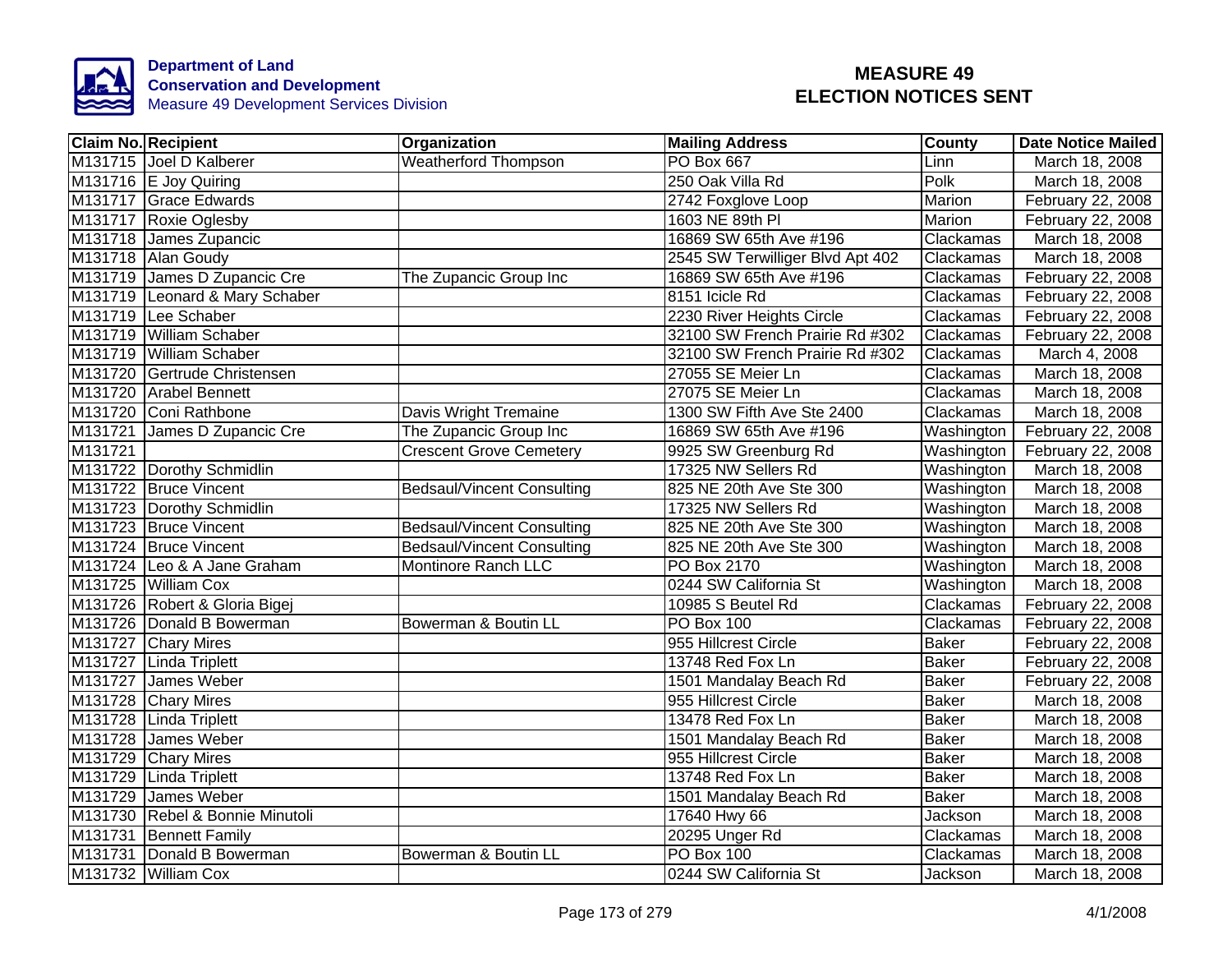

|         | <b>Claim No. Recipient</b>          | Organization             | <b>Mailing Address</b>      | <b>County</b>    | <b>Date Notice Mailed</b> |
|---------|-------------------------------------|--------------------------|-----------------------------|------------------|---------------------------|
|         | M131733 Beverly Brown               |                          | 18610 S Upper Highland Rd   | Clackamas        | March 18, 2008            |
|         | M131733 Donald B Bowerman           | Bowerman & Boutin LL     | <b>PO Box 100</b>           | Clackamas        | March 18, 2008            |
|         | M131734 William Cox                 |                          | 0244 SW California St       | Washington       | March 18, 2008            |
|         | M131735 William Cox                 |                          | 0244 SW California St       | Clackamas        | March 18, 2008            |
|         | M131736 Kristine McCullough         |                          | PO Box 1051                 | Umatilla         | March 18, 2008            |
|         | M131736 Norma & Thomas Quick        |                          | 78614 Quick Rd              | Umatilla         | March 18, 2008            |
|         | M131737 William Cox                 |                          | 0244 SW California St       | Multnomah        | February 22, 2008         |
|         | M131737 Jj & Joan Parsons           |                          | 244 SW California St        | Multnomah        | February 22, 2008         |
|         | M131738 Susan Schumacher            |                          | 38838 Shelburn Dr           | Linn             | March 18, 2008            |
|         | M131738 Donald M Kelley             |                          | 110 N 2nd St                | Linn             | March 18, 2008            |
|         | M131739 Alan McGuire-Dale           |                          | 4624 SE 14th St             | Multnomah        | March 18, 2008            |
|         | M131739 William Cox                 |                          | 0244 SW California St       | Multnomah        | March 18, 2008            |
|         | M131740 Wilt Family                 |                          | 100 SE Crystal Lake Dr      | Jackson          | March 18, 2008            |
|         | M131740 William Cox                 |                          | 0244 SW California St       | Jackson          | March 18, 2008            |
|         | M131741 Monica O'Brien              |                          | 5410 SW Macadam Ave Ste 100 | Clatsop          | March 18, 2008            |
|         | M131741 Martin Adams                |                          | 88870 Hwy 101               | Clatsop          | March 18, 2008            |
|         | M131742 Duane & Dixie Benson        |                          | 5498 SW Iris Ln             | <b>Jefferson</b> | February 22, 2008         |
|         | M131743 Ronald & Larilla Tye        |                          | 82725 Century Ln            | Wallowa          | February 22, 2008         |
|         | M131743 Rene Layton                 |                          | PO Box 44                   | Wallowa          | February 22, 2008         |
|         | M131744 William Cox                 |                          | 0244 SW California St       | Washington       | March 18, 2008            |
|         | M131745 George & Margaret Deardorff |                          | 44256 Eagle Creek Rd        | <b>Baker</b>     | March 18, 2008            |
|         | M131746 Jimmie & Rochelle Johnson   |                          | 69550 Goodrich Rd           | <b>Deschutes</b> | March 18, 2008            |
|         | M131747 William Cox                 |                          | 0244 SW California St       | Washington       | March 18, 2008            |
|         | M131748 Clarence & Patricia Schulze |                          | 89907 Upper Four Mile Ln    | Coos             | March 18, 2008            |
|         | M131749 William Cox                 |                          | 0244 SW California St       | Clackamas        | March 18, 2008            |
|         | M131750 Dwight & Valda Morgan       | Morgan & Engle           | 3299 Doerner Cutoff Rd      | Douglas          | March 18, 2008            |
| M131751 |                                     | Morgan & Engle           | 3299 Doerner Cutoff Rd      | Douglas          | March 18, 2008            |
| M131752 |                                     | Morgan & Engle           | 3299 Doerner Cutoff Rd      | Douglas          | March 18, 2008            |
|         | M131753 Robert & Ruth Baines        |                          | 9148 W Evans Creek Rd       | Jackson          | February 22, 2008         |
|         | M131754 Lorelei Lewis               |                          | 31681 SW Riedweg Rd         | Washington       | February 22, 2008         |
|         | M131754 Mark L Huglin               |                          | 4004 Kruse Way Ste 200      | Washington       | February 22, 2008         |
|         | M131755   Forrest & Mary Lesher     |                          | 55 Birnam Wood Rd           | Jackson          | February 22, 2008         |
|         | M131755 Kirsten Couch               |                          | 1 Birnam Wood Rd            | Jackson          | February 22, 2008         |
|         | M131755 Mark S Bartholomew          | <b>Hornecker Cowling</b> | 717 Murhphy Rd              | Jackson          | February 22, 2008         |
|         | M131756 Shirley Kelly               |                          | 6212 Sweet Ln               | Jackson          | March 18, 2008            |
|         | M131756 Mark S Bartholomew          | Hornecker Cowling Hassen | 717 Murphy Rd               | Jackson          | March 18, 2008            |
|         | M131757 Clyde & Laura Lang          |                          | 148 E Valley View Rd        | Jackson          | March 18, 2008            |
|         | M131757 Mark S Bartholomew          | Hornecker Cowling Hassen | 717 Murphy Rd               | Jackson          | March 18, 2008            |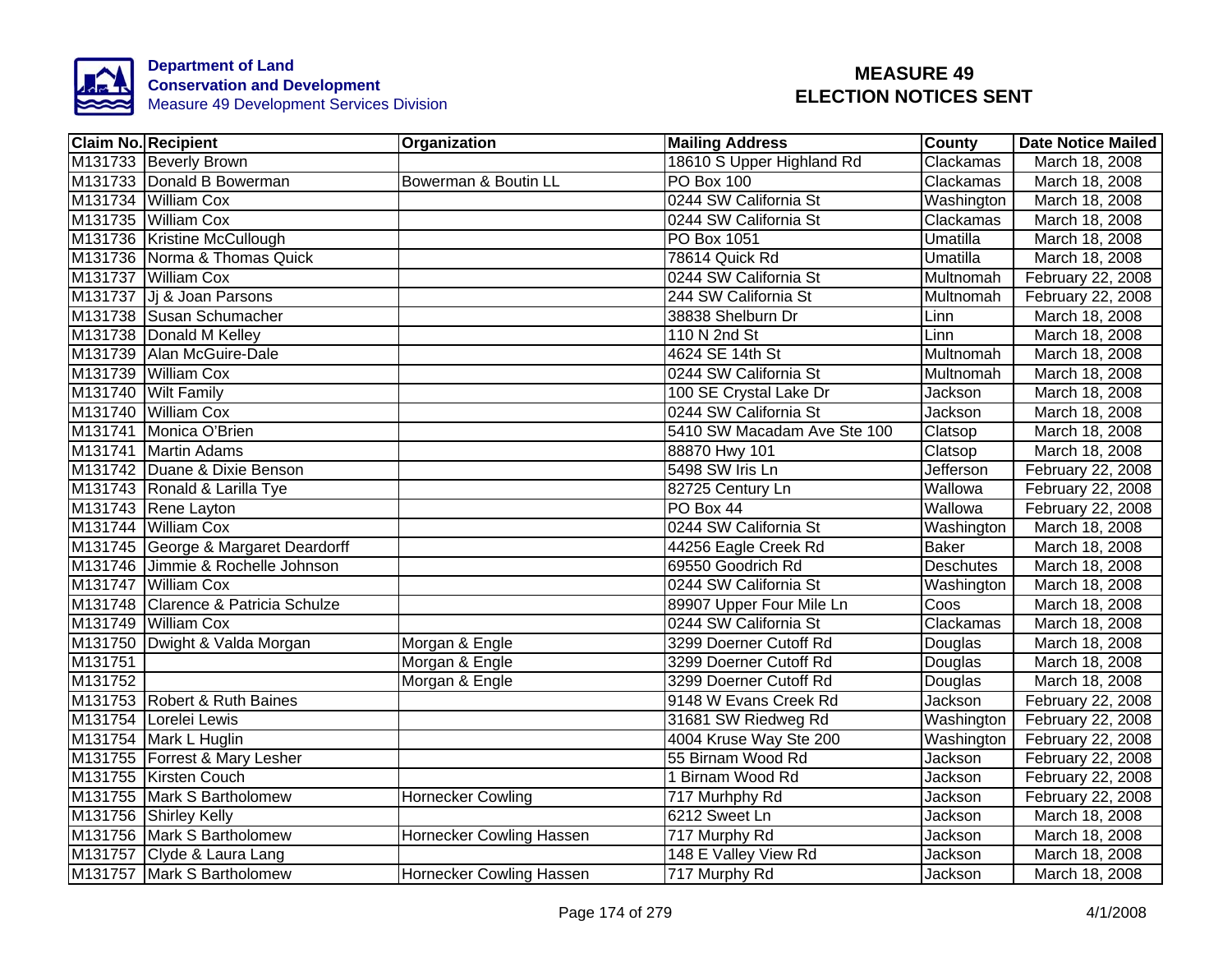

| <b>Claim No. Recipient</b>       | Organization                    | <b>Mailing Address</b>   | County                   | <b>Date Notice Mailed</b> |
|----------------------------------|---------------------------------|--------------------------|--------------------------|---------------------------|
| M131758 Nicholas Doherty         |                                 | 101 Nepal Rd             | Jackson                  | March 18, 2008            |
| M131758 Mark S Bartholomew       | <b>Hornecker Cowling Hassen</b> | 717 Murphy Rd            | <b>Jackson</b>           | March 18, 2008            |
| M131759 Lorenza & Laura Craig    |                                 | 97204 Stian Smith Ln     | $\overline{\text{Cous}}$ | March 18, 2008            |
| M131760 Donald Joe Willis        |                                 | 1211 SW 5th Ave Ste 1900 | Multnomah                | March 18, 2008            |
| M131761 John & Margaret Bootsma  |                                 | 745 Camphell St          | <b>Baker</b>             | March 18, 2008            |
| M131762 Donald B Bowerman        | Bowerman & Boutin LL            | <b>PO Box 100</b>        | Clackamas                | February 22, 2008         |
| M131762 Maurice & Grace Blodgett |                                 | 12193 SE 105Th           | Clackamas                | February 22, 2008         |
| M131763 L Calvin Martin          |                                 | 3901 Bridgeport Dr       | Jackson                  | March 18, 2008            |
| M131763 Ray & Morieta Miller     |                                 | 2520 E Main St           | Jackson                  | March 18, 2008            |
| M131764 James & Allison Elliott  |                                 | 1650 Butler Creek Rd     | Jackson                  | March 18, 2008            |
| M131764 L Calvin Martin          |                                 | 3901 Bridgeport Dr       | Jackson                  | March 18, 2008            |
| M131765   L Calvin Martin        |                                 | 3901 Bridgeport Dr       | Jackson                  | March 18, 2008            |
| M131765 Anthony & Gina Haas      |                                 | 12941 Modoc Rd           | Jackson                  | March 18, 2008            |
| M131766 L Calvin Martin          |                                 | 3901 Bridgeport Dr       | Jackson                  | March 18, 2008            |
| M131766 Rb & Virginia Browns     |                                 | 5758 Crater Lake Ave     | Jackson                  | March 18, 2008            |
| M131767 L Calvin Martin          |                                 | 3901 Bridgeport Dr       | Jackson                  | March 18, 2008            |
| M131767 David & Donna Sherbourne |                                 | 2845 Coker Butte Rd      | <b>Jackson</b>           | March 18, 2008            |
| M131768 Jewel & Nathan Fincher   |                                 | PO Box 8                 | Josephine                | March 18, 2008            |
| M131768 L Calvin Martin          |                                 | 3901 Bridgeport Dr       | Josephine                | March 18, 2008            |
| M131769 L Calvin Martin          |                                 | 3901 Bridgeport Dr       | Jackson                  | March 18, 2008            |
| M131769 Skeeter Jackson          |                                 | 4261 N Foothills Rd      | Jackson                  | March 18, 2008            |
| M131770 Rolen & Edro Rosecrans   |                                 | 808 Galls Creek Rd       | Jackson                  | February 22, 2008         |
| M131770 L Calvin Martin          |                                 | 3901 Bridgeport Dr       | Jackson                  | February 22, 2008         |
| M131771 William Potter           |                                 | <b>PO Box 1758</b>       | Lane                     | March 18, 2008            |
| M131771                          | <b>Davidson Industries</b>      | PO Box 7                 | Lane                     | March 18, 2008            |
| M131772 William Potter           | <b>Arnold Gallagher Saydack</b> | PO Box 1758              | Lane                     | March 18, 2008            |
| M131772                          | <b>Davidson Industries</b>      | PO Box 7                 | Lane                     | March 18, 2008            |
| M131773 William Potter           | <b>Arnold Gallagher Saydack</b> | PO Box 1758              | Lane                     | March 18, 2008            |
| M131773                          | Davidson Industries             | PO Box 7                 | Lane                     | March 18, 2008            |
| M131775 James Deatherage         | SJ Land & Timber                | 3696 Broadway #80        | Coos                     | March 18, 2008            |
| M131776 Dorothy Larson           |                                 | 30041 E Woodard Rd       | Multnomah                | March 18, 2008            |
| M131777 Kenneth & Leandra Gambee | Monica Bavinaga                 | PO Box 3418              | Washington               | March 18, 2008            |
| M131778 Kenneth & Leandra Gambee |                                 | PO Box 3418              | Jackson                  | March 18, 2008            |
| M131779 Kenneth & Leandra Gambee |                                 | PO Box 3418              | Douglas                  | March 18, 2008            |
| M131780 Monte Thomas             |                                 | 85635 Rencker Rd         | Umatilla                 | March 18, 2008            |
| M131781 Robert & Kathy Graham    |                                 | 4064 NW Oak Grove        | Benton                   | March 18, 2008            |
| M131782 Duane & Sharon Lindsay   |                                 | PO Box 1893              | $\overline{\text{Coos}}$ | March 18, 2008            |
| M131783 Gary & Connie Moore      |                                 | 14601 SE 312th Ave       | Clackamas                | March 18, 2008            |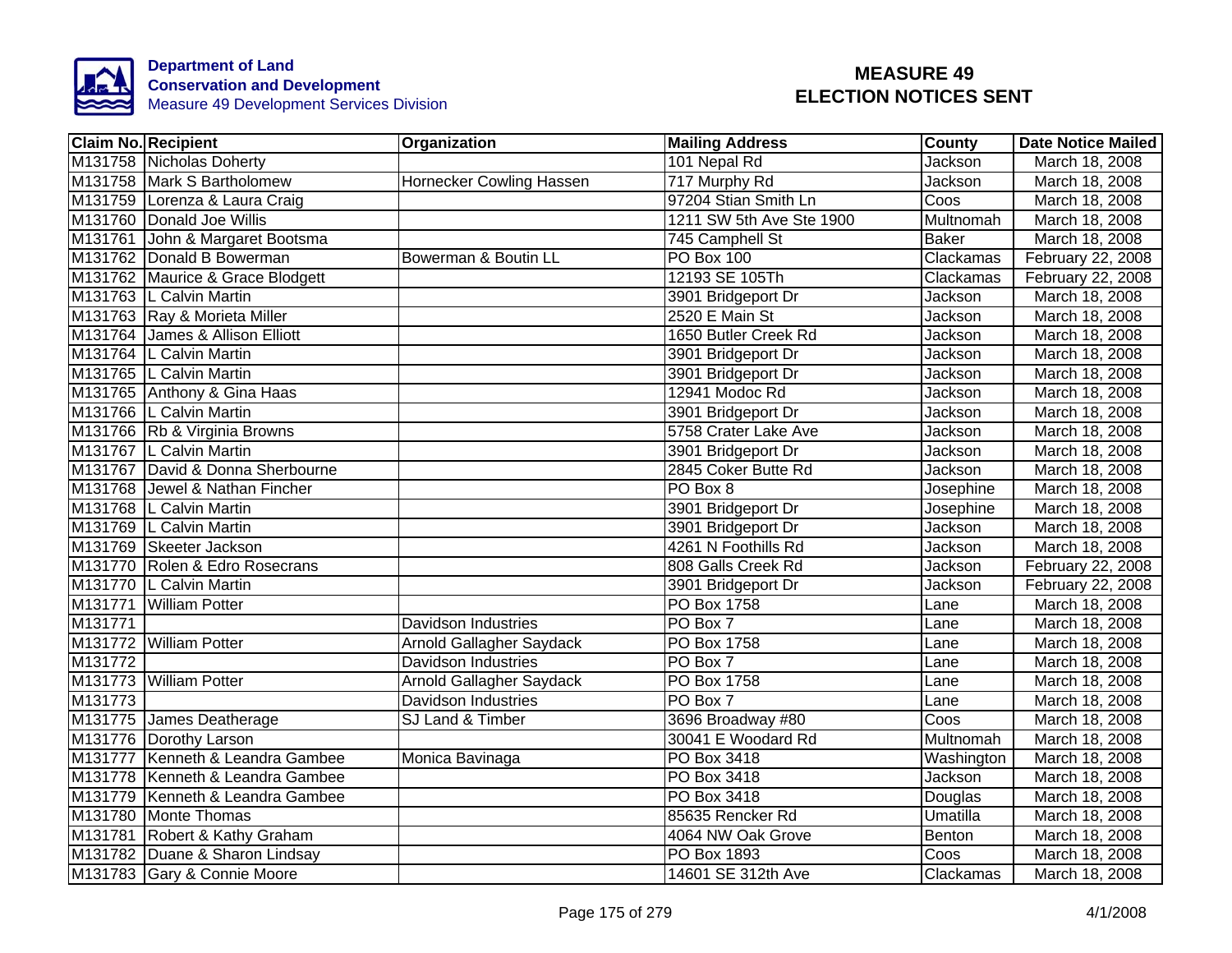

| <b>Claim No. Recipient</b>         | Organization                      | <b>Mailing Address</b>       | County           | <b>Date Notice Mailed</b> |
|------------------------------------|-----------------------------------|------------------------------|------------------|---------------------------|
| M131783 Edward H Trompke           | Jordan Schrader PC                | PO Box 230669                | Clackamas        | March 18, 2008            |
| M131784 Sam Tuckers                | Monahan Grove & Tucker            | 105 N Main                   | Umatilla         | February 22, 2008         |
| M131784 John & Lauree Miller       |                                   | 1500 Catheriue St            | Umatilla         | February 22, 2008         |
| M131785 Gerald Kechloian           |                                   | 1594 Jackson Rd              | Jackson          | March 18, 2008            |
| M131785 Christian E Hearn          | Davis Hearn Saladoff & Smith      | 515 E Main St                | Jackson          | March 18, 2008            |
| M131786 Sam Tuckers                | Monahan Grove & Tucker            | 105 N Main                   | Umatilla         | February 22, 2008         |
| M131786 Lucile Miller              |                                   | 15730 SW Oakhill Ln          | Umatilla         | February 22, 2008         |
| M131786 John & Lauree Miller       |                                   | 1500 Catheriue St            | Umatilla         | February 22, 2008         |
| M131787 Dorothy Schmidlin          |                                   | 17325 NW Sellers Rd          | Washington       | March 18, 2008            |
| M131787 Bruce Vincent              | <b>Bedsaul/Vincent Consulting</b> | 825 NE 20th Ave Ste 300      | Washington       | March 18, 2008            |
| M131788 Britta Willie              |                                   | 81800 Davisson Rd            | Lane             | March 18, 2008            |
| M131788 Norman Waterbury           |                                   | 28788 Gimpl Hill Rd          | Lane             | March 18, 2008            |
| M131789 Wayne & Lynn Poole         |                                   | 33605 Rainbows End Ln        | Clatsop          | March 18, 2008            |
| M131790 Edward Trompke             |                                   | PO Box 230669                | Washington       | March 18, 2008            |
| M131790 Clarence & Pamela Langer   | Langer Family LLC                 | 15585 SW TualatinSherwood Rd | Washington       | March 18, 2008            |
| M131791 John & Susan Ausland       |                                   | 582 Granite Hill Rd          | Josephine        | March 18, 2008            |
| M131791 Bob Hart                   | <b>Bob Hart Consulting</b>        | 5126 W Evans Creek Rd        | Josephine        | March 18, 2008            |
| M131792 John & Susan Ausland       |                                   | 582 Granite Hill Rd          | Josephine        | March 18, 2008            |
| M131792 Bob Hart                   | <b>Bob Hart Consulting</b>        | 5126 W Evans Creek Rd        | Josephine        | March 18, 2008            |
| M131793 John & Susan Ausland       |                                   | 582 Granite Hill Rd          | Josephine        | March 18, 2008            |
| M131793 Bob Hart                   | <b>Bob Hart Consulting</b>        | 5126 W Evans Creek Rd        | Josephine        | March 18, 2008            |
| M131794 John & Susan Ausland       |                                   | 582 Granite Hill Rd          | Josephine        | March 18, 2008            |
| M131794 Bob Hart                   | <b>Bob Hart Consulting</b>        | 5126 W Evans Creek Rd        | Josephine        | March 18, 2008            |
| M131795 William Cox                |                                   | 0244 SW California St        | Washington       | February 22, 2008         |
| M131795 Lester & Josephine Fordhan | C/O William Cox                   | 0244 SW California St        | Washington       | February 22, 2008         |
| M131796 William Cox                |                                   | 0244 SW California St        | Washington       | March 18, 2008            |
| M131797 William Cox                |                                   | 0244 SW California St        | Columbia         | February 22, 2008         |
| M131797 Kenneth & Penny Smejkal    | C/O William Cox                   | 0244 SW California St        | Columbia         | February 22, 2008         |
| M131798 Frances Gulick             |                                   | PO Box 833                   | <b>Baker</b>     | March 18, 2008            |
| M131798 Stan Gulick                |                                   | 39486 Pine Town Ln           | <b>Baker</b>     | March 18, 2008            |
| M131799 Kristine McCullough        |                                   | PO Box 1051                  | Umatilla         | February 22, 2008         |
| M131799 Norma & Thomas Quick       |                                   | 78614 Quick Rd               | Umatilla         | February 22, 2008         |
| M131800 Kristine McCullough        |                                   | PO Box 1051                  | Umatilla         | February 22, 2008         |
| M131801<br>Patricia Fleshman       |                                   | 1060 20th St #11             | Jefferson        | March 18, 2008            |
| M131801<br>Donald V Reeder         | Glenn Sites & Reeder LLP          | 205 SE Fifth St              | Jefferson        | March 18, 2008            |
| M131802 Patricia Fleshman          |                                   | 1060 20th St #11             | Jefferson        | March 18, 2008            |
| M131802 Donald V Reeder            | Glenn Sites & Reeder LLP          | 205 SE Fifth St              | <b>Jefferson</b> | March 18, 2008            |
| M131803 Robert & Darla Bartell     |                                   | 30470 Sprague River Rd       | Klamath          | March 18, 2008            |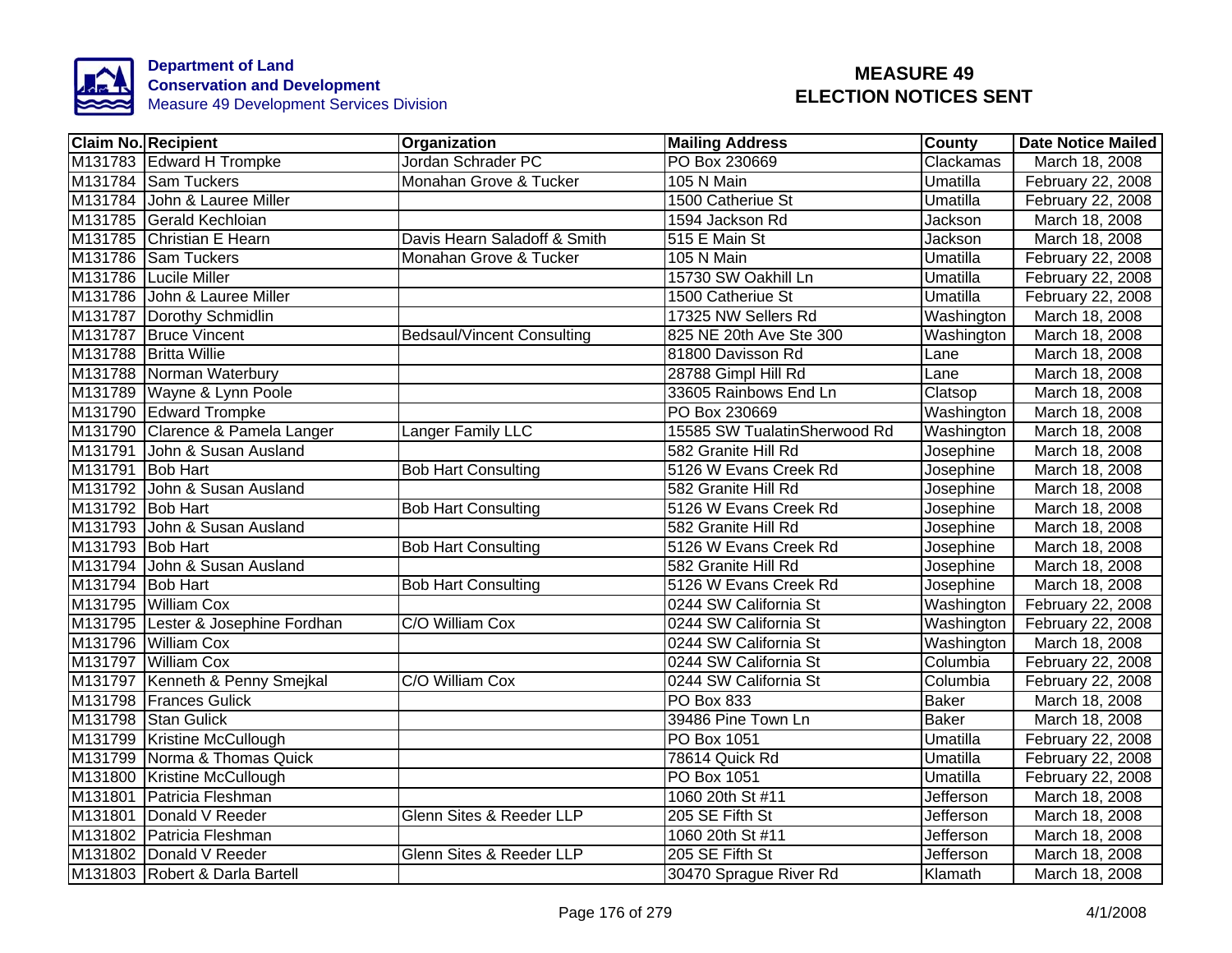

| <b>Claim No. Recipient</b>            | Organization                 | <b>Mailing Address</b>       | County           | <b>Date Notice Mailed</b> |
|---------------------------------------|------------------------------|------------------------------|------------------|---------------------------|
| M131803 Michael L Spencer             | Michael L Spencer LLC        | 409 Pine St Ste 204          | Klamath          | March 18, 2008            |
| M131804 David Fairclo                 |                              | 20751 Amber Way              | Klamath          | March 18, 2008            |
| M131804 Ann S Fairclo                 |                              | 15555 Hwy 140 E              | Klamath          | March 18, 2008            |
| M131804 Susan Fairclo-House           |                              | 6261 Juniper Way             | Klamath          | March 18, 2008            |
| M131804 Michael L Spencer             | Michael L Spencer LLC        | 409 Pine St Ste 204          | Klamath          | March 18, 2008            |
| M131805 William & Beverly Haslebacher |                              | 7142 74th Ave NE             | Marion           | February 22, 2008         |
| M131805 Mark D Shipman                | Saalfeld Griggs PC           | PO Box 470                   | Marion           | February 22, 2008         |
| M131806 Leona Atchley                 |                              | 9751 SW Lancefield Rd        | Yamhill          | March 18, 2008            |
| M131806 Mark D Shipman                | Saalfeld Griggs              | PO Box 470                   | Yamhill          | March 18, 2008            |
| M131807 Mark D Shipman                | Saalfeld Griggs              | PO Box 470                   | Marion           | March 18, 2008            |
| M131808 Mark D Shipman                | Saalfeld Griggs              | PO Box 470                   | Marion           | March 18, 2008            |
| M131809 Lydon & Geraldine Scheeff     |                              | 16748 S Hattan Rd            | Clackamas        | March 18, 2008            |
| M131810 Eric Dancer                   |                              | 492 Denn Rd                  | Douglas          | February 22, 2008         |
| M131810 Ora Unicume                   |                              | 496 Denn Rd                  | Douglas          | February 22, 2008         |
| M131811 Jeff Green                    |                              | 10900 Cape Lookout Rd        | <b>Tillamook</b> | March 18, 2008            |
| M131811 Jay Daniel & Jack Green       |                              | 18900 Cape Lookout Rd        | Tillamook        | March 18, 2008            |
| M131811 Lois Albright                 | Albright & Kittell PC        | <b>PO Box 939</b>            | <b>Tillamook</b> | March 18, 2008            |
| M131812 Lisa Morris                   |                              | PO Box 3095                  | Clackamas        | February 22, 2008         |
| M131812 Donald Morris                 |                              | 43175 Coalman Rd             | Clackamas        | February 22, 2008         |
| M131813 Donald & Loretta Morris       |                              | 43175 SE Coalman Rd          | Clackamas        | February 22, 2008         |
| M131814 Florence Hartwig              |                              | 495 NE Main St               | Clackamas        | February 22, 2008         |
| M131814 Richard Hartwig               |                              | PO Box 97                    | Clackamas        | February 22, 2008         |
| M131814 Vicki Thun                    |                              | 19875 S Polehn Dr            | Clackamas        | February 22, 2008         |
| M131814 Tamara Bliley                 |                              | 193 AV Davis Rd              | Clackamas        | February 22, 2008         |
| M131814 Steven Hartwig                |                              | 417 Evans St E               | Clackamas        | February 22, 2008         |
| M131815 Thomas Malpass                | Malpass Land Co              | <b>PO Box 225</b>            | Linn             | March 18, 2008            |
| M131816 Richard & Mary Hildebrand     |                              | PO Box 55                    | Curry            | March 18, 2008            |
| M131817 Wendelin Imdieke              |                              | 3303 SW Kirk Ave             | Clackamas        | March 18, 2008            |
| M131817 Donald B Bowerman             | Bowerman & Boutin LL         | <b>PO Box 100</b>            | Clackamas        | March 18, 2008            |
| M131818 Thomas & Marilyn Kasch        |                              | 3604 SW Park Ln              | Clackamas        | March 10, 2008            |
| M131818 Donald B Bowerman             | Bowerman & Boutin LL         | PO Box 100                   | Clackamas        | March 10, 2008            |
| M131819 Ken & Carol Roberts           |                              | 2700 SW Schaeffe Rd          | Clackamas        | March 18, 2008            |
| M131820 Timothy Fisher                |                              | 28810 SE Wheeler Rd          | Clackamas        | March 18, 2008            |
| M131820 Steve Schell                  | <b>Black Helterline LLP</b>  | 805 SW Broadway Ste 1900     | Clackamas        | March 18, 2008            |
| M131821 Norma & Johnny Meadows        |                              | 5652 Adams Rd                | Jackson          | March 18, 2008            |
| M131821 Christian E Hearn             | Davis Hearn Saladoff & Smith | 515 E Main St                | <b>Jackson</b>   | March 18, 2008            |
| M131822 Steve Wilgers                 |                              | PO Box 209                   | Coos             | March 18, 2008            |
| M131822 Paul & Kay Davis              |                              | $\overline{54}$ 453 Brady Rd | Coos             | March 18, 2008            |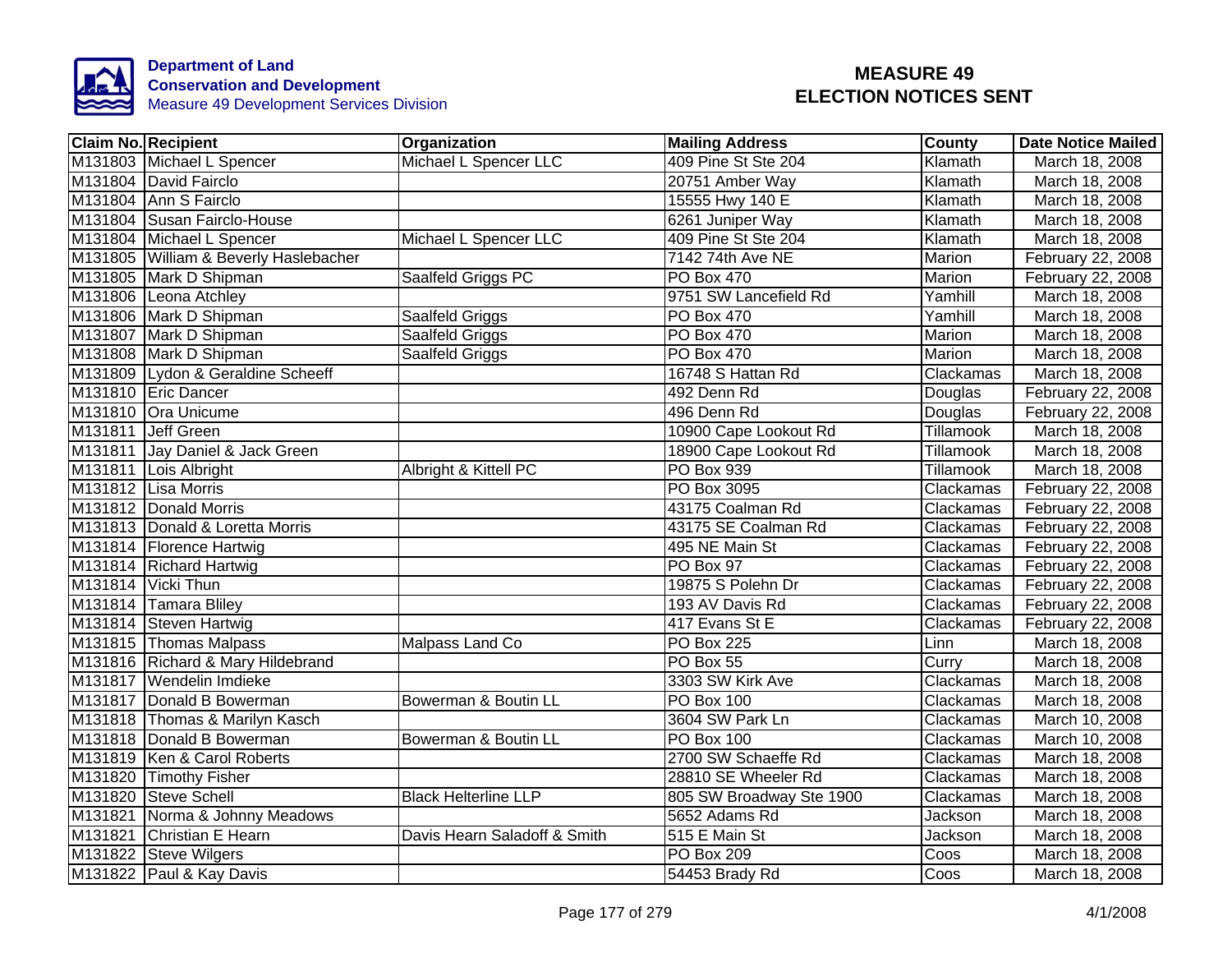

|         | <b>Claim No. Recipient</b>          | Organization                     | <b>Mailing Address</b>      | County       | <b>Date Notice Mailed</b> |
|---------|-------------------------------------|----------------------------------|-----------------------------|--------------|---------------------------|
|         | M131823 Lillian Dawson              |                                  | 440 Elks Dr #979            | Polk         | March 18, 2008            |
|         | M131823 Laura Johnson               |                                  | <b>PO Box 907</b>           | Polk         | March 18, 2008            |
|         | M131824 Michael Kratzer             |                                  | 3220 NW 101st Ave           | Multnomah    | March 18, 2008            |
|         | M131825   Kent C Tresidder          |                                  | 92206 Hwy 42S               | Coos         | March 18, 2008            |
|         | M131826 Kent C Tresidder            |                                  | 92206 Hwy 42S               | Coos         | March 18, 2008            |
|         | M131827 Kent C Tresidder            |                                  | 92206 Hwy 42S               | Coos         | March 18, 2008            |
|         | M131828   Kent Tresidder            | Lampa Creek Land & Livestock LLC | 92206 Hwy 42S               | Coos         | March 18, 2008            |
|         | M131829 Fayne & Jessie Ritch        |                                  | <b>PO Box 703</b>           | <b>Baker</b> | March 18, 2008            |
|         | M131830 Fayne & Jessie Ritch        |                                  | <b>PO Box 703</b>           | <b>Baker</b> | March 18, 2008            |
|         | M131831 Fred & Margie Evers         |                                  | 41635 Lippert Ln            | Washington   | February 22, 2008         |
|         | M131832 Fred & Margie Evers         |                                  | 41635 Lippert Ln            | Washington   | March 18, 2008            |
|         | M131833 Betty Green                 |                                  | 42278 Washington Gulch      | <b>Baker</b> | March 18, 2008            |
|         | M131834 Carl Coffman                |                                  | <b>PO Box 387</b>           | Clackamas    | March 18, 2008            |
|         | M131835 James & Judy Zachrison      |                                  | 14995 SE Amisigger Rd       | Clackamas    | February 22, 2008         |
|         | M131836 Wesley & Dorothy Ross       |                                  | 17411 SW McCormick Hill Rd  | Washington   | February 22, 2008         |
|         | M131837 Jimmie & Julienne Boyko     |                                  | 15015 SE 362nd Ave          | Clackamas    | February 22, 2008         |
|         | M131837 Frank Walker                | Frank Walker & Associates        | PO Box 7170                 | Clackamas    | February 22, 2008         |
|         | M131838 James & Linda Sandner       |                                  | PO Box 3274                 | Linn         | March 18, 2008            |
|         | M131838 Frank Walker                | Frank Walker & Associates        | 1480 Jamestown St SE        | Linn         | March 18, 2008            |
|         | M131839 Angie Sandner               |                                  | PO Box 3274                 | Linn         | February 22, 2008         |
|         | M131839 Frank Walker                | Frank Walker & Associates        | <b>PO Box 7170</b>          | Linn         | February 22, 2008         |
|         | M131840 James Sandner               |                                  | PO Box 3274                 | Linn         | March 18, 2008            |
|         | M131840 Frank Walker                | Frank Walker & Associates        | 1480 Jamestown St SE        | Linn         | March 18, 2008            |
|         | M131841 James Sandner               |                                  | PO Box 3274                 | Linn         | March 18, 2008            |
|         | M131841 Frank Walker                | Frank Walker & Associates        | 1480 Jamestown St SE        | Linn         | March 18, 2008            |
|         | M131842 William & Maryelle McCamman |                                  | <b>PO Box 2500</b>          | Clackamas    | February 22, 2008         |
|         | M131842 Frank Walker                | Frank Walker & Associates        | <b>PO Box 7170</b>          | Clackamas    | February 22, 2008         |
|         | M131843 Kenneth & Dawn Dutton       |                                  | 13520 SE 362 Ave            | Clackamas    | February 22, 2008         |
|         | M131844 Hubert & Mary Harms         |                                  | 34249 Slavens Rd            | Columbia     | February 22, 2008         |
|         | M131845 Bill & Barbara Hankins      |                                  | 41260 Green Fitzwater Rd    | Linn         | March 18, 2008            |
|         | M131846 Roy & Joyce Jobin           |                                  | 52330 SW Jobin Ln           | Columbia     | March 18, 2008            |
|         | M131847 Russell & Marilyn Schoen    |                                  | 530 Penny Ln                | Josephine    | February 22, 2008         |
|         | M131848 Marilyn Phetteplace         |                                  | 2028 Steele Rd              | Wasco        | February 22, 2008         |
|         | M131849 Nancy & Edward Vaughn       |                                  | PO Box 5087                 | Jackson      | February 22, 2008         |
|         | M131948 Bob Harris                  |                                  | PO Box 698                  | Polk         | March 18, 2008            |
|         | M131948 Thomas & Melinda Wilde      |                                  | 3826 N Longview Ave         | Polk         | March 18, 2008            |
|         | M131949 Jeffrey Cheyne              |                                  | 4640 SW Macadam Ave Ste 200 | Clackamas    | March 18, 2008            |
| M131949 |                                     | <b>Scenic Fruit Company</b>      | 7510 SE Altman Rd           | Clackamas    | March 18, 2008            |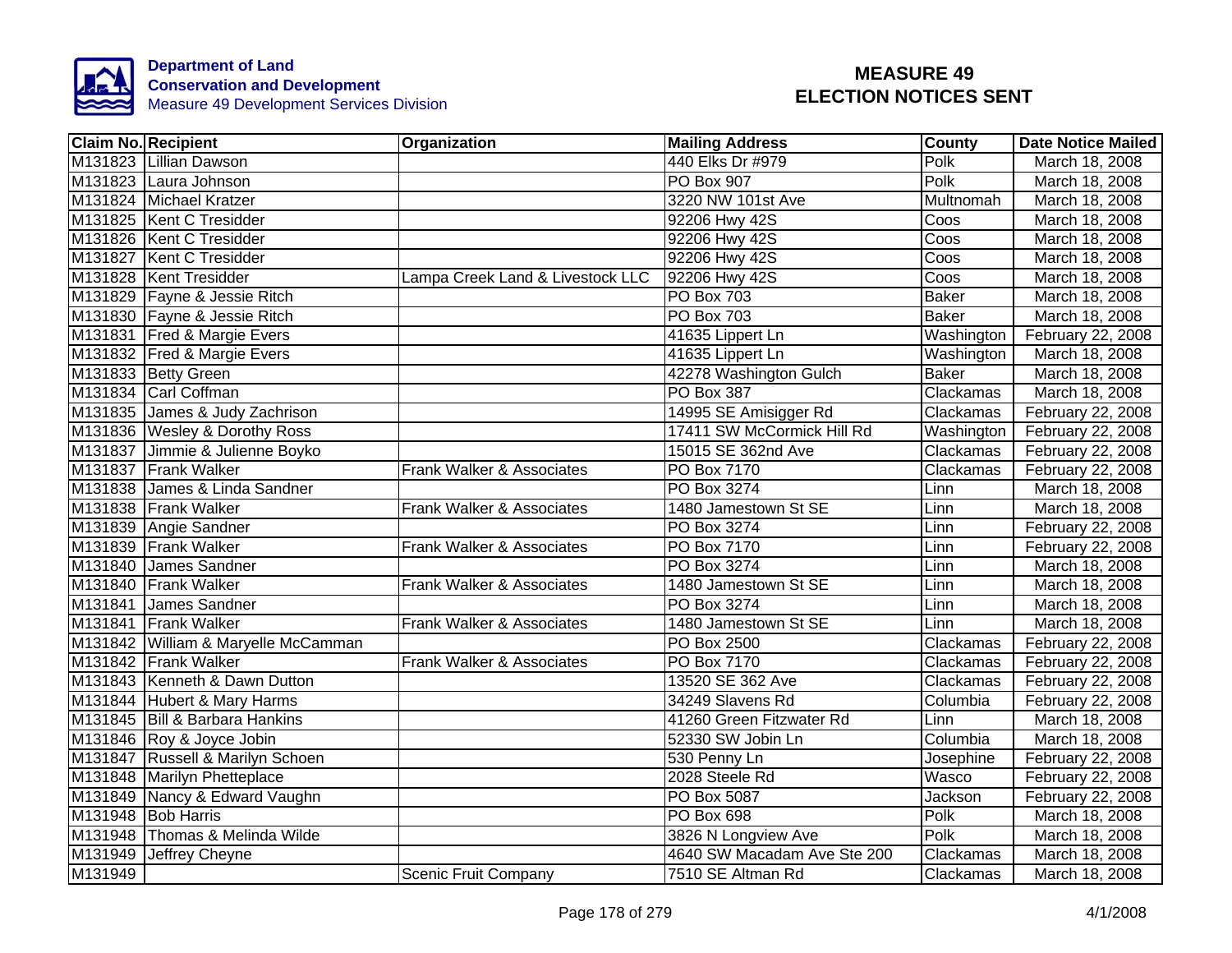

|         | <b>Claim No. Recipient</b>       | Organization             | <b>Mailing Address</b>   | <b>County</b>  | <b>Date Notice Mailed</b> |
|---------|----------------------------------|--------------------------|--------------------------|----------------|---------------------------|
|         | M131950 Jon Sandstrom            |                          | <b>PO Box 234</b>        | Clackamas      | March 18, 2008            |
|         | M131951 Jill Gelineau            |                          | 1211 SW 5th Ave Ste 1900 | Umatilla       | March 18, 2008            |
|         | M131952 Connie Tye               |                          | 10940 S Township Rd      | Clackamas      | March 18, 2008            |
|         | M131952 Jill Gelineau            |                          | 1211 SW 5th Ave Ste 1900 | Clackamas      | March 18, 2008            |
|         | M131953 Donna & David Schulz     |                          | 1980 NW Fawnee Dr        | Benton         | March 18, 2008            |
|         | M131954 Jill Gelineau            |                          | 1211 SW 5th Ave Ste 1900 | Clackamas      | March 18, 2008            |
|         | M131955 Patricia Fleshman        |                          | 1060 20th St #11         | Jefferson      | March 18, 2008            |
|         | M131955 Donald V Reeder          | Glenn Sites & Reeder LLP | 205 SE Fifth St          | Jefferson      | March 18, 2008            |
|         | M131956 Patricia Fleshman        |                          | 1060 20th St #11         | Jefferson      | March 18, 2008            |
|         | M131956   Donald V Reeder        | Glenn Sites & Reeder LLP | 205 SE Fifth St          | Jefferson      | March 18, 2008            |
|         | M131957 Marvin & Barbara Wood    |                          | <b>PO Box 476</b>        | Washington     | March 18, 2008            |
|         | M131958 Donald Joe Willis        |                          | 1211 SW 5th Ave Ste 1900 | Clackamas      | March 18, 2008            |
|         | M131959 Michael M Reeder         |                          | PO Box 1758              | Lane           | February 22, 2008         |
|         | M131959 Eugene Farver            |                          | 93080 Larson Ln          | Lane           | February 22, 2008         |
|         | M131960 Michael Misley           |                          | 22245 S Redland Rd       | Clackamas      | March 18, 2008            |
|         | M131961 John & Jo Eagan          |                          | 296 NE Juniper           | Jefferson      | March 18, 2008            |
|         | M131962 Darrell & Brenda Rutter  |                          | 4425 NW 187th Ave        | Washington     | March 18, 2008            |
|         | M131963 Guenther Knapp           |                          | 1414 SW 3rd #2401        | Clackamas      | March 18, 2008            |
|         | M131963 John Kneeland            |                          | 1592 NW Jolie PI         | Clackamas      | March 18, 2008            |
|         | M131964 John Kneeland            |                          | 1592 NW Jolie PI         | Clackamas      | March 18, 2008            |
| M131964 |                                  | Continental Imports Inc  | 1414 SW 3rd #2401        | Clackamas      | March 18, 2008            |
|         | M131965 Kenneth & Anna Myers     |                          | PO Box 87                | Jackson        | March 18, 2008            |
|         | M131965 Tamara Gledhill          |                          | 201 W Main St Ste 5      | <b>Jackson</b> | March 18, 2008            |
|         | M131966 Gerald & Donna Clouse    |                          | 420 Rolling Hills Dr     | Jackson        | March 18, 2008            |
|         | M131966 Timothy Brophy           |                          | 201 W Main St Ste 5      | Jackson        | March 18, 2008            |
|         | M131967 Amanda Steele            |                          | 49737 Miller Rd          | <b>Baker</b>   | March 18, 2008            |
|         | M131968 Gary Georgeff            |                          | <b>PO Box 847</b>        | Curry          | February 22, 2008         |
|         | M131968 John & Patricia Curry    |                          | PO Box 5030              | Curry          | February 22, 2008         |
|         | M131969 Gary Georgeff            |                          | PO Box 847               | Curry          | March 18, 2008            |
|         | M131969 Eugene & Shirley Wood    |                          | <b>PO Box 757</b>        | Curry          | March 18, 2008            |
|         | M131970 Douglas Osborne          |                          | 439 Pine St              | Klamath        | March 18, 2008            |
|         | M131970 Michael L Spencer        | Michael L Spencer LLC    | 409 Pine St Ste 204      | Klamath        | March 18, 2008            |
|         | M131971 Don Wilbur               |                          | PO Box 40                | Lane           | March 18, 2008            |
| M131972 |                                  | Don Wilbur LP            | PO Box 40                | Lane           | March 18, 2008            |
| M131973 |                                  | Don Wilbur LP            | PO Box 40                | Lane           | March 18, 2008            |
| M131974 |                                  | Don Wilbur LP            | PO Box 40                | Lane           | March 18, 2008            |
| M131975 |                                  | Don Wilbur LP            | PO Box 40                | Lane           | March 18, 2008            |
|         | M131976   Thomas & Jeanne Miller |                          | 14236 S Livesay Rd       | Clackamas      | March 18, 2008            |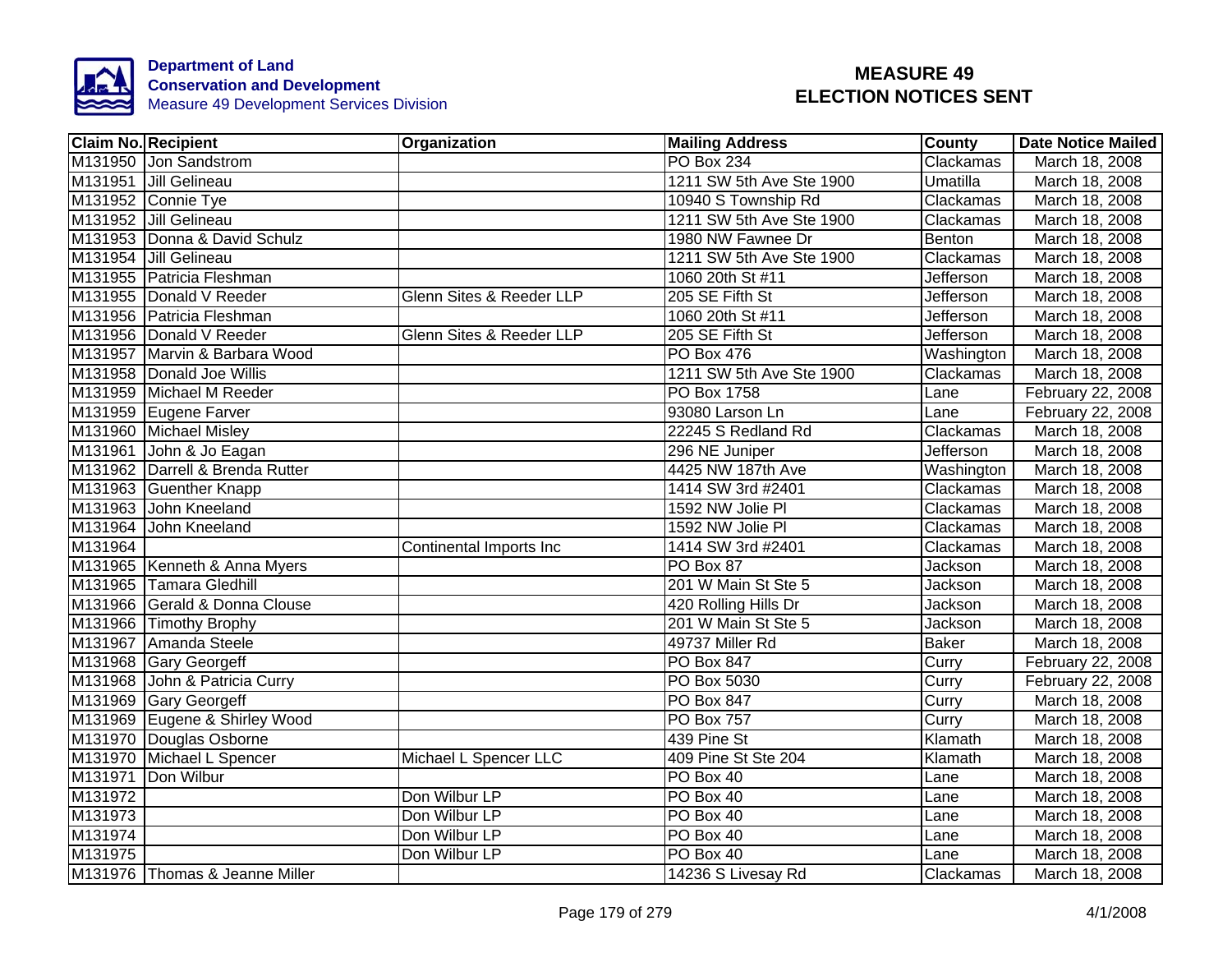

| <b>Claim No. Recipient</b>          | <b>Organization</b>           | Mailing Address             | County         | Date Notice Mailed |
|-------------------------------------|-------------------------------|-----------------------------|----------------|--------------------|
| M131977 Constance & David Heintz    |                               | 13423 S Warnock Rd          | Clackamas      | March 18, 2008     |
| M131978 Mark David Haneberg         |                               | Osb 05061                   | <b>Jackson</b> | March 18, 2008     |
| M131978                             | Verta M Harper Estate         | 110 Rosewood Ln             | Jackson        | March 18, 2008     |
| M131979 William & Maryelle McCamman |                               | PO Box 2500                 | Clackamas      | March 18, 2008     |
| M131979 Frank Walker                | Frank Walker & Associates     | 1480 Jamestown St SE        | Clackamas      | March 18, 2008     |
| M131980 Lois Ann Bain               |                               | 14941 S Carus Rd            | Clackamas      | March 18, 2008     |
| M131980 Frank Walker                | Frank Walker & Associates     | 1480 Jamestown St SE        | Clackamas      | March 18, 2008     |
| M131981 William & Shirley Beaty     |                               | 14722 Jefferson Hwy 99E SE  | Marion         | March 18, 2008     |
| M131982 James Sandner               |                               | PO Box 3274                 | Linn           | March 18, 2008     |
| M131982 Frank Walker                | Frank Walker & Associates     | 1480 Jamestown St SE        | Linn           | March 18, 2008     |
| M131983 Mark David Haneberg         |                               | Osb 05061                   | Klamath        | March 18, 2008     |
| M131983 John Mosby                  |                               | 1133 N H St Ste L           | Klamath        | March 18, 2008     |
| M131984 Mark David Haneberg         |                               | Osb 05061                   | Klamath        | March 18, 2008     |
| M131984 Albert & Helen Wampler      |                               | #10 Verde Dr                | Klamath        | March 18, 2008     |
| M131985 Mark David Haneberg         |                               | Osb 05061                   | Klamath        | March 18, 2008     |
| M131985 Beverly Demetrakos          |                               | 27227 Hwy 140W              | Klamath        | March 18, 2008     |
| M131985 Albert & Helen Wampler      |                               | #10 Verde Dr                | Klamath        | March 18, 2008     |
| M131986 Mark David Haneberg         |                               | Osb 05061                   | Klamath        | March 18, 2008     |
| M131986 John Mosby                  |                               | 1133 N H St Ste L           | Klamath        | March 18, 2008     |
| M131987 Mark David Haneberg         |                               | Osb 05061                   | Jackson        | March 18, 2008     |
| M131987 Norma Kuyper                |                               | 2383 Brophy Rd              | Jackson        | March 18, 2008     |
| M131988 Richard & Barbara Boyer     |                               | 15215 NW Pumpkin Ridge Rd   | Washington     | March 18, 2008     |
| M131989 Jeffrey Cheyne              |                               | 4640 SW Macadam Ave Ste 200 | Multnomah      | March 18, 2008     |
| M131989                             | <b>Scenic Fruit Company</b>   | 7510 SE Altman Rd           | Multnomah      | March 18, 2008     |
| M131990 Mark David Haneberg         |                               | Osb 05061                   | Jackson        | March 18, 2008     |
| M131990 Norma Kuyper                |                               | 2383 Brophy Rd              | Jackson        | March 18, 2008     |
| M131991 Mark David Haneberg         |                               | Osb 05061                   | Lane           | March 18, 2008     |
| M131991 Mosby Family                |                               | PO Box 786                  | Lane           | March 18, 2008     |
| M131992 Mark David Haneberg         |                               | Osb 05061                   | Lane           | March 18, 2008     |
| M131992 Lola Mosby                  |                               | 136 S Spring St             | Lane           | March 18, 2008     |
| M131993 Mark David Haneberg         |                               | Osb 05061                   | Jackson        | March 18, 2008     |
| M131993 Leland & Shelley Tanquary   |                               | 6850 Griffin Creek Rd       | Jackson        | March 18, 2008     |
| M131994 Phillip E Grillo            | Miller Nash LLP               | 111 SW Fifth Ave Ste 3400   | Linn           | March 18, 2008     |
| M131994 Dave Furtwangler            | <b>Timber Service Company</b> | 3210 Hwy 20                 | Linn           | March 18, 2008     |
| M131995 Phillip E Grillo            | Miller Nash LLP               | 111 SW Fifth Ave Ste 3400   | Linn           | March 18, 2008     |
| M131995 Dave Furtwangler            | <b>Timber Service Company</b> | 3210 Hwy 20                 | Linn           | March 18, 2008     |
| M131996 Phillip E Grillo            | Miller Nash LLP               | 111 SW Fifth Ave Ste 3400   | Linn           | March 18, 2008     |
| M131996 Dave Furtwangler            | <b>Timber Service Company</b> | 3210 Hwy 20                 | Linn           | March 18, 2008     |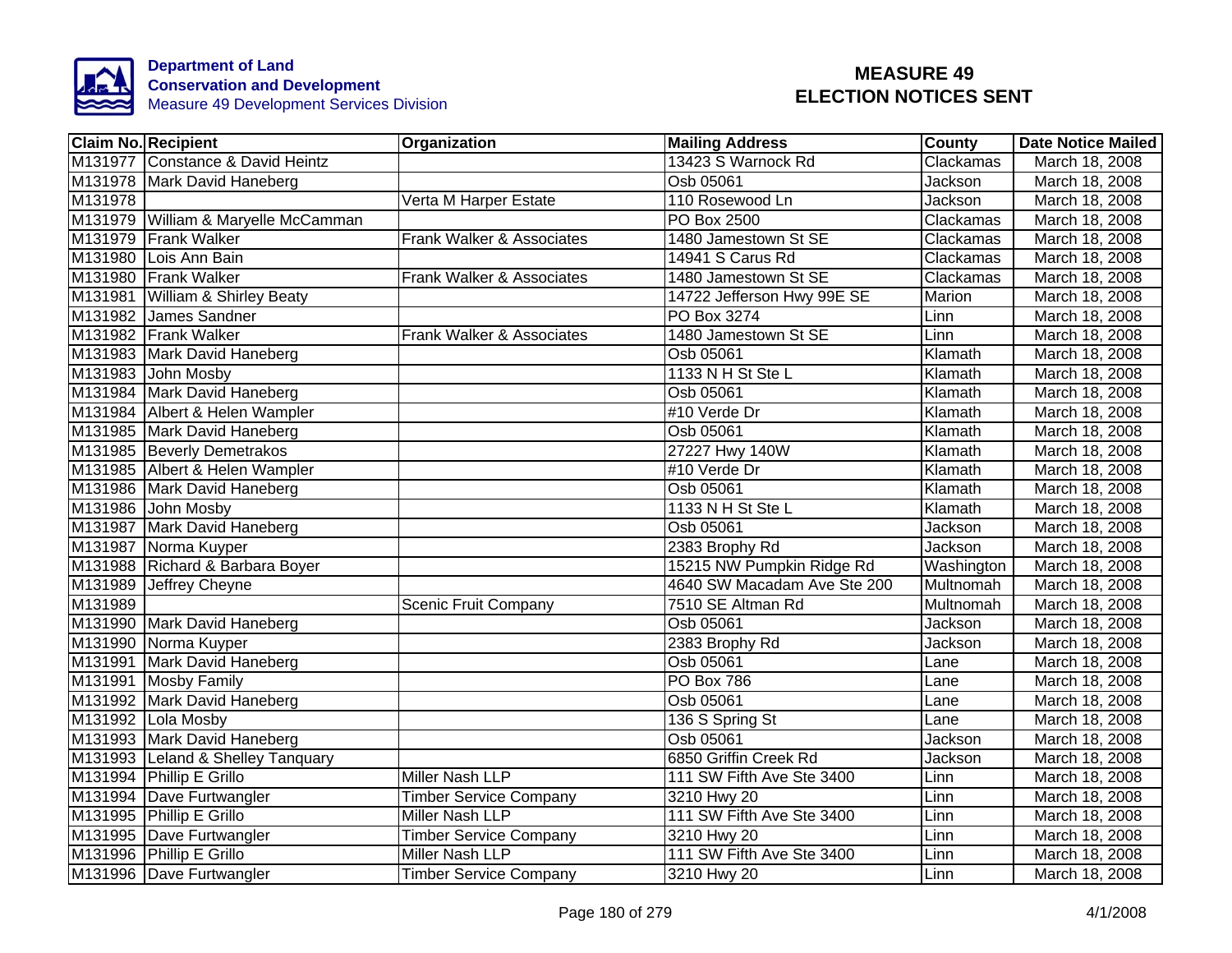

| <b>Claim No. Recipient</b> | Organization                  | <b>Mailing Address</b>    | <b>County</b> | Date Notice Mailed |
|----------------------------|-------------------------------|---------------------------|---------------|--------------------|
| M131997 Phillip E Grillo   | Miller Nash LLP               | 111 SW Fifth Ave Ste 3400 | Linn          | March 18, 2008     |
| M131997   Dave Furtwangler | <b>Timber Service Company</b> | 3210 Hwy 20               | Linn          | March 18, 2008     |
| M131998 Phillip E Grillo   | Miller Nash LLP               | 111 SW Fifth Ave Ste 3400 | Linn          | March 18, 2008     |
| M131998   Dave Furtwangler | <b>Timber Service Company</b> | 3210 Hwy 20               | Linn          | March 18, 2008     |
| M131999 Phillip E Grillo   | Miller Nash LLP               | 111 SW Fifth Ave Ste 3400 | Linn          | March 18, 2008     |
| M131999 Dave Furtwangler   | <b>Timber Service Company</b> | 3210 Hwy 20               | Linn          | March 18, 2008     |
| M132000 Phillip E Grillo   | Miller Nash LLP               | 111 SW Fifth Ave Ste 3400 | Linn          | February 22, 2008  |
| M132000 Dave Furtwangler   | <b>Timber Service Company</b> | 3210 Hwy 20               | Linn          | February 22, 2008  |
| M132001 Phillip E Grillo   | Miller Nash LLP               | 111 SW Fifth Ave Ste 3400 | Linn          | February 22, 2008  |
| M132001 Dave Furtwangler   | <b>Timber Service Company</b> | 3210 Hwy 20               | Linn          | February 22, 2008  |
| M132002 Phillip E Grillo   | Miller Nash LLP               | 111 SW Fifth Ave Ste 3400 | Linn          | February 22, 2008  |
| M132002 Dave Furtwangler   | <b>Timber Service Company</b> | 3210 Hwy 20               | Linn          | February 22, 2008  |
| M132003 Phillip E Grillo   | Miller Nash LLP               | 111 SW Fifth Ave Ste 3400 | Linn          | February 22, 2008  |
| M132003 Dave Furtwangler   | <b>Timber Service Company</b> | 3210 Hwy 20               | Linn          | February 22, 2008  |
| M132004 Phillip E Grillo   | Miller Nash LLP               | 111 SW Fifth Ave Ste 3400 | Linn          | February 22, 2008  |
| M132004 Dave Furtwangler   | <b>Timber Service Company</b> | 3210 Hwy 20               | Linn          | February 22, 2008  |
| M132005 Phillip E Grillo   | Miller Nash LLP               | 111 SW Fifth Ave Ste 3400 | Linn          | February 22, 2008  |
| M132005 Dave Furtwangler   | <b>Timber Service Company</b> | 3210 Hwy 20               | Linn          | February 22, 2008  |
| M132006 Phillip E Grillo   | Miller Nash LLP               | 111 SW Fifth Ave Ste 3400 | Linn          | February 22, 2008  |
| M132006 Dave Furtwangler   | <b>Timber Service Company</b> | 3210 Hwy 20               | Linn          | February 22, 2008  |
| M132007 Phillip E Grillo   | Miller Nash LLP               | 111 SW Fifth Ave Ste 3400 | Linn          | February 22, 2008  |
| M132007 Dave Furtwangler   | <b>Timber Service Company</b> | 3210 Hwy 20               | Linn          | February 22, 2008  |
| M132008 Phillip E Grillo   | Miller Nash LLP               | 111 SW Fifth Ave Ste 3400 | Linn          | February 22, 2008  |
| M132008 Dave Furtwangler   | <b>Timber Service Company</b> | 3210 Hwy 20               | Linn          | February 22, 2008  |
| M132009 Phillip E Grillo   | Miller Nash LLP               | 111 SW Fifth Ave Ste 3400 | Linn          | February 22, 2008  |
| M132009 Dave Furtwangler   | <b>Timber Service Company</b> | 3210 Hwy 20               | Linn          | February 22, 2008  |
| M132010 Phillip E Grillo   | <b>Miller Nash LLP</b>        | 111 SW Fifth Ave Ste 3400 | Linn          | March 18, 2008     |
| M132010 Dave Furtwangler   | <b>Timber Service Company</b> | 3210 Hwy 20               | Linn          | March 18, 2008     |
| M132011 Phillip E Grillo   | Miller Nash LLP               | 111 SW Fifth Ave Ste 3400 | Linn          | February 22, 2008  |
| M132011 Dave Furtwangler   | <b>Timber Service Company</b> | 3210 Hwy 20               | Linn          | February 22, 2008  |
| M132012 Phillip E Grillo   | Miller Nash LLP               | 111 SW Fifth Ave Ste 3400 | Linn          | February 22, 2008  |
| M132012 Dave Furtwangler   | <b>Timber Service Company</b> | 3210 Hwy 20               | Linn          | February 22, 2008  |
| M132013 Phillip E Grillo   | Miller Nash LLP               | 111 SW Fifth Ave Ste 3400 | Linn          | February 22, 2008  |
| M132013 Dave Furtwangler   | <b>Timber Service Company</b> | 3210 Hwy 20               | Linn          | February 22, 2008  |
| M132014 Phillip E Grillo   | Miller Nash LLP               | 111 SW Fifth Ave Ste 3400 | Linn          | February 22, 2008  |
| M132014   Dave Furtwangler | <b>Timber Service Company</b> | 3210 Hwy 20               | Linn          | February 22, 2008  |
| M132015 Phillip E Grillo   | Miller Nash LLP               | 111 SW Fifth Ave Ste 3400 | Linn          | February 22, 2008  |
| M132015 Dave Furtwangler   | <b>Timber Service Company</b> | 3210 Hwy 20               | Linn          | February 22, 2008  |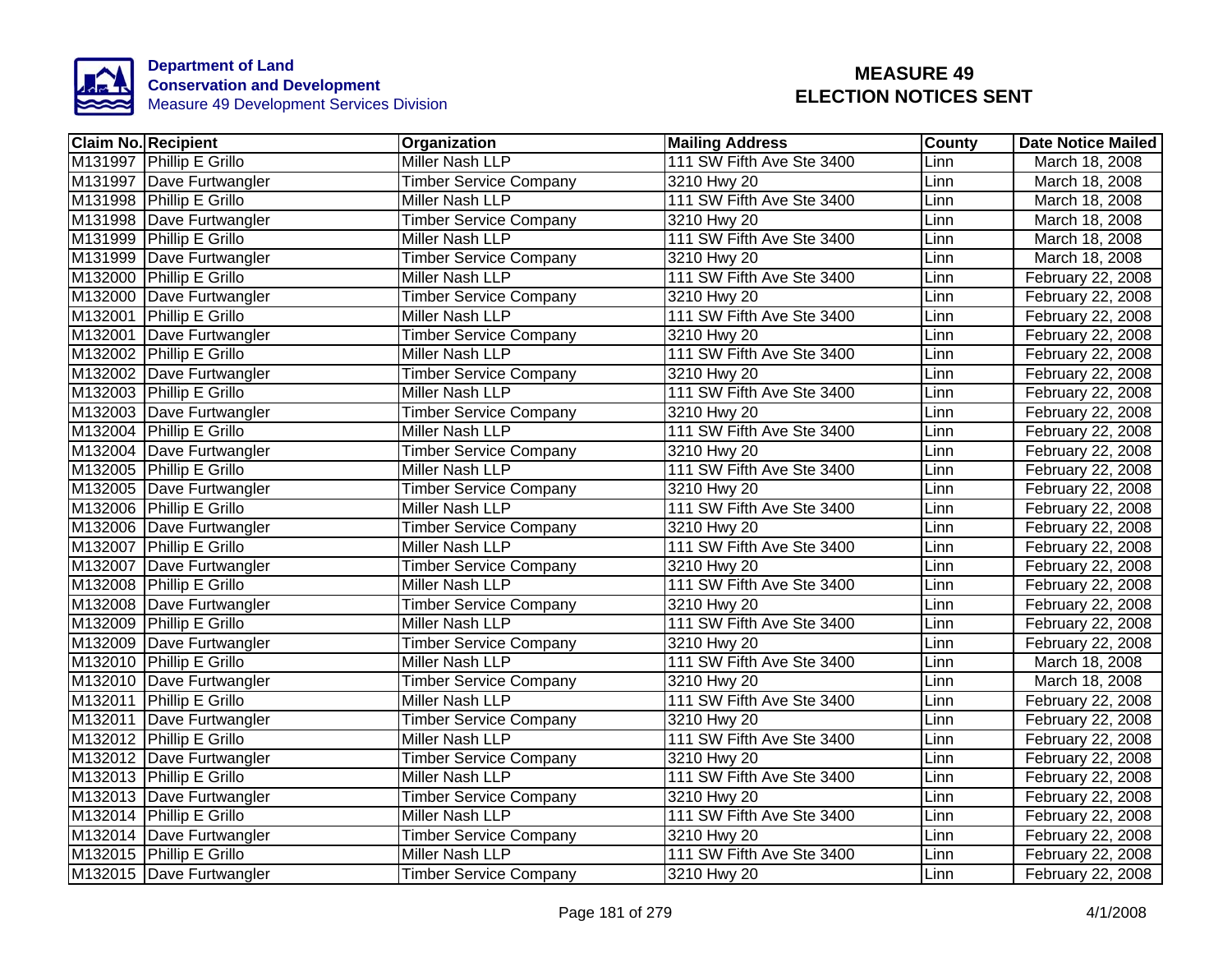

| <b>Claim No. Recipient</b>         | Organization                  | <b>Mailing Address</b>     | <b>County</b> | <b>Date Notice Mailed</b> |
|------------------------------------|-------------------------------|----------------------------|---------------|---------------------------|
| M132016 Phillip E Grillo           | <b>Miller Nash LLP</b>        | 111 SW Fifth Ave Ste 3400  | Linn          | February 22, 2008         |
| M132016 Dave Furtwangler           | <b>Timber Service Company</b> | 3210 Hwy 20                | Linn          | February 22, 2008         |
| M132017 Phillip E Grillo           | <b>Miller Nash LLP</b>        | 111 SW Fifth Ave Ste 3400  | Linn          | February 22, 2008         |
| M132017 Dave Furtwangler           | <b>Timber Service Company</b> | 3210 Hwy 20                | Linn          | February 22, 2008         |
| M132018 Phillip E Grillo           | Miller Nash LLP               | 111 SW Fifth Ave Ste 3400  | Linn          | February 22, 2008         |
| M132018 Dave Furtwangler           | <b>Timber Service Company</b> | 3210 Hwy 20                | Linn          | February 22, 2008         |
| M132019 Phillip E Grillo           | Miller Nash LLP               | 111 SW Fifth Ave Ste 3400  | Linn          | February 22, 2008         |
| M132019 Dave Furtwangler           | <b>Timber Service Company</b> | 3210 Hwy 20                | Linn          | February 22, 2008         |
| M132020 Phillip E Grillo           | Miller Nash LLP               | 111 SW Fifth Ave Ste 3400  | Linn          | February 22, 2008         |
| M132020 Dave Furtwangler           | <b>Timber Service Company</b> | 3210 Hwy 20                | Linn          | February 22, 2008         |
| M132021 Phillip E Grillo           | Miller Nash LLP               | 111 SW Fifth Ave Ste 3400  | Linn          | February 22, 2008         |
| M132021 Dave Furtwangler           | <b>Timber Service Company</b> | 3210 Hwy 20                | Linn          | February 22, 2008         |
| M132022 Phillip E Grillo           | Miller Nash LLP               | 111 SW Fifth Ave Ste 3400  | Linn          | February 22, 2008         |
| M132022 Dave Furtwangler           | <b>Timber Service Company</b> | 3210 Hwy 20                | Linn          | February 22, 2008         |
| M132023 Phillip E Grillo           | Miller Nash LLP               | 111 SW Fifth Ave Ste 3400  | Linn          | February 22, 2008         |
| M132023 Dave Furtwangler           | <b>Timber Service Company</b> | 3210 Hwy 20                | Linn          | February 22, 2008         |
| M132024 Daniel Webb                |                               | 2085 Commercial St NE      | <b>Marion</b> | March 18, 2008            |
| M132024 Kenneth & Naomi Webb       |                               | 11056 Parrish Gap Rd SE    | Marion        | March 18, 2008            |
| M132025 Daniel Webb                |                               | 2085 Commercial St NE      | Marion        | March 18, 2008            |
| M132025 Kenneth & Naomi Webb       |                               | 11056 Parrish Gap Rd SE    | <b>Marion</b> | March 18, 2008            |
| M132026 Carolyn Speerstra          | <b>Richard Harcourt</b>       | 4767 Pettyjohn Rd S        | Marion        | March 18, 2008            |
| M132026 E Merle & John Reeves      |                               | 750 Lefelle St S           | Marion        | March 18, 2008            |
| M132026 David A Rhoten             |                               | 494 State St Ste 230       | Marion        | March 18, 2008            |
| M132027 Richard & Anita Allen      |                               | PO Box 874                 | Linn          | March 19, 2008            |
| M132028 Matthew Lysne              |                               | PO Box 2247                | Marion        | February 22, 2008         |
| M132028 Dolores Stuckart           |                               | 498 NW Starr St            | Marion        | February 22, 2008         |
| M132029 James Lyons                |                               | 27310 SE Skinner Rd        | Clackamas     | February 22, 2008         |
| M132029 John C Pinkstaff           |                               | 601 SW Morrison Ste 2100   | Clackamas     | February 22, 2008         |
| M132030 Thomas & Marceil Alley     |                               | 34540 E Lacomb Rd          | Linn          | March 19, 2008            |
| M132031 Thomas & Marceil Alley     |                               | 34540 E Lacomb Rd          | Linn          | February 22, 2008         |
| M132032 Mary Upright               |                               | PO Box 3464                | Marion        | March 19, 2008            |
| M132033 Nina & Larry Lindstrom     | <b>L&amp;N Seventh LLC</b>    | PO Box 1936                | Clackamas     | March 19, 2008            |
| M132033 Phillip E Grillo           | Miller Nash LLP               | 111 SW Fifth Ave Ste 3400  | Clackamas     | March 19, 2008            |
| M132034 Wendie Kellington          |                               | PO Box 1930                | Clackamas     | March 19, 2008            |
| M132034 Travis Veenker             |                               | 30719 SW Peach Cove Rd     | Clackamas     | March 19, 2008            |
| M132035   Wendie Kellington        |                               | PO Box 1930                | Clackamas     | March 19, 2008            |
| M132035 Gerald & Charlotte Veenker |                               | 3161 SW Riverfront Terrace | Clackamas     | March 19, 2008            |
| M132036 Robert B Gillespie         |                               | 2823 NE 68th               | Clackamas     | March 19, 2008            |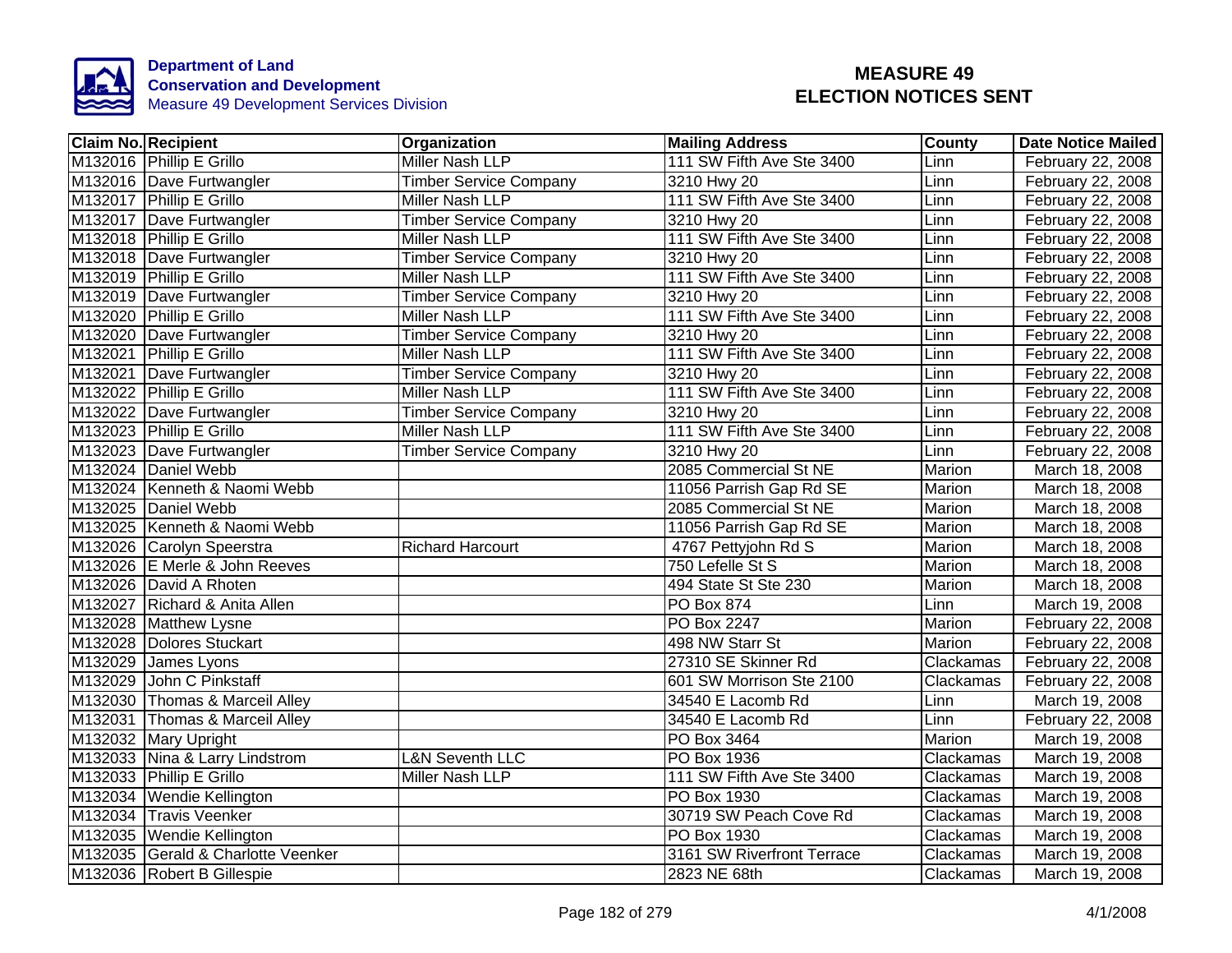

| <b>Claim No. Recipient</b>           | Organization                  | <b>Mailing Address</b>     | <b>County</b>     | Date Notice Mailed |
|--------------------------------------|-------------------------------|----------------------------|-------------------|--------------------|
| M132036 June Gillespie               | C/O Brad Gillespie            | 5455 Summit St             | Clackamas         | March 19, 2008     |
| M132036 Phillip E Grillo             | <b>Miller Nash LLP</b>        | 111 SW Fifth Ave Ste 3400  | Clackamas         | March 19, 2008     |
| M132037 Jack Alley                   |                               | 11760 SW Green Dr          | <b>Jefferson</b>  | March 19, 2008     |
| M132037 Phillip E Grillo             | Miller Nash LLP               | 111 SW Fifth Ave Ste 3400  | Jefferson         | March 19, 2008     |
| M132038 Phillip E Grillo             | Miller Nash LLP               | 111 SW Fifth Ave Ste 3400  | Linn              | March 19, 2008     |
| M132038 Dave Furtwangler             | <b>Timber Service Company</b> | 3210 Hwy 20                | Linn              | March 19, 2008     |
| M132039 David & Gail Shepherd        |                               | <b>Box 8223</b>            | Clackamas         | February 22, 2008  |
| M132040 Linda Moe                    |                               | 34877 Knox Butte Rd NE     | Linn              | February 22, 2008  |
| M132040 Sharon Newell & Terry Saylor |                               | 34448 Yih Ln               | Linn              | February 22, 2008  |
| M132041 Charlane Lines               |                               | 34877 Knox Butte Rd E      | Linn              | March 19, 2008     |
| M132041 Lori Boshart                 |                               | 30370 Driver Rd            | Linn              | March 19, 2008     |
| M132042 Linda Moe                    |                               | 34877 Knox Butte Rd NE     | Linn              | March 19, 2008     |
| M132042 Charlane Lines               |                               | 34877 Knox Butte Rd E      | Linn              | March 19, 2008     |
| M132043 Ramon John & Joyce Stark     |                               | <b>PO Box 208</b>          | Clackamas         | March 19, 2008     |
| M132044 Gene & Michelle Cereghino    |                               | 10483 S Township Rd        | Clackamas         | March 19, 2008     |
| M132045 Mary France                  |                               | <b>PO Box 109</b>          | Benton            | February 22, 2008  |
| M132046 Mary France                  |                               | PO Box 109                 | Benton            | March 19, 2008     |
| M132047 James & Natalie Warren       |                               | 10833 Lamers Rd            | Polk              | March 19, 2008     |
| M132048 Kenneth Nelson               |                               | 7925 Corvallis Rd          | Polk              | March 19, 2008     |
| M132049                              | School District #26J          | 111 Ash St SW              | Polk              | March 19, 2008     |
| M132050 Blake Steinberg              |                               | 7748 SW Barnes Rd Ste 3173 | <b>Multnomah</b>  | March 19, 2008     |
| M132050 Taina Steinberg              |                               | 1805 Filmore St #201       | Multnomah         | March 19, 2008     |
| M132050 Hans Grunbaum                |                               | 21390 SW Edy Rd            | Multnomah         | March 19, 2008     |
| M132051 Marilyn & Hans Grunbaum      |                               | 21390 SW Edy Rd            | Washington        | March 19, 2008     |
| M132052 Marilyn & Hans Grunbaum      |                               | 21390 SW Edy Rd            | Washington        | March 19, 2008     |
| M132053 William Woodrum              |                               | 1110 Reuben Boise Rd       | Polk              | March 19, 2008     |
| M132054 Wendie Kellington            |                               | PO Box 1930                | <b>Jefferson</b>  | March 19, 2008     |
| M132054 Thomas & Marian McDonald     |                               | PO Box 944                 | Jefferson         | March 19, 2008     |
| M132055 Wendie Kellington            |                               | PO Box 1930                | Clackamas         | March 19, 2008     |
| M132055 Gerald & Charlotte Veenker   |                               | 3161 SW Riverfront Terrace | Clackamas         | March 19, 2008     |
| M132056 Leonard Kelly                |                               | 840 NE 10th Ave            | Clackamas         | March 19, 2008     |
| M132056 Annis Burns                  |                               | 37467 S Blair Rd           | Clackamas         | March 19, 2008     |
| M132057 Clarence Kenagy              |                               | 6884 S Hansen Ln           | Clackamas         | March 19, 2008     |
| M132057 Leonard Kelly                |                               | 840 NE 10th Ave            | Clackamas         | March 19, 2008     |
| M132058 Paul & Judith Ward           |                               | 241 Birch St SW            | Polk              | March 19, 2008     |
| M132059 William & Janice Stapleton   |                               | 11625 Beck Rd              | Polk              | March 19, 2008     |
| M132060 Dale & Christy Perry         |                               | PO Box 687                 | $\overline{Polk}$ | March 19, 2008     |
| M132061 Marian Warren                |                               | 7495 Davidson Rd           | Polk              | March 19, 2008     |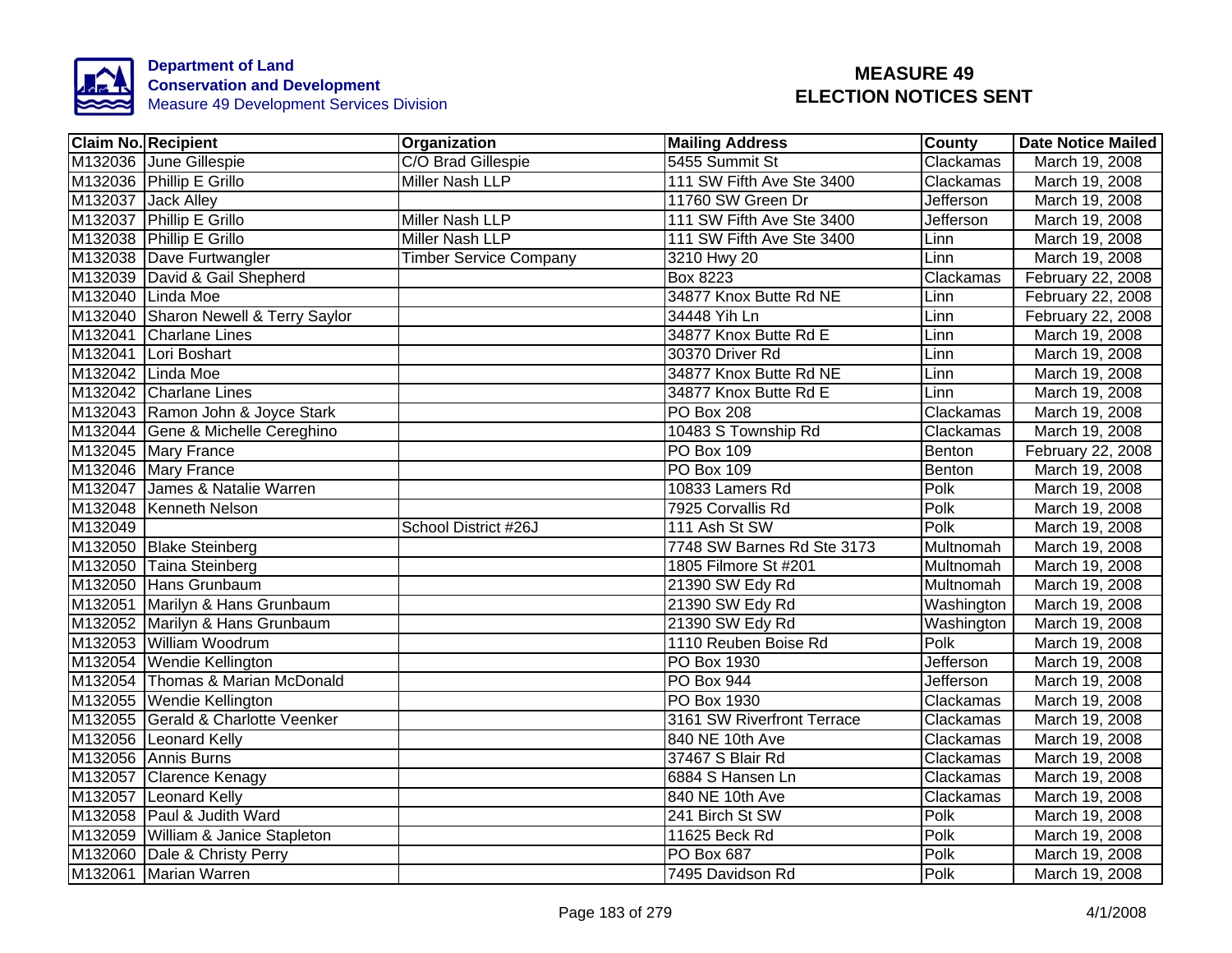

|         | <b>Claim No. Recipient</b>        | <b>Organization</b>              | <b>Mailing Address</b>      | <b>County</b> | Date Notice Mailed |
|---------|-----------------------------------|----------------------------------|-----------------------------|---------------|--------------------|
|         | M132062 Norman & Sharon Kenagy    |                                  | 24037 S Merdian Rd          | Clackamas     | March 19, 2008     |
|         | M132062 Leonard Kelly             |                                  | 840 NE 10th Ave             | Clackamas     | March 19, 2008     |
| M132063 |                                   | School District #26J             | 111 Ash St SW               | Polk          | March 19, 2008     |
|         | M132064 Helen Bailey              |                                  | 3922 SW 55 Dr               | Yamhill       | March 19, 2008     |
|         | M132065 Barry & Jackie Willoughby |                                  | 10361 Autumn Breeze Dr #202 | Washington    | March 19, 2008     |
|         | M132065 Bob Grimes                |                                  | 20235 SW Edy Rd             | Washington    | March 19, 2008     |
|         | M132066 Gerald Fixsen             |                                  | PO Box 616                  | Linn          | March 19, 2008     |
|         | M132067 Foma & Vera Ivanov        |                                  | 13335 Sunshine Ln NE        | Marion        | March 19, 2008     |
|         | M132067 Vassa Bodunov             |                                  | 14795 WoodburnMonitor Rd NE | Marion        | March 19, 2008     |
|         | M132068 Lorna Wortman             |                                  | 110 Springlake Way          | Washington    | March 19, 2008     |
|         | M132068 Darryl Bodle              |                                  | 5800 SW Meadows Rd Ste 100  | Washington    | March 19, 2008     |
|         | M132068 Ardonnah Nowlin           |                                  | 316 8th St                  | Washington    | March 19, 2008     |
| M132068 |                                   | Lak Estates LLC                  | 7330 SW Frobase Rd          | Washington    | March 19, 2008     |
|         | M132068 Keith Elligsen            |                                  | 7350 SW Frobase Rd          | Washington    | March 19, 2008     |
|         | M132069 Darryl Bodle              |                                  | 5800 SW Meadows Rd Ste 100  | Washington    | March 19, 2008     |
|         | M132069 Keith & Valerie Elligsen  |                                  | 7350 SW Frobase Rd          | Washington    | March 19, 2008     |
|         | M132070 Edward Fischer            |                                  | PO Box 13306                | <b>Marion</b> | March 3, 2008      |
|         | M132071 John & Mary Dugan         |                                  | 11375 Parrett Mountain Rd   | Yamhill       | March 19, 2008     |
|         | M132071 John C Pinkstaff          | Lane Powell                      | 601 SW 2nd Ave Ste 2100     | Yamhill       | March 19, 2008     |
|         | M132072 Jacqueline Wagner         |                                  | <b>PO Box 129</b>           | Yamhill       | March 17, 2008     |
|         | M132073 Larry & Karen Waide       |                                  | 11370 NE Worden Hill Rd     | Yamhill       | March 19, 2008     |
|         | M132073 John C Pinkstaff          | <b>Lane Powell</b>               | 601 SW 2nd Ave Ste 2100     | Yamhill       | March 19, 2008     |
|         | M132074 John C Pinkstaff          | Lane Powell                      | 601 SW 2nd Ave Ste 2100     | Lane          | March 19, 2008     |
|         | M132074 Stephen Sertic            |                                  | <b>PO Box 862</b>           | Lane          | March 19, 2008     |
|         | M132075 Dean E Werth              |                                  | 33180 NE Haugen Rd          | Yamhill       | March 19, 2008     |
|         | M132075 John C Pinkstaff          | <b>Lane Powell</b>               | 601 SW 2nd Ave Ste 2100     | Yamhill       | March 19, 2008     |
|         | M132076 John C Pinkstaff          | <b>Lane Powell</b>               | 601 SW 2nd Ave Ste 2100     | Yamhill       | March 19, 2008     |
| M132076 |                                   | Northwest Development Assets LLC | 2111 NE 25th Ave            | Yamhill       | March 19, 2008     |
| M132077 | John C Pinkstaff                  | <b>Lane Powell</b>               | 601 SW 2nd Ave Ste 2100     | Washington    | March 19, 2008     |
| M132077 | Jim Records                       | <b>Baker Rock Crushing</b>       | 21880 SW Farmington Rd      | Washington    | March 19, 2008     |
|         | M132078 Bernard & Ruth Younker    |                                  | 42719 SE Hogue Mill Rd      | Multnomah     | March 17, 2008     |
|         | M132078 John C Pinkstaff          | Lane Powell                      | 601 SW 2nd Ave Ste 2100     | Multnomah     | March 17, 2008     |
|         | M132079 Fred Tsang                |                                  | 9240 SE Shoreland Dr        | Yamhill       | March 19, 2008     |
|         | M132079 Timothy D Sweeney         |                                  | 2111 NE 25th Ave            | Yamhill       | March 19, 2008     |
|         | M132079 John C Pinkstaff          | Lane Powell                      | 601 SW 2nd Ave Ste 2100     | Yamhill       | March 19, 2008     |
|         | M132080 Barnes & Beatrice Ellis   |                                  | 410 S Bergis Rd             | Clackamas     | February 22, 2008  |
|         | M132080 Dean N Alterman           |                                  | 601 SW Second Ave Ste 2100  | Clackamas     | February 22, 2008  |
|         | M132081 Larry & Karen Waide       |                                  | 11370 NE Worden Hill Rd     | Yamhill       | March 19, 2008     |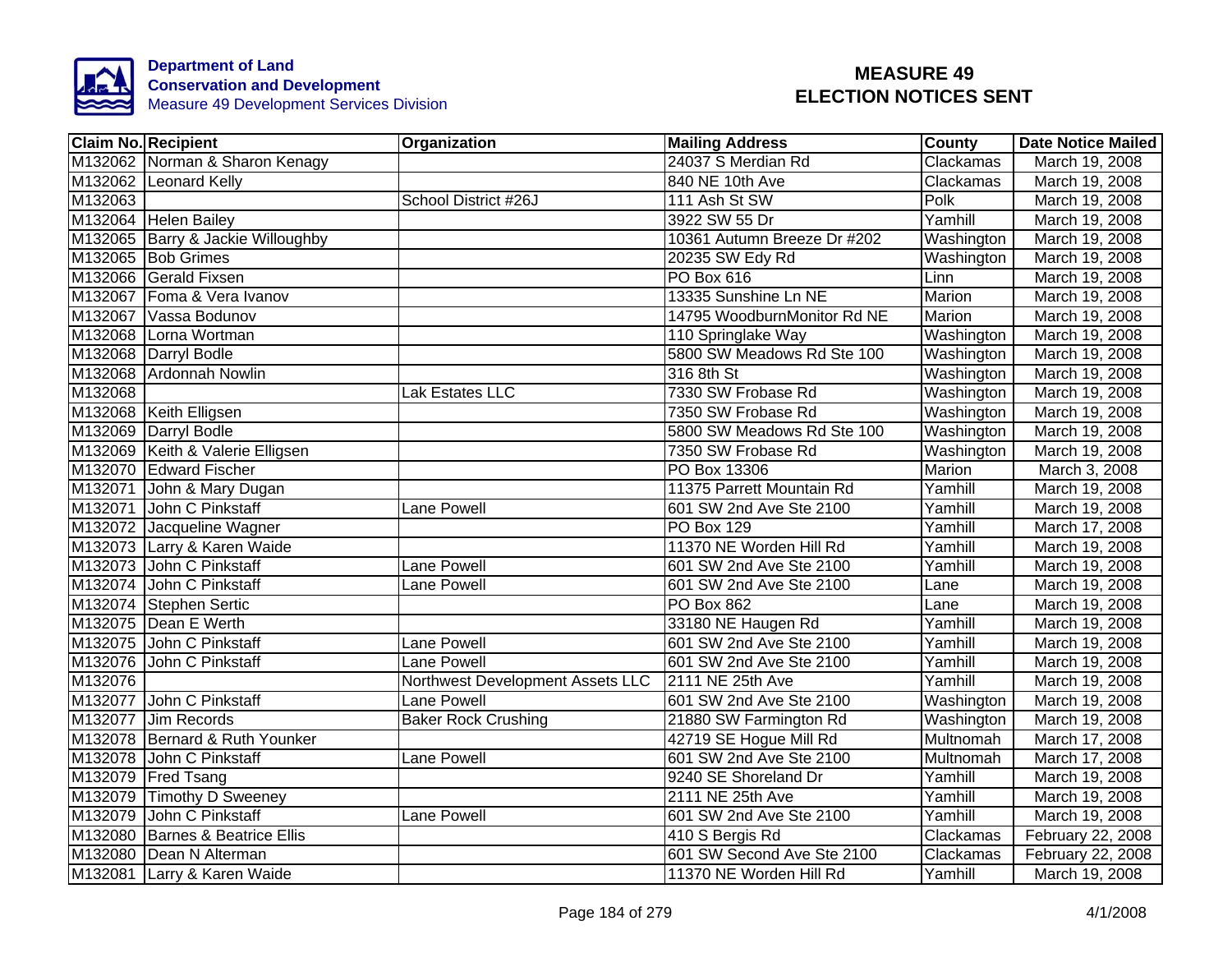

| <b>Claim No. Recipient</b> |                                        | Organization             | <b>Mailing Address</b>  | <b>County</b> | Date Notice Mailed |
|----------------------------|----------------------------------------|--------------------------|-------------------------|---------------|--------------------|
|                            | M132081 John C Pinkstaff               | Lane Powell              | 601 SW 2nd Ave Ste 2100 | Yamhill       | March 19, 2008     |
|                            | M132082 Reed Bruegman                  |                          | 1853 Henson Ln          | Columbia      | March 19, 2008     |
|                            | M132082 John C Pinkstaff               | <b>Lane Powell</b>       | 601 SW 2nd Ave Ste 2100 | Columbia      | March 19, 2008     |
|                            | M132083 Reginald & Charlotte Tollefson |                          | 19723 S Bakers Ferry Rd | Clackamas     | March 19, 2008     |
|                            | M132083 John C Pinkstaff               | Lane Powell              | 601 SW 2nd Ave Ste 2100 | Clackamas     | March 19, 2008     |
|                            | M132084 Dean & Patricia Werth          |                          | 33180 NE Haugen Rd      | Columbia      | March 19, 2008     |
|                            | M132084 John C Pinkstaff               | Lane Powell              | 601 SW 2nd Ave Ste 2100 | Columbia      | March 19, 2008     |
|                            | M132085 John C Pinkstaff               | Lane Powell              | 601 SW 2nd Ave Ste 2100 | Clackamas     | March 19, 2008     |
|                            | M132085 Eugene & Barbara Davis         |                          | 4340 S Parker           | Clackamas     | March 19, 2008     |
|                            | M132086 John C Pinkstaff               | Lane Powell              | 601 SW 2nd Ave Ste 2100 | Columbia      | March 19, 2008     |
|                            | M132086 Lorette Wagner                 | C/O Art Wagner           | 12941 NW Newberry Rd    | Columbia      | March 19, 2008     |
|                            | M132087 Shirley McDaniel               |                          | 11800 SW Fox Ridge Rd   | Yamhill       | March 19, 2008     |
|                            | M132087 John C Pinkstaff               | Lane Powell              | 601 SW 2nd Ave Ste 2100 | Yamhill       | March 19, 2008     |
|                            | M132088 John C Pinkstaff               | Lane Powell              | 601 SW 2nd Ave Ste 2100 | Washington    | March 19, 2008     |
| M132088 Gary Carr          |                                        | <b>MQI</b> Inc           | 700 NE 22nd Ave         | Washington    | March 19, 2008     |
|                            | M132089 Reginald & Charlotte Tollefson |                          | 19723 S Bakers Ferry Rd | Clackamas     | March 19, 2008     |
| M132089                    | John C Pinkstaff                       | <b>Lane Powell</b>       | 601 SW 2nd Ave Ste 2100 | Clackamas     | March 19, 2008     |
|                            | M132090 Deborah Sorenson               |                          | PO Box 398              | Josephine     | March 19, 2008     |
|                            | M132090 Steven & Elaine Booth          |                          | 5287 Fish Hatchery Rd   | Josephine     | March 19, 2008     |
|                            | M132091 Evelyn Grimmett Emmert         |                          | 3783 Buena Vista        | Josephine     | February 22, 2008  |
|                            | M132091 Richard William McMahan        |                          | 3783 W Buena Vista Ave  | Josephine     | February 22, 2008  |
|                            | M132091 Willard L Ransom               | Cauble Dole & Sorenson   | <b>PO Box 398</b>       | Josephine     | February 22, 2008  |
|                            | M132091 Robert & Jacqueline Lawrence   |                          | 39522 Calle Essencial   | Josephine     | February 22, 2008  |
|                            | M132092 James Dole                     |                          | <b>PO Box 398</b>       | Josephine     | March 19, 2008     |
| M132092                    |                                        | Perpetua Forests Company | <b>PO Box 519</b>       | Josephine     | March 19, 2008     |
|                            | M132093 Fred & Karen Lowther           |                          | 2709 Chapel Dr          | Benton        | March 19, 2008     |
|                            | M132093 Stanley Lowther                |                          | 2448 Applegate St       | Benton        | March 19, 2008     |
|                            | M132094 James Dole                     |                          | PO Box 398              | Josephine     | February 22, 2008  |
|                            | M132094 Aj & Donna Yeats               |                          | PO Box 1922             | Josephine     | February 22, 2008  |
|                            | M132095 James & Patricia Robinson      |                          | 3791 Fish Hatchery Rd   | Josephine     | March 19, 2008     |
|                            | M132095 James Dole                     |                          | PO Box 398              | Josephine     | March 19, 2008     |
|                            | M132096 Samuel A Hall                  |                          | PO Box 1158             | Curry         | February 22, 2008  |
|                            | M132096 Samuel A Hall Jr               |                          | 12455 SW 68th Ave       | Curry         | February 22, 2008  |
|                            | M132097 Willard & Paula Nohrnberg      |                          | 34219 Sunset Dr NE      | Marion        | March 19, 2008     |
|                            | M132098 Karen Nys                      |                          | PO Box 9031             | Marion        | March 19, 2008     |
|                            | M132098 James Nasset                   |                          | 1063 Venus Ct SE        | Marion        | March 19, 2008     |
|                            | M132099 Theodore Sims                  |                          | 522 SW 5th Ave Ste 1110 | Clackamas     | March 19, 2008     |
|                            | M132099  T Dwight Sims                 |                          | PO Box 16548            | Clackamas     | March 19, 2008     |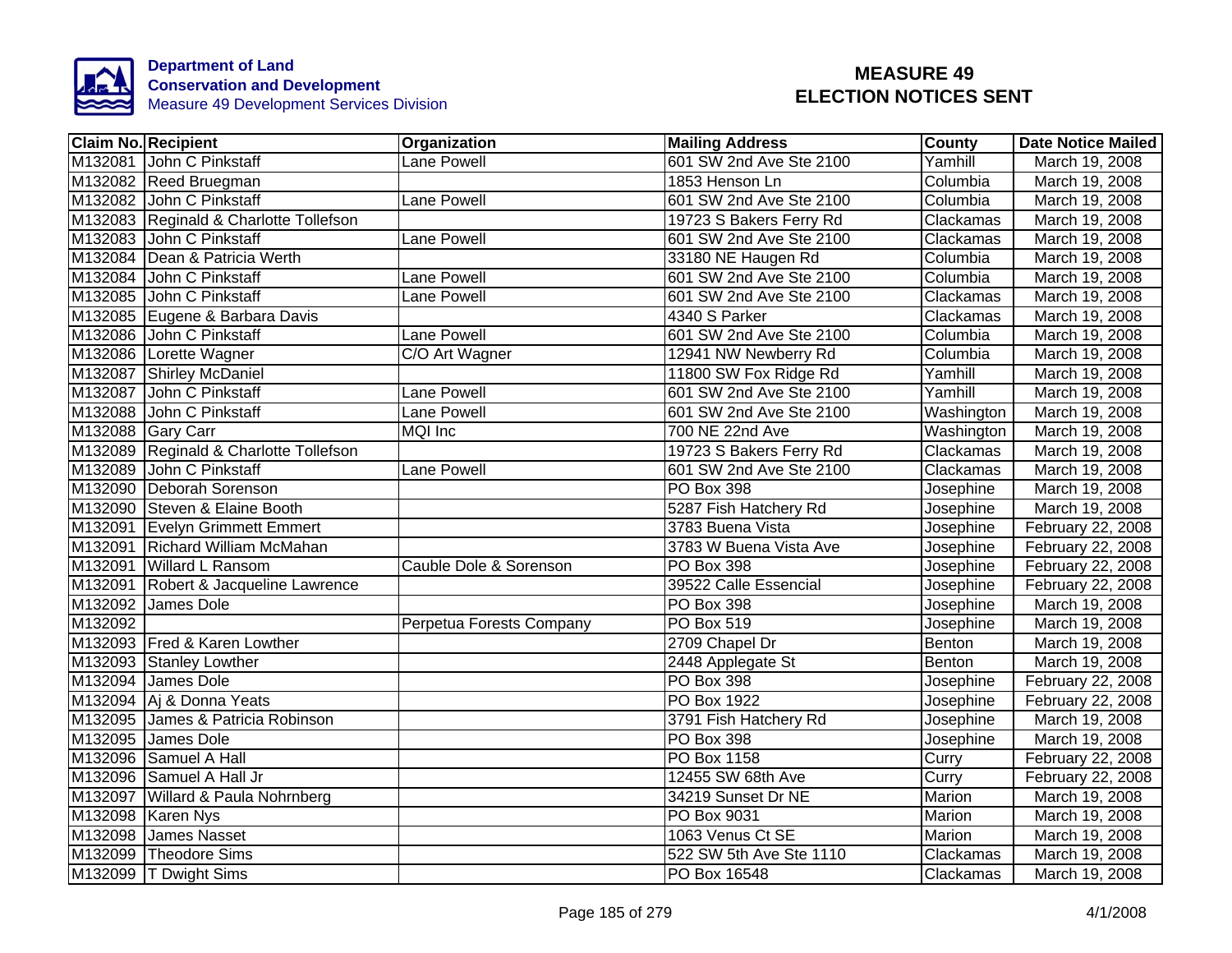

| <b>Claim No. Recipient</b> |                                     | Organization                     | <b>Mailing Address</b>     | <b>County</b>  | <b>Date Notice Mailed</b> |
|----------------------------|-------------------------------------|----------------------------------|----------------------------|----------------|---------------------------|
|                            | M132100 James & Donna Commons       |                                  | 41286 Shindler Bridge Dr   | Linn           | February 22, 2008         |
|                            | M132101 Lowell Farmer               |                                  | 10235 S Hwy 211            | Clackamas      | March 19, 2008            |
|                            | M132101 Joann K Beck                |                                  | 330 N Third St             | Clackamas      | March 19, 2008            |
|                            | M132102 Billy & Evelyn Brown        |                                  | 6014 Paddock Ln            | Linn           | March 19, 2008            |
|                            | M132103 Jill S Gelineau             |                                  | 1211 SW Fifth Ave Ste 1900 | Washington     | March 19, 2008            |
|                            | M132104 Robert & Barbara Jasa       |                                  | 547 SW Sunset Dr           | Jefferson      | March 19, 2008            |
|                            | M132104 Donald V Reeder             | Glenn Sites & Reeder LLP         | 205 SE Fifth St            | Jefferson      | March 19, 2008            |
|                            | M132105 Geoffrey & Kaikilani Walsh  |                                  | <b>PO Box 427</b>          | Lane           | March 19, 2008            |
|                            | M132105 Michael M Reeder            |                                  | <b>PO Box 1758</b>         | Lane           | March 19, 2008            |
|                            | M132106 Joseph Stirm                |                                  | 4609 Power Rd              | Malheur        | March 19, 2008            |
|                            | M132107 Carl & Elsie Schaber        |                                  | 3600 SW Borland Rd         | Clackamas      | February 22, 2008         |
|                            | M132107 Michael Hellberg            |                                  | 1675 Dodge Way             | Clackamas      | February 22, 2008         |
|                            | M132108 Burton & Mary Ann Neely     |                                  | 4780 SW Advance Rd         | Clackamas      | March 19, 2008            |
|                            | M132109 Jason Harpole               |                                  | 8069 Old Mount Angel Hwy   | Marion         | February 22, 2008         |
|                            | M132109 Lester & Melody Harpole     |                                  | 8071 Old Mount Angel Hwy   | Marion         | February 22, 2008         |
|                            | M132110 Lester & Melody Harpole     |                                  | 8071 Old Mount Angel Hwy   | Marion         | March 19, 2008            |
|                            | M132111 Jason Harpole               |                                  | 8069 Old Mount Angel Hwy   | Marion         | February 22, 2008         |
|                            | M132111 Lester & Melody Harpole     |                                  | 8071 Old Mount Angel Hwy   | Marion         | February 22, 2008         |
|                            | M132112 Louise Hueners              |                                  | 4610 Bellingers Ln         | Jackson        | March 19, 2008            |
|                            | M132112 Douglass Schmor             |                                  | 201 W Main St Ste 5        | Jackson        | March 19, 2008            |
|                            | M132113 Robert & Roberta Edgemon Jr |                                  | 90207 Hill Rd              | Lane           | March 19, 2008            |
|                            | M132113 Sheryl Balthrop             | Gaydos Churnside & Balthrop PC   | 440 E Broadway Ste 300     | Lane           | March 19, 2008            |
|                            | M132114 David J Peterson            |                                  | 888 SW Fifth Ave Ste 1600  | Columbia       | March 19, 2008            |
|                            | M132114 Donna Tewksbury             |                                  | <b>PO Box 260</b>          | Columbia       | March 19, 2008            |
|                            | M132115 William Fowler              |                                  | PO Box 1746                | <b>Jackson</b> | February 22, 2008         |
|                            | M132115 Robert & Patricia Heffernan |                                  | PO Box 878                 | Jackson        | February 22, 2008         |
|                            | M132116 John & Meredith Wilson      | <b>Wilson Family Ranches LLC</b> | PO Box 209                 | Union          | March 19, 2008            |
|                            | M132117 John & Meredith Wilson      | <b>Wilson Family Ranches LLC</b> | PO Box 209                 | Union          | March 19, 2008            |
|                            | M132118 John & Meredith Wilson      | <b>Wilson Family Ranches LLC</b> | PO Box 209                 | Union          | March 19, 2008            |
|                            | M132119 John & Meredith Wilson      | <b>Wilson Family Ranches LLC</b> | PO Box 209                 | Union          | February 22, 2008         |
| M132120                    | John & Meredith Wilson              | <b>Wilson Family Ranches LLC</b> | PO Box 209                 | Union          | March 19, 2008            |
| M132121                    | John & Meredith Wilson              | <b>Wilson Family Ranches LLC</b> | PO Box 209                 | Union          | March 19, 2008            |
|                            | M132122 John & Meredith Wilson      | <b>Wilson Family Ranches LLC</b> | <b>PO Box 209</b>          | Union          | March 19, 2008            |
|                            | M132123 Vivian Backman              |                                  | 21940 SW Backman Ln        | Washington     | March 19, 2008            |
|                            | M132123 Edward H Trompke            | Jordan Schrader PC               | PO Box 230669              | Washington     | March 19, 2008            |
|                            | M132124 Edward H Trompke            | Jordan Schrader PC               | PO Box 230669              | Clatsop        | March 19, 2008            |
|                            | M132124 Mark Hemstreet              | Shilo Inn Seaside Oceanfront     | 11600 SW Shilo Ln          | Clatsop        | March 19, 2008            |
|                            | M132125 Steve & Patricia Munts      |                                  | 4903 S Mohawk Dr           | Linn           | March 19, 2008            |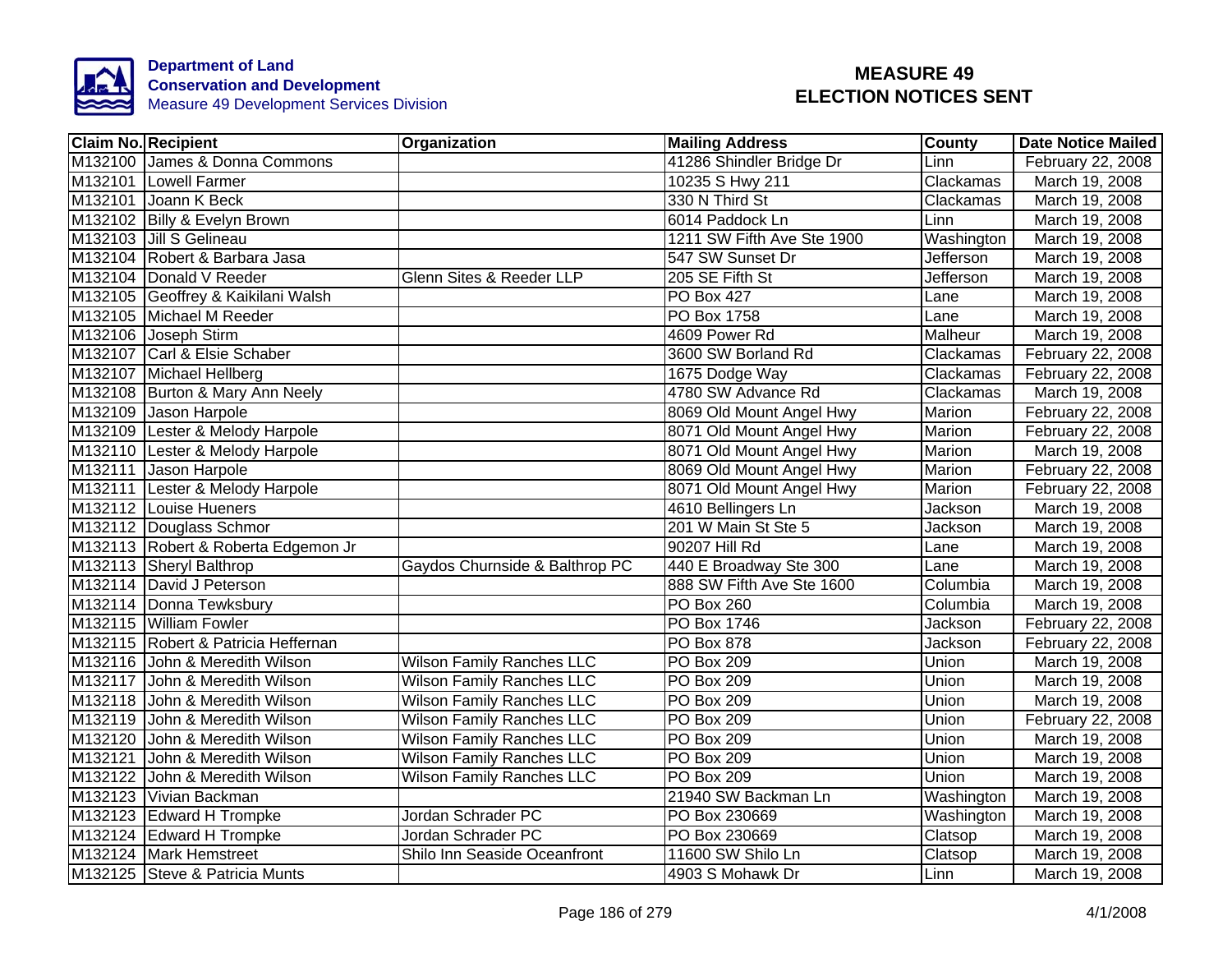

| <b>Claim No. Recipient</b>            | Organization                 | <b>Mailing Address</b>    | <b>County</b> | <b>Date Notice Mailed</b> |
|---------------------------------------|------------------------------|---------------------------|---------------|---------------------------|
| M132125 Ty Wyman                      | C/O Dunn Carney              | 851 SW 6th Ave Ste 1500   | Linn          | March 19, 2008            |
| M132126 Ronald Defoe                  |                              | 93370 Hwy 99              | Lane          | March 19, 2008            |
| M132126 Janice Kelly                  |                              | 7 Heathwood Ln            | Lane          | March 19, 2008            |
| M132127 Mary Defoe Romans             |                              | 30385 Beacon Dr           | Lane          | March 19, 2008            |
| M132127 Ronald Defoe                  |                              | 93370 Hwy 99              | Lane          | March 19, 2008            |
| M132128 Ronald Defoe                  |                              | 93370 Hwy 99              | Lane          | March 19, 2008            |
| M132129 Angela Muhlnickel & Rand Bell |                              | 743 Pleasant Valley Rd    | Josephine     | March 19, 2008            |
| M132129 Rick Riker                    | Planning & Research Services | 560 NE F St #A224         | Josephine     | March 19, 2008            |
| M132130 John & Regena Knapp           |                              | PO Box 1360               | Clackamas     | March 19, 2008            |
| M132130 Ty Wyman                      | C/O Dunn Carney              | 851 SW 6th Ave Ste 1500   | Clackamas     | March 19, 2008            |
| M132131 Joanne Skiple                 |                              | 7616 NE 127th Ave         | Tillamook     | March 19, 2008            |
| M132131 Jeffrey G Condit              | Miller Nash LLP              | 111 SW Fifth Ave Ste 3400 | Tillamook     | March 19, 2008            |
| M132133 Donald Joe Willis             |                              | 1211 SW 5th Ave Ste 1900  | Washington    | March 19, 2008            |
| M132134 Laurence Hastings             |                              | 203 Litch St              | Curry         | February 22, 2008         |
| M132134 William Stalnaker             |                              | 1001 Molalla Ave Ste 200  | Curry         | February 22, 2008         |
| M132136 Donald Joe Willis             |                              | 1211 SW 5th Ave Ste 1900  | Curry         | March 19, 2008            |
| M132137 Donald Joe Willis             | Schwabe Williamson & Wyatt   | 1211 SW 5th Ave Ste 1900  | Washington    | March 19, 2008            |
| M132138 James Vick                    |                              | 698 12th St SE Ste 200    | Linn          | March 19, 2008            |
| M132138 John Robin & Carrie Gillette  |                              | PO Box 657                | Linn          | March 19, 2008            |
| M132139 Brian Moore                   | Saalfeld Griggs              | PO Box 470                | Linn          | March 19, 2008            |
| M132140 Paul & Nancy Smull            |                              | 6525 Rickreall Rd         | Polk          | March 19, 2008            |
| M132140 James Vick                    |                              | 698 12th St SE Ste 200    | Polk          | March 19, 2008            |
| M132141 Geneva Peyree                 |                              | 7200 Corvallis Rd         | Polk          | March 19, 2008            |
| M132141 James Vick                    |                              | 698 12th St SE Ste 200    | Polk          | March 19, 2008            |
| M132142 Norman Waterbury              |                              | 28788 Gimpl Hill Rd       | Lane          | February 22, 2008         |
| M132142 Gordon Nielson                |                              | 92815 Sovern PI           | Lane          | February 22, 2008         |
| M132143 Leroy Brown                   |                              | 29099 S Jackson Rd        | Clackamas     | March 19, 2008            |
| M132143 Brian G Dasso                 |                              | 16325 Boones Ferry Rd     | Clackamas     | March 19, 2008            |
| M132143 Roberta & James Brown         |                              | 31495 SW Isle Way Ln      | Clackamas     | March 19, 2008            |
| M132144 Brian G Dasso                 |                              | 16325 Boones Ferry Rd     | Washington    | February 22, 2008         |
| M132144 Harvey Oldenstadt             |                              | 23505 SW 65th Ave         | Washington    | February 22, 2008         |
| M132145 Frank & Joann Colton          |                              | 24421 S Skylane Dr        | Clackamas     | March 19, 2008            |
| M132146 Curtis & Kimmie Crichton      |                              | 4760 Payne Rd             | Jackson       | March 19, 2008            |
| M132146 Mark S Bartholomew            | Hornecker Cowling Hassen     | 717 Murphy Rd             | Jackson       | March 19, 2008            |
| M132147 Zelpha Watson                 |                              | 37470 Camp Creek Rd       | Lane          | March 19, 2008            |
| M132147 Roger Emmert                  |                              | 43578 Wiley Ct Dr         | Lane          | March 19, 2008            |
| M132148 Steven & Joyce Feigner        |                              | 9315 Yank Gulch Rd        | Jackson       | March 19, 2008            |
| M132148 Mark S Bartholomew            | Hornecker Cowling Hassen     | 717 Murphy Rd             | Jackson       | March 19, 2008            |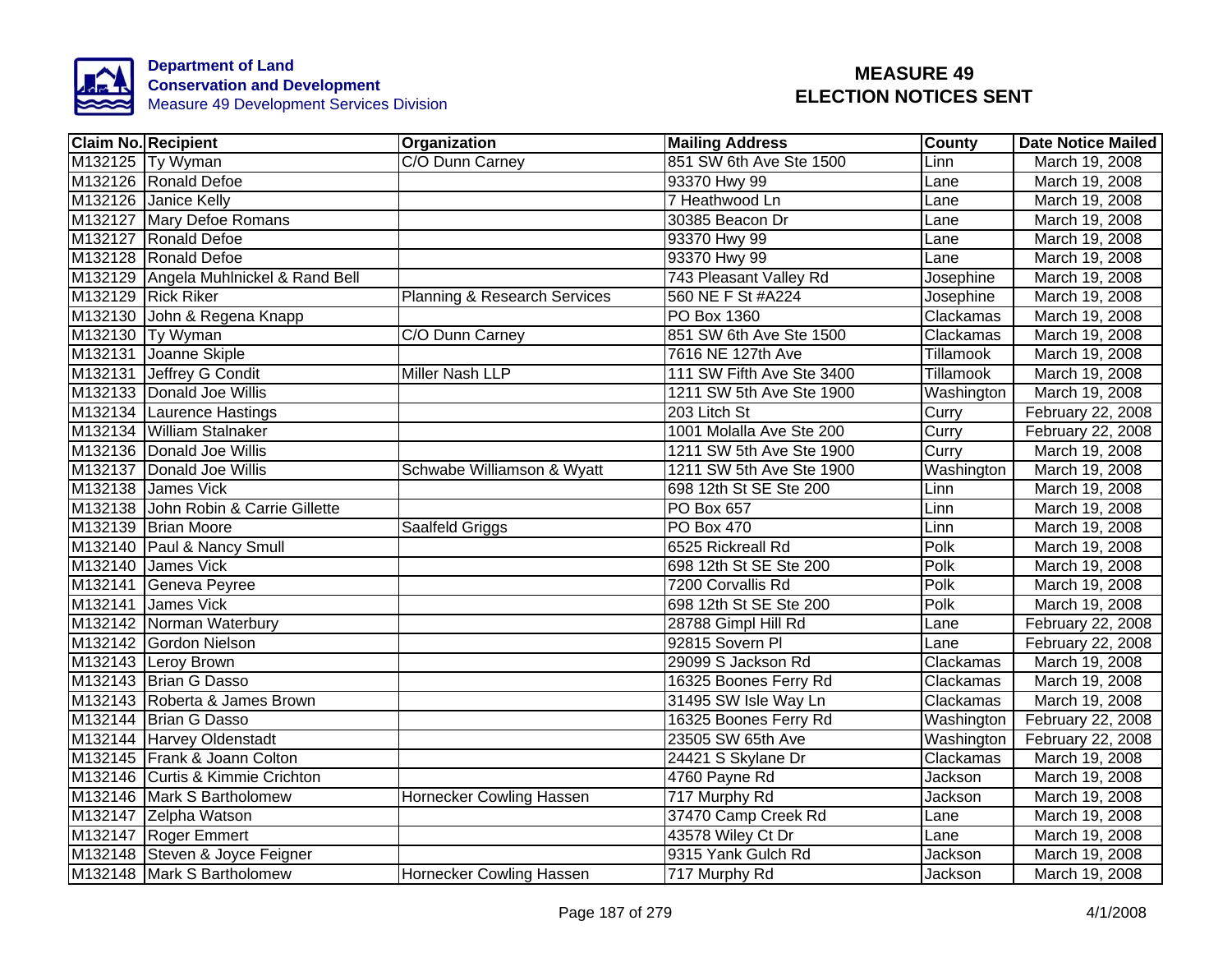

|                   | <b>Claim No. Recipient</b>           | Organization                      | <b>Mailing Address</b>    | County            | <b>Date Notice Mailed</b> |
|-------------------|--------------------------------------|-----------------------------------|---------------------------|-------------------|---------------------------|
|                   | M132149 Gary & Judith Safley         |                                   | 3959 Old Stage Rd         | Jackson           | March 19, 2008            |
|                   | M132149 Mark S Bartholomew           | Hornecker Cowling Hassen          | 717 Murphy Rd             | <b>Jackson</b>    | March 19, 2008            |
|                   | M132150 Sharron Corrigan             |                                   | 860 NW 5th St             | Josephine         | March 19, 2008            |
|                   | M132150 Ada Lewman                   |                                   | 18010 Williams Hwy        | Josephine         | March 19, 2008            |
|                   | M132151 Hugh & Valerie Sherwood      |                                   | 1202 Lewisburg Rd         | Benton            | March 19, 2008            |
|                   | M132151 George B Heilig              | <b>Cable Huston Benedict</b>      | PO Box 546                | Benton            | March 19, 2008            |
|                   | M132152 Joan Johnson                 |                                   | 20477 Hwy 20              | Benton            | March 19, 2008            |
|                   | M132152 George B Heilig              | <b>Cable Huston Benedict</b>      | PO Box 546                | Benton            | March 19, 2008            |
|                   | M132153 Donald & Helen Goe           |                                   | 2290 Hwy 35               | <b>Hood River</b> | March 19, 2008            |
|                   | M132154 Ishmael Duckett              |                                   | 819 N Hwy 99W             | Yamhill           | March 3, 2008             |
|                   | M132154 Annette & Donald Blair       |                                   | 831 S Pacific Hwy         | Yamhill           | March 3, 2008             |
|                   | M132155 Paul Dethman                 |                                   | 2575 Hwy 35               | <b>Hood River</b> | March 19, 2008            |
|                   | M132156 Larry & Sandra Reiber        |                                   | PO Box 449                | Coos              | March 19, 2008            |
|                   | M132157 Ella Mae Pearlman            |                                   | PO Box 3753               | Washington        | March 19, 2008            |
|                   | M132157 Steve Schell                 | <b>Black Helterline LLP</b>       | 805 SW Broadway Ste 1900  | Washington        | March 19, 2008            |
|                   | M132158 Dwain Steinbrecher           |                                   | 15705 NW Timmberman Rd    | Washington        | March 19, 2008            |
|                   | M132158 Al Benkendorf                |                                   | 2701 NW Vaughn Ste 461    | Washington        | March 19, 2008            |
|                   | M132159 Paul Connolly                | <b>Connolly &amp; Goldian LLP</b> | 2713 Twelfth St SE        | <b>Marion</b>     | February 22, 2008         |
|                   | M132159 David & Margaret Bielenberg  |                                   | 16425 Herigstad Rd        | <b>Marion</b>     | February 22, 2008         |
|                   | M132160 Fred Warner Jr               |                                   | 2810 Main St              | <b>Baker</b>      | March 19, 2008            |
|                   | M132161 Otto & Juanita Epping        |                                   | 2244 State St             | Coos              | March 19, 2008            |
|                   | M132162 Florence Akiyama             |                                   | 2420 Belmont Rd           | <b>Hood River</b> | March 19, 2008            |
|                   | M132163 Webster & Mabel Briggs       |                                   | 4422 Gazley Rd            | Douglas           | March 19, 2008            |
|                   | M132163 Stephen Mountainspring       | Dole Coalwell & Clark             | <b>PO Box 1205</b>        | Douglas           | March 19, 2008            |
|                   | M132164 Carolyn McCrea               |                                   | 9530 SE Dundee Dr         | Klamath           | March 19, 2008            |
|                   | M132165 Ronald & Rosanna Hicks       |                                   | PO Box 27                 | Douglas           | March 19, 2008            |
| M132166 John Tye  |                                      |                                   | 81492 Black Marble Ln     | Wallowa           | March 19, 2008            |
|                   | M132167 Rose Allen Kraft             |                                   | 2900 NE Pilkington Ave    | Benton            | March 19, 2008            |
|                   | M132167 George Heilig                |                                   | <b>PO Box 546</b>         | Benton            | March 19, 2008            |
|                   | M132168 Rose Allen Kraft             |                                   | 2900 NE Pilkington Ave    | Benton            | March 19, 2008            |
|                   | M132168 George Heilig                |                                   | <b>PO Box 546</b>         | Benton            | March 19, 2008            |
|                   | M132169 Raymond & Minnie Williams    |                                   | 15068 S Thayer Rd         | Clackamas         | March 19, 2008            |
|                   | M132170 Hubert & Carolyn Christensen |                                   | 32803 Diamond Hill Dr     | Linn              | March 19, 2008            |
| M132171 Jeff Hill |                                      |                                   | 95180 Ravenwood Ln        | Coos              | March 19, 2008            |
|                   | M132172 Winifred & Marvin Barzee     |                                   | <b>Box 278</b>            | Coos              | March 19, 2008            |
|                   | M132172 Marvin Barzee Jr             |                                   | 6755 SW Florence Ln       | Coos              | March 19, 2008            |
|                   | M132173 Robert & Carol Lind          |                                   | 41 Lincoln Shore Estates  | Washington        | March 19, 2008            |
|                   | M132173 Martha Sharp                 |                                   | 520 SW Yamhill St Ste 600 | Washington        | March 19, 2008            |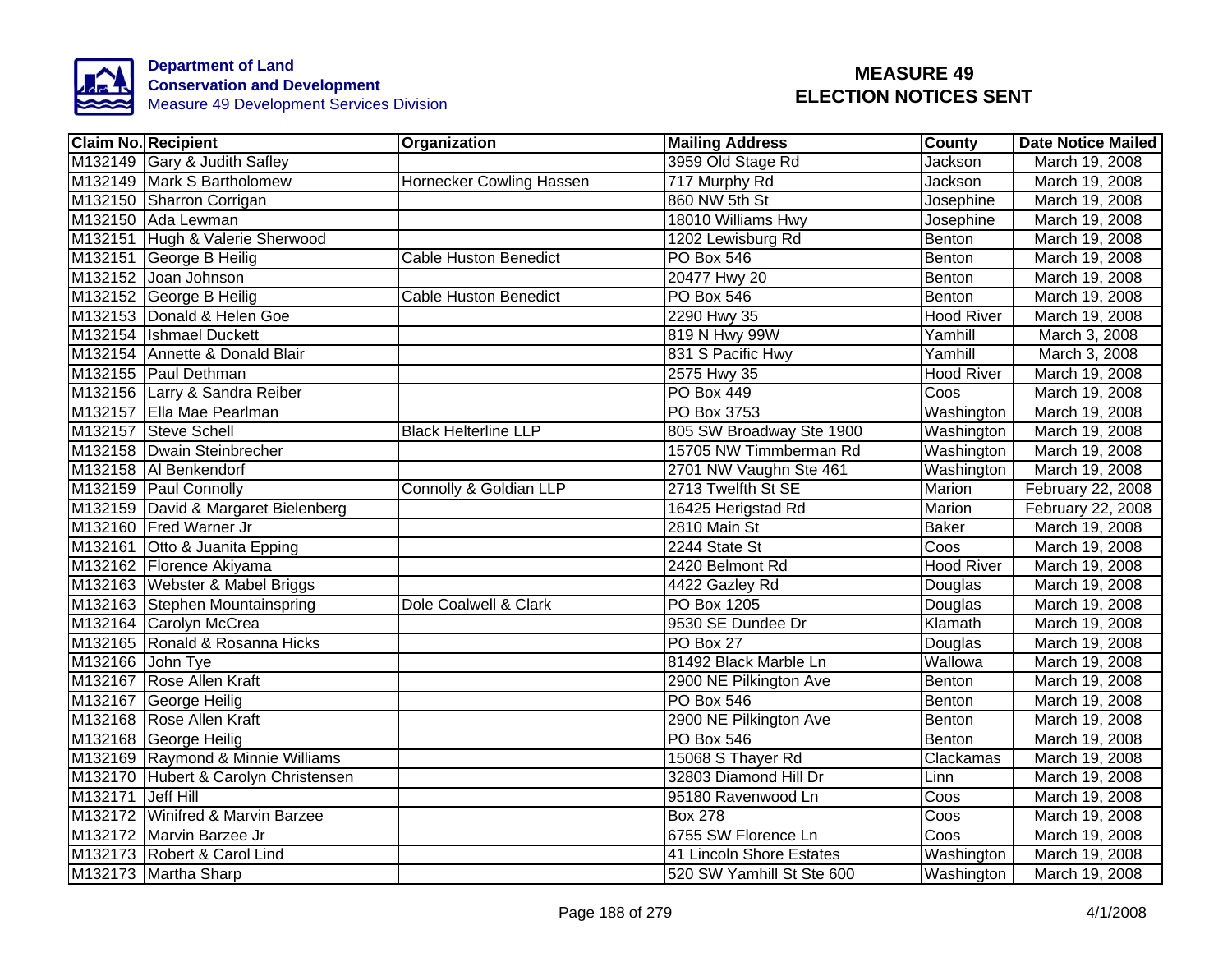

|         | <b>Claim No. Recipient</b>      | Organization                    | <b>Mailing Address</b>     | County            | <b>Date Notice Mailed</b> |
|---------|---------------------------------|---------------------------------|----------------------------|-------------------|---------------------------|
|         | M132174 Norman & Anna Vandehey  |                                 | 21589 NW Pihl Rd           | Washington        | March 19, 2008            |
|         | M132175 Steven B Anderson       |                                 | <b>PO Box 135</b>          | <b>Hood River</b> | March 19, 2008            |
|         | M132175 Nancie McGraw           | <b>McGraw Holdings LLC</b>      | 0333 SW Flower St          | <b>Hood River</b> | March 19, 2008            |
|         | M132176 Steven B Andersen       | Cascade Planning                | <b>PO Box 135</b>          | <b>Hood River</b> | March 19, 2008            |
|         | M132176 Patricia Wixman         | <b>Wixman Land Holdings LLC</b> | 3799 Straight Hill Rd      | <b>Hood River</b> | March 19, 2008            |
|         | M132177 Jack & Sara Hay         |                                 | 4455 Emerson Loop Rd       | Wasco             | March 19, 2008            |
|         | M132177 Steven B Andersen       | Cascade Planning                | PO Box 135                 | Wasco             | March 19, 2008            |
|         | M132178 Robert S Miller lii     |                                 | 1010 First St SE Ste 210   | Coos              | March 19, 2008            |
|         | M132179 Loyd & Sharon Nelson    |                                 | 57298 Fairview Rd          | Coos              | March 19, 2008            |
|         | M132180 Yvonne Webking          | C/O Lydia Kulus                 | PO Box 5611                | Lane              | March 19, 2008            |
|         | M132180 Barry D Smith           | Thorp Purdy Jewett              | 1011 Harlow Rd Ste 300     | Lane              | March 19, 2008            |
|         | M132181 Barry Smith             |                                 | 1011 Harlow Rd Ste 300     | Marion            | March 19, 2008            |
|         | M132181 Yvonne Webking          | C/O Lydia Kulus                 | PO Box 5611                | Marion            | March 19, 2008            |
|         | M132181 Frank Walker            | Frank Walker & Associates       | 1480 Jamestown St SE       | Marion            | March 19, 2008            |
|         | M132182 Barbara Jensen          |                                 | 14309 White Ln SE          | Marion            | February 22, 2008         |
|         | M132182 Frank Walker            | Frank Walker & Associates       | <b>PO Box 7170</b>         | Marion            | February 22, 2008         |
|         | M132183 Ruby Maulding           |                                 | 18663 Powers Creek Loop Rd | <b>Marion</b>     | March 19, 2008            |
|         | M132184 Craig & Ronda Melton    |                                 | 58014 S Bachelor Flat Rd   | Columbia          | March 19, 2008            |
|         | M132184 Frank Walker            | Frank Walker & Associates       | 1480 Jamestown St SE       | Columbia          | March 19, 2008            |
|         | M132185 Patrick & Mary Fogarty  |                                 | 5164 Eastview Ln NE        | Marion            | March 19, 2008            |
|         | M132186 John & Dianne Adelblue  |                                 | 26355 S Hwy 170            | Clackamas         | February 22, 2008         |
|         | M132187 Ray & Carmen Wagler     |                                 | 25345 Salmon River Hwy     | Polk              | March 19, 2008            |
|         | M132188 Beverly Grant           |                                 | 319 County Club Rd         | Lane              | March 19, 2008            |
| M132188 |                                 | Poage Engineering               | <b>PO Box 2527</b>         | Lane              | March 19, 2008            |
|         | M132189 Barbara Wilson          |                                 | 6510 Oak Grove Rd          | Polk              | March 19, 2008            |
|         | M132190 Elmer & Norma Parker    |                                 | 725 Wallace Rd             | Clatsop           | March 19, 2008            |
|         | M132191 Donvan Stair            |                                 | 4221 Runcorn Rd N          | Marion            | March 19, 2008            |
|         | M132192 Mark & Kian Forster     |                                 | 17919 Hazelnut Ridge Rd NE | Marion            | March 19, 2008            |
|         | M132193 Gregory T Brown         |                                 | 18406 Butteville Rd NE     | Marion            | March 19, 2008            |
|         | M132194 George & Betty Wolf     |                                 | 19861 Boones Ferry Rd NE   | Marion            | March 19, 2008            |
|         | M132194 Roger W Gracey          |                                 | 104 S Water St             | Marion            | March 19, 2008            |
|         | M132195 Gary E Ems              |                                 | 12996 S Wilderness Way     | Clackamas         | February 22, 2008         |
|         | M132195 Helen E Ems             |                                 | 633 E Main                 | Clackamas         | February 22, 2008         |
|         | M132196 Camilla Stair           |                                 | 12294 River Rd NE          | Clackamas         | February 22, 2008         |
|         | M132197 Todd & Barbara Allius   |                                 | 394 Loar Rd                | Marion            | March 19, 2008            |
|         | M132197 Roger W Gracey          |                                 | 104 S Water St             | Marion            | March 19, 2008            |
|         | M132198 Marcus & Barbara Sackos |                                 | 1425 Campbell St           | <b>Baker</b>      | March 19, 2008            |
|         | M132199 Marcus & Barbara Sackos |                                 | 1425 Campbell St           | <b>Baker</b>      | March 19, 2008            |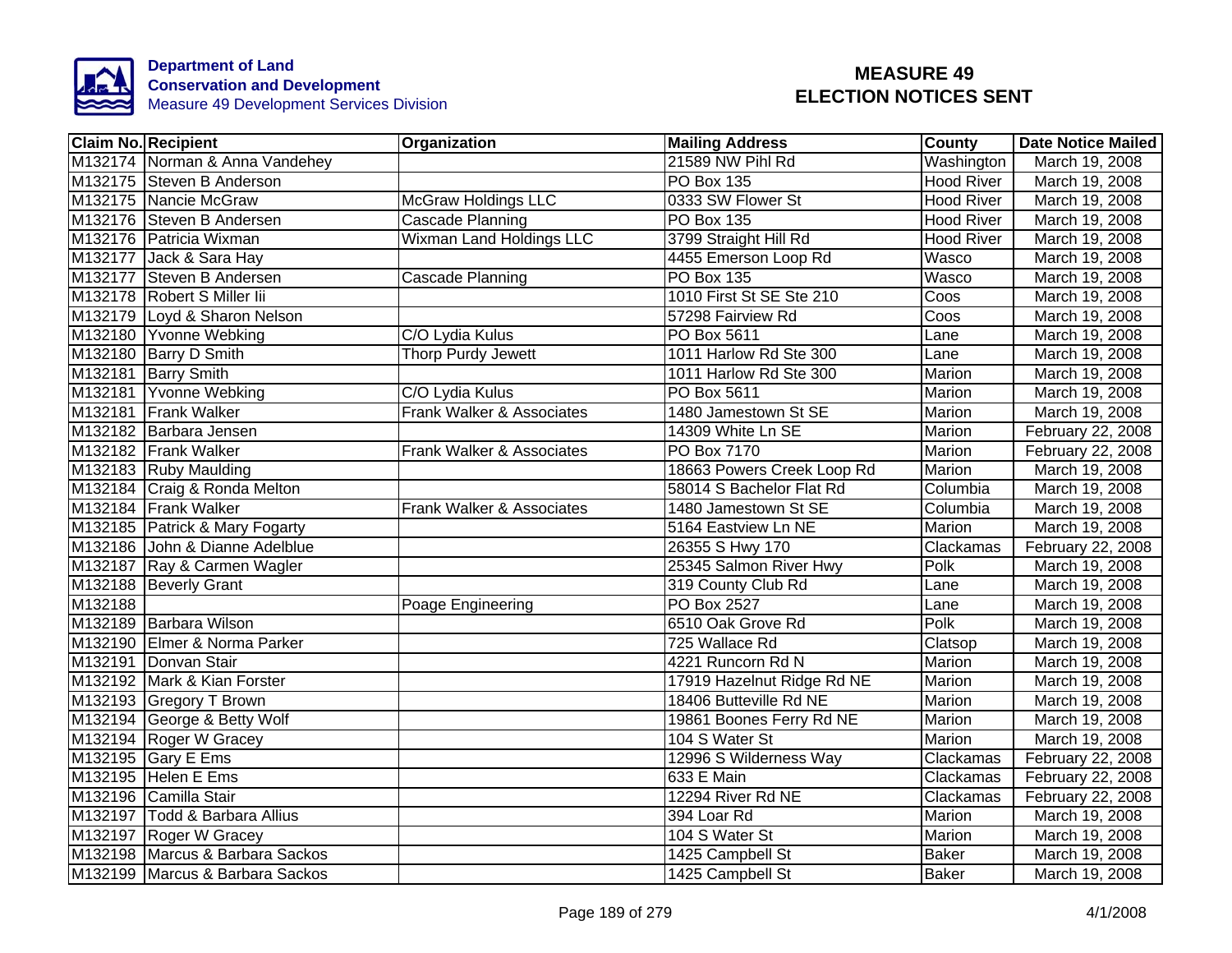

|                  | <b>Claim No. Recipient</b>               | Organization               | <b>Mailing Address</b>      | County          | <b>Date Notice Mailed</b> |
|------------------|------------------------------------------|----------------------------|-----------------------------|-----------------|---------------------------|
|                  | M132200 Emmett R McIntosh                |                            | 33711 Oak Flat Rd           | Curry           | March 19, 2008            |
|                  | M132200 John W Sweet                     |                            | 1291 N Ninth                | Curry           | March 19, 2008            |
|                  | M132201 Theodore & Joyce Morris          |                            | 234 W 22nd St               | Yamhill         | March 19, 2008            |
|                  | M132201 Rollie & Kathleen Morris         |                            | 10670 NW Oak Ridge Rd       | Yamhill         | March 19, 2008            |
|                  | M132202 Peggy Browne                     |                            | 50809 Ellis Rd              | <b>Baker</b>    | March 19, 2008            |
|                  | M132202 Rocky Randall                    |                            | 42742 New Bridge Rd         | <b>Baker</b>    | March 19, 2008            |
|                  | M132203 Mark & Marlene Gift              |                            | <b>PO Box 448</b>           | Columbia        | February 22, 2008         |
|                  | M132204 Monica O'Brien                   |                            | 5410 SW Macadam Ave Ste 100 | Washington      | March 19, 2008            |
|                  | M132205 Emmett R McIntosh                |                            | 33711 Oak Flat Rd           | Curry           | March 19, 2008            |
|                  | M132205 John W Sweet                     |                            | 1291 N Ninth                | Curry           | March 19, 2008            |
|                  | M132206 Penny Lassett & Patricia Venable |                            | PO Box 5246                 | Klamath         | March 19, 2008            |
|                  | M132207 Kenneth Walter                   |                            | 5204 126th St SW            | Linn            | March 19, 2008            |
|                  | M132208 Peggy Browne                     |                            | 50809 Ellis Rd              | <b>Baker</b>    | March 19, 2008            |
|                  | M132208 Rocky Randall                    |                            | 42742 New Bridge Rd         | <b>Baker</b>    | March 19, 2008            |
|                  | M132209 Allison Lenchitsky               |                            | 4794 SE Antelope Hills Rd   | Clackamas       | March 19, 2008            |
|                  | M132209 Amy Steuart                      |                            | 5708 10th Ave S             | Clackamas       | March 19, 2008            |
|                  | M132209 Donald B Bowerman                | Bowerman & Boutin LL       | PO Box 100                  | Clackamas       | March 19, 2008            |
|                  | M132210 Carey & Penny Hawes              |                            | 34993 SW Ladd Hill Rd       | Clackamas       | March 19, 2008            |
|                  | M132210 Donald B Bowerman                | Bowerman & Boutin LL       | <b>PO Box 100</b>           | Clackamas       | March 19, 2008            |
|                  | M132211 Marilyn Drake                    |                            | 21710 SE Drake Rd           | Clackamas       | March 19, 2008            |
|                  | M132211 Donald B Bowerman                | Bowerman & Boutin LL       | <b>PO Box 100</b>           | Clackamas       | March 19, 2008            |
|                  | M132212 John Lake                        |                            | 27807 E Belle Lake Rd       | Clackamas       | March 19, 2008            |
|                  | M132212 Donald B Bowerman                | Bowerman & Boutin LL       | PO Box 100                  | Clackamas       | March 19, 2008            |
|                  | M132213 Steven H Corey                   |                            | <b>PO Box 218</b>           | <b>Umatilla</b> | March 19, 2008            |
|                  | M132214 A & Marilyn Bruner               |                            | 607 Ave De Teresa           | Josephine       | March 28, 2008            |
| M132214 Bob Hart |                                          |                            | 5126 W Evans Creek Rd       | Josephine       | March 28, 2008            |
|                  | M132215 James Verser                     |                            | 240 Colin Rd                | Josephine       | February 22, 2008         |
| M132215 Bob Hart |                                          | <b>Bob Hart Consulting</b> | 5126 W Evans Creek Rd       | Josephine       | February 22, 2008         |
| M132216          |                                          |                            | 805 NE Oregon Ave           | Josephine       | February 22, 2008         |
| M132216 Bob Hart |                                          | <b>Bob Hart Consulting</b> | 5126 W Evans Creek Rd       | Josephine       | February 22, 2008         |
|                  | M132217 Donald & Margaret Peterson       |                            | 1733 NW Holly St            | Clackamas       | March 19, 2008            |
|                  | M132217 Joseph W West                    |                            | 888 SW Fifth Ave            | Clackamas       | March 19, 2008            |
|                  | M132218 Julie Lafoon                     |                            | 7480 Trask River Rd         | Tillamook       | March 19, 2008            |
| M132218 Ed Myers |                                          |                            | 8455 Hughey Ln              | Tillamook       | March 19, 2008            |
|                  | M132219   Dean & Jane Muffett            |                            | 95886 Templeton Ln          | Coos            | March 19, 2008            |
|                  | M132220 Glenn & Amy Hanna                |                            | 10493 SW Cornett Loop       | Crook           | March 19, 2008            |
|                  | M132221 Lionel & Hilda Youst             |                            | 12445 Hwy 241               | Coos            | March 19, 2008            |
|                  | M132222 Kenneth Walter                   |                            | 5204 126th St SW            | Linn            | March 19, 2008            |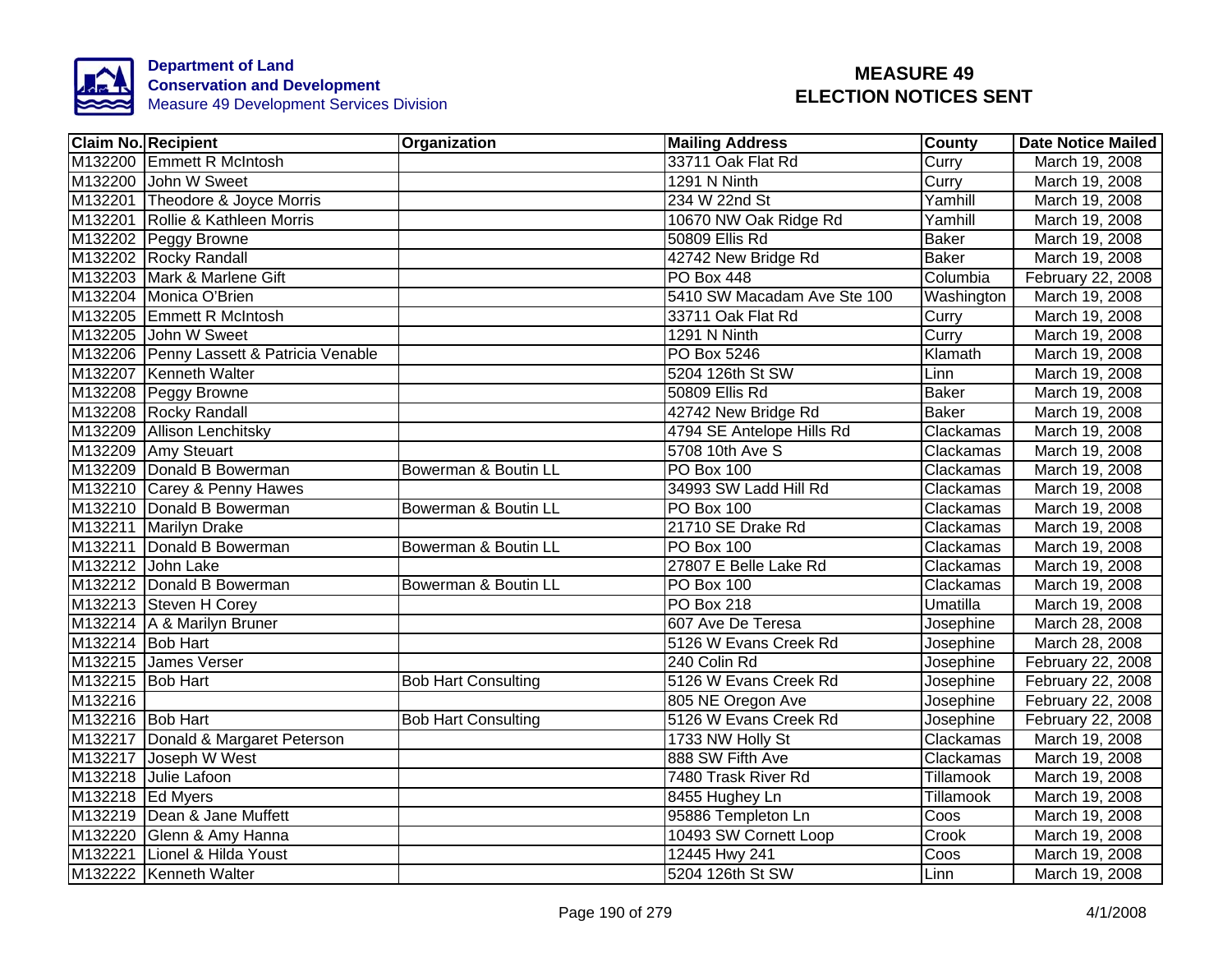

| <b>Claim No. Recipient</b>            | Organization             | <b>Mailing Address</b>        | <b>County</b>     | <b>Date Notice Mailed</b> |
|---------------------------------------|--------------------------|-------------------------------|-------------------|---------------------------|
| M132223 Steven B Andersen             | <b>Cascade Planning</b>  | <b>PO Box 135</b>             | <b>Hood River</b> | March 19, 2008            |
| M132224 Jack & Frances Jermain        |                          | <b>PO Box 1314</b>            | Jackson           | March 19, 2008            |
| M132224 Mark S Bartholomew            | Hornecker Cowling Hassen | 717 Murphy Rd                 | Jackson           | March 19, 2008            |
| M132225 Justin Throne                 |                          | 280 Main St                   | Klamath           | March 19, 2008            |
| M132225 Henry & Patricia O'Keefe      |                          | PO Box 286                    | Klamath           | March 19, 2008            |
| M132226 Joseph Bishop                 |                          | 12175 NW Bishop Rd            | Washington        | March 19, 2008            |
| M132226 Henry Bishop                  |                          | 15735 NW Old Pumpkin Ridge Rd | Washington        | March 19, 2008            |
| M132226 Geralyn Sheets                |                          | PO Box 454                    | Washington        | March 19, 2008            |
| M132227 Gary & Judith Safley          |                          | 3959 Old Stage Rd             | Jackson           | March 19, 2008            |
| M132227 Mark S Bartholomew            | Hornecker Cowling Hassen | 717 Murphy Rd                 | <b>Jackson</b>    | March 19, 2008            |
| M132228 Steven H Corey                |                          | PO Box 218                    | Umatilla          | March 19, 2008            |
| M132229 Steven H Corey                |                          | PO Box 218                    | Umatilla          | March 19, 2008            |
| M132230 Steven H Corey                |                          | PO Box 218                    | Umatilla          | March 19, 2008            |
| M132231 Steven H Corey                |                          | PO Box 218                    | Umatilla          | March 19, 2008            |
| M132232 Steven H Corey                |                          | <b>PO Box 218</b>             | <b>Umatilla</b>   | March 19, 2008            |
| M132233 Steven H Corey                |                          | PO Box 218                    | Umatilla          | March 19, 2008            |
| M132234 Russell Baldwin               |                          | PO Box 1242                   | Clackamas         | March 19, 2008            |
| M132235 Russell Baldwin               |                          | <b>PO Box 1242</b>            | Clackamas         | March 19, 2008            |
| M132236 Russell Baldwin               |                          | PO Box 1242                   | Lincoln           | March 19, 2008            |
| M132237 Russell Baldwin               |                          | <b>PO Box 1242</b>            | Clackamas         | March 19, 2008            |
| M132238 Russell Baldwin               |                          | <b>PO Box 1242</b>            | Lincoln           | March 19, 2008            |
| M132239 Russell Baldwin               |                          | <b>PO Box 1242</b>            | Lincoln           | March 19, 2008            |
| M132240 Russell Baldwin               |                          | PO Box 1242                   | Lincoln           | March 19, 2008            |
| M132242 Russell Baldwin               |                          | PO Box 1242                   | Lincoln           | March 20, 2008            |
| M132243 Russell Baldwin               |                          | <b>PO Box 1242</b>            | Lincoln           | March 20, 2008            |
| M132244 Russell Baldwin               |                          | <b>PO Box 1242</b>            | Lincoln           | March 20, 2008            |
| M132246 Douglass Schmor               |                          | 201 W Main St Ste 5           | Jackson           | March 20, 2008            |
| M132246 Beverly Hanson                |                          | 1570 High Crest Dr            | Jackson           | March 20, 2008            |
| M132247 Saundra & Ronald Myers        |                          | 23255 SE Dowty Rd             | Clackamas         | March 20, 2008            |
| M132248 Charles & Marilyn Petersen    |                          | 46866 Fish Lake Rd            | <b>Baker</b>      | March 20, 2008            |
| M132249 Joseph & Juanita Schmidlkofer |                          | 4840 NW Marsh Rd              | Washington        | March 20, 2008            |
| M132250 Kathleen Mead                 |                          | 15050 NW Gerrish Rd           | Washington        | March 20, 2008            |
| M132251 Richard & Joyce Hess          |                          | PO Box 275                    | Yamhill           | March 20, 2008            |
| M132252 Stanley & Phebe Johnson       |                          | 92732 Fernhill Rd             | Clatsop           | March 20, 2008            |
| M132253 Jane Thielsen                 |                          | 18080 3rd Ave                 | Linn              | March 20, 2008            |
| M132254 James Keep                    |                          | 15040 S Carus Rd              | Clackamas         | March 20, 2008            |
| M132255 Charles & Bernice Carlson     |                          | 13517 S Leland Rd             | Clackamas         | March 20, 2008            |
| M132256 Ramona Tamiyasu               |                          | 5500 Binns Hill Dr            | Hood River        | March 20, 2008            |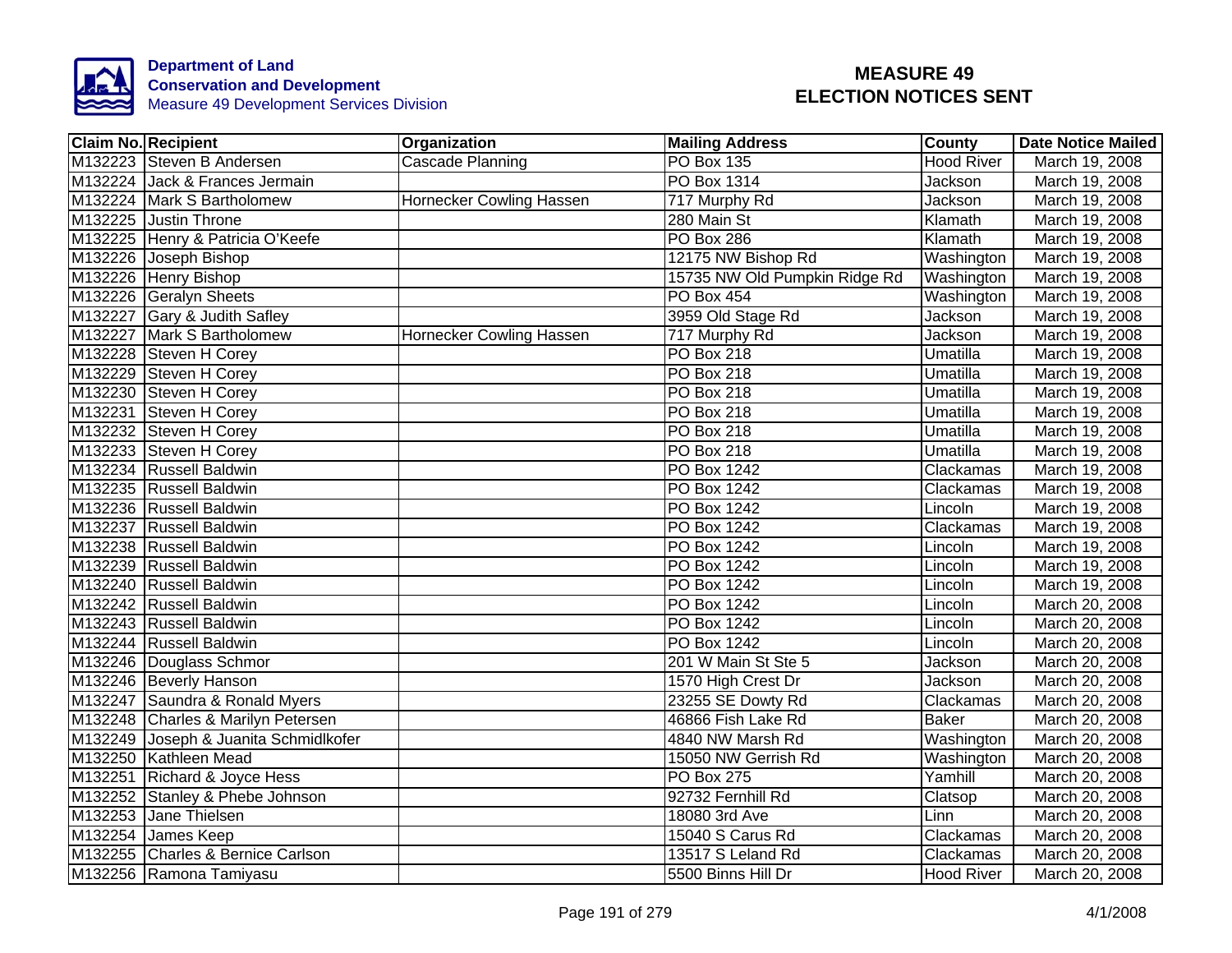

|         | <b>Claim No. Recipient</b>           | Organization                      | <b>Mailing Address</b>    | County       | <b>Date Notice Mailed</b> |
|---------|--------------------------------------|-----------------------------------|---------------------------|--------------|---------------------------|
|         | M132257 Karen & Thomas Rudolph       |                                   | 20365 Hwy 86              | <b>Baker</b> | March 20, 2008            |
|         | M132258 Donald M Kelley              |                                   | 110 N 2nd St              | Linn         | March 20, 2008            |
|         | M132258 Lois Phillips                |                                   | 424 Oak Grove Loop        | Linn         | March 20, 2008            |
|         | M132259 Gisela Green                 |                                   | 610 SW 56th St            | Benton       | March 20, 2008            |
| M132260 | Jerry Molatore                       |                                   | 2325 Linda Vista Dr       | Klamath      | March 20, 2008            |
|         | M132260 Thomas Molatore              |                                   | 851 Pacific Terrace       | Klamath      | March 20, 2008            |
|         | M132261 Jay Eastwood                 |                                   | 116 NE Steiger            | Josephine    | March 20, 2008            |
|         | M132261 Charles & Vera Kuttig        |                                   | 225 Deerhorn Dr           | Josephine    | March 20, 2008            |
|         | M132262 Emily Fletcher               |                                   | 10225 Hwy 66              | Jackson      | February 22, 2008         |
|         | M132262 Larry & Penelope Whitmire    |                                   | 2863 Granite Hill Rd      | Jackson      | February 22, 2008         |
|         | M132263 Dave Blatchford              |                                   | 16404 Wingville Ln        | <b>Baker</b> | March 20, 2008            |
|         | M132264 Byron & Renee Olson          |                                   | 15025 NW Jack Rd          | Washington   | February 22, 2008         |
|         | M132265 Dorothy Schmidlin            |                                   | 17325 NW Sellers Rd       | Washington   | March 20, 2008            |
|         | M132265 Bruce Vincent                | <b>Bedsaul/Vincent Consulting</b> | 825 NE 20th Ave Ste 300   | Washington   | March 20, 2008            |
|         | M132266 Leo & A Jane Graham          | <b>Montinore Ranch LLC</b>        | <b>PO Box 2170</b>        | Washington   | February 22, 2008         |
|         | M132266 Bruce Vincent                | <b>Bedsaul/Vincent Consulting</b> | 825 NE 20th Ste 300       | Washington   | February 22, 2008         |
|         | M132267 Richman Family               |                                   | PO Box F                  | Benton       | March 20, 2008            |
|         | M132268 Lorelynn Linehan             |                                   | 4404 Placer Rd            | Josephine    | March 20, 2008            |
|         | M132269 Gisela Green                 |                                   | 610 SW 56th St            | Lincoln      | March 20, 2008            |
|         | M132270 Bert & Barbara McCormack     |                                   | PO Box 2021               | Umatilla     | March 20, 2008            |
|         | M132270 D Rahn Hostetter             |                                   | 203 E Main St             | Umatilla     | March 20, 2008            |
|         | M132271 Cathy Nunes                  |                                   | 6325 E Evans Creek Rd     | Jackson      | March 20, 2008            |
|         | M132272 Leonard & Carole Vedder      |                                   | 55502 Bear Creek Rd       | Coos         | March 20, 2008            |
|         | M132272 Jerry Lesan                  | Lesan & Finneran                  | 405 N Fifth St            | Coos         | March 20, 2008            |
|         | M132273 Kenneth & Sandra Rieck       |                                   | 87447 Hwy 202             | Clatsop      | March 20, 2008            |
|         | M132274 Christina Alexander          |                                   | 96078 Dean Mountain Rd    | Coos         | March 20, 2008            |
|         | M132275 Michael M Reader             |                                   | 800 Willamette St Ste 800 | Lane         | March 20, 2008            |
|         | M132275 Melvin Farver                |                                   | 28721 Dodge Island Rd     | Lane         | March 20, 2008            |
|         | M132276 Carl & Barbara Wendt         |                                   | 15647 Maxwell Ln          | <b>Baker</b> | March 20, 2008            |
|         | M132277 John & Joanne Guisinger      |                                   | 19955 NW Dairy Creek Rd   | Washington   | February 22, 2008         |
|         | M132278 Eda Fae & Lawrence Personett |                                   | 15137 S Brunner Rd        | Clackamas    | March 20, 2008            |
|         | M132279 Milton & Carol Smith         |                                   | PO Box 6                  | Coos         | March 20, 2008            |
|         | M132280 William & Cheri Mildren      |                                   | PO Box 958                | Jackson      | March 20, 2008            |
|         | M132280 Jerry Jacobson               |                                   | PO Box 4687               | Jackson      | March 20, 2008            |
|         | M132281 Charlie & Kay Rabjohn        |                                   | 1695 Kincaid Rd           | Josephine    | March 20, 2008            |
|         | M132281 Rick Riker                   | Planning & Research Services      | 560 NE F St #A224         | Josephine    | March 20, 2008            |
|         | M132282 James & Doris Herinckx       |                                   | 2947 NW Porter Rd         | Washington   | March 20, 2008            |
|         | M132283 Gary & Kathleen Middleton    |                                   | PO Box 811                | <b>Baker</b> | March 20, 2008            |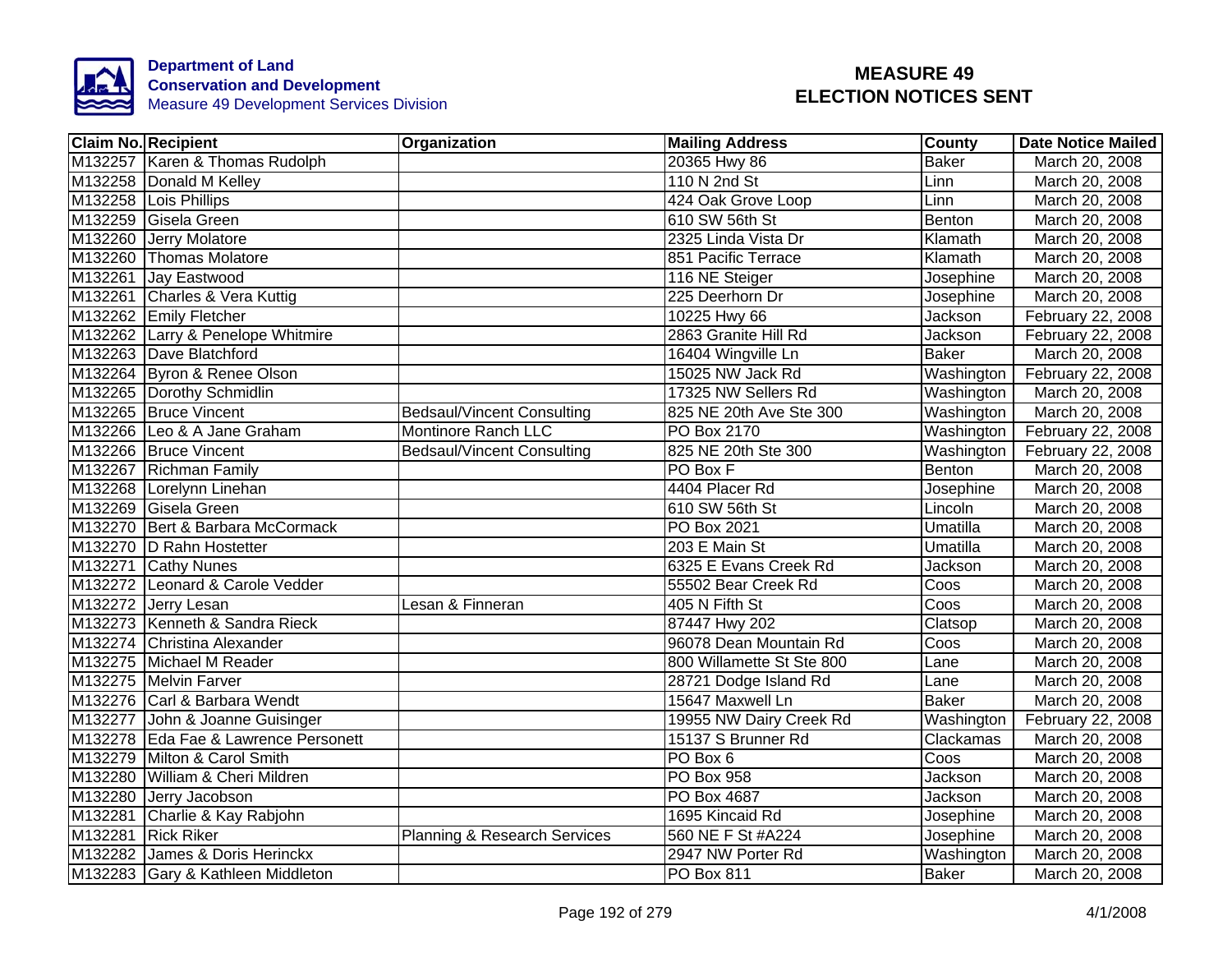

| <b>Claim No. Recipient</b>          | Organization                | <b>Mailing Address</b>    | <b>County</b>     | <b>Date Notice Mailed</b> |
|-------------------------------------|-----------------------------|---------------------------|-------------------|---------------------------|
| M132284 James & Cheryl Moore        |                             | <b>PO Box 449</b>         | Klamath           | March 20, 2008            |
| M132284 Robert S Miller lii         |                             | 1010 First St SE Ste 210  | Klamath           | March 20, 2008            |
| M132285 Robert Lehman               |                             | 19050 SW Briedwell Rd     | Yamhill           | March 20, 2008            |
| M132285 Robert Deuth                |                             | 22340 SW Aebischer Rd     | Yamhill           | March 20, 2008            |
| M132286 Lynn Shumway & Jerry Franke | <b>Burnt River Irr Dist</b> | 19498 Hwy 245             | <b>Baker</b>      | March 20, 2008            |
| M132287 Dorothy Farrell             |                             | 24550 SW Gage Rd          | Clackamas         | March 20, 2008            |
| M132288 Victor W Vankoten           |                             | PO Box 325                | <b>Hood River</b> | March 20, 2008            |
| M132289 Henry & Gertrude Landauer   |                             | 7940 NW Kansas City Rd    | Washington        | March 20, 2008            |
| M132289 Marilyn Landauer            |                             | 9625 NW Roy Rd            | Washington        | March 20, 2008            |
| M132290 John & Marianna Simpson     |                             | 1401 Boundary Rd          | Jackson           | March 20, 2008            |
| M132291 Michael M Reader            |                             | 800 Willamette St Ste 800 | Lane              | March 20, 2008            |
| M132291 Charles E Farver            |                             | 92974 Morgan Ln           | Lane              | March 20, 2008            |
| M132291 Stanley Dwight Farver       |                             | 93016 River Rd            | Lane              | March 20, 2008            |
| M132291 Roberta Farver Lyon         |                             | 1001 N Elizabeth St       | Lane              | March 20, 2008            |
| M132292 Jerry Molatore              |                             | 2325 Linda Vista Dr       | Klamath           | March 20, 2008            |
| M132292 Charles McCarroll           |                             | 1322 Homedale Rd          | Klamath           | March 20, 2008            |
| M132293 Larry & Penelope Whitmire   |                             | 2863 Granite Hill Rd      | <b>Jackson</b>    | March 20, 2008            |
| M132294 Roseann McElheran           |                             | 56630 Juniper Flat Rd     | Wasco             | March 20, 2008            |
| M132295                             | Nichols Bros Inc            | 700 Old Brockway Rd       | Douglas           | March 20, 2008            |
| M132296                             | Nichols Bros Inc            | 700 Old Brockway Rd       | Douglas           | March 20, 2008            |
| M132297 Gerald & Madeline White     |                             | 581 Hewes Creek Ln        | Douglas           | March 20, 2008            |
| M132298 Geraldine Thuresson         |                             | 5907 Upper Cow Creek Rd   | Douglas           | March 20, 2008            |
| M132299 Wesley C & Carol L Newman   |                             | 525 Vineyard Ln           | Douglas           | March 20, 2008            |
| M132300 Joseph & Edith Santoro      |                             | 22050 SW Rosedale Rd      | Washington        | March 20, 2008            |
| M132300 Erin Evers                  |                             | PO Box 4054               | Washington        | March 20, 2008            |
| M132301 Erin Evers                  |                             | PO Box 4054               | Washington        | March 20, 2008            |
| M132301 Carl Denfeld                |                             | 15445 SW Campbell Rd      | Washington        | March 20, 2008            |
| M132302 Erin Evers                  |                             | PO Box 4054               | Washington        | March 20, 2008            |
| M132302 Carl Denfeld                |                             | 15445 SW Campbell Rd      | Washington        | March 20, 2008            |
| M132303 Erin Evers                  |                             | PO Box 4054               | Washington        | March 20, 2008            |
| M132304 Helen Sandstrom             |                             | 41963 SW Sandstrom Rd     | Washington        | March 20, 2008            |
| M132304 Erin Evers                  |                             | PO Box 4054               | Washington        | March 20, 2008            |
| M132305 Helen Sandstrom             |                             | 41963 SW Sandstrom Rd     | Washington        | March 20, 2008            |
| M132305 Erin Evers                  |                             | PO Box 4054               | Washington        | March 20, 2008            |
| M132306 Helen Sandstrom             |                             | 41963 SW Sandstrom Rd     | Washington        | March 20, 2008            |
| M132306 Erin Evers                  |                             | PO Box 4054               | Washington        | March 20, 2008            |
| M132307 Kenneth & Shirley Hedin     |                             | 41963 SW Sandstrom Rd     | Washington        | March 20, 2008            |
| M132307 Erin Evers                  |                             | PO Box 4054               | Washington        | March 20, 2008            |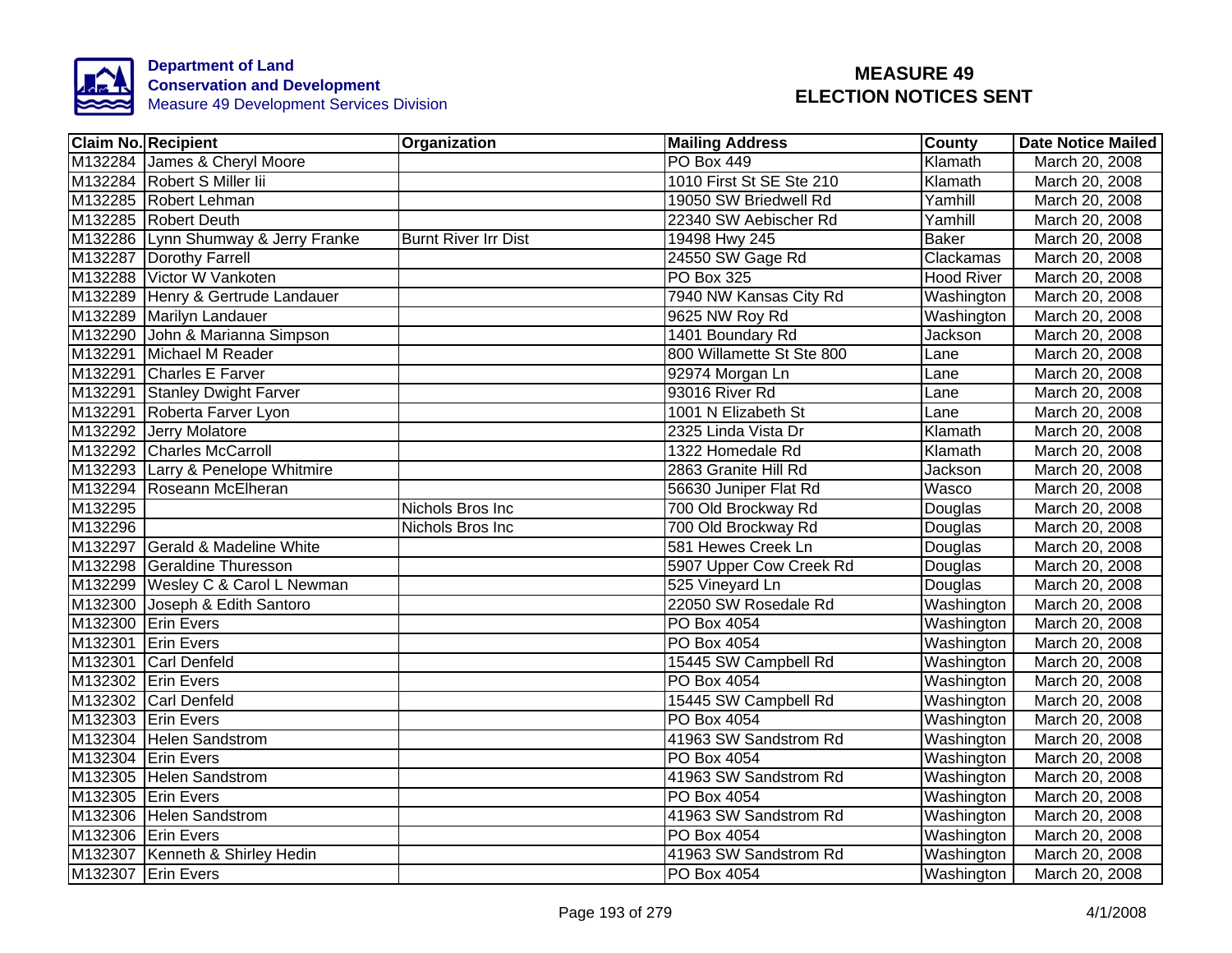

| <b>Claim No. Recipient</b>        |                                      | Organization            | <b>Mailing Address</b>     | <b>County</b> | <b>Date Notice Mailed</b> |
|-----------------------------------|--------------------------------------|-------------------------|----------------------------|---------------|---------------------------|
| M132308 Kenneth & Shirley Hedin   |                                      |                         | 41963 SW Sandstrom Rd      | Washington    | March 20, 2008            |
| M132308 Erin Evers                |                                      |                         | PO Box 4054                | Washington    | March 20, 2008            |
| M132309 Daniel & Mary Shattuck    |                                      |                         | 11205 NW Seavey Rd         | Washington    | March 20, 2008            |
| M132309 Erin Evers                |                                      |                         | PO Box 4054                | Washington    | March 20, 2008            |
| M132310 Erin Evers                |                                      |                         | <b>PO Box 4054</b>         | Washington    | March 20, 2008            |
| M132310 Paul & Christine Denfeld  |                                      |                         | 15040 SW Holly Hill Rd     | Washington    | March 20, 2008            |
| M132311 Erin Evers                |                                      |                         | PO Box 4054                | Washington    | March 20, 2008            |
| M132311 Paul & Christine Denfeld  |                                      |                         | 15040 SW Holly Hill Rd     | Washington    | March 20, 2008            |
| M132312 Erin Evers                |                                      |                         | PO Box 4054                | Washington    | March 20, 2008            |
| M132312 Paul & Christine Denfeld  |                                      |                         | 15040 SW Holly Hill Rd     | Washington    | March 20, 2008            |
| M132313 Roger Michael Van         |                                      | Coastal Western Land Co | 6860 SW Boeckman Rd        | Lane          | March 20, 2008            |
| M132314 Edmund & Shirley Vilhauer |                                      |                         | 28165 Spencer Creek Rd     | Lane          | March 20, 2008            |
| M132314 Michael J Lilly           |                                      |                         | 6600 SW 92nd Ave Ste 280   | Lane          | March 20, 2008            |
|                                   | M132315 Gordon C & Carolyn Dromgoole |                         | 19643 Goodrich Rd          | Yamhill       | March 20, 2008            |
|                                   | M132316 Gordon C & Carolyn Dromgoole |                         | 19643 Goodrich Rd          | Yamhill       | March 20, 2008            |
|                                   | M132317 Gordon C & Carolyn Dromgoole |                         | 19643 Goodrich Rd          | Yamhill       | March 20, 2008            |
| M132317 Gordon N Zimmerman        |                                      |                         | PO Box 8                   | Yamhill       | March 20, 2008            |
|                                   | M132318 Gordon C & Carolyn Dromgoole |                         | 19643 Goodrich Rd          | Yamhill       | March 20, 2008            |
| M132319 Randall Kizer             |                                      |                         | 989 Fir Acres Dr           | Klamath       | March 20, 2008            |
| M132319 Maxine Kizer              |                                      |                         | <b>PO Box 512</b>          | Klamath       | March 20, 2008            |
| M132320 Hazel Timmons             |                                      |                         | 17700 NE Timmons Ln        | Yamhill       | March 20, 2008            |
| M132320 Steven W Abel             |                                      | <b>Stoel Rives LLP</b>  | 900 SW 5th Ave Ste 2600    | Yamhill       | March 20, 2008            |
| M132321 Hazel Timmons             |                                      |                         | 17700 NE Timmons Ln        | Yamhill       | March 20, 2008            |
| M132322 Monty & Linda Ellison     |                                      |                         | 37323 Scravel Hill Rd NE   | Linn          | March 20, 2008            |
| M132323 Dorothy & Kelly Wilhite   |                                      |                         | 3685 Riddell Rd            | Polk          | March 20, 2008            |
| M132324 Priscilla Jauron          |                                      |                         | 120 Oakwood Dr             | Columbia      | March 20, 2008            |
| M132324 Agnes Petersen            |                                      |                         | <b>PO Box 748</b>          | Columbia      | March 20, 2008            |
| M132325 Jack Horner               |                                      |                         | PO Box 2206                | Clackamas     | February 22, 2008         |
| M132325 James Zupancic            |                                      |                         | 1300 SW Fifth Ave Ste 2400 | Clackamas     | February 22, 2008         |
| M132326 Gerhard Sakschewski       |                                      |                         | PO Box 97                  | Curry         | March 20, 2008            |
| M132326 Coni Rathbone             |                                      | Davis Wright Tremaine   | 1300 SW Fifth Ave Ste 2400 | Curry         | March 20, 2008            |
| M132327<br>Corolyn Merchant       |                                      |                         | 16234 84th Ave NE          | Tillamook     | March 20, 2008            |
| M132327 Janet Foster              |                                      |                         | 3157 SW View PI            | Tillamook     | March 20, 2008            |
| M132327 Jeff Evans                |                                      |                         | 5844 Huddleton St          | Tillamook     | March 20, 2008            |
| M132328 Goldie & Gary Burton      |                                      |                         | 4980 Matney Rd             | Polk          | March 20, 2008            |
| M132329 John & Agnes Petersen     |                                      |                         | 33625 Tide Creek Rd        | Columbia      | March 20, 2008            |
| M132329 Agnes Petersen            |                                      |                         | PO Box 748                 | Columbia      | March 20, 2008            |
| M132330 John & Agnes Petersen     |                                      |                         | 33625 Tide Creek Rd        | Columbia      | March 20, 2008            |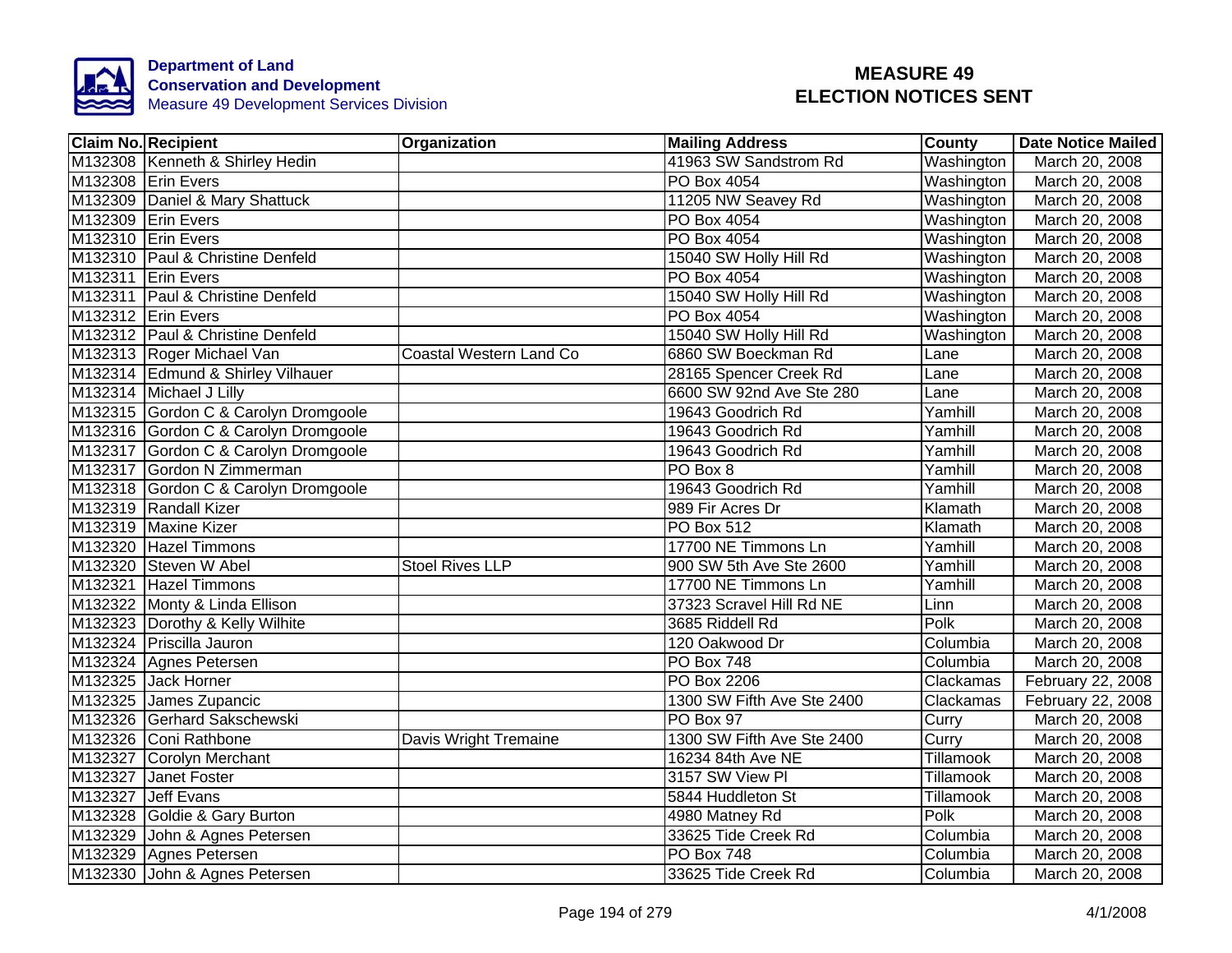

| <b>Claim No. Recipient</b> |                                | Organization          | <b>Mailing Address</b>      | <b>County</b> | <b>Date Notice Mailed</b>      |
|----------------------------|--------------------------------|-----------------------|-----------------------------|---------------|--------------------------------|
|                            | M132330 Agnes Petersen         |                       | <b>PO Box 748</b>           | Columbia      | March 20, 2008                 |
|                            | M132331 John & Agnes Petersen  |                       | 33625 Tide Creek Rd         | Columbia      | March 20, 2008                 |
|                            | M132331 Agnes Petersen         |                       | <b>PO Box 748</b>           | Columbia      | March 20, 2008                 |
|                            | M132332 John & Agnes Petersen  |                       | 33625 Tide Creek Rd         | Columbia      | March 20, 2008                 |
|                            | M132332 Agnes Petersen         |                       | <b>PO Box 748</b>           | Columbia      | March 20, 2008                 |
|                            | M132333 John & Agnes Petersen  |                       | 33625 Tide Creek Rd         | Columbia      | March 20, 2008                 |
|                            | M132333 Agnes Petersen         |                       | PO Box 748                  | Columbia      | March 20, 2008                 |
|                            | M132334 John & Agnes Petersen  |                       | 33625 Tide Creek Rd         | Columbia      | March 20, 2008                 |
|                            | M132334 Agnes Petersen         |                       | PO Box 748                  | Columbia      | March 20, 2008                 |
|                            | M132335 John & Agnes Petersen  |                       | 33625 Tide Creek Rd         | Columbia      | March 20, 2008                 |
|                            | M132335 Agnes Petersen         |                       | <b>PO Box 748</b>           | Columbia      | March 20, 2008                 |
|                            | M132336 John & Agnes Petersen  |                       | 33625 Tide Creek Rd         | Columbia      | March 20, 2008                 |
|                            | M132336 Agnes Petersen         |                       | <b>PO Box 748</b>           | Columbia      | March 20, 2008                 |
|                            | M132337 John & Agnes Petersen  |                       | 33625 Tide Creek Rd         | Columbia      | March 20, 2008                 |
|                            | M132337 Agnes Petersen         |                       | <b>PO Box 748</b>           | Columbia      | March 20, 2008                 |
|                            | M132338 John & Agnes Petersen  |                       | 33625 Tide Creek Rd         | Columbia      | March 20, 2008                 |
|                            | M132338 Agnes Petersen         |                       | PO Box 748                  | Columbia      | March 20, 2008                 |
|                            | M132339 John & Agnes Petersen  |                       | 33625 Tide Creek Rd         | Columbia      | March 20, 2008                 |
|                            | M132339 Agnes Petersen         |                       | <b>PO Box 748</b>           | Columbia      | March 20, 2008                 |
|                            | M132340 John & Agnes Petersen  |                       | 33625 Tide Creek Rd         | Columbia      | March 20, 2008                 |
|                            | M132340 Agnes Petersen         |                       | <b>PO Box 748</b>           | Columbia      | March 20, 2008                 |
|                            | M132341 John & Agnes Petersen  |                       | 33625 Tide Creek Rd         | Columbia      | March 20, 2008                 |
|                            | M132341 Agnes Petersen         |                       | <b>PO Box 748</b>           | Columbia      | March 20, 2008                 |
|                            | M132342 John & Agnes Petersen  |                       | 33625 Tide Creek Rd         | Columbia      | March 20, 2008                 |
|                            | M132342 Agnes Petersen         |                       | <b>PO Box 748</b>           | Columbia      | March 20, 2008                 |
|                            | M132343 John & Agnes Petersen  |                       | 33625 Tide Creek Rd         | Clackamas     | March 20, 2008                 |
|                            | M132344 Stephen Mountainspring | Dole Coalwell & Clark | <b>PO Box 1205</b>          | Douglas       | March 20, 2008                 |
|                            | M132345 Donna Cooke            |                       | 29254 Barker Rd             | Columbia      | March 20, 2008                 |
|                            | M132346 Richard Sahagian       |                       | 7037 NE Ronler Way Apt 1423 | Columbia      | March 20, 2008                 |
|                            | M132347 Kathleen Niskanen      |                       | 2599 Pioneer Rd             | Jackson       | March 20, 2008                 |
|                            | M132347 Tamara Gledhill        |                       | 201 W Main St Ste 5         | Jackson       | March 20, 2008                 |
|                            | M132348 Doloris Vandomelen     |                       | 19441 NW Dairy Creek Rd     | Washington    | March 20, 2008                 |
|                            | M132349 John McElheran         |                       | 56531 Juniper Flat Rd       | <b>Wasco</b>  | March 20, 2008                 |
|                            | M132350 Gary Wirth             |                       | 840 Fifth St                | Jackson       | March 20, 2008                 |
|                            | M132350 Donald & Shirley Wirth |                       | 3994 Boxwood Dr             | Jackson       | March 20, 2008                 |
|                            | M132351 Hazel Ellison          |                       | <b>PO Box 504</b>           | Josephine     | March 20, 2008                 |
|                            | M132352 John & Janet Mathwich  |                       | 84938 Edwards Rd            | Umatilla      | March 20, 2008                 |
|                            | M132353 Jim L Lucas            |                       | PO Box 699                  |               | Washington   February 22, 2008 |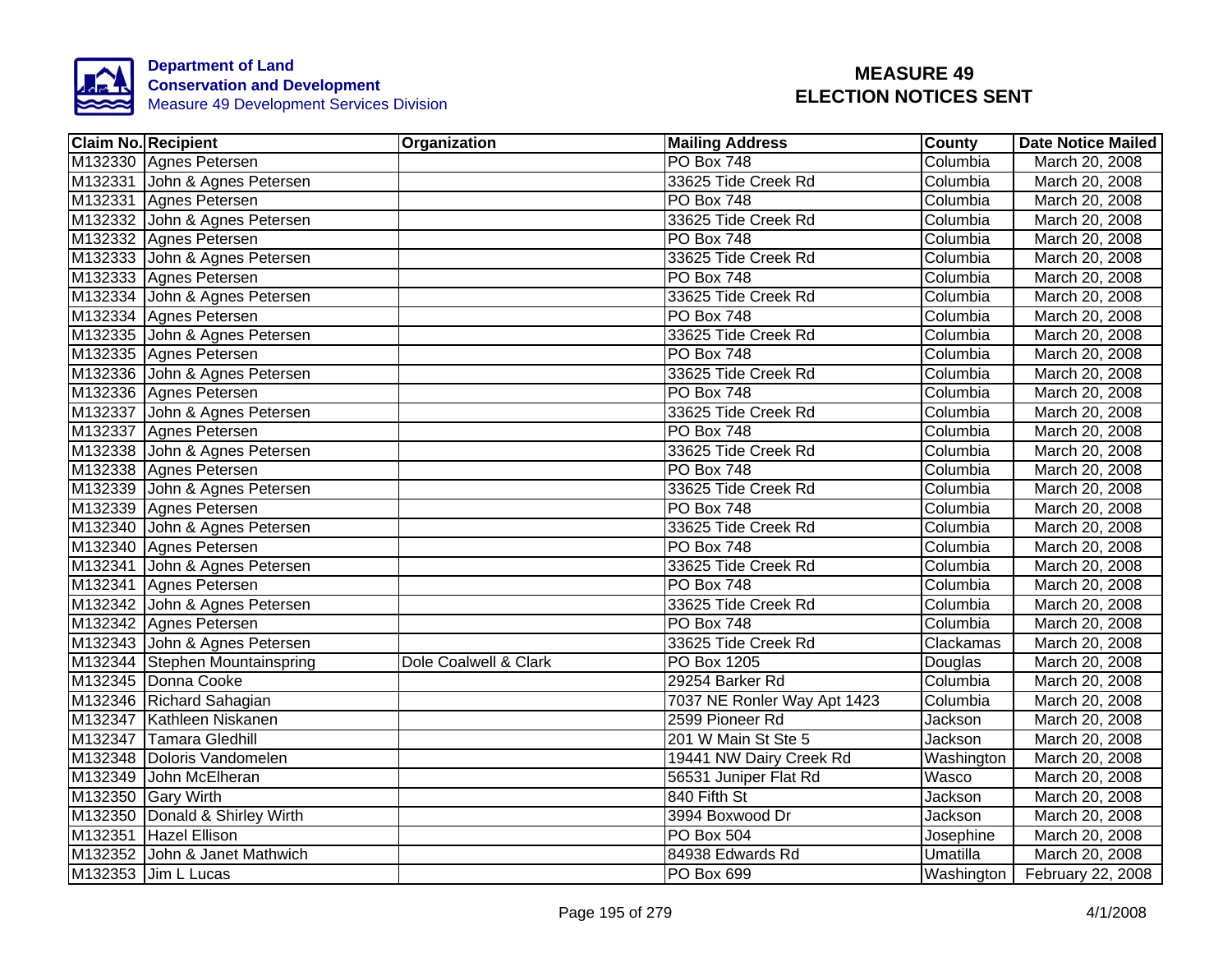

|                    | <b>Claim No. Recipient</b>             | <b>Organization</b>    | <b>Mailing Address</b>   | County       | <b>Date Notice Mailed</b> |
|--------------------|----------------------------------------|------------------------|--------------------------|--------------|---------------------------|
|                    | M132353 Aubrey & Charlotte Bake        |                        | 19445 NW Sellers Rd      | Washington   | February 22, 2008         |
|                    | M132354 Guy & Mary Fletcher            |                        | 1800 Panorama Dr         | Jackson      | March 20, 2008            |
|                    | M132355 Wayne & Roberta Fletcher       |                        | 38 Shagbark Ln           | Jackson      | March 20, 2008            |
|                    | M132356 Jerry & Marlene Wolfe          |                        | 4927 122nd Ave SE        | Tillamook    | March 20, 2008            |
|                    | M132357 Tim & Janice Kerns             |                        | 45917 Quail Rd           | <b>Baker</b> | March 20, 2008            |
|                    | M132357 Eldon & Hope Buckner           | Williams Ditch Co      | 13967 Hunt Mountain Ln   | <b>Baker</b> | March 20, 2008            |
|                    | M132358 Ronald & Janice Newlander      |                        | 96200 Wind Song Ln       | Coos         | March 20, 2008            |
| M132359 Bill Kloos |                                        |                        | 375 W 4th St Ste 200     | Lane         | March 20, 2008            |
|                    | M132359 Ardyce Makinson                |                        | 25519 Fleck Rd           | Lane         | March 20, 2008            |
|                    | M132360 Lloyd & Bernice Bell           |                        | PO Box 1184              | Clackamas    | March 20, 2008            |
|                    | M132361 Braunda Short                  |                        | 6954 E Caballo Dr        | Douglas      | March 20, 2008            |
|                    | M132362 Robert & Susan Sleight         |                        | 19223 S Windy City Rd    | Clackamas    | March 20, 2008            |
|                    | M132363 Mary Ringo                     |                        | 27960 S Beavercreek Rd   | Clackamas    | March 20, 2008            |
|                    | M132363 Luann Nelzen                   |                        | 27795 S Beavercreek Rd   | Clackamas    | March 20, 2008            |
|                    | M132364 Ben Freudenberg                |                        | 600 NW Fifth St          | Josephine    | March 20, 2008            |
|                    | M132364 Roger Dickey                   |                        | 1452 Pinecrest Dr        | Josephine    | March 20, 2008            |
|                    | M132365 Donald & Josephine Worthington |                        | 4821 E Evans Creek       | Jackson      | March 20, 2008            |
|                    | M132365 Daniel B O'Connor              | Huycke O'Connor Jarvis | 823 Alder Creek Dr       | Jackson      | March 20, 2008            |
|                    | M132366 Phyllis Chriss                 |                        | 25280 SW Garden Acres Rd | Jackson      | March 20, 2008            |
|                    | M132366 Daniel B O'Connor              | Huycke O'Connor Jarvis | 823 Alder Creek Dr       | Jackson      | March 20, 2008            |
|                    | M132367 Lee & Laurie Boyd              |                        | 1604 Meridian Rd         | Jackson      | March 20, 2008            |
|                    | M132368 Mary Pope                      |                        | 5626 S Pacific Hwy       | Jackson      | March 20, 2008            |
|                    | M132368 Daniel B O'Connor              | Huycke O'Connor Jarvis | 823 Alder Creek Dr       | Jackson      | March 20, 2008            |
|                    | M132369 Carl & Rosalia Peterson        |                        | 735 Forest Hills Dr      | Jackson      | March 20, 2008            |
|                    | M132369 Daniel B O'Connor              | Huycke O'Connor Jarvis | 823 Alder Creek Dr       | Jackson      | March 20, 2008            |
|                    | M132370 Daniel B O'Connor              | Huycke O'Connor Jarvis | 823 Alder Creek Dr       | Jackson      | March 20, 2008            |
|                    | M132370 Mike Naumes                    | Naumes Inc             | <b>PO Box 996</b>        | Jackson      | March 20, 2008            |
|                    | M132371 Carl & Rosalia Peterson        |                        | 735 Forest Hills Dr      | Jackson      | March 20, 2008            |
|                    | M132371 Daniel B O'Connor              | Huycke O'Connor Jarvis | 823 Alder Creek Dr       | Jackson      | March 20, 2008            |
|                    | M132372 Daniel B O'Connor              | Huycke O'Connor Jarvis | 823 Alder Creek Dr       | Jackson      | March 20, 2008            |
|                    | M132372 Mike Naumes                    | Naumes Inc             | PO Box 996               | Jackson      | March 20, 2008            |
|                    | M132373 Daniel B O'Connor              | Huycke O'Connor Jarvis | 823 Alder Creek Dr       | Jackson      | March 20, 2008            |
|                    | M132373 Mike Naumes                    | Naumes Inc             | <b>PO Box 996</b>        | Jackson      | March 20, 2008            |
|                    | M132374 Daniel B O'Connor              | Huycke O'Connor Jarvis | 823 Alder Creek Dr       | Jackson      | March 20, 2008            |
|                    | M132375 Daniel B O'Connor              | Huycke O'Connor Jarvis | 823 Alder Creek Dr       | Jackson      | March 20, 2008            |
|                    | M132376 Daniel B O'Connor              | Huycke O'Connor Jarvis | 823 Alder Creek Dr       | Jackson      | March 20, 2008            |
|                    | M132377 Daniel B O'Connor              | Huycke O'Connor Jarvis | 823 Alder Creek Dr       | Jackson      | March 20, 2008            |
|                    | M132378 Hans & Gisela Bunzel           |                        | 8011 Beechwood Dr        | Lane         | March 20, 2008            |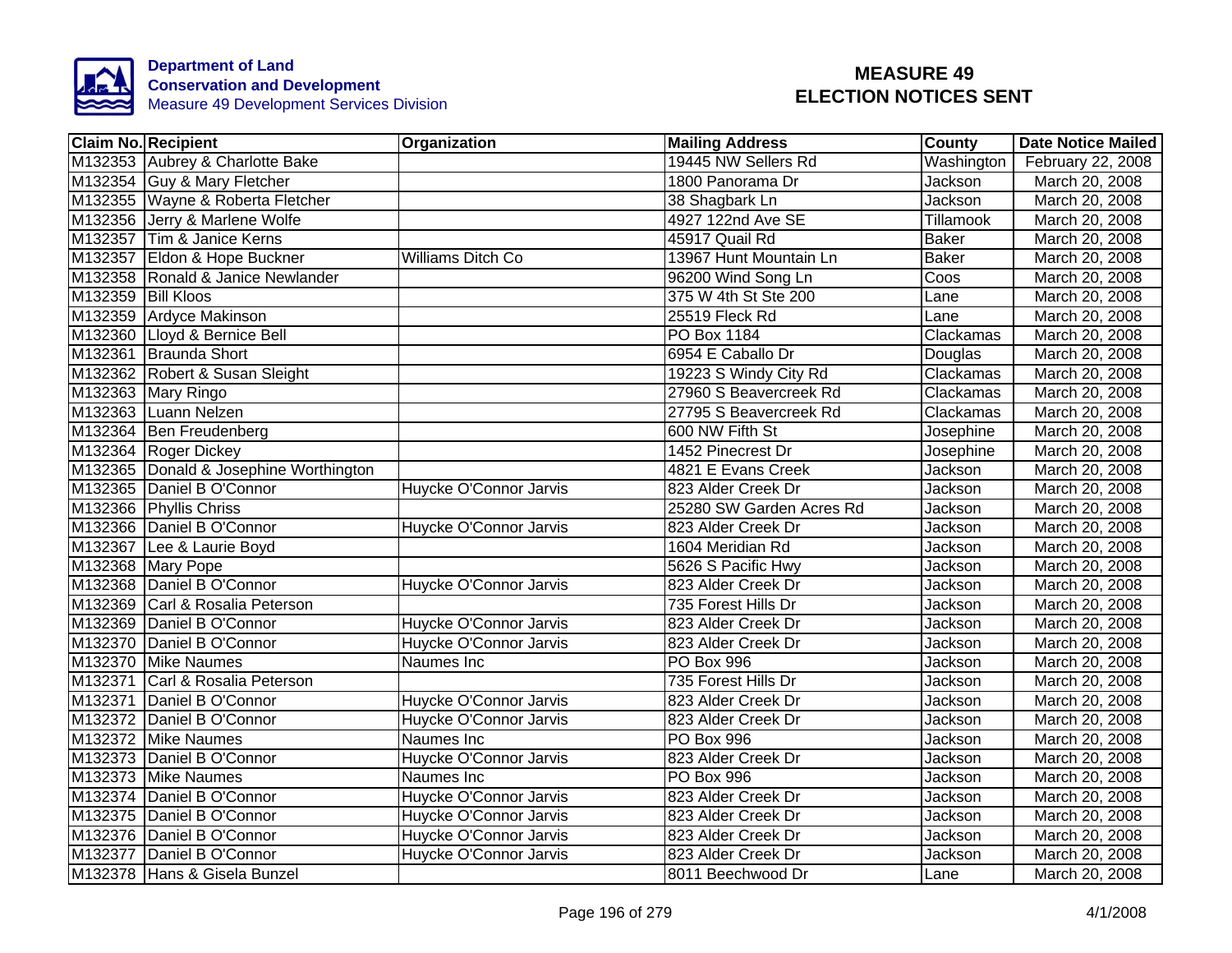

|                    | Claim No. Recipient              | <b>Organization</b>         | <b>Mailing Address</b>     | County        | Date Notice Mailed |
|--------------------|----------------------------------|-----------------------------|----------------------------|---------------|--------------------|
| M132378 Bill Kloos |                                  |                             | 576 Olive St Ste 300       | Lane          | March 20, 2008     |
|                    | M132379 Geneva & Leslie Harwood  |                             | 91984 River Rd             | Lane          | March 20, 2008     |
| M132379 Bill Kloos |                                  |                             | 576 Olive St Ste 300       | Lane          | March 20, 2008     |
|                    | M132380 Evelyn Fisher            |                             | 37949 Upepr Camp Creek Rd  | Lane          | March 20, 2008     |
| M132380 Bill Kloos |                                  |                             | 576 Olive St Ste 300       | Lane          | March 20, 2008     |
| M132381 Bill Kloos |                                  | Law Offices Of Bill Kloos   | 576 Olive St Ste 300       | Lane          | February 22, 2008  |
|                    | M132381 James & Brenda Laird     |                             | 84850 S Ridgeway Rd        | Lane          | February 22, 2008  |
|                    | M132382 David Eddy               |                             | 8225 SW 3rd St             | Multnomah     | March 20, 2008     |
|                    | M132382 Andrew H Stamp           | <b>Kruse Mercantile</b>     | 4248 Galewood St Ste 9     | Multnomah     | March 20, 2008     |
|                    | M132383 Bob Durgan               |                             | 3121 SW Moody Ave          | Multnomah     | March 20, 2008     |
|                    | M132384 Conrad & Dianne Roub     |                             | 11804 NW Laidlaw Rd        | Tillamook     | March 20, 2008     |
|                    | M132384 Andrew H Stamp           | <b>Kruse Mercantile</b>     | 4248 Galewood St Ste 9     | Tillamook     | March 20, 2008     |
|                    | M132385 John & Sharon Chambers   |                             | 30365 SE Hwy 212           | Clackamas     | March 20, 2008     |
|                    | M132385 Andrew H Stamp           | Kruse Mercantile            | 4248 Galewood St Ste 9     | Clackamas     | March 20, 2008     |
|                    | M132386 Carmella Parks           |                             | 14240 NW Jackson School Rd | Washington    | March 20, 2008     |
|                    | M132386 Andrew H Stamp           | <b>Kruse Mercantile</b>     | 4248 Galewood St Ste 9     | Washington    | March 20, 2008     |
|                    | M132387 Carol & Guy Wheatley     |                             | 11118 S Mt Hope Rd         | Clackamas     | March 20, 2008     |
|                    | M132387 Andrew H Stamp           | <b>Kruse Mercantile</b>     | 4248 Galewood St Ste 9     | Clackamas     | March 20, 2008     |
| M132388 Bill Kloos |                                  |                             | 576 Olive St Ste 300       | Lane          | March 20, 2008     |
|                    | M132389 Anne C Davies            |                             | 433 W 10th Ave             | Lane          | March 20, 2008     |
|                    | M132389 Robert & Helen Suess     | <b>Suess Co Partnership</b> | PO Box 31548               | Lane          | March 20, 2008     |
| M132390 Bill Kloos |                                  |                             | 576 Olive St Ste 300       | Lane          | March 20, 2008     |
|                    | M132390 Ronald & Donald Hansen   | Pete Hansen & Sons          | 89975 Marcola Rd           | Lane          | March 20, 2008     |
|                    | M132391 Kumyon Radow             |                             | 16711 SE Hwy 212           | Clackamas     | March 20, 2008     |
|                    | M132392 Patricia Jones           |                             | 107 Sweden Circle          | Marion        | March 20, 2008     |
|                    | M132392 Roger W Gracey           |                             | 104 S Water St             | <b>Marion</b> | March 20, 2008     |
|                    | M132393 Andrew K Kauffman        |                             | <b>PO Box 687</b>          | Clackamas     | March 20, 2008     |
|                    | M132393 Robert & Sharon Yankee   |                             | PO Box 1156                | Clackamas     | March 20, 2008     |
|                    | M132394 Arnold & Sheri Nofziger  |                             | 29111 S Elisha Rd          | Clackamas     | March 20, 2008     |
|                    | M132394 Andrew K Kauffman        |                             | PO Box 687                 | Clackamas     | March 20, 2008     |
|                    | M132395 Andrew K Kauffman        |                             | PO Box 687                 | Clackamas     | March 20, 2008     |
|                    | M132395 Douglas & Sarah Nofziger |                             | 28983 S Elisha Rd          | Clackamas     | March 20, 2008     |
|                    | M132396 Glen & Luzerne Trussell  | Andrew K Kauffman           | PO Box 687                 | Marion        | March 20, 2008     |
|                    | M132397 Andrew K Kauffman        |                             | PO Box 687                 | Marion        | March 20, 2008     |
|                    | M132397 Harold & Ellen Miller    |                             | PO Box 989                 | Marion        | March 20, 2008     |
|                    | M132398 Andrew K Kauffman        |                             | PO Box 687                 | Clackamas     | March 20, 2008     |
|                    | M132398 Harold & Ellen Miller    |                             | PO Box 989                 | Clackamas     | March 20, 2008     |
|                    | M132399 Andrew K Kauffman        |                             | PO Box 687                 | Tillamook     | March 20, 2008     |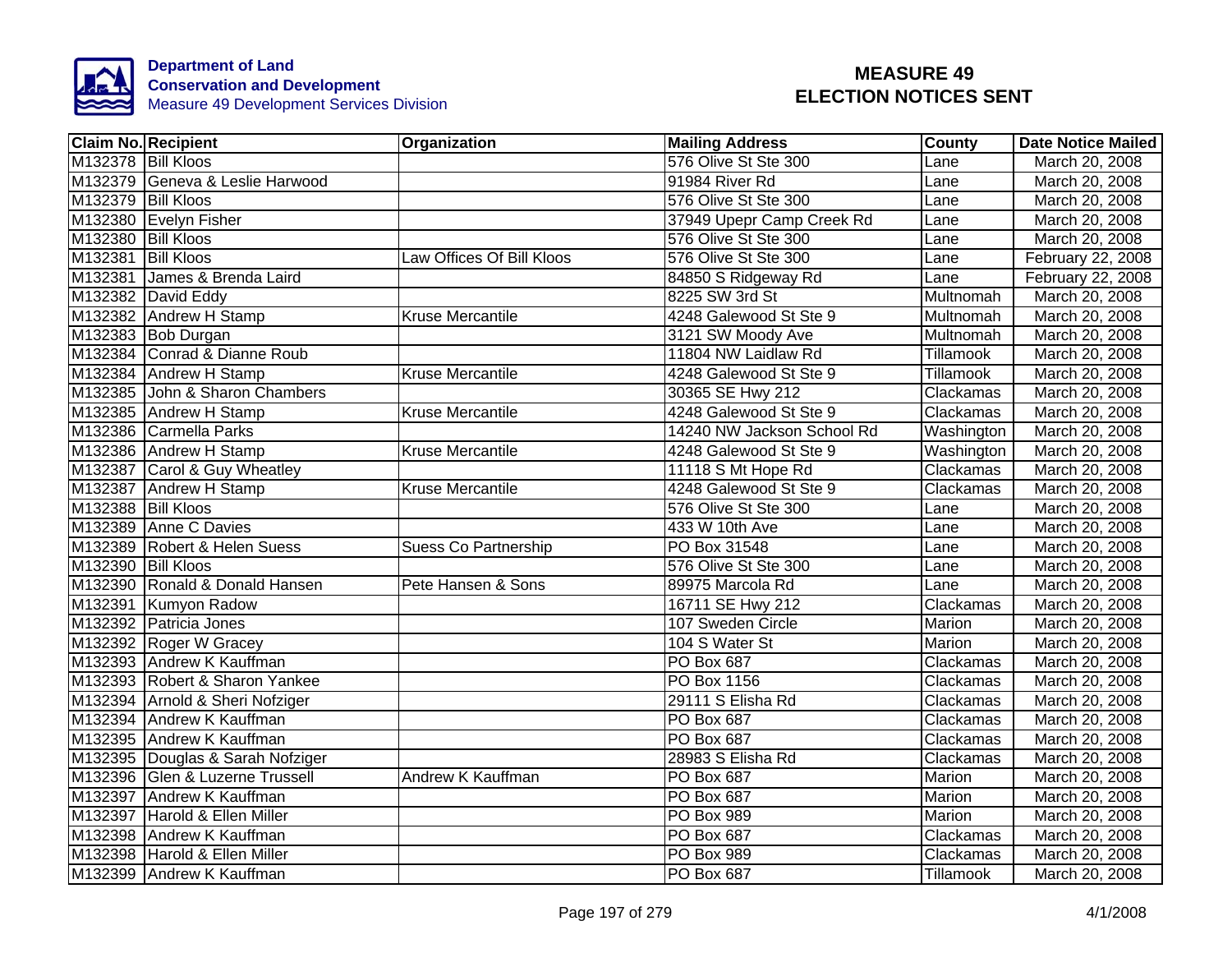

|                  | <b>Claim No. Recipient</b>       | Organization        | <b>Mailing Address</b>    | <b>County</b>    | <b>Date Notice Mailed</b> |
|------------------|----------------------------------|---------------------|---------------------------|------------------|---------------------------|
|                  | M132399 Harold & Ellen Miller    |                     | <b>PO Box 989</b>         | <b>Tillamook</b> | March 20, 2008            |
|                  | M132400 Patricia Jones           |                     | 107 Sweden Circle         | Marion           | March 20, 2008            |
|                  | M132400 Roger W Gracey           |                     | 104 S Water St            | <b>Marion</b>    | March 20, 2008            |
|                  | M132401 Lawrence Pratt           |                     | 1320 Oak Grove Rd NW      | Polk             | March 20, 2008            |
| M132402 Susie Oi |                                  |                     | 54101 Weekly Creek Rd     | Coos             | March 20, 2008            |
|                  | M132402 Daniel Van Eaten         |                     | 350 Mission St SE Ste 101 | Coos             | March 20, 2008            |
|                  | M132403 Morton & Barbara Lowe    |                     | 25935 N Valley Rd         | Yamhill          | March 20, 2008            |
|                  | M132404 Richard Baker            |                     | 32283 Diamond Hill Dr     | Lane             | March 20, 2008            |
|                  | M132405 Richard Baker            |                     | 32283 Diamond Hill Dr     | Linn             | March 20, 2008            |
|                  | M132406   Karen Henry            |                     | PO Box 690158             | Linn             | March 20, 2008            |
|                  | M132406 John Cooper              |                     | 4227 Jade St NE           | Linn             | March 20, 2008            |
|                  | M132407 Walla Upchurch           |                     | 1910 SW Ek Rd             | Clackamas        | March 20, 2008            |
|                  | M132408 Walla Upchurch           |                     | 1910 SW Ek Rd             | Clackamas        | March 20, 2008            |
|                  | M132409 John Ireland             |                     | 9195 NW Hwy 47            | Washington       | March 20, 2008            |
|                  | M132409 Robert Ireland           |                     | <b>PO Box 273</b>         | Washington       | March 20, 2008            |
|                  | M132410 Paul & Laura Anderson    |                     | 17124 S Abiqua Rd NE      | <b>Marion</b>    | March 20, 2008            |
|                  | M132410 Roger W Gracey           |                     | 104 S Water St            | <b>Marion</b>    | March 20, 2008            |
|                  | M132411 Andrew K Kauffman        |                     | <b>PO Box 687</b>         | Clackamas        | March 20, 2008            |
|                  | M132412 Andrew K Kauffman        |                     | <b>PO Box 687</b>         | Clackamas        | February 22, 2008         |
|                  | M132412 Harold & Ellen Miller    |                     | PO Box 989                | Clackamas        | February 22, 2008         |
|                  | M132413 Andrew K Kauffman        | <b>Aamodt Diary</b> | <b>PO Box 687</b>         | Clackamas        | March 20, 2008            |
|                  | M132414 Colleen & Terry Fluetsch |                     | 680 Snowberry Rd          | Douglas          | March 20, 2008            |
|                  | M132415 Colleen & Terry Fluetsch |                     | 680 Snowberry Rd          | Douglas          | March 20, 2008            |
|                  | M132415 Ruth Morgan              |                     | 400 Snowberry Rd          | Douglas          | March 20, 2008            |
|                  | M132416 Walter R Gowell          |                     | <b>PO Box 480</b>         | Yamhill          | March 20, 2008            |
|                  | M132416 Robert E Burns           |                     | 222 SW Harrison St Apt 2B | Yamhill          | March 20, 2008            |
|                  | M132417 Robert & Ellen Roe       |                     | <b>PO Box 796</b>         | Yamhill          | February 22, 2008         |
|                  | M132417 Walter R Gowell          |                     | PO Box 480                | Yamhill          | February 22, 2008         |
|                  | M132418 Robert & Ellen Roe       |                     | <b>PO Box 796</b>         | Yamhill          | March 3, 2008             |
|                  | M132418 Walter R Gowell          |                     | <b>PO Box 480</b>         | Yamhill          | March 3, 2008             |
|                  | M132419 Robert & Ellen Roe       |                     | <b>PO Box 796</b>         | Yamhill          | February 22, 2008         |
|                  | M132419 Walter R Gowell          |                     | PO Box 480                | Yamhill          | February 22, 2008         |
|                  | M132420 Robert & Ellen Roe       |                     | <b>PO Box 796</b>         | Yamhill          | February 22, 2008         |
|                  | M132420 Walter R Gowell          |                     | PO Box 480                | Yamhill          | February 22, 2008         |
|                  | M132421 Robert & Ellen Roe       |                     | PO Box 796                | Yamhill          | March 3, 2008             |
|                  | M132421 Walter R Gowell          |                     | <b>PO Box 480</b>         | Yamhill          | March 3, 2008             |
|                  | M132422 Walter R Gowell          |                     | PO Box 480                | Yamhill          | March 20, 2008            |
|                  | M132422 Sharon Roe               |                     | 11 Walker PI              | Yamhill          | March 20, 2008            |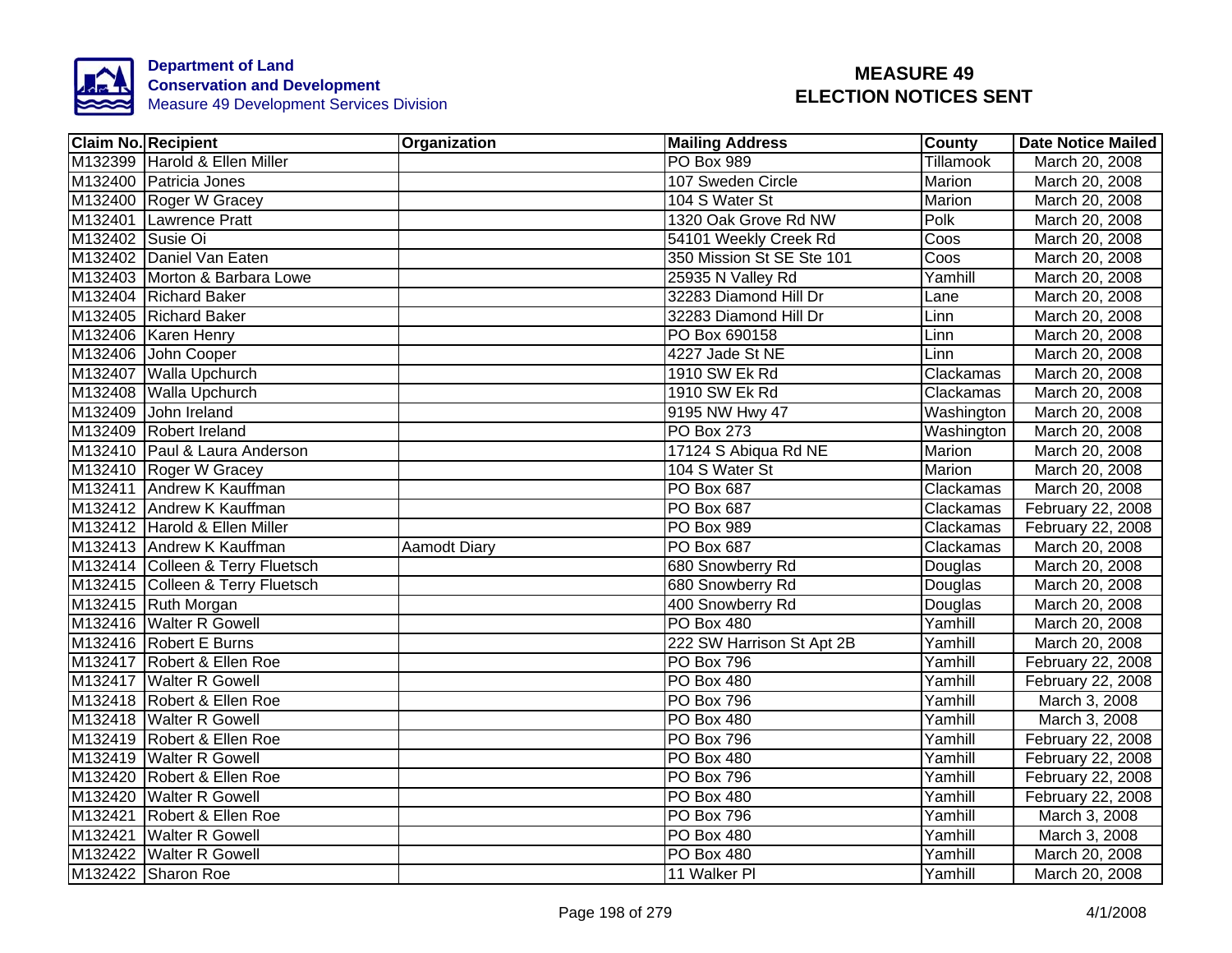

| <b>Claim No. Recipient</b>          | Organization                 | <b>Mailing Address</b>        | <b>County</b>     | <b>Date Notice Mailed</b> |
|-------------------------------------|------------------------------|-------------------------------|-------------------|---------------------------|
| M132423 Harding & Christina Roe     |                              | 13201 Point Richmond Beach Rd | Yamhill           | March 20, 2008            |
| M132423 Walter R Gowell             |                              | PO Box 480                    | Yamhill           | March 20, 2008            |
| M132423 Charles & Marilyn Roe Jr    |                              | 1110 Capital Way S Ste 405    | Yamhill           | March 20, 2008            |
| M132424 Harding Roe                 |                              | 13201 Point Richmond Beach Rd | Yamhill           | February 22, 2008         |
| M132424 Christina Roe               |                              | 13201 Point Richmond Beach Rd | Yamhill           | February 22, 2008         |
| M132424 Walter R Gowell             |                              | PO Box 480                    | Yamhill           | February 22, 2008         |
| M132424 Charles & Marilyn Roe Jr    |                              | 1110 Capital Way S Ste 405    | Yamhill           | February 22, 2008         |
| M132425 Walter R Gowell             |                              | <b>PO Box 480</b>             | Yamhill           | March 20, 2008            |
| M132425 Patrick & Jeanette Bernards |                              | 14295 SW Masonville Rd        | Yamhill           | March 20, 2008            |
| M132426 Walter R Gowell             |                              | PO Box 480                    | Yamhill           | March 20, 2008            |
| M132426 Patrick & Jeanette Bernards |                              | 14295 SW Masonville Rd        | Yamhill           | March 20, 2008            |
| M132427 Walter R Gowell             |                              | PO Box 480                    | Yamhill           | March 20, 2008            |
| M132427 John Kirsch                 |                              | 6900 Poverty Bend Rd          | Yamhill           | March 20, 2008            |
| M132427 Richard G Kirsch            |                              | 18724 E Montgomery Dr         | Yamhill           | March 20, 2008            |
| M132428 Walter R Gowell             |                              | PO Box 480                    | Yamhill           | March 20, 2008            |
| M132428 John Richard Cecilia        | <b>Candace Kirsch</b>        | 6900 Poverty Bend Rd          | Yamhill           | March 20, 2008            |
| M132429 Walter R Gowell             |                              | <b>PO Box 480</b>             | Yamhill           | March 20, 2008            |
| M132429 John Richard Cecilia        | <b>Candace Kirsch</b>        | 6900 Poverty Bend Rd          | Yamhill           | March 20, 2008            |
| M132430 Monte & Terri Wood          |                              | 12945 SE Fairview Rd          | Yamhill           | March 20, 2008            |
| M132430 Walter R Gowell             |                              | PO Box 480                    | Yamhill           | March 20, 2008            |
| M132431 Monte & Terri Wood          |                              | 12945 SE Fairview Rd          | Yamhill           | March 20, 2008            |
| M132431 Walter R Gowell             |                              | PO Box 480                    | Yamhill           | March 20, 2008            |
| M132432 Walter R Gowell             |                              | <b>PO Box 480</b>             | Yamhill           | March 20, 2008            |
| M132432 Leonard & Joan Silvers      |                              | 3300 S Aspen Way              | Yamhill           | March 20, 2008            |
| M132433 Walter R Gowell             |                              | <b>PO Box 480</b>             | Yamhill           | March 20, 2008            |
| M132433 Leonard & Joan Silvers      |                              | 3300 S Aspen Way              | Yamhill           | March 20, 2008            |
| M132434 Corey Zielsdorf             |                              | 369 The Greens Ave            | Clackamas         | March 20, 2008            |
| M132434 Dan & Anne Zielsdorf        |                              | 35501 SW Geer Rd              | Clackamas         | March 20, 2008            |
| M132435 Kay Kiyokawa                |                              | 4574 Green Rd                 | <b>Hood River</b> | March 20, 2008            |
| M132435 Jason Corey                 |                              | 601 Washignton St             | <b>Hood River</b> | March 20, 2008            |
| M132436 Charles & Sara White        |                              | 17856 Abiqua Rd NE            | Marion            | March 20, 2008            |
| M132437 Stevan Allred               |                              | 22625 S Stormer Rd            | Clackamas         | March 21, 2008            |
| M132438 Richerd & Judith Jinings    |                              | 21855 NE Cady Rd              | Yamhill           | March 21, 2008            |
| M132438 John Bridges                | Brown Tarlow Smith & Bridges | 515 E First St                | Yamhill           | March 21, 2008            |
| M132439 Larry Haverman              |                              | 13520 NE Haps Ln              | Yamhill           | March 21, 2008            |
| M132439 John Bridges                | Brown Tarlow Smith & Bridges | 515 E First St                | Yamhill           | March 21, 2008            |
| M132440 Nellie Jinings              |                              | 21275 Finnegan Hill Rd        | Yamhill           | March 21, 2008            |
| M132440 John Bridges                | Brown Tarlow Smith & Bridges | 515 E First St                | Yamhill           | March 21, 2008            |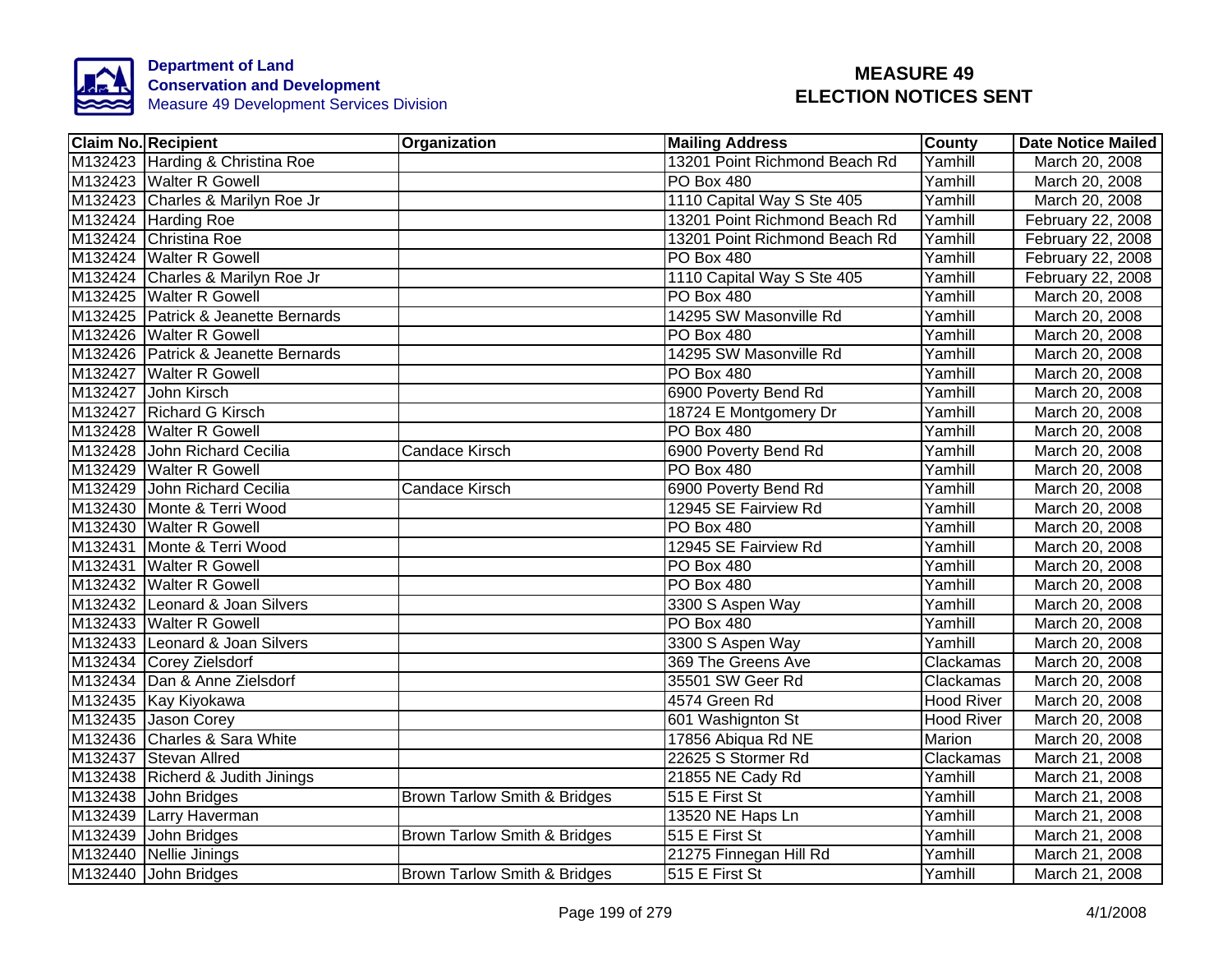

| <b>Claim No. Recipient</b>          | Organization             | <b>Mailing Address</b>      | <b>County</b>     | <b>Date Notice Mailed</b> |
|-------------------------------------|--------------------------|-----------------------------|-------------------|---------------------------|
| M132441 Emad Al Attrash             |                          | 57187 Hazen Rd              | Columbia          | March 21, 2008            |
| M132442 William & Maryanne De Witt  |                          | <b>PO Box 174</b>           | Clackamas         | March 21, 2008            |
| M132443 William Grenz               |                          | 14435 Rosebud Ln            | Marion            | March 21, 2008            |
| M132444 Deloris Loucks              |                          | 31451 SW Grahams Ferry Rd   | Clackamas         | March 21, 2008            |
| M132444 Edward H Trompke            | Jordan Schrader PC       | PO Box 230669               | Clackamas         | March 21, 2008            |
| M132445 James W Gardner             |                          | PO Box 1286                 | Curry             | March 21, 2008            |
| M132445 Scott Knox                  | RM Knox & Sons           | PO Box 194                  | Curry             | March 21, 2008            |
| M132446 Michael L Spencer           | Michael L Spencer LLC    | 409 Pine St Ste 204         | Klamath           | March 21, 2008            |
| M132446 J Randall & Lynn Pope       | Pope Ranches Ltd         | 21660 Pope Rd               | Klamath           | March 21, 2008            |
| M132447 Michael L Spencer           | Michael L Spencer LLC    | 409 Pine St Ste 204         | Klamath           | March 21, 2008            |
| M132447 J Randall & Lynn Pope       | Pope Ranches Ltd         | 21660 Pope Rd               | Klamath           | March 21, 2008            |
| M132448 Michael L Spencer           | Michael L Spencer LLC    | 409 Pine St Ste 204         | Klamath           | March 21, 2008            |
| M132448 J Randall & Lynn Pope       | Pope Ranches Ltd         | 21660 Pope Rd               | Klamath           | March 21, 2008            |
| M132449 Mary Whitney                |                          | 34117 Meyer Rd              | Lane              | March 21, 2008            |
| M132449 Dewey Walton                |                          | 31615 Lynx Hollow Rd        | Lane              | March 21, 2008            |
| M132450 Kay Kiyokawa                |                          | 4574 Green Rd               | <b>Hood River</b> | March 21, 2008            |
| M132450 Jason Corey                 |                          | 601 Washignton St           | <b>Hood River</b> | March 21, 2008            |
| M132451 Kay Kiyokawa                |                          | 4574 Green Rd               | <b>Hood River</b> | March 21, 2008            |
| M132451 Jason Corey                 |                          | 601 Washignton St           | <b>Hood River</b> | March 21, 2008            |
| M132452 Steve Cornacchia            |                          | 180 E 11th Ave              | Lane              | March 21, 2008            |
| M132452 Ralph & Ramona Christensen  |                          | 92599 Prarie Rd             | Lane              | March 21, 2008            |
| M132453 Morris Graham               |                          | PO Box 8379                 | Lane              | March 21, 2008            |
| M132453 Steve Cornacchia            |                          | 180 E 11th Ave              | Lane              | March 21, 2008            |
| M132454 James & Dorothy Shoop       |                          | PO Box 688                  | Lane              | March 21, 2008            |
| M132454 Steve Cornacchia            |                          | 180 E 11th Ave              | Lane              | March 21, 2008            |
| M132455 Steve Cornacchia            |                          | $\overline{180}$ E 11th Ave | Lane              | March 21, 2008            |
| M132455 Gordon & Carol Brewer       | Brewer & Son             | <b>PO Box 1035</b>          | Lane              | March 21, 2008            |
| M132456 Steve Cornacchia            |                          | 180 E 11th Ave              | Lane              | March 21, 2008            |
| M132456 Larry & Pamela Peggemeyer   |                          | 38301 Jasper Lowell Rd      | Lane              | March 21, 2008            |
| M132457 Steve Cornacchia            |                          | 180 E 11th Ave              | Lane              | March 21, 2008            |
| M132457 Richard & Frederick Mentzer |                          | 92285 Nelson Mountain Rd    | Lane              | March 21, 2008            |
| M132458 Austin Pitcher              |                          | 175 E 36th Ave              | Lane              | March 21, 2008            |
| M132458 Steve Cornacchia            |                          | 180 E 11th Ave              | Lane              | March 21, 2008            |
| M132459 Patricia Batson             |                          | 10301 E Regal Ct            | Jackson           | March 21, 2008            |
| M132459 William R Potter            | Arnold Gallagher Saydack | PO Box 1758                 | Jackson           | March 21, 2008            |
| M132460 M Gregory Embrey            |                          | PO Box S                    | Malheur           | March 21, 2008            |
| M132460 Ronald Rollins              |                          | 5438 Hwy Spur 95            | Malheur           | March 21, 2008            |
| M132461 Emmett R McIntosh           |                          | 33711 Oak Flat Rd           | Coos              | March 21, 2008            |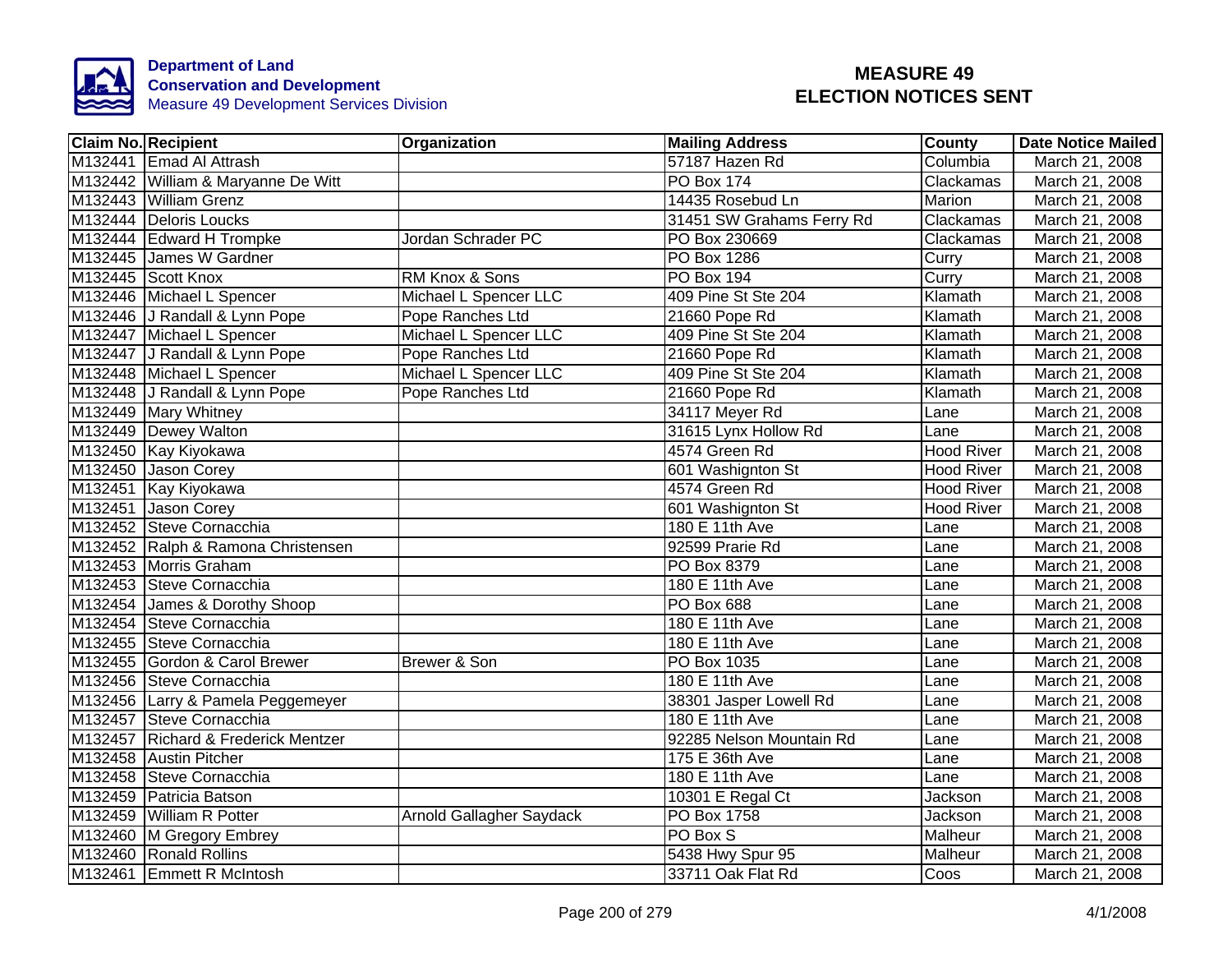

|         | <b>Claim No. Recipient</b>           | Organization                | <b>Mailing Address</b>     | County     | <b>Date Notice Mailed</b> |
|---------|--------------------------------------|-----------------------------|----------------------------|------------|---------------------------|
|         | M132462 Emmett R McIntosh            |                             | 33711 Oak Flat Rd          | Coos       | March 21, 2008            |
|         | M132463 R Jean & Bob Nixon           |                             | 24425 Hwy 99W              | Lane       | March 21, 2008            |
|         | M132463 Paul Connolly                | Connolly & Goldian LLP      | 2713 Twelfth St SE         | Lane       | March 21, 2008            |
|         | M132464 R Jean & Bob Nixon           |                             | 24425 Hwy 99W              | Benton     | March 21, 2008            |
|         | M132464 Paul Connolly                | Connolly & Goldian LLP      | 2713 Twelfth St SE         | Benton     | March 21, 2008            |
|         | M132465 Charles & Anick Southwood    |                             | 2225 South Side Rd         | Josephine  | March 21, 2008            |
|         | M132466 William M Ganong             |                             | 514 Walnut Ave             | Klamath    | March 21, 2008            |
|         | M132466 Aubrey Campbell              |                             | 1380 Pine Grove Rd         | Klamath    | March 21, 2008            |
|         | M132467 Lee Bradshaw                 | Lerae Bullard               | 10275 Hwy 140              | Jackson    | March 21, 2008            |
|         | M132468 Lee Bradshaw                 | Lerae Bullard               | 10275 Hwy 140              | Jackson    | March 21, 2008            |
|         | M132469 Lee Bradshaw                 | Lerae Bullard               | 10275 Hwy 140              | Jackson    | March 21, 2008            |
|         | M132470 Lloyd & Lois Piercy          |                             | 33927 Riverview Dr         | Umatilla   | March 21, 2008            |
|         | M132470 John Dilorenzo               |                             | 1300 SW Fifth Ave Ste 2300 | Umatilla   | March 21, 2008            |
|         | M132471 William & Karen Ray          |                             | 36789 Agency Lake Loop Rd  | Klamath    | February 22, 2008         |
|         | M132471 William M Ganong             |                             | 514 Walnut Ave             | Klamath    | February 22, 2008         |
|         | M132472 William M Ganong             |                             | 514 Walnut Ave             | Klamath    | February 22, 2008         |
|         | M132472 Jean Pinniger                |                             | 4369 Selma Ave             | Klamath    | February 22, 2008         |
|         | M132473 Iola Haskins                 |                             | 3321 Burgdorf Rd           | Klamath    | March 21, 2008            |
|         | M132473 William M Ganong             |                             | 514 Walnut Ave             | Klamath    | March 21, 2008            |
|         | M132474 Larry Dimmick                |                             | <b>PO Box 1184</b>         | Deschutes  | March 21, 2008            |
|         | M132475 Kenneth & Karen Tuttle       |                             | 1696 Cove Point Rd         | Klamath    | March 21, 2008            |
|         | M132475 Michael Rudd                 |                             | 411 Pine St                | Klamath    | March 21, 2008            |
|         | M132476 Vivian Lematta               |                             | 2906 Northern Dancer Dr    | Lincoln    | February 22, 2008         |
|         | M132476 Gene Grant                   |                             | 1300 SW Fifth Ave Ste 2300 | Lincoln    | February 22, 2008         |
| M132477 |                                      | Tru-Line Surveying Inc      | 2333 Summers Ln            | Klamath    | February 22, 2008         |
|         | M132477 Paul & Carol Ritter          | <b>Ritter Ranch</b>         | 419 Pacific Terrace        | Klamath    | February 22, 2008         |
|         | M132478 Edward H Trompke             | Jordan Schrader Attorneys   | PO Box 230669              | Clackamas  | February 22, 2008         |
|         | M132478 Charles Hoff                 |                             | 21557 SW 91th Ave          | Clackamas  | February 22, 2008         |
|         | M132479 Donald Joe Willis            |                             | 1211 SW 5th Ave Ste 1900   | Marion     | March 21, 2008            |
|         | M132480 Donald Joe Willis            |                             | 1211 SW 5th Ave Ste 1900   | Curry      | March 21, 2008            |
|         | M132481 Darrell & Geraldine Anderson |                             | 144 Nursery Ln             | Josephine  | February 22, 2008         |
|         | M132482 Bonnie Graziano              |                             | <b>PO Box 824</b>          | Douglas    | March 21, 2008            |
|         | M132482 Michael Graziano             |                             | 483 Waters Creek Rd        | Douglas    | March 21, 2008            |
|         | M132483 Virginia Franics             | Francis Riverside Ranch LLC | 15625 NE Eilers Rd         | Clackamas  | March 21, 2008            |
|         | M132484 Maxine Erdman                |                             | 25550 NW Meek Rd           | Washington | February 22, 2008         |
|         | M132484 Thomas Cutler                | Harris Berne Christensen    | 5000 SW Meadows Rd         | Washington | February 22, 2008         |
|         | M132485 Burton L Nicoll              |                             | 920 Storey St              | Polk       | February 22, 2008         |
|         | M132485 Elizabeth L Nicoll           |                             | 8094 SW Viola St           | Polk       | February 22, 2008         |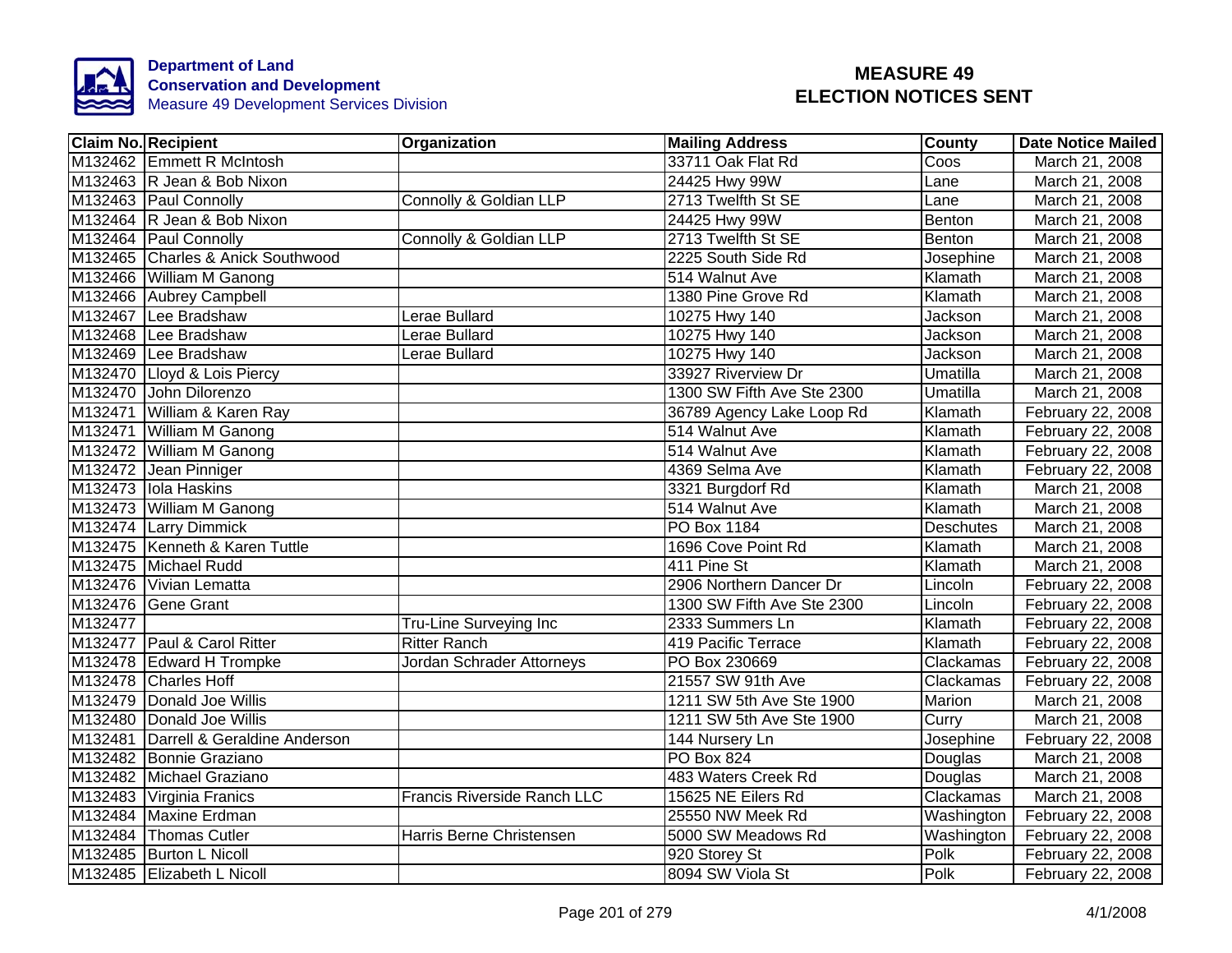

| <b>Claim No. Recipient</b>          | Organization                  | <b>Mailing Address</b>  | County            | <b>Date Notice Mailed</b> |
|-------------------------------------|-------------------------------|-------------------------|-------------------|---------------------------|
| M132486 Burton L Nicoll             |                               | 920 Storey St           | Polk              | February 22, 2008         |
| M132486 Elizabeth L Nicoll          |                               | 8094 SW Viola St        | Polk              | February 22, 2008         |
| M132487 Gayle & Marlene Kirkpatrick |                               | 14091 Cessna St NE      | Clackamas         | March 21, 2008            |
| M132488 Gayle & Marlene Kirkpatrick |                               | 14091 Cessna St NE      | <b>Deschutes</b>  | March 21, 2008            |
| M132489 Robert S Lovlien            |                               | PO Box 1151             | Crook             | March 21, 2008            |
| M132489 Richard Bartels             |                               | 12909 SW Hwy 126        | Crook             | March 21, 2008            |
| M132490 Dominic Mancini             |                               | 1767 12th St #265       | <b>Hood River</b> | February 22, 2008         |
| M132491 Edward Trompke              |                               | PO Box 230669           | Clackamas         | March 21, 2008            |
| M132491 Jacque Parsons              |                               | 25460 SW Baker Rd       | Clackamas         | March 21, 2008            |
| M132492 Eric R Stark                | Stark & Hammack PC            | 201 W Main St Ste 1B    | Jackson           | February 22, 2008         |
| M132492 Floyd & Alice Crutchfield   |                               | 1510 Anderson Creek Rd  | Jackson           | February 22, 2008         |
| M132493 Martin Leuenberger          | Old Post Office Square        | PO Box 1026             | <b>Baker</b>      | February 22, 2008         |
| M132493 Gerald & Farrell Maxwell    |                               | 4593 Anthony Lakes Hwy  | <b>Baker</b>      | February 22, 2008         |
| M132494 Martin Leuenberger          | Old Post Office Square        | <b>PO Box 1026</b>      | <b>Baker</b>      | February 25, 2008         |
| M132494 Ethel Ernest                |                               | 25260 Homedale Rd       | <b>Baker</b>      | February 25, 2008         |
| M132495 Martin Leuenberger          | <b>Old Post Office Square</b> | <b>PO Box 1026</b>      | <b>Baker</b>      | February 25, 2008         |
| M132495 Gerald & Farrell Maxwell    |                               | 4593 Anthony Lakes Hwy  | <b>Baker</b>      | February 25, 2008         |
| M132496 Martin Leuenberger          | Old Post Office Square        | <b>PO Box 1026</b>      | <b>Baker</b>      | February 25, 2008         |
| M132497 Martin Leuenberger          | Old Post Office Square        | <b>PO Box 1026</b>      | <b>Baker</b>      | March 21, 2008            |
| M132498 D Craig & Agnes Marble      |                               | 38244 Courtney Creek Dr | Linn              | February 25, 2008         |
| M132499 John Brandis                |                               | 3780 NW Sparrow Pl      | Benton            | March 21, 2008            |
| M132500 Stimson Lumber              |                               | 520 SW Yamhill Ste 700  | Multnomah         | March 21, 2008            |
| M132501 Stimson Lumber              |                               | 520 SW Yamhill Ste 700  | Multnomah         | March 21, 2008            |
| M132502 Kevin Apperson W&H Pacific  |                               | 9755 SW Barnes Rd       | Lincoln           | March 21, 2008            |
| M132503 Kevin Apperson W&H Pacific  |                               | 9755 SW Barnes Rd       | Lincoln           | March 21, 2008            |
| M132504 Kevin Apperson W&H Pacific  |                               | 9755 SW Barnes Rd       | Lincoln           | March 21, 2008            |
| M132505 Kevin Apperson W&H Pacific  |                               | 9755 SW Barnes Rd       | Polk              | March 21, 2008            |
| M132506 Kevin Apperson W&H Pacific  |                               | 9755 SW Barnes Rd       | Polk              | March 21, 2008            |
| M132507 Kevin Apperson W&H Pacific  |                               | 9755 SW Barnes Rd       | Polk              | March 21, 2008            |
| M132508 Kevin Apperson W&H Pacific  |                               | 9755 SW Barnes Rd       | Polk              | March 21, 2008            |
| M132509 Kevin Apperson W&H Pacific  |                               | 9755 SW Barnes Rd       | Polk              | March 21, 2008            |
| M132510 Kevin Apperson W&H Pacific  |                               | 9755 SW Barnes Rd       | Clatsop           | March 21, 2008            |
| M132511 Kevin Apperson W&H Pacific  |                               | 9755 SW Barnes Rd       | Clatsop           | March 21, 2008            |
| M132512 Kevin Apperson W&H Pacific  |                               | 9755 SW Barnes Rd       | Clatsop           | March 21, 2008            |
| M132513 Kevin Apperson W&H Pacific  |                               | 9755 SW Barnes Rd       | Clatsop           | February 25, 2008         |
| M132514 Kevin Apperson W&H Pacific  |                               | 9755 SW Barnes Rd       | Clatsop           | February 25, 2008         |
| M132515 Kevin Apperson W&H Pacific  |                               | 9755 SW Barnes Rd       | Clatsop           | March 21, 2008            |
| M132516 Kevin Apperson W&H Pacific  |                               | 9755 SW Barnes Rd       | Tillamook         | March 21, 2008            |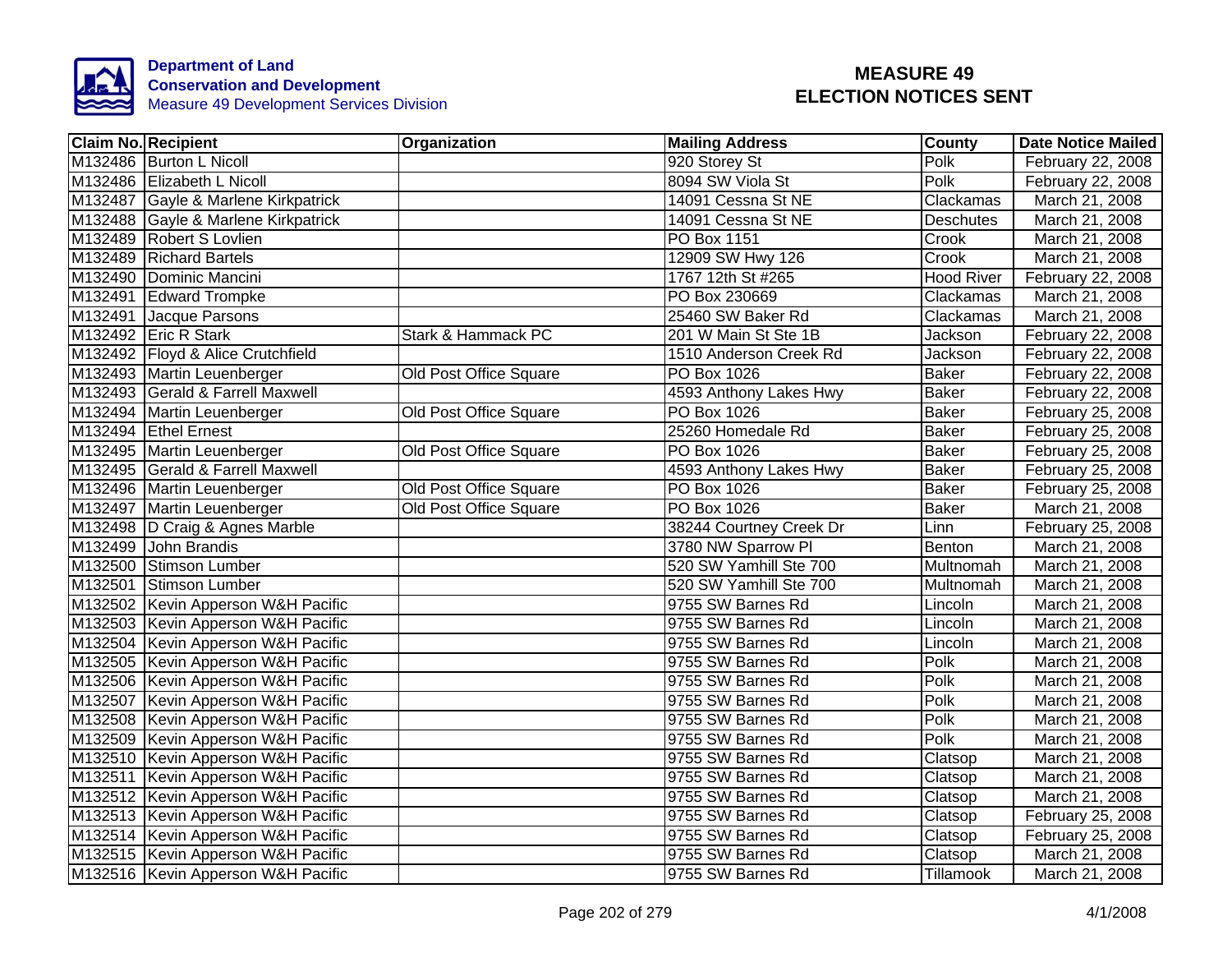

| <b>Claim No. Recipient</b>           | Organization | <b>Mailing Address</b> | <b>County</b> | <b>Date Notice Mailed</b> |
|--------------------------------------|--------------|------------------------|---------------|---------------------------|
| M132517 Kevin Apperson W&H Pacific   |              | 9755 SW Barnes Rd      | Tillamook     | March 21, 2008            |
| M132518 Kevin Apperson W&H Pacific   |              | 9755 SW Barnes Rd      | Tillamook     | March 21, 2008            |
| M132519 Kevin Apperson W&H Pacific   |              | 9755 SW Barnes Rd      | Tillamook     | March 21, 2008            |
| M132520 Kevin Apperson W&H Pacific   |              | 9755 SW Barnes Rd      | Tillamook     | March 21, 2008            |
| M132521 Kevin Apperson W&H Pacific   |              | 9755 SW Barnes Rd      | Tillamook     | March 21, 2008            |
| M132522 Kevin Apperson W&H Pacific   |              | 9755 SW Barnes Rd      | Tillamook     | March 21, 2008            |
| M132523 Kevin Apperson W&H Pacific   |              | 9755 SW Barnes Rd      | Tillamook     | February 25, 2008         |
| M132524 Kevin Apperson W&H Pacific   |              | 9755 SW Barnes Rd      | Tillamook     | March 21, 2008            |
| M132525 Kevin Apperson W&H Pacific   |              | 9755 SW Barnes Rd      | Tillamook     | February 25, 2008         |
| M132526 Kevin Apperson W&H Pacific   |              | 9755 SW Barnes Rd      | Tillamook     | February 25, 2008         |
| M132527 Kevin Apperson W&H Pacific   |              | 9755 SW Barnes Rd      | Columbia      | February 25, 2008         |
| M132528 Kevin Apperson W&H Pacific   |              | 9755 SW Barnes Rd      | Columbia      | March 21, 2008            |
| M132529 Kevin Apperson W&H Pacific   |              | 9755 SW Barnes Rd      | Columbia      | March 21, 2008            |
| M132530 Kevin Apperson W&H Pacific   |              | 9755 SW Barnes Rd      | Columbia      | February 25, 2008         |
| M132531 Kevin Apperson W&H Pacific   |              | 9755 SW Barnes Rd      | Columbia      | February 25, 2008         |
| M132532 Kevin Apperson W&H Pacific   |              | 9755 SW Barnes Rd      | Columbia      | February 25, 2008         |
| M132533 Kevin Apperson W&H Pacific   |              | 9755 SW Barnes Rd      | Columbia      | March 21, 2008            |
| M132534 Kevin Apperson W&H Pacific   |              | 9755 SW Barnes Rd      | Columbia      | March 21, 2008            |
| M132535 Kevin Apperson W&H Pacific   |              | 9755 SW Barnes Rd      | Columbia      | March 21, 2008            |
| M132536 Kevin Apperson W&H Pacific   |              | 9755 SW Barnes Rd      | Columbia      | March 21, 2008            |
| M132537 Kevin Apperson W&H Pacific   |              | 9755 SW Barnes Rd      | Columbia      | March 21, 2008            |
| M132538 Kevin Apperson W&H Pacific   |              | 9755 SW Barnes Rd      | Columbia      | March 21, 2008            |
| M132539 Kevin Apperson W&H Pacific   |              | 9755 SW Barnes Rd      | Columbia      | March 21, 2008            |
| M132540 Kevin Apperson W&H Pacific   |              | 9755 SW Barnes Rd      | Columbia      | February 25, 2008         |
| M132541 Kevin Apperson W&H Pacific   |              | 9755 SW Barnes Rd      | Columbia      | March 21, 2008            |
| M132542 Kevin Apperson W&H Pacific   |              | 9755 SW Barnes Rd      | Columbia      | February 25, 2008         |
| M132543 Kevin Apperson W&H Pacific   |              | 9755 SW Barnes Rd      | Columbia      | March 21, 2008            |
| M132544 Kevin Apperson W&H Pacific   |              | 9755 SW Barnes Rd      | Columbia      | March 21, 2008            |
| M132545 Kevin Apperson W&H Pacific   |              | 9755 SW Barnes Rd      | Columbia      | February 25, 2008         |
| M132546 Kevin Apperson W&H Pacific   |              | 9755 SW Barnes Rd      | Columbia      | March 21, 2008            |
| M132547 Kevin Apperson W&H Pacific   |              | 9755 SW Barnes Rd      | Columbia      | February 25, 2008         |
| M132548   Kevin Apperson W&H Pacific |              | 9755 SW Barnes Rd      | Columbia      | March 21, 2008            |
| M132549 Kevin Apperson W&H Pacific   |              | 9755 SW Barnes Rd      | Columbia      | March 21, 2008            |
| M132550 Kevin Apperson W&H Pacific   |              | 9755 SW Barnes Rd      | Columbia      | March 21, 2008            |
| M132551 Kevin Apperson W&H Pacific   |              | 9755 SW Barnes Rd      | Columbia      | March 21, 2008            |
| M132552 Kevin Apperson W&H Pacific   |              | 9755 SW Barnes Rd      | Columbia      | March 21, 2008            |
| M132553 Kevin Apperson W&H Pacific   |              | 9755 SW Barnes Rd      | Columbia      | February 25, 2008         |
| M132554 Kevin Apperson W&H Pacific   |              | 9755 SW Barnes Rd      | Yamhill       | March 21, 2008            |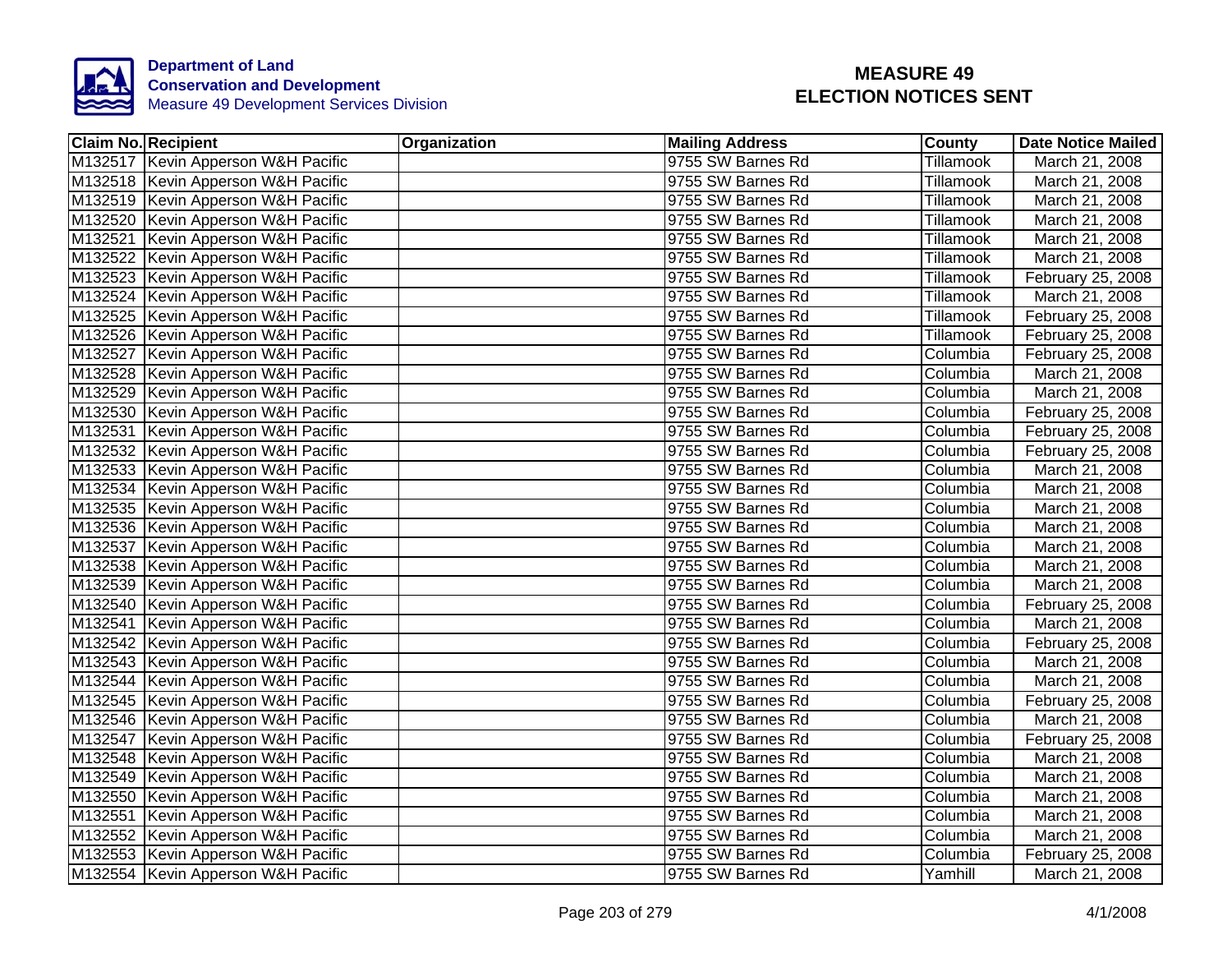

| <b>Claim No. Recipient</b>           | Organization | <b>Mailing Address</b> | <b>County</b> | <b>Date Notice Mailed</b>      |
|--------------------------------------|--------------|------------------------|---------------|--------------------------------|
| M132555 Kevin Apperson W&H Pacific   |              | 9755 SW Barnes Rd      | Yamhill       | March 21, 2008                 |
| M132556 Kevin Apperson W&H Pacific   |              | 9755 SW Barnes Rd      | Yamhill       | March 21, 2008                 |
| M132557 Kevin Apperson W&H Pacific   |              | 9755 SW Barnes Rd      | Yamhill       | February 25, 2008              |
| M132558 Kevin Apperson W&H Pacific   |              | 9755 SW Barnes Rd      | Yamhill       | March 21, 2008                 |
| M132559 Kevin Apperson W&H Pacific   |              | 9755 SW Barnes Rd      | Yamhill       | March 21, 2008                 |
| M132560 Kevin Apperson W&H Pacific   |              | 9755 SW Barnes Rd      | Yamhill       | March 21, 2008                 |
| M132561 Kevin Apperson W&H Pacific   |              | 9755 SW Barnes Rd      | Yamhill       | March 21, 2008                 |
| M132562 Kevin Apperson W&H Pacific   |              | 9755 SW Barnes Rd      | Yamhill       | March 21, 2008                 |
| M132563 Kevin Apperson W&H Pacific   |              | 9755 SW Barnes Rd      | Yamhill       | March 21, 2008                 |
| M132564 Kevin Apperson W&H Pacific   |              | 9755 SW Barnes Rd      | Yamhill       | March 21, 2008                 |
| M132565 Kevin Apperson W&H Pacific   |              | 9755 SW Barnes Rd      | Yamhill       | March 21, 2008                 |
| M132566 Kevin Apperson W&H Pacific   |              | 9755 SW Barnes Rd      | Yamhill       | March 21, 2008                 |
| M132567 Kevin Apperson W&H Pacific   |              | 9755 SW Barnes Rd      | Yamhill       | March 21, 2008                 |
| M132568 Kevin Apperson W&H Pacific   |              | 9755 SW Barnes Rd      | Yamhill       | March 21, 2008                 |
| M132569 Kevin Apperson W&H Pacific   |              | 9755 SW Barnes Rd      | Yamhill       | March 21, 2008                 |
| M132570 Kevin Apperson W&H Pacific   |              | 9755 SW Barnes Rd      | Yamhill       | March 21, 2008                 |
| M132571 Kevin Apperson W&H Pacific   |              | 9755 SW Barnes Rd      | Yamhill       | March 21, 2008                 |
| M132572 Kevin Apperson W&H Pacific   |              | 9755 SW Barnes Rd      | Yamhill       | March 21, 2008                 |
| M132573 Kevin Apperson W&H Pacific   |              | 9755 SW Barnes Rd      | Yamhill       | March 21, 2008                 |
| M132574 Kevin Apperson W&H Pacific   |              | 9755 SW Barnes Rd      | Yamhill       | March 21, 2008                 |
| M132575 Kevin Apperson W&H Pacific   |              | 9755 SW Barnes Rd      | Yamhill       | March 21, 2008                 |
| M132576 Kevin Apperson W&H Pacific   |              | 9755 SW Barnes Rd      | Washington    | February 25, 2008              |
| M132577 Kevin Apperson W&H Pacific   |              | 9755 SW Barnes Rd      | Washington    | February 25, 2008              |
| M132578 Kevin Apperson W&H Pacific   |              | 9755 SW Barnes Rd      | Washington    | March 21, 2008                 |
| M132579 Kevin Apperson W&H Pacific   |              | 9755 SW Barnes Rd      | Washington    | February 25, 2008              |
| M132580 Kevin Apperson W&H Pacific   |              | 9755 SW Barnes Rd      | Washington    | February 25, 2008              |
| M132581 Kevin Apperson W&H Pacific   |              | 9755 SW Barnes Rd      | Washington    | February 25, 2008              |
| M132582 Kevin Apperson W&H Pacific   |              | 9755 SW Barnes Rd      | Washington    | February 25, 2008              |
| M132583 Kevin Apperson W&H Pacific   |              | 9755 SW Barnes Rd      | Washington    | March 21, 2008                 |
| M132584 Kevin Apperson W&H Pacific   |              | 9755 SW Barnes Rd      | Washington    | February 25, 2008              |
| M132585   Kevin Apperson W&H Pacific |              | 9755 SW Barnes Rd      | Washington    | March 21, 2008                 |
| M132586 Kevin Apperson W&H Pacific   |              | 9755 SW Barnes Rd      | Washington    | February 25, 2008              |
| M132587 Kevin Apperson W&H Pacific   |              | 9755 SW Barnes Rd      | Washington    | March 21, 2008                 |
| M132588 Kevin Apperson W&H Pacific   |              | 9755 SW Barnes Rd      | Washington    | March 21, 2008                 |
| M132589 Kevin Apperson W&H Pacific   |              | 9755 SW Barnes Rd      | Washington    | February 25, 2008              |
| M132590 Kevin Apperson W&H Pacific   |              | 9755 SW Barnes Rd      | Washington    | March 21, 2008                 |
| M132591 Kevin Apperson W&H Pacific   |              | 9755 SW Barnes Rd      | Washington    | February 25, 2008              |
| M132592 Kevin Apperson W&H Pacific   |              | 9755 SW Barnes Rd      |               | Washington   February 25, 2008 |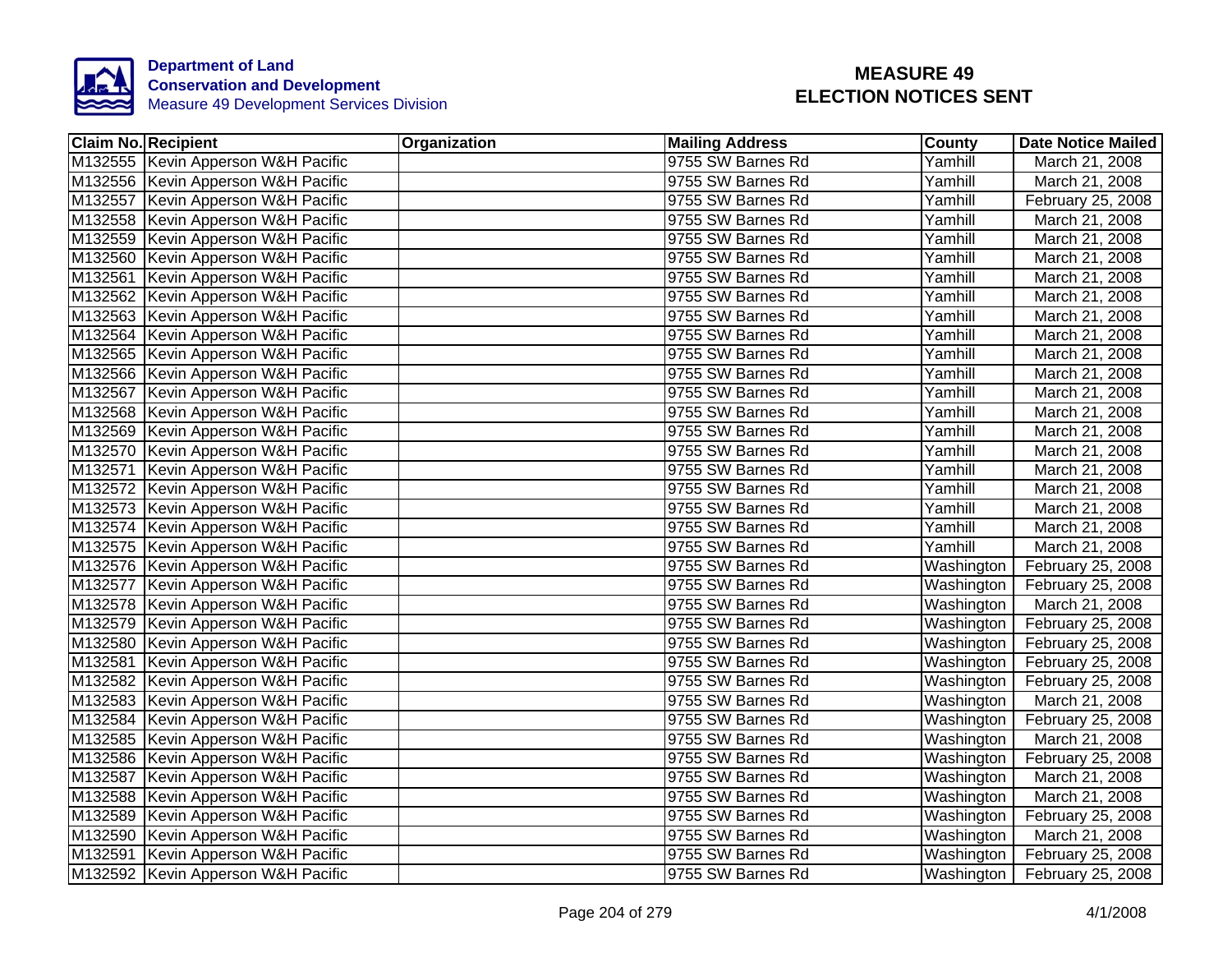

| <b>Claim No. Recipient</b>         | Organization               | <b>Mailing Address</b>    | <b>County</b> | <b>Date Notice Mailed</b> |
|------------------------------------|----------------------------|---------------------------|---------------|---------------------------|
| M132593 Kevin Apperson W&H Pacific |                            | 9755 SW Barnes Rd         | Washington    | February 25, 2008         |
| M132594 Kevin Apperson W&H Pacific |                            | 9755 SW Barnes Rd         | Washington    | February 25, 2008         |
| M132595 Kevin Apperson W&H Pacific |                            | 9755 SW Barnes Rd         | Washington    | March 21, 2008            |
| M132596 Kevin Apperson W&H Pacific |                            | 9755 SW Barnes Rd         | Washington    | March 21, 2008            |
| M132597 Kevin Apperson W&H Pacific |                            | 9755 SW Barnes Rd         | Washington    | February 25, 2008         |
| M132598 Kevin Apperson W&H Pacific |                            | 9755 SW Barnes Rd         | Washington    | March 21, 2008            |
| M132599 Kevin Apperson W&H Pacific |                            | 9755 SW Barnes Rd         | Washington    | February 25, 2008         |
| M132600 Stimson Lumber             |                            | 520 SW Yamhill Ste 700    | Washington    | March 21, 2008            |
| M132600 Kevin Apperson             | W&H Pacific Inc            | 9755 SW Barnes Rd Ste 300 | Washington    | March 21, 2008            |
| M132601 Stimson Lumber             |                            | 520 SW Yamhill Ste 700    | Washington    | March 21, 2008            |
| M132601 Kevin Apperson             | <b>W&amp;H Pacific Inc</b> | 9755 SW Barnes Rd Ste 300 | Washington    | March 21, 2008            |
| M132602 Stimson Lumber             |                            | 520 SW Yamhill Ste 700    | Washington    | March 21, 2008            |
| M132602 Kevin Apperson             | <b>W&amp;H Pacific Inc</b> | 9755 SW Barnes Rd Ste 300 | Washington    | March 21, 2008            |
| M132603 Stimson Lumber             |                            | 520 SW Yamhill Ste 700    | Washington    | March 21, 2008            |
| M132603 Kevin Apperson             | <b>W&amp;H Pacific Inc</b> | 9755 SW Barnes Rd Ste 300 | Washington    | March 21, 2008            |
| M132604 Kevin Apperson W&H Pacific |                            | 9755 SW Barnes Rd         | Washington    | March 21, 2008            |
| M132605 Kevin Apperson W&H Pacific |                            | 9755 SW Barnes Rd         | Washington    | February 25, 2008         |
| M132606 Kevin Apperson W&H Pacific |                            | 9755 SW Barnes Rd         | Washington    | February 25, 2008         |
| M132607 Kevin Apperson W&H Pacific |                            | 9755 SW Barnes Rd         | Washington    | March 21, 2008            |
| M132608 Kevin Apperson W&H Pacific |                            | 9755 SW Barnes Rd         | Washington    | February 25, 2008         |
| M132609 Kevin Apperson W&H Pacific |                            | 9755 SW Barnes Rd         | Washington    | March 21, 2008            |
| M132610 Kevin Apperson W&H Pacific |                            | 9755 SW Barnes Rd         | Washington    | February 25, 2008         |
| M132611 Stimson Lumber             |                            | 520 SW Yamhill Ste 700    | Washington    | March 21, 2008            |
| M132612 Kevin Apperson W&H Pacific |                            | 9755 SW Barnes Rd         | Washington    | March 21, 2008            |
| M132613 Kevin Apperson W&H Pacific |                            | 9755 SW Barnes Rd         | Washington    | March 21, 2008            |
| M132614 Kevin Apperson W&H Pacific |                            | 9755 SW Barnes Rd         | Washington    | March 21, 2008            |
| M132615 Kevin Apperson W&H Pacific |                            | 9755 SW Barnes Rd         | Washington    | March 21, 2008            |
| M132616 Kevin Apperson W&H Pacific |                            | 9755 SW Barnes Rd         | Washington    | February 25, 2008         |
| M132617 Kevin Apperson W&H Pacific |                            | 9755 SW Barnes Rd         | Washington    | March 21, 2008            |
| M132618 Kevin Apperson W&H Pacific |                            | 9755 SW Barnes Rd         | Washington    | February 25, 2008         |
| M132619 Kevin Apperson W&H Pacific |                            | 9755 SW Barnes Rd         | Washington    | February 25, 2008         |
| M132620 Donald V Reeder            | Glenn Sites & Reeder LLP   | 205 SE Fifth St           | Jefferson     | February 25, 2008         |
| M132621<br>Susan Boehner           |                            | 2219 Heights Dr           | Klamath       | March 21, 2008            |
| M132621<br>William M Ganong        |                            | 514 Walnut Ave            | Klamath       | March 21, 2008            |
| Dorothea Yellott<br>M132621        |                            | 839 Canyon View Dr        | Klamath       | March 21, 2008            |
| M132622 Susan Boehner              |                            | 2219 Heights Dr           | Klamath       | February 25, 2008         |
| M132622 William M Ganong           |                            | 514 Walnut Ave            | Klamath       | February 25, 2008         |
| M132622 Dorothea Yellott           |                            | 839 Canyon View Dr        | Klamath       | February 25, 2008         |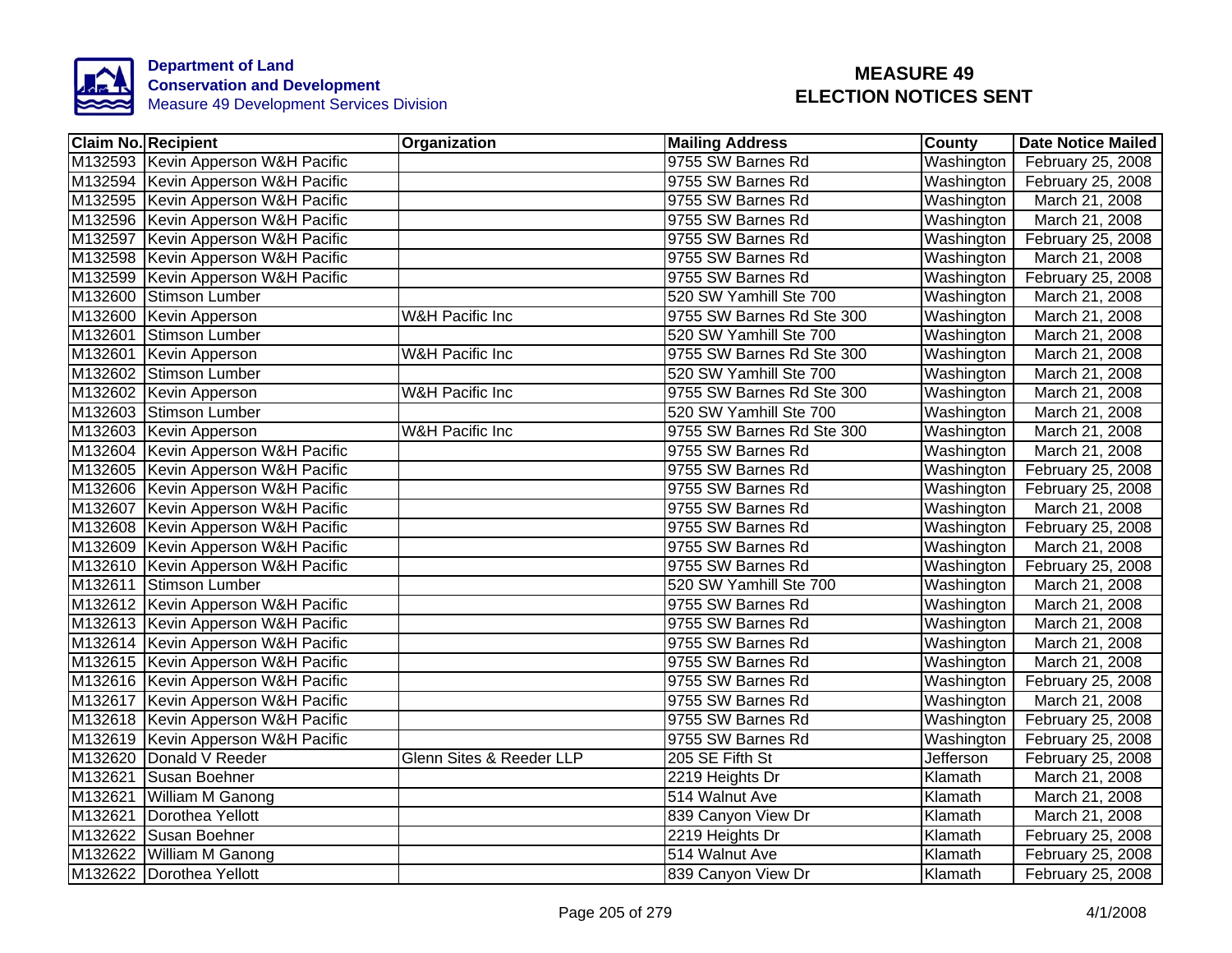

| <b>Claim No. Recipient</b>             | <b>Organization</b>        | <b>Mailing Address</b>    | County            | <b>Date Notice Mailed</b> |
|----------------------------------------|----------------------------|---------------------------|-------------------|---------------------------|
| M132622 Richard Geary                  |                            | 1121 SW Fifth Ave         | Klamath           | February 25, 2008         |
| M132623 Susan Boehner                  |                            | 2219 Heights Dr           | Klamath           | February 25, 2008         |
| M132623 William M Ganong               |                            | 514 Walnut Ave            | Klamath           | February 25, 2008         |
| M132623 Dorothea Yellott               |                            | 839 Canyon View Dr        | Klamath           | February 25, 2008         |
| M132623 Richard Geary                  |                            | 1121 SW Fifth Ave         | Klamath           | February 25, 2008         |
| M132624 William M Ganong               |                            | 514 Walnut Ave            | Klamath           | March 21, 2008            |
| M132624 Richard Geary                  |                            | 1121 SW Fifth Ave         | Klamath           | March 21, 2008            |
| M132625   Dexter & Lois Parton         |                            | 5630 Hwy 35               | <b>Hood River</b> | March 21, 2008            |
| M132626 James W Gardner                |                            | PO Box 1286               | Curry             | March 21, 2008            |
| M132626 Paul & Irma Jean Starkweather  |                            | PO Box 129                | Curry             | March 21, 2008            |
| M132627 Kirk Makin                     | <b>Makin Farms Inc</b>     | 83285 Eggleson Ln         | Wallowa           | March 21, 2008            |
| M132628 Marilyn Smith                  |                            | 22383 S Evergreen Dr      | Clackamas         | March 21, 2008            |
| M132628 William Smith Ii               |                            | 14193 SE 153rd Dr         | Clackamas         | March 21, 2008            |
| M132629 Elizabeth Westerberg           |                            | 737 E Valley View Rd      | Jackson           | February 25, 2008         |
| M132629 Tamara Gledhill                |                            | 201 W Main St Ste 5       | Jackson           | February 25, 2008         |
| M132630 John S Billings                |                            | 1140 Jackson Rd           | <b>Jackson</b>    | February 25, 2008         |
| M132630 Tamara Gledhill                |                            | 201 W Main St Ste 5       | <b>Jackson</b>    | February 25, 2008         |
| M132631 Jennifer Loomis                |                            | 405 Oakshire PI           | <b>Deschutes</b>  | March 21, 2008            |
| M132631 Neil R Bryant                  | Bryant Lovlien & Jarvis PC | 40 NW Greenwood Ave       | <b>Deschutes</b>  | March 21, 2008            |
| M132632 Carol Dana & Christopher Ponte |                            | 6000 Abegg Rd             | Josephine         | March 21, 2008            |
| M132633 Dennis G Nelson                |                            | 18920 SW Mobile Ln        | Washington        | March 21, 2008            |
| M132634 Tamara Gledhill                |                            | 201 W Main St Ste 5       | Jackson           | February 25, 2008         |
| M132634 Alice Charles & Eva Swingle    |                            | 3587 Payne Rd             | Jackson           | February 25, 2008         |
| M132635 Tamara Gledhill                |                            | 201 W Main St Ste 5       | Jackson           | March 21, 2008            |
| M132635 Kevin Kimmel                   |                            | PO Box 1314               | Jackson           | March 21, 2008            |
| M132636 Shannon Springer               | <b>Grant County</b>        | 201 S Humbolt St Ste 170  | Grant             | February 25, 2008         |
| M132636 Craig Woodward                 |                            | <b>PO Box 663</b>         | Grant             | February 25, 2008         |
| M132637 Edward H Trompke               | Jordan Schrader Attorneys  | PO Box 230669             | Lane              | February 25, 2008         |
| M132638 Roger Nicholson                |                            | PO Box 458                | Klamath           | March 21, 2008            |
| M132638 Michael Rudd                   |                            | 411 Pine St               | Klamath           | March 21, 2008            |
| M132639 Wayne & Patricia Fields        |                            | 830 BrownsboroMeridian Rd | Jackson           | March 21, 2008            |
| M132639 Eric R Stark                   | Stark & Hammack PC         | 201 W Main St Ste 1B      | Jackson           | March 21, 2008            |
| M132640<br>Tamara Gledhill             |                            | 201 W Main St Ste 5       | Jackson           | March 21, 2008            |
| M132640 Elizabeth Wilson               |                            | 6594 Pleasant Creek Rd    | Jackson           | March 21, 2008            |
| M132641 Timothy Brophy                 |                            | 201 W Main St Ste 5       | Jackson           | February 25, 2008         |
| M132642 Robert Fairrington             |                            | 550 Derby Rd              | Jackson           | March 21, 2008            |
| M132643 Richard Stark                  |                            | 201 W Main St Ste 1B      | Jackson           | March 21, 2008            |
| M132644 Herman Dennington              |                            | 2323 Galls Creek Rd       | Jackson           | February 25, 2008         |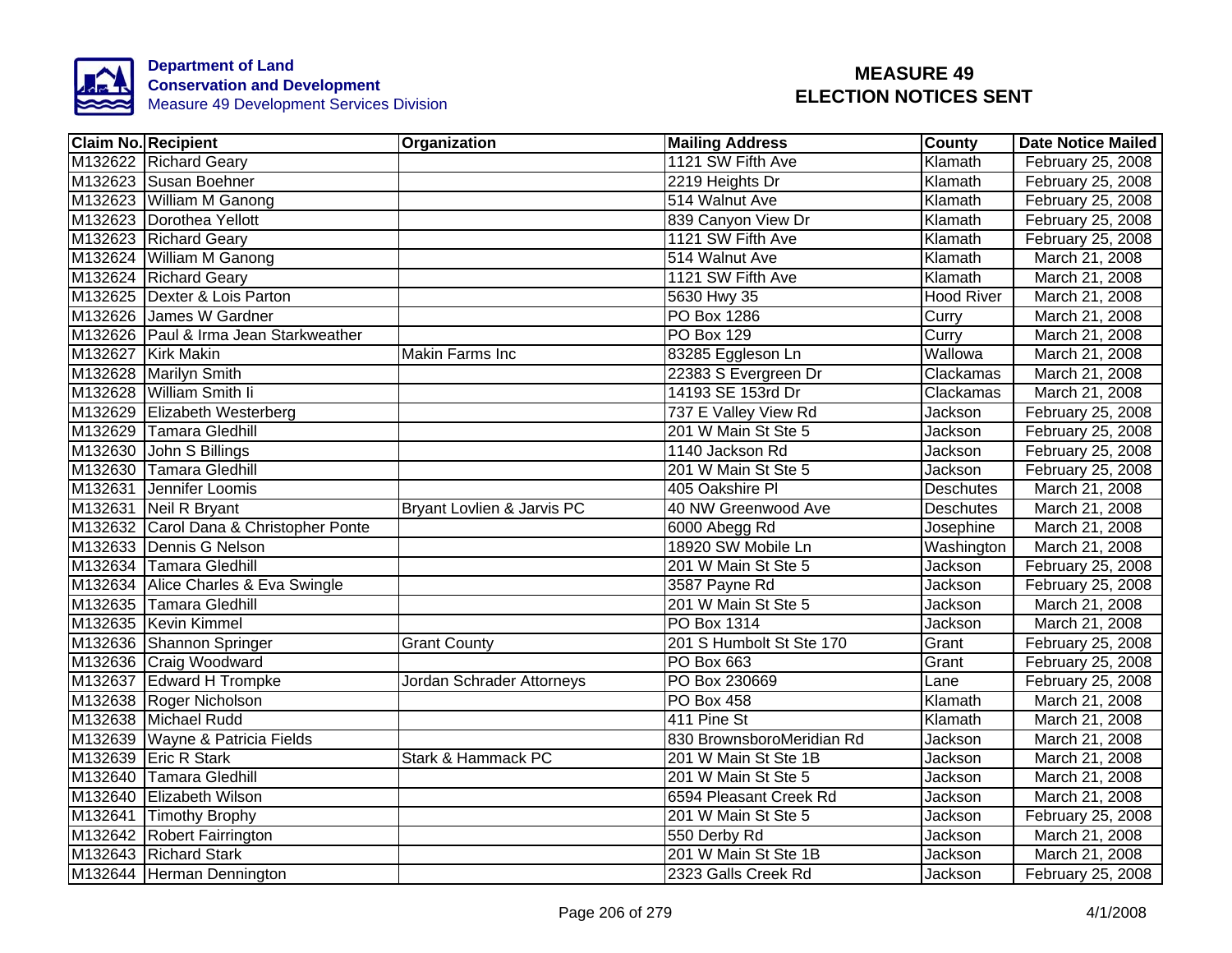

| <b>Claim No. Recipient</b> |                                  | Organization                   | <b>Mailing Address</b>        | County     | <b>Date Notice Mailed</b>      |
|----------------------------|----------------------------------|--------------------------------|-------------------------------|------------|--------------------------------|
|                            | M132645 Jack Pugsley             |                                | PO Box 39                     | Josephine  | February 25, 2008              |
|                            | M132645 Raelene Thomas           |                                | <b>PO Box 385</b>             | Josephine  | February 25, 2008              |
|                            | M132646 Sheila Winn              |                                | 3730 Madrona Ln               | Jackson    | March 21, 2008                 |
|                            | M132646 Eric R Stark             | Stark & Hammack PC             | 201 W Main St Ste 1B          | Jackson    | March 21, 2008                 |
|                            | M132647 Shirley Stone            |                                | 5500 Lost Creek Rd            | Jackson    | March 21, 2008                 |
|                            | M132647 Tamara Gledhill          |                                | 201 W Main St Ste 5           | Jackson    | March 21, 2008                 |
|                            | M132648 James Dole               |                                | PO Box 398                    | Josephine  | March 21, 2008                 |
|                            | M132648   Bradley Stallsworth    |                                | PO Box 1632                   | Josephine  | March 21, 2008                 |
|                            | M132649 Roxanne McInturff        |                                | PO Box 1619                   | Jefferson  | March 21, 2008                 |
|                            | M132649 Edward P Fitch           | Bryant Emerson & Fitch         | PO Box 457                    | Jefferson  | March 21, 2008                 |
|                            | M132650 James & Barbara Sly      |                                | 83727 Dale Kuni Rd            | Lane       | March 21, 2008                 |
|                            | M132650 Sheryl Balthrop          | Gaydos Churnside & Balthrop PC | 440 E Broadway Ste 300        | Lane       | March 21, 2008                 |
|                            | M132651 Mark David Haneberg      |                                | 657 Prim St                   | Jackson    | March 21, 2008                 |
|                            | M132651 Bernard Alexander        |                                | 3460 Dry Creek Rd             | Jackson    | March 21, 2008                 |
|                            | M132651 Charles F Nelson         |                                | 3470 Dry Creek Rd             | Jackson    | March 21, 2008                 |
|                            | M132652 Robert & Janice Thompson | C/O Kath Kummrow               | 1515 N Main St                | Yamhill    | March 21, 2008                 |
|                            | M132654 Pamela Olberding         |                                | 23251 NE Fulquartz Landing Rd | Yamhill    | March 21, 2008                 |
|                            | M132654 Edwin R Sharer           |                                | <b>PO Box 506</b>             | Yamhill    | March 21, 2008                 |
|                            | M132655 Joan Cooper              |                                | 7940 Amity Rd                 | Yamhill    | March 21, 2008                 |
|                            | M132656 Ann Sproed               | C/O Edwin Sharer               | <b>PO Box 506</b>             | Marion     | February 25, 2008              |
|                            | M132656 Edwin R Sharer           |                                | PO Box 506                    | Marion     | February 25, 2008              |
|                            | M132657 William Schmidt          |                                | PO Box 364                    | Yamhill    | February 25, 2008              |
|                            | M132658 Ron R Funke Aicp         |                                | 2595 Charnelton St            | Lane       | February 25, 2008              |
|                            | M132658 Merle & Adele Glover     |                                | 92585 Alvadore Rd             | Lane       | February 25, 2008              |
|                            | M132659 Robert Misley            |                                | 5204 SE La Mesa Way           | Clackamas  | March 21, 2008                 |
|                            | M132659 Jeffrey Misley           |                                | 1000 SW Broadway Ste 1400     | Clackamas  | March 21, 2008                 |
|                            | M132660 Robert Misley            |                                | 5204 SE La Mesa Way           | Clackamas  | February 25, 2008              |
|                            | M132660 Jeffrey Misley           |                                | 1000 SW Broadway Ste 1400     | Clackamas  | February 25, 2008              |
|                            | M132661 Robert Misley            |                                | 5204 SE La Mesa Way           | Clackamas  | February 25, 2008              |
|                            | M132661 Jeffrey Misley           |                                | 1000 SW Broadway Ste 1400     | Clackamas  | February 25, 2008              |
|                            | M132662 Robert Misley            |                                | 5204 SE La Mesa Way           | Clackamas  | February 25, 2008              |
|                            | M132662 Jeffrey Misley           |                                | 1000 SW Broadway Ste 1400     | Clackamas  | February 25, 2008              |
|                            | M132663 Jim L Lucas              |                                | PO Box 699                    | Washington | February 25, 2008              |
| M132663                    | Joseph & Beverly Evers           |                                | 2745 Mckibbin Rd              | Washington | February 25, 2008              |
|                            | M132664 Jim L Lucas              |                                | PO Box 699                    | Washington | February 25, 2008              |
|                            | M132664 Joseph & Beverly Evers   |                                | 2745 Mckibbin Rd              | Washington | February 25, 2008              |
| M132665                    | Jim L Lucas                      |                                | PO Box 699                    | Washington | February 25, 2008              |
|                            | M132665 Roberta Rinck            |                                | 52320 NW Scofield Rd          |            | Washington   February 25, 2008 |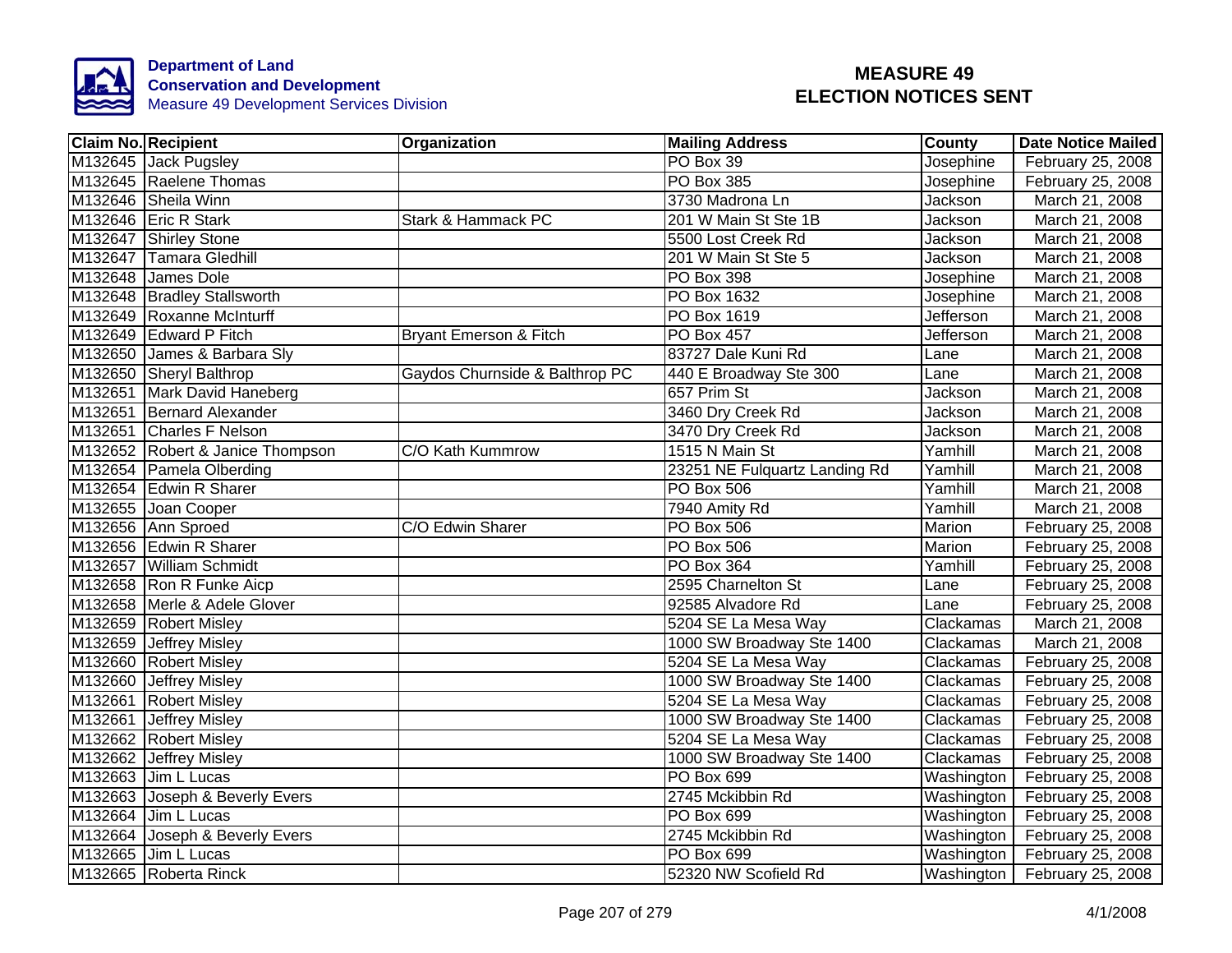

| <b>Claim No. Recipient</b>                | Organization                 | <b>Mailing Address</b>   | County        | <b>Date Notice Mailed</b> |
|-------------------------------------------|------------------------------|--------------------------|---------------|---------------------------|
| M132666 Jim L Lucas                       |                              | <b>PO Box 699</b>        | Washington    | February 25, 2008         |
| M132666 Patrick & M Catherine Gillenwater |                              | 6601 SW River Rd         | Washington    | February 25, 2008         |
| M132667 Jim L Lucas                       |                              | <b>PO Box 699</b>        | Yamhill       | February 25, 2008         |
| M132667 Jack Shine                        |                              | PO Box 2076              | Yamhill       | February 25, 2008         |
| M132668 Jim L Lucas                       |                              | PO Box 699               | Tillamook     | February 25, 2008         |
| M132668 Michael Fisher                    |                              | 48480 Wilson River Hwy   | Tillamook     | February 25, 2008         |
| M132669 Jim L Lucas                       |                              | PO Box 699               | Tillamook     | February 25, 2008         |
| M132669 Michael Fisher                    |                              | 48480 Wilson River Hwy   | Tillamook     | February 25, 2008         |
| M132670 Gerald & Sheryl Bates             |                              | 9583 Logsden Rd          | Linn          | March 21, 2008            |
| M132670 George B Heilig                   | <b>Cable Huston Benedict</b> | PO Box 546               | Linn          | March 21, 2008            |
| M132671 George B Heilig                   | Cable Huston                 | PO Box 546               | Linn          | February 25, 2008         |
| M132671 James & Marion Keenen             |                              | 9400 NW Sharp Rd         | Linn          | February 25, 2008         |
| M132672 Walter & Sally Miller             |                              | 3095 Crestview Dr S      | Linn          | March 21, 2008            |
| M132673 Walter & Sally Miller             |                              | 3095 Crestview Dr S      | Linn          | March 21, 2008            |
| M132674 Edward Appleman                   |                              | 37557 S Appleman Rd      | Clackamas     | March 21, 2008            |
| M132675 John C Pinkstaff                  |                              | 601 SW Morrison Ste 2100 | Clackamas     | February 25, 2008         |
| M132675 Janet M Kaiser                    |                              | 28333 SW Mountain Rd     | Clackamas     | February 25, 2008         |
| M132676 John C Pinkstaff                  |                              | 601 SW Morrison Ste 2100 | Clackamas     | February 25, 2008         |
| M132676 Janet Kaiser                      | Sandelie Golf Club Inc       | 28333 SW Mountain Rd     | Clackamas     | February 25, 2008         |
| M132677 Norbert & Katherine Schmitz       |                              | PO Box 666               | <b>Marion</b> | February 25, 2008         |
| M132677 John C Pinkstaff                  |                              | 601 SW Morrison Ste 2100 | Marion        | February 25, 2008         |
| M132678 Jerome & Ann Ebner                |                              | 12996 Downs Rd           | Marion        | February 25, 2008         |
| M132678 John C Pinkstaff                  |                              | 601 SW Morrison Ste 2100 | Marion        | February 25, 2008         |
| M132679 Richard L & Norma J Nelson        |                              | 2056 SW Tamarack St      | Yamhill       | February 25, 2008         |
| M132679 John C Pinkstaff                  |                              | 601 SW Morrison Ste 2100 | Yamhill       | February 25, 2008         |
| M132680 Janet & Henry Cray                |                              | 11681 Dry Creek Ln       | Benton        | February 25, 2008         |
| M132680 George B Heilig                   | Cable Huston                 | <b>PO Box 546</b>        | Benton        | February 25, 2008         |
| M132681 Howard & Robin Schwanki           |                              | 866 NE Granger Ave       | Benton        | March 21, 2008            |
| M132682 Arvey & Dale Nelson               |                              | 11200 McCann Rd          | Polk          | March 21, 2008            |
| M132683 Patricia Grieser                  |                              | PO Box 932               | Clackamas     | March 21, 2008            |
| M132684 Stephen Martin                    |                              | 5147 Verill Dr           | Josephine     | March 21, 2008            |
| M132685 Charles Harrell                   |                              | 700 Deborah Rd Ste 250   | Polk          | February 25, 2008         |
| M132685 David & Dolores Carson            |                              | 480 Rosecrans St         | Polk          | February 25, 2008         |
| M132686 Charles Harrell                   |                              | 700 Deborah Rd Ste 250   | Yamhill       | February 25, 2008         |
| M132686 David & Dolores Carson            |                              | 480 Rosecrans St         | Yamhill       | February 25, 2008         |
| M132687 Vermont Juley & Jason Gianella    |                              | 20342 Olmstead Rd NE     | Marion        | February 25, 2008         |
| M132687 Charles Harrell                   |                              | 700 Deborah Rd Ste 250   | Marion        | February 25, 2008         |
| M132688 Charles Harrell                   |                              | 700 Deborah Rd Ste 250   | Yamhill       | February 25, 2008         |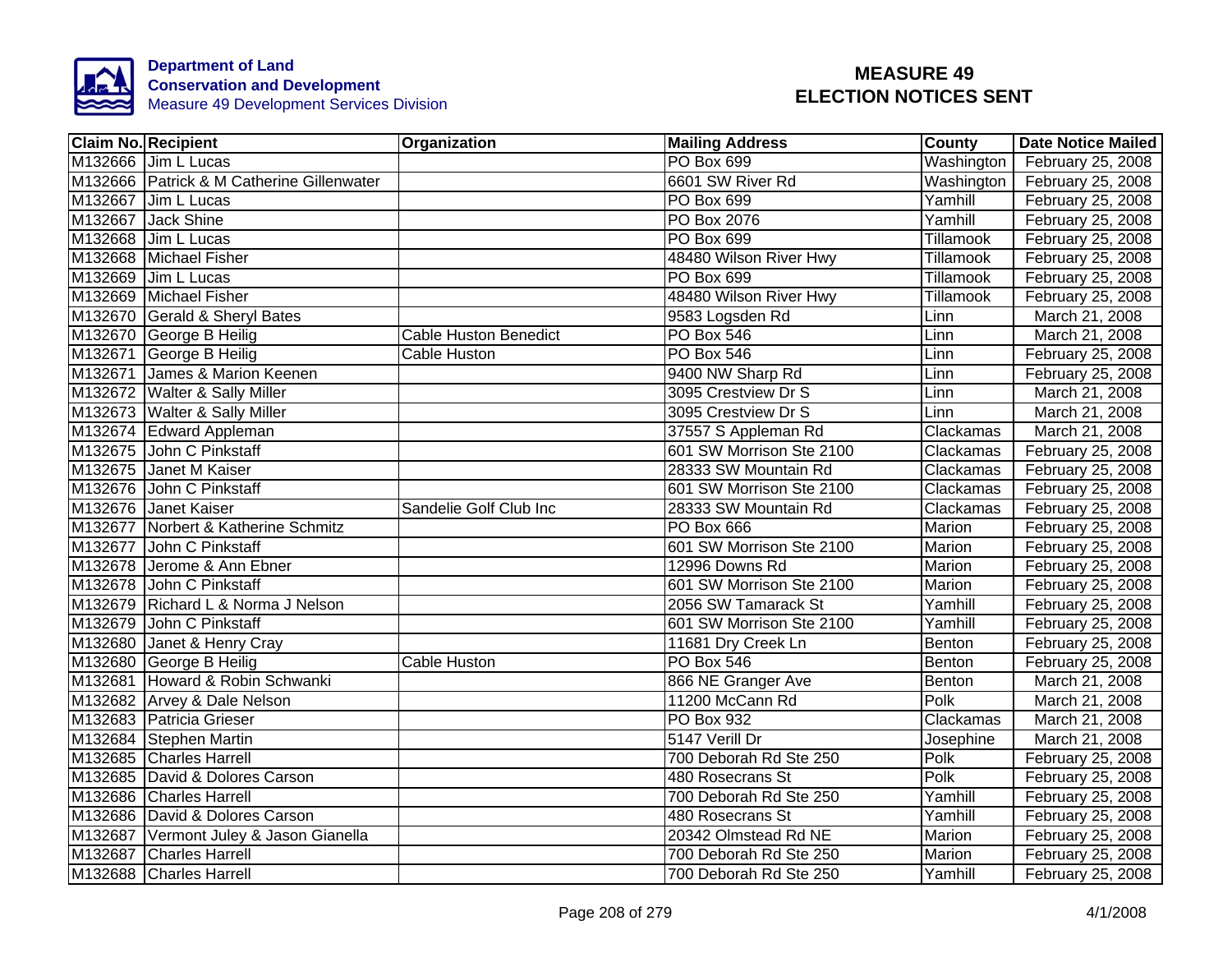

| <b>Claim No. Recipient</b>        | Organization               | <b>Mailing Address</b>     | <b>County</b>    | <b>Date Notice Mailed</b> |
|-----------------------------------|----------------------------|----------------------------|------------------|---------------------------|
| M132688 Stanley & Cheryl Gailbler |                            | 14045 NE Tangen Rd         | Yamhill          | February 25, 2008         |
| M132689 Larry & Dorothy Hays      |                            | 19606 NE Archery Summit Rd | Yamhill          | March 21, 2008            |
| M132689 Charles Harrell           |                            | 700 Deborah Rd Ste 250     | Yamhill          | March 21, 2008            |
| M132690 Michael G Gunn            |                            | 700 Deborah Rd Ste 250     | Marion           | February 25, 2008         |
| M132690 Richard C Kirk            |                            | 4667 St Paul Hwy NE        | Marion           | February 25, 2008         |
| M132691 James Smith               |                            | 5195 Buyserie Rd NE        | Marion           | February 25, 2008         |
| M132691 Charles Harrell           |                            | 700 Deborah Rd Ste 250     | Marion           | February 25, 2008         |
| M132692 Timothy & Suzanne Kreder  |                            | 1301 NE Hwy 99W #163       | Yamhill          | March 21, 2008            |
| M132692 Charles Harrell           |                            | 700 Deborah Rd Ste 250     | Yamhill          | March 21, 2008            |
| M132693 Timothy & Suzanne Kreder  |                            | 1301 NE Hwy 99W #163       | Yamhill          | March 21, 2008            |
| M132693 Charles Harrell           |                            | 700 Deborah Rd Ste 250     | Yamhill          | March 21, 2008            |
| M132694   Thomas Bogh             |                            | 11000 SW Handley Ln        | Yamhill          | March 21, 2008            |
| M132694 Michael G Gunn            |                            | 700 Deborah Rd Ste 250     | Yamhill          | March 21, 2008            |
| M132695 Golda Bales               |                            | 19288 NE Niederberger Rd   | Yamhill          | February 25, 2008         |
| M132695 Charles Harrell           |                            | 700 Deborah Rd Ste 250     | Yamhill          | February 25, 2008         |
| M132696 Michael G Gunn            |                            | 700 Deborah Rd Ste 250     | Yamhill          | February 25, 2008         |
| M132696 Carolyn Larson            | C/O Gunn & Cain LLP        | PO Box 1046                | Yamhill          | February 25, 2008         |
| M132697 Martin & Mina Ver Mulm    | C/O Michael Gunn Attoryey  | PO Box 1046                | Yamhill          | February 25, 2008         |
| M132697 Michael G Gunn            |                            | 700 Deborah Rd Ste 250     | Yamhill          | February 25, 2008         |
| M132698 Michael G Gunn            |                            | 700 Deborah Rd Ste 250     | Yamhill          | February 25, 2008         |
| M132698 Merritt & Mary Johnson    | C/O Gunn & Cain LLP        | <b>PO Box 1046</b>         | Yamhill          | February 25, 2008         |
| M132699 Stanley & Maryle Hutchens |                            | 291 SW Birch St            | Yamhill          | March 21, 2008            |
| M132699 Michael G Gunn            |                            | 700 Deborah Rd Ste 250     | Yamhill          | March 21, 2008            |
| M132700 Glenn & Bonnie Bartnik    |                            | 26350 Horsell Rd           | <b>Deschutes</b> | March 21, 2008            |
| M132701 Michael Neff              |                            | 101 SW Main Ste 1800       | Wasco            | March 21, 2008            |
| M132701 Joanne & Robert Brewer    |                            | 5854 Roberts Market Rd     | Wasco            | March 21, 2008            |
| M132702 Donald Joe Willis         | Schwabe Williamson & Wyatt | 1211 SW 5th Ave Ste 1900   | Lane             | March 21, 2008            |
| M132703 Ella Mae & Kenneth Larson | C/O Donald Joe Willis      | 1211 SW 5th Ave Ste 1900   | Multnomah        | February 25, 2008         |
| M132704                           | Zian LP                    | 3121 SW Moody              | Washington       | March 21, 2008            |
| M132704 Edward H Trompke          | Jordan Schrader PC         | PO Box 230669              | Washington       | March 21, 2008            |
| M132705 Erik J Glatte             |                            | PO Box 1583                | Jackson          | February 25, 2008         |
| M132705 Mary Kellington           |                            | 87 Perrydale Ave           | Jackson          | February 25, 2008         |
| M132706 Gary & Loretta Whipple    |                            | 15166 Hwy 62               | Jackson          | March 21, 2008            |
| M132706 Erik J Glatte             |                            | <b>PO Box 1583</b>         | Jackson          | March 21, 2008            |
| M132707 Joseph & Neva Nelson      |                            | 1331 Reese Creek Rd        | Jackson          | February 25, 2008         |
| M132707 Erik J Glatte             |                            | PO Box 1583                | Jackson          | February 25, 2008         |
| M132708 Webster & Mabel Briggs    |                            | 4422 Gazley Rd             | Douglas          | February 25, 2008         |
| M132708 David Briggs              |                            | 5582 Gazley Rd             | Douglas          | February 25, 2008         |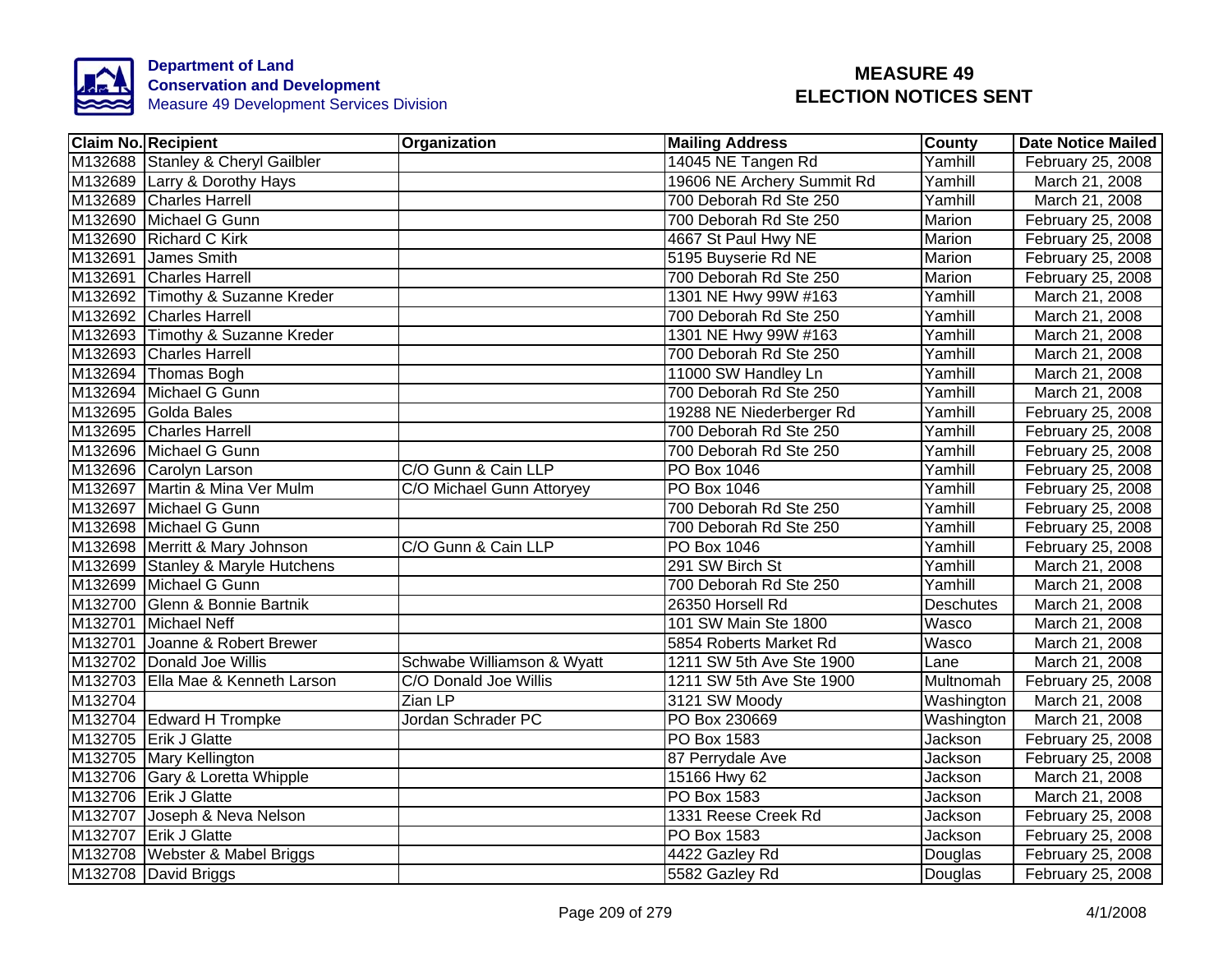

|                 | <b>Claim No. Recipient</b>      | Organization                      | <b>Mailing Address</b>      | County    | <b>Date Notice Mailed</b> |
|-----------------|---------------------------------|-----------------------------------|-----------------------------|-----------|---------------------------|
|                 | M132709 Webster & Mabel Briggs  |                                   | 4422 Gazley Rd              | Douglas   | February 25, 2008         |
|                 | M132710 James Doyle             |                                   | <b>PO Box 398</b>           | Josephine | March 21, 2008            |
|                 | M132710 Barbara Biencourt       |                                   | 2258 Leland Rd              | Josephine | March 21, 2008            |
|                 | M132710 Francoise Tatro         | Sunny Glen Partnership            | 211 Saddlebow Rd            | Josephine | March 21, 2008            |
|                 | M132710 Anne Marie Goodwin      | Sunny Glen Partnership            | 2621 Camino Del Rio         | Josephine | March 21, 2008            |
|                 | M132710 Pierre Biencourt        | Sunny Glen Partnership            | 301 Lloyd Dr                | Josephine | March 21, 2008            |
|                 | M132710 Bernard Biencourt       | Sunny Glen Partnership            | 8704 Skyline Dr             | Josephine | March 21, 2008            |
|                 | M132710 Gerard Biencourt        | Sunny Glen Partnership            | 2100 Leland Rd              | Josephine | March 21, 2008            |
|                 | M132711 Peter Naumes            |                                   | 1066 Tamara Circle          | Jackson   | March 21, 2008            |
|                 | M132711 Eric R Stark            | Stark & Hammack PC                | 201 W Main St Ste 1B        | Jackson   | March 21, 2008            |
|                 | M132712 Ronald & Carol Hutchens |                                   | 7900 S Three Gait Ln        | Clackamas | March 21, 2008            |
|                 | M132712 Edward H Trompke        | Jordan Schrader PC                | PO Box 230669               | Clackamas | March 21, 2008            |
|                 | M132713 Joetta John             |                                   | 3565 Old Stage Rd           | Jackson   | February 25, 2008         |
|                 | M132713 Eric R Stark            | Stark & Hammack PC                | 201 W Main St Ste 1B        | Jackson   | February 25, 2008         |
|                 | M132714 Thomas Alexander        |                                   | 5270 SW Reif Rd             | Crook     | February 25, 2008         |
|                 | M132714 Edward P Fitch          | <b>Bryant Emerson &amp; Fitch</b> | <b>PO Box 457</b>           | Crook     | February 25, 2008         |
|                 | M132715 Eldon & Bonnie Hayes    |                                   | 2522 N Sunset View Ln       | Crook     | March 21, 2008            |
|                 | M132715 Edward P Fitch          | <b>Bryant Emerson &amp; Fitch</b> | <b>PO Box 457</b>           | Crook     | March 21, 2008            |
| M132716 Joe Hay |                                 |                                   | 6050 Culver Dr SE           | Marion    | March 21, 2008            |
| M132717 Joe Hay |                                 |                                   | 6050 Culver Dr SE           | Marion    | March 21, 2008            |
|                 | M132718 Janice Hawkin           |                                   | 1810 Avenida Del Mundo #107 | Linn      | March 21, 2008            |
|                 | M132718 Joel D Kalberer         | <b>Weatherford Thompson</b>       | <b>PO Box 667</b>           | Linn      | March 21, 2008            |
|                 | M132719 Delmar Moore            |                                   | 573 Rondo NW                | Benton    | March 24, 2008            |
|                 | M132719 Joel D Kalberer         | <b>Weatherford Thompson</b>       | PO Box 667                  | Benton    | March 24, 2008            |
|                 | M132720 Craig Porter            |                                   | <b>PO Box 848</b>           | Polk      | March 24, 2008            |
|                 | M132720 Roy Zimbrick            |                                   | 8395 Rowell Creek Rd        | Polk      | March 24, 2008            |
|                 | M132721 Craig Porter            |                                   | <b>PO Box 848</b>           | Polk      | March 24, 2008            |
|                 | M132721 Roy Zimbrick            |                                   | 8395 Rowell Creek Rd        | Polk      | March 24, 2008            |
|                 | M132722 Craig Porter            |                                   | PO Box 848                  | Yamhill   | February 25, 2008         |
|                 | M132722 Wilbur Harris           |                                   | 41623 222nd Dr SE           | Yamhill   | February 25, 2008         |
|                 | M132723 Craig Porter            |                                   | <b>PO Box 848</b>           | Yamhill   | February 25, 2008         |
|                 | M132723 Wilbur Harris           |                                   | 41623 222nd Dr SE           | Yamhill   | February 25, 2008         |
|                 | M132724 Thomas Cutler           | Harris Berne Christensen          | 5000 SW Meadows Rd          | Yamhill   | February 25, 2008         |
|                 | M132724   Deltah Crimmins       | C/O Darla Gregory                 | 6025 NW Westside Rd         | Yamhill   | February 25, 2008         |
|                 | M132725 Misti Johnson           |                                   | 851 SW 6th Ave Ste 1500     | Lane      | March 24, 2008            |
|                 | M132725 Elvan & Barbara Pitney  |                                   | 24700 SW Ladd Hill Rd       | Lane      | March 24, 2008            |
|                 | M132726 Donald & Joyce Baillie  |                                   | 26080 Greenberry Rd         | Benton    | February 25, 2008         |
|                 | M132727 David Brian Williamson  | Williamson & Williamson           | PO Box 656                  | Columbia  | March 24, 2008            |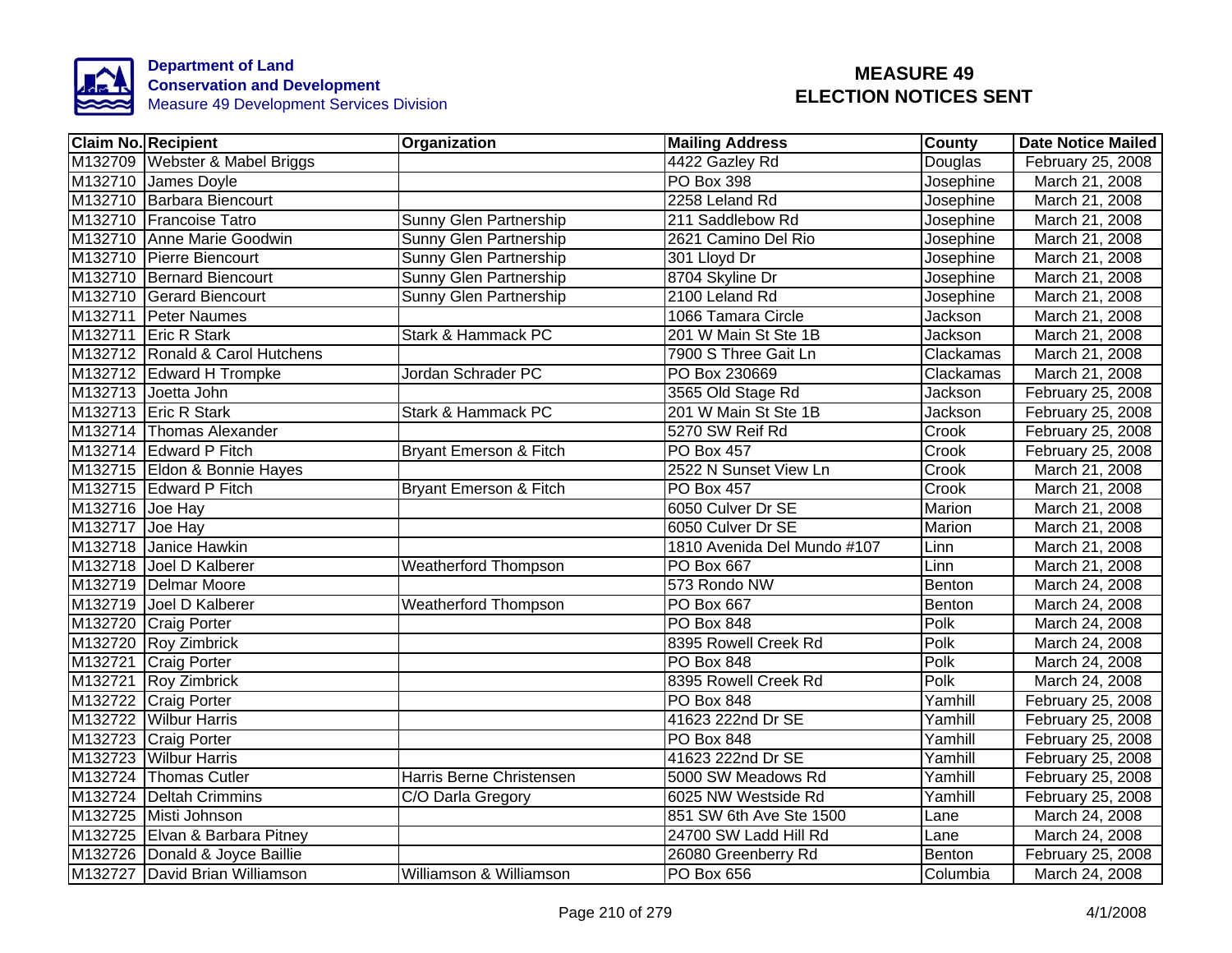

|         | <b>Claim No. Recipient</b>              | Organization                 | <b>Mailing Address</b>  | County   | <b>Date Notice Mailed</b> |
|---------|-----------------------------------------|------------------------------|-------------------------|----------|---------------------------|
|         | M132728 Frank Mudge                     |                              | 21427 Rolling Ridge Dr  | Clatsop  | February 25, 2008         |
|         | M132728 David Brian Williamson          | Williamson & Williamson      | <b>PO Box 656</b>       | Clatsop  | February 25, 2008         |
|         | M132729 Loren & Gloria Ellis            |                              | 37037 Ellis Farm Rd     | Columbia | February 25, 2008         |
|         | M132729 David Brian Williamson          | Williamson & Williamson      | <b>PO Box 656</b>       | Columbia | February 25, 2008         |
|         | M132729 Stephen & Karen Ellis           |                              | 61270 Nehalem Hwy N     | Columbia | February 25, 2008         |
|         | M132730 David Brian Williamson          | Williamson & Williamson      | <b>PO Box 656</b>       | Columbia | March 24, 2008            |
|         | M132731 Rioh Heigh                      |                              | <b>PO Box 221</b>       | Jackson  | March 24, 2008            |
|         | M132731 Christian E Hearn               | Davis Hearn Saladoff & Smith | 515 E Main St           | Jackson  | March 24, 2008            |
|         | M132732 Katherine & George Murphy       |                              | 2868 N Valley View Rd   | Jackson  | March 24, 2008            |
|         | M132732 Christian E Hearn               | Davis Hearn Saladoff & Smith | 515 E Main St           | Jackson  | March 24, 2008            |
|         | M132733 Joseph Dauenhauer               |                              | 1688 Old Hwy 99 S       | Jackson  | March 24, 2008            |
|         | M132733 Christian E Hearn               | Davis Hearn Saladoff & Smith | 515 E Main St           | Jackson  | March 24, 2008            |
|         | M132734 David & Alice Schneider         |                              | 2947 Leonard Ave        | Jackson  | March 24, 2008            |
|         | M132735 James & Cheryl Donaldson        |                              | 32991 S Wright Rd       | Marion   | March 24, 2008            |
|         | M132736 Gary C Hamilton                 |                              | <b>PO Box 1730</b>      | Lincoln  | March 24, 2008            |
|         | M132736 Wiley & Amy Gibson              |                              | <b>PO Box 245</b>       | Lincoln  | March 24, 2008            |
|         | M132737 Gary C Hamilton                 |                              | <b>PO Box 1730</b>      | Lincoln  | March 24, 2008            |
|         | M132737 Kenneth Wetten & Timothy Dorsey |                              | 410 NE 10th Ct          | Lincoln  | March 24, 2008            |
|         | M132738 Gary C Hamilton                 |                              | <b>PO Box 1730</b>      | Lincoln  | March 24, 2008            |
|         | M132738 Donald Thill                    |                              | <b>PO Box 321</b>       | Lincoln  | March 24, 2008            |
|         | M132739 Gary C Hamilton                 |                              | PO Box 1730             | Lincoln  | February 25, 2008         |
|         | M132739 Lois Thissell                   |                              | 17049 Alsea Hwy         | Lincoln  | February 25, 2008         |
|         | M132740 Gary C Hamilton                 |                              | PO Box 1730             | Lincoln  | March 24, 2008            |
|         | M132740 Dustin Gibson                   |                              | <b>PO Box 245</b>       | Lincoln  | March 24, 2008            |
|         | M132741 Gary C Hamilton                 |                              | <b>PO Box 1730</b>      | Lincoln  | March 24, 2008            |
|         | M132741 Jerome Kosydar                  |                              | 19586 Siletz Hwy        | Lincoln  | March 24, 2008            |
|         | M132742 Larry Seits                     |                              | 20490 NE Sunny Crest Rd | Yamhill  | March 24, 2008            |
|         | M132743 Joel D Kalberer                 | <b>Weatherford Thompson</b>  | PO Box 667              | Linn     | March 24, 2008            |
|         | M132744 Joel D Kalberer                 | <b>Weatherford Thompson</b>  | <b>PO Box 667</b>       | Benton   | February 25, 2008         |
|         | M132744 Cleda & Irvin Jones             |                              | 28250 Payne Rd          | Benton   | February 25, 2008         |
|         | M132745 Dennis F Glaser                 |                              | 31915 Seven Mile Ln     | Linn     | March 24, 2008            |
| M132745 | Joel D Kalberer                         | Weatherford Thompson         | PO Box 667              | Linn     | March 24, 2008            |
| M132746 | Joel D Kalberer                         | <b>Weatherford Thompson</b>  | <b>PO Box 667</b>       | Linn     | February 25, 2008         |
|         | M132746 Doris Grizzel                   |                              | 33565 Dever Conner Rd   | Linn     | February 25, 2008         |
|         | M132747 Edward Schultz                  | <b>Weatherford Thompson</b>  | PO Box 667              | Linn     | February 25, 2008         |
|         | M132747 Joel Pynch                      |                              | 25863 Center School Rd  | Linn     | February 25, 2008         |
|         | M132748 Evor Kumpula                    |                              | 879 NE S Nebergall Loop | Benton   | March 24, 2008            |
|         | M132748 Billie Ann Kumpula              |                              | 832 NE S Nebergall Loop | Benton   | March 24, 2008            |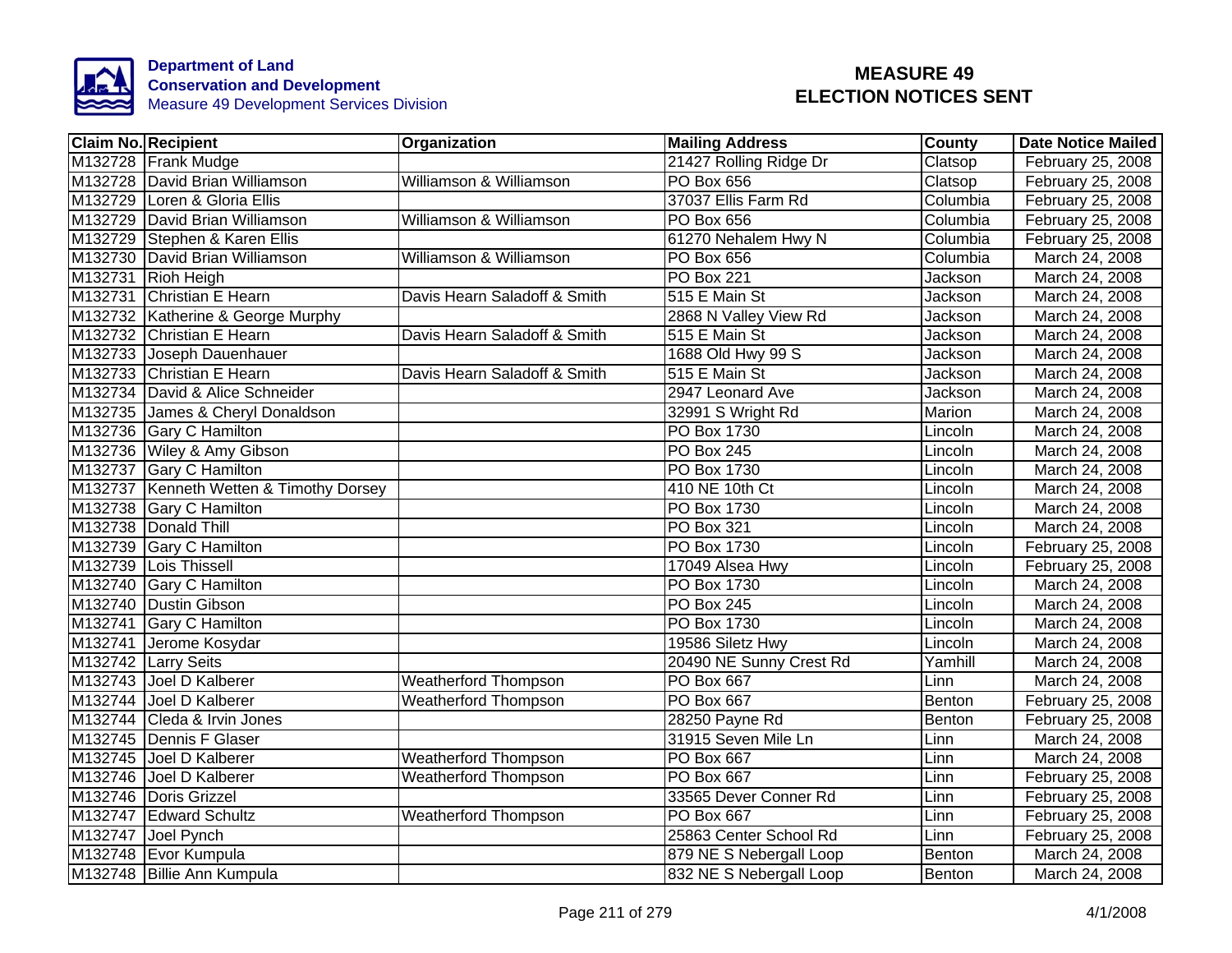

|         | <b>Claim No. Recipient</b>          | Organization                 | <b>Mailing Address</b>     | <b>County</b>  | <b>Date Notice Mailed</b> |
|---------|-------------------------------------|------------------------------|----------------------------|----------------|---------------------------|
|         | M132748 Edward Schultz              | <b>Weatherford Thompson</b>  | <b>PO Box 667</b>          | Benton         | March 24, 2008            |
|         | M132749 Joel D Kalberer             | <b>Weatherford Thompson</b>  | <b>PO Box 667</b>          | Linn           | February 25, 2008         |
|         | M132749 Mary E Glaser               | C/O Dennis Glaser            | 31915 Seven Mile Ln        | Linn           | February 25, 2008         |
|         | M132750 Edward Schultz              | <b>Weatherford Thompson</b>  | PO Box 667                 | Linn           | February 25, 2008         |
|         | M132750 James S & Shirley Black     |                              | 28345 Pleasant Valley Rd   | Linn           | February 25, 2008         |
|         | M132751 Joel D Kalberer             | <b>Weatherford Thompson</b>  | PO Box 667                 | Linn           | February 25, 2008         |
|         | M132752   Wendell & Sherry Sperling |                              | 8835 Parker Rd             | Polk           | March 24, 2008            |
|         | M132752 Shea Gumusoglu              |                              | 6650 SW Redwood Ln Ste 215 | Polk           | March 24, 2008            |
|         | M132753 Phillip Sperling            |                              | 8675 Parker Rd             | Polk           | February 25, 2008         |
|         | M132753 Shea Gumusoglu              |                              | 6650 SW Redwood Ln Ste 215 | Polk           | February 25, 2008         |
|         | M132754 Gregory Becker              |                              | PO Box 422                 | Clackamas      | March 24, 2008            |
|         | M132754 Ronald Becker               |                              | 27238 SE Carl St           | Clackamas      | March 24, 2008            |
|         | M132754 Gary P Shepard              | Oregon Land Law              | 3115 SE Salmon St          | Clackamas      | March 24, 2008            |
|         | M132755 Donald & Glenda Schafer     |                              | 14751 SE 262nd Ave         | Clackamas      | February 25, 2008         |
|         | M132755 Gary P Shepard              | Oregon Land Law              | 3115 SE Salmon St          | Clackamas      | February 25, 2008         |
|         | M132756 Michael Cowgill             | <b>Weatherford Thompson</b>  | PO Box 667                 | Linn           | February 25, 2008         |
|         | M132756 Thomas & Darlene Potter     |                              | <b>PO Box 187</b>          | Linn           | February 25, 2008         |
|         | M132757 Marvin & Linda Stoller      |                              | 726 W Heintz St            | Clackamas      | March 24, 2008            |
|         | M132758 Earl G Gross                |                              | <b>PO Box 1489</b>         | Yamhill        | February 25, 2008         |
|         | M132758 Michael G Gunn              |                              | 700 Deborah Rd Ste 250     | Yamhill        | February 25, 2008         |
|         | M132759 Michael G Gunn              |                              | 700 Deborah Rd Ste 250     | Yamhill        | February 25, 2008         |
|         | M132760 Michael G Gunn              |                              | 700 Deborah Rd Ste 250     | Washington     | March 24, 2008            |
|         | M132760 Robert & Susan Clause       |                              | 22211 SW Pacific Hwy       | Washington     | March 24, 2008            |
|         | M132761 Christian E Hearn           | Davis Hearn Saladoff & Smith | 515 E Main St              | Jackson        | March 24, 2008            |
|         | M132761 Tomas Owings                | <b>Owings Property LLC</b>   | 945 Sunset Hills Ln        | <b>Jackson</b> | March 24, 2008            |
|         | M132762 Joel D Kalberer             | <b>Weatherford Thompson</b>  | <b>PO Box 667</b>          | Linn           | February 25, 2008         |
|         | M132762 Melvin Jenks                |                              | 32539 Hwy 99 E             | Linn           | February 25, 2008         |
|         | M132763 Donald Cowgill              | <b>Weatherford LLC</b>       | 33695 Tennesse Rd          | Benton         | March 24, 2008            |
|         | M132763 Michael Cowgill             | <b>Weatherford Thompson</b>  | PO Box 667                 | Benton         | March 24, 2008            |
|         | M132764 Donald Cowgill              | Weatherford LLC              | 33695 Tennesse Rd          | Linn           | March 24, 2008            |
|         | M132764 Michael Cowgill             | <b>Weatherford Thompson</b>  | PO Box 667                 | Linn           | March 24, 2008            |
| M132765 | John Vandercook                     |                              | 4516 Lorraine Ave          | Lincoln        | March 24, 2008            |
|         | M132765 Nancy Vandercook            |                              | 5044 Greensborough Ct      | Lincoln        | March 24, 2008            |
| M132766 | John Vandercook                     |                              | 4516 Lorraine Ave          | Lane           | February 25, 2008         |
| M132766 | Nancy Vandercook                    |                              | 5044 Greensborough Ct      | Lane           | February 25, 2008         |
| M132767 | John Vandercook                     |                              | 4516 Lorraine Ave          | Lane           | February 25, 2008         |
|         | M132767 Nancy Vandercook            |                              | 5044 Greensborough Ct      | Lane           | February 25, 2008         |
|         | M132768 William Cox                 |                              | 0244 SW California St      | Washington     | March 24, 2008            |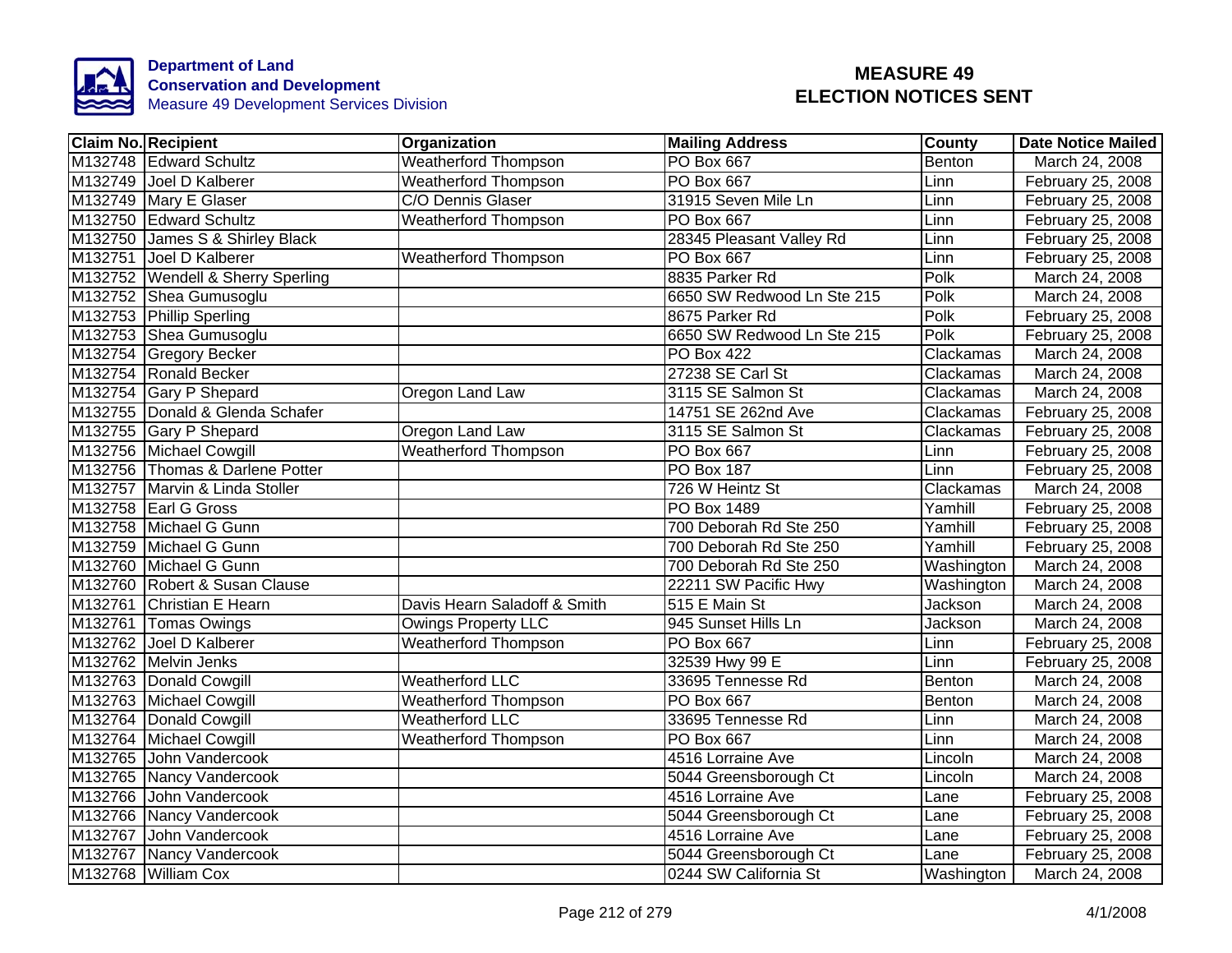

| <b>Claim No. Recipient</b> |                                       | Organization                 | <b>Mailing Address</b>  | County           | <b>Date Notice Mailed</b> |
|----------------------------|---------------------------------------|------------------------------|-------------------------|------------------|---------------------------|
|                            | M132769 David & Mary Bradley          | C/O William Cox              | 0244 SW California St   | Clackamas        | February 25, 2008         |
|                            | M132770 David & Mary Bradley          | C/O William Cox              | 0244 SW California St   | Clackamas        | February 25, 2008         |
|                            | M132771 William Cox                   |                              | 0244 SW California St   | Clackamas        | March 24, 2008            |
|                            | M132772 Joan & Dale Wood              |                              | 44140 Shea Hill Rd      | Linn             | March 24, 2008            |
|                            | M132773 Michael McGean                |                              | 1148 NW Hill St         | Linn             | March 24, 2008            |
|                            | M132773 Thomas Stevenson              | Dm Stevenson Ranch LLC       | 1108 E Marina Way       | Linn             | March 24, 2008            |
|                            | M132774 Barry D Smith                 | <b>Thorp Purdy</b>           | 1011 Harlow Rd Ste 300  | Lane             | February 25, 2008         |
|                            | M132775 Ron Fallard Vice Pres         | South Coast Lumber Companies | PO Box 670              | Curry            | February 25, 2008         |
|                            | M132776 Ron Fallard Vice Pres         | South Coast Lumber Companies | PO Box 670              | <b>Deschutes</b> | February 25, 2008         |
|                            | M132777 Ron Fallard Vice Pres         | South Coast Lumber Companies | PO Box 670              | Curry            | February 25, 2008         |
|                            | M132778 Ron Fallard Vice Pres         | South Coast Lumber Companies | PO Box 670              | Curry            | February 25, 2008         |
|                            | M132779 Ron Fallard Vice Pres         | South Coast Lumber Companies | PO Box 670              | Curry            | February 25, 2008         |
|                            | M132780 South Coast Lumber Co         |                              | PO Box 670              | Curry            | March 24, 2008            |
|                            | M132781 Ron Fallard Vice Pres         | South Coast Lumber Companies | PO Box 670              | Curry            | March 24, 2008            |
|                            | M132782 South Coast Lumber Co         |                              | PO Box 670              | Curry            | March 24, 2008            |
|                            | M132783 South Coast Lumber Co         |                              | <b>PO Box 670</b>       | Curry            | March 24, 2008            |
|                            | M132784 South Coast Lumber Co         |                              | PO Box 670              | Curry            | March 24, 2008            |
|                            | M132785 South Coast Lumber Co         |                              | PO Box 670              | Curry            | March 24, 2008            |
|                            | M132786 South Coast Lumber Co         |                              | <b>PO Box 670</b>       | Curry            | March 24, 2008            |
|                            | M132787 Vern Egge                     |                              | 90436 Coburg Rd         | Lane             | March 24, 2008            |
|                            | M132787 Barry D Smith                 | <b>Thorp Purdy Jewett</b>    | 1011 Harlow Rd Ste 300  | Lane             | March 24, 2008            |
|                            | M132788 John & Norma Schmidt          |                              | 840 Hermanson St        | Marion           | February 25, 2008         |
|                            | M132789 John & Norma Schmidt          |                              | 840 Hermanson St        | Marion           | February 25, 2008         |
|                            | M132790 James Horrocks                | <b>Woodburn Golf Course</b>  | 7899 Hwy 214            | <b>Marion</b>    | February 25, 2008         |
|                            | M132790 Philip Hand for Woodburn Golf |                              | <b>PO Box 377</b>       | Marion           | March 5, 2008             |
| M132791 Roy Aebi           |                                       |                              | 8845 SE Lafayette Hwy   | Yamhill          | February 25, 2008         |
|                            | M132792 Alan & Marjorie Ehry          |                              | 19500 N Hwy 99W         | Yamhill          | February 25, 2008         |
|                            | M132793 Mark D Shipman                | Saalfeld Griggs              | PO Box 470              | Marion           | March 24, 2008            |
|                            | M132794 Loren P Bell                  | Loren P Bell PC              | PO Box 279              | Clackamas        | March 24, 2008            |
|                            | M132794 Mark Hopping                  |                              | 24940 S Newkirchner Rd  | Clackamas        | March 24, 2008            |
| M132795                    | James & Martha Starr                  |                              | 31322 Blueberry Hill Rd | Linn             | March 24, 2008            |
|                            | M132795 Charolette Reed               |                              | 41400 Ridge Dr          | Linn             | March 24, 2008            |
|                            | M132796 Roy & Arlene Nickerson        |                              | 20451 S May Rd          | Clackamas        | February 25, 2008         |
|                            | M132797 Donald & Joann Sapaugh        |                              | 42174 Fish Hatchery Dr  | Linn             | March 24, 2008            |
|                            | M132798 Richard & Arlene Smith        |                              | 12640 SW Clark Hill Rd  | Washington       | February 25, 2008         |
|                            | M132799 Norman & Maryann Stadeli      |                              | 4457 Cascade Hwy NE     | Marion           | February 25, 2008         |
|                            | M132800 Donald S Powell               |                              | 6750 Bethel Rd          | Polk             | February 25, 2008         |
|                            | M132800 Mark D Shipman                | Saalfeld Griggs PC           | PO Box 470              | Polk             | February 25, 2008         |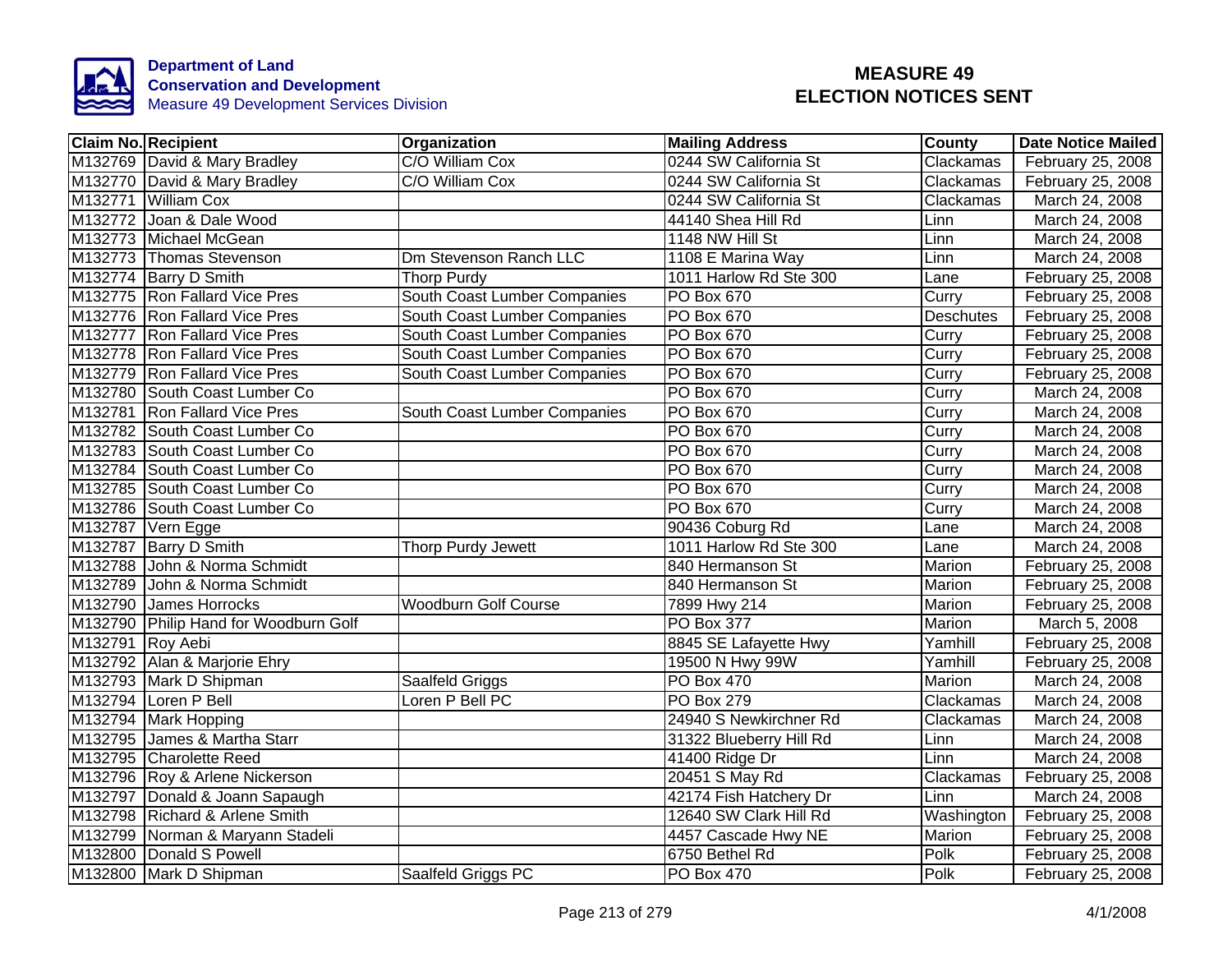

| <b>Claim No. Recipient</b>             | <b>Organization</b>      | <b>Mailing Address</b>          | <b>County</b> | <b>Date Notice Mailed</b> |
|----------------------------------------|--------------------------|---------------------------------|---------------|---------------------------|
| M132801 Kevin & Lori Loe               | Mat Inc                  | 5648 Evans Valley Loop Rd NE    | Marion        | March 24, 2008            |
| M132801 Wallace W Lien                 | <b>Wallace W Lien PC</b> | 1775 32nd PI NE Ste A           | <b>Marion</b> | March 24, 2008            |
| M132802 Wallace W Lien                 | <b>Wallace W Lien PC</b> | 1775 32nd PI NE Ste A           | Washington    | March 24, 2008            |
| M132803 Byron Lafollette               |                          | 11382 Wheatland Rd N            | Marion        | February 25, 2008         |
| M132803 Wallace W Lien                 | Wallace W Lien PC        | 1775 32nd PI NE Ste A           | Marion        | February 25, 2008         |
| M132804 Kevin & Lori Loe               | Mat Inc                  | 5648 Evans Valley Loop Rd NE    | Marion        | March 24, 2008            |
| M132804 Wallace W Lien                 | Wallace W Lien PC        | 1775 32nd PI NE Ste A           | Marion        | March 24, 2008            |
| M132805 Kevin & Lori Loe               | Mat Inc                  | 5648 Evans Valley Loop Rd NE    | Marion        | March 24, 2008            |
| M132805 Wallace W Lien                 | Wallace W Lien PC        | 1775 32nd PI NE Ste A           | Marion        | March 24, 2008            |
| M132806 Dale Marcella & Loren Hatfield | Nixon-Hatfield Inc       | 21015 SW Lebeau Rd              | Washington    | February 25, 2008         |
| M132806 John W Shonkwiler              |                          | 13425 SW 72nd Ave               | Washington    | February 25, 2008         |
| M132807 Dale Marcella & Loren Hatfield | Nixon-Hatfield Inc       | 21015 SW Lebeau Rd              | Washington    | February 25, 2008         |
| M132807 John W Shonkwiler              |                          | 13425 SW 72nd Ave               | Washington    | February 25, 2008         |
| M132808 Sharon McCulloch-Gilson        |                          | 6065 SW River Rd                | Washington    | February 25, 2008         |
| M132808 John W Shonkwiler              |                          | 13425 SW 72nd Ave               | Washington    | February 25, 2008         |
| M132809 Kenneth & Jacqueline Thornton  |                          | PO Box 566                      | Clackamas     | February 25, 2008         |
| M132809 Donald M Kelley                |                          | 110 N 2nd St                    | Clackamas     | February 25, 2008         |
| M132810 Anthony & Sharon Desantis      | Donald M Kelly           | 110 N 2nd St                    | Marion        | February 25, 2008         |
| M132811 Donald M Kelley                |                          | 110 N 2nd St                    | Marion        | March 24, 2008            |
| M132811 Jeanne & Duane Bradley         |                          | <b>PO Box 175</b>               | Marion        | March 24, 2008            |
| M132812 Allen & Lois Lay               |                          | 109 E Francis St                | Clackamas     | February 25, 2008         |
| M132812 Donald M Kelley                |                          | 110 N 2nd St                    | Clackamas     | February 25, 2008         |
| M132813 Gerald Ritter                  |                          | 80321 Sears Rd                  | Lane          | February 25, 2008         |
| M132814 James & Patricia Casteel       |                          | 27949 S Meridian Rd             | Clackamas     | March 24, 2008            |
| M132815 Gary & Yvonne Lewellyn         |                          | 3250 Darrell Dr                 | Jackson       | February 25, 2008         |
| M132815 Kenneth M Tharp                |                          | 1921 Alamar St                  | Jackson       | February 25, 2008         |
| M132817 William & Martha Jean Nussbaum |                          | 5597 South Fork Little Butte Rd | Jackson       | February 25, 2008         |
| M132817 Timothy Jackle                 |                          | 3521 E Barnett Rd               | Jackson       | February 25, 2008         |
| M132818 Eugene & Gladys Burrill        |                          | <b>PO Box 220</b>               | Jackson       | February 25, 2008         |
| M132818 Timothy Jackle                 |                          | 3521 E Barnett Rd               | Jackson       | February 25, 2008         |
| M132819 Eugene & Gladys Burrill        |                          | <b>PO Box 220</b>               | Jackson       | February 25, 2008         |
| M132819 Timothy Jackle                 |                          | 3521 E Barnett Rd               | Jackson       | February 25, 2008         |
| M132820 Timothy Jackle                 |                          | 3521 E Barnett Rd               | Jackson       | February 25, 2008         |
| M132821 Eugene & Gladys Burrill        |                          | <b>PO Box 220</b>               | Jackson       | February 25, 2008         |
| M132821 Timothy Jackle                 |                          | 3521 E Barnett Rd               | Jackson       | February 25, 2008         |
| M132822 James & Ruth Straus            |                          | 5700 Upton Rd                   | Jackson       | February 25, 2008         |
| M132822 Timothy Jackle                 |                          | 3521 E Barnett Rd               | Jackson       | February 25, 2008         |
| M132823 James & Ruth Straus            |                          | 5700 Upton Rd                   | Jackson       | February 25, 2008         |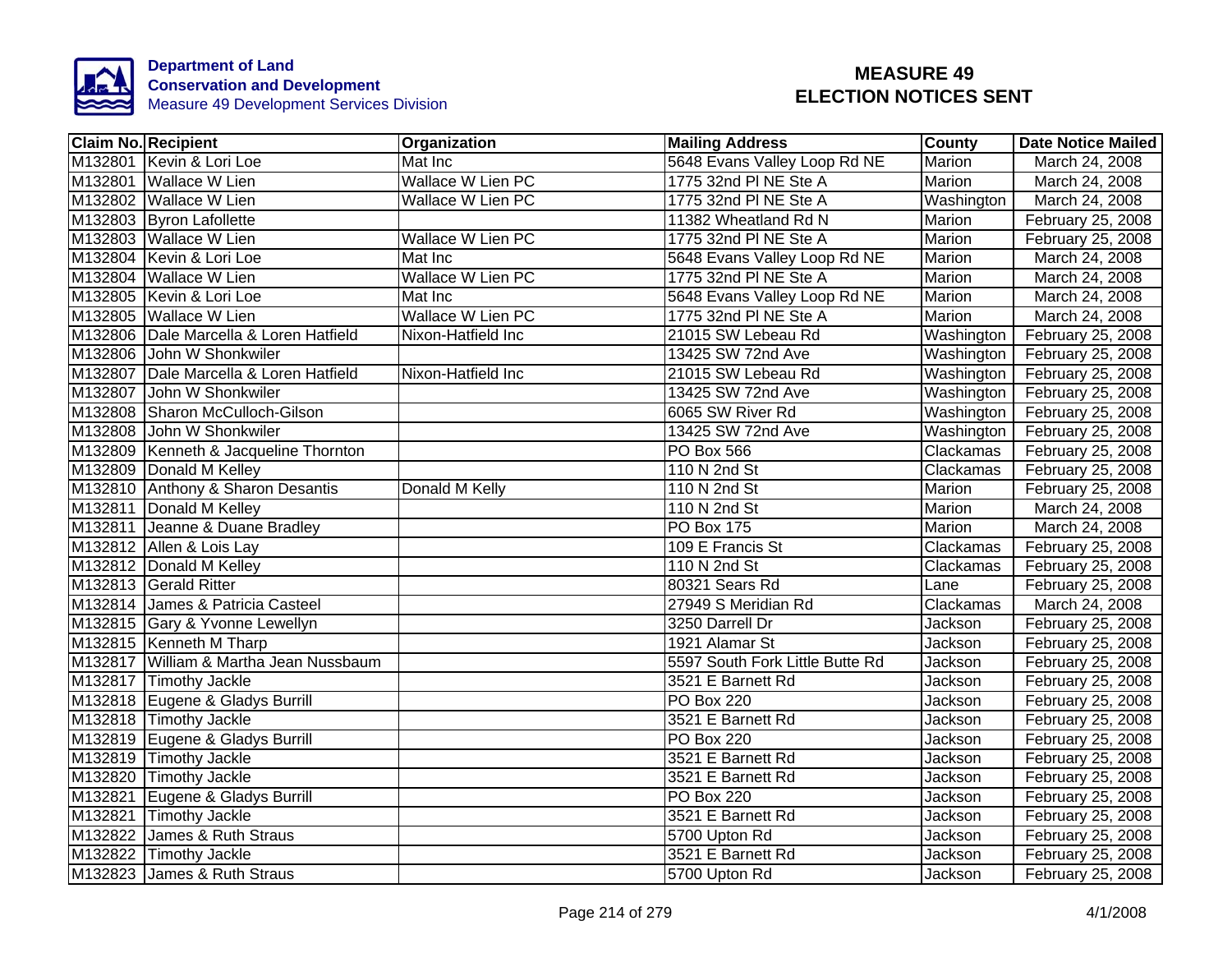

| <b>Claim No. Recipient</b>                                          | Organization          | <b>Mailing Address</b>      | <b>County</b>  | <b>Date Notice Mailed</b> |
|---------------------------------------------------------------------|-----------------------|-----------------------------|----------------|---------------------------|
| M132823 Timothy Jackle                                              |                       | 3521 E Barnett Rd           | Jackson        | February 25, 2008         |
| M132824 James & Ruth Straus                                         |                       | 5700 Upton Rd               | Jackson        | February 25, 2008         |
| M132824 Timothy Jackle                                              |                       | 3521 E Barnett Rd           | <b>Jackson</b> | February 25, 2008         |
| M132825 Harold Mickelsen                                            |                       | 3391 N Holly St             | Clackamas      | February 25, 2008         |
| M132826 Jonathan P Sushida                                          |                       | PO Box 804                  | Marion         | February 25, 2008         |
| M132826 Mary McNatt                                                 |                       | PO Box 1120                 | Marion         | February 25, 2008         |
| M132827 Margaret Hasslen                                            |                       | PO Box 804                  | Yamhill        | February 25, 2008         |
| M132827 Paul Lodine                                                 |                       | 605 Center St NE            | Yamhill        | February 25, 2008         |
| M132828 Ron R Funke Aicp                                            |                       | 2595 Charnelton St          | Lane           | February 25, 2008         |
| M132828 Joan Patterson                                              |                       | 46580 N Gate Creek Rd       | Lane           | February 25, 2008         |
| M132828 Joan Patterson                                              |                       | 5055 Central Way            | Lane           | March 10, 2008            |
| M132829 Michael Warner & Clara Shoemaker                            |                       | 23652 Warthen Rd            | Lane           | February 25, 2008         |
| M132829 Ron R Funke Aicp                                            |                       | 2595 Charnelton St          | Lane           | February 25, 2008         |
| M132830 Jaime Jaramillo                                             |                       | 07659 Bernhardt Heights Rd  | Coos           | March 24, 2008            |
| M132831 Lynn & Laura Kilmer                                         |                       | 85381 McBeth Rd             | Lane           | March 24, 2008            |
| M132831 Ron R Funke Aicp                                            |                       | 2595 Charnelton St          | Lane           | March 24, 2008            |
| M132832 Ron R Funke Aicp                                            |                       | 2595 Charnelton St          | Lane           | February 25, 2008         |
| M132832 Allene Humphrey                                             |                       | 995 S 4th PI                | Lane           | February 25, 2008         |
| M132832 Allene Humphrey                                             |                       | 995 S 40th PI               | Lane           | March 4, 2008             |
| M132833 Dona Cork & Eric Vance                                      |                       | 31408 Camas Ln              | Lane           | March 24, 2008            |
| M132833 Ron R Funke Aicp                                            |                       | 2595 Charnelton St          | Lane           | March 24, 2008            |
| M132834 Jim Belknap                                                 |                       | <b>PO Box 865</b>           | Lane           | March 24, 2008            |
| M132834 Roger Reich                                                 |                       | 474 Dellwood Dr             | Lane           | March 24, 2008            |
| M132835 Garald & Patricia Derby                                     |                       | 1025 Calvin St              | Lane           | March 24, 2008            |
| M132835 Tamara K Peterson                                           |                       | 85006 Territorial Rd        | Lane           | March 24, 2008            |
| M132836 Jim Belknap                                                 |                       | <b>PO Box 865</b>           | Lane           | February 25, 2008         |
| M132836 William Spies                                               |                       | 4055 Royal Ave #118         | Lane           | February 25, 2008         |
| M132837 John & Adair Hollingsworth                                  |                       | 5499 Frazer Rd SE           | Marion         | February 25, 2008         |
| M132838 James & Shirley Morse                                       |                       | 10315 NW Alphorn Ln         | Washington     | February 25, 2008         |
| M132838 Megan Walseth                                               |                       | 101 SW Main St Ste 1100     | Washington     | February 25, 2008         |
| M132839 Stephen Janik                                               | <b>Ball Janik LLP</b> | 101 SW Main St Ste 1100     | Multnomah      | February 25, 2008         |
| M132839 Charles & Caroline Swindells                                |                       | 4380 SW Macadam Ave Ste 450 | Multnomah      | February 25, 2008         |
| M132840 Terry Parker                                                |                       | 26000 S Jewell Rd           | Clackamas      | February 25, 2008         |
| M132840 Mike Kaufmann                                               |                       | 849 S Fawn St               | Clackamas      | February 25, 2008         |
| M132841 Eugene & Katherine Van Dyke                                 |                       | 4284 SW Anderson Rd         | Washington     | February 25, 2008         |
| M132842 John Ruth Decker & Karlene Halsted Halstead Slopes Farm LLC |                       | 183 SW Cherry St            | Polk           | February 25, 2008         |
| M132843 John Ruth Decker & Karlene Halsted Halstead Slopes Farm LLC |                       | 183 SW Cherry St            | Polk           | February 25, 2008         |
| M132844 Jim Belknap                                                 |                       | PO Box 865                  | Lane           | February 25, 2008         |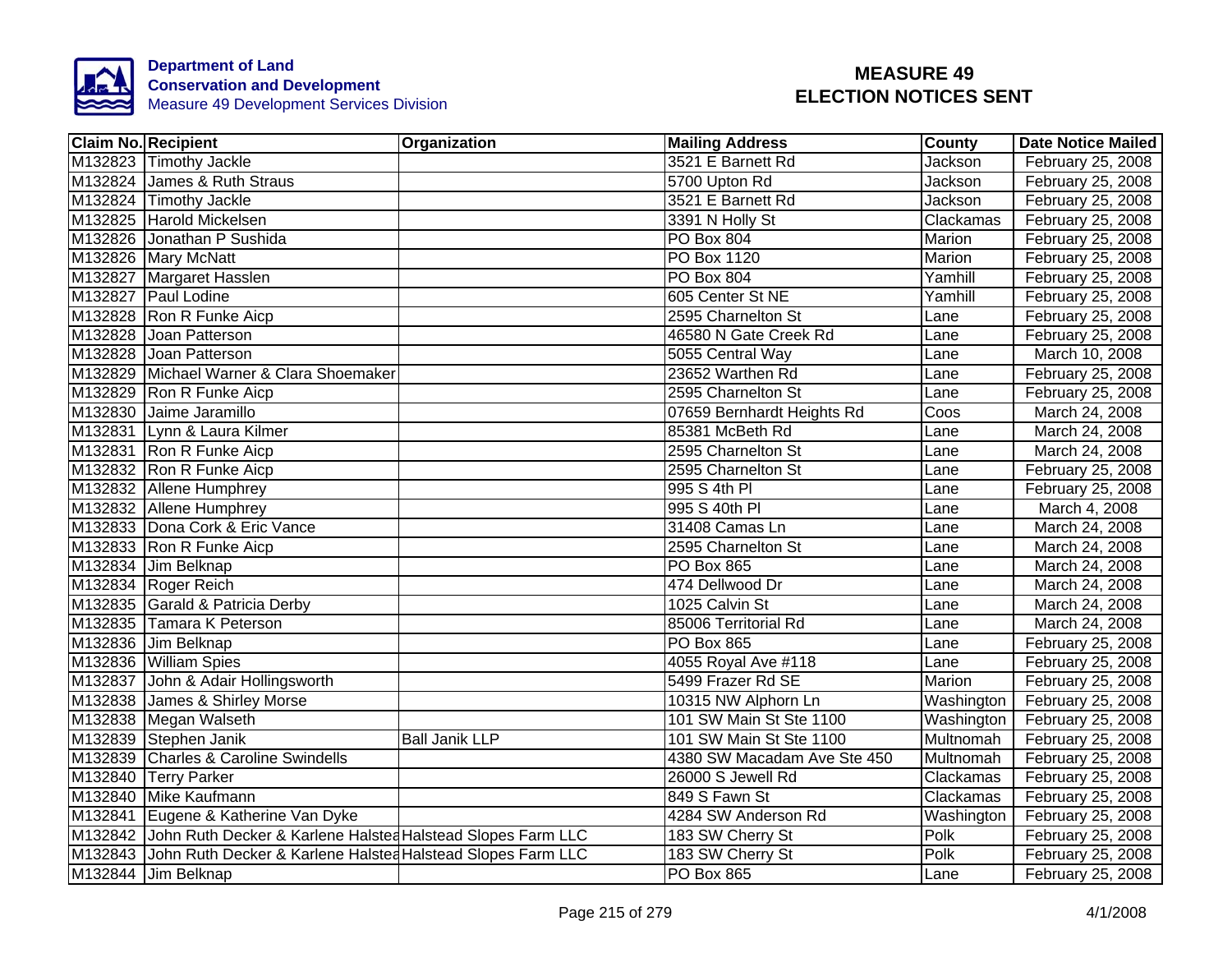

|                  | <b>Claim No. Recipient</b>                | Organization | <b>Mailing Address</b>       | County        | <b>Date Notice Mailed</b> |
|------------------|-------------------------------------------|--------------|------------------------------|---------------|---------------------------|
|                  | M132844 Karl & Muriel Byers               |              | <b>PO Box 373</b>            | Lane          | February 25, 2008         |
|                  | M132845 Allen Fromherz                    |              | 18620 Oakdale Rd             | Tillamook     | March 24, 2008            |
|                  | M132846 Frederick Batson & Robert Russell |              | <b>PO Box 1147</b>           | Lane          | March 24, 2008            |
|                  | M132846 Linda Kienlen                     |              | PO Box 2261                  | Lane          | March 24, 2008            |
|                  | M132847 Adam Novick                       |              | 3715 Donald St               | Lane          | March 24, 2008            |
|                  | M132847 Frederick Batson & Robert Russell |              | PO Box 1147                  | Lane          | March 24, 2008            |
|                  | M132847 David Novick                      |              | 500 W University Ave Ste 310 | Lane          | March 24, 2008            |
|                  | M132848 Carol Volesky                     |              | 31100 Valley View Ln         | Lane          | February 25, 2008         |
|                  | M132848 Frederick Batson & Robert Russell |              | PO Box 1147                  | Lane          | February 25, 2008         |
|                  | M132849 Darlene & William Saunders        |              | PO Box 188                   | Lane          | February 25, 2008         |
|                  | M132849 Frederick Batson & Robert Russell |              | <b>PO Box 1147</b>           | Lane          | February 25, 2008         |
|                  | M132850 Trutz & Elke Kronke               |              | 84977 Doane Rd               | Lane          | March 24, 2008            |
|                  | M132850 Frederick Batson & Robert Russell |              | PO Box 1147                  | Lane          | March 24, 2008            |
|                  | M132851 Stan Bunn                         |              | 301 W Illinois St            | Yamhill       | February 25, 2008         |
|                  | M132852 Stan Bunn                         |              | 301 W Illinois St            | Yamhill       | February 25, 2008         |
|                  | M132853 Michael & Ethel Burdette          |              | 262815 Morgan Rd             | Clackamas     | March 24, 2008            |
|                  | M132854 Howard & Shirley Bicket           |              | 25024 S Ridge Rd             | Clackamas     | February 25, 2008         |
|                  | M132855 Mary Anne (Freeman) Clow          |              | 21200 SW Mckee Rd            | Yamhill       | February 25, 2008         |
|                  | M132855 Mike Freeman                      |              | <b>PO Box 789</b>            | Yamhill       | February 25, 2008         |
|                  | M132856 Walter R Gowell                   |              | PO Box 480                   | Yamhill       | March 24, 2008            |
|                  | M132856 Lee Schrepel                      |              | 6501 NE Hwy 240              | Yamhill       | March 24, 2008            |
|                  | M132857 Jim Belknap                       |              | <b>PO Box 865</b>            | Lane          | February 25, 2008         |
|                  | M132857 Dennis & Lorena Mitchell          |              | PO Box 2                     | Lane          | February 25, 2008         |
|                  | M132858 Jim Belknap                       |              | <b>PO Box 865</b>            | Lane          | February 25, 2008         |
|                  | M132858 Ronald & Gladeus Pupke            |              | 32313 Green Acres Loop       | Lane          | February 25, 2008         |
|                  | M132859 Jim Belknap                       |              | <b>PO Box 865</b>            | Lane          | February 25, 2008         |
|                  | M132859 Corrin & Betty Schrenk            |              | <b>PO Box 306</b>            | Lane          | February 25, 2008         |
|                  | M132860 Don & Deveney Herb                |              | 35350 Pioneer Ln             | Linn          | February 25, 2008         |
|                  | M132861 Delbert & June Tilgner            |              | 15690 Salt Creek Rd          | Polk          | February 25, 2008         |
|                  | M132862 Paul & Betty Murphy               |              | 15945 W Ellendale            | Polk          | February 25, 2008         |
|                  | M132862 Paul & Betty Murphy               |              | PO Box 23                    | Polk          | March 4, 2008             |
|                  | M132863 James W Spickerman                |              | PO Box 1147                  | Lane          | February 25, 2008         |
|                  | M132864 Walter Keepers                    |              | 84385 Keepers Rd             | Lane          | February 25, 2008         |
|                  | M132865 James W Spickerman                |              | PO Box 1147                  | Lane          | March 24, 2008            |
| M132866 Ray Babb |                                           |              | PO Box 8                     | Lane          | March 24, 2008            |
|                  | M132866 James W Spickerman                |              | PO Box 1147                  | Lane          | March 24, 2008            |
|                  | M132867 Michael & Evelyn Jamieson         |              | 30180 NW Fern Flat Rd        | Washington    | February 25, 2008         |
|                  | M132868 Floyd & Mimi Stout                |              | 19230 Alsea Hwy              | <b>Benton</b> | February 25, 2008         |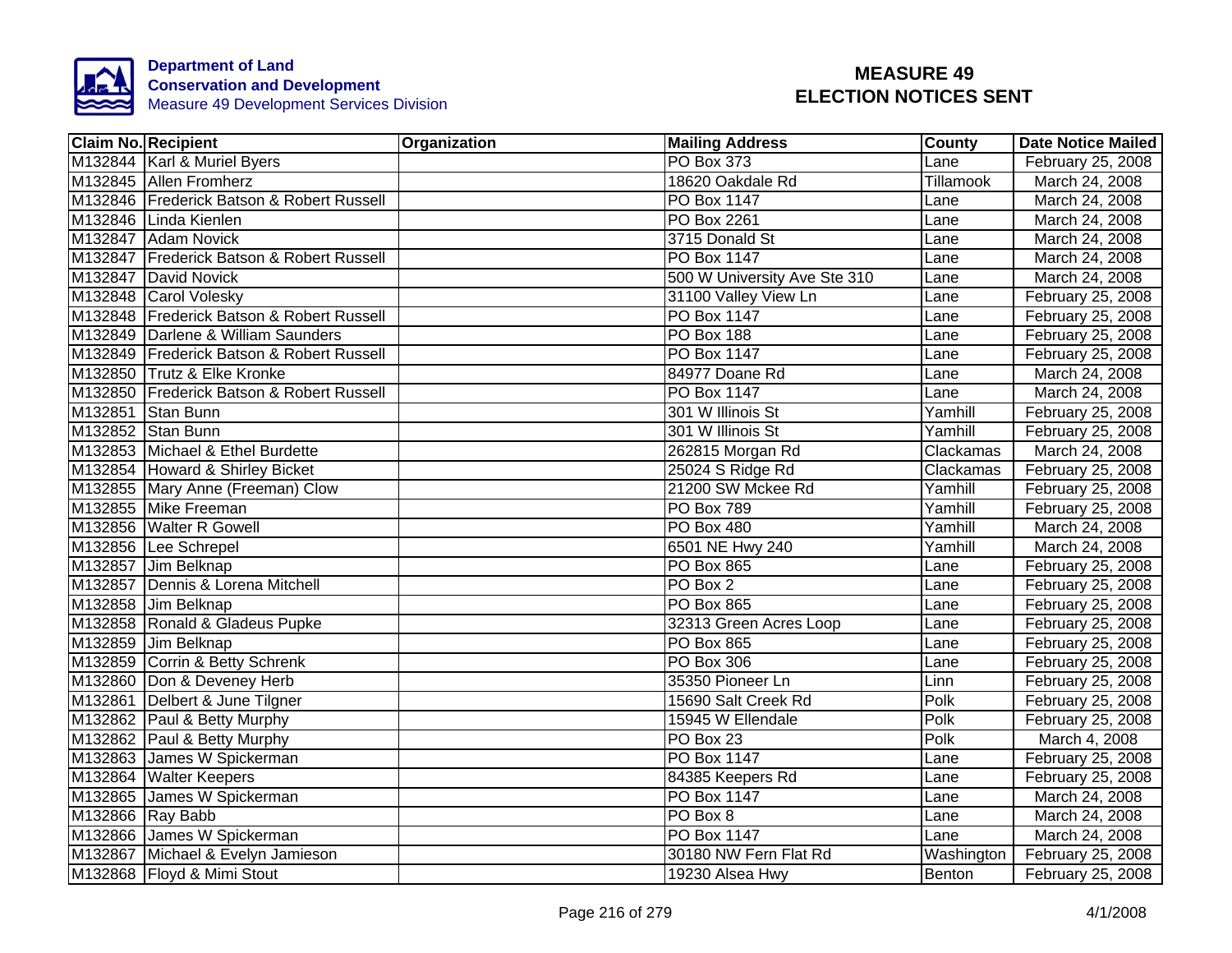

| <b>Claim No. Recipient</b>           | Organization                        | <b>Mailing Address</b>    | <b>County</b>    | <b>Date Notice Mailed</b> |
|--------------------------------------|-------------------------------------|---------------------------|------------------|---------------------------|
| M132869 Floyd & Mimi Stout           |                                     | 19230 Alsea Hwy           | Benton           | February 26, 2008         |
| M132870 Joel D Kalberer              | <b>Weatherford Thompson</b>         | <b>PO Box 667</b>         | Linn             | February 26, 2008         |
| M132870 Arleta Barkmeyer             |                                     | 42820 Mount Pleasant Dr   | Linn             | February 26, 2008         |
| M132871 Paul & Betty Murphy          |                                     | 15945 W Ellendale         | Polk             | February 26, 2008         |
| M132871 Paul & Betty Murphy          |                                     | PO Box 23                 | Polk             | March 4, 2008             |
| M132872 Charles Van Duyn             |                                     | 1273 Little John Ln       | Lane             | February 26, 2008         |
| M132872 James W Spickerman           |                                     | PO Box 1147               | Lane             | February 26, 2008         |
| M132873 Marianne & Brainard Brauer   |                                     | 18876 S Lyons Rd          | Clackamas        | February 26, 2008         |
| M132874 Michael Arnell               |                                     | 12945 SW Kameron Way      | Washington       | March 24, 2008            |
| M132875 Linde & Sharon Kester        |                                     | PO Box 47                 | Lane             | March 24, 2008            |
| M132876 Jim Belknap                  |                                     | PO Box 865                | Lane             | March 24, 2008            |
| M132876 Richard & Rose Furrer        |                                     | 32700 Eric Todd Ln        | Lane             | March 24, 2008            |
| M132877 Michael McGean               |                                     | 1148 NW Hill Steet        | <b>Deschutes</b> | February 26, 2008         |
| M132877 Dave Markham                 | <b>Central Electric Cooperative</b> | PO Box 846                | Deschutes        | February 26, 2008         |
| M132878 James W Spickerman           |                                     | <b>PO Box 1147</b>        | Lane             | February 26, 2008         |
| M132879 Richard Riegels              | <b>William Saunders Jr</b>          | 2155 Kalakaua Ave Ste 410 | Washington       | March 24, 2008            |
| M132879<br>Jack L Orchard            |                                     | 101 SW Main St Ste 1100   | Washington       | March 24, 2008            |
| M132880 Ronald & Virginia Henthorne  |                                     | 38929 Crawfordsville Dr   | Lim              | March 24, 2008            |
| M132880 Thomas McHill                | <b>Morely Thomas</b>                | 80 E Maple St             | Linn             | March 24, 2008            |
| M132881 Jim Belknap                  |                                     | <b>PO Box 865</b>         | Lane             | March 24, 2008            |
| M132881 Linde & Sharon Kester        |                                     | PO Box 47                 | Lane             | March 24, 2008            |
| M132882 Jim Belknap                  |                                     | <b>PO Box 865</b>         | Lane             | March 24, 2008            |
| M132882 Donna Harnsberger            |                                     | 6330 N Figuero St         | Lane             | March 24, 2008            |
| M132884 Jim Belknap                  |                                     | <b>PO Box 865</b>         | Lane             | February 26, 2008         |
| M132884 Dennis & Lorena Mitchell     |                                     | PO Box 2                  | Lane             | February 26, 2008         |
| M132885 Donald Joe Willis            | Schwabe Williamson & Wyatt          | 1211 SW 5th Ave Ste 1900  | Clackamas        | March 24, 2008            |
| M132886 James W Spickerman           |                                     | <b>PO Box 1147</b>        | Lane             | February 26, 2008         |
| M132887 Dolores Brown                |                                     | 14978 Hickory Ct SE       | Polk             | March 24, 2008            |
| M132888 Mark D Shipman               | Saalfeld Griggs                     | <b>PO Box 470</b>         | Clackamas        | March 24, 2008            |
| M132889 Dorothy Kreder Pekkola       |                                     | 920 Sahalee Ct SE         | Yamhill          | February 26, 2008         |
| M132889 Mark D Shipman               | Saalfeld Griggs PC                  | PO Box 470                | Yamhill          | February 26, 2008         |
| M132890 Mark D Shipman               | Saalfeld Griggs PC                  | PO Box 470                | Polk             | February 26, 2008         |
| M132891 Brian G Moore                |                                     | PO Box 470                | Lincoln          | March 24, 2008            |
| M132892 William Walters              |                                     | 33557 Hoefer Dr NE        | Linn             | March 24, 2008            |
| M132893 Ann Wisnovsky                |                                     | 1000 Applegate Rd         | Jackson          | February 26, 2008         |
| M132894 Phil Ginther & Davina Savage |                                     | 5535 Macleay Rd           | Marion           | March 24, 2008            |
| M132895 Robert Powers                |                                     | 11570 SW Pixie Ln         | Jefferson        | March 24, 2008            |
| M132896 Martha Moulton               |                                     | PO Box 624                | Lane             | March 24, 2008            |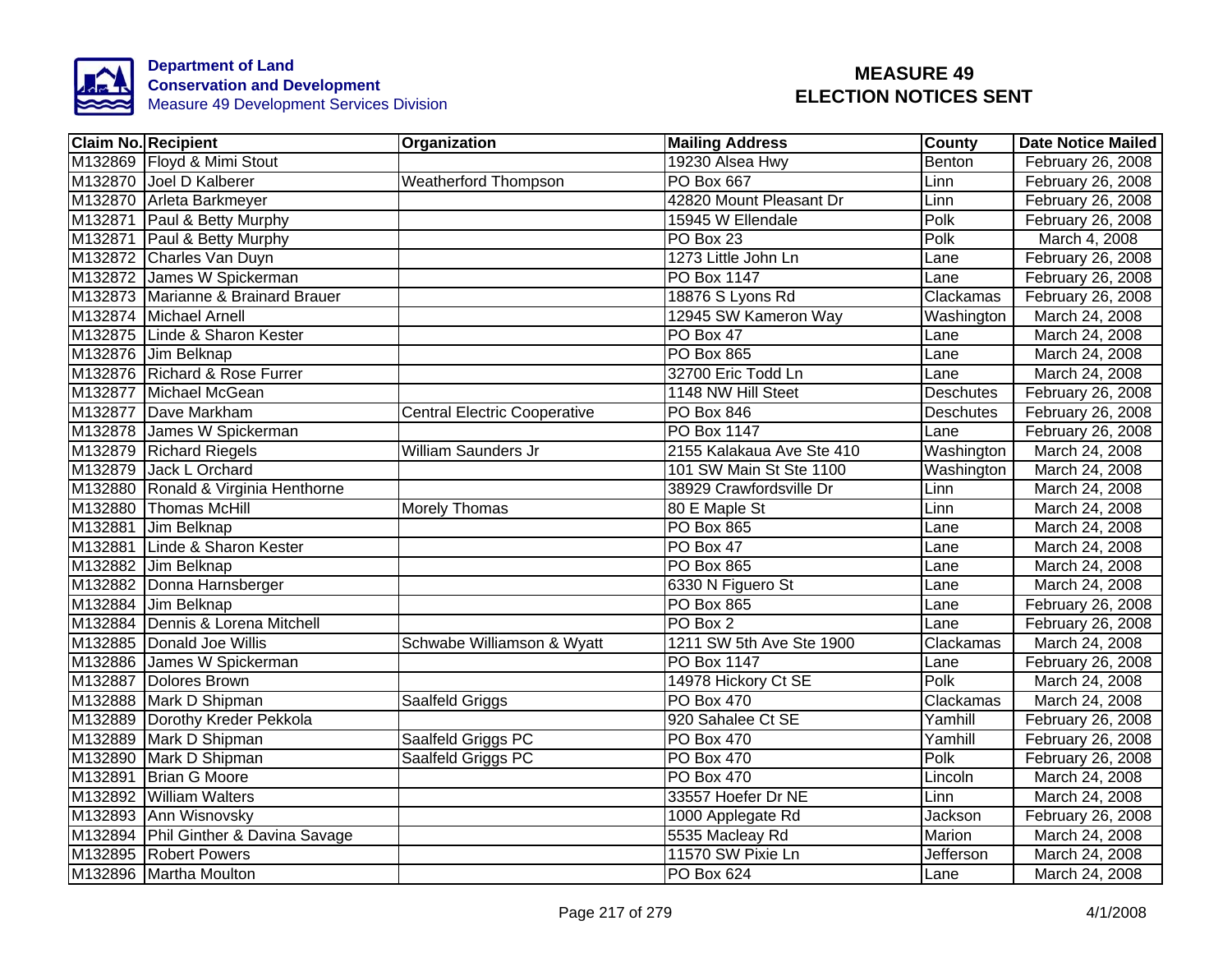

| <b>Claim No. Recipient</b>           | Organization                     | <b>Mailing Address</b> | County           | <b>Date Notice Mailed</b> |
|--------------------------------------|----------------------------------|------------------------|------------------|---------------------------|
| M132897 Steven Powers                |                                  | 11875 SW Blakeney St   | <b>Jefferson</b> | March 24, 2008            |
| M132897 Robert Powers                |                                  | 11570 SW Pixie Ln      | Jefferson        | March 24, 2008            |
| M132897 Christie Powers Young        |                                  | 136 SE H St            | Jefferson        | March 24, 2008            |
| M132897 Tammi Powers McClellan       |                                  | 14790 NE David Ct      | Jefferson        | March 24, 2008            |
| M132897 Robert D Powers Jr           |                                  | 7337 SW 31st           | Jefferson        | March 24, 2008            |
| M132897 Lori Powers                  |                                  | 15344 SW Cabernet Dr   | Jefferson        | March 24, 2008            |
| M132898 Nellie Gietema               |                                  | 6845 State St NE       | Marion           | February 26, 2008         |
| M132898 Christopher Matheny          |                                  | 530 Center St NE       | Marion           | February 26, 2008         |
| M132899 Christopher Matheny          |                                  | 530 Center St NE       | Marion           | February 26, 2008         |
| M132899 Carol Schieno                |                                  | 4020 Copper Glen Ct SE | Marion           | February 26, 2008         |
| M132900 Burlyn Gubser Jr             |                                  | 22 Polo Dr             | Yamhill          | March 24, 2008            |
| M132900 Lynnda Varuska               |                                  | 1570 NW Willis Rd      | Yamhill          | March 24, 2008            |
| M132900 Jeanne Burden                |                                  | 2122 Hillcrest Dr      | Yamhill          | March 24, 2008            |
| M132901 Phyllis Leonard              |                                  | 480 Lincoln St SE      | Marion           | February 26, 2008         |
| M132901 Jonathan P Sushida           |                                  | PO Box 804             | Marion           | February 26, 2008         |
| M132901 David Leonard                |                                  | 2325 Egan Rd NE        | <b>Marion</b>    | February 26, 2008         |
| M132902 Jonathan P Sushida           |                                  | PO Box 804             | Marion           | March 24, 2008            |
| M132902 Rick Rolie                   |                                  | <b>PO Box 924</b>      | Marion           | March 24, 2008            |
| M132903 Harold & Ann Kraemer         |                                  | 13318 Dominic Rd NE    | Marion           | March 24, 2008            |
| M132903 Jonathan P Sushida           |                                  | <b>PO Box 804</b>      | Marion           | March 24, 2008            |
| M132904 Harold & Ann Kraemer         |                                  | 13318 Dominic Rd NE    | Marion           | February 26, 2008         |
| M132904 Jonathan P Sushida           |                                  | <b>PO Box 804</b>      | Marion           | February 26, 2008         |
| M132905 Dennis Bartoldus             |                                  | <b>PO Box 1510</b>     | Lincoln          | March 24, 2008            |
| M132905 Roger & Julee Grady          | R&J Grady LP                     | PO Box 484             | Lincoln          | March 24, 2008            |
| M132906 Dennis Bartoldus             |                                  | <b>PO Box 1510</b>     | Lincoln          | March 24, 2008            |
| M132906 Roger & Julee Grady          | R&J Grady LP                     | PO Box 484             | Lincoln          | March 24, 2008            |
| M132907 Dennis Bartoldus             | Law Office Of Dennis L Bartoldus | PO Box 1510            | Lincoln          | February 26, 2008         |
| M132908 Phyllis Troyer               |                                  | 1244 SE Bay Blvd       | Lincoln          | March 24, 2008            |
| M132908 Dennis Bartoldus             |                                  | <b>PO Box 1510</b>     | Lincoln          | March 24, 2008            |
| M132909 Charles Wilson               |                                  | 2643 N Beaver Creek Rd | Lincoln          | March 24, 2008            |
| M132909 Dennis Bartoldus             |                                  | PO Box 1510            | Lincoln          | March 24, 2008            |
| M132910 Daral Virgina & Lisa Pearson |                                  | 33480 SW Firdale Rd    | Washington       | February 26, 2008         |
| M132911 Daral Virgina & Lisa Pearson |                                  | 33480 SW Firdale Rd    | Washington       | February 26, 2008         |
| M132912  Ival & Charleen Hill        |                                  | 7070 Springhill Dr NW  | Benton           | February 26, 2008         |
| M132912 Leland Hill                  |                                  | 7108 Springhill Dr NW  | Benton           | February 26, 2008         |
| M132912 Travis & Elizabeth Hill      |                                  | 7091 Springhill Dr NW  | Benton           | February 26, 2008         |
| M132913 Leland Hill                  |                                  | 7108 Springhill Dr NW  | Benton           | February 26, 2008         |
| M132913 Travis & Elizabeth Hill      |                                  | 7091 Springhill Dr NW  | Benton           | February 26, 2008         |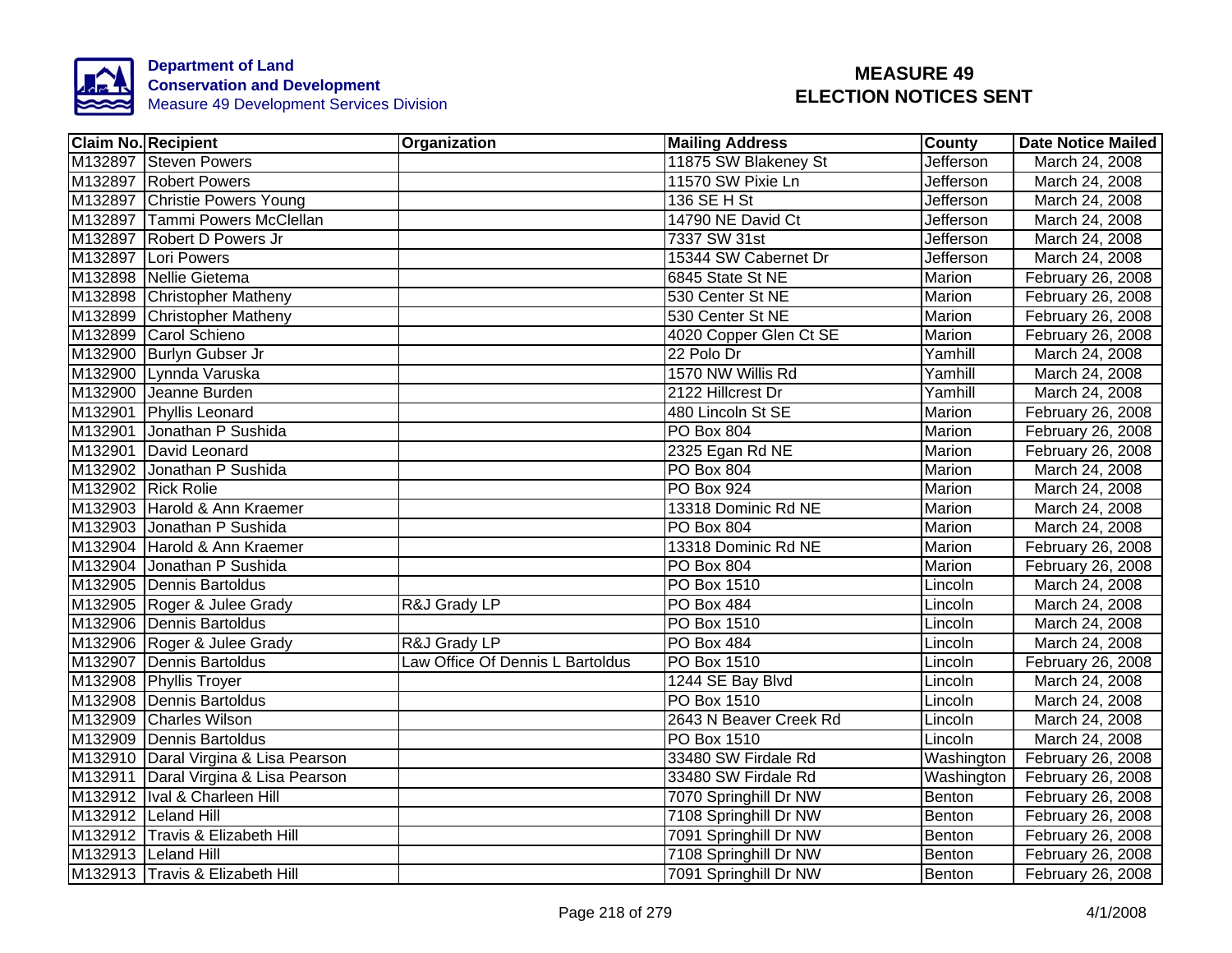

| <b>Claim No. Recipient</b>                  | Organization                     | <b>Mailing Address</b> | County        | <b>Date Notice Mailed</b> |
|---------------------------------------------|----------------------------------|------------------------|---------------|---------------------------|
| M132914 Travis & Elizabeth Hill             |                                  | 7091 Springhill Dr NW  | Benton        | February 26, 2008         |
| M132915   Ival & Charleen Hill              |                                  | 7070 Springhill Dr NW  | Benton        | February 26, 2008         |
| M132916 Eg Clark Jr                         |                                  | 2752 Boone Rd SE       | <b>Marion</b> | February 26, 2008         |
| M132917 Dan Berge                           |                                  | PO Box 1927            | Clackamas     | March 24, 2008            |
| M132918 Donald M Kelley                     |                                  | 110 N 2nd St           | Marion        | March 24, 2008            |
| M132918 Tom Fox                             |                                  | 16364 Fox Rd SE        | Marion        | March 24, 2008            |
| M132919 Dan Berge                           |                                  | PO Box 1927            | Clackamas     | February 26, 2008         |
| M132919 Ted Berge                           |                                  | PO Box 133             | Clackamas     | February 26, 2008         |
| M132920 Patrick E Doyle                     | <b>Kelley Kelley Doyle</b>       | 110 N Second St        | Marion        | February 26, 2008         |
| M132920 Jerry Owen                          | Zorn Farms Inc                   | 8448 Champoeg Rd NE    | Marion        | February 26, 2008         |
| M132921 Patrick E Doyle                     | Kelley Kelley Doyle              | 110 N Second St        | Marion        | February 26, 2008         |
| M132921 Jerry Owen                          | Zorn Farms Inc                   | 8448 Champoeg Rd NE    | Marion        | February 26, 2008         |
| M132922 Dennis Bartoldus                    | Law Office Of Dennis L Bartoldus | <b>PO Box 1510</b>     | Lincoln       | February 26, 2008         |
| M132922 Darrell Linzy                       |                                  | 15918 Alsea Hwy        | Lincoln       | February 26, 2008         |
| M132923 Dennis Bartoldus                    | Law Office Of Dennis L Bartoldus | <b>PO Box 1510</b>     | Lincoln       | February 26, 2008         |
| M132923 Lucille Tryon                       |                                  | 4646 E Alsea Hwy       | Lincoln       | February 26, 2008         |
| M132924 Gary Patricia Vernon & Robert Tryor |                                  | <b>PO Box 975</b>      | Lincoln       | March 24, 2008            |
| M132924 Dennis Bartoldus                    |                                  | <b>PO Box 1510</b>     | Lincoln       | March 24, 2008            |
| M132925 Carol Lowe                          |                                  | PO Box 15              | Lincoln       | March 24, 2008            |
| M132925 Garry Lowe                          |                                  | 11555 NE Avery St      | Lincoln       | March 24, 2008            |
| M132925 Dennis Bartoldus                    |                                  | <b>PO Box 1510</b>     | Lincoln       | March 24, 2008            |
| M132926 Scott Coates                        |                                  | 205 W 57th Ave Apt 3Dc | Lincoln       | March 24, 2008            |
| M132926 Dennis Bartoldus                    |                                  | <b>PO Box 1510</b>     | Lincoln       | March 24, 2008            |
| M132927 Betty Coates                        |                                  | PO Box 16              | Lincoln       | February 26, 2008         |
| M132927 Dennis Bartoldus                    | Law Office Of Dennis L Bartoldus | <b>PO Box 1510</b>     | Lincoln       | February 26, 2008         |
| M132928 Julie Harrison                      |                                  | 29245 S Beavercreek Rd | Clackamas     | March 24, 2008            |
| M132928 Mary Johnson                        |                                  | 500 Abernethy Rd Ste 4 | Clackamas     | March 24, 2008            |
| M132929 Glen Lohr                           |                                  | 29395 SE Gruber Rd     | Clackamas     | February 26, 2008         |
| M132929 Mary Johnson                        |                                  | 500 Abernethy Rd Ste 4 | Clackamas     | February 26, 2008         |
| M132930 Agustin & Maria Palacios            |                                  | 18936 Butteville Rd NE | Marion        | February 26, 2008         |
| M132930 Patrick E Doyle                     | <b>Kelley Kelley Doyle</b>       | 110 N Second St        | Marion        | February 26, 2008         |
| M132931 James & Virginia Smith              |                                  | PO Box 1213            | Clackamas     | March 24, 2008            |
| M132931 Mary Johnson                        |                                  | 500 Abernethy Rd Ste 4 | Clackamas     | March 24, 2008            |
| M132932 Timothy Ramis                       |                                  | 1727 NW Hoyt St        | Multnomah     | March 24, 2008            |
| M132932 Julianne Ward                       |                                  | 13873 Seagate Dr       | Multnomah     | March 24, 2008            |
| M132933 Mary Trachsel                       |                                  | 14545 S Maple Ln Rd    | Clackamas     | February 26, 2008         |
| M132933 Timothy Ramis                       |                                  | 1727 NW Hoyt St        | Clackamas     | February 26, 2008         |
| M132934 Michael Clock                       |                                  | 1313 Spring Garden Way | Clackamas     | March 24, 2008            |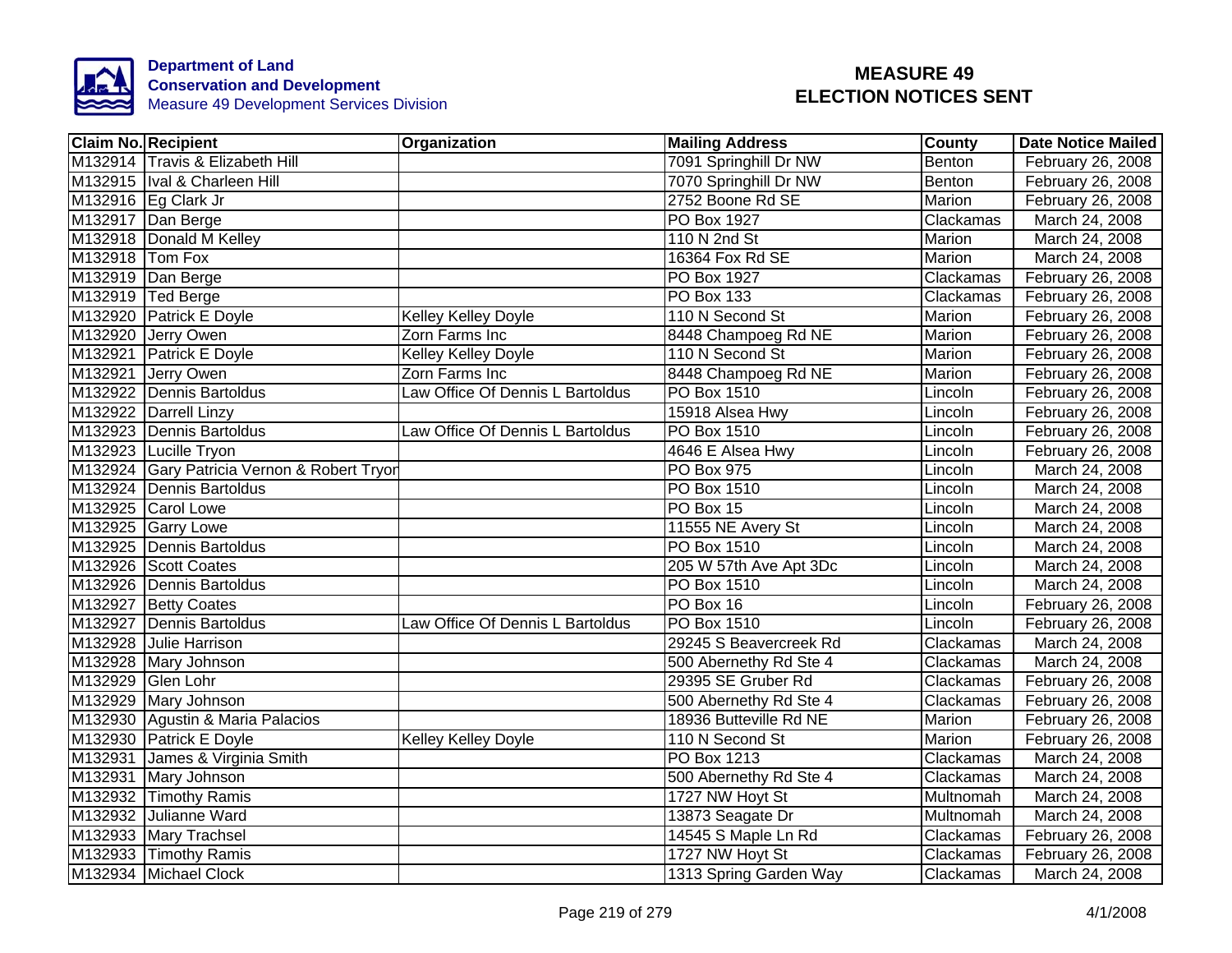

| <b>Claim No. Recipient</b>    | Organization                | <b>Mailing Address</b>    | <b>County</b> | <b>Date Notice Mailed</b> |
|-------------------------------|-----------------------------|---------------------------|---------------|---------------------------|
| M132934 Timothy Ramis         |                             | 1727 NW Hoyt St           | Clackamas     | March 24, 2008            |
| M132935 Pete & Alice Peterson |                             | 1934 SW Terrace Dr        | Multnomah     | March 24, 2008            |
| M132935 Timothy Ramis         |                             | 1727 NW Hoyt St           | Multnomah     | March 24, 2008            |
| M132936 Lewis Linzy           |                             | 5952 E Five Rivers Rd     | Lincoln       | March 24, 2008            |
| M132936 Darrell Linzy         |                             | 15918 Alsea Hwy           | Lincoln       | March 24, 2008            |
| M132936 Dennis Bartoldus      |                             | PO Box 1510               | Lincoln       | March 24, 2008            |
| M132937 Charles Wilson        |                             | 2643 N Beaver Creek Rd    | Lincoln       | March 24, 2008            |
| M132937 Dennis Bartoldus      |                             | PO Box 1510               | Lincoln       | March 24, 2008            |
| M132938 Jack Fazio            |                             | 29244 NW Sauvie Island Rd | Columbia      | February 26, 2008         |
| M132938 Stark Ackerman        | <b>Black Helterline LLP</b> | 805 SW Broadway Ste 1900  | Columbia      | February 26, 2008         |
| M132939 Russell Baldwin       |                             | PO Box 1242               | Lincoln       | March 24, 2008            |
| M132940 William R Potter      | Arnold Gallagher            | <b>PO</b> Box 1758        | Lane          | February 26, 2008         |
| M132941 William R Potter      | Arnold Gallagher            | PO Box 1758               | Lane          | February 26, 2008         |
| M132942 William R Potter      | Arnold Gallagher Saydack    | PO Box 1758               | Lane          | March 24, 2008            |
| M132943 William R Potter      | <b>Arnold Gallagher</b>     | <b>PO Box 1758</b>        | Lane          | February 26, 2008         |
| M132944 William R Potter      | <b>Arnold Gallagher</b>     | <b>PO Box 1758</b>        | Lane          | February 26, 2008         |
| M132945 William R Potter      | Arnold Gallagher            | <b>PO Box 1758</b>        | Lane          | February 26, 2008         |
| M132946 Dave & Byron Flint    |                             | 20500 SW Scholls Ferry Rd | Washington    | March 24, 2008            |
| M132946 Trisha Clark          | <b>NW Land Planning</b>     | 209 NE Lincoln Ct Ste D   | Washington    | March 24, 2008            |
| M132947 William R Potter      | Arnold Gallagher            | <b>PO Box 1758</b>        | Lane          | February 26, 2008         |
| M132948 William R Potter      | <b>Arnold Gallagher</b>     | <b>PO Box 1758</b>        | Lane          | February 26, 2008         |
| M132949 William R Potter      | <b>Arnold Gallagher</b>     | <b>PO Box 1758</b>        | Lane          | February 26, 2008         |
| M132950 William R Potter      | Arnold Gallagher            | PO Box 1758               | Lane          | February 26, 2008         |
| M132951 William R Potter      | Arnold Gallagher Saydack    | <b>PO Box 1758</b>        | Lane          | March 24, 2008            |
| M132952 William R Potter      | <b>Arnold Gallagher</b>     | <b>PO Box 1758</b>        | Lane          | February 26, 2008         |
| M132952 John Brice III        |                             | 94661 Lovelake Rd         | Lane          | February 26, 2008         |
| M132953 Florence & Lloyd MacK |                             | 25075 E Maricopa PI       | Douglas       | March 24, 2008            |
| M132953 Michael M Reeder      |                             | <b>PO Box 1758</b>        | Douglas       | March 24, 2008            |
| M132954 Michael M Reader      |                             | 800 Willamette St Ste 800 | Jackson       | March 24, 2008            |
| M132954 Timber Products Co    |                             | 305 4th St                | Jackson       | March 24, 2008            |
| M132955 Michael M Reeder      |                             | PO Box 1758               | Jackson       | February 26, 2008         |
| M132956 Michael M Reeder      |                             | PO Box 1758               | Jackson       | February 26, 2008         |
| M132957 Michael M Reeder      |                             | PO Box 1758               | Jackson       | February 26, 2008         |
| M132958 Michael M Reeder      |                             | PO Box 1758               | Jackson       | February 26, 2008         |
| M132959 Michael M Reeder      |                             | <b>PO Box 1758</b>        | Jackson       | February 26, 2008         |
| M132960 Michael M Reeder      |                             | PO Box 1758               | Jackson       | February 26, 2008         |
| M132961 Michael M Reeder      |                             | PO Box 1758               | Jackson       | February 26, 2008         |
| M132962 Michael M Reeder      |                             | PO Box 1758               | Jackson       | February 26, 2008         |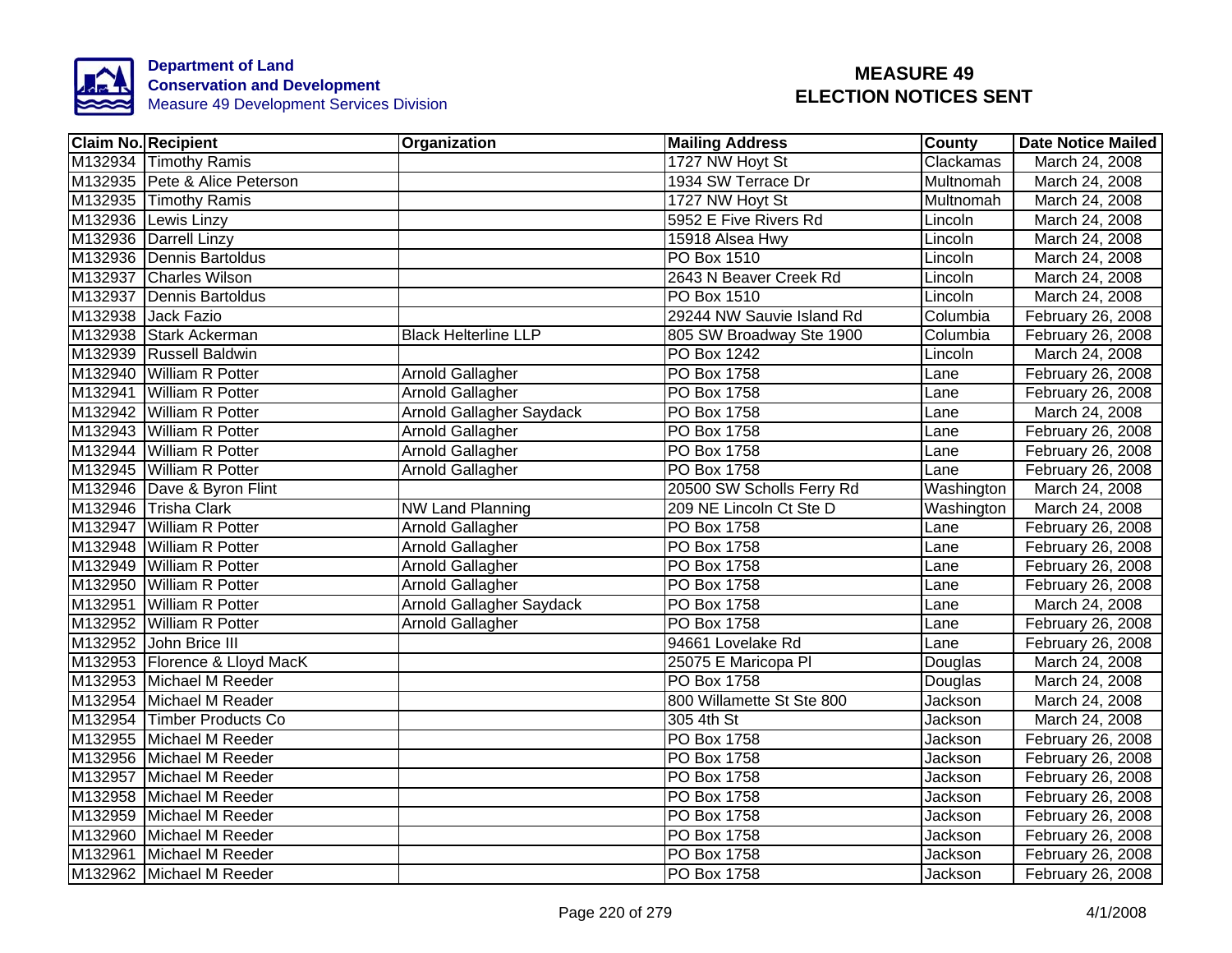

| <b>Claim No. Recipient</b>    | Organization                    | <b>Mailing Address</b> | County         | <b>Date Notice Mailed</b> |
|-------------------------------|---------------------------------|------------------------|----------------|---------------------------|
| M132963 Michael M Reeder      |                                 | <b>PO Box 1758</b>     | <b>Jackson</b> | February 26, 2008         |
| M132964 Michael M Reeder      |                                 | <b>PO Box 1758</b>     | Jackson        | February 26, 2008         |
| M132965 Michael M Reeder      |                                 | <b>PO Box 1758</b>     | Jackson        | February 26, 2008         |
| M132966 Michael M Reeder      |                                 | <b>PO Box 1758</b>     | Jackson        | February 26, 2008         |
| M132967 Michael M Reeder      |                                 | PO Box 1758            | Jackson        | February 26, 2008         |
| M132968 Michael M Reeder      |                                 | PO Box 1758            | Jackson        | February 26, 2008         |
| M132969 Michael M Reeder      |                                 | PO Box 1758            | Jackson        | February 26, 2008         |
| M132970 Michael M Reeder      |                                 | PO Box 1758            | Jackson        | February 26, 2008         |
| M132971 Michael M Reeder      |                                 | PO Box 1758            | Jackson        | February 26, 2008         |
| M132972 Michael M Reeder      |                                 | <b>PO Box 1758</b>     | Lane           | March 24, 2008            |
| M132972 Cecil Robinson        | Freedom Way LLC                 | PO Box 7302            | Lane           | March 24, 2008            |
| M132973 Michael M Reeder      |                                 | <b>PO</b> Box 1758     | Lane           | March 24, 2008            |
| M132973 Cecil Robinson        | Freedom Way LLC                 | PO Box 7302            | Lane           | March 24, 2008            |
| M132974 Irwin Whitaker        |                                 | <b>PO Box 8346</b>     | Lane           | February 26, 2008         |
| M132974 William R Potter      | Arnold Gallagher                | <b>PO Box 1758</b>     | Lane           | February 26, 2008         |
| M132975 William R Potter      | <b>Arnold Gallagher</b>         | <b>PO Box 1758</b>     | Lane           | February 26, 2008         |
| M132976 Corinne & Ross Murry  |                                 | 3610 Goodpasture Loop  | Lane           | March 24, 2008            |
| M132976 William R Potter      | <b>Arnold Gallagher Saydack</b> | <b>PO Box 1758</b>     | Lane           | March 24, 2008            |
| M132977 William R Potter      | Arnold Gallagher                | <b>PO Box 1758</b>     | Lane           | February 26, 2008         |
| M132977 Don & Joanne Taylor   |                                 | 2215 Navas Ln          | Lane           | February 26, 2008         |
| M132978 Michael M Reeder      |                                 | <b>PO Box 1758</b>     | Lane           | March 24, 2008            |
| M132979 Michael M Reeder      |                                 | <b>PO Box 1758</b>     | Lane           | February 26, 2008         |
| M132979 Patricia Clarke Kempf |                                 | 1761 Cork Tree Ln      | Lane           | February 26, 2008         |
| M132980 Michael M Reeder      |                                 | <b>PO Box 1758</b>     | Lane           | February 26, 2008         |
| M132980 Roland & Delores Mord |                                 | 27946 Edgewater Dr     | Lane           | February 26, 2008         |
| M132981 William Fowler        |                                 | <b>PO Box 1746</b>     | Jackson        | March 24, 2008            |
| M132982 William Fowler        |                                 | PO Box 1746            | Jackson        | March 24, 2008            |
| M132983 William Fowler        |                                 | PO Box 1746            | Jackson        | February 26, 2008         |
| M132984 William H Fowler      |                                 | PO Box 1746            | Jackson        | March 24, 2008            |
| M132984 Associated Fruit Co   |                                 | 3721 Colver Rd         | Jackson        | March 24, 2008            |
| M132985 William Fowler        |                                 | PO Box 1746            | Jackson        | March 24, 2008            |
| M132986 William Fowler        |                                 | PO Box 1746            | Jackson        | March 24, 2008            |
| M132987 William Fowler        |                                 | PO Box 1746            | Jackson        | March 24, 2008            |
| M132988 William Fowler        |                                 | PO Box 1746            | Jackson        | March 24, 2008            |
| M132989 William Fowler        |                                 | PO Box 1746            | Jackson        | March 24, 2008            |
| M132990 William Fowler        |                                 | PO Box 1746            | Jackson        | March 24, 2008            |
| M132991 William Fowler        |                                 | PO Box 1746            | Jackson        | March 24, 2008            |
| M132992 William Fowler        |                                 | PO Box 1746            | Jackson        | March 24, 2008            |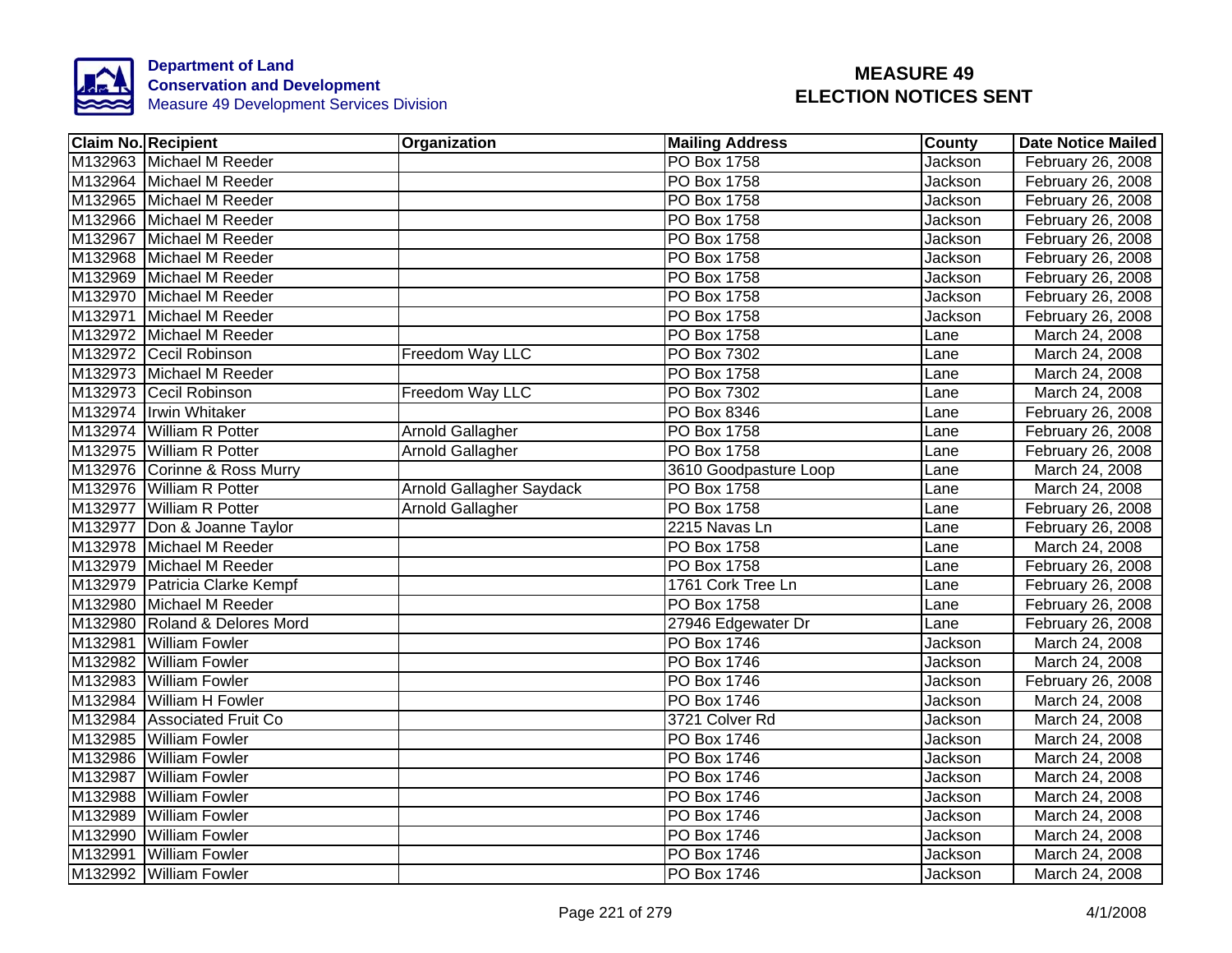

| <b>Claim No. Recipient</b> |                                   | <b>Organization</b>                     | <b>Mailing Address</b>   | County       | Date Notice Mailed |
|----------------------------|-----------------------------------|-----------------------------------------|--------------------------|--------------|--------------------|
|                            | M132993 William Fowler            |                                         | PO Box 1746              | Jackson      | March 24, 2008     |
|                            | M132994 William Fowler            |                                         | PO Box 1746              | Jackson      | February 26, 2008  |
|                            | M132995 William Fowler            |                                         | PO Box 1746              | Jackson      | March 24, 2008     |
|                            | M132996 William Fowler            |                                         | PO Box 1746              | Jackson      | February 26, 2008  |
|                            | M132997 Vance Watters             |                                         | PO Box 191               | Josephine    | March 24, 2008     |
| M132997 Rick Riker         |                                   | <b>Planning &amp; Research Services</b> | 560 NE F St #A224        | Josephine    | March 24, 2008     |
|                            | M132998 Hulette & Shirley Johnson |                                         | 52833 Sunquist Rd        | Umatilla     | March 24, 2008     |
|                            | M132999 Hulette & Shirley Johnson |                                         | 52833 Sunquist Rd        | Umatilla     | March 24, 2008     |
|                            | M133000 James Hunsinger           |                                         | 5625 Upper River Rd      | Josephine    | March 24, 2008     |
|                            | M133001 Joyce Estremado           |                                         | 2585 Galls Creek Rd      | Jackson      | March 24, 2008     |
|                            | M133002 Joyce Estremado           |                                         | 2585 Galls Creek Rd      | Jackson      | March 24, 2008     |
|                            | M133003 Joyce Estremado           |                                         | 2585 Galls Creek Rd      | Jackson      | February 26, 2008  |
|                            | M133004 Joyce Estremado           |                                         | 2585 Galls Creek Rd      | Jackson      | March 24, 2008     |
|                            | M133004 Antonio Estremado         |                                         | 3013 Galls Creek Rd      | Jackson      | March 24, 2008     |
| M133005 John Foss          |                                   |                                         | PO Box 300               | Coos         | February 26, 2008  |
| M133006 David Feb          |                                   |                                         | <b>PO Box 955</b>        | Clackamas    | February 26, 2008  |
|                            | M133007 Donna Ekdahl              |                                         | 22030 SW Martinazzi Ave  | Clackamas    | February 26, 2008  |
|                            | M133008 Linda Yanke               |                                         | <b>PO Box 5405</b>       | Wallowa      | March 24, 2008     |
|                            | M133008 D Rahn Hostetter          |                                         | 203 E Main St            | Wallowa      | March 24, 2008     |
|                            | M133009 Berkley & Diane Tack      |                                         | 71991 Lentz Rd           | Columbia     | March 24, 2008     |
|                            | M133010 Sylvia Dilworth           |                                         | 3531 SW Pasadena St      | Clackamas    | March 24, 2008     |
|                            | M133010 Priscilla Sanderson       |                                         | 8337 10th NW             | Clackamas    | March 24, 2008     |
|                            | M133011 Robert & Theressa Fisher  |                                         | 13555 Agate Rd           | Jackson      | March 24, 2008     |
|                            | M133012 Dwight Macy               | <b>Macy Family LLC</b>                  | 5287 Macy Ln             | Jefferson    | February 26, 2008  |
|                            | M133013 Dwight Macy               | <b>Macy Family LLC</b>                  | 5287 Macy Ln             | Jefferson    | February 26, 2008  |
|                            | M133014 Kristine Masterson        |                                         | 48057 Clear Creek Rd     | <b>Baker</b> | February 26, 2008  |
|                            | M133015 Edwin & Evelyn Kuntz      |                                         | 3849 N Myrtle Rd         | Douglas      | February 26, 2008  |
|                            | M133016 Lasse & Melissa Vedenoja  |                                         | 38282 Hwy 30             | Clatsop      | March 24, 2008     |
|                            | M133017 Eugene Vogel              |                                         | 1295 E Mcmullen Creek Rd | Josephine    | February 26, 2008  |
|                            | M133018 Scott Campbell            |                                         | 3533 Windmill Way        | Washington   | February 26, 2008  |
|                            | M133018 Tony Campbell             |                                         | 523 NW Queens Ct E       | Washington   | February 26, 2008  |
|                            | M133018 Gil Campbell              |                                         | 406 Simpson              | Washington   | February 26, 2008  |
|                            | M133019 Marilyn Irving            |                                         | 326 NW Pleasant View Dr  | Josephine    | February 26, 2008  |
|                            | M133020 Douglas & Carol Terry     |                                         | 305 E Logan              | Wallowa      | February 26, 2008  |
|                            | M133021 McClellan Stewart         | Margaret Magruder                       | 12589 Hwy 30             | Columbia     | March 24, 2008     |
|                            | M133022 Gerald & Amy Carpenter    |                                         | 53585 Big Creek Rd       | Coos         | March 24, 2008     |
|                            | M133023 Richard & Janet Beebe     |                                         | 57001 Poplar Ln          | Columbia     | March 24, 2008     |
|                            | M133024 Michael Watkins           |                                         | 4660 NW Malheur          | Tillamook    | February 26, 2008  |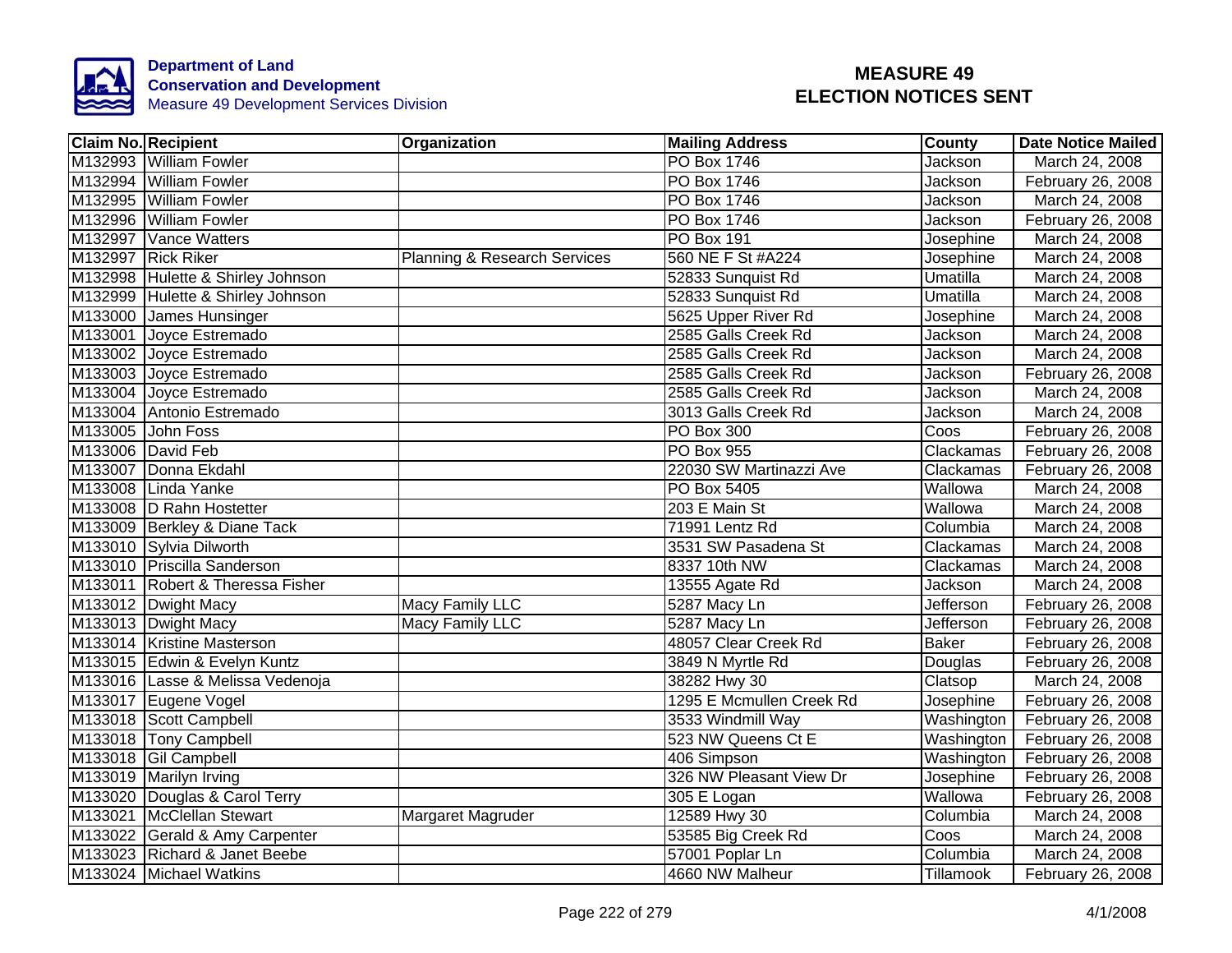

| <b>Claim No. Recipient</b>          | <b>Organization</b>      | <b>Mailing Address</b>    | County           | <b>Date Notice Mailed</b> |
|-------------------------------------|--------------------------|---------------------------|------------------|---------------------------|
| M133024 Julie Lafoon                |                          | 7480 Trask River Rd       | Tillamook        | February 26, 2008         |
| M133025 Raleigh Rodrigues           |                          | <b>PO Box 585</b>         | Jackson          | February 26, 2008         |
| M133025 Ralph & Mary Kruger         |                          | 524 Wagner Ave            | Jackson          | February 26, 2008         |
| M133026 Robin & Steven Rich         |                          | 1234 Barker Dr            | Josephine        | March 24, 2008            |
| M133027 Alvin & Audrey Sinner       |                          | 34206 Sykes Rd            | Columbia         | March 24, 2008            |
| M133028 John Bedford                |                          | 3155 Chestnut Circle      | Tillamook        | February 26, 2008         |
| M133028 Thomas Cutler               | Harris Berne Christensen | 5000 SW Meadows Rd        | Tillamook        | February 26, 2008         |
| M133029 David & Anna Collins        |                          | 5291 Sweet Ln             | Jackson          | February 26, 2008         |
| M133030 Kellen & Cheryl Evers       |                          | PO Box 51                 | Washington       | March 24, 2008            |
| M133031 Robert & Cynthia MacWhorter |                          | PO Box 677                | Coos             | March 24, 2008            |
| M133032 Robert & Cynthia MacWhorter |                          | PO Box 677                | Coos             | March 24, 2008            |
| M133033 Russell Beeson              |                          | 44255 Old Wingville Rd    | <b>Baker</b>     | March 24, 2008            |
| M133034 Alan & Linda Schmeits       |                          | 3510 Cedar St             | <b>Baker</b>     | March 24, 2008            |
| M133035 William Duke                |                          | 90058 Eaton Ln            | Lane             | March 24, 2008            |
| M133035 James Harbert               |                          | 1261 Winery               | Lane             | March 24, 2008            |
| M133036 Alan & Sharon Day           |                          | 25772 NE Eilers Rd        | Lane             | February 26, 2008         |
| M133037 Gordon Zimmerman            |                          | 850 Steiner St            | Yamhill          | February 26, 2008         |
| M133038 John Muffett                |                          | 6638 Lower Smith River Rd | Coos             | March 24, 2008            |
| M133039 Robert & Florence Erickson  | Ardis J Hughes           | 7305 Shore Wood Dr        | Clackamas        | March 24, 2008            |
| M133040 Glen & Monica Wright        |                          | 6571 Buckhorn Rd          | Douglas          | February 26, 2008         |
| M133041 Jb & Helen McCann           |                          | 35301 Geer Rd             | Clackamas        | March 24, 2008            |
| M133042 Eric Sims                   |                          | 7642 SW 205 Terrace       | <b>Tillamook</b> | March 24, 2008            |
| M133042 Marsha Weber                |                          | 2120 Nielson Rd           | <b>Tillamook</b> | March 24, 2008            |
| M133043 Diana Cvitanovich           |                          | 38398 Lulay Rd            | Linn             | March 24, 2008            |
| M133044 Jeff Evans                  |                          | 5844 Huddleton St         | Washington       | March 24, 2008            |
| M133045 Michael Harrington          |                          | 233 NW Gilbert Way        | Lincoln          | February 26, 2008         |
| M133046 Donald & M Joann Gilliam    |                          | 212 Diamond Elk Rd        | Douglas          | February 26, 2008         |
| M133047 Billie Joe Hunter           |                          | 7170 Hwy 238              | Jackson          | February 26, 2008         |
| M133047 Carl Offenbacher            |                          | 7604 Hwy 238              | Jackson          | February 26, 2008         |
| M133048 Mark Shearman               |                          | 39460 Proctor Blvd        | Clackamas        | March 24, 2008            |
| M133049 Lena Smith                  |                          | 4615 Darlene Ln           | Douglas          | February 26, 2008         |
| M133049 Donald & M Joann Gilliam    |                          | 212 Diamond Elk Rd        | Douglas          | February 26, 2008         |
| M133050 William & Lydia Spencer     |                          | 968 NE Norton Ln          | Douglas          | February 26, 2008         |
| M133051 James Blatchford            |                          | 45092 Brown Rd            | <b>Baker</b>     | February 26, 2008         |
| M133052 Wyatt & Wilma Hendrick      |                          | 4177 Glenbrook Loop Rd    | Douglas          | February 26, 2008         |
| M133053 Marilyn Smith-Kight         |                          | 57771 Childress Loop      | Grant            | March 24, 2008            |
| M133054 Tom Mac & Joyce Kerns       |                          | 45296 Pocahontas Rd       | <b>Baker</b>     | March 24, 2008            |
| M133055 Thomas & Diana Gerbovitz    |                          | 900 SW Hoffman Rd         | Clackamas        | March 24, 2008            |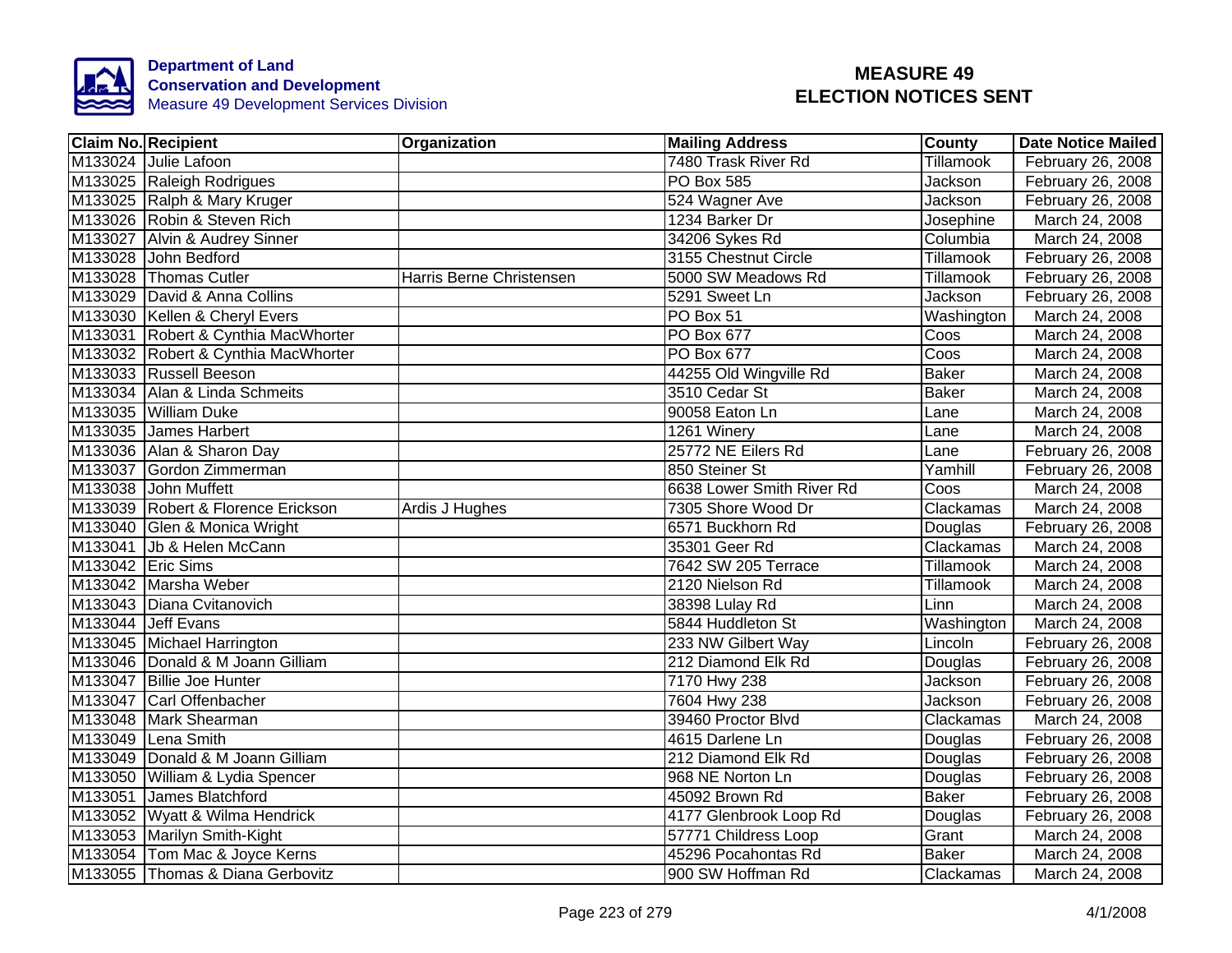

| <b>Claim No. Recipient</b>         | Organization         | <b>Mailing Address</b>       | <b>County</b>     | <b>Date Notice Mailed</b> |
|------------------------------------|----------------------|------------------------------|-------------------|---------------------------|
| M133056 Norman & Mary Jenkerson    |                      | 34343 Bennett Rd             | Columbia          | March 24, 2008            |
| M133057 Melvin Vogt                |                      | 1050 21st Ave SE             | Benton            | February 26, 2008         |
| M133058 Carol Beckley              |                      | <b>PO Box 480</b>            | Douglas           | March 24, 2008            |
| M133059 Phillip & Mary Turnbull    |                      | 907 Rolling Ridge Rd         | Douglas           | March 24, 2008            |
| M133060 Phillip & Mary Turnbull    |                      | 907 Rolling Ridge Rd         | Douglas           | March 24, 2008            |
| M133061 George Steele              |                      | 25000 NE Wapato School Rd    | Yamhill           | February 26, 2008         |
| M133061 Jerry & Sarah Steele       |                      | 25400 NE Wapato School Rd    | Yamhill           | February 26, 2008         |
| M133062 Karla & Steven Heesacker   |                      | 45868 NW Hillside Rd         | Washington        | March 24, 2008            |
| M133063 Karla & Steven Heesacker   |                      | 45868 NW Hillside Rd         | Washington        | March 24, 2008            |
| M133064 Karla & Steven Heesacker   |                      | 45868 NW Hillside Rd         | Washington        | March 24, 2008            |
| M133065 Karla & Steven Heesacker   |                      | 45868 NW Hillside Rd         | Washington        | March 24, 2008            |
| M133066 William Avison             | Avison Lumber Co     | PO Box 419                   | Clackamas         | March 24, 2008            |
| M133068 Phil Weigand               |                      | 9041 SW Powell Butte Hwy     | Crook             | February 26, 2008         |
| M133068 Dennis Clark               |                      | 2421 S Hwy 97                | Crook             | February 26, 2008         |
| M133069 Phil Weigand               |                      | 9041 SW Powell Butte Hwy     | Crook             | February 26, 2008         |
| M133069 Dennis Clark               |                      | 2421 S Hwy 97                | Crook             | February 26, 2008         |
| M133070 Phil Weigand               |                      | 9041 SW Powell Butte Hwy     | Crook             | February 26, 2008         |
| M133070 Dennis Clark               |                      | 2421 S Hwy 97                | Crook             | February 26, 2008         |
| M133071 Thomas J & Lorena Murray   |                      | 1400 NE 2nd Ave Apt 1003     | Tillamook         | February 26, 2008         |
| M133072 Berkley & Diane Tack       |                      | 71991 Lentz Rd               | Columbia          | March 24, 2008            |
| M133073 Barbara Biencourt          |                      | 2258 Leland Rd               | Josephine         | February 26, 2008         |
| M133074 Nanette Blair              |                      | 340 Wheelock Rd              | Douglas           | February 26, 2008         |
| M133075 Janice Podmajersky         |                      | 1139 Singleton Rd            | Douglas           | February 26, 2008         |
| M133075 Kenneth Stull              |                      | 633 NE Stephens St           | Douglas           | February 26, 2008         |
| M133076 Eugene & Marjorie Routson  |                      | 8620 Cooper Spur Rd          | <b>Hood River</b> | March 24, 2008            |
| M133077 Roy & Claire Peterson      |                      | 600 Tomlinson Rd             | Tillamook         | March 24, 2008            |
| M133078 Duane & Edith Schambron    |                      | 7 Barrett Ct                 | Clackamas         | February 26, 2008         |
| M133078 Donald B Bowerman          | Bowerman & Boutin LL | <b>PO Box 100</b>            | Clackamas         | February 26, 2008         |
| M133079 Dwight & Lorna Board       |                      | 952 W Pebble Brook Ln        | <b>Baker</b>      | March 24, 2008            |
| M133079 Floyd Vaughan              |                      | 1950 3rd St                  | <b>Baker</b>      | March 24, 2008            |
| M133080 Fay Drake                  |                      | 2742 SW Iris Ln              | Jefferson         | February 26, 2008         |
| M133080 Mark Hagman                |                      | 5352 SW Elbe Dr              | Jefferson         | February 26, 2008         |
| M133081 Darlene & William Saunders |                      | <b>PO Box 188</b>            | Jackson           | February 26, 2008         |
| M133082 Jane & Bob Horning         |                      | 21277 NW Brunswick Canyon Rd | Washington        | February 26, 2008         |
| M133082 Jane & Bob Horning         |                      | 21277 NW Brunswick Canyon Rd | Washington        | February 26, 2008         |
| M133083 Clarence & Carol Benson    |                      | 23500 SW Newland Rd          | Clackamas         | February 26, 2008         |
| M133084 Scott & Audra Wonsyld      |                      | 244 Warner Rd                | Josephine         | March 24, 2008            |
| M133085 Bryce & Barbara Mitchell   |                      | 23025 Flying M Rd            | Yamhill           | February 26, 2008         |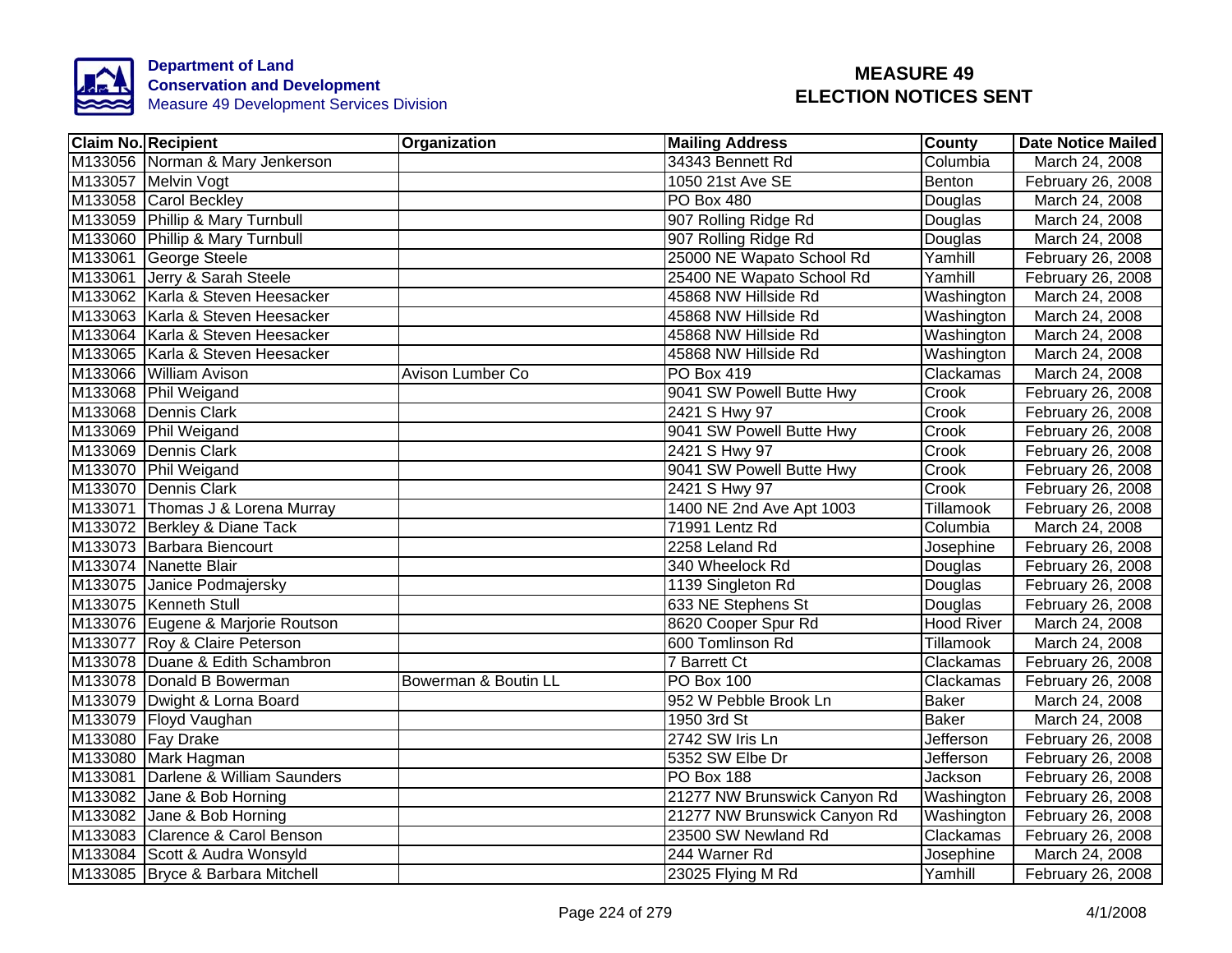

| <b>Claim No. Recipient</b>                | <b>Organization</b>         | <b>Mailing Address</b>     | County           | <b>Date Notice Mailed</b> |
|-------------------------------------------|-----------------------------|----------------------------|------------------|---------------------------|
| M133086 Wallace & Lillian Humphreys       |                             | 313 N Evergreen            | Linn             | February 26, 2008         |
| M133087 Gary & Faye Jones                 |                             | 6141 SE 302nd Ave          | Clackamas        | February 26, 2008         |
| M133088 Sharon Lindsay                    |                             | <b>PO Box 1893</b>         | Coos             | March 24, 2008            |
| M133089 Brian Bales                       |                             | 88686 Oak Hill Cemetery Rd | Lane             | March 24, 2008            |
| M133089 Scott Bales                       |                             | 24259 Sertic Rd            | Lane             | March 24, 2008            |
| M133090 Julie Lafoon                      |                             | 7480 Trask River Rd        | Tillamook        | February 26, 2008         |
| M133091 Chere Winters                     |                             | PO Box 525                 | Tillamook        | March 24, 2008            |
| M133092 Mary Jane Sharp                   |                             | 15450 S Freyer Park Rd     | Clackamas        | February 26, 2008         |
| M133092 Donald B Bowerman                 | Bowerman & Boutin LL        | PO Box 100                 | Clackamas        | February 26, 2008         |
| M133093 Cynthia Vilseck                   |                             | 703 Blossom Ln             | Jefferson        | March 24, 2008            |
| M133093 Corey Clark                       |                             | 2421 S Hwy 97              | <b>Jefferson</b> | March 24, 2008            |
| M133094 Richard & Ellen Faulhaber         |                             | 32331 Tide Creek Rd        | Columbia         | March 24, 2008            |
| M133095 Constance Neale                   |                             | 6041 N Myrtle Rd           | Douglas          | February 26, 2008         |
| M133096 Terrance Tosney                   |                             | PO Box 2077                | Clackamas        | March 24, 2008            |
| M133096 Donald B Bowerman                 | Bowerman & Boutin LL        | PO Box 100                 | Clackamas        | March 24, 2008            |
| M133097 Jeannie Sharp Phillips            |                             | 201 Ohua Ave Tower 13207   | Clackamas        | March 24, 2008            |
| M133097 Donald B Bowerman                 | Bowerman & Boutin LL        | PO Box 100                 | Clackamas        | March 24, 2008            |
| M133098 Richard Thomas & Pam Ferguson     |                             | <b>PO Box 2958</b>         | Douglas          | February 26, 2008         |
| M133099 Richard Drazil                    |                             | 30200 Demerritt Rd         | Klamath          | March 24, 2008            |
| M133100 Bruce Elliott                     |                             | 2255 Elliott Rd            | Polk             | March 24, 2008            |
| M133100 Stephen Mannenbach                |                             | <b>PO Box 220</b>          | Polk             | March 24, 2008            |
| M133101 Ted & Lois Foster                 |                             | 17030 Bridgeport Rd        | Polk             | March 24, 2008            |
| M133101 Stephen Mannenbach                |                             | <b>PO Box 220</b>          | Polk             | March 24, 2008            |
| M133102 Ted & Lois Foster                 |                             | 17030 Bridgeport Rd        | Polk             | February 26, 2008         |
| M133102 Stephen Mannenbach                |                             | <b>PO Box 220</b>          | Polk             | February 26, 2008         |
| M133103 Heidi & David Overholser          |                             | 18525 Oakdale Rd           | Polk             | March 24, 2008            |
| M133104 Lucinda Fisher                    |                             | <b>PO Box 581</b>          | Polk             | March 24, 2008            |
| M133105 Will Selzer Legal Assistant       | <b>RCCB</b>                 | 1727 NW Hoyt St            | Multnomah        | February 26, 2008         |
| M133105 Gerald Egger                      | Multnomah Channel Farms Inc | 19730 NW Sauvie Island Rd  | Multnomah        | February 26, 2008         |
| M133106 Darlene Ferretti Legal Assistance | Ramis Crew Corrigan LLP     | 1727 NW Hoyt St            | Multnomah        | February 26, 2008         |
| M133106 Gerald & Carol Egger              |                             | 19730 NW Sauvie Island Rd  | Multnomah        | February 26, 2008         |
| M133107 Bruce Elliott                     |                             | 2255 Elliott Rd            | Polk             | March 24, 2008            |
| M133107 Stephen Mannenbach                |                             | <b>PO Box 220</b>          | Polk             | March 24, 2008            |
| M133108 Bruce Elliott                     |                             | 2255 Elliott Rd            | Polk             | March 24, 2008            |
| M133108 Stephen Mannenbach                |                             | PO Box 220                 | Polk             | March 24, 2008            |
| M133109 Stephen F Mannenbach              |                             | <b>PO Box 220</b>          | Polk             | March 24, 2008            |
| M133109 Bruce J Elliott                   | The Elliott Family LLC      | 2255 Elliott Rd            | Polk             | March 24, 2008            |
| M133110 Mary Wheeler                      |                             | 5293 Center St NE          | Marion           | February 26, 2008         |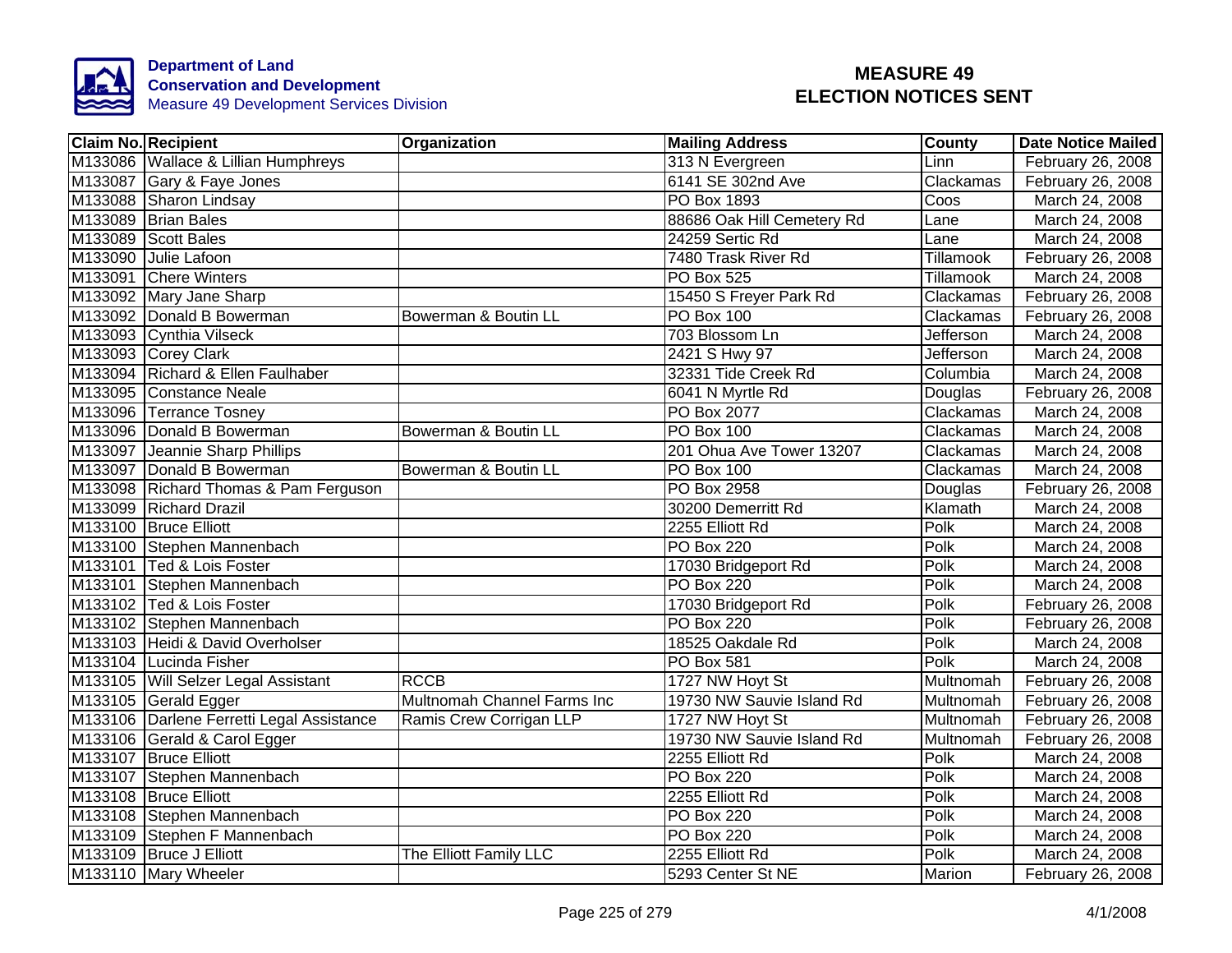

|         | <b>Claim No. Recipient</b>        | Organization                  | <b>Mailing Address</b>    | County       | <b>Date Notice Mailed</b> |
|---------|-----------------------------------|-------------------------------|---------------------------|--------------|---------------------------|
|         | M133111 Ralph Davidson Jr         |                               | 28991 SE Hwy 224          | Clackamas    | March 24, 2008            |
|         | M133112 Avison Lumber Co          |                               | <b>PO Box 419</b>         | Clackamas    | March 24, 2008            |
|         | M133113 Shelley Hudspeth          |                               | 2682 SE Singing Woods Dr  | Crook        | March 24, 2008            |
|         | M133113 Edward P Fitch            | Bryant Emerson & Fitch        | <b>PO Box 457</b>         | Crook        | March 24, 2008            |
|         | M133114 Wayne & Christina Hay     |                               | 29786 S Cramer Rd         | Clackamas    | March 24, 2008            |
|         | M133115 Thomas Malpass            | Malpass Land Co               | <b>PO Box 225</b>         | Linn         | March 24, 2008            |
|         | M133116 Dianne & Gene Dieterle    |                               | 6720 SE Taggart           | Marion       | March 24, 2008            |
|         | M133116 Michelle Rudd             | <b>Stoel Rives LLP</b>        | 900 SW 5th Ave Ste 2600   | Marion       | March 24, 2008            |
|         | M133117 Robert Franks             |                               | 32648 Peoria Rd           | Linn         | March 24, 2008            |
|         | M133118 George & Mary Ann Shroyer |                               | 1910 Chapel Dr            | Benton       | February 26, 2008         |
|         | M133119 Ritch & Barbara Pope      |                               | 80348 Lost Creek Rd       | Lane         | March 24, 2008            |
|         | M133119 Michael E Farthing        |                               | 767 Willamette St         | Lane         | March 24, 2008            |
|         | M133120 James Hillyard            |                               | 80546 Hwy 99              | Lane         | February 26, 2008         |
|         | M133120 Michael E Farthing        |                               | 767 Willamette St         | Lane         | February 26, 2008         |
|         | M133121 Michael E Farthing        |                               | 767 Willamette St         | Lane         | February 26, 2008         |
|         | M133121 Donald & Diana Thienes    |                               | PO Box 7                  | Lane         | February 26, 2008         |
|         | M133122 Michael E Farthing        |                               | 767 Willamette St         | Lane         | March 24, 2008            |
|         | M133122 Michael & Michelle Miller |                               | 3330 Hayden Bridge Rd     | Lane         | March 24, 2008            |
|         | M133123 Wayne & Margey Bowers     |                               | <b>PO Box 172</b>         | Lane         | February 26, 2008         |
|         | M133123 Michael E Farthing        |                               | 767 Willamette St         | Lane         | February 26, 2008         |
|         | M133124 Michael E Farthing        |                               | 767 Willamette St         | Lane         | February 26, 2008         |
|         | M133124 Richard & Geneva Cronk    |                               | 481 N 42nd St             | Lane         | February 26, 2008         |
|         | M133125 Wayne & Margey Bowers     |                               | <b>PO Box 172</b>         | Lane         | March 24, 2008            |
|         | M133125 Michael E Farthing        |                               | 767 Willamette St         | Lane         | March 24, 2008            |
|         | M133126 Jeffrey G Condit          | Miller Nash LLP               | 111 SW Fifth Ave Ste 3400 | Washington   | March 24, 2008            |
| M133127 |                                   | <b>Boss &amp; Peaches LLC</b> | 3299 Doerner Cut Off Rd   | Douglas      | March 24, 2008            |
|         | M133128 Shirley Wright Lecturer   | Clarkes Grange #261           | 28412 S Hult Rd           | Clackamas    | February 26, 2008         |
|         | M133129 L Calvin Martin           |                               | 3901 Bridgeport Dr        | Jackson      | March 24, 2008            |
|         | M133129 Paul & Virginia Lange     |                               | 2178 Pioneer Rd           | Jackson      | March 24, 2008            |
|         | M133130 Milton Gifford            |                               | PO Box 247                | Lane         | February 26, 2008         |
|         | M133130 Donald & Mary Mathews     |                               | 77354 Hwy 99              | Lane         | February 26, 2008         |
|         | M133131 Ben Freudenberg           |                               | 600 NW Fifth St           | Josephine    | February 26, 2008         |
|         | M133131 Jerry & Sandra Noble      |                               | 12579 N Applegate Rd      | Josephine    | February 26, 2008         |
|         | M133132 Robert Rinkes             |                               | 15723 S Thayer Rd         | Clackamas    | February 26, 2008         |
|         | M133132 Donald B Bowerman         | Bowerman & Boutin LL          | <b>PO Box 100</b>         | Clackamas    | February 26, 2008         |
|         | M133133 Alton & Shirley Hennings  |                               | 16258 Andy Hill Rd        | <b>Baker</b> | March 24, 2008            |
|         | M133134 Max H Hull                |                               | 231 NW B St               | Josephine    | March 24, 2008            |
|         | M133134 Linda Jesinghaus          |                               | PO Box 5136               | Josephine    | March 24, 2008            |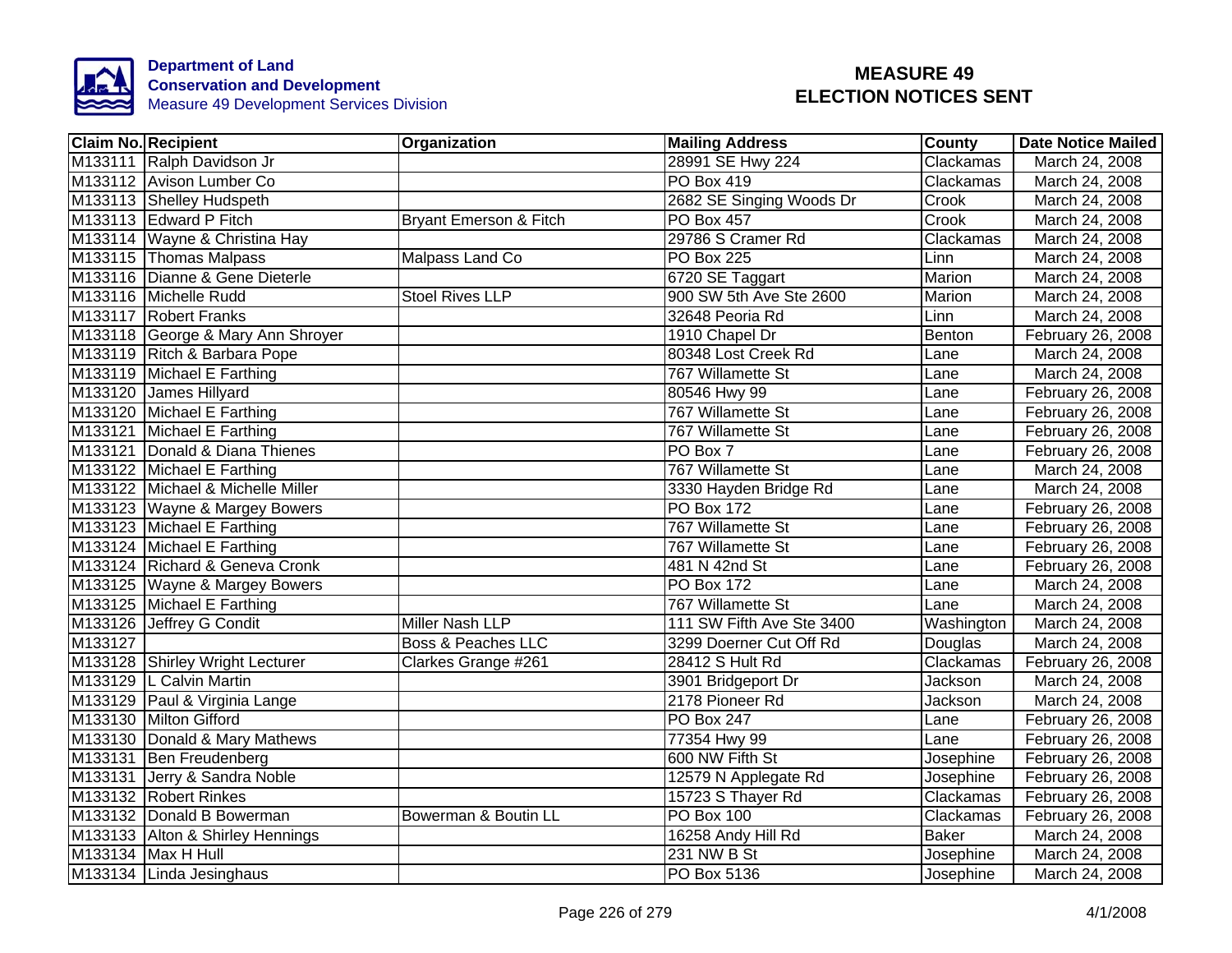

| <b>Claim No. Recipient</b>         | Organization           | <b>Mailing Address</b>     | <b>County</b> | <b>Date Notice Mailed</b> |
|------------------------------------|------------------------|----------------------------|---------------|---------------------------|
| M133135 Gale Shoemaker             |                        | <b>PO Box 2222</b>         | Josephine     | February 26, 2008         |
| M133135 Gerald & Helen Kinney      |                        | 2980 Merlin Rd             | Josephine     | February 26, 2008         |
| M133136 Thomas William             |                        | 49654 Umapine Rd           | Umatilla      | March 24, 2008            |
| M133137 Thomas William             |                        | 49654 Umapine Rd           | Umatilla      | March 24, 2008            |
| M133138 Frederick & Jeanette Kroon |                        | 41595 NW Lodge Rd          | Washington    | March 25, 2008            |
| M133139 Kelly McCormmach           | McCormmach Ranches Inc | PO Box 1394                | Umatilla      | March 25, 2008            |
| M133140 Michael E Farthing         |                        | 767 Willamette St          | Lane          | February 26, 2008         |
| M133140 William & Wilma Purcell    |                        | 1537 Hayden Bridge Rd      | Lane          | February 26, 2008         |
| M133141 Michael E Farthing         |                        | 767 Willamette St          | Lane          | February 26, 2008         |
| M133141 Reanous & Sandra Cochran   |                        | 37276 Camp Creek Rd        | Lane          | February 26, 2008         |
| M133142 Michael E Farthing         |                        | 767 Willamette St          | Lane          | February 26, 2008         |
| M133142 Richard & Elaine Barrar    |                        | 1450 E 27th St             | Lane          | February 26, 2008         |
| M133143 Michael E Farthing         |                        | 767 Willamette St          | Lane          | March 25, 2008            |
| M133143 Julius & Justine Benedick  |                        | 27962 Ward Ln              | Lane          | March 25, 2008            |
| M133144 Michael E Farthing         |                        | 767 Willamette St          | Lane          | March 25, 2008            |
| M133144 Earla Scott                |                        | 93509 Indian Creek Rd      | Lane          | March 25, 2008            |
| M133145 Gordon & Virginia Trute    |                        | 470 Raven Ln               | Douglas       | March 25, 2008            |
| M133146 Harold Snow                |                        | <b>PO Box 508</b>          | Clatsop       | March 25, 2008            |
| M133147 Beverly Wolverton          |                        | 16933 SE Conart Basin Rd   | Crook         | March 25, 2008            |
| M133147 Dennis Clark               |                        | 2421 S Hwy 97              | Crook         | March 25, 2008            |
| M133148 Sandra Scott               |                        | <b>PO Box 221</b>          | Washington    | March 25, 2008            |
| M133149 Ben Freudenberg            |                        | 600 NW Fifth St            | Josephine     | March 25, 2008            |
| M133149 Thomas & Mary Dawes        |                        | 2401 E Jones Creek Rd      | Josephine     | March 25, 2008            |
| M133150 Donald & Norma Beard       |                        | 4650 Caves Hwy             | Josephine     | February 26, 2008         |
| M133150 Ben Freudenberg            |                        | 600 NW Fifth St            | Josephine     | February 26, 2008         |
| M133151 John & Jeannette Logston   |                        | 1445 Laurelhurst Rd        | Jackson       | March 25, 2008            |
| M133152 Mike McMain                |                        | <b>PO Box 1017</b>         | Clackamas     | March 25, 2008            |
| M133153 Leroy Barnhart             |                        | PO Box 643                 | Washington    | February 26, 2008         |
| M133154 John & Norma Morrill       |                        | 34257 SE Doyle Rd          | Clackamas     | March 25, 2008            |
| M133155 Christopher & Pamela Olson |                        | 37813 SE Squaw Mountain Rd | Clackamas     | March 25, 2008            |
| M133156 Russell Baldwin            |                        | PO Box 1242                | Lincoln       | March 25, 2008            |
| M133157 Russell Baldwin            |                        | PO Box 1242                | Lincoln       | March 25, 2008            |
| M133158 Russell Baldwin            |                        | PO Box 1242                | Lincoln       | March 25, 2008            |
| M133159 Russell Baldwin            |                        | PO Box 1242                | Lincoln       | March 25, 2008            |
| M133160 Russell Baldwin            |                        | PO Box 1242                | Lincoln       | March 25, 2008            |
| M133161 Russell Baldwin            |                        | PO Box 1242                | Harney        | March 25, 2008            |
| M133162 Russell Baldwin            |                        | PO Box 1242                | Lincoln       | March 25, 2008            |
| M133163 Russell Baldwin            |                        | PO Box 1242                | Lincoln       | March 25, 2008            |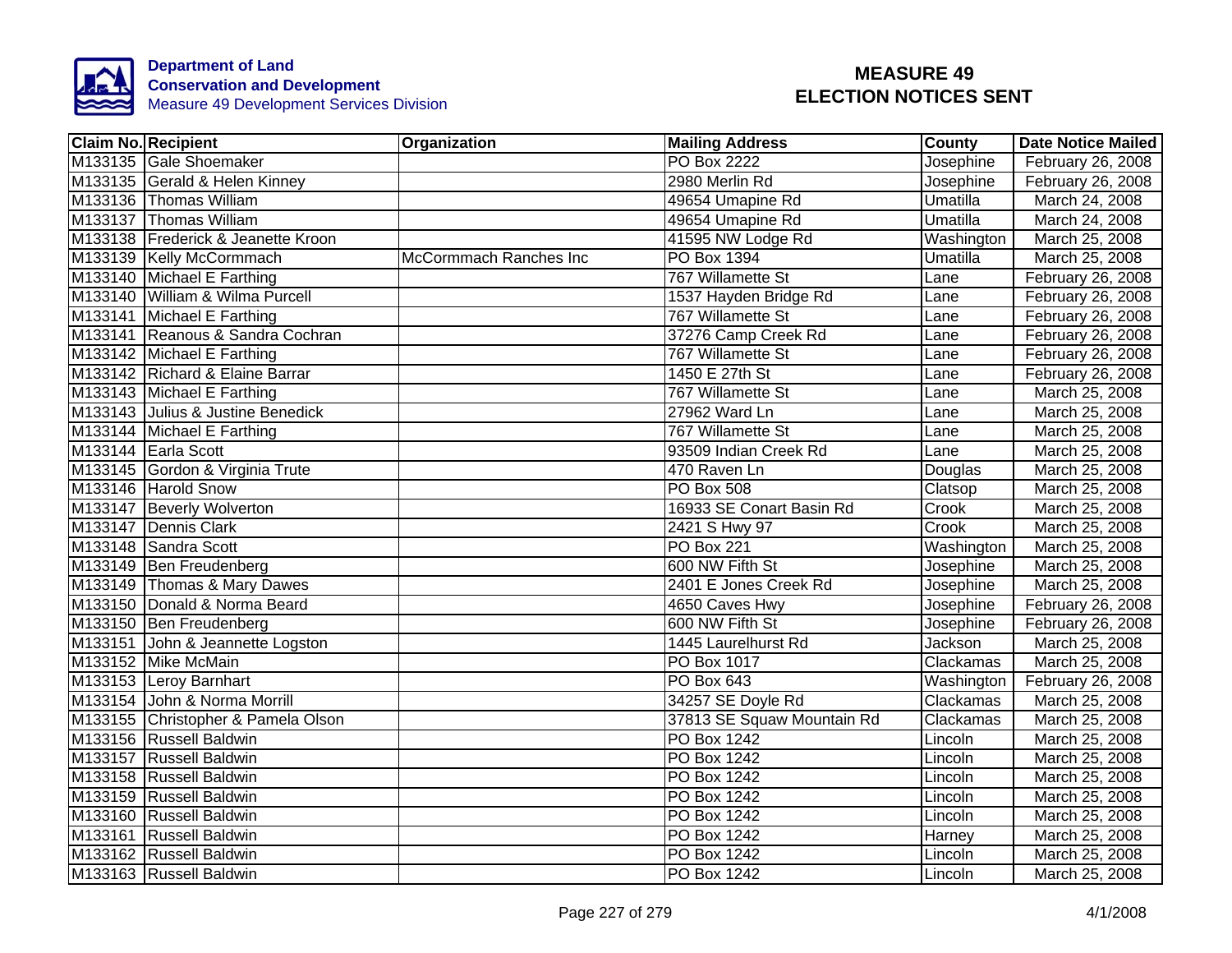

| <b>Claim No. Recipient</b>        | Organization        | <b>Mailing Address</b>     | County           | <b>Date Notice Mailed</b> |
|-----------------------------------|---------------------|----------------------------|------------------|---------------------------|
| M133164 Russell Baldwin           |                     | PO Box 1242                | Tillamook        | March 25, 2008            |
| M133165 Russell Baldwin           |                     | <b>PO Box 1242</b>         | Lincoln          | March 25, 2008            |
| M133166 Inok Gibson               |                     | 14963 S Graves Rd          | Clackamas        | March 25, 2008            |
| M133166 Sonny Hwang               |                     | 15363 NW Energia St        | Clackamas        | March 25, 2008            |
| M133167 Sonny Hwang               |                     | 15363 NW Energia St        | Clackamas        | March 25, 2008            |
| M133167 James Funk                |                     | 24348 SW Baker Rd          | Clackamas        | March 25, 2008            |
| M133168 Margaret Johnson          |                     | PO Box 882                 | Clatsop          | March 25, 2008            |
| M133169 Ralph & Norma Johnson     |                     | 16705 NE Chehalem Dr       | Yamhill          | February 26, 2008         |
| M133170 Charles Goodman           |                     | PO Box 754                 | Linn             | March 25, 2008            |
| M133171 Carol Webber              |                     | 6777 Fawn Ridge Dr NW      | Benton           | February 26, 2008         |
| M133171 George B Heilig           | <b>Cable Huston</b> | PO Box 546                 | Benton           | February 26, 2008         |
| M133172 George B Heilig           | Cable Huston        | PO Box 546                 | Benton           | February 26, 2008         |
| M133172 Alison Weber              |                     | PO Box 2255                | Benton           | February 26, 2008         |
| M133173 George B Heilig           | Cable Huston        | PO Box 546                 | Linn             | February 26, 2008         |
| M133173 Annabelle & Monte Forster |                     | 33300 Mcfarland Rd         | Linn             | February 26, 2008         |
| M133174 Richard & Susan Spring    |                     | 66739 Swallow Rd           | Coos             | March 25, 2008            |
| M133175 Lauren & Beverly Hartman  |                     | 160 S Sunshine Ln          | Clackamas        | February 26, 2008         |
| M133176 Calvin & Juley Teuscher   |                     | 15235 S Spanger Rd         | Clackamas        | February 26, 2008         |
| M133177 Bertha Dayton             |                     | PO Box 1066                | Douglas          | February 26, 2008         |
| M133178 Christie Lamer            |                     | 36305 Yocum Loop           | Clackamas        | March 25, 2008            |
| M133178 Teresa McKinnis           |                     | 37551 SE Hwy 211           | Clackamas        | March 25, 2008            |
| M133178 Heidi Linnebach           |                     | 14775 Henrys Way NE        | Clackamas        | March 25, 2008            |
| M133179 Hugh Currin               |                     | 411 Pacific Terrace        | Klamath          | February 26, 2008         |
| M133179 Irene Currin              |                     | 308 Jewel Terrace          | Klamath          | February 26, 2008         |
| M133180 Ralph & Norma Johnson     |                     | 16705 NE Chehalem Dr       | Yamhill          | March 25, 2008            |
| M133181 Charles & Nancy Gardner   |                     | 31055 Hwy 1018             | Washington       | March 25, 2008            |
| M133181 Marvin J Garland          |                     | 254 N First Ave            | Washington       | March 25, 2008            |
| M133182 Dusan & Olga Veis         |                     | 255 SE 32nd Ave            | Washington       | March 25, 2008            |
| M133182 Marvin J Garland          |                     | 254 N First Ave            | Washington       | March 25, 2008            |
| M133183 Susan Whitman             |                     | 16465 S Cliffview Rd       | Clackamas        | March 25, 2008            |
| M133184 Kenneth Hensley           |                     | <b>PO Box 356</b>          | Curry            | February 26, 2008         |
| M133185 Phillip & Kela Barton     |                     | 2740 Willis Creek Rd       | Douglas          | March 25, 2008            |
| M133186 Leah Peterson             |                     | 1525 N 124th St            | Clackamas        | March 25, 2008            |
| M133186 James Gidley              |                     | 5700 Red Hill Dr           | Clackamas        | March 25, 2008            |
| M133187 Gerald Parker             |                     | 673 SW Elk Ridge Ct        | <b>Jefferson</b> | March 25, 2008            |
| M133187 Walter & Elizabeth Walker |                     | 10120 N First St           | <b>Jefferson</b> | March 25, 2008            |
| M133188 Michael McGean            |                     | 1148 NW Hill St            | <b>Deschutes</b> | February 26, 2008         |
| M133188 Dennis Parker             |                     | 2523 Willakenzie Rd Apt #1 | Deschutes        | February 26, 2008         |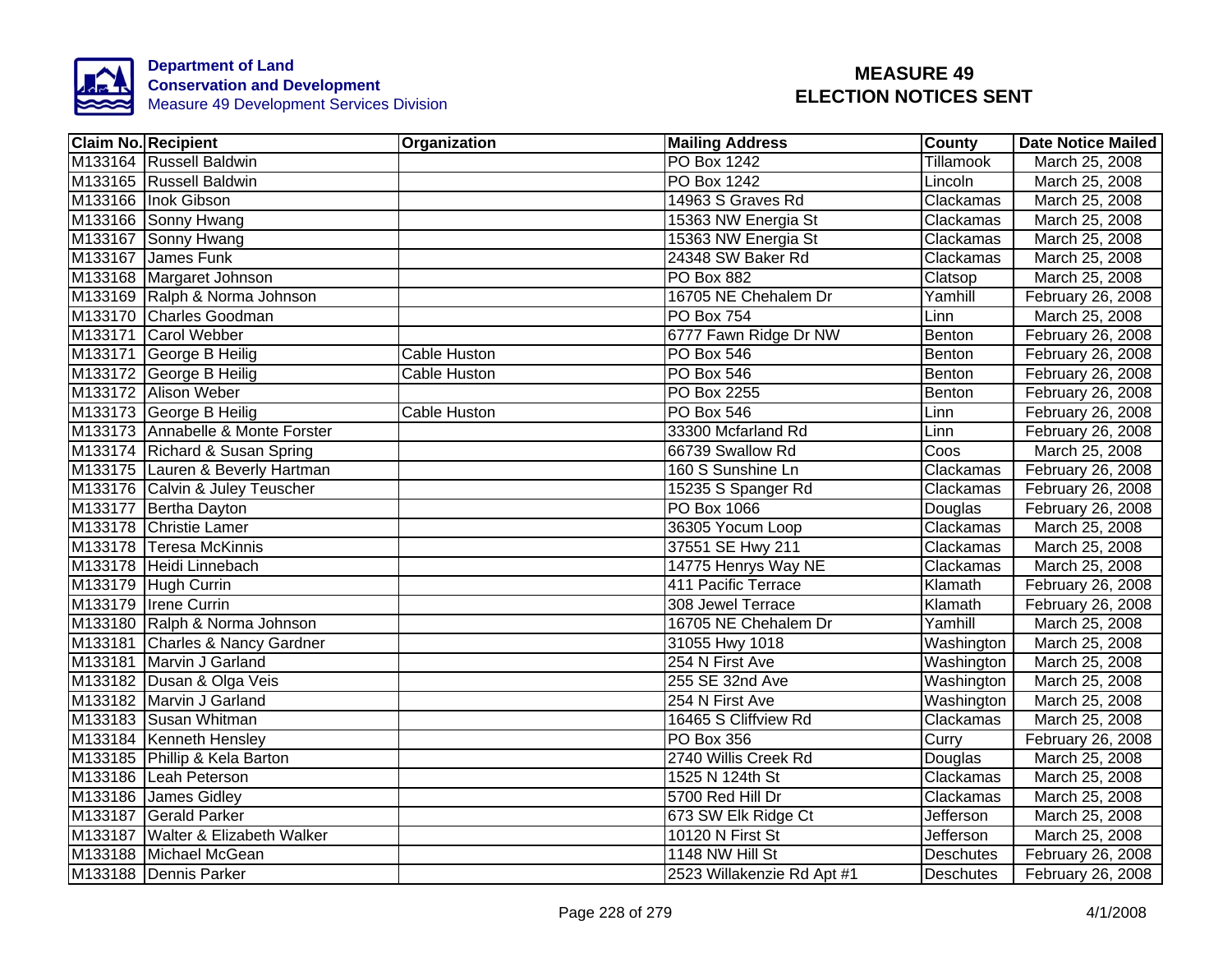

|         | Claim No. Recipient                  | <b>Organization</b>           | <b>Mailing Address</b> | County           | Date Notice Mailed |
|---------|--------------------------------------|-------------------------------|------------------------|------------------|--------------------|
|         | M133189 Donald & Georgia Marsh       |                               | 5306 S Pacific Hwy     | <b>Jackson</b>   | March 25, 2008     |
|         | M133190 Rose Kraft                   |                               | 2900 NE Pikington      | <b>Deschutes</b> | February 26, 2008  |
|         | M133190 George B Heilig              | <b>Cable Huston</b>           | <b>PO Box 546</b>      | <b>Deschutes</b> | February 26, 2008  |
|         | M133191 Judith Rose                  |                               | <b>PO Box 482</b>      | Klamath          | February 26, 2008  |
|         | M133191 Michael L Spencer            | Michael L Spencer LLC         | 4747 S 6th St Suite E  | Klamath          | February 26, 2008  |
| M133192 |                                      | Jesperson Edgewood Inc        | 12941 Swan Lake Rd     | Klamath          | February 26, 2008  |
|         | M133192 Michael L Spencer            | Michael L Spencer LLC         | 4747 S 6th St Suite E  | Klamath          | February 26, 2008  |
|         | M133193 Phillip & Kela Barton        |                               | 2740 Willis Creek Rd   | Douglas          | February 26, 2008  |
|         | M133194 Marian Newell                |                               | 400 Madrona Ave        | Clatsop          | February 26, 2008  |
|         | M133194 David Van Osdol              |                               | 1140 SE Marlin Ave     | Clatsop          | February 26, 2008  |
|         | M133195 Greg & Shelley Oates         |                               | 6320 Old Parkdale Rd   | Hood River       | March 25, 2008     |
|         | M133196 Maxine Erdman                |                               | 25550 NW Meek Rd       | Washington       | February 26, 2008  |
|         | M133196 Thomas Cutler                | Harris Berne Christensen      | 5000 SW Meadows Rd     | Washington       | February 26, 2008  |
|         | M133197 Donald & Pearl Van Den Heede |                               | 25880 SE Rebman Rd     | Clackamas        | March 25, 2008     |
|         | M133197 Thomas Cutler                | Harris Berne Christensen      | 5000 SW Meadows Rd     | Clackamas        | March 25, 2008     |
|         | M133199 Carl & Margaret Aschoff      |                               | 2720 N 1600 W          | Clackamas        | March 25, 2008     |
|         | M133199 Thomas Cutler                | Harris Berne Christensen      | 5000 SW Meadows Rd     | Clackamas        | March 25, 2008     |
|         | M133200 Lori Aschoff                 |                               | 2720 N 1600 W          | Clackamas        | March 25, 2008     |
|         | M133200 Thomas Cutler                | Harris Berne Christensen      | 5000 SW Meadows Rd     | Clackamas        | March 25, 2008     |
|         | M133201 Lori Aschoff                 |                               | 2720 N 1600 W          | Clackamas        | March 25, 2008     |
|         | M133201 Thomas Cutler                | Harris Berne Christensen      | 5000 SW Meadows Rd     | Clackamas        | March 25, 2008     |
|         | M133202 Alvin Richey                 |                               | 16900 SE Amisigger Rd  | Clackamas        | February 26, 2008  |
|         | M133202 Thomas Cutler                | Harris Berne Christensen      | 5000 SW Meadows Rd     | Clackamas        | February 26, 2008  |
|         | M133203 Eula & Richard Pearn         |                               | 41495 Oretown Rd       | Tillamook        | February 26, 2008  |
|         | M133203 Thomas Cutler                | Harris Berne Christensen      | 5000 SW Meadows Rd     | <b>Tillamook</b> | February 26, 2008  |
| M133204 |                                      | <b>Chinook Associates Inc</b> | 865 Highland Dr        | Tillamook        | February 26, 2008  |
| M133204 | <b>Thomas Cutler</b>                 | Harris Berne Christensen      | 5000 SW Meadows Rd     | Tillamook        | February 26, 2008  |
| M133205 |                                      | <b>Chinook Associates Inc</b> | 865 Highland Dr        | Tillamook        | February 26, 2008  |
|         | M133205 Thomas Cutler                | Harris Berne Christensen      | 5000 SW Meadows Rd     | Tillamook        | February 26, 2008  |
| M133206 | <b>Thomas Cutler</b>                 | Harris Berne Christensen      | 5000 SW Meadows Rd     | Tillamook        | March 25, 2008     |
| M133206 |                                      | Seabreeze Associates          | 865 Highland Dr        | Tillamook        | March 25, 2008     |
|         | M133207 Thomas Cutler                | Harris Berne Christensen      | 5000 SW Meadows Rd     | Tillamook        | March 25, 2008     |
| M133207 |                                      | Seabreeze Associates          | 865 Highland Dr        | Tillamook        | March 25, 2008     |
| M133208 | <b>Thomas Cutler</b>                 | Harris Berne Christensen      | 5000 SW Meadows Rd     | Tillamook        | March 25, 2008     |
| M133208 |                                      | Seabreeze Associates          | 865 Highland Dr        | Tillamook        | March 25, 2008     |
| M133209 | <b>Thomas Cutler</b>                 | Harris Berne Christensen      | 5000 SW Meadows Rd     | Tillamook        | March 25, 2008     |
| M133209 |                                      | Seabreeze Associates          | 865 Highland Dr        | Tillamook        | March 25, 2008     |
|         | M133210 Carl & Margaret Aschoff      |                               | 2720 N 1600 W          | Clackamas        | March 25, 2008     |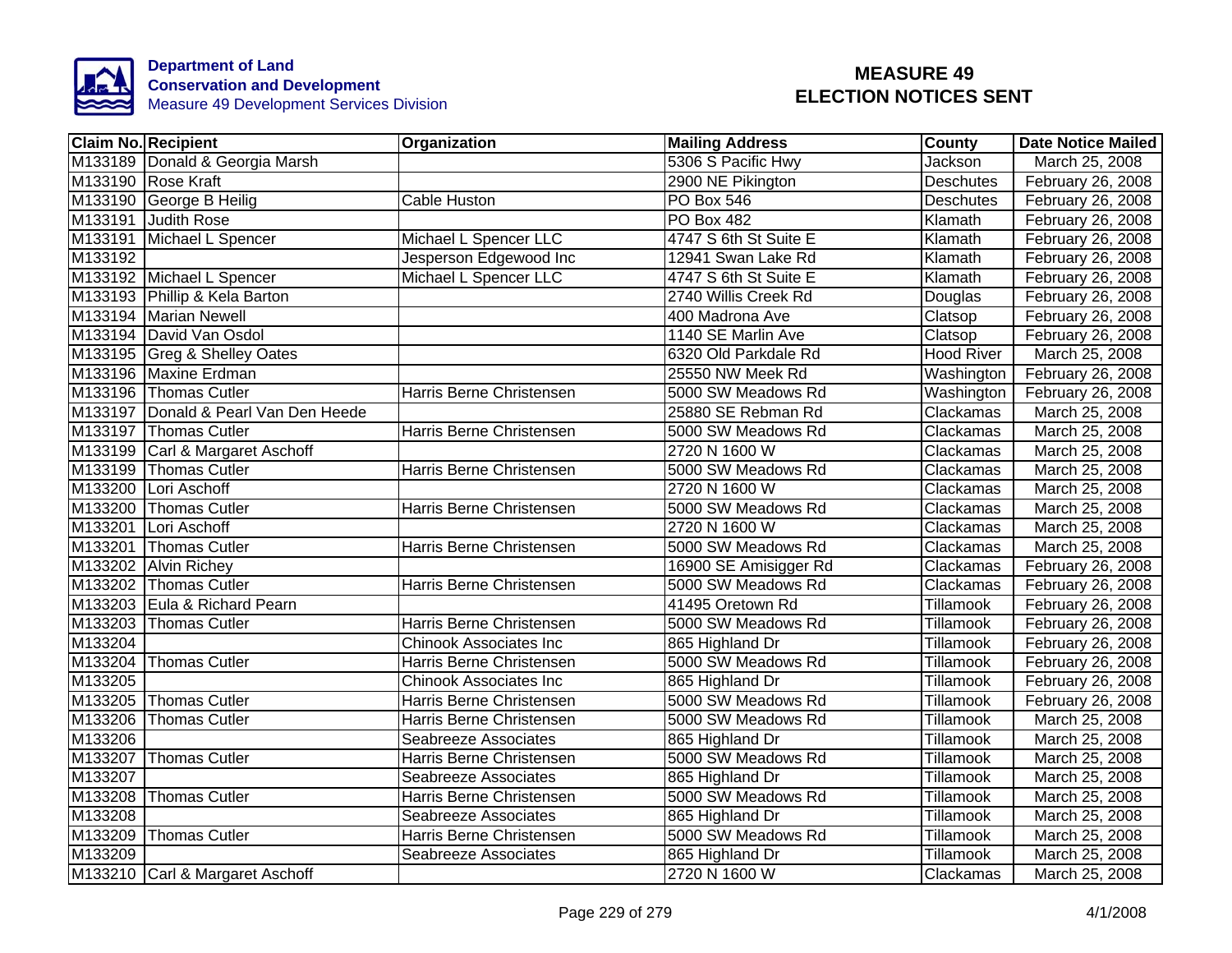

|                   | <b>Claim No. Recipient</b>         | Organization                     | <b>Mailing Address</b>   | <b>County</b> | <b>Date Notice Mailed</b> |
|-------------------|------------------------------------|----------------------------------|--------------------------|---------------|---------------------------|
|                   | M133210 Thomas Cutler              | Harris Berne Christensen         | 5000 SW Meadows Rd       | Clackamas     | March 25, 2008            |
| M133211           |                                    | <b>Land Planning Consultants</b> | 1071 Harlow Rd           | Lane          | February 26, 2008         |
| M133211 Paul Betz |                                    |                                  | 90357 Hill Rd            | Lane          | February 26, 2008         |
|                   | M133212 George & Pat Harshman      |                                  | PO Box 37                | Jackson       | March 25, 2008            |
|                   | M133212 Christian E Hearn          | Davis Hearn Saladoff & Smith     | 515 E Main St            | Jackson       | March 25, 2008            |
|                   | M133213 Catherine Wright           |                                  | PO Box 625               | Polk          | March 25, 2008            |
| M133213           |                                    | RLC Inc                          | PO Box 57                | Polk          | March 25, 2008            |
|                   | M133214 Barbara & Raymond Kauer    |                                  | 7325 SE Amity Dayton Hwy | Washington    | February 26, 2008         |
|                   | M133214 Darlene Kauer              |                                  | 5823 NE Harvest St       | Washington    | February 26, 2008         |
|                   | M133214 Thomas C Tankersley        |                                  | PO Box 625               | Washington    | February 26, 2008         |
|                   | M133215 Catherine Wright           |                                  | <b>PO Box 625</b>        | Yamhill       | March 25, 2008            |
|                   | M133215 Eric Winkler               |                                  | 24215 NW Mt Richmond Rd  | Yamhill       | March 25, 2008            |
|                   | M133216 Carl Trent                 |                                  | 2500 SW 2nd St           | Yamhill       | February 26, 2008         |
|                   | M133216 Catherine Wright           |                                  | <b>PO Box 625</b>        | Yamhill       | February 26, 2008         |
|                   | M133217 Victor Brown               |                                  | 10884 Bethel Rd          | Polk          | February 26, 2008         |
|                   | M133217 Dorothy Brown              |                                  | <b>PO Box 432</b>        | Polk          | February 26, 2008         |
|                   | M133217 Catherine Wright           |                                  | <b>PO Box 625</b>        | Polk          | February 26, 2008         |
|                   | M133218 Raymond & Joyce Washington |                                  | 11710 Fox Ridge Rd       | Yamhill       | February 26, 2008         |
|                   | M133218 Catherine Wright           |                                  | <b>PO Box 625</b>        | Yamhill       | February 26, 2008         |
|                   | M133219 Alois Wendlberger          |                                  | Rastorfer Ring #1        | Yamhill       | March 25, 2008            |
|                   | M133219 Catherine Wright           |                                  | <b>PO Box 625</b>        | Yamhill       | March 25, 2008            |
|                   | M133220 Michael & Lana Kowalski    |                                  | <b>PO Box 372</b>        | Tillamook     | March 25, 2008            |
|                   | M133221 Catherine Wright           |                                  | <b>PO Box 625</b>        | Yamhill       | March 25, 2008            |
|                   | M133221 Michael & Patricia Green   |                                  | 18000 Morelli Dr         | Yamhill       | March 25, 2008            |
|                   | M133222 James Trent                |                                  | 2195 Dalton Dr           | Yamhill       | March 25, 2008            |
|                   | M133222 Catherine Wright           |                                  | <b>PO Box 625</b>        | Yamhill       | March 25, 2008            |
|                   | M133223 Bette Grimm                |                                  | 964 NW 11th              | Yamhill       | March 25, 2008            |
|                   | M133223 Catherine Wright           |                                  | <b>PO Box 625</b>        | Yamhill       | March 25, 2008            |
|                   | M133224 Kathryn Schrepel           |                                  | 975 NW Hillside Parkway  | Yamhill       | February 26, 2008         |
|                   | M133224 Catherine Wright           |                                  | <b>PO Box 625</b>        | Yamhill       | February 26, 2008         |
|                   | M133225 Catherine Wright           |                                  | PO Box 625               | Yamhill       | March 25, 2008            |
|                   | M133225 David & Patricia Ornduff   |                                  | 700 NE 132nd Ave         | Yamhill       | March 25, 2008            |
|                   | M133226 Darlene Kauer              |                                  | 5823 NE Harvest St       | Washington    | February 26, 2008         |
|                   | M133226 Thomas Tankersley          |                                  | PO Box 625               | Washington    | February 26, 2008         |
|                   | M133227 Catherine Wright           |                                  | PO Box 625               | Yamhill       | February 26, 2008         |
|                   | M133227 Edward Christie            |                                  | 14940 NE Hillsboro Hwy   | Yamhill       | February 26, 2008         |
|                   | M133228 Jan & Frances Fourier      |                                  | PO Box 907               | Yamhill       | March 25, 2008            |
|                   | M133228 Catherine Wright           |                                  | PO Box 625               | Yamhill       | March 25, 2008            |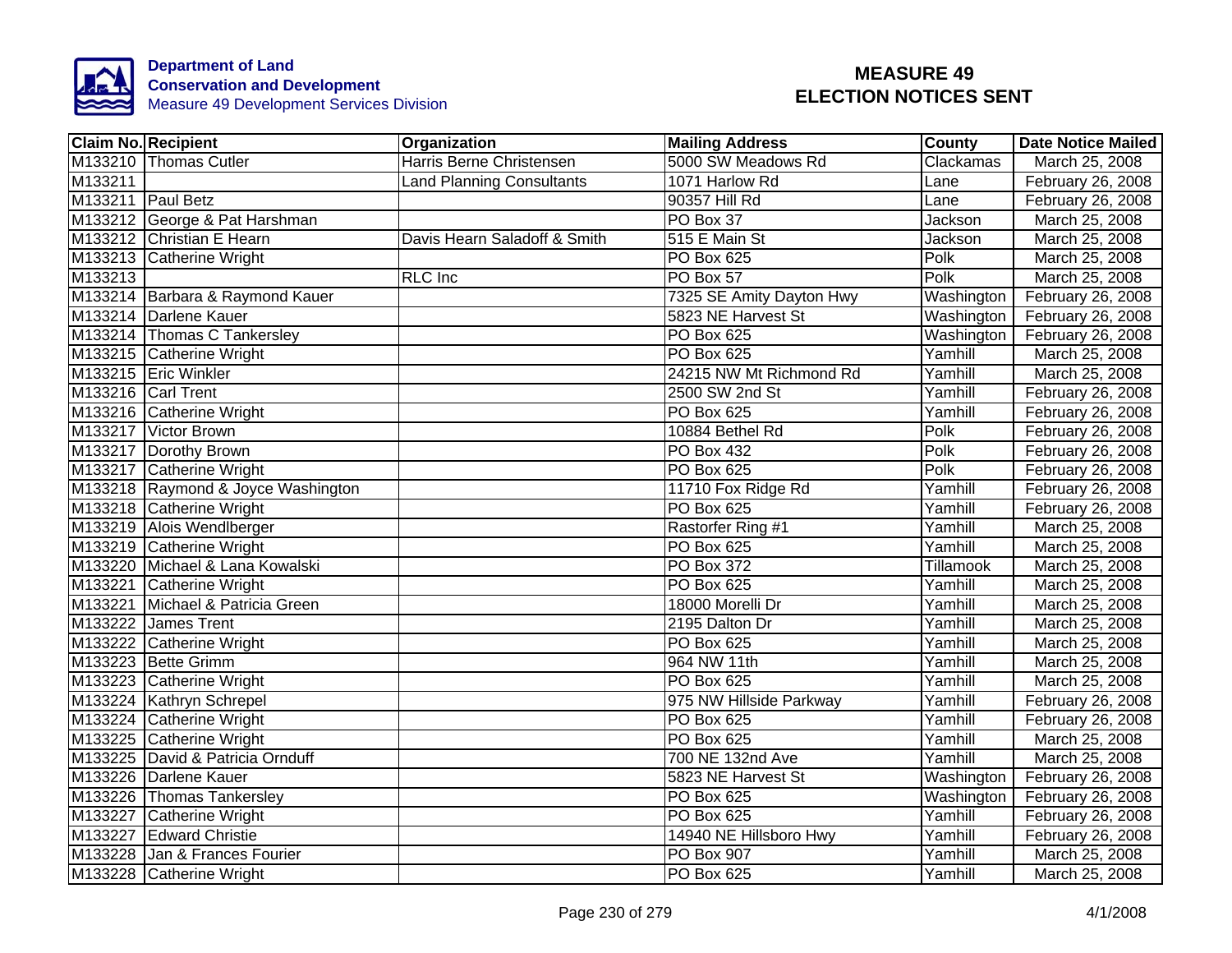

|         | <b>Claim No. Recipient</b>           | Organization                 | <b>Mailing Address</b>   | <b>County</b> | <b>Date Notice Mailed</b> |
|---------|--------------------------------------|------------------------------|--------------------------|---------------|---------------------------|
|         | M133229 John Bernards                |                              | 13801 SW Masonville Rd   | Yamhill       | March 25, 2008            |
|         | M133229 Patrick & Jeanette Bernards  |                              | 14295 SW Masonville Rd   | Yamhill       | March 25, 2008            |
|         | M133229 Catherine Wright             |                              | <b>PO Box 625</b>        | Yamhill       | March 25, 2008            |
|         | M133229 Michael & Christine Bernards |                              | 18755 NW Hwy 18          | Yamhill       | March 25, 2008            |
|         | M133230 Catherine Wright             |                              | PO Box 625               | Yamhill       | February 26, 2008         |
|         | M133230 Edna Long                    |                              | PO Box 374               | Yamhill       | February 26, 2008         |
|         | M133231 Muriel Phillips              |                              | 7148 SW Murray Blvd      | Yamhill       | February 26, 2008         |
|         | M133231 Stephen & Linda Beardslee    |                              | 23601 SE 221st St        | Yamhill       | February 26, 2008         |
|         | M133231 Catherine Wright             |                              | <b>PO Box 625</b>        | Yamhill       | February 26, 2008         |
|         | M133231 Mary Beardslee               |                              | 14711 81st Ave Ct E      | Yamhill       | February 26, 2008         |
|         | M133232 Lawrence Salmony             |                              | 3481 Augusta National Dr | Lane          | March 25, 2008            |
|         | M133233 Lynn & Claudia Hoefer        |                              | 33327 Hoefer Dr NE       | Linn          | February 26, 2008         |
|         | M133234 Richard Heater               | Tokasa Farm                  | <b>PO Box 496</b>        | Marion        | February 26, 2008         |
|         | M133235 Thelma Van Bergen            |                              | PO Box 444               | Yamhill       | February 26, 2008         |
|         | M133235 Mark Fancey                  |                              | <b>PO Box 235</b>        | Yamhill       | February 26, 2008         |
|         | M133236 Paul & Margaret Steed        |                              | 13990 McCaleb Rd         | Polk          | March 25, 2008            |
|         | M133237 E Ray Phelps                 |                              | 20750 SW Pock Creek Rd   | Yamhill       | March 25, 2008            |
|         | M133237 Mark Fancey                  |                              | <b>PO Box 235</b>        | Yamhill       | March 25, 2008            |
|         | M133238 David & Alice Schneider      |                              | 2947 Leonard Ave         | Jackson       | March 25, 2008            |
|         | M133239 Susan & David Alleman        |                              | 8500 Upper Applegate Rd  | Jackson       | March 25, 2008            |
|         | M133239 Christian E Hearn            | Davis Hearn Saladoff & Smith | 515 E Main St            | Jackson       | March 25, 2008            |
|         | M133240 Edwin & Esther Wallace       |                              | PO Box 332               | <b>Marion</b> | February 26, 2008         |
|         | M133241 Wally & Elaine Antoni        |                              | 34160 SE Hwy 26          | Clackamas     | February 26, 2008         |
|         | M133242 Christian E Hearn            | Davis Hearn Saladoff & Smith | 515 E Main St            | Jackson       | March 25, 2008            |
| M133242 |                                      | Yeshe Nyingpo Inc            | PO Box 64                | Jackson       | March 25, 2008            |
|         | M133243 Michael Foster               |                              | 15750 S Pierce Rd        | Clackamas     | March 25, 2008            |
|         | M133244 Carole & Darrell Lyons       |                              | 19427 S Redland Rd       | Clackamas     | March 25, 2008            |
|         | M133245 Dawn Pavitt                  |                              | PO Box 5                 | Lincoln       | March 25, 2008            |
|         | M133245   Kathleen & Elmer Ostling   |                              | 5154 S Beaver Creek Rd   | Lincoln       | March 25, 2008            |
|         | M133246 Dawn Pavitt                  |                              | PO Box 5                 | Lincoln       | March 25, 2008            |
| M133246 |                                      | <b>Ungers Co</b>             | 7038 N Bayview Rd        | Lincoln       | March 25, 2008            |
|         | M133247 Dawn Pavitt                  |                              | PO Box 5                 | Lincoln       | February 26, 2008         |
| M133247 |                                      | <b>Ungers Co</b>             | 7038 N Bayview Rd        | Lincoln       | February 26, 2008         |
|         | M133248 Dawn Pavitt                  |                              | PO Box 5                 | Lincoln       | February 26, 2008         |
|         | M133248 Verba Croston                |                              | 12481 Elk City Rd        | Lincoln       | February 26, 2008         |
|         | M133249 Joseph & Janyce Steenkolk    |                              | 184 Salado Rd            | Lincoln       | February 26, 2008         |
|         | M133249 Dawn Pavitt                  |                              | PO Box 5                 | Lincoln       | February 26, 2008         |
|         | M133250 James Olsen                  |                              | 8930 Suver Rd            | Linn          | March 25, 2008            |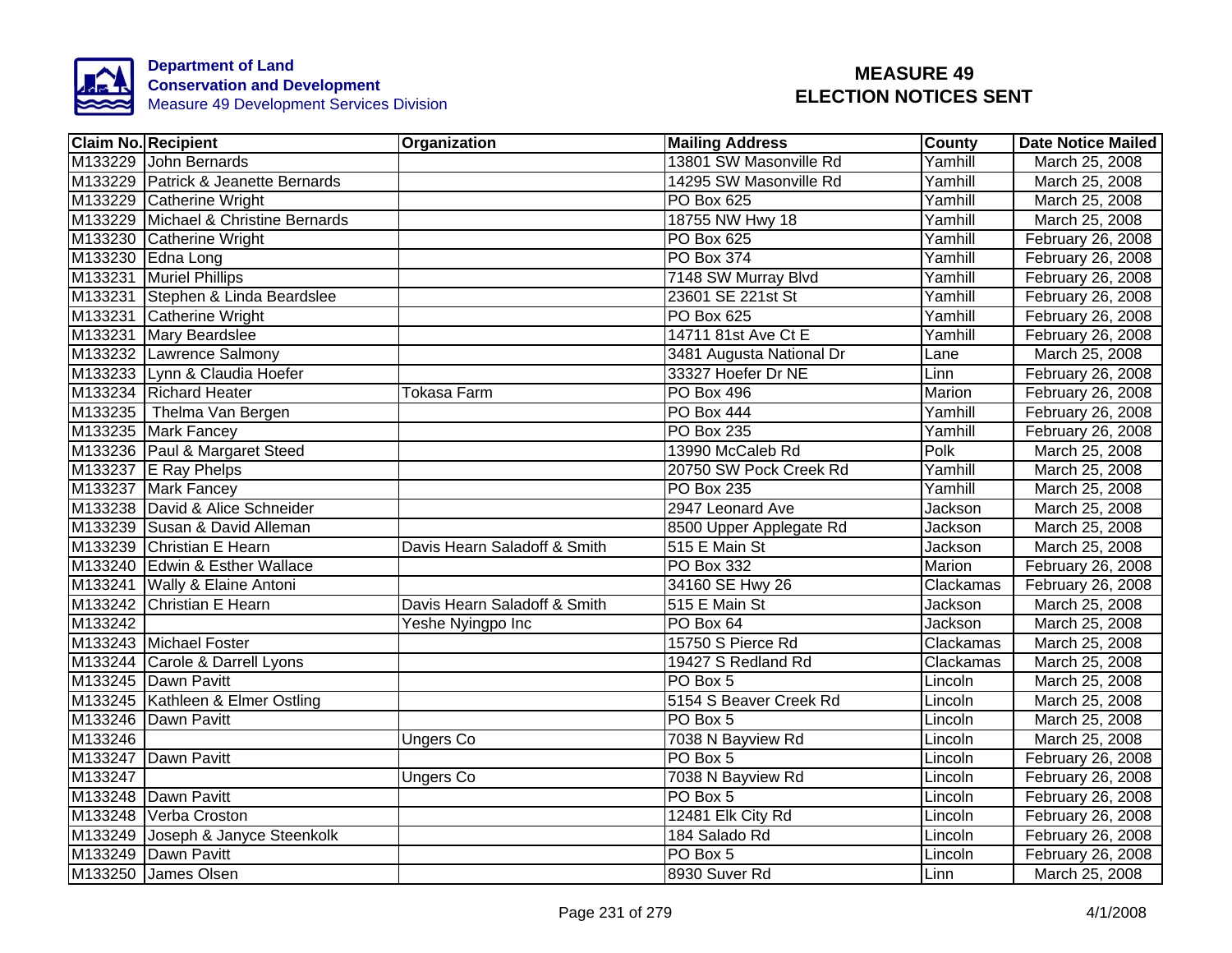

| <b>Claim No. Recipient</b> |                         | Organization                | <b>Mailing Address</b> | <b>County</b> | <b>Date Notice Mailed</b> |
|----------------------------|-------------------------|-----------------------------|------------------------|---------------|---------------------------|
|                            | M133250 Carolyn Olsen   |                             | 3240 Seven Mile Ln     | Linn          | March 25, 2008            |
|                            | M133250 Joel D Kalberer | <b>Weatherford Thompson</b> | <b>PO Box 667</b>      | Linn          | March 25, 2008            |
|                            | M133251 James Olsen     |                             | 8930 Suver Rd          | Linn          | March 25, 2008            |
|                            | M133251 Carolyn Olsen   |                             | 3240 Seven Mile Ln     | Linn          | March 25, 2008            |
| M133251                    | Joel D Kalberer         | <b>Weatherford Thompson</b> | PO Box 667             | Linn          | March 25, 2008            |
| M133252                    |                         | Jenks-Olsen Land Co         | 8930 Suver Rd          | Polk          | March 25, 2008            |
|                            | M133252 Joel D Kalberer | <b>Weatherford Thompson</b> | PO Box 667             | Polk          | March 25, 2008            |
|                            | M133253 Carolyn Olsen   | Jenks-Olsen Land Co         | 8930 Suver Rd          | Polk          | March 25, 2008            |
|                            | M133253 Joel D Kalberer | <b>Weatherford Thompson</b> | PO Box 667             | Polk          | March 25, 2008            |
|                            | M133254 Carolyn Olsen   | Jenks-Olsen Land Co         | 8930 Suver Rd          | Polk          | March 25, 2008            |
|                            | M133254 Joel D Kalberer | <b>Weatherford Thompson</b> | PO Box 667             | Polk          | March 25, 2008            |
| M133255                    |                         | Jenks-Olsen Land Co         | 8930 Suver Rd          | Polk          | March 25, 2008            |
|                            | M133255 Joel D Kalberer | Weatherford Thompson        | <b>PO Box 667</b>      | Polk          | March 25, 2008            |
|                            | M133256 Carolyn Olsen   | Jenks-Olsen Land Co         | 8930 Suver Rd          | Polk          | March 25, 2008            |
|                            | M133256 Joel D Kalberer | <b>Weatherford Thompson</b> | <b>PO Box 667</b>      | Polk          | March 25, 2008            |
| M133257                    |                         | Jenks-Olsen Land Co         | 8930 Suver Rd          | Polk          | March 25, 2008            |
|                            | M133257 Joel D Kalberer | <b>Weatherford Thompson</b> | <b>PO Box 667</b>      | Polk          | March 25, 2008            |
|                            | M133258 Joel D Kalberer |                             | <b>PO Box 667</b>      | Polk          | March 25, 2008            |
|                            | M133258 Carolyn Olsen   | Jenks-Olsen Land Co         | 8930 Suver Rd          | Polk          | March 25, 2008            |
| M133259                    |                         | Jenks-Olsen Land Co         | 8930 Suver Rd          | Polk          | March 25, 2008            |
|                            | M133259 Joel D Kalberer | <b>Weatherford Thompson</b> | <b>PO Box 667</b>      | Polk          | March 25, 2008            |
|                            | M133260 Carolyn Olsen   | Jenks-Olsen Land Co         | 8930 Suver Rd          | Polk          | March 25, 2008            |
|                            | M133260 Joel D Kalberer | <b>Weatherford Thompson</b> | <b>PO Box 667</b>      | Polk          | March 25, 2008            |
|                            | M133261 Carolyn Olsen   | Jenks-Olsen Land Co         | 8930 Suver Rd          | Polk          | March 25, 2008            |
|                            | M133261 Joel D Kalberer | <b>Weatherford Thompson</b> | <b>PO Box 667</b>      | Polk          | March 25, 2008            |
| M133262                    |                         | Jenks-Olsen Land Co         | 8930 Suver Rd          | Polk          | March 25, 2008            |
|                            | M133262 Joel D Kalberer | <b>Weatherford Thompson</b> | <b>PO Box 667</b>      | Polk          | March 25, 2008            |
|                            | M133263 Carolyn Olsen   | Jenks-Olsen Land Co         | 8930 Suver Rd          | Polk          | March 25, 2008            |
|                            | M133263 Joel D Kalberer | <b>Weatherford Thompson</b> | <b>PO Box 667</b>      | Polk          | March 25, 2008            |
|                            | M133264 Carolyn Olsen   | Jenks-Olsen Land Co         | 8930 Suver Rd          | Polk          | March 25, 2008            |
|                            | M133264 Joel D Kalberer | <b>Weatherford Thompson</b> | PO Box 667             | Polk          | March 25, 2008            |
|                            | M133265 Carolyn Olsen   | Jenks-Olsen Land Co         | 8930 Suver Rd          | Polk          | March 25, 2008            |
|                            | M133265 Joel D Kalberer | <b>Weatherford Thompson</b> | PO Box 667             | Polk          | March 25, 2008            |
|                            | M133266 Matthias Beyer  |                             | 12506 S Wildcat Rd     | Clackamas     | March 25, 2008            |
|                            | M133266 Claire Ferlan   |                             | 38980 S Sawtell Rd     | Clackamas     | March 25, 2008            |
|                            | M133266 Stanley Beyer   |                             | 39308 S Cooper Rd      | Clackamas     | March 25, 2008            |
|                            | M133266 Roger Beyer     |                             | 39486 S Cooper Rd      | Clackamas     | March 25, 2008            |
|                            | M133266 Roy Beyer       |                             | 10839 S Tolliver Rd    | Clackamas     | March 25, 2008            |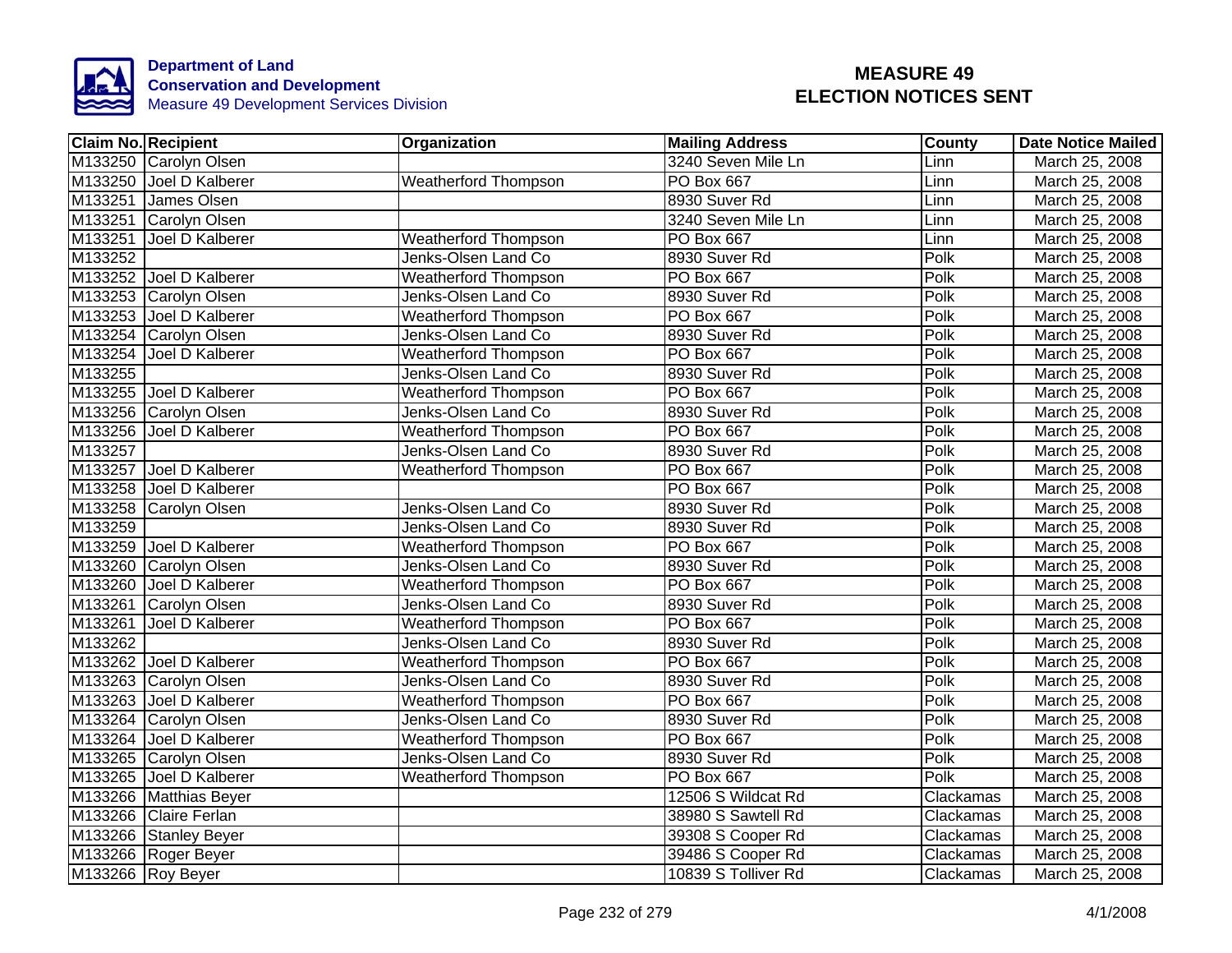

| <b>Claim No. Recipient</b>           | Organization                  | <b>Mailing Address</b>        | <b>County</b>              | Date Notice Mailed |
|--------------------------------------|-------------------------------|-------------------------------|----------------------------|--------------------|
| M133266 Timothy Beyer                |                               | 33380 S Barlow Rd             | Clackamas                  | March 25, 2008     |
| M133267 Matthias Beyer               |                               | 12506 S Wildcat Rd            | Clackamas                  | March 25, 2008     |
| M133267 Claire Ferlan                |                               | 38980 S Sawtell Rd            | Clackamas                  | March 25, 2008     |
| M133267 Stanley Beyer                |                               | 39308 S Cooper Rd             | Clackamas                  | March 25, 2008     |
| M133267 Roger Beyer                  |                               | 39486 S Cooper Rd             | Clackamas                  | March 25, 2008     |
| M133267 Roy Beyer                    |                               | 10839 S Tolliver Rd           | Clackamas                  | March 25, 2008     |
| M133267 Timothy Beyer                |                               | 33380 S Barlow Rd             | Clackamas                  | March 25, 2008     |
| M133268 Juliana Waibel               |                               | 4250 SW Minter Bridge Rd      | Washington                 | February 26, 2008  |
| M133268 Charles Waibel               |                               | 5630 SW Windsor Ct            | Washington                 | February 26, 2008  |
| M133269 Richard & Kathleen Towery    |                               | 1028 Talbot Rd SE             | Marion                     | February 26, 2008  |
| M133269 William Towery               |                               | 8758 Stayton Rd SE            | Marion                     | February 26, 2008  |
| M133270 Richard & Kathleen Towery    |                               | 1028 Talbot Rd SE             | Marion                     | February 27, 2008  |
| M133270 William Towery               |                               | 8758 Stayton Rd SE            | Marion                     | February 27, 2008  |
| M133271 Clement Sparks               |                               | 980 NE Sunrise St             | Washington                 | February 27, 2008  |
| M133272 Norman F Webb                |                               | 111412th St SE                | Linn                       | March 25, 2008     |
| M133272 Philip & Suzanne Clark       |                               | 31389 Allen Ln                | Linn                       | March 25, 2008     |
| M133273 Norman F Webb                |                               | 111412th St SE                | <b>Polk</b>                | March 25, 2008     |
| M133273 Clarence Hoefling            |                               | 8665 Hopewell Rd NW           | <b>Polk</b>                | March 25, 2008     |
| M133274 Jay Richardson               |                               | 3 Centerpointe Dr Ste 250     | Washington                 | February 27, 2008  |
| M133274 Milburn & Velma Ziegler      |                               | 3801 Hayes St #107            | Washington                 | February 27, 2008  |
| M133275 Jay Richardson               |                               | 3 Centerpointe Dr Ste 250     | Washington                 | February 27, 2008  |
| M133275 Milburn & Velma Ziegler      |                               | 3801 Hayes St #107            | Washington                 | February 27, 2008  |
| M133276 Jay Richardson               |                               | 3 Centerpointe Dr Ste 250     | Washington                 | February 27, 2008  |
| M133276 Milburn & Velma Ziegler      |                               | 3801 Hayes St #107            | Washington                 | February 27, 2008  |
| M133277 Robert & Marilyn Chamberlain |                               | 25885 SW Mountain Rd          | Clackamas                  | February 27, 2008  |
| M133278 Grover & Ora Jelden          |                               | 22055 Gap Rd                  | Linn                       | February 27, 2008  |
| M133279 Valerie Weaver               |                               | 39150 Griggs Dr               | $\overline{\mathsf{Linn}}$ | March 25, 2008     |
| M133280 Mary Bernhardt               |                               | 15871 SE 322nd Ave            | Clackamas                  | February 27, 2008  |
| M133281 Ted & Patricia Hodges        |                               | 19540 S Cedar Creek Ln        | Clackamas                  | February 27, 2008  |
| M133282 James Wynne                  |                               | 1978 Fieldcredst Ct S         | Linn                       | March 25, 2008     |
| M133283 Ruth Sowa                    |                               | 18438 S Holly Ln              | Clackamas                  | February 27, 2008  |
| M133284 Dorothy S Cofield            |                               | 12725 SW Millikan Way Ste 300 | Clackamas                  | March 25, 2008     |
| M133284 Barbara Ellison              |                               | <b>PO Box 755</b>             | Clackamas                  | March 25, 2008     |
| M133285                              | Clear Creek Rainbow Ranch Inc | 18826 S Ridge Rd              | Clackamas                  | March 25, 2008     |
| M133286 Thomas & Julia Tibbs Jr      |                               | 6070 SW 190th Ave             | Washington                 | March 25, 2008     |
| M133287 Tyler Tibbs                  |                               | 6070 SW 190th Ave             | Washington                 | March 25, 2008     |
| M133287 Ashley Tibbs                 |                               | 21270 NW West Union Rd        | Washington                 | March 25, 2008     |
| M133287 Abigail Tibbs                |                               | 1819 Q St NW                  | Washington                 | March 25, 2008     |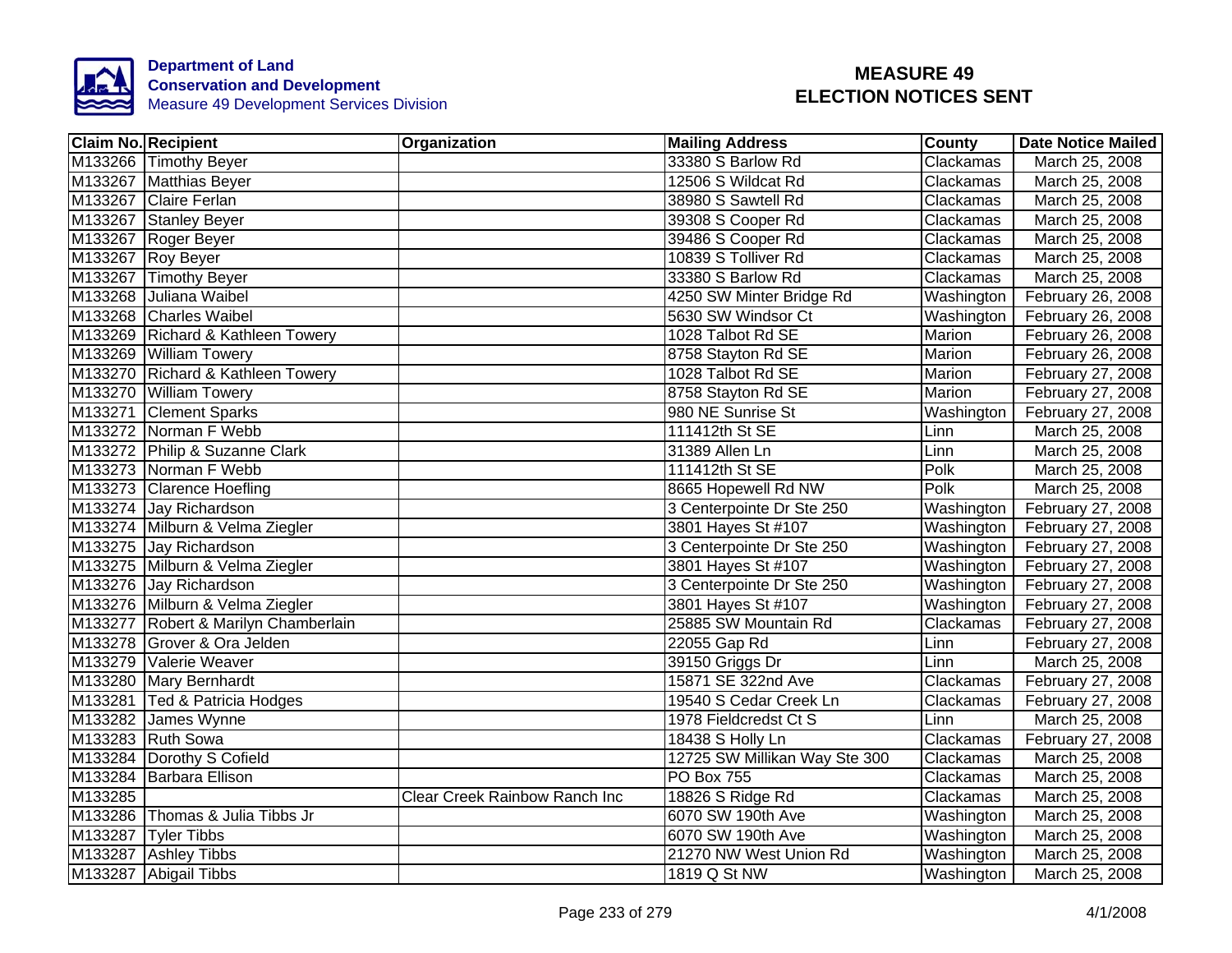

| <b>Claim No. Recipient</b>       | Organization            | <b>Mailing Address</b>      | <b>County</b> | Date Notice Mailed |
|----------------------------------|-------------------------|-----------------------------|---------------|--------------------|
| M133288 Donna & Paul Lipscomb    |                         | 4633 Century Dr S           | Marion        | March 25, 2008     |
| M133288 Marie Lucas              |                         | 1868 Nut Tree Dr NW         | Marion        | March 25, 2008     |
| M133289 Norman Waterbury         |                         | 28788 Gimpl Hill Rd         | Lane          | February 27, 2008  |
| M133289 Joe & Barbara Brewer     |                         | 28305 Goudyville Rd         | Lane          | February 27, 2008  |
| M133290 Richard Slocum           |                         | 29259 Clear Lake Rd         | Lane          | March 25, 2008     |
| M133290 Norman Waterbury         |                         | 28788 Gimpl Hill Rd         | Lane          | March 25, 2008     |
| M133291 Geneva Davis             |                         | 34220 Garoutte Rd           | Lane          | March 25, 2008     |
| M133291 Norman Waterbury         |                         | 28788 Gimpl Hill Rd         | Lane          | March 25, 2008     |
| M133292 Norman Waterbury         |                         | 28788 Gimpl Hill Rd         | Lane          | March 25, 2008     |
| M133292 Daniel Defoe             |                         | 90751 Prairie Rd            | Lane          | March 25, 2008     |
| M133293 Jeralee Swearengin       |                         | 32611 Saginaw W Rd          | Lane          | February 27, 2008  |
| M133293 Norman Waterbury         |                         | 28788 Gimpl Hill Rd         | Lane          | February 27, 2008  |
| M133294 Patricia Riley           |                         | 32664 E Lynx Hollow Rd      | Lane          | February 27, 2008  |
| M133294 Norman Waterbury         |                         | 28788 Gimpl Hill Rd         | Lane          | February 27, 2008  |
| M133295 Norman Waterbury         |                         | 28788 Gimpl Hill Rd         | Lane          | February 27, 2008  |
| M133295 Verna Wagner             |                         | 95226 Oaklea Dr             | Lane          | February 27, 2008  |
| M133296   Tod Wilson             |                         | 20230 Hazelton Rd           | Lane          | March 25, 2008     |
| M133296 Norman Waterbury         |                         | 28788 Gimpl Hill Rd         | Lane          | March 25, 2008     |
| M133297 Norman Waterbury         |                         | 28788 Gimpl Hill Rd         | Lane          | March 25, 2008     |
| M133297 Mike Scheidt             |                         | 90300 Hill Rd               | Lane          | March 25, 2008     |
| M133298 Norman Waterbury         |                         | 28788 Gimpl Hill Rd         | Lane          | February 27, 2008  |
| M133298 Patrick & Barbara Mooney |                         | 35379 Brabham Rd            | Lane          | February 27, 2008  |
| M133299 Velma Roberts            |                         | 18685 Falls City Hwy        | Polk          | March 25, 2008     |
| M133300 Karen Lyman              |                         | 20515 SW Edy Rd             | Washington    | March 25, 2008     |
| M133301 Jimmy & Paula Clure      |                         | <b>PO Box 1027</b>          | Washington    | March 25, 2008     |
| M133302 Jay Richardson           |                         | 3 Centerpointe Dr Ste 250   | Washington    | March 25, 2008     |
| M133302                          | Ziegler-Olsen Farms Inc | 20125 SW Hillsboro Hwy      | Washington    | March 25, 2008     |
| M133303 Ronald & Linda Erickson  |                         | 4700 SW Macadam Ave Ste 301 | Multnomah     | March 25, 2008     |
| M133303 Joan Herren              |                         | 6290 Belmont Way            | Multnomah     | March 25, 2008     |
| M133304 Marguerite Claeys        |                         | 34180 NW Bagley Rd          | Washington    | February 27, 2008  |
| M133304 Jay Richardson           |                         | 3 Centerpointe Dr Ste 250   | Washington    | February 27, 2008  |
| M133305 Marguerite Claeys        |                         | 34180 NW Bagley Rd          | Washington    | February 27, 2008  |
| M133305 Jay Richardson           |                         | 3 Centerpointe Dr Ste 250   | Washington    | February 27, 2008  |
| M133306 Norman Waterbury         |                         | 28788 Gimpl Hill Rd         | Lane          | February 27, 2008  |
| M133306 Edison Kenyon            |                         | 86627 Pine Grove Rd         | Lane          | February 27, 2008  |
| M133307 Norman Waterbury         |                         | 28788 Gimpl Hill Rd         | Lane          | March 25, 2008     |
| M133307 Ron Troutman             |                         | PO Box 628                  | Lane          | March 25, 2008     |
| M133308 Trenor & Helen Scott     |                         | 346 Bickford Dr             | Josephine     | February 27, 2008  |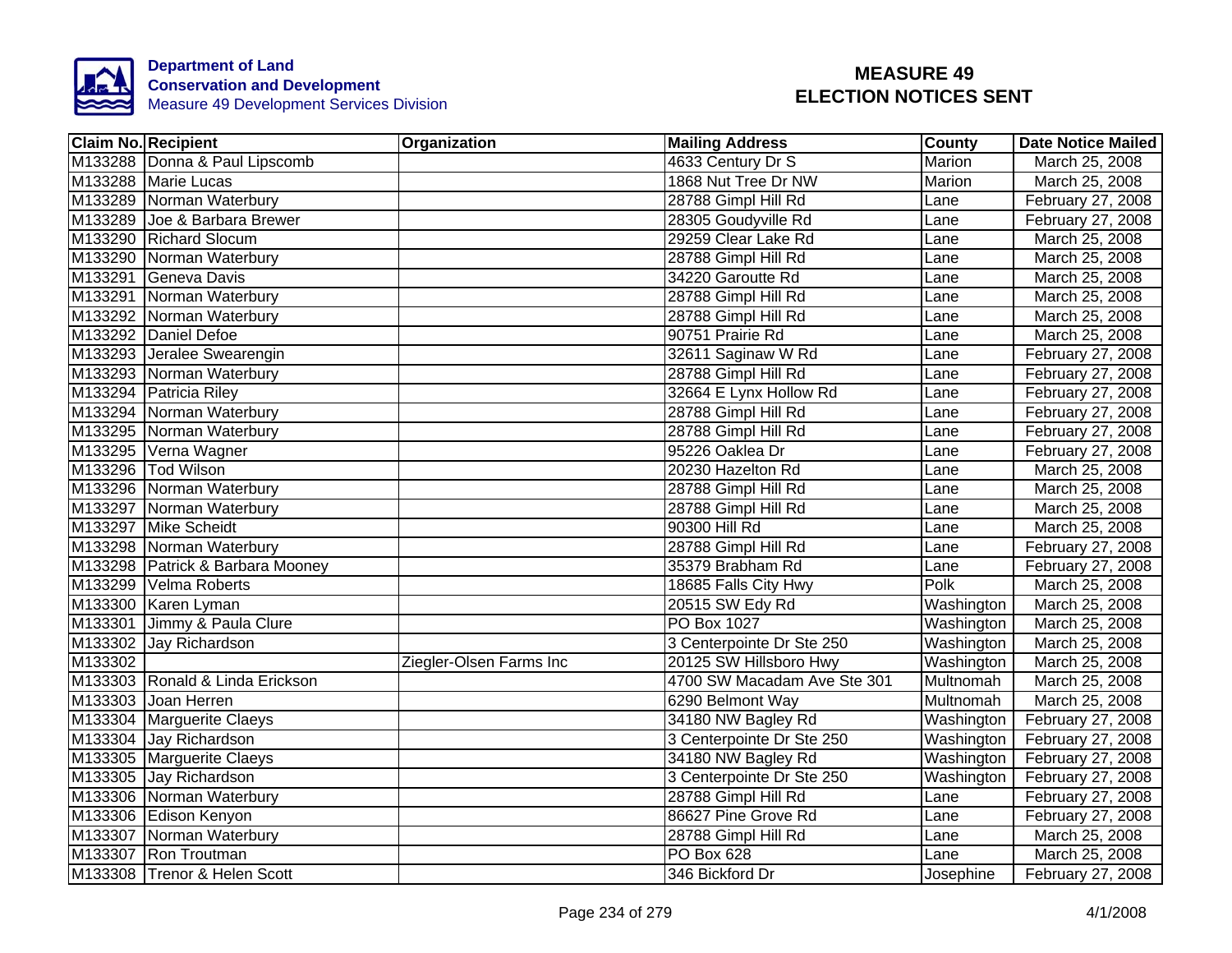

|         | <b>Claim No. Recipient</b>          | <b>Organization</b>         | <b>Mailing Address</b>      | <b>County</b> | Date Notice Mailed |
|---------|-------------------------------------|-----------------------------|-----------------------------|---------------|--------------------|
|         | M133309 Trenor & Helen Scott        |                             | 346 Bickford Dr             | Josephine     | February 27, 2008  |
|         | M133310 Trenor & Helen Scott        |                             | 346 Bickford Dr             | Josephine     | March 25, 2008     |
|         | M133311 Trenor & Helen Scott        |                             | 346 Bickford Dr             | Josephine     | February 27, 2008  |
|         | M133312 Trenor & Helen Scott        |                             | 346 Bickford Dr             | Josephine     | February 27, 2008  |
|         | M133313 Trenor & Helen Scott        |                             | 346 Bickford Dr             | Josephine     | February 27, 2008  |
|         | M133314 Robert E Corey              | <b>Corey Partners</b>       | 3380 Acorn Ln S             | Marion        | February 27, 2008  |
|         | M133315 Robert S & Nancy Corey      |                             | 37264 Camp Creek Rd         | Lane          | February 27, 2008  |
|         | M133316 Cleophas & Marjorie Wolf    |                             | 8551 S Vale Garden Rd       | Clackamas     | February 27, 2008  |
|         | M133317 Norman Waterbury            |                             | 28788 Gimpl Hill Rd         | Lane          | March 25, 2008     |
|         | M133317 Donald B & Faye Bowers      |                             | 2535 Olive St               | Lane          | March 25, 2008     |
|         | M133318 Philip R Olson              | Hyr Inc                     | 23725 Old Bethel Rd         | Polk          | February 27, 2008  |
|         | M133319 Adolfo & Janice Blanco      |                             | 5810 NE Duniway Rd          | Yamhill       | February 27, 2008  |
|         | M133320 David Stearns               |                             | 16378 Pleasant Valley Dr NE | Clackamas     | March 25, 2008     |
| M133320 |                                     | <b>IFA Nurseries Inc</b>    | 136 Territorial Rd NE       | Clackamas     | March 25, 2008     |
|         | M133321 Philip R & Gretchen H Olson |                             | 23725 SE Old Bethel Rd      | Yamhill       | March 25, 2008     |
|         | M133322 Raymond & Patricia Davidson |                             | 47892 Holbrook Creek Rd     | <b>Baker</b>  | March 25, 2008     |
|         | M133322 Marilee Williams            |                             | 36739 Allstend Ln           | <b>Baker</b>  | March 25, 2008     |
|         | M133322 Dale Davidson               |                             | 724 Fillmore St             | <b>Baker</b>  | March 25, 2008     |
|         | M133322 Dan & Janice Aamodt         |                             | 14705 SW 139th Ave          | <b>Baker</b>  | March 25, 2008     |
|         | M133322 Judy Brantley               |                             | 19421 Big Springs Rd        | <b>Baker</b>  | March 25, 2008     |
|         | M133323 Faye Smith                  |                             | 14000 SW Masonville Rd      | Yamhill       | March 25, 2008     |
|         | M133324 Bernice Smith               |                             | 6432 Casper Dr N            | Marion        | February 27, 2008  |
|         | M133324 Doug Koster                 |                             | 8476 Amanda Way SE          | <b>Marion</b> | February 27, 2008  |
|         | M133325 Marion & Lucille Marsh      |                             | 22132 S Crestview Dr        | Clackamas     | February 27, 2008  |
|         | M133326 William Carpenter Jr        |                             | 474 Willamette St Ste 303   | Lane          | February 27, 2008  |
|         | M133326 Gary & Carol Shaw           |                             | 26560 Chapman Heights Rd    | Lane          | February 27, 2008  |
|         | M133327 Michael & Christine Bass    |                             | 1102 N Springbrook Rd #257  | Washington    | March 25, 2008     |
|         | M133328 Ronald Stokes               |                             | 34220 W Wayland Dr          | Benton        | March 25, 2008     |
|         | M133328 Dewey Stokes Jr             |                             | 25287 Stokes Ln             | Benton        | March 25, 2008     |
|         | M133329 Donald Cobine               |                             | 9585 Wells Landing Rd       | Polk          | February 27, 2008  |
|         | M133330 Evelyn & Ken Lawrence       |                             | 414 53rd Ave NW             | Polk          | March 25, 2008     |
|         | M133331 Anne Chaimov                |                             | 3015 NW Mckinley            | Clackamas     | February 27, 2008  |
|         | M133331 Kenneth Dimick              |                             | 9632 Winsome Ct             | Clackamas     | February 27, 2008  |
|         | M133331 James D Zupancic Cre        | The Zupancic Group Inc      | 16869 SW 65th Ave #196      | Clackamas     | February 27, 2008  |
|         | M133332 Cynthia & Joseph Van Lom    | Freeman Properties West LLC | PO Box 25744                | Curry         | February 27, 2008  |
|         | M133333 Deanna Daschel              |                             | 17366 S Gronlund Rd         | Clackamas     | February 27, 2008  |
|         | M133333 Christopher Koback          | Davis Wright Tremaine LLP   | 1300 SW Fifth Ave           | Clackamas     | February 27, 2008  |
| M133334 |                                     | <b>Hubbard Farms Inc</b>    | 27511 W Ingram Island Rd    | Benton        | February 27, 2008  |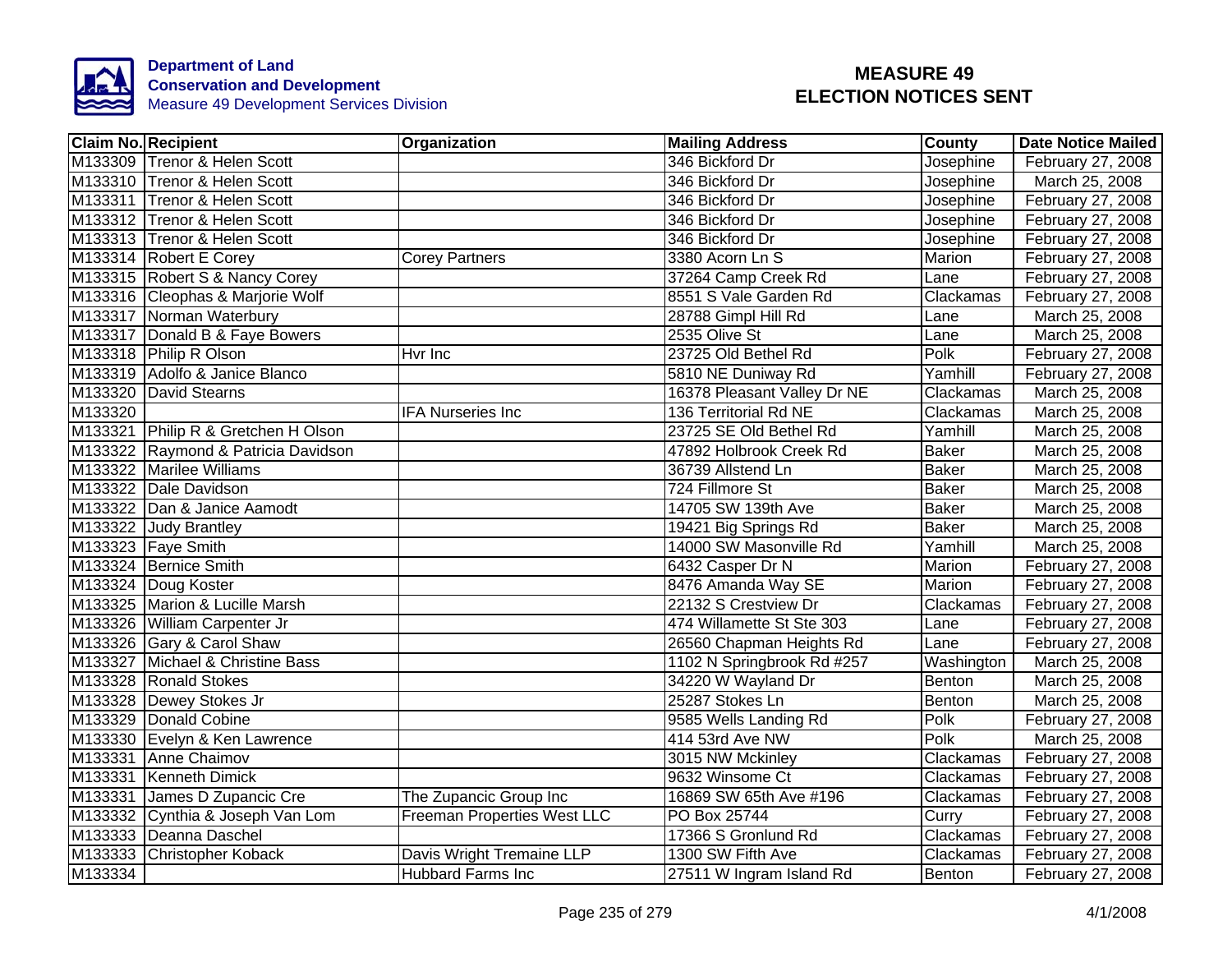

|         | Claim No. Recipient                  | <b>Organization</b>           | Mailing Address            | <b>County</b>     | <b>Date Notice Mailed</b> |
|---------|--------------------------------------|-------------------------------|----------------------------|-------------------|---------------------------|
|         | M133334 Peter Sergienko              |                               | 1300 SW Fifth Ave Ste 2300 | Benton            | February 27, 2008         |
|         | M133336 Thomas & Ellen Baird         |                               | 6965 SW Venture Dr         | Washington        | March 25, 2008            |
|         | M133336 Stark Ackerman               | <b>Black Helterline LLP</b>   | 805 SW Broadway Ste 1900   | Washington        | March 25, 2008            |
| M133337 | Stark Ackerman                       | <b>Black Helterline LLP</b>   | 805 SW Broadway Ste 1900   | Jefferson         | March 25, 2008            |
| M133337 |                                      | H & J & R Lee Enterprises     | 17527 SW Kelok Rd          | <b>Jefferson</b>  | March 25, 2008            |
|         | M133338 Stark Ackerman               | <b>Black Helterline LLP</b>   | 805 SW Broadway Ste 1900   | Clatsop           | March 25, 2008            |
| M133338 |                                      | Tynkila Farms Inc             | 92768 Pearson Rd           | Clatsop           | March 25, 2008            |
|         | M133339 Jack Erickson                |                               | 4900 SW Griffith Dr        | Tillamook         | February 27, 2008         |
|         | M133339 Stark Ackerman               | <b>Black Helterline LLP</b>   | 805 SW Broadway Ste 1900   | Tillamook         | February 27, 2008         |
|         | M133340 Jack Erickson                |                               | 4900 SW Griffith Dr        | Washington        | March 25, 2008            |
|         | M133340 Stark Ackerman               | <b>Black Helterline LLP</b>   | 805 SW Broadway Ste 1900   | Washington        | March 25, 2008            |
|         | M133341 Jack Fazio                   |                               | 29244 NW Sauvie Island Rd  | Multnomah         | February 27, 2008         |
|         | M133341 Stark Ackerman               | <b>Black Helterline LLP</b>   | 805 SW Broadway Ste 1900   | Multnomah         | February 27, 2008         |
|         | M133342 Steve Schell                 | <b>Black Helterline LLP</b>   | 805 SW Broadway Ste 1900   | Clackamas         | February 27, 2008         |
|         | M133342 Winifred Edmunds             |                               | 6140 SW Briar Patch Ln     | Clackamas         | February 27, 2008         |
|         | M133343 Johnie Baker                 | Michael J Lilly               | 6600 SW 92nd Ave Ste 280   | <b>Tillamook</b>  | March 25, 2008            |
|         | M133344 Michael J Lilly              |                               | 6600 SW 92nd Ave Ste 280   | <b>Hood River</b> | March 25, 2008            |
|         | M133344 Emily McMahon                |                               | 436 McKinley St SE         | <b>Hood River</b> | March 25, 2008            |
|         | M133345 Michael J Lilly              |                               | 6600 SW 92nd Ave Ste 280   | Wasco             | March 25, 2008            |
|         | M133345 Kenneth Thomas               |                               | 436 McKinley St SE         | Wasco             | March 25, 2008            |
|         | M133346 Leonard & Judith Chapin      |                               | 20153 S Central Point Rd   | Clackamas         | February 27, 2008         |
|         | M133346 Michael J Lilly              |                               | 6600 SW 92nd Ave Ste 280   | Clackamas         | February 27, 2008         |
|         | M133347 Hazel Timmons                |                               | 17700 NE Timmons Ln        | Yamhill           | February 27, 2008         |
|         | M133347 Michael Robinson             | Perkins Coie LLP              | 1120 NW Couch 10th Flr     | Yamhill           | February 27, 2008         |
|         | M133348 Ellen Allen                  |                               | 1808 Nut Tree Dr NW        | Polk              | February 27, 2008         |
|         | M133348 Michael C Petersen           | Heltzel Upjohn                | <b>PO Box 1048</b>         | Polk              | February 27, 2008         |
|         | M133349 James & Beverly Teal         |                               | 2515 E Ellendale Ave       | Polk              | February 27, 2008         |
|         | M133349 Mitch Teal                   | <b>Prudential Real Estate</b> | 340 Vista Dr SE            | Polk              | February 27, 2008         |
|         | M133350 Franklin R & Frances D Young |                               | 26474 S Gelbrich Rd        | Clackamas         | February 27, 2008         |
|         | M133351 Franklin R & Frances D Young |                               | 26474 S Gelbrich Rd        | Clackamas         | February 27, 2008         |
|         | M133352 Franklin R & Frances D Young |                               | 26474 S Gelbrich Rd        | Clackamas         | February 27, 2008         |
|         | M133353 Alan Montgomery              |                               | 83615 Clear Lake Rd        | Lane              | March 25, 2008            |
|         | M133353 Bruce Montgomery             |                               | 269 Elk Creek Rd           | Lane              | March 25, 2008            |
|         | M133353 Ron R Funke Aicp             |                               | 2595 Charnelton St         | Lane              | March 25, 2008            |
|         | M133354 Thomas & Gwen Cordon         |                               | 83369 Rattlesnake Rd       | Lane              | February 27, 2008         |
|         | M133354 Ron R Funke Aicp             |                               | 2595 Charnelton St         | Lane              | February 27, 2008         |
|         | M133355 Dan Reeves                   |                               | PO Box 1940                | Clackamas         | March 25, 2008            |
|         | M133356 Allen Pliska                 |                               | 1264 NW Summit             | Multnomah         | February 27, 2008         |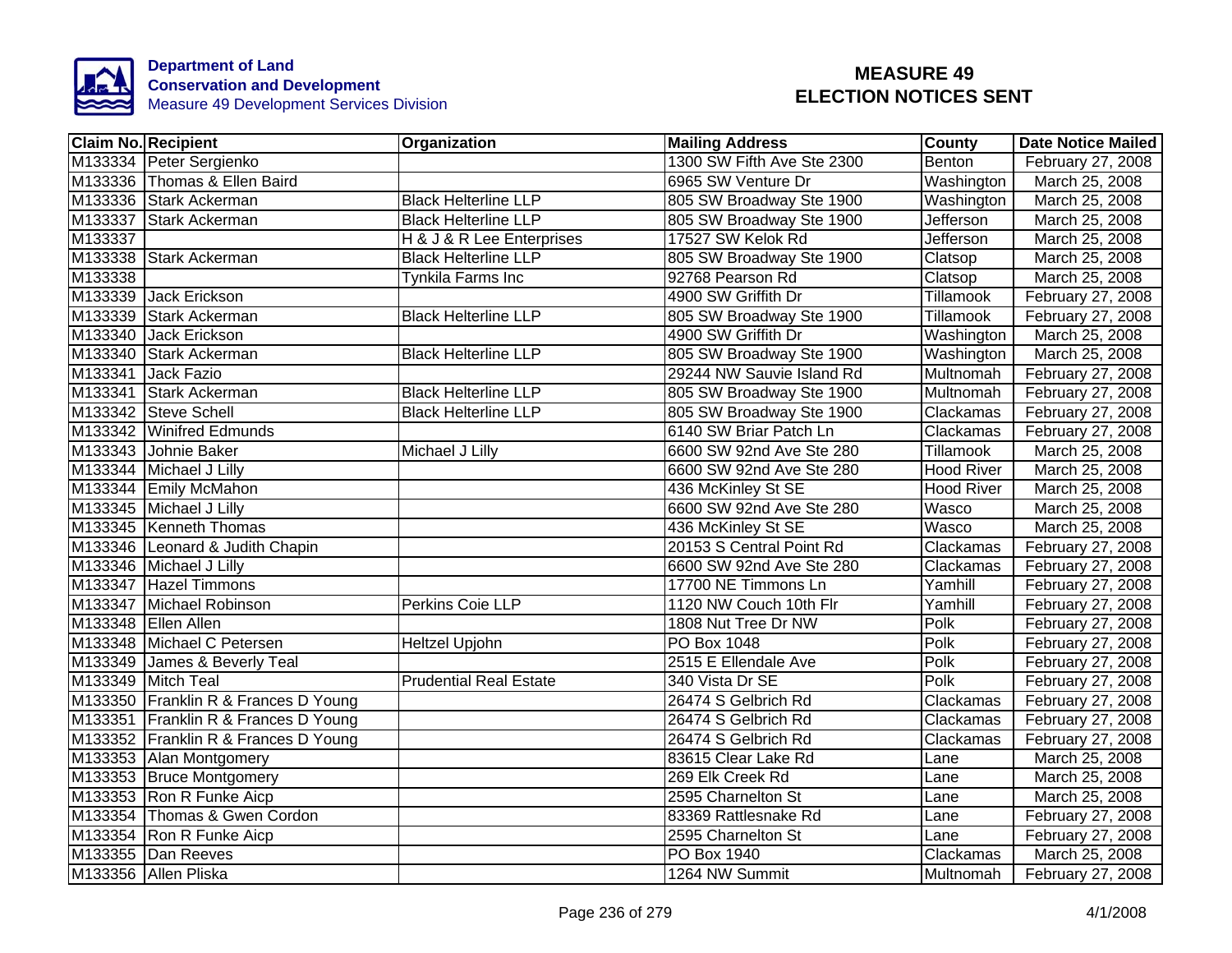

|                     | <b>Claim No. Recipient</b>                                                | Organization            | <b>Mailing Address</b>   | County           | <b>Date Notice Mailed</b> |
|---------------------|---------------------------------------------------------------------------|-------------------------|--------------------------|------------------|---------------------------|
|                     | M133357 Melvin & Marilyn Olson                                            |                         | 61375 Barger Rd          | Columbia         | February 27, 2008         |
|                     | M133358 Melvin & Marilyn Olson                                            |                         | 61375 Barger Rd          | Columbia         | March 25, 2008            |
|                     | M133359 Frederick Batson & Robert Russell                                 |                         | <b>PO Box 1147</b>       | Lane             | February 27, 2008         |
|                     | M133359 James & Dorothy Lemert                                            |                         | 30386 W Beacon Dr        | Lane             | February 27, 2008         |
|                     | M133360 Frederick Batson & Robert Russell                                 |                         | PO Box 1147              | Lane             | March 25, 2008            |
|                     | M133360 Warren Harper                                                     |                         | 29425 Sovern Ln          | Lane             | March 25, 2008            |
|                     | M133361 Wayne Meeds                                                       |                         | 2622 Forest Creek Rd     | Jackson          | February 27, 2008         |
|                     | M133361 Brian Moses                                                       |                         | 4450 Hwy 238             | Jackson          | February 27, 2008         |
|                     | M133361 Tamara Gledhill for Meeds                                         |                         | PO Box 128               | Jackson          | March 5, 2008             |
|                     | M133362 Milton & Mary Decker                                              |                         | 9808 B St                | Lane             | March 25, 2008            |
|                     | M133362 Larry E Reed Jrh                                                  |                         | 4765 Village Plaza Loop  | Lane             | March 25, 2008            |
|                     | M133363 Milton & Mary Decker                                              |                         | 9808 B St                | Lane             | March 25, 2008            |
|                     | M133363 Larry E Reed Jrh                                                  |                         | 4765 Village Plaza Loop  | Lane             | March 25, 2008            |
|                     | M133364 Milton & Mary Decker                                              |                         | 9808 B St                | Lane             | February 27, 2008         |
|                     | M133364 Larry E Reed Jrh                                                  |                         | 4765 Village Plaza Loop  | Lane             | February 27, 2008         |
|                     | M133365 Milton & Mary Decker                                              |                         | 9808 B St                | Lane             | February 27, 2008         |
|                     | M133365 Larry E Reed Jrh                                                  |                         | 4765 Village Plaza Loop  | Lane             | February 27, 2008         |
|                     | M133366 Milton & Mary Decker                                              |                         | 9808 B St                | Lane             | February 27, 2008         |
|                     | M133366 Larry E Reed Jrh                                                  |                         | 4765 Village Plaza Loop  | Lane             | February 27, 2008         |
|                     | M133367 Phuong Van Horn                                                   |                         | 92482 Fernhill Rd        | Clatsop          | March 25, 2008            |
|                     | M133368 William Avison                                                    | Avison Lumber Co        | <b>PO Box 419</b>        | Clackamas        | February 27, 2008         |
|                     | M133369 Wayne Meeds                                                       |                         | 2622 Forest Creek Rd     | Jackson          | February 27, 2008         |
|                     | M133369 Brian Moses                                                       |                         | 4450 Hwy 238             | Jackson          | February 27, 2008         |
|                     | M133369 Tamara Gledhill for Meeds                                         |                         | <b>PO Box 128</b>        | <b>Jackson</b>   | March 5, 2008             |
| M133370 Virgil Otis |                                                                           |                         | 637 Tigerlily Ln         | Douglas          | March 25, 2008            |
|                     | M133371 Arthur Ernest & Pasquale Pascuzzi Pascuzzi Brothers Investment Co |                         | 10250 SW North Dakota St | Washington       | March 25, 2008            |
|                     | M133372 Bruce White                                                       |                         | <b>PO Box 1298</b>       | <b>Deschutes</b> | February 27, 2008         |
|                     | M133372 Wayne & La Verne Roberts                                          |                         | 11825 Seola Beach Dr SW  | <b>Deschutes</b> | February 27, 2008         |
|                     | M133373 Howard & Bonnie Nelson                                            |                         | 11720 Rolling Hills Rd   | Polk             | March 25, 2008            |
|                     | M133374 Benjamin Masengil                                                 |                         | 26919 Old Holley Rd      | Linn             | March 25, 2008            |
|                     | M133375 Bill Downer                                                       | William & Judith Downer | 324 NE 4th Ave           | Marion           | March 25, 2008            |
|                     | M133376 Auletta Christie                                                  |                         | 32829 Tide Creek Rd      | Columbia         | February 27, 2008         |
|                     | M133377 Vincent & Lydia Bart                                              |                         | 2745 NW Stewart          | Polk             | March 25, 2008            |
|                     | M133377 Anthony James                                                     |                         | PO Box 105               | Polk             | March 25, 2008            |
|                     | M133377 Anthony Bart                                                      |                         | 2266 Yucca St            | Polk             | March 25, 2008            |
|                     | M133377 Morris & Pamela Bart                                              |                         | 76957705 Blanchard Rd    | Polk             | March 25, 2008            |
|                     | M133378 Ray & Jacquelyn Streeter                                          |                         | 21495 Sandlake Rd        | Tillamook        | February 27, 2008         |
|                     | M133378 Julie Lafoon                                                      |                         | 7480 Trask River Rd      | Tillamook        | February 27, 2008         |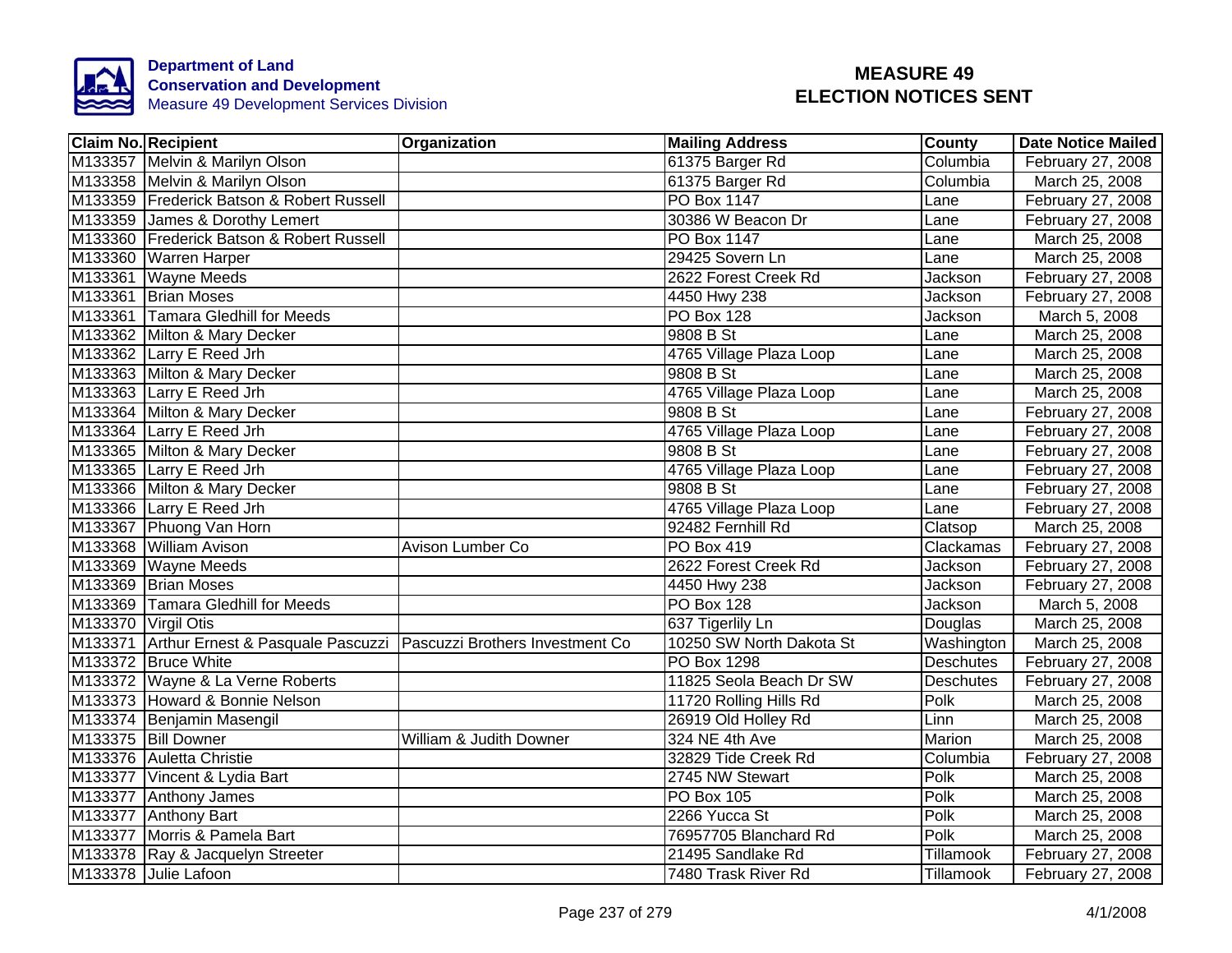

| <b>Claim No. Recipient</b>                                                | Organization          | <b>Mailing Address</b>     | County            | <b>Date Notice Mailed</b> |
|---------------------------------------------------------------------------|-----------------------|----------------------------|-------------------|---------------------------|
| M133379 James & Peggy Clark                                               |                       | PO Box 85                  | Douglas           | March 25, 2008            |
| M133380 Alden & Katherine McNerney                                        |                       | 8480 Cooper Spur Rd        | <b>Hood River</b> | February 27, 2008         |
| M133381 James & Josephine Mitchell                                        |                       | 1935 Springbrook Rd        | Douglas           | March 25, 2008            |
| M133382 Lyle & Margaret Bledsoe                                           |                       | 21015 Moon Creek Rd        | Tillamook         | February 27, 2008         |
| M133382 Lois Albright                                                     |                       | PO Box 939                 | Tillamook         | February 27, 2008         |
| M133383 John Ardiel                                                       |                       | 102 NW 21St                | Clackamas         | February 27, 2008         |
| M133384 Nancy Stump                                                       | Myrtle View Farm LLC  | 93724 Lampa Ln             | Coos              | March 25, 2008            |
| M133385 Richard & Cathy Day                                               |                       | 17170 NE Hwy 240           | Yamhill           | March 25, 2008            |
| M133386 Dewain & Dorothy McGraw                                           |                       | 21221 S Arthur Rd          | Clackamas         | February 27, 2008         |
| M133387 Kathleen & Leighton Shirley                                       |                       | 16590 Serpentine           | <b>Deschutes</b>  | March 25, 2008            |
| M133388                                                                   | Lewis & Clark Seed Co | 91640 Youngs River Rd      | Clatsop           | March 25, 2008            |
| M133389 Holm & Susan Neumann                                              |                       | 16825 Delicious St         | Deschutes         | March 25, 2008            |
| M133389 Bruce White                                                       |                       | PO Box 1298                | Deschutes         | March 25, 2008            |
| M133390 Deborah & David Hatfield                                          |                       | 16178 Dixonville Rd        | Douglas           | March 25, 2008            |
| M133391 Richard & Judith Saling                                           |                       | PO Box 1831                | Coos              | March 25, 2008            |
| M133392 Shirley Cairns                                                    |                       | PO Box 76                  | Douglas           | February 27, 2008         |
| M133393 Dick Kobayashi                                                    |                       | 5591 Binns Hill Dr         | <b>Hood River</b> | March 25, 2008            |
| M133394 Les Roberts                                                       |                       | 3324 Bardell Ave           | Lane              | March 25, 2008            |
| M133395                                                                   | E & V Development Co  | 10875 SW 89th Ave          | Washington        | March 25, 2008            |
| M133396 Donald Cawrse                                                     |                       | 8980 NW Milne Rd           | Washington        | February 27, 2008         |
| M133396 Stephen Cawrse                                                    |                       | 3101 Glencoe Oaks Rd       | Washington        | February 27, 2008         |
| M133396 David B Smith                                                     |                       | 6950 SW Hampton St Ste 232 | Washington        | February 27, 2008         |
| M133397 John & Jane Jones                                                 |                       | 7516 N Myrtle Rd           | Douglas           | February 27, 2008         |
| M133398 Harold Mast                                                       |                       | 806 Doyle St               | Douglas           | March 25, 2008            |
| M133398 Rh Mast                                                           |                       | 19678 Lower Smith River Rd | Douglas           | March 25, 2008            |
| M133399 Everett & Doris Culver                                            |                       | 20124 Hwy 42               | Coos              | February 27, 2008         |
| M133400 Claude & Delores Benson                                           |                       | 981 Agate St               | <b>Jackson</b>    | March 25, 2008            |
| M133401 Sterling & Dawn Ficken                                            |                       | 35449 Homer Ln             | Clatsop           | March 25, 2008            |
| M133402 Robert & Gretchen O'Brien                                         |                       | 19251 SE Hwy 224           | Clackamas         | March 25, 2008            |
| M133403 Fredrik & Deborah Lounsbury                                       |                       | 81485 Mattson Rd           | Clatsop           | March 25, 2008            |
| M133404 Dick Christner                                                    |                       | 30903 S Barlow Rd          | Clackamas         | February 27, 2008         |
| M133404 Virginia Christner                                                |                       | 6877 Sconce Rd             | Clackamas         | February 27, 2008         |
| M133405 David & Tammie Birtch                                             |                       | PO Box 216                 | Douglas           | February 27, 2008         |
| M133405 Denise Birtch                                                     |                       | 7103 Flight St             | Douglas           | February 27, 2008         |
| M133406 Donald Standley & Maybell Cummin                                  |                       | PO Box 26                  | Douglas           | March 25, 2008            |
| M133407 Arthur Ernest & Pasquale Pascuzzi Pascuzzi Brothers Investment Co |                       | 10250 SW North Dakota St   | Washington        | March 25, 2008            |
| M133408 Frederick Batson & Robert Russell                                 |                       | PO Box 1147                | Lane              | February 27, 2008         |
| M133408   Warren Harper                                                   |                       | 29425 Sovern Ln            | Lane              | February 27, 2008         |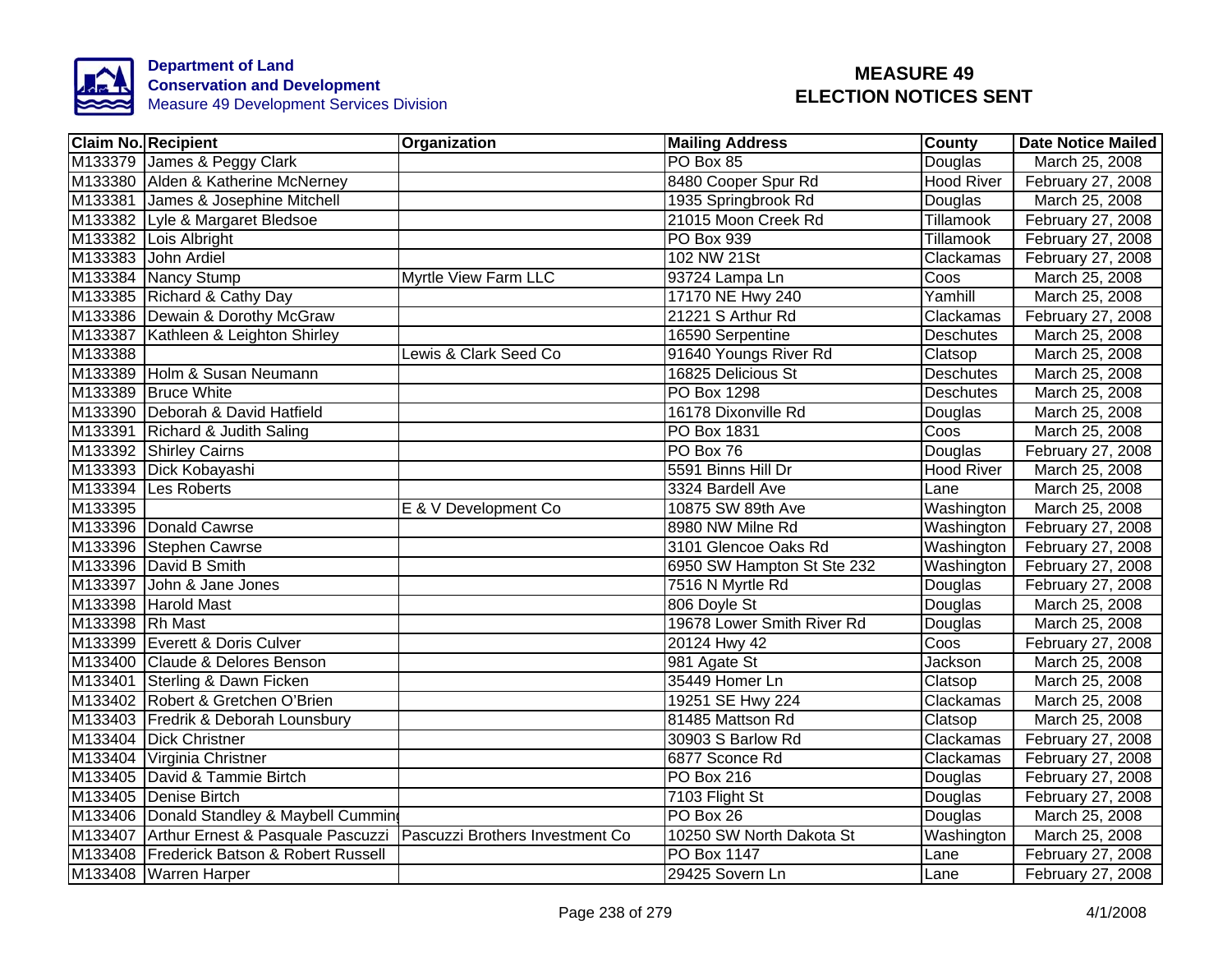

| <b>Claim No. Recipient</b>                | <b>Organization</b>      | <b>Mailing Address</b>     | <b>County</b>     | <b>Date Notice Mailed</b> |
|-------------------------------------------|--------------------------|----------------------------|-------------------|---------------------------|
| M133409 Walter Hogan                      |                          | PO Box 458                 | Coos              | March 25, 2008            |
| M133409 Albert Powers Jr                  | Powers Ranch Co          | 5800 40th Ave W            | Coos              | March 25, 2008            |
| M133410 Bradley & Nancy Junes             | Junes Brothers Inc       | 93228 Evergreen Rd         | Clatsop           | March 25, 2008            |
| M133411 Walter R Gowell                   |                          | PO Box 480                 | Yamhill           | February 27, 2008         |
| M133411 Cliff & Ione Jones                |                          | 20231 NW Gerrish Valley Rd | Yamhill           | February 27, 2008         |
| M133412 Norman & Victoria Lyda            |                          | 81127 Rail Hollow Rd       | <b>Wasco</b>      | February 27, 2008         |
| M133412 Alma Lyda                         |                          | 81338 Rail Hollow Rd       | <b>Wasco</b>      | February 27, 2008         |
| M133412 Melvin & Kathleen Lyda            |                          | 80440 Rail Hollow Rd       | <b>Wasco</b>      | February 27, 2008         |
| M133412 James Habberstad                  |                          | 106 E 4th St 26th Flr      | <b>Wasco</b>      | February 27, 2008         |
| M133412 John Wolfe for Lyda               |                          | PO Box 1589                | Wasco             | March 6, 2008             |
| M133413 Steven B Andersen                 | Cascade Planning         | $\overline{PO}$ Box 135    | Hood River        | February 27, 2008         |
| M133413 Duane & Carol Perron              |                          | 4976 Alexander Dr          | <b>Hood River</b> | February 27, 2008         |
| M133414   Todd McClosky                   |                          | <b>PO Box 1893</b>         | Curry             | March 25, 2008            |
| M133414 Jim Capp                          |                          | PO Box 2937                | Curry             | March 25, 2008            |
| M133415 George & Earlene Hansen           |                          | 17107 S Cliffview Rd       | Clackamas         | March 25, 2008            |
| M133415 Jeffery & Michelle Parcel         |                          | 16875 S Cliffview Rd       | Clackamas         | March 25, 2008            |
| M133416 Ray Passley                       |                          | <b>PO Box1133</b>          | Curry             | March 25, 2008            |
| M133417 Michael Hammons                   |                          | 20320 SE Hwy 212           | Clackamas         | March 25, 2008            |
| M133417 Paul & Lana Reeder                |                          | 10893 S Forest Ridge Ln    | Clackamas         | March 25, 2008            |
| M133418 Addison K Webster                 | Roy Webster Orchards Inc | 2900 Van Horn Dr           | <b>Hood River</b> | February 27, 2008         |
| M133418 Jason Corey                       |                          | 601 Washignton St          | <b>Hood River</b> | February 27, 2008         |
| M133419 Mary Loug Wiles                   |                          | PO Box 70                  | Lincoln           | February 27, 2008         |
| M133420 H Ford & Margaret Forster         |                          | 5720 NE Duniway Rd         | Yamhill           | February 27, 2008         |
| M133421 Alta Mae Bryan                    |                          | 5165 O'Leary Rd            | <b>Hood River</b> | February 27, 2008         |
| M133422 John Howard                       |                          | PO Box 7                   | Union             | February 27, 2008         |
| M133422 Carolyn Howard Wright             |                          | 2408 E M Ct                | Union             | February 27, 2008         |
| M133423 Dan & Yvonne Lewis                |                          | 90129 North Fork Ln        | Coos              | March 25, 2008            |
| M133424 Nancy Clark                       |                          | 64901 Landrith Rd          | Coos              | February 27, 2008         |
| M133424 Dustin Clarke                     |                          | 820 N Goold St             | Coos              | February 27, 2008         |
| M133424 Janet Ivarie                      |                          | 159 Glen Eagle Way         | Coos              | February 27, 2008         |
| M133424 Howard Leatherman                 |                          | PO Box 385                 | Coos              | February 27, 2008         |
| M133425 David & Veda Pollack              |                          | 2120 SW Schaeffer Rd       | Clackamas         | February 27, 2008         |
| M133426 Frederick Batson & Robert Russell |                          | PO Box 1147                | Lane              | February 27, 2008         |
| M133426 James & Dorothy Lemert            |                          | 30386 W Beacon Dr          | Lane              | February 27, 2008         |
| M133427 Katherine Green                   |                          | 3775 Pine Mont Dr          | <b>Hood River</b> | March 25, 2008            |
| M133427 Victor W Vankoten                 | Jame Aggregate Inc       | PO Box 325                 | <b>Hood River</b> | March 25, 2008            |
| M133428 Terry Boquist                     |                          | 4175 Boquist Rd            | Tillamook         | March 25, 2008            |
| M133429 Tim & Barbara Christensen         |                          | 10735 Hwy 101 S            | Tillamook         | March 25, 2008            |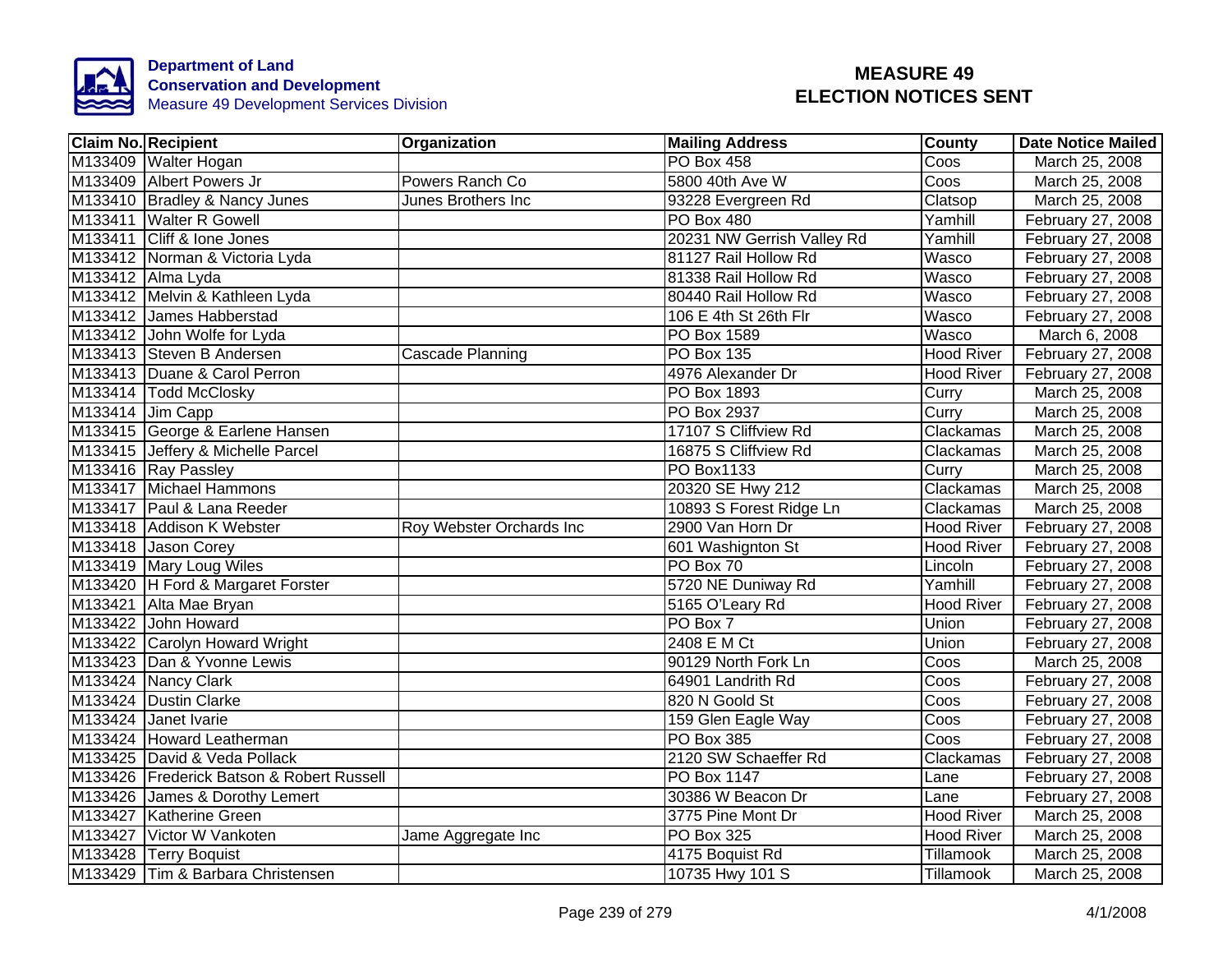

|                | <b>Claim No. Recipient</b>                 | Organization                   | <b>Mailing Address</b>     | County       | <b>Date Notice Mailed</b> |
|----------------|--------------------------------------------|--------------------------------|----------------------------|--------------|---------------------------|
|                | M133429 Lois Albright                      |                                | PO Box 939                 | Tillamook    | March 25, 2008            |
|                | M133430 Walter Hogan                       |                                | <b>PO Box 458</b>          | Coos         | February 27, 2008         |
|                | M133430 Dale Holland                       |                                | 95356 Sitkum Ln            | Coos         | February 27, 2008         |
|                | M133431 Robert Lisa Mark & Michael Jenkins |                                | 8509 Canterbury Dr         | Douglas      | March 25, 2008            |
|                | M133431 Frank Walker                       | Frank Walker & Associates      | 1480 Jamestown St SE       | Douglas      | March 25, 2008            |
|                | M133432 Glen & Marian Carmony              |                                | 40191 SE Fish Hatchery Rd  | Clackamas    | February 27, 2008         |
|                | M133433 Robert & Beverly Jenkins           |                                | 8509 Canterbury Dr         | Douglas      | February 27, 2008         |
|                | M133433 Frank Walker                       | Frank Walker & Associates      | 1480 Jamestown St SE       | Douglas      | February 27, 2008         |
|                | M133434 Weldon & Betty Sue Heard           |                                | 1210 Strickland Canyon Rd  | Douglas      | February 27, 2008         |
|                | M133434 Thomas Heard                       |                                | 2116 Dairy Loop Rd         | Douglas      | February 27, 2008         |
|                | M133435 Thomas Hawkins                     |                                | 94264 6th St               | Curry        | February 27, 2008         |
|                | M133436 Dale Closner                       |                                | PO Box 2870                | Clackamas    | March 25, 2008            |
|                | M133436 Delwin & Carolyn Closner           |                                | 17865 S Bogynski Rd        | Clackamas    | March 25, 2008            |
|                | M133436 Leslie Closner                     |                                | Osp# 7420759 2605 State St | Clackamas    | March 25, 2008            |
|                | M133437 Sonja Lindbloom                    |                                | 162 Village Dr             | Douglas      | February 27, 2008         |
|                | M133438 Ramona Creech & Richelle Bryant    |                                | <b>PO Box 748</b>          | Douglas      | February 27, 2008         |
|                | M133439 Margaret White                     |                                | 257 Sylvan Ln              | Douglas      | February 27, 2008         |
|                | M133440 Eugene & Vivian Davis              |                                | 10875 SW 89th Ave          | Multnomah    | February 27, 2008         |
|                | M133441 Donald Cawrse                      |                                | 8980 NW Milne Rd           | Washington   | February 27, 2008         |
|                | M133441 David B Smith                      |                                | 6950 SW Hampton St Ste 232 | Washington   | February 27, 2008         |
|                | M133442 Roderick Boutin                    |                                | <b>PO Box 100</b>          | Multnomah    | February 27, 2008         |
| M133442 Ed Cox |                                            |                                | 1351 NE 169                | Multnomah    | February 27, 2008         |
|                | M133443 Sheryl Balthrop                    | Gaydos Churnside & Balthrop PC | 440 E Broadway Ste 300     | Lane         | February 27, 2008         |
|                | M133443 Robert & Roberta Edgemon Jr        |                                | 90207 Hill Rd              | Lane         | February 27, 2008         |
|                | M133444 Thomas & Liz Hultin                |                                | 57362 Randolph Rd          | Coos         | March 25, 2008            |
|                | M133445 Howard Burtchett                   |                                | 29209 Hwy 34               | Linn         | March 25, 2008            |
|                | M133446 James & Tamara Cochran             |                                | 1523 Satellite Dr          | Jackson      | March 25, 2008            |
|                | M133447 Wadean Holcomb                     |                                | 41997 Holcomb Rd           | <b>Baker</b> | March 25, 2008            |
|                | M133448 Mark Rogers                        |                                | 34301 SE Jarl Rd           | Clackamas    | March 25, 2008            |
|                | M133449 Patrick & Sandra Killion           |                                | 91760 George Hill Rd       | Clatsop      | February 27, 2008         |
|                | M133450 John & Patricia Golden             |                                | 15253 NW Mason Hill Rd     | Tillamook    | February 27, 2008         |
|                | M133450 David A Smith Pe                   |                                | 92377 Coast Guard Hill     | Tillamook    | February 27, 2008         |
| M133451        |                                            | <b>Mountain Grove Center</b>   | 785 Barton Rd              | Douglas      | March 25, 2008            |
|                | M133452 Deborah & David Hatfield           |                                | 16178 Dixonville Rd        | Douglas      | March 25, 2008            |
|                | M133453 Audrey Palki                       |                                | 516 Hilltop Dr             | Douglas      | March 25, 2008            |
|                | M133454 Jimmy & Dona Morgan                |                                | 2618 Coos Bay Wagon Rd     | Douglas      | February 27, 2008         |
|                | M133455 Jacqueline Boyer                   |                                | PO Box 258                 | Douglas      | March 25, 2008            |
|                | M133456 Ben Dawson Jr                      |                                | 2589 Sunshine Rd           | Douglas      | February 27, 2008         |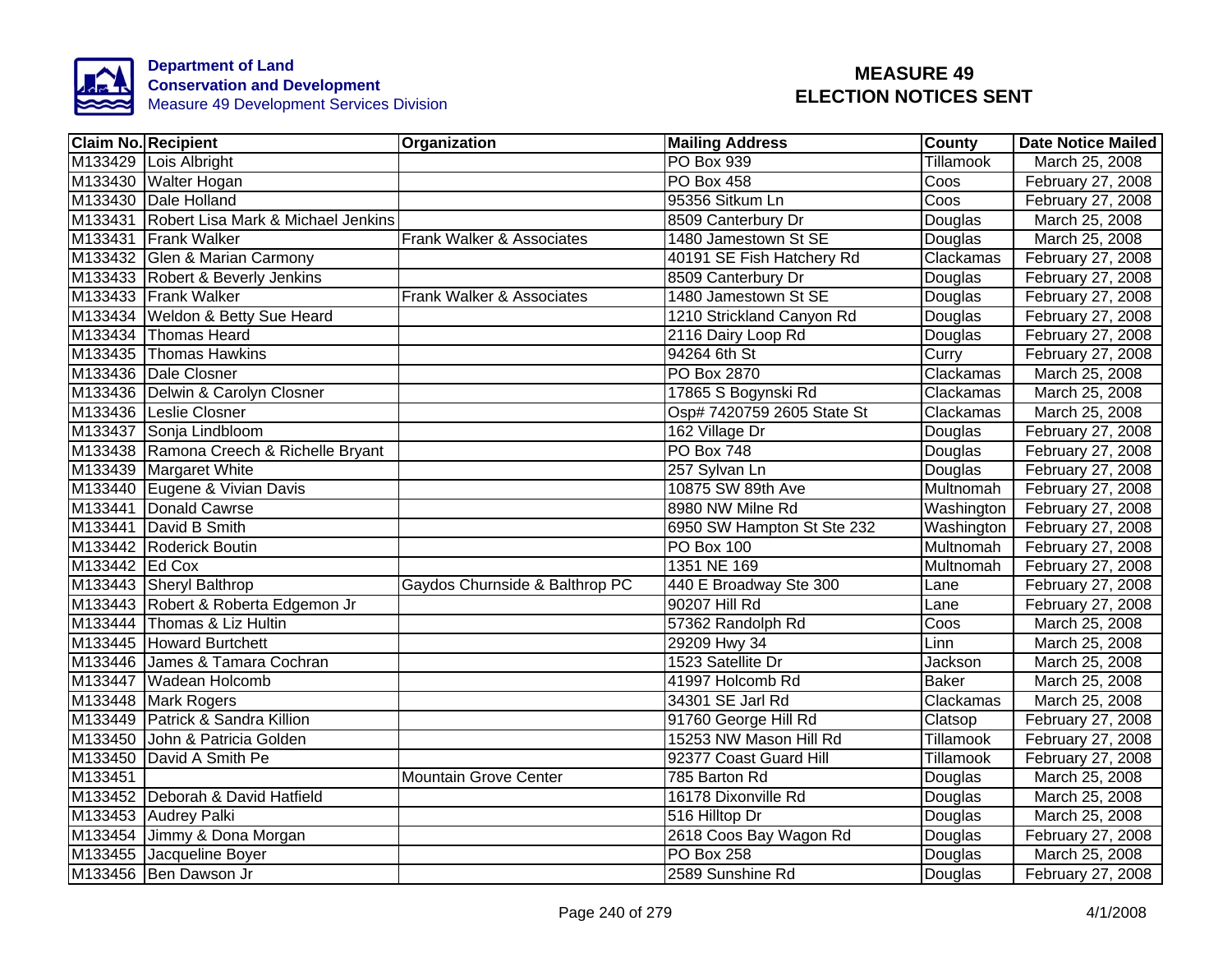

|                  | <b>Claim No. Recipient</b>          | Organization            | <b>Mailing Address</b>  | County            | <b>Date Notice Mailed</b> |
|------------------|-------------------------------------|-------------------------|-------------------------|-------------------|---------------------------|
|                  | M133457 Pauline Clayton             |                         | <b>PO Box 721</b>       | Douglas           | February 27, 2008         |
|                  | M133458 Ruth Elliott                |                         | 55260 Rosa Rd           | Coos              | March 25, 2008            |
|                  | M133459 Harold Foutz                |                         | 1165 Skylark Ln         | Lane              | March 25, 2008            |
|                  | M133459 R Conrad & Carolyn Schultz  |                         | 171 3rd Ave #512        | Lane              | March 25, 2008            |
|                  | M133460 Loren & Betty Myers         |                         | 76221 Mosby Creek Rd    | Lane              | February 27, 2008         |
|                  | M133461 Janice M Bohm               |                         | 22433 SW Aebischer Rd   | Washington        | March 25, 2008            |
|                  | M133462 Edmund Bohm                 |                         | PO Box 1307             | Washington        | March 25, 2008            |
|                  | M133463 Janice M Bohm               |                         | 22433 SW Aebischer Rd   | Washington        | March 25, 2008            |
|                  | M133464 Philip & Pauline Nicely     |                         | PO Box 295              | <b>Baker</b>      | February 27, 2008         |
|                  | M133465 Lydia Owen                  |                         | 2859 S Deer Creek Rd    | Douglas           | March 25, 2008            |
|                  | M133466 Robert Main                 |                         | 791 E 10th St           | Coos              | March 25, 2008            |
|                  | M133466 Sharon Main                 |                         | 2277 Oak Creek Rd       | Coos              | March 25, 2008            |
|                  | M133467 Walter Hogan                |                         | PO Box 458              | Coos              | March 25, 2008            |
|                  | M133467 Michael Johnson             |                         | 90968 Catching Creek Ln | Coos              | March 25, 2008            |
|                  | M133468 Michael Klapak              |                         | 3335 Sardine Creek Rd   | Jackson           | February 27, 2008         |
| M133469 Jim Capp |                                     |                         | <b>PO Box 2937</b>      | Curry             | March 25, 2008            |
|                  | M133469 Lawrence Welch              |                         | <b>PO Box 2649</b>      | Curry             | March 25, 2008            |
|                  | M133470 Paul & Lana Reeder          |                         | 10893 S Forest Ridge Ln | Clackamas         | March 25, 2008            |
|                  | M133471 Michael Hammons             |                         | 20320 SE Hwy 212        | Clackamas         | March 25, 2008            |
|                  | M133471 Lisa Reeder                 |                         | 14839 S Henrici Rd      | Clackamas         | March 25, 2008            |
|                  | M133471 Paul & Lana Reeder          | <b>Prime Cut Timber</b> | 10893 S Forest Ridge Ln | Clackamas         | March 25, 2008            |
|                  | M133472 Michael Hammons             |                         | 20320 SE Hwy 212        | Clackamas         | March 25, 2008            |
|                  | M133472 Paul Reeder                 | Prime Cut Timber        | 10893 S Forest Ridge Ln | Clackamas         | March 25, 2008            |
|                  | M133473 Jean Murphy                 |                         | 3053 N Irvine St        | Washington        | February 27, 2008         |
|                  | M133473 Trisha Clark                | Nw Land Planning        | 209 NE Lincoln Ct Ste D | Washington        | February 27, 2008         |
|                  | M133474 Bradley & Nancy Junes       | Junes Brothers Inc      | 93228 Evergreen Rd      | Clatsop           | March 25, 2008            |
|                  | M133475 Clarence & Nadine Rouse     |                         | 4147 Hwy 238            | Jackson           | February 27, 2008         |
|                  | M133476 Donald B Bowerman           | Bowerman & Boutin LL    | <b>PO Box 100</b>       | Douglas           | February 27, 2008         |
| M133476          |                                     | L & H Lumber Company    | 859 W Looking Glass St  | Douglas           | February 27, 2008         |
|                  | M133477 Roger & Donna Shute         |                         | 2978 Shute Rd           | Hood River        | March 25, 2008            |
|                  | M133478 Darrel & Kathleen Cooper    |                         | 5351 Flournoy Valley Rd | Douglas           | February 27, 2008         |
|                  | M133479 Anna Cushman                |                         | 415 County Club Rd      | <b>Hood River</b> | March 25, 2008            |
|                  | M133479 Richard & Robin Cushman     |                         | 2449 W Hills Dr         | <b>Hood River</b> | March 25, 2008            |
|                  | M133479 Robert Cushman              |                         | Box 1314                | <b>Hood River</b> | March 25, 2008            |
|                  | M133480 Patricia Searls             |                         | 34300 SE Kelso Rd       | Clackamas         | February 27, 2008         |
|                  | M133481 Dennis & Ladella Wood       |                         | 64793 Market Ln         | Union             | March 25, 2008            |
|                  | M133481 Martin Leuenberger          | Old Post Office Square  | PO Box 1026             | Union             | March 25, 2008            |
|                  | M133482 Edwin & Christine Hoofnagle |                         | 68381 Lower Cove Rd     | Union             | February 27, 2008         |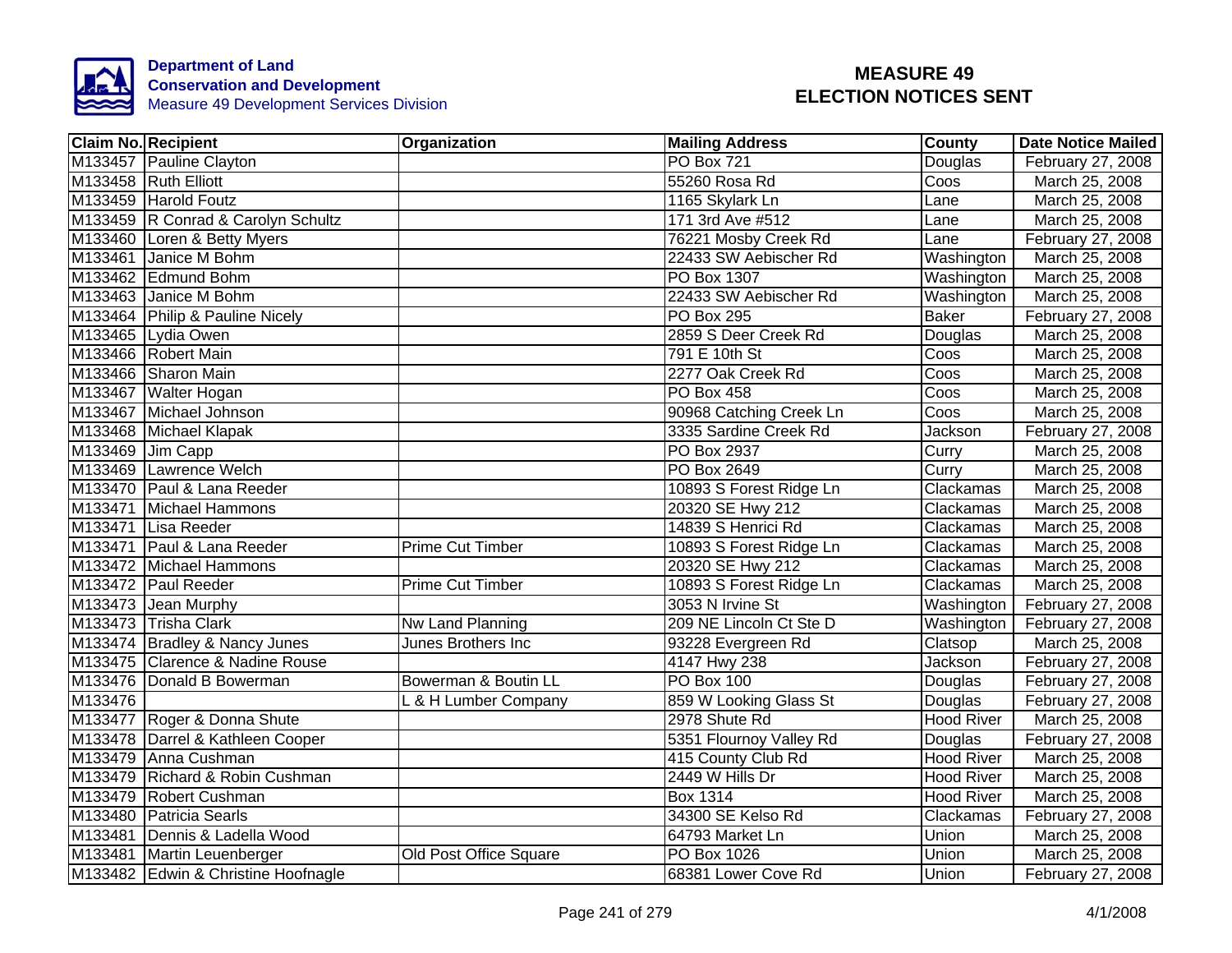

| <b>Claim No. Recipient</b>                                                | Organization                      | <b>Mailing Address</b>    | <b>County</b>     | <b>Date Notice Mailed</b> |
|---------------------------------------------------------------------------|-----------------------------------|---------------------------|-------------------|---------------------------|
| M133483 Adolph Drazil                                                     |                                   | 29387 Demeritt Rd         | Klamath           | February 27, 2008         |
| M133484 Arthur Ernest & Pasquale Pascuzzi Pascuzzi Brothers Investment Co |                                   | 10250 SW North Dakota St  | Washington        | March 25, 2008            |
| M133485 Daniel & Linda Davis                                              |                                   | 17903 NW St Helens Rd     | Multnomah         | March 25, 2008            |
| M133486 Ben Freudenberg                                                   |                                   | 600 NW Fifth St           | Josephine         | February 27, 2008         |
| M133486 Drusilla & David Dunson                                           |                                   | 2322 Arnold Ave           | Josephine         | February 27, 2008         |
| M133487 Dean & Diane Wardle                                               |                                   | 9869 E Evans Creek Rd     | Jackson           | February 27, 2008         |
| M133488 Ben Freudenberg                                                   |                                   | 600 NW Fifth St           | Josephine         | February 27, 2008         |
| M133488 Lyle Woodcock                                                     |                                   | 11656 Williams Hwy        | Josephine         | February 27, 2008         |
| M133489 Ben Freudenberg                                                   |                                   | 600 NW Fifth St           | Josephine         | February 27, 2008         |
| M133489 Lila Johnson                                                      |                                   | 460 Bummer Creek Ln       | Josephine         | February 27, 2008         |
| M133490 Philip & Marilyn Snyder                                           |                                   | 19993 S South End Rd      | Clackamas         | February 27, 2008         |
| M133491 Walter Hogan                                                      |                                   | <b>PO Box 458</b>         | Coos              | February 27, 2008         |
| M133491 Betty & Dal King                                                  |                                   | 54041 Weekly Creek Rd     | Coos              | February 27, 2008         |
| M133492 Ronald Bone                                                       |                                   | 34524 Millard Rd          | Columbia          | February 27, 2008         |
| M133493 Doris Ozust                                                       |                                   | 4500 Leonard Rd           | Josephine         | March 25, 2008            |
| M133493 Bob Hart                                                          | <b>Bob Hart Consulting</b>        | 5126 W Evans Creek Rd     | Josephine         | March 25, 2008            |
| M133494 Wayne Meeds                                                       |                                   | 2622 Forest Creek Rd      | Jackson           | February 27, 2008         |
| M133494 Brian Moses                                                       |                                   | 4450 Hwy 238              | Jackson           | February 27, 2008         |
| M133494 Tamara Gledhill for Meeds                                         |                                   | <b>PO Box 128</b>         | Jackson           | March 5, 2008             |
| M133495 Bruno & Daisy Christensen                                         |                                   | 9465 Hill Rd              | Klamath           | February 27, 2008         |
| M133496 Harold & Diane Haugen & Cora Brud                                 |                                   | 4300 Lower River Rd       | Josephine         | March 25, 2008            |
| M133496 Michael L Spencer                                                 | Michael L Spencer LLC             | 409 Pine St Ste 204       | Josephine         | March 25, 2008            |
| M133497 Charles Neavoll                                                   |                                   | 4106 Strickland Canyon Rd | Douglas           | March 25, 2008            |
| M133498 Joe & Diana Foreman                                               |                                   | 93190 Greenacres Ln       | Coos              | March 25, 2008            |
| M133499                                                                   | Yasui Inc                         | 3845 Willow Flat Rd       | <b>Hood River</b> | March 25, 2008            |
| M133500                                                                   | Yasui Inc                         | 3845 Willow Flat Rd       | <b>Hood River</b> | March 25, 2008            |
| M133501 Hazel & George Nielssen                                           |                                   | 93390 Hwy 99              | Lane              | March 25, 2008            |
| M133502 Richard Fletcher                                                  |                                   | 29040 Blake Dr            | Jackson           | February 27, 2008         |
| M133503 Velda Dickey                                                      |                                   | 900 Siskiyou Blvd #A-1    | Jackson           | February 27, 2008         |
| M133503 Karl & Joy Olson                                                  |                                   | 900 Siskiyou Blvd #A-1    | Jackson           | February 27, 2008         |
| M133503 Karl & Joy Olson for Dickey                                       |                                   | 2800 Country Club Rd      | Jackson           | March 10, 2008            |
| M133504 Adolf & Lorraine Klein                                            |                                   | 50036 Schubert Rd         | Umatilla          | March 26, 2008            |
| M133505 Susan & Stuart Coleman                                            |                                   | 65112 Lostine River Rd    | Wallowa           | March 26, 2008            |
| M133506 Robert Borgan                                                     |                                   | 42594 Marble Creek Rd     | <b>Baker</b>      | February 27, 2008         |
| M133507 Kalvin Garton                                                     | <b>Umatilla Board Of Realtors</b> | 440 SW 1St                | Umatilla          | February 27, 2008         |
| M133507 Grace Haney                                                       |                                   | 61055 W Birch Creek Rd    | Umatilla          | February 27, 2008         |
| M133507 Silva Garton                                                      |                                   | 61411 W Birch Creek Rd    | Umatilla          | February 27, 2008         |
| M133508   Francis Stangel                                                 |                                   | <b>Box 157</b>            | Wallowa           | February 27, 2008         |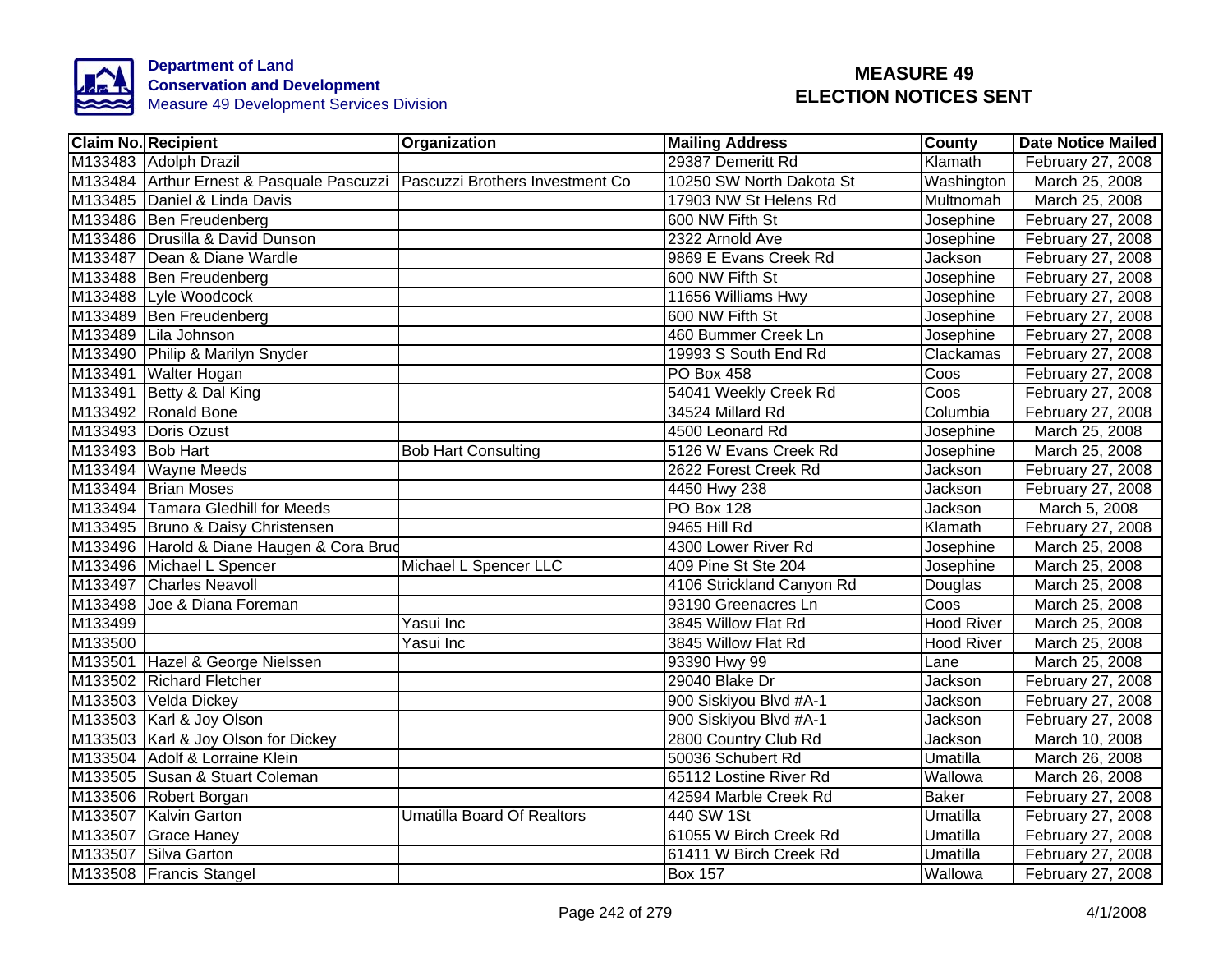

|                 | <b>Claim No. Recipient</b>          | Organization            | <b>Mailing Address</b>     | County            | <b>Date Notice Mailed</b> |
|-----------------|-------------------------------------|-------------------------|----------------------------|-------------------|---------------------------|
|                 | M133508 Robert Stangel              |                         | 6504 Alder Slope Rd        | Wallowa           | February 27, 2008         |
|                 | M133508 Richard Stangel             |                         | 807 E Greenwood St         | Wallowa           | February 27, 2008         |
|                 | M133509 Ben Freudenberg             |                         | 600 NW Fifth St            | Josephine         | March 26, 2008            |
|                 | M133509 Eric & Claire Olsen         |                         | 460 Daily Ln               | Josephine         | March 26, 2008            |
|                 | M133510 Ben Freudenberg             |                         | 600 NW Fifth St            | Josephine         | February 27, 2008         |
|                 | M133510 Eleanor Heap                | C/O Donald Heap         | 2850 Midway Ave            | Josephine         | February 27, 2008         |
|                 | M133511 Alvin & Moniette Zarosinski |                         | PO Box 9                   | Klamath           | February 27, 2008         |
|                 | M133512 Kathryn Wickham             |                         | 1241 Dowell Rd #34         | Josephine         | February 27, 2008         |
|                 | M133513 Eugene & Nancy Braukman     |                         | 5880 NW 363rd Pl           | Washington        | February 27, 2008         |
|                 | M133513 William Cox                 |                         | 0244 SW California St      | Washington        | February 27, 2008         |
|                 | M133514 Darice Shalberg             |                         | 19660 NE Niedenberger Rd   | Yamhill           | February 27, 2008         |
|                 | M133515 Wanda & Richard Davies      |                         | <b>PO Box 428</b>          | Josephine         | March 26, 2008            |
|                 | M133516 Homer & Anne Haynes         |                         | 10375 Wheeler Rd           | Jackson           | February 27, 2008         |
|                 | M133517 Stephen Williams            |                         | <b>PO Box 472</b>          | Josephine         | March 26, 2008            |
|                 | M133518 Michael Johnson             |                         | 3979 Highland Ave          | Josephine         | March 26, 2008            |
|                 | M133519 Walter Hogan                |                         | PO Box 458                 | Coos              | March 26, 2008            |
|                 | M133520 Daniel Cronin Pc            |                         | 235 S Canyon Blvd          | Grant             | February 27, 2008         |
|                 | M133520 Margaret Lemons             |                         | <b>PO Box 309</b>          | Grant             | February 27, 2008         |
|                 | M133521 Daniel Cronin Pc            |                         | 235 S Canyon Blvd          | Grant             | March 26, 2008            |
| M133521         |                                     | Ingle Butte Ranches Inc | PO Box 309                 | Grant             | March 26, 2008            |
|                 | M133522 Daniel Cronin Pc            |                         | 235 S Canyon Blvd          | Grant             | March 26, 2008            |
|                 | M133522 Kim Lemons                  |                         | <b>PO Box 309</b>          | Grant             | March 26, 2008            |
|                 | M133523 Harold Mast                 |                         | 806 Doyle St               | Douglas           | February 27, 2008         |
| M133523 Rh Mast |                                     |                         | 19678 Lower Smith River Rd | Douglas           | February 27, 2008         |
|                 | M133524 Harold Mast                 |                         | 806 Doyle St               | Douglas           | February 27, 2008         |
|                 | M133524 Ruben & Elizabeth Mast      |                         | 19678 Lower Smith River Rd | Douglas           | February 27, 2008         |
|                 | M133525 Julie Lafoon                |                         | 7480 Trask River Rd        | Tillamook         | March 26, 2008            |
|                 | M133525 Deborah Johnson             |                         | 26905 Trask River Rd       | Tillamook         | March 26, 2008            |
|                 | M133526 Sherril & Sheila Wells      |                         | 1083 Rogers Rd             | Douglas           | March 26, 2008            |
|                 | M133527 Ralph Anzellotti            |                         | 11942 SW 113th             | Washington        | March 26, 2008            |
|                 | M133528 Vincent & Karen Caporale    |                         | 395 Joelson Rd             | Douglas           | February 27, 2008         |
|                 | M133529 Patrick Tomlin              |                         | 5283 Hwy 35                | <b>Hood River</b> | March 26, 2008            |
|                 | M133530 Eugene Ruddell              |                         | 57159 School Yard Rd       | Coos              | March 26, 2008            |
|                 | M133530 Charles Ruddell             |                         | 57157 School Yard Rd       | Coos              | March 26, 2008            |
|                 | M133530 Mary Ruddell                |                         | 16352 Valley Ranch Rd      | Coos              | March 26, 2008            |
|                 | M133530 Rebecca Ruddell             |                         | 8620 Booth Rd              | Coos              | March 26, 2008            |
|                 | M133531 Eugene Ruddell              |                         | 57159 School Yard Rd       | Coos              | February 27, 2008         |
|                 | M133531 Charles Ruddell             |                         | 57159 School Yard Rd       | Coos              | February 27, 2008         |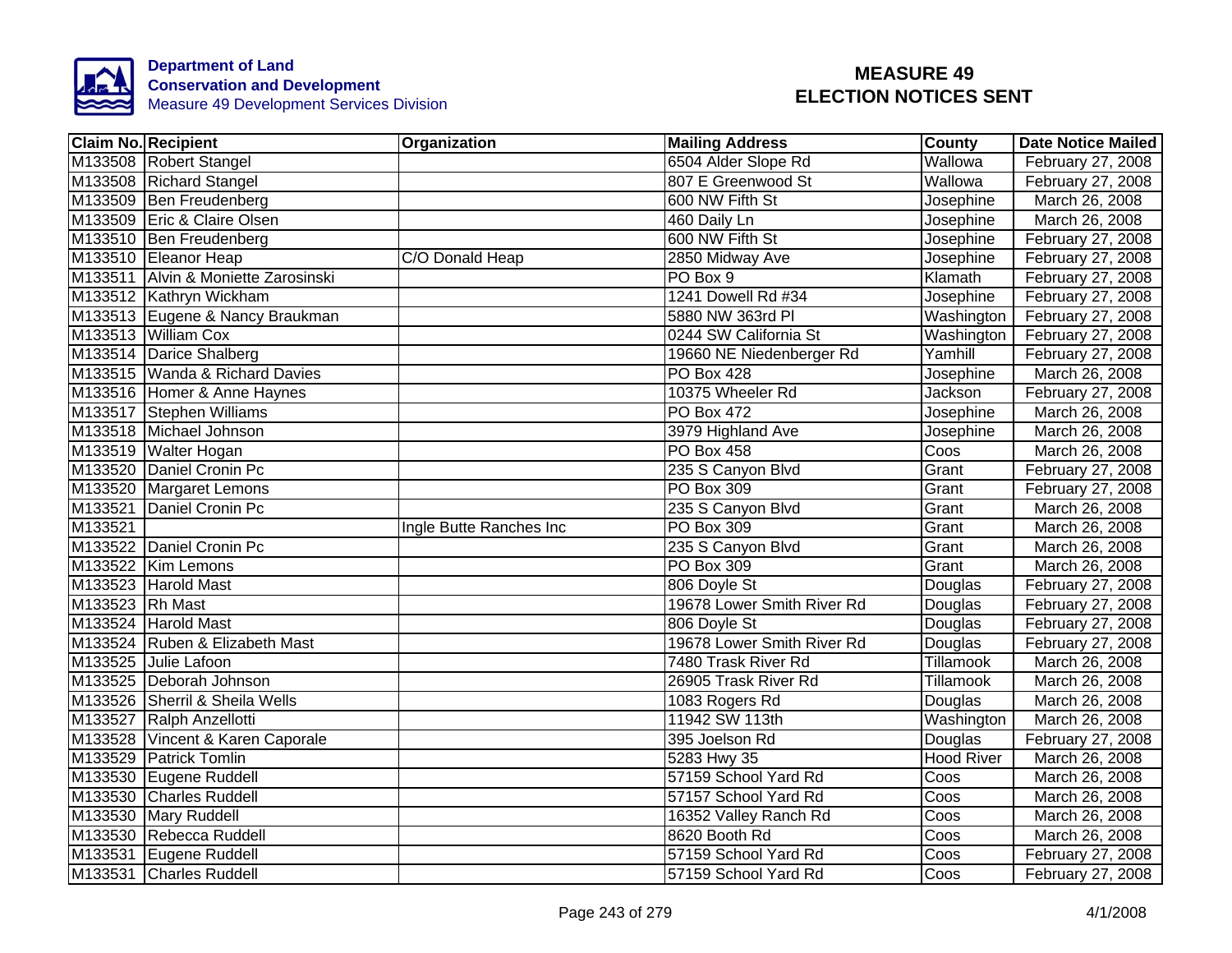

|                  | <b>Claim No. Recipient</b>        | <b>Organization</b>         | <b>Mailing Address</b> | County       | Date Notice Mailed |
|------------------|-----------------------------------|-----------------------------|------------------------|--------------|--------------------|
|                  | M133531 Mary Ruddell              |                             | 16352 Valley Ranch Rd  | Coos         | February 27, 2008  |
|                  | M133531 Rebecca Ruddell           |                             | 8620 Booth Rd          | Coos         | February 27, 2008  |
|                  | M133532 Eugene Ruddell            |                             | 57159 School Yard Rd   | Coos         | February 27, 2008  |
|                  | M133532 Charles Ruddell           |                             | 57159 School Yard Rd   | Coos         | February 27, 2008  |
|                  | M133532 Mary Ruddell              |                             | 16352 Valley Ranch Rd  | Coos         | February 27, 2008  |
|                  | M133532 Rebecca Ruddell           |                             | 8620 Booth Rd          | Coos         | February 27, 2008  |
| M133532          |                                   | <b>Randolph Growers LLC</b> | 8620 Booth Rd          | Coos         | February 27, 2008  |
|                  | M133533 Eugene Ruddell            |                             | 57159 School Yard Rd   | Coos         | March 26, 2008     |
|                  | M133533 Mary Ruddell              |                             | 16352 Valley Ranch Rd  | Coos         | March 26, 2008     |
|                  | M133533 Rebecca Ruddell           |                             | 8620 Booth Rd          | Coos         | March 26, 2008     |
|                  | M133534 Joseph & Lois English     |                             | 2440 Union Ave         | Douglas      | March 26, 2008     |
|                  | M133535 Richard Parsons           |                             | 70792 Hwy 82           | Union        | February 27, 2008  |
|                  | M133536 M Keith Evans Jr          |                             | PO Box 11              | Multnomah    | March 26, 2008     |
|                  | M133537 Buford Wingerd            |                             | 4306 Braeburn Dr       | Josephine    | February 27, 2008  |
|                  | M133538 Ross & Jacquelyn Fritz    |                             | 48862 Anthony Lks Hwy  | <b>Baker</b> | February 27, 2008  |
|                  | M133539 Larry & Deanna Helligso   |                             | 210 W Grand            | Clatsop      | March 26, 2008     |
|                  | M133540 Fred Hankins              |                             | 90346 Logan Rd         | Clatsop      | March 26, 2008     |
|                  | M133541 Bernice Kusch             |                             | 19400 SW Alexander St  | Washington   | March 26, 2008     |
|                  | M133541 Debra Kusch               |                             | 13614 SE River Rd      | Washington   | March 26, 2008     |
|                  | M133542 Michael J Bird            |                             | 612 NW 5th St          | Josephine    | March 26, 2008     |
|                  | M133542 Charles & Eunice Werner   |                             | <b>PO Box 340</b>      | Josephine    | March 26, 2008     |
|                  | M133543 Michael J Bird            |                             | 612 NW 5th St          | Josephine    | March 26, 2008     |
| M133543          |                                   | Q-X Ranch                   | PO Box 3210            | Josephine    | March 26, 2008     |
|                  | M133544 Kathleen Bassett          |                             | 500 Wonder Ln          | Josephine    | March 26, 2008     |
| M133544 Bob Hart |                                   | <b>Bob Hart Consulting</b>  | 5126 W Evans Creek Rd  | Josephine    | March 26, 2008     |
|                  | M133545 Michael J Bird            |                             | 612 NW 5th St          | Josephine    | February 27, 2008  |
|                  | M133545 Sarah Dotts               |                             | <b>PO Box 277</b>      | Josephine    | February 27, 2008  |
| M133546 Bob Hart |                                   | <b>Bob Hart Consulting</b>  | 5126 W Evans Creek Rd  | Josephine    | February 27, 2008  |
|                  | M133546 Ada Lewman                |                             | 18010 Williams Hwy     | Josephine    | February 27, 2008  |
|                  | M133547 Michael J Bird            |                             | 612 NW 5th St          | Josephine    | March 26, 2008     |
|                  | M133547 Lavern & Norma Laugsand   |                             | 2910 Foothill Blvd     | Josephine    | March 26, 2008     |
|                  | M133548 Michael J Bird            |                             | 612 NW 5th St          | Josephine    | March 26, 2008     |
|                  | M133548 Lavern & Norma Laugsand   |                             | 2910 Foothill Blvd     | Josephine    | March 26, 2008     |
|                  | M133549 Michael J Bird            |                             | 612 NW 5th St          | Josephine    | February 27, 2008  |
|                  | M133549 Robert & Crystal Hookland |                             | 4310 Williams Hwy      | Josephine    | February 27, 2008  |
|                  | M133550 Alice Sproule             |                             | 1700 Kellenbeck Ave    | Josephine    | March 26, 2008     |
| M133550 Bob Hart |                                   | <b>Bob Hart Consulting</b>  | 5126 W Evans Creek Rd  | Josephine    | March 26, 2008     |
|                  | M133551 Betty Gaustad             |                             | 978 Sunny Valley Loop  | Josephine    | March 26, 2008     |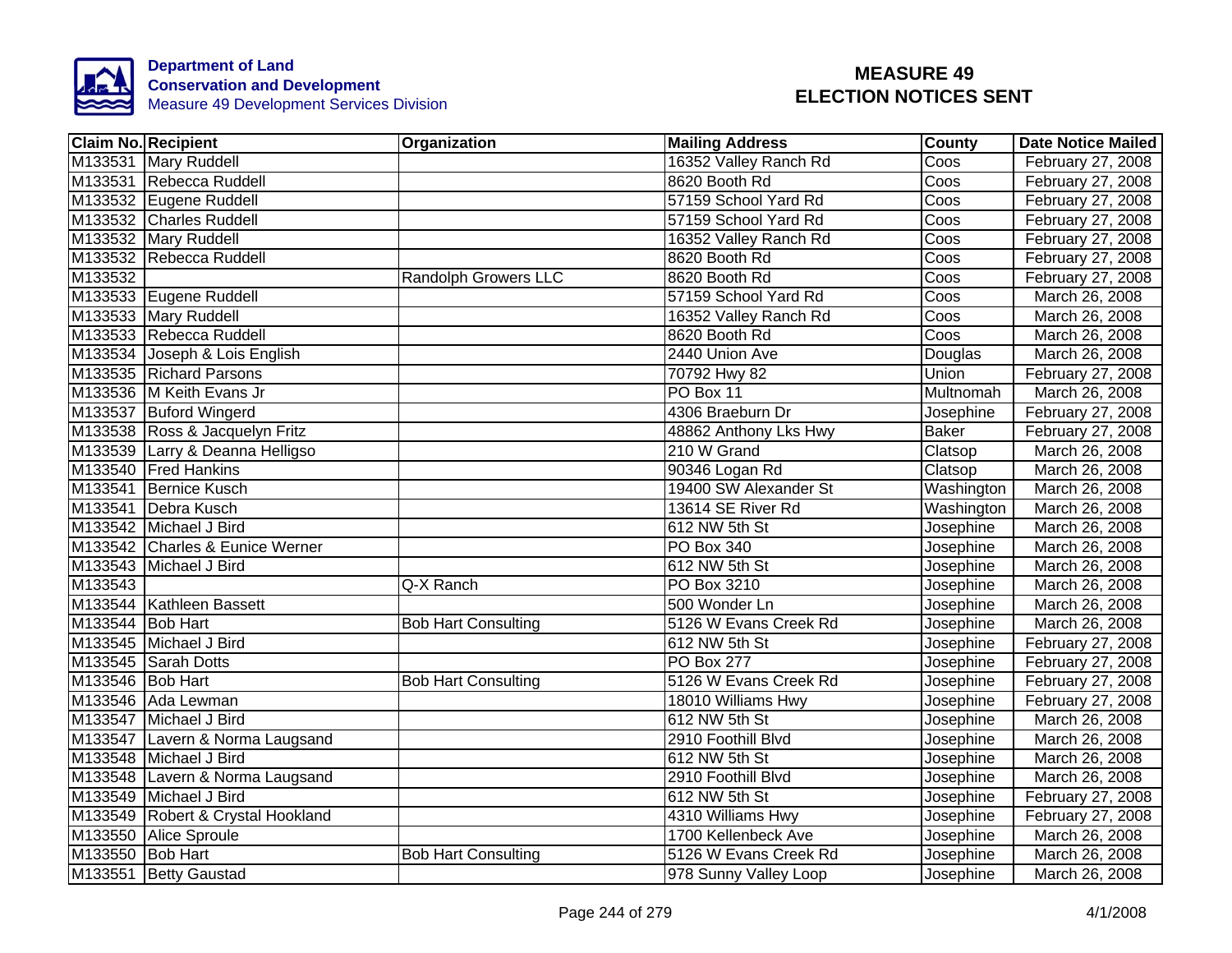

|                  | <b>Claim No. Recipient</b>        | Organization                   | <b>Mailing Address</b>                       | <b>County</b>    | <b>Date Notice Mailed</b> |
|------------------|-----------------------------------|--------------------------------|----------------------------------------------|------------------|---------------------------|
| M133551 Bob Hart |                                   | <b>Bob Hart Consulting</b>     | 5126 W Evans Creek Rd                        | Josephine        | March 26, 2008            |
|                  | M133552 Ba Hanten                 |                                | 8519 Galice Rd                               | Josephine        | March 26, 2008            |
| M133552 Bob Hart |                                   | <b>Bob Hart Consulting</b>     | 5126 W Evans Creek Rd                        | Josephine        | March 26, 2008            |
|                  | M133553 James Hildebrand          |                                | 2480 Indian Dr                               | Josephine        | March 26, 2008            |
|                  | M133553 Michael J Bird            | <b>Brown Hughes Bird</b>       | 612 NW 5th St                                | Josephine        | March 26, 2008            |
|                  | M133554 Rebecca & Robert Anderson |                                | 4229 Suter St                                | Josephine        | March 26, 2008            |
| M133554 Bob Hart |                                   | <b>Bob Hart Consulting</b>     | 5126 W Evans Creek Rd                        | Josephine        | March 26, 2008            |
|                  | M133555 Hazel Banks               |                                | 1750 Hugo Rd                                 | Josephine        | February 27, 2008         |
| M133555 Bob Hart |                                   | <b>Bob Hart Consulting</b>     | 5126 W Evans Creek Rd                        | Josephine        | February 27, 2008         |
|                  | M133556 Michael J Bird            |                                | 612 NW 5th St                                | Jackson          | February 27, 2008         |
|                  | M133556 Mildred Zahart            |                                | 395 W Evans Creek Rd                         | Jackson          | February 27, 2008         |
|                  | M133557 Michael J Bird            |                                | 612 NW 5th St                                | Josephine        | February 27, 2008         |
|                  | M133557 G W Priebs                |                                | 669 Galice Rd                                | Josephine        | February 27, 2008         |
|                  | M133558 Jerry Sparlin             |                                | 6810 Redwood Hwy                             | Josephine        | February 27, 2008         |
|                  | M133558 Michael J Bird            |                                | 612 NW 5th St                                | Josephine        | February 27, 2008         |
|                  | M133559 Anne Fiala                |                                | 5923 Prospector PI SW                        | Clackamas        | March 26, 2008            |
|                  | M133559 Wesley Fiala              |                                | 21227 SW Johnson Rd                          | Clackamas        | March 26, 2008            |
|                  | M133559 Richard Fiala             |                                | <b>PO Box 606</b>                            | Clackamas        | March 26, 2008            |
|                  | M133559 Douglas Fiala             |                                | 21231 SW Johnson Rd                          | Clackamas        | March 26, 2008            |
|                  | M133560 Anne Fiala                |                                | 5923 Prospector PI SW                        | Clackamas        | March 26, 2008            |
|                  | M133560 Douglas Fiala             |                                | 21231 SW Johnson Rd                          | Clackamas        | March 26, 2008            |
|                  | M133561 Jeffrey Strickland        |                                | 494 State St Ste 230                         | <b>Marion</b>    | March 26, 2008            |
|                  | M133561 Yakov Kuznetsov           |                                | 2365 Meadow Ln                               | <b>Marion</b>    | March 26, 2008            |
|                  | M133562 Robert Dunton             | <b>Corbett School District</b> | 35800 E Historic Columbia River Hw Multnomah |                  | February 27, 2008         |
|                  | M133563 Edith Blades              |                                | 11991 Silver Falls Hwy SE                    | Marion           | March 26, 2008            |
|                  | M133563 Christopher Matheny       |                                | 530 Center St NE                             | <b>Marion</b>    | March 26, 2008            |
|                  | M133564 Marian Hagenauer          |                                | 20736 Butteville Rd NE                       | <b>Marion</b>    | February 27, 2008         |
|                  | M133564 Michael Paluska           |                                | 530 Center St NE Ste 700                     | Marion           | February 27, 2008         |
| M133565 Bob Hart |                                   | <b>Bob Hart Consulting</b>     | 5126 W Evans Creek Rd                        | Josephine        | March 26, 2008            |
|                  | M133565 Lawrence & Nellie Dymock  |                                | 4555 Averill Dr                              | Josephine        | March 26, 2008            |
| M133566 Bob Hart |                                   | <b>Bob Hart Consulting</b>     | 5126 W Evans Creek Rd                        | Josephine        | March 26, 2008            |
| M133566          |                                   | Mary P Klose                   | 805 NE Oregon Ave                            | Josephine        | March 26, 2008            |
|                  | M133567 Michael J Bird            |                                | 612 NW 5th St                                | Josephine        | March 26, 2008            |
|                  | M133567 Mark Rehmar               |                                | <b>PO Box 197</b>                            | Josephine        | March 26, 2008            |
|                  | M133568 Timothy Minsull           |                                | 190 Combs Dr                                 | Josephine        | March 26, 2008            |
|                  | M133569 Michael & Brenda Kast     |                                | <b>PO Box 257</b>                            | Jefferson        | March 26, 2008            |
|                  | M133570 William & Mabel Kauffman  |                                | 23011 Oxbow Ln                               | Deschutes        | February 27, 2008         |
|                  | M133570 Bruce White               |                                | PO Box 1298                                  | <b>Deschutes</b> | February 27, 2008         |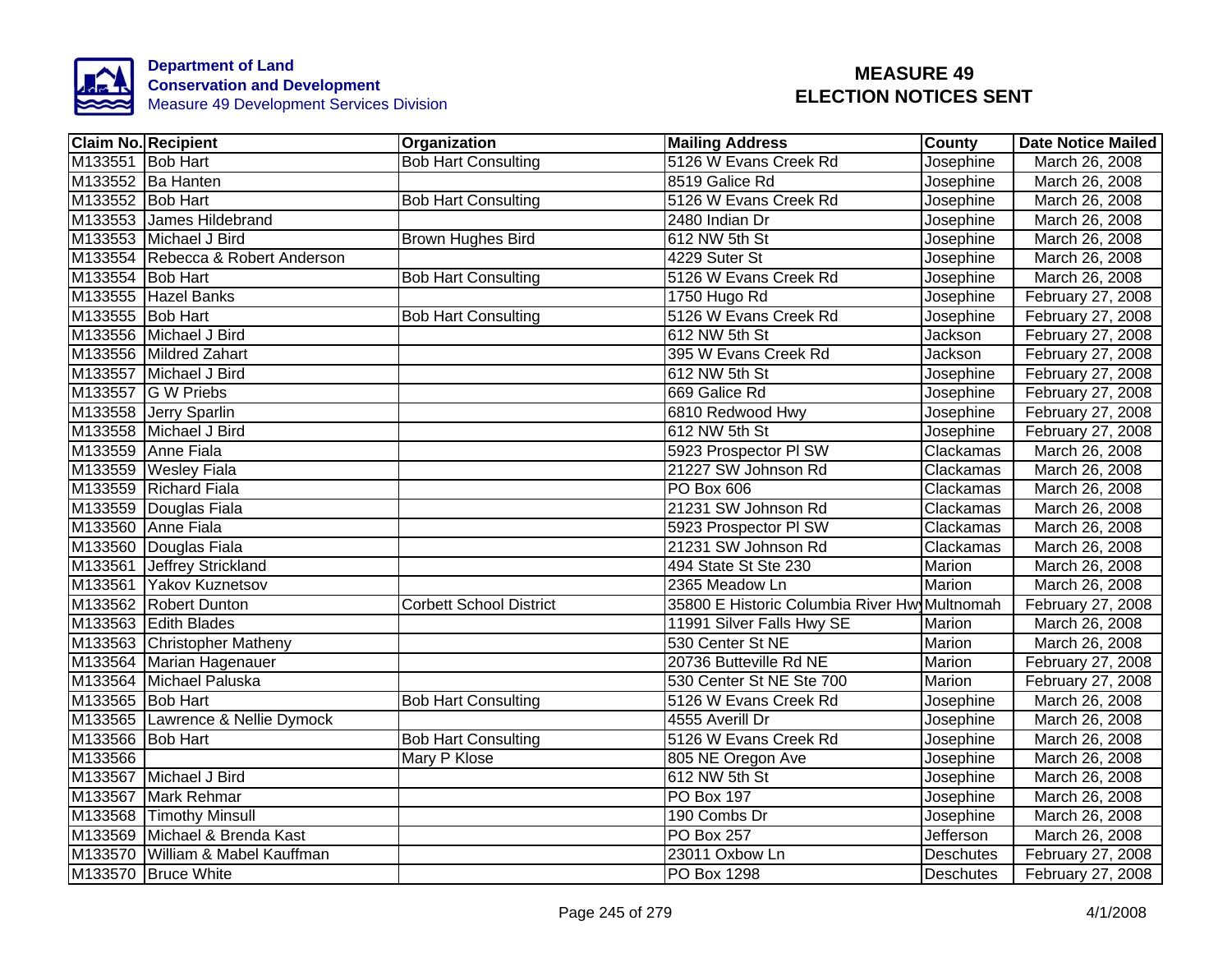

| <b>Claim No. Recipient</b>               | Organization                | <b>Mailing Address</b>    | County        | <b>Date Notice Mailed</b> |
|------------------------------------------|-----------------------------|---------------------------|---------------|---------------------------|
| M133571 Francis Schrader                 |                             | 91790 Hall Creek Ln       | Coos          | March 26, 2008            |
| M133572 D Rahn Hostetter                 |                             | 203 E Main St             | Umatilla      | March 26, 2008            |
| M133572 Jerry & Louise Larson            |                             | 84768 Eastside Rd         | Umatilla      | March 26, 2008            |
| M133573 Bruce & Terry Conner             |                             | 750 Marine Dr #100        | Clatsop       | March 26, 2008            |
| M133574 D Rahn Hostetter                 |                             | 203 E Main St             | Lane          | February 27, 2008         |
| M133574 Thelma Inman                     |                             | 90067 Territorial Hwy     | Lane          | February 27, 2008         |
| M133575 Geneva Gaither & Lisa Webster    |                             | 244 NW Scenic Dr          | Josephine     | March 26, 2008            |
| M133576 Lonnie & Charmae Hampton         |                             | 93882 Greenacres Ln       | Coos          | March 26, 2008            |
| M133577 Raymond & Mary Slabik            |                             | PO Box 724                | Umatilla      | February 27, 2008         |
| M133578 Laura C Johnson                  |                             | PO Box 907                | Benton        | March 26, 2008            |
| M133578 Phyllis & Dean Sartain           |                             | 23001 Harris Rd           | Benton        | March 26, 2008            |
| M133579 Cheryl West-Davies               |                             | 37457 Labiske Ln          | Clatsop       | March 26, 2008            |
| M133580 Lyman & Emma Seely               |                             | 14795 NE Lawnview Circle  | Marion        | February 27, 2008         |
| M133580 Steve Schell                     | <b>Black Helterline LLP</b> | 805 SW Broadway Ste 1900  | Marion        | February 27, 2008         |
| M133581 Michael Paluska                  |                             | 530 Center St NE Ste 700  | Marion        | March 26, 2008            |
| M133581 A Randall & Judity Seely         |                             | 1395 Cole Rd S            | <b>Marion</b> | March 26, 2008            |
| M133582 Norman & Mary Dodds              |                             | 1000 SW Broadway Ste 1100 | <b>Marion</b> | March 26, 2008            |
| M133582 Christopher Matheny              |                             | 530 Center St NE          | <b>Marion</b> | March 26, 2008            |
| M133583 Gerald & Kathleen MacKen         |                             | 17010 NE Hillsboro Hwy    | Yamhill       | March 26, 2008            |
| M133584 Gertrude & Clarence Sletager     |                             | PO Box 1138               | Lane          | March 26, 2008            |
| M133585 Eldwin Sorensen & Rebecca Ruddel |                             | 8620 Booth Rd             | Klamath       | March 26, 2008            |
| M133586 Jack & Jean Nolan                |                             | PO Box 3288               | Josephine     | February 27, 2008         |
| M133587 Ginger Spencer-Pullen            |                             | 3419 SE Guilford Ct       | Clatsop       | February 27, 2008         |
| M133588 Joyce Cable                      |                             | 16101 N El Mirage Rd #328 | Clatsop       | February 27, 2008         |
| M133589 Staci Spencer                    |                             | 3419 SE Guilford Ct       | Clatsop       | March 26, 2008            |
| M133590 Jerry Spencer Jr                 |                             | 3419 SE Guilford          | Clatsop       | March 26, 2008            |
| M133591 Karl D Olson                     |                             | 900 Siskiyou Blvd #A-1    | Jackson       | February 27, 2008         |
| M133591 Karl Olson for Dickey            |                             | 2800 Country Club Rd      | Jackson       | March 10, 2008            |
| M133592 Mildred Fitzgerald               |                             | 429 N Central Ave         | Klamath       | March 26, 2008            |
| M133593 Leland & Lee Hall                |                             | 18714 Gardner Ridge Rd    | Curry         | March 26, 2008            |
| M133594 Jerry & Bessie Daugherty         |                             | 56848 Seven Mile Rd       | Coos          | February 27, 2008         |
| M133595 Paul Schanno                     |                             | 82163 Dufur Valley Rd     | Wasco         | February 27, 2008         |
| M133596 Dixie Schanno                    |                             | 82163 Dufur Valley Rd     | Wasco         | February 27, 2008         |
| M133597 Dixie Schanno                    |                             | 82163 Dufur Valley Rd     | Wasco         | March 26, 2008            |
| M133598 Paul Schanno                     |                             | 82163 Dufur Valley Rd     | Wasco         | March 26, 2008            |
| M133599 Paul Schanno                     |                             | 82163 Dufur Valley Rd     | Wasco         | February 27, 2008         |
| M133600 Paul Schanno                     |                             | 82163 Dufur Valley Rd     | Wasco         | March 26, 2008            |
| M133601 Michael Lilly                    |                             | 6600 SW 92nd Ave Ste 280  | Wasco         | February 27, 2008         |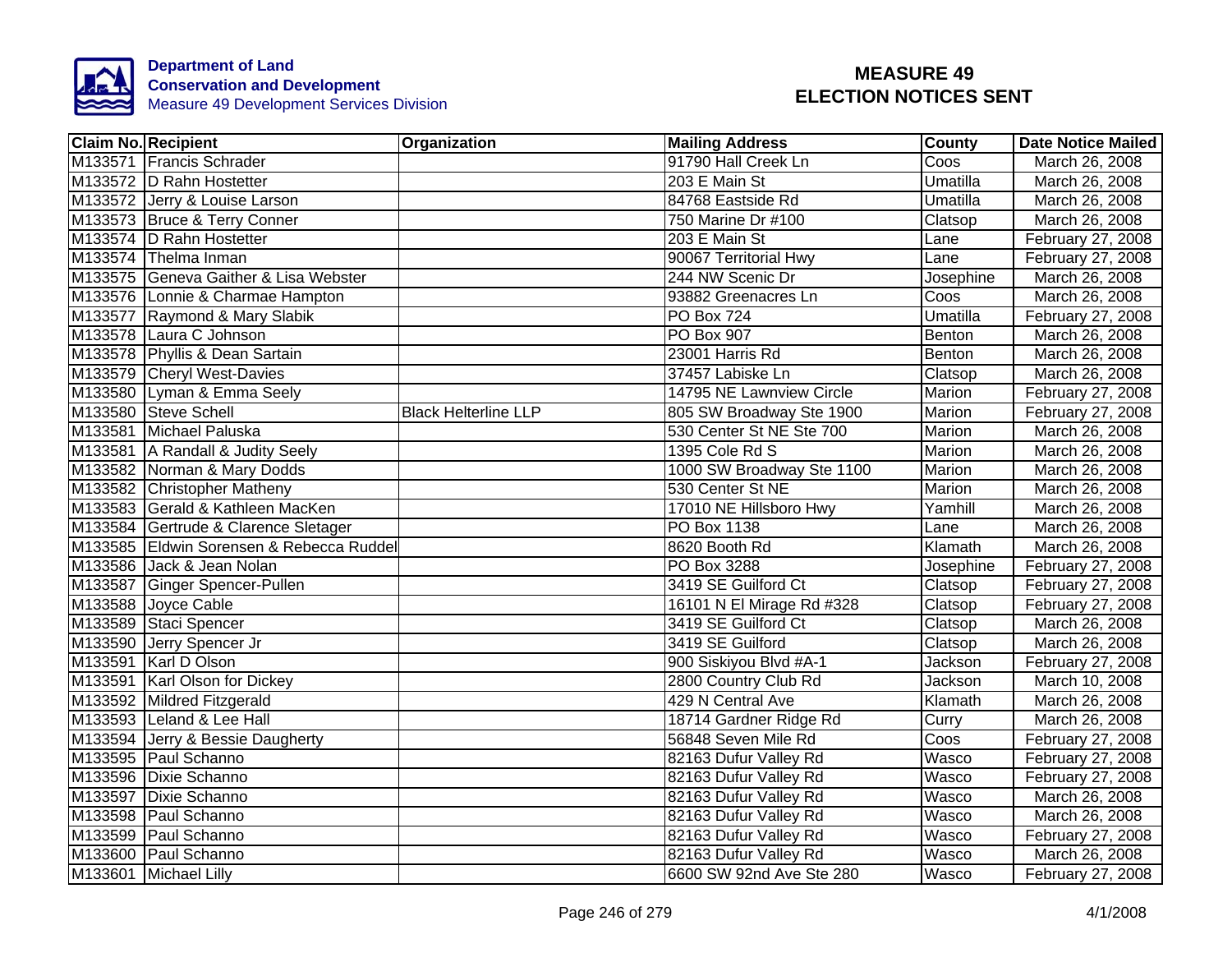

| <b>Claim No. Recipient</b>         | <b>Organization</b>         | <b>Mailing Address</b>    | County           | <b>Date Notice Mailed</b> |
|------------------------------------|-----------------------------|---------------------------|------------------|---------------------------|
| M133601 Francis & Irene Thomas     |                             | 436 Mckinley St SE        | Wasco            | February 27, 2008         |
| M133601 Dotty Devaney              |                             | <b>PO Box 1895</b>        | Wasco            | February 27, 2008         |
| M133602 Michael J Lilly            |                             | 6600 SW 92nd Ave Ste 280  | Wasco            | March 26, 2008            |
| M133602 Kenneth Thomas             |                             | 436 McKinley St SE        | Wasco            | March 26, 2008            |
| M133602 Dotty Devaney              |                             | PO Box 1895               | Wasco            | March 26, 2008            |
| M133603 Michael J Lilly            |                             | 6600 SW 92nd Ave Ste 280  | Wasco            | March 26, 2008            |
| M133603 Kenneth Thomas             |                             | 436 McKinley St SE        | Wasco            | March 26, 2008            |
| M133603 Dotty Devaney              |                             | <b>PO Box 1895</b>        | Wasco            | March 26, 2008            |
| M133604 Michael J Lilly            |                             | 6600 SW 92nd Ave Ste 280  | <b>Wasco</b>     | March 26, 2008            |
| M133604 Francis & Irene Thomas     | <b>Kenneth Thomas</b>       | 436 McKinley St SE        | Wasco            | March 26, 2008            |
| M133604 Dotty Devaney              |                             | PO Box 1895               | Wasco            | March 26, 2008            |
| M133605 John Collins               |                             | <b>PO Box 127</b>         | Jackson          | March 26, 2008            |
| M133605 Daniel B O'Connor          | Huycke O'Connor Jarvis      | 823 Alder Creek Dr        | Jackson          | March 26, 2008            |
| M133606 Michael McGinty            |                             | 2315 Asher Dr             | Jackson          | March 26, 2008            |
| M133606 Daniel B O'Connor          | Huycke O'Connor Jarvis      | 823 Alder Creek Dr        | Jackson          | March 26, 2008            |
| M133607 Richard Stephens           | Groen Stephens & Klinge LLP | 11100 NE 8th St Ste 750   | Josephine        | March 26, 2008            |
| M133608 Richard Stephens           | Groen Stephens & Klinge LLP | 11100 NE 8th St Ste 750   | Multnomah        | February 27, 2008         |
| M133608 Areta Schmidt              |                             | 40900 E Larch Mtn Rd      | Multnomah        | February 27, 2008         |
| M133609 Carol Crisman & Dan Deboie | <b>Jayne Hall</b>           | 63802 Imnaha Hwy          | Wallowa          | March 26, 2008            |
| M133610 Carol Crisman & Dan Deboie | William & Robert Hall       | 63802 Imnaha Hwy          | Wallowa          | March 26, 2008            |
| M133611 Bruce White                |                             | PO Box 1298               | <b>Deschutes</b> | March 26, 2008            |
| M133611 Donald Halligan            | Halligan Ranch Inc          | 9020 S Hwy 97             | <b>Deschutes</b> | March 26, 2008            |
| M133612 Sheila Bagley              |                             | 2037 W Bullard Ave No 237 | Lincoln          | March 26, 2008            |
| M133613 Laura Johnson              |                             | PO Box 10567              | Lane             | February 27, 2008         |
| M133613 Melvin & Darlene Michelson |                             | 83703 N Enterprise Rd     | Lane             | February 27, 2008         |
| M133614 Erik J Glatte              |                             | <b>PO Box 1583</b>        | <b>Jackson</b>   | March 26, 2008            |
| M133614 Edward & Dell Hemingway    | Tahoma Mulder               | 1702 Ocean Blvd           | Jackson          | March 26, 2008            |
| M133615 Erik J Glatte              |                             | PO Box 1583               | Jackson          | February 27, 2008         |
| M133615 Keith Kuhl                 |                             | 1465 Elm St               | Jackson          | February 27, 2008         |
| M133616 Lewis & Jane Wolgast       |                             | PO Box 79                 | Jackson          | March 26, 2008            |
| M133616 Erik J Glatte              |                             | PO Box 1583               | Jackson          | March 26, 2008            |
| M133617 Patricia Lawrence          |                             | 14661 SE Royer Rd         | Clackamas        | February 27, 2008         |
| M133618   Dennis & Nancy Beach     |                             | 85971 Paradise Rd         | Wallowa          | March 26, 2008            |
| M133619  Ivan Cook                 |                             | 64434 Alder Slope Rd      | Wallowa          | February 27, 2008         |
| M133620 Thomas Brandt              |                             | 37056 Boiler Creek Rd     | Lane             | March 26, 2008            |
| M133621 William & Inez Griffels    |                             | 5895 NW Glencoe Rd        | Washington       | March 26, 2008            |
| M133622 Deborah Park Jeffries      |                             | 3800 N Delta Hwy          | Yamhill          | February 27, 2008         |
| M133622 Rebecca Park Pennington    |                             | 2428 Ginny Way            | Yamhill          | February 27, 2008         |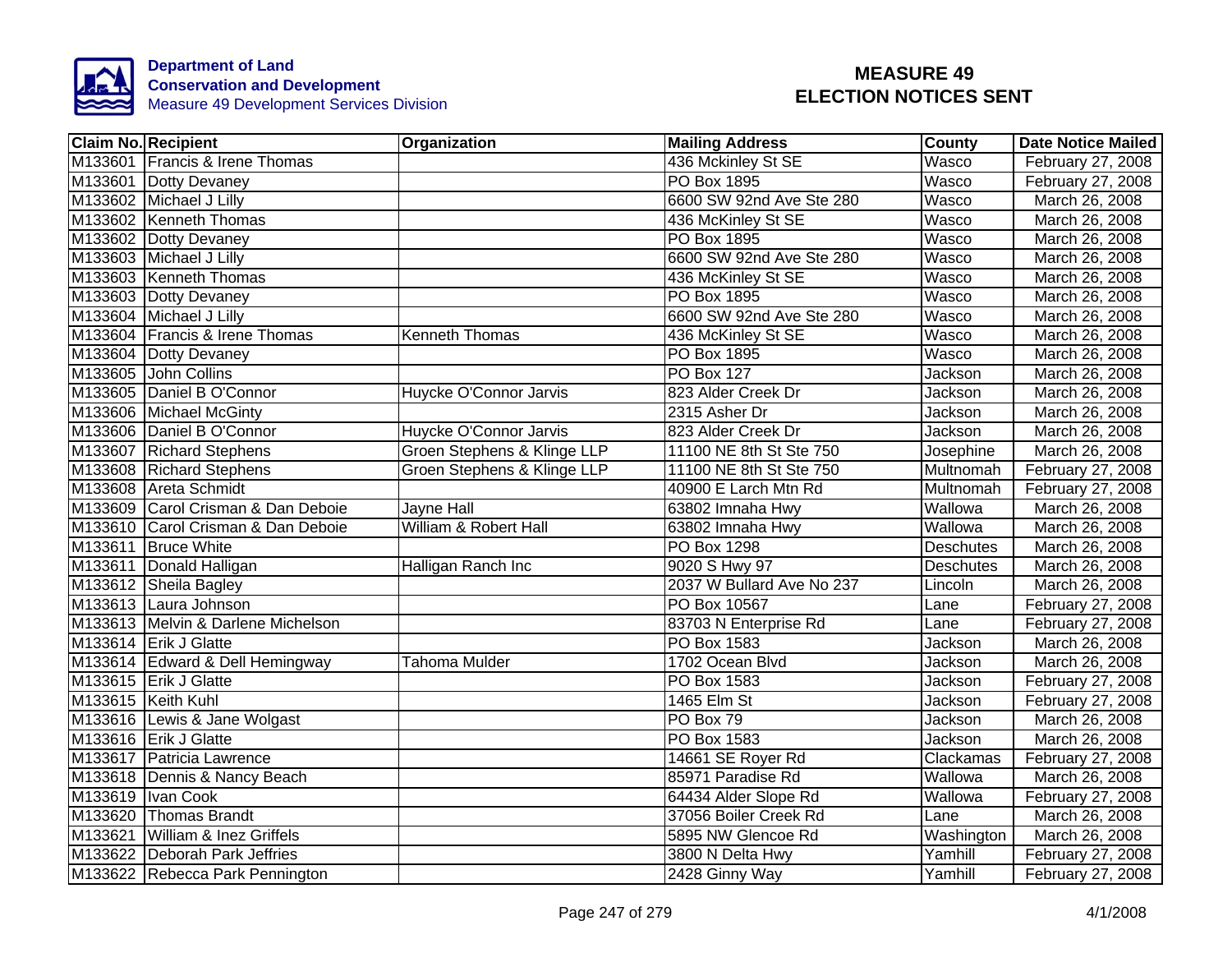

|         | <b>Claim No. Recipient</b>         | Organization  | <b>Mailing Address</b>   | County     | <b>Date Notice Mailed</b> |
|---------|------------------------------------|---------------|--------------------------|------------|---------------------------|
|         | M133623 Garnet Bauman              |               | 8315 NW Helvetia Rd      | Washington | February 27, 2008         |
|         | M133623 Michael Neff               |               | 101 SW Main Ste 1800     | Washington | February 27, 2008         |
|         | M133624 Laura Johnson              |               | PO Box 10567             | Lane       | March 10, 2008            |
|         | M133624 Martin & Carol Myhre       |               | PO Box 782               | Lane       | March 10, 2008            |
|         | M133625 Richard & Terry Macy       |               | 5628 SW Macy Ln          | Jefferson  | March 26, 2008            |
|         | M133626 George & Robyn King        |               | PO Box 2995              | Curry      | March 26, 2008            |
|         | M133627 Ron & Connie Goebel        |               | 804 N Douglas            | Wallowa    | March 26, 2008            |
|         | M133628 Robert S Lovlien           |               | PO Box 1151              | Jefferson  | March 26, 2008            |
|         | M133628 Leo Demonte                |               | 19449 Wells Dr           | Jefferson  | March 26, 2008            |
|         | M133629 G Lowell Lewis             |               | 62823 Walowa Lake Hwy    | Wallowa    | March 26, 2008            |
|         | M133630 Carol Crockett             |               | PO Box 2065              | Curry      | March 26, 2008            |
|         | M133631 Brinkley Schedeen          |               | 17835 SE Tickle Creek Rd | Clackamas  | March 26, 2008            |
|         | M133632 Steven Jones               |               | 26490 S Gelbrich Rd      | Clackamas  | March 26, 2008            |
|         | M133633 Susan Faulkender           |               | 6890 Hess Rd             | Hood River | March 26, 2008            |
|         | M133634 Brad & Diane Williams      |               | 2010 N Juniper St        | Coos       | March 26, 2008            |
|         | M133635 Russell Baldwin            |               | <b>PO Box 1242</b>       | Lincoln    | March 26, 2008            |
|         | M133636 Russell Baldwin            |               | <b>PO Box 1242</b>       | Lincoln    | March 26, 2008            |
|         | M133637 Russell Baldwin            |               | <b>PO Box 1242</b>       | Lincoln    | March 26, 2008            |
|         | M133638 Russell Baldwin            |               | PO Box 1242              | Lincoln    | March 26, 2008            |
|         | M133639 Russell Baldwin            |               | <b>PO Box 1242</b>       | Lincoln    | March 26, 2008            |
|         | M133640 John & Catherine Smith     |               | PO Box 660               | Linn       | March 26, 2008            |
|         | M133641 Andrew & Jane Wolfe        |               | 700 62nd Ave SE          | Marion     | March 26, 2008            |
|         | M133642 Yvonne & Kenneth Salmonson |               | 11542 Feller Rd          | Marion     | March 26, 2008            |
|         | M133643 Douglas Gissel             |               | 2385 Bar L Ranch Rd      | Clackamas  | February 27, 2008         |
|         | M133643 Alven Gissel               |               | 19945 S Young Rd         | Clackamas  | February 27, 2008         |
|         | M133644 E Alyce Thomson            |               | <b>PO Box 275</b>        | Washington | March 26, 2008            |
|         | M133644 Tom & Julie Tannehill      |               | 24225 SW Durdel Dr       | Washington | March 26, 2008            |
|         | M133645 Harold & Grace Schumacher  |               | 2661 S 12Th              | Linn       | February 27, 2008         |
|         | M133646 Burton & Rebecca Andersen  |               | 16020 SE Keller Rd       | Clackamas  | March 26, 2008            |
|         | M133647 Richard & Barbara Everest  |               | <b>PO Box 295</b>        | Coos       | February 27, 2008         |
|         | M133648 Robert & Beverly Clair     |               | 31084 Willoway Dr SW     | Linn       | March 26, 2008            |
|         | M133649 Gary Metts                 |               | 41782 Fish Hatchery Dr   | Linn       | March 26, 2008            |
|         | M133650 Ann Estoos Peitsch         |               | 92410 Simonson Rd        | Clatsop    | March 26, 2008            |
| M133650 |                                    | Dale & Co LLC | 93174 Knappa Platt Rd    | Clatsop    | March 26, 2008            |
|         | M133651 Ann Estoos Peitsch         |               | 92410 Simonson Rd        | Clatsop    | February 27, 2008         |
|         | M133652 Herbert & Barbara Anderson |               | 19289 Neck Rd            | Yamhill    | February 27, 2008         |
|         | M133653 Herbert & Barbara Anderson |               | 19289 Neck Rd            | Yamhill    | March 26, 2008            |
|         | M133654 Herbert & Barbara Anderson |               | 19289 Neck Rd            | Jefferson  | February 27, 2008         |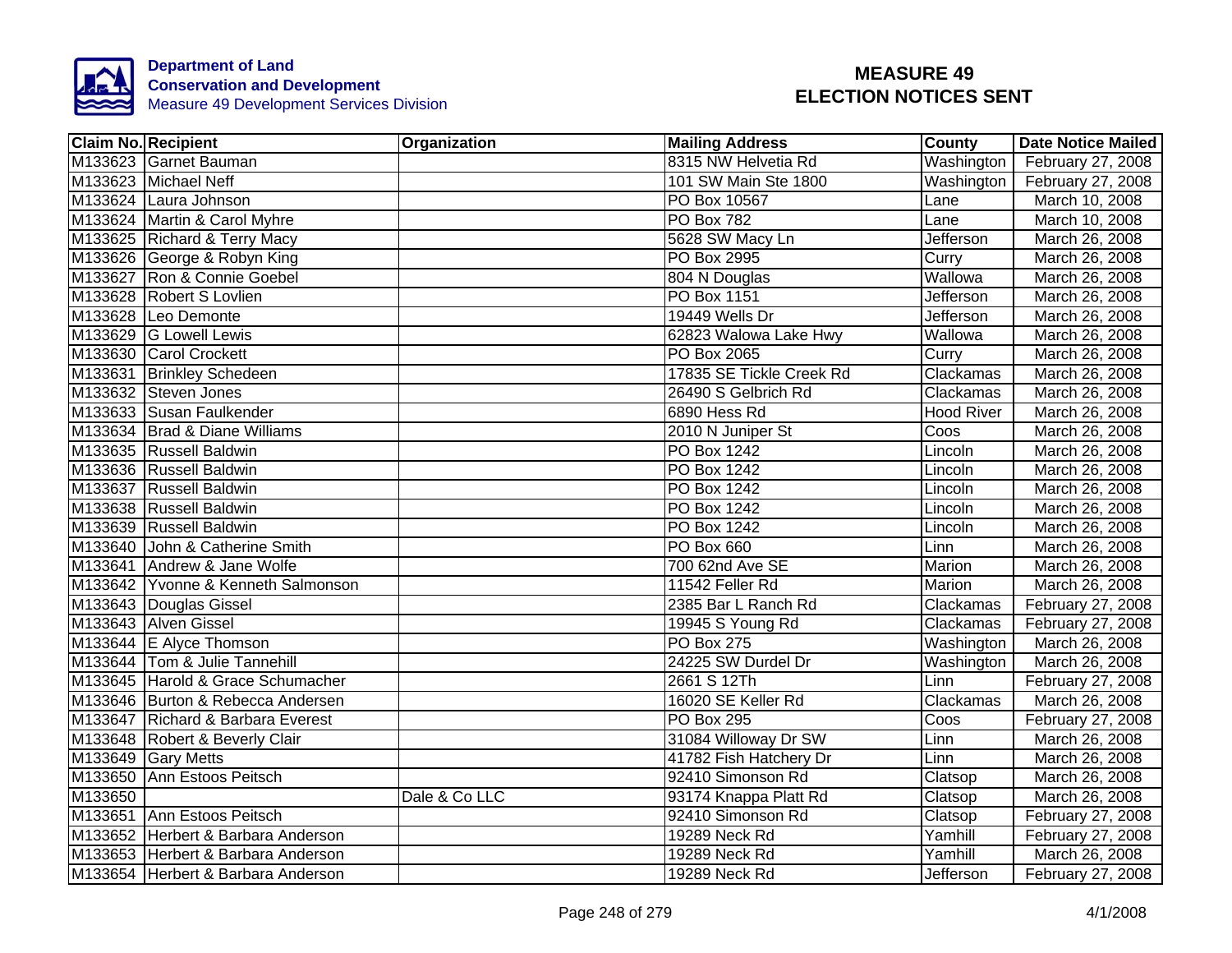

|         | <b>Claim No. Recipient</b>         | Organization          | <b>Mailing Address</b>       | County     | <b>Date Notice Mailed</b> |
|---------|------------------------------------|-----------------------|------------------------------|------------|---------------------------|
|         | M133655 Herbert & Barbara Anderson |                       | 19289 Neck Rd                | Jefferson  | March 26, 2008            |
|         | M133656 Herbert & Barbara Anderson |                       | 19289 Neck Rd                | Gilliam    | March 26, 2008            |
|         | M133657 Arthur & Doris Seibert     |                       | 7260 S Hwy 211               | Clackamas  | March 26, 2008            |
|         | M133658 John Stevens               |                       | 5510 SW 195th                | Washington | March 26, 2008            |
|         | M133658 Kendall Stevens            |                       | 13715 NE Beech St            | Washington | March 26, 2008            |
|         | M133659 Rolfe & Janet Hagen        |                       | 20546 Alsea Hwy              | Benton     | March 26, 2008            |
|         | M133660 Douglas Wheeler            |                       | 21517 S Ridge Rd             | Clackamas  | February 27, 2008         |
|         | M133661 Robert & Beverly Clair     |                       | 31084 Willoway Dr SW         | Linn       | March 26, 2008            |
|         | M133662 Donnald Alexander          |                       | 1112 NE Klimek Ln            | Yamhill    | March 26, 2008            |
|         | M133662 Dennis Koho                |                       | 142 Glynbrook N Ste 210      | Yamhill    | March 26, 2008            |
|         | M133663 Jc Van Voorhees            |                       | 203 N Main St                | Crook      | February 27, 2008         |
|         | M133663 Donelda Whitcomb           |                       | 8490 NE Ochoco Hwy           | Crook      | February 27, 2008         |
|         | M133664 Robert & Peggy Ortman      |                       | 16195 McBee Rd               | Polk       | March 26, 2008            |
|         | M133665 Jeffrey & Kathy Pearson    |                       | 13815 NE Merchatn Rd         | Yamhill    | March 26, 2008            |
|         | M133666 Milford Smucker            |                       | 30727 Sub Station Dr         | Linn       | February 27, 2008         |
|         | M133667 Louis & Iris White         |                       | 39303 SE Winery Rd           | Clackamas  | March 26, 2008            |
|         | M133668 Kathleen Roles             |                       | <b>PO Box 535</b>            | Clackamas  | February 28, 2008         |
|         | M133669 Donald & Rita Nussbaumer   |                       | 22735 NW Phillips Rd         | Washington | March 26, 2008            |
|         | M133670 Anfim & Fatinia Snegirev   |                       | <b>PO Box 156</b>            | Marion     | March 26, 2008            |
|         | M133671 Raymond & Jeanne Cady      |                       | 8295 Aumsville Hwy           | Marion     | March 26, 2008            |
|         | M133672 Lois Ditmars               | J Peterkort & Company | 9755 SW Barnes Rd Ste 690    | Washington | February 28, 2008         |
|         | M133672 Patrick Jensen             | Jensen Draudt LLP     | 9755 SW Barnes Rd Ste 695    | Washington | February 28, 2008         |
|         | M133673 John Derbyshire            |                       | 36178 SW Bald Peak Rd        | Washington | March 26, 2008            |
|         | M133673 John A Rankin              |                       | 26715 SW Baker Rd            | Washington | March 26, 2008            |
|         | M133674 Dorothy Schlichting        |                       | 17995 SW Scholls Sherwood Rd | Washington | February 28, 2008         |
|         | M133675 George & Glendel Campbell  |                       | 12031 S Union Halls Rd       | Clackamas  | March 26, 2008            |
|         | M133676 John & M Eileen Brown      |                       | 3855 Orchard Heights PI NW   | Polk       | March 26, 2008            |
|         | M133677 Astrid Seater              |                       | 45200 SE Coalman Rd          | Clackamas  | February 28, 2008         |
|         | M133678 James Wood Jr              |                       | Aspen Valley Ranch           | Crook      | March 26, 2008            |
|         | M133678 Jc Van Voorhees            |                       | 203 N Main St                | Crook      | March 26, 2008            |
|         | M133678 James Wood                 | Aspen Valley LP       | PO Box 5                     | Crook      | March 26, 2008            |
| M133679 |                                    | School District #26J  | 111 Ash St SW                | Polk       | February 28, 2008         |
|         | M133680 Richard & Diane Anderson   |                       | PO Box 499                   | Clackamas  | February 28, 2008         |
|         | M133681 William & Linda Hammersley |                       | 22235 Butteville Rd NE       | Marion     | February 28, 2008         |
|         | M133682 Richard & Judith Brooks    |                       | 36910 NW Schefflin Lake Ln   | Washington | February 28, 2008         |
|         | M133683 Arthur & Helen Umberger    | Marsh Raven Co LLP    | 10185 5th St                 | Clackamas  | March 26, 2008            |
|         | M133684 Paul Mulkey                |                       | 13530 Corvallis Rd           | Polk       | March 26, 2008            |
|         | M133685 David Wilson Jr            |                       | 58435 Lindsay Ln             | Columbia   | February 28, 2008         |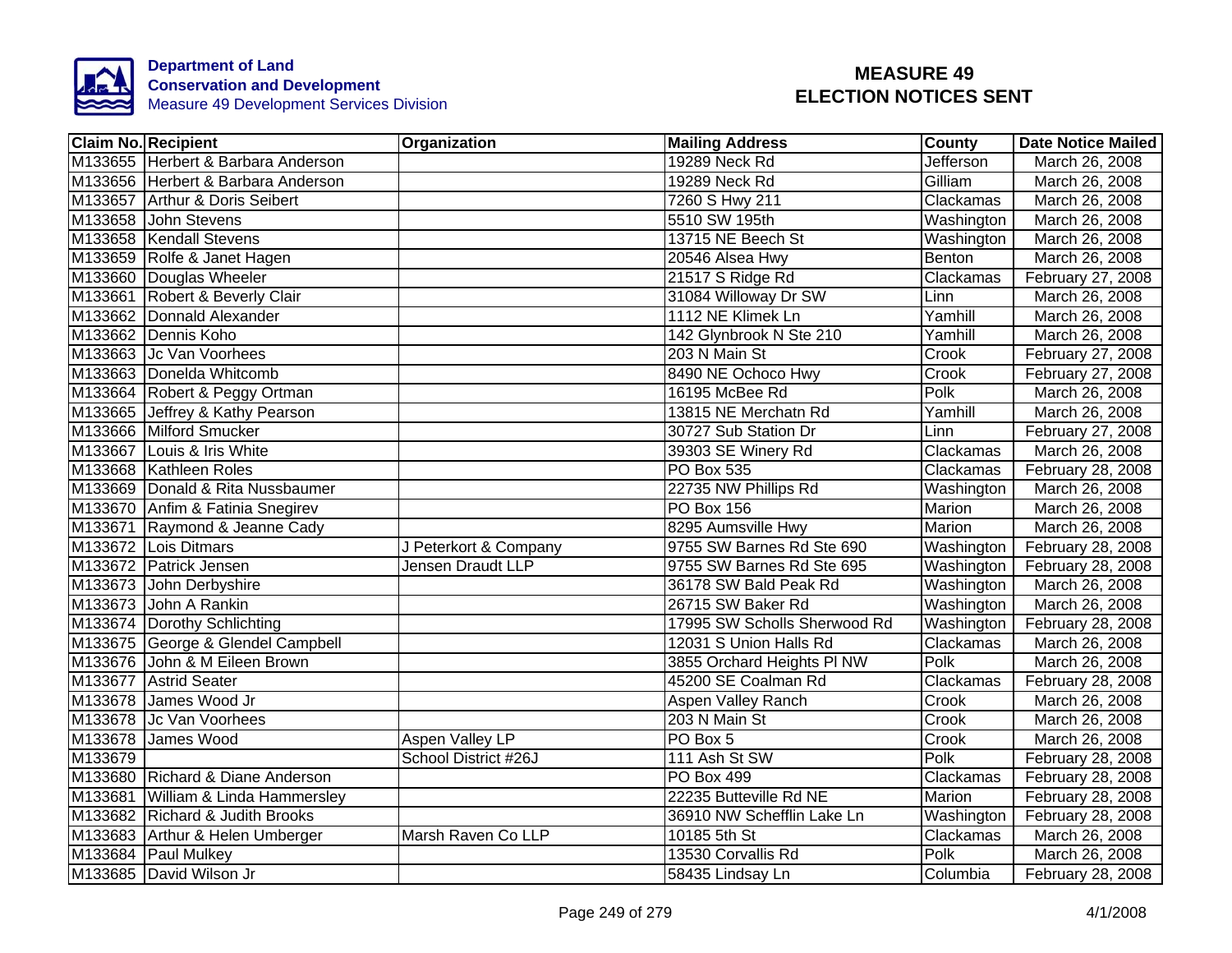

| <b>Claim No. Recipient</b>           | Organization         | <b>Mailing Address</b>      | <b>County</b>    | <b>Date Notice Mailed</b> |
|--------------------------------------|----------------------|-----------------------------|------------------|---------------------------|
| M133686 Glendoris Dyer               |                      | 2665 Kings Valley Hwy       | Polk             | February 28, 2008         |
| M133687 Rose Marie Johnson           |                      | <b>PO Box 128</b>           | Linn             | February 28, 2008         |
| M133688 Della Gawler                 |                      | 1188 Melqua Rd              | Douglas          | February 28, 2008         |
| M133689 Jerry & Judith Kinney        |                      | 1461 S Mill Stream Ct       | Lincoln          | March 26, 2008            |
| M133689 Kurt & Kimberlee Cochran     |                      | 1030 NE Old River Rd        | Lincoln          | March 26, 2008            |
| M133689 Roland Hendricks             |                      | 13384 Picard PI SE          | Lincoln          | March 26, 2008            |
| M133689 C Diane Kent                 |                      | 15108 SE 24th St            | Lincoln          | March 26, 2008            |
| M133689 Dennis Bartoldus             |                      | PO Box 1510                 | Lincoln          | March 26, 2008            |
| M133690 Jesse & Shirley Hudson       |                      | 59671 W Kappler Rd          | Columbia         | March 26, 2008            |
| M133691 Andrew & Lynn Campbell       |                      | 16619 Batchellors Forest Rd | Multnomah        | March 26, 2008            |
| M133692 Donald & Rita Nussbaumer     |                      | 22735 NW Phillips Rd        | Washington       | March 26, 2008            |
| M133692 Marvin & Agnes Nussbaumer    |                      | 22747 NW Phillips Rd        | Washington       | March 26, 2008            |
| M133693 Charles M Jil & Kevin Wardle |                      | 74410 Debast Rd             | Columbia         | March 26, 2008            |
| M133694 Orville Bierly               |                      | 18865 SW Scholls Ferry Rd   | Washington       | March 26, 2008            |
| M133695 Susan Hauge                  |                      | 28777 SE Kw Anderson Rd     | Multnomah        | March 26, 2008            |
| M133695 John C Pinkstaff             | Lane Powell          | 601 SW 2nd Ave Ste 2100     | Multnomah        | March 26, 2008            |
| M133696 William Sizemore             |                      | <b>PO Box 343</b>           | <b>Clackamas</b> | March 26, 2008            |
| M133696 Gary Krueger                 |                      | 720 SE Sandy Blvd           | Clackamas        | March 26, 2008            |
| M133697 William & Diana Schulz       |                      | 13540 NW Willis Rd          | Yamhill          | March 26, 2008            |
| M133698 Diana & James Prichard       |                      | <b>PO Box 555</b>           | Clackamas        | March 26, 2008            |
| M133699 Merle & Mary Hague           |                      | 17835 Frost Rd              | Polk             | March 26, 2008            |
| M133700 Alexander & Uliana Cam       |                      | 12439 Howell Prairie Rd NE  | <b>Marion</b>    | March 26, 2008            |
| M133701 Gary & Victoria Hartt        |                      | 17964 S Windy City Rd       | Clackamas        | March 26, 2008            |
| M133702 Mary Haney Baker             |                      | 255 S 19th Ave              | Washington       | March 26, 2008            |
| M133702 Robert Haney                 |                      | 1615 Kingwood St            | Washington       | March 26, 2008            |
| M133702 Richard Haney                |                      | 16720 SW Foxtail Pl         | Washington       | March 26, 2008            |
| M133703 Kenneth & Sylvia Dillard     |                      | 33410 Brewster              | Linn             | March 26, 2008            |
| M133704 Ruth Hoyt                    |                      | PO Box 68633                | Clackamas        | February 28, 2008         |
| M133705 Granville & Christi Lee      |                      | 17251 S Clackamas River Dr  | Clackamas        | March 26, 2008            |
| M133706 Scott & Sharon Keep          |                      | 88920 Fir Butte Rd          | Lane             | March 26, 2008            |
| M133707 Emery Castle                 |                      | 4649 SW Hollyhock Circle    | Benton           | February 28, 2008         |
| M133707 Jay Faulconer                |                      | PO Box 830                  | Benton           | February 28, 2008         |
| M133708 Jay R Faulconer              |                      | PO Box 830                  | Benton           | March 26, 2008            |
| M133708 Diane Bell                   |                      | 815 Heritage Hills Dr       | Benton           | March 26, 2008            |
| M133709 Grant Dean                   | Lake Era Corporation | 5550 S West Woods Ct        | Clackamas        | February 28, 2008         |
| M133710 Mary Slusher                 |                      | 80824 Lost Creek Rd         | Lane             | February 28, 2008         |
| M133711 Becky & Andrew Travis        |                      | 17590 S Ramsby Rd           | Clackamas        | March 26, 2008            |
| M133712   Patsy Lundsteen            |                      | 33100 SE Gunderson          | Clackamas        | February 28, 2008         |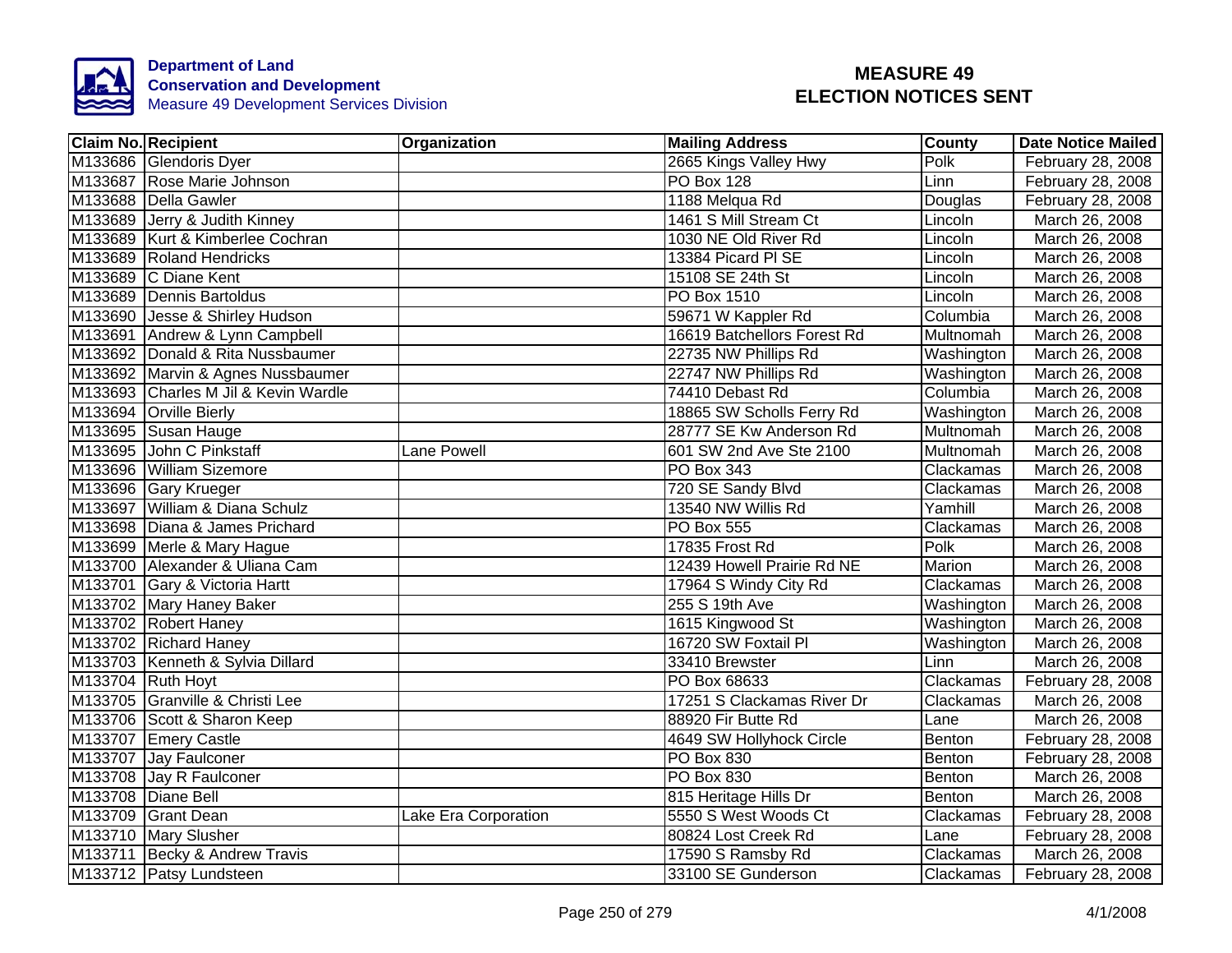

|         | <b>Claim No. Recipient</b>             | <b>Organization</b>         | <b>Mailing Address</b>            | <b>County</b>     | <b>Date Notice Mailed</b> |
|---------|----------------------------------------|-----------------------------|-----------------------------------|-------------------|---------------------------|
|         | M133712 Patsy Lundsteen                |                             | 39495 Cascadia Village Dr Apt 155 | Clackamas         | March 5, 2008             |
|         | M133713 Alphonse Pawlowski             |                             | 433 Pompadour Dr                  | Jackson           | February 28, 2008         |
|         | M133713 Norman Pawlowski               |                             | 9001 NW Arboreteum Rd             | <b>Jackson</b>    | February 28, 2008         |
|         | M133713 Florence Pawlowski             |                             | 5481 SE Roethe Rd                 | Jackson           | February 28, 2008         |
|         | M133713 Frank Patrick                  |                             | PO Box 231119                     | Jackson           | February 28, 2008         |
|         | M133714 Jerold & Dorothy Lynch         |                             | 2160 SW 204th Ave                 | Washington        | March 26, 2008            |
|         | M133715 John & Ruth Wilson             |                             | 3335 Wyeast                       | <b>Hood River</b> | February 28, 2008         |
|         | M133716 Jeffrey & Micki Knight         |                             | 21745 S Lewellen Rd               | Clackamas         | February 28, 2008         |
|         | M133716 John Brosy                     |                             | 161 High St SE Ste 224            | Clackamas         | February 28, 2008         |
|         | M133717 Joseph & Kathleen Traeger      |                             | 255 Alder St                      | Marion            | March 26, 2008            |
|         | M133717 John Brosy                     |                             | 161 High St SE Ste 224            | Marion            | March 26, 2008            |
|         | M133718 Joseph & Kathleen Traeger      |                             | 255 Alder St                      | Clackamas         | March 26, 2008            |
|         | M133718 John Brosy                     |                             | 161 High St SE Ste 224            | Clackamas         | March 26, 2008            |
|         | M133719 David Koch                     |                             | PO Box 1006                       | Curry             | March 26, 2008            |
|         | M133719 Ernest Bussmann                |                             | PO Box 269                        | Curry             | March 26, 2008            |
|         | M133719 Peter Bussmann                 |                             | PO Box 228                        | Curry             | March 26, 2008            |
|         | M133720 Abram & Vera Chuprov           |                             | 17871 Boones Ferry Rd             | Marion            | March 26, 2008            |
|         | M133721 Richard Fidlin                 |                             | <b>PO Box 784</b>                 | Lincoln           | February 28, 2008         |
|         | M133721 Chaster Mary Bradley           | Marylouis Clark             | <b>PO Box 689</b>                 | Lincoln           | February 28, 2008         |
|         | M133722 Donald Carter                  | Cascade Dairy Inc           | 5110 Alexander Dr                 | <b>Hood River</b> | March 26, 2008            |
|         | M133722 Steven B Andersen              | Cascade Planning            | PO Box 135                        | <b>Hood River</b> | March 26, 2008            |
|         | M133723 Edward Schultz                 | <b>Weatherford Thompson</b> | <b>PO Box 667</b>                 | Benton            | February 28, 2008         |
| M133723 |                                        | <b>Currier Place Inc</b>    | 25878 Starr Creek Rd              | Benton            | February 28, 2008         |
|         | M133724 Jay R Faulconer                |                             | <b>PO Box 830</b>                 | Linn              | March 26, 2008            |
|         | M133724 Jeffrey & Elizabeth Jones      |                             | 408 S 2nd                         | Linn              | March 26, 2008            |
|         | M133725 James Lake                     |                             | PO Box 712                        | Jackson           | March 26, 2008            |
|         | M133725 Mark S Bartholomew             | Hornecker Cowling Hassen    | 717 Murphy Rd                     | Jackson           | March 26, 2008            |
|         | M133726 Sharon Morgan & Brandie Vargas |                             | 2405 Browns-Meridian Rd           | <b>Jackson</b>    | February 28, 2008         |
|         | M133727 Beoma Jensen                   |                             | 18301 NW Old Railroad Grade Rd    | Washington        | March 26, 2008            |
|         | M133728 Steven B Andersen              | Cascade Planning            | PO Box 135                        | <b>Hood River</b> | February 28, 2008         |
|         | M133728 Donald Carter                  | Cascade Dairy Inc           | 5110 Alexander Dr                 | <b>Hood River</b> | February 28, 2008         |
|         | M133729 Myrna & Joseph Lassiter        |                             | 77764 S 6Th                       | Lane              | February 28, 2008         |
|         | M133729 Bernard Woodard                |                             | 33939 Row River Rd                | Lane              | February 28, 2008         |
|         | M133730 Richard & June Anderson        |                             | 3750 Pleasant Ridge Creek Rd      | Wasco             | March 26, 2008            |
|         | M133730 Steven B Andersen              | Cascade Planning            | PO Box 135                        | <b>Wasco</b>      | March 26, 2008            |
|         | M133731 Steven B Andersen              | Cascade Planning            | PO Box 135                        | Hood River        | March 26, 2008            |
| M133731 |                                        | Nishimoto Orchards Inc      | 3207 Ehrck Hill Dr                | <b>Hood River</b> | March 26, 2008            |
|         | M133732 Steven B Andersen              | Cascade Planning            | <b>PO Box 135</b>                 | <b>Hood River</b> | March 26, 2008            |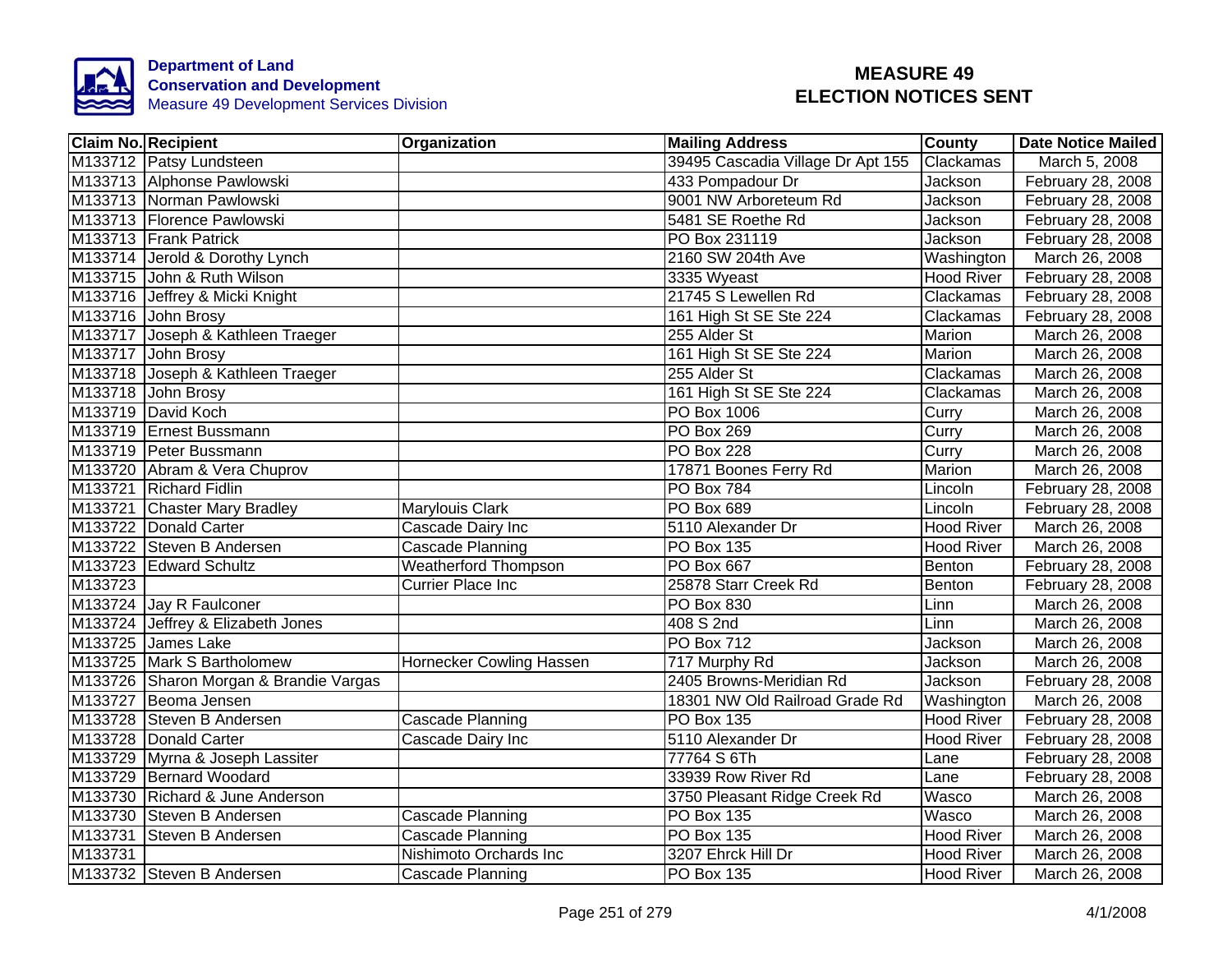

|                   | <b>Claim No. Recipient</b>          | Organization                   | <b>Mailing Address</b>  | County            | <b>Date Notice Mailed</b> |
|-------------------|-------------------------------------|--------------------------------|-------------------------|-------------------|---------------------------|
|                   | M133732 John Bryant                 | J Arlie Bryant Inc             | 2000 W 6th              | <b>Hood River</b> | March 26, 2008            |
|                   | M133733 Steven B Andersen           | <b>Cascade Planning</b>        | <b>PO Box 135</b>       | <b>Hood River</b> | March 26, 2008            |
|                   | M133733 John Bryant                 | J Arlie Bryant Inc             | 2000 W 6th              | <b>Hood River</b> | March 26, 2008            |
|                   | M133734 Ronald & Betty Hanel        |                                | 14989 S Henrici         | Clackamas         | February 28, 2008         |
|                   | M133735 Sr Jacobson & Shirley Hicks |                                | 12322 S Macksburg Rd    | Clackamas         | February 28, 2008         |
|                   | M133736 Vernon Dee Darlene          |                                | 33606 Tennessee Rd      | Linn              | March 26, 2008            |
|                   | M133737 Sharon Wright               |                                | <b>PO Box 161</b>       | Linn              | February 28, 2008         |
|                   | M133738 Ramona Underwood            |                                | 8756 Springhill Dr NW   | Benton            | February 28, 2008         |
|                   | M133739 Michael J Bird              |                                | 612 NW 5th St           | Josephine         | March 26, 2008            |
| M133739           |                                     | <b>Livingstone Enterprises</b> | 31350 Lake Vista Circle | Josephine         | March 26, 2008            |
|                   | M133740 Malcolm & Sabine Miner      |                                | 23200 Decker Rd         | Benton            | March 26, 2008            |
|                   | M133741 Carolyn Emmert              |                                | 902 N Rotary Dr         | Marion            | March 26, 2008            |
|                   | M133741 Diane Crisell               |                                | 2370 Miller Farm Rd     | Marion            | March 26, 2008            |
|                   | M133741 Donna Siems                 |                                | 9615 Hazelgreen Rd NE   | Marion            | March 26, 2008            |
|                   | M133742 James Wynne                 |                                | 1978 Fieldcredst Ct S   | Linn              | March 26, 2008            |
|                   | M133743 Derold Wynne                |                                | 1978 Fieldcrest Ct S    | Linn              | March 26, 2008            |
|                   | M133744 Joseph O'Meara              |                                | 1270 NW 334th           | Washington        | March 26, 2008            |
|                   | M133745 Eugene & Carolyn Hall       |                                | PO Box 62               | Polk              | March 26, 2008            |
|                   | M133746 Eugene & Carolyn Hall       |                                | PO Box 62               | Polk              | March 26, 2008            |
|                   | M133747 Joyce Lovgren               |                                | 16480 SW Hillsboro Hwy  | Washington        | March 26, 2008            |
|                   | M133747 Derald Lovgren              |                                | 116 NE Cory St          | Washington        | March 26, 2008            |
| M133748 Paul Belt |                                     |                                | 19390 NW Murphy Rd      | Washington        | February 28, 2008         |
|                   | M133748 Virgil Belt Jr              |                                | 19400 NW Murphy Rd      | Washington        | February 28, 2008         |
|                   | M133749 James Wynne                 |                                | 1978 Fieldcredst Ct S   | Linn              | March 26, 2008            |
|                   | M133750 Jack Dillard                |                                | 65 Kari Pl              | Linn              | February 28, 2008         |
|                   | M133751 Mary Baribeau               |                                | <b>PO Box 206</b>       | <b>Marion</b>     | March 26, 2008            |
|                   | M133752 Cindy Todd                  |                                | 84689 Parkway Rd        | Lane              | February 28, 2008         |
|                   | M133752 Loris & Fern Anjun          |                                | 84691 Parkway Rd        | Lane              | February 28, 2008         |
|                   | M133753 Jess Fitzhugh               |                                | <b>PO Box 549</b>       | Curry             | March 26, 2008            |
|                   | M133754 Jess Fitzhugh               |                                | <b>PO Box 549</b>       | Curry             | March 26, 2008            |
|                   | M133755 Viola Hirte                 |                                | 51255 Gates Bridge Rd E | Linn              | February 28, 2008         |
|                   | M133756 Bendy Ho & Karen Gordon     |                                | 61070 Barger Rd         | Columbia          | March 26, 2008            |
|                   | M133757 Bonniejean Wimsatt          |                                | 17066 SE Royer Rd       | Clackamas         | March 26, 2008            |
|                   | M133757 Cheryl Packard              |                                | 1420 Greentree Rd       | Clackamas         | March 26, 2008            |
|                   | M133758 Mildred Probst              |                                | PO Box 275              | Columbia          | March 26, 2008            |
|                   | M133759 Joe & Cathy Steere          |                                | 3870 S Immonen Rd       | Lincoln           | March 26, 2008            |
|                   | M133760 Evi Wiltbank                |                                | 21965 SW Edy Rd         | Washington        | March 26, 2008            |
|                   | M133761 Barbara & Erwin Nyquist     |                                | 20265 Butteville Rd NE  | Marion            | February 28, 2008         |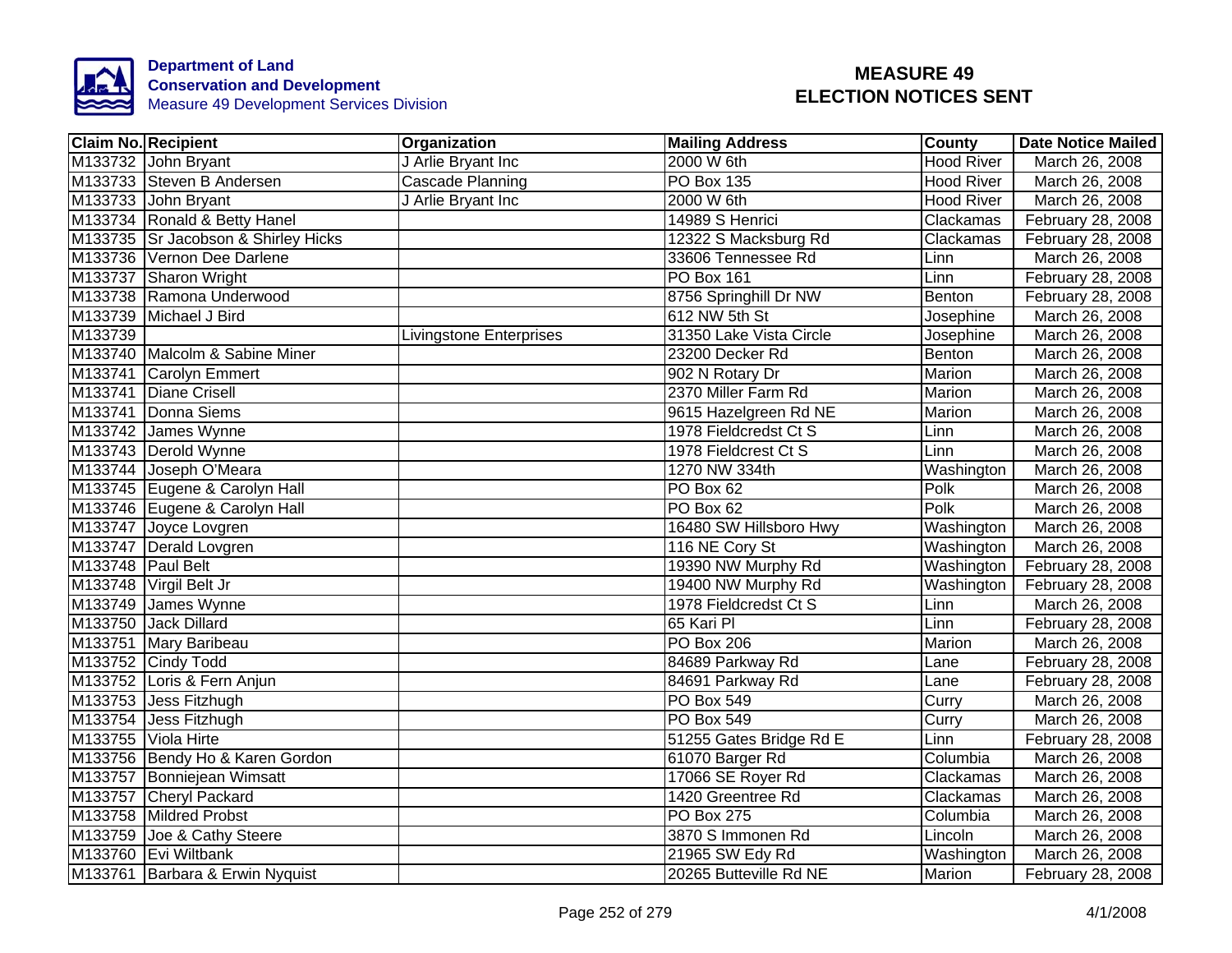

| <b>Claim No. Recipient</b>           | Organization     | <b>Mailing Address</b> | <b>County</b>     | Date Notice Mailed             |
|--------------------------------------|------------------|------------------------|-------------------|--------------------------------|
| M133762 Delbert Tobiasson            |                  | 2995 Ridgeway Dr SE    | Jackson           | February 28, 2008              |
| M133763 James Arendt                 |                  | 20557 Case Rd NE       | Marion            | March 26, 2008                 |
| M133764 David & Dianne Metzger       |                  | PO Box 400             |                   | Washington   February 28, 2008 |
| M133765 Robert Albertson             |                  | PO Box 1329            | Washington        | March 26, 2008                 |
| M133766 Ruth Ann Aydelott            |                  | 466 Sunwood Dr NW      | Marion            | February 28, 2008              |
| M133767 Merrill & Gail Ann Foster    |                  | PO Box 497             | Coos              | February 28, 2008              |
| M133768 Kenneth & Barbara Dare       |                  | 79604 Fire Rd          | Lane              | March 26, 2008                 |
| M133768 Karl Mueller                 |                  | 380 Q St Ste 220       | Lane              | March 26, 2008                 |
| M133769 Jonny Watson                 |                  | 38533 Jasper-Lowell Rd | Lane              | February 28, 2008              |
| M133769 Karl Mueller                 |                  | 380 Q St               | Lane              | February 28, 2008              |
| M133770 Kenneth & Barbara Dare       |                  | 79604 Fire Rd          | Lane              | February 28, 2008              |
| M133770 Karl Mueller                 |                  | 380 Q St               | Lane              | February 28, 2008              |
| M133771 Mary Nelson                  |                  | PO Box 201             | Lane              | March 26, 2008                 |
| M133771 Eugene Wobbe                 |                  | PO Box 1136            | Lane              | March 26, 2008                 |
| M133771 Donald Wobbe                 |                  | 25349 Lawrence Rd      | Lane              | March 26, 2008                 |
| M133771 Karl Mueller                 |                  | 380 Q St Ste 220       | Lane              | March 26, 2008                 |
| M133772 William Miller               |                  | 5411 NE Mason St       | <b>Jefferson</b>  | March 26, 2008                 |
| M133772 Brian Leblanc                |                  | 12452 SE Mall St       | <b>Jefferson</b>  | March 26, 2008                 |
| M133773 Orval & Edris Mackey         |                  | 6405 Aumsville Hwy SE  | Marion            | February 28, 2008              |
| M133774 Stephen Mannenbach           |                  | PO Box 220             | Polk              | March 26, 2008                 |
| M133774 William & Nancy Fischer      |                  | 8055 Crowley Rd        | Polk              | March 26, 2008                 |
| M133774 James & Jaclyn Fischer       |                  | 8085 Crowley Rd        | Polk              | March 26, 2008                 |
| M133774 Robert & Pamela Lewis        |                  | 31827 Meadowlark Loop  | Polk              | March 26, 2008                 |
| M133775 Donald & Constance Lewis     |                  | 18153 S Bogynski Rd    | Clackamas         | March 26, 2008                 |
| M133776 William & Suzanne Rennie     |                  | 1872 Willamette St     | Lane              | February 28, 2008              |
| M133776 Boyd Iverson                 |                  | 1872 Willamette St     | Lane              | February 28, 2008              |
| M133777 Stephen Mannenbach           |                  | <b>PO Box 220</b>      | Polk              | March 26, 2008                 |
| M133777 William & Nancy Fischer      |                  | 8055 Crowley Rd        | Polk              | March 26, 2008                 |
| M133777 James & Jaclyn Fischer       |                  | 8085 Crowley Rd        | Polk              | March 26, 2008                 |
| M133777 Robert & Pamela Lewis        |                  | 31827 Meadowlark Loop  | Polk              | March 26, 2008                 |
| M133778 Bruce Elliott                |                  | 2255 Elliott Rd        | Polk              | March 26, 2008                 |
| M133778 Stephen Mannenbach           |                  | <b>PO Box 220</b>      | Polk              | March 26, 2008                 |
| M133779 Jeffrey & Naydine Lahti      |                  | 4632 Tyler Dr          | <b>Hood River</b> | March 26, 2008                 |
| M133779 Steven B Andersen            | Cascade Planning | PO Box 135             | <b>Hood River</b> | March 26, 2008                 |
| M133780 Royaline Cannon              |                  | 5880 Gath Rd SE        | Polk              | March 26, 2008                 |
| M133780 Fred Cook                    |                  | PO Box 561             | Polk              | March 26, 2008                 |
| M133781 Shirley & Stephen Mannenbach |                  | 15380 W Ellendale Rd   | Polk              | March 26, 2008                 |
| M133782 Janice Whitman               |                  | 1140 10th St           | Linn              | February 28, 2008              |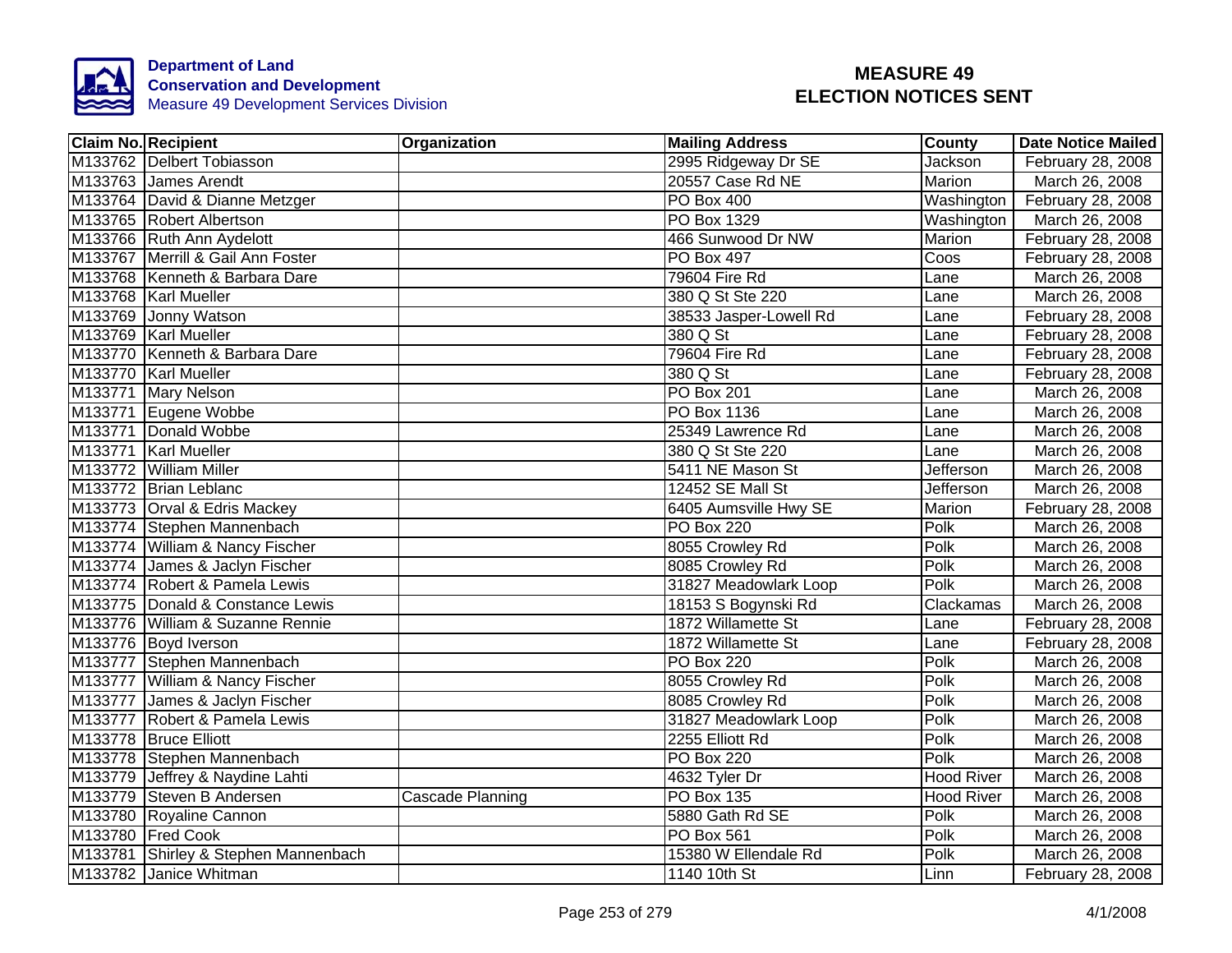

| <b>Claim No. Recipient</b>          | Organization             | <b>Mailing Address</b>    | <b>County</b>     | <b>Date Notice Mailed</b> |
|-------------------------------------|--------------------------|---------------------------|-------------------|---------------------------|
| M133783 Gayle McCornack             |                          | 8705 NW Hwy 47            | Washington        | March 26, 2008            |
| M133784 Amy & Tim Tharp             |                          | 465 N 24th St             | Polk              | March 26, 2008            |
| M133784 Tim Tharp                   |                          | 24195 Hwy 18              | Polk              | March 26, 2008            |
| M133785 Bruce & Berneda McDonald    |                          | 28901 CgLorane Rd         | Lane              | March 26, 2008            |
| M133785 Ron R Funke Aicp            |                          | 2595 Charnelton St        | Lane              | March 26, 2008            |
| M133786 William & Nancy Vail        |                          | 40110 SE Fall Creek Rd    | Clackamas         | March 26, 2008            |
| M133787 Peter & Tamara Ebert        |                          | 22085 S Wisteria Rd       | Clackamas         | March 26, 2008            |
| M133787 Douglas & Carolyn Grassman  |                          | 22075 S Wisteria Rd       | Clackamas         | March 26, 2008            |
| M133788 Boyd Iverson                |                          | 1872 Willamette St        | Lane              | February 28, 2008         |
| M133788 Ruth Robert & John Dunlap   |                          | 1872 Willamette St        | Lane              | February 28, 2008         |
| M133788 Loretta & George Downs Jr   |                          | 1872 Willamette St        | Lane              | February 28, 2008         |
| M133789 Charles & Sandra Kalsch     |                          | 10755 SW Robinson Rd      | Washington        | February 28, 2008         |
| M133790 Bruce Smith                 |                          | 1540 Illihe Rd SW         | Polk              | March 26, 2008            |
| M133790 Stephen Mannenbach          |                          | <b>PO Box 220</b>         | Polk              | March 26, 2008            |
| M133791 Fred Normandin              |                          | 50520 NW Clapshaw Hill Rd | Washington        | February 28, 2008         |
| M133792 Jordan & Judy Iverson       | Boyd Iverson             | 1872 Willamette St        | Lane              | March 26, 2008            |
| M133793 Shiela McAllister           |                          | 13656 S Vick Rd           | Clackamas         | March 26, 2008            |
| M133793 Walter McAllister           |                          | <b>PO Box 179</b>         | Clackamas         | March 26, 2008            |
| M133794 Gary & Virginia Biggs       |                          | <b>PO Box 537</b>         | Polk              | March 26, 2008            |
| M133795 Bradley & Cynthia Toman     |                          | 31400 NW Camp Ireland St  | Washington        | March 26, 2008            |
| M133796 Tamara Osckle               |                          | <b>PO Box 1071</b>        | Clackamas         | March 26, 2008            |
| M133797 Janet Faust                 |                          | 14362 Sherbrook Pl        | Marion            | February 28, 2008         |
| M133797 Norma Massey                |                          | 4535 60th Ave NE          | Marion            | February 28, 2008         |
| M133798 Mary Pruden                 |                          | <b>PO Box 812</b>         | Benton            | March 26, 2008            |
| M133799 Christine & Edward Sahlfeld |                          | 31960 NW Hornecker Rd     | Washington        | March 26, 2008            |
| M133800 Spencer & Catherine Lewis   |                          | 12900 SW Whitmore Rd      | Washington        | March 26, 2008            |
| M133801 Thomas & Vickie Duyck       |                          | 43775 NW Greenville Rd    | Washington        | March 26, 2008            |
| M133801 Jim L Lucas                 |                          | PO Box 699                | Washington        | March 26, 2008            |
| M133802 David & Denise Duyck        |                          | 41275 NW Reling Rd        | Washington        | March 26, 2008            |
| M133802 Jim L Lucas                 |                          | PO Box 699                | Washington        | March 26, 2008            |
| M133803 Thomas & Vickie Duyck       |                          | 43775 NW Greenville Rd    | Washington        | March 26, 2008            |
| M133803 Jim L Lucas                 |                          | PO Box 699                | Washington        | March 26, 2008            |
| M133804 Jeffrey & Cynthia Mitchell  | <b>Geoffrey Williams</b> | 1911 NE Pax PI            | Lincoln           | March 26, 2008            |
| M133805 Ted & Jeannette Fischer     |                          | 2036 SE 114th PI          | Clackamas         | March 26, 2008            |
| M133806 Ricky Nishimoto             |                          | 3123 Ehrck Hill Dr        | <b>Hood River</b> | March 26, 2008            |
| M133806 Steven B Andersen           | Cascade Planning         | PO Box 135                | <b>Hood River</b> | March 26, 2008            |
| M133807 Dale Hinman                 |                          | 3643 Scott Rd             | <b>Hood River</b> | March 26, 2008            |
| M133807 Steven B Andersen           | Cascade Planning         | PO Box 135                | <b>Hood River</b> | March 26, 2008            |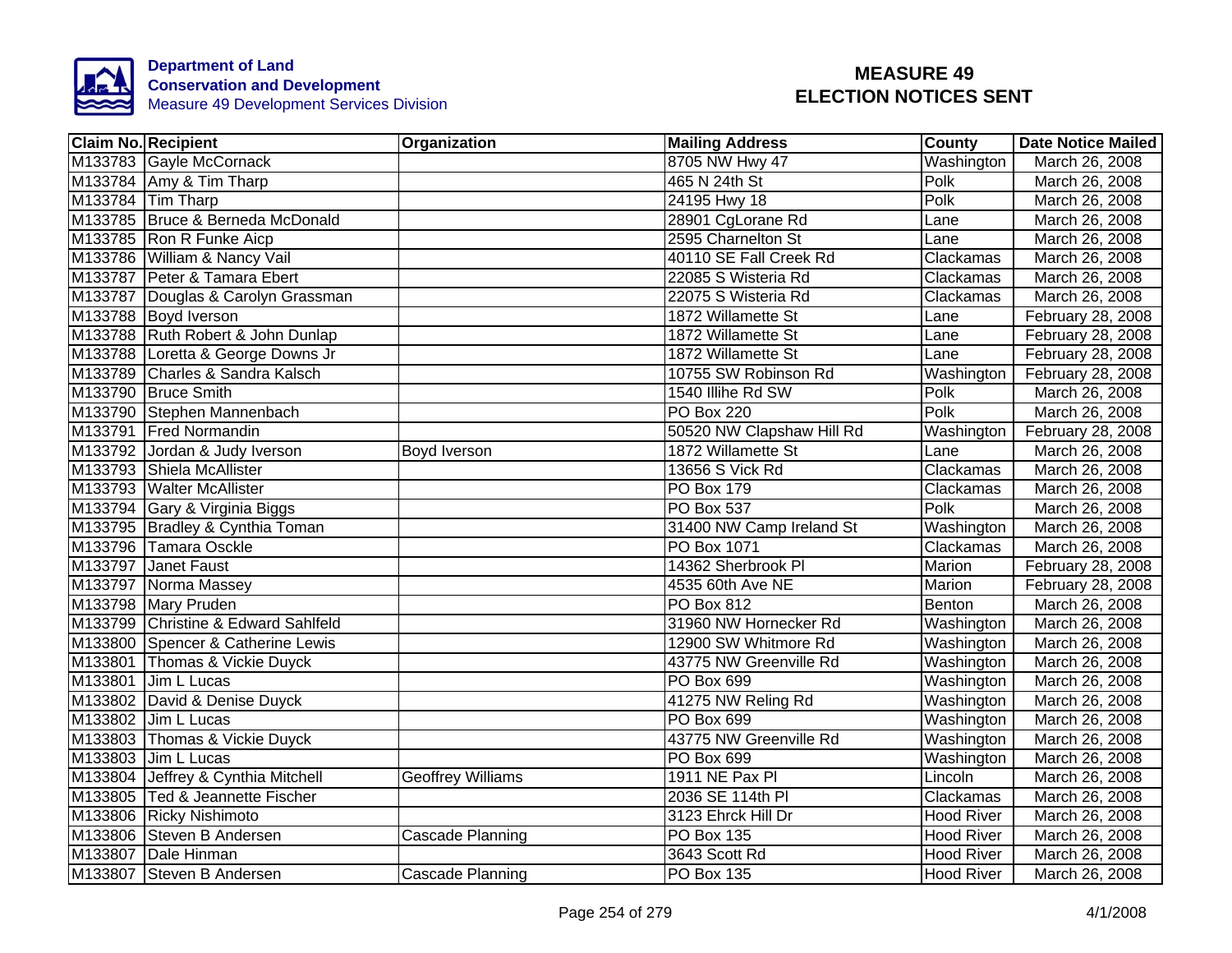

| <b>Claim No. Recipient</b>         | Organization                    | <b>Mailing Address</b>                     | County            | <b>Date Notice Mailed</b> |
|------------------------------------|---------------------------------|--------------------------------------------|-------------------|---------------------------|
| M133808 Steven B Andersen          | Cascade Planning                | <b>PO Box 135</b>                          | <b>Hood River</b> | March 27, 2008            |
| M133809 Michael Cropp              |                                 | 34059 NW Mountaindale Rd                   | Washington        | March 27, 2008            |
| M133810 Michael Cropp              |                                 | 34059 NW Mountaindale Rd                   | Washington        | March 27, 2008            |
| M133811 Michael Cropp              |                                 | 34059 NW Mountaindale Rd                   | Washington        | March 27, 2008            |
| M133812 Michael Cropp              |                                 | 34059 NW Mountaindale Rd                   | Washington        | March 27, 2008            |
| M133813 Michael Cropp              |                                 | 34059 NW Mountaindale Rd                   | Washington        | March 27, 2008            |
| M133814 Antonia Schiller           |                                 | 116 Sandalwood Dr                          | Klamath           | February 28, 2008         |
| M133815 Jerald & Sandra Bitz       |                                 | 27400 SW Heater Rd                         | Washington        | March 27, 2008            |
| M133816 David & Arlene McGuire     |                                 | 22988 Dayhill Rd                           | Clackamas         | February 28, 2008         |
| M133816 Matt Green-Hite            | <b>Primogenitor Corporation</b> | 17940 Oatfield Rd                          | Clackamas         | February 28, 2008         |
| M133817 Brian Bjornson             |                                 | 19125 35th PI                              | Washington        | February 28, 2008         |
| M133818 Donald Joe Willis          |                                 | 1211 SW 5th Ave Ste 1900                   | Multnomah         | February 28, 2008         |
| M133819 Amos Andrew                |                                 | 27155 Salmon River Hwy                     | Polk              | February 28, 2008         |
| M133819 Elana D Flynn              |                                 | <b>PO Box 193</b>                          | Polk              | February 28, 2008         |
| M133819 Amos Andrew                |                                 | 614 NE 26th St                             | Polk              | March 18, 2008            |
| M133820 Gary Anderson              |                                 | PO Box 96                                  | Jefferson         | March 27, 2008            |
| M133821 Diane & Gary Anderson      |                                 | PO Box 96                                  | Washington        | March 27, 2008            |
| M133822 Gerald Morris              |                                 | 488 Phoenix Ave SE                         | Marion            | March 27, 2008            |
| M133823 Yavarki Cam                |                                 | <b>PO Box 567</b>                          | Marion            | March 27, 2008            |
| M133823 Steve Schell               | <b>Black Helterline LLP</b>     | 805 SW Broadway Ste 1900                   | Marion            | March 27, 2008            |
| M133824 Virginia Rystadt           |                                 | 12441 NW Springville Rd                    | Multnomah         | March 27, 2008            |
| M133824 Thomas Cutler              | Harris Berne Christensen        | 5000 SW Meadows Rd                         | Multnomah         | March 27, 2008            |
| M133825 Virginia Good              |                                 | 11205 SW Summerfield Dr Apt #172 Clackamas |                   | March 27, 2008            |
| M133825 Thomas Cutler              | Harris Berne Christensen        | 5000 SW Meadows Rd                         | Clackamas         | March 27, 2008            |
| M133827 Robert & Tamera Tollefsen  |                                 | 1192 SE 40th Ave                           | Washington        | March 27, 2008            |
| M133828 Benjamin & Nancy Magill    |                                 | 7865 Highland Rd                           | Polk              | March 27, 2008            |
| M133829 Delmer & Shirley Webb      |                                 | 6643 Mill Creek Rd SE                      | Marion            | March 27, 2008            |
| M133830 Paul Poole                 |                                 | <b>2020 SE Main</b>                        | Yamhill           | March 27, 2008            |
| M133831 Lorraine & Carol Paddock   |                                 | 5001 NE Mineral Springs Rd                 | Yamhill           | February 28, 2008         |
| M133832 Roberta Jansen             |                                 | 12770 W Perrydale Rd                       | Polk              | February 28, 2008         |
| M133833 Ramsey McPhillips          | <b>Mcphillips Farms Inc</b>     | 13000 SW Mcphillips Rd                     | Yamhill           | February 28, 2008         |
| M133834 Jerald & Sandra Bitz       |                                 | 27400 SW Heater Rd                         | Washington        | March 27, 2008            |
| M133835  D Daniel Chandler         |                                 | 1650 NW Naito Parkway                      | Clackamas         | January 28, 2008          |
| M133835 Robert V Erickson          |                                 | 7305 Shore Wood Dr                         | Clackamas         | January 28, 2008          |
| M133836 James & Carol Parks        |                                 | 43709 NW Woollen Rd                        | Washington        | February 28, 2008         |
| M133837 Roger Hediger              |                                 | 6238 SW Burlingame Ave                     | Tillamook         | March 27, 2008            |
| M133837 John A Rankin              |                                 | 26715 SW Baker Rd                          | Tillamook         | March 27, 2008            |
| M133838 Reuben & Marilyn Bergstrom |                                 | 14818 S Teasel Creek Rd                    | Clackamas         | March 27, 2008            |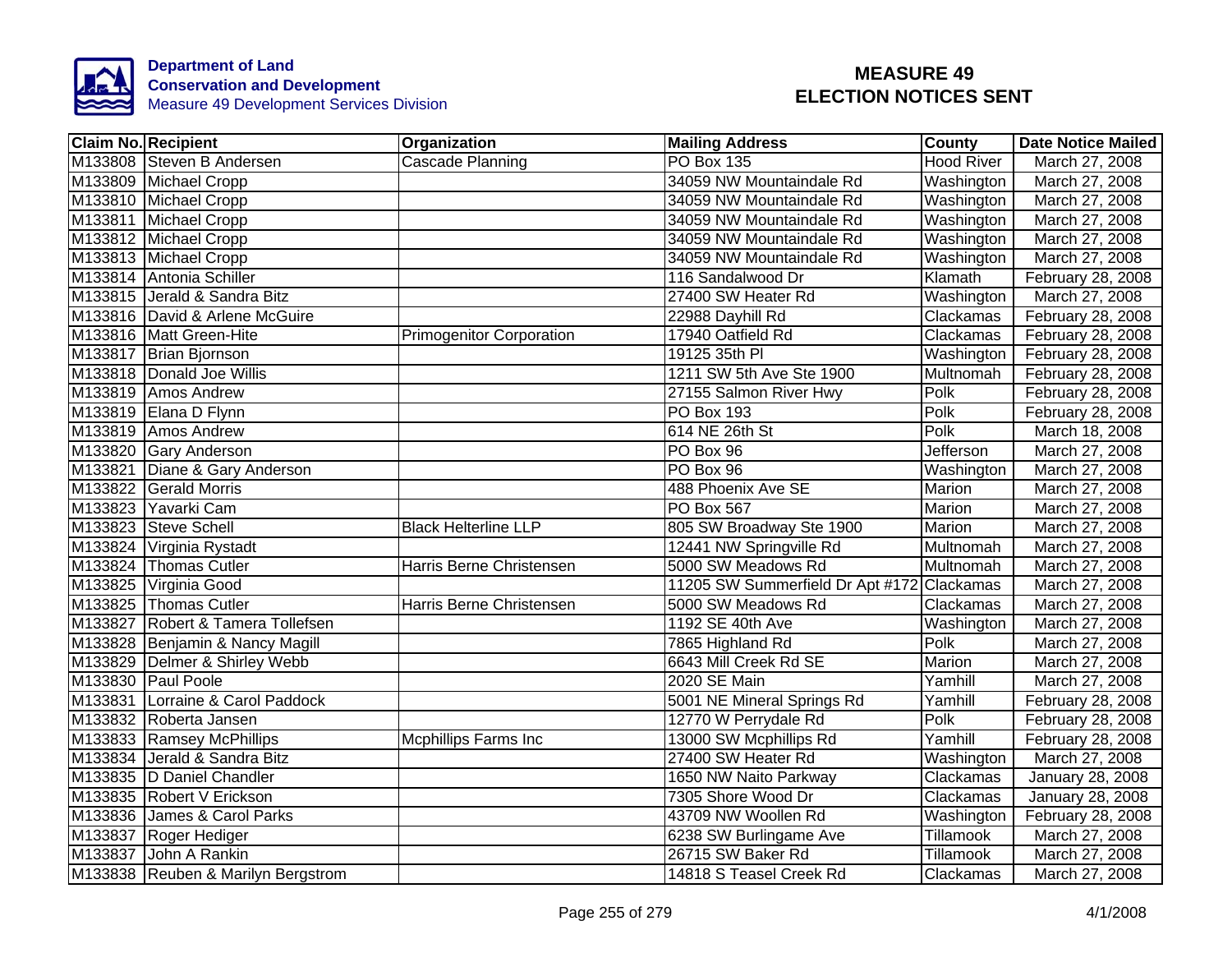

| <b>Claim No. Recipient</b>        | <b>Organization</b> | <b>Mailing Address</b>    | <b>County</b>       | <b>Date Notice Mailed</b> |
|-----------------------------------|---------------------|---------------------------|---------------------|---------------------------|
| M133838 John A Rankin             |                     | 26715 SW Baker Rd         | Clackamas           | March 27, 2008            |
| M133839 John A Rankin             |                     | 26715 SW Baker Rd         | Washington          | March 27, 2008            |
| M133840 Dennis Owens              |                     | 29076 S Royal Oaks Dr     | Clackamas           | March 27, 2008            |
| M133840 John A Rankin             |                     | 26715 SW Baker Rd         | Clackamas           | March 27, 2008            |
| M133841 Kenneth & Mary Fletcher   |                     | 3261 Eucalyptus           | Jackson             | February 28, 2008         |
| M133842 Dorothy Lloyd             |                     | 60 River Oaks             | Yamhill             | March 27, 2008            |
| M133842 Brian Beckwith            |                     | 723 Hamilton Ave          | Yamhill             | March 27, 2008            |
| M133843 Conway Cruickshank        |                     | 95987 N Brookside Dr      | Curry               | March 27, 2008            |
| M133844 D Rahn Hostetter          |                     | 203 E Main St             | Union               | March 27, 2008            |
| M133844 Retha Bowman              |                     | 60388 S McAlister Rd      | <b>Union</b>        | March 27, 2008            |
| M133845 Dallas Williamson         |                     | PO Box 1055               | Wallowa             | February 28, 2008         |
| M133846 Craig Woodward            |                     | PO Box 663                | Crook               | March 27, 2008            |
| M133847 Bev Wilson                |                     | 35820 SE Yamaview Ln      | Clackamas           | February 28, 2008         |
| M133847 Darlene Zimmerman         |                     | 13454 SE 362nd Ave        | Clackamas           | February 28, 2008         |
| M133848 Thomas & Debra Harrington |                     | 38325 Harrington Dr       | Linn                | March 27, 2008            |
| M133849 Lawrence Rodriguez        |                     | 1436 Gannon Dr            | Jackson             | March 27, 2008            |
| M133850 Richard Cain              |                     | 13717 SW Houston Lake Rd  | Crook               | February 28, 2008         |
| M133850 Jeffrey M Wilson          |                     | 446 NW Third St           | Crook               | February 28, 2008         |
| M133851 Patricia Rhoden           |                     | 2910 NW Lon Smith Rd      | Crook               | February 28, 2008         |
| M133852 Peter & Susan Stearns     |                     | 78 Christian Hill Rd      | Deschutes           | February 28, 2008         |
| M133852 Peter & Susan Stearns     |                     | 31 Fells Dr               | Deschutes           | March 6, 2008             |
| M133853 David & Patricia Skidgel  |                     | 13737 SW Powell Butte Hwy | Crook               | February 28, 2008         |
| M133853 Jeffrey M Wilson          |                     | 446 NW Third St           | $\overline{C}$ rook | February 28, 2008         |
| M133854 Jeffrey M Wilson          |                     | 446 NW Third St           | Crook               | February 28, 2008         |
| M133854 Alan & Barbara Russell    |                     | 7837 NW Lone Pine Ln      | Crook               | February 28, 2008         |
| M133855 Jeffrey M Wilson          |                     | 446 NW Third St           | Crook               | February 28, 2008         |
| M133856 Jeffrey M Wilson          |                     | 446 NW Third St           | Crook               | February 28, 2008         |
| M133856 Richard & Barbara Hoppes  |                     | 4275 N Mckay Rd           | Crook               | February 28, 2008         |
| M133856 Richard & Barbara Hoppes  |                     | 4275 N McKay PO Box 276   | Crook               | March 13, 2008            |
| M133857 Dorothy Robinson          |                     | 4271 SW Parrish Ln        | Crook               | February 28, 2008         |
| M133857 Jeffrey M Wilson          |                     | 446 NW Third St           | Crook               | February 28, 2008         |
| M133858 Jeffrey M Wilson          |                     | 446 NW Third St           | Crook               | February 28, 2008         |
| M133858 Raymond & Edna Guthrie    |                     | 8110 NW Gerke Rd          | Crook               | February 28, 2008         |
| M133859 William & Beth Guthrie    |                     | 8301 NW Rye Grass Way     | Crook               | March 27, 2008            |
| M133859 Jeffrey Wilson            |                     | 446 NW Third St Ste 230   | Crook               | March 27, 2008            |
| M133860 Jeffrey M Wilson          |                     | 446 NW Third St           | <b>Deschutes</b>    | February 28, 2008         |
| M133861 Ha Stevens                |                     | PO Box 257                | Clackamas           | March 27, 2008            |
| M133861 Dick Stevens              |                     | 400 Marylhurtst Dr        | Clackamas           | March 27, 2008            |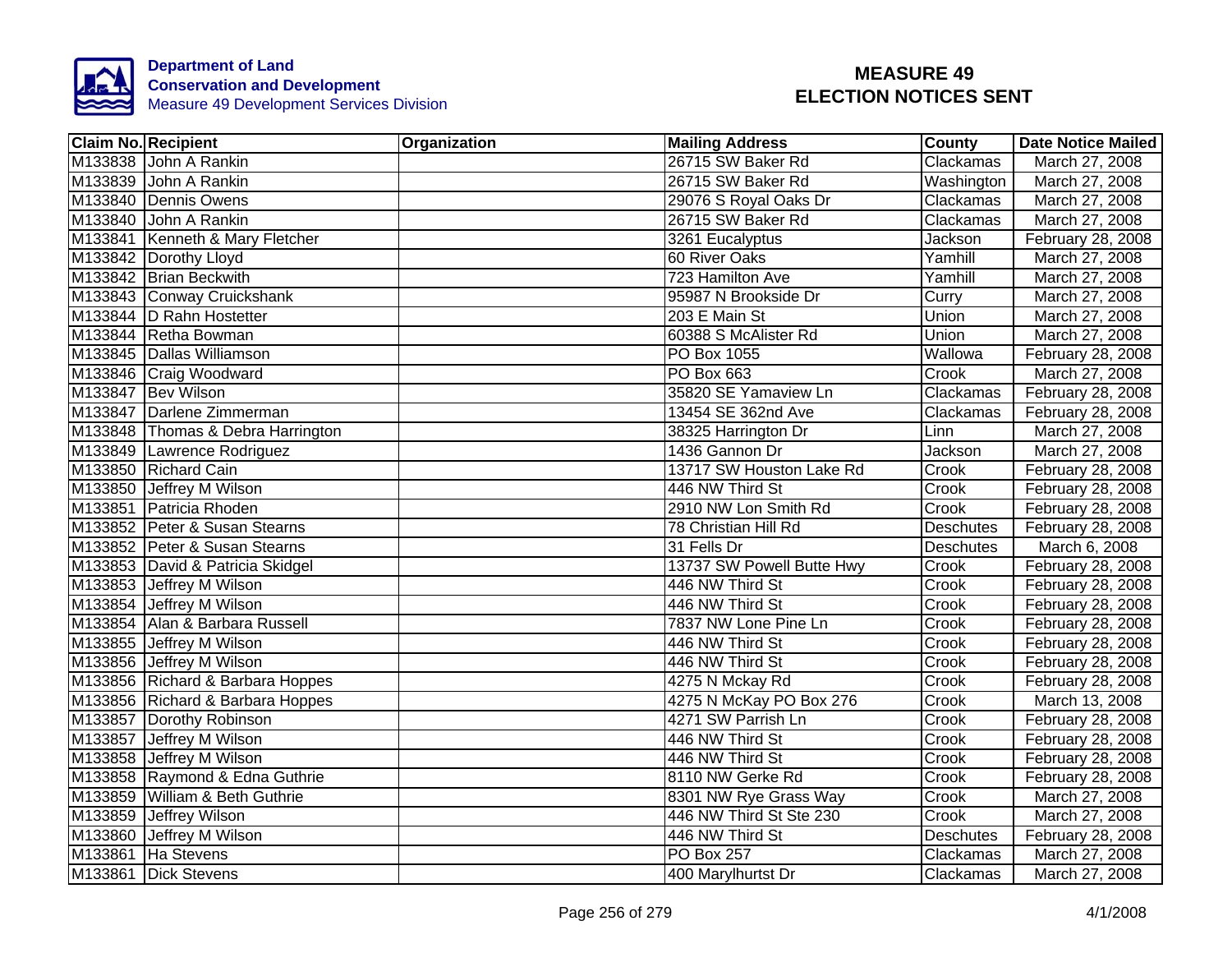

| <b>Claim No. Recipient</b>          | Organization                | <b>Mailing Address</b>      | <b>County</b>    | <b>Date Notice Mailed</b> |
|-------------------------------------|-----------------------------|-----------------------------|------------------|---------------------------|
| M133862 Dennis & Barbara Waldron    |                             | 21200 Sandlake Rd           | <b>Tillamook</b> | February 28, 2008         |
| M133863 William & Paula Day         |                             | <b>PO Box 627</b>           | Clackamas        | March 27, 2008            |
| M133864 Dave Nadal                  |                             | 3024 SW Florida Ct #D       | Multnomah        | March 27, 2008            |
| M133865 Charles & Eileen Crane      |                             | 30660 Fisher St             | Linn             | February 28, 2008         |
| M133866   Brad & Linda Douglas      |                             | 14250 Orchard Knob Rd       | Polk             | March 27, 2008            |
| M133867 Steven B Hval               |                             | 121 SW Morrison St Ste 1500 | Washington       | February 28, 2008         |
| M133867 James Gilbaugh Jr           |                             | 2902 SW Canterbury Ln       | Washington       | February 28, 2008         |
| M133867 Arthur Lutz                 |                             | 12880 SW Glacier Lily       | Washington       | February 28, 2008         |
| M133868 Laverne & Maryjean Ratzlaff |                             | 15391 Airlie Rd             | Polk             | March 27, 2008            |
| M133869 Roger Metcalf               | Oregon Asphaltic Paving LLC | PO Box 4810                 | Washington       | February 28, 2008         |
| M133870 Lorraine & James Cutts      |                             | 21718 S Bakers Ferry Rd     | Clackamas        | March 27, 2008            |
| M133871 Ralph Shivers               |                             | 800 Adams Loop              | Hood River       | March 27, 2008            |
| M133872 D Daniel Chandler           |                             | 1650 NW Naito Parkway       | Clackamas        | March 27, 2008            |
| M133873 Myrun Bostwick Jr           |                             | 15060 NW Courting Hill Dr   | Washington       | March 27, 2008            |
| M133874 Robert Ruedy                |                             | 14185 SW 100th Ave          | Washington       | March 27, 2008            |
| M133875 Diane Miller                |                             | 28914 Lakeside Dr           | Wasco            | March 27, 2008            |
| M133876 Dwaine & Delores Northrup   |                             | 13860 NW Jackson School Rd  | Washington       | March 27, 2008            |
| M133877 Joann Kemper Fox            |                             | 8200 NW Roy Rd              | Washington       | March 27, 2008            |
| M133878 Robert & Janice Foley       |                             | 6889 Elk City Rd            | Lincoln          | February 28, 2008         |
| M133879 Rod Andreas                 |                             | 3182 Matheny Rd NE          | Marion           | March 27, 2008            |
| M133879 Jonathan P Sushida          |                             | <b>PO Box 804</b>           | Marion           | March 27, 2008            |
| M133880 Walter & Genevieve Forsberg |                             | 44060 Wiley Creek Rd        | Linn             | February 28, 2008         |
| M133880 Walter & Genevieve Forsberg |                             | 1338 Poplar St              | Linn             | March 5, 2008             |
| M133881 Velma Roberts               |                             | 18685 Falls City Hwy        | Polk             | February 28, 2008         |
| M133881 Michael Roberts             |                             | 478 Picture St              | Polk             | February 28, 2008         |
| M133882 Gerold & Myrtle Solum       |                             | 91918 Akerstedt Rd          | Clatsop          | February 28, 2008         |
| M133882 Michael A Autio             |                             | 100 39th St                 | Clatsop          | February 28, 2008         |
| M133883 Floyd & Roberta Coons       |                             | 90861 Lewis & Clark Rd      | Clatsop          | February 28, 2008         |
| M133883 Michael A Autio             |                             | 100 39th St                 | Clatsop          | February 28, 2008         |
| M133884 John Wall                   |                             | 92148 Svensen Market Rd     | Clatsop          | March 27, 2008            |
| M133884 Michael A Autio             |                             | 100 39th St                 | Clatsop          | March 27, 2008            |
| M133885 Michael A Autio             |                             | 100 39th St                 | Clatsop          | March 27, 2008            |
| M133886 Jerry & Noreen Lebo         |                             | 41092 ZiakGnat Creek Ln     | Clatsop          | March 27, 2008            |
| M133886 Michael A Autio             |                             | 100 39th St                 | Clatsop          | March 27, 2008            |
| M133887 James & John Reith          |                             | 35106 Reith Larson Ln       | Clatsop          | March 27, 2008            |
| M133887 Michael A Autio             |                             | 100 39th St                 | Clatsop          | March 27, 2008            |
| M133888 Michael A Autio             |                             | 100 39th St                 | Clatsop          | March 27, 2008            |
| M133889 David B Smith               |                             | 6950 SW Hampton St Ste 232  | Washington       | March 27, 2008            |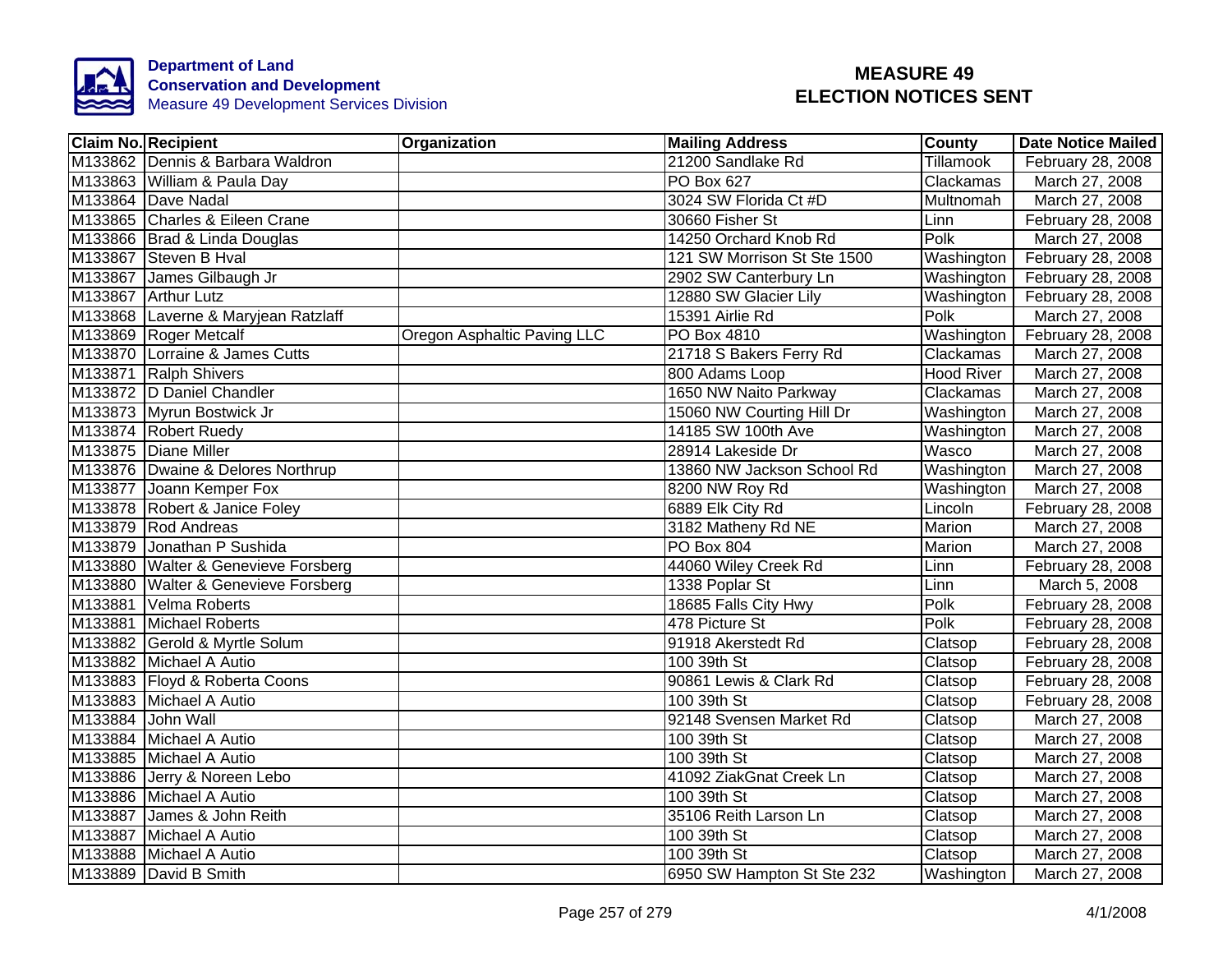

| <b>Claim No. Recipient</b>             | Organization             | <b>Mailing Address</b>      | <b>County</b>    | <b>Date Notice Mailed</b> |
|----------------------------------------|--------------------------|-----------------------------|------------------|---------------------------|
| M133890 Rod Meserve                    |                          | 16565 SW Meineke Rd         | Washington       | March 27, 2008            |
| M133890 David B Smith                  |                          | 6950 SW Hampton St Ste 232  | Washington       | March 27, 2008            |
| M133891 Carl & Evelyn Depaolo          |                          | 22800 SW Chapman Rd         | Washington       | February 28, 2008         |
| M133891 David B Smith                  |                          | 6950 SW Hampton St Ste 232  | Washington       | February 28, 2008         |
| M133892 Norman & Norma Hedlund         |                          | 33856 Brewster Rd           | Linn             | February 28, 2008         |
| M133893 Laverne & Maryjean Ratzlaff    |                          | 15391 Airlie Rd             | Polk             | March 27, 2008            |
| M133894 Walter & Wilda Schmidt         |                          | 39474 Griggs Dr             | Linn             | February 28, 2008         |
| M133895 Carl Wanless                   |                          | PO Box 653                  | Linn             | February 28, 2008         |
| M133895 Stephen Mannenbach             |                          | <b>PO Box 220</b>           | Linn             | February 28, 2008         |
| M133896 Sandra & Jd Lewis              |                          | 2705 E Main St              | Jackson          | February 28, 2008         |
| M133897 Joseph Angel                   |                          | 1001 SE Water Ave Ste 450   | Multnomah        | March 27, 2008            |
| M133897 Steven L Pfeiffer              | Perkins Coie LLP         | 1120 NW Couch 10th Flr      | Multnomah        | March 27, 2008            |
| M133898 David B Smith                  |                          | 6950 SW Hampton St Ste 232  | Clackamas        | March 27, 2008            |
| M133898 David Young                    |                          | PO Box 7                    | Clackamas        | March 27, 2008            |
| M133899 Gary Anderson                  | <b>Anderland LLC</b>     | PO Box 594                  | Yamhill          | March 27, 2008            |
| M133900 Loretta Morrison               |                          | 496 NE Bean Dr              | Multnomah        | March 27, 2008            |
| M133901 Richard Boyer                  |                          | 15475 NW Pumpkin Ridge Rd   | Washington       | March 27, 2008            |
| M133902 William & Diana Gamache        |                          | 24647 Balknap Ln            | Benton           | March 27, 2008            |
| M133903 Kevin & Sally Hampton          |                          | 61362 Vala Rd               | Coos             | March 27, 2008            |
| M133904 Anthony Hendricks              |                          | 12238 Sublimity Rd SE       | Marion           | March 27, 2008            |
| M133904 Wallace W Lien                 | <b>Wallace W Lien PC</b> | 1775 32nd PI NE Ste A       | Marion           | March 27, 2008            |
| M133905 Joann Smith                    |                          | 53515 NW Scofield Rd        | Washington       | March 27, 2008            |
| M133906 Wesley Chadwick                |                          | <b>PO Box 1270</b>          | Lincoln          | March 27, 2008            |
| M133906 Michael Rowley                 |                          | 6255 NE Carver Ct           | Lincoln          | March 27, 2008            |
| M133907 Stan & Arma Tsoumas            |                          | 3345 NE 29th                | <b>Multnomah</b> | March 27, 2008            |
| M133907 Andreas Tsoumas                |                          | 2832 SE Yamhill             | <b>Multnomah</b> | March 27, 2008            |
| M133908 Andreas Tsoumas                |                          | 2832 SE Yamhill             | Multnomah        | March 27, 2008            |
| M133909 Richard & Nancy Magathan       |                          | 35079 Reith Larson Ln       | Clatsop          | March 27, 2008            |
| M133910 Stanley Glassey                |                          | 5530 SW Bluestem PI         | Benton           | March 27, 2008            |
| M133910 Sharon Probst                  |                          | 5335 Melrose Ct N           | Benton           | March 27, 2008            |
| M133910 Marion Glassey                 |                          | PO Box 133                  | Benton           | March 27, 2008            |
| M133911 Kenneth & Betty Williamsen     |                          | 24395 Dodds Rd              | <b>Deschutes</b> | March 27, 2008            |
| M133911 Bruce White                    |                          | PO Box 1298                 | Deschutes        | March 27, 2008            |
| M133912 John Hammer Sr                 |                          | PO Box 81                   | Marion           | February 28, 2008         |
| M133913 Herbert & Michiko Lajoie       |                          | 621 Minthorne Rd            | Jackson          | March 27, 2008            |
| M133914 Michael & Charlene Hintermeyer |                          | 13501 NW Ford Rd            | Yamhill          | March 27, 2008            |
| M133915 Deanna & Steven Hval           |                          | 121 SW Morrison St Ste 1500 | Washington       | March 27, 2008            |
| M133916 Joseph T Hagen                 | Hagen O'Connell LLP      | 121 SW Morrison Ste 1500    | Multnomah        | February 28, 2008         |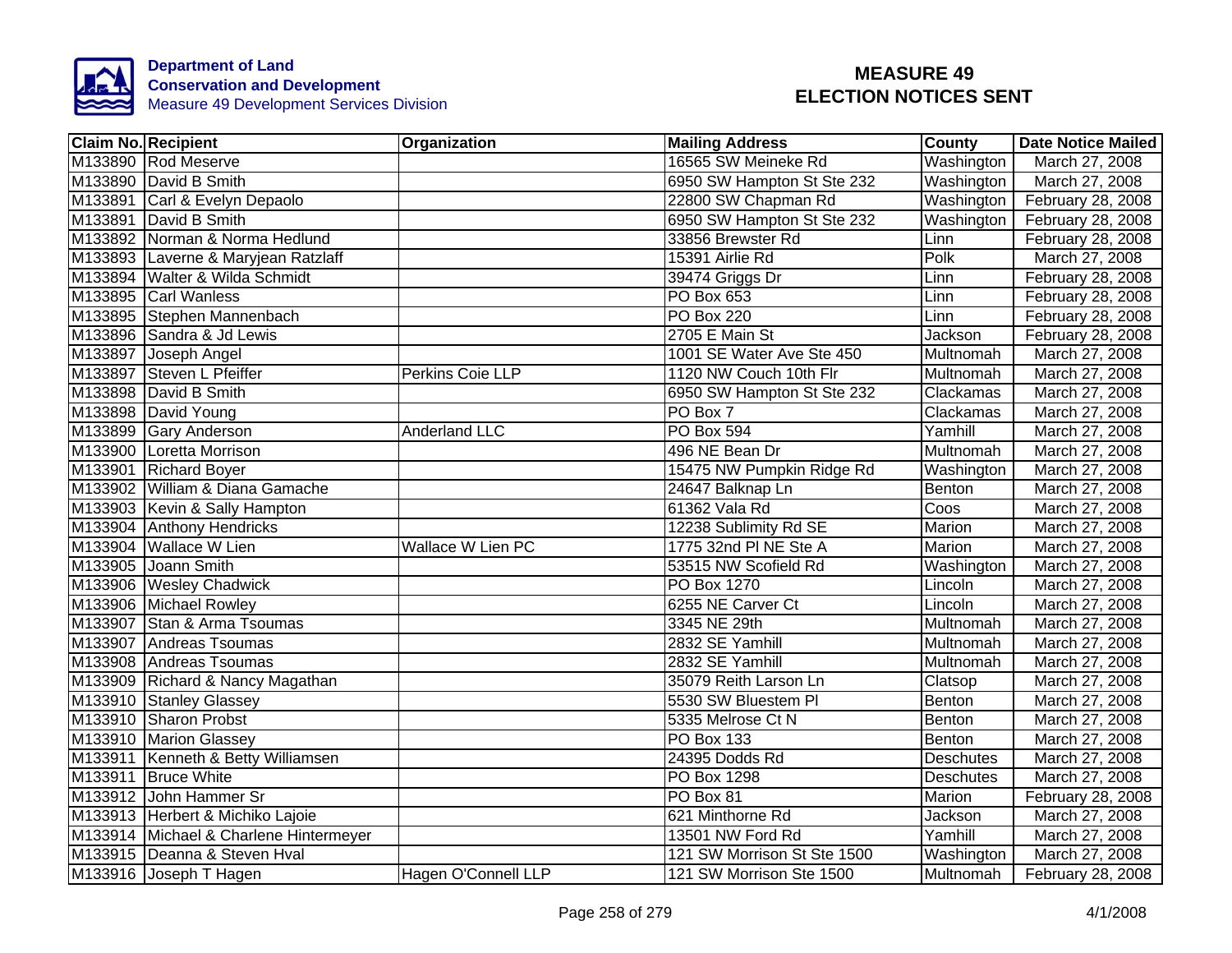

| <b>Claim No. Recipient</b>            | Organization                   | <b>Mailing Address</b>      | County        | <b>Date Notice Mailed</b> |
|---------------------------------------|--------------------------------|-----------------------------|---------------|---------------------------|
| M133917 William & Gloria Bartels      |                                | 28550 NW Olson Rd           | Yamhill       | March 27, 2008            |
| M133917 Joseph T Hagen                | Hagen O'Connell LLP            | 121 SW Morrison Ste 1500    | Yamhill       | March 27, 2008            |
| M133918 Morgan Family                 |                                | 6425 SE Pleasant Home Rd    | Multnomah     | February 28, 2008         |
| M133918 Joseph T Hagen                | Hagen O'Connell LLP            | 121 SW Morrison Ste 1500    | Multnomah     | February 28, 2008         |
| M133919 Joseph T Hagen                | Hagen O'Connell LLP            | 121 SW Morrison Ste 1500    | Clackamas     | March 27, 2008            |
| M133920 Joseph Dauenhauer Jr          |                                | 349 Wilson Rd               | Jackson       | March 27, 2008            |
| M133920 Michael Dauenhauer            |                                | 1681 Old Hwy 99 S           | Jackson       | March 27, 2008            |
| M133920 Janet Jordon                  |                                | 37565 KGal Rd               | Jackson       | March 27, 2008            |
| M133920 Julene Smith                  |                                | 4251 County Rd L            | Jackson       | March 27, 2008            |
| M133920 Steven Dauenhauer             |                                | 15960 SW Barrington Terrace | Jackson       | March 27, 2008            |
| M133921 Jean Pohl                     |                                | 97 Mill Plain Rd            | Washington    | March 27, 2008            |
| M133921 Jerry Arvan                   |                                | 1734 SE 40th St             | Washington    | March 27, 2008            |
| M133921 John A Rankin                 |                                | 26715 SW Baker Rd           | Washington    | March 27, 2008            |
| M133922 Michael & Glenda Melcher      |                                | 1430 Strawberry Ridge Rd    | Linn          | March 27, 2008            |
| M133923 Gayle Wilhort                 |                                | 17275 NE Kings Grade Rd     | Yamhill       | March 27, 2008            |
| M133924 Kenneth Ellis                 |                                | 3786 SW Ford Ln             | Linn          | March 27, 2008            |
| M133924 Larry & Myrtle Ellis          |                                | 1514 S Fairbrook            | Linn          | March 27, 2008            |
| M133924 Jean Sydow                    |                                | 1285 Elser Ct SE            | Linn          | March 27, 2008            |
| M133925 Clorene Robertson             |                                | 9381 Eola Hills Rd          | Yamhill       | March 27, 2008            |
| M133926 Wayne & Patti Newland         |                                | 26580 S Beavercreek Rd      | Clackamas     | February 28, 2008         |
| M133927 Timothy & Helen Fennimore     |                                | 4714 Crooked Finger Rd NE   | Marion        | February 28, 2008         |
| M133928 Carolyn Neve                  |                                | <b>PO Box 497</b>           | Columbia      | February 28, 2008         |
| M133929 Donald & Maureen Carr         |                                | 1331 SE Mimosa Dr           | Benton        | March 27, 2008            |
| M133930 Steven & Janis Cantrell       |                                | 18072 Alsea Hwy             | Benton        | February 28, 2008         |
| M133931 Laurel McGehee                |                                | 1669 Talbot Rd SE           | <b>Marion</b> | February 28, 2008         |
| M133931 James McGehee                 | Aumsville & Mill City Attorney | <b>PO Box 476</b>           | <b>Marion</b> | February 28, 2008         |
| M133932 John & Nina Oliver            |                                | 20525 SW Mt Home Rd         | Washington    | February 28, 2008         |
| M133933 Roger Metcalf                 | Tigard Sand & Gravel LLC       | PO Box 4810                 | Washington    | March 27, 2008            |
| M133934 Donald & Jean Rowlett         |                                | 16799 Hwy 66                | Jackson       | February 28, 2008         |
| M133934 Curtis Weaver                 |                                | 2480 Nieto Way              | Jackson       | February 28, 2008         |
| M133935 Donald & Jean Rowlett         |                                | 16799 Hwy 66                | Jackson       | March 27, 2008            |
| M133935 Curtis Weaver                 |                                | 2480 Nieto Way              | Jackson       | March 27, 2008            |
| M133936 Carolyn Oakley Representative |                                | 3197 Crest Lp NW            | Linn          | March 27, 2008            |
| M133937 James & Margery Mischel       |                                | 8115 Tucker Rd              | Yamhill       | February 28, 2008         |
| M133938 Larry Evans                   |                                | PO Box 1104                 | Jackson       | March 27, 2008            |
| M133939 Paul Hoffstadt                |                                | 1225 NE Thousand Oaks Dr    | Benton        | February 28, 2008         |
| M133940 Lee Omlid                     |                                | 216 Nopal St                | Lane          | March 27, 2008            |
| M133940 Dorothy Lucchesi              |                                | 301 Vista Suerte            | Lane          | March 27, 2008            |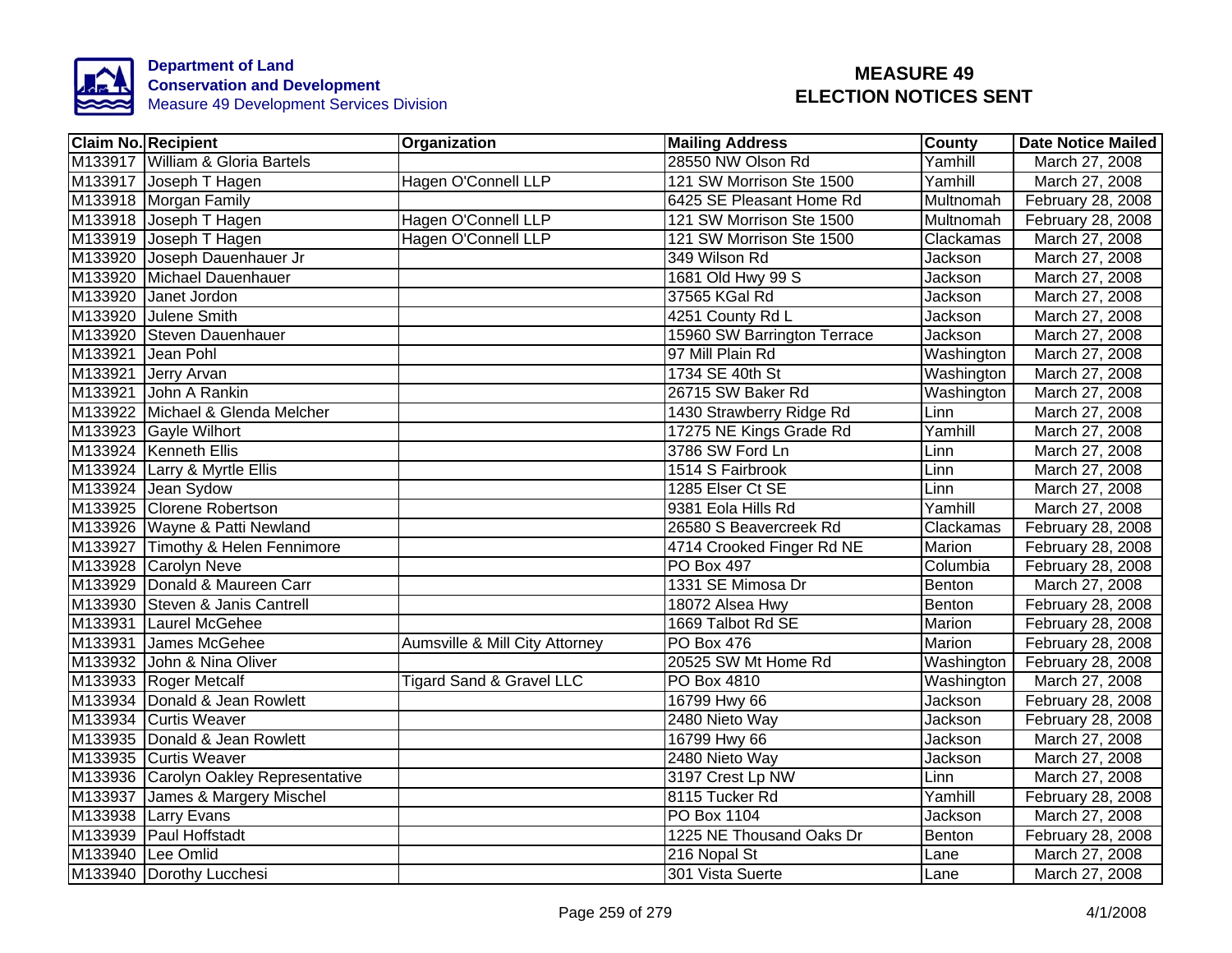

|                  | <b>Claim No. Recipient</b>          | Organization         | <b>Mailing Address</b>  | County           | <b>Date Notice Mailed</b> |
|------------------|-------------------------------------|----------------------|-------------------------|------------------|---------------------------|
|                  | M133941 Donna & Michael Buley       |                      | <b>PO Box 133</b>       | Lane             | March 27, 2008            |
|                  | M133941 Lee Omlid                   |                      | 216 Nopal St            | Lane             | March 27, 2008            |
|                  | M133942 Wayne Theiss                |                      | <b>PO Box 1143</b>      | Polk             | March 27, 2008            |
|                  | M133943 Roy & Mary Swanson          |                      | 53102 E Hwy 26          | Clackamas        | February 28, 2008         |
|                  | M133944 Lee Omlid                   |                      | 216 Nopal St            | Lane             | March 27, 2008            |
|                  | M133944 O'Jay Omlid                 |                      | 36710 Keller Ln         | Lane             | March 27, 2008            |
|                  | M133945 Rosina Barnes               |                      | 2570 Miller Farm Rd     | Clackamas        | March 27, 2008            |
|                  | M133946 O Keith & Conida Cyrus      |                      | 17204 Hwy 126           | Deschutes        | February 28, 2008         |
| M133946 Ross Day |                                     | Oregonians In Action | PO Box 203637           | <b>Deschutes</b> | February 28, 2008         |
|                  | M133947 Eugene Halverson            |                      | 46692 SE Coalman Rd     | Clackamas        | February 28, 2008         |
|                  | M133948 John & Joann Beck           |                      | 32010 S Kropf Rd        | Clackamas        | March 27, 2008            |
|                  | M133949 Everett & Marjorie Seagoe   |                      | 489 Abegg Rd            | Josephine        | February 28, 2008         |
|                  | M133950 Joanne & Marvin Burg        |                      | 1356 S Oakdale Ave      | Jackson          | February 28, 2008         |
|                  | M133951 Robert Eliason              |                      | 23869 S Springwater Rd  | Clackamas        | February 28, 2008         |
|                  | M133952 Alvin & Theresa Meury       |                      | 44355 NW Kemper Rd      | Washington       | March 27, 2008            |
|                  | M133953 D Edward & Patricia Germond |                      | 5462 Hubbard Creek Rd   | Douglas          | March 27, 2008            |
|                  | M133954 Bob Robertson               |                      | 1175 E Main St Ste 1F   | Jackson          | March 27, 2008            |
|                  | M133955 Relta Tucker                |                      | 84847 Winesap Rd        | Umatilla         | February 28, 2008         |
|                  | M133955 Trudy Tucker Ostby          |                      | 84849 Winesap Rd        | Umatilla         | February 28, 2008         |
|                  | M133956 Lyle Spiesschaert           |                      | 3150 NW Thatcher Rd     | Washington       | March 27, 2008            |
|                  | M133957 William Wallace             |                      | 835 Wright Rd           | Jefferson        | March 27, 2008            |
|                  | M133957 Thomas Foote                |                      | 512 S Sherman           | <b>Jefferson</b> | March 27, 2008            |
|                  | M133958 Gerald Palmer               |                      | 8904 SE Stephens        | Clackamas        | March 27, 2008            |
|                  | M133959 Gary & Diana Muir           |                      | 17300 NE Olds Ln        | Yamhill          | March 27, 2008            |
|                  | M133960 Kenneth & Katherine Durant  |                      | PO Box 99               | Yamhill          | March 27, 2008            |
| M133961 Joe Dilg |                                     |                      | 18966 South End Rd      | Clackamas        | March 27, 2008            |
|                  | M133961 Roderick Boutin             |                      | <b>PO Box 100</b>       | Clackamas        | March 27, 2008            |
|                  | M133962 Lois Wilson                 |                      | 2111 Hwy 234            | Jackson          | February 28, 2008         |
|                  | M133963 Jaclyn Hawkins              |                      | 1257 Pleasant Valley Rd | Josephine        | March 27, 2008            |
|                  | M133963 Brian & Marita Hawkins      |                      | 1215 Pleasant Valley Rd | Josephine        | March 27, 2008            |
|                  | M133964 Darien & Sanora Gould       |                      | PO Box 693              | Linn             | March 27, 2008            |
|                  | M133965 Mary Harris                 |                      | 14617 N Umpqua Hwy      | Douglas          | March 27, 2008            |
|                  | M133965 Ellen Northern              |                      | 14615 N Umpqua Hwy      | Douglas          | March 27, 2008            |
|                  | M133966 Theadore & Laura Mauer      |                      | 1015 Snowberry Rd       | Douglas          | March 27, 2008            |
|                  | M133967 William & Mary Rennick      |                      | 441 Glanengles Terrace  | Douglas          | March 27, 2008            |
|                  | M133967 Sam Nelson                  |                      | 804 Gardendale Ave      | Douglas          | March 27, 2008            |
|                  | M133968 Richard Chasm               |                      | PO Box 51               | Douglas          | March 27, 2008            |
|                  | M133969 John Crosley                |                      | 3225 Lavina             | Columbia         | March 27, 2008            |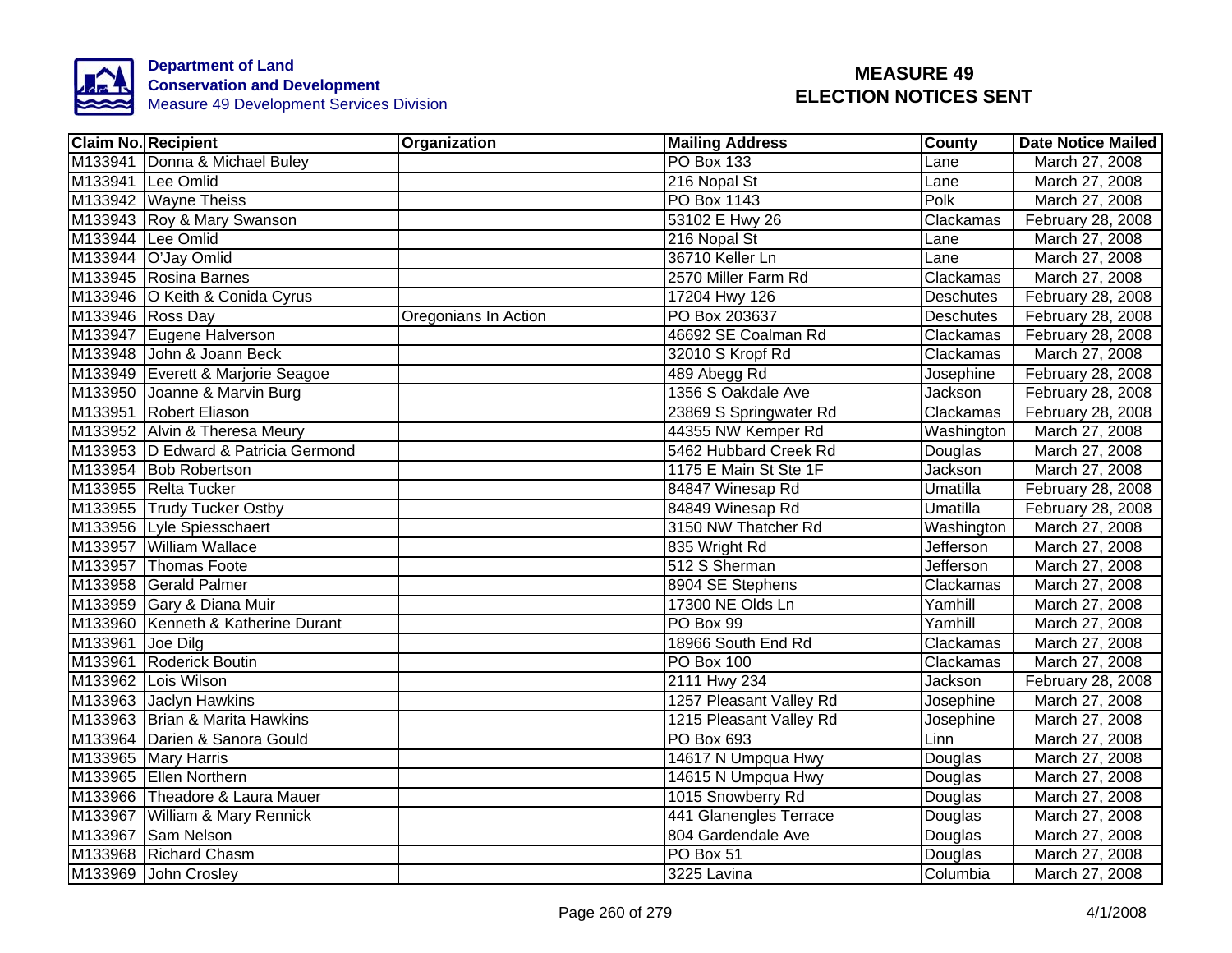

| <b>Claim No. Recipient</b>           | Organization                 | <b>Mailing Address</b>    | County           | <b>Date Notice Mailed</b> |
|--------------------------------------|------------------------------|---------------------------|------------------|---------------------------|
| M133970 Cleo Hugie                   |                              | 7401 Hilton Head Way #21  | Jackson          | March 27, 2008            |
| M133970 Eric R Stark                 | Stark & Hammack PC           | 201 W Main St Ste 1B      | Jackson          | March 27, 2008            |
| M133971 Brett & Connie Fillis        |                              | <b>PO Box 352</b>         | Josephine        | March 27, 2008            |
| M133972 Ben Freudenberg              |                              | 600 NW Fifth St           | Josephine        | March 27, 2008            |
| M133972 Forest Rea                   |                              | 2900 NW Vine St           | Josephine        | March 27, 2008            |
| M133973 Charles & Diane Lam          |                              | 28499 S Nefoy Rd          | Clackamas        | March 27, 2008            |
| M133974 Ed Macy                      |                              | 7773 SW Green Dr          | Jefferson        | March 27, 2008            |
| M133974 Sharon Macy                  |                              | 1301 E Fulton St #243     | <b>Jefferson</b> | March 27, 2008            |
| M133974 Dwight Macy                  | <b>Macy Family LLC</b>       | 5287 Macy Ln              | Jefferson        | March 27, 2008            |
| M133975 Garland & Phyllis Saffer     |                              | PO Box 107                | Josephine        | February 28, 2008         |
| M133975 Kit Doyle                    |                              | PO Box 52                 | Josephine        | February 28, 2008         |
| M133976 John & Martin Bergersen      |                              | 2815 Siskiyou Blvd        | Jackson          | February 28, 2008         |
| M133976 Martin Lee Bergersen         |                              | 2815 Siskiyou Blvd        | Jackson          | February 28, 2008         |
| M133977 Judity Peile                 |                              | 202 Holiday Ln            | Douglas          | March 27, 2008            |
| M133977 Robert Peile                 |                              | 2421 Tison Rd             | Douglas          | March 27, 2008            |
| M133978 Ben Freudenberg              |                              | 600 NW Fifth St           | Josephine        | February 28, 2008         |
| M133978 Eric & Claire Olsen          |                              | 460 Daily Ln              | Josephine        | February 28, 2008         |
| M133978 Helen Olsen                  |                              | 2336 Midway               | Josephine        | February 28, 2008         |
| M133979 Allen Susan Vincent          | Donna Schwartz               | 10225 NW Brentano Ln      | Yamhill          | March 27, 2008            |
| M133980 Margaret & Fliegle Walters   |                              | 13350 SW Chimney Ridge Ct | Washington       | March 27, 2008            |
| M133981 William Moore                |                              | 43360 Dierickx Rd         | Washington       | February 28, 2008         |
| M133981 Donald Moore                 |                              | 43770 Dierickx Rd         | Washington       | February 28, 2008         |
| M133982 Sheryl Mathews               |                              | 55501 Columbia River Hwy  | Columbia         | March 27, 2008            |
| M133983 Kent Hickam                  |                              | <b>PO Box 1041</b>        | Linn             | February 28, 2008         |
| M133983 Jacob & Norma Jean Leichty   |                              | 34830 SE Goltra Rd        | Linn             | February 28, 2008         |
| M133984 William Daggett              |                              | PO Box 33                 | Wallowa          | February 28, 2008         |
| M133985 John Gorsline & Marla Dotson | <b>7F Ranch Inc</b>          | 62792 Hurricane Creek Rd  | Wallowa          | March 27, 2008            |
| M133986 Kathleen Banks               |                              | 1606 Oakes Ave            | Columbia         | March 27, 2008            |
| M133987 D Rahn Hostetter             |                              | 203 E Main St             | Wallowa          | March 27, 2008            |
| M133987 Mark Hemstreet               | Shilo Inn Seaside Oceanfront | 11600 SW Shilo Ln         | Wallowa          | March 27, 2008            |
| M133988 Lewis Hollanderl III         |                              | PO Box 9066               | Deschutes        | February 28, 2008         |
| M133988 Leslie Harris                |                              | 447 Barker Dr             | <b>Deschutes</b> | February 28, 2008         |
| M133989 Mark Chandler Bufton         |                              | 44 Kemline Ct             | Jackson          | February 28, 2008         |
| M133989 Mary Bufton                  |                              | 261 Santa Fe Dr           | Jackson          | February 28, 2008         |
| M133990 Margaret Abblitt             |                              | 2912 S River Rd           | Josephine        | February 28, 2008         |
| M133991 Danny V & Janice Ellison     |                              | <b>PO Box 127</b>         | Grant            | March 27, 2008            |
| M133991 Kenneth Ellison              |                              | 301 NW 3rd Ave            | Grant            | March 27, 2008            |
| M133992 Walter & Conny Lindley       |                              | 1000 Rock Creek Raod      | Josephine        | March 27, 2008            |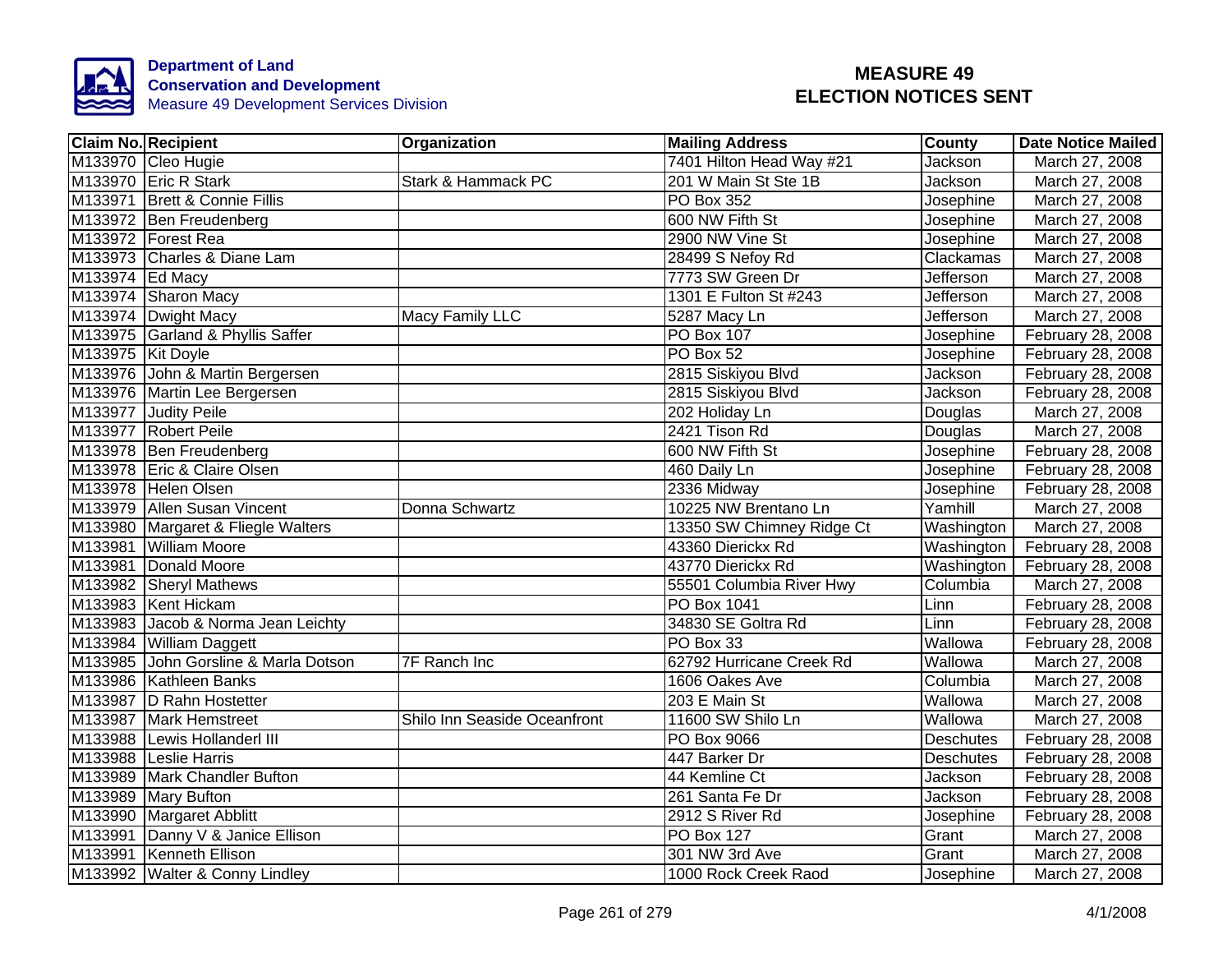

| <b>Claim No. Recipient</b>        | Organization                  | <b>Mailing Address</b>      | <b>County</b>    | <b>Date Notice Mailed</b> |
|-----------------------------------|-------------------------------|-----------------------------|------------------|---------------------------|
| M133993 Thomas E Allen            |                               | <b>PO Box 505</b>           | Josephine        | February 28, 2008         |
| M133994 Charles & Virginia Howe   |                               | 1220 Strawberry Mountain Ln | Douglas          | March 27, 2008            |
| M133995 Verna M Griffin           |                               | 4760 SW Iris Ln             | <b>Jefferson</b> | February 28, 2008         |
| M133995 Wallace Griffin           |                               | PO Box 55542                | <b>Jefferson</b> | February 28, 2008         |
| M133995 Edward P Fitch            | Bryant Emerson & Fitch        | PO Box 457                  | Jefferson        | February 28, 2008         |
| M133995 Walter L Griffin          |                               | 829 Lake Oak Ct             | Jefferson        | February 28, 2008         |
| M133995 Curtis L Griffin          |                               | 2370 NE Wilcox              | Jefferson        | February 28, 2008         |
| M133996 Scott Henry               | <b>Henry Enterprises</b>      | PO Box 26                   | Douglas          | March 27, 2008            |
| M133997 Scott Henry               | <b>Henry Enterprises</b>      | PO Box 26                   | Douglas          | March 27, 2008            |
| M133998 Scott Henry               | <b>Henry Enterprises</b>      | PO Box 26                   | Douglas          | March 27, 2008            |
| M133999 Scott Henry               | <b>Henry Enterprises</b>      | PO Box 26                   | Douglas          | March 27, 2008            |
| M134000 Ed Johansson              |                               | 12043 S Butte Creek Rd      | Clackamas        | March 27, 2008            |
| M134001 Jill Hausner              |                               | 65139 Collins Rd            | Deschutes        | March 27, 2008            |
| M134001 Danielle Strome           |                               | 510 NE 3rd St               | Deschutes        | March 27, 2008            |
| M134002 Eldon Hugie               |                               | PO Box 10539                | Jackson          | March 27, 2008            |
| M134002 Eric R Stark              | <b>Stark &amp; Hammack PC</b> | 201 W Main St Ste 1B        | Jackson          | March 27, 2008            |
| M134003 Eldon Hugie               |                               | PO Box 10539                | Jackson          | March 27, 2008            |
| M134003 Eric R Stark              | <b>Stark &amp; Hammack PC</b> | 201 W Main St Ste 1B        | Jackson          | March 27, 2008            |
| M134004 David Hugie               | <b>H-Star Ranches</b>         | <b>PO Box 1235</b>          | Jackson          | March 27, 2008            |
| M134004 Eric R Stark              | Stark & Hammack PC            | 201 W Main St Ste 1B        | Jackson          | March 27, 2008            |
| M134005 Frank & Edith Rychlick    |                               | 17806 SW Edy Rd             | Washington       | February 28, 2008         |
| M134006 Danielle Strome           |                               | 510 NE 3rd St               | Crook            | March 27, 2008            |
| M134006 Gary & Anne Jackson       |                               | <b>PO Box 2062</b>          | Crook            | March 27, 2008            |
| M134007 John & Marie Nemecek      |                               | 13455 McCaleb Rd            | Polk             | March 27, 2008            |
| M134008 Danielle Strome           |                               | 510 NE 3rd St               | Crook            | March 27, 2008            |
| M134008 Anne Jackson              | FAH1 Inc                      | <b>PO Box 2062</b>          | Crook            | March 27, 2008            |
| M134009 Danielle Strome           |                               | 510 NE 3rd St               | Crook            | March 27, 2008            |
| M134009 Anne Jackson              | FAH1 Inc                      | PO Box 2062                 | Crook            | March 27, 2008            |
| M134010 Danielle Strome           |                               | 510 NE 3rd St               | Crook            | March 27, 2008            |
| M134010 Gary & Anne Jackson       | FAH1 Inc                      | <b>PO Box 2062</b>          | Crook            | March 27, 2008            |
| M134011 Bernard & Rita Vandomelen |                               | 40395 NW Banks Rd           | Washington       | February 28, 2008         |
| M134011 Gary Vandomelen           |                               | 142 Srpring Garden Way      | Washington       | February 28, 2008         |
| M134012 Danielle Strome           |                               | 510 NE 3rd St               | <b>Deschutes</b> | March 27, 2008            |
| M134012 Jerry & Gloria Arney      |                               | 70329 Lower Bridge Dr       | Deschutes        | March 27, 2008            |
| M134013 Lee & Ruth Herzberg       |                               | 20400 Hwy 22                | Polk             | February 28, 2008         |
| M134014 Henry & Christie Wyman    |                               | PO Box 910                  | Yamhill          | February 28, 2008         |
| M134015 Frank Buck                |                               | <b>PO Box 217</b>           | Marion           | March 27, 2008            |
| M134016 Peter & Debra Bernard     |                               | 2012 Haworth                | Marion           | March 27, 2008            |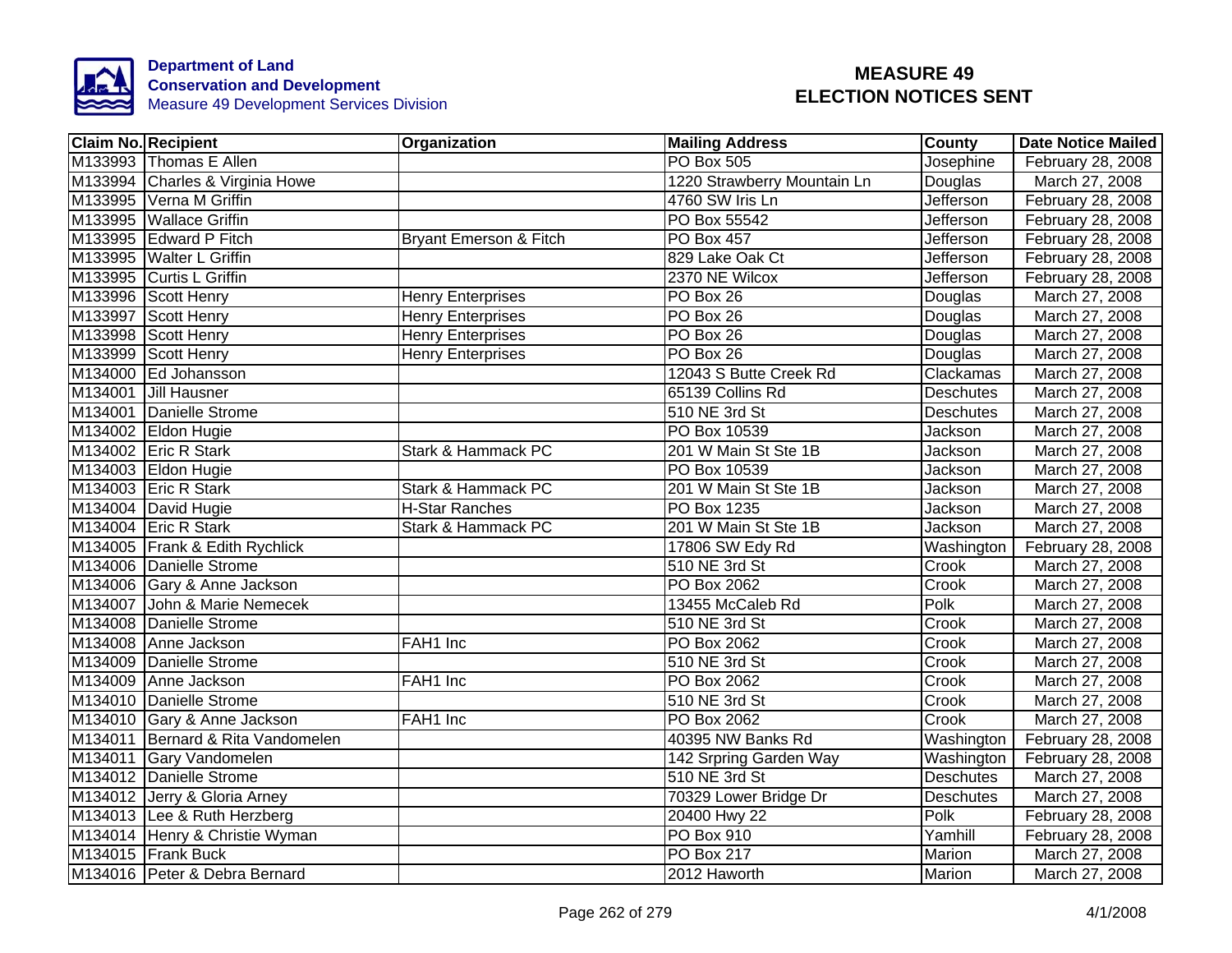

|         | <b>Claim No. Recipient</b>          | Organization                    | <b>Mailing Address</b>     | <b>County</b>     | <b>Date Notice Mailed</b> |
|---------|-------------------------------------|---------------------------------|----------------------------|-------------------|---------------------------|
|         | M134017 Dale & June Ball            |                                 | 3019 N Holly St            | Clackamas         | March 27, 2008            |
|         | M134018 Thomas Lowell               |                                 | 7340 Adams Rd              | Jackson           | March 27, 2008            |
|         | M134019 David Thomas                |                                 | <b>PO Box 447</b>          | Jackson           | March 27, 2008            |
|         | M134020 Justin Throne               |                                 | 280 Main St                | Klamath           | February 28, 2008         |
|         | M134020 Kenneth & Carol Russell     |                                 | 12750 Hwy 140 E            | Klamath           | February 28, 2008         |
|         | M134021 Justin Throne               |                                 | 280 Main St                | Klamath           | February 28, 2008         |
|         | M134022 Justin Throne               |                                 | 280 Main St                | Klamath           | March 27, 2008            |
|         | M134022 Randall & Bonnie Turner     |                                 | 19625 Drazil Rd            | Klamath           | March 27, 2008            |
|         | M134023 Justin Throne               |                                 | 280 Main St                | Klamath           | February 28, 2008         |
|         | M134023 Robert & Christy Flowers    | Flowers Bros Inc                | <b>PO Box 224</b>          | Klamath           | February 28, 2008         |
|         | M134024 Justin Throne               |                                 | 280 Main St                | Klamath           | March 27, 2008            |
|         | M134024 Robert & Christy Flowers    | Flowers Bros Inc                | <b>PO Box 224</b>          | Klamath           | March 27, 2008            |
|         | M134025 Giovanni Mangione           |                                 | 9337 Old Fort Rd           | Klamath           | March 27, 2008            |
|         | M134025 Justin Throne               |                                 | 280 Main St                | Klamath           | March 27, 2008            |
|         | M134026 Justin Throne               |                                 | 280 Main St                | Klamath           | February 28, 2008         |
|         | M134026 Marvin Newell               |                                 | 5057 O'Connor Rd           | Klamath           | February 28, 2008         |
|         | M134027 Joan Moseley                |                                 | Po 302                     | Klamath           | March 27, 2008            |
|         | M134027 Justin Throne               |                                 | 280 Main St                | Klamath           | March 27, 2008            |
|         | M134028 Justin Throne               |                                 | 280 Main St                | Klamath           | February 28, 2008         |
|         | M134028 Rod & Marie Lyon            |                                 | 20302 Paygr Rd             | Klamath           | February 28, 2008         |
|         | M134029 Roger & Patricia Cunningham | Marie Cunningham                | 4250 Norris Ln             | <b>Jefferson</b>  | March 27, 2008            |
| M134029 |                                     | <b>Land Use Consulting</b>      | 1382 NW 18th St            | Jefferson         | March 27, 2008            |
|         | M134030 Jannette Masters            |                                 | 3080 S River Rd            | Josephine         | March 27, 2008            |
|         | M134030 Michael Masters             |                                 | 196 Jems Raffle Rd         | Josephine         | March 27, 2008            |
|         | M134031 David & Jeanette Bain       |                                 | 1707 Summit Loop           | Josephine         | March 27, 2008            |
|         | M134032 Craig Woodward              |                                 | <b>PO Box 663</b>          | Crook             | March 27, 2008            |
|         | M134033 Verl & Tessie Wyland        |                                 | 38404 S Bird Rd            | Clackamas         | February 28, 2008         |
|         | M134033 John A Rankin               |                                 | 26715 SW Baker Rd          | Clackamas         | February 28, 2008         |
|         | M134034 Neila Hanlon                |                                 | 1595 Berry St SE           | Washington        | February 28, 2008         |
|         | M134035 Leland & Jo Anne Sand       |                                 | 513 Lower Garden Valley Rd | Douglas           | March 27, 2008            |
|         | M134036 Franklin Drake              | Mt Hood Meadows Oreg            | 1202 NW 17th Ave Ste B     | <b>Hood River</b> | February 28, 2008         |
|         | M134037 Franklin Drake              | Mt Hood Meadows Oreg            | 1202 NW 17th Ave Ste B     | <b>Hood River</b> | February 28, 2008         |
| M134038 |                                     | <b>Emry Family LP</b>           | 6036 SE 34th Ave           | <b>Hood River</b> | March 27, 2008            |
|         | M134039 David & Cydney Schuetze     |                                 | 13370 SW Whitmore Rd       | Washington        | March 27, 2008            |
|         | M134040 William & Edith Rutledge    |                                 | 22056 SE Howlett Rd        | Clackamas         | February 28, 2008         |
|         | M134040 Matt Green-Hite             | <b>Primogenitor Corporation</b> | 17940 Oatfield Rd          | Clackamas         | February 28, 2008         |
|         | M134041 Marjorie Kraxberger         |                                 | 10533 S Kraxberger Rd      | Clackamas         | February 28, 2008         |
|         | M134041 Matt Green-Hite             |                                 | 17940 Oatfield Rd          | Clackamas         | February 28, 2008         |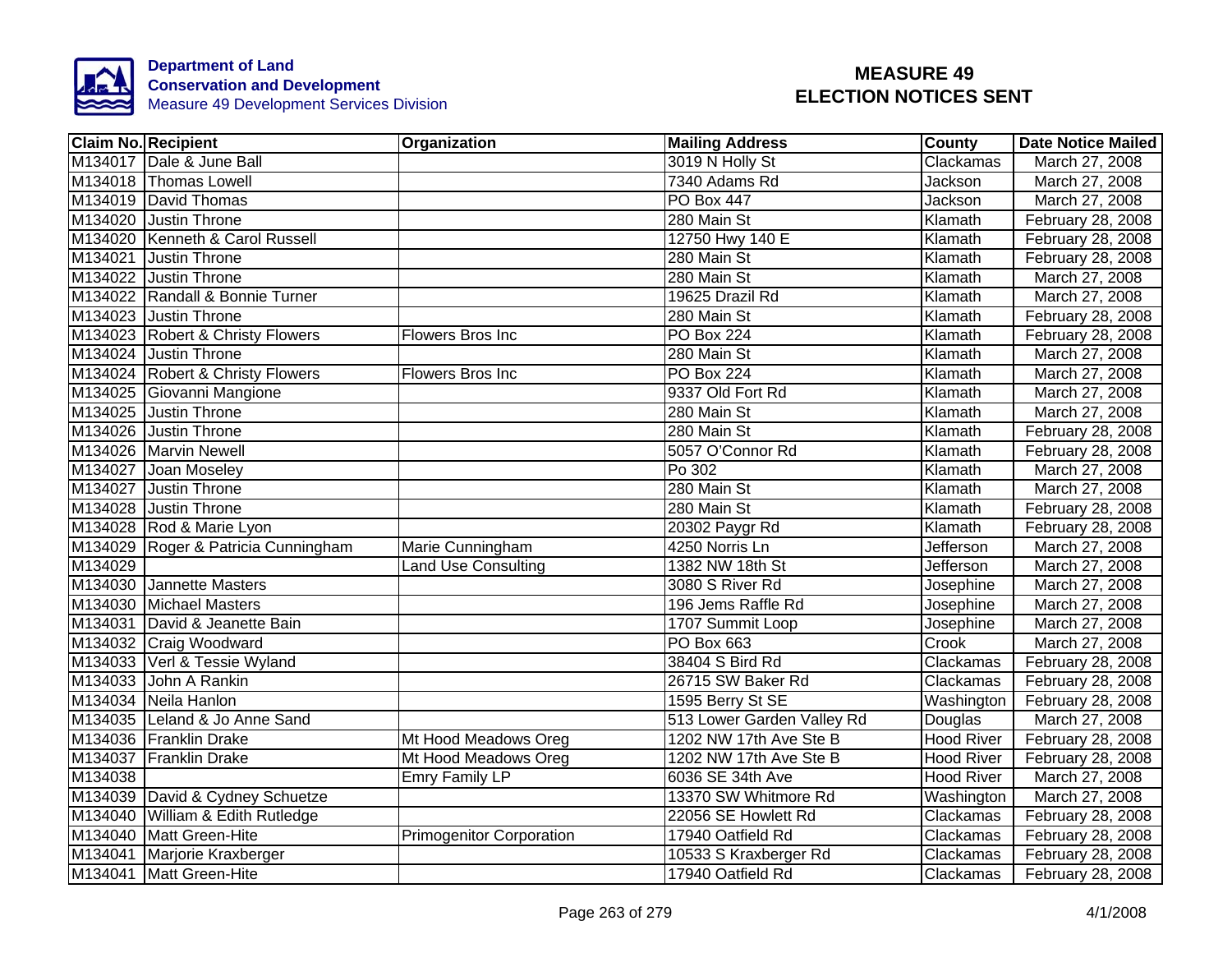

| <b>Claim No. Recipient</b>         | <b>Organization</b>             | <b>Mailing Address</b>    | <b>County</b> | <b>Date Notice Mailed</b> |
|------------------------------------|---------------------------------|---------------------------|---------------|---------------------------|
| M134042 Matt Green-Hite            | <b>Primogenitor Corporation</b> | 17940 Oatfield Rd         | Clackamas     | February 28, 2008         |
| M134042 Iliya & Akulina Reutov     |                                 | 8258 S Monte Cristo Rd    | Clackamas     | February 28, 2008         |
| M134043 Matt Green-Hite            | <b>Primogenitor Corporation</b> | 17940 Oatfield Rd         | Clackamas     | February 28, 2008         |
| M134043 Afamasy & Foektista Reutov |                                 | 8266 S Monte Cristo Rd    | Clackamas     | February 28, 2008         |
| M134044 Matt Green-Hite            | <b>Primogenitor Corporation</b> | 17940 Oatfield Rd         | Clackamas     | February 28, 2008         |
| M134044 Melba Lewitz               |                                 | 19204 NW Sauvie Island Rd | Clackamas     | February 28, 2008         |
| M134045   Matt Green-Hite          | <b>Primogenitor Corporation</b> | 17940 Oatfield Rd         | Clackamas     | February 28, 2008         |
| M134045 Matilda Boeglin            |                                 | 6213 N Michigan Ave       | Clackamas     | February 28, 2008         |
| M134046 Matt Green-Hite            | <b>Primogenitor Corporation</b> | 17940 Oatfield Rd         | Clackamas     | February 28, 2008         |
| M134046 Myron & Marietta Mueller   |                                 | 23905 S Hwy 213           | Clackamas     | February 28, 2008         |
| M134047 Matt Green-Hite            | <b>Primogenitor Corporation</b> | 17940 Oatfield Rd         | Clackamas     | February 28, 2008         |
| M134047 Myron & Marietta Mueller   |                                 | 23905 S Hwy 213           | Clackamas     | February 28, 2008         |
| M134048 Marlin Mueller             |                                 | 5415 Grover St            | Clackamas     | March 27, 2008            |
| M134048 Matt Green-Hite            | <b>Primogenitor Corporation</b> | 17940 Oatfield Rd         | Clackamas     | March 27, 2008            |
| M134049 Arnold & Linda Bayliss     |                                 | 17784 S Eaden Rd          | Clackamas     | February 28, 2008         |
| M134049<br>John A Rankin           |                                 | 26715 SW Baker Rd         | Clackamas     | February 28, 2008         |
| M134050<br>John A Rankin           |                                 | 26715 SW Baker Rd         | Washington    | March 27, 2008            |
| M134050<br>Jerold & Sharron Sharp  |                                 | 8765 SW Avery St          | Washington    | March 27, 2008            |
| M134051 Dwight Crook               |                                 | 14441 NW Killin Rd        | Washington    | March 27, 2008            |
| M134051 Rose Crook                 |                                 | <b>PO Box 263</b>         | Washington    | March 27, 2008            |
| M134051<br>John A Rankin           |                                 | 26715 SW Baker Rd         | Washington    | March 27, 2008            |
| M134052 Michael E Farthing         |                                 | 767 Willamette St         | Lane          | March 27, 2008            |
| M134053 Michael E Farthing         |                                 | 767 Willamette St         | Lane          | March 27, 2008            |
| M134054 Michael E Farthing         |                                 | 767 Willamette St         | Lane          | March 27, 2008            |
| M134055                            | South Lane Television Inc       | PO Box 301                | Lane          | March 27, 2008            |
| M134056 Charlotte June Woolcott    |                                 | 31516 Rudolph Rd          | Lane          | March 27, 2008            |
| M134057 Gary & Carrie Cross        |                                 | 90722 Alvadore Rd         | Lane          | February 28, 2008         |
| M134057 Michael E Farthing         |                                 | 767 Willamette St         | Lane          | February 28, 2008         |
| M134058 Cheryl Saarinen            |                                 | 19845 SW Stafford Rd      | Clackamas     | March 27, 2008            |
| M134059 Stephen Janik              | <b>Ball Janik LLP</b>           | 101 SW Main St Ste 1100   | Multnomah     | March 27, 2008            |
| M134060 Arthur Schmale             |                                 | 18191 SE Tickle Creek Rd  | Clackamas     | February 28, 2008         |
| M134060   Dj Bleu                  |                                 | 43900 SE Music Camp Rd    | Clackamas     | February 28, 2008         |
| M134061 Terry W Emmert             |                                 | 11811 SE Hwy 212          | Clackamas     | March 27, 2008            |
| M134061 Dj Bleu                    |                                 | 43900 SE Music Camp Rd    | Clackamas     | March 27, 2008            |
| M134062 Terry W Emmert             |                                 | 11811 SE Hwy 212          | Clackamas     | March 27, 2008            |
| M134062 Dj Bleu                    |                                 | 43900 SE Music Camp Rd    | Clackamas     | March 27, 2008            |
| M134063 Terry W Emmert             |                                 | 11811 SE Hwy 212          | Clackamas     | March 27, 2008            |
| M134063 Di Bleu                    |                                 | 43900 SE Music Camp Rd    | Clackamas     | March 27, 2008            |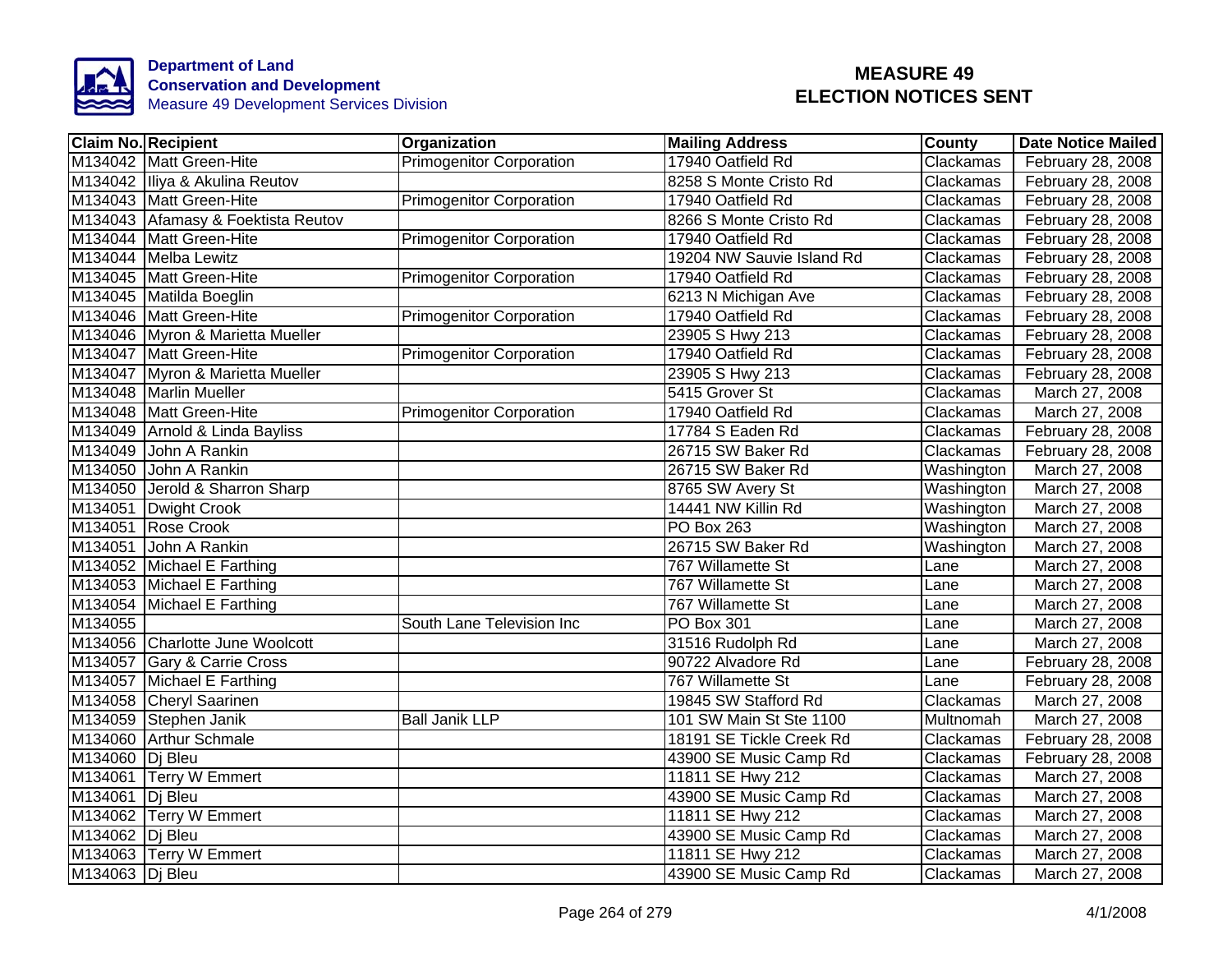

|                 | <b>Claim No. Recipient</b>        | Organization                 | <b>Mailing Address</b>    | County     | <b>Date Notice Mailed</b> |
|-----------------|-----------------------------------|------------------------------|---------------------------|------------|---------------------------|
|                 | M134064 Terry W Emmert            |                              | 11811 SE Hwy 212          | Clackamas  | March 27, 2008            |
| M134064 Di Bleu |                                   |                              | 43900 SE Music Camp Rd    | Clackamas  | March 27, 2008            |
|                 | M134065 Rebecca & Robert Brock    |                              | 21519 SW Tile Flat Rd     | Washington | March 27, 2008            |
|                 | M134066 Thomas & Carol Strand     |                              | 7810 Lone Pine Rd         | Crook      | March 27, 2008            |
| M134066         |                                   | <b>Land Use Consulting</b>   | 1382 NW 18th St           | Crook      | March 27, 2008            |
|                 | M134067 Justin Throne             |                              | 280 Main St               | Klamath    | February 28, 2008         |
|                 | M134067 Murel & Barbara Long      |                              | PO Box M                  | Klamath    | February 28, 2008         |
|                 | M134068 Justin Throne             |                              | 280 Main St               | Klamath    | March 27, 2008            |
|                 | M134068 Rollin Throne             |                              | <b>PO Box 285</b>         | Klamath    | March 27, 2008            |
|                 | M134069 Justin Throne             |                              | 280 Main St               | Klamath    | February 28, 2008         |
|                 | M134069 Blanch Flowers            |                              | PO Box 48                 | Klamath    | February 28, 2008         |
|                 | M134070 Justin Throne             |                              | 280 Main St               | Klamath    | March 27, 2008            |
|                 | M134070 Robert & Debra Britton    |                              | 15925 Homedale Rd         | Klamath    | March 27, 2008            |
|                 | M134071 Justin Throne             |                              | 280 Main St               | Klamath    | February 28, 2008         |
|                 | M134072 Walter & Dorothy Smith    | Whispering Springs Ranch Inc | 12100 W Langell Valley Rd | Klamath    | February 28, 2008         |
|                 | M134072 Justin Throne             |                              | 280 Main St               | Klamath    | February 28, 2008         |
|                 | M134073 William & Alice Drew      |                              | 7500 Hildebrand Rd        | Klamath    | February 28, 2008         |
|                 | M134073 Justin Throne             |                              | 280 Main St               | Klamath    | February 28, 2008         |
|                 | M134074 Justin Throne             |                              | 280 Main St               | Klamath    | March 27, 2008            |
|                 | M134074 Paul Fairclo              |                              | 15555 Hwy 140 E           | Klamath    | March 27, 2008            |
|                 | M134075 Justin Throne             |                              | 280 Main St               | Klamath    | February 28, 2008         |
|                 | M134076 Eldon & Joyce Evans       | <b>Cindy Pease</b>           | 22289 S Molalla Hwy 213   | Clackamas  | March 27, 2008            |
|                 | M134077 Cindy Pease               |                              | 22289 S Molalla Hwy 213   | Clackamas  | March 27, 2008            |
|                 | M134078 Paul Smith                |                              | <b>PO Box 4203</b>        | Marion     | March 27, 2008            |
|                 | M134079 Joanne Walters            |                              | 12935 SW Springhill Rd    | Washington | March 27, 2008            |
|                 | M134079 Terry Walters             |                              | 915 NE Arrington Rd       | Washington | March 27, 2008            |
|                 | M134080 Edward Richkind           |                              | 219 Stanyan St            | Clackamas  | March 27, 2008            |
|                 | M134080 Steven & Gregory Richkind |                              | PO Box 370                | Clackamas  | March 27, 2008            |
|                 | M134080 Steven M Richkind         |                              | PO Box 92                 | Clackamas  | March 27, 2008            |
|                 | M134081 Dawn Christensen          |                              | PO Box 76                 | Clackamas  | March 27, 2008            |
|                 | M134081 Dorothy Wonser            |                              | PO Box 11                 | Clackamas  | March 27, 2008            |
|                 | M134082 Carl Fischer              |                              | PO Box 818                | Clackamas  | February 28, 2008         |
|                 | M134082 Deanna Anlaker            |                              | <b>PO Box 422</b>         | Clackamas  | February 28, 2008         |
|                 | M134083 Nancy Buffington          |                              | 3295 Hwy 66               | Curry      | March 27, 2008            |
|                 | M134084 Terrence & Dicki Lulay    |                              | 6 Cambridge Rd            | Marion     | March 27, 2008            |
|                 | M134084 Danita Heuberger          |                              | <b>PO Box 212</b>         | Marion     | March 27, 2008            |
|                 | M134085 Lauran Davidson           |                              | 658 S 57th St Space 43    | Coos       | March 27, 2008            |
|                 | M134086 J Michael Graham          |                              | 13220 SE 257th Ave        | Clackamas  | February 28, 2008         |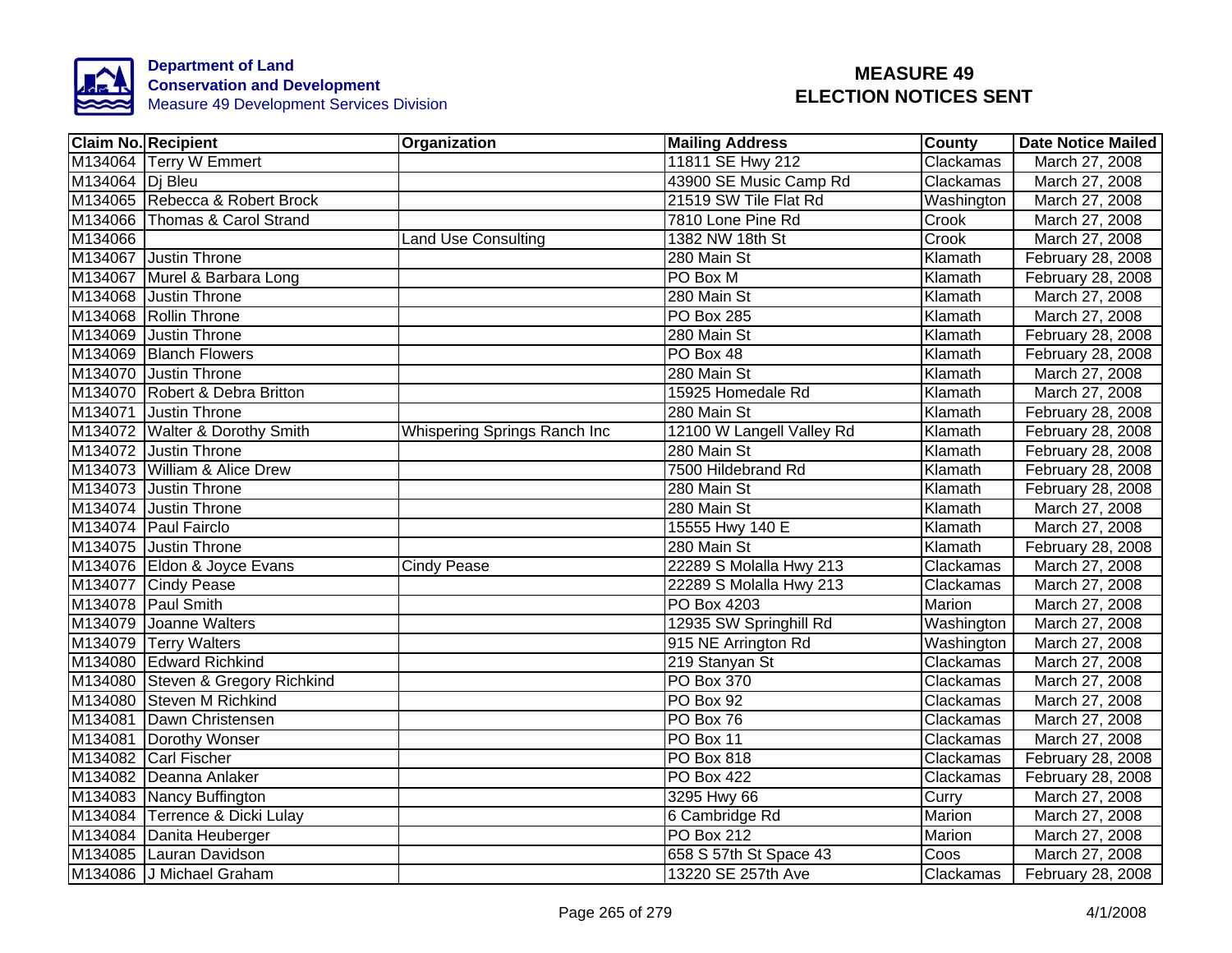

| <b>Claim No. Recipient</b>        | Organization             | <b>Mailing Address</b>     | <b>County</b> | <b>Date Notice Mailed</b> |
|-----------------------------------|--------------------------|----------------------------|---------------|---------------------------|
| M134086 Emma Smith                |                          | 20890 SE Coachman Ln       | Clackamas     | February 28, 2008         |
| M134087 William & Martha Goodman  |                          | 7735 SE Starr Quarry Rd    | Yamhill       | March 27, 2008            |
| M134088 Doug MacCourt             | Aterwynne LLP            | 222 SW Columbia Ste 1800   | Wallowa       | March 27, 2008            |
| M134089 Susan Wold                |                          | 1405 SE Clatsop            | Columbia      | March 27, 2008            |
| M134089 Michael Baden             |                          | 3024 SE Boyd St            | Columbia      | March 27, 2008            |
| M134090 William R Potter          | Arnold Gallagher         | PO Box 1758                | Lane          | February 28, 2008         |
| M134091 William R Potter          | Arnold Gallagher Saydack | PO Box 1758                | Lane          | March 27, 2008            |
| M134092 William R Potter          | Arnold Gallagher Saydack | PO Box 1758                | Lane          | March 27, 2008            |
| M134093 William R Potter          | Arnold Gallagher Saydack | PO Box 1758                | Lane          | March 27, 2008            |
| M134094 William R Potter          | Arnold Gallagher Saydack | PO Box 1758                | Lane          | March 27, 2008            |
| M134095 John & Bonnie Stutzman    |                          | PO Box 564                 | Linn          | March 27, 2008            |
| M134096 Oliver & Emily Reynoldson |                          | 9030 NW Pike Rd            | Yamhill       | March 27, 2008            |
| M134097 Penny O'Neal              |                          | PO Box 5237                | Polk          | March 27, 2008            |
| M134098 Joanne Corder             |                          | 11500 SW Lancaster Rd      | Washington    | March 27, 2008            |
| M134099 Gale & Diane Miller       |                          | 28914 Lakeside Dr          | Benton        | February 28, 2008         |
| M134100 Leroy Whitney             |                          | 3819 Yaquina Bay Rd        | Lincoln       | March 27, 2008            |
| M134101 Sean Phillips             |                          | PO Box 2337                | Lincoln       | March 27, 2008            |
| M134102 Larry Tenderella          |                          | 3823 Yaquina Bay Rd        | Lincoln       | March 27, 2008            |
| M134103 Christine James           |                          | 12535 S Mulino Rd          | Clackamas     | March 27, 2008            |
| M134104 Steven Kent               |                          | <b>PO Box 1437</b>         | Clackamas     | March 27, 2008            |
| M134104 Robert Muraski            |                          | 121 SW Morrison St Ste 600 | Clackamas     | March 27, 2008            |
| M134105 John & Katherine Hatch    |                          | 8231 Macleay Rd SE         | <b>Marion</b> | March 27, 2008            |
| M134106 Margie Baker              |                          | 6022 Kasa Ln SE            | Marion        | February 28, 2008         |
| M134107 Arthur McFadden           |                          | 500 NE Multnomah #200      | Benton        | February 28, 2008         |
| M134108 Gerald Palmer             |                          | 8904 SE Stephens           | Clackamas     | March 27, 2008            |
| M134109 William C Brown           |                          | 10928 SW Collina Ave       | Lincoln       | February 28, 2008         |
| M134110 Lonny Hytrek              | <b>Edwin Tullis</b>      | 2880 SW 4th Ave Ste 1      | <b>Baker</b>  | March 27, 2008            |
| M134110 Russell Hanson            |                          | 8999 SW 57th               | <b>Baker</b>  | March 27, 2008            |
| M134111 Edith Edge                |                          | 1474 NE Steensen Rd        | Linn          | March 27, 2008            |
| M134112 Eugene & Carolyn Hall     |                          | PO Box 62                  | Polk          | March 27, 2008            |
| M134113 John & Norma Etzel        |                          | 11011 SE Mill Ct           | Clackamas     | March 27, 2008            |
| M134114 Phillip & Martha Hale     |                          | 872 Hylo Rd SE             | Marion        | March 27, 2008            |
| M134115 James Marsh               |                          | 1911 SE 158th Ave          | Clackamas     | March 27, 2008            |
| M134116 Barbara Piper             |                          | 89784 Territorial Rd       | Lane          | February 28, 2008         |
| M134116 Laura Johnson             |                          | PO Box 10567               | Lane          | February 28, 2008         |
| M134117 Millicent Horner          |                          | 4434 SW Airport Ave        | Benton        | February 28, 2008         |
| M134117 Laura C Johnson           |                          | <b>PO Box 907</b>          | Benton        | February 28, 2008         |
| M134118 Marion Cota               |                          | 26425 Scott Mountain Rd    | Linn          | February 28, 2008         |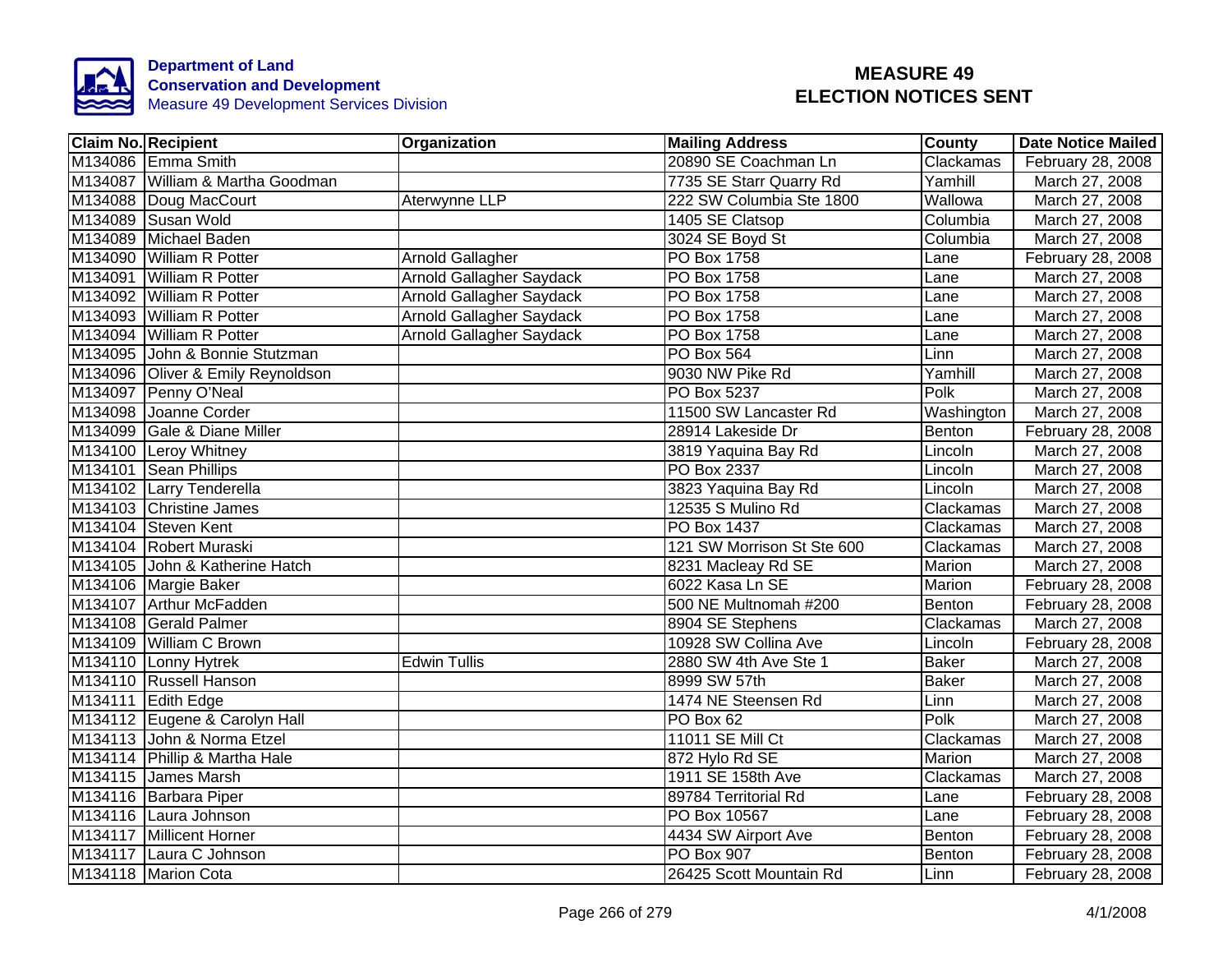

| <b>Claim No. Recipient</b>          | Organization                    | <b>Mailing Address</b> | County       | <b>Date Notice Mailed</b> |
|-------------------------------------|---------------------------------|------------------------|--------------|---------------------------|
| M134119 William & Dora Birkeland    |                                 | 26010 SW Baker Rd      | Clackamas    | February 28, 2008         |
| M134119 John A Rankin               |                                 | 26715 SW Baker Rd      | Clackamas    | February 28, 2008         |
| M134120 Dale & Linda Smith          |                                 | 46643 Tukwila          | Washington   | March 27, 2008            |
| M134120 John A Rankin               |                                 | 26715 SW Baker Rd      | Washington   | March 27, 2008            |
| M134121 David & Marily Eby          |                                 | 9236 S Good Ln         | Clackamas    | March 27, 2008            |
| M134122 Blaine & Ann Allen          |                                 | 45043 Pocahontas Rd    | <b>Baker</b> | February 28, 2008         |
| M134122 Brad & June Allen           |                                 | 44821 Pocahontas Rd    | <b>Baker</b> | February 28, 2008         |
| M134123 Kenneth & Elaine Valentine  |                                 | 23915 SE Hwy 224       | Clackamas    | February 28, 2008         |
| M134124 Alfred & June Jones         |                                 | 2830 N Pacific Hwy W   | Polk         | February 28, 2008         |
| M134125 Alfred & June Jones         |                                 | 2830 N Pacific Hwy W   | Polk         | March 27, 2008            |
| M134126 Shirley Grosjacques         |                                 | PO Box 217             | Marion       | February 28, 2008         |
| M134127 Shirley Grosjacques         | <b>Buck Family</b>              | PO Box 217             | Marion       | March 27, 2008            |
| M134128 Frank Buck                  |                                 | PO Box 217             | Yamhill      | March 27, 2008            |
| M134129 Frank Buck                  |                                 | PO Box 217             | Marion       | March 27, 2008            |
| M134130 Timothy & Tom Kerns         |                                 | 45306 Schoolhouse Rd   | <b>Baker</b> | March 27, 2008            |
| M134131 Frank Buck                  |                                 | <b>PO Box 217</b>      | Marion       | February 28, 2008         |
| M134132 Gilbert & Margaret Arendt   |                                 | 878 Greenwood Dr       | Marion       | March 27, 2008            |
| M134133 Gilbert & Margaret Arendt   |                                 | 878 Greenwood Dr       | Yamhill      | February 28, 2008         |
| M134134 Robert & Betty Janzen       |                                 | 20555 SE Webfoot Rd    | Polk         | February 28, 2008         |
| M134135 Robert & Betty Janzen       |                                 | 20555 SE Webfoot Rd    | Polk         | February 28, 2008         |
| M134136 Robert & Betty Janzen       |                                 | 20555 SE Webfoot Rd    | Yamhill      | March 27, 2008            |
| M134137 Robert & Betty Janzen       |                                 | 20555 SE Webfoot Rd    | Yamhill      | March 27, 2008            |
| M134138 Robert & Betty Janzen       |                                 | 20555 SE Webfoot Rd    | Yamhill      | March 27, 2008            |
| M134139 Robert & Betty Janzen       |                                 | 20555 SE Webfoot Rd    | Yamhill      | February 28, 2008         |
| M134140 Robert & Betty Janzen       |                                 | 20555 SE Webfoot Rd    | Yamhill      | March 27, 2008            |
| M134141 Robert & Betty Janzen       |                                 | 20555 SE Webfoot Rd    | Yamhill      | March 27, 2008            |
| M134142 Mark S Bartholomew          | <b>Hornecker Cowling</b>        | 717 Murhphy Rd         | Jackson      | February 28, 2008         |
| M134142 Reginald & Virginia McShane |                                 | 14805 Antioch Rd       | Jackson      | February 28, 2008         |
| M134143 Phyllis Haseltine           |                                 | 1789 Palmer Creek Rd   | Jackson      | February 28, 2008         |
| M134143 Mark S Bartholomew          | Hornecker Cowling               | 717 Murhphy Rd         | Jackson      | February 28, 2008         |
| M134144 Roger Lind                  |                                 | 23553 Heather Knolls   | Jackson      | March 27, 2008            |
| M134144 Mark S Bartholomew          | Hornecker Cowling Hassen        | 717 Murphy Rd          | Jackson      | March 27, 2008            |
| M134145 Mark S Bartholomew          | <b>Hornecker Cowling Hassen</b> | 717 Murphy Rd          | Jackson      | March 27, 2008            |
| M134146 Eugene & Jennifer Stanley   |                                 | 2022 Riley Rd          | Jackson      | March 27, 2008            |
| M134146 Mark S Bartholomew          | Hornecker Cowling Hassen        | 717 Murphy Rd          | Jackson      | March 27, 2008            |
| M134147 Lois Stanley                |                                 | 3533 Alta Vista Rd     | Jackson      | March 27, 2008            |
| M134147 Mark S Bartholomew          | Hornecker Cowling Hassen        | 717 Murphy Rd          | Jackson      | March 27, 2008            |
| M134148 Mark S Bartholomew          | <b>Hornecker Cowling</b>        | 717 Murhphy Rd         | Jackson      | February 28, 2008         |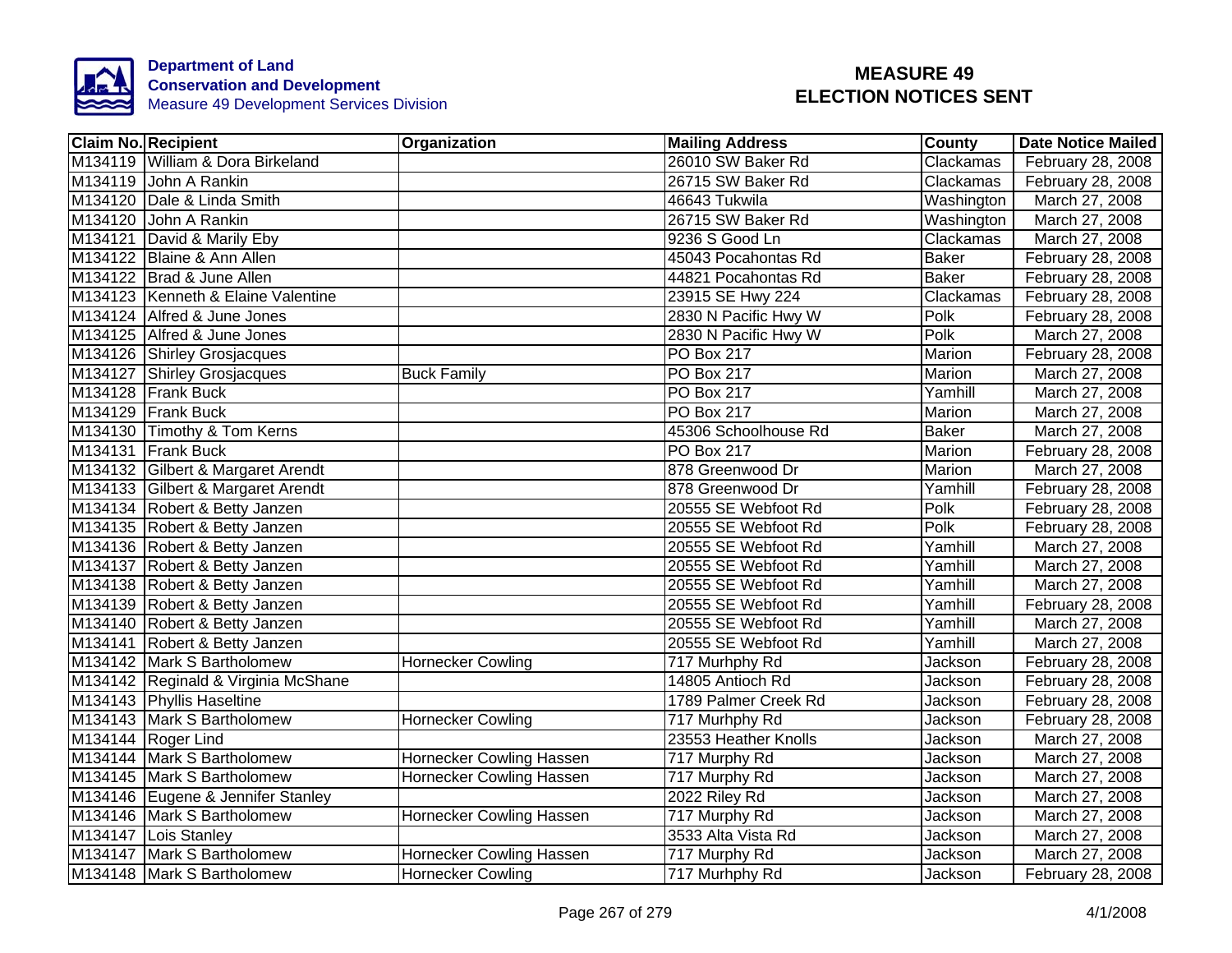

| <b>Claim No. Recipient</b>          | Organization                    | <b>Mailing Address</b> | County            | <b>Date Notice Mailed</b> |
|-------------------------------------|---------------------------------|------------------------|-------------------|---------------------------|
| M134148 Lowell & Bettye Smith       |                                 | 1020 Windemere Dr NW   | Jackson           | February 28, 2008         |
| M134149 Merlin & Jo Ann Fjarli      |                                 | 670 Mason Way          | Jackson           | March 27, 2008            |
| M134149 Mark S Bartholomew          | Hornecker Cowling Hassen        | 717 Murphy Rd          | Jackson           | March 27, 2008            |
| M134150 Duane & Mary Venekamp       |                                 | 3014 Marigold Ln       | Jackson           | March 27, 2008            |
| M134150 Mark S Bartholomew          | Hornecker Cowling Hassen        | 717 Murphy Rd          | Jackson           | March 27, 2008            |
| M134151 Henry Padgham               |                                 | 294 First St           | Jackson           | March 27, 2008            |
| M134151<br>Mark S Bartholomew       | Hornecker Cowling Hassen        | 717 Murphy Rd          | Jackson           | March 27, 2008            |
| M134152 David Simmen & Sandra Troon |                                 | 9745 SW 163rd Ave      | Jackson           | March 27, 2008            |
| M134152 Mark S Bartholomew          | Hornecker Cowling Hassen        | 717 Murphy Rd          | Jackson           | March 27, 2008            |
| M134153 Mark S Bartholomew          | <b>Hornecker Cowling</b>        | 717 Murhphy Rd         | Jackson           | February 28, 2008         |
| M134153 Gary & Eva Bear             |                                 | 385 Amos               | Jackson           | February 28, 2008         |
| M134154 Gary & Judith Anderson      |                                 | 1976 Foots Creek Rd    | Jackson           | March 27, 2008            |
| M134154 Mark S Bartholomew          | Hornecker Cowling Hassen        | 717 Murphy Rd          | Jackson           | March 27, 2008            |
| M134155 William Madden              |                                 | 1902 Houston Rd        | Jackson           | March 27, 2008            |
| M134155 Mark S Bartholomew          | <b>Hornecker Cowling Hassen</b> | 717 Murphy Rd          | Jackson           | March 27, 2008            |
| M134156 Orville & Mary Eary         |                                 | 320 Latigo Ln          | Jackson           | February 28, 2008         |
| M134156 Mark S Bartholomew          | <b>Hornecker Cowling</b>        | 717 Murhphy Rd         | Jackson           | February 28, 2008         |
| M134157 Dixie Pool                  |                                 | 19792 Victoria Dr      | Jackson           | March 28, 2008            |
| M134157 Mark S Bartholomew          | Hornecker Cowling Hassen        | 717 Murphy Rd          | Jackson           | March 28, 2008            |
| M134158 Dixie Pool                  |                                 | 19792 Victoria Dr      | Jackson           | March 28, 2008            |
| M134158 Mark S Bartholomew          | Hornecker Cowling Hassen        | 717 Murphy Rd          | Jackson           | March 28, 2008            |
| M134159 Mark S Bartholomew          | Hornecker Cowling               | 717 Murhphy Rd         | Jackson           | February 28, 2008         |
| M134160 Matt Green-Hite             | <b>Primogenitor Corporation</b> | 17940 Oatfield Rd      | Clackamas         | February 28, 2008         |
| M134160 David & Jan Phares          |                                 | 4027 NE 76th Ave       | Clackamas         | February 28, 2008         |
| M134161 David & Marlean Stevens     |                                 | 13697 SE 312th Ave     | Clackamas         | March 28, 2008            |
| M134161 Matt Green-Hite             | <b>Primogenitor Corporation</b> | 17940 Oatfield Rd      | Clackamas         | March 28, 2008            |
| M134162 Clayton Boyce               |                                 | 34 Brooksbie Rd        | Clackamas         | February 28, 2008         |
| M134162 Matt Green-Hite             | <b>Primogenitor Corporation</b> | 17940 Oatfield Rd      | Clackamas         | February 28, 2008         |
| M134163 Byron & Jo Anne Edmonds     |                                 | 12721 SE 352nd Ave     | Clackamas         | February 28, 2008         |
| M134163 Matt Green-Hite             | <b>Primogenitor Corporation</b> | 17940 Oatfield Rd      | Clackamas         | February 28, 2008         |
| M134164 Clyde & Loy Robbins         |                                 | 34085 SE Bluff Rd      | Clackamas         | February 28, 2008         |
| M134164 Matt Green-Hite             | <b>Primogenitor Corporation</b> | 17940 Oatfield Rd      | Clackamas         | February 28, 2008         |
| M134165 Matt Green-Hite             | <b>Primogenitor Corporation</b> | 17940 Oatfield Rd      | Clackamas         | February 28, 2008         |
| M134165 Mary Kmetic                 |                                 | 1851 Davis St          | Clackamas         | February 28, 2008         |
| M134166 Matt Green-Hite             | <b>Primogenitor Corporation</b> | 17940 Oatfield Rd      | Clackamas         | February 29, 2008         |
| M134166 Evithy & Irina Reutov       |                                 | 8270 S Monte Cristo Rd | Clackamas         | February 29, 2008         |
| M134167                             | Emry Family LP                  | 6036 SE 34th Ave       | <b>Hood River</b> | March 28, 2008            |
| M134168 Edwin & June Bontrager      |                                 | 42201 SE Porter Rd     | Clackamas         | February 29, 2008         |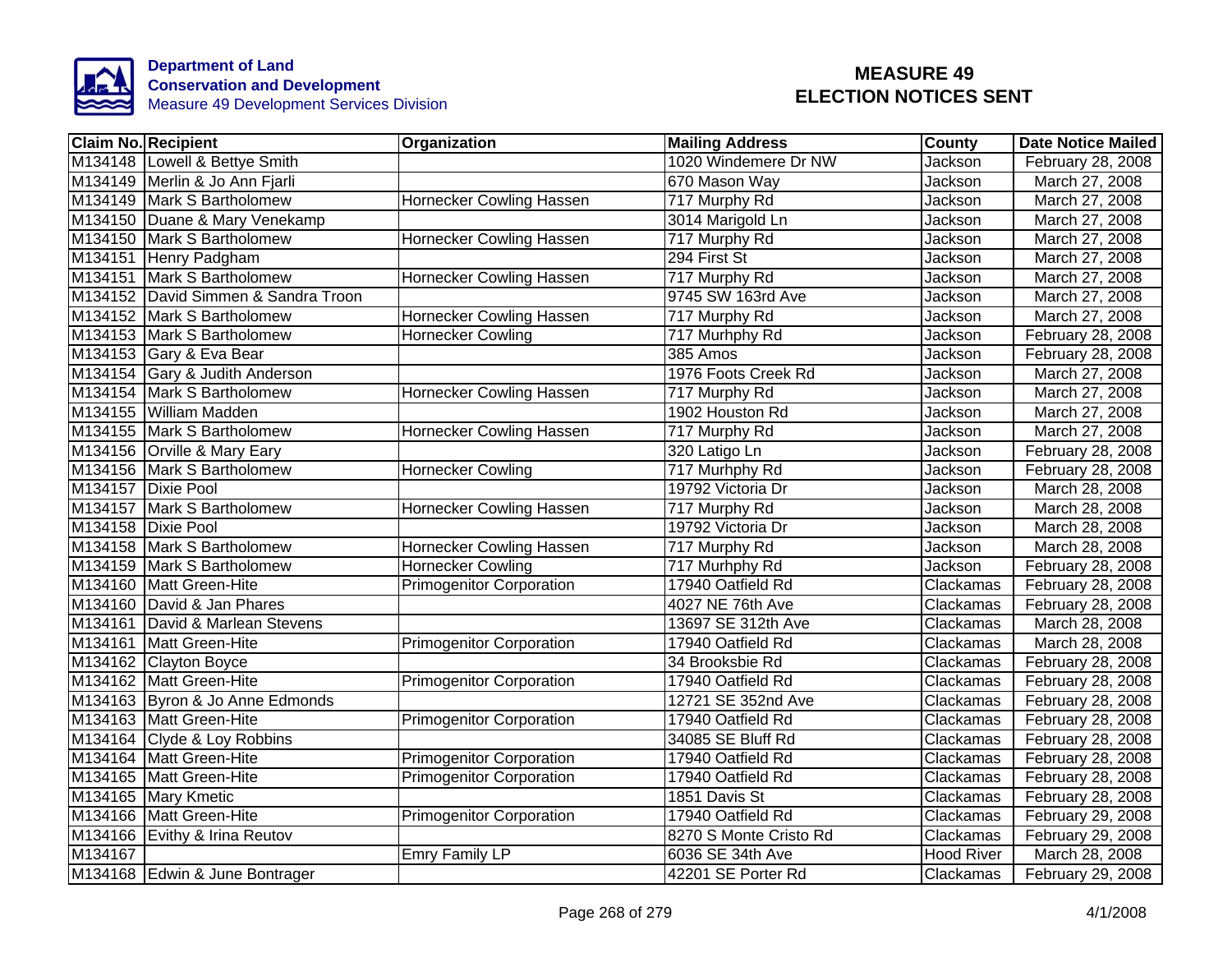

|         | <b>Claim No. Recipient</b>           | Organization                    | <b>Mailing Address</b>  | <b>County</b>     | <b>Date Notice Mailed</b> |
|---------|--------------------------------------|---------------------------------|-------------------------|-------------------|---------------------------|
|         | M134168 Matt Green-Hite              | <b>Primogenitor Corporation</b> | 17940 Oatfield Rd       | Clackamas         | February 29, 2008         |
|         | M134169 James Langdon                |                                 | 498 Carla Way           | Clackamas         | February 29, 2008         |
|         | M134169 Matt Green-Hite              | <b>Primogenitor Corporation</b> | 17940 Oatfield Rd       | Clackamas         | February 29, 2008         |
|         | M134170 Gary Beckley                 |                                 | 11270 Monmouth Hwy      | Polk              | March 28, 2008            |
|         | M134171 Cindy Pease                  |                                 | 22289 S Molalla Hwy 213 | Clackamas         | March 28, 2008            |
|         | M134172 Cindy Pease                  |                                 | 22289 S Molalla Hwy 213 | Clackamas         | February 29, 2008         |
|         | M134172 Eldon & Joyce Evans          |                                 | 22289 S Molalla Hwy 213 | Clackamas         | February 29, 2008         |
|         | M134173 Donald Grissom               |                                 | 11411 Hwy 238           | Jackson           | February 29, 2008         |
|         | M134173 Wv Deatherage                |                                 | 2592 E Barnett Rd       | Jackson           | February 29, 2008         |
|         | M134174 Sueko & James Knox           |                                 | 24091 Decker Rd         | Benton            | February 29, 2008         |
|         | M134175 Eldon & Mary Andres          |                                 | 5165 St Louis Rd NE     | Marion            | March 28, 2008            |
|         | M134176 William & Josephine Robinson |                                 | 21807 S Schram Rd       | Clackamas         | February 29, 2008         |
|         | M134176 Matt Green-Hite              | <b>Primogenitor Corporation</b> | 17940 Oatfield Rd       | Clackamas         | February 29, 2008         |
|         | M134178 Loretta A Germany            |                                 | 12617 S Criteser Rd     | Clackamas         | February 29, 2008         |
|         | M134179 Loretta A Germany            |                                 | 12617 S Criteser Rd     | Clackamas         | February 29, 2008         |
|         | M134180 Loretta A Germany            |                                 | 12617 S Criteser Rd     | Clackamas         | February 29, 2008         |
|         | M134181 Loretta A Germany            |                                 | 12617 S Criteser Rd     | Clackamas         | February 29, 2008         |
|         | M134182 Loretta A Germany            |                                 | 12617 S Criteser Rd     | Clackamas         | February 29, 2008         |
|         | M134183 Bernard Younker              |                                 | 42719 SE Hogue Mill Rd  | Multnomah         | March 28, 2008            |
|         | M134185 Gerald Takasumi              |                                 | 14023 SE 301st St       | <b>Hood River</b> | February 29, 2008         |
|         | M134185 Misako Takasumi              |                                 | 3615 Hwy 35             | <b>Hood River</b> | February 29, 2008         |
|         | M134185 Carol Annala                 |                                 | 2495 Cascade Ave        | <b>Hood River</b> | February 29, 2008         |
|         | M134186 Orella Chadwick              |                                 | 7650 Fairview Rd        | Tillamook         | March 28, 2008            |
| M134187 |                                      | <b>Stimson Lumber</b>           | 520 SW Yamhill Ste 700  | Washington        | March 28, 2008            |
| M134188 |                                      | <b>Stimson Lumber</b>           | 520 SW Yamhill Ste 700  | Washington        | March 28, 2008            |
| M134189 |                                      | <b>Stimson Lumber</b>           | 520 SW Yamhill Ste 700  | Washington        | March 28, 2008            |
| M134190 |                                      | <b>Stimson Lumber</b>           | 520 SW Yamhill Ste 700  | Washington        | March 28, 2008            |
| M134191 |                                      | <b>Stimson Lumber</b>           | 520 SW Yamhill Ste 700  | Washington        | March 28, 2008            |
| M134192 |                                      | <b>Stimson Lumber</b>           | 520 SW Yamhill Ste 700  | Washington        | March 28, 2008            |
| M134193 |                                      | <b>Stimson Lumber</b>           | 520 SW Yamhill Ste 700  | Washington        | March 28, 2008            |
| M134194 |                                      | <b>Stimson Lumber</b>           | 520 SW Yamhill Ste 700  | Washington        | March 28, 2008            |
| M134195 |                                      | <b>Stimson Lumber</b>           | 520 SW Yamhill Ste 700  | Washington        | March 28, 2008            |
| M134196 |                                      | <b>Stimson Lumber</b>           | 520 SW Yamhill Ste 700  | Tillamook         | March 28, 2008            |
|         | M134197 Michael M Reeder             |                                 | PO Box 1758             | Lane              | March 28, 2008            |
|         | M134198 Michael M Reeder             |                                 | PO Box 1758             | Lane              | March 28, 2008            |
|         | M134199 Michael M Reeder             |                                 | PO Box 1758             | Lane              | March 28, 2008            |
|         | M134200 Michael M Reeder             |                                 | PO Box 1758             | Lane              | March 28, 2008            |
|         | M134201 Michael M Reeder             |                                 | PO Box 1758             | Lane              | March 28, 2008            |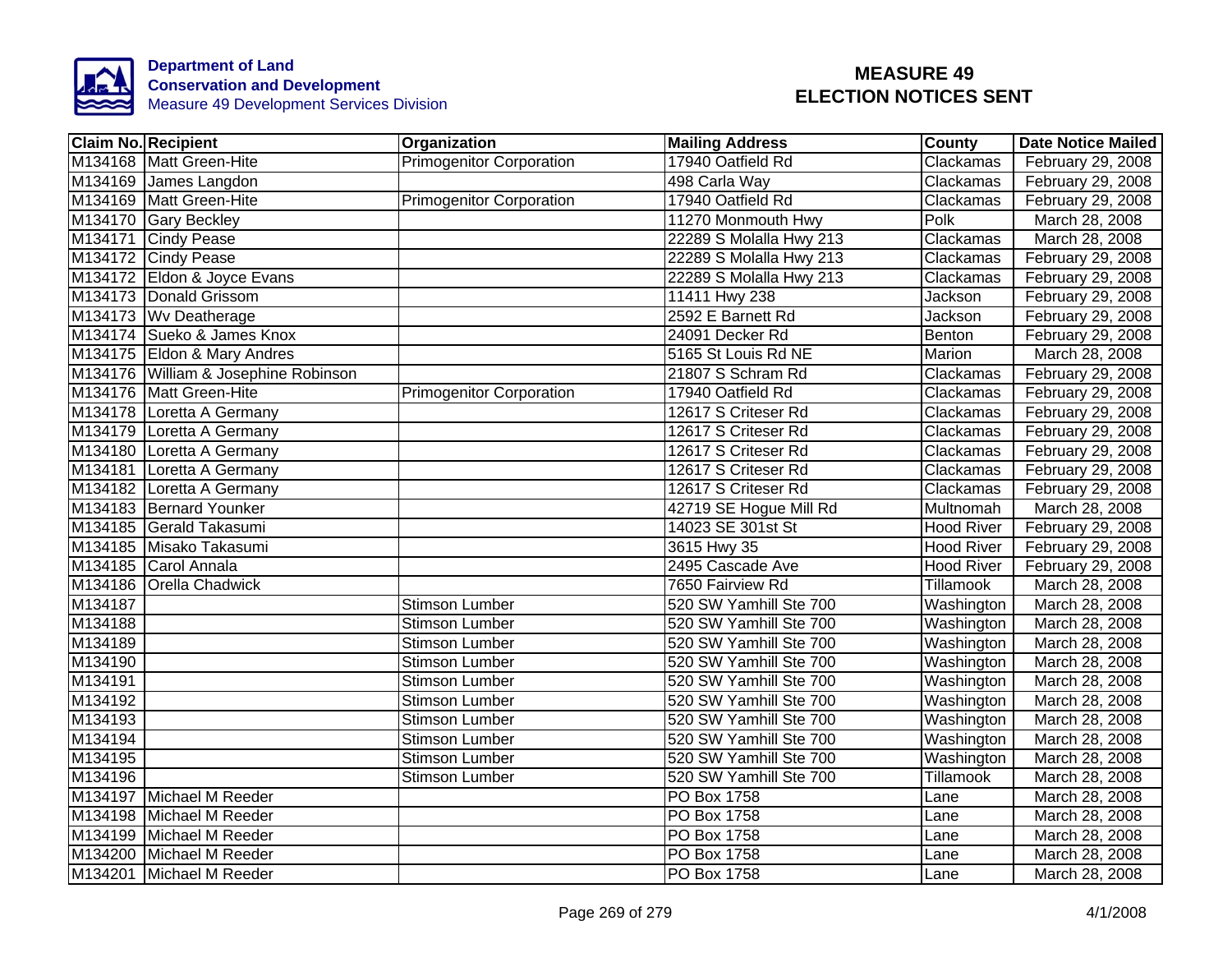

| <b>Claim No. Recipient</b>          | <b>Organization</b> | <b>Mailing Address</b> | <b>County</b>     | <b>Date Notice Mailed</b>      |
|-------------------------------------|---------------------|------------------------|-------------------|--------------------------------|
| M134202 Michael M Reeder            |                     | <b>PO Box 1758</b>     | Lane              | February 29, 2008              |
| M134203 Michael M Reeder            |                     | <b>PO Box 1758</b>     | Lane              | February 29, 2008              |
| M134204 Michael M Reeder            |                     | <b>PO Box 1758</b>     | Lane              | February 29, 2008              |
| M134205 Michael M Reeder            |                     | PO Box 1758            | Lane              | February 29, 2008              |
| M134206 Michael M Reeder            |                     | PO Box 1758            | Lane              | February 29, 2008              |
| M134207 Michael M Reeder            |                     | PO Box 1758            | Lane              | February 29, 2008              |
| M134208 Michael M Reeder            |                     | PO Box 1758            | Lane              | February 29, 2008              |
| M134209 Michael M Reeder            |                     | PO Box 1758            | Lane              | February 29, 2008              |
| M134210 Michael M Reeder            |                     | <b>PO</b> Box 1758     | Lane              | February 29, 2008              |
| M134211 Jean & Franklin Alexander   |                     | 405 Cooper Dr          | Jackson           | February 29, 2008              |
| M134212 Linda McKenzie              |                     | 13715 SE 36th St       | Hood River        | March 28, 2008                 |
| M134213 Reva Collins                |                     | 3624 Neal Creek Rd     | <b>Hood River</b> | February 29, 2008              |
| M134215 Lehman & Jeanne Megy        |                     | 52214 Fruitvale Rd     | Umatilla          | March 28, 2008                 |
| M134216 Michael M Reeder            |                     | PO Box 1758            | Lane              | February 29, 2008              |
| M134217 Michael M Reeder            |                     | <b>PO Box 1758</b>     | Lane              | February 29, 2008              |
| M134218 Scott & Jennifer Bailey     |                     | 45975 NW Levi White Rd | Washington        | February 29, 2008              |
| M134218 Betty Bailey                |                     | 29300 NW Bacona Rd     | Washington        | February 29, 2008              |
| M134219 Scott & Jennifer Bailey     |                     | 45975 NW Levi White Rd | Washington        | February 29, 2008              |
| M134219 Betty Bailey                |                     | 29300 NW Bacona Rd     | Washington        | February 29, 2008              |
| M134220 Scott & Jennifer Bailey     |                     | 45975 NW Levi White Rd | Washington        | February 29, 2008              |
| M134220 Betty Bailey                |                     | 29300 NW Bacona Rd     | Washington        | February 29, 2008              |
| M134221 Scott & Jennifer Bailey     |                     | 45975 NW Levi White Rd | Washington        | February 29, 2008              |
| M134221 Betty Bailey                |                     | 29300 NW Bacona Rd     | Washington        | February 29, 2008              |
| M134222 Jack Hammer                 |                     | 64745 Bend Redmond Rd  | Wasco             | March 28, 2008                 |
| M134222 Duane Wentzel               |                     | 79205 Back Walters Rd  | Wasco             | March 28, 2008                 |
| M134223 Samual & Beverly Paulsen    |                     | 29735 SE Haley Rd      | Clackamas         | February 29, 2008              |
| M134224 Ronald Sattler              |                     | 10170 SW 149th Terrace | Yamhill           | February 29, 2008              |
| M134224 Alexander & Willette Steele |                     | 25961 NE Hwy 47        | Yamhill           | February 29, 2008              |
| M134225 Carol J Wood                |                     | 13605 Watergap Rd      | Josephine         | February 29, 2008              |
| M134226 Cheryl & Marvin Horne       |                     | 37544 Goldenrain St    | Clackamas         | March 28, 2008                 |
| M134227 Bryan & Kirsten White       |                     | 5065 Fir Dell Ct SE    | Marion            | March 28, 2008                 |
| M134228 Brent & Robin Hricziscse    |                     | 3305 Sunshine PI       | Klamath           | March 28, 2008                 |
| M134229 Jon S Henricksen            |                     | 725 Portland Ave       | Clackamas         | March 28, 2008                 |
| M134229 Jon Henricksen              |                     | 725 Portland Ave       | Clackamas         | March 28, 2008                 |
| M134230 Ava Leeper                  |                     | 9945 SW Lumbee Ln      | Clatsop           | March 28, 2008                 |
| M134231 Anthony B James             |                     | <b>PO Box 105</b>      | Polk              | February 29, 2008              |
| M134231 Mary Primus                 |                     | 550 Oak Grove Rd NW    | Polk              | February 29, 2008              |
| M134232 Ignatius & Marcella Evers   |                     | 910 NW Martin Rd       |                   | Washington   February 29, 2008 |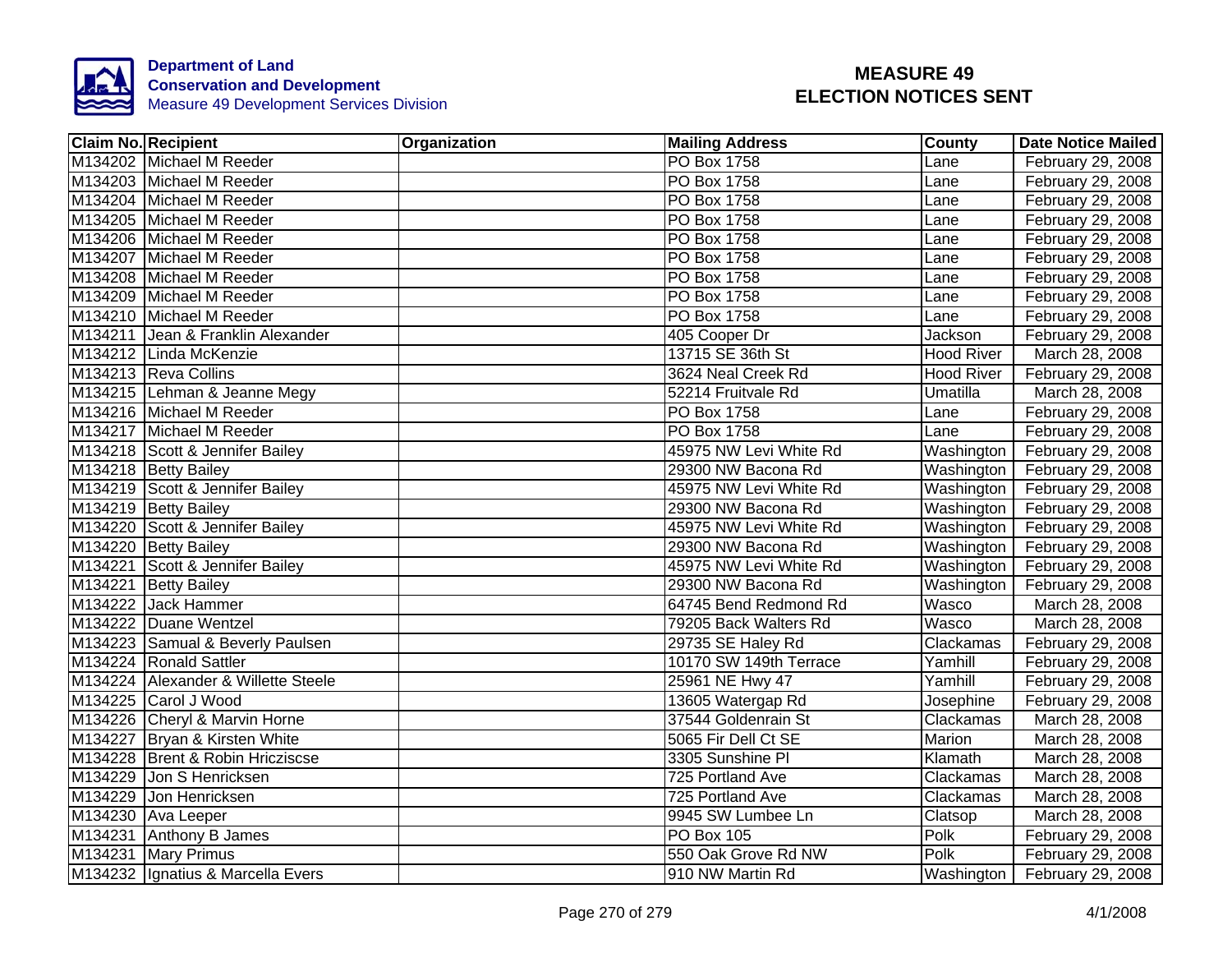

|         | <b>Claim No. Recipient</b>            | Organization                 | <b>Mailing Address</b>    | <b>County</b>     | Date Notice Mailed |
|---------|---------------------------------------|------------------------------|---------------------------|-------------------|--------------------|
|         | M134233 Dennis & Susan King           |                              | 9730 Hultman Rd           | Polk              | March 28, 2008     |
|         | M134234 Loretta Smith                 |                              | 8519 N Woolsey Ave        | Marion            | March 28, 2008     |
|         | M134234 Martha Sharp                  | Kell Alterman & Runstein LLP | 520 SW Yamhill St Ste 600 | <b>Marion</b>     | March 28, 2008     |
|         | M134235 Jason Carroll                 |                              | 20138 S Hwy 211           | Clackamas         | February 29, 2008  |
|         | M134237 Elizabeth O'Bannon            |                              | <b>PO Box 141</b>         | <b>Hood River</b> | March 28, 2008     |
| M134238 |                                       | Halton Co                    | PO Box 3377               | Clackamas         | March 28, 2008     |
|         | M134239 Paul & Patricia Logue         |                              | PO Box 1865               | Jackson           | March 28, 2008     |
|         | M134240 Judith Boyd                   |                              | 461 Quail Run             | Jackson           | February 29, 2008  |
|         | M134240 Vera Hannah                   |                              | 2554 Rogue River Dr       | Jackson           | February 29, 2008  |
|         | M134241 Judith Boyd                   |                              | 461 Quail Run             | Jackson           | February 29, 2008  |
|         | M134241 Vera Hannah                   |                              | 2554 Rogue River Dr       | Jackson           | February 29, 2008  |
|         | M134242 Edward & Kathleen Kemper      |                              | 9360 NW Roy Rd            | Washington        | February 29, 2008  |
|         | M134243 Jon S Henricksen              |                              | 725 Portland Ave          | Clackamas         | March 28, 2008     |
|         | M134244 Bruce Kayser                  |                              | 10025 SE 97th Ave         | Clackamas         | March 28, 2008     |
|         | M134245 James & Karla Grimes          |                              | 12049 Hwy 140 E           | Klamath           | March 28, 2008     |
|         | M134246 Eileen Grimes                 |                              | 11990 Hwy 140 E           | Klamath           | March 28, 2008     |
|         | M134248 Wesley & Terry Miller         |                              | 29334 Lakeside Dr         | <b>Benton</b>     | March 28, 2008     |
|         | M134249 Wesley & Terry Miller         |                              | 29334 Lakeside Dr         | Benton            | March 28, 2008     |
|         | M134250 Ruth Beeler                   | C/O Marilyn Kokes            | 6234 SW Nevada Ct         | Washington        | March 28, 2008     |
|         | M134251 John Skounres                 |                              | 17010 SW Wein             | Washington        | March 28, 2008     |
|         | M134252 Harold & Roletta Wyss         |                              | 1270 Hickory Hill         | Tillamook         | March 28, 2008     |
|         | M134253 Anthony Doherty               |                              | 73779 Blackhorse Cyn Ln   | Morrow            | February 29, 2008  |
|         | M134254 Dan Frank & Chris Knox        |                              | 905 E Jackson St          | Jackson           | March 28, 2008     |
|         | M134254 Hilda Bower                   |                              | 754 Dubanski Dr           | Jackson           | March 28, 2008     |
|         | M134255 Norman & L Ann Wingerd        |                              | 16 Cavalcade Circle       | Josephine         | February 29, 2008  |
|         | M134256 Mary McDonald                 |                              | 36190 SE Boitano Rd       | Clackamas         | February 29, 2008  |
|         | M134257 L Reno & Nc Montana Schrottke |                              | PO Box 2967               | Curry             | March 28, 2008     |
|         | M134258 Charles Barlow                |                              | 2525 Mitchell Butte Rd    | Malheur           | March 28, 2008     |
|         | M134258 Veryl Harrison                |                              | 1120 Chukar Ridge         | Malheur           | March 28, 2008     |
|         | M134259 Jack Wilks                    |                              | 674 Stanton Blvd          | Malheur           | February 29, 2008  |
|         | M134259 Veryl Harrison                |                              | 1120 Chukar Ridge         | Malheur           | February 29, 2008  |
|         | M134260 Glenn Thompson                |                              | PO Box 6434               | Curry             | March 28, 2008     |
|         | M134261 Gordon & Gayle Schaad         |                              | 62413 Leffel Rd           | Union             | March 28, 2008     |
|         | M134261 Jonel Ricker                  |                              | 1005 Adams Ave            | Union             | March 28, 2008     |
|         | M134261 Travis & Dana Schaad          |                              | 62601 Leffel Rd           | Union             | March 28, 2008     |
|         | M134262 Freda Morris                  |                              | 5108 W 135th St           | <b>Jackson</b>    | February 29, 2008  |
|         | M134263 Eric Gade                     |                              | PO Box 833                | Josephine         | February 29, 2008  |
|         | M134264 Keith Wilson                  |                              | <b>PO Box 422</b>         | Clackamas         | March 28, 2008     |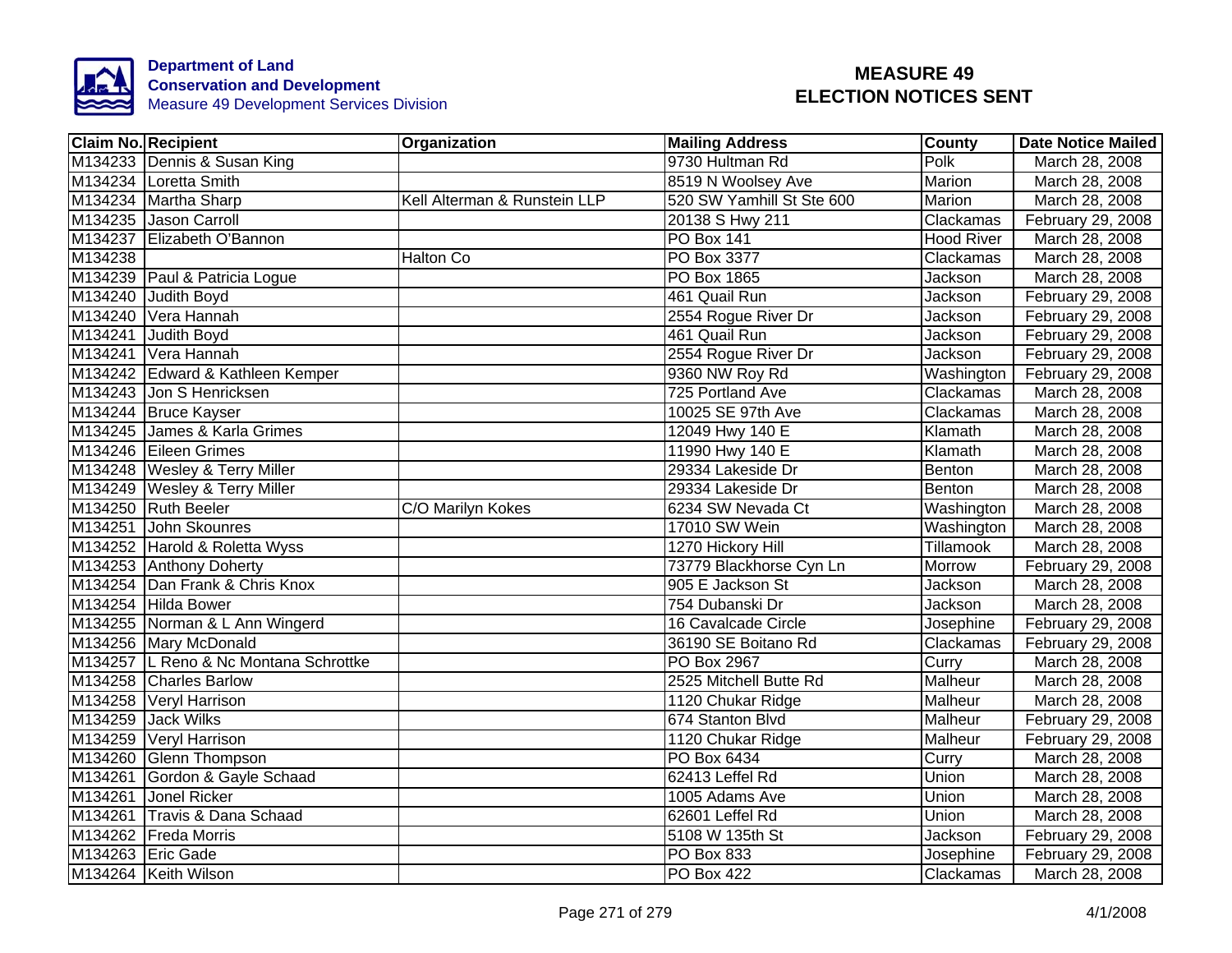

|                   | Claim No. Recipient               | <b>Organization</b>    | <b>Mailing Address</b>       | <b>County</b> | Date Notice Mailed |
|-------------------|-----------------------------------|------------------------|------------------------------|---------------|--------------------|
|                   | M134265 Wilma McGhee              |                        | 2501 Jerome Prairie Rd       | Josephine     | March 28, 2008     |
|                   | M134265 Sharron Corrigan          |                        | 860 NW 5th St                | Josephine     | March 28, 2008     |
|                   | M134266 Drusilla & David Dunson   |                        | 2322 Arnold Ave              | Josephine     | February 29, 2008  |
|                   | M134266 Sharron Corrigan          |                        | 860 NW 5th St                | Josephine     | February 29, 2008  |
|                   | M134267 Timothy Porter            |                        | 4007 W Griffin Creek Rd      | Jackson       | March 28, 2008     |
|                   | M134268 Sherman Simmons           |                        | 13845 Meowna Way             | Jackson       | February 29, 2008  |
|                   | M134269 Pamela Rodriguez          |                        | 750 Miller Is Rd             | Klamath       | March 28, 2008     |
|                   | M134270 Rodney & Lecrecia Wright  |                        | PO Box 2084                  | Klamath       | March 28, 2008     |
| M134270           |                                   | Tru-Line Surveying Inc | 2333 Summers Ln              | Klamath       | March 28, 2008     |
|                   | M134271 Darlene Wright            |                        | 6912 River Bend Dr NE        | Marion        | February 29, 2008  |
|                   | M134272 John & Susan Arnold       |                        | 38845 Upper Camp Creek Rd    | Lane          | March 28, 2008     |
|                   | M134273 Jane & Bob Horning        |                        | 21277 NW Brunswick Canyon Rd | Washington    | February 29, 2008  |
|                   | M134274 Richard Beers             |                        | 2185 Carmel                  | Lane          | March 28, 2008     |
|                   | M134275 Gerald & Joyce Anderson   |                        | PO Box 191                   | Clackamas     | February 29, 2008  |
|                   | M134276 Ronald Adams              |                        | 26000 Myers Creek Rd         | Curry         | March 28, 2008     |
|                   | M134277 Susie & Robert Evjen      |                        | 19118 Case Rd NE             | Marion        | March 28, 2008     |
|                   | M134277 Shawn Evjen               |                        | 738 Rupp Ave NE              | Marion        | March 28, 2008     |
|                   | M134278 Marjorie Eichner          |                        | 38644 SE Coupland Rd         | Clackamas     | March 28, 2008     |
|                   | M134279 Ronald & Janet Lee        |                        | 1042 62nd Ave SE             | Marion        | February 29, 2008  |
|                   | M134280 Dixie Manson              |                        | 17963 Hwy 47                 | Yamhill       | February 29, 2008  |
|                   | M134281 Glenn & Velma Strickland  |                        | 22055 S Spring Creek Rd      | Clackamas     | March 28, 2008     |
|                   | M134282 Larry & Sharon Seely      |                        | 6475 Darby Ave               | Washington    | February 29, 2008  |
|                   | M134283 Gary & Mary Gover         |                        | 810 Lake Ave                 | Union         | March 28, 2008     |
|                   | M134284 Clark & Betty Dysle       |                        | 37565 Rodgers Dr             | Linn          | February 29, 2008  |
|                   | M134285 Janney Marin              |                        | 3535 S Village Dr            | Jackson       | March 28, 2008     |
|                   | M134285 Marchino & Barbara Marin  |                        | 605 Hartley Rd               | Jackson       | March 28, 2008     |
|                   | M134286 Ken Teramura              |                        | 754 Hwy 2026                 | Malheur       | March 28, 2008     |
|                   | M134286 Veryl Harrison            |                        | 1120 Chukar Ridge            | Malheur       | March 28, 2008     |
|                   | M134287 Kenneth & Susara Robinson |                        | 20521 Bridge Creek Rd SE     | Marion        | February 29, 2008  |
|                   | M134288 John & Vonda Malloy       |                        | 10022 Reseda Blvd Unit 5     | Josephine     | February 29, 2008  |
|                   | M134289 Earl Donna & Tim Doman    |                        | 2 Progress Way               | Marion        | March 28, 2008     |
| M134290 Roy Utter |                                   |                        | 40202 Colony Dr              | Washington    | March 28, 2008     |
|                   | M134290 Dave Griffith Broker      | John L Scott Realty    | 1800 NW 167th PI Ste 100     | Washington    | March 28, 2008     |
|                   | M134291 Emery & Marjory Cameron   |                        | 784 Roswell Rd               | Malheur       | February 29, 2008  |
|                   | M134291 James McCarthy            |                        | 810 Woodridge                | Malheur       | February 29, 2008  |
|                   | M134291 Darcy A Kindschy          |                        | PO Box C                     | Malheur       | February 29, 2008  |
|                   | M134292 Richard W Egg             |                        | 85032 Hwy 11                 | Umatilla      | March 28, 2008     |
|                   | M134293 Clark & Betty Dysle       |                        | 37565 Rodgers Dr             | Linn          | March 28, 2008     |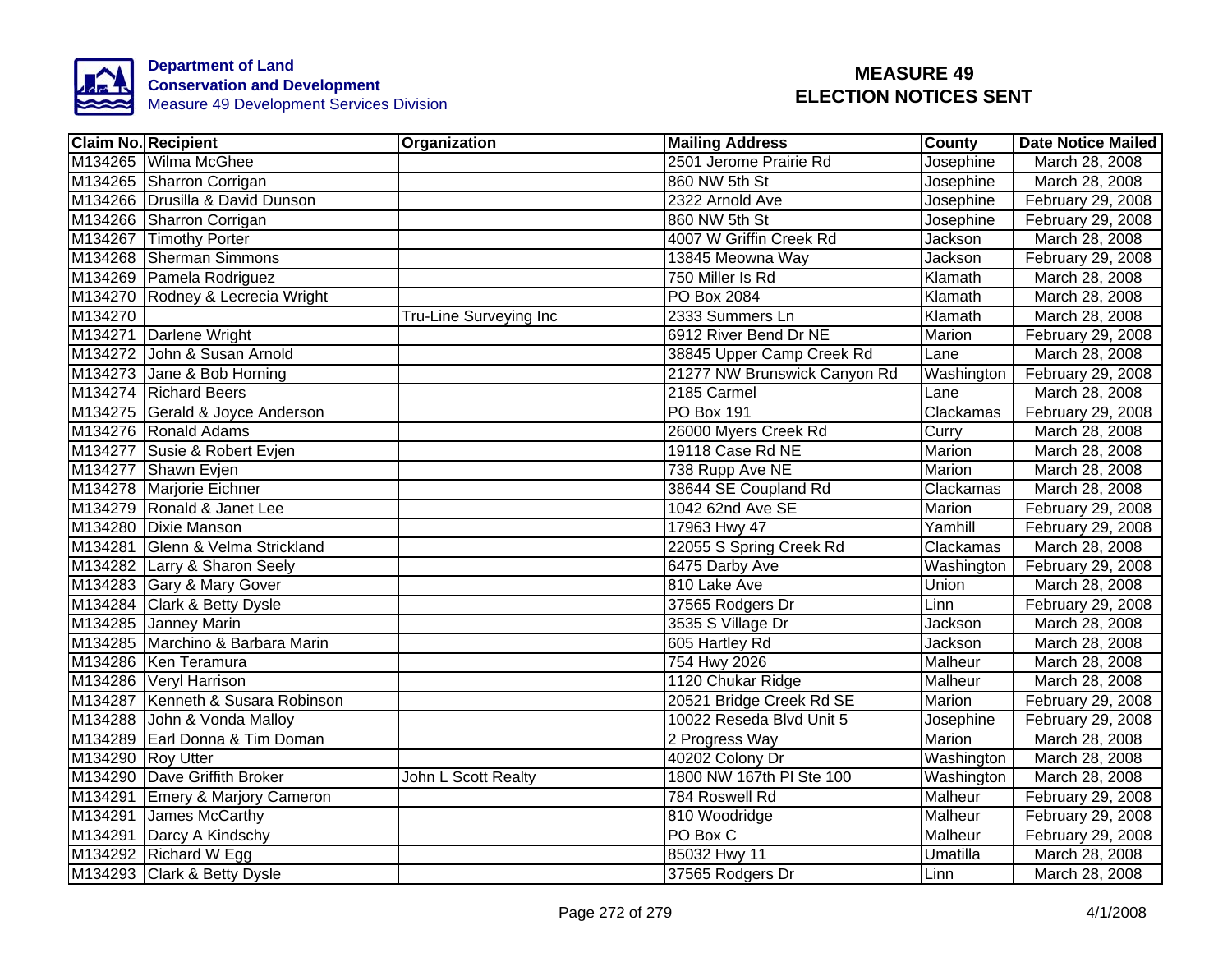

| <b>Claim No. Recipient</b>           | Organization | <b>Mailing Address</b>        | County         | <b>Date Notice Mailed</b> |
|--------------------------------------|--------------|-------------------------------|----------------|---------------------------|
| M134294 Vera Wade                    |              | 500 S Emerald Loop            | Lincoln        | March 28, 2008            |
| M134295 William & Victoria Goodman   |              | 12235 Hwy 101 S               | Tillamook      | March 28, 2008            |
| M134296 Bill Whitley                 |              | <b>PO Box 250</b>             | <b>Malheur</b> | February 29, 2008         |
| M134297 Stig & Leanne Johanson       |              | 20497 E Lolo Pass             | Clackamas      | March 28, 2008            |
| M134297 Dj Bleu                      |              | 43900 SE Music Camp Rd        | Clackamas      | March 28, 2008            |
| M134298 Robert W Graham              |              | 2140 Home St                  | Klamath        | March 28, 2008            |
| M134298 Donald Bieber                |              | 41016 Hilu St                 | Klamath        | March 28, 2008            |
| M134299 Carl A & Margie M Pierson    |              | 36079 SW Dixon Mill Rd        | Washington     | February 29, 2008         |
| M134300 Jack Hasebe                  |              | 1398 Arata Way                | Malheur        | March 28, 2008            |
| M134300 Roy Hasebe                   |              | 543 Hwy 2026                  | Malheur        | March 28, 2008            |
| M134300 Veryl Harrison               |              | 1120 Chukar Ridge             | Malheur        | March 28, 2008            |
| M134301 Lloyd & Bertha Lockwood      |              | 22870 Gooseneck Rd            | Polk           | February 29, 2008         |
| M134302 Leroy & Betty Smith          |              | 69182 Summerville Rd          | Union          | February 29, 2008         |
| M134303 Jack Dunn                    |              | 180 Hillview Ln #1            | Lane           | February 29, 2008         |
| M134304 Dorothy Smith                |              | 30400 Townsend Rd             | Linn           | March 28, 2008            |
| M134305 Jack Hasebe                  |              | 1398 Arata Way                | <b>Malheur</b> | March 28, 2008            |
| M134305 Veryl Harrison               |              | 1120 Chukar Ridge             | Malheur        | March 28, 2008            |
| M134305 Roy Hasebe                   |              | 543 Hwy 2026                  | Malheur        | March 28, 2008            |
| M134306 Veryl Harrison               |              | 1120 Chukar Ridge             | Malheur        | March 28, 2008            |
| M134307 Marcin Fijak                 |              | 1607 NE 213th St              | Multnomah      | March 28, 2008            |
| M134307 Tomasz & Katarzyna Fijak     |              | 22740 Rocky Point Rd          | Multnomah      | March 28, 2008            |
| M134308 John & Wilma Webb            |              | 587 Ontario Heights           | <b>Malheur</b> | March 28, 2008            |
| M134308 Veryl Harrison               |              | 1120 Chukar Ridge             | Malheur        | March 28, 2008            |
| M134309 Robert & Ila Quick           |              | 31631 E Lynx Hollow Rd        | Lane           | February 29, 2008         |
| M134311 Pauline Smith                |              | 33800 SE Frederick St Apt 202 | Curry          | February 29, 2008         |
| M134311 Ellen Lager                  |              | PO Box 429                    | Curry          | February 29, 2008         |
| M134311 Pauline Smith                |              | <b>PO Box 429</b>             | Curry          | March 18, 2008            |
| M134312 Isabel Prucha                |              | 06026 Canary Rd               | Lane           | March 28, 2008            |
| M134313 Alice Schindler & Linda Lamb |              | 21760 Grand Island Loop       | Yamhill        | February 29, 2008         |
| M134314 Grant Kitamura               |              | 86 NW 19th St                 | Malheur        | March 28, 2008            |
| M134314 Veryl Harrison               |              | 1120 Chukar Ridge             | Malheur        | March 28, 2008            |
| M134315 Stan & Arma Tsoumas          |              | 3345 NE 29th                  | Multnomah      | March 28, 2008            |
| M134316 David B Smith                |              | 6950 SW Hampton St Ste 232    | Clackamas      | March 28, 2008            |
| M134316 David Young                  |              | PO Box 7                      | Clackamas      | March 28, 2008            |
| M134317 William & Dora Birkeland     |              | 26010 SW Baker Rd             | Washington     | February 29, 2008         |
| M134317 John A Rankin                |              | 26715 SW Baker Rd             | Washington     | February 29, 2008         |
| M134318 Patricia Tack                |              | 26933 Old Holley Rd           | Linn           | March 28, 2008            |
| M134318 Patricia Tack                |              | PO Box 235                    | Linn           | March 28, 2008            |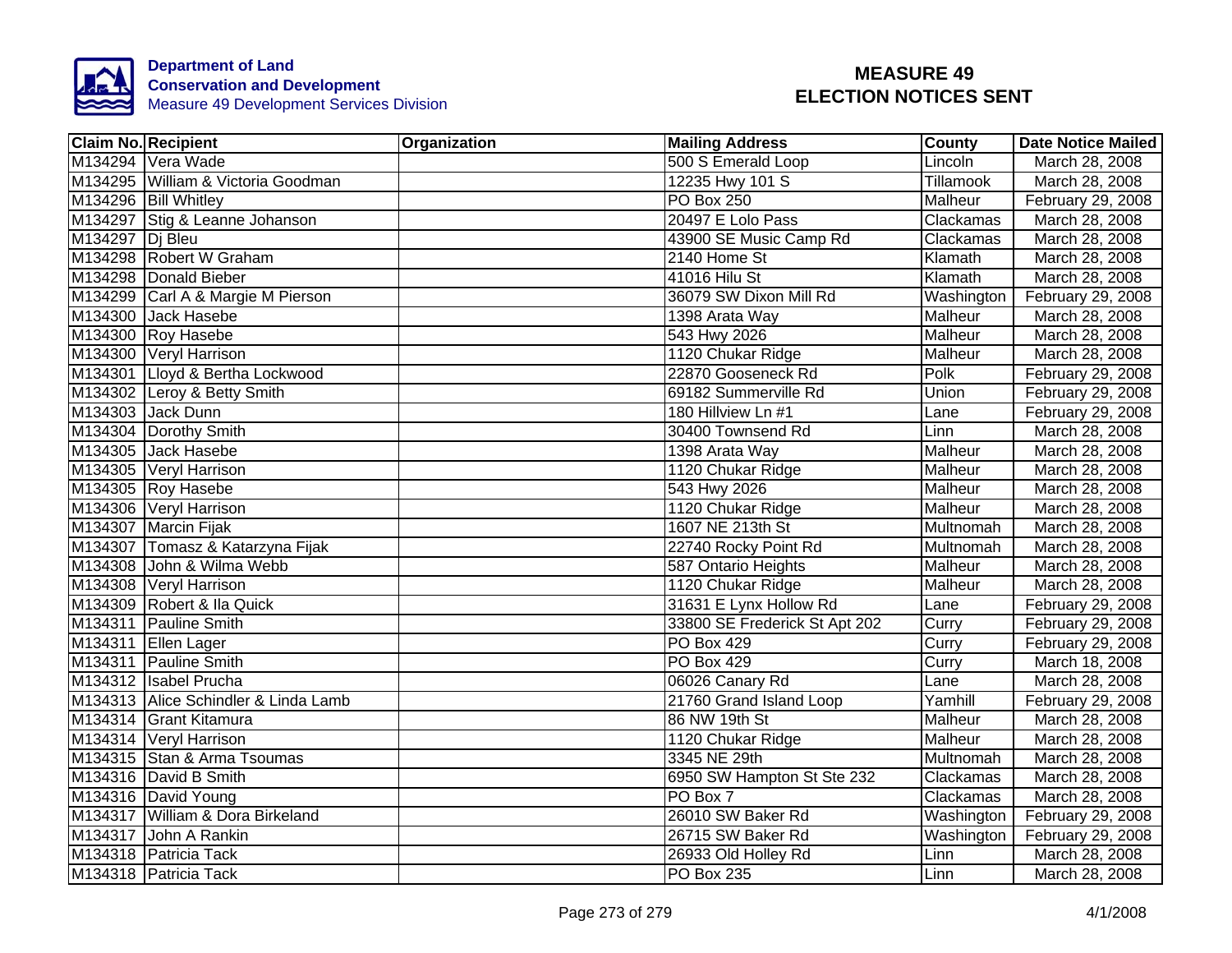

|         | <b>Claim No. Recipient</b>                | Organization                      | <b>Mailing Address</b>      | County            | <b>Date Notice Mailed</b> |
|---------|-------------------------------------------|-----------------------------------|-----------------------------|-------------------|---------------------------|
|         | M134319 Sally Jo Armstrong                |                                   | <b>PO Box 185</b>           | Washington        | March 28, 2008            |
|         | M134320 Steve Schell                      | <b>Black Helterline LLP</b>       | 805 SW Broadway Ste 1900    | Multnomah         | March 28, 2008            |
|         | M134321 Marjorie J & Laurence Walch       |                                   | 28551 S Cramer Rd           | Clackamas         | February 29, 2008         |
|         | M134321 Nathan McEachran                  |                                   | 905 Toliver Rd              | Clackamas         | February 29, 2008         |
|         | M134322 Veryl Harrison                    |                                   | 1120 Chukar Ridge           | Malheur           | February 29, 2008         |
|         | M134323 Jess & Florence Lucas             |                                   | 950 N Cascade Dr            | Marion            | March 28, 2008            |
|         | M134323 Todd Reis                         |                                   | 12984 Elliott Prairie Rd NE | Marion            | March 28, 2008            |
|         | M134324 Denise Dawson                     |                                   | 65196 Dobbin Rd             | Wallowa           | March 28, 2008            |
|         | M134325 David Christoff                   |                                   | 745 Glatt Circle            | Marion            | February 29, 2008         |
|         | M134325 Ursel & Elnora Livingston         |                                   | 1700 E Lincoln St           | Marion            | February 29, 2008         |
|         | M134326 Paul Kafoury                      |                                   | <b>PO Box 144</b>           | Lincoln           | February 29, 2008         |
|         | M134327 McClellan Stewart                 | Margaret Magruder                 | 12589 Hwy 30                | Clatsop           | March 28, 2008            |
|         | M134328 Jeffery Petersen                  |                                   | 13634 SW Pleasant Valley Rd | Union             | March 28, 2008            |
|         | M134329 Alden & Katherine McNerney        |                                   | 8480 Cooper Spur Rd         | Hood River        | February 29, 2008         |
|         | M134330 Alden & Katherine McNerney        |                                   | 8480 Cooper Spur Rd         | <b>Hood River</b> | February 29, 2008         |
|         | M134331 Cleo Hugie                        |                                   | 7401 Hilton Head Way #21    | Jackson           | March 28, 2008            |
|         | M134331 Eric R Stark                      | Stark & Hammack PC                | 201 W Main St Ste 1B        | Jackson           | March 28, 2008            |
|         | M134332 Elmer S Pond                      |                                   | 69927 Camp Polk Rd          | <b>Deschutes</b>  | March 28, 2008            |
|         | M134332 Edward P Fitch                    | <b>Bryant Emerson &amp; Fitch</b> | <b>PO Box 457</b>           | Deschutes         | March 28, 2008            |
|         | M134333 Glenn & Pamela Peterson           |                                   | 35048 S Sawtell Rd          | Clackamas         | March 28, 2008            |
|         | M134334 Fred & Margaret Simmons           |                                   | 13258 S Vick Rd             | Clackamas         | March 28, 2008            |
|         | M134334 Thomas Cutler                     | Harris Berne Christensen          | 5000 SW Meadows Rd          | Clackamas         | March 28, 2008            |
|         | M134335 John La Vallee                    |                                   | 9493 W Stayton Rd SE        | Polk              | February 29, 2008         |
|         | M134335 Mary La Vallee                    |                                   | 2149 Ferry St SE            | Polk              | February 29, 2008         |
|         | M134336 Frederick Batson & Robert Russell |                                   | <b>PO Box 1147</b>          | Lane              | March 28, 2008            |
|         | M134336 Janet Harper                      | <b>Harper Family LP</b>           | 29850 Harper Rd             | Lane              | March 28, 2008            |
|         | M134337 Thomas & Regina Purtzer           |                                   | 2335 Hillside Dr            | Jackson           | March 28, 2008            |
|         | M134338 Donald M Kelley                   |                                   | 110 N 2nd St                | Linn              | February 29, 2008         |
|         | M134338 Joan Silbernagel                  |                                   | 1494 N 6th St               | Linn              | February 29, 2008         |
| M134339 | <b>Carol Neumann</b>                      |                                   | 25545 Hall Rd               | Lane              | February 29, 2008         |
| M134340 | Veryl Harrison                            |                                   | 1120 Chukar Ridge           | Malheur           | March 28, 2008            |
| M134340 | Merlene Bourasa                           |                                   | 3788 Hope Rd                | Malheur           | March 28, 2008            |
|         | M134341 Lois Ditmars                      | J Peterkort & Company             | 9755 SW Barnes Rd Ste 690   | Washington        | March 28, 2008            |
|         | M134341 Patrick Jensen                    | Jensen Draudt LLP                 | 9755 SW Barnes Rd Ste 695   | Washington        | March 28, 2008            |
|         | M134342 Patrick Jensen                    | Jensen Draudt LLP                 | 9755 SW Barnes Rd Ste 695   | Washington        | March 28, 2008            |
|         | M134342 Albert Peterkort                  | <b>Peterkort Homestead LLC</b>    | 11815 SW Hillsboro Hwy      | Washington        | March 28, 2008            |
|         | M134343 Levern McKinney                   |                                   | 3780 Arabian Way            | Malheur           | March 28, 2008            |
|         | M134343 Veryl Harrison                    |                                   | 1120 Chukar Ridge           | Malheur           | March 28, 2008            |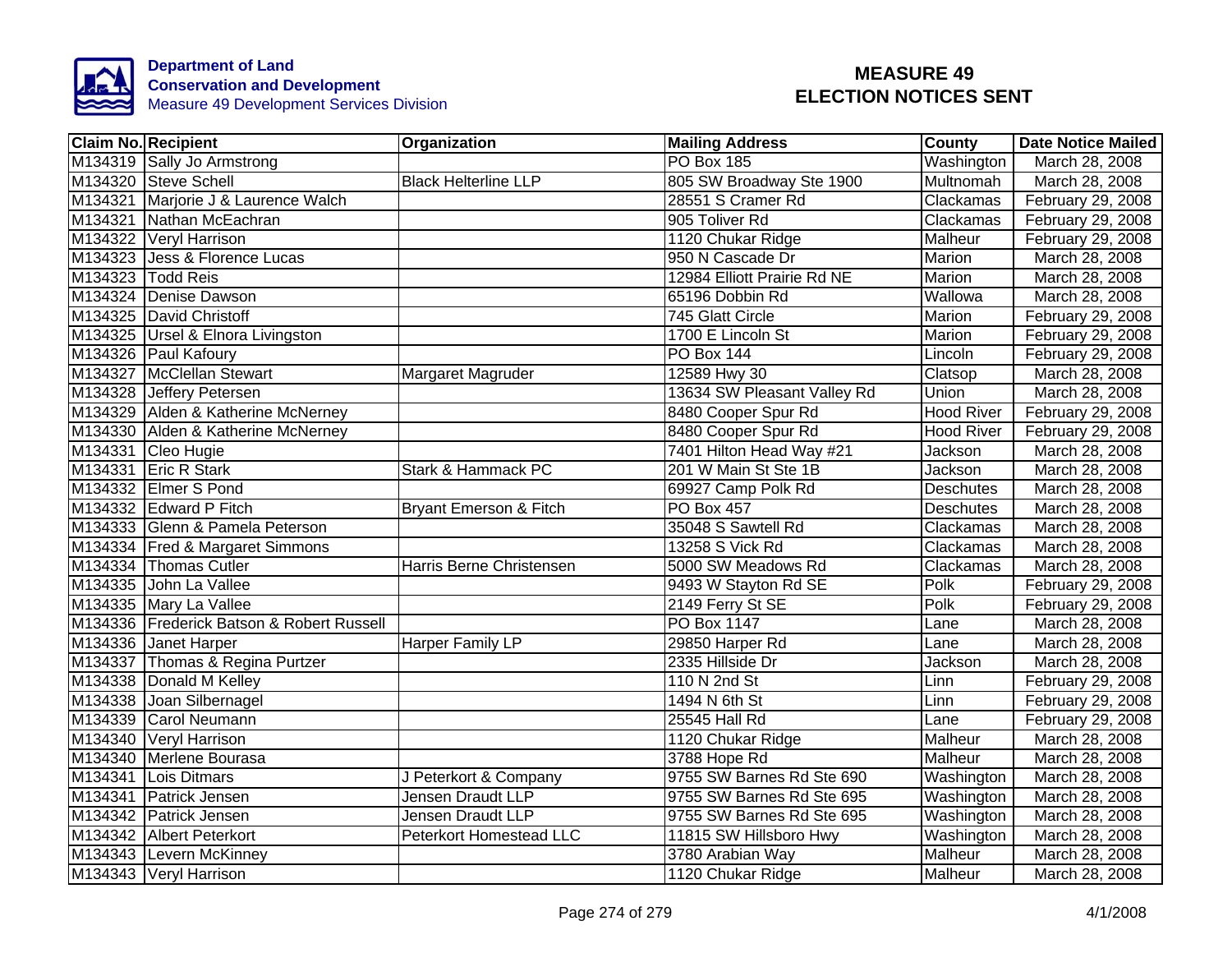

|         | <b>Claim No. Recipient</b>         | Organization          | <b>Mailing Address</b>     | <b>County</b> | <b>Date Notice Mailed</b> |
|---------|------------------------------------|-----------------------|----------------------------|---------------|---------------------------|
|         | M134344 Anthony B James            |                       | <b>PO Box 105</b>          | Polk          | February 29, 2008         |
|         | M134344 Ralph & Evelyn Winegar     |                       | 11220 Elkins Rd            | Polk          | February 29, 2008         |
|         | M134345 Allan & Sandra Janssen     |                       | 28637 S Cox Rd             | Clackamas     | February 29, 2008         |
|         | M134346 Delbert & June Tilgner     |                       | 15690 Salt Creek Rd        | Polk          | February 29, 2008         |
|         | M134347 Les Roberts                |                       | 3324 Bardell Ave           | Lane          | March 28, 2008            |
|         | M134348 Velma Roberts              |                       | 18685 Falls City Hwy       | Polk          | February 29, 2008         |
|         | M134348 Michael Roberts            |                       | 478 Picture St             | Polk          | February 29, 2008         |
|         | M134349 Velma Roberts              |                       | 18685 Falls City Hwy       | Polk          | February 29, 2008         |
|         | M134349 Michael Roberts            |                       | 478 Picture St             | Polk          | February 29, 2008         |
|         | M134350 Barbara & Erwin Nyquist    |                       | 20265 Butteville Rd NE     | Marion        | February 29, 2008         |
|         | M134351 Barbara & Erwin Nyquist    |                       | 20265 Butteville Rd NE     | Marion        | March 28, 2008            |
|         | M134352 Merle & Kathy Kidwell      | <b>Richard Furrer</b> | 58166 Wilson River Hwy     | Washington    | March 28, 2008            |
|         | M134352 David B Smith              |                       | 6950 SW Hampton St Ste 232 | Washington    | March 28, 2008            |
|         | M134353 Timothy & Karrolee Tomchak |                       | 3151 Sand Creek Rd         | Josephine     | February 29, 2008         |
| M134354 |                                    | Diamond D Ranch Inc   | 65196 Dobbin Rd            | Wallowa       | March 28, 2008            |
|         | M134355 Patricia L Lantz           |                       | 32951 S Wilhoit Rd         | Clackamas     | February 29, 2008         |
|         | M134356 Joann Corder               |                       | 11500 SW Lancaster Rd      | Yamhill       | March 28, 2008            |
|         | M134357 Marjorie Culbertson        |                       | PO Box 3187                | Josephine     | March 28, 2008            |
|         | M134358 Glen & Marian Carmony      |                       | 40191 SE Fish Hatchery Rd  | Clackamas     | March 28, 2008            |
|         | M134359 Glen & Marian Carmony      |                       | 40191 SE Fish Hatchery Rd  | Clackamas     | March 28, 2008            |
|         | M134360 Glen & Marian Carmony      |                       | 40191 SE Fish Hatchery Rd  | Clackamas     | March 28, 2008            |
|         | M134361 Glen & Marian Carmony      |                       | 40191 SE Fish Hatchery Rd  | Clackamas     | March 28, 2008            |
|         | M134362 Glen & Marian Carmony      |                       | 40191 SE Fish Hatchery Rd  | Clackamas     | February 29, 2008         |
|         | M134363 Clyde Bever                |                       | <b>PO Box 1241</b>         | Jackson       | March 28, 2008            |
|         | M134364 Fred Saunders              |                       | 205 Triller Ln             | Josephine     | March 28, 2008            |
|         | M134364 Gary & Gail Saunders       |                       | 340 SW L St                | Josephine     | March 28, 2008            |
|         | M134365 Walter Hogan               |                       | PO Box 458                 | Curry         | March 28, 2008            |
|         | M134365 Albert Powers Jr           | Powers Ranch Co       | 5800 40th Ave W            | Curry         | March 28, 2008            |
|         | M134366 John & Jean Cochran        |                       | 43672 SW Hiatt Rd          | Washington    | March 28, 2008            |
|         | M134367   Al & Joanne Peters       |                       | PO Box 551                 | Marion        | March 28, 2008            |
|         | M134367 James McGehee              |                       | <b>PO Box 476</b>          | Marion        | March 28, 2008            |
|         | M134368 Joseph T Hagen             | Hagen O'Connell LLP   | 121 SW Morrison Ste 1500   | Clackamas     | March 28, 2008            |
|         | M134369 Joseph T Hagen             | Hagen O'Connell LLP   | 121 SW Morrison Ste 1500   | Clackamas     | March 28, 2008            |
|         | M134370 Thomas Lowell              |                       | 7340 Adams Rd              | Jackson       | March 28, 2008            |
|         | M134371 Danielle Strome            |                       | 510 NE 3rd St              | Crook         | February 29, 2008         |
|         | M134371 Gary & Anne Jackson        |                       | PO Box 2062                | Crook         | February 29, 2008         |
|         | M134372 Danielle Strome            |                       | 510 NE 3rd St              | Crook         | March 28, 2008            |
|         | M134372 Gary & Anne Jackson        |                       | PO Box 2062                | Crook         | March 28, 2008            |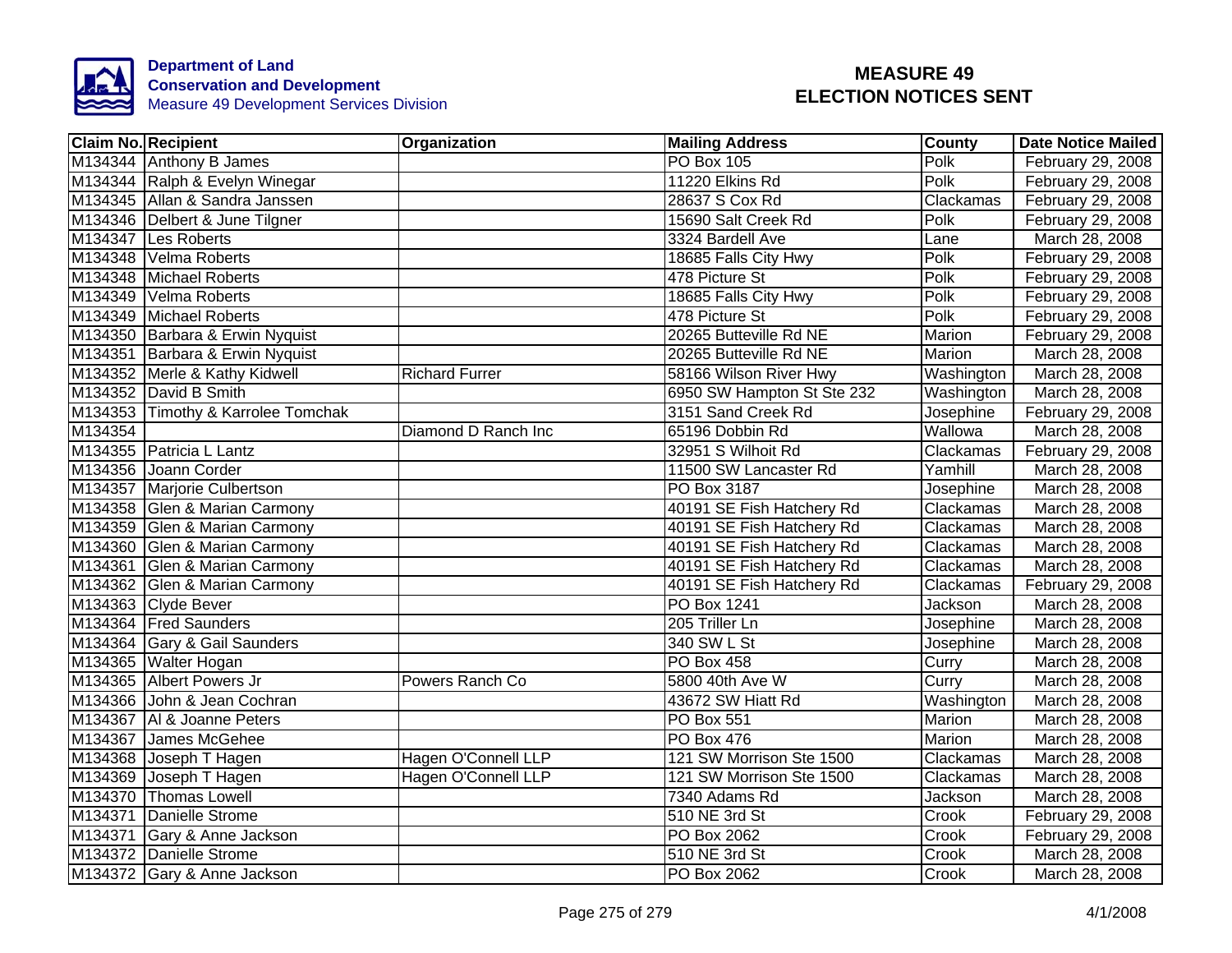

|                    | <b>Claim No. Recipient</b>             | Organization                 | <b>Mailing Address</b>         | <b>County</b>  | <b>Date Notice Mailed</b> |
|--------------------|----------------------------------------|------------------------------|--------------------------------|----------------|---------------------------|
|                    | M134373 Robert Shauger                 |                              | <b>PO Box 637</b>              | Coos           | March 28, 2008            |
|                    | M134374 Richard & Carolyn Van Cauteren |                              | 8114 Cascade Hwy SE            | Marion         | February 29, 2008         |
|                    | M134375 David & Carol Patten           |                              | 1615 Cascade Hwy SE            | Marion         | February 29, 2008         |
|                    | M134376 Scott & Janice McCollum        |                              | 1625 N River Rd                | Jackson        | March 28, 2008            |
|                    | M134376 David Petersen                 | Tonkin Torp LLP              | 888 SW 5th Ave                 | Jackson        | March 28, 2008            |
|                    | M134377 Martha Weaver                  |                              | 20384 Tailblock Rd             | Union          | March 28, 2008            |
|                    | M134377 Edward P Fitch                 | Bryant Emerson & Fitch       | PO Box 457                     | Union          | March 28, 2008            |
|                    | M134378 Donald Joe Willis              |                              | 1211 SW 5th Ave Ste 1900       | Lane           | March 28, 2008            |
|                    | M134379 Robert Ireland                 | Ireland                      | PO Box 273                     | Washington     | February 29, 2008         |
|                    | M134379 John Ireland                   |                              | 9195 NW Hwy 47                 | Washington     | February 29, 2008         |
|                    | M134380 Viola Leonhardt                |                              | 1026 Grand Ave                 | Clatsop        | February 29, 2008         |
| M134381 Mark Irick |                                        | Shetterly Irick & Ozias      | PO Box 105                     | Polk           | February 29, 2008         |
|                    | M134381 Samuel Wall                    |                              | 3250 Perrydale Rd              | Polk           | February 29, 2008         |
|                    | M134382 Mark & Mary Trolan             |                              | 11150 Clow Corner Rd           | Polk           | March 28, 2008            |
| M134382 Mark Irick |                                        | Shetterly Irick & Ozias      | PO Box 105                     | Polk           | March 28, 2008            |
|                    | M134383 James Eastman                  |                              | 1747 Hwy 201                   | Malheur        | February 29, 2008         |
|                    | M134383 R David Butler                 |                              | <b>PO Box 430</b>              | <b>Malheur</b> | February 29, 2008         |
|                    | M134384 Lynden & Yvonne Hare           |                              | 5120 Caves Hwy                 | Josephine      | February 29, 2008         |
|                    | M134384 Rick Riker                     | Planning & Research Services | 560 NE F St #A-224             | Josephine      | February 29, 2008         |
|                    | M134385 Darrell Mercier                |                              | 2385 Cascade Hwy SE            | Marion         | March 28, 2008            |
|                    | M134386 Richard & Shirley Gingerich    |                              | <b>PO Box 910</b>              | Clackamas      | February 29, 2008         |
|                    | M134386 Donald B Bowerman              | Bowerman & Boutin LL         | PO Box 100                     | Clackamas      | February 29, 2008         |
|                    | M134387 Richard & Shirley Gingerich    |                              | <b>PO Box 910</b>              | Clackamas      | February 29, 2008         |
|                    | M134387 Donald B Bowerman              | Bowerman & Boutin LL         | PO Box 100                     | Clackamas      | February 29, 2008         |
|                    | M134388 Richard & Shirley Gingerich    |                              | PO Box 910                     | Clackamas      | March 28, 2008            |
|                    | M134388 Donald B Bowerman              | Bowerman & Boutin LL         | PO Box 100                     | Clackamas      | March 28, 2008            |
|                    | M134389 Richard & Shirley Gingerich    |                              | PO Box 910                     | Clackamas      | March 28, 2008            |
|                    | M134389   Donald B Bowerman            | Bowerman & Boutin LL         | PO Box 100                     | Clackamas      | March 28, 2008            |
|                    | M134390 Robert Swift                   | Swift & Swift                | 210 S College St               | Yamhill        | February 29, 2008         |
|                    | M134390 Mary Ann Novak                 |                              | 19470 NW Old Railroad Grade Rd | Yamhill        | February 29, 2008         |
|                    | M134391 Cal & Barbara Eddy             |                              | 22030 S Ridge Rd               | Clackamas      | March 28, 2008            |
|                    | M134392 Robert & Cynthia Percy         |                              | 6005 N Encinita Ave            | Josephine      | March 28, 2008            |
|                    | M134393 Timothy & Susan Forester       |                              | 90869 Coburg Hills Dr          | Jefferson      | March 28, 2008            |
|                    | M134394 Harold & Gail Vice             |                              | 35501 Little Walluski Ln       | Clatsop        | February 29, 2008         |
|                    | M134394 Gerald Parker                  |                              | 673 SW Elk Ridge Ct            | Clatsop        | February 29, 2008         |
|                    | M134395 Louisa Tompkins                |                              | 17685 Williams Hwy             | Josephine      | March 28, 2008            |
|                    | M134395 Rick Riker                     | Planning & Research Services | 560 NE F St #A224              | Josephine      | March 28, 2008            |
|                    | M134396 Helen Klamp                    |                              | 40081 River Rd                 | Linn           | February 29, 2008         |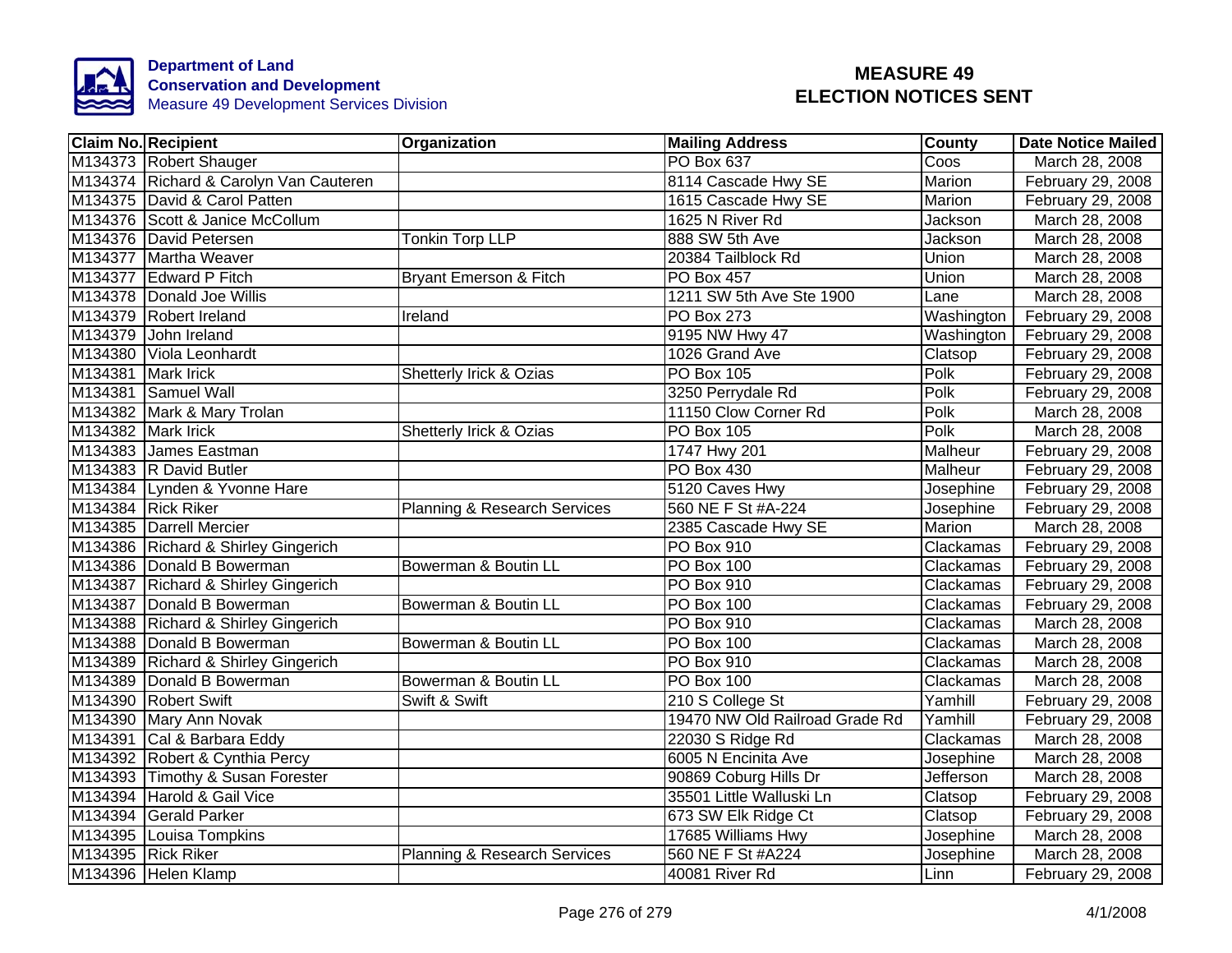

| <b>Claim No. Recipient</b>          | Organization           | <b>Mailing Address</b>      | County           | <b>Date Notice Mailed</b> |
|-------------------------------------|------------------------|-----------------------------|------------------|---------------------------|
| M134397 James & Claudia Perry       |                        | 60 Dutton Rd                | Jackson          | March 28, 2008            |
| M134398 James & Claudia Perry       |                        | 60 Dutton Rd                | Jackson          | March 28, 2008            |
| M134399 Loretta Ann Hadley          |                        | 22015 Bear Creek Rd         | <b>Deschutes</b> | March 28, 2008            |
| M134400 Richard & Shirley Gass      |                        | 29410 Gimpl Hill Rd         | Lane             | February 29, 2008         |
| M134401 Richard & Terry Macy        |                        | 5628 SW Macy Ln             | Jefferson        | March 28, 2008            |
| M134402 Arlene D Wurdinger          |                        | 9349 Crosby Rd NE           | Marion           | February 29, 2008         |
| M134403 Paul Vaughan                | Hershner Hunter LLP    | 180 E 11th Ave              | Lane             | February 29, 2008         |
| M134403 Clifford & Claudia Miller   |                        | 31944 Coburg Bottom Loop Rd | Lane             | February 29, 2008         |
| M134404 Alan Sorem                  | Saalfeld Griggs        | PO Box 470                  | Polk             | March 28, 2008            |
| M134405 Mildred Hoodenpyl           |                        | 50700 SW South Rd           | Yamhill          | February 29, 2008         |
| M134405 Barbara Hancox              |                        | PO Box 480                  | Yamhill          | February 29, 2008         |
| M134406 Patsy Roth                  |                        | 4200 SE Lafayette Hwy       | Yamhill          | February 29, 2008         |
| M134406 Samuel Justice              |                        | PO Box 480                  | Yamhill          | February 29, 2008         |
| M134407 Samuel Justice              |                        | PO Box 480                  | Yamhill          | March 28, 2008            |
| M134407 Eugene & Irene Schmidt      |                        | 14280 SW Hwy 18             | Yamhill          | March 28, 2008            |
| M134408 Michael L Spencer           | Michael L Spencer LLC  | 409 Pine St Ste 204         | Klamath          | February 29, 2008         |
| M134408 The Kerns Family            |                        | 9350 Hwy 66                 | Klamath          | February 29, 2008         |
| M134409 Michael L Spencer           | Michael L Spencer LLC  | 409 Pine St Ste 204         | Klamath          | February 29, 2008         |
| M134409 Lincoln & Sondra Gabriel    |                        | 12220 Hwy 140 E             | Klamath          | February 29, 2008         |
| M134410 Vern & Betty Hunt           |                        | 32426 Deberry Rd            | Lane             | March 28, 2008            |
| M134411 Bernard & Charlotte Galloni |                        | 4330 SE Taggert St          | Clackamas        | March 28, 2008            |
| M134413 Rus Dyer                    |                        | 11310 S Eby Rd              | Clackamas        | March 28, 2008            |
| M134416 Charles Erwin               |                        | 2110 SW Jefferson St 100    | <b>Tillamook</b> | March 28, 2008            |
| M134417 Barbara A Woody             |                        | 3916 SW Sam Snead Ct        | Linn             | March 28, 2008            |
| M134418 Stuart & Judy Barr          |                        | 3485 W First                | Lane             | March 28, 2008            |
| M134418 Herbert G Evans             |                        | PO Box 1338                 | Lane             | March 28, 2008            |
| M134419 Leona M Cate                |                        | 91211 Starlite Ln           | Lane             | March 28, 2008            |
| M134420 Victor Brown                |                        | 10884 Bethel Rd             | Yamhill          | February 29, 2008         |
| M134420 Catherine Wright            |                        | PO Box 625                  | Yamhill          | February 29, 2008         |
| M134420 Dorothy Brown               | C/O Victoria Turnridge | PO Box 432                  | Yamhill          | February 29, 2008         |
| M134424 Wilbur Hansen               |                        | 52311 NW Hayward Rd         | Washington       | March 28, 2008            |
| M134425 Jean-Guy Martin             | Mary Chachere          | 5900 Upper Applegate Rd     | Jackson          | March 28, 2008            |
| M134426 Mark & Susan Johnson        |                        | 16032 NW McNamee Rd         | Multnomah        | March 28, 2008            |
| M134427 Tommie & Sharon Wall        | <b>Tom Wall</b>        | 28955 Liberty Rd            | Linn             | March 28, 2008            |
| M134427 Martin & Winifred Smith     |                        | 38377 Crawfordsville Dr     | Linn             | March 28, 2008            |
| M134429 Dorothy Hatch               |                        | 9661 SE Amity Rd            | Yamhill          | March 28, 2008            |
| M134430 Rand E Harthill             |                        | 87604 Lewis and Clark Rd    | Clatsop          | March 28, 2008            |
| M134431 Denest & Nancy Hess         |                        | 345 Sunny Glen Way          | Josephine        | March 28, 2008            |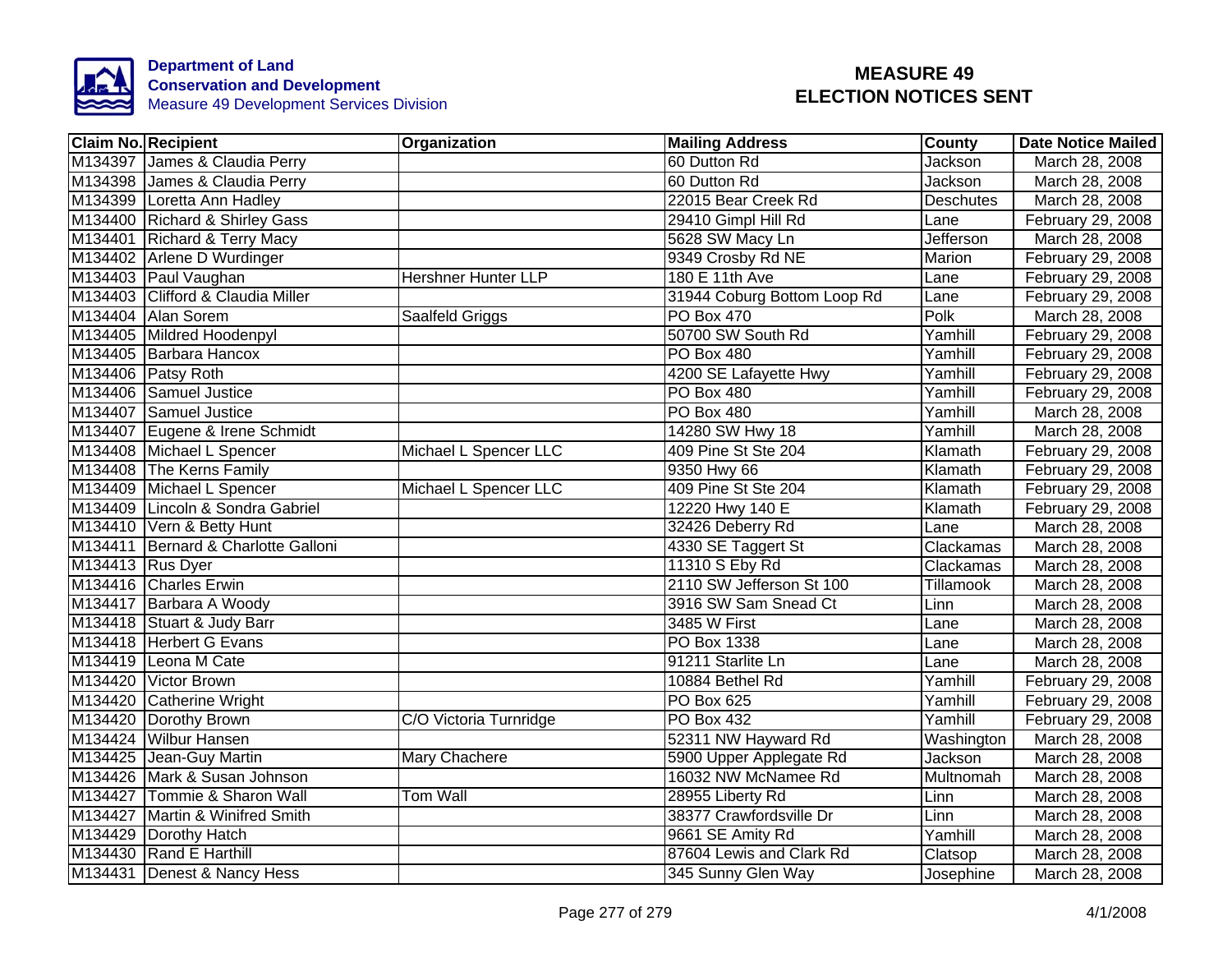

| <b>Claim No. Recipient</b>        | <b>Organization</b>                    | Mailing Address             | County            | Date Notice Mailed |
|-----------------------------------|----------------------------------------|-----------------------------|-------------------|--------------------|
| M134432 Janice A Napoleon         |                                        | 2128 Anderson Creek Rd      | Jackson           | March 28, 2008     |
| M134434 Wilbur Harris             |                                        | 41623 222nd Ave SE          | Tillamook         | March 28, 2008     |
| M134434 Craig Porter              |                                        | PO Box 848                  | Tillamook         | March 28, 2008     |
| M134435 Duane Schultz             |                                        | <b>219 NW E St</b>          | Josephine         | March 28, 2008     |
| M134435 Rick Riker                | Planning & Reserch Services            | 560 NE F St PMB 224         | Josephine         | March 28, 2008     |
| M134435 Thomas E McCarter         |                                        | <b>PO Box 642</b>           | Josephine         | March 28, 2008     |
| M134435 CA McCarter               |                                        | <b>PO Box 643</b>           | Josephine         | March 28, 2008     |
| M134436 Duane Schultz             |                                        | 219 NW E St                 | Josephine         | March 28, 2008     |
| M134436 Rick Riker                | <b>Planning &amp; Reserch Services</b> | 560 NE F St PMB 224         | Josephine         | March 28, 2008     |
| M134436 Thomas E McCarter         |                                        | <b>PO Box 642</b>           | Josephine         | March 28, 2008     |
| M134436 CA McCarter               |                                        | PO Box 643                  | Josephine         | March 28, 2008     |
| M134437 Harold & Rosalind Macy    |                                        | 1800 China Gulch Rd         | Jackson           | March 28, 2008     |
| M134440 Frank & Johanna McCubbins |                                        | 43474 Ames Creek Dr         | Linn              | March 28, 2008     |
| M134443 Michael Hanley            |                                        | PO Box 271                  | Malheur           | March 28, 2008     |
| M134444 Duane & Selene Ash        |                                        | <b>PO Box 753</b>           | Jackson           | March 28, 2008     |
| M134445 Edgar N Roberts           |                                        | PO Box 696                  | Lane              | March 28, 2008     |
| M134446 Charles & Ronda Seeberger |                                        | <b>PO Box 357</b>           | Washington        | March 28, 2008     |
| M134447 Norman Waterbury          | Norman Waterbury LLC                   | 28788 Gimpl Hill Rd         | Lane              | March 28, 2008     |
| M134447 William Nelson            |                                        | <b>PO Box 253</b>           | Lane              | March 28, 2008     |
| M134448 Duane Schultz             |                                        | 219 NW E St                 | Josephine         | March 28, 2008     |
| M134448 Cherie L Weir             |                                        | 8203 N Applegate Rd         | Josephine         | March 28, 2008     |
| M134450 Clyde Bever               |                                        | <b>PO Box 1241</b>          | Jackson           | March 28, 2008     |
| M134451 Larry & Roberta Menteer   |                                        | PO Box 81                   | <b>Jackson</b>    | March 28, 2008     |
| M134452 Lloyd & Sally Ann Hall    |                                        | 980 NW 4th St               | Clackamas         | March 28, 2008     |
| M134453 Darrel L Prose            |                                        | 15374 Hwy 238               | Josephine         | March 28, 2008     |
| M134453 Duane Schultz             |                                        | 219 NW E St                 | Josephine         | March 28, 2008     |
| M134453 Dwayne D Prose            |                                        | 540 Browns Rd               | Josephine         | March 28, 2008     |
| M134453 Rick Riker                | <b>Planning &amp; Reserch Services</b> | 560 NE F St PMB 224         | Josephine         | March 28, 2008     |
| M134455 William & Tillie Shaw     |                                        | 2027 Camp Baker Rd          | Jackson           | March 28, 2008     |
| M134455 Sal & Jan Esquivel        | Esquivel & Associates LLC              | 820 Crater Lake Ave Ste 209 | Jackson           | March 28, 2008     |
| M134456 Meengs, Kendall & Chauvin |                                        | 11141 Takilma Rd            | Josephine         | March 28, 2008     |
| M134456 Rick Riker                | <b>Planning &amp; Reserch Services</b> | 560 NE F St PMB 224         | Josephine         | March 28, 2008     |
| M134460 David & Loyce Bixler      |                                        | 31668 Green Island Rd       | Lane              | March 28, 2008     |
| M134461 Gisele D Troutman         | <b>Cheryl Lambert</b>                  | 24351 Vaughn Rd             | Lane              | March 28, 2008     |
| M134461 Claude Greeley            |                                        | 543 Lemon St                | Lane              | March 28, 2008     |
| M134464 Gary Hingley              |                                        | 20925 Young Ave             | Deschutes         | March 28, 2008     |
| M134465 Ronald & Charlene Rivers  | Ron Rivers Orchard Inc                 | 8161 Jordan Rd              | <b>Hood River</b> | March 28, 2008     |
| M134465 Steven B Andersen         | Cascade Planning                       | PO Box 135                  | <b>Hood River</b> | March 28, 2008     |